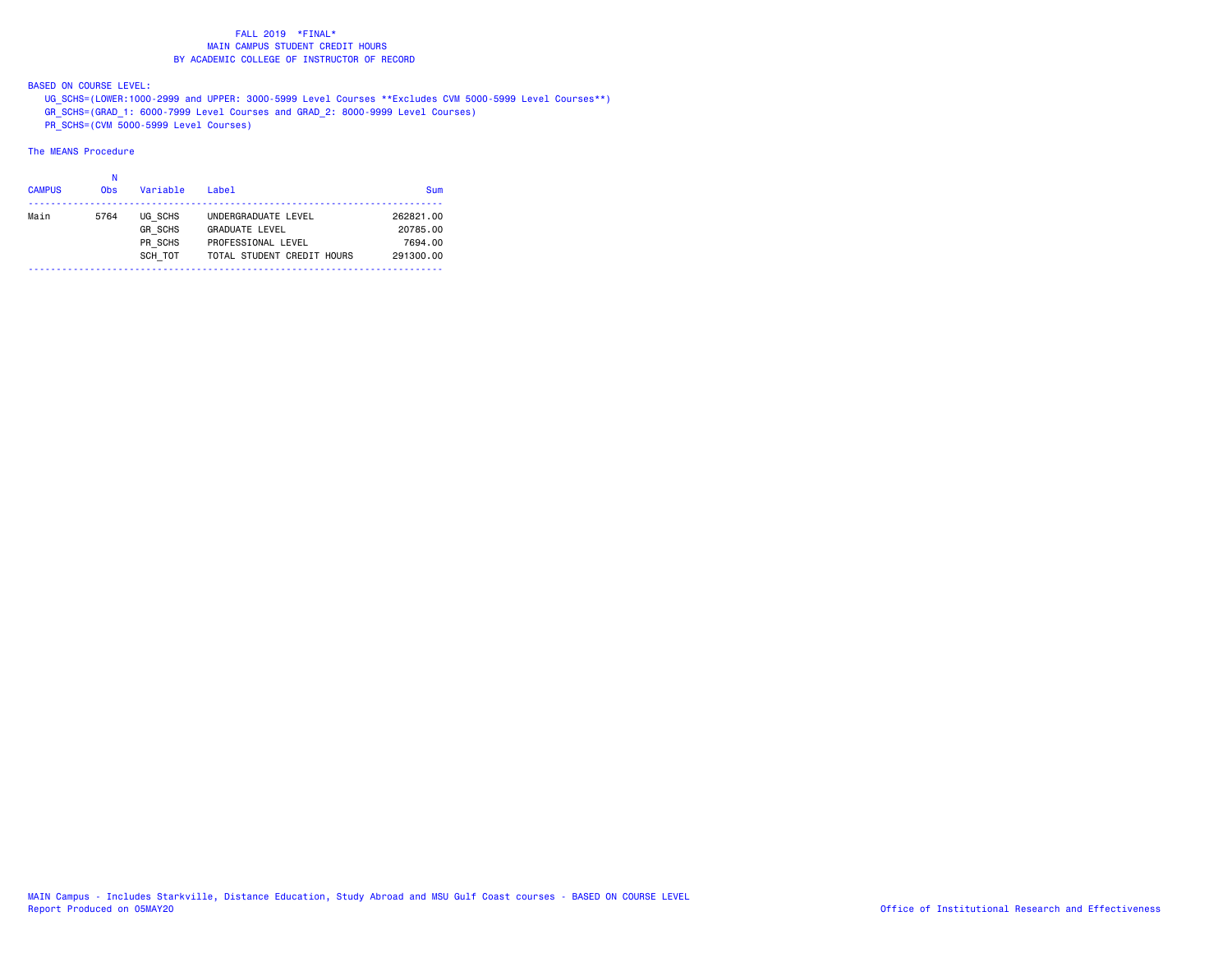BASED ON COURSE LEVEL:

UG\_SCHS=(LOWER:1000-2999 and UPPER: 3000-5999 Level Courses \*\*Excludes CVM 5000-5999 Level Courses\*\*)

- GR\_SCHS=(GRAD\_1: 6000-7999 Level Courses and GRAD\_2: 8000-9999 Level Courses)
- PR\_SCHS=(CVM 5000-5999 Level Courses)

| <b>COURSE CAMPUS</b> | N<br><b>Obs</b> | Variable | Label                              | <b>Sum</b> |
|----------------------|-----------------|----------|------------------------------------|------------|
| Starkville           | 5275            |          | UG SCHS UNDERGRADUATE LEVEL        | 248026.00  |
|                      |                 |          | GR SCHS GRADUATE LEVEL             | 15751.00   |
|                      |                 |          | PR SCHS PROFESSIONAL LEVEL         | 7694.00    |
|                      |                 |          | SCH TOT TOTAL STUDENT CREDIT HOURS | 271471.00  |
| Distance Education   | 448             | UG SCHS  | UNDERGRADUATE LEVEL                | 13601.00   |
|                      |                 | GR SCHS  | <b>GRADUATE LEVEL</b>              | 5031.00    |
|                      |                 |          | PR SCHS PROFESSIONAL LEVEL         | 0.00       |
|                      |                 | SCH TOT  | TOTAL STUDENT CREDIT HOURS         | 18632.00   |
| MSU Gulf Coast       | 38              | UG SCHS  | UNDERGRADUATE LEVEL                | 1004.00    |
|                      |                 | GR SCHS  | <b>GRADUATE LEVEL</b>              | 3.00       |
|                      |                 | PR SCHS  | PROFESSIONAL LEVEL                 | 0.00       |
|                      |                 | SCH TOT  | TOTAL STUDENT CREDIT HOURS         | 1007.00    |
| Study Abroad         | 3               | UG SCHS  | UNDERGRADUATE LEVEL                | 190.00     |
|                      |                 | GR SCHS  | <b>GRADUATE LEVEL</b>              | 0.00       |
|                      |                 |          | PR SCHS PROFESSIONAL LEVEL         | 0.00       |
|                      |                 |          | SCH_TOT TOTAL STUDENT CREDIT HOURS | 190,00     |
|                      |                 |          |                                    |            |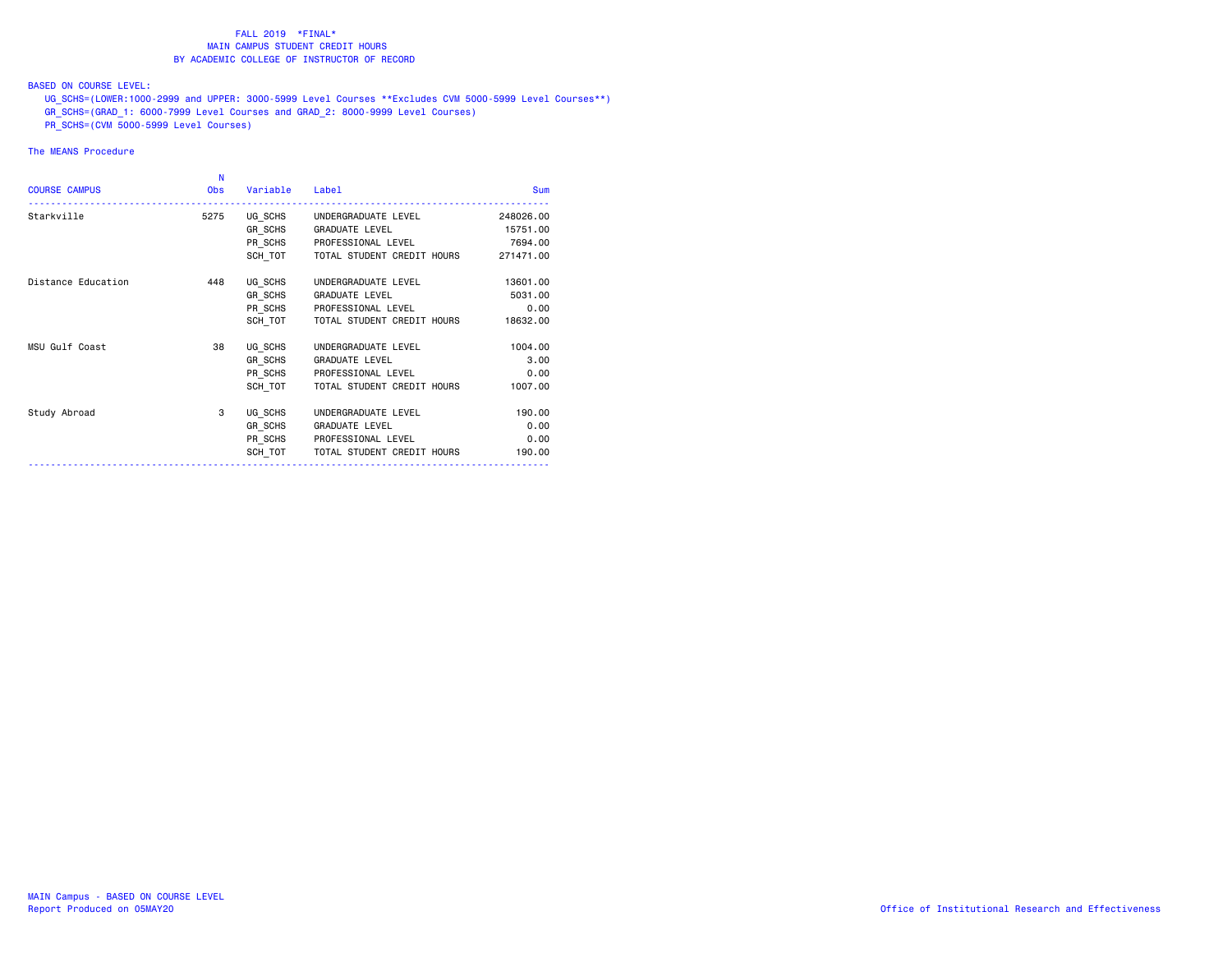## BASED ON COURSE LEVEL:

UG\_SCHS=(LOWER:1000-2999 and UPPER: 3000-5999 Level Courses \*\*Excludes CVM 5000-5999 Level Courses\*\*)

- GR\_SCHS=(GRAD\_1: 6000-7999 Level Courses and GRAD\_2: 8000-9999 Level Courses)
- PR\_SCHS=(CVM 5000-5999 Level Courses)

| 790<br>Agriculture & Life Sciences<br>UG SCHS<br>UNDERGRADUATE LEVEL<br>21795.50<br>GR SCHS<br>GRADUATE LEVEL<br>2829.30<br>PR SCHS<br>PROFESSIONAL LEVEL<br>0.00<br>SCH TOT<br>TOTAL STUDENT CREDIT HOURS<br>24624.80<br>Architecture, Art & Design<br>210<br>UG SCHS<br>UNDERGRADUATE LEVEL<br>10048.00<br>GR_SCHS<br>GRADUATE LEVEL<br>19.00<br>PR SCHS<br>PROFESSIONAL LEVEL<br>0.00<br>SCH TOT<br>TOTAL STUDENT CREDIT HOURS<br>10067.00<br>Arts & Sciences<br>2437<br>UG SCHS<br>UNDERGRADUATE LEVEL<br>130728.90<br>GR SCHS<br>GRADUATE LEVEL<br>6563.50<br>PR SCHS<br>PROFESSIONAL LEVEL<br>0.00<br>TOTAL STUDENT CREDIT HOURS<br>137292.40<br>SCH TOT<br>259<br>Business<br>UG SCHS<br>UNDERGRADUATE LEVEL<br>31565.00<br>GR SCHS<br>GRADUATE LEVEL<br>1803.00<br>PR SCHS<br>PROFESSIONAL LEVEL<br>0.00<br>SCH TOT<br>TOTAL STUDENT CREDIT HOURS<br>33368.00<br>Education<br>832<br>UG SCHS<br>UNDERGRADUATE LEVEL<br>33496.35<br>GR SCHS<br>GRADUATE LEVEL<br>3859.00<br>PR SCHS<br>PROFESSIONAL LEVEL<br>0.00<br>TOTAL STUDENT CREDIT HOURS<br>37355.35<br>SCH TOT<br>786<br>Engineering<br>UG SCHS<br>UNDERGRADUATE LEVEL<br>31062.75<br>GR SCHS<br>GRADUATE LEVEL<br>4374.20<br>PR SCHS<br>PROFESSIONAL LEVEL<br>0.00<br>SCH_TOT<br>TOTAL STUDENT CREDIT HOURS<br>35436.95<br>Forest Resources<br>182<br>UG SCHS<br>UNDERGRADUATE LEVEL<br>2932.50<br>GR SCHS<br>GRADUATE LEVEL<br>931.00<br>PR SCHS<br>PROFESSIONAL LEVEL<br>0.00<br>SCH TOT<br>TOTAL STUDENT CREDIT HOURS<br>3863.50<br>258<br>Veterinary Medicine<br>UG SCHS<br>UNDERGRADUATE LEVEL<br>1058.00<br>GR SCHS<br><b>GRADUATE LEVEL</b><br>406.00<br>PR_SCHS<br>PROFESSIONAL LEVEL<br>7694.00<br>TOTAL STUDENT CREDIT HOURS<br>SCH TOT<br>9158.00<br>Academic Affairs<br>10<br>UG_SCHS<br>134.00<br>UNDERGRADUATE LEVEL<br>GR_SCHS<br>GRADUATE LEVEL<br>0.00<br>PR SCHS<br>PROFESSIONAL LEVEL<br>0.00<br>SCH_TOT<br>TOTAL STUDENT CREDIT HOURS<br>134.00 | ACADEMIC COLLEGE | N<br><b>Obs</b> | Variable | Label | Sum |
|-------------------------------------------------------------------------------------------------------------------------------------------------------------------------------------------------------------------------------------------------------------------------------------------------------------------------------------------------------------------------------------------------------------------------------------------------------------------------------------------------------------------------------------------------------------------------------------------------------------------------------------------------------------------------------------------------------------------------------------------------------------------------------------------------------------------------------------------------------------------------------------------------------------------------------------------------------------------------------------------------------------------------------------------------------------------------------------------------------------------------------------------------------------------------------------------------------------------------------------------------------------------------------------------------------------------------------------------------------------------------------------------------------------------------------------------------------------------------------------------------------------------------------------------------------------------------------------------------------------------------------------------------------------------------------------------------------------------------------------------------------------------------------------------------------------------------------------------------------------------------------------------------------------------------------------|------------------|-----------------|----------|-------|-----|
|                                                                                                                                                                                                                                                                                                                                                                                                                                                                                                                                                                                                                                                                                                                                                                                                                                                                                                                                                                                                                                                                                                                                                                                                                                                                                                                                                                                                                                                                                                                                                                                                                                                                                                                                                                                                                                                                                                                                     |                  |                 |          |       |     |
|                                                                                                                                                                                                                                                                                                                                                                                                                                                                                                                                                                                                                                                                                                                                                                                                                                                                                                                                                                                                                                                                                                                                                                                                                                                                                                                                                                                                                                                                                                                                                                                                                                                                                                                                                                                                                                                                                                                                     |                  |                 |          |       |     |
|                                                                                                                                                                                                                                                                                                                                                                                                                                                                                                                                                                                                                                                                                                                                                                                                                                                                                                                                                                                                                                                                                                                                                                                                                                                                                                                                                                                                                                                                                                                                                                                                                                                                                                                                                                                                                                                                                                                                     |                  |                 |          |       |     |
|                                                                                                                                                                                                                                                                                                                                                                                                                                                                                                                                                                                                                                                                                                                                                                                                                                                                                                                                                                                                                                                                                                                                                                                                                                                                                                                                                                                                                                                                                                                                                                                                                                                                                                                                                                                                                                                                                                                                     |                  |                 |          |       |     |
|                                                                                                                                                                                                                                                                                                                                                                                                                                                                                                                                                                                                                                                                                                                                                                                                                                                                                                                                                                                                                                                                                                                                                                                                                                                                                                                                                                                                                                                                                                                                                                                                                                                                                                                                                                                                                                                                                                                                     |                  |                 |          |       |     |
|                                                                                                                                                                                                                                                                                                                                                                                                                                                                                                                                                                                                                                                                                                                                                                                                                                                                                                                                                                                                                                                                                                                                                                                                                                                                                                                                                                                                                                                                                                                                                                                                                                                                                                                                                                                                                                                                                                                                     |                  |                 |          |       |     |
|                                                                                                                                                                                                                                                                                                                                                                                                                                                                                                                                                                                                                                                                                                                                                                                                                                                                                                                                                                                                                                                                                                                                                                                                                                                                                                                                                                                                                                                                                                                                                                                                                                                                                                                                                                                                                                                                                                                                     |                  |                 |          |       |     |
|                                                                                                                                                                                                                                                                                                                                                                                                                                                                                                                                                                                                                                                                                                                                                                                                                                                                                                                                                                                                                                                                                                                                                                                                                                                                                                                                                                                                                                                                                                                                                                                                                                                                                                                                                                                                                                                                                                                                     |                  |                 |          |       |     |
|                                                                                                                                                                                                                                                                                                                                                                                                                                                                                                                                                                                                                                                                                                                                                                                                                                                                                                                                                                                                                                                                                                                                                                                                                                                                                                                                                                                                                                                                                                                                                                                                                                                                                                                                                                                                                                                                                                                                     |                  |                 |          |       |     |
|                                                                                                                                                                                                                                                                                                                                                                                                                                                                                                                                                                                                                                                                                                                                                                                                                                                                                                                                                                                                                                                                                                                                                                                                                                                                                                                                                                                                                                                                                                                                                                                                                                                                                                                                                                                                                                                                                                                                     |                  |                 |          |       |     |
|                                                                                                                                                                                                                                                                                                                                                                                                                                                                                                                                                                                                                                                                                                                                                                                                                                                                                                                                                                                                                                                                                                                                                                                                                                                                                                                                                                                                                                                                                                                                                                                                                                                                                                                                                                                                                                                                                                                                     |                  |                 |          |       |     |
|                                                                                                                                                                                                                                                                                                                                                                                                                                                                                                                                                                                                                                                                                                                                                                                                                                                                                                                                                                                                                                                                                                                                                                                                                                                                                                                                                                                                                                                                                                                                                                                                                                                                                                                                                                                                                                                                                                                                     |                  |                 |          |       |     |
|                                                                                                                                                                                                                                                                                                                                                                                                                                                                                                                                                                                                                                                                                                                                                                                                                                                                                                                                                                                                                                                                                                                                                                                                                                                                                                                                                                                                                                                                                                                                                                                                                                                                                                                                                                                                                                                                                                                                     |                  |                 |          |       |     |
|                                                                                                                                                                                                                                                                                                                                                                                                                                                                                                                                                                                                                                                                                                                                                                                                                                                                                                                                                                                                                                                                                                                                                                                                                                                                                                                                                                                                                                                                                                                                                                                                                                                                                                                                                                                                                                                                                                                                     |                  |                 |          |       |     |
|                                                                                                                                                                                                                                                                                                                                                                                                                                                                                                                                                                                                                                                                                                                                                                                                                                                                                                                                                                                                                                                                                                                                                                                                                                                                                                                                                                                                                                                                                                                                                                                                                                                                                                                                                                                                                                                                                                                                     |                  |                 |          |       |     |
|                                                                                                                                                                                                                                                                                                                                                                                                                                                                                                                                                                                                                                                                                                                                                                                                                                                                                                                                                                                                                                                                                                                                                                                                                                                                                                                                                                                                                                                                                                                                                                                                                                                                                                                                                                                                                                                                                                                                     |                  |                 |          |       |     |
|                                                                                                                                                                                                                                                                                                                                                                                                                                                                                                                                                                                                                                                                                                                                                                                                                                                                                                                                                                                                                                                                                                                                                                                                                                                                                                                                                                                                                                                                                                                                                                                                                                                                                                                                                                                                                                                                                                                                     |                  |                 |          |       |     |
|                                                                                                                                                                                                                                                                                                                                                                                                                                                                                                                                                                                                                                                                                                                                                                                                                                                                                                                                                                                                                                                                                                                                                                                                                                                                                                                                                                                                                                                                                                                                                                                                                                                                                                                                                                                                                                                                                                                                     |                  |                 |          |       |     |
|                                                                                                                                                                                                                                                                                                                                                                                                                                                                                                                                                                                                                                                                                                                                                                                                                                                                                                                                                                                                                                                                                                                                                                                                                                                                                                                                                                                                                                                                                                                                                                                                                                                                                                                                                                                                                                                                                                                                     |                  |                 |          |       |     |
|                                                                                                                                                                                                                                                                                                                                                                                                                                                                                                                                                                                                                                                                                                                                                                                                                                                                                                                                                                                                                                                                                                                                                                                                                                                                                                                                                                                                                                                                                                                                                                                                                                                                                                                                                                                                                                                                                                                                     |                  |                 |          |       |     |
|                                                                                                                                                                                                                                                                                                                                                                                                                                                                                                                                                                                                                                                                                                                                                                                                                                                                                                                                                                                                                                                                                                                                                                                                                                                                                                                                                                                                                                                                                                                                                                                                                                                                                                                                                                                                                                                                                                                                     |                  |                 |          |       |     |
|                                                                                                                                                                                                                                                                                                                                                                                                                                                                                                                                                                                                                                                                                                                                                                                                                                                                                                                                                                                                                                                                                                                                                                                                                                                                                                                                                                                                                                                                                                                                                                                                                                                                                                                                                                                                                                                                                                                                     |                  |                 |          |       |     |
|                                                                                                                                                                                                                                                                                                                                                                                                                                                                                                                                                                                                                                                                                                                                                                                                                                                                                                                                                                                                                                                                                                                                                                                                                                                                                                                                                                                                                                                                                                                                                                                                                                                                                                                                                                                                                                                                                                                                     |                  |                 |          |       |     |
|                                                                                                                                                                                                                                                                                                                                                                                                                                                                                                                                                                                                                                                                                                                                                                                                                                                                                                                                                                                                                                                                                                                                                                                                                                                                                                                                                                                                                                                                                                                                                                                                                                                                                                                                                                                                                                                                                                                                     |                  |                 |          |       |     |
|                                                                                                                                                                                                                                                                                                                                                                                                                                                                                                                                                                                                                                                                                                                                                                                                                                                                                                                                                                                                                                                                                                                                                                                                                                                                                                                                                                                                                                                                                                                                                                                                                                                                                                                                                                                                                                                                                                                                     |                  |                 |          |       |     |
|                                                                                                                                                                                                                                                                                                                                                                                                                                                                                                                                                                                                                                                                                                                                                                                                                                                                                                                                                                                                                                                                                                                                                                                                                                                                                                                                                                                                                                                                                                                                                                                                                                                                                                                                                                                                                                                                                                                                     |                  |                 |          |       |     |
|                                                                                                                                                                                                                                                                                                                                                                                                                                                                                                                                                                                                                                                                                                                                                                                                                                                                                                                                                                                                                                                                                                                                                                                                                                                                                                                                                                                                                                                                                                                                                                                                                                                                                                                                                                                                                                                                                                                                     |                  |                 |          |       |     |
|                                                                                                                                                                                                                                                                                                                                                                                                                                                                                                                                                                                                                                                                                                                                                                                                                                                                                                                                                                                                                                                                                                                                                                                                                                                                                                                                                                                                                                                                                                                                                                                                                                                                                                                                                                                                                                                                                                                                     |                  |                 |          |       |     |
|                                                                                                                                                                                                                                                                                                                                                                                                                                                                                                                                                                                                                                                                                                                                                                                                                                                                                                                                                                                                                                                                                                                                                                                                                                                                                                                                                                                                                                                                                                                                                                                                                                                                                                                                                                                                                                                                                                                                     |                  |                 |          |       |     |
|                                                                                                                                                                                                                                                                                                                                                                                                                                                                                                                                                                                                                                                                                                                                                                                                                                                                                                                                                                                                                                                                                                                                                                                                                                                                                                                                                                                                                                                                                                                                                                                                                                                                                                                                                                                                                                                                                                                                     |                  |                 |          |       |     |
|                                                                                                                                                                                                                                                                                                                                                                                                                                                                                                                                                                                                                                                                                                                                                                                                                                                                                                                                                                                                                                                                                                                                                                                                                                                                                                                                                                                                                                                                                                                                                                                                                                                                                                                                                                                                                                                                                                                                     |                  |                 |          |       |     |
|                                                                                                                                                                                                                                                                                                                                                                                                                                                                                                                                                                                                                                                                                                                                                                                                                                                                                                                                                                                                                                                                                                                                                                                                                                                                                                                                                                                                                                                                                                                                                                                                                                                                                                                                                                                                                                                                                                                                     |                  |                 |          |       |     |
|                                                                                                                                                                                                                                                                                                                                                                                                                                                                                                                                                                                                                                                                                                                                                                                                                                                                                                                                                                                                                                                                                                                                                                                                                                                                                                                                                                                                                                                                                                                                                                                                                                                                                                                                                                                                                                                                                                                                     |                  |                 |          |       |     |
|                                                                                                                                                                                                                                                                                                                                                                                                                                                                                                                                                                                                                                                                                                                                                                                                                                                                                                                                                                                                                                                                                                                                                                                                                                                                                                                                                                                                                                                                                                                                                                                                                                                                                                                                                                                                                                                                                                                                     |                  |                 |          |       |     |
|                                                                                                                                                                                                                                                                                                                                                                                                                                                                                                                                                                                                                                                                                                                                                                                                                                                                                                                                                                                                                                                                                                                                                                                                                                                                                                                                                                                                                                                                                                                                                                                                                                                                                                                                                                                                                                                                                                                                     |                  |                 |          |       |     |
| ---------------------------                                                                                                                                                                                                                                                                                                                                                                                                                                                                                                                                                                                                                                                                                                                                                                                                                                                                                                                                                                                                                                                                                                                                                                                                                                                                                                                                                                                                                                                                                                                                                                                                                                                                                                                                                                                                                                                                                                         |                  |                 |          |       |     |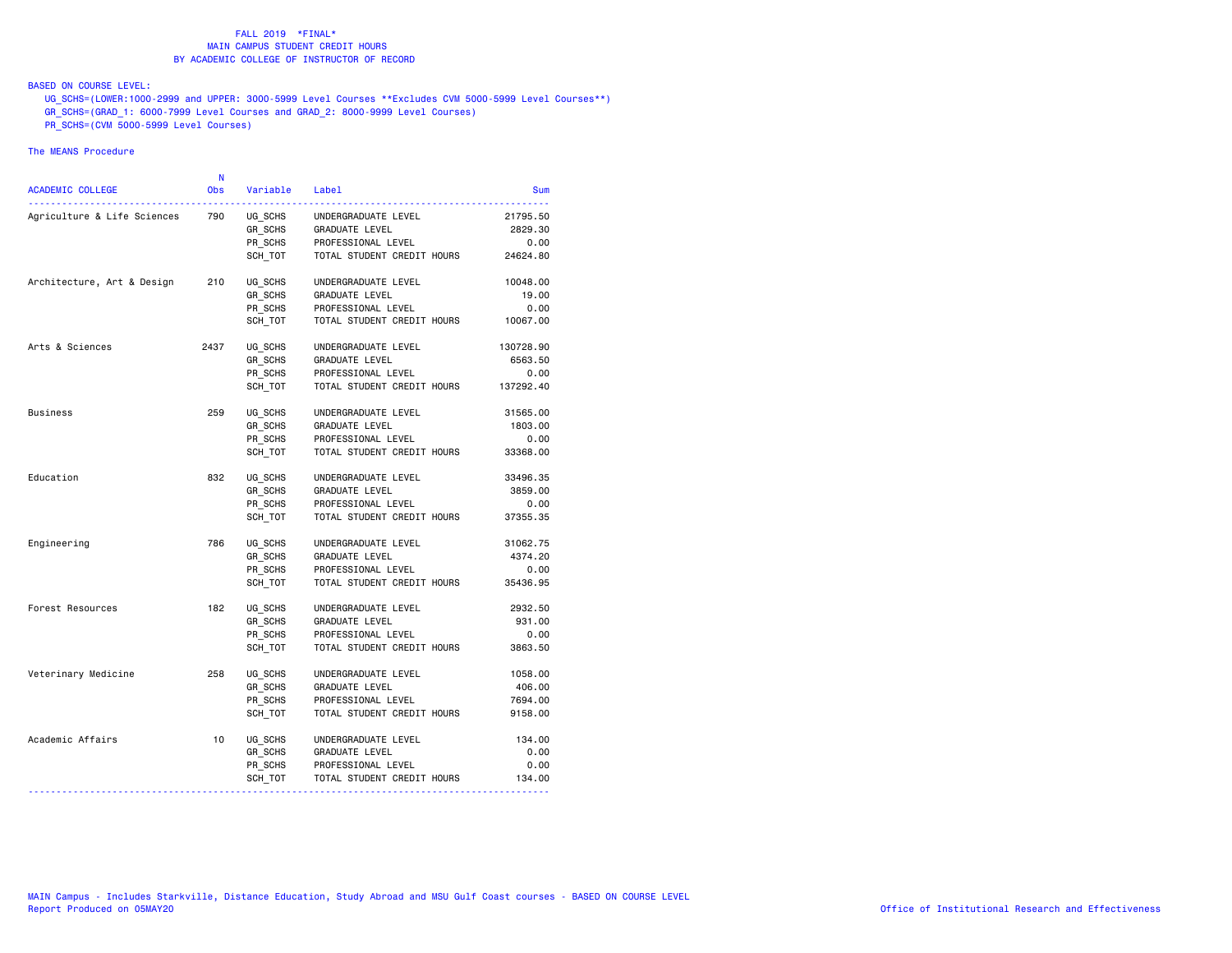BASED ON COURSE LEVEL:

UG\_SCHS=(LOWER:1000-2999 and UPPER: 3000-5999 Level Courses \*\*Excludes CVM 5000-5999 Level Courses\*\*)

- GR\_SCHS=(GRAD\_1: 6000-7999 Level Courses and GRAD\_2: 8000-9999 Level Courses)
- PR\_SCHS=(CVM 5000-5999 Level Courses)

|                                        |                      | - N            |          |                            |            |
|----------------------------------------|----------------------|----------------|----------|----------------------------|------------|
| ACADEMIC COLLEGE                       | <b>COURSE CAMPUS</b> | Obs            | Variable | Label                      | <b>Sum</b> |
| Agriculture & Life Sciences Starkville |                      | 767            | UG SCHS  | UNDERGRADUATE LEVEL        | 21198.50   |
|                                        |                      |                | GR_SCHS  | GRADUATE LEVEL             | 2547.00    |
|                                        |                      |                | PR SCHS  | PROFESSIONAL LEVEL         | 0.00       |
|                                        |                      |                | SCH TOT  | TOTAL STUDENT CREDIT HOURS | 23745.50   |
|                                        | Distance Education   | 23             | UG SCHS  | UNDERGRADUATE LEVEL        | 597.00     |
|                                        |                      |                | GR SCHS  | <b>GRADUATE LEVEL</b>      | 282.30     |
|                                        |                      |                | PR_SCHS  | PROFESSIONAL LEVEL         | 0.00       |
|                                        |                      |                | SCH TOT  | TOTAL STUDENT CREDIT HOURS | 879.30     |
| Architecture, Art & Design             | Starkville           | 206            | UG_SCHS  | UNDERGRADUATE LEVEL        | 9757.00    |
|                                        |                      |                | GR_SCHS  | <b>GRADUATE LEVEL</b>      | 19.00      |
|                                        |                      |                | PR_SCHS  | PROFESSIONAL LEVEL         | 0.00       |
|                                        |                      |                | SCH_TOT  | TOTAL STUDENT CREDIT HOURS | 9776.00    |
|                                        | Distance Education   | $\overline{4}$ | UG SCHS  | UNDERGRADUATE LEVEL        | 291.00     |
|                                        |                      |                | GR SCHS  | <b>GRADUATE LEVEL</b>      | 0.00       |
|                                        |                      |                | PR SCHS  | PROFESSIONAL LEVEL         | 0.00       |
|                                        |                      |                | SCH_TOT  | TOTAL STUDENT CREDIT HOURS | 291.00     |
| Arts & Sciences                        | Starkville           | 2285           | UG SCHS  | UNDERGRADUATE LEVEL        | 123822.90  |
|                                        |                      |                | GR_SCHS  | GRADUATE LEVEL             | 5293.50    |
|                                        |                      |                | PR SCHS  | PROFESSIONAL LEVEL         | 0.00       |
|                                        |                      |                | SCH_TOT  | TOTAL STUDENT CREDIT HOURS | 129116.40  |
|                                        | Distance Education   | 152            | UG SCHS  | UNDERGRADUATE LEVEL        | 6906.00    |
|                                        |                      |                | GR_SCHS  | GRADUATE LEVEL             | 1270.00    |
|                                        |                      |                | PR SCHS  | PROFESSIONAL LEVEL         | 0.00       |
|                                        |                      |                | SCH_TOT  | TOTAL STUDENT CREDIT HOURS | 8176.00    |
| <b>Business</b>                        | Starkville           | 220            | UG SCHS  | UNDERGRADUATE LEVEL        | 28806.00   |
|                                        |                      |                | GR_SCHS  | <b>GRADUATE LEVEL</b>      | 1002.00    |
|                                        |                      |                | PR SCHS  | PROFESSIONAL LEVEL         | 0.00       |
|                                        |                      |                | SCH TOT  | TOTAL STUDENT CREDIT HOURS | 29808.00   |
|                                        | Distance Education   | 39             | UG_SCHS  | UNDERGRADUATE LEVEL        | 2759.00    |
|                                        |                      |                | GR SCHS  | GRADUATE LEVEL             | 801.00     |
|                                        |                      |                | PR_SCHS  | PROFESSIONAL LEVEL         | 0.00       |
|                                        |                      |                | SCH_TOT  | TOTAL STUDENT CREDIT HOURS | 3560.00    |
| Education                              | Starkville           | 715            | UG_SCHS  | UNDERGRADUATE LEVEL        | 30404.35   |
|                                        |                      |                | GR SCHS  | <b>GRADUATE LEVEL</b>      | 2258.00    |
|                                        |                      |                | PR SCHS  | PROFESSIONAL LEVEL         | 0.00       |
|                                        |                      |                | SCH_TOT  | TOTAL STUDENT CREDIT HOURS | 32662.35   |
|                                        | Distance Education   | 110            | UG SCHS  | UNDERGRADUATE LEVEL        | 2848.00    |
|                                        |                      |                | GR_SCHS  | <b>GRADUATE LEVEL</b>      | 1601.00    |
|                                        |                      |                | PR SCHS  | PROFESSIONAL LEVEL         | 0.00       |
|                                        |                      |                | SCH_TOT  | TOTAL STUDENT CREDIT HOURS | 4449.00    |
|                                        |                      |                |          |                            |            |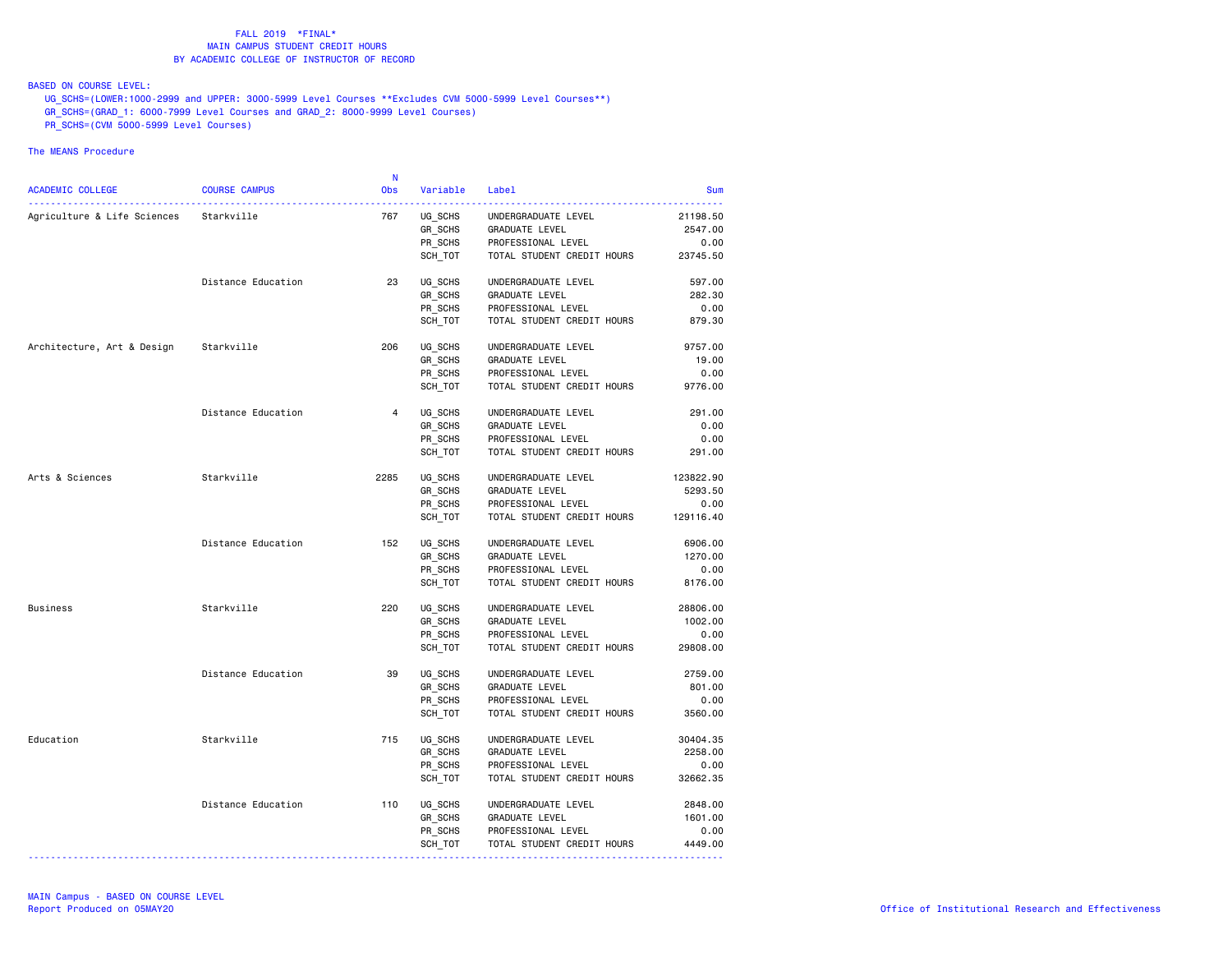BASED ON COURSE LEVEL:

UG\_SCHS=(LOWER:1000-2999 and UPPER: 3000-5999 Level Courses \*\*Excludes CVM 5000-5999 Level Courses\*\*)

- GR\_SCHS=(GRAD\_1: 6000-7999 Level Courses and GRAD\_2: 8000-9999 Level Courses)
- PR\_SCHS=(CVM 5000-5999 Level Courses)

|                                                  |                      | -N             |                    |                                                  |               |
|--------------------------------------------------|----------------------|----------------|--------------------|--------------------------------------------------|---------------|
| ACADEMIC COLLEGE                                 | <b>COURSE CAMPUS</b> | Obs            | Variable           | Label                                            | <b>Sum</b>    |
| -----------------------------------<br>Education | MSU Gulf Coast       | $\overline{4}$ | UG SCHS            | UNDERGRADUATE LEVEL                              | 54.00         |
|                                                  |                      |                | GR_SCHS            | GRADUATE LEVEL                                   | 0.00          |
|                                                  |                      |                | PR SCHS            | PROFESSIONAL LEVEL                               | 0.00          |
|                                                  |                      |                | SCH TOT            | TOTAL STUDENT CREDIT HOURS                       | 54.00         |
|                                                  | Study Abroad         | 3              | UG SCHS            | UNDERGRADUATE LEVEL                              | 190.00        |
|                                                  |                      |                | GR SCHS            | <b>GRADUATE LEVEL</b>                            | 0.00          |
|                                                  |                      |                | PR_SCHS            | PROFESSIONAL LEVEL                               | 0.00          |
|                                                  |                      |                | SCH_TOT            | TOTAL STUDENT CREDIT HOURS                       | 190.00        |
| Engineering                                      | Starkville           | 644            | UG_SCHS            | UNDERGRADUATE LEVEL                              | 30011.75      |
|                                                  |                      |                | GR_SCHS            | <b>GRADUATE LEVEL</b>                            | 3342.50       |
|                                                  |                      |                | PR_SCHS            | PROFESSIONAL LEVEL                               | 0.00          |
|                                                  |                      |                | SCH_TOT            | TOTAL STUDENT CREDIT HOURS                       | 33354.25      |
|                                                  | Distance Education   | 108            | UG_SCHS            | UNDERGRADUATE LEVEL                              | 101.00        |
|                                                  |                      |                | GR SCHS            | <b>GRADUATE LEVEL</b>                            | 1028.70       |
|                                                  |                      |                | PR SCHS            | PROFESSIONAL LEVEL                               | 0.00          |
|                                                  |                      |                | SCH_TOT            | TOTAL STUDENT CREDIT HOURS                       | 1129.70       |
|                                                  | MSU Gulf Coast       | 34             | UG_SCHS            | UNDERGRADUATE LEVEL                              | 950.00        |
|                                                  |                      |                | GR_SCHS            | GRADUATE LEVEL                                   | 3.00          |
|                                                  |                      |                | PR SCHS            | PROFESSIONAL LEVEL                               | 0.00          |
|                                                  |                      |                | SCH_TOT            | TOTAL STUDENT CREDIT HOURS                       | 953.00        |
| Forest Resources                                 | Starkville           | 173            | UG SCHS            | UNDERGRADUATE LEVEL                              | 2926.50       |
|                                                  |                      |                | GR_SCHS            | GRADUATE LEVEL                                   | 883.00        |
|                                                  |                      |                | PR SCHS            | PROFESSIONAL LEVEL                               | 0.00          |
|                                                  |                      |                | SCH_TOT            | TOTAL STUDENT CREDIT HOURS                       | 3809.50       |
|                                                  | Distance Education   | 9              | UG SCHS            | UNDERGRADUATE LEVEL                              | 6.00          |
|                                                  |                      |                | GR_SCHS            | <b>GRADUATE LEVEL</b>                            | 48.00         |
|                                                  |                      |                | PR SCHS            | PROFESSIONAL LEVEL                               | 0.00          |
|                                                  |                      |                | SCH_TOT            | TOTAL STUDENT CREDIT HOURS                       | 54.00         |
| Veterinary Medicine                              | Starkville           | 258            | UG_SCHS            | UNDERGRADUATE LEVEL                              | 1058.00       |
|                                                  |                      |                | GR_SCHS            | GRADUATE LEVEL                                   | 406.00        |
|                                                  |                      |                | PR_SCHS            | PROFESSIONAL LEVEL                               | 7694.00       |
|                                                  |                      |                | SCH_TOT            | TOTAL STUDENT CREDIT HOURS                       | 9158.00       |
| Academic Affairs                                 | Starkville           | $\overline{7}$ | UG_SCHS            | UNDERGRADUATE LEVEL                              | 41.00         |
|                                                  |                      |                | GR SCHS            | <b>GRADUATE LEVEL</b>                            | 0.00          |
|                                                  |                      |                | PR SCHS            | PROFESSIONAL LEVEL                               | 0.00          |
|                                                  |                      |                | SCH_TOT            | TOTAL STUDENT CREDIT HOURS                       | 41.00         |
|                                                  | Distance Education   | 3              | UG SCHS            | UNDERGRADUATE LEVEL                              | 93.00         |
|                                                  |                      |                | GR_SCHS            | <b>GRADUATE LEVEL</b>                            | 0.00          |
|                                                  |                      |                |                    |                                                  |               |
|                                                  |                      |                | PR_SCHS<br>SCH_TOT | PROFESSIONAL LEVEL<br>TOTAL STUDENT CREDIT HOURS | 0.00<br>93.00 |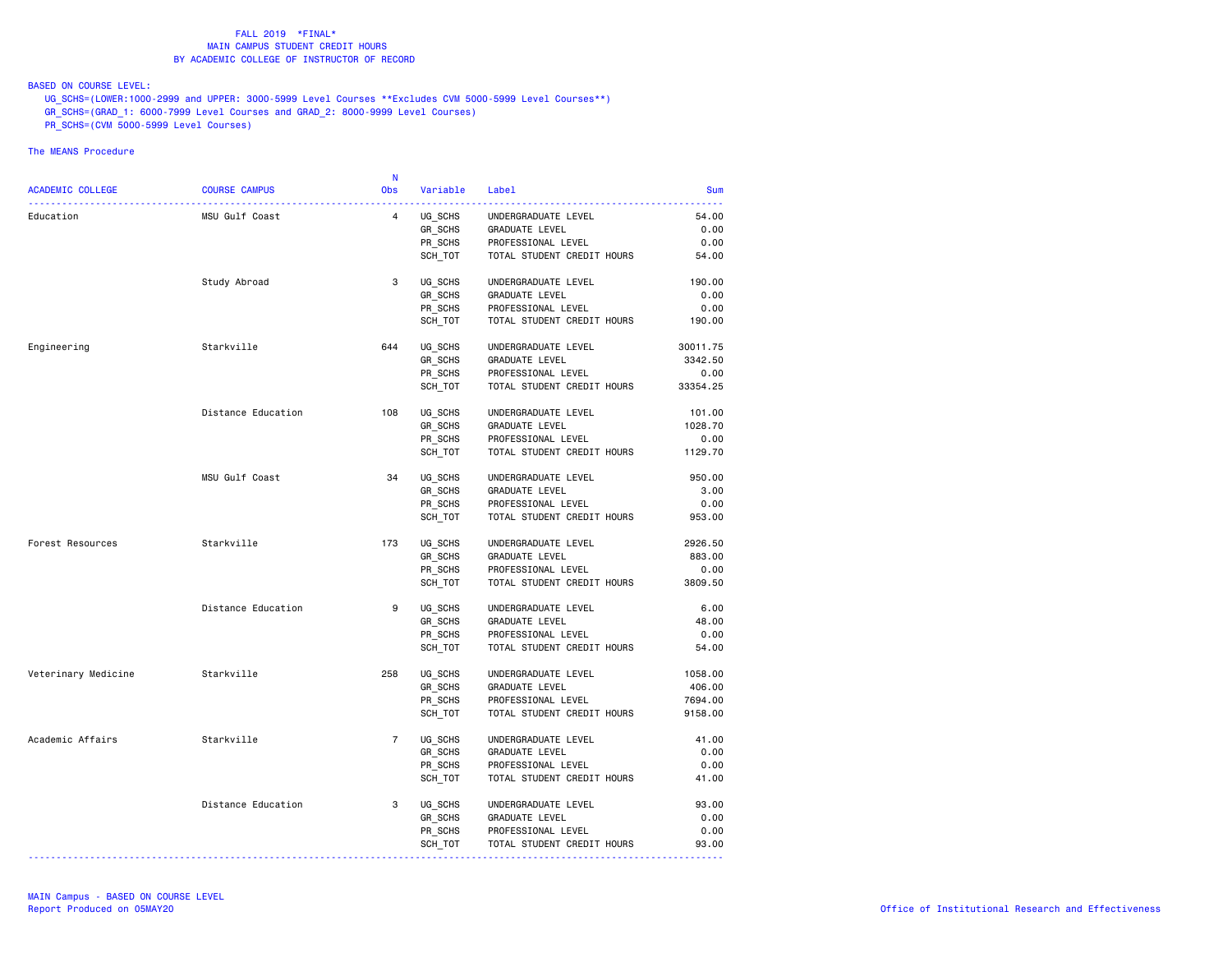## BASED ON COURSE LEVEL:

UG\_SCHS=(LOWER:1000-2999 and UPPER: 3000-5999 Level Courses \*\*Excludes CVM 5000-5999 Level Courses\*\*)

GR\_SCHS=(GRAD\_1: 6000-7999 Level Courses and GRAD\_2: 8000-9999 Level Courses)

PR\_SCHS=(CVM 5000-5999 Level Courses)

|                                                               | <b>UNDERGRADUATE</b> | <b>GRADUATE</b> | <b>PROFESSIONAL</b> |              |
|---------------------------------------------------------------|----------------------|-----------------|---------------------|--------------|
| ACADEMIC DEPARTMENT                                           | <b>LEVEL</b>         | <b>LEVEL</b>    | <b>LEVEL</b>        | <b>TOTAL</b> |
|                                                               |                      |                 |                     |              |
| Ag & Bio Engineering                                          | 1592.00              | 118.00          | 0.00                | 1710.00      |
| Agricultural Economics                                        | 1909.00              | 205,00          | 0.00                | 2114.00      |
| Animal Dairy Science                                          | 2795.67              | 150.00          | 0.00                | 2945.67      |
| Biochemistry, Molecular Biology, Entomology & Plant Pathology | 3066.75              | 568,00          | 0.00                | 3634.75      |
| Food Science, Nutrition & Health Promotion                    | 2879.58              | 616,00          | 0.00                | 3495.58      |
| Landscape Architecture                                        | 1338.50              | 83.00           | 0.00                | 1421.50      |
| Plant & Soil Sciences                                         | 2621.50              | 531.00          | 0.00                | 3152.50      |
| Poultry Science                                               | 1617.00              | 117.00          | 0.00                | 1734.00      |
| School of Human Sciences                                      | 3975.50              | 441.30          | 0.00                | 4416.80      |
|                                                               |                      |                 |                     |              |
|                                                               | 21795.50             | 2829.30         | 0.00                | 24624.80     |
|                                                               | ---------            |                 |                     |              |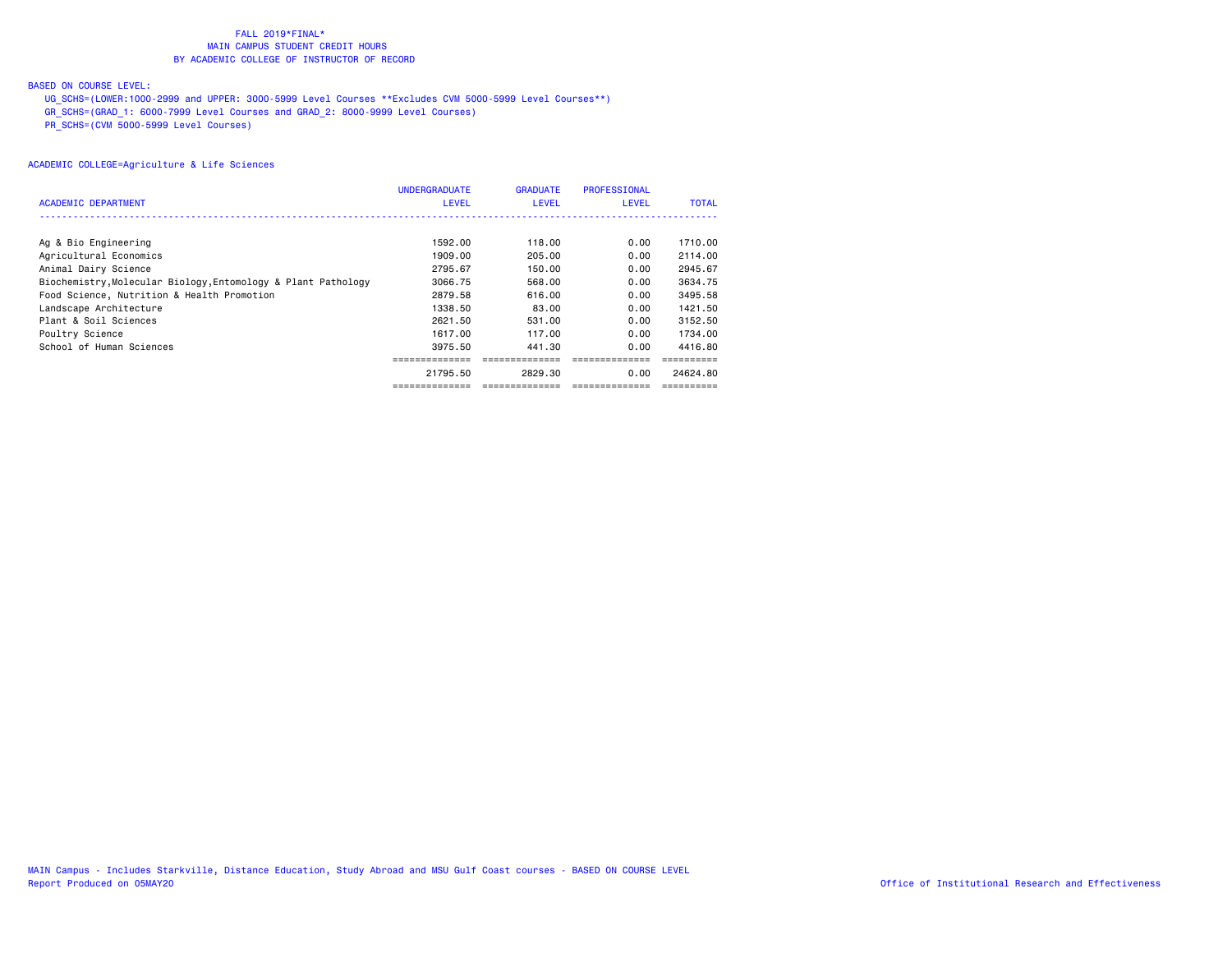## BASED ON COURSE LEVEL:

UG\_SCHS=(LOWER:1000-2999 and UPPER: 3000-5999 Level Courses \*\*Excludes CVM 5000-5999 Level Courses\*\*)

GR\_SCHS=(GRAD\_1: 6000-7999 Level Courses and GRAD\_2: 8000-9999 Level Courses)

PR\_SCHS=(CVM 5000-5999 Level Courses)

### ACADEMIC COLLEGE=Architecture, Art & Design

|                               | <b>UNDERGRADUATE</b> | <b>GRADUATE</b> | <b>PROFESSIONAL</b> |              |
|-------------------------------|----------------------|-----------------|---------------------|--------------|
| <b>ACADEMIC DEPARTMENT</b>    | LEVEL                | <b>LEVEL</b>    | <b>LEVEL</b>        | <b>TOTAL</b> |
|                               |                      |                 |                     |              |
| Art AAD                       | 4086.00              | 19.00           | 0.00                | 4105.00      |
| Building Construction Science | 1654.00              | 0.00            | 0.00                | 1654.00      |
| Interior Design               | 1426.00              | 0.00            | 0.00                | 1426.00      |
| School of Architecture        | 2882.00              | 0.00            | 0.00                | 2882.00      |
|                               |                      |                 |                     |              |
|                               | 10048.00             | 19,00           | 0.00                | 10067.00     |
|                               |                      |                 |                     |              |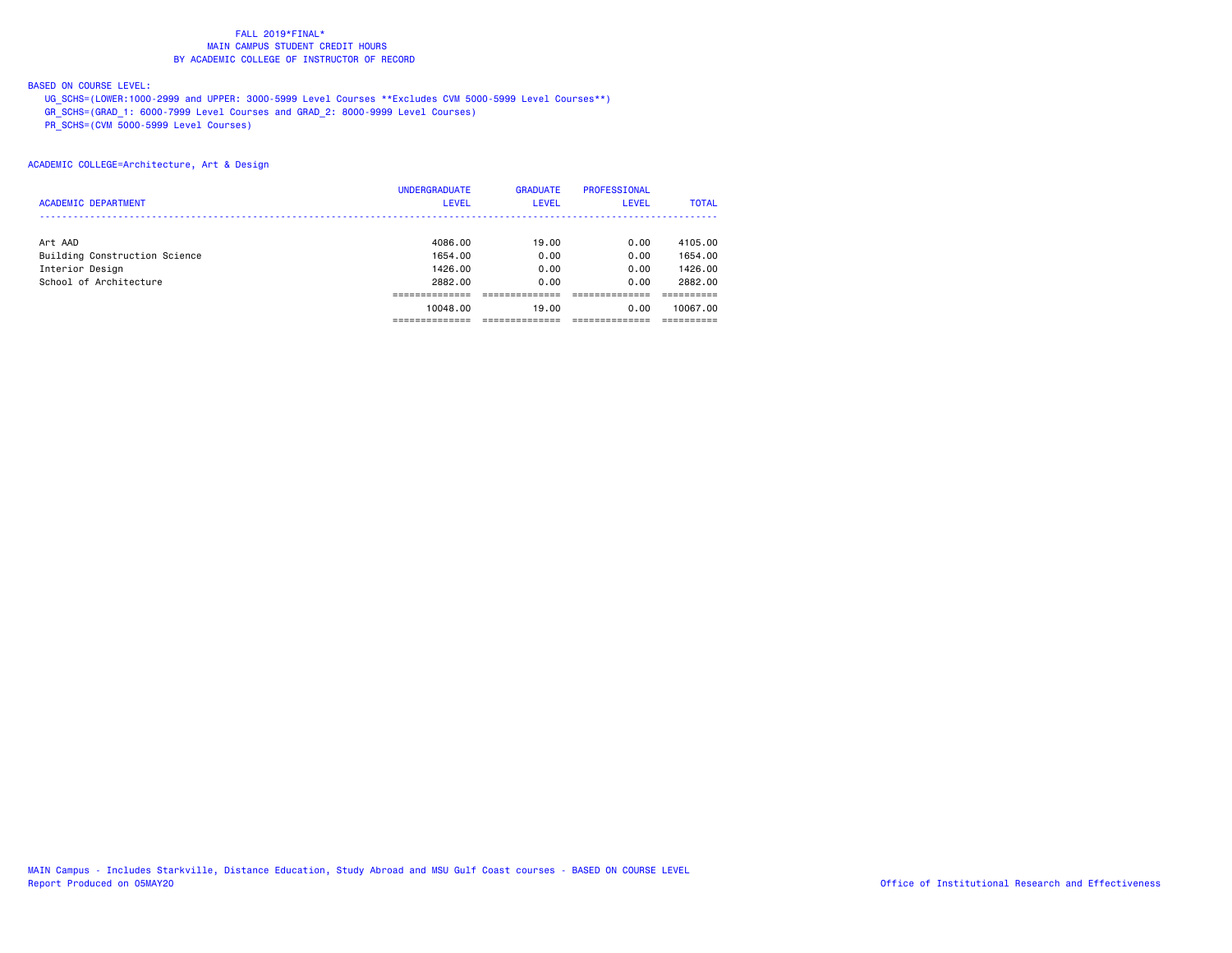## BASED ON COURSE LEVEL:

UG\_SCHS=(LOWER:1000-2999 and UPPER: 3000-5999 Level Courses \*\*Excludes CVM 5000-5999 Level Courses\*\*)

GR\_SCHS=(GRAD\_1: 6000-7999 Level Courses and GRAD\_2: 8000-9999 Level Courses)

PR\_SCHS=(CVM 5000-5999 Level Courses)

## ACADEMIC COLLEGE=Arts & Sciences

|                                            | <b>UNDERGRADUATE</b> | <b>GRADUATE</b> | <b>PROFESSIONAL</b> |              |
|--------------------------------------------|----------------------|-----------------|---------------------|--------------|
| <b>ACADEMIC DEPARTMENT</b>                 | LEVEL                | LEVEL           | LEVEL               | <b>TOTAL</b> |
|                                            |                      |                 |                     |              |
| Aerospace Studies                          | 194.00               | 0.00            | 0.00                | 194,00       |
| Anthropology & Middle Eastern Cultures     | 1757.00              | 219,00          | 0.00                | 1976.00      |
| Biological Sciences                        | 15148.00             | 558,00          | 0.00                | 15706.00     |
| Chemistry                                  | 10634.00             | 798,00          | 0.00                | 11432.00     |
| Classical & Modern Languages & Literatures | 6393.50              | 81.00           | 0.00                | 6474.50      |
| Communication                              | 9193.00              | 60.00           | 0.00                | 9253.00      |
| English                                    | 11983.00             | 282.00          | 0.00                | 12265.00     |
| Geosciences                                | 9939,00              | 1494.00         | 0.00                | 11433.00     |
| History                                    | 6005.00              | 493,00          | 0.00                | 6498,00      |
| Mathematics & Statistics                   | 20981.00             | 905,00          | 0.00                | 21886.00     |
| Military Science                           | 295,00               | 1.00            | 0.00                | 296.00       |
| Philosophy & Religion                      | 6054.00              | 0.00            | 0.00                | 6054.00      |
| Physics & Astronomy                        | 5077.00              | 420.50          | 0.00                | 5497.50      |
| Political Science & Public Administration  | 5244.40              | 405,00          | 0.00                | 5649.40      |
| Psychology                                 | 13277.00             | 585.00          | 0.00                | 13862.00     |
| Sociology                                  | 8554.00              | 262.00          | 0.00                | 8816,00      |
|                                            | :===========         | ==============  | ==============      |              |
|                                            | 130728.9             | 6563.50         | 0.00                | 137292.40    |
|                                            |                      |                 |                     | ==========   |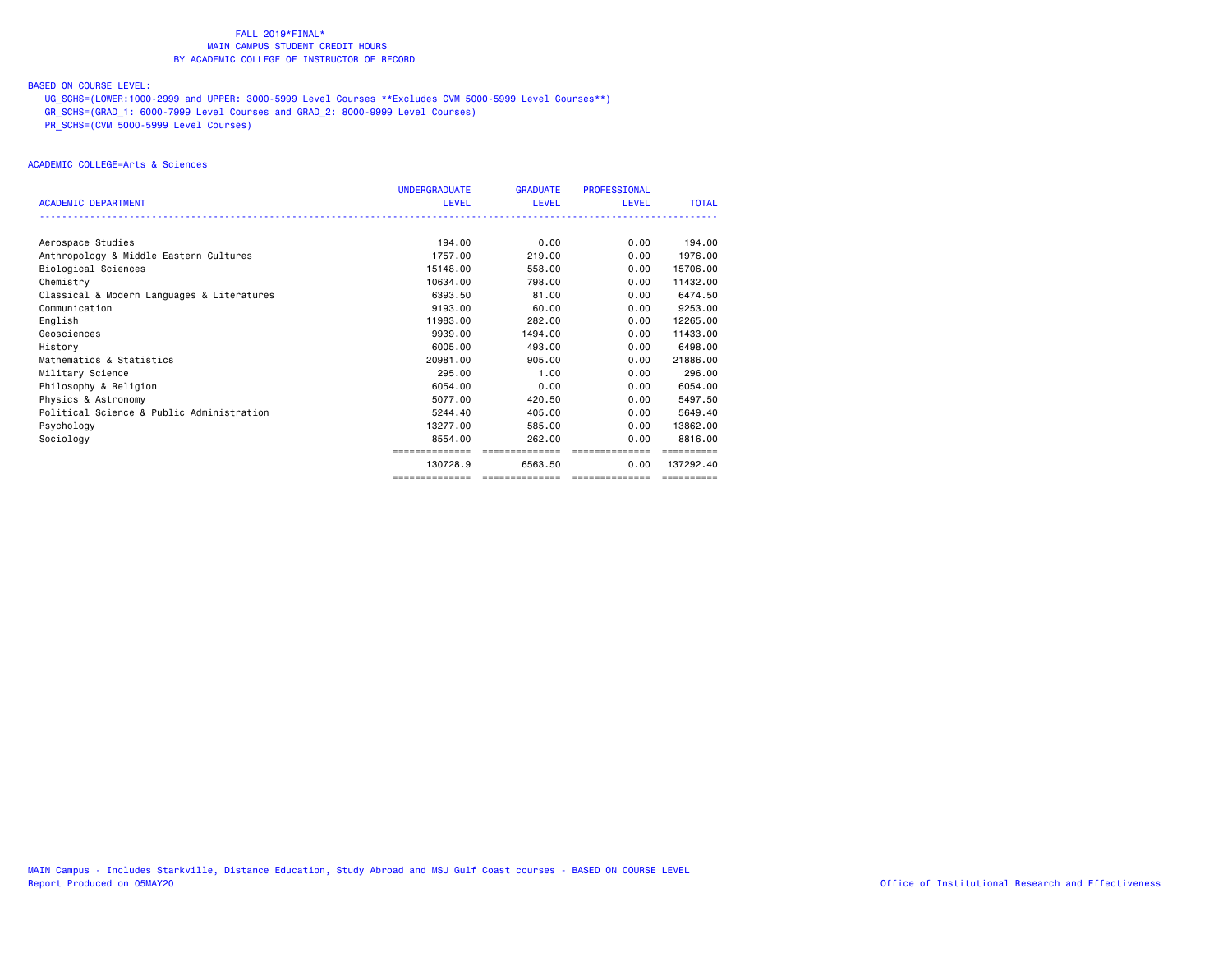## BASED ON COURSE LEVEL:

UG\_SCHS=(LOWER:1000-2999 and UPPER: 3000-5999 Level Courses \*\*Excludes CVM 5000-5999 Level Courses\*\*)

GR\_SCHS=(GRAD\_1: 6000-7999 Level Courses and GRAD\_2: 8000-9999 Level Courses)

PR\_SCHS=(CVM 5000-5999 Level Courses)

# ACADEMIC COLLEGE=Business

|                                                 | <b>UNDERGRADUATE</b> | <b>GRADUATE</b> | <b>PROFESSIONAL</b> |              |
|-------------------------------------------------|----------------------|-----------------|---------------------|--------------|
| <b>ACADEMIC DEPARTMENT</b>                      | <b>LEVEL</b>         | LEVEL           | LEVEL               | <b>TOTAL</b> |
|                                                 |                      |                 |                     |              |
| Finance & Economics                             | 8506.00              | 196.00          | 0.00                | 8702.00      |
| Management & Information Systems                | 9158.00              | 524.00          | 0.00                | 9682.00      |
| Marketing, Quantitative Analysis & Business Law | 9857.00              | 552.00          | 0.00                | 10409.00     |
| School of Accountancy                           | 4044.00              | 531.00          | 0.00                | 4575.00      |
|                                                 |                      |                 |                     |              |
|                                                 | 31565.00             | 1803.00         | 0.00                | 33368.00     |
|                                                 |                      |                 |                     |              |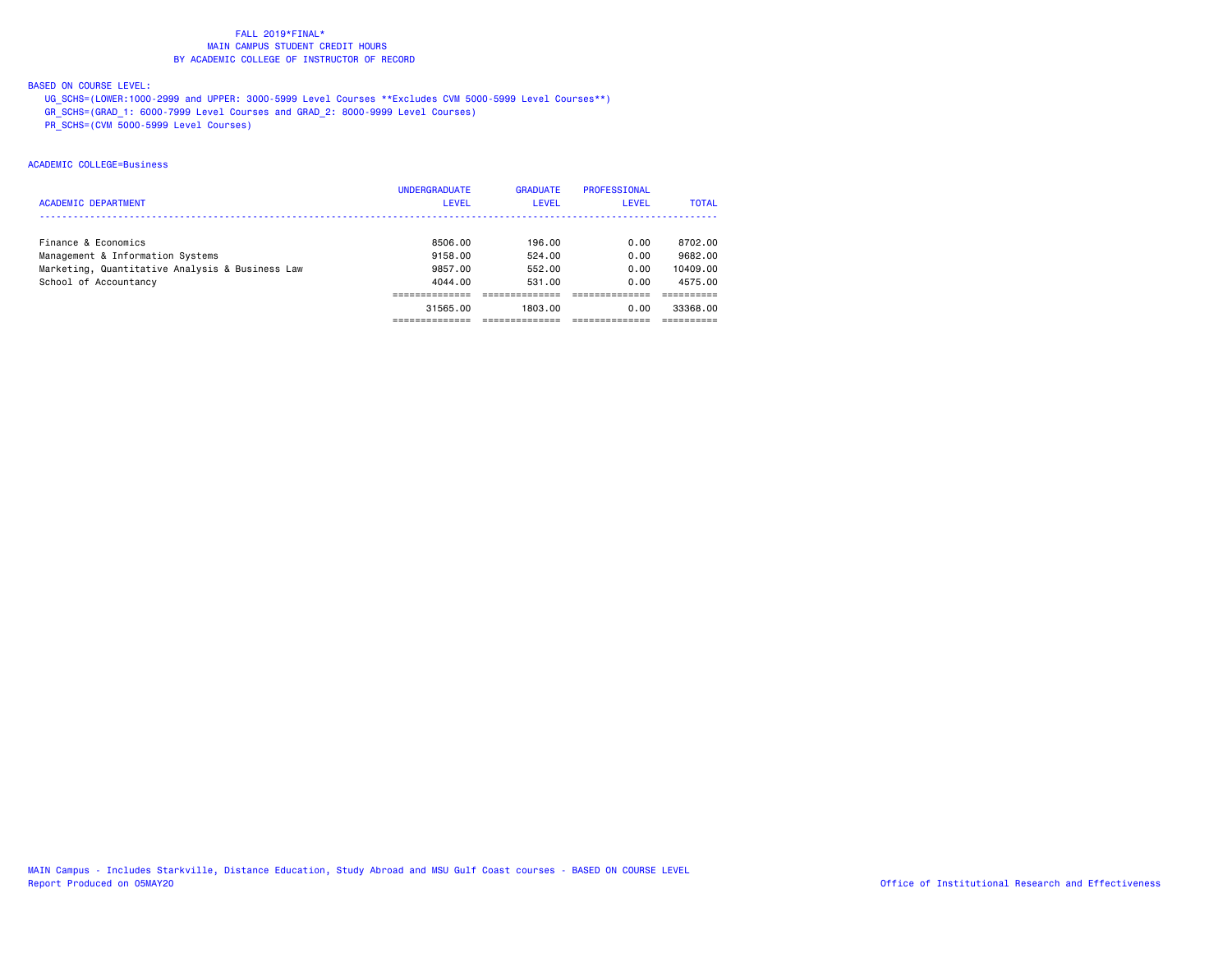## BASED ON COURSE LEVEL:

UG\_SCHS=(LOWER:1000-2999 and UPPER: 3000-5999 Level Courses \*\*Excludes CVM 5000-5999 Level Courses\*\*)

GR\_SCHS=(GRAD\_1: 6000-7999 Level Courses and GRAD\_2: 8000-9999 Level Courses)

PR\_SCHS=(CVM 5000-5999 Level Courses)

# ACADEMIC COLLEGE=Education

|                                                     | <b>UNDERGRADUATE</b> | <b>GRADUATE</b> | <b>PROFESSIONAL</b> |              |
|-----------------------------------------------------|----------------------|-----------------|---------------------|--------------|
| <b>ACADEMIC DEPARTMENT</b>                          | <b>LEVEL</b>         | LEVEL           | <b>LEVEL</b>        | <b>TOTAL</b> |
|                                                     |                      |                 |                     |              |
| Counseling, Educational Psychology, and Foundations | 4316.85              | 1374.00         | 0.00                | 5690.85      |
| Curriculum, Instruction & Special Education         | 7371.00              | 801.00          | 0.00                | 8172.00      |
| Educational Leadership                              | 2123.00              | 1037.00         | 0.00                | 3160.00      |
| Instructional Systems & Workforce Development       | 4190.00              | 276.00          | 0.00                | 4466.00      |
| Kinesiology                                         | 10813.50             | 370.00          | 0.00                | 11183.50     |
| Music                                               | 4682.00              | 1.00            | 0.00                | 4683.00      |
|                                                     |                      |                 |                     |              |
|                                                     | 33496.35             | 3859.00         | 0.00                | 37355.35     |
|                                                     |                      |                 |                     |              |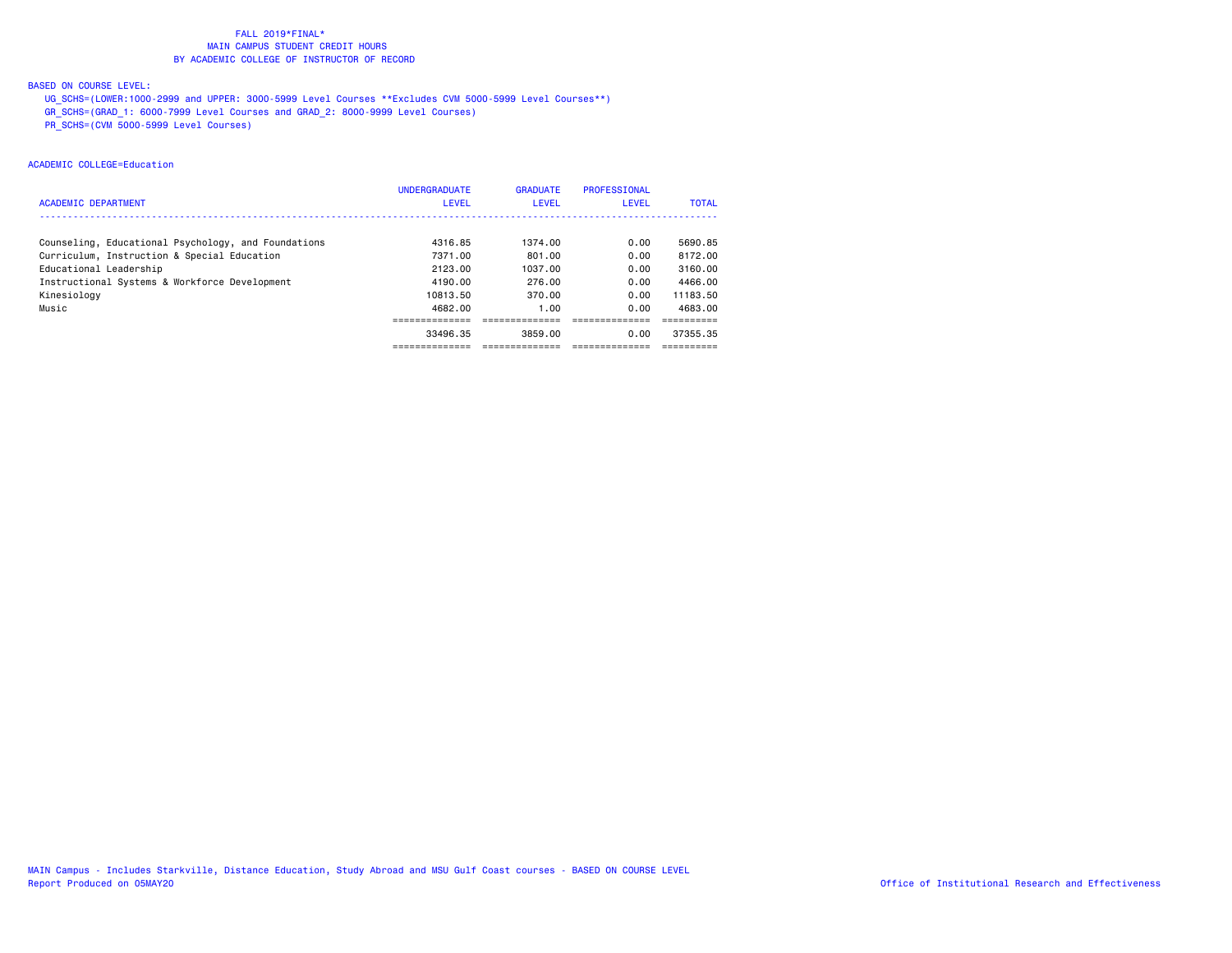## BASED ON COURSE LEVEL:

UG\_SCHS=(LOWER:1000-2999 and UPPER: 3000-5999 Level Courses \*\*Excludes CVM 5000-5999 Level Courses\*\*)

GR\_SCHS=(GRAD\_1: 6000-7999 Level Courses and GRAD\_2: 8000-9999 Level Courses)

PR\_SCHS=(CVM 5000-5999 Level Courses)

## ACADEMIC COLLEGE=Engineering

|                                   | <b>UNDERGRADUATE</b> | <b>GRADUATE</b> | <b>PROFESSIONAL</b> |              |
|-----------------------------------|----------------------|-----------------|---------------------|--------------|
| <b>ACADEMIC DEPARTMENT</b>        | <b>LEVEL</b>         | LEVEL           | <b>LEVEL</b>        | <b>TOTAL</b> |
|                                   |                      |                 |                     |              |
| Aerospace Engineering             | 5478.50              | 480.00          | 0.00                | 5958.50      |
| Ag & Bio Engineering              | 670.00               | 71.00           | 0.00                | 741.00       |
| Civil & Environmental Engineering | 2953.00              | 410.20          | 0.00                | 3363.20      |
| Computer Science & Engineering    | 5806.00              | 880.00          | 0.00                | 6686.00      |
| Electrical & Computer Engineering | 4538.50              | 852.50          | 0.00                | 5391.00      |
| Industrial & Systems Engineering  | 3481.00              | 764.50          | 0.00                | 4245.50      |
| Mechanical Engineering            | 5056.75              | 688.00          | 0.00                | 5744.75      |
| School of Chemical Engineering    | 3079.00              | 228.00          | 0.00                | 3307.00      |
|                                   |                      |                 |                     |              |
|                                   | 31062.75             | 4374.20         | 0.00                | 35436.95     |
|                                   | ==============       | ==============  | --------------      | ==========   |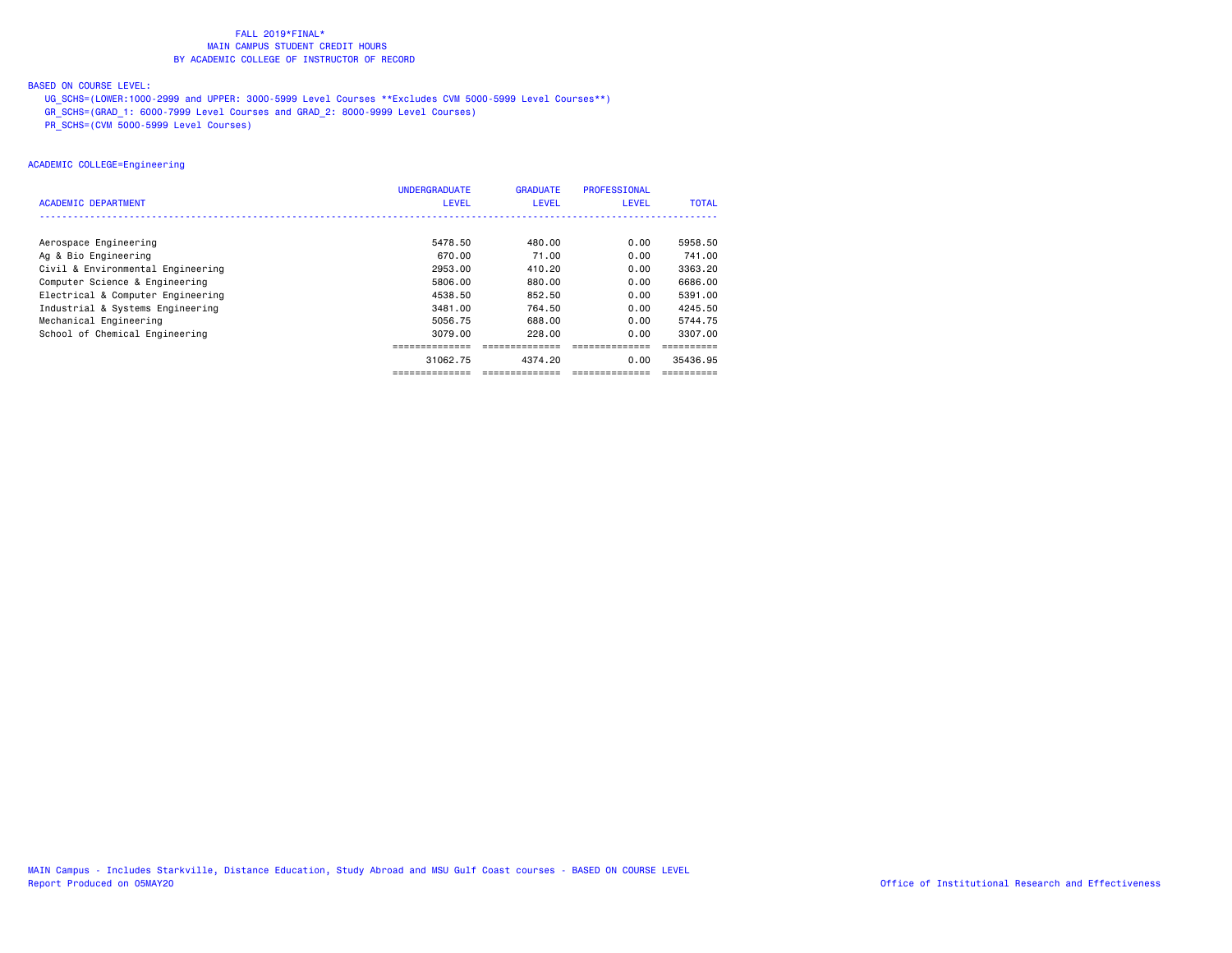## BASED ON COURSE LEVEL:

UG\_SCHS=(LOWER:1000-2999 and UPPER: 3000-5999 Level Courses \*\*Excludes CVM 5000-5999 Level Courses\*\*)

GR\_SCHS=(GRAD\_1: 6000-7999 Level Courses and GRAD\_2: 8000-9999 Level Courses)

PR\_SCHS=(CVM 5000-5999 Level Courses)

## ACADEMIC COLLEGE=Forest Resources

|                                   | <b>UNDERGRADUATE</b> | <b>GRADUATE</b> | <b>PROFESSIONAL</b> |              |
|-----------------------------------|----------------------|-----------------|---------------------|--------------|
| <b>ACADEMIC DEPARTMENT</b>        | <b>LEVEL</b>         | <b>LEVEL</b>    | <b>LEVEL</b>        | <b>TOTAL</b> |
|                                   |                      |                 |                     |              |
| Forestry                          | 1003.55              | 221.00          | 0.00                | 1224.55      |
| Sustainable Bioproducts           | 144.00               | 201.00          | 0.00                | 345.00       |
| Wildlife, Fisheries & Aquaculture | 1784.95              | 509.00          | 0.00                | 2293.95      |
|                                   |                      |                 |                     |              |
|                                   | 2932.50              | 931.00          | 0.00                | 3863.50      |
|                                   |                      |                 |                     |              |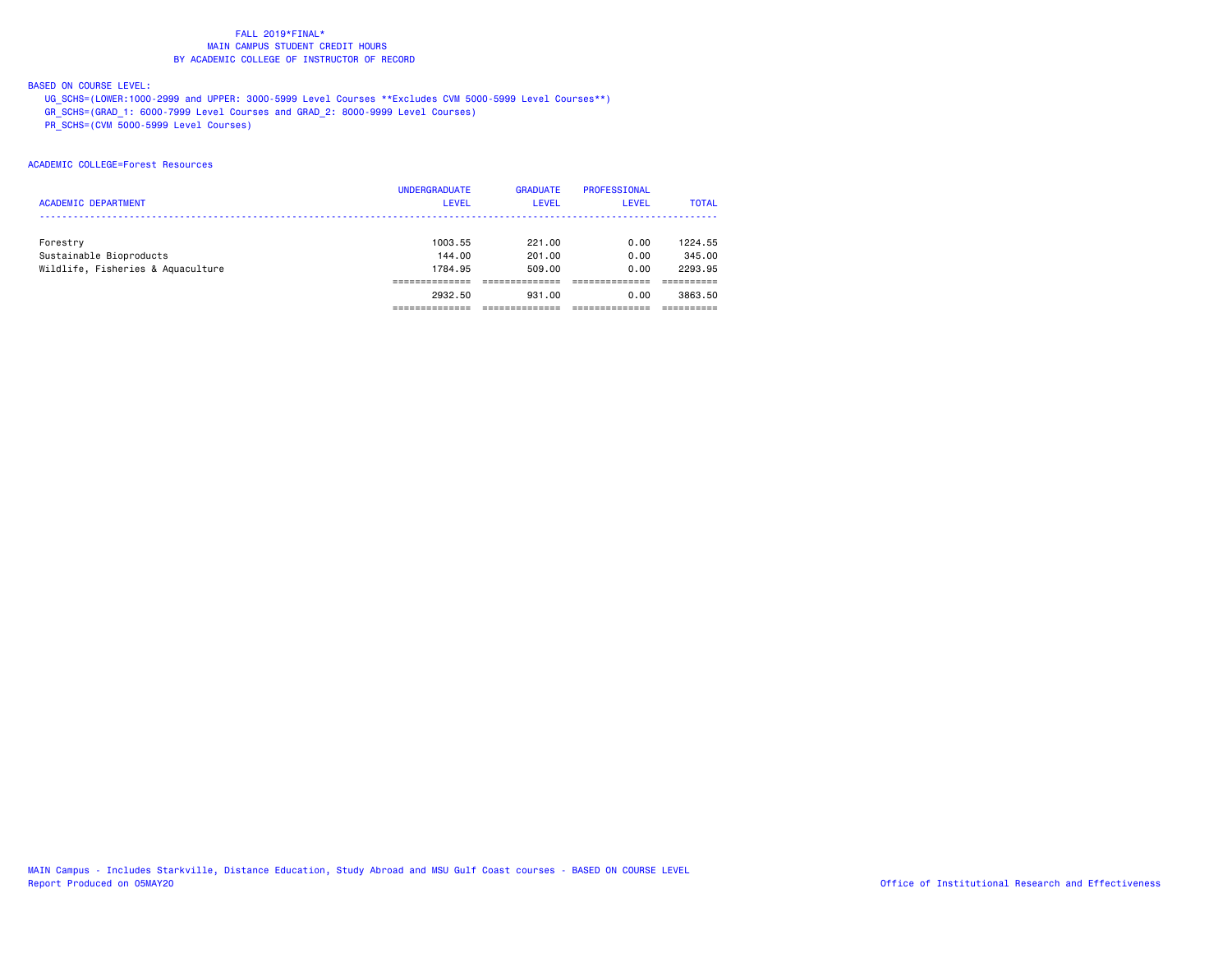## BASED ON COURSE LEVEL:

UG\_SCHS=(LOWER:1000-2999 and UPPER: 3000-5999 Level Courses \*\*Excludes CVM 5000-5999 Level Courses\*\*)

GR\_SCHS=(GRAD\_1: 6000-7999 Level Courses and GRAD\_2: 8000-9999 Level Courses)

PR\_SCHS=(CVM 5000-5999 Level Courses)

#### ACADEMIC COLLEGE=Veterinary Medicine

| <b>ACADEMIC DEPARTMENT</b> | <b>UNDERGRADUATE</b><br><b>LEVEL</b> | <b>GRADUATE</b><br><b>LEVEL</b> | PROFESSIONAL<br>LEVEL | <b>TOTAL</b> |
|----------------------------|--------------------------------------|---------------------------------|-----------------------|--------------|
| Veterinary Medicine        | 1058.00                              | 406.00                          | 7694.00               | 9158.00      |
|                            | 1058.00                              | 406.00                          | 7694.00               | 9158.00      |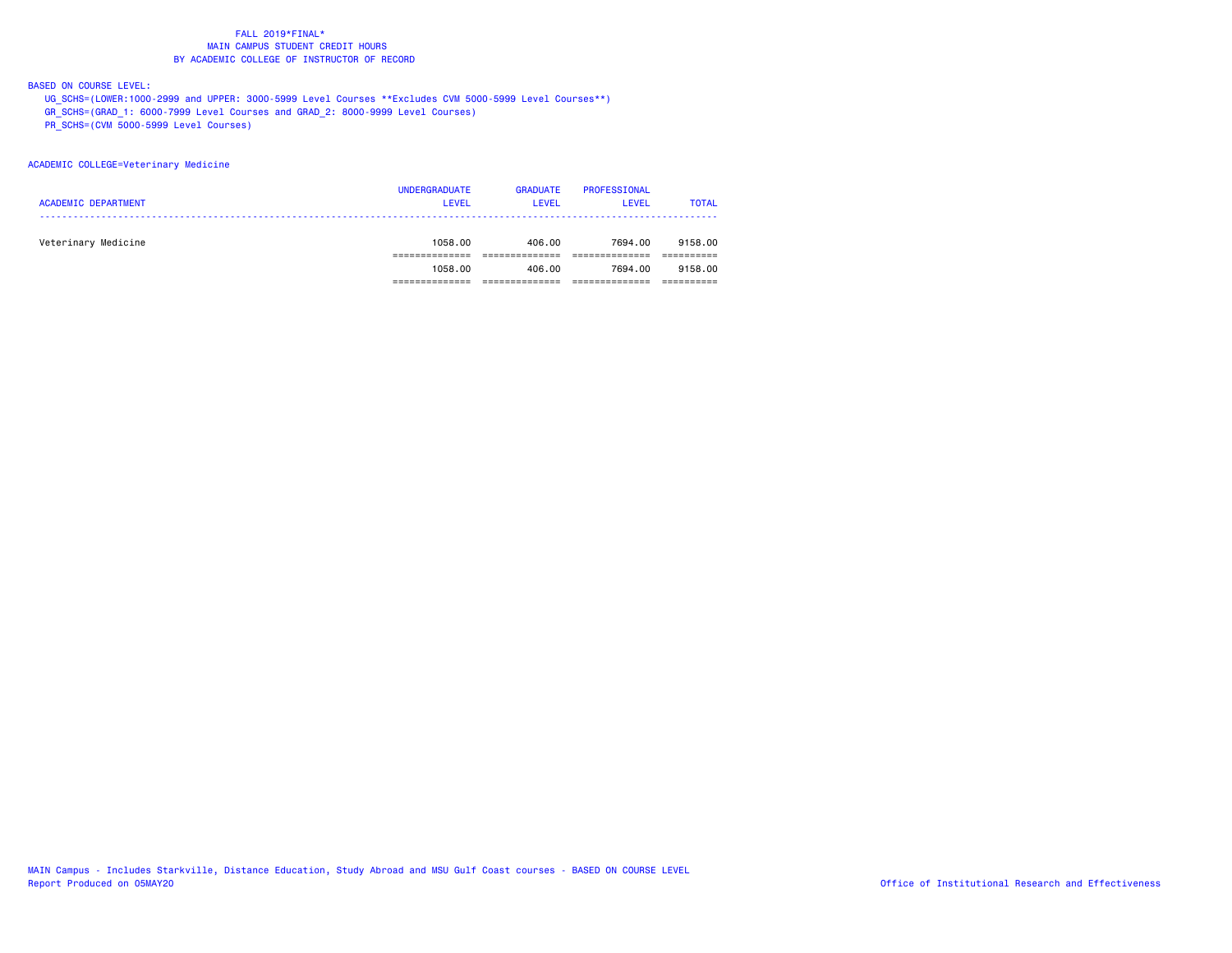## BASED ON COURSE LEVEL:

UG\_SCHS=(LOWER:1000-2999 and UPPER: 3000-5999 Level Courses \*\*Excludes CVM 5000-5999 Level Courses\*\*)

GR\_SCHS=(GRAD\_1: 6000-7999 Level Courses and GRAD\_2: 8000-9999 Level Courses)

PR\_SCHS=(CVM 5000-5999 Level Courses)

## ACADEMIC COLLEGE=Academic Affairs

|                            | <b>UNDERGRADUATE</b> | <b>GRADUATE</b> | PROFESSIONAL |              |
|----------------------------|----------------------|-----------------|--------------|--------------|
| <b>ACADEMIC DEPARTMENT</b> | <b>LEVEL</b>         | <b>LEVEL</b>    | <b>LEVEL</b> | <b>TOTAL</b> |
|                            |                      |                 |              |              |
| Provost Office             | 134,00               | 0.00            | 0.00         | 134.00       |
|                            |                      |                 |              |              |
|                            | 134,00               | 0.00            | 0.00         | 134.00       |
|                            |                      |                 |              |              |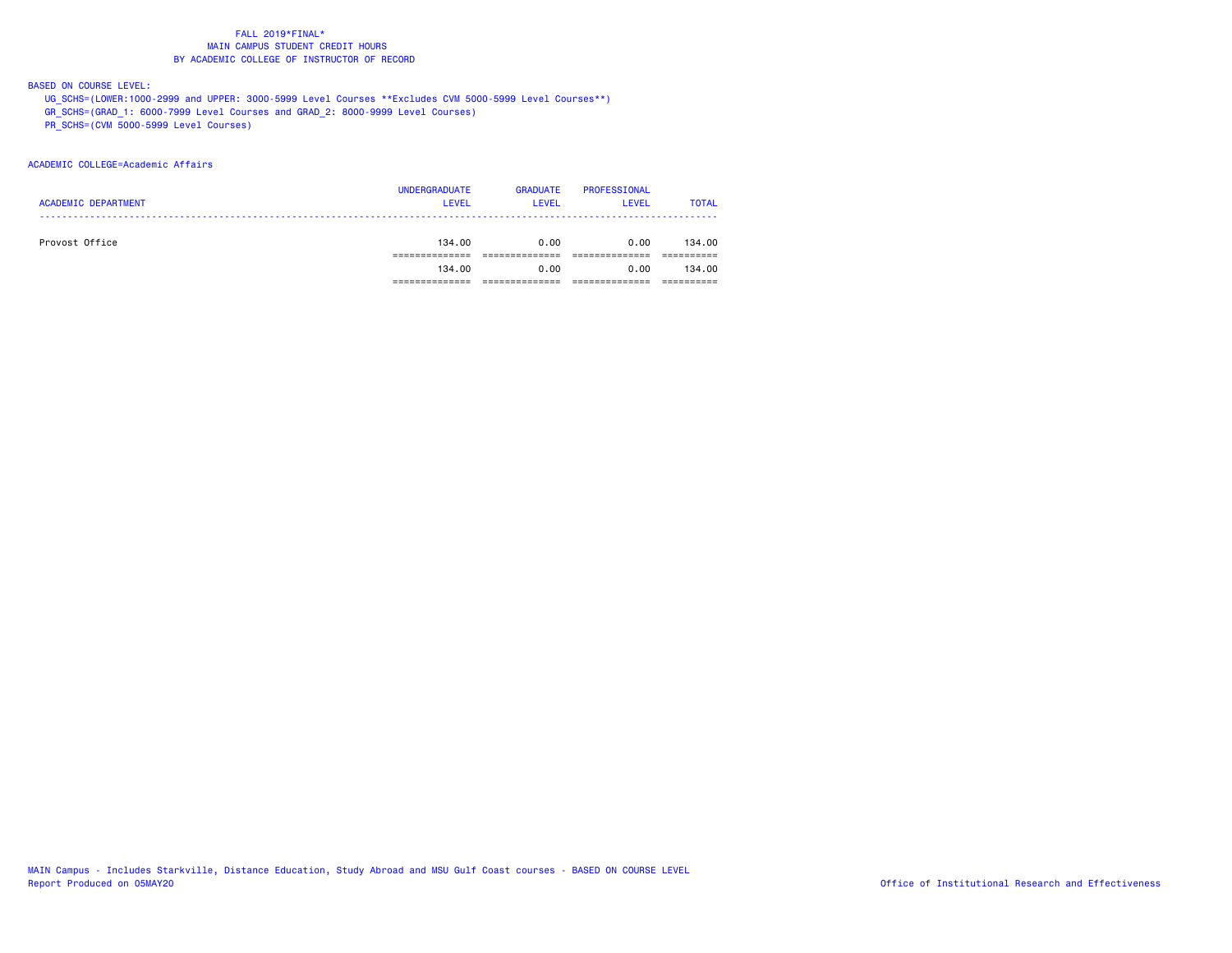| <b>ACADEMIC DEPARTMENT</b> | Instructor Name<br>. | Rank                               | <b>Tenure</b><br><b>Status</b> | <b>Course</b><br>Cip# | <b>CRN</b> | Course #              | <b>Sec</b> | Crs            | Type Title                | Inst<br>Per | <b>UG</b><br><b>SCHS</b> | <b>GR</b><br><b>SCHS</b>                                                                                  | <b>PR</b><br><b>SCHS</b> | Total<br><b>SCHS</b><br>. |
|----------------------------|----------------------|------------------------------------|--------------------------------|-----------------------|------------|-----------------------|------------|----------------|---------------------------|-------------|--------------------------|-----------------------------------------------------------------------------------------------------------|--------------------------|---------------------------|
| Ag & Bio Engineering       | Bora, Ganesh         | Associate Professor Tenured        |                                | 140301                | 36287      | ABE 8000              | 01         | D              | Research / Thesis         | 1.00        | 0.00                     | 1.00                                                                                                      | 0.00                     | 1.00                      |
|                            |                      |                                    |                                |                       | 36299      | ABE 9000              | 01         | D              | Research / Diss           | 1.00        | 0.00                     | 19.00                                                                                                     | 0.00                     | 19.00                     |
|                            |                      |                                    |                                | 140501                | 30025      | ABE 3303              | 01         | C              | Transport in Bio Eng      | 1.00        | 81.00                    | 0.00                                                                                                      | 0.00                     | 81.00                     |
|                            |                      |                                    |                                | 150699                | 30047      | ABE 4961              | 01         | -S             | Seminar                   | 1.00        | 28.00<br>.               | 0.00                                                                                                      | 0.00                     | 28.00                     |
|                            |                      |                                    |                                |                       |            |                       |            |                |                           |             | 109.00                   | 20.00                                                                                                     | 0.00                     | 129.00                    |
|                            | Chen, Weitong        | Grad Teach Assist                  | Not Applicable                 |                       |            | 140501 30014 ABE 1911 | 01         | C <sub>1</sub> | Eng In Life Sciences 0.95 |             | 144.40<br>.              | 0.00                                                                                                      | 0.00                     | 144.40                    |
|                            |                      |                                    |                                |                       |            |                       |            |                |                           |             | 144.40                   | 0.00                                                                                                      | 0.00                     | 144.40                    |
|                            | Chesser, Gary        | Assistant Professor Ten Track      |                                | 010201                | 30010      | ABE 1073              | 01         | C              | Technology Design I. 1.00 |             | 93.00                    | 0.00                                                                                                      | 0.00                     | 93.00                     |
|                            |                      |                                    |                                |                       | 30011      | ABE 1073              | 02         | К              | Technology Design I. 1.00 |             | 0.00                     | 0.00                                                                                                      | 0.00                     | 0.00                      |
|                            |                      |                                    |                                |                       |            | 30012 ABE 1073        | 03         | К              | Technology Design I. 1.00 |             | 0.00<br>.                | 0.00<br>.                                                                                                 | 0.00<br>.                | 0.00<br>. <u>.</u> .      |
|                            |                      |                                    |                                |                       |            |                       |            |                |                           |             | 93.00                    | 0.00                                                                                                      | 0.00                     | 93.00                     |
|                            | Dulaney, Anna        | Grad Research Assis Not Applicable |                                | 140501                | 30026      | ABE 3413              | 01         | C              | Bioinstrumentation I 0.05 |             | 15.00                    | 0.00                                                                                                      | 0.00                     | 15.00                     |
|                            |                      |                                    |                                |                       |            |                       |            |                |                           |             | .<br>15.00               | 0.00                                                                                                      | 0.00                     | 15.00                     |
|                            | Jensen, Sonja        | Grad Teach Assist                  | Not Applicable                 | 140501                | 30027      | ABE 3413              | 02         | K              | Bioinstrumentation I 0.50 |             | 0.00                     | 0.00                                                                                                      | 0.00                     | 0.00                      |
|                            |                      |                                    |                                |                       |            | 30028 ABE 3413        | 03         | К              | Bioinstrumentation I 0.50 |             | 0.00                     | 0.00                                                                                                      | 0.00                     | 0.00                      |
|                            |                      |                                    |                                |                       |            |                       |            |                |                           |             | <u>.</u>                 | .                                                                                                         | $\frac{1}{2}$            | $- - - -$                 |
|                            |                      |                                    |                                |                       |            |                       |            |                |                           |             | 0.00                     | 0.00                                                                                                      | 0.00                     | 0.00                      |
|                            | Linhoss, Anna        | Associate Professor Tenured        |                                | 140301                | 36300      | ABE 9000              | 02         | D              | Research / Diss           | 1.00        | 0.00                     | 15.00                                                                                                     | 0.00                     | 15.00                     |
|                            |                      |                                    |                                | 140501                |            | 30043 ABE 4803        | 01         | C              | Biosyst Simulation        | 1.00        | 102.00<br>.              | 0.00<br>$\begin{array}{cccccccccc} \bullet & \bullet & \bullet & \bullet & \bullet & \bullet \end{array}$ | 0.00<br>.                | 102.00<br>.               |
|                            |                      |                                    |                                |                       |            |                       |            |                |                           |             | 102.00                   | 15.00                                                                                                     | 0.00                     | 117.00                    |
|                            | Linhoss, John        | Assistant Professor Ten Track      |                                | 150699                | 30030      | ABE 4383              | 01         | C              | <b>Bldg Const</b>         | 1.00        | 84.00                    | 0.00                                                                                                      | 0.00                     | 84.00                     |
|                            |                      |                                    |                                |                       | 30048      | ABE 6383              | 01         | C              | Bldg Const                | 1.00        | 0.00                     | 3.00                                                                                                      | 0.00                     | 3.00                      |
|                            |                      |                                    |                                |                       |            |                       |            |                |                           |             | <u>.</u><br>84.00        | .<br>3.00                                                                                                 | 0.00                     | .<br>87.00                |
|                            |                      |                                    |                                |                       |            |                       |            |                |                           |             |                          |                                                                                                           |                          |                           |
|                            | Lowe, John           | Non-Faculty                        | Not Applicable                 | 150699                |            | 30015 ABE 2173        | 01         | C              | Agri Off-Road Machin      | 0.05        | 3.00                     | 0.00                                                                                                      | 0.00                     | 3.00                      |
|                            |                      |                                    |                                |                       |            | 30016 ABE 2173        | 02         | K              | Agri Off-Road Machin 0.05 |             | 0.00<br>.                | 0.00<br>.                                                                                                 | 0.00<br>.                | 0.00<br>$- - - -$         |
|                            |                      |                                    |                                |                       |            |                       |            |                |                           |             | 3.00                     | 0.00                                                                                                      | 0.00                     | 3.00                      |
|                            | Mosher, Mark         | Grad Teach Assist                  | Not Applicable                 | 140501                |            | 30029 ABE 4323        | 01         | C              | Phys Sys Biomed Eng       | 1.00        | 222.00<br>.              | 0.00<br>$   -$                                                                                            | 0.00<br>.                | 222.00<br>.               |
|                            |                      |                                    |                                |                       |            |                       |            |                |                           |             | 222.00                   | 0.00                                                                                                      | 0.00                     | 222.00                    |
|                            | Paz, Joel            | Associate Professor Tenured        |                                | 140301                | 36981      | ABE 7000              | 03         | $\mathbf{I}$   | Directed Indiv Study      | 1.00        | 0.00                     | 3.00                                                                                                      | 0.00                     | 3.00                      |
|                            |                      |                                    |                                | 143801                | 30021      | ABE 2873              | 01         | C              | Land Surveying            | 1.00        | 87.00                    | 0.00                                                                                                      | 0.00                     | 87.00                     |
|                            |                      |                                    |                                |                       | 30022      | ABE 2873              | 02         | К              | Land Surveying            | 1.00        | 0.00                     | 0.00                                                                                                      | 0.00                     | 0.00                      |
|                            |                      |                                    |                                |                       | 30023      | ABE 2873              | 03         | K              | Land Surveying            | 1.00        | 0.00<br>.                | 0.00<br>.                                                                                                 | 0.00<br>.                | 0.00<br>$\frac{1}{2}$     |
|                            |                      |                                    |                                |                       |            |                       |            |                |                           |             | 87.00                    | 3.00                                                                                                      | 0.00                     | 90.00                     |
|                            | Priddy, Lauren       | Assistant Professor Ten Track      |                                | 140301                | 36293      | ABE 8000              | 07         | D              | Research / Thesis         | 1.00        | 0.00                     | 9.00                                                                                                      | 0.00                     | 9.00                      |
|                            |                      |                                    |                                |                       |            | 36303 ABE 9000        | 05         | D              | Research / Diss           | 1.00        | 0.00                     | 9.00                                                                                                      | 0.00                     | 9.00                      |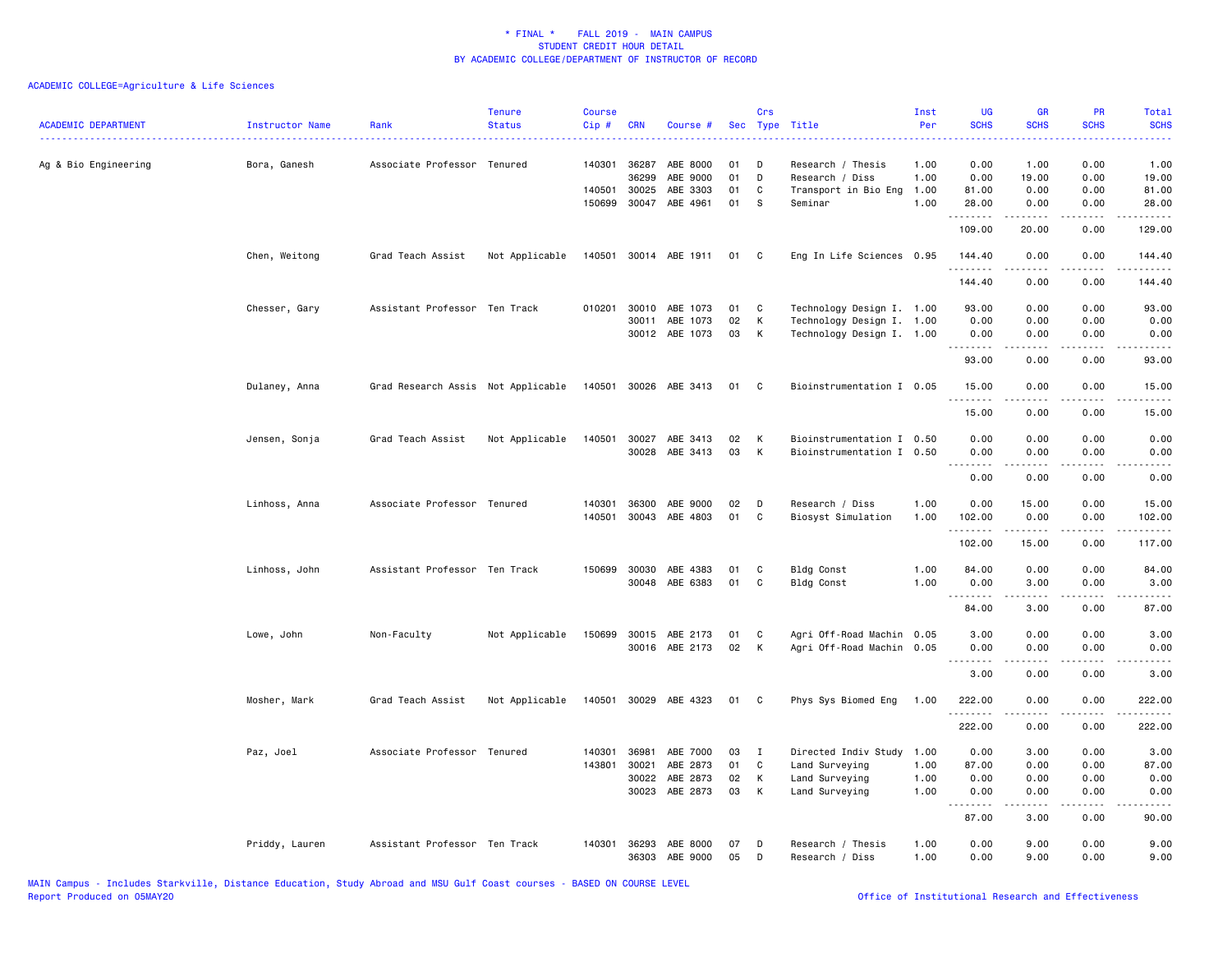ACADEMIC COLLEGE=Agriculture & Life Sciences

| <b>ACADEMIC DEPARTMENT</b>                                 | Instructor Name<br>. | Rank                              | <b>Tenure</b><br><b>Status</b> | <b>Course</b><br>Cip# | <b>CRN</b>     | Course #             |          | Crs              | Sec Type Title                                    | Inst<br>Per | UG<br><b>SCHS</b>  | GR<br><b>SCHS</b>                                                                                                                                            | PR<br><b>SCHS</b>                                                                                                                                                                                                                                                                                                                                                                                                                                                                      | <b>Total</b><br><b>SCHS</b>                                                                                                                                                               |
|------------------------------------------------------------|----------------------|-----------------------------------|--------------------------------|-----------------------|----------------|----------------------|----------|------------------|---------------------------------------------------|-------------|--------------------|--------------------------------------------------------------------------------------------------------------------------------------------------------------|----------------------------------------------------------------------------------------------------------------------------------------------------------------------------------------------------------------------------------------------------------------------------------------------------------------------------------------------------------------------------------------------------------------------------------------------------------------------------------------|-------------------------------------------------------------------------------------------------------------------------------------------------------------------------------------------|
| Ag & Bio Engineering                                       | Priddy, Lauren       | Assistant Professor Ten Track     |                                | 140301                | 36532          | ABE 4000             | 08       | Ι.               | Directed Indiv Study 1.00                         |             | 3.00               | 0.00                                                                                                                                                         | 0.00                                                                                                                                                                                                                                                                                                                                                                                                                                                                                   | 3.00                                                                                                                                                                                      |
|                                                            |                      |                                   |                                |                       | 37091          | ABE 7000             | 06       | $\mathbf I$      | Directed Indiv Study 1.00                         |             | 0.00               | 3.00                                                                                                                                                         | 0.00                                                                                                                                                                                                                                                                                                                                                                                                                                                                                   | 3.00                                                                                                                                                                                      |
|                                                            |                      |                                   |                                |                       | 37410          | ABE 4000             | 16       | $\mathbf I$      | Directed Indiv Study                              | 1.00        | 3.00               | 0.00                                                                                                                                                         | 0.00                                                                                                                                                                                                                                                                                                                                                                                                                                                                                   | 3.00                                                                                                                                                                                      |
|                                                            |                      |                                   |                                | 140501                | 30014          | ABE 1911             | 01       | C                | Eng In Life Sciences                              | 0.05        | 7.60               | 0.00                                                                                                                                                         | 0.00                                                                                                                                                                                                                                                                                                                                                                                                                                                                                   | 7.60                                                                                                                                                                                      |
|                                                            |                      |                                   |                                |                       | 30042          | ABE 4723             | 01       | C                | Tissue Engineering                                | 1.00        | 96.00              | 0.00                                                                                                                                                         | 0.00                                                                                                                                                                                                                                                                                                                                                                                                                                                                                   | 96.00                                                                                                                                                                                     |
|                                                            |                      |                                   |                                |                       | 30057          | ABE 6723             | 01       | C                | Tissue Engineering                                | 1.00        | 0.00<br><b></b>    | 3.00<br>$\sim$ 200 $\sim$ 200                                                                                                                                | 0.00<br>.                                                                                                                                                                                                                                                                                                                                                                                                                                                                              | 3.00<br>.                                                                                                                                                                                 |
|                                                            |                      |                                   |                                |                       |                |                      |          |                  |                                                   |             | 109.60             | 24.00                                                                                                                                                        | 0.00                                                                                                                                                                                                                                                                                                                                                                                                                                                                                   | 133.60                                                                                                                                                                                    |
|                                                            | Simpson, Chartrisa   | Associate Professor Tenured       |                                | 010000                | 36985          | GA 4000              | 06       | $\mathbf{I}$     | Dis in Agriculture                                | 1.00        | 3.00               | 0.00                                                                                                                                                         | 0.00                                                                                                                                                                                                                                                                                                                                                                                                                                                                                   | 3.00                                                                                                                                                                                      |
|                                                            |                      |                                   |                                | 140301                | 30046          | ABE 4911             | 01       | -S               | Engineering Seminar                               | 1.00        | 70.00              | 0.00                                                                                                                                                         | 0.00                                                                                                                                                                                                                                                                                                                                                                                                                                                                                   | 70.00                                                                                                                                                                                     |
|                                                            |                      |                                   |                                |                       | 36294          | ABE 8000             | 08       | D                | Research / Thesis                                 | 1.00        | 0.00               | 2.00                                                                                                                                                         | 0.00                                                                                                                                                                                                                                                                                                                                                                                                                                                                                   | 2.00                                                                                                                                                                                      |
|                                                            |                      |                                   |                                |                       | 36488          | ABE 4000             | 01<br>02 | I                | Directed Indiv Study                              | 1.00        | 3.00               | 0.00                                                                                                                                                         | 0.00                                                                                                                                                                                                                                                                                                                                                                                                                                                                                   | 3.00                                                                                                                                                                                      |
|                                                            |                      |                                   |                                |                       | 36489<br>36491 | ABE 4000<br>ABE 4000 | 04       | I<br>$\mathbf I$ | Directed Indiv Study<br>Directed Indiv Study 1.00 | 1.00        | 3.00<br>2.00       | 0.00<br>0.00                                                                                                                                                 | 0.00<br>0.00                                                                                                                                                                                                                                                                                                                                                                                                                                                                           | 3.00<br>2.00                                                                                                                                                                              |
|                                                            |                      |                                   |                                |                       | 36492          | ABE 4000             | 05       | $\mathbf{I}$     | Directed Indiv Study 1.00                         |             | 2.00               | 0.00                                                                                                                                                         | 0.00                                                                                                                                                                                                                                                                                                                                                                                                                                                                                   | 2.00                                                                                                                                                                                      |
|                                                            |                      |                                   |                                |                       | 36494          | ABE 4000             | 06       | $\mathbf{I}$     | Directed Indiv Study 1.00                         |             | 3.00               | 0.00                                                                                                                                                         | 0.00                                                                                                                                                                                                                                                                                                                                                                                                                                                                                   | 3.00                                                                                                                                                                                      |
|                                                            |                      |                                   |                                |                       | 36495          | ABE 4000             | 07       | Ι.               | Directed Indiv Study                              | 1.00        | 3.00               | 0.00                                                                                                                                                         | 0.00                                                                                                                                                                                                                                                                                                                                                                                                                                                                                   | 3.00                                                                                                                                                                                      |
|                                                            |                      |                                   |                                | 140501                | 30033          | ABE 4523             | 01       | $\mathbb{C}$     | Biomedical Materials                              | 1.00        | 60.00              | 0.00                                                                                                                                                         | 0.00                                                                                                                                                                                                                                                                                                                                                                                                                                                                                   | 60.00                                                                                                                                                                                     |
|                                                            |                      |                                   |                                |                       | 30034          | ABE 4523             | 02       | C                | Biomedical Materials                              | 1.00        | 51.00              | 0.00                                                                                                                                                         | 0.00                                                                                                                                                                                                                                                                                                                                                                                                                                                                                   | 51.00                                                                                                                                                                                     |
|                                                            |                      |                                   |                                |                       | 30036          | ABE 4523             | H01 C    |                  | Honors Biomedical Ma                              | 1.00        | 21.00              | 0.00                                                                                                                                                         | 0.00                                                                                                                                                                                                                                                                                                                                                                                                                                                                                   | 21.00                                                                                                                                                                                     |
|                                                            |                      |                                   |                                |                       | 30051          | ABE 6523             | 01       | C                | BIomedical Materials 1.00                         |             | 0.00               | 6.00                                                                                                                                                         | 0.00                                                                                                                                                                                                                                                                                                                                                                                                                                                                                   | 6.00                                                                                                                                                                                      |
|                                                            |                      |                                   |                                |                       | 240101 36665   | HON 4000             | 03       | $\mathbf{I}$     | Directed Individual                               | 1.00        | 3.00<br>.          | 0.00<br>.                                                                                                                                                    | 0.00<br>.                                                                                                                                                                                                                                                                                                                                                                                                                                                                              | 3.00<br>.                                                                                                                                                                                 |
|                                                            |                      |                                   |                                |                       |                |                      |          |                  |                                                   |             | 224.00             | 8.00                                                                                                                                                         | 0.00                                                                                                                                                                                                                                                                                                                                                                                                                                                                                   | 232.00                                                                                                                                                                                    |
|                                                            | Tagert, Mary         | Extension Assoc Pro Non-Ten Track |                                | 140301                |                | 36866 ABE 7000       | 01       | $\mathbf{I}$     | Directed Indiv Study 1.00                         |             | 0.00<br><u>.</u>   | 3.00<br>.                                                                                                                                                    | 0.00<br>.                                                                                                                                                                                                                                                                                                                                                                                                                                                                              | 3.00<br>.                                                                                                                                                                                 |
|                                                            |                      |                                   |                                |                       |                |                      |          |                  |                                                   |             | 0.00               | 3.00                                                                                                                                                         | 0.00                                                                                                                                                                                                                                                                                                                                                                                                                                                                                   | 3.00                                                                                                                                                                                      |
|                                                            | Wooten, James        | Non-Faculty                       | Not Applicable                 | 150699                | 30015          | ABE 2173             | 01       | C                | Agri Off-Road Machin 0.95                         |             | 57.00              | 0.00                                                                                                                                                         | 0.00                                                                                                                                                                                                                                                                                                                                                                                                                                                                                   | 57.00                                                                                                                                                                                     |
|                                                            |                      |                                   |                                |                       |                | 30016 ABE 2173       | 02       | К                | Agri Off-Road Machin 0.95                         |             | 0.00               | 0.00                                                                                                                                                         | 0.00                                                                                                                                                                                                                                                                                                                                                                                                                                                                                   | 0.00                                                                                                                                                                                      |
|                                                            |                      |                                   |                                |                       |                |                      |          |                  |                                                   |             | .<br>57.00         | .<br>0.00                                                                                                                                                    | .<br>0.00                                                                                                                                                                                                                                                                                                                                                                                                                                                                              | .<br>57.00                                                                                                                                                                                |
|                                                            | Yu, Fei              | Associate Professor Tenured       |                                | 140301                | 36297          | ABE 8000             | 11       | D                | Research / Thesis                                 | 1.00        | 0.00               | 3.00                                                                                                                                                         | 0.00                                                                                                                                                                                                                                                                                                                                                                                                                                                                                   | 3.00                                                                                                                                                                                      |
|                                                            |                      |                                   |                                | 140501                |                | 30045 ABE 4813       | 01       | B                | Prin of Engr Design                               | 1.00        | 198.00             | 0.00                                                                                                                                                         | 0.00                                                                                                                                                                                                                                                                                                                                                                                                                                                                                   | 198.00                                                                                                                                                                                    |
|                                                            |                      |                                   |                                |                       |                |                      |          |                  |                                                   |             | <u>.</u><br>198.00 | $\frac{1}{2} \left( \frac{1}{2} \right) \left( \frac{1}{2} \right) \left( \frac{1}{2} \right) \left( \frac{1}{2} \right) \left( \frac{1}{2} \right)$<br>3.00 | .<br>0.00                                                                                                                                                                                                                                                                                                                                                                                                                                                                              | $\frac{1}{2} \left( \frac{1}{2} \right) \left( \frac{1}{2} \right) \left( \frac{1}{2} \right) \left( \frac{1}{2} \right) \left( \frac{1}{2} \right) \left( \frac{1}{2} \right)$<br>201.00 |
|                                                            | Zhao, Yang           | Assistant Professor Ten Track     |                                | 140301                | 36307          | ABE 9000             | 09       | D                | Research / Diss                                   | 1.00        | 0.00               | 27.00                                                                                                                                                        | 0.00                                                                                                                                                                                                                                                                                                                                                                                                                                                                                   | 27.00                                                                                                                                                                                     |
|                                                            |                      |                                   |                                |                       | 37185          | ABE 4000             | 14       | $\mathbf I$      | Directed Indiv Study                              | 1.00        | 3.00               | 0.00                                                                                                                                                         | 0.00                                                                                                                                                                                                                                                                                                                                                                                                                                                                                   | 3.00                                                                                                                                                                                      |
|                                                            |                      |                                   |                                |                       | 37251          | ABE 7000             | 07       | Ι.               | Directed Indiv Study                              | 1.00        | 0.00               | 3.00                                                                                                                                                         | 0.00                                                                                                                                                                                                                                                                                                                                                                                                                                                                                   | 3.00                                                                                                                                                                                      |
|                                                            |                      |                                   |                                | 140501                | 30044          | ABE 4803             | 02       | C                | Biosyst Simulation                                | 1.00        | 45.00              | 0.00                                                                                                                                                         | 0.00                                                                                                                                                                                                                                                                                                                                                                                                                                                                                   | 45.00                                                                                                                                                                                     |
|                                                            |                      |                                   |                                | 150699                | 30031          | ABE 4473             | 01       | C                | Electrical Applicati                              | 1.00        | 96.00              | 0.00                                                                                                                                                         | 0.00                                                                                                                                                                                                                                                                                                                                                                                                                                                                                   | 96.00                                                                                                                                                                                     |
|                                                            |                      |                                   |                                |                       | 30032          | ABE 4473             | 02       | K                | Electrical Applicati 1.00                         |             | 0.00               | 0.00                                                                                                                                                         | 0.00                                                                                                                                                                                                                                                                                                                                                                                                                                                                                   | 0.00                                                                                                                                                                                      |
|                                                            |                      |                                   |                                |                       | 30049          | ABE 6473             | 01       | C                | Electrical Applicati 1.00                         |             | 0.00               | 9.00                                                                                                                                                         | 0.00                                                                                                                                                                                                                                                                                                                                                                                                                                                                                   | 9.00                                                                                                                                                                                      |
|                                                            |                      |                                   |                                |                       | 30050          | ABE 6473             | 02       | K                | Electrical Applicati 1.00                         |             | 0.00<br>.          | 0.00<br>.                                                                                                                                                    | 0.00<br>$  -$                                                                                                                                                                                                                                                                                                                                                                                                                                                                          | 0.00<br>.                                                                                                                                                                                 |
|                                                            |                      |                                   |                                |                       |                |                      |          |                  |                                                   |             | 144.00             | 39.00                                                                                                                                                        | 0.00                                                                                                                                                                                                                                                                                                                                                                                                                                                                                   | 183.00                                                                                                                                                                                    |
| ----------------------------------<br>Ag & Bio Engineering |                      |                                   |                                |                       |                |                      |          |                  |                                                   |             | 1592.00            | 118.00                                                                                                                                                       | 0.00                                                                                                                                                                                                                                                                                                                                                                                                                                                                                   | ==========<br>1710.00                                                                                                                                                                     |
| ------------------------------------                       |                      |                                   |                                |                       |                |                      |          |                  |                                                   |             | ========           | <b>ESSESSES</b>                                                                                                                                              | $\begin{array}{cccccccccc} \multicolumn{2}{c}{} & \multicolumn{2}{c}{} & \multicolumn{2}{c}{} & \multicolumn{2}{c}{} & \multicolumn{2}{c}{} & \multicolumn{2}{c}{} & \multicolumn{2}{c}{} & \multicolumn{2}{c}{} & \multicolumn{2}{c}{} & \multicolumn{2}{c}{} & \multicolumn{2}{c}{} & \multicolumn{2}{c}{} & \multicolumn{2}{c}{} & \multicolumn{2}{c}{} & \multicolumn{2}{c}{} & \multicolumn{2}{c}{} & \multicolumn{2}{c}{} & \multicolumn{2}{c}{} & \multicolumn{2}{c}{} & \mult$ |                                                                                                                                                                                           |

MAIN Campus - Includes Starkville, Distance Education, Study Abroad and MSU Gulf Coast courses - BASED ON COURSE LEVEL<br>Report Produced on 05MAY20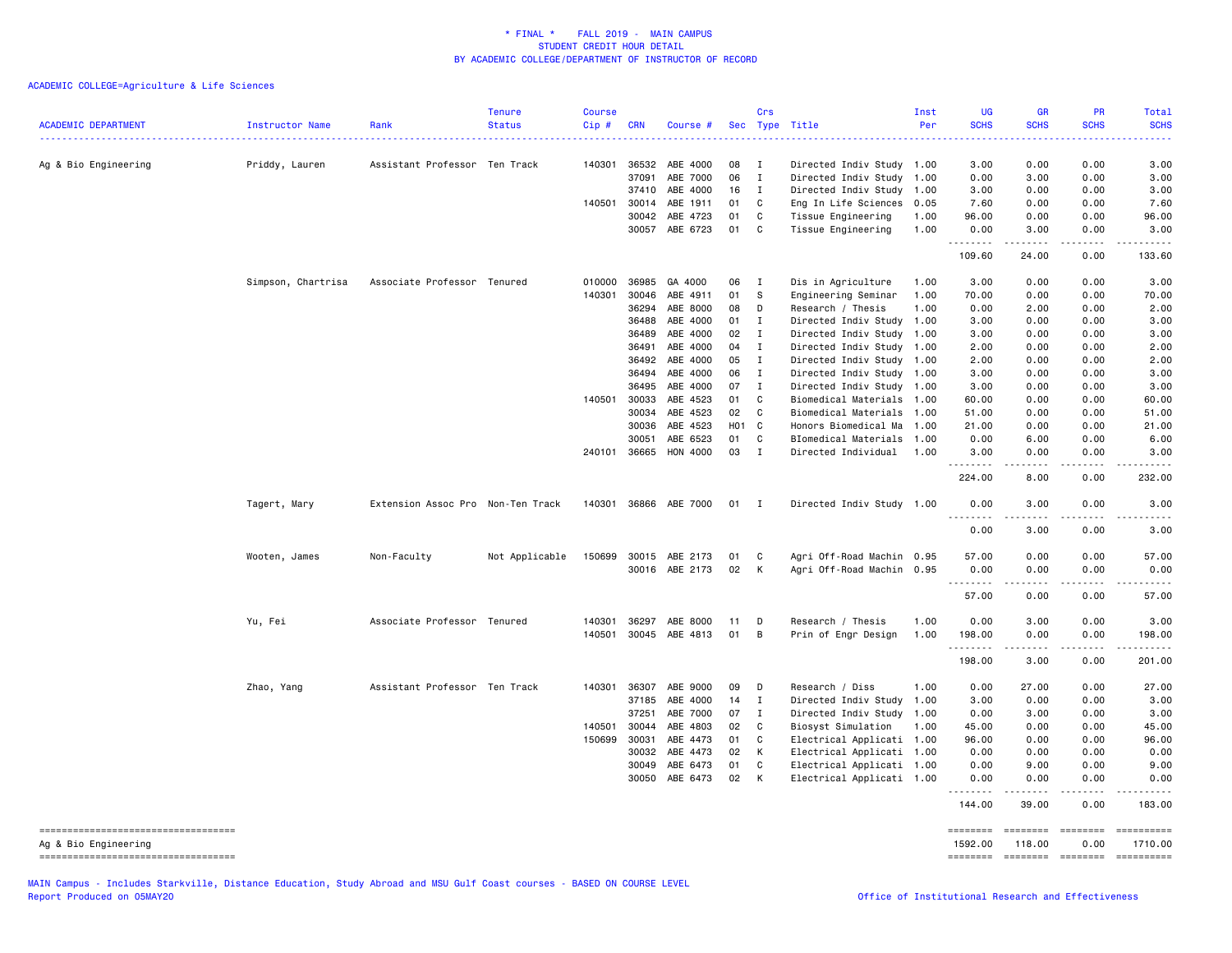| <b>ACADEMIC DEPARTMENT</b> | Instructor Name                                        | Rank                              | <b>Tenure</b><br><b>Status</b> | <b>Course</b><br>Cip# | CRN          | Course #                                       |             | Crs               | Sec Type Title                            | Inst<br>Per  | <b>UG</b><br><b>SCHS</b>                                                                                                          | <b>GR</b><br><b>SCHS</b> | PR<br><b>SCHS</b>                           | Total<br><b>SCHS</b><br>$\frac{1}{2} \left( \frac{1}{2} \right) \left( \frac{1}{2} \right) \left( \frac{1}{2} \right) \left( \frac{1}{2} \right) \left( \frac{1}{2} \right)$ |
|----------------------------|--------------------------------------------------------|-----------------------------------|--------------------------------|-----------------------|--------------|------------------------------------------------|-------------|-------------------|-------------------------------------------|--------------|-----------------------------------------------------------------------------------------------------------------------------------|--------------------------|---------------------------------------------|------------------------------------------------------------------------------------------------------------------------------------------------------------------------------|
| Agricultural Economics     | Barefield, Danny                                       | Extension Professor Non-Ten Track |                                |                       |              | 010103 30173 AEC 2713                          | H01 C       |                   | Hon Intro to Food & 1.00                  |              | 102.00<br>.                                                                                                                       | 0.00<br>$\frac{1}{2}$    | 0.00<br>.                                   | 102.00<br>$\frac{1}{2} \left( \frac{1}{2} \right) \left( \frac{1}{2} \right) \left( \frac{1}{2} \right) \left( \frac{1}{2} \right) \left( \frac{1}{2} \right)$               |
|                            |                                                        |                                   |                                |                       |              |                                                |             |                   |                                           |              | 102.00                                                                                                                            | 0.00                     | 0.00                                        | 102.00                                                                                                                                                                       |
|                            | Barrett, Jason                                         | Extension Assist Pr Non-Ten Track |                                |                       |              | 451002 33587 PS 1113                           | 02          | C                 | American Government                       | 1.00         | 297.00<br>.                                                                                                                       | 0.00                     | 0.00<br>.                                   | 297.00<br>.                                                                                                                                                                  |
|                            |                                                        |                                   |                                |                       |              |                                                |             |                   |                                           |              | 297.00                                                                                                                            | -----<br>0.00            | 0.00                                        | 297.00                                                                                                                                                                       |
|                            | Coatney, Kalyn                                         | Associate Professor Tenured       |                                |                       |              | 010103 36010 AEC 8000<br>37337 AEC 4000        | 01<br>03    | D<br>$\mathbf{I}$ | Research / Thesis<br>Directed Indiv Study | 1.00<br>1.00 | 0.00<br>1.00<br>.                                                                                                                 | 6.00<br>0.00<br>.        | 0.00<br>0.00<br>$\sim$ $\sim$ $\sim$ $\sim$ | 6.00<br>1.00<br>$\frac{1}{2} \frac{1}{2} \frac{1}{2} \frac{1}{2} \frac{1}{2} \frac{1}{2} \frac{1}{2} \frac{1}{2}$                                                            |
|                            |                                                        |                                   |                                |                       |              |                                                |             |                   |                                           |              | 1.00                                                                                                                              | 6.00                     | 0.00                                        | 7.00                                                                                                                                                                         |
|                            | Coble, Keith                                           | Professor                         | Tenured                        |                       |              | 010101 30177 AEC 4113<br>010103 30185 AEC 6113 | 01<br>01    | C<br>C            | Agribusiness Firm Mg<br>Agribus Firm Mgt  | 1.00<br>1.00 | 84.00<br>0.00<br>.                                                                                                                | 0.00<br>18.00            | 0.00<br>0.00<br>.                           | 84.00<br>18.00                                                                                                                                                               |
|                            |                                                        |                                   |                                |                       |              |                                                |             |                   |                                           |              | 84.00                                                                                                                             | 18.00                    | 0.00                                        | 102.00                                                                                                                                                                       |
|                            | Collart Dinarte, Alb Extension Assist Pr Non-Ten Track |                                   |                                |                       |              | 010103 37125 AEC 8000                          | 11 D        |                   | Research / Thesis                         | 1.00         | 0.00                                                                                                                              | 9.00                     | 0.00                                        | 9.00                                                                                                                                                                         |
|                            |                                                        |                                   |                                |                       |              |                                                |             |                   |                                           |              | $\frac{1}{2} \left( \frac{1}{2} \right) \left( \frac{1}{2} \right) \left( \frac{1}{2} \right) \left( \frac{1}{2} \right)$<br>0.00 | 9.00                     | 0.00                                        | 9.00                                                                                                                                                                         |
|                            | Harri, Ardian                                          | Professor                         | Tenured                        |                       |              | 010103 30194 AEC 8611                          | 01          | C                 | Research Seminar I                        | 1.00         | 0.00                                                                                                                              | 7.00                     | 0.00                                        | 7.00                                                                                                                                                                         |
|                            |                                                        |                                   |                                |                       |              | 450603 30191 AEC 6733                          | 01          | C                 | Economet Anal in Ag                       | 1.00         | 0.00<br><u>.</u>                                                                                                                  | 21.00                    | 0.00<br>.                                   | 21.00<br>.                                                                                                                                                                   |
|                            |                                                        |                                   |                                |                       |              |                                                |             |                   |                                           |              | 0.00                                                                                                                              | 28.00                    | 0.00                                        | 28.00                                                                                                                                                                        |
|                            | Interis, Matthew                                       | Associate Professor Tenured       |                                |                       |              | 010000 37227 GA 4000                           | $14$ I      |                   | Dis in Agriculture                        | 1.00         | 1.00<br>.                                                                                                                         | 0.00                     | 0.00                                        | 1.00                                                                                                                                                                         |
|                            |                                                        |                                   |                                |                       |              |                                                |             |                   |                                           |              | 1.00                                                                                                                              | 0.00                     | 0.00                                        | 1.00                                                                                                                                                                         |
|                            | Janzen, Matthew                                        | Instructor                        | Non-Ten Track                  |                       |              | 010103 30170 AEC 1223                          | 01          | C                 | Comp App for Ag & Li 1.00                 |              | 87.00                                                                                                                             | 0.00                     | 0.00                                        | 87.00                                                                                                                                                                        |
|                            |                                                        |                                   |                                |                       |              | 30172 AEC 2713                                 | 01          | C                 | Intro to Food & Reso 1.00                 |              | 429.00<br>.                                                                                                                       | 0.00                     | 0.00<br>.                                   | 429.00<br>.                                                                                                                                                                  |
|                            |                                                        |                                   |                                |                       |              |                                                |             |                   |                                           |              | 516.00                                                                                                                            | 0.00                     | 0.00                                        | 516.00                                                                                                                                                                       |
|                            | Keenum, Mark                                           | Professor                         | Tenured                        |                       |              | 240101 32680 HON 2081                          | H01 S       |                   | Honors Forum III                          | 1.00         | 18.00<br>.                                                                                                                        | 0.00                     | 0.00<br>.                                   | 18.00                                                                                                                                                                        |
|                            |                                                        |                                   |                                |                       |              |                                                |             |                   |                                           |              | 18.00                                                                                                                             | 0.00                     | 0.00                                        | 18.00                                                                                                                                                                        |
|                            | Li, Xiaofei                                            | Assistant Professor Ten Track     |                                |                       | 010101 35395 | AEC 4363                                       | 501 C       |                   | Economics of Precisi 1.00                 |              | 3.00                                                                                                                              | 0.00                     | 0.00                                        | 3.00                                                                                                                                                                         |
|                            |                                                        |                                   |                                |                       | 35439        | AEC 6363<br>010103 36015 AEC 8000              | 501 C<br>06 | D                 | Economics of Precisi<br>Research / Thesis | 1.00<br>1.00 | 0.00<br>0.00                                                                                                                      | 12.00<br>6.00            | 0.00<br>0.00                                | 12.00<br>6.00                                                                                                                                                                |
|                            |                                                        |                                   |                                |                       |              |                                                |             |                   |                                           |              | $\sim$ $\sim$ $\sim$ $\sim$<br>.<br>3.00                                                                                          | 18.00                    | $\sim$ $\sim$ $\sim$ $\sim$<br>0.00         | 21.00                                                                                                                                                                        |
|                            |                                                        |                                   |                                |                       |              |                                                |             |                   |                                           |              |                                                                                                                                   |                          |                                             |                                                                                                                                                                              |
|                            | Little, Randall                                        | Professor                         | Tenured                        |                       | 30181        | 010101 30171 AEC 2611<br>AEC 4530              | 01<br>01    | C<br>E            | Seminar I<br>Internship AEC-AGBM          | 1.00<br>1.00 | 64.00<br>44.00                                                                                                                    | 0.00<br>0.00             | 0.00<br>0.00                                | 64.00<br>44.00                                                                                                                                                               |
|                            |                                                        |                                   |                                |                       | 010103 30176 | AEC 3513                                       | 01          | C                 | Food & Fiber Product                      | 1.00         | 147.00                                                                                                                            | 0.00                     | 0.00                                        | 147.00                                                                                                                                                                       |
|                            |                                                        |                                   |                                |                       | 37061        | AEC 4000                                       | 01          | $\mathbf{I}$      | Directed Indiv Study                      | 1.00         | 3.00                                                                                                                              | 0.00                     | 0.00                                        | 3.00                                                                                                                                                                         |
|                            |                                                        |                                   |                                |                       |              | 37119 AEC 4000                                 | 02          | $\mathbf{I}$      | Directed Indiv Study                      | 1.00         | 3.00                                                                                                                              | 0.00                     | 0.00                                        | 3.00                                                                                                                                                                         |
|                            |                                                        |                                   |                                |                       |              | 450603 30174 AEC 3113                          | 01          | C.                | Intro To Quant Econ                       | 1.00         | 126.00                                                                                                                            | 0.00                     | 0.00                                        | 126.00                                                                                                                                                                       |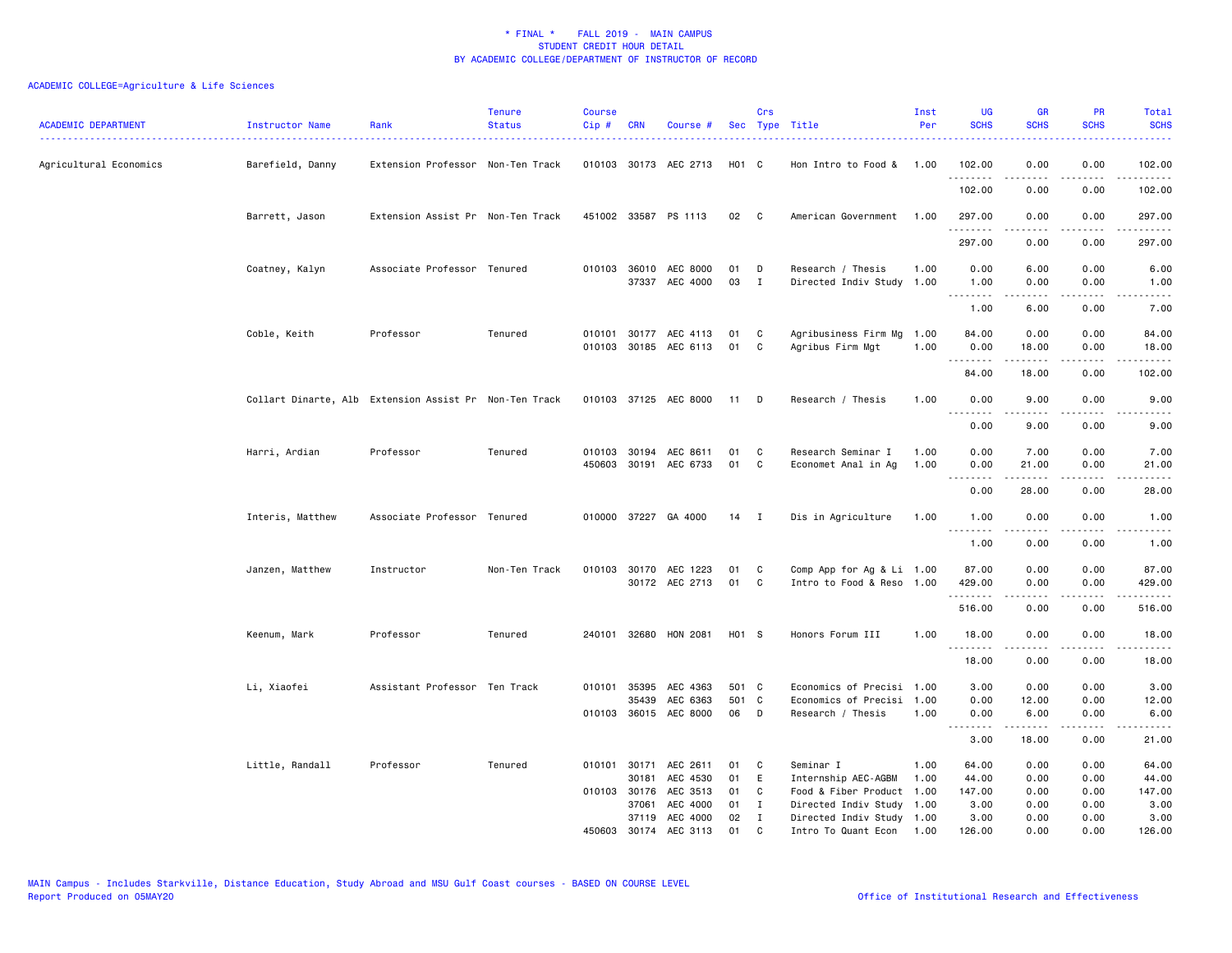| <b>ACADEMIC DEPARTMENT</b>          | Instructor Name  | Rank                          | <b>Tenure</b><br><b>Status</b> | <b>Course</b><br>Cip# | <b>CRN</b>   | Course                |                 | Crs            | Sec Type Title            | Inst<br>Per | <b>UG</b><br><b>SCHS</b> | <b>GR</b><br><b>SCHS</b>        | <b>PR</b><br><b>SCHS</b> | Total<br><b>SCHS</b>                 |
|-------------------------------------|------------------|-------------------------------|--------------------------------|-----------------------|--------------|-----------------------|-----------------|----------------|---------------------------|-------------|--------------------------|---------------------------------|--------------------------|--------------------------------------|
|                                     |                  |                               | . <u>.</u> .                   |                       |              |                       |                 |                |                           |             | <u>.</u>                 |                                 |                          | <u>.</u>                             |
|                                     |                  |                               |                                |                       |              |                       |                 |                |                           |             | <u>.</u><br>387.00       | <u> - - - - - - - -</u><br>0.00 | ---------<br>0.00        | .<br>387.00                          |
| Agricultural Economics              | Maples, Joshua   | Assistant Professor Ten Track |                                |                       |              | 010103 30178 AEC 4123 | 01              | $\mathbf{C}$   | Fin & Comm Futures M 1.00 |             | 123.00                   | 0.00                            | 0.00                     | 123.00                               |
|                                     |                  |                               |                                |                       |              | 30186 AEC 6123        | 01              | C              | Fin & Comm Futures M 1.00 |             | 0.00                     | 6.00                            | 0.00                     | 6.00                                 |
|                                     |                  |                               |                                |                       |              |                       |                 |                |                           |             | .<br>123.00              | 6.00                            | 0.00                     | 129.00                               |
|                                     | Maples, McKenzie | Instructor                    | Non-Ten Track                  | 010101                | 30175        | AEC 3133              | 01              | $\mathbf{C}$   | Introductory Agribus 1.00 |             | 243.00                   | 0.00                            | 0.00                     | 243.00                               |
|                                     |                  |                               |                                |                       |              | 010103 30182 AEC 4711 | 01              | <b>L</b>       | Agri-marketing Pract 1.00 |             | 15.00<br><u>.</u>        | 0.00<br>. <b>.</b>              | 0.00<br>.                | 15.00<br>.                           |
|                                     |                  |                               |                                |                       |              |                       |                 |                |                           |             | 258.00                   | 0.00                            | 0.00                     | 258.00                               |
|                                     | Park, Eunchun    | Assistant Professor Ten Track |                                |                       |              | 010103 30179 AEC 4213 | 01              | $\mathbf{C}$   | Ag Finance I              | 1.00        | 90.00                    | 0.00                            | 0.00                     | 90.00                                |
|                                     |                  |                               |                                |                       |              | 30187 AEC 6213        | 01              | C.             | Ag Finance I              | 1.00        | 0.00                     | 9.00                            | 0.00                     | 9.00                                 |
|                                     |                  |                               |                                |                       | 36016        | AEC 8000              | 07              | D              | Research / Thesis         | 1.00        | 0.00                     | 15.00                           | 0.00                     | 15.00                                |
|                                     |                  |                               |                                |                       | 37352        | AEC 7000              | 01 I            |                | Directed Indiv Study      | 1.00        | 0.00                     | 3.00                            | 0.00                     | 3.00                                 |
|                                     |                  |                               |                                | 450601                |              | 30192 AEC 8163        | 01              | C C            | Consum, Produc, Mark 1.00 |             | 0.00                     | 21.00                           | 0.00                     | 21.00                                |
|                                     |                  |                               |                                |                       |              |                       |                 |                |                           |             | .<br>90.00               | 48.00                           | 0.00                     | 138.00                               |
|                                     | Petrolia, Daniel | Professor                     | Tenured                        | 010103                | 36017        | AEC 8000              | 08              | D D            | Research / Thesis         | 1.00        | 0.00                     | 9.00                            | 0.00                     | 9.00                                 |
|                                     |                  |                               |                                | 450602                | 30193        | AEC 8233              | 01              | C              | App Welf & Env Econo      | 1.00        | 0.00                     | 24.00                           | 0.00                     | 24.00                                |
|                                     |                  |                               |                                |                       |              | 450603 30190 AEC 6713 | 01              | C.             | Quant Econ                | 1.00        | 0.00                     | 30.00                           | 0.00                     | 30.00                                |
|                                     |                  |                               |                                |                       |              |                       |                 |                |                           |             | --------<br>0.00         | .<br>63.00                      | . <b>.</b> .<br>0.00     | 63.00                                |
|                                     | Yun, Seong Do    | Assistant Professor Ten Track |                                |                       | 010000 37164 | GA 4000               | 10 I            |                | Dis in Agriculture        | 1.00        | 1.00                     | 0.00                            | 0.00                     | 1.00                                 |
|                                     |                  |                               |                                |                       | 37165        | GA 4000               | $11 \quad I$    |                | Dis in Agriculture        | 1.00        | 1.00                     | 0.00                            | 0.00                     | 1.00                                 |
|                                     |                  |                               |                                | 010103                | 30188        | AEC 6243              | 01 C            |                | Natural Resource Eco      | 1.00        | 0.00                     | 3.00                            | 0.00                     | 3.00                                 |
|                                     |                  |                               |                                |                       | 36019        | AEC 8000              | 10 <sub>1</sub> | D D            | Research / Thesis         | 1.00        | 0.00                     | 6.00                            | 0.00                     | 6.00                                 |
|                                     |                  |                               |                                |                       |              | 030204 30180 AEC 4243 | 01              | C <sub>1</sub> | Natural Resource Eco 1.00 |             | 27.00                    | 0.00                            | 0.00                     | 27.00                                |
|                                     |                  |                               |                                |                       |              |                       |                 |                |                           |             | $\frac{1}{2}$<br>29.00   | 9.00                            | 0.00                     | 38.00                                |
| ----------------------------------- |                  |                               |                                |                       |              |                       |                 |                |                           |             | ========                 | eeeeeee                         |                          | ==========                           |
| Agricultural Economics              |                  |                               |                                |                       |              |                       |                 |                |                           |             | 1909.00<br>---------     | 205.00                          | 0.00                     | 2114.00<br>stateste esterne enternen |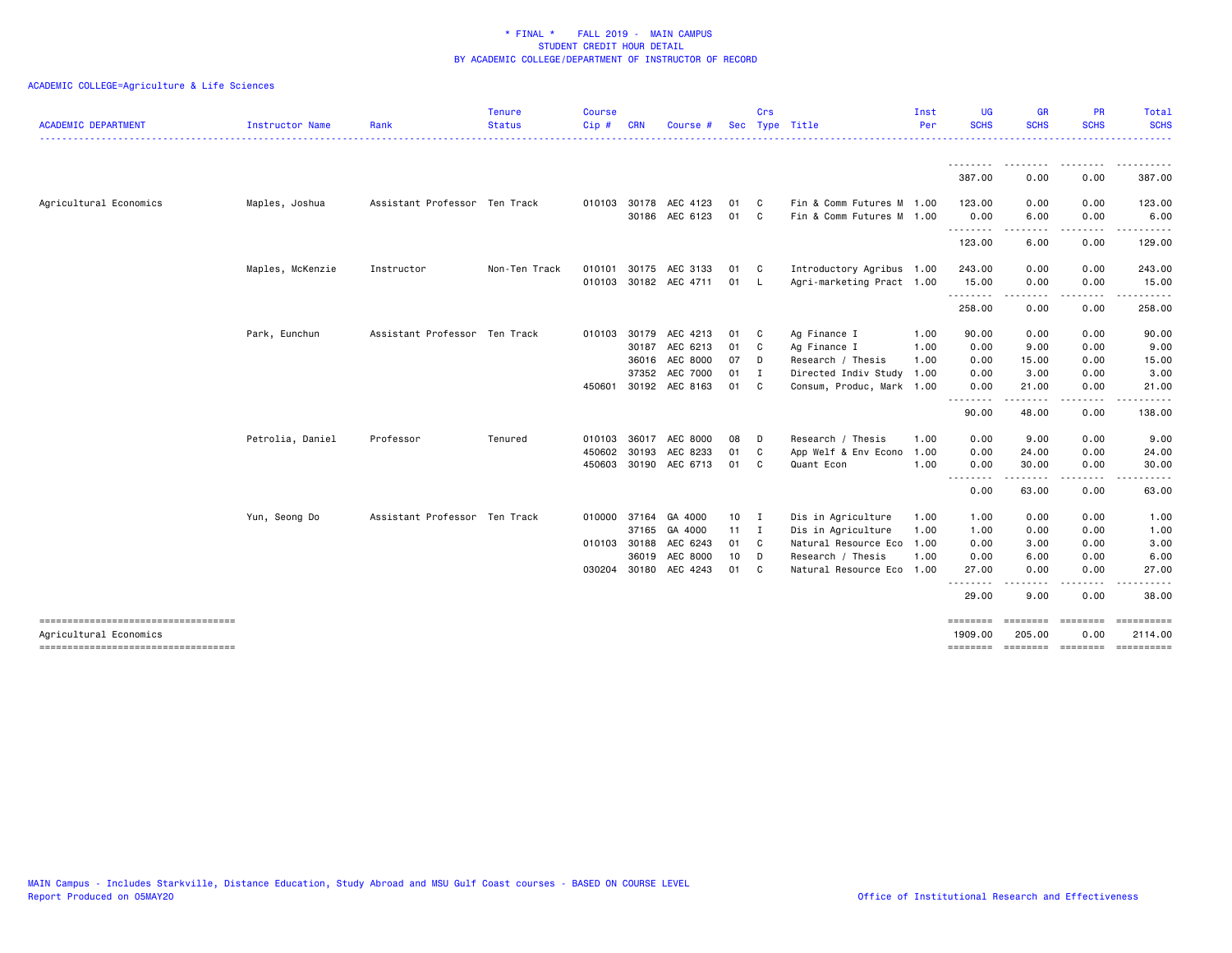| <b>ACADEMIC DEPARTMENT</b> | Instructor Name | Rank                                               | <b>Tenure</b><br><b>Status</b> | <b>Course</b><br>Cip# | <b>CRN</b>            | Course #             | <b>Sec</b>      | Crs              | Type Title                                   | Inst<br>Per  | <b>UG</b><br><b>SCHS</b>                                                                                                                                      | <b>GR</b><br><b>SCHS</b> | <b>PR</b><br><b>SCHS</b> | Total<br><b>SCHS</b>                                                                                                               |
|----------------------------|-----------------|----------------------------------------------------|--------------------------------|-----------------------|-----------------------|----------------------|-----------------|------------------|----------------------------------------------|--------------|---------------------------------------------------------------------------------------------------------------------------------------------------------------|--------------------------|--------------------------|------------------------------------------------------------------------------------------------------------------------------------|
| Animal Dairy Science       | Blanton, John   | Professor                                          | Tenured                        | 010901                |                       | 30097 ADS 1111       | 01              | C                | Orientation to ADS                           | 1.00         | 143.00                                                                                                                                                        | 0.00                     | 0.00                     | 143.00                                                                                                                             |
|                            |                 |                                                    |                                |                       |                       |                      |                 |                  |                                              |              | 143.00                                                                                                                                                        | 0.00                     | 0.00                     | 143.00                                                                                                                             |
|                            | Cavinder, Clay  | Professor                                          | Tenured                        |                       | 010000 37430          | GA 4000              | 17              | I                | Dis in Agriculture                           | 1.00         | 1.00                                                                                                                                                          | 0.00                     | 0.00                     | 1.00                                                                                                                               |
|                            |                 |                                                    |                                |                       | 010507 30106          | ADS 1132             | 01              | C                | Intro to Horsemanshi                         | 1.00         | 38.00                                                                                                                                                         | 0.00                     | 0.00                     | 38.00                                                                                                                              |
|                            |                 |                                                    |                                |                       | 30107                 | ADS 1132             | 02              | К                | Intro to Horsemanshi                         | 1.00         | 0.00                                                                                                                                                          | 0.00                     | 0.00                     | 0.00                                                                                                                               |
|                            |                 |                                                    |                                |                       | 30108                 | ADS 1132<br>ADS 2122 | 03<br>01        | К                | Intro to Horsemanshi                         | 1.00         | 0.00                                                                                                                                                          | 0.00                     | 0.00                     | 0.00<br>6.00                                                                                                                       |
|                            |                 |                                                    |                                |                       | 30110<br>010901 35363 | ADS 9000             | 02              | L<br>D           | Adv Equine Eval<br>Research/Diss             | 1.00<br>1.00 | 6.00<br>0.00                                                                                                                                                  | 0.00<br>9.00             | 0.00<br>0.00             | 9.00                                                                                                                               |
|                            |                 |                                                    |                                |                       | 35379                 | ADS 8000             | 05              | D                | Research/Thesis                              | 1.00         | 0.00                                                                                                                                                          | 4.00                     | 0.00                     | 4.00                                                                                                                               |
|                            |                 |                                                    |                                |                       |                       |                      |                 |                  |                                              |              | .<br>45.00                                                                                                                                                    | $\frac{1}{2}$<br>13.00   | .<br>0.00                | . <b>.</b><br>58.00                                                                                                                |
|                            | Crow, Brett     | Instructor                                         | Non-Ten Track                  | 010901                | 30124                 | ADS 4212             | 01              | - L              | Livestock Eval                               | 1.00         | 62.00                                                                                                                                                         | 0.00                     | 0.00                     | 62.00                                                                                                                              |
|                            |                 |                                                    |                                | 010906                |                       | 30118 ADS 3312       | 01              | - L              | Livestock Mgt Prac                           | 1.00         | 30.00                                                                                                                                                         | 0.00                     | 0.00                     | 30.00                                                                                                                              |
|                            |                 |                                                    |                                |                       |                       |                      |                 |                  |                                              |              | $\frac{1}{2} \left( \frac{1}{2} \right) \left( \frac{1}{2} \right) \left( \frac{1}{2} \right) \left( \frac{1}{2} \right) \left( \frac{1}{2} \right)$<br>92.00 | 0.00                     | .<br>0.00                | $\frac{1}{2} \left( \frac{1}{2} \right) \left( \frac{1}{2} \right) \left( \frac{1}{2} \right) \left( \frac{1}{2} \right)$<br>92.00 |
|                            |                 | Devost-Burnett, Derr Assistant Professor Ten Track |                                | 010000                | 36611                 | GA 4990              | 01              | C                | Special Topic In GA                          | 0.50         | 6.50                                                                                                                                                          | 0.00                     | 0.00                     | 6.50                                                                                                                               |
|                            |                 |                                                    |                                | 010101                | 36878                 | ADS 4000             | 01              | $\mathbf{I}$     | Directed Indiv Study                         | 1.00         | 2.00                                                                                                                                                          | 0.00                     | 0.00                     | 2.00                                                                                                                               |
|                            |                 |                                                    |                                |                       | 36879                 | ADS 4000             | 02              | Ι.               | Directed Indiv Study                         | 1.00         | 2.00                                                                                                                                                          | 0.00                     | 0.00                     | 2.00                                                                                                                               |
|                            |                 |                                                    |                                |                       | 36883                 | ADS 4000             | 03              | <b>I</b>         | Directed Indiv Study                         | 1.00         | 2.00                                                                                                                                                          | 0.00                     | 0.00                     | 2.00                                                                                                                               |
|                            |                 |                                                    |                                |                       | 36885                 | ADS 4000             | 04              | $\mathbf{I}$     | Directed Indiv Study                         | 1.00         | 2.00                                                                                                                                                          | 0.00                     | 0.00                     | 2.00                                                                                                                               |
|                            |                 |                                                    |                                |                       | 37188                 | ADS 4000             | 13              | I                | Directed Indiv Study                         | 1.00         | 2.00                                                                                                                                                          | 0.00                     | 0.00                     | 2.00                                                                                                                               |
|                            |                 |                                                    |                                |                       | 37201<br>010901 35217 | ADS 4000<br>ADS 3214 | 15<br>01        | I<br>C           | Directed Indiv Study<br>Growth & Development | 1.00         | 2.00<br>56.00                                                                                                                                                 | 0.00<br>0.00             | 0.00<br>0.00             | 2.00<br>56.00                                                                                                                      |
|                            |                 |                                                    |                                |                       | 35218                 | ADS 3214             | 02              | К                | Growth & Development                         | 1.00<br>1.00 | 0.00                                                                                                                                                          | 0.00                     | 0.00                     | 0.00                                                                                                                               |
|                            |                 |                                                    |                                |                       | 35219                 | ADS 3214             | HO <sub>1</sub> | C                | Growth & Development                         | 1.00         | 4.00                                                                                                                                                          | 0.00                     | 0.00                     | 4.00                                                                                                                               |
|                            |                 |                                                    |                                |                       | 35364                 | ADS 9000             | 03              | D                | Research/Diss                                | 1.00         | 0.00                                                                                                                                                          | 4.00                     | 0.00                     | 4.00                                                                                                                               |
|                            |                 |                                                    |                                |                       | 35380                 | ADS 8000             | 06              | D                | Research/Thesis                              | 1.00         | 0.00                                                                                                                                                          | 1.00                     | 0.00                     | 1.00                                                                                                                               |
|                            |                 |                                                    |                                | 010999                | 30095                 | ADS 1001             | F01 C           |                  | First Year Seminar                           | 0.50         | 9.50                                                                                                                                                          | 0.00                     | 0.00                     | 9.50                                                                                                                               |
|                            |                 |                                                    |                                | 190501                | 34953                 | FNH 1001             | 01              | C                | First Year Seminar                           | 0.01         | 0.17<br><u>.</u>                                                                                                                                              | 0.00<br>.                | 0.00<br>.                | 0.17<br>$\frac{1}{2}$                                                                                                              |
|                            |                 |                                                    |                                |                       |                       |                      |                 |                  |                                              |              | 88.17                                                                                                                                                         | 5.00                     | 0.00                     | 93.17                                                                                                                              |
|                            | Dinh, Thu       | Assistant Professor Ten Track                      |                                | 010401                | 30119                 | ADS 3314             | 01              | C                | Intro to Meat Scienc                         | 1.00         | 188.00                                                                                                                                                        | 0.00                     | 0.00                     | 188.00                                                                                                                             |
|                            |                 |                                                    |                                |                       | 30120                 | ADS 3314             | 02              | К                | Intro to Meat Scienc                         | 1.00         | 0.00                                                                                                                                                          | 0.00                     | 0.00                     | 0.00                                                                                                                               |
|                            |                 |                                                    |                                |                       | 30121                 | ADS 3314             | 03              | К                | Intro to Meat Scienc                         | 1.00         | 0.00                                                                                                                                                          | 0.00                     | 0.00                     | 0.00                                                                                                                               |
|                            |                 |                                                    |                                | 010901                | 35381                 | ADS 8000             | 07              | D                | Research/Thesis                              | 1.00         | 0.00                                                                                                                                                          | 8.00                     | 0.00                     | 8.00                                                                                                                               |
|                            |                 |                                                    |                                |                       | 010999 30095          | ADS 1001             | F01 C           |                  | First Year Seminar                           | 0.50         | 9.50<br>$- - - -$                                                                                                                                             | 0.00<br>.                | 0.00<br>.                | 9.50<br>- - - - -                                                                                                                  |
|                            |                 |                                                    |                                |                       |                       |                      |                 |                  |                                              |              | 197.50                                                                                                                                                        | 8.00                     | 0.00                     | 205.50                                                                                                                             |
|                            | Graves, Jessica | Instructor                                         | Non-Ten Track                  | 010000                | 30096                 | ADS 1013             | 01              | C                | Animal Agriculture & 0.50                    |              | 72.00                                                                                                                                                         | 0.00                     | 0.00                     | 72.00                                                                                                                              |
|                            |                 |                                                    |                                |                       | 33549                 | PO 1013              | 01              | C                | Animal Agriculture & 0.50                    |              | 51.00                                                                                                                                                         | 0.00                     | 0.00                     | 51.00                                                                                                                              |
|                            |                 |                                                    |                                |                       | 010101 30131<br>36978 | ADS 4420<br>ADS 4000 | 01<br>07        | E<br>$\mathbf I$ | ADS Internship<br>Directed Indiv Study 1.00  | 1.00         | 70.00<br>2.00                                                                                                                                                 | 0.00<br>0.00             | 0.00<br>0.00             | 70.00<br>2.00                                                                                                                      |
|                            |                 |                                                    |                                |                       | 37094                 | ADS 4000             | 10              | Ι.               | Directed Indiv Study                         | 1.00         | 2.00                                                                                                                                                          | 0.00                     | 0.00                     | 2.00                                                                                                                               |
|                            |                 |                                                    |                                |                       | 37110                 | ADS 4000             | 11              | Ι                | Directed Indiv Study 1.00                    |              | 2.00                                                                                                                                                          | 0.00                     | 0.00                     | 2.00                                                                                                                               |
|                            |                 |                                                    |                                |                       | 37192                 | ADS 4000             | 14              | Ι.               | Directed Indiv Study 1.00                    |              | 2.00                                                                                                                                                          | 0.00                     | 0.00                     | 2.00                                                                                                                               |
|                            |                 |                                                    |                                |                       | 37202                 | ADS 4000             | 16              | $\mathbf{I}$     | Directed Indiv Study                         | 1.00         | 2.00                                                                                                                                                          | 0.00                     | 0.00                     | 2.00                                                                                                                               |
|                            |                 |                                                    |                                |                       | 37222                 | ADS 4000             | 17              | $\mathbf I$      | Directed Indiv Study 1.00                    |              | 2.00                                                                                                                                                          | 0.00                     | 0.00                     | 2.00                                                                                                                               |
|                            |                 |                                                    |                                | 010901                | 30125                 | ADS 4221             | 01              | <sub>S</sub>     | Capstone in Animal & 0.50                    |              | 24.00                                                                                                                                                         | 0.00                     | 0.00                     | 24.00                                                                                                                              |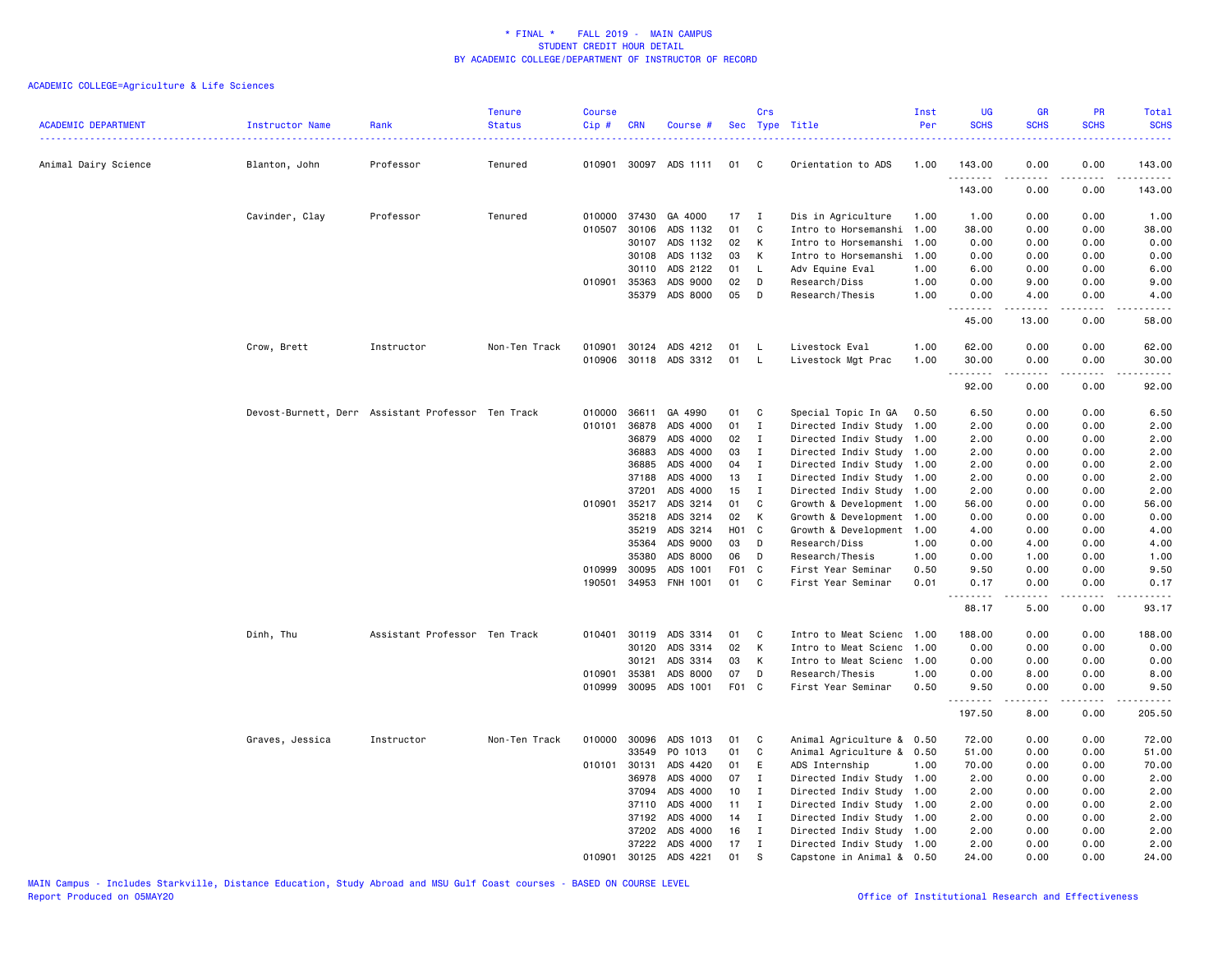| -------------<br><u>.</u><br>.<br>.<br>229.00<br>0.00<br>0.00<br>229.00<br>30125<br>0.00<br>0.00<br>Animal Dairy Science<br>Extension Assoc Pro Non-Ten Track<br>010901<br>ADS 4221<br>01<br>S<br>Capstone in Animal &<br>0.50<br>24.00<br>24.00<br>Karisch, Brandi<br>ADS 8000<br>08<br>35382<br>D<br>Research/Thesis<br>1.00<br>0.00<br>0.00<br>3.00<br>3.00<br>.<br>3.00<br>27.00<br>24.00<br>0.00<br>Associate Professor Tenured<br>010901<br>30098<br>ADS 1113<br>01<br>C<br>Animal Science<br>1.00<br>291.00<br>0.00<br>0.00<br>291.00<br>Larson, Jamie<br>02<br>$\mathbf C$<br>30099<br>ADS 1113<br>Animal Science<br>1.00<br>141.00<br>0.00<br>0.00<br>141.00<br>35383<br>ADS 8000<br>09<br>Research/Thesis<br>D<br>1.00<br>0.00<br>6.00<br>0.00<br>6.00<br>ADS 4611<br>25.00<br>260707 30150<br>01<br><b>L</b><br>Prac In Phy & Repro<br>1.00<br>25.00<br>0.00<br>0.00<br>ADS 4611<br>02<br>30151<br>L<br>Prac In Phy & Repro<br>1.00<br>25.00<br>0.00<br>0.00<br>25.00<br>30152<br>ADS 4613<br>01<br>C<br>Physiology Of Repro<br>1.00<br>171.00<br>0.00<br>0.00<br>171.00<br>.<br>653.00<br>6.00<br>0.00<br>659.00<br>Lemley, Caleb<br>Associate Professor Tenured<br>36930<br>GA 4000<br>04<br>Dis in Agriculture<br>1.00<br>1.00<br>0.00<br>0.00<br>1.00<br>010000<br>- I<br>010901<br>35368<br>ADS 9000<br>07<br>D<br>Research/Diss<br>1.00<br>0.00<br>13.00<br>0.00<br>13.00<br>35828<br>ADS 4553<br>501 C<br>Current Literature i<br>24.00<br>1.00<br>0.00<br>0.00<br>24.00<br>35829<br>ADS 6553<br>501 C<br>Current Literature i<br>1.00<br>0.00<br>18.00<br>0.00<br>18.00<br>010903 30111<br>ADS 3014<br>01<br>B<br>Anatomy and Physiolo<br>104.00<br>0.00<br>0.00<br>1.00<br>104.00<br>02<br>30112<br>ADS 3014<br>B<br>Anatomy and Physiolo 1.00<br>96.00<br>0.00<br>0.00<br>96.00<br>.<br>225.00<br>31.00<br>0.00<br>256.00<br>35369<br>ADS 9000<br>08<br>1.00<br>0.00<br>1.00<br>0.00<br>1.00<br>Liao, Shengfa<br>Associate Professor Tenured<br>010901<br>D<br>Research/Diss<br>35385<br>ADS 8000<br>11<br>1.00<br>D<br>Research/Thesis<br>0.00<br>7.00<br>0.00<br>7.00<br>37028<br>ADS 7000<br>06<br>$\mathbf{I}$<br>Directed Indiv Study<br>1.00<br>2.00<br>0.00<br>0.00<br>2.00<br>.<br>$- - - -$<br>.<br>0.00<br>10.00<br>0.00<br>10.00<br>Memili, Erdogan<br>010000 36716<br>GA 4000<br>01<br>Dis in Agriculture<br>2.00<br>0.00<br>0.00<br>2.00<br>Professor<br>Tenured<br>1.00<br>$\blacksquare$<br>01<br>C<br>Goat and Sheep Produ<br>0.00<br>010302 30126<br>ADS 4223<br>1.00<br>69.00<br>0.00<br>69.00<br>35213<br>02<br>Goat and Sheep Produ<br>1.00<br>21.00<br>0.00<br>0.00<br>21.00<br>ADS 4211<br>L.<br>010901 35370 ADS 9000<br>09<br>D<br>Research/Diss<br>1.00<br>0.00<br>4.00<br>0.00<br>4.00<br>.<br>$\frac{1}{2} \left( \frac{1}{2} \right) \left( \frac{1}{2} \right) \left( \frac{1}{2} \right) \left( \frac{1}{2} \right) \left( \frac{1}{2} \right)$<br>.<br>.<br>92.00<br>4.00<br>0.00<br>96.00<br>08<br>0.00<br>Nicodemus, Molly<br>Associate Professor Tenured<br>010101<br>37056<br>ADS 4000<br>I<br>Directed Indiv Study<br>1.00<br>1.00<br>0.00<br>1.00<br>30113<br>01<br>010302<br>ADS 3221<br>L<br>Prac. In Horse Care<br>1.00<br>17.00<br>0.00<br>0.00<br>17.00<br>010507<br>30114<br>ADS 3223<br>01<br>Horse Management<br>1.00<br>81.00<br>0.00<br>0.00<br>81.00<br>В<br>ADS 4333<br>30130<br>01<br>C<br>0.00<br>30.00<br>Equine Exercise Phy<br>1.00<br>30.00<br>0.00<br>010901 30109<br>ADS 2111<br>01<br>C<br>ADS Career Planning<br>1.00<br>86.00<br>0.00<br>0.00<br>86.00<br>35387<br>ADS 8000<br>13<br>D<br>Research/Thesis<br>1.00<br>0.00<br>4.00<br>0.00<br>4.00<br>ADS 7000<br>01<br>36713<br>I<br>Directed Indiv Study<br>1.00<br>0.00<br>3.00<br>0.00<br>3.00<br>ADS 7000<br>02<br>36918<br>I<br>Directed Indiv Study<br>1.00<br>0.00<br>3.00<br>0.00<br>3.00<br>260706 30162<br>ADS 6333<br>01<br>1.00<br>0.00<br>0.00<br>9.00<br>C<br>Equine Exercise Phy<br>9.00 | <b>ACADEMIC DEPARTMENT</b> | Instructor Name | Rank | <b>Tenure</b><br><b>Status</b> | <b>Course</b><br>Cip# | <b>CRN</b> | Course # |    | Crs | Sec Type Title | Inst<br>Per | <b>UG</b><br><b>SCHS</b> | <b>GR</b><br><b>SCHS</b> | <b>PR</b><br><b>SCHS</b> | <b>Total</b><br><b>SCHS</b> |
|------------------------------------------------------------------------------------------------------------------------------------------------------------------------------------------------------------------------------------------------------------------------------------------------------------------------------------------------------------------------------------------------------------------------------------------------------------------------------------------------------------------------------------------------------------------------------------------------------------------------------------------------------------------------------------------------------------------------------------------------------------------------------------------------------------------------------------------------------------------------------------------------------------------------------------------------------------------------------------------------------------------------------------------------------------------------------------------------------------------------------------------------------------------------------------------------------------------------------------------------------------------------------------------------------------------------------------------------------------------------------------------------------------------------------------------------------------------------------------------------------------------------------------------------------------------------------------------------------------------------------------------------------------------------------------------------------------------------------------------------------------------------------------------------------------------------------------------------------------------------------------------------------------------------------------------------------------------------------------------------------------------------------------------------------------------------------------------------------------------------------------------------------------------------------------------------------------------------------------------------------------------------------------------------------------------------------------------------------------------------------------------------------------------------------------------------------------------------------------------------------------------------------------------------------------------------------------------------------------------------------------------------------------------------------------------------------------------------------------------------------------------------------------------------------------------------------------------------------------------------------------------------------------------------------------------------------------------------------------------------------------------------------------------------------------------------------------------------------------------------------------------------------------------------------------------------------------------------------------------------------------------------------------------------------------------------------------------------------------------------------------------------------------------------------------------------------------------------------------------------------------------------------------------------------------------------------------------------------------------------------------------------------------------------------------------------------------------------------------------------------------------------------------------------------------------------------------------------------------------------------------------------------------------------------------------|----------------------------|-----------------|------|--------------------------------|-----------------------|------------|----------|----|-----|----------------|-------------|--------------------------|--------------------------|--------------------------|-----------------------------|
|                                                                                                                                                                                                                                                                                                                                                                                                                                                                                                                                                                                                                                                                                                                                                                                                                                                                                                                                                                                                                                                                                                                                                                                                                                                                                                                                                                                                                                                                                                                                                                                                                                                                                                                                                                                                                                                                                                                                                                                                                                                                                                                                                                                                                                                                                                                                                                                                                                                                                                                                                                                                                                                                                                                                                                                                                                                                                                                                                                                                                                                                                                                                                                                                                                                                                                                                                                                                                                                                                                                                                                                                                                                                                                                                                                                                                                                                                                                                          |                            |                 |      |                                |                       |            |          |    |     |                |             |                          |                          |                          |                             |
|                                                                                                                                                                                                                                                                                                                                                                                                                                                                                                                                                                                                                                                                                                                                                                                                                                                                                                                                                                                                                                                                                                                                                                                                                                                                                                                                                                                                                                                                                                                                                                                                                                                                                                                                                                                                                                                                                                                                                                                                                                                                                                                                                                                                                                                                                                                                                                                                                                                                                                                                                                                                                                                                                                                                                                                                                                                                                                                                                                                                                                                                                                                                                                                                                                                                                                                                                                                                                                                                                                                                                                                                                                                                                                                                                                                                                                                                                                                                          |                            |                 |      |                                |                       |            |          |    |     |                |             |                          |                          |                          |                             |
|                                                                                                                                                                                                                                                                                                                                                                                                                                                                                                                                                                                                                                                                                                                                                                                                                                                                                                                                                                                                                                                                                                                                                                                                                                                                                                                                                                                                                                                                                                                                                                                                                                                                                                                                                                                                                                                                                                                                                                                                                                                                                                                                                                                                                                                                                                                                                                                                                                                                                                                                                                                                                                                                                                                                                                                                                                                                                                                                                                                                                                                                                                                                                                                                                                                                                                                                                                                                                                                                                                                                                                                                                                                                                                                                                                                                                                                                                                                                          |                            |                 |      |                                |                       |            |          |    |     |                |             |                          |                          |                          |                             |
|                                                                                                                                                                                                                                                                                                                                                                                                                                                                                                                                                                                                                                                                                                                                                                                                                                                                                                                                                                                                                                                                                                                                                                                                                                                                                                                                                                                                                                                                                                                                                                                                                                                                                                                                                                                                                                                                                                                                                                                                                                                                                                                                                                                                                                                                                                                                                                                                                                                                                                                                                                                                                                                                                                                                                                                                                                                                                                                                                                                                                                                                                                                                                                                                                                                                                                                                                                                                                                                                                                                                                                                                                                                                                                                                                                                                                                                                                                                                          |                            |                 |      |                                |                       |            |          |    |     |                |             |                          |                          |                          |                             |
|                                                                                                                                                                                                                                                                                                                                                                                                                                                                                                                                                                                                                                                                                                                                                                                                                                                                                                                                                                                                                                                                                                                                                                                                                                                                                                                                                                                                                                                                                                                                                                                                                                                                                                                                                                                                                                                                                                                                                                                                                                                                                                                                                                                                                                                                                                                                                                                                                                                                                                                                                                                                                                                                                                                                                                                                                                                                                                                                                                                                                                                                                                                                                                                                                                                                                                                                                                                                                                                                                                                                                                                                                                                                                                                                                                                                                                                                                                                                          |                            |                 |      |                                |                       |            |          |    |     |                |             |                          |                          |                          |                             |
|                                                                                                                                                                                                                                                                                                                                                                                                                                                                                                                                                                                                                                                                                                                                                                                                                                                                                                                                                                                                                                                                                                                                                                                                                                                                                                                                                                                                                                                                                                                                                                                                                                                                                                                                                                                                                                                                                                                                                                                                                                                                                                                                                                                                                                                                                                                                                                                                                                                                                                                                                                                                                                                                                                                                                                                                                                                                                                                                                                                                                                                                                                                                                                                                                                                                                                                                                                                                                                                                                                                                                                                                                                                                                                                                                                                                                                                                                                                                          |                            |                 |      |                                |                       |            |          |    |     |                |             |                          |                          |                          |                             |
|                                                                                                                                                                                                                                                                                                                                                                                                                                                                                                                                                                                                                                                                                                                                                                                                                                                                                                                                                                                                                                                                                                                                                                                                                                                                                                                                                                                                                                                                                                                                                                                                                                                                                                                                                                                                                                                                                                                                                                                                                                                                                                                                                                                                                                                                                                                                                                                                                                                                                                                                                                                                                                                                                                                                                                                                                                                                                                                                                                                                                                                                                                                                                                                                                                                                                                                                                                                                                                                                                                                                                                                                                                                                                                                                                                                                                                                                                                                                          |                            |                 |      |                                |                       |            |          |    |     |                |             |                          |                          |                          |                             |
|                                                                                                                                                                                                                                                                                                                                                                                                                                                                                                                                                                                                                                                                                                                                                                                                                                                                                                                                                                                                                                                                                                                                                                                                                                                                                                                                                                                                                                                                                                                                                                                                                                                                                                                                                                                                                                                                                                                                                                                                                                                                                                                                                                                                                                                                                                                                                                                                                                                                                                                                                                                                                                                                                                                                                                                                                                                                                                                                                                                                                                                                                                                                                                                                                                                                                                                                                                                                                                                                                                                                                                                                                                                                                                                                                                                                                                                                                                                                          |                            |                 |      |                                |                       |            |          |    |     |                |             |                          |                          |                          |                             |
|                                                                                                                                                                                                                                                                                                                                                                                                                                                                                                                                                                                                                                                                                                                                                                                                                                                                                                                                                                                                                                                                                                                                                                                                                                                                                                                                                                                                                                                                                                                                                                                                                                                                                                                                                                                                                                                                                                                                                                                                                                                                                                                                                                                                                                                                                                                                                                                                                                                                                                                                                                                                                                                                                                                                                                                                                                                                                                                                                                                                                                                                                                                                                                                                                                                                                                                                                                                                                                                                                                                                                                                                                                                                                                                                                                                                                                                                                                                                          |                            |                 |      |                                |                       |            |          |    |     |                |             |                          |                          |                          |                             |
|                                                                                                                                                                                                                                                                                                                                                                                                                                                                                                                                                                                                                                                                                                                                                                                                                                                                                                                                                                                                                                                                                                                                                                                                                                                                                                                                                                                                                                                                                                                                                                                                                                                                                                                                                                                                                                                                                                                                                                                                                                                                                                                                                                                                                                                                                                                                                                                                                                                                                                                                                                                                                                                                                                                                                                                                                                                                                                                                                                                                                                                                                                                                                                                                                                                                                                                                                                                                                                                                                                                                                                                                                                                                                                                                                                                                                                                                                                                                          |                            |                 |      |                                |                       |            |          |    |     |                |             |                          |                          |                          |                             |
|                                                                                                                                                                                                                                                                                                                                                                                                                                                                                                                                                                                                                                                                                                                                                                                                                                                                                                                                                                                                                                                                                                                                                                                                                                                                                                                                                                                                                                                                                                                                                                                                                                                                                                                                                                                                                                                                                                                                                                                                                                                                                                                                                                                                                                                                                                                                                                                                                                                                                                                                                                                                                                                                                                                                                                                                                                                                                                                                                                                                                                                                                                                                                                                                                                                                                                                                                                                                                                                                                                                                                                                                                                                                                                                                                                                                                                                                                                                                          |                            |                 |      |                                |                       |            |          |    |     |                |             |                          |                          |                          |                             |
|                                                                                                                                                                                                                                                                                                                                                                                                                                                                                                                                                                                                                                                                                                                                                                                                                                                                                                                                                                                                                                                                                                                                                                                                                                                                                                                                                                                                                                                                                                                                                                                                                                                                                                                                                                                                                                                                                                                                                                                                                                                                                                                                                                                                                                                                                                                                                                                                                                                                                                                                                                                                                                                                                                                                                                                                                                                                                                                                                                                                                                                                                                                                                                                                                                                                                                                                                                                                                                                                                                                                                                                                                                                                                                                                                                                                                                                                                                                                          |                            |                 |      |                                |                       |            |          |    |     |                |             |                          |                          |                          |                             |
|                                                                                                                                                                                                                                                                                                                                                                                                                                                                                                                                                                                                                                                                                                                                                                                                                                                                                                                                                                                                                                                                                                                                                                                                                                                                                                                                                                                                                                                                                                                                                                                                                                                                                                                                                                                                                                                                                                                                                                                                                                                                                                                                                                                                                                                                                                                                                                                                                                                                                                                                                                                                                                                                                                                                                                                                                                                                                                                                                                                                                                                                                                                                                                                                                                                                                                                                                                                                                                                                                                                                                                                                                                                                                                                                                                                                                                                                                                                                          |                            |                 |      |                                |                       |            |          |    |     |                |             |                          |                          |                          |                             |
|                                                                                                                                                                                                                                                                                                                                                                                                                                                                                                                                                                                                                                                                                                                                                                                                                                                                                                                                                                                                                                                                                                                                                                                                                                                                                                                                                                                                                                                                                                                                                                                                                                                                                                                                                                                                                                                                                                                                                                                                                                                                                                                                                                                                                                                                                                                                                                                                                                                                                                                                                                                                                                                                                                                                                                                                                                                                                                                                                                                                                                                                                                                                                                                                                                                                                                                                                                                                                                                                                                                                                                                                                                                                                                                                                                                                                                                                                                                                          |                            |                 |      |                                |                       |            |          |    |     |                |             |                          |                          |                          |                             |
|                                                                                                                                                                                                                                                                                                                                                                                                                                                                                                                                                                                                                                                                                                                                                                                                                                                                                                                                                                                                                                                                                                                                                                                                                                                                                                                                                                                                                                                                                                                                                                                                                                                                                                                                                                                                                                                                                                                                                                                                                                                                                                                                                                                                                                                                                                                                                                                                                                                                                                                                                                                                                                                                                                                                                                                                                                                                                                                                                                                                                                                                                                                                                                                                                                                                                                                                                                                                                                                                                                                                                                                                                                                                                                                                                                                                                                                                                                                                          |                            |                 |      |                                |                       |            |          |    |     |                |             |                          |                          |                          |                             |
|                                                                                                                                                                                                                                                                                                                                                                                                                                                                                                                                                                                                                                                                                                                                                                                                                                                                                                                                                                                                                                                                                                                                                                                                                                                                                                                                                                                                                                                                                                                                                                                                                                                                                                                                                                                                                                                                                                                                                                                                                                                                                                                                                                                                                                                                                                                                                                                                                                                                                                                                                                                                                                                                                                                                                                                                                                                                                                                                                                                                                                                                                                                                                                                                                                                                                                                                                                                                                                                                                                                                                                                                                                                                                                                                                                                                                                                                                                                                          |                            |                 |      |                                |                       |            |          |    |     |                |             |                          |                          |                          |                             |
|                                                                                                                                                                                                                                                                                                                                                                                                                                                                                                                                                                                                                                                                                                                                                                                                                                                                                                                                                                                                                                                                                                                                                                                                                                                                                                                                                                                                                                                                                                                                                                                                                                                                                                                                                                                                                                                                                                                                                                                                                                                                                                                                                                                                                                                                                                                                                                                                                                                                                                                                                                                                                                                                                                                                                                                                                                                                                                                                                                                                                                                                                                                                                                                                                                                                                                                                                                                                                                                                                                                                                                                                                                                                                                                                                                                                                                                                                                                                          |                            |                 |      |                                |                       |            |          |    |     |                |             |                          |                          |                          |                             |
|                                                                                                                                                                                                                                                                                                                                                                                                                                                                                                                                                                                                                                                                                                                                                                                                                                                                                                                                                                                                                                                                                                                                                                                                                                                                                                                                                                                                                                                                                                                                                                                                                                                                                                                                                                                                                                                                                                                                                                                                                                                                                                                                                                                                                                                                                                                                                                                                                                                                                                                                                                                                                                                                                                                                                                                                                                                                                                                                                                                                                                                                                                                                                                                                                                                                                                                                                                                                                                                                                                                                                                                                                                                                                                                                                                                                                                                                                                                                          |                            |                 |      |                                |                       |            |          |    |     |                |             |                          |                          |                          |                             |
|                                                                                                                                                                                                                                                                                                                                                                                                                                                                                                                                                                                                                                                                                                                                                                                                                                                                                                                                                                                                                                                                                                                                                                                                                                                                                                                                                                                                                                                                                                                                                                                                                                                                                                                                                                                                                                                                                                                                                                                                                                                                                                                                                                                                                                                                                                                                                                                                                                                                                                                                                                                                                                                                                                                                                                                                                                                                                                                                                                                                                                                                                                                                                                                                                                                                                                                                                                                                                                                                                                                                                                                                                                                                                                                                                                                                                                                                                                                                          |                            |                 |      |                                |                       |            |          |    |     |                |             |                          |                          |                          |                             |
|                                                                                                                                                                                                                                                                                                                                                                                                                                                                                                                                                                                                                                                                                                                                                                                                                                                                                                                                                                                                                                                                                                                                                                                                                                                                                                                                                                                                                                                                                                                                                                                                                                                                                                                                                                                                                                                                                                                                                                                                                                                                                                                                                                                                                                                                                                                                                                                                                                                                                                                                                                                                                                                                                                                                                                                                                                                                                                                                                                                                                                                                                                                                                                                                                                                                                                                                                                                                                                                                                                                                                                                                                                                                                                                                                                                                                                                                                                                                          |                            |                 |      |                                |                       |            |          |    |     |                |             |                          |                          |                          |                             |
|                                                                                                                                                                                                                                                                                                                                                                                                                                                                                                                                                                                                                                                                                                                                                                                                                                                                                                                                                                                                                                                                                                                                                                                                                                                                                                                                                                                                                                                                                                                                                                                                                                                                                                                                                                                                                                                                                                                                                                                                                                                                                                                                                                                                                                                                                                                                                                                                                                                                                                                                                                                                                                                                                                                                                                                                                                                                                                                                                                                                                                                                                                                                                                                                                                                                                                                                                                                                                                                                                                                                                                                                                                                                                                                                                                                                                                                                                                                                          |                            |                 |      |                                |                       |            |          |    |     |                |             |                          |                          |                          |                             |
|                                                                                                                                                                                                                                                                                                                                                                                                                                                                                                                                                                                                                                                                                                                                                                                                                                                                                                                                                                                                                                                                                                                                                                                                                                                                                                                                                                                                                                                                                                                                                                                                                                                                                                                                                                                                                                                                                                                                                                                                                                                                                                                                                                                                                                                                                                                                                                                                                                                                                                                                                                                                                                                                                                                                                                                                                                                                                                                                                                                                                                                                                                                                                                                                                                                                                                                                                                                                                                                                                                                                                                                                                                                                                                                                                                                                                                                                                                                                          |                            |                 |      |                                |                       |            |          |    |     |                |             |                          |                          |                          |                             |
|                                                                                                                                                                                                                                                                                                                                                                                                                                                                                                                                                                                                                                                                                                                                                                                                                                                                                                                                                                                                                                                                                                                                                                                                                                                                                                                                                                                                                                                                                                                                                                                                                                                                                                                                                                                                                                                                                                                                                                                                                                                                                                                                                                                                                                                                                                                                                                                                                                                                                                                                                                                                                                                                                                                                                                                                                                                                                                                                                                                                                                                                                                                                                                                                                                                                                                                                                                                                                                                                                                                                                                                                                                                                                                                                                                                                                                                                                                                                          |                            |                 |      |                                |                       |            |          |    |     |                |             |                          |                          |                          |                             |
|                                                                                                                                                                                                                                                                                                                                                                                                                                                                                                                                                                                                                                                                                                                                                                                                                                                                                                                                                                                                                                                                                                                                                                                                                                                                                                                                                                                                                                                                                                                                                                                                                                                                                                                                                                                                                                                                                                                                                                                                                                                                                                                                                                                                                                                                                                                                                                                                                                                                                                                                                                                                                                                                                                                                                                                                                                                                                                                                                                                                                                                                                                                                                                                                                                                                                                                                                                                                                                                                                                                                                                                                                                                                                                                                                                                                                                                                                                                                          |                            |                 |      |                                |                       |            |          |    |     |                |             |                          |                          |                          |                             |
|                                                                                                                                                                                                                                                                                                                                                                                                                                                                                                                                                                                                                                                                                                                                                                                                                                                                                                                                                                                                                                                                                                                                                                                                                                                                                                                                                                                                                                                                                                                                                                                                                                                                                                                                                                                                                                                                                                                                                                                                                                                                                                                                                                                                                                                                                                                                                                                                                                                                                                                                                                                                                                                                                                                                                                                                                                                                                                                                                                                                                                                                                                                                                                                                                                                                                                                                                                                                                                                                                                                                                                                                                                                                                                                                                                                                                                                                                                                                          |                            |                 |      |                                |                       |            |          |    |     |                |             |                          |                          |                          |                             |
|                                                                                                                                                                                                                                                                                                                                                                                                                                                                                                                                                                                                                                                                                                                                                                                                                                                                                                                                                                                                                                                                                                                                                                                                                                                                                                                                                                                                                                                                                                                                                                                                                                                                                                                                                                                                                                                                                                                                                                                                                                                                                                                                                                                                                                                                                                                                                                                                                                                                                                                                                                                                                                                                                                                                                                                                                                                                                                                                                                                                                                                                                                                                                                                                                                                                                                                                                                                                                                                                                                                                                                                                                                                                                                                                                                                                                                                                                                                                          |                            |                 |      |                                |                       |            |          |    |     |                |             |                          |                          |                          |                             |
|                                                                                                                                                                                                                                                                                                                                                                                                                                                                                                                                                                                                                                                                                                                                                                                                                                                                                                                                                                                                                                                                                                                                                                                                                                                                                                                                                                                                                                                                                                                                                                                                                                                                                                                                                                                                                                                                                                                                                                                                                                                                                                                                                                                                                                                                                                                                                                                                                                                                                                                                                                                                                                                                                                                                                                                                                                                                                                                                                                                                                                                                                                                                                                                                                                                                                                                                                                                                                                                                                                                                                                                                                                                                                                                                                                                                                                                                                                                                          |                            |                 |      |                                |                       |            |          |    |     |                |             |                          |                          |                          |                             |
|                                                                                                                                                                                                                                                                                                                                                                                                                                                                                                                                                                                                                                                                                                                                                                                                                                                                                                                                                                                                                                                                                                                                                                                                                                                                                                                                                                                                                                                                                                                                                                                                                                                                                                                                                                                                                                                                                                                                                                                                                                                                                                                                                                                                                                                                                                                                                                                                                                                                                                                                                                                                                                                                                                                                                                                                                                                                                                                                                                                                                                                                                                                                                                                                                                                                                                                                                                                                                                                                                                                                                                                                                                                                                                                                                                                                                                                                                                                                          |                            |                 |      |                                |                       |            |          |    |     |                |             |                          |                          |                          |                             |
|                                                                                                                                                                                                                                                                                                                                                                                                                                                                                                                                                                                                                                                                                                                                                                                                                                                                                                                                                                                                                                                                                                                                                                                                                                                                                                                                                                                                                                                                                                                                                                                                                                                                                                                                                                                                                                                                                                                                                                                                                                                                                                                                                                                                                                                                                                                                                                                                                                                                                                                                                                                                                                                                                                                                                                                                                                                                                                                                                                                                                                                                                                                                                                                                                                                                                                                                                                                                                                                                                                                                                                                                                                                                                                                                                                                                                                                                                                                                          |                            |                 |      |                                |                       |            |          |    |     |                |             |                          |                          |                          |                             |
|                                                                                                                                                                                                                                                                                                                                                                                                                                                                                                                                                                                                                                                                                                                                                                                                                                                                                                                                                                                                                                                                                                                                                                                                                                                                                                                                                                                                                                                                                                                                                                                                                                                                                                                                                                                                                                                                                                                                                                                                                                                                                                                                                                                                                                                                                                                                                                                                                                                                                                                                                                                                                                                                                                                                                                                                                                                                                                                                                                                                                                                                                                                                                                                                                                                                                                                                                                                                                                                                                                                                                                                                                                                                                                                                                                                                                                                                                                                                          |                            |                 |      |                                |                       |            |          |    |     |                |             |                          |                          |                          |                             |
|                                                                                                                                                                                                                                                                                                                                                                                                                                                                                                                                                                                                                                                                                                                                                                                                                                                                                                                                                                                                                                                                                                                                                                                                                                                                                                                                                                                                                                                                                                                                                                                                                                                                                                                                                                                                                                                                                                                                                                                                                                                                                                                                                                                                                                                                                                                                                                                                                                                                                                                                                                                                                                                                                                                                                                                                                                                                                                                                                                                                                                                                                                                                                                                                                                                                                                                                                                                                                                                                                                                                                                                                                                                                                                                                                                                                                                                                                                                                          |                            |                 |      |                                |                       |            |          |    |     |                |             |                          |                          |                          |                             |
|                                                                                                                                                                                                                                                                                                                                                                                                                                                                                                                                                                                                                                                                                                                                                                                                                                                                                                                                                                                                                                                                                                                                                                                                                                                                                                                                                                                                                                                                                                                                                                                                                                                                                                                                                                                                                                                                                                                                                                                                                                                                                                                                                                                                                                                                                                                                                                                                                                                                                                                                                                                                                                                                                                                                                                                                                                                                                                                                                                                                                                                                                                                                                                                                                                                                                                                                                                                                                                                                                                                                                                                                                                                                                                                                                                                                                                                                                                                                          |                            |                 |      |                                |                       |            |          |    |     |                |             |                          |                          |                          |                             |
|                                                                                                                                                                                                                                                                                                                                                                                                                                                                                                                                                                                                                                                                                                                                                                                                                                                                                                                                                                                                                                                                                                                                                                                                                                                                                                                                                                                                                                                                                                                                                                                                                                                                                                                                                                                                                                                                                                                                                                                                                                                                                                                                                                                                                                                                                                                                                                                                                                                                                                                                                                                                                                                                                                                                                                                                                                                                                                                                                                                                                                                                                                                                                                                                                                                                                                                                                                                                                                                                                                                                                                                                                                                                                                                                                                                                                                                                                                                                          |                            |                 |      |                                |                       |            |          |    |     |                |             |                          |                          |                          |                             |
|                                                                                                                                                                                                                                                                                                                                                                                                                                                                                                                                                                                                                                                                                                                                                                                                                                                                                                                                                                                                                                                                                                                                                                                                                                                                                                                                                                                                                                                                                                                                                                                                                                                                                                                                                                                                                                                                                                                                                                                                                                                                                                                                                                                                                                                                                                                                                                                                                                                                                                                                                                                                                                                                                                                                                                                                                                                                                                                                                                                                                                                                                                                                                                                                                                                                                                                                                                                                                                                                                                                                                                                                                                                                                                                                                                                                                                                                                                                                          |                            |                 |      |                                |                       |            |          |    |     |                |             |                          |                          |                          |                             |
|                                                                                                                                                                                                                                                                                                                                                                                                                                                                                                                                                                                                                                                                                                                                                                                                                                                                                                                                                                                                                                                                                                                                                                                                                                                                                                                                                                                                                                                                                                                                                                                                                                                                                                                                                                                                                                                                                                                                                                                                                                                                                                                                                                                                                                                                                                                                                                                                                                                                                                                                                                                                                                                                                                                                                                                                                                                                                                                                                                                                                                                                                                                                                                                                                                                                                                                                                                                                                                                                                                                                                                                                                                                                                                                                                                                                                                                                                                                                          |                            |                 |      |                                |                       |            |          |    |     |                |             |                          |                          |                          |                             |
|                                                                                                                                                                                                                                                                                                                                                                                                                                                                                                                                                                                                                                                                                                                                                                                                                                                                                                                                                                                                                                                                                                                                                                                                                                                                                                                                                                                                                                                                                                                                                                                                                                                                                                                                                                                                                                                                                                                                                                                                                                                                                                                                                                                                                                                                                                                                                                                                                                                                                                                                                                                                                                                                                                                                                                                                                                                                                                                                                                                                                                                                                                                                                                                                                                                                                                                                                                                                                                                                                                                                                                                                                                                                                                                                                                                                                                                                                                                                          |                            |                 |      |                                |                       |            |          |    |     |                |             |                          |                          |                          |                             |
|                                                                                                                                                                                                                                                                                                                                                                                                                                                                                                                                                                                                                                                                                                                                                                                                                                                                                                                                                                                                                                                                                                                                                                                                                                                                                                                                                                                                                                                                                                                                                                                                                                                                                                                                                                                                                                                                                                                                                                                                                                                                                                                                                                                                                                                                                                                                                                                                                                                                                                                                                                                                                                                                                                                                                                                                                                                                                                                                                                                                                                                                                                                                                                                                                                                                                                                                                                                                                                                                                                                                                                                                                                                                                                                                                                                                                                                                                                                                          |                            |                 |      |                                |                       | 36220      |          | 01 |     |                |             |                          |                          |                          |                             |
| 260707<br>PHY 9000<br>D<br>Research / Diss<br>1.00<br>0.00<br>3.00<br>0.00<br>3.00<br>30115<br>ADS 3233<br>01<br>B<br>27.00<br>512313<br>Equine Assisted Ther<br>1.00<br>27.00<br>0.00<br>0.00                                                                                                                                                                                                                                                                                                                                                                                                                                                                                                                                                                                                                                                                                                                                                                                                                                                                                                                                                                                                                                                                                                                                                                                                                                                                                                                                                                                                                                                                                                                                                                                                                                                                                                                                                                                                                                                                                                                                                                                                                                                                                                                                                                                                                                                                                                                                                                                                                                                                                                                                                                                                                                                                                                                                                                                                                                                                                                                                                                                                                                                                                                                                                                                                                                                                                                                                                                                                                                                                                                                                                                                                                                                                                                                                           |                            |                 |      |                                |                       |            |          |    |     |                |             |                          |                          |                          |                             |
| 30116<br>ADS 3233<br>02<br>B<br>Equine Assisted Ther<br>1.00<br>27.00<br>0.00<br>0.00<br>27.00                                                                                                                                                                                                                                                                                                                                                                                                                                                                                                                                                                                                                                                                                                                                                                                                                                                                                                                                                                                                                                                                                                                                                                                                                                                                                                                                                                                                                                                                                                                                                                                                                                                                                                                                                                                                                                                                                                                                                                                                                                                                                                                                                                                                                                                                                                                                                                                                                                                                                                                                                                                                                                                                                                                                                                                                                                                                                                                                                                                                                                                                                                                                                                                                                                                                                                                                                                                                                                                                                                                                                                                                                                                                                                                                                                                                                                           |                            |                 |      |                                |                       |            |          |    |     |                |             |                          |                          |                          |                             |
| 03<br>30117 ADS 3233<br>B<br>1.00<br>30.00<br>0.00<br>0.00<br>30.00<br>Equine Assisted Ther                                                                                                                                                                                                                                                                                                                                                                                                                                                                                                                                                                                                                                                                                                                                                                                                                                                                                                                                                                                                                                                                                                                                                                                                                                                                                                                                                                                                                                                                                                                                                                                                                                                                                                                                                                                                                                                                                                                                                                                                                                                                                                                                                                                                                                                                                                                                                                                                                                                                                                                                                                                                                                                                                                                                                                                                                                                                                                                                                                                                                                                                                                                                                                                                                                                                                                                                                                                                                                                                                                                                                                                                                                                                                                                                                                                                                                              |                            |                 |      |                                |                       |            |          |    |     |                |             |                          |                          |                          |                             |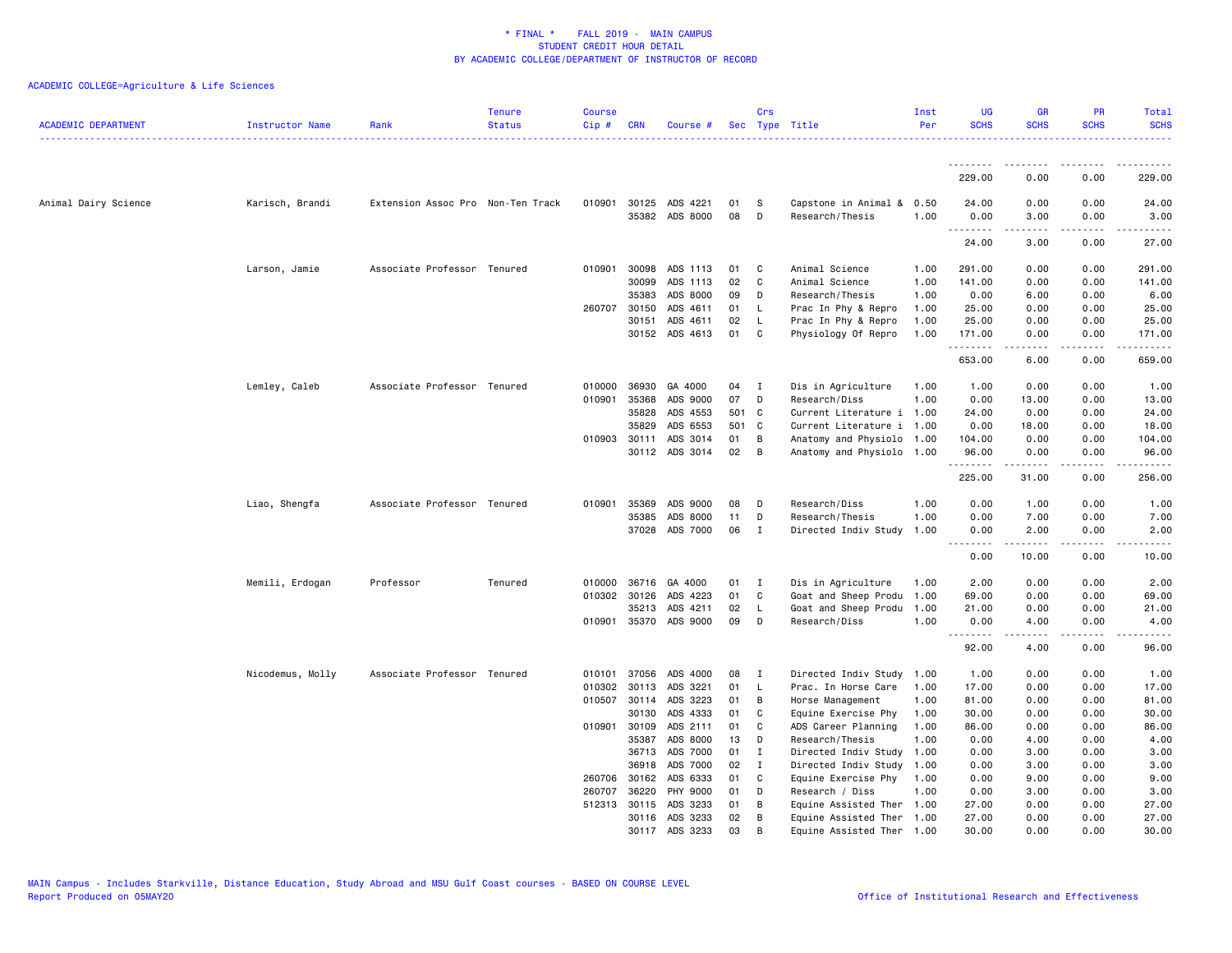| <b>ACADEMIC DEPARTMENT</b>                                 | Instructor Name    | Rank<br>.                         | <b>Tenure</b><br><b>Status</b><br>------------ | <b>Course</b><br>Cip# | <b>CRN</b>     | Course #              |          | Crs                         | Sec Type Title                                         | Inst<br>Per | <b>UG</b><br><b>SCHS</b>          | <b>GR</b><br><b>SCHS</b>                                                                                                                                      | PR<br><b>SCHS</b>     | Total<br><b>SCHS</b>    |
|------------------------------------------------------------|--------------------|-----------------------------------|------------------------------------------------|-----------------------|----------------|-----------------------|----------|-----------------------------|--------------------------------------------------------|-------------|-----------------------------------|---------------------------------------------------------------------------------------------------------------------------------------------------------------|-----------------------|-------------------------|
|                                                            |                    |                                   |                                                |                       |                |                       |          |                             |                                                        |             | 299.00                            | 22.00                                                                                                                                                         | 0.00                  | 321.00                  |
| Animal Dairy Science                                       | Parish, Jane       | Professor                         | Tenured                                        |                       |                | 010901 35372 ADS 9000 | 11       | <b>D</b>                    | Research/Diss                                          | 1.00        | 0.00                              | 6.00                                                                                                                                                          | 0.00                  | 6.00                    |
|                                                            |                    |                                   |                                                |                       |                |                       |          |                             |                                                        |             | .<br>$\sim$ $\sim$ $\sim$<br>0.00 | .<br>6.00                                                                                                                                                     | $\frac{1}{2}$<br>0.00 | 6.00                    |
|                                                            | Paz Manzano, Henry | Assistant Professor Ten Track     |                                                |                       | 010000 37085   | GA 4000               | 09       | $\mathbf{I}$                | Dis in Agriculture                                     | 1.00        | 1.00                              | 0.00                                                                                                                                                          | 0.00                  | 1.00                    |
|                                                            |                    |                                   |                                                | 010901                | 35389          | ADS 8000              | 15       | D                           | Research/Thesis                                        | 1.00        | 0.00                              | 2.00                                                                                                                                                          | 0.00                  | 2.00                    |
|                                                            |                    |                                   |                                                | 010904                | 30169          | ADS 8111              | 01       | - S                         | Animal and Dairy Sci 1.00                              |             | 0.00                              | 13.00                                                                                                                                                         | 0.00                  | 13.00                   |
|                                                            |                    |                                   |                                                |                       | 260707 33548   | PHY 8811              | 01       | s                           | Animal Phys Seminar                                    | 1.00        | 0.00                              | 2.00                                                                                                                                                          | 0.00                  | 2.00                    |
|                                                            |                    |                                   |                                                |                       |                |                       |          |                             |                                                        |             | .<br>1.00                         | $\frac{1}{2} \left( \frac{1}{2} \right) \left( \frac{1}{2} \right) \left( \frac{1}{2} \right) \left( \frac{1}{2} \right) \left( \frac{1}{2} \right)$<br>17.00 | 0.00                  | 18.00                   |
|                                                            | Rivera, J.         | Extension Assoc Pro Non-Ten Track |                                                |                       | 010901 35374   | ADS 9000              | 13       | D                           | Research/Diss                                          | 1.00        | 0.00                              | 3.00                                                                                                                                                          | 0.00                  | 3.00                    |
|                                                            |                    |                                   |                                                |                       | 35390          | ADS 8000              | 16       | D                           | Research/Thesis                                        | 1.00        | 0.00                              | 1.00                                                                                                                                                          | 0.00                  | 1.00                    |
|                                                            |                    |                                   |                                                |                       |                |                       |          |                             |                                                        |             | .<br>$- - -$<br>0.00              | .<br>4.00                                                                                                                                                     | $\frac{1}{2}$<br>0.00 | 4.00                    |
|                                                            | Rude, Brian        | Professor                         | Tenured                                        |                       | 010901 30122   | ADS 4114              | 01       | C                           | Animal Nutrition                                       | 1.00        | 344.00                            | 0.00                                                                                                                                                          | 0.00                  | 344.00                  |
|                                                            |                    |                                   |                                                |                       | 30156          | ADS 6114              | 01       | C.                          | Animal Nutrition                                       | 1.00        | 0.00                              | 4.00                                                                                                                                                          | 0.00                  | 4.00                    |
|                                                            |                    |                                   |                                                |                       | 35359          | ADS 8000              | 01       | D                           | Research/Thesis                                        | 1.00        | 0.00                              | 1.00                                                                                                                                                          | 0.00                  | 1.00                    |
|                                                            |                    |                                   |                                                |                       | 010904 35209   | ADS 4213              | 01       | B                           | Feeds and Feeding                                      | 1.00        | 75.00                             | 0.00                                                                                                                                                          | 0.00                  | 75.00                   |
|                                                            |                    |                                   |                                                |                       |                |                       |          |                             |                                                        |             | .<br>419.00                       | . <b>.</b><br>5.00                                                                                                                                            | 0.00                  | $\frac{1}{2}$<br>424.00 |
|                                                            | Ryan, Peter        | Professor                         | Tenured                                        |                       | 309999 33346   | NSE 4200              | 01       | A                           | Natl Student Exchang 1.00                              |             | 15.00                             | 0.00                                                                                                                                                          | 0.00                  | 15.00                   |
|                                                            |                    |                                   |                                                |                       | 33347          | NSE 4200              | 02       | A                           | Natl Student Exch.                                     | 1.00        | 15.00<br>.                        | 0.00                                                                                                                                                          | 0.00                  | 15.00                   |
|                                                            |                    |                                   |                                                |                       |                |                       |          |                             |                                                        |             | 30.00                             | 0.00                                                                                                                                                          | 0.00                  | 30.00                   |
|                                                            | Smith, Trent       | Associate Professor Tenured       |                                                |                       | 010302 30127   | ADS 4321              | 01       | $\mathsf{L}$                | Beef Cattle Laborato 1.00                              |             | 17.00                             | 0.00                                                                                                                                                          | 0.00                  | 17.00                   |
|                                                            |                    |                                   |                                                |                       | 30128          | ADS 4321              | 02       | $\mathsf{L}$                | Beef Cattle Laborato 1.00                              |             | 13.00                             | 0.00                                                                                                                                                          | 0.00                  | 13.00                   |
|                                                            |                    |                                   |                                                |                       | 010901 30100   | ADS 1121              | 01       | - L                         | Animal Science Labor                                   | 1.00        | 22.00                             | 0.00                                                                                                                                                          | 0.00                  | 22.00                   |
|                                                            |                    |                                   |                                                |                       | 30101          | ADS 1121              | 02       | - L                         | Animal Science Labor 1.00                              |             | 24.00                             | 0.00                                                                                                                                                          | 0.00                  | 24.00                   |
|                                                            |                    |                                   |                                                |                       | 30102          | ADS 1121              | 03       | L                           | Animal Science Labor 1.00                              |             | 21.00                             | 0.00                                                                                                                                                          | 0.00                  | 21.00                   |
|                                                            |                    |                                   |                                                |                       | 30103          | ADS 1121              | 04       | - L                         | Animal Science Labor                                   | 1.00        | 20.00                             | 0.00                                                                                                                                                          | 0.00                  | 20.00                   |
|                                                            |                    |                                   |                                                |                       | 30104          | ADS 1121              | 05       | -L                          | Animal Science Labor                                   | 1.00        | 23.00                             | 0.00                                                                                                                                                          | 0.00                  | 23.00                   |
|                                                            |                    |                                   |                                                |                       | 30105          | ADS 1121              | 06       | - L                         | Animal Science Labor                                   | 1.00        | 13.00                             | 0.00                                                                                                                                                          | 0.00                  | 13.00                   |
|                                                            |                    |                                   |                                                |                       | 30129          | ADS 4323              | 01       | C.                          | Beef Cattle Science                                    | 1.00        | 105.00                            | 0.00                                                                                                                                                          | 0.00                  | 105.00                  |
|                                                            |                    |                                   |                                                |                       | 35360          | ADS 8000              | 02       | D                           | Research/Thesis                                        | 1.00        | 0.00                              | 2.00                                                                                                                                                          | 0.00                  | 2.00                    |
|                                                            |                    |                                   |                                                |                       | 35376          | ADS 9000              | 15       | D                           | Research/Diss                                          | 1.00        | 0.00                              | 5.00                                                                                                                                                          | 0.00                  | 5.00                    |
|                                                            |                    |                                   |                                                |                       | 36919          | ADS 7000              | 03       | I                           | Directed Indiv Study                                   | 1.00        | 0.00                              | 3.00                                                                                                                                                          | 0.00                  | 3.00                    |
|                                                            |                    |                                   |                                                |                       | 36920<br>36922 | ADS 7000<br>ADS 7000  | 04<br>05 | $\mathbf{I}$<br>$\mathbf I$ | Directed Indiv Study 1.00<br>Directed Indiv Study 1.00 |             | 0.00<br>0.00                      | 3.00<br>3.00                                                                                                                                                  | 0.00<br>0.00          | 3.00<br>3.00            |
|                                                            |                    |                                   |                                                |                       |                |                       |          |                             |                                                        |             | .<br>258.00                       | $\frac{1}{2} \left( \frac{1}{2} \right) \left( \frac{1}{2} \right) \left( \frac{1}{2} \right) \left( \frac{1}{2} \right) \left( \frac{1}{2} \right)$<br>16.00 | المتمامين<br>0.00     | 274.00                  |
| ----------------------------------<br>Animal Dairy Science |                    |                                   |                                                |                       |                |                       |          |                             |                                                        |             | ========<br>2795.67               | <b>EEEEEEEE</b><br>150.00                                                                                                                                     | ========<br>0.00      | ==========<br>2945.67   |
| ----------------------------------                         |                    |                                   |                                                |                       |                |                       |          |                             |                                                        |             | ========                          | ======== =======                                                                                                                                              |                       | ==========              |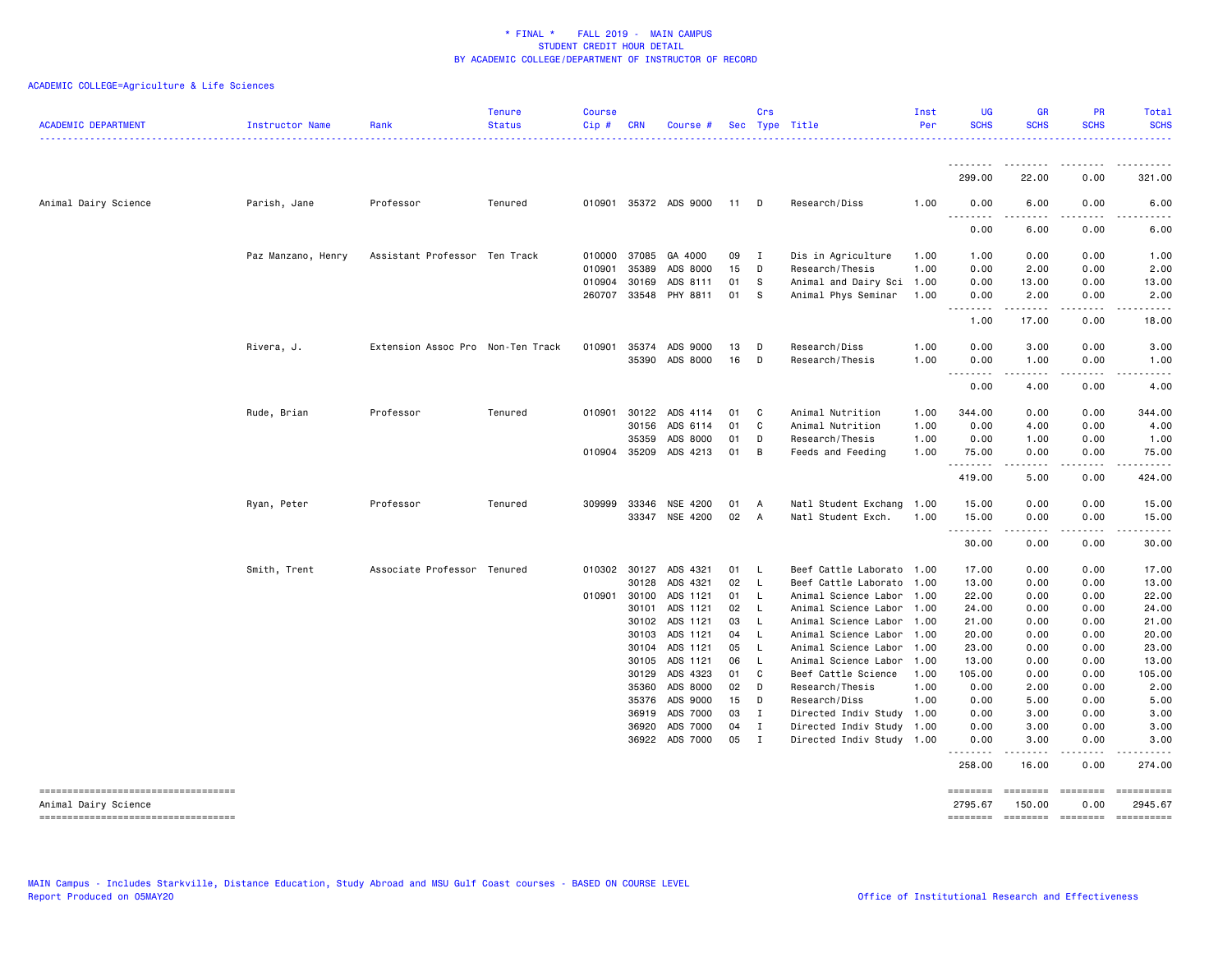| <b>ACADEMIC DEPARTMENT</b>                                                                 | Instructor Name | Rank                              | <b>Tenure</b><br><b>Status</b> | <b>Course</b><br>Cip# | <b>CRN</b>   | Course #              |    | Crs            | Sec Type Title            | Inst<br>Per | <b>UG</b><br><b>SCHS</b>          | <b>GR</b><br><b>SCHS</b>                                                                                                                                                                 | <b>PR</b><br><b>SCHS</b> | Total<br><b>SCHS</b>                                                                                                              |
|--------------------------------------------------------------------------------------------|-----------------|-----------------------------------|--------------------------------|-----------------------|--------------|-----------------------|----|----------------|---------------------------|-------------|-----------------------------------|------------------------------------------------------------------------------------------------------------------------------------------------------------------------------------------|--------------------------|-----------------------------------------------------------------------------------------------------------------------------------|
| Biochemistry,Molecular Biology,Ento Aarattuthodiyil, Bab Research Assist Pro Non-Ten Track |                 |                                   |                                | 030601                | 36164        | <b>WFA 8000</b>       | 01 | D              | Research / Thesis         | 1.00        | 0.00                              | 20.00                                                                                                                                                                                    | 0.00                     | 20.00                                                                                                                             |
|                                                                                            |                 |                                   |                                |                       | 36721        | <b>WFA 7000</b>       | 03 | $\mathbf I$    | Directed Indiv Study      | 1.00        | 0.00                              | 3.00                                                                                                                                                                                     | 0.00                     | 3.00                                                                                                                              |
|                                                                                            |                 |                                   |                                |                       |              | 36722 WFA 7000        | 04 | $\blacksquare$ | Directed Indiv Study      | 1.00        | 0.00                              | 3.00                                                                                                                                                                                     | 0.00                     | 3.00                                                                                                                              |
|                                                                                            |                 |                                   |                                |                       |              |                       |    |                |                           |             | .<br>0.00                         | $\frac{1}{2} \left( \frac{1}{2} \right) \left( \frac{1}{2} \right) \left( \frac{1}{2} \right) \left( \frac{1}{2} \right) \left( \frac{1}{2} \right) \left( \frac{1}{2} \right)$<br>26.00 | .<br>0.00                | 26.00                                                                                                                             |
|                                                                                            | Allen, Thomas   | Extension Professor Non-Ten Track |                                |                       |              | 260702 36246 EPP 9000 | 10 | D              | Research / Diss           | 1.00        | 0.00<br>.                         | 3.00                                                                                                                                                                                     | 0.00                     | 3.00                                                                                                                              |
|                                                                                            |                 |                                   |                                |                       |              |                       |    |                |                           |             | 0.00                              | 3.00                                                                                                                                                                                     | 0.00                     | 3.00                                                                                                                              |
|                                                                                            | Baird, Richard  | Professor                         | Tenured                        |                       |              | 260202 36877 BCH 7000 | 01 | $\mathbf{I}$   | Directed Indiv Study 1.00 |             | 0.00                              | 4.00                                                                                                                                                                                     | 0.00                     | 4.00                                                                                                                              |
|                                                                                            |                 |                                   |                                |                       |              | 260702 36585 EPP 7000 | 02 | $\mathbf{I}$   | Directed Indiv Study 1.00 |             | 0.00<br>.<br>$\sim$ $\sim$ $\sim$ | 4.00                                                                                                                                                                                     | 0.00                     | 4.00                                                                                                                              |
|                                                                                            |                 |                                   |                                |                       |              |                       |    |                |                           |             | 0.00                              | 8.00                                                                                                                                                                                     | 0.00                     | 8.00                                                                                                                              |
|                                                                                            | Baker, Gerald   | Professor                         | Tenured                        |                       | 260702 31927 | EPP 2213              | 01 | <b>C</b>       | Intro To Insects          | 1.00        | 177.00                            | 0.00                                                                                                                                                                                     | 0.00                     | 177.00                                                                                                                            |
|                                                                                            |                 |                                   |                                |                       | 31928        | EPP 2213              | 02 | К              | Intro To Insects          | 1.00        | 0.00                              | 0.00                                                                                                                                                                                     | 0.00                     | 0.00                                                                                                                              |
|                                                                                            |                 |                                   |                                |                       | 31929        | EPP 2213              | 03 | К              | Intro To Insects          | 1.00        | 0.00                              | 0.00                                                                                                                                                                                     | 0.00                     | 0.00                                                                                                                              |
|                                                                                            |                 |                                   |                                |                       | 31930        | EPP 2213              | 04 | К              | Intro To Insects          | 1.00        | 0.00                              | 0.00                                                                                                                                                                                     | 0.00                     | 0.00                                                                                                                              |
|                                                                                            |                 |                                   |                                |                       | 31931        | EPP 2213              | 05 | К              | Intro To Insects          | 1.00        | 0.00                              | 0.00                                                                                                                                                                                     | 0.00                     | 0.00                                                                                                                              |
|                                                                                            |                 |                                   |                                |                       | 31936        | EPP 3423              | 01 | C              | Ornamtl Turf Insects      | 1.00        | 75.00                             | 0.00                                                                                                                                                                                     | 0.00                     | 75.00                                                                                                                             |
|                                                                                            |                 |                                   |                                |                       | 31937        | EPP 3423              | 02 | K              | Ornamtl Turf Insects      | 1.00        | 0.00                              | 0.00                                                                                                                                                                                     | 0.00                     | 0.00                                                                                                                              |
|                                                                                            |                 |                                   |                                |                       | 31938        | EPP 3423              | 03 | К              | Ornamtl Turf Insects      | 1.00        | 0.00                              | 0.00                                                                                                                                                                                     | 0.00                     | 0.00                                                                                                                              |
|                                                                                            |                 |                                   |                                |                       | 31943        | EPP 4154              | 01 | C              | General Entomology        | 1.00        | 20.00                             | 0.00                                                                                                                                                                                     | 0.00                     | 20.00                                                                                                                             |
|                                                                                            |                 |                                   |                                |                       | 31944        | EPP 4154              | 02 | К              | General Entomology        | 1.00        | 0.00                              | 0.00                                                                                                                                                                                     | 0.00                     | 0.00                                                                                                                              |
|                                                                                            |                 |                                   |                                |                       | 31952        | EPP 6154              | 01 | C              | General Entomology        | 1.00        | 0.00                              | 28.00                                                                                                                                                                                    | 0.00                     | 28.00                                                                                                                             |
|                                                                                            |                 |                                   |                                |                       | 31953        | EPP 6154              | 02 | К              | General Entomology        | 1.00        | 0.00                              | 0.00                                                                                                                                                                                     | 0.00                     | 0.00                                                                                                                              |
|                                                                                            |                 |                                   |                                |                       | 31959        | EPP 8223              | 01 | C              | Scanning E M              | 1.00        | 0.00                              | 24.00                                                                                                                                                                                    | 0.00                     | 24.00                                                                                                                             |
|                                                                                            |                 |                                   |                                |                       |              | 31960 EPP 8223        | 02 | К              | Scanning E M              | 1.00        | 0.00                              | 0.00                                                                                                                                                                                     | 0.00                     | 0.00                                                                                                                              |
|                                                                                            |                 |                                   |                                |                       |              |                       |    |                |                           |             | .<br>272.00                       | .<br>52.00                                                                                                                                                                               | .<br>0.00                | $- - - - -$<br>324.00                                                                                                             |
|                                                                                            | Brown, Ashli    | Associate Professor Tenured       |                                |                       | 260202 30440 | BCH 1001              | 01 | C              | Intro To Biochem          | 1.00        | 231.00                            | 0.00                                                                                                                                                                                     | 0.00                     | 231.00                                                                                                                            |
|                                                                                            |                 |                                   |                                |                       | 30444        | <b>BCH 3901</b>       | 01 | S              | Senior Seminar            | 0.50        | 21.50                             | 0.00                                                                                                                                                                                     | 0.00                     | 21.50                                                                                                                             |
|                                                                                            |                 |                                   |                                |                       | 36073        | <b>BCH 8000</b>       | 01 | D              | Research / Thesis         | 1.00        | 0.00                              | 2.00                                                                                                                                                                                     | 0.00                     | 2.00                                                                                                                              |
|                                                                                            |                 |                                   |                                |                       | 36442        | <b>BCH 4000</b>       | 02 | $\mathbf{I}$   | Directed Indiv Study      | 1.00        | 4.00                              | 0.00                                                                                                                                                                                     | 0.00                     | 4.00                                                                                                                              |
|                                                                                            |                 |                                   |                                |                       | 37200        | <b>BCH 7000</b>       | 03 | $\mathbf{I}$   | Directed Indiv Study      | 1.00        | 0.00<br>.                         | 3.00                                                                                                                                                                                     | 0.00                     | 3.00                                                                                                                              |
|                                                                                            |                 |                                   |                                |                       |              |                       |    |                |                           |             | 256.50                            | 5.00                                                                                                                                                                                     | 0.00                     | 261.50                                                                                                                            |
|                                                                                            | Brown, Richard  | Professor                         | Tenured                        |                       | 260702 36055 | EPP 8000              | 01 | D              | Research / Thesis         | 1.00        | 0.00                              | 1.00                                                                                                                                                                                     | 0.00                     | 1.00                                                                                                                              |
|                                                                                            |                 |                                   |                                |                       | 37189        | EPP 4000              | 01 | $\mathbf{I}$   | Directed Indiv Study      | 1.00        | 1.00                              | 0.00                                                                                                                                                                                     | 0.00                     | 1.00                                                                                                                              |
|                                                                                            |                 |                                   |                                |                       |              |                       |    |                |                           |             | .<br>1.00                         | .<br>1.00                                                                                                                                                                                | .<br>0.00                | $\frac{1}{2}$<br>2.00                                                                                                             |
|                                                                                            | Caprio, Michael | Professor                         | Tenured                        |                       | 260305 31957 | EPP 8111              | 01 | -S             | Seminar                   | 1.00        | 0.00                              | 6.00                                                                                                                                                                                     | 0.00                     | 6.00                                                                                                                              |
|                                                                                            |                 |                                   |                                |                       |              | 31958 EPP 8121        | 01 | <b>S</b>       | Seminar                   | 1.00        | 0.00                              | 1.00                                                                                                                                                                                     | 0.00                     | 1.00                                                                                                                              |
|                                                                                            |                 |                                   |                                |                       |              |                       |    |                |                           |             | $- - -$<br>.<br>0.00              | $\frac{1}{2} \left( \frac{1}{2} \right) \left( \frac{1}{2} \right) \left( \frac{1}{2} \right) \left( \frac{1}{2} \right) \left( \frac{1}{2} \right) \left( \frac{1}{2} \right)$<br>7.00  | د د د د<br>0.00          | $\frac{1}{2} \left( \frac{1}{2} \right) \left( \frac{1}{2} \right) \left( \frac{1}{2} \right) \left( \frac{1}{2} \right)$<br>7.00 |
|                                                                                            | Catchot, Angus  | Extension Professor Non-Ten Track |                                | 260702                | 36056        | EPP 8000              | 02 | D              | Research / Thesis         | 1.00        | 0.00                              | 10.00                                                                                                                                                                                    | 0.00                     | 10.00                                                                                                                             |
|                                                                                            |                 |                                   |                                |                       | 36066        | EPP 9000              | 02 | D              | Research / Diss           | 1.00        | 0.00                              | 12.00                                                                                                                                                                                    | 0.00                     | 12.00                                                                                                                             |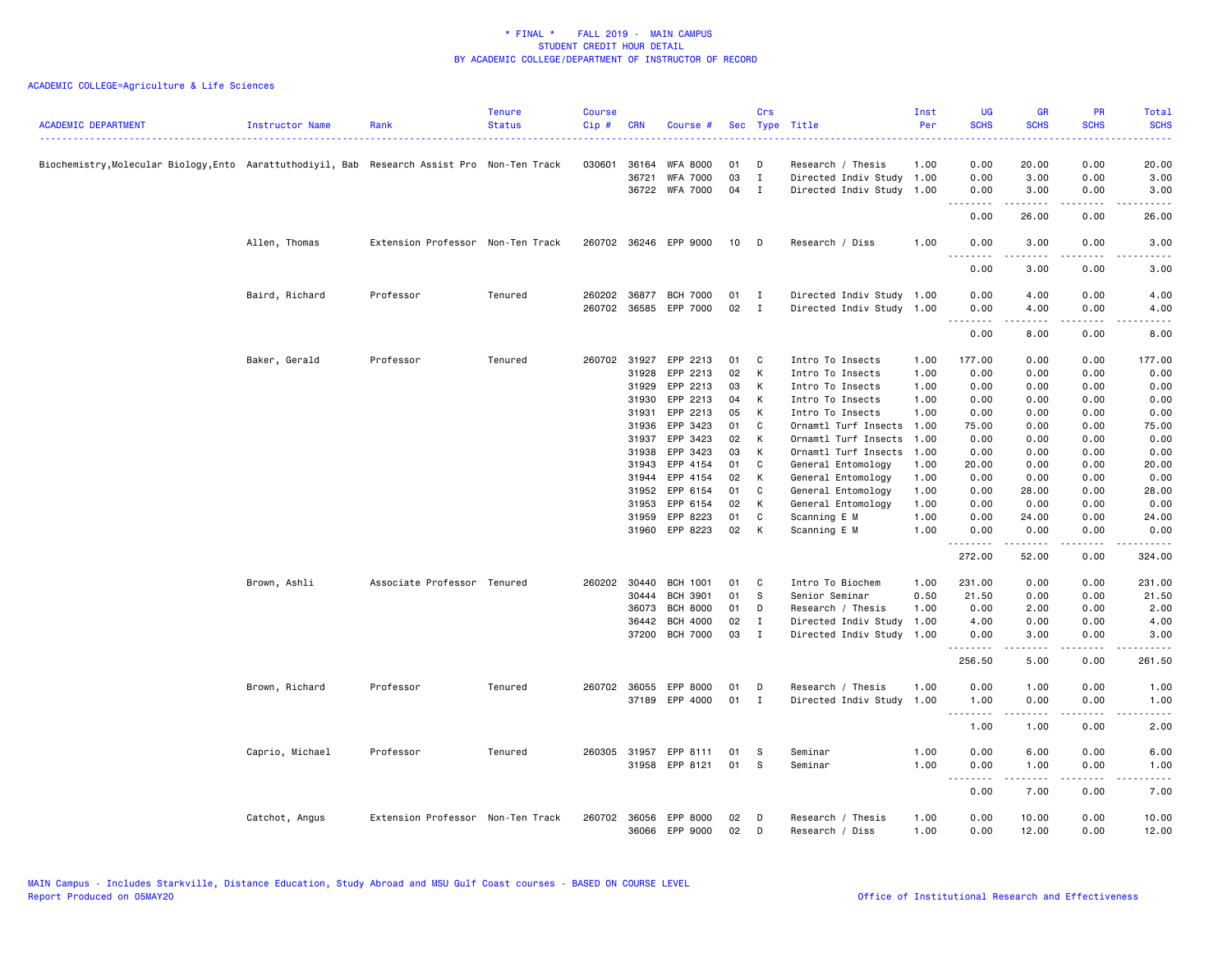| <b>ACADEMIC DEPARTMENT</b>                            | Instructor Name    | Rank                              | <b>Tenure</b><br><b>Status</b> | Course<br>Cip# | CRN                          | Course #                                |          | Crs               | Sec Type Title                                    | Inst<br>Per  | <b>UG</b><br><b>SCHS</b> | <b>GR</b><br><b>SCHS</b>                                                                                                                                              | PR<br><b>SCHS</b>            | Total<br><b>SCHS</b>                                                                                                                                                  |
|-------------------------------------------------------|--------------------|-----------------------------------|--------------------------------|----------------|------------------------------|-----------------------------------------|----------|-------------------|---------------------------------------------------|--------------|--------------------------|-----------------------------------------------------------------------------------------------------------------------------------------------------------------------|------------------------------|-----------------------------------------------------------------------------------------------------------------------------------------------------------------------|
|                                                       |                    |                                   |                                |                |                              |                                         |          |                   |                                                   |              |                          |                                                                                                                                                                       |                              |                                                                                                                                                                       |
|                                                       |                    |                                   |                                |                |                              |                                         |          |                   |                                                   |              | 0.00                     | 22.00                                                                                                                                                                 | 0.00                         | 22.00                                                                                                                                                                 |
| Biochemistry, Molecular Biology, Ento Chastain, Daryl |                    | Research Assist Pro Non-Ten Track |                                | 011101         |                              | 010304 35523 PSS 8000<br>35570 PSS 9000 | 11<br>10 | D<br>D            | Research / Thesis<br>Research / Diss              | 1.00<br>1.00 | 0.00<br>0.00<br>.        | 1.00<br>10.00<br>$\frac{1}{2} \left( \frac{1}{2} \right) \left( \frac{1}{2} \right) \left( \frac{1}{2} \right) \left( \frac{1}{2} \right) \left( \frac{1}{2} \right)$ | 0.00<br>0.00<br>د د د د      | 1.00<br>10.00<br>$\frac{1}{2} \left( \frac{1}{2} \right) \left( \frac{1}{2} \right) \left( \frac{1}{2} \right) \left( \frac{1}{2} \right) \left( \frac{1}{2} \right)$ |
|                                                       |                    |                                   |                                |                |                              |                                         |          |                   |                                                   |              | 0.00                     | 11.00                                                                                                                                                                 | 0.00                         | 11.00                                                                                                                                                                 |
|                                                       | Dean, Jeffrey      | Professor                         | Tenured                        |                | 260202 36583<br>260802 35307 | BCH 9000<br>BCH 8643                    | 11<br>01 | D<br>C            | Research/Diss<br>Molecular Genetics               | 1.00<br>1.00 | 0.00<br>0.00<br>.        | 8.00<br>18.00<br>المتمام المنابذ                                                                                                                                      | 0.00<br>0.00<br>.            | 8.00<br>18.00<br>$\frac{1}{2} \left( \frac{1}{2} \right) \left( \frac{1}{2} \right) \left( \frac{1}{2} \right) \left( \frac{1}{2} \right) \left( \frac{1}{2} \right)$ |
|                                                       |                    |                                   |                                |                |                              |                                         |          |                   |                                                   |              | 0.00                     | 26.00                                                                                                                                                                 | 0.00                         | 26.00                                                                                                                                                                 |
|                                                       | Goddard, Jerome    | Extension Professor Non-Ten Track |                                | 260702         | 31945                        | EPP 4173                                | 01       | В                 | Med & Veterinary Ent 1.00                         |              | 6.00                     | 0.00                                                                                                                                                                  | 0.00                         | 6.00                                                                                                                                                                  |
|                                                       |                    |                                   |                                |                | 31954                        | EPP 6173<br>36067 EPP 9000              | 01<br>03 | В<br>D            | Med & Veterinary Ent<br>Research / Diss           | 1.00<br>1.00 | 0.00<br>0.00             | 9.00<br>5.00                                                                                                                                                          | 0.00<br>0.00                 | 9.00<br>5.00                                                                                                                                                          |
|                                                       |                    |                                   |                                |                |                              |                                         |          |                   |                                                   |              | .                        | .                                                                                                                                                                     | .                            | $\frac{1}{2}$                                                                                                                                                         |
|                                                       |                    |                                   |                                |                |                              |                                         |          |                   |                                                   |              | 6.00                     | 14.00                                                                                                                                                                 | 0.00                         | 20.00                                                                                                                                                                 |
|                                                       | Gore, Jeffrey      | Research Professor                | Non-Ten Track                  |                |                              | 260702 36058 EPP 8000                   | 04       | D                 | Research / Thesis                                 | 1.00         | 0.00<br>.                | 9.00<br>-----                                                                                                                                                         | 0.00<br>.                    | 9.00<br>$\frac{1}{2}$                                                                                                                                                 |
|                                                       |                    |                                   |                                |                |                              |                                         |          |                   |                                                   |              | 0.00                     | 9.00                                                                                                                                                                  | 0.00                         | 9.00                                                                                                                                                                  |
|                                                       | Guyton, John       | Extension Assoc Pro Non-Ten Track |                                |                |                              | 011105 31925 EPP 1001                   | F02 C    |                   | First Year Experienc 1.00                         |              | 15.00<br>.               | 0.00<br>.                                                                                                                                                             | 0.00<br>$\sim$ $\sim$ $\sim$ | 15.00<br>$\frac{1}{2} \left( \frac{1}{2} \right) \left( \frac{1}{2} \right) \left( \frac{1}{2} \right) \left( \frac{1}{2} \right) \left( \frac{1}{2} \right)$         |
|                                                       |                    |                                   |                                |                |                              |                                         |          |                   |                                                   |              | 15.00                    | 0.00                                                                                                                                                                  | 0.00                         | 15.00                                                                                                                                                                 |
|                                                       | Harris, Jeffrey    | Extension Assoc Pro Non-Ten Track |                                | 260702         | 36059                        | EPP 8000                                | 05       | D                 | Research / Thesis                                 | 1.00         | 0.00                     | 3.00                                                                                                                                                                  | 0.00                         | 3.00                                                                                                                                                                  |
|                                                       |                    |                                   |                                |                | 36069                        | EPP 9000                                | 05       | D                 | Research / Diss                                   | 1.00         | 0.00                     | 3.00                                                                                                                                                                  | 0.00                         | 3.00                                                                                                                                                                  |
|                                                       |                    |                                   |                                |                | 37480                        | EPP 4000                                | 02       | Ι.                | Directed Indiv Study                              | 1.00         | 3.00                     | 0.00                                                                                                                                                                  | 0.00                         | 3.00                                                                                                                                                                  |
|                                                       |                    |                                   |                                |                |                              | 521003 35304 FYE 1001                   | F38      | C                 | First Year Experienc 1.00                         |              | 7.00<br>.                | 0.00<br>.                                                                                                                                                             | 0.00<br>.                    | 7.00<br>$\frac{1}{2} \left( \frac{1}{2} \right) \left( \frac{1}{2} \right) \left( \frac{1}{2} \right) \left( \frac{1}{2} \right) \left( \frac{1}{2} \right)$          |
|                                                       |                    |                                   |                                |                |                              |                                         |          |                   |                                                   |              | 10.00                    | 6.00                                                                                                                                                                  | 0.00                         | 16.00                                                                                                                                                                 |
|                                                       | Hill, Jovonn       | Research Assist Pro Non-Ten Track |                                | 010000         | 37022                        | GA 4000                                 | 08       | I                 | Dis in Agriculture                                | 1.00         | 2.00                     | 0.00                                                                                                                                                                  | 0.00                         | 2.00                                                                                                                                                                  |
|                                                       |                    |                                   |                                | 260702         | 36620                        | EPP 7000                                | 03       | $\mathbf{I}$      | Directed Indiv Study                              | 1.00         | 0.00                     | 3.00                                                                                                                                                                  | 0.00                         | 3.00                                                                                                                                                                  |
|                                                       |                    |                                   |                                |                | 36621                        | EPP 7000                                | 04       | $\mathbf{I}$      | Directed Indiv Study 1.00                         |              | 0.00                     | 3.00                                                                                                                                                                  | 0.00                         | 3.00                                                                                                                                                                  |
|                                                       |                    |                                   |                                |                | 36622                        | EPP 7000                                | 05       | $\mathbf{I}$      | Directed Indiv Study 1.00                         |              | 0.00                     | 3.00                                                                                                                                                                  | 0.00                         | 3.00                                                                                                                                                                  |
|                                                       |                    |                                   |                                |                | 36976<br>37194               | EPP 7000<br>EPP 7000                    | 07<br>08 | I<br>$\mathbf{I}$ | Directed Indiv Study 1.00<br>Directed Indiv Study | 1.00         | 0.00<br>0.00             | 3.00<br>2.00                                                                                                                                                          | 0.00<br>0.00                 | 3.00<br>2.00                                                                                                                                                          |
|                                                       |                    |                                   |                                |                |                              | 37196 EPP 7000                          | 09       | $\mathbf{I}$      | Directed Indiv Study 1.00                         |              | 0.00                     | 2.00                                                                                                                                                                  | 0.00                         | 2.00                                                                                                                                                                  |
|                                                       |                    |                                   |                                |                |                              |                                         |          |                   |                                                   |              | .<br>2.00                | .<br>16.00                                                                                                                                                            | د د د د<br>0.00              | $\omega$ is a set<br>18.00                                                                                                                                            |
|                                                       | Hoffmann, Federico | Associate Professor Tenured       |                                |                |                              | 260202 30456 BCH 4503                   | 01       | C                 | Sci Comm Skills                                   | 1.00         | 219.00                   | 0.00                                                                                                                                                                  | 0.00                         | 219.00                                                                                                                                                                |
|                                                       |                    |                                   |                                |                |                              | 36085 BCH 9000                          | 02       | D                 | Research/Diss                                     | 1.00         | 0.00<br>.                | 9.00                                                                                                                                                                  | 0.00                         | 9.00<br>.                                                                                                                                                             |
|                                                       |                    |                                   |                                |                |                              |                                         |          |                   |                                                   |              | 219.00                   | 9.00                                                                                                                                                                  | 0.00                         | 228.00                                                                                                                                                                |
|                                                       | King, Jonas        | Assistant Professor Ten Track     |                                |                | 260202 36086                 | <b>BCH 9000</b>                         | 03       | D                 | Research/Diss                                     | 1.00         | 0.00                     | 11.00                                                                                                                                                                 | 0.00                         | 11.00                                                                                                                                                                 |
|                                                       |                    |                                   |                                |                | 36094                        | <b>BCH 8000</b>                         | 12       | D                 | Research / Thesis                                 | 1.00         | 0.00                     | 3.00                                                                                                                                                                  | 0.00                         | 3.00                                                                                                                                                                  |
|                                                       |                    |                                   |                                |                | 36483                        | BCH 4000                                | 03       | $\mathbf{I}$      | Directed Indiv Study                              | 1.00         | 2.00                     | 0.00                                                                                                                                                                  | 0.00                         | 2.00                                                                                                                                                                  |
|                                                       |                    |                                   |                                |                | 36509                        | <b>BCH 4000</b>                         | 05       | $\mathbf{I}$      | Directed Indiv Study 1.00                         |              | 3.00                     | 0.00                                                                                                                                                                  | 0.00                         | 3.00                                                                                                                                                                  |
|                                                       |                    |                                   |                                |                |                              | 36515 BCH 4000                          | 06       | $\mathbf{I}$      | Directed Indiv Study 1.00                         |              | 4.00                     | 0.00                                                                                                                                                                  | 0.00                         | 4.00                                                                                                                                                                  |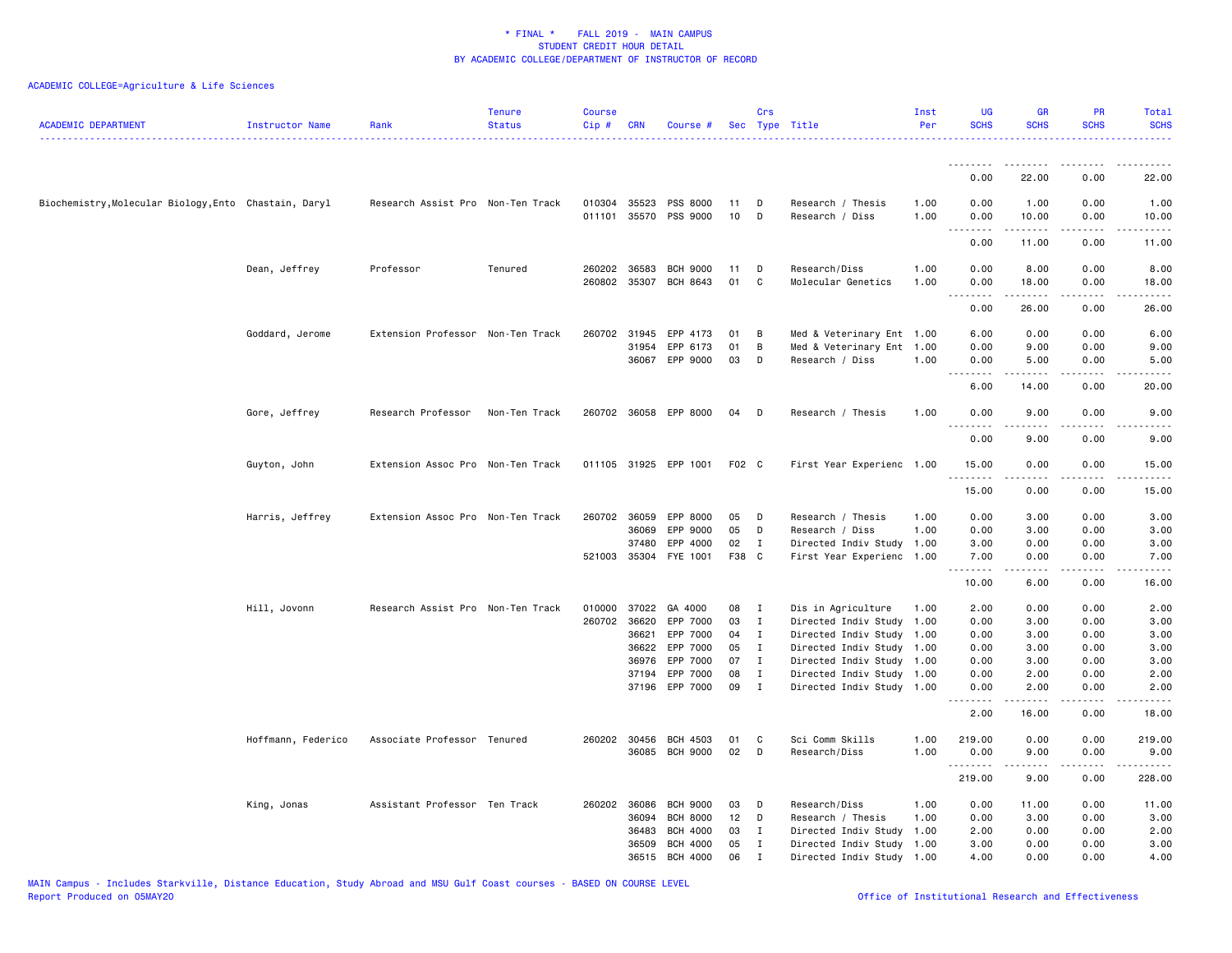| <b>ACADEMIC DEPARTMENT</b>                      | Instructor Name  | Rank                          | <b>Tenure</b><br><b>Status</b> | <b>Course</b><br>Cip# | <b>CRN</b>            | Course #             |                  | Crs          | Sec Type Title                        | Inst<br>Per  | <b>UG</b><br><b>SCHS</b><br>. | <b>GR</b><br><b>SCHS</b> | <b>PR</b><br><b>SCHS</b> | Total<br><b>SCHS</b> |
|-------------------------------------------------|------------------|-------------------------------|--------------------------------|-----------------------|-----------------------|----------------------|------------------|--------------|---------------------------------------|--------------|-------------------------------|--------------------------|--------------------------|----------------------|
| Biochemistry,Molecular Biology,Ento King, Jonas |                  | Assistant Professor Ten Track |                                | 260202                | 36541                 | <b>BCH 4000</b>      | 07               | $\mathbf I$  | Directed Indiv Study 1.00             |              | 1.00                          | 0.00                     | 0.00                     | 1.00                 |
|                                                 |                  |                               |                                | 512299                | 35162                 | BCH 4443             | 01               | $\mathtt{C}$ | Introduction to Publ 1.00             |              | 81.00                         | 0.00                     | 0.00                     | 81.00                |
|                                                 |                  |                               |                                |                       | 35163                 | BCH 6443             | 01               | C            | Introduction to Publ 1.00             |              | 0.00<br>.                     | 6.00<br>$- - - - -$      | 0.00<br>.                | 6.00<br>. <b>.</b>   |
|                                                 |                  |                               |                                |                       |                       |                      |                  |              |                                       |              | 91.00                         | 20.00                    | 0.00                     | 111.00               |
|                                                 | Krishnan, Natraj | Associate Professor Tenured   |                                | 260202 30441          |                       | <b>BCH 1011</b>      | F01 C            |              | First Year Seminar                    | 1.00         | 19.00                         | 0.00                     | 0.00                     | 19.00                |
|                                                 |                  |                               |                                |                       | 37551                 | <b>BCH 8000</b>      | 14               | D            | Research / Thesis                     | 1.00         | 0.00                          | 3.00                     | 0.00                     | 3.00                 |
|                                                 |                  |                               |                                |                       | 260702 36631          | EPP 8990             | 01               | C            | Special Topics In EP                  | 1.00         | 0.00<br>.                     | 27.00<br>.               | 0.00<br>.                | 27.00<br>.           |
|                                                 |                  |                               |                                |                       |                       |                      |                  |              |                                       |              | 19.00                         | 30.00                    | 0.00                     | 49.00                |
|                                                 | Li, Jiaxu        | Associate Professor Tenured   |                                |                       | 260202 30445          | BCH 4013             | 01               | C            | Principles of Bioche 1.00             |              | 459.00                        | 0.00                     | 0.00                     | 459.00               |
|                                                 |                  |                               |                                |                       | 36087                 | <b>BCH 9000</b>      | 04               | D            | Research/Diss                         | 1.00         | 0.00                          | 10.00                    | 0.00                     | 10.00                |
|                                                 |                  |                               |                                |                       |                       | 37040 BCH 7000       | 02               | $\mathbf{I}$ | Directed Indiv Study                  | 1.00         | 0.00<br>.                     | 4.00<br>$\frac{1}{2}$    | 0.00<br>.                | 4.00<br>.            |
|                                                 |                  |                               |                                |                       |                       |                      |                  |              |                                       |              | 459.00                        | 14.00                    | 0.00                     | 473.00               |
|                                                 | Lu, Shien        | Professor                     | Tenured                        | 010000                | 37384                 | GA 4000              | 16               | I            | Dis in Agriculture                    | 1.00         | 1.00                          | 0.00                     | 0.00                     | 1.00                 |
|                                                 |                  |                               |                                | 011105                | 31924                 | EPP 1001             | F <sub>0</sub> 1 | $\mathbf{C}$ | First Year Experienc                  | 1.00         | 16.00                         | 0.00                     | 0.00                     | 16.00                |
|                                                 |                  |                               |                                | 260305                | 31939                 | EPP 4113             | 01               | C            | Principles of Plant                   | 1.00         | 114.00                        | 0.00                     | 0.00                     | 114.00               |
|                                                 |                  |                               |                                |                       | 31940                 | EPP 4113             | 02               | К            | Principles of Plant                   | 1.00         | 0.00                          | 0.00                     | 0.00                     | 0.00                 |
|                                                 |                  |                               |                                |                       | 31941                 | EPP 4113             | 03               | К            | Principles of Plant                   | 1.00         | 0.00                          | 0.00                     | 0.00                     | 0.00                 |
|                                                 |                  |                               |                                |                       | 31942                 | EPP 4113             | 04               | K            | Principles of Plant                   | 1.00         | 0.00                          | 0.00                     | 0.00                     | 0.00                 |
|                                                 |                  |                               |                                |                       | 31948                 | EPP 6113             | 01               | C            | Principles of Plant                   | 1.00         | 0.00                          | 3.00                     | 0.00                     | 3.00                 |
|                                                 |                  |                               |                                |                       | 31951                 | EPP 6113             | 04               | К            | Principles of Plant                   | 1.00         | 0.00                          | 0.00                     | 0.00                     | 0.00                 |
|                                                 |                  |                               |                                |                       | 35282<br>260702 36986 | EPP 8133<br>EPP 9000 | 01<br>11         | C<br>D       | Plant Bacteriology<br>Research / Diss | 1.00<br>1.00 | 0.00<br>0.00                  | 15.00<br>9.00            | 0.00<br>0.00             | 15.00<br>9.00        |
|                                                 |                  |                               |                                |                       |                       |                      |                  |              |                                       |              | <u>.</u>                      | .                        |                          |                      |
|                                                 |                  |                               |                                |                       |                       |                      |                  |              |                                       |              | 131.00                        | 27.00                    | 0.00                     | 158.00               |
|                                                 | Meyer, Florencia | Associate Professor Tenured   |                                |                       | 260202 36088          | <b>BCH 9000</b>      | 05               | D            | Research/Diss                         | 1.00         | 0.00                          | 8.00                     | 0.00                     | 8.00                 |
|                                                 |                  |                               |                                |                       | 36120                 | <b>BCH 8000</b>      | 13               | D            | Research / Thesis                     | 1.00         | 0.00                          | 4.00                     | 0.00                     | 4.00                 |
|                                                 |                  |                               |                                |                       | 36499                 | <b>BCH 4000</b>      | 04               | <b>I</b>     | Directed Indiv Study                  | 1.00         | 3.00                          | 0.00                     | 0.00                     | 3.00                 |
|                                                 |                  |                               |                                | 400510 30449          |                       | <b>BCH 4333</b>      | 01               | C            | Adv Forensic Science                  | 1.00         | 27.00                         | 0.00                     | 0.00                     | 27.00                |
|                                                 |                  |                               |                                |                       | 30450                 | BCH 4333             | H01 C            |              | Adv Forensic Science                  | 1.00         | 3.00<br><u>.</u>              | 0.00<br>$- - - - -$      | 0.00<br>.                | 3.00<br>.            |
|                                                 |                  |                               |                                |                       |                       |                      |                  |              |                                       |              | 33.00                         | 12.00                    | 0.00                     | 45.00                |
|                                                 | Musser, Fred     | Professor                     | Tenured                        | 011102                | 33682                 | PSS 3423             | 01               | E            | Agronomy Internship                   | 1.00         | 3.00                          | 0.00                     | 0.00                     | 3.00                 |
|                                                 |                  |                               |                                |                       | 260702 31946          | EPP 4234             | 01               | $\mathtt{C}$ | Field Crop Insect                     | 1.00         | 64.00                         | 0.00                     | 0.00                     | 64.00                |
|                                                 |                  |                               |                                |                       | 31947                 | EPP 4234             | 02               | К            | Field Crop Insect                     | 1.00         | 0.00                          | 0.00                     | 0.00                     | 0.00                 |
|                                                 |                  |                               |                                |                       | 31955                 | EPP 6234             | 01               | C            | Field Crop Insect                     | 1.00         | 0.00                          | 32.00                    | 0.00                     | 32.00                |
|                                                 |                  |                               |                                |                       | 31956                 | EPP 6234             | 02               | К            | Field Crop Insect                     | 1.00         | 0.00                          | 0.00                     | 0.00                     | 0.00                 |
|                                                 |                  |                               |                                |                       |                       | 36060 EPP 8000       | 06               | D            | Research / Thesis                     | 1.00         | 0.00<br>.                     | 3.00<br>.                | 0.00<br>.                | 3.00<br>-----        |
|                                                 |                  |                               |                                |                       |                       |                      |                  |              |                                       |              | 67.00                         | 35.00                    | 0.00                     | 102.00               |
|                                                 | Peng, Zhaohua    | Professor                     | Tenured                        | 260202                | 36089                 | <b>BCH 9000</b>      | 06               | D            | Research/Diss                         | 1.00         | 0.00                          | 3.00                     | 0.00                     | 3.00                 |
|                                                 |                  |                               |                                | 260204                | 30475                 | BCH 6713             | 01               | C            | Molecular Biology                     | 1.00         | 0.00                          | 24.00                    | 0.00                     | 24.00                |
|                                                 |                  |                               |                                |                       | 260210 30463          | BCH 4713             | 01               | C            | Molecular Biology                     | 1.00         | 243.00                        | 0.00                     | 0.00                     | 243.00               |
|                                                 |                  |                               |                                |                       | 30464                 | BCH 4713             | H <sub>0</sub> 1 | C            | Honors Molecular Bio                  | 1.00         | 15.00                         | 0.00                     | 0.00                     | 15.00                |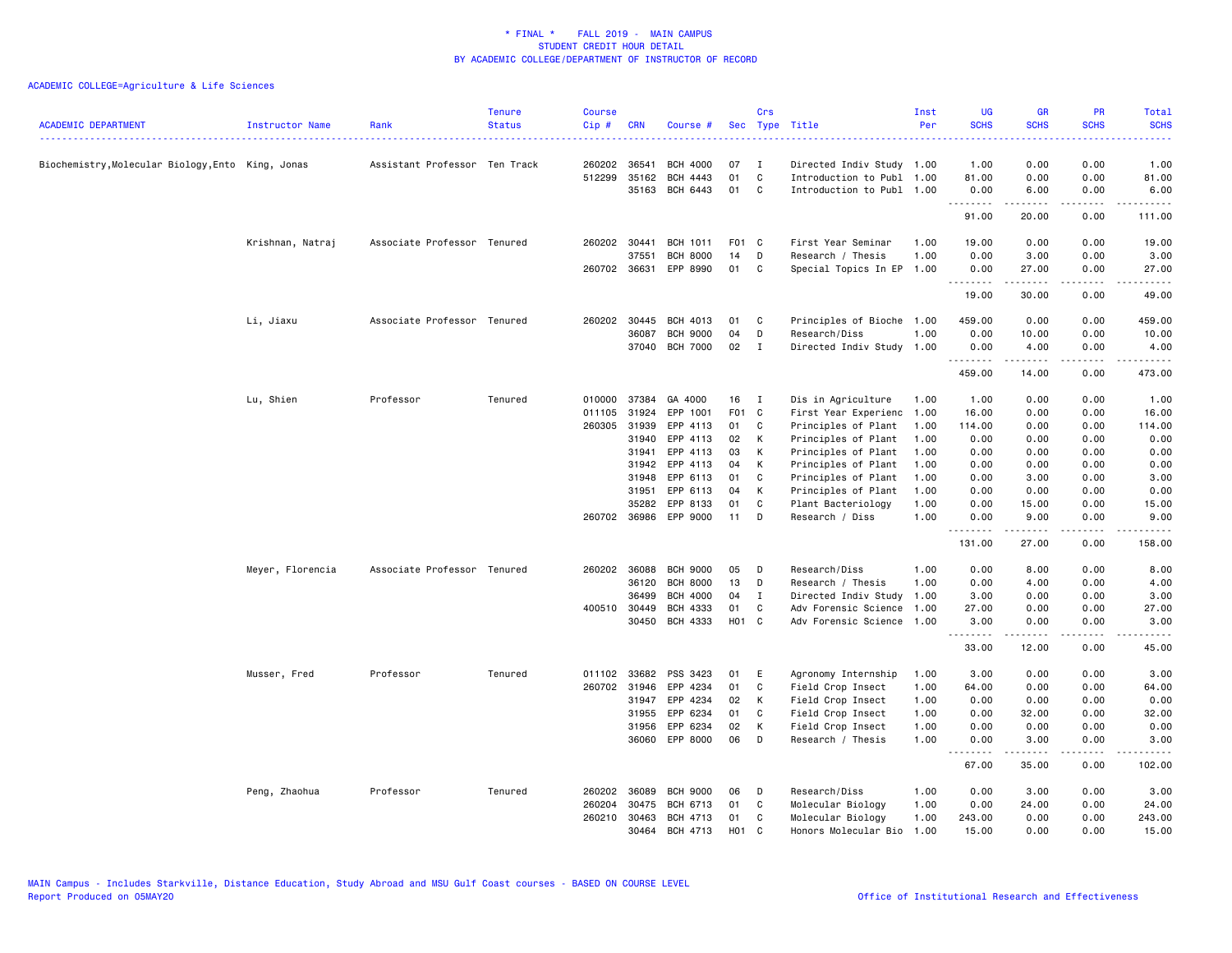| <b>ACADEMIC DEPARTMENT</b>                            | Instructor Name   | Rank                              | <b>Tenure</b><br><b>Status</b> | <b>Course</b><br>Cip# | <b>CRN</b>   | Course #              |       | Crs          | Sec Type Title            | Inst<br>Per | <b>UG</b><br><b>SCHS</b> | <b>GR</b><br><b>SCHS</b> | PR<br><b>SCHS</b> | <b>Total</b><br><b>SCHS</b> |
|-------------------------------------------------------|-------------------|-----------------------------------|--------------------------------|-----------------------|--------------|-----------------------|-------|--------------|---------------------------|-------------|--------------------------|--------------------------|-------------------|-----------------------------|
|                                                       |                   |                                   |                                |                       |              |                       |       |              |                           |             | --------                 |                          |                   |                             |
|                                                       |                   |                                   |                                |                       |              |                       |       |              |                           |             | 258.00                   | 27.00                    | 0.00              | 285.00                      |
| Biochemistry, Molecular Biology, Ento Popescu, Sorina |                   | Associate Professor Ten Track     |                                |                       | 260202 30457 | <b>BCH 4603</b>       | 01    | C            | Gen Biochem I             | 1.00        | 201.00                   | 0.00                     | 0.00              | 201.00                      |
|                                                       |                   |                                   |                                |                       | 30460        | <b>BCH 4603</b>       | H01 C |              | Honors Gen Biochem I      | 1.00        | 54.00                    | 0.00                     | 0.00              | 54.00                       |
|                                                       |                   |                                   |                                |                       | 30473        | <b>BCH 6603</b>       | 01    | C            | Gen Biochem I             | 1.00        | 0.00                     | 9.00                     | 0.00              | 9.00                        |
|                                                       |                   |                                   |                                |                       | 30476        | <b>BCH 8101</b>       | 01    | S            | Seminar                   | 1.00        | 0.00                     | 10.00                    | 0.00              | 10.00                       |
|                                                       |                   |                                   |                                |                       | 36080        | <b>BCH 8000</b>       | 08    | D            | Research / Thesis         | 1.00        | 0.00                     | 6.00                     | 0.00              | 6.00                        |
|                                                       |                   |                                   |                                |                       | 36090        | <b>BCH 9000</b>       | 07    | D            | Research/Diss             | 1.00        | 0.00                     | 43.00                    | 0.00              | 43.00                       |
|                                                       |                   |                                   |                                |                       | 37213        | <b>BCH 4000</b>       | 11    | $\mathbf{I}$ | Directed Indiv Study      | 1.00        | 3.00                     | 0.00                     | 0.00              | 3.00                        |
|                                                       |                   |                                   |                                |                       | 37426        | <b>BCH 4000</b>       | 15    | $\mathbf{I}$ | Directed Indiv Study      | 1.00        | 2.00                     | 0.00                     | 0.00              | 2.00                        |
|                                                       |                   |                                   |                                |                       |              | 37432 BCH 4000        | 16    | $\mathbf{I}$ | Directed Indiv Study 1.00 |             | 2.00<br>.                | 0.00<br><u>.</u>         | 0.00<br>.         | 2.00<br>.                   |
|                                                       |                   |                                   |                                |                       |              |                       |       |              |                           |             | 262.00                   | 68.00                    | 0.00              | 330.00                      |
|                                                       | Rai, Aswathy      | Clinical Assist Pro Non-Ten Track |                                | 260202                | 30451        | BCH 4414              | 01    | C            | Protein Methods           | 0.10        | 31.60                    | 0.00                     | 0.00              | 31.60                       |
|                                                       |                   |                                   |                                |                       | 30454        | <b>BCH 4414</b>       | 04    | К            | Protein Methods           | 1.00        | 0.00                     | 0.00                     | 0.00              | 0.00                        |
|                                                       |                   |                                   |                                |                       | 30468        | BCH 6414              | 01    | C            | Protein Methods           | 0.05        | 0.00                     | 0.60                     | 0.00              | 0.60                        |
|                                                       |                   |                                   |                                |                       | 30471        | BCH 6414              | 04    | K            | Protein Methods           | 1.00        | 0.00                     | 0.00                     | 0.00              | 0.00                        |
|                                                       |                   |                                   |                                |                       | 35437        | <b>BCH 4603</b>       | 03    | C            | Gen Biochem I             | 1.00        | 153.00                   | 0.00                     | 0.00              | 153.00                      |
|                                                       |                   |                                   |                                |                       | 35438        | BCH 6603              | 03    | C            | Gen Biochem I             | 1.00        | 0.00                     | 12.00                    | 0.00              | 12.00                       |
|                                                       |                   |                                   |                                |                       | 35818        | <b>BCH 2990</b>       | 01    | C            | Special Topic In BCH      | 1.00        | 42.00                    | 0.00                     | 0.00              | 42.00                       |
|                                                       |                   |                                   |                                |                       |              |                       |       |              |                           |             | .<br>226.60              | 12.60                    | .<br>0.00         | 239.20                      |
|                                                       | Riggins, John     | Associate Professor Tenured       |                                |                       | 260702 31932 | EPP 3124              | 01    | C            | Forest Pest Mgt           | 1.00        | 236.00                   | 0.00                     | 0.00              | 236.00                      |
|                                                       |                   |                                   |                                |                       | 31933        | EPP 3124              | 02    | К            | Forest Pest Mgt           | 1.00        | 0.00                     | 0.00                     | 0.00              | 0.00                        |
|                                                       |                   |                                   |                                |                       | 31934        | EPP 3124              | 03    | К            | Forest Pest Mgt           | 1.00        | 0.00                     | 0.00                     | 0.00              | 0.00                        |
|                                                       |                   |                                   |                                |                       | 31935        | EPP 3124              | 04    | К            | Forest Pest Mgt           | 1.00        | 0.00                     | 0.00                     | 0.00              | 0.00                        |
|                                                       |                   |                                   |                                |                       |              | 36061 EPP 8000        | 07    | D            | Research / Thesis         | 1.00        | 0.00                     | 18.00                    | 0.00              | 18.00                       |
|                                                       |                   |                                   |                                |                       |              |                       |       |              |                           |             | <u>.</u><br>236.00       | .<br>18.00               | .<br>0.00         | .<br>254.00                 |
|                                                       | Seltzer, Jennifer | Non-Faculty                       | Not Applicable                 |                       |              | 011105 31926 EPP 1001 | F04 C |              | First Year Experienc 1.00 |             | 28.00<br>.               | 0.00                     | 0.00<br>.         | 28.00                       |
|                                                       |                   |                                   |                                |                       |              |                       |       |              |                           |             | 28.00                    | 0.00                     | 0.00              | 28.00                       |
|                                                       | Shan, Xueyan      | Research Assoc Prof Non-Ten Track |                                | 010000                | 36968        | GA 4000               | 05    | $\mathbf{I}$ | Dis in Agriculture        | 1.00        | 1.00                     | 0.00                     | 0.00              | 1.00                        |
|                                                       |                   |                                   |                                | 260202 30451          |              | BCH 4414              | 01    | C            | Protein Methods           | 0.10        | 31.60                    | 0.00                     | 0.00              | 31.60                       |
|                                                       |                   |                                   |                                |                       | 30452        | BCH 4414              | 02    | К            | Protein Methods           | 1.00        | 0.00                     | 0.00                     | 0.00              | 0.00                        |
|                                                       |                   |                                   |                                |                       | 30453        | BCH 4414              | 03    | К            | Protein Methods           | 1.00        | 0.00                     | 0.00                     | 0.00              | 0.00                        |
|                                                       |                   |                                   |                                |                       | 30468        | BCH 6414              | 01    | C            | Protein Methods           | 0.15        | 0.00                     | 1.80                     | 0.00              | 1.80                        |
|                                                       |                   |                                   |                                |                       | 30469        | BCH 6414              | 02    | К            | Protein Methods           | 1.00        | 0.00                     | 0.00                     | 0.00              | 0.00                        |
|                                                       |                   |                                   |                                |                       | 35838        | <b>BCH 4000</b>       | 01    | $\mathbf{I}$ | Directed Indiv Study      | 1.00        | 3.00                     | 0.00                     | 0.00              | 3.00                        |
|                                                       |                   |                                   |                                |                       | 36091        | <b>BCH 9000</b>       | 08    | D            | Research/Diss             | 1.00        | 0.00                     | 6.00                     | 0.00              | 6.00                        |
|                                                       |                   |                                   |                                |                       | 36917        | BCH 4000              | 09    | $\mathbf{I}$ | Directed Indiv Study      | 1.00        | 3.00<br>.                | 0.00<br>.                | 0.00<br>.         | 3.00                        |
|                                                       |                   |                                   |                                |                       |              |                       |       |              |                           |             | 38.60                    | 7.80                     | 0.00              | 46.40                       |
|                                                       | Sparks, Darrell   | Associate Professor Tenured       |                                |                       | 260202 30444 | <b>BCH 3901</b>       | 01    | s            | Senior Seminar            | 0.50        | 21.50                    | 0.00                     | 0.00              | 21.50                       |
|                                                       |                   |                                   |                                |                       | 30446        | BCH 4013              | H01 C |              | Principles of BCH-Ho      | 1.00        | 36.00                    | 0.00                     | 0.00              | 36.00                       |
|                                                       |                   |                                   |                                |                       | 30465        | BCH 6013              | 01    | C            | Principles of Bioche      | 1.00        | 0.00                     | 24.00                    | 0.00              | 24.00                       |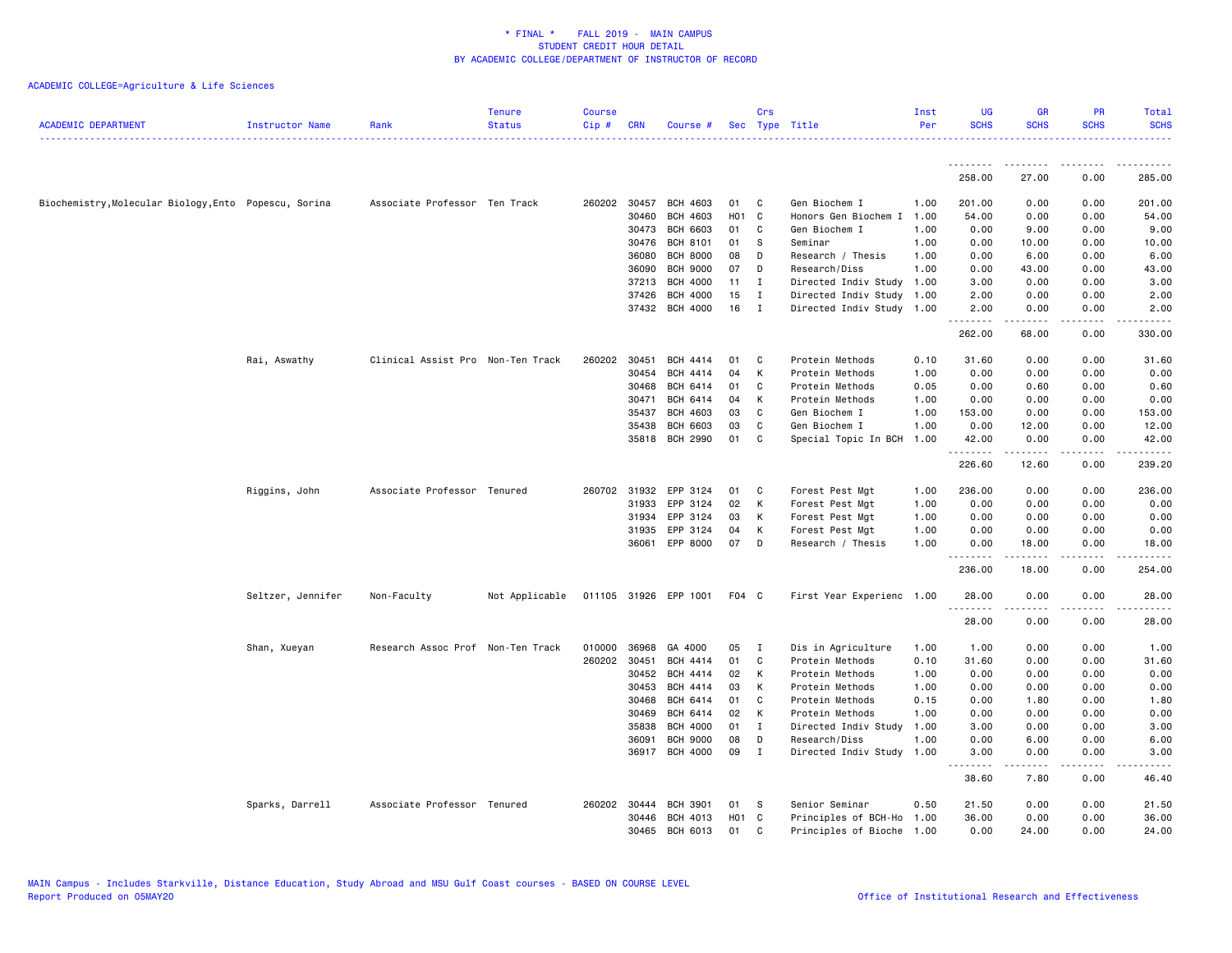| <b>ACADEMIC DEPARTMENT</b>                                                    | Instructor Name    | Rank                              | <b>Tenure</b><br><b>Status</b> | <b>Course</b><br>Cip# | <b>CRN</b> | Course #              |              | Crs            | Sec Type Title            | Inst<br>Per | UG<br><b>SCHS</b>   | GR<br><b>SCHS</b>  | <b>PR</b><br><b>SCHS</b>                                                                                                                                                                | Total<br><b>SCHS</b>  |
|-------------------------------------------------------------------------------|--------------------|-----------------------------------|--------------------------------|-----------------------|------------|-----------------------|--------------|----------------|---------------------------|-------------|---------------------|--------------------|-----------------------------------------------------------------------------------------------------------------------------------------------------------------------------------------|-----------------------|
|                                                                               |                    |                                   |                                |                       |            |                       |              |                |                           |             | --------            |                    |                                                                                                                                                                                         |                       |
|                                                                               |                    |                                   |                                |                       |            |                       |              |                |                           |             | 57.50               | 24.00              | 0.00                                                                                                                                                                                    | 81.50                 |
| Biochemistry, Molecular Biology, Ento Tomaso-Peterson, Mar Research Professor |                    |                                   | Non-Ten Track                  |                       |            | 260702 36062 EPP 8000 | 08           | D.             | Research / Thesis         | 1.00        | 0.00                | 15.00              | 0.00<br>.                                                                                                                                                                               | 15.00                 |
|                                                                               |                    |                                   |                                |                       |            |                       |              |                |                           |             | --------<br>0.00    | .<br>15.00         | 0.00                                                                                                                                                                                    | 15.00                 |
|                                                                               | Vance, Carrie      | Research Assist Pro Non-Ten Track |                                | 260202                | 30442      | BCH 1011              | F02 C        |                | First Year Seminar        | 0.50        | 23.00               | 0.00               | 0.00                                                                                                                                                                                    | 23.00                 |
|                                                                               |                    |                                   |                                |                       | 30461      | BCH 4613              | 01 C         |                | Gen Biochem II            | 1.00        | 75.00               | 0.00               | 0.00                                                                                                                                                                                    | 75.00                 |
|                                                                               |                    |                                   |                                |                       | 30462      | BCH 4613              | H01 C        |                | Honors Gen Biochem I      | 1.00        | 3.00                | 0.00               | 0.00                                                                                                                                                                                    | 3.00                  |
|                                                                               |                    |                                   |                                |                       | 30474      | BCH 6613              | 01 C         |                | Gen Biochem II            | 1.00        | 0.00                | 3.00               | 0.00                                                                                                                                                                                    | 3.00                  |
|                                                                               |                    |                                   |                                |                       | 36093      | <b>BCH 9000</b>       | 10           | $\mathsf{D}$   | Research/Diss             | 1.00        | 0.00                | 4.00               | 0.00                                                                                                                                                                                    | 4.00                  |
|                                                                               |                    |                                   |                                |                       | 36630      | <b>BCH 4000</b>       | 08           | $\blacksquare$ | Directed Indiv Study      | 1.00        | 3.00                | 0.00               | 0.00                                                                                                                                                                                    | 3.00                  |
|                                                                               |                    |                                   |                                |                       | 37306      | <b>BCH 4000</b>       | $13 \quad I$ |                | Directed Indiv Study      | 1.00        | 3.00                | 0.00               | 0.00                                                                                                                                                                                    | 3.00                  |
|                                                                               |                    |                                   |                                | 260707                | 36535      | PHY 8000              | 01           | D              | Research / Thesis         | 1.00        | 0.00                | 13.00              | 0.00                                                                                                                                                                                    | 13.00                 |
|                                                                               |                    |                                   |                                |                       |            | 36552 PHY 9000        | $02$ D       |                | Research / Diss           | 1.00        | 0.00<br>.           | 12.00<br><u>.</u>  | 0.00<br>$\frac{1}{2} \left( \frac{1}{2} \right) \left( \frac{1}{2} \right) \left( \frac{1}{2} \right) \left( \frac{1}{2} \right) \left( \frac{1}{2} \right) \left( \frac{1}{2} \right)$ | 12.00<br>.            |
|                                                                               |                    |                                   |                                |                       |            |                       |              |                |                           |             | 107.00              | 32.00              | 0.00                                                                                                                                                                                    | 139.00                |
|                                                                               | Wilkerson, Teresa  | Research Assist Pro Non-Ten Track |                                |                       |            | 260702 36072 EPP 9000 | 08           | D              | Research / Diss           | 1.00        | 0.00                | 1.00               | 0.00                                                                                                                                                                                    | 1.00                  |
|                                                                               |                    |                                   |                                |                       |            |                       |              |                |                           |             | <u>.</u><br>0.00    | 1.00               | 0.00                                                                                                                                                                                    | 1.00                  |
|                                                                               | Willard, Scott     | Professor                         | Tenured                        |                       |            | 010000 36611 GA 4990  | 01 C         |                | Special Topic In GA       | 0.25        | 3.25                | 0.00               | 0.00                                                                                                                                                                                    | 3.25                  |
|                                                                               |                    |                                   |                                |                       |            | 36717 GA 1111         | 01 C         |                | Survey of Agricultur 0.50 |             | 15.50<br>.          | 0.00               | 0.00                                                                                                                                                                                    | 15.50                 |
|                                                                               |                    |                                   |                                |                       |            |                       |              |                |                           |             | 18.75               | 0.00               | 0.00                                                                                                                                                                                    | 18.75                 |
|                                                                               | Willeford, Kenneth | Professor                         | Tenured                        | 260202 30451          |            | <b>BCH 4414</b>       | 01           | - C            | Protein Methods           | 0.80        | 252.80              | 0.00               | 0.00                                                                                                                                                                                    | 252.80                |
|                                                                               |                    |                                   |                                |                       | 30468      | BCH 6414              | 01           | C              | Protein Methods           | 0.80        | 0.00<br>.           | 9.60               | 0.00<br>.                                                                                                                                                                               | 9.60                  |
|                                                                               |                    |                                   |                                |                       |            |                       |              |                |                           |             | 252.80              | 9.60               | 0.00                                                                                                                                                                                    | 262.40                |
| -----------------------------------<br>Biochemistry,Molecular Biology,Ento    |                    |                                   |                                |                       |            |                       |              |                |                           |             | ========<br>3066.75 | ========<br>568.00 | ========<br>0.00                                                                                                                                                                        | ==========<br>3634.75 |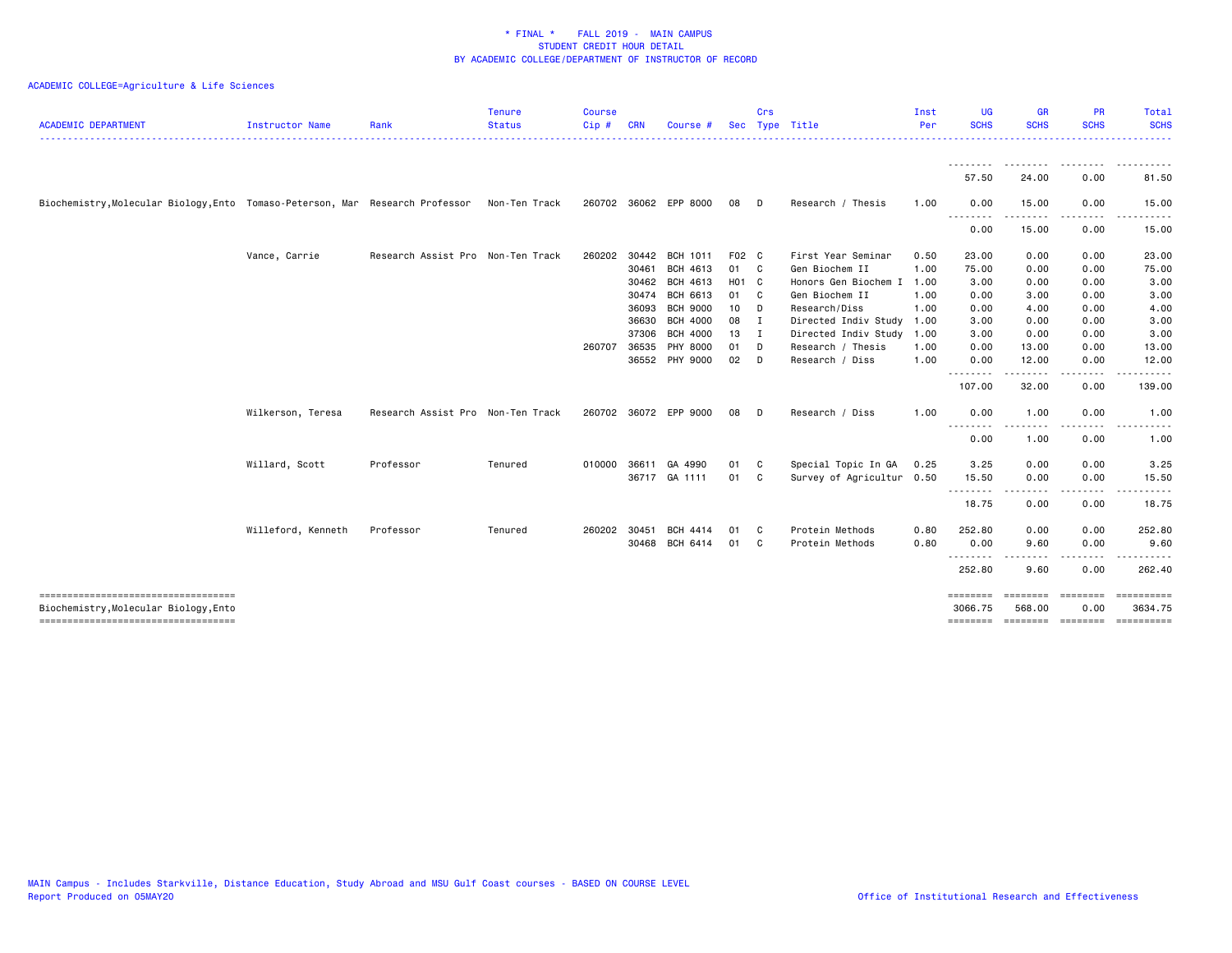| <b>ACADEMIC DEPARTMENT</b>                           | Instructor Name  | Rank<br>.                          | <b>Tenure</b><br><b>Status</b> | <b>Course</b><br>$Cip \#$ | <b>CRN</b>            | Course #              |          | Crs          | Sec Type Title                   | Inst<br>Per  | <b>UG</b><br><b>SCHS</b> | <b>GR</b><br><b>SCHS</b>      | <b>PR</b><br><b>SCHS</b> | Total<br><b>SCHS</b><br><b><i><u><u>.</u></u></i></b> |
|------------------------------------------------------|------------------|------------------------------------|--------------------------------|---------------------------|-----------------------|-----------------------|----------|--------------|----------------------------------|--------------|--------------------------|-------------------------------|--------------------------|-------------------------------------------------------|
| Food Science, Nutrition & Health Pr Chang, Kow-Ching |                  | Professor                          | Tenured                        | 190599                    | 35444                 | FNH 8000              | 01       | D            | Research/Thesis                  | 1.00         | 0.00                     | 1.00<br>$\sim$ 200 $\sim$ 200 | 0.00<br>.                | 1.00<br>$\omega$ is $\omega$ in .                     |
|                                                      |                  |                                    |                                |                           |                       |                       |          |              |                                  |              | 0.00                     | 1.00                          | 0.00                     | 1.00                                                  |
|                                                      | Cheng, Wen-Hsing | Professor                          | Tenured                        |                           | 190504 32228<br>32238 | FNH 4253<br>FNH 6253  | 01<br>01 | C<br>C       | Macronutrients<br>Macronutrients | 1.00<br>1.00 | 75.00<br>0.00            | 0.00<br>18.00                 | 0.00<br>0.00             | 75.00<br>18.00                                        |
|                                                      |                  |                                    |                                |                           | 32244                 | FNH 8253              | 01       | B            | Ntr & Food Sci Resea             | 1.00         | 0.00                     | 15.00                         | 0.00                     | 15.00                                                 |
|                                                      |                  |                                    |                                |                           |                       | 190599 35456 FNH 9000 | 01       | D            | Research/Diss                    | 1.00         | 0.00                     | 9.00                          | 0.00                     | 9.00                                                  |
|                                                      |                  |                                    |                                |                           |                       |                       |          |              |                                  |              | .<br>75.00               | $- - - - -$<br>42.00          | $- - - -$<br>0.00        | 117.00                                                |
|                                                      | Conrad, Amanda   | Instructor                         | Non-Ten Track                  | 190504                    |                       | 32213 FNH 2293        | 01       | C            | Indiv & Family Nutri 0.75        |              | 456.75                   | 0.00                          | 0.00                     | 456.75                                                |
|                                                      |                  |                                    |                                |                           | 32214                 | FNH 2293              | 02       | C            | Indiv & Family Nutri 1.00        |              | 126.00                   | 0.00                          | 0.00                     | 126.00                                                |
|                                                      |                  |                                    |                                |                           | 32223                 | <b>FNH 3701</b>       | 01       | -S           | NTR Professional Dev 1.00        |              | 35.00                    | 0.00                          | 0.00                     | 35.00                                                 |
|                                                      |                  |                                    |                                |                           |                       | 32711 HS 2293         | 01       | C            | Indiv & Family Nutri 0.75        |              | 204.75                   | 0.00                          | 0.00                     | 204.75                                                |
|                                                      |                  |                                    |                                |                           |                       | 32712 HS 2293         | 02       | $\mathbf{C}$ | Indiv & Family Nutri 1.00        |              | 18.00<br>. <b>.</b>      | 0.00<br>.                     | 0.00<br>.                | 18.00<br>. <b>.</b>                                   |
|                                                      |                  |                                    |                                |                           |                       |                       |          |              |                                  |              | 840.50                   | 0.00                          | 0.00                     | 840.50                                                |
|                                                      | Cox, Melissa     | Non-Faculty                        | Not Applicable                 |                           |                       | 512207 34538 FNH 8543 | 501 C    |              | Health Ed for Divers 1.00        |              | 0.00<br><u>.</u>         | 60.00                         | 0.00                     | 60.00<br>.                                            |
|                                                      |                  |                                    |                                |                           |                       |                       |          |              |                                  |              | 0.00                     | 60.00                         | 0.00                     | 60.00                                                 |
|                                                      | Crist, Courtney  | Extension Assist Pr Non-Ten Track  |                                |                           |                       | 190599 35446 FNH 8000 | 03       | D            | Research/Thesis                  | 1.00         | 0.00<br>.                | 6.00<br>.                     | 0.00<br>----             | 6.00<br>$- - - -$                                     |
|                                                      |                  |                                    |                                |                           |                       |                       |          |              |                                  |              | 0.00                     | 6.00                          | 0.00                     | 6.00                                                  |
|                                                      | Edens, Randi     | Lecturer                           | Non-Ten Track                  |                           |                       | 131315 32856 LSK 1023 | 02       | C            | Col Read/Study Skill 1.00        |              | 84.00                    | 0.00                          | 0.00                     | 84.00                                                 |
|                                                      |                  |                                    |                                |                           |                       | 34808 LSK 1023        | 06       | C            | Col Read/Study Skill 1.00        |              | 48.00                    | 0.00                          | 0.00                     | 48.00                                                 |
|                                                      |                  |                                    |                                |                           |                       |                       |          |              |                                  |              | .<br>132.00              | <u>.</u><br>0.00              | د د د د<br>0.00          | .<br>132.00                                           |
|                                                      | Fountain, Brent  | Extension Assoc Pro Not Applicable |                                |                           | 513102 32224          | FNH 4013              | 01       | в            | Nutrition Assessment 0.75        |              | 94.50                    | 0.00                          | 0.00                     | 94.50                                                 |
|                                                      |                  |                                    |                                |                           |                       | 32235 FNH 6013        | 01       | B            | Nutrition Assessment 0.75        |              | 0.00                     | 11.25                         | 0.00                     | 11.25                                                 |
|                                                      |                  |                                    |                                |                           |                       |                       |          |              |                                  |              | .<br>94.50               | -----<br>11.25                | د د د د<br>0.00          | .<br>105.75                                           |
|                                                      | Gardner, Antonio | Assistant Professor Ten Track      |                                | 190599                    | 36872                 | <b>FNH 7000</b>       | 01       | $\mathbf{I}$ | Directed Indiv Study 1.00        |              | 0.00                     | 1.00                          | 0.00                     | 1.00                                                  |
|                                                      |                  |                                    |                                | 512207                    | 32247                 | FNH 8523              | 01       | C            | Health Promotion Tec 1.00        |              | 0.00                     | 48.00                         | 0.00                     | 48.00                                                 |
|                                                      |                  |                                    |                                |                           | 32248                 | FNH 8563              | 01       | C            | Prin Epic & Hlth Sci 1.00        |              | 0.00                     | 45.00                         | 0.00                     | 45.00                                                 |
|                                                      |                  |                                    |                                |                           |                       | 34537 FNH 8523        | 501 C    |              | Health Promotion Tec 1.00        |              | 0.00<br>.                | 42.00<br><u>.</u>             | 0.00<br>.                | 42.00<br>.                                            |
|                                                      |                  |                                    |                                |                           |                       |                       |          |              |                                  |              | 0.00                     | 136.00                        | 0.00                     | 136.00                                                |
|                                                      | Hunt, Barry      | Professor                          | Tenured                        |                           | 512207 32246          | FNH 8513              | 01       | C            | Theory Pract in Hlt 1.00         |              | 0.00                     | 45.00                         | 0.00                     | 45.00                                                 |
|                                                      |                  |                                    |                                |                           | 34536                 | FNH 8513              | 501 C    |              | Theory Pract in Hlt 1.00         |              | 0.00                     | 39.00                         | 0.00                     | 39.00                                                 |
|                                                      |                  |                                    |                                |                           |                       | 34539 FNH 8673        | 501 I    |              | Appl Proj for CHES               | 1.00         | 0.00<br>.                | 36.00                         | 0.00<br>.                | 36.00<br>.                                            |
|                                                      |                  |                                    |                                |                           |                       |                       |          |              |                                  |              | 0.00                     | 120.00                        | 0.00                     | 120.00                                                |
|                                                      | Leach, Robert    | Lecturer                           | Non-Ten Track                  |                           |                       | 512207 32216 FNH 3163 | 02       | - C          | Basic Principle Heal 1.00        |              | 51.00<br>.               | 0.00<br>المتمام المتحدة       | 0.00<br>د د د د          | 51.00<br>.                                            |
|                                                      |                  |                                    |                                |                           |                       |                       |          |              |                                  |              | 51.00                    | 0.00                          | 0.00                     | 51.00                                                 |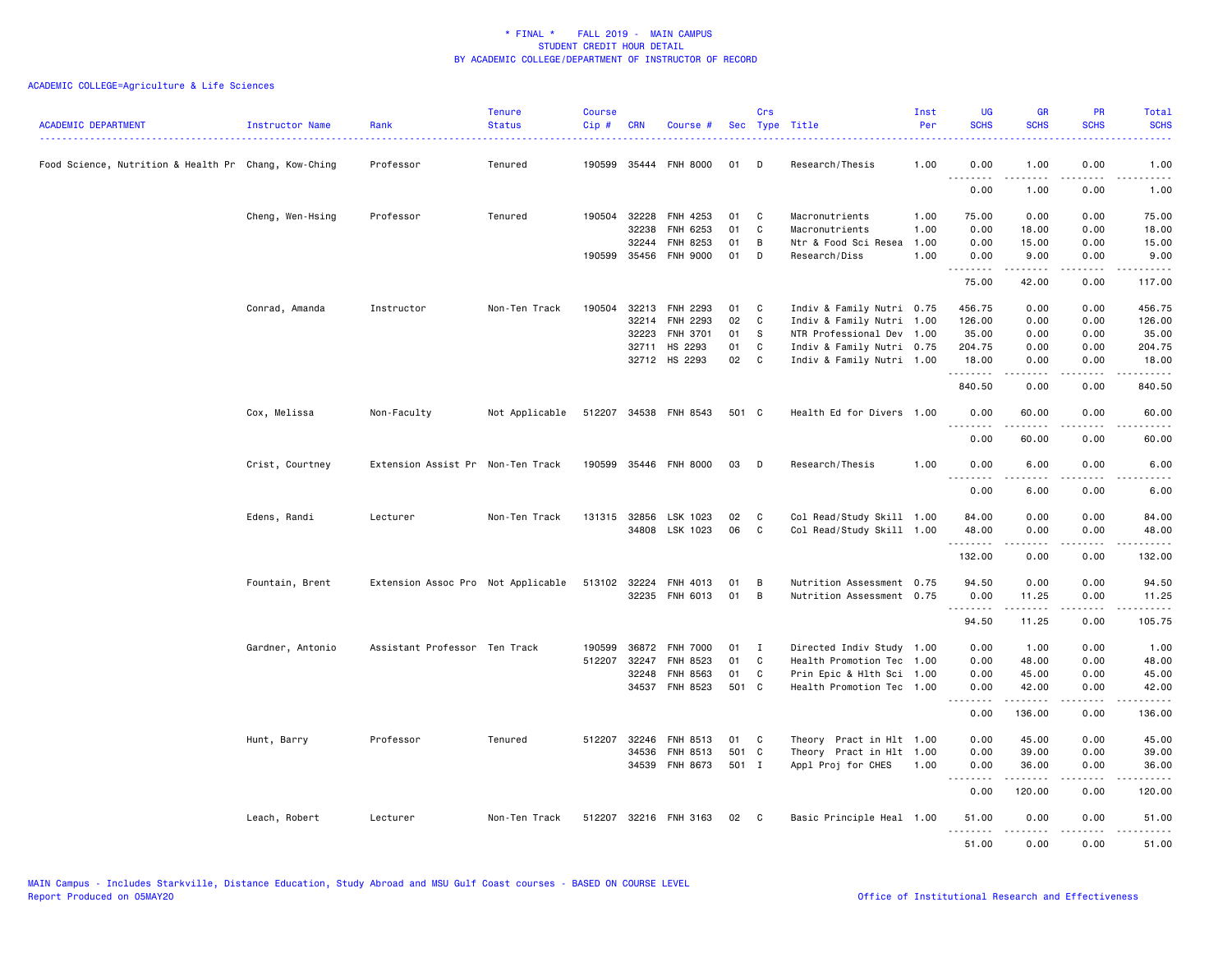| <b>ACADEMIC DEPARTMENT</b>                       | Instructor Name                                  | Rank                                                   | <b>Tenure</b><br><b>Status</b> | <b>Course</b><br>Cip # | <b>CRN</b>   | Course #              |       | Crs | Sec Type Title            | Inst<br>Per | <b>UG</b><br><b>SCHS</b>     | <b>GR</b><br><b>SCHS</b> | <b>PR</b><br><b>SCHS</b>                                                                                                          | Total<br><b>SCHS</b> |
|--------------------------------------------------|--------------------------------------------------|--------------------------------------------------------|--------------------------------|------------------------|--------------|-----------------------|-------|-----|---------------------------|-------------|------------------------------|--------------------------|-----------------------------------------------------------------------------------------------------------------------------------|----------------------|
| Food Science, Nutrition & Health Pr Leach, Vicki |                                                  | Lecturer                                               | Non-Ten Track                  | 190501                 | 32209        | <b>FNH 2203</b>       | 01    | B   | Science of Food Prep 1.00 |             | 90.00                        | 0.00                     | 0.00                                                                                                                              | 90.00                |
|                                                  |                                                  |                                                        |                                | 190505                 |              | 32218 FNH 3283        | 01    | C   | The Foodservice Syst 1.00 |             | 144.00                       | 0.00                     | 0.00                                                                                                                              | 144.00               |
|                                                  |                                                  |                                                        |                                |                        |              |                       |       |     |                           |             | .<br>234.00                  | 2.2.2.2.2<br>0.00        | .<br>0.00                                                                                                                         | .<br>234.00          |
|                                                  | Mathews, Rahel                                   | Assistant Professor Ten Track                          |                                | 190501                 | 36884        | <b>FNH 4000</b>       | 01    | I   | Directed Indiv Study 1.00 |             | 2.00                         | 0.00                     | 0.00                                                                                                                              | 2.00                 |
|                                                  |                                                  |                                                        |                                | 190504                 | 32212        | <b>FNH 2283</b>       | 01    | C   | Child Health & Nutri 1.00 |             | 39.00                        | 0.00                     | 0.00                                                                                                                              | 39.00                |
|                                                  |                                                  |                                                        |                                |                        | 32217        | FNH 3263              | 01    | B   | Research Mth in Fd & 1.00 |             | 63.00                        | 0.00                     | 0.00                                                                                                                              | 63.00                |
|                                                  |                                                  |                                                        |                                |                        |              | 32710 HS 2283         | 01    | C   | Child Health & Nutri 1.00 |             | 126.00                       | 0.00                     | 0.00                                                                                                                              | 126.00               |
|                                                  |                                                  |                                                        |                                |                        |              |                       |       |     |                           |             | .<br>230.00                  | -----<br>0.00            | .<br>0.00                                                                                                                         | .<br>230.00          |
|                                                  |                                                  | Nannapaneni, Ramakri Research Assoc Prof Non-Ten Track |                                |                        |              | 190599 35458 FNH 9000 | 03    | D   | Research/Diss             | 1.00        | 0.00                         | 9.00                     | 0.00                                                                                                                              | 9.00                 |
|                                                  |                                                  |                                                        |                                |                        |              |                       |       |     |                           |             | $\sim$ $\sim$ $\sim$<br>0.00 | 9.00                     | 0.00                                                                                                                              | 9.00                 |
|                                                  | Norwood, Arnita                                  | Assistant Professor Ten Track                          |                                |                        | 190501 32206 | FNH 1103              | 01    | C   | Intro Food Sci, Nutr 1.00 |             | 207.00                       | 0.00                     | 0.00                                                                                                                              | 207.00               |
|                                                  |                                                  |                                                        |                                |                        | 32230        | FNH 4373              | 01    | C   | NTR Ed & Counsel Ski 1.00 |             | 81.00                        | 0.00                     | 0.00                                                                                                                              | 81.00                |
|                                                  |                                                  |                                                        |                                |                        | 513102 32240 | FNH 6373              | 01    | C   | NTR Ed & Counsel Ski 1.00 |             | 0.00                         | 3.00                     | 0.00                                                                                                                              | 3.00                 |
|                                                  |                                                  |                                                        |                                |                        |              |                       |       |     |                           |             | .<br>288.00                  | .<br>3.00                | $- - - -$<br>0.00                                                                                                                 | .<br>291.00          |
|                                                  | Pylate, Leah                                     | Non-Faculty                                            | Not Applicable                 | 190501                 | 34533        | <b>FNH 4393</b>       | 501 C |     | Prevention of Diseas 1.00 |             | 54.00                        | 0.00                     | 0.00                                                                                                                              | 54.00                |
|                                                  |                                                  |                                                        |                                |                        |              | 512207 34531 FNH 3163 | 501 C |     | Basic Principle Heal 1.00 |             | 72.00                        | 0.00                     | 0.00                                                                                                                              | 72.00                |
|                                                  |                                                  |                                                        |                                |                        |              |                       |       |     |                           |             | .<br>126.00                  | -----<br>0.00            | .<br>0.00                                                                                                                         | . <b>.</b><br>126.00 |
|                                                  | Schilling, Mark                                  | Professor                                              | Tenured                        | 011001                 | 34954        | FNH 4114              | 01    | B   | Analysis of Food Pro 1.00 |             | 48.00                        | 0.00                     | 0.00                                                                                                                              | 48.00                |
|                                                  |                                                  |                                                        |                                | 120509                 | 32225        | FNH 4200              | 01    | C   | Dual Enroll MUW Culi 1.00 |             | 83.00                        | 0.00                     | 0.00                                                                                                                              | 83.00                |
|                                                  |                                                  |                                                        |                                |                        | 190501 32208 | FNH 2011              | 01    | C   | Career Pln/Succ Food      | 1.00        | 13.00                        | 0.00                     | 0.00                                                                                                                              | 13.00                |
|                                                  |                                                  |                                                        |                                |                        | 32231        | FNH 4480              | 01    | E   | Food Science Interns 1.00 |             | 21.00                        | 0.00                     | 0.00                                                                                                                              | 21.00                |
|                                                  |                                                  |                                                        |                                |                        | 34955        | FNH 6114              | 01    | B   | Analysis of Food Pro      | 1.00        | 0.00                         | 8.00                     | 0.00                                                                                                                              | 8.00                 |
|                                                  |                                                  |                                                        |                                |                        | 190599 35453 | <b>FNH 8000</b>       | 10    | D   | Research/Thesis           | 1.00        | 0.00                         | 17.00                    | 0.00                                                                                                                              | 17.00                |
|                                                  |                                                  |                                                        |                                |                        | 35459        | <b>FNH 9000</b>       | 04    | D   | Research/Diss             | 1.00        | 0.00                         | 6.00                     | 0.00                                                                                                                              | 6.00                 |
|                                                  |                                                  |                                                        |                                |                        |              |                       |       |     |                           |             | .<br>165.00                  | $- - - - -$<br>31.00     | $\frac{1}{2} \left( \frac{1}{2} \right) \left( \frac{1}{2} \right) \left( \frac{1}{2} \right) \left( \frac{1}{2} \right)$<br>0.00 | .<br>196.00          |
|                                                  | Silva, Juan                                      | Professor                                              | Tenured                        |                        | 011001 32229 | FNH 4333              | 01    | C   | Food Law                  | 0.50        | 39.00                        | 0.00                     | 0.00                                                                                                                              | 39.00                |
|                                                  |                                                  |                                                        |                                |                        | 32233        | FNH 4583              | 01    | B   | Food Preservation Te      | 1.00        | 33.00                        | 0.00                     | 0.00                                                                                                                              | 33.00                |
|                                                  |                                                  |                                                        |                                |                        | 32242        | FNH 6583              | 01    | B   | Food Preservation Te      | 1.00        | 0.00                         | 3.00                     | 0.00                                                                                                                              | 3.00                 |
|                                                  |                                                  |                                                        |                                | 190501                 | 32239        | FNH 6333              | 01    | C   | Food Law                  | 0.50        | 0.00                         | 3.00                     | 0.00                                                                                                                              | 3.00                 |
|                                                  |                                                  |                                                        |                                |                        | 190599 35454 | <b>FNH 8000</b>       | 11    | D   | Research/Thesis           | 1.00        | 0.00                         | 4.00                     | 0.00                                                                                                                              | 4.00                 |
|                                                  |                                                  |                                                        |                                |                        |              | 35460 FNH 9000        | 05    | D   | Research/Diss             | 1.00        | 0.00                         | 8.00                     | 0.00                                                                                                                              | 8.00                 |
|                                                  |                                                  |                                                        |                                |                        |              |                       |       |     |                           |             | .<br>72.00                   | .<br>18.00               | .<br>0.00                                                                                                                         | 90.00                |
|                                                  | Tolar-Peterson, Tere Associate Professor Tenured |                                                        |                                |                        | 190599 35450 | <b>FNH 8000</b>       | 07    | D   | Research/Thesis           | 1.00        | 0.00                         | 16.00                    | 0.00                                                                                                                              | 16.00                |
|                                                  |                                                  |                                                        |                                |                        | 35457        | <b>FNH 9000</b>       | 02    | D   | Research/Diss             | 1.00        | 0.00                         | 32.00                    | 0.00                                                                                                                              | 32.00                |
|                                                  |                                                  |                                                        |                                |                        | 37109        | <b>FNH 7000</b>       | 02    | Ι.  | Directed Indiv Study      | 1.00        | 0.00                         | 1.00                     | 0.00                                                                                                                              | 1.00                 |
|                                                  |                                                  |                                                        |                                |                        | 513101 32227 | FNH 4233              | 01    | C   | Medical Nutrition Th      | 1.00        | 72.00                        | 0.00                     | 0.00                                                                                                                              | 72.00                |
|                                                  |                                                  |                                                        |                                |                        | 32245        | <b>FNH 8286</b>       | 01    | E   | Supervised Practice       | 1.00        | 0.00                         | 96.00                    | 0.00                                                                                                                              | 96.00                |
|                                                  |                                                  |                                                        |                                |                        |              | 513102 32215 FNH 3003 | 01    | E   | Nutr Field Experienc 1.00 |             | 24.00                        | 0.00                     | 0.00                                                                                                                              | 24.00                |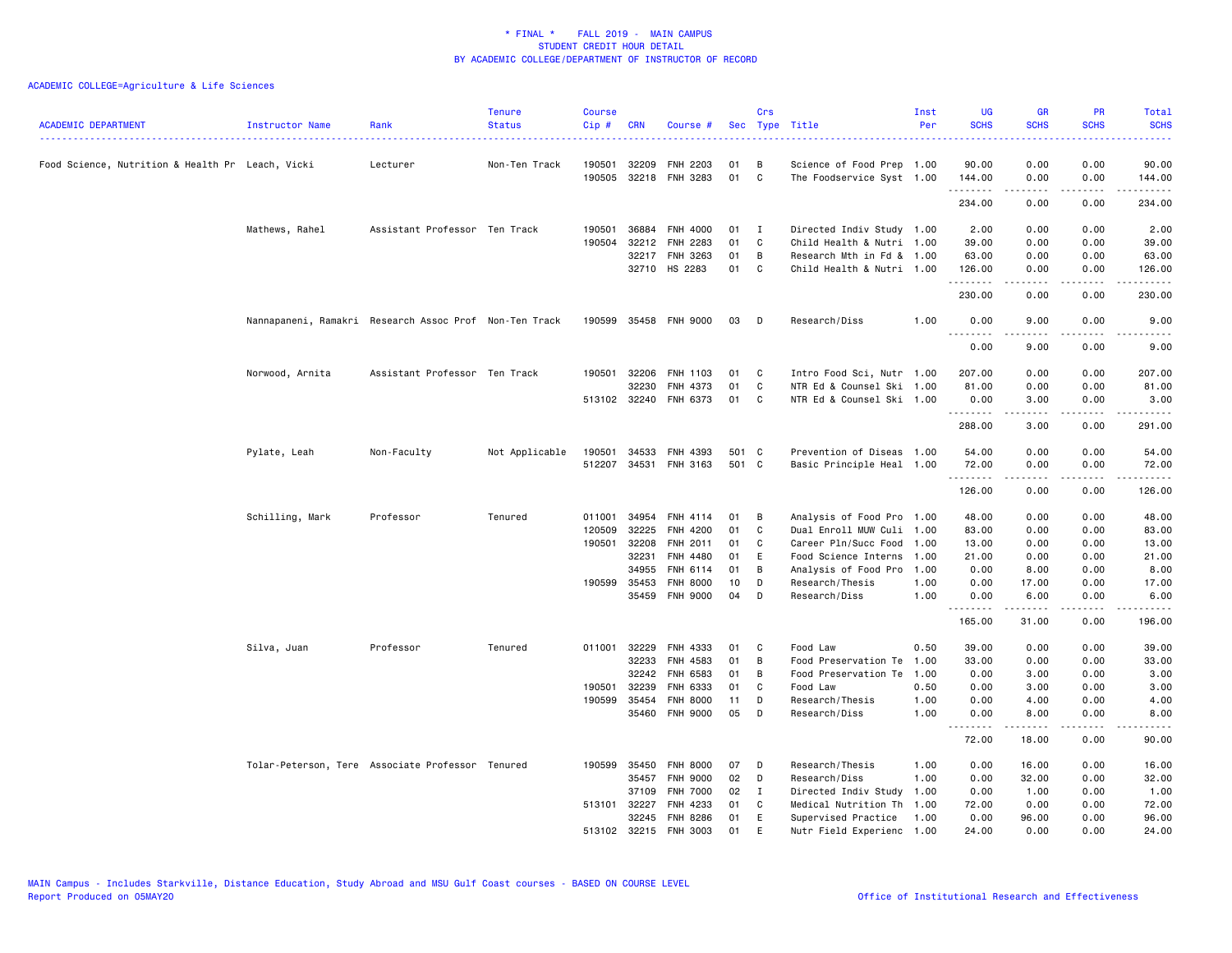| <b>ACADEMIC DEPARTMENT</b>                                                 | <b>Instructor Name</b> | Rank                          | <b>Tenure</b><br><b>Status</b> | <b>Course</b><br>Cip# | <b>CRN</b>   | Course #                   |                | Crs            | Sec Type Title                                         | Inst<br>Per | <b>UG</b><br><b>SCHS</b> | <b>GR</b><br><b>SCHS</b> | <b>PR</b><br><b>SCHS</b> | Total<br><b>SCHS</b>                  |
|----------------------------------------------------------------------------|------------------------|-------------------------------|--------------------------------|-----------------------|--------------|----------------------------|----------------|----------------|--------------------------------------------------------|-------------|--------------------------|--------------------------|--------------------------|---------------------------------------|
|                                                                            |                        |                               |                                |                       |              |                            |                |                |                                                        |             | 96.00                    | 145.00                   | 0.00                     | 241.00                                |
| Food Science, Nutrition & Health Pr VanDyk, Taylor                         |                        | Non-Faculty                   | Not Applicable                 | 513102                | 32224        | FNH 4013<br>32235 FNH 6013 | 01<br>01 B     | $\overline{B}$ | Nutrition Assessment 0.25<br>Nutrition Assessment 0.25 |             | 31.50<br>0.00            | 0.00<br>3.75             | 0.00<br>0.00             | 31.50<br>3.75                         |
|                                                                            |                        |                               |                                |                       |              |                            |                |                |                                                        |             | .<br>31.50               | 3.75                     | 0.00                     | 35.25                                 |
|                                                                            | Weiskopf, Amy          | Lecturer                      | Non-Ten Track                  | 190504                | 34529        | FNH 2283<br>34530 FNH 2293 | 501 C<br>501 C |                | Child Health & Nutri 1.00<br>Indiv & Family Nutri 1.00 |             | 60.00<br>123.00          | 0.00<br>0.00             | 0.00<br>0.00             | 60.00<br>123.00                       |
|                                                                            |                        |                               |                                |                       |              | 34612 HS 2283              | 501 C          |                | Child Health & Nutri 1.00                              |             | 24.00                    | 0.00                     | 0.00                     | 24.00                                 |
|                                                                            |                        |                               |                                |                       |              | 34613 HS 2293              | 501 C          |                | Indiv & Family Nutri 1.00                              |             | 24.00                    | 0.00                     | 0.00                     | 24.00                                 |
|                                                                            |                        |                               |                                |                       |              |                            |                |                |                                                        |             | .<br>231.00              | 0.00                     | 0.00                     | 231.00                                |
|                                                                            | White, Kelly           | Lecturer                      | Non-Ten Track                  | 190501                | 32236        | FNH 6223                   | 01 C           |                | Sports Nutrition                                       | 1.00        | 0.00                     | 6.00                     | 0.00                     | 6.00                                  |
|                                                                            |                        |                               |                                |                       | 34534        | FNH 6223                   | 501 C          |                | Sports Nutrition                                       | 1.00        | 0.00                     | 3.00                     | 0.00                     | 3.00                                  |
|                                                                            |                        |                               |                                | 190504                | 32226        | FNH 4223                   | 01 C           |                | Sports Nutrition                                       | 1.00        | 66.00                    | 0.00                     | 0.00                     | 66.00                                 |
|                                                                            |                        |                               |                                |                       |              | 34532 FNH 4223             | 501 C          |                | Sports Nutrition                                       | 1.00        | 42.00<br>.               | 0.00<br>----             | 0.00<br>$   -$           | 42.00                                 |
|                                                                            |                        |                               |                                |                       |              |                            |                |                |                                                        |             | 108.00                   | 9.00                     | 0.00                     | 117.00                                |
|                                                                            | White, Shecoya         | Assistant Professor Ten Track |                                | 010000                | 36611        | GA 4990                    | 01 C           |                | Special Topic In GA                                    | 0.25        | 3.25                     | 0.00                     | 0.00                     | 3.25                                  |
|                                                                            |                        |                               |                                |                       | 36774        | GA 4000                    | $02 \quad I$   |                | Dis in Agriculture                                     | 1.00        | 2.00                     | 0.00                     | 0.00                     | 2.00                                  |
|                                                                            |                        |                               |                                |                       | 011001 32229 | FNH 4333                   | 01 C           |                | Food Law                                               | 0.50        | 39.00                    | 0.00                     | 0.00                     | 39.00                                 |
|                                                                            |                        |                               |                                |                       | 34956        | <b>FNH 4164</b>            | 01             | C.             | Qual Assur Food Prod                                   | 1.00        | 44.00                    | 0.00                     | 0.00                     | 44.00                                 |
|                                                                            |                        |                               |                                |                       | 34957        | FNH 4164                   | 02             | K              | Qual Assur Food Prod                                   | 1.00        | 0.00                     | 0.00                     | 0.00                     | 0.00                                  |
|                                                                            |                        |                               |                                | 190501                | 32239        | FNH 6333                   | 01             | $\mathbf{C}$   | Food Law                                               | 0.50        | 0.00                     | 3.00                     | 0.00                     | 3.00                                  |
|                                                                            |                        |                               |                                |                       | 34952        | FNH 8113                   | 01             | C              | Adv Food Microbiol                                     | 1.00        | 0.00                     | 18.00                    | 0.00                     | 18.00                                 |
|                                                                            |                        |                               |                                |                       | 34953        | FNH 1001                   | 01             | C.             | First Year Seminar                                     | 0.99        | 16.83<br>.               | 0.00                     | 0.00<br>.                | 16.83                                 |
|                                                                            |                        |                               |                                |                       |              |                            |                |                |                                                        |             | 105.08                   | 21.00                    | 0.00                     | 126.08                                |
| -----------------------------------<br>Food Science, Nutrition & Health Pr |                        |                               |                                |                       |              |                            |                |                |                                                        |             | ========<br>2879.58      | 616.00                   | ========<br>0.00         | ==========<br>3495.58                 |
| -------------------------------------                                      |                        |                               |                                |                       |              |                            |                |                |                                                        |             |                          |                          |                          | ======== ======== ======== ========== |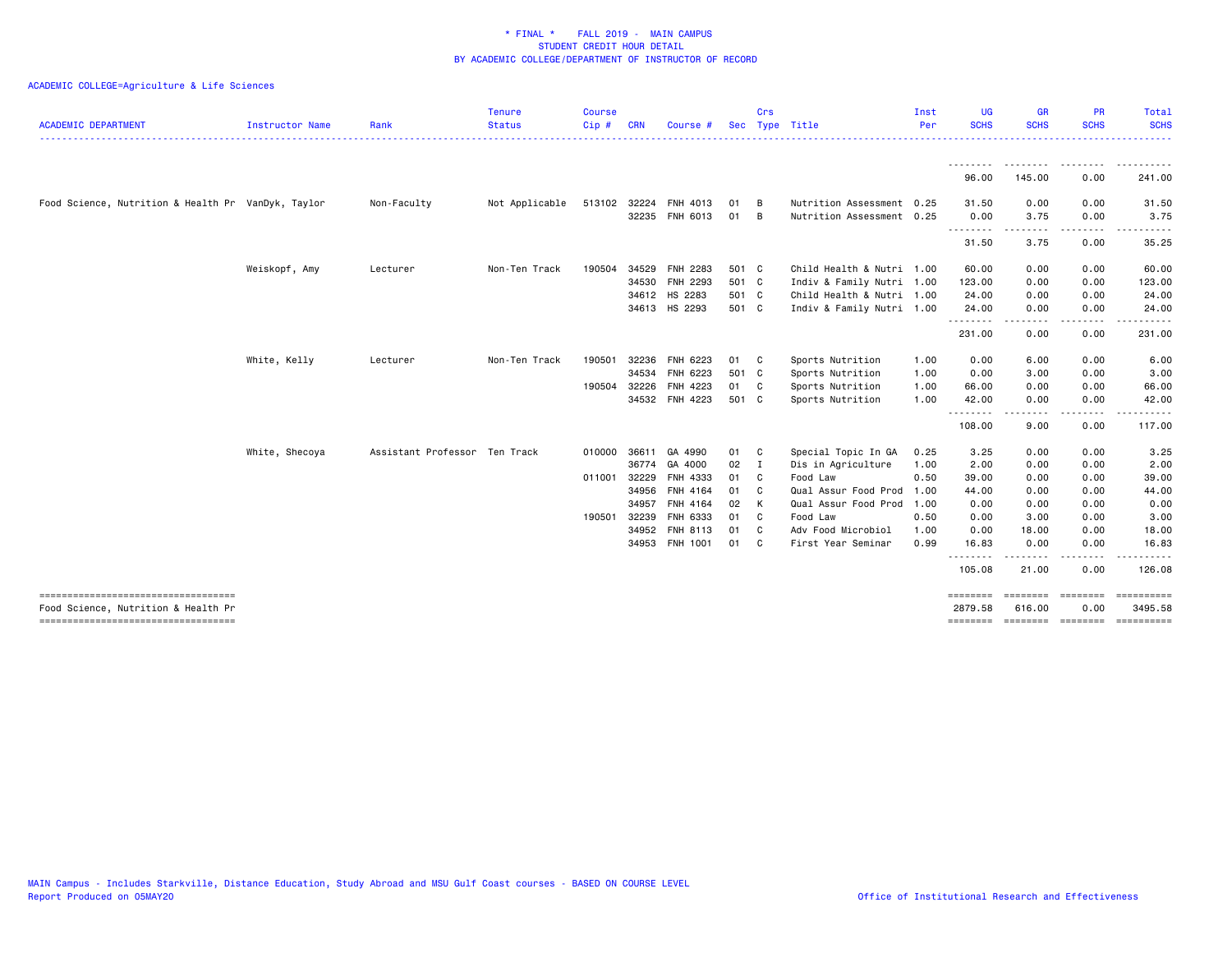| <b>ACADEMIC DEPARTMENT</b><br>------------------------------------ | Instructor Name<br>.           | Rank                          | <b>Tenure</b><br><b>Status</b> | <b>Course</b><br>Cip# | <b>CRN</b>   | Course #             | <b>Sec</b> | Crs          | Type Title                | Inst<br>Per | <b>UG</b><br><b>SCHS</b> | <b>GR</b><br><b>SCHS</b>                                                                                                                                                                                                                                                                                                                     | <b>PR</b><br><b>SCHS</b>            | Total<br><b>SCHS</b><br><b>.</b> . |
|--------------------------------------------------------------------|--------------------------------|-------------------------------|--------------------------------|-----------------------|--------------|----------------------|------------|--------------|---------------------------|-------------|--------------------------|----------------------------------------------------------------------------------------------------------------------------------------------------------------------------------------------------------------------------------------------------------------------------------------------------------------------------------------------|-------------------------------------|------------------------------------|
| Landscape Architecture                                             | Brzuszek, Robert               | Professor                     | Tenured                        | 040601                | 32807        | LA 1333              | 01         | в            | Landscape Sys. & Pla 0.50 |             | 52.50                    | 0.00                                                                                                                                                                                                                                                                                                                                         | 0.00                                | 52.50                              |
|                                                                    |                                |                               |                                |                       | 32814        | LA 2554              | 01         | $\mathsf L$  | Land Arch Des I:Site      | 0.50        | 28.00                    | 0.00                                                                                                                                                                                                                                                                                                                                         | 0.00                                | 28.00                              |
|                                                                    |                                |                               |                                |                       |              | 36329 LA 7000        | 01         | $\mathbf I$  | Directed Indiv Study 1.00 |             | 0.00<br><u>.</u>         | 3.00<br>22222                                                                                                                                                                                                                                                                                                                                | 0.00<br>.                           | 3.00<br>.                          |
|                                                                    |                                |                               |                                |                       |              |                      |            |              |                           |             | 80.50                    | 3.00                                                                                                                                                                                                                                                                                                                                         | 0.00                                | 83.50                              |
|                                                                    | Currie, Melissa                | Assistant Professor Ten Track |                                | 040601                |              | 32818 LA 3554        | 01         | Q            | Design III Small Tow 1.00 |             | 36.00                    | 0.00                                                                                                                                                                                                                                                                                                                                         | 0.00                                | 36.00                              |
|                                                                    |                                |                               |                                |                       |              | 32819 LA 3554        | 02         | $\Omega$     | Design III Small Tow 1.00 |             | 36.00<br>.               | 0.00<br>$\frac{1}{2} \left( \begin{array}{ccc} 1 & 0 & 0 & 0 \\ 0 & 0 & 0 & 0 \\ 0 & 0 & 0 & 0 \\ 0 & 0 & 0 & 0 \\ 0 & 0 & 0 & 0 \\ 0 & 0 & 0 & 0 \\ 0 & 0 & 0 & 0 \\ 0 & 0 & 0 & 0 \\ 0 & 0 & 0 & 0 \\ 0 & 0 & 0 & 0 \\ 0 & 0 & 0 & 0 & 0 \\ 0 & 0 & 0 & 0 & 0 \\ 0 & 0 & 0 & 0 & 0 \\ 0 & 0 & 0 & 0 & 0 \\ 0 & 0 & 0 & 0 & 0 \\ 0 & 0 & 0$ | 0.00<br>.                           | 36.00<br>.                         |
|                                                                    |                                |                               |                                |                       |              |                      |            |              |                           |             | 72.00                    | 0.00                                                                                                                                                                                                                                                                                                                                         | 0.00                                | 72.00                              |
|                                                                    | Fulford, Charles               | Associate Professor Tenured   |                                |                       |              | 040601 32808 LA 1533 | 01         | <b>L</b>     | Pres Meth & Media         | 1.00        | 54.00                    | 0.00                                                                                                                                                                                                                                                                                                                                         | 0.00                                | 54.00                              |
|                                                                    |                                |                               |                                |                       |              | 32809 LA 1533        | 02         | $\mathsf{L}$ | Pres Meth & Media         | 1.00        | 57.00                    | 0.00                                                                                                                                                                                                                                                                                                                                         | 0.00                                | 57.00                              |
|                                                                    |                                |                               |                                |                       |              |                      |            |              |                           |             | .<br>111.00              | .<br>0.00                                                                                                                                                                                                                                                                                                                                    | .<br>0.00                           | .<br>111.00                        |
|                                                                    | Gallo, Warren                  | Associate Professor Tenured   |                                | 040601                |              | 32817 LA 3534        | 01         | B            | Construction III: Hyd     | 1.00        | 64.00                    | 0.00                                                                                                                                                                                                                                                                                                                                         | 0.00                                | 64.00                              |
|                                                                    |                                |                               |                                |                       | 32835        | LA 8513              | 01         | Q            | LA Grad Design Studi      | 1.00        | 0.00                     | 12.00                                                                                                                                                                                                                                                                                                                                        | 0.00                                | 12.00                              |
|                                                                    |                                |                               |                                |                       | 32836        | LA 8533              | 01         | Q            | LA Grad Design Studi      | 1.00        | 0.00                     | 12.00                                                                                                                                                                                                                                                                                                                                        | 0.00                                | 12.00                              |
|                                                                    |                                |                               |                                |                       | 36020        | LA 8711              | 01         | C            | Sem Watershed Man         | 1.00        | 0.00                     | 8.00                                                                                                                                                                                                                                                                                                                                         | 0.00                                | 8.00                               |
|                                                                    |                                |                               |                                |                       |              | 37349 LA 8000        | 01         | D            | Research / Thesis         | 1.00        | 0.00<br>----             | 1.00<br>.                                                                                                                                                                                                                                                                                                                                    | 0.00                                | 1.00                               |
|                                                                    |                                |                               |                                |                       |              |                      |            |              |                           |             | 64.00                    | 33.00                                                                                                                                                                                                                                                                                                                                        | 0.00                                | 97.00                              |
|                                                                    | Li, Chuo                       | Associate Professor Tenured   |                                | 040601                |              | 32824 LA 4113        | 01         | C            | LA Theory and Critic 1.00 |             | 15.00                    | 0.00                                                                                                                                                                                                                                                                                                                                         | 0.00                                | 15.00                              |
|                                                                    |                                |                               |                                |                       | 32831        | LA 6113              | 01         | C            | LA Theory and Critic      | 1.00        | 0.00                     | 12.00                                                                                                                                                                                                                                                                                                                                        | 0.00                                | 12.00                              |
|                                                                    |                                |                               |                                |                       |              | 32837 LA 8613        | 01         | $\mathtt{C}$ | Int Res Meth in LA        | 1.00        | 0.00<br>.                | 12.00<br>.                                                                                                                                                                                                                                                                                                                                   | 0.00<br>.                           | 12.00<br>.                         |
|                                                                    |                                |                               |                                |                       |              |                      |            |              |                           |             | 15.00                    | 24.00                                                                                                                                                                                                                                                                                                                                        | 0.00                                | 39.00                              |
|                                                                    | Mansfield, James               | Lecturer                      | Non-Ten Track                  | 040601                |              | 32814 LA 2554        | 01         | L            | Land Arch Des I:Site      | 0.50        | 28.00                    | 0.00                                                                                                                                                                                                                                                                                                                                         | 0.00                                | 28.00                              |
|                                                                    |                                |                               |                                |                       |              | 32827 LA 4723        | 01         | $\mathbf c$  | L Arch Pro Practice       | 1.00        | 78.00<br>.               | 0.00                                                                                                                                                                                                                                                                                                                                         | 0.00                                | 78.00                              |
|                                                                    |                                |                               |                                |                       |              |                      |            |              |                           |             | 106.00                   | 0.00                                                                                                                                                                                                                                                                                                                                         | 0.00                                | 106.00                             |
|                                                                    | Rood, Cynthia                  | Lecturer                      | Non-Ten Track                  |                       |              | 040601 32812 LA 1803 | 01         | C            | Land Arch Appre           | 1.00        | 330.00                   | 0.00                                                                                                                                                                                                                                                                                                                                         | 0.00                                | 330.00                             |
|                                                                    |                                |                               |                                |                       |              | 34657 LA 1803        | 501 C      |              | Land Arch Appre           | 1.00        | 141.00                   | 0.00                                                                                                                                                                                                                                                                                                                                         | 0.00                                | 141.00                             |
|                                                                    |                                |                               |                                |                       |              |                      |            |              |                           |             | .<br>471.00              | 0.00                                                                                                                                                                                                                                                                                                                                         | $\sim$ $\sim$ $\sim$ $\sim$<br>0.00 | .<br>471.00                        |
|                                                                    | Schauwecker, Timothy Professor |                               | Tenured                        |                       |              | 010605 32816 LA 2711 | 01         | - E          | LC Internship II          | 1.00        | 1.00                     | 0.00                                                                                                                                                                                                                                                                                                                                         | 0.00                                | 1.00                               |
|                                                                    |                                |                               |                                |                       | 32821        | LA 3701              | 01         | $\mathtt{C}$ | LC Seminar II             | 1.00        | 9.00                     | 0.00                                                                                                                                                                                                                                                                                                                                         | 0.00                                | 9.00                               |
|                                                                    |                                |                               |                                |                       | 32826        | LA 4701              | 01         | C            | LC Seminar III            | 1.00        | 17.00                    | 0.00                                                                                                                                                                                                                                                                                                                                         | 0.00                                | 17.00                              |
|                                                                    |                                |                               |                                |                       | 040601 32807 | LA 1333              | 01         | B            | Landscape Sys. & Pla      | 0.50        | 52.50                    | 0.00                                                                                                                                                                                                                                                                                                                                         | 0.00                                | 52.50                              |
|                                                                    |                                |                               |                                |                       | 32833        | LA 6753              | 01         | C            | Sustain Landscape Mg      | 1.00        | 0.00                     | 6.00                                                                                                                                                                                                                                                                                                                                         | 0.00                                | 6.00                               |
|                                                                    |                                |                               |                                | 303301                | 32828        | LA 4753              | 01         | C            | Sustain Landscape Mg      | 1.00        | 45.00                    | 0.00                                                                                                                                                                                                                                                                                                                                         | 0.00                                | 45.00                              |
|                                                                    |                                |                               |                                |                       |              | 32829 LA 4753        | 02         | $\mathtt{C}$ | Sustain Landscape Mg 0.50 |             | 4.50<br>.                | 0.00<br>.                                                                                                                                                                                                                                                                                                                                    | 0.00<br>.                           | 4.50<br>$- - - - - -$              |
|                                                                    |                                |                               |                                |                       |              |                      |            |              |                           |             | 129.00                   | 6.00                                                                                                                                                                                                                                                                                                                                         | 0.00                                | 135.00                             |
|                                                                    | Seymour, Michael               | Professor                     | Tenured                        | 040601                |              | 32806 LA 1001        | F03 C      |              | First Year Seminar        | 1.00        | 10.00                    | 0.00                                                                                                                                                                                                                                                                                                                                         | 0.00                                | 10.00                              |
|                                                                    |                                |                               |                                |                       | 32820        | LA 3653              | 01         | В            | Plant Design Fund in 1.00 |             | 75.00                    | 0.00                                                                                                                                                                                                                                                                                                                                         | 0.00                                | 75.00                              |
|                                                                    |                                |                               |                                |                       | 32838        | LA 8731              | 01         | C            | Seminar Com Bas Plan 1.00 |             | 0.00                     | 4.00                                                                                                                                                                                                                                                                                                                                         | 0.00                                | 4.00                               |
|                                                                    |                                |                               |                                | 521003                | 32304        | FYE 1001             | F07        | C            | First Year Experienc 0.50 |             | 4.00                     | 0.00                                                                                                                                                                                                                                                                                                                                         | 0.00                                | 4.00                               |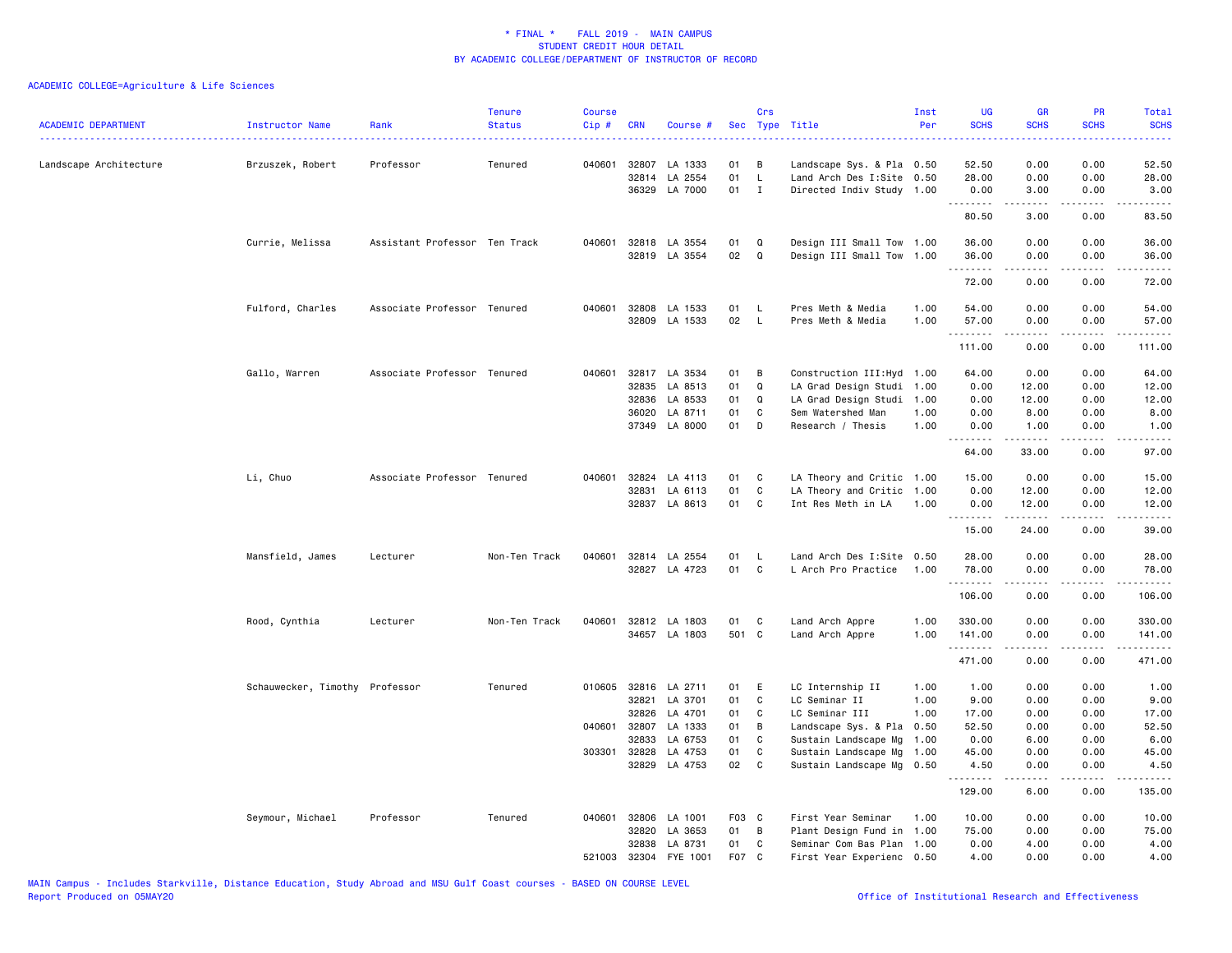| <b>ACADEMIC DEPARTMENT</b>           | Instructor Name  | Rank                          | <b>Tenure</b><br><b>Status</b> | <b>Course</b><br>Cip# | <b>CRN</b> | Course #       | <b>Sec</b> | Crs      | Type Title                 | Inst<br>Per | <b>UG</b><br><b>SCHS</b> | <b>GR</b><br><b>SCHS</b> | <b>PR</b><br><b>SCHS</b> | Total<br><b>SCHS</b> |
|--------------------------------------|------------------|-------------------------------|--------------------------------|-----------------------|------------|----------------|------------|----------|----------------------------|-------------|--------------------------|--------------------------|--------------------------|----------------------|
|                                      |                  |                               |                                |                       |            |                |            |          |                            |             |                          |                          |                          |                      |
| Landscape Architecture               | Seymour, Michael | Professor                     | Tenured                        | 521003                |            | 32305 FYE 1001 | F08 C      |          | First Year Experienc 0.50  |             | 7.00                     | 0.00                     | 0.00                     | 7.00                 |
|                                      |                  |                               |                                |                       |            |                |            |          |                            |             | --------<br>96.00        | 4.00                     | . <b>.</b> .<br>0.00     | 100.00               |
|                                      | Summerlin, Peter | Assistant Professor Ten Track |                                | 040601                |            | 32813 LA 2544  | 01         | - B      | LA Contruction I: Mat 1.00 |             | 72.00                    | 0.00                     | 0.00                     | 72.00                |
|                                      |                  |                               |                                |                       |            | 32830 LA 4754  | 01         | <b>L</b> | LA Design V-Regional 0.50  |             | 24.00                    | 0.00                     | 0.00                     | 24.00                |
|                                      |                  |                               |                                |                       | 35080      | LA 4754        | 02         | - 11     | LA Design V-Regional 0.50  |             | 14.00                    | 0.00                     | 0.00                     | 14.00                |
|                                      |                  |                               |                                |                       | 37360      | LA 8000        | 02         | $\Box$   | Research / Thesis          | 1.00        | 0.00                     | 1.00                     | 0.00                     | 1.00                 |
|                                      |                  |                               |                                | 521003                |            | 32304 FYE 1001 | F07 C      |          | First Year Experienc 0.50  |             | 4.00                     | 0.00                     | 0.00                     | 4.00                 |
|                                      |                  |                               |                                |                       |            | 32305 FYE 1001 | F08 C      |          | First Year Experienc 0.50  |             | 7.00                     | 0.00                     | 0.00                     | 7.00                 |
|                                      |                  |                               |                                |                       |            |                |            |          |                            |             | .<br>121.00              | 1.00                     | $- - - -$<br>0.00        | 122.00               |
|                                      | Walker, Jason    | Associate Professor Tenured   |                                | 040601                |            | 32810 LA 1701  | 01 C       |          | Landscape Pro Career 1.00  |             | 35.00                    | 0.00                     | 0.00                     | 35.00                |
|                                      |                  |                               |                                |                       |            | 32830 LA 4754  | 01 L       |          | LA Design V-Regional 0.50  |             | 24.00                    | 0.00                     | 0.00                     | 24.00                |
|                                      |                  |                               |                                |                       |            | 32832 LA 6124  | 01         | - B      | LA Construction Docs 1.00  |             | 0.00                     | 12.00                    | 0.00                     | 12.00                |
|                                      |                  |                               |                                |                       |            | 35080 LA 4754  | 02         | - 11     | LA Design V-Regional 0.50  |             | 14.00                    | 0.00                     | 0.00                     | 14.00                |
|                                      |                  |                               |                                |                       |            |                |            |          |                            |             | --------<br>73.00        | 12.00                    | .<br>0.00                | 85.00                |
| ==================================== |                  |                               |                                |                       |            |                |            |          |                            |             | ========                 | ========                 | ========                 |                      |
| Landscape Architecture               |                  |                               |                                |                       |            |                |            |          |                            |             | 1338.50                  | 83.00                    | 0.00                     | 1421.50              |
|                                      |                  |                               |                                |                       |            |                |            |          |                            |             |                          |                          |                          |                      |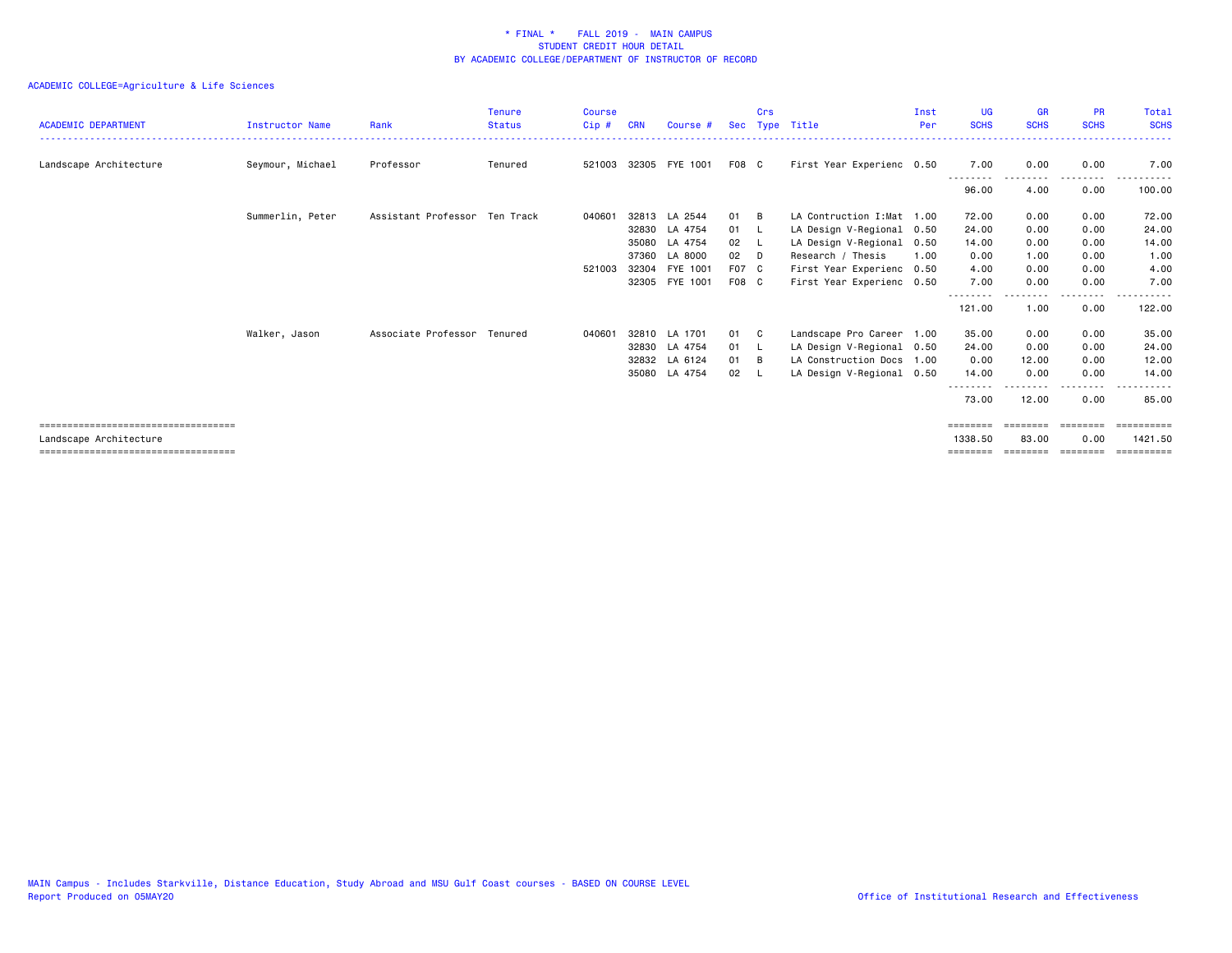| <b>ACADEMIC DEPARTMENT</b> | Instructor Name<br>------------------- | Rank                              | <b>Tenure</b><br><b>Status</b> | <b>Course</b><br>Cip# | <b>CRN</b>   | Course #              |    | Crs    | Sec Type Title            | Inst<br>Per | <b>UG</b><br><b>SCHS</b> | <b>GR</b><br><b>SCHS</b> | <b>PR</b><br><b>SCHS</b> | Total<br><b>SCHS</b> |
|----------------------------|----------------------------------------|-----------------------------------|--------------------------------|-----------------------|--------------|-----------------------|----|--------|---------------------------|-------------|--------------------------|--------------------------|--------------------------|----------------------|
| Plant & Soil Sciences      | Baldwin, Brian                         | Professor                         | Tenured                        | 011101                | 35561        | PSS 9000              | 01 | D      | Research / Diss           | 1.00        | 0.00                     | 9.00                     | 0.00                     | 9.00                 |
|                            |                                        |                                   |                                | 011104                | 33704        | PSS 4503              | 02 | C      | Plant Breeding            | 1.00        | 6.00                     | 0.00                     | 0.00                     | 6.00                 |
|                            |                                        |                                   |                                |                       | 33728        | PSS 6503              | 02 | C      | Plant Breeding            | 1.00        | 0.00                     | 18.00                    | 0.00                     | 18.00                |
|                            |                                        |                                   |                                |                       |              |                       |    |        |                           |             | .<br>$- - -$<br>6.00     | .<br>27.00               | .<br>0.00                | .<br>33.00           |
|                            | Bi, Guihong                            | Research Professor                | Non-Ten Track                  | 010601                | 33666        | PSS 2423              | 01 | C      | Plant Matl I              | 1.00        | 150.00                   | 0.00                     | 0.00                     | 150.00               |
|                            |                                        |                                   |                                |                       | 33667        | PSS 2423              | 02 | К      | Plant Matl I Lab          | 1.00        | 0.00                     | 0.00                     | 0.00                     | 0.00                 |
|                            |                                        |                                   |                                |                       | 33668        | PSS 2423              | 03 | K      | Plant Matl I              | 1.00        | 0.00                     | 0.00                     | 0.00                     | 0.00                 |
|                            |                                        |                                   |                                |                       | 33669        | PSS 2423              | 04 | K      | Plant Matl I              | 1.00        | 0.00                     | 0.00                     | 0.00                     | 0.00                 |
|                            |                                        |                                   |                                |                       | 011101 35564 | PSS 9000              | 04 | D      | Research / Diss           | 1.00        | 0.00<br>.                | 9.00<br>.                | 0.00<br>.                | 9.00                 |
|                            |                                        |                                   |                                |                       |              |                       |    |        |                           |             | 150.00                   | 9.00                     | 0.00                     | 159.00               |
|                            | Blythe, Eugene                         | Non-Employee                      | Not Applicable                 |                       | 011101 35565 | PSS 9000              | 05 | $\Box$ | Research / Diss           | 1.00        | 0.00<br>$\frac{1}{2}$    | 5.00<br>.                | 0.00<br>$\frac{1}{2}$    | 5.00                 |
|                            |                                        |                                   |                                |                       |              |                       |    |        |                           |             | 0.00                     | 5.00                     | 0.00                     | 5.00                 |
|                            | Bond, Jason                            | Extension Professor               | Non-Ten Track                  |                       | 011101 35566 | <b>PSS 9000</b>       | 06 | D      | Research / Diss           | 1.00        | 0.00                     | 3.00                     | 0.00                     | 3.00                 |
|                            |                                        |                                   |                                |                       |              |                       |    |        |                           |             | 0.00                     | 3.00                     | 0.00                     | 3.00                 |
|                            | Bradford, Timothy                      | Instructor                        | Non-Ten Track                  | 010000                | 30018        | ABE 2543              | 01 | C      | Precision Agricultur 1.00 |             | 36.00                    | 0.00                     | 0.00                     | 36.00                |
|                            |                                        |                                   |                                |                       | 30019        | ABE 2543              | 02 | К      | Precision Agricultur 1.00 |             | 0.00                     | 0.00                     | 0.00                     | 0.00                 |
|                            |                                        |                                   |                                |                       | 30020        | ABE 2543              | 03 | к      | Precision Agricultur 1.00 |             | 0.00                     | 0.00                     | 0.00                     | 0.00                 |
|                            |                                        |                                   |                                |                       | 30037        | ABE 4543              | 01 | C      | Precision Agricultur 1.00 |             | 21.00                    | 0.00                     | 0.00                     | 21.00                |
|                            |                                        |                                   |                                |                       | 30038        | ABE 4543              | 02 | К      | Precision Agricultur 1.00 |             | 0.00                     | 0.00                     | 0.00                     | 0.00                 |
|                            |                                        |                                   |                                |                       | 30039        | ABE 4543              | 03 | К      | Precision Agricultur 1.00 |             | 0.00                     | 0.00                     | 0.00                     | 0.00                 |
|                            |                                        |                                   |                                |                       | 33670        | PSS 2543              | 01 | C      | Precision Agricultur 1.00 |             | 66.00                    | 0.00                     | 0.00                     | 66.00                |
|                            |                                        |                                   |                                |                       | 33671        | PSS 2543              | 02 | К      | Precision Agricultur 1.00 |             | 0.00                     | 0.00                     | 0.00                     | 0.00                 |
|                            |                                        |                                   |                                |                       | 33672        | PSS 2543              | 03 | K      | Precision Agricultur 1.00 |             | 0.00                     | 0.00                     | 0.00                     | 0.00                 |
|                            |                                        |                                   |                                |                       | 33705        | PSS 4543              | 01 | C      | Precision Agricultur 1.00 |             | 48.00                    | 0.00                     | 0.00                     | 48.00                |
|                            |                                        |                                   |                                |                       | 33706        | PSS 4543              | 02 | K      | Precision Agricultur 1.00 |             | 0.00                     | 0.00                     | 0.00                     | 0.00                 |
|                            |                                        |                                   |                                |                       | 33707        | PSS 4543              | 03 | К      | Precision Agricultur 1.00 |             | 0.00                     | 0.00                     | 0.00                     | 0.00                 |
|                            |                                        |                                   |                                |                       | 33729        | PSS 6543              | 01 | C      | Precision Agricultur 1.00 |             | 0.00                     | 3.00                     | 0.00                     | 3.00                 |
|                            |                                        |                                   |                                |                       | 33730        | PSS 6543              | 02 | к      | Precision Agricultur 1.00 |             | 0.00                     | 0.00                     | 0.00                     | 0.00                 |
|                            |                                        |                                   |                                |                       | 010304 33702 | PSS 4453              | 01 | C      | Vegetable Production 1.00 |             | 84.00                    | 0.00                     | 0.00                     | 84.00                |
|                            |                                        |                                   |                                |                       | 33703        | PSS 4453              | 02 | К      | Vegetable Production 1.00 |             | 0.00                     | 0.00                     | 0.00                     | 0.00                 |
|                            |                                        |                                   |                                | 010608                | 33726        | PSS 6453              | 01 | C      | Vegetable Production 1.00 |             | 0.00                     | 3.00                     | 0.00                     | 3.00                 |
|                            |                                        |                                   |                                |                       | 33727        | PSS 6453              | 02 | К      | Vegetable Production 1.00 |             | 0.00<br>.                | 0.00<br>-----            | 0.00<br>المتماما         | 0.00<br>.            |
|                            |                                        |                                   |                                |                       |              |                       |    |        |                           |             | 255.00                   | 6.00                     | 0.00                     | 261.00               |
|                            | Broderick, Shaun                       | Extension Assist Pr Non-Ten Track |                                | 010304                | 35520        | PSS 8000              | 08 | D      | Research / Thesis         | 1.00        | 0.00                     | 3.00                     | 0.00                     | 3.00                 |
|                            |                                        |                                   |                                |                       | 011101 35567 | PSS 9000              | 07 | D      | Research / Diss           | 1.00        | 0.00                     | 1.00                     | 0.00                     | 1.00                 |
|                            |                                        |                                   |                                |                       |              |                       |    |        |                           |             |                          |                          |                          |                      |
|                            |                                        |                                   |                                |                       |              |                       |    |        |                           |             | 0.00                     | 4.00                     | 0.00                     | 4.00                 |
|                            | Byrd, John                             | Extension Professor Non-Ten Track |                                |                       | 010304 35522 | PSS 8000              | 10 | D      | Research / Thesis         | 1.00        | 0.00                     | 3.00                     | 0.00                     | 3.00                 |
|                            |                                        |                                   |                                |                       | 011101 35569 | PSS 9000              | 09 | D      | Research / Diss           | 1.00        | 0.00<br>$ -$<br>.        | 6.00<br>-----            | 0.00<br>.                | 6.00                 |
|                            |                                        |                                   |                                |                       |              |                       |    |        |                           |             | 0.00                     | 9.00                     | 0.00                     | 9.00                 |
|                            | Coker, Christine                       | Extension Assoc Pro Non-Ten Track |                                |                       |              | 010304 35524 PSS 8000 | 12 | D D    | Research / Thesis         | 1.00        | 0.00                     | 2.00                     | 0.00                     | 2.00                 |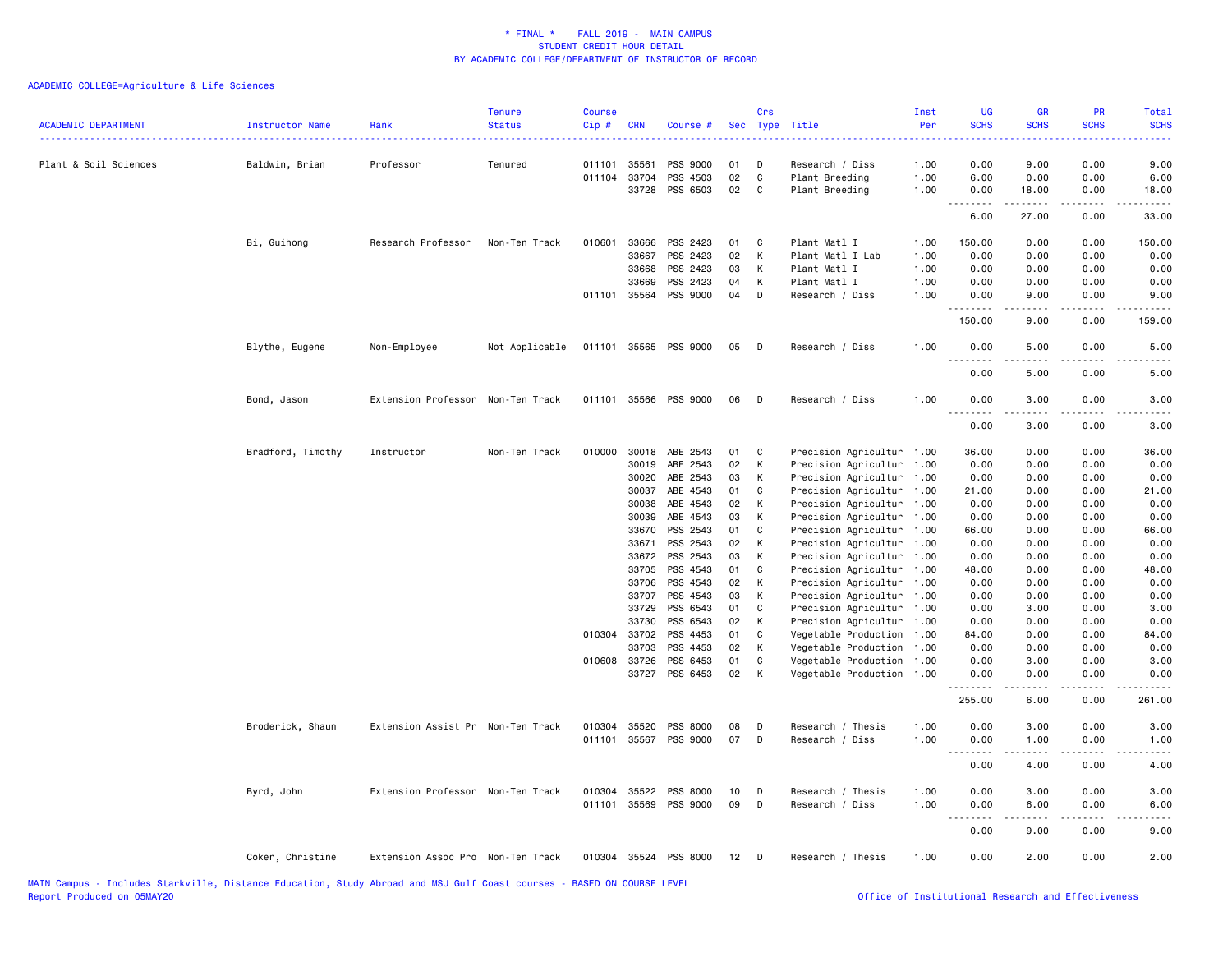| <b>ACADEMIC DEPARTMENT</b> | Instructor Name    | Rank                              | <b>Tenure</b><br><b>Status</b> | <b>Course</b><br>Cip# | <b>CRN</b>   | Course #              |    | Crs<br>Sec Type Title |                           | Inst<br>Per | UG<br><b>SCHS</b>  | <b>GR</b><br><b>SCHS</b> | PR<br><b>SCHS</b>                   | Total<br><b>SCHS</b>    |
|----------------------------|--------------------|-----------------------------------|--------------------------------|-----------------------|--------------|-----------------------|----|-----------------------|---------------------------|-------------|--------------------|--------------------------|-------------------------------------|-------------------------|
|                            |                    |                                   |                                |                       |              |                       |    |                       |                           |             | .                  |                          |                                     |                         |
|                            |                    |                                   |                                |                       |              |                       |    |                       |                           |             | 0.00               | 2.00                     | 0.00                                | 2.00                    |
| Plant & Soil Sciences      | Cox, Michael       | Professor                         | Tenured                        | 010301                |              | 35272 PSS 6373        | 01 | C                     | Geospatial Agn Mgt        | 1.00        | 0.00               | 18.00                    | 0.00                                | 18.00                   |
|                            |                    |                                   |                                | 011101                | 37279        | PSS 4000              | 02 | $\mathbf I$           | Directed Indiv Study      | 1.00        | 3.00               | 0.00                     | 0.00                                | 3.00                    |
|                            |                    |                                   |                                | 011102                | 33684        | PSS 3423              | 03 | E                     | Agronomy Internship       | 1.00        | 6.00               | 0.00                     | 0.00                                | 6.00                    |
|                            |                    |                                   |                                | 011201                | 35277        | PSS 6603              | 01 | C                     | Soil Chemistry            | 1.00        | 0.00               | 42.00                    | 0.00                                | 42.00                   |
|                            |                    |                                   |                                |                       | 011202 35276 | PSS 4603              | 01 | C                     | Soil Chemistry            | 1.00        | 9.00               | 0.00                     | 0.00                                | 9.00                    |
|                            |                    |                                   |                                |                       | 450702 35271 | PSS 4373              | 01 | C                     | Geospatial Agn Mgt        | 1.00        | 78.00              | 0.00                     | 0.00                                | 78.00                   |
|                            |                    |                                   |                                |                       |              |                       |    |                       |                           |             | .<br>96.00         | -----<br>60.00           | .<br>0.00                           | 156.00                  |
|                            | Czarnecki, Joby    | Research Assist Pro Non-Ten Track |                                |                       |              | 010304 35526 PSS 8000 | 14 | D                     | Research / Thesis         | 1.00        | 0.00               | 6.00                     | 0.00<br>$\sim$ $\sim$ $\sim$ $\sim$ | 6.00                    |
|                            |                    |                                   |                                |                       |              |                       |    |                       |                           |             | 0.00               | 6.00                     | 0.00                                | 6.00                    |
|                            | Denny, Geoffrey    | Extension Assist Pr Non-Ten Track |                                | 010699                | 33697        | PSS 4353              | 01 | C                     | Arboriculture             | 1.00        | 60.00              | 0.00                     | 0.00                                | 60.00                   |
|                            |                    |                                   |                                |                       | 33698        | PSS 4353              | 02 | К                     | Arboriculture             | 1.00        | 0.00               | 0.00                     | 0.00                                | 0.00                    |
|                            |                    |                                   |                                |                       |              |                       |    |                       |                           |             | <u>.</u>           |                          |                                     |                         |
|                            |                    |                                   |                                |                       |              |                       |    |                       |                           |             | 60.00              | 0.00                     | 0.00                                | 60.00                   |
|                            | Dodds, Darrin      | Professor                         | Tenured                        | 010304                | 35528        | PSS 8000              | 16 | D                     | Research / Thesis         | 1.00        | 0.00               | 1.00                     | 0.00                                | 1.00                    |
|                            |                    |                                   |                                |                       |              | 011101 35575 PSS 9000 | 15 | D                     | Research / Diss           | 1.00        | 0.00               | 6.00                     | 0.00                                | 6.00                    |
|                            |                    |                                   |                                |                       |              |                       |    |                       |                           |             | .                  | .                        | .                                   | ----                    |
|                            |                    |                                   |                                |                       |              |                       |    |                       |                           |             | 0.00               | 7.00                     | 0.00                                | 7.00                    |
|                            | Etheredge, Coleman | Assistant Professor Ten Track     |                                |                       | 010608 33659 | PSS 2343              | 01 | C                     | Floral Design             | 1.00        | 363.00             | 0.00                     | 0.00                                | 363.00                  |
|                            |                    |                                   |                                |                       | 33660        | PSS 2343              | 02 | К                     | Floral Design             | 1.00        | 0.00               | 0.00                     | 0.00                                | 0.00                    |
|                            |                    |                                   |                                |                       | 33661        | PSS 2343              | 03 | К                     | Floral Design             | 1.00        | 0.00               | 0.00                     | 0.00                                | 0.00                    |
|                            |                    |                                   |                                |                       | 33662        | PSS 2343              | 04 | К                     | Floral Design             | 1.00        | 0.00               | 0.00                     | 0.00                                | 0.00                    |
|                            |                    |                                   |                                |                       | 33663        | PSS 2343              | 05 | К                     | Floral Design             | 1.00        | 0.00               | 0.00                     | 0.00                                | 0.00                    |
|                            |                    |                                   |                                |                       | 36104        | PSS 2343              |    | H02 K                 | Floral Design             | 1.00        | 0.00               | 0.00                     | 0.00                                | 0.00                    |
|                            |                    |                                   |                                | 010699                | 33679        | PSS 3323              |    | $CO1$ $C$             | Hort-Impacts on Soci      | 1.00        | 87.00              | 0.00                     | 0.00                                | 87.00                   |
|                            |                    |                                   |                                |                       | 011103 35401 | PSS 3443              | 01 | C                     | Permanent Floral Des      | 0.50        | 25.50              | 0.00                     | 0.00                                | 25.50                   |
|                            |                    |                                   |                                |                       | 35402        | PSS 3443              | 02 | К                     | Permanent Floral Des      | 0.50        | 0.00<br>.          | 0.00<br>.                | 0.00<br>.                           | 0.00<br>.               |
|                            |                    |                                   |                                |                       |              |                       |    |                       |                           |             | 475.50             | 0.00                     | 0.00                                | 475.50                  |
|                            | Ferguson, Jason    | Assistant Professor Ten Track     |                                | 010205                | 35408        | PSS 8643              | 01 | B                     | Prin Spray Applicati 1.00 |             | 0.00               | 21.00                    | 0.00                                | 21.00                   |
|                            |                    |                                   |                                | 010304                | 35532        | PSS 8000              | 20 | D                     | Research / Thesis         | 1.00        | 0.00               | 19.00                    | 0.00                                | 19.00                   |
|                            |                    |                                   |                                |                       |              | 011102 33674 PSS 3133 | 01 | C                     | Intro Weed Science        | 1.00        | 213.00             | 0.00                     | 0.00                                | 213.00                  |
|                            |                    |                                   |                                |                       |              |                       |    |                       |                           |             | <u>.</u><br>213.00 | . <u>.</u><br>40.00      | .<br>0.00                           | $- - - - - -$<br>253.00 |
|                            | Fox, Amelia        | Clinical Assist Pro Non-Ten Track |                                | 011101                | 33699        | PSS 4383              | 01 | C                     | Agriculture Remote S      | 1.00        | 54.00              | 0.00                     | 0.00                                | 54.00                   |
|                            |                    |                                   |                                |                       | 33723        | PSS 6383              | 01 | C                     | Agriculture Remote S      | 1.00        | 0.00               | 15.00                    | 0.00                                | 15.00                   |
|                            |                    |                                   |                                |                       | 33747        | PSS 8811              | 01 | <b>S</b>              | Seminar                   | 1.00        | 0.00               | 7.00                     | 0.00                                | 7.00                    |
|                            |                    |                                   |                                |                       | 33748        | PSS 8821              | 01 | S                     | Seminar                   | 1.00        | 0.00               | 8.00                     | 0.00                                | 8.00                    |
|                            |                    |                                   |                                |                       | 33749        | PSS 8831              | 01 | S                     | Seminar                   | 1.00        | 0.00               | 2.00                     | 0.00                                | 2.00                    |
|                            |                    |                                   |                                |                       | 36662        | PSS 4000              | 01 | $\mathbf{I}$          | Directed Indiv Study 1.00 |             | 3.00               | 0.00                     | 0.00                                | 3.00                    |
|                            |                    |                                   |                                |                       | 011102 36810 | PSS 4733              | 01 | C                     | Ag. Flight Technolog 1.00 |             | 33.00              | 0.00                     | 0.00                                | 33.00                   |
|                            |                    |                                   |                                |                       | 36811        | PSS 6733              | 01 | C                     | Ag. Flight Technolog      | 1.00        | 0.00               | 12.00                    | 0.00                                | 12.00                   |
|                            |                    |                                   |                                |                       | 36812        | PSS 4733              | 02 | К                     | Ag. Flight Technolog      | 1.00        | 0.00               | 0.00                     | 0.00                                | 0.00                    |
|                            |                    |                                   |                                |                       |              | 36813 PSS 6733        | 02 | К                     | Ag. Flight Technolog 1.00 |             | 0.00               | 0.00                     | 0.00                                | 0.00                    |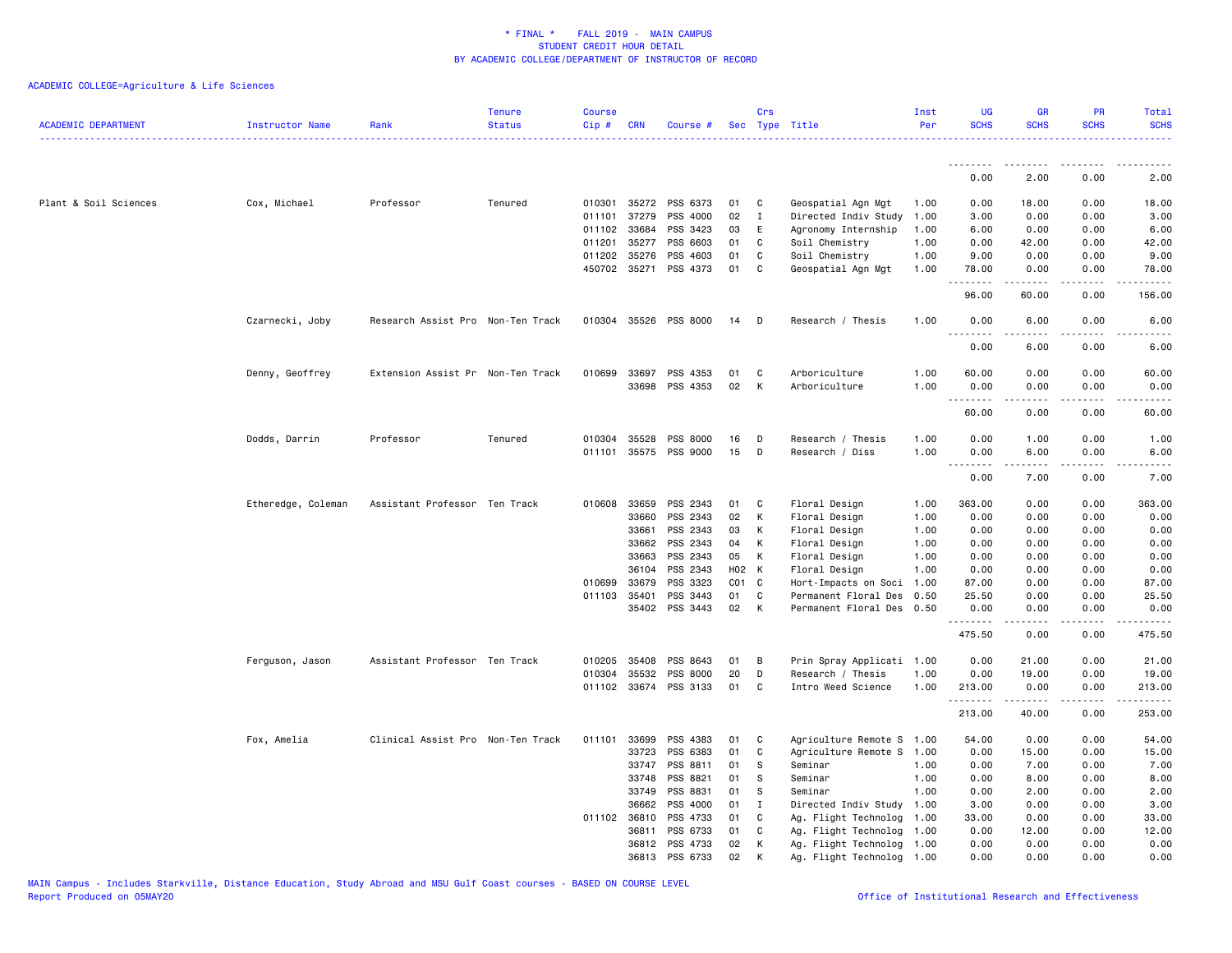| <b>ACADEMIC DEPARTMENT</b> | Instructor Name  | Rank                              | <b>Tenure</b><br><b>Status</b> | <b>Course</b><br>Cip# | CRN          | Course #              |          | Crs          | Sec Type Title            | Inst<br>Per | <b>UG</b><br><b>SCHS</b> | <b>GR</b><br><b>SCHS</b>                                                                                                                                      | PR<br><b>SCHS</b>            | Total<br><b>SCHS</b> |
|----------------------------|------------------|-----------------------------------|--------------------------------|-----------------------|--------------|-----------------------|----------|--------------|---------------------------|-------------|--------------------------|---------------------------------------------------------------------------------------------------------------------------------------------------------------|------------------------------|----------------------|
| Plant & Soil Sciences      | Fox, Amelia      | Clinical Assist Pro Non-Ten Track |                                | 011102                | 36814        | PSS 4733              | 03       | К            | Ag. Flight Technolog 1.00 |             | 0.00                     | 0.00                                                                                                                                                          | 0.00                         | 0.00                 |
|                            |                  |                                   |                                |                       |              | 36815 PSS 6733        | 03       | K            | Ag. Flight Technolog 1.00 |             | 0.00                     | 0.00<br>$\frac{1}{2} \left( \frac{1}{2} \right) \left( \frac{1}{2} \right) \left( \frac{1}{2} \right) \left( \frac{1}{2} \right) \left( \frac{1}{2} \right)$  | 0.00<br>$\sim$ $\sim$ $\sim$ | 0.00<br>.            |
|                            |                  |                                   |                                |                       |              |                       |          |              |                           |             | 90.00                    | 44.00                                                                                                                                                         | 0.00                         | 134.00               |
|                            | Golden, Bobby    | Extension Assoc Pro Non-Ten Track |                                |                       |              | 011101 35579 PSS 9000 | 19       | D            | Research / Diss           | 1.00        | 0.00                     | 5.00                                                                                                                                                          | 0.00                         | 5.00                 |
|                            |                  |                                   |                                |                       |              |                       |          |              |                           |             | .<br>0.00                | .<br>5.00                                                                                                                                                     | .<br>0.00                    | $- - - - -$<br>5.00  |
|                            | Harkess, Richard | Professor                         | Tenured                        | 010601                | 33685        | PSS 3433              | 01       | E            | Hort Internship           | 1.00        | 6.00                     | 0.00                                                                                                                                                          | 0.00                         | 6.00                 |
|                            |                  |                                   |                                | 010604                | 33696        | PSS 4343              | 01       | C            | Control Enviro Ag         | 1.00        | 15.00                    | 0.00                                                                                                                                                          | 0.00                         | 15.00                |
|                            |                  |                                   |                                | 011101                | 35580        | PSS 9000              | 20       | D            | Research / Diss           | 1.00        | 0.00                     | 8.00                                                                                                                                                          | 0.00                         | 8.00                 |
|                            |                  |                                   |                                |                       | 011103 33708 | PSS 4553              | 01       | C.           | Plant Growth & Devel      | 1.00        | 165.00                   | 0.00                                                                                                                                                          | 0.00                         | 165.00               |
|                            |                  |                                   |                                |                       | 33709        | PSS 4553              | 02       | C            | Plant Growth & Devel      | 1.00        | 9.00                     | 0.00                                                                                                                                                          | 0.00                         | 9.00                 |
|                            |                  |                                   |                                |                       | 33720        | PSS 6343              | 01       | C            | Control Enviro Ag         | 1.00        | 0.00                     | 9.00                                                                                                                                                          | 0.00                         | 9.00                 |
|                            |                  |                                   |                                |                       | 33732        | PSS 6553              | 01       | C            | Plant Growth & Devel 1.00 |             | 0.00                     | 30.00                                                                                                                                                         | 0.00                         | 30.00                |
|                            |                  |                                   |                                |                       | 33733        | PSS 6553              | 02       | C            | Plant Growth & Devel      | 1.00        | 0.00                     | 27.00                                                                                                                                                         | 0.00                         | 27.00                |
|                            |                  |                                   |                                | 011105                | 33695        | PSS 4341              | 01       | L.           | Contrl Enviro Ag Lab      | 1.00        | 2.00                     | 0.00                                                                                                                                                          | 0.00                         | 2.00                 |
|                            |                  |                                   |                                |                       | 33719        | PSS 6341              | 01       | L.           | Control Enviro Ag La 1.00 |             | 0.00                     | 3.00                                                                                                                                                          | 0.00                         | 3.00                 |
|                            |                  |                                   |                                | 260307                | 35308        | PSS 8553              | 01       | C            | Phytohormon & Growth 1.00 |             | 0.00                     | 33.00                                                                                                                                                         | 0.00                         | 33.00                |
|                            |                  |                                   |                                | 303301                | 32829        | LA 4753               | 02       | C            | Sustain Landscape Mg 0.50 |             | 4.50                     | 0.00                                                                                                                                                          | 0.00                         | 4.50                 |
|                            |                  |                                   |                                |                       |              |                       |          |              |                           |             | <u>.</u><br>201.50       | .<br>110.00                                                                                                                                                   | .<br>0.00                    | <u>.</u><br>311.50   |
|                            |                  |                                   |                                | 030506                | 33700        |                       |          | C            |                           |             |                          | 0.00                                                                                                                                                          |                              |                      |
|                            | Henry, William   | Professor                         | Tenured                        |                       | 32503        | PSS 4411<br>GRD 9011  | 01<br>01 | - S          | Remote Sensing Semin 1.00 |             | 14.00                    |                                                                                                                                                               | 0.00                         | 14.00                |
|                            |                  |                                   |                                | 240102                |              |                       |          |              | Graduate Degree Comp      | 1.00        | 0.00                     | 21.00                                                                                                                                                         | 0.00                         | 21.00                |
|                            |                  |                                   |                                | 450701                | 32458        | GR 4411               | 01       | C            | Remote Sensing Semin      | 1.00        | 3.00                     | 0.00                                                                                                                                                          | 0.00                         | 3.00                 |
|                            |                  |                                   |                                | 450702                | 31530        | ECE 4411              | 01       | C            | Remote Sensing Semin      | 1.00        | 4.00                     | 0.00                                                                                                                                                          | 0.00                         | 4.00                 |
|                            |                  |                                   |                                |                       | 32268        | F0 4411               | 01       | $\mathbf{C}$ | Remote Sensing            | 1.00        | 1.00<br><u>.</u>         | 0.00                                                                                                                                                          | 0.00                         | 1.00                 |
|                            |                  |                                   |                                |                       |              |                       |          |              |                           |             | 22.00                    | 21.00                                                                                                                                                         | 0.00                         | 43.00                |
|                            | Irby, Jon        | Extension Assoc Pro Non-Ten Track |                                |                       |              | 010304 35536 PSS 8000 | 24       | D            | Research / Thesis         | 1.00        | 0.00<br>.                | 4.00<br>.                                                                                                                                                     | 0.00                         | 4.00                 |
|                            |                  |                                   |                                |                       |              |                       |          |              |                           |             | 0.00                     | 4.00                                                                                                                                                          | 0.00                         | 4.00                 |
|                            | Jones, Keri      | Non-Faculty                       | Not Applicable                 |                       | 011102 33690 | PSS 4223              | 01       | C            | Seed Production           | 1.00        | 42.00                    | 0.00                                                                                                                                                          | 0.00                         | 42.00                |
|                            |                  |                                   |                                |                       |              | 33691 PSS 4223        | 02       | K            | Seed Production           | 1.00        | 0.00                     | 0.00                                                                                                                                                          | 0.00                         | 0.00                 |
|                            |                  |                                   |                                |                       |              |                       |          |              |                           |             | <u>.</u><br>42.00        | <u>.</u><br>0.00                                                                                                                                              | .<br>0.00                    | .<br>42.00           |
|                            | Kingery, William | Professor                         | Tenured                        | 010304                | 35537        | PSS 8000              | 25       | D            | Research / Thesis         | 1.00        | 0.00                     | 3.00                                                                                                                                                          | 0.00                         | 3.00                 |
|                            |                  |                                   |                                | 011203                | 35404        | PSS 4314              | 01       | C            | Microbiology & Ecolo      | 1.00        | 52.00                    | 0.00                                                                                                                                                          | 0.00                         | 52.00                |
|                            |                  |                                   |                                |                       | 35405        | PSS 6314              | 01       | C            | Microbiology & Ecolo      | 1.00        | 0.00                     | 12.00                                                                                                                                                         | 0.00                         | 12.00                |
|                            |                  |                                   |                                |                       | 35406        | PSS 4314              | 03       | K            | Microbiology & Ecolo 1.00 |             | 0.00                     | 0.00                                                                                                                                                          | 0.00                         | 0.00                 |
|                            |                  |                                   |                                |                       | 35407        | PSS 6314              | 04       | К            | Microbiology & Ecolo 1.00 |             | 0.00                     | 0.00                                                                                                                                                          | 0.00                         | 0.00                 |
|                            |                  |                                   |                                |                       |              |                       |          |              |                           |             | .<br>52.00               | $\frac{1}{2} \left( \frac{1}{2} \right) \left( \frac{1}{2} \right) \left( \frac{1}{2} \right) \left( \frac{1}{2} \right) \left( \frac{1}{2} \right)$<br>15.00 | .<br>0.00                    | .<br>67.00           |
|                            |                  |                                   |                                |                       |              |                       |          |              |                           |             |                          |                                                                                                                                                               |                              |                      |
|                            | Knight, Patricia | Research Professor                | Non-Ten Track                  | 011101                |              | 35584 PSS 9000        | 24       | D            | Research / Diss           | 1.00        | 0.00<br>.                | 3.00<br>.                                                                                                                                                     | 0.00<br>$  -$                | 3.00<br>$- - - - -$  |
|                            |                  |                                   |                                |                       |              |                       |          |              |                           |             | 0.00                     | 3.00                                                                                                                                                          | 0.00                         | 3.00                 |
|                            | Krutz, Larry     | Professor                         | Tenured                        |                       |              | 011101 35585 PSS 9000 | 25       | D            | Research / Diss           | 1.00        | 0.00                     | 14.00                                                                                                                                                         | 0.00                         | 14.00                |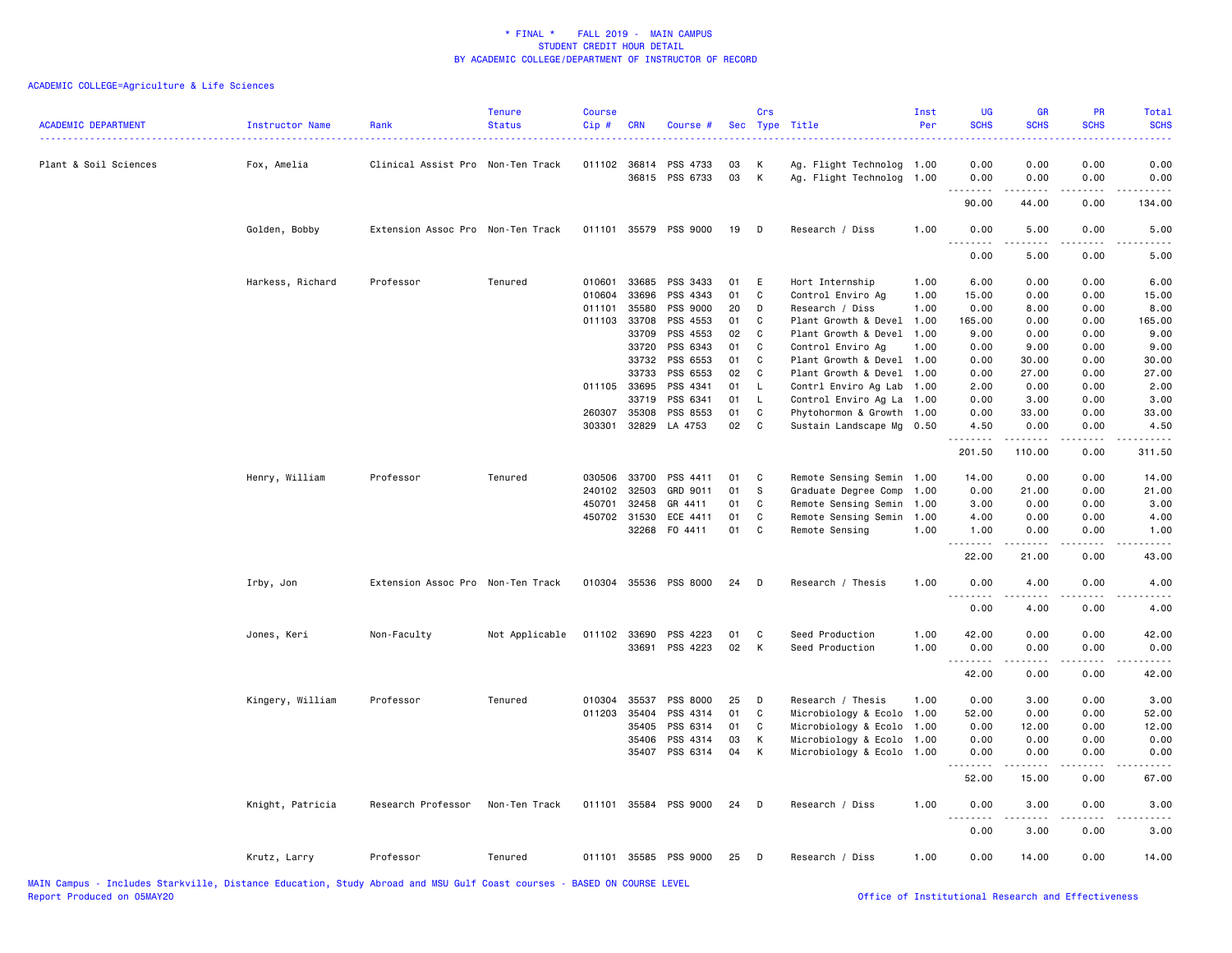| <b>ACADEMIC DEPARTMENT</b> | Instructor Name    | Rank                              | <b>Tenure</b><br><b>Status</b> | <b>Course</b><br>Cip# | <b>CRN</b>            | Course #                    |                       | Crs               | Sec Type Title                             | Inst<br>Per  | <b>UG</b><br><b>SCHS</b> | <b>GR</b><br><b>SCHS</b>                                                                                                                             | PR<br><b>SCHS</b>                   | Total<br><b>SCHS</b>                 |
|----------------------------|--------------------|-----------------------------------|--------------------------------|-----------------------|-----------------------|-----------------------------|-----------------------|-------------------|--------------------------------------------|--------------|--------------------------|------------------------------------------------------------------------------------------------------------------------------------------------------|-------------------------------------|--------------------------------------|
|                            |                    |                                   |                                |                       |                       |                             |                       |                   |                                            |              | .                        | - - - - -                                                                                                                                            |                                     |                                      |
|                            |                    |                                   |                                |                       |                       |                             |                       |                   |                                            |              | 0.00                     | 14.00                                                                                                                                                | 0.00                                | 14.00                                |
| Plant & Soil Sciences      | Lang, David        | Professor                         | Tenured                        |                       | 010304 33688<br>33689 | PSS 4103<br>PSS 4103        | 01<br>02              | C<br>К            | Forage Pasture<br>Forage Pasture           | 1.00<br>1.00 | 117.00<br>0.00<br>.      | 0.00<br>0.00<br>-----                                                                                                                                | 0.00<br>0.00<br>.                   | 117.00<br>0.00<br>.                  |
|                            |                    |                                   |                                |                       |                       |                             |                       |                   |                                            |              | 117.00                   | 0.00                                                                                                                                                 | 0.00                                | 117.00                               |
|                            | Li, Tongyin        | Assistant Professor Ten Track     |                                | 010304                | 33673                 | PSS 3043                    | 01                    | C                 | Fruit Science                              | 1.00         | 75.00                    | 0.00                                                                                                                                                 | 0.00                                | 75.00                                |
|                            |                    |                                   |                                |                       | 35543                 | PSS 8000                    | 31                    | D                 | Research / Thesis                          | 1.00         | 0.00                     | 9.00                                                                                                                                                 | 0.00                                | 9.00                                 |
|                            |                    |                                   |                                |                       | 011103 33650          | PSS 1113                    | 01                    | В                 | The Gardening Experi                       | 1.00         | 24.00<br>.               | 0.00<br>.                                                                                                                                            | 0.00<br>.                           | 24.00<br>$\sim$ $\sim$ $\sim$ $\sim$ |
|                            |                    |                                   |                                |                       |                       |                             |                       |                   |                                            |              | 99.00                    | 9.00                                                                                                                                                 | 0.00                                | 108.00                               |
|                            | Macoon, Bisoondat  | Research Professor                | Non-Ten Track                  |                       |                       | 010304 35544 PSS 8000       | 32                    | D                 | Research / Thesis                          | 1.00         | 0.00                     | 16.00                                                                                                                                                | 0.00                                | 16.00                                |
|                            |                    |                                   |                                |                       |                       |                             |                       |                   |                                            |              | 0.00                     | 16.00                                                                                                                                                | 0.00                                | 16.00                                |
|                            | McCurdy, James     | Assistant Professor Ten Track     |                                | 010304                | 35545                 | PSS 8000                    | 33                    | D                 | Research / Thesis                          | 1.00         | 0.00                     | 5.00                                                                                                                                                 | 0.00                                | 5.00                                 |
|                            |                    |                                   |                                | 010607                | 33656                 | PSS 2111                    | 01                    | L.                | Turf Management Lab                        | 1.00         | 6.00                     | 0.00                                                                                                                                                 | 0.00                                | 6.00                                 |
|                            |                    |                                   |                                |                       | 33658                 | PSS 2113                    | 01                    | C                 | Intr to Turf Science                       | 1.00         | 84.00                    | 0.00                                                                                                                                                 | 0.00                                | 84.00                                |
|                            |                    |                                   |                                |                       | 33701                 | PSS 4413                    | 01                    | C                 | Turfgrass Management                       | 0.50         | 13.50<br>.               | 0.00<br>.                                                                                                                                            | 0.00<br>$\sim$ $\sim$ $\sim$ $\sim$ | 13.50<br>المتمالين                   |
|                            |                    |                                   |                                |                       |                       |                             |                       |                   |                                            |              | 103.50                   | 5.00                                                                                                                                                 | 0.00                                | 108.50                               |
|                            | McDougald, Lynette | Instructor                        | Non-Ten Track                  | 010608                | 33664                 | PSS 2343                    | 06                    | К                 | Floral Design                              | 1.00         | 0.00                     | 0.00                                                                                                                                                 | 0.00                                | 0.00                                 |
|                            |                    |                                   |                                |                       | 33665                 | PSS 2343                    | 07                    | К                 | Floral Design                              | 1.00         | 0.00                     | 0.00                                                                                                                                                 | 0.00                                | 0.00                                 |
|                            |                    |                                   |                                |                       | 33687                 | PSS 4083                    | 01                    | B                 | Flor Des Spec Events                       | 1.00         | 51.00                    | 0.00                                                                                                                                                 | 0.00                                | 51.00                                |
|                            |                    |                                   |                                |                       | 011103 33649<br>35401 | PSS 1001<br>PSS 3443        | F <sub>01</sub><br>01 | $\mathbf{C}$<br>C | First Year Seminar<br>Permanent Floral Des | 1.00<br>0.50 | 20.00                    | 0.00                                                                                                                                                 | 0.00<br>0.00                        | 20.00<br>25.50                       |
|                            |                    |                                   |                                |                       | 35402                 | PSS 3443                    | 02                    | К                 | Permanent Floral Des                       | 0.50         | 25.50<br>0.00            | 0.00<br>0.00                                                                                                                                         | 0.00                                | 0.00                                 |
|                            |                    |                                   |                                |                       |                       |                             |                       |                   |                                            |              | .                        |                                                                                                                                                      | .                                   |                                      |
|                            |                    |                                   |                                |                       |                       |                             |                       |                   |                                            |              | 96.50                    | 0.00                                                                                                                                                 | 0.00                                | 96.50                                |
|                            | Morrison, Jesse    | Research Assist Pro Non-Ten Track |                                |                       |                       | 010304 35547 PSS 8000       | 35                    | D                 | Research / Thesis                          | 1.00         | 0.00<br>.                | 5.00                                                                                                                                                 | 0.00                                | 5.00                                 |
|                            |                    |                                   |                                |                       |                       |                             |                       |                   |                                            |              | 0.00                     | 5.00                                                                                                                                                 | 0.00                                | 5.00                                 |
|                            | Peterson, Daniel   | Professor                         | Tenured                        |                       | 260202 35305          | <b>BCH 8631</b>             | 01                    | -S                | Topics in Genomics                         | 1.00         | 0.00                     | 5.00                                                                                                                                                 | 0.00                                | 5.00                                 |
|                            |                    |                                   |                                |                       | 35306<br>36797        | PSS 8631<br><b>BCH 9000</b> | 01<br>12              | s<br>D            | Topics in Genomics<br>Research/Diss        | 1.00<br>1.00 | 0.00<br>0.00             | 2.00<br>12.00                                                                                                                                        | 0.00<br>0.00                        | 2.00<br>12.00                        |
|                            |                    |                                   |                                |                       |                       |                             |                       |                   |                                            |              | .                        | $\frac{1}{2} \left( \frac{1}{2} \right) \left( \frac{1}{2} \right) \left( \frac{1}{2} \right) \left( \frac{1}{2} \right) \left( \frac{1}{2} \right)$ |                                     | .                                    |
|                            |                    |                                   |                                |                       |                       |                             |                       |                   |                                            |              | 0.00                     | 19.00                                                                                                                                                | 0.00                                | 19.00                                |
|                            | Reddy, Kambham     | Research Professor                | Non-Ten Track                  |                       |                       | 011101 35598 PSS 9000       | 38                    | D                 | Research / Diss                            | 1.00         | 0.00<br>.                | 9.00<br>.                                                                                                                                            | 0.00                                | 9.00                                 |
|                            |                    |                                   |                                |                       |                       |                             |                       |                   |                                            |              | 0.00                     | 9.00                                                                                                                                                 | 0.00                                | 9.00                                 |
|                            | Reynolds, Daniel   | Professor                         | Tenured                        |                       | 010304 35553          | PSS 8000                    | 41                    | D                 | Research / Thesis                          | 1.00         | 0.00                     | 1.00                                                                                                                                                 | 0.00                                | 1.00                                 |
|                            |                    |                                   |                                |                       |                       | 011101 35599 PSS 9000       | 39                    | D                 | Research / Diss                            | 1.00         | 0.00<br>.                | 1.00<br>.                                                                                                                                            | 0.00<br>.                           | 1.00<br>$\frac{1}{2}$                |
|                            |                    |                                   |                                |                       |                       |                             |                       |                   |                                            |              | 0.00                     | 2.00                                                                                                                                                 | 0.00                                | 2.00                                 |
|                            | Rushing, Jason     | Extension Assist Pr Non-Ten Track |                                |                       |                       | 010304 35513 PSS 8000       | 01                    | D                 | Research / Thesis                          | 1.00         | 0.00                     | 6.00                                                                                                                                                 | 0.00                                | 6.00                                 |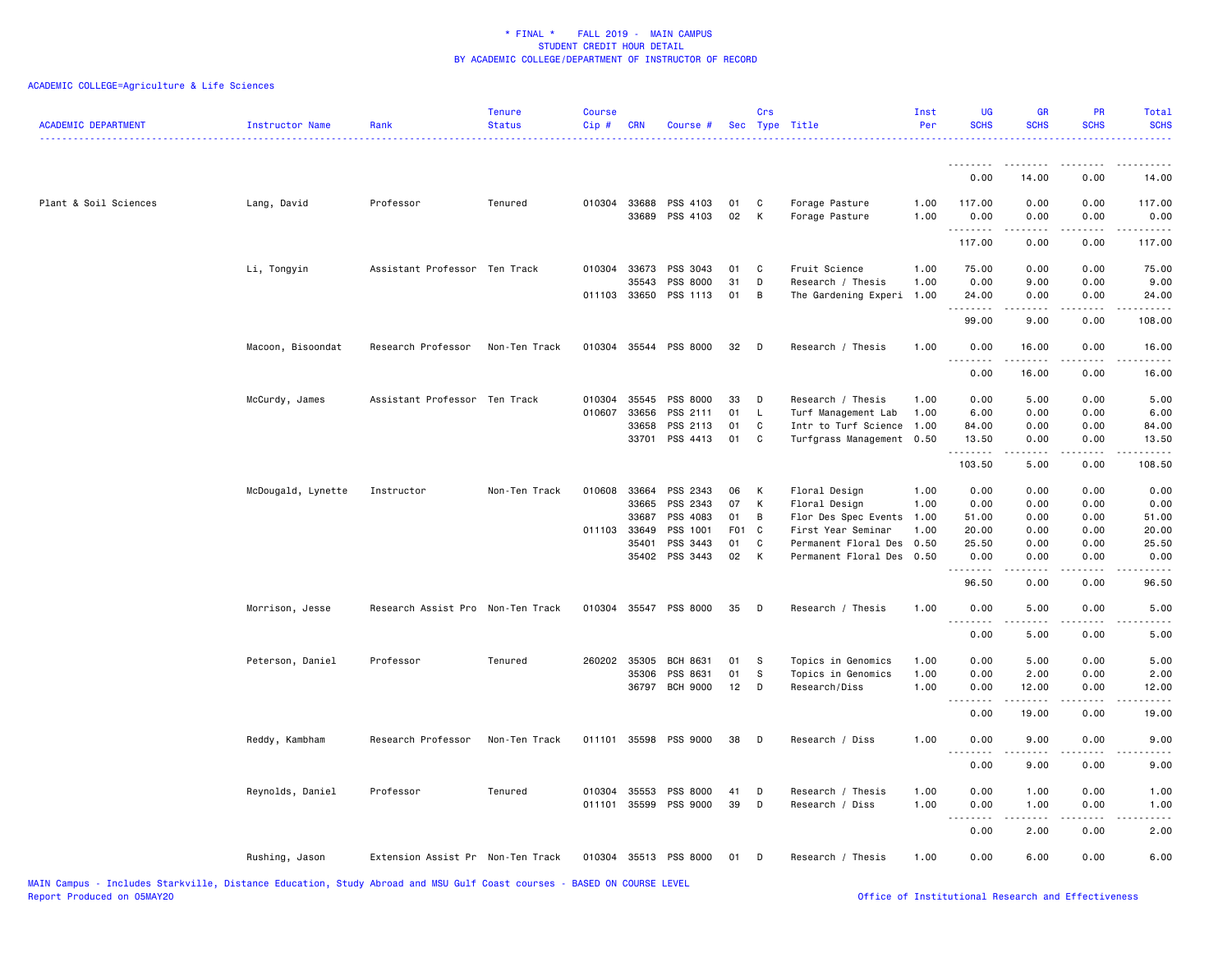| <b>ACADEMIC DEPARTMENT</b>                                   | Instructor Name | Rank                          | <b>Tenure</b><br><b>Status</b>       | <b>Course</b><br>Cip# | <b>CRN</b>   | Course #       |      | Crs            | Sec Type Title       | Inst<br>Per | <b>UG</b><br><b>SCHS</b>   | <b>GR</b><br><b>SCHS</b>                                                                                                                                                                | <b>PR</b><br><b>SCHS</b> | Total<br><b>SCHS</b>                             |
|--------------------------------------------------------------|-----------------|-------------------------------|--------------------------------------|-----------------------|--------------|----------------|------|----------------|----------------------|-------------|----------------------------|-----------------------------------------------------------------------------------------------------------------------------------------------------------------------------------------|--------------------------|--------------------------------------------------|
|                                                              |                 |                               |                                      |                       |              |                |      |                |                      |             | .                          |                                                                                                                                                                                         |                          | .                                                |
|                                                              |                 |                               |                                      |                       |              |                |      |                |                      |             | 0.00                       | 6.00                                                                                                                                                                                    | 0.00                     | 6.00                                             |
| Plant & Soil Sciences                                        | Stewart, Barry  | Associate Professor Tenured   |                                      | 010607                | 33701        | PSS 4413       | 01   | $\mathbf{C}$   | Turfgrass Management | 0.50        | 13.50                      | 0.00                                                                                                                                                                                    | 0.00                     | 13.50                                            |
|                                                              |                 |                               |                                      | 011101                | 33680        | PSS 3411       | 01   | $\mathbf{C}$   | Turf Seminar I       | 1.00        | 18.00                      | 0.00                                                                                                                                                                                    | 0.00                     | 18.00                                            |
|                                                              |                 |                               |                                      | 011103 33651          |              | PSS 1313       | 01   | $\mathbf{C}$   | Plant Science        | 1.00        | 231.00                     | 0.00                                                                                                                                                                                    | 0.00                     | 231.00                                           |
|                                                              |                 |                               |                                      |                       | 33652        | PSS 1313       | 02   | K              | Plant Science        | 1.00        | 0.00                       | 0.00                                                                                                                                                                                    | 0.00                     | 0.00                                             |
|                                                              |                 |                               |                                      |                       | 33653        | PSS 1313       | 03   | K              | Plant Science        | 1.00        | 0.00                       | 0.00                                                                                                                                                                                    | 0.00                     | 0.00                                             |
|                                                              |                 |                               |                                      |                       | 33654        | PSS 1313       | 04   | K              | Plant Science        | 1.00        | 0.00                       | 0.00                                                                                                                                                                                    | 0.00                     | 0.00                                             |
|                                                              |                 |                               |                                      |                       | 33655        | PSS 1313       | 05   | K              | Plant Science        | 1.00        | 0.00                       | 0.00                                                                                                                                                                                    | 0.00                     | 0.00                                             |
|                                                              |                 |                               |                                      |                       |              |                |      |                |                      |             | .<br>262.50                | $\frac{1}{2} \left( \frac{1}{2} \right) \left( \frac{1}{2} \right) \left( \frac{1}{2} \right) \left( \frac{1}{2} \right) \left( \frac{1}{2} \right) \left( \frac{1}{2} \right)$<br>0.00 | 0.00                     | 262.50                                           |
|                                                              | Tseng, Te Ming  | Assistant Professor Ten Track |                                      | 010000                | 37019        | GA 4000        | 07   | $\blacksquare$ | Dis in Agriculture   | 1.00        | 1.00                       | 0.00                                                                                                                                                                                    | 0.00                     | 1.00                                             |
|                                                              |                 |                               |                                      | 010304                | 35558        | PSS 8000       | 46   | D              | Research / Thesis    | 1.00        | 0.00                       | 2.00                                                                                                                                                                                    | 0.00                     | 2.00                                             |
|                                                              |                 |                               |                                      |                       | 011101 35605 | PSS 9000       | 45   | $\Box$         | Research / Diss      | 1.00        | 0.00                       | 9.00                                                                                                                                                                                    | 0.00                     | 9.00                                             |
|                                                              |                 |                               |                                      | 011199                | 35403        | PSS 8724       | 01   | в              | Herb Phys & Biochem  | 1.00        | 0.00                       | 36.00                                                                                                                                                                                   | 0.00                     | 36.00                                            |
|                                                              |                 |                               |                                      | 030101                | 31887        | ENS 4102       | 01   | E              | Practicum            | 1.00        | 2.00                       | 0.00                                                                                                                                                                                    | 0.00                     | 2.00                                             |
|                                                              |                 |                               |                                      |                       |              |                |      |                |                      |             | . <b>.</b><br>3.00         | 47.00                                                                                                                                                                                   | 0.00                     | 50.00                                            |
|                                                              | Varco, Jac      | Professor                     | Tenured                              | 010304                | 35559        | PSS 8000       | 47   | D              | Research / Thesis    | 1.00        | 0.00                       | 14.00                                                                                                                                                                                   | 0.00                     | 14.00                                            |
|                                                              |                 |                               |                                      |                       | 010605 33675 | PSS 3301       | 01   | - L            | Soils Laboratory     | 1.00        | 23.00                      | 0.00                                                                                                                                                                                    | 0.00                     | 23.00                                            |
|                                                              |                 |                               |                                      |                       | 33676        | PSS 3301       | 02 L |                | Soils Laboratory     | 1.00        | 24.00                      | 0.00                                                                                                                                                                                    | 0.00                     | 24.00                                            |
|                                                              |                 |                               |                                      |                       | 33677        | PSS 3301       | 03   | - L            | Soils Laboratory     | 1.00        | 20.00                      | 0.00                                                                                                                                                                                    | 0.00                     | 20.00                                            |
|                                                              |                 |                               |                                      |                       |              | 33678 PSS 3303 | 01 C |                | Soils                | 1.00        | 207.00                     | 0.00                                                                                                                                                                                    | 0.00<br>.                | 207.00                                           |
|                                                              |                 |                               |                                      |                       |              |                |      |                |                      |             | .<br>274.00                | .<br>14.00                                                                                                                                                                              | 0.00                     | .<br>288.00                                      |
|                                                              | Wallace, Teddy  | Associate Professor Tenured   |                                      | 011101                | 35607        | PSS 9000       | 47   | D              | Research / Diss      | 1.00        | 0.00                       | 4.00                                                                                                                                                                                    | 0.00                     | 4.00                                             |
|                                                              |                 |                               |                                      |                       | 011102 37401 | PSS 3423       | 04   | E              | Agronomy Internship  | 1.00        | 3.00                       | 0.00                                                                                                                                                                                    | 0.00<br>.                | 3.00<br>.                                        |
|                                                              |                 |                               |                                      |                       |              |                |      |                |                      |             | --------<br>3.00           | $- - - - -$<br>4.00                                                                                                                                                                     | 0.00                     | 7.00                                             |
|                                                              | Williams, W.    | Non-Employee                  | Not Applicable 011101 36989 PSS 9000 |                       |              |                | 48   | <b>D</b>       | Research / Diss      | 1.00        | 0.00                       | 1.00                                                                                                                                                                                    | 0.00                     | 1.00                                             |
|                                                              |                 |                               |                                      |                       |              |                |      |                |                      |             | .<br>$\frac{1}{2}$<br>0.00 | $- - - -$<br>1.00                                                                                                                                                                       | 0.00                     | 1.00                                             |
| -----------------------------------                          |                 |                               |                                      |                       |              |                |      |                |                      |             | ========                   | ========                                                                                                                                                                                | <b>ESSESSE</b>           | ==========                                       |
| Plant & Soil Sciences<br>----------------------------------- |                 |                               |                                      |                       |              |                |      |                |                      |             | 2621.50                    | 531.00                                                                                                                                                                                  | 0.00                     | 3152.50<br>======== ======== ======== ========== |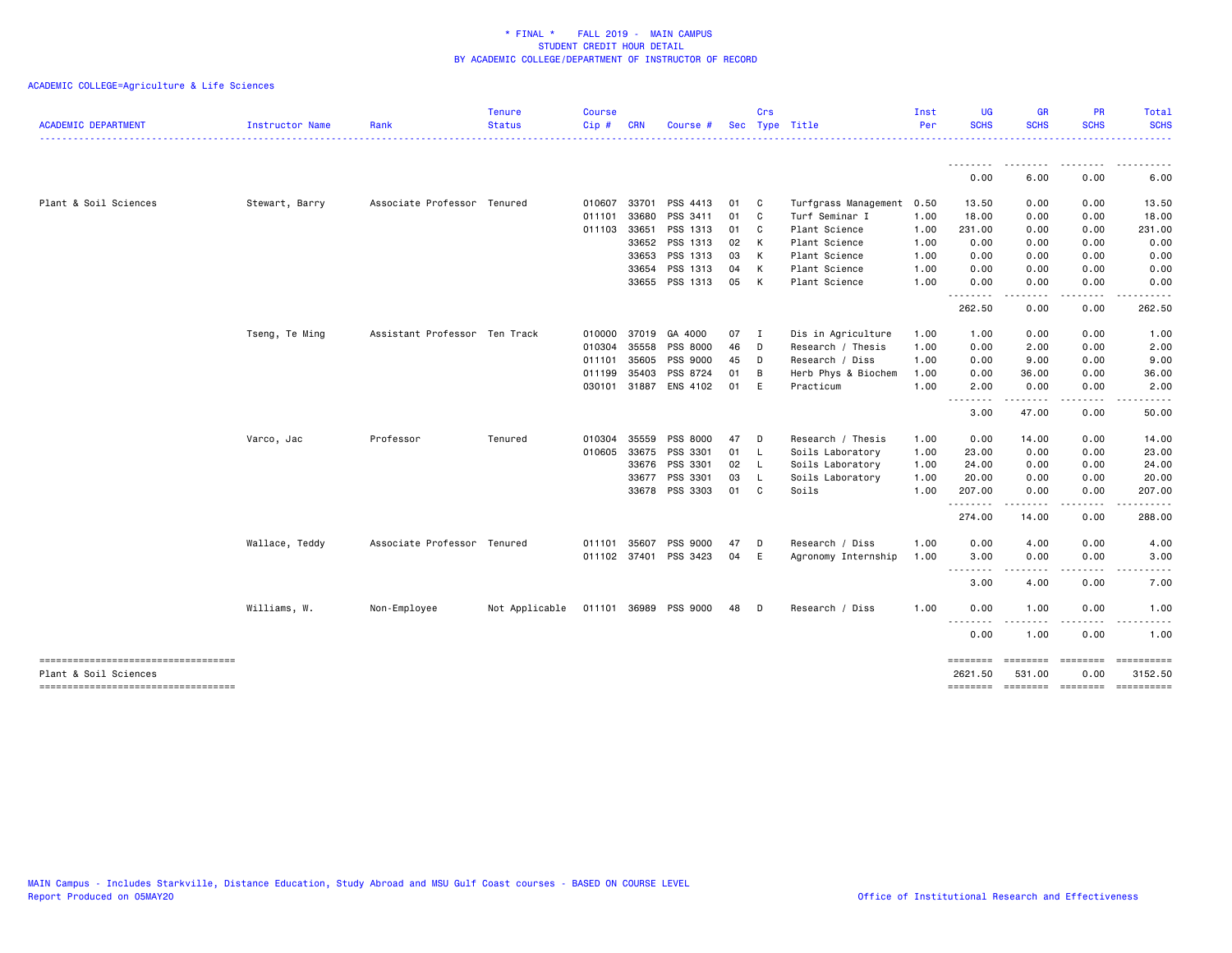| <b>ACADEMIC DEPARTMENT</b> | Instructor Name                                    | Rank                               | <b>Tenure</b><br><b>Status</b> | <b>Course</b><br>Cip# | <b>CRN</b>   | Course #              |    | Crs          | Sec Type Title            | Inst<br>Per | <b>UG</b><br><b>SCHS</b>        | <b>GR</b><br><b>SCHS</b> | <b>PR</b><br><b>SCHS</b> | <b>Total</b><br><b>SCHS</b><br>.    |
|----------------------------|----------------------------------------------------|------------------------------------|--------------------------------|-----------------------|--------------|-----------------------|----|--------------|---------------------------|-------------|---------------------------------|--------------------------|--------------------------|-------------------------------------|
| Poultry Science            | Acharya Adhikari, Pr Assistant Professor Ten Track |                                    |                                |                       | 010000 37363 | GA 4000               | 15 | $\mathbf{I}$ | Dis in Agriculture        | 1.00        | 1.00                            | 0.00                     | 0.00                     | 1.00                                |
|                            |                                                    |                                    |                                | 010907                | 33560        | PO 4313               | 01 | C            | Mgt Comm Layers           | 1.00        | 90.00                           | 0.00                     | 0.00                     | 90.00                               |
|                            |                                                    |                                    |                                |                       | 33566        | PO 6313               | 01 | $\mathbf C$  | Mgt Comm Layers           | 1.00        | 0.00                            | 9.00                     | 0.00                     | 9.00                                |
|                            |                                                    |                                    |                                |                       | 36639        | P0 8000               | 01 | D            | Research / Thesis         | 1.00        | 0.00<br>د د د د                 | 2.00                     | 0.00                     | 2.00                                |
|                            |                                                    |                                    |                                |                       |              |                       |    |              |                           |             | 91.00                           | 11.00                    | 0.00                     | 102.00                              |
|                            | Beck, Mary                                         | Professor                          | Tenured                        |                       |              | 010907 33572 PO 8011  | 01 | S            | Graduate Seminar in       | 1.00        | 0.00                            | 7.00                     | 0.00                     | 7.00                                |
|                            |                                                    |                                    |                                |                       |              | 33573 PO 8111         | 01 | S            | Adv Grad Poultry Sem 1.00 |             | 0.00                            | 7.00                     | 0.00                     | 7.00                                |
|                            |                                                    |                                    |                                |                       |              |                       |    |              |                           |             | <u> - - - - - - - -</u><br>0.00 | $- - - - -$<br>14.00     | $- - - -$<br>0.00        | 14.00                               |
|                            | Kiess, Aaron                                       | Associate Professor Tenured        |                                |                       |              | 010907 32232 FNH 4514 | 01 | В            | Poultry Processing        | 0.50        | 6.00                            | 0.00                     | 0.00                     | 6.00                                |
|                            |                                                    |                                    |                                |                       | 33565        | P0 4514               | 01 | B            | Poultry Processing        | 0.50        | 48.00                           | 0.00                     | 0.00                     | 48.00                               |
|                            |                                                    |                                    |                                |                       | 36635        | P0 9000               | 03 | D            | Research / Diss           | 1.00        | 0.00                            | 9.00                     | 0.00                     | 9.00                                |
|                            |                                                    |                                    |                                |                       | 36689        | P0 4000               | 03 | I            | Directed Indiv Study      | 1.00        | 4.00                            | 0.00                     | 0.00                     | 4.00                                |
|                            |                                                    |                                    |                                |                       | 37020        | P0 4000               | 04 | $\mathbf I$  | Directed Indiv Study      | 1.00        | 4.00<br>.                       | 0.00<br>$- - - - -$      | 0.00<br>.                | 4.00<br>$\frac{1}{2}$               |
|                            |                                                    |                                    |                                |                       |              |                       |    |              |                           |             | 62.00                           | 9.00                     | 0.00                     | 71.00                               |
|                            | Obe, Tomilola                                      | Grad Research Assis Not Applicable |                                |                       |              | 010907 32232 FNH 4514 | 01 | В            | Poultry Processing        | 0.50        | 6.00                            | 0.00                     | 0.00                     | 6.00                                |
|                            |                                                    |                                    |                                |                       |              | 33565 PO 4514         | 01 | B            | Poultry Processing        | 0.50        | 48.00                           | 0.00                     | 0.00                     | 48.00                               |
|                            |                                                    |                                    |                                |                       |              |                       |    |              |                           |             | <u>.</u><br>54.00               | 0.00                     | 0.00                     | 54.00                               |
|                            | Peebles, Edgar                                     | Professor                          | Tenured                        |                       | 010907 36633 | P0 9000               | 01 | D            | Research / Diss           | 1.00        | 0.00                            | 9.00                     | 0.00                     | 9.00                                |
|                            |                                                    |                                    |                                |                       | 36641        | PO 8000               | 03 | D            | Research / Thesis         | 1.00        | 0.00                            | 8.00                     | 0.00                     | 8.00                                |
|                            |                                                    |                                    |                                | 260801                | 30597        | BIO 3103              | 01 | C            | Genetics I                | 1.00        | 363.00                          | 0.00                     | 0.00                     | 363.00                              |
|                            |                                                    |                                    |                                |                       | 30598        | BIO 3103              | 02 | К            | Genetics I                | 1.00        | 0.00                            | 0.00                     | 0.00                     | 0.00                                |
|                            |                                                    |                                    |                                |                       | 30599        | BIO 3103              | 03 | К            | Genetics I                | 1.00        | 0.00                            | 0.00                     | 0.00                     | 0.00                                |
|                            |                                                    |                                    |                                |                       | 32414        | GNS 3103              | 01 | C            | Genetics I                | 1.00        | 42.00                           | 0.00                     | 0.00                     | 42.00                               |
|                            |                                                    |                                    |                                |                       | 32415        | GNS 3103              | 02 | К            | Genetics I                | 1.00        | 0.00                            | 0.00                     | 0.00                     | 0.00                                |
|                            |                                                    |                                    |                                |                       | 32416        | GNS 3103              | 03 | К            | Genetics I                | 1.00        | 0.00                            | 0.00                     | 0.00                     | 0.00                                |
|                            |                                                    |                                    |                                |                       | 33552        | PO 3103               | 01 | $\mathbf C$  | Genetics I                | 1.00        | 276.00                          | 0.00                     | 0.00                     | 276.00                              |
|                            |                                                    |                                    |                                |                       | 33553        | PO 3103               | 02 | К            | Genetics I                | 1.00        | 0.00                            | 0.00                     | 0.00                     | 0.00                                |
|                            |                                                    |                                    |                                |                       |              | 33554 PO 3103         | 03 | К            | Genetics I                | 1.00        | 0.00<br>.                       | 0.00                     | 0.00<br>.                | 0.00                                |
|                            |                                                    |                                    |                                |                       |              |                       |    |              |                           |             | 681.00                          | 17.00                    | 0.00                     | 698.00                              |
|                            | Sadler, Clarence                                   | Lecturer                           | Non-Ten Track                  |                       |              | 010907 33563 P0 4334  | 01 | В            | Broiler Production        | 0.50        | 56.00                           | 0.00                     | 0.00                     | 56.00                               |
|                            |                                                    |                                    |                                |                       |              |                       |    |              |                           |             | 56.00                           | 0.00                     | 0.00                     | 56.00                               |
|                            | Tabler, George                                     | Extension Professor Non-Ten Track  |                                |                       |              | 010907 36642 P0 8000  | 04 | D            | Research / Thesis         | 1.00        | 0.00<br>.                       | 6.00<br>.                | 0.00                     | 6.00                                |
|                            |                                                    |                                    |                                |                       |              |                       |    |              |                           |             | 0.00                            | 6.00                     | 0.00                     | 6.00                                |
|                            | Theradiyil Sukumaran Assistant Professor Ten Track |                                    |                                | 010000                | 36785        | GA 4000               | 03 | I            | Dis in Agriculture        | 1.00        | 1.00                            | 0.00                     | 0.00                     | 1.00                                |
|                            |                                                    |                                    |                                |                       |              | 010907 36677 PO 8000  | 07 | D            | Research / Thesis         | 1.00        | 0.00                            | 2.00                     | 0.00                     | 2.00                                |
|                            |                                                    |                                    |                                |                       |              |                       |    |              |                           |             | .<br>1.00                       | 22222<br>2.00            | المتمالين<br>0.00        | $\sim$ $\sim$ $\sim$ $\sim$<br>3.00 |
|                            | Wamsley, Kelley                                    | Associate Professor Tenured        |                                | 010907                | 33550        | PO 3011               | 01 | S            | Seminar                   | 1.00        | 19.00                           | 0.00                     | 0.00                     | 19.00                               |
|                            |                                                    |                                    |                                |                       |              | 33551 PO 3021         | 01 | S            | Seminar                   | 1.00        | 13.00                           | 0.00                     | 0.00                     | 13.00                               |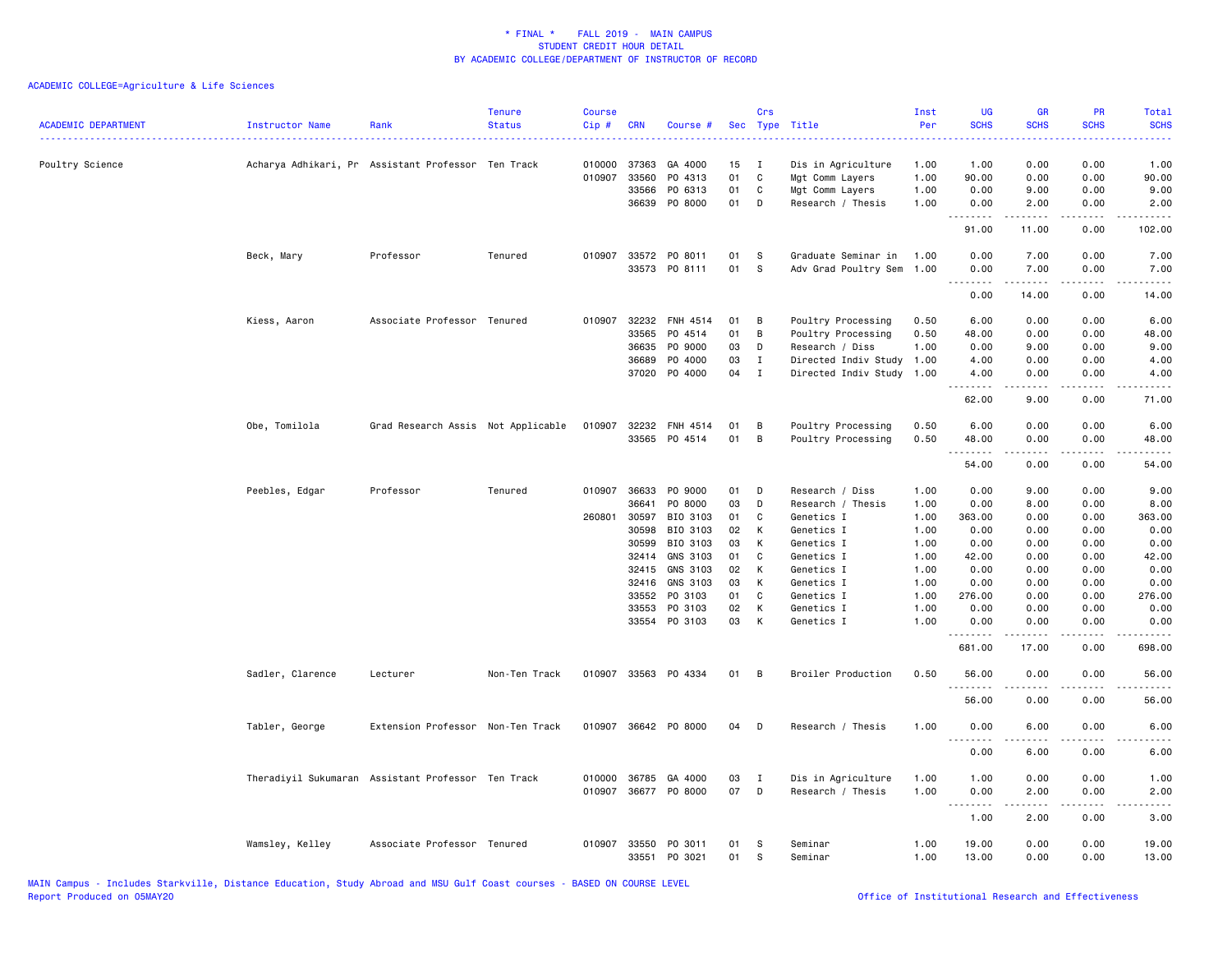| <b>ACADEMIC DEPARTMENT</b>                                | Instructor Name | Rank                              | <b>Tenure</b><br><b>Status</b> | <b>Course</b><br>Cip# | <b>CRN</b> | Course #      | <b>Sec</b> | Crs            | Type Title                | Inst<br>Per | <b>UG</b><br><b>SCHS</b> | <b>GR</b><br><b>SCHS</b> | <b>PR</b><br><b>SCHS</b> | Total<br><b>SCHS</b>  |
|-----------------------------------------------------------|-----------------|-----------------------------------|--------------------------------|-----------------------|------------|---------------|------------|----------------|---------------------------|-------------|--------------------------|--------------------------|--------------------------|-----------------------|
|                                                           |                 |                                   |                                |                       |            |               |            |                |                           |             |                          |                          |                          |                       |
| Poultry Science                                           | Wamsley, Kelley | Associate Professor Tenured       |                                | 010907                | 33557      | PO 3433       | 01         | B              | Poultry Evaluation I      | 0.50        | 34.50                    | 0.00                     | 0.00                     | 34.50                 |
|                                                           |                 |                                   |                                |                       | 33558      | PO 4031       | 01         | - S            | Seminar                   | 1.00        | 10.00                    | 0.00                     | 0.00                     | 10.00                 |
|                                                           |                 |                                   |                                |                       | 33559      | PO 4041       | 01         | s              | Seminar                   | 1.00        | 6.00                     | 0.00                     | 0.00                     | 6.00                  |
|                                                           |                 |                                   |                                |                       | 36637      | PO 9000       | 05         | D              | Research / Diss           | 1.00        | 0.00                     | 7.00                     | 0.00                     | 7.00                  |
|                                                           |                 |                                   |                                |                       |            |               |            |                |                           |             | 82.50                    | 7.00                     | 0.00                     | 89.50                 |
|                                                           | Wells, Jessica  | Clinical Assist Pro Non-Ten Track |                                | 010000                | 30096      | ADS 1013      | 01         | $\mathbf{C}$   | Animal Agriculture & 0.50 |             | 72.00                    | 0.00                     | 0.00                     | 72.00                 |
|                                                           |                 |                                   |                                |                       |            | 33549 PO 1013 | 01         | $\mathbf{C}$   | Animal Agriculture & 0.50 |             | 51.00                    | 0.00                     | 0.00                     | 51.00                 |
|                                                           |                 |                                   |                                | 010907                | 33555      | PO 3313       | 01         | <b>C</b>       | Com Poultry Prod          | 1.00        | 276.00                   | 0.00                     | 0.00                     | 276.00                |
|                                                           |                 |                                   |                                |                       | 33557      | PO 3433       | 01         | B              | Poultry Evaluation I 0.50 |             | 34.50                    | 0.00                     | 0.00                     | 34.50                 |
|                                                           |                 |                                   |                                |                       |            | 36518 PO 4000 | 02         | I              | Directed Indiv Study 1.00 |             | 3.00                     | 0.00                     | 0.00                     | 3.00                  |
|                                                           |                 |                                   |                                |                       | 37504      | P0 4000       | 06         | $\mathbf{I}$   | Directed Indiv Study 1.00 |             | 1.00                     | 0.00                     | 0.00                     | 1.00                  |
|                                                           |                 |                                   |                                |                       |            | 37516 PO 4000 | 07         | $\blacksquare$ | Directed Indiv Study 1.00 |             | 3.00                     | 0.00                     | 0.00                     | 3.00                  |
|                                                           |                 |                                   |                                |                       |            |               |            |                |                           |             | .<br>440.50              | 0.00                     | ----<br>0.00             | 440.50                |
|                                                           | Zhai, Wei       | Associate Professor Tenured       |                                | 010907                | 33563      | PO 4334       | 01         | B              | Broiler Production        | 0.50        | 56.00                    | 0.00                     | 0.00                     | 56.00                 |
|                                                           |                 |                                   |                                |                       | 33564      | PO 4413       | 01         | - C            | Poultry Nutrition         | 1.00        | 93.00                    | 0.00                     | 0.00                     | 93.00                 |
|                                                           |                 |                                   |                                |                       |            | 33569 PO 6334 | 01         | B              | Broiler Production        | 1.00        | 0.00                     | 12.00                    | 0.00                     | 12.00                 |
|                                                           |                 |                                   |                                |                       |            | 33570 PO 6413 | 01         | C.             | Poultry Nutrition         | 1.00        | 0.00                     | 6.00                     | 0.00                     | 6.00                  |
|                                                           |                 |                                   |                                |                       | 36638      | PO 9000       | 06         | D              | Research / Diss           | 1.00        | 0.00                     | 6.00                     | 0.00                     | 6.00                  |
|                                                           |                 |                                   |                                |                       |            | 36644 PO 8000 | 06         | D              | Research / Thesis         | 1.00        | 0.00                     | 2.00                     | 0.00                     | 2.00                  |
|                                                           |                 |                                   |                                |                       |            |               |            |                |                           |             | .<br>149.00              | .<br>26.00               | .<br>0.00                | .<br>175.00           |
|                                                           | Zhang, Li       | Research Assist Pro Non-Ten Track |                                | 010907                |            | 36678 PO 8000 | 08         | D              | Research / Thesis         | 1.00        | 0.00                     | 1.00                     | 0.00                     | 1.00                  |
|                                                           |                 |                                   |                                |                       |            | 36992 PO 8990 | 01         | $\overline{B}$ | Special Topic In PO       | 1.00        | 0.00                     | 21.00                    | 0.00                     | 21.00                 |
|                                                           |                 |                                   |                                |                       |            | 37114 PO 7000 | $01$ I     |                | Directed Indiv Study 1.00 |             | 0.00                     | 3.00                     | 0.00                     | 3.00                  |
|                                                           |                 |                                   |                                |                       |            |               |            |                |                           |             | 0.00                     | 25.00                    | 0.00                     | 25.00                 |
|                                                           |                 |                                   |                                |                       |            |               |            |                |                           |             |                          | ---------                | ---------                | ==========            |
| Poultry Science<br>====================================== |                 |                                   |                                |                       |            |               |            |                |                           |             | 1617.00                  | 117.00                   | 0.00                     | 1734.00<br>========== |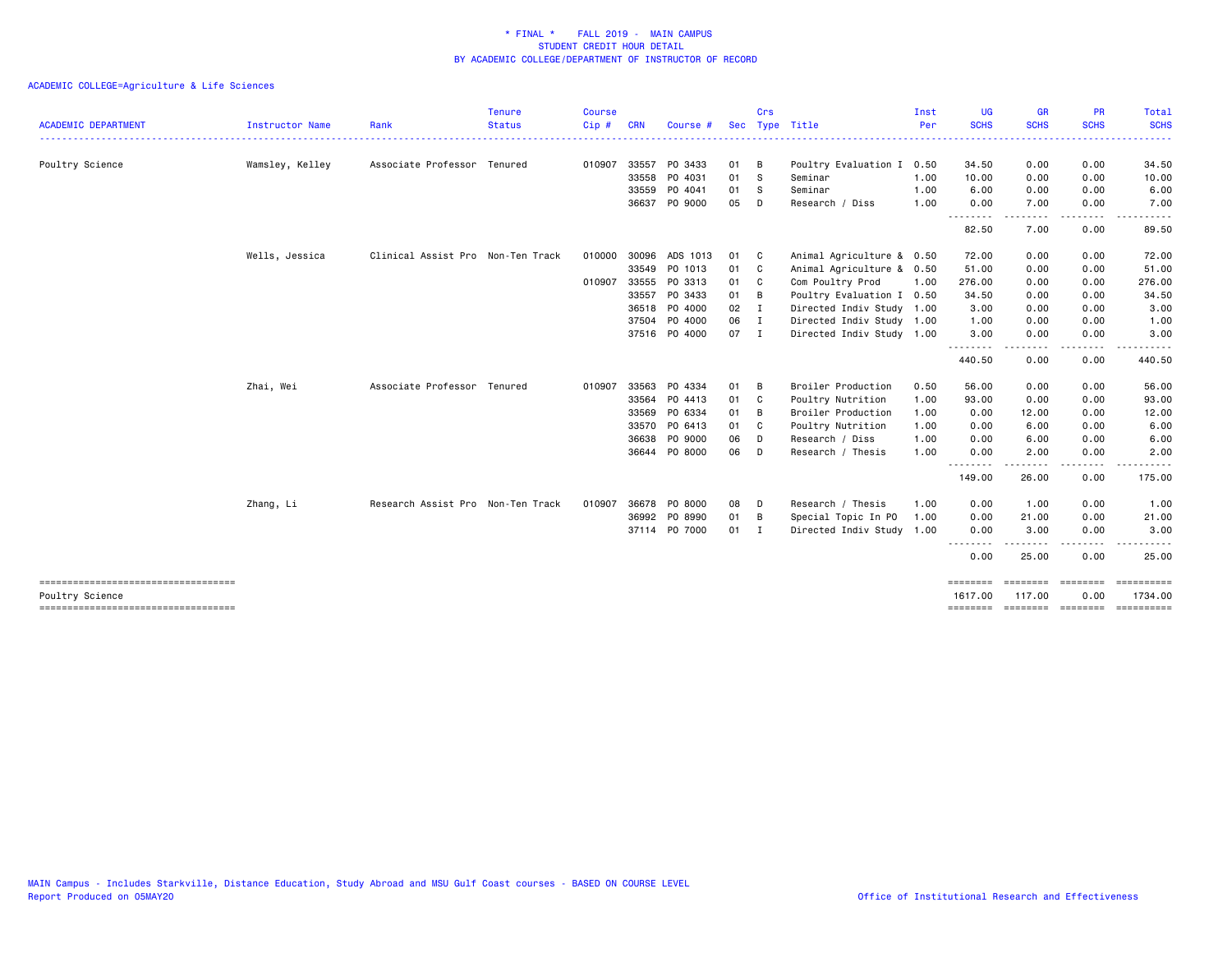| ------------------------------------<br>0.00<br>0.00<br>60.00<br>Professor<br>Non-Ten Track<br>190403 35039<br>FDM 4363<br>1.00<br>60.00<br>School of Human Sciences<br>Black, Catherine<br>01<br>в<br>Draping<br>01<br>B<br>35040<br>FDM 6363<br>Draping<br>1.00<br>0.00<br>3.00<br>0.00<br>3.00<br>FDM 3221<br>01<br>0.00<br>190901 35021<br>C<br>Internship Preparati<br>1.00<br>43.00<br>0.00<br>43.00<br>36352<br>FDM 8100<br>01<br>Creative Project<br>0.00<br>6.00<br>E<br>1.00<br>0.00<br>6.00<br>500407 36388<br>FDM 4000<br>01<br>Directed Indiv Study 1.00<br>3.00<br>I<br>3.00<br>0.00<br>0.00<br>36389<br>FDM 4000<br>02<br>I<br>Directed Indiv Study 1.00<br>3.00<br>0.00<br>0.00<br>3.00<br>36475<br>FDM 4000<br>05<br>$\mathbf{I}$<br>Directed Indiv Study<br>1.00<br>3.00<br>0.00<br>0.00<br>3.00<br>36632<br>FDM 4000<br>06<br>$\mathbf{I}$<br>Directed Indiv Study 1.00<br>3.00<br>0.00<br>0.00<br>3.00<br>09<br>FDM 4000<br>$\mathbf I$<br>Directed Indiv Study<br>3.00<br>0.00<br>0.00<br>3.00<br>36947<br>1.00<br>FDM 4000<br>10<br>37014<br>I<br>Directed Indiv Study 1.00<br>4.00<br>0.00<br>0.00<br>4.00<br>37016<br>FDM 4000<br>11<br>$\mathbf{I}$<br>Directed Indiv Study 1.00<br>3.00<br>0.00<br>0.00<br>3.00<br>FDM 4000<br>13<br>37366<br>$\mathbf{I}$<br>Directed Indiv Study 1.00<br>1.00<br>0.00<br>0.00<br>1.00<br>37511 FDM 4000<br>14<br>$\mathbf{I}$<br>Directed Indiv Study 1.00<br>1.00<br>0.00<br>0.00<br>1.00<br>.<br>. <u>.</u><br>.<br>.<br>127.00<br>9.00<br>0.00<br>136.00<br>Boutwell, Angela<br>Lecturer<br>Non-Ten Track<br>190706 34601 HDFS 2803 501 B<br>Prenatal & Infant De 1.00<br>30.00<br>0.00<br>0.00<br>30.00<br>.<br>-----<br>.<br>.<br>30.00<br>0.00<br>0.00<br>30.00<br>010801 30226<br>AELC 8100<br>Creative Component A 1.00<br>0.00<br>Denny, Marina<br>Assistant Professor Ten Track<br>05<br>$\mathbf{I}$<br>0.00<br>1.00<br>1.00<br>35294<br>AELC 9000<br>01<br>D<br>Research/Dissertatio<br>0.00<br>0.00<br>1.00<br>1.00<br>1.00<br>010802 35014 AELC 8243 01<br>C<br>Admin & Supervision<br>1.00<br>24.00<br>0.00<br>0.00<br>24.00<br>.<br>$\sim$ $\sim$ $\sim$ $\sim$<br>0.00<br>26.00<br>0.00<br>26.00<br>010801 30229<br>AELC 8503 01<br>Pro Pln & Dev AEE<br>0.00<br>42.00<br>0.00<br>42.00<br>Downey, Laura<br>Extension Assoc Pro Non-Ten Track<br>C<br>1.00<br>35295<br>AELC 9000<br>02<br>D<br>Research/Dissertatio<br>0.00<br>10.00<br>0.00<br>1.00<br>10.00<br>HDFS 9000 02<br>190701 35418<br>D<br>Research/Dissertatio<br>1.00<br>0.00<br>6.00<br>0.00<br>6.00<br>1.1.1.1.1.1.1<br>0.00<br>58.00<br>0.00<br>58.00<br>190701 32506<br><b>HDFS 1813</b><br>Devel through Lifesp<br>49.50<br>0.00<br>0.00<br>49.50<br>Elmore-Staton, Lori<br>Associate Professor Tenured<br>01<br>C<br>0.25<br>32528<br><b>HDFS 4803</b><br>01<br>C<br>1.00<br>144.00<br>0.00<br>0.00<br>190704<br>Parenting<br>144.00<br>190708<br>32541<br><b>HDFS 6803</b><br>01<br>C<br>Parenting<br>1.00<br>0.00<br>9.00<br>0.00<br>9.00<br>.<br>.<br>$\frac{1}{2}$<br>.<br>193.50<br>9.00<br>0.00<br>202.50<br>36354<br>Fason, Angel<br>Instructor<br>Non-Ten Track<br>131308<br><b>HDFS 4896</b><br>01<br>E<br>Teaching Intern FCS<br>1.00<br>6.00<br>0.00<br>0.00<br>6.00<br>36355<br><b>HDFS 4886</b><br>01<br>E<br>Teaching Intern FCS<br>1.00<br>6.00<br>0.00<br>0.00<br>6.00<br>190101 32716<br>HS 4701<br>01<br>C<br>Internship Placement<br>1.00<br>23.00<br>0.00<br>0.00<br>23.00<br>37027<br><b>HDFS 4000</b><br>01<br>$\mathbf I$<br>Directed Indiv Study<br>1.00<br>0.00<br>1.00<br>1.00<br>0.00<br>190701 32523<br><b>HDFS 4740</b><br>01<br>E<br>48.00<br>PreK-K Teacher Cand<br>1.00<br>0.00<br>0.00<br>48.00<br>32524<br><b>HDFS 4760</b><br>01<br>Ε<br>Child Development In 1.00<br>24.00<br>0.00<br>0.00<br>24.00<br>32526<br><b>HDFS 4780</b><br>01<br>E<br>Youth Development In 1.00<br>84.00<br>0.00<br>0.00<br>84.00<br>190706 32507<br><b>HDFS 2123</b><br>01<br>C<br>Persp Child Maltreat 1.00<br>75.00<br>0.00<br>0.00<br>75.00<br>32512 HDFS 3843 01<br>C.<br>Guiding Child Behavi 1.00<br>120.00<br>0.00<br>0.00<br>120.00<br>.<br>.<br>.<br>.<br>387.00<br>0.00<br>0.00<br>387.00<br>190901<br>35020<br>FDM 2593<br>Product Development<br>120.00<br>0.00<br>0.00<br>120.00<br>Freeman, Charles<br>Associate Professor Tenured<br>01<br>C<br>1.00<br>37263<br>FDM 8100<br>02<br>E<br>Creative Project<br>1.00<br>0.00<br>1.00<br>0.00<br>1.00<br>190904<br>32039<br><b>FDM 2524</b><br>01<br>Textiles for Apparel 1.00<br>312.00<br>0.00<br>0.00<br>312.00<br>C<br>02<br>32040<br>FDM 2524<br>K<br>Textiles for Apparel 1.00<br>0.00<br>0.00<br>0.00<br>0.00 | <b>ACADEMIC DEPARTMENT</b> | Instructor Name | Rank | <b>Tenure</b><br><b>Status</b> | <b>Course</b><br>Cip# | <b>CRN</b> | Course # | Crs | Sec Type Title | Inst<br>Per | <b>UG</b><br><b>SCHS</b> | <b>GR</b><br><b>SCHS</b> | <b>PR</b><br><b>SCHS</b> | <b>Total</b><br><b>SCHS</b> |
|----------------------------------------------------------------------------------------------------------------------------------------------------------------------------------------------------------------------------------------------------------------------------------------------------------------------------------------------------------------------------------------------------------------------------------------------------------------------------------------------------------------------------------------------------------------------------------------------------------------------------------------------------------------------------------------------------------------------------------------------------------------------------------------------------------------------------------------------------------------------------------------------------------------------------------------------------------------------------------------------------------------------------------------------------------------------------------------------------------------------------------------------------------------------------------------------------------------------------------------------------------------------------------------------------------------------------------------------------------------------------------------------------------------------------------------------------------------------------------------------------------------------------------------------------------------------------------------------------------------------------------------------------------------------------------------------------------------------------------------------------------------------------------------------------------------------------------------------------------------------------------------------------------------------------------------------------------------------------------------------------------------------------------------------------------------------------------------------------------------------------------------------------------------------------------------------------------------------------------------------------------------------------------------------------------------------------------------------------------------------------------------------------------------------------------------------------------------------------------------------------------------------------------------------------------------------------------------------------------------------------------------------------------------------------------------------------------------------------------------------------------------------------------------------------------------------------------------------------------------------------------------------------------------------------------------------------------------------------------------------------------------------------------------------------------------------------------------------------------------------------------------------------------------------------------------------------------------------------------------------------------------------------------------------------------------------------------------------------------------------------------------------------------------------------------------------------------------------------------------------------------------------------------------------------------------------------------------------------------------------------------------------------------------------------------------------------------------------------------------------------------------------------------------------------------------------------------------------------------------------------------------------------------------------------------------------------------------------------------------------------------------------------------------------------------------------------------------------------------------------------------------------------------------------------------------------------------------------------------------------------------------------------------------------------------------------------------------------------------------------------------------------------------------------------------------------------------------------------------------------------------------------------------------------------------------------------------------------------------------------------------------------|----------------------------|-----------------|------|--------------------------------|-----------------------|------------|----------|-----|----------------|-------------|--------------------------|--------------------------|--------------------------|-----------------------------|
|                                                                                                                                                                                                                                                                                                                                                                                                                                                                                                                                                                                                                                                                                                                                                                                                                                                                                                                                                                                                                                                                                                                                                                                                                                                                                                                                                                                                                                                                                                                                                                                                                                                                                                                                                                                                                                                                                                                                                                                                                                                                                                                                                                                                                                                                                                                                                                                                                                                                                                                                                                                                                                                                                                                                                                                                                                                                                                                                                                                                                                                                                                                                                                                                                                                                                                                                                                                                                                                                                                                                                                                                                                                                                                                                                                                                                                                                                                                                                                                                                                                                                                                                                                                                                                                                                                                                                                                                                                                                                                                                                                                                                                              |                            |                 |      |                                |                       |            |          |     |                |             |                          |                          |                          |                             |
|                                                                                                                                                                                                                                                                                                                                                                                                                                                                                                                                                                                                                                                                                                                                                                                                                                                                                                                                                                                                                                                                                                                                                                                                                                                                                                                                                                                                                                                                                                                                                                                                                                                                                                                                                                                                                                                                                                                                                                                                                                                                                                                                                                                                                                                                                                                                                                                                                                                                                                                                                                                                                                                                                                                                                                                                                                                                                                                                                                                                                                                                                                                                                                                                                                                                                                                                                                                                                                                                                                                                                                                                                                                                                                                                                                                                                                                                                                                                                                                                                                                                                                                                                                                                                                                                                                                                                                                                                                                                                                                                                                                                                                              |                            |                 |      |                                |                       |            |          |     |                |             |                          |                          |                          |                             |
|                                                                                                                                                                                                                                                                                                                                                                                                                                                                                                                                                                                                                                                                                                                                                                                                                                                                                                                                                                                                                                                                                                                                                                                                                                                                                                                                                                                                                                                                                                                                                                                                                                                                                                                                                                                                                                                                                                                                                                                                                                                                                                                                                                                                                                                                                                                                                                                                                                                                                                                                                                                                                                                                                                                                                                                                                                                                                                                                                                                                                                                                                                                                                                                                                                                                                                                                                                                                                                                                                                                                                                                                                                                                                                                                                                                                                                                                                                                                                                                                                                                                                                                                                                                                                                                                                                                                                                                                                                                                                                                                                                                                                                              |                            |                 |      |                                |                       |            |          |     |                |             |                          |                          |                          |                             |
|                                                                                                                                                                                                                                                                                                                                                                                                                                                                                                                                                                                                                                                                                                                                                                                                                                                                                                                                                                                                                                                                                                                                                                                                                                                                                                                                                                                                                                                                                                                                                                                                                                                                                                                                                                                                                                                                                                                                                                                                                                                                                                                                                                                                                                                                                                                                                                                                                                                                                                                                                                                                                                                                                                                                                                                                                                                                                                                                                                                                                                                                                                                                                                                                                                                                                                                                                                                                                                                                                                                                                                                                                                                                                                                                                                                                                                                                                                                                                                                                                                                                                                                                                                                                                                                                                                                                                                                                                                                                                                                                                                                                                                              |                            |                 |      |                                |                       |            |          |     |                |             |                          |                          |                          |                             |
|                                                                                                                                                                                                                                                                                                                                                                                                                                                                                                                                                                                                                                                                                                                                                                                                                                                                                                                                                                                                                                                                                                                                                                                                                                                                                                                                                                                                                                                                                                                                                                                                                                                                                                                                                                                                                                                                                                                                                                                                                                                                                                                                                                                                                                                                                                                                                                                                                                                                                                                                                                                                                                                                                                                                                                                                                                                                                                                                                                                                                                                                                                                                                                                                                                                                                                                                                                                                                                                                                                                                                                                                                                                                                                                                                                                                                                                                                                                                                                                                                                                                                                                                                                                                                                                                                                                                                                                                                                                                                                                                                                                                                                              |                            |                 |      |                                |                       |            |          |     |                |             |                          |                          |                          |                             |
|                                                                                                                                                                                                                                                                                                                                                                                                                                                                                                                                                                                                                                                                                                                                                                                                                                                                                                                                                                                                                                                                                                                                                                                                                                                                                                                                                                                                                                                                                                                                                                                                                                                                                                                                                                                                                                                                                                                                                                                                                                                                                                                                                                                                                                                                                                                                                                                                                                                                                                                                                                                                                                                                                                                                                                                                                                                                                                                                                                                                                                                                                                                                                                                                                                                                                                                                                                                                                                                                                                                                                                                                                                                                                                                                                                                                                                                                                                                                                                                                                                                                                                                                                                                                                                                                                                                                                                                                                                                                                                                                                                                                                                              |                            |                 |      |                                |                       |            |          |     |                |             |                          |                          |                          |                             |
|                                                                                                                                                                                                                                                                                                                                                                                                                                                                                                                                                                                                                                                                                                                                                                                                                                                                                                                                                                                                                                                                                                                                                                                                                                                                                                                                                                                                                                                                                                                                                                                                                                                                                                                                                                                                                                                                                                                                                                                                                                                                                                                                                                                                                                                                                                                                                                                                                                                                                                                                                                                                                                                                                                                                                                                                                                                                                                                                                                                                                                                                                                                                                                                                                                                                                                                                                                                                                                                                                                                                                                                                                                                                                                                                                                                                                                                                                                                                                                                                                                                                                                                                                                                                                                                                                                                                                                                                                                                                                                                                                                                                                                              |                            |                 |      |                                |                       |            |          |     |                |             |                          |                          |                          |                             |
|                                                                                                                                                                                                                                                                                                                                                                                                                                                                                                                                                                                                                                                                                                                                                                                                                                                                                                                                                                                                                                                                                                                                                                                                                                                                                                                                                                                                                                                                                                                                                                                                                                                                                                                                                                                                                                                                                                                                                                                                                                                                                                                                                                                                                                                                                                                                                                                                                                                                                                                                                                                                                                                                                                                                                                                                                                                                                                                                                                                                                                                                                                                                                                                                                                                                                                                                                                                                                                                                                                                                                                                                                                                                                                                                                                                                                                                                                                                                                                                                                                                                                                                                                                                                                                                                                                                                                                                                                                                                                                                                                                                                                                              |                            |                 |      |                                |                       |            |          |     |                |             |                          |                          |                          |                             |
|                                                                                                                                                                                                                                                                                                                                                                                                                                                                                                                                                                                                                                                                                                                                                                                                                                                                                                                                                                                                                                                                                                                                                                                                                                                                                                                                                                                                                                                                                                                                                                                                                                                                                                                                                                                                                                                                                                                                                                                                                                                                                                                                                                                                                                                                                                                                                                                                                                                                                                                                                                                                                                                                                                                                                                                                                                                                                                                                                                                                                                                                                                                                                                                                                                                                                                                                                                                                                                                                                                                                                                                                                                                                                                                                                                                                                                                                                                                                                                                                                                                                                                                                                                                                                                                                                                                                                                                                                                                                                                                                                                                                                                              |                            |                 |      |                                |                       |            |          |     |                |             |                          |                          |                          |                             |
|                                                                                                                                                                                                                                                                                                                                                                                                                                                                                                                                                                                                                                                                                                                                                                                                                                                                                                                                                                                                                                                                                                                                                                                                                                                                                                                                                                                                                                                                                                                                                                                                                                                                                                                                                                                                                                                                                                                                                                                                                                                                                                                                                                                                                                                                                                                                                                                                                                                                                                                                                                                                                                                                                                                                                                                                                                                                                                                                                                                                                                                                                                                                                                                                                                                                                                                                                                                                                                                                                                                                                                                                                                                                                                                                                                                                                                                                                                                                                                                                                                                                                                                                                                                                                                                                                                                                                                                                                                                                                                                                                                                                                                              |                            |                 |      |                                |                       |            |          |     |                |             |                          |                          |                          |                             |
|                                                                                                                                                                                                                                                                                                                                                                                                                                                                                                                                                                                                                                                                                                                                                                                                                                                                                                                                                                                                                                                                                                                                                                                                                                                                                                                                                                                                                                                                                                                                                                                                                                                                                                                                                                                                                                                                                                                                                                                                                                                                                                                                                                                                                                                                                                                                                                                                                                                                                                                                                                                                                                                                                                                                                                                                                                                                                                                                                                                                                                                                                                                                                                                                                                                                                                                                                                                                                                                                                                                                                                                                                                                                                                                                                                                                                                                                                                                                                                                                                                                                                                                                                                                                                                                                                                                                                                                                                                                                                                                                                                                                                                              |                            |                 |      |                                |                       |            |          |     |                |             |                          |                          |                          |                             |
|                                                                                                                                                                                                                                                                                                                                                                                                                                                                                                                                                                                                                                                                                                                                                                                                                                                                                                                                                                                                                                                                                                                                                                                                                                                                                                                                                                                                                                                                                                                                                                                                                                                                                                                                                                                                                                                                                                                                                                                                                                                                                                                                                                                                                                                                                                                                                                                                                                                                                                                                                                                                                                                                                                                                                                                                                                                                                                                                                                                                                                                                                                                                                                                                                                                                                                                                                                                                                                                                                                                                                                                                                                                                                                                                                                                                                                                                                                                                                                                                                                                                                                                                                                                                                                                                                                                                                                                                                                                                                                                                                                                                                                              |                            |                 |      |                                |                       |            |          |     |                |             |                          |                          |                          |                             |
|                                                                                                                                                                                                                                                                                                                                                                                                                                                                                                                                                                                                                                                                                                                                                                                                                                                                                                                                                                                                                                                                                                                                                                                                                                                                                                                                                                                                                                                                                                                                                                                                                                                                                                                                                                                                                                                                                                                                                                                                                                                                                                                                                                                                                                                                                                                                                                                                                                                                                                                                                                                                                                                                                                                                                                                                                                                                                                                                                                                                                                                                                                                                                                                                                                                                                                                                                                                                                                                                                                                                                                                                                                                                                                                                                                                                                                                                                                                                                                                                                                                                                                                                                                                                                                                                                                                                                                                                                                                                                                                                                                                                                                              |                            |                 |      |                                |                       |            |          |     |                |             |                          |                          |                          |                             |
|                                                                                                                                                                                                                                                                                                                                                                                                                                                                                                                                                                                                                                                                                                                                                                                                                                                                                                                                                                                                                                                                                                                                                                                                                                                                                                                                                                                                                                                                                                                                                                                                                                                                                                                                                                                                                                                                                                                                                                                                                                                                                                                                                                                                                                                                                                                                                                                                                                                                                                                                                                                                                                                                                                                                                                                                                                                                                                                                                                                                                                                                                                                                                                                                                                                                                                                                                                                                                                                                                                                                                                                                                                                                                                                                                                                                                                                                                                                                                                                                                                                                                                                                                                                                                                                                                                                                                                                                                                                                                                                                                                                                                                              |                            |                 |      |                                |                       |            |          |     |                |             |                          |                          |                          |                             |
|                                                                                                                                                                                                                                                                                                                                                                                                                                                                                                                                                                                                                                                                                                                                                                                                                                                                                                                                                                                                                                                                                                                                                                                                                                                                                                                                                                                                                                                                                                                                                                                                                                                                                                                                                                                                                                                                                                                                                                                                                                                                                                                                                                                                                                                                                                                                                                                                                                                                                                                                                                                                                                                                                                                                                                                                                                                                                                                                                                                                                                                                                                                                                                                                                                                                                                                                                                                                                                                                                                                                                                                                                                                                                                                                                                                                                                                                                                                                                                                                                                                                                                                                                                                                                                                                                                                                                                                                                                                                                                                                                                                                                                              |                            |                 |      |                                |                       |            |          |     |                |             |                          |                          |                          |                             |
|                                                                                                                                                                                                                                                                                                                                                                                                                                                                                                                                                                                                                                                                                                                                                                                                                                                                                                                                                                                                                                                                                                                                                                                                                                                                                                                                                                                                                                                                                                                                                                                                                                                                                                                                                                                                                                                                                                                                                                                                                                                                                                                                                                                                                                                                                                                                                                                                                                                                                                                                                                                                                                                                                                                                                                                                                                                                                                                                                                                                                                                                                                                                                                                                                                                                                                                                                                                                                                                                                                                                                                                                                                                                                                                                                                                                                                                                                                                                                                                                                                                                                                                                                                                                                                                                                                                                                                                                                                                                                                                                                                                                                                              |                            |                 |      |                                |                       |            |          |     |                |             |                          |                          |                          |                             |
|                                                                                                                                                                                                                                                                                                                                                                                                                                                                                                                                                                                                                                                                                                                                                                                                                                                                                                                                                                                                                                                                                                                                                                                                                                                                                                                                                                                                                                                                                                                                                                                                                                                                                                                                                                                                                                                                                                                                                                                                                                                                                                                                                                                                                                                                                                                                                                                                                                                                                                                                                                                                                                                                                                                                                                                                                                                                                                                                                                                                                                                                                                                                                                                                                                                                                                                                                                                                                                                                                                                                                                                                                                                                                                                                                                                                                                                                                                                                                                                                                                                                                                                                                                                                                                                                                                                                                                                                                                                                                                                                                                                                                                              |                            |                 |      |                                |                       |            |          |     |                |             |                          |                          |                          |                             |
|                                                                                                                                                                                                                                                                                                                                                                                                                                                                                                                                                                                                                                                                                                                                                                                                                                                                                                                                                                                                                                                                                                                                                                                                                                                                                                                                                                                                                                                                                                                                                                                                                                                                                                                                                                                                                                                                                                                                                                                                                                                                                                                                                                                                                                                                                                                                                                                                                                                                                                                                                                                                                                                                                                                                                                                                                                                                                                                                                                                                                                                                                                                                                                                                                                                                                                                                                                                                                                                                                                                                                                                                                                                                                                                                                                                                                                                                                                                                                                                                                                                                                                                                                                                                                                                                                                                                                                                                                                                                                                                                                                                                                                              |                            |                 |      |                                |                       |            |          |     |                |             |                          |                          |                          |                             |
|                                                                                                                                                                                                                                                                                                                                                                                                                                                                                                                                                                                                                                                                                                                                                                                                                                                                                                                                                                                                                                                                                                                                                                                                                                                                                                                                                                                                                                                                                                                                                                                                                                                                                                                                                                                                                                                                                                                                                                                                                                                                                                                                                                                                                                                                                                                                                                                                                                                                                                                                                                                                                                                                                                                                                                                                                                                                                                                                                                                                                                                                                                                                                                                                                                                                                                                                                                                                                                                                                                                                                                                                                                                                                                                                                                                                                                                                                                                                                                                                                                                                                                                                                                                                                                                                                                                                                                                                                                                                                                                                                                                                                                              |                            |                 |      |                                |                       |            |          |     |                |             |                          |                          |                          |                             |
|                                                                                                                                                                                                                                                                                                                                                                                                                                                                                                                                                                                                                                                                                                                                                                                                                                                                                                                                                                                                                                                                                                                                                                                                                                                                                                                                                                                                                                                                                                                                                                                                                                                                                                                                                                                                                                                                                                                                                                                                                                                                                                                                                                                                                                                                                                                                                                                                                                                                                                                                                                                                                                                                                                                                                                                                                                                                                                                                                                                                                                                                                                                                                                                                                                                                                                                                                                                                                                                                                                                                                                                                                                                                                                                                                                                                                                                                                                                                                                                                                                                                                                                                                                                                                                                                                                                                                                                                                                                                                                                                                                                                                                              |                            |                 |      |                                |                       |            |          |     |                |             |                          |                          |                          |                             |
|                                                                                                                                                                                                                                                                                                                                                                                                                                                                                                                                                                                                                                                                                                                                                                                                                                                                                                                                                                                                                                                                                                                                                                                                                                                                                                                                                                                                                                                                                                                                                                                                                                                                                                                                                                                                                                                                                                                                                                                                                                                                                                                                                                                                                                                                                                                                                                                                                                                                                                                                                                                                                                                                                                                                                                                                                                                                                                                                                                                                                                                                                                                                                                                                                                                                                                                                                                                                                                                                                                                                                                                                                                                                                                                                                                                                                                                                                                                                                                                                                                                                                                                                                                                                                                                                                                                                                                                                                                                                                                                                                                                                                                              |                            |                 |      |                                |                       |            |          |     |                |             |                          |                          |                          |                             |
|                                                                                                                                                                                                                                                                                                                                                                                                                                                                                                                                                                                                                                                                                                                                                                                                                                                                                                                                                                                                                                                                                                                                                                                                                                                                                                                                                                                                                                                                                                                                                                                                                                                                                                                                                                                                                                                                                                                                                                                                                                                                                                                                                                                                                                                                                                                                                                                                                                                                                                                                                                                                                                                                                                                                                                                                                                                                                                                                                                                                                                                                                                                                                                                                                                                                                                                                                                                                                                                                                                                                                                                                                                                                                                                                                                                                                                                                                                                                                                                                                                                                                                                                                                                                                                                                                                                                                                                                                                                                                                                                                                                                                                              |                            |                 |      |                                |                       |            |          |     |                |             |                          |                          |                          |                             |
|                                                                                                                                                                                                                                                                                                                                                                                                                                                                                                                                                                                                                                                                                                                                                                                                                                                                                                                                                                                                                                                                                                                                                                                                                                                                                                                                                                                                                                                                                                                                                                                                                                                                                                                                                                                                                                                                                                                                                                                                                                                                                                                                                                                                                                                                                                                                                                                                                                                                                                                                                                                                                                                                                                                                                                                                                                                                                                                                                                                                                                                                                                                                                                                                                                                                                                                                                                                                                                                                                                                                                                                                                                                                                                                                                                                                                                                                                                                                                                                                                                                                                                                                                                                                                                                                                                                                                                                                                                                                                                                                                                                                                                              |                            |                 |      |                                |                       |            |          |     |                |             |                          |                          |                          |                             |
|                                                                                                                                                                                                                                                                                                                                                                                                                                                                                                                                                                                                                                                                                                                                                                                                                                                                                                                                                                                                                                                                                                                                                                                                                                                                                                                                                                                                                                                                                                                                                                                                                                                                                                                                                                                                                                                                                                                                                                                                                                                                                                                                                                                                                                                                                                                                                                                                                                                                                                                                                                                                                                                                                                                                                                                                                                                                                                                                                                                                                                                                                                                                                                                                                                                                                                                                                                                                                                                                                                                                                                                                                                                                                                                                                                                                                                                                                                                                                                                                                                                                                                                                                                                                                                                                                                                                                                                                                                                                                                                                                                                                                                              |                            |                 |      |                                |                       |            |          |     |                |             |                          |                          |                          |                             |
|                                                                                                                                                                                                                                                                                                                                                                                                                                                                                                                                                                                                                                                                                                                                                                                                                                                                                                                                                                                                                                                                                                                                                                                                                                                                                                                                                                                                                                                                                                                                                                                                                                                                                                                                                                                                                                                                                                                                                                                                                                                                                                                                                                                                                                                                                                                                                                                                                                                                                                                                                                                                                                                                                                                                                                                                                                                                                                                                                                                                                                                                                                                                                                                                                                                                                                                                                                                                                                                                                                                                                                                                                                                                                                                                                                                                                                                                                                                                                                                                                                                                                                                                                                                                                                                                                                                                                                                                                                                                                                                                                                                                                                              |                            |                 |      |                                |                       |            |          |     |                |             |                          |                          |                          |                             |
|                                                                                                                                                                                                                                                                                                                                                                                                                                                                                                                                                                                                                                                                                                                                                                                                                                                                                                                                                                                                                                                                                                                                                                                                                                                                                                                                                                                                                                                                                                                                                                                                                                                                                                                                                                                                                                                                                                                                                                                                                                                                                                                                                                                                                                                                                                                                                                                                                                                                                                                                                                                                                                                                                                                                                                                                                                                                                                                                                                                                                                                                                                                                                                                                                                                                                                                                                                                                                                                                                                                                                                                                                                                                                                                                                                                                                                                                                                                                                                                                                                                                                                                                                                                                                                                                                                                                                                                                                                                                                                                                                                                                                                              |                            |                 |      |                                |                       |            |          |     |                |             |                          |                          |                          |                             |
|                                                                                                                                                                                                                                                                                                                                                                                                                                                                                                                                                                                                                                                                                                                                                                                                                                                                                                                                                                                                                                                                                                                                                                                                                                                                                                                                                                                                                                                                                                                                                                                                                                                                                                                                                                                                                                                                                                                                                                                                                                                                                                                                                                                                                                                                                                                                                                                                                                                                                                                                                                                                                                                                                                                                                                                                                                                                                                                                                                                                                                                                                                                                                                                                                                                                                                                                                                                                                                                                                                                                                                                                                                                                                                                                                                                                                                                                                                                                                                                                                                                                                                                                                                                                                                                                                                                                                                                                                                                                                                                                                                                                                                              |                            |                 |      |                                |                       |            |          |     |                |             |                          |                          |                          |                             |
|                                                                                                                                                                                                                                                                                                                                                                                                                                                                                                                                                                                                                                                                                                                                                                                                                                                                                                                                                                                                                                                                                                                                                                                                                                                                                                                                                                                                                                                                                                                                                                                                                                                                                                                                                                                                                                                                                                                                                                                                                                                                                                                                                                                                                                                                                                                                                                                                                                                                                                                                                                                                                                                                                                                                                                                                                                                                                                                                                                                                                                                                                                                                                                                                                                                                                                                                                                                                                                                                                                                                                                                                                                                                                                                                                                                                                                                                                                                                                                                                                                                                                                                                                                                                                                                                                                                                                                                                                                                                                                                                                                                                                                              |                            |                 |      |                                |                       |            |          |     |                |             |                          |                          |                          |                             |
|                                                                                                                                                                                                                                                                                                                                                                                                                                                                                                                                                                                                                                                                                                                                                                                                                                                                                                                                                                                                                                                                                                                                                                                                                                                                                                                                                                                                                                                                                                                                                                                                                                                                                                                                                                                                                                                                                                                                                                                                                                                                                                                                                                                                                                                                                                                                                                                                                                                                                                                                                                                                                                                                                                                                                                                                                                                                                                                                                                                                                                                                                                                                                                                                                                                                                                                                                                                                                                                                                                                                                                                                                                                                                                                                                                                                                                                                                                                                                                                                                                                                                                                                                                                                                                                                                                                                                                                                                                                                                                                                                                                                                                              |                            |                 |      |                                |                       |            |          |     |                |             |                          |                          |                          |                             |
|                                                                                                                                                                                                                                                                                                                                                                                                                                                                                                                                                                                                                                                                                                                                                                                                                                                                                                                                                                                                                                                                                                                                                                                                                                                                                                                                                                                                                                                                                                                                                                                                                                                                                                                                                                                                                                                                                                                                                                                                                                                                                                                                                                                                                                                                                                                                                                                                                                                                                                                                                                                                                                                                                                                                                                                                                                                                                                                                                                                                                                                                                                                                                                                                                                                                                                                                                                                                                                                                                                                                                                                                                                                                                                                                                                                                                                                                                                                                                                                                                                                                                                                                                                                                                                                                                                                                                                                                                                                                                                                                                                                                                                              |                            |                 |      |                                |                       |            |          |     |                |             |                          |                          |                          |                             |
|                                                                                                                                                                                                                                                                                                                                                                                                                                                                                                                                                                                                                                                                                                                                                                                                                                                                                                                                                                                                                                                                                                                                                                                                                                                                                                                                                                                                                                                                                                                                                                                                                                                                                                                                                                                                                                                                                                                                                                                                                                                                                                                                                                                                                                                                                                                                                                                                                                                                                                                                                                                                                                                                                                                                                                                                                                                                                                                                                                                                                                                                                                                                                                                                                                                                                                                                                                                                                                                                                                                                                                                                                                                                                                                                                                                                                                                                                                                                                                                                                                                                                                                                                                                                                                                                                                                                                                                                                                                                                                                                                                                                                                              |                            |                 |      |                                |                       |            |          |     |                |             |                          |                          |                          |                             |
|                                                                                                                                                                                                                                                                                                                                                                                                                                                                                                                                                                                                                                                                                                                                                                                                                                                                                                                                                                                                                                                                                                                                                                                                                                                                                                                                                                                                                                                                                                                                                                                                                                                                                                                                                                                                                                                                                                                                                                                                                                                                                                                                                                                                                                                                                                                                                                                                                                                                                                                                                                                                                                                                                                                                                                                                                                                                                                                                                                                                                                                                                                                                                                                                                                                                                                                                                                                                                                                                                                                                                                                                                                                                                                                                                                                                                                                                                                                                                                                                                                                                                                                                                                                                                                                                                                                                                                                                                                                                                                                                                                                                                                              |                            |                 |      |                                |                       |            |          |     |                |             |                          |                          |                          |                             |
|                                                                                                                                                                                                                                                                                                                                                                                                                                                                                                                                                                                                                                                                                                                                                                                                                                                                                                                                                                                                                                                                                                                                                                                                                                                                                                                                                                                                                                                                                                                                                                                                                                                                                                                                                                                                                                                                                                                                                                                                                                                                                                                                                                                                                                                                                                                                                                                                                                                                                                                                                                                                                                                                                                                                                                                                                                                                                                                                                                                                                                                                                                                                                                                                                                                                                                                                                                                                                                                                                                                                                                                                                                                                                                                                                                                                                                                                                                                                                                                                                                                                                                                                                                                                                                                                                                                                                                                                                                                                                                                                                                                                                                              |                            |                 |      |                                |                       |            |          |     |                |             |                          |                          |                          |                             |
|                                                                                                                                                                                                                                                                                                                                                                                                                                                                                                                                                                                                                                                                                                                                                                                                                                                                                                                                                                                                                                                                                                                                                                                                                                                                                                                                                                                                                                                                                                                                                                                                                                                                                                                                                                                                                                                                                                                                                                                                                                                                                                                                                                                                                                                                                                                                                                                                                                                                                                                                                                                                                                                                                                                                                                                                                                                                                                                                                                                                                                                                                                                                                                                                                                                                                                                                                                                                                                                                                                                                                                                                                                                                                                                                                                                                                                                                                                                                                                                                                                                                                                                                                                                                                                                                                                                                                                                                                                                                                                                                                                                                                                              |                            |                 |      |                                |                       |            |          |     |                |             |                          |                          |                          |                             |
|                                                                                                                                                                                                                                                                                                                                                                                                                                                                                                                                                                                                                                                                                                                                                                                                                                                                                                                                                                                                                                                                                                                                                                                                                                                                                                                                                                                                                                                                                                                                                                                                                                                                                                                                                                                                                                                                                                                                                                                                                                                                                                                                                                                                                                                                                                                                                                                                                                                                                                                                                                                                                                                                                                                                                                                                                                                                                                                                                                                                                                                                                                                                                                                                                                                                                                                                                                                                                                                                                                                                                                                                                                                                                                                                                                                                                                                                                                                                                                                                                                                                                                                                                                                                                                                                                                                                                                                                                                                                                                                                                                                                                                              |                            |                 |      |                                |                       |            |          |     |                |             |                          |                          |                          |                             |
|                                                                                                                                                                                                                                                                                                                                                                                                                                                                                                                                                                                                                                                                                                                                                                                                                                                                                                                                                                                                                                                                                                                                                                                                                                                                                                                                                                                                                                                                                                                                                                                                                                                                                                                                                                                                                                                                                                                                                                                                                                                                                                                                                                                                                                                                                                                                                                                                                                                                                                                                                                                                                                                                                                                                                                                                                                                                                                                                                                                                                                                                                                                                                                                                                                                                                                                                                                                                                                                                                                                                                                                                                                                                                                                                                                                                                                                                                                                                                                                                                                                                                                                                                                                                                                                                                                                                                                                                                                                                                                                                                                                                                                              |                            |                 |      |                                |                       |            |          |     |                |             |                          |                          |                          |                             |
|                                                                                                                                                                                                                                                                                                                                                                                                                                                                                                                                                                                                                                                                                                                                                                                                                                                                                                                                                                                                                                                                                                                                                                                                                                                                                                                                                                                                                                                                                                                                                                                                                                                                                                                                                                                                                                                                                                                                                                                                                                                                                                                                                                                                                                                                                                                                                                                                                                                                                                                                                                                                                                                                                                                                                                                                                                                                                                                                                                                                                                                                                                                                                                                                                                                                                                                                                                                                                                                                                                                                                                                                                                                                                                                                                                                                                                                                                                                                                                                                                                                                                                                                                                                                                                                                                                                                                                                                                                                                                                                                                                                                                                              |                            |                 |      |                                |                       |            |          |     |                |             |                          |                          |                          |                             |
|                                                                                                                                                                                                                                                                                                                                                                                                                                                                                                                                                                                                                                                                                                                                                                                                                                                                                                                                                                                                                                                                                                                                                                                                                                                                                                                                                                                                                                                                                                                                                                                                                                                                                                                                                                                                                                                                                                                                                                                                                                                                                                                                                                                                                                                                                                                                                                                                                                                                                                                                                                                                                                                                                                                                                                                                                                                                                                                                                                                                                                                                                                                                                                                                                                                                                                                                                                                                                                                                                                                                                                                                                                                                                                                                                                                                                                                                                                                                                                                                                                                                                                                                                                                                                                                                                                                                                                                                                                                                                                                                                                                                                                              |                            |                 |      |                                |                       |            |          |     |                |             |                          |                          |                          |                             |
|                                                                                                                                                                                                                                                                                                                                                                                                                                                                                                                                                                                                                                                                                                                                                                                                                                                                                                                                                                                                                                                                                                                                                                                                                                                                                                                                                                                                                                                                                                                                                                                                                                                                                                                                                                                                                                                                                                                                                                                                                                                                                                                                                                                                                                                                                                                                                                                                                                                                                                                                                                                                                                                                                                                                                                                                                                                                                                                                                                                                                                                                                                                                                                                                                                                                                                                                                                                                                                                                                                                                                                                                                                                                                                                                                                                                                                                                                                                                                                                                                                                                                                                                                                                                                                                                                                                                                                                                                                                                                                                                                                                                                                              |                            |                 |      |                                |                       |            |          |     |                |             |                          |                          |                          |                             |
|                                                                                                                                                                                                                                                                                                                                                                                                                                                                                                                                                                                                                                                                                                                                                                                                                                                                                                                                                                                                                                                                                                                                                                                                                                                                                                                                                                                                                                                                                                                                                                                                                                                                                                                                                                                                                                                                                                                                                                                                                                                                                                                                                                                                                                                                                                                                                                                                                                                                                                                                                                                                                                                                                                                                                                                                                                                                                                                                                                                                                                                                                                                                                                                                                                                                                                                                                                                                                                                                                                                                                                                                                                                                                                                                                                                                                                                                                                                                                                                                                                                                                                                                                                                                                                                                                                                                                                                                                                                                                                                                                                                                                                              |                            |                 |      |                                |                       |            |          |     |                |             |                          |                          |                          |                             |
|                                                                                                                                                                                                                                                                                                                                                                                                                                                                                                                                                                                                                                                                                                                                                                                                                                                                                                                                                                                                                                                                                                                                                                                                                                                                                                                                                                                                                                                                                                                                                                                                                                                                                                                                                                                                                                                                                                                                                                                                                                                                                                                                                                                                                                                                                                                                                                                                                                                                                                                                                                                                                                                                                                                                                                                                                                                                                                                                                                                                                                                                                                                                                                                                                                                                                                                                                                                                                                                                                                                                                                                                                                                                                                                                                                                                                                                                                                                                                                                                                                                                                                                                                                                                                                                                                                                                                                                                                                                                                                                                                                                                                                              |                            |                 |      |                                |                       |            |          |     |                |             |                          |                          |                          |                             |
|                                                                                                                                                                                                                                                                                                                                                                                                                                                                                                                                                                                                                                                                                                                                                                                                                                                                                                                                                                                                                                                                                                                                                                                                                                                                                                                                                                                                                                                                                                                                                                                                                                                                                                                                                                                                                                                                                                                                                                                                                                                                                                                                                                                                                                                                                                                                                                                                                                                                                                                                                                                                                                                                                                                                                                                                                                                                                                                                                                                                                                                                                                                                                                                                                                                                                                                                                                                                                                                                                                                                                                                                                                                                                                                                                                                                                                                                                                                                                                                                                                                                                                                                                                                                                                                                                                                                                                                                                                                                                                                                                                                                                                              |                            |                 |      |                                |                       |            |          |     |                |             |                          |                          |                          |                             |
|                                                                                                                                                                                                                                                                                                                                                                                                                                                                                                                                                                                                                                                                                                                                                                                                                                                                                                                                                                                                                                                                                                                                                                                                                                                                                                                                                                                                                                                                                                                                                                                                                                                                                                                                                                                                                                                                                                                                                                                                                                                                                                                                                                                                                                                                                                                                                                                                                                                                                                                                                                                                                                                                                                                                                                                                                                                                                                                                                                                                                                                                                                                                                                                                                                                                                                                                                                                                                                                                                                                                                                                                                                                                                                                                                                                                                                                                                                                                                                                                                                                                                                                                                                                                                                                                                                                                                                                                                                                                                                                                                                                                                                              |                            |                 |      |                                |                       |            |          |     |                |             |                          |                          |                          |                             |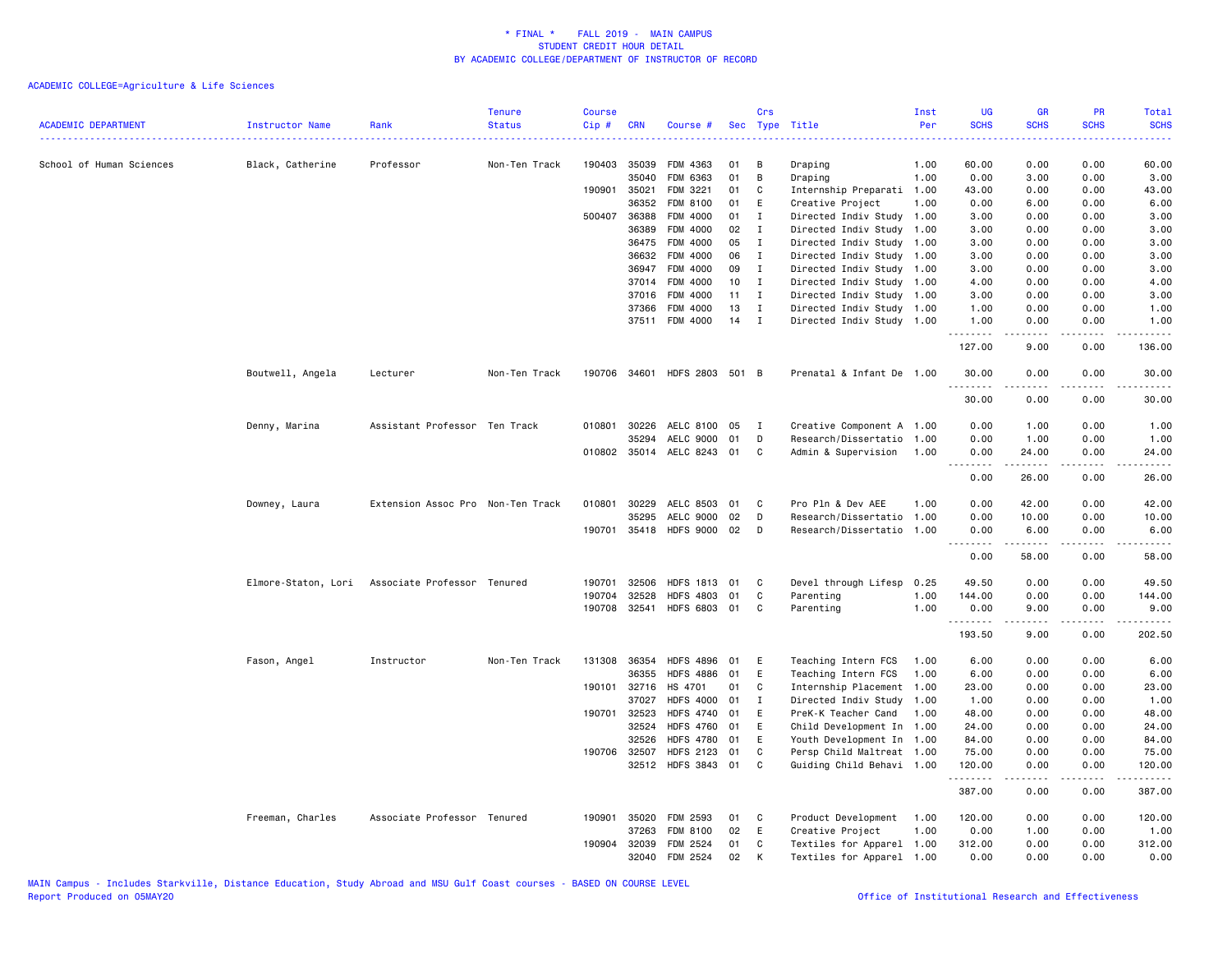| <b>ACADEMIC DEPARTMENT</b> | Instructor Name  | Rank                          | <b>Tenure</b><br><b>Status</b> | <b>Course</b><br>Cip# | <b>CRN</b>     | Course #                    |          | Crs            | Sec Type Title                                         | Inst<br>Per | UG<br><b>SCHS</b> | <b>GR</b><br><b>SCHS</b>                                                                                                                                     | PR<br><b>SCHS</b> | Total<br><b>SCHS</b>  |
|----------------------------|------------------|-------------------------------|--------------------------------|-----------------------|----------------|-----------------------------|----------|----------------|--------------------------------------------------------|-------------|-------------------|--------------------------------------------------------------------------------------------------------------------------------------------------------------|-------------------|-----------------------|
|                            |                  |                               |                                |                       |                |                             |          |                | .                                                      |             | $- - - -$         |                                                                                                                                                              |                   |                       |
| School of Human Sciences   | Freeman, Charles | Associate Professor Tenured   |                                |                       | 190904 32041   | FDM 2524                    | 03<br>04 | K<br>K         | Textiles for Apparel 1.00                              |             | 0.00              | 0.00                                                                                                                                                         | 0.00              | 0.00                  |
|                            |                  |                               |                                |                       | 32042<br>35019 | FDM 2524<br><b>FDM 2524</b> | 05       | K              | Textiles for Apparel 1.00<br>Textiles for Apparel 1.00 |             | 0.00<br>0.00      | 0.00<br>0.00                                                                                                                                                 | 0.00<br>0.00      | 0.00<br>0.00          |
|                            |                  |                               |                                |                       | 500407 35410   | <b>FDM 8000</b>             | 02       | D              | Research/Thesis                                        | 1.00        | 0.00              | 15.00                                                                                                                                                        | 0.00              | 15.00                 |
|                            |                  |                               |                                |                       | 36404          | FDM 4000                    | 04       | $\mathbf{I}$   | Directed Indiv Study 1.00                              |             | 3.00              | 0.00                                                                                                                                                         | 0.00              | 3.00                  |
|                            |                  |                               |                                |                       | 36860          | <b>FDM 7000</b>             | 01       | $\mathbf{I}$   | Directed Indiv Study 1.00                              |             | 0.00              | 3.00                                                                                                                                                         | 0.00              | 3.00                  |
|                            |                  |                               |                                |                       | 37250          | <b>FDM 7000</b>             | 02       | $\blacksquare$ | Directed Indiv Study 1.00                              |             | 0.00              | 3.00                                                                                                                                                         | 0.00              | 3.00                  |
|                            |                  |                               |                                |                       |                |                             |          |                |                                                        |             | .<br>435.00       | 22.00                                                                                                                                                        | 0.00              | 457.00                |
|                            | Green, Tina      | Non-Faculty                   | Not Applicable                 |                       |                | 010801 30209 AELC 4203 01   |          | $\overline{B}$ | App Compute Tech AEL 1.00                              |             | 90.00<br><u>.</u> | 0.00                                                                                                                                                         | 0.00              | 90.00                 |
|                            |                  |                               |                                |                       |                |                             |          |                |                                                        |             | 90.00             | 0.00                                                                                                                                                         | 0.00              | 90.00                 |
|                            | Hallberg, Cappe  | Non-Faculty                   | Not Applicable                 | 190101                | 32706          | HS 1701                     | 01       | C              | Survey Of Human Sci                                    | 0.10        | 3.40              | 0.00                                                                                                                                                         | 0.00              | 3.40                  |
|                            |                  |                               |                                |                       | 32707          | HS 1701                     | 02       | C              | Survey Of Human Sci                                    | 0.10        | 3.60              | 0.00                                                                                                                                                         | 0.00              | 3.60                  |
|                            |                  |                               |                                |                       | 190706 32509   | HDFS 2813 01                |          | $\overline{B}$ | Child Development                                      | 1.00        | 114.00<br>.       | 0.00<br>$\frac{1}{2} \left( \frac{1}{2} \right) \left( \frac{1}{2} \right) \left( \frac{1}{2} \right) \left( \frac{1}{2} \right) \left( \frac{1}{2} \right)$ | 0.00<br>.         | 114.00<br>. <u>.</u>  |
|                            |                  |                               |                                |                       |                |                             |          |                |                                                        |             | 121.00            | 0.00                                                                                                                                                         | 0.00              | 121.00                |
|                            | Hardman, Alisha  | Assistant Professor Ten Track |                                | 190701                | 32545          | <b>HDFS 8813</b>            | 01       | - S            | Seminar in HDFS                                        | 0.50        | 0.00              | 6.00                                                                                                                                                         | 0.00              | 6.00                  |
|                            |                  |                               |                                |                       | 35420          | <b>HDFS 9000</b>            | 04       | D              | Research/Dissertatio                                   | 1.00        | 0.00              | 13.00                                                                                                                                                        | 0.00              | 13.00                 |
|                            |                  |                               |                                |                       |                | 35428 HDFS 8000 03          |          | $\Box$         | Research/Thesis                                        | 1.00        | 0.00              | 4.00                                                                                                                                                         | 0.00              | 4.00                  |
|                            |                  |                               |                                |                       |                |                             |          |                |                                                        |             | .<br>0.00         | .<br>23.00                                                                                                                                                   | .<br>0.00         | . <u>.</u> .<br>23.00 |
|                            | Jagger, Carla    | Assistant Professor Ten Track |                                |                       | 010801 30196   | AELC 2413                   | 01       | C              | Orientation to AELC                                    | 1.00        | 69.00             | 0.00                                                                                                                                                         | 0.00              | 69.00                 |
|                            |                  |                               |                                |                       | 30219          | AELC 4873                   | 01       | C              | Prof Seminar in Ag E 0.50                              |             | 6.00              | 0.00                                                                                                                                                         | 0.00              | 6.00                  |
|                            |                  |                               |                                |                       | 35297          | AELC 9000                   | 04       | D              | Research/Dissertatio 1.00                              |             | 0.00              | 17.00                                                                                                                                                        | 0.00              | 17.00                 |
|                            |                  |                               |                                |                       | 131301 30210   | AELC 4424                   | 01       | C              | Teach Meth in Ag & H 1.00                              |             | 60.00             | 0.00                                                                                                                                                         | 0.00              | 60.00                 |
|                            |                  |                               |                                |                       | 30212          | AELC 4424                   | 03       | K              | Teach Meth in Ag & H 1.00                              |             | 0.00              | 0.00                                                                                                                                                         | 0.00              | 0.00                  |
|                            |                  |                               |                                |                       | 30214          | AELC 4424                   | 05       | К              | Teach Meth in Ag & H 1.00                              |             | 0.00              | 0.00                                                                                                                                                         | 0.00              | 0.00                  |
|                            |                  |                               |                                |                       | 30215          | AELC 4424                   | 06       | К              | Teach Meth in Ag & H 1.00                              |             | 0.00              | 0.00                                                                                                                                                         | 0.00              | 0.00                  |
|                            |                  |                               |                                |                       | 30216          | AELC 4424<br>AELC 4424      | 07<br>09 | K              | Teach Meth in Ag & H 1.00<br>Teach Meth in Ag & H 1.00 |             | 0.00              | 0.00                                                                                                                                                         | 0.00              | 0.00                  |
|                            |                  |                               |                                |                       | 30218<br>30221 | AELC 4896                   | 01       | К<br>F         | Stu Teach Ag Ed                                        | 1.00        | 0.00<br>18.00     | 0.00<br>0.00                                                                                                                                                 | 0.00<br>0.00      | 0.00<br>18.00         |
|                            |                  |                               |                                |                       | 30228          | AELC 8403                   | 01       | C              | Directing Learn Exp                                    | 1.00        | 0.00              | 30.00                                                                                                                                                        | 0.00              | 30.00                 |
|                            |                  |                               |                                |                       | 35291          | AELC 8000                   | 04       | D              | Research/Thesis in A 1.00                              |             | 0.00              | 11.00                                                                                                                                                        | 0.00              | 11.00                 |
|                            |                  |                               |                                |                       | 36742          | AELC 7000                   | 02       | $\mathbf{I}$   | Directed Indiv Study                                   | 0.50        | 0.00              | 1.50                                                                                                                                                         | 0.00              | 1.50                  |
|                            |                  |                               |                                | 131308                | 32514          | <b>HDFS 4424</b>            | 01       | C              | Teach Methods in Ag                                    | 1.00        | 128.00            | 0.00                                                                                                                                                         | 0.00              | 128.00                |
|                            |                  |                               |                                |                       | 32515          | <b>HDFS 4424</b>            | 02       | K              | Teach Methods in Ag                                    | 1.00        | 0.00              | 0.00                                                                                                                                                         | 0.00              | 0.00                  |
|                            |                  |                               |                                |                       | 32516          | <b>HDFS 4424</b>            | 03       | К              | Teach Methods in Ag                                    | 1.00        | 0.00              | 0.00                                                                                                                                                         | 0.00              | 0.00                  |
|                            |                  |                               |                                |                       | 32517          | <b>HDFS 4424</b>            | 04       | К              | Teach Methods in Ag                                    | 1.00        | 0.00              | 0.00                                                                                                                                                         | 0.00              | 0.00                  |
|                            |                  |                               |                                |                       | 32518          | <b>HDFS 4424</b>            | 05       | К              | Teach Methods in Ag                                    | 1.00        | 0.00              | 0.00                                                                                                                                                         | 0.00              | 0.00                  |
|                            |                  |                               |                                |                       | 32519          | HDFS 4424                   | 06       | K              | Teach Methods in Ag                                    | 1.00        | 0.00              | 0.00                                                                                                                                                         | 0.00              | 0.00                  |
|                            |                  |                               |                                |                       | 32520          | HDFS 4424                   | 07       | К              | Teach Methods in Ag                                    | 1.00        | 0.00              | 0.00                                                                                                                                                         | 0.00              | 0.00                  |
|                            |                  |                               |                                |                       | 32522          | <b>HDFS 4424</b>            | 09       | K              | Teach Methods in Ag                                    | 1.00        | 0.00              | 0.00                                                                                                                                                         | 0.00              | 0.00                  |
|                            |                  |                               |                                |                       | 32534          | <b>HDFS 6424</b>            | 01       | C              | Teach Methods in Ag                                    | 1.00        | 0.00              | 4.00                                                                                                                                                         | 0.00              | 4.00                  |
|                            |                  |                               |                                |                       | 32535          | <b>HDFS 6424</b>            | 02       | к              | Teach Methods in Ag                                    | 1.00        | 0.00              | 0.00                                                                                                                                                         | 0.00              | 0.00                  |
|                            |                  |                               |                                |                       | 35022          | FDM 4424                    | 01       | C              | Teach Methods in Ag                                    | 1.00        | 92.00             | 0.00                                                                                                                                                         | 0.00              | 92.00                 |
|                            |                  |                               |                                |                       | 35024          | FDM 4424                    | 02       | K              | Teach Methods in Ag                                    | 1.00        | 0.00              | 0.00                                                                                                                                                         | 0.00              | 0.00                  |
|                            |                  |                               |                                |                       | 35026          | FDM 4424                    | 03       | К              | Teach Methods in Ag                                    | 1.00        | 0.00              | 0.00                                                                                                                                                         | 0.00              | 0.00                  |
|                            |                  |                               |                                |                       | 35028          | FDM 4424                    | 04       | К              | Teach Methods in Ag                                    | 1.00        | 0.00              | 0.00                                                                                                                                                         | 0.00              | 0.00                  |
|                            |                  |                               |                                |                       | 35030          | FDM 4424                    | 05       | К              | Teach Methods in Ag                                    | 1.00        | 0.00              | 0.00                                                                                                                                                         | 0.00              | 0.00                  |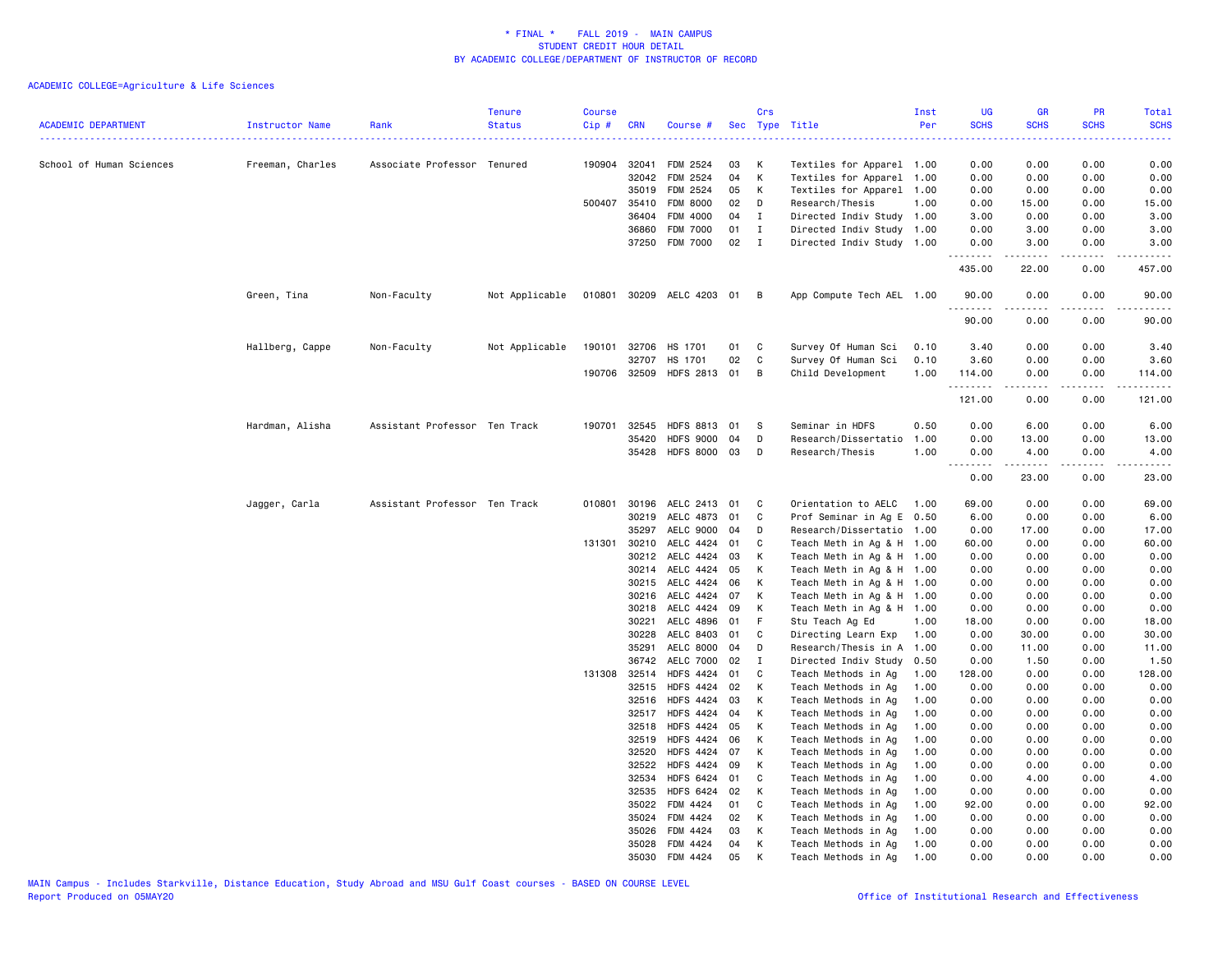| <b>ACADEMIC DEPARTMENT</b> | Instructor Name  | Rank                              | <b>Tenure</b><br><b>Status</b> | <b>Course</b><br>Cip # | <b>CRN</b>   | Course #                  |       | Crs          | Sec Type Title            | Inst<br>Per | <b>UG</b><br><b>SCHS</b> | <b>GR</b><br><b>SCHS</b>                                                                                                                                     | <b>PR</b><br><b>SCHS</b>                                                                                                          | Total<br><b>SCHS</b> |
|----------------------------|------------------|-----------------------------------|--------------------------------|------------------------|--------------|---------------------------|-------|--------------|---------------------------|-------------|--------------------------|--------------------------------------------------------------------------------------------------------------------------------------------------------------|-----------------------------------------------------------------------------------------------------------------------------------|----------------------|
| School of Human Sciences   | Jagger, Carla    | Assistant Professor Ten Track     |                                |                        | 131308 35032 | FDM 4424                  | 06    | К            | Teach Methods in Ag       | 1.00        | 0.00                     | 0.00                                                                                                                                                         | 0.00                                                                                                                              | 0.00                 |
|                            |                  |                                   |                                |                        | 35034        | FDM 4424                  | 07    | К            | Teach Methods in Ag       | 1.00        | 0.00<br><b></b>          | 0.00<br>.                                                                                                                                                    | 0.00<br>.                                                                                                                         | 0.00<br>2.2.2.2.2    |
|                            |                  |                                   |                                |                        |              |                           |       |              |                           |             | 373.00                   | 63.50                                                                                                                                                        | 0.00                                                                                                                              | 436.50               |
|                            | Kobia, Caroline  | Assistant Professor Ten Track     |                                | 131301                 | 30217        | AELC 4424                 | 08    | к            | Teach Meth in Ag & H 1.00 |             | 0.00                     | 0.00                                                                                                                                                         | 0.00                                                                                                                              | 0.00                 |
|                            |                  |                                   |                                |                        | 131308 32521 | <b>HDFS 4424</b>          | 08    | К            | Teach Methods in Ag       | 1.00        | 0.00                     | 0.00                                                                                                                                                         | 0.00                                                                                                                              | 0.00                 |
|                            |                  |                                   |                                |                        | 35036        | FDM 4424                  | 08    | К            | Teach Methods in Ag       | 1.00        | 0.00                     | 0.00                                                                                                                                                         | 0.00                                                                                                                              | 0.00                 |
|                            |                  |                                   |                                |                        | 190701 32545 | <b>HDFS 8813</b>          | 01    | -S           | Seminar in HDFS           | 0.50        | 0.00                     | 6.00                                                                                                                                                         | 0.00                                                                                                                              | 6.00                 |
|                            |                  |                                   |                                | 190901                 | 32044        | FDM 4533                  | 01    | C            | Merchandise Plan and      | 1.00        | 84.00                    | 0.00                                                                                                                                                         | 0.00                                                                                                                              | 84.00                |
|                            |                  |                                   |                                |                        | 500407 35411 | <b>FDM 8000</b>           | 03    | D            | Research/Thesis           | 1.00        | 0.00                     | 3.00                                                                                                                                                         | 0.00                                                                                                                              | 3.00                 |
|                            |                  |                                   |                                |                        |              | 36670 FDM 4000            | 07    | $\mathbf{I}$ | Directed Indiv Study 1.00 |             | 3.00<br>.                | 0.00<br><u>.</u>                                                                                                                                             | 0.00                                                                                                                              | 3.00<br>.            |
|                            |                  |                                   |                                |                        |              |                           |       |              |                           |             | 87.00                    | 9.00                                                                                                                                                         | 0.00                                                                                                                              | 96.00                |
|                            | Lee, JuYoung     | Assistant Professor Ten Track     |                                | 190101                 | 32719        | HS 4702                   | 01    | C            | Research and Applica 0.50 |             | 44.00                    | 0.00                                                                                                                                                         | 0.00                                                                                                                              | 44.00                |
|                            |                  |                                   |                                | 190901                 | 32043        | FDM 4513                  | 01    | $\mathtt{C}$ | Fashion Consumer Beh 1.00 |             | 81.00                    | 0.00                                                                                                                                                         | 0.00                                                                                                                              | 81.00                |
|                            |                  |                                   |                                |                        |              | 500407 37286 FDM 4000     | 12    | $\mathbf{I}$ | Directed Indiv Study 1.00 |             | 1.00<br>.                | 0.00<br>$\frac{1}{2} \left( \frac{1}{2} \right) \left( \frac{1}{2} \right) \left( \frac{1}{2} \right) \left( \frac{1}{2} \right) \left( \frac{1}{2} \right)$ | 0.00<br>.                                                                                                                         | 1.00<br>.            |
|                            |                  |                                   |                                |                        |              |                           |       |              |                           |             | 126.00                   | 0.00                                                                                                                                                         | 0.00                                                                                                                              | 126.00               |
|                            | Moore, Lynda     | Non-Faculty                       | Not Applicable                 |                        |              | 521003 36843 FYE 1101     | F05 C |              | Freshman Success Str 1.00 |             | 18.00<br>.               | 0.00<br><u>.</u>                                                                                                                                             | 0.00<br>$- - - -$                                                                                                                 | 18.00<br>.           |
|                            |                  |                                   |                                |                        |              |                           |       |              |                           |             | 18.00                    | 0.00                                                                                                                                                         | 0.00                                                                                                                              | 18.00                |
|                            | Morrison, Carley | Assistant Professor Ten Track     |                                |                        |              | 010000 30195 AELC 2411 01 |       | C            | Orientation to Ag Sc 1.00 |             | 22.00                    | 0.00                                                                                                                                                         | 0.00                                                                                                                              | 22.00                |
|                            |                  |                                   |                                |                        | 37205        | GA 4000                   | 13    | $\mathbf I$  | Dis in Agriculture        | 1.00        | 1.00                     | 0.00                                                                                                                                                         | 0.00                                                                                                                              | 1.00                 |
|                            |                  |                                   |                                |                        | 010801 30204 | AELC 3333                 | 01    | C            | Present Ag and Life       | 1.00        | 63.00                    | 0.00                                                                                                                                                         | 0.00                                                                                                                              | 63.00                |
|                            |                  |                                   |                                |                        | 30208        | AELC 3803                 | 01    | C            | Fnd Ldsh Ag/Life Sci 1.00 |             | 90.00                    | 0.00                                                                                                                                                         | 0.00                                                                                                                              | 90.00                |
|                            |                  |                                   |                                |                        | 30223        | AELC 8100                 | 02    | $\mathbf{I}$ | Creative Component A 1.00 |             | 0.00                     | 4.00                                                                                                                                                         | 0.00                                                                                                                              | 4.00                 |
|                            |                  |                                   |                                |                        | 010802 30199 | AELC 3203                 | 02    | C            | Prof Writing ANR Hum      | 1.00        | 75.00                    | 0.00                                                                                                                                                         | 0.00                                                                                                                              | 75.00                |
|                            |                  |                                   |                                |                        | 30207        | AELC 3603                 | 01    | E            | Internship-Agricultu 1.00 |             | 3.00                     | 0.00                                                                                                                                                         | 0.00                                                                                                                              | 3.00                 |
|                            |                  |                                   |                                |                        | 131301 30206 | AELC 3500                 | 02    | E            | Internship Ag Leader 1.00 |             | 12.00                    | 0.00                                                                                                                                                         | 0.00                                                                                                                              | 12.00                |
|                            |                  |                                   |                                |                        |              | 35292 AELC 8000           | 05    | D            | Research/Thesis in A 1.00 |             | 0.00<br>.                | 9.00<br>.                                                                                                                                                    | 0.00<br>$\frac{1}{2} \left( \frac{1}{2} \right) \left( \frac{1}{2} \right) \left( \frac{1}{2} \right) \left( \frac{1}{2} \right)$ | 9.00<br>.            |
|                            |                  |                                   |                                |                        |              |                           |       |              |                           |             | 266.00                   | 13.00                                                                                                                                                        | 0.00                                                                                                                              | 279.00               |
|                            | Newman, Michael  | Professor                         | Tenured                        |                        |              | 190101 32706 HS 1701      | 01    | C            | Survey Of Human Sci       | 0.90        | 30.60                    | 0.00                                                                                                                                                         | 0.00                                                                                                                              | 30.60                |
|                            |                  |                                   |                                |                        |              | 32707 HS 1701             | 02    | $\mathbf{C}$ | Survey Of Human Sci       | 0.90        | 32.40                    | 0.00                                                                                                                                                         | 0.00                                                                                                                              | 32.40                |
|                            |                  |                                   |                                |                        |              |                           |       |              |                           |             | <u>.</u><br>63.00        | 0.00                                                                                                                                                         | .<br>0.00                                                                                                                         | .<br>63.00           |
|                            | Owen, Sean       | Research Assoc Prof Non-Ten Track |                                |                        |              | 231302 31611 EDF 3413     | 05    | $\mathbf{C}$ | Writing For Thinking 1.00 |             | 90.00                    | 0.00                                                                                                                                                         | 0.00                                                                                                                              | 90.00                |
|                            |                  |                                   |                                |                        |              |                           |       |              |                           |             | .<br>90.00               | 0.00                                                                                                                                                         | .<br>0.00                                                                                                                         | 90.00                |
|                            | Parker, Julie    | Associate Professor Tenured       |                                |                        | 190101 37249 | <b>HDFS 4000</b>          | 02    | $\mathbf{I}$ | Directed Indiv Study 1.00 |             | 2.00                     | 0.00                                                                                                                                                         | 0.00                                                                                                                              | 2.00                 |
|                            |                  |                                   |                                |                        | 37285        | <b>HDFS 7000</b>          | 01    | $\mathbf{I}$ | Directed Indiv Study 1.00 |             | 0.00                     | 6.00                                                                                                                                                         | 0.00                                                                                                                              | 6.00                 |
|                            |                  |                                   |                                |                        | 190701 35421 | <b>HDFS 9000</b>          | 05    | D            | Research/Dissertatio 1.00 |             | 0.00                     | 5.00                                                                                                                                                         | 0.00                                                                                                                              | 5.00                 |
|                            |                  |                                   |                                | 190706                 | 32508        | <b>HDFS 2803</b>          | 01    | B            | Prenatal & Infant De      | 1.00        | 156.00                   | 0.00                                                                                                                                                         | 0.00                                                                                                                              | 156.00               |
|                            |                  |                                   |                                |                        | 190710 35070 | <b>HDFS 8503</b>          | 501 C |              | Med Aspects of DD in 1.00 |             | 0.00                     | 21.00                                                                                                                                                        | 0.00                                                                                                                              | 21,00                |
|                            |                  |                                   |                                | 190799                 | 32530        | <b>HDFS 4833</b>          | 01    | C.           | The Hospitalized Chi 1.00 |             | 39.00                    | 0.00                                                                                                                                                         | 0.00                                                                                                                              | 39.00                |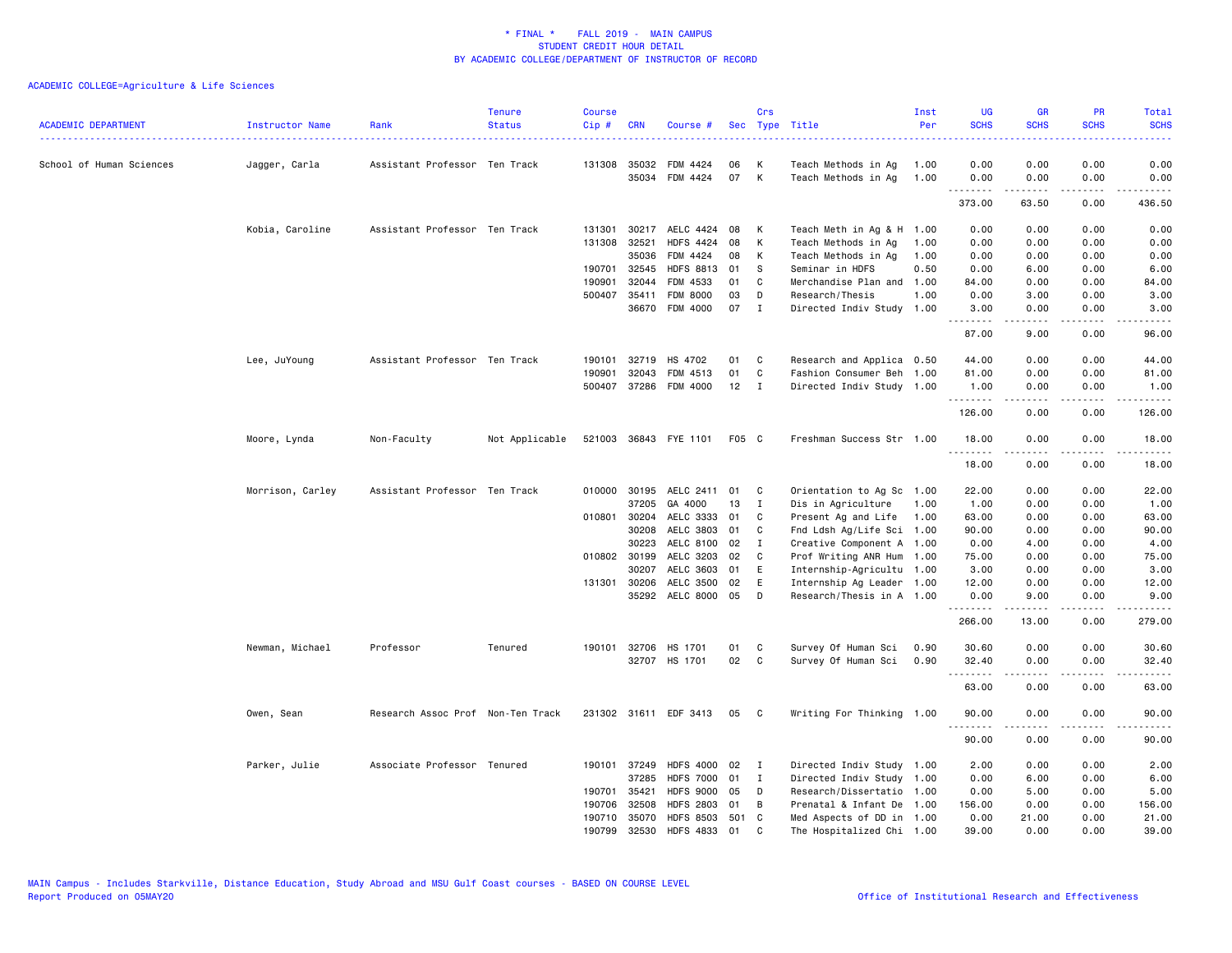| <b>ACADEMIC DEPARTMENT</b> | Instructor Name                  | Rank                                                         | <b>Tenure</b><br><b>Status</b> | <b>Course</b><br>Cip# | <b>CRN</b>   | Course #                    |       | Crs          | Sec Type Title            | Inst<br>Per | UG<br><b>SCHS</b>                 | <b>GR</b><br><b>SCHS</b> | PR<br><b>SCHS</b> | Total<br><b>SCHS</b> |
|----------------------------|----------------------------------|--------------------------------------------------------------|--------------------------------|-----------------------|--------------|-----------------------------|-------|--------------|---------------------------|-------------|-----------------------------------|--------------------------|-------------------|----------------------|
|                            |                                  |                                                              |                                |                       |              |                             |       |              |                           |             |                                   |                          |                   |                      |
|                            |                                  |                                                              |                                |                       |              |                             |       |              |                           |             | 197.00                            | 32.00                    | 0.00              | 229.00               |
| School of Human Sciences   | Peterson, Donna                  | Extension Assoc Pro Non-Ten Track                            |                                |                       |              | 190701 35617 HDFS 9000 09   |       | D.           | Research/Dissertatio 1.00 |             | 0.00<br>.                         | 5.00                     | 0.00              | 5.00                 |
|                            |                                  |                                                              |                                |                       |              |                             |       |              |                           |             | 0.00                              | 5.00                     | 0.00              | 5.00                 |
|                            | Phillips, Tommy                  | Associate Professor Tenured                                  |                                |                       | 190701 32532 | HDFS 4873 01                |       | $\mathbf{C}$ | Positive Youth Dev        | 1.00        | 54.00                             | 0.00                     | 0.00              | 54.00                |
|                            |                                  |                                                              |                                |                       | 32544        | <b>HDFS 6873</b>            | 01    | C            | Positive Youth Dev        | 1.00        | 0.00                              | 9.00                     | 0.00              | 9.00                 |
|                            |                                  |                                                              |                                |                       | 32546        | <b>HDFS 8823</b>            | 01    | C            | Theories in HDFS          | 1.00        | 0.00                              | 9.00                     | 0.00              | 9.00                 |
|                            |                                  |                                                              |                                |                       | 35422        | <b>HDFS 9000</b>            | 06    | D            | Research/Dissertatio      | 1.00        | 0.00                              | 12.00                    | 0.00              | 12.00                |
|                            |                                  |                                                              |                                |                       | 35430        | <b>HDFS 8000</b>            | 05    | D            | Research/Thesis           | 1.00        | 0.00                              | 3.00                     | 0.00              | 3.00                 |
|                            |                                  |                                                              |                                |                       | 36424        | <b>HDFS 8823</b>            | 501 C |              | Theories in HDFS          | 1.00        | 0.00                              | 21.00                    | 0.00              | 21.00                |
|                            |                                  |                                                              |                                |                       |              |                             |       |              |                           |             | 54.00                             | 54.00                    | 0.00              | 108.00               |
|                            | Shaw, Emily                      | Non-Faculty                                                  | Not Applicable                 |                       |              | 010000 36717 GA 1111        | 01 C  |              | Survey of Agricultur 0.50 |             | 15.50<br>.                        | 0.00                     | 0.00              | 15.50                |
|                            |                                  |                                                              |                                |                       |              |                             |       |              |                           |             | 15.50                             | 0.00                     | 0.00              | 15.50                |
|                            | Sonnier-Netto, Mary              | Lecturer                                                     | Non-Ten Track                  | 199999                |              | 36983 HDFS 8990 501 C       |       |              | Special Topic in HDF 1.00 |             | 0.00<br>$\sim$ $\sim$ $\sim$<br>. | 18.00                    | 0.00              | 18.00                |
|                            |                                  |                                                              |                                |                       |              |                             |       |              |                           |             | 0.00                              | 18.00                    | 0.00              | 18.00                |
|                            | Swann, Tamra                     | Non-Faculty                                                  | Not Applicable                 |                       |              | 140101 34553 GE 8003        | 501 C |              | MENG Capstone             | 0.50        | 0.00                              | 7.50                     | 0.00              | 7.50                 |
|                            |                                  |                                                              |                                |                       |              | 36674 GE 8303               | 501 C |              | Intro Military Engin      | 0.10        | 0.00                              | 4.80                     | 0.00              | 4.80                 |
|                            |                                  |                                                              |                                |                       |              |                             |       |              |                           |             | 0.00                              | 12.30                    | 0.00              | 12.30                |
|                            | Swortzel, Kirk                   | Professor                                                    | Tenured                        | 010801                | 30197        | AELC 3013                   | 01    | E            | Field Experience in       | 1.00        | 18.00                             | 0.00                     | 0.00              | 18.00                |
|                            |                                  |                                                              |                                |                       | 30219        | AELC 4873                   | 01    | C            | Prof Seminar in Ag E 0.50 |             | 6.00                              | 0.00                     | 0.00              | 6.00                 |
|                            |                                  |                                                              |                                |                       | 30222        | AELC 8100                   | 01    | I            | Creative Component A 1.00 |             | 0.00                              | 4.00                     | 0.00              | 4.00                 |
|                            |                                  |                                                              |                                |                       | 30231        | AELC 8603                   | 01    | F            | Teaching Internship       | 1.00        | 0.00                              | 3.00                     | 0.00              | 3.00                 |
|                            |                                  |                                                              |                                |                       | 30232        | AELC 8613                   | 01    | F            | Teaching Internship       | 1.00        | 0.00                              | 3.00                     | 0.00              | 3.00                 |
|                            |                                  |                                                              |                                |                       | 30233        | AELC 8801                   | 01    | s.           | Graduate Prof Semina      | 1.00        | 0.00                              | 11.00                    | 0.00              | 11.00                |
|                            |                                  |                                                              |                                |                       | 30235        | AELC 9583                   | 01    | C            | Analysis of Data in       | 1.00        | 0.00                              | 9.00                     | 0.00              | 9.00                 |
|                            |                                  |                                                              |                                |                       | 35299        | AELC 9000                   | 06    | D            | Research/Dissertatio      | 1.00        | 0.00                              | 32.00                    | 0.00              | 32.00                |
|                            |                                  |                                                              |                                |                       | 131301 30220 | AELC 4886                   | 01    | F            | Stu Teach Ag Ed           | 1.00        | 18.00                             | 0.00                     | 0.00              | 18.00                |
|                            |                                  |                                                              |                                |                       | 36581        | AELC 7000                   | 01    | $\mathbf{I}$ | Directed Indiv Study 1.00 |             | 0.00                              | 1.00                     | 0.00              | 1.00                 |
|                            |                                  |                                                              |                                |                       | 36742        | AELC 7000                   | 02    | $\mathbf{I}$ | Directed Indiv Study 0.50 |             | 0.00                              | 1.50                     | 0.00              | 1.50                 |
|                            |                                  |                                                              |                                |                       |              | 36861 AELC 7000             | 03    | $\mathbf{I}$ | Directed Indiv Study 1.00 |             | 0.00                              | 1.00                     | 0.00              | 1.00                 |
|                            |                                  |                                                              |                                |                       |              |                             |       |              |                           |             | 42.00                             | 65.50                    | 0.00              | 107.50               |
|                            | Tenhet, Melissa                  | Instructor                                                   | Non-Ten Track                  |                       |              | 190708 32511 HDFS 3803 01 B |       |              | Creat & Play Young C 1.00 |             | 153.00<br>.                       | 0.00                     | 0.00<br>.         | 153.00               |
|                            |                                  |                                                              |                                |                       |              |                             |       |              |                           |             | 153.00                            | 0.00                     | 0.00              | 153.00               |
|                            | Washington, Adrienne Non-Faculty |                                                              | Not Applicable                 |                       |              | 190101 32708 HS 1711        | 01 C  |              | Profess Protocol          | 1.00        | 51.00<br>.                        | 0.00<br>.                | 0.00<br>د د د د   | 51.00<br>.           |
|                            |                                  |                                                              |                                |                       |              |                             |       |              |                           |             | 51.00                             | 0.00                     | 0.00              | 51.00                |
|                            | Wenth, Kayla                     | Grad Research Assis Not Applicable 190701 32506 HDFS 1813 01 |                                |                       |              |                             |       | $\mathbf{C}$ | Devel through Lifesp 0.75 |             | 148.50                            | 0.00                     | 0.00              | 148.50               |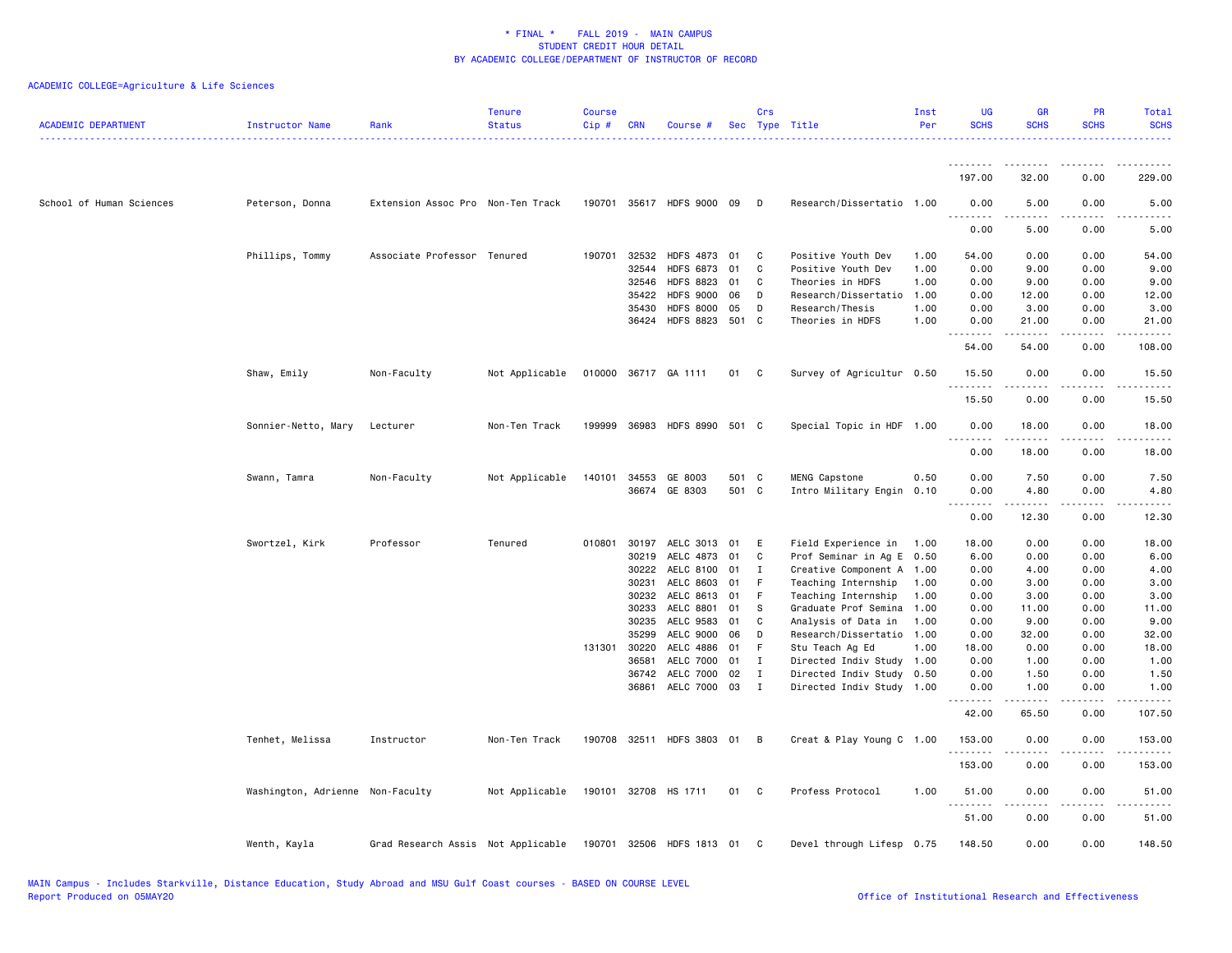|                                                                 |                        |                               | <b>Tenure</b> | <b>Course</b> |            |                    |    | Crs            |                           | Inst | <b>UG</b>           | <b>GR</b>                | <b>PR</b>        | Total                 |
|-----------------------------------------------------------------|------------------------|-------------------------------|---------------|---------------|------------|--------------------|----|----------------|---------------------------|------|---------------------|--------------------------|------------------|-----------------------|
| <b>ACADEMIC DEPARTMENT</b>                                      | <b>Instructor Name</b> | Rank                          | <b>Status</b> | $Cip$ #       | <b>CRN</b> | Course #           |    |                | Sec Type Title            | Per  | <b>SCHS</b>         | <b>SCHS</b>              | <b>SCHS</b>      | <b>SCHS</b>           |
|                                                                 |                        |                               |               |               |            |                    |    |                |                           |      |                     | --------                 | ---------        | .                     |
|                                                                 |                        |                               |               |               |            |                    |    |                |                           |      | 148.50              | 0.00                     | 0.00             | 148.50                |
| School of Human Sciences                                        | Wheeler, Brandan       | Assistant Professor Ten Track |               | 190401        | 35043      | HDFS 4313 01       |    | - C            | Family Resource Mana 1.00 |      | 48.00               | 0.00                     | 0.00             | 48.00                 |
|                                                                 |                        |                               |               | 190402        | 32510      | HDFS 3303 01       |    | C.             | Consumer Economics        | 1.00 | 123.00              | 0.00                     | 0.00             | 123.00                |
|                                                                 |                        |                               |               | 190403        | 32513      | HDFS 4333 01       |    | - C            | Family Public Policy 1.00 |      | 66.00               | 0.00                     | 0.00             | 66.00                 |
|                                                                 |                        |                               |               |               | 32533      | HDFS 6333 01       |    | C <sub>c</sub> | Family Public Policy 1.00 |      | 0.00                | 3.00                     | 0.00             | 3.00                  |
|                                                                 |                        |                               |               | 190701        | 35423      | HDFS 9000 07       |    | n.             | Research/Dissertatio 1.00 |      | 0.00                | 1.00                     | 0.00             | 1.00                  |
|                                                                 |                        |                               |               |               |            |                    |    |                |                           |      | .<br>237.00         | . <b>.</b><br>4.00       | <u>.</u><br>0.00 | -------<br>241.00     |
|                                                                 | Wilmoth, Joe           | Professor                     | Tenured       | 190101        |            | 32719 HS 4702      | 01 | - C            | Research and Applica 0.50 |      | 44.00               | 0.00                     | 0.00             | 44.00                 |
|                                                                 |                        |                               |               | 190701        | 35424      | <b>HDFS 9000</b>   | 08 | - D            | Research/Dissertatio      | 1.00 | 0.00                | 6.00                     | 0.00             | 6.00                  |
|                                                                 |                        |                               |               | 190704        | 32531      | HDFS 4853 01       |    | C.             | Family: Human Ecolog      | 1.00 | 144.00              | 0.00                     | 0.00             | 144.00                |
|                                                                 |                        |                               |               |               | 35041      | HDFS 4843 01       |    | C <sub>c</sub> | Family Interaction        | 1.00 | 39.00               | 0.00                     | 0.00             | 39.00                 |
|                                                                 |                        |                               |               |               |            | 35042 HDFS 6843 01 |    | C <sub>c</sub> | Family Interaction        | 1.00 | 0.00<br>.           | 12.00<br>. <b>.</b>      | 0.00<br>-----    | 12.00<br>------       |
|                                                                 |                        |                               |               |               |            |                    |    |                |                           |      | 227.00              | 18.00                    | 0.00             | 245.00                |
|                                                                 | Woodward, Rachel       | Lecturer                      | Non-Ten Track | 190901        | 32037      | FDM 2153           | 01 | - C            | Fashion Apparel Anal      | 1.00 | 111.00              | 0.00                     | 0.00             | 111.00                |
|                                                                 |                        |                               |               |               | 32038      | FDM 2333           | 01 | $\mathbf{C}$   | Intro to Buying and       | 1.00 | 69.00               | 0.00                     | 0.00             | 69.00                 |
|                                                                 |                        |                               |               | 500407        | 32035      | FDM 1523           | 01 | - C            | Visual Dsgn & Dress       | 1.00 | 210.00              | 0.00                     | 0.00             | 210.00                |
|                                                                 |                        |                               |               |               | 32036      | FDM 1533           | 01 | - B            | Apparel Construction      | 1.00 | 54.00               | 0.00                     | 0.00             | 54.00                 |
|                                                                 |                        |                               |               |               |            |                    |    |                |                           |      | .<br>444.00         | 0.00                     | .<br>0.00        | .<br>444.00           |
| -----------------------------------<br>School of Human Sciences |                        |                               |               |               |            |                    |    |                |                           |      | ========<br>3975.50 | <b>EEEEEEE</b><br>441.30 | ========<br>0.00 | ==========<br>4416.80 |
| ====================================                            |                        |                               |               |               |            |                    |    |                |                           |      | ========            | ========                 | ========         | EEEEEEEEE             |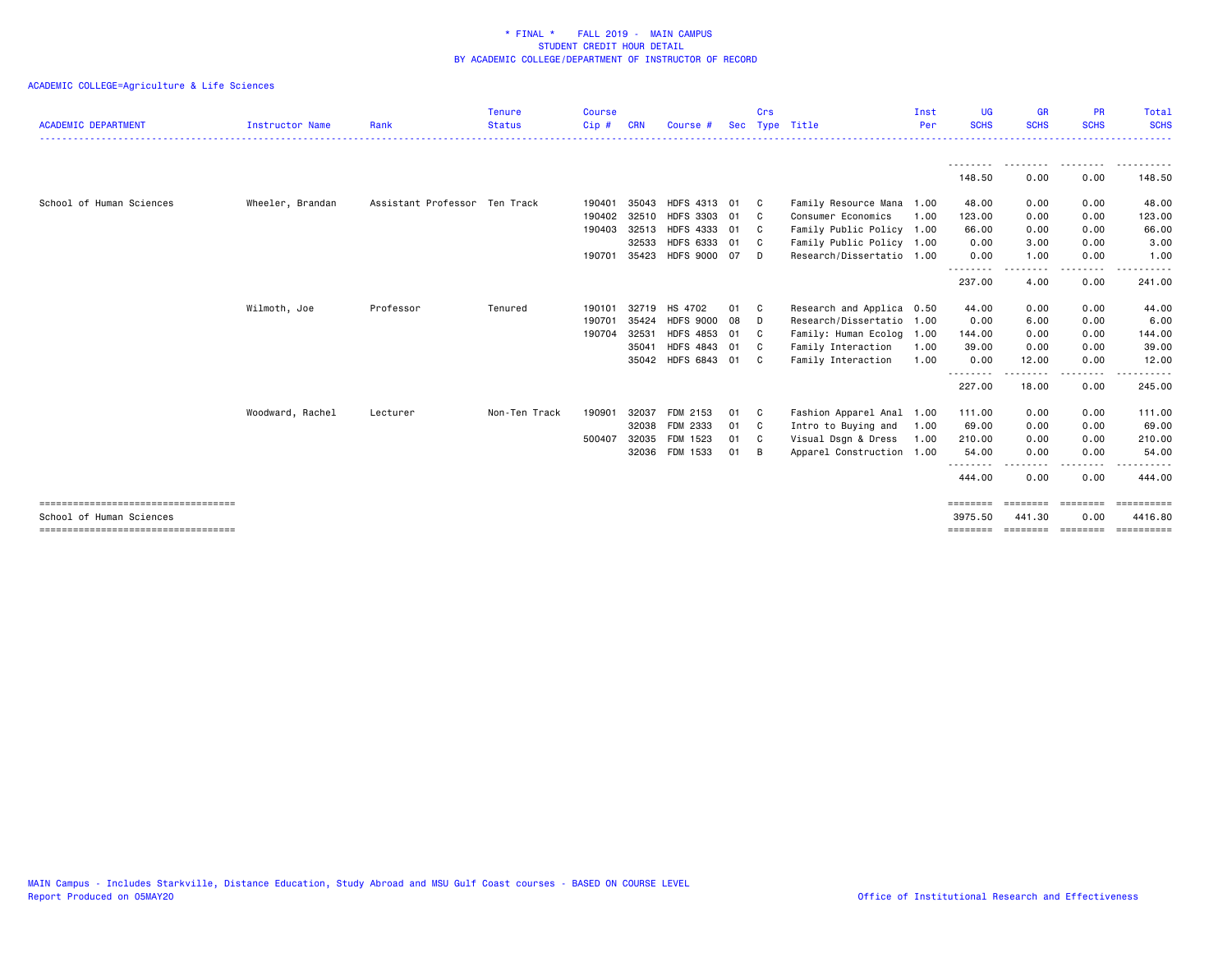| <b>ACADEMIC DEPARTMENT</b> | Instructor Name   | Rank                              | <b>Tenure</b><br><b>Status</b> | <b>Course</b><br>Cip # | <b>CRN</b>   | Course #                          |          | Crs          | Sec Type Title                                 | Inst<br>Per | <b>UG</b><br><b>SCHS</b> | <b>GR</b><br><b>SCHS</b> | <b>PR</b><br><b>SCHS</b>            | Total<br><b>SCHS</b>   |
|----------------------------|-------------------|-----------------------------------|--------------------------------|------------------------|--------------|-----------------------------------|----------|--------------|------------------------------------------------|-------------|--------------------------|--------------------------|-------------------------------------|------------------------|
| Art AAD                    | Abbott, Eric      | Non-Faculty                       | Not Applicable                 |                        |              | 500710 30392 ART 3913             | 01       | Q            | Intro to Print Produ 1.00                      |             | 27.00<br><u>.</u>        | 0.00                     | 0.00                                | 27.00                  |
|                            |                   |                                   |                                |                        |              |                                   |          |              |                                                |             | 27.00                    | 0.00                     | 0.00                                | 27.00                  |
|                            | Altomonte, Jenna  | Assistant Professor Ten Track     |                                |                        | 500701 36441 | ART 4000                          | 11       | $\mathbf{I}$ | Directed Indiv Study 1.00                      |             | 3.00                     | 0.00                     | 0.00                                | 3.00                   |
|                            |                   |                                   |                                | 500703                 | 35152        | ART 1023<br>500799 36319 ART 4990 | 02<br>03 | C<br>C       | History Of Art II<br>Special Topic In ART 1.00 | 1.00        | 225.00<br>54.00          | 0.00<br>0.00             | 0.00<br>0.00                        | 225.00<br>54.00        |
|                            |                   |                                   |                                |                        |              |                                   |          |              |                                                |             | .<br>282.00              | .<br>0.00                | $\frac{1}{2}$<br>0.00               | .<br>282.00            |
|                            | Anderson, Patrice | Lecturer                          | Non-Ten Track                  |                        |              | 500706 35105 ART 4813             | 01       | B            | Multimedia I                                   | 0.90        | 40.50<br>.               | 0.00                     | 0.00<br>د د د د                     | 40.50<br>.             |
|                            |                   |                                   |                                |                        |              |                                   |          |              |                                                |             | 40.50                    | .<br>0.00                | 0.00                                | 40.50                  |
|                            | Baham, Tracey     | Non-Faculty                       | Not Applicable                 |                        |              | 130401 35048 HED 8673             | 01 C     |              | Plan & Inst Rese in                            | 1.00        | 0.00<br>.                | 18.00                    | 0.00                                | 18.00                  |
|                            |                   |                                   |                                |                        |              |                                   |          |              |                                                |             | 0.00                     | 18.00                    | 0.00                                | 18.00                  |
|                            | Bostic, Alexander | Associate Professor Tenured       |                                | 500401                 | 30343        | ART 1123                          | 03       | - L          | Design I                                       | 1.00        | 42.00                    | 0.00                     | 0.00                                | 42.00                  |
|                            |                   |                                   |                                | 500701                 | 30330        | ART 1001                          | F30 C    |              | First Year Seminar                             | 1.00        | 13.00                    | 0.00                     | 0.00                                | 13.00                  |
|                            |                   |                                   |                                |                        | 37284        | ART 4000                          | 17       | I            | Directed Indiv Study                           | 1.00        | 3.00                     | 0.00                     | 0.00                                | 3.00                   |
|                            |                   |                                   |                                | 500705                 | 30357        | ART 1213                          | 04       | - L          | Drawing I                                      | 1.00        | 45.00                    | 0.00                     | 0.00                                | 45.00                  |
|                            |                   |                                   |                                |                        | 500708 35150 | ART 3053                          | 01       | - L          | Watercolor Painting                            | 1.00        | 51.00<br>.               | 0.00<br>. <b>.</b>       | 0.00<br>.                           | 51.00<br>.             |
|                            |                   |                                   |                                |                        |              |                                   |          |              |                                                |             | 154.00                   | 0.00                     | 0.00                                | 154.00                 |
|                            | Bourgeois, Angi   | Professor                         | Tenured                        | 040201                 | 30293        | ARC 1001                          | F02 C    |              | First Year Seminar                             | 1.00        | 7.00                     | 0.00                     | 0.00                                | 7.00                   |
|                            |                   |                                   |                                | 500408                 | 32724        | ID 1001                           | F01 C    |              | First Year Seminar                             | 1.00        | 6.00                     | 0.00                     | 0.00                                | 6.00                   |
|                            |                   |                                   |                                | 500701                 | 30329        | ART 1001                          | F03 C    |              | First Year Seminar                             | 1.00        | 4.00                     | 0.00                     | 0.00                                | 4.00                   |
|                            |                   |                                   |                                | 500703                 | 37010        | ART 1113                          | 02       | C            | Art Appreciation                               | 1.00        | 216.00                   | 0.00                     | 0.00                                | 216.00                 |
|                            |                   |                                   |                                | 522001                 |              | 30478 BCS 1001                    | F01 C    |              | First Year Seminar                             | 1.00        | 5.00<br>.                | 0.00<br>.                | 0.00<br>$- - - -$                   | 5.00                   |
|                            |                   |                                   |                                |                        |              |                                   |          |              |                                                |             | 238.00                   | 0.00                     | 0.00                                | 238.00                 |
|                            | Campbell, Frank   | Associate Professor Tenured       |                                |                        |              | 500605 30406 ART 4683             | 01       | E            | Photography Internsh 1.00                      |             | 3.00<br>.                | 0.00<br>.                | 0.00                                | 3.00                   |
|                            |                   |                                   |                                |                        |              |                                   |          |              |                                                |             | 3.00                     | 0.00                     | 0.00                                | 3.00                   |
|                            | Crook, Jacob      | Non-Faculty                       | Not Applicable                 |                        |              | 500710 30374 ART 2303             | 01       | - L          | Printmaking Survey                             | 1.00        | 30.00                    | 0.00                     | 0.00                                | 30.00                  |
|                            |                   |                                   |                                |                        |              | 30375 ART 2303                    | 02       | - L          | Printmaking Survey                             | 1.00        | 33.00<br>.               | 0.00<br>.                | 0.00<br>$\frac{1}{2}$               | 33.00<br>$\frac{1}{2}$ |
|                            |                   |                                   |                                |                        |              |                                   |          |              |                                                |             | 63.00                    | 0.00                     | 0.00                                | 63.00                  |
|                            | Gipson, Claire    | Assistant Professor Ten Track     |                                |                        | 500402 30398 | ART 4403                          | 02       | - L          | Advertising Design I 1.00                      |             | 30.00                    | 0.00                     | 0.00                                | 30.00                  |
|                            |                   |                                   |                                |                        | 30399        | ART 4403                          | 03       | L.           | Advertising Design I 1.00                      |             | 39.00                    | 0.00                     | 0.00                                | 39.00                  |
|                            |                   |                                   |                                |                        |              | 500409 35413 ART 4640             | 02       | Q            | Adv Studio - Graphic 1.00                      |             | 12.00<br>.               | 0.00<br>.                | 0.00<br>$\sim$ $\sim$ $\sim$ $\sim$ | 12.00                  |
|                            |                   |                                   |                                |                        |              |                                   |          |              |                                                |             | 81.00                    | 0.00                     | 0.00                                | 81.00                  |
|                            | Glenn, Sophie     | Visiting Assist Pro Non-Ten Track |                                | 500709                 | 30376        | ART 2403                          | 01       | - L          | Sculpture Survey                               | 1.00        | 42.00                    | 0.00                     | 0.00                                | 42.00                  |
|                            |                   |                                   |                                |                        |              | 30377 ART 2403                    | 02       | <b>L</b>     | Sculpture Survey                               | 1.00        | 48.00                    | 0.00                     | 0.00                                | 48.00                  |
|                            |                   |                                   |                                |                        | 30408        | ART 4753                          | 01       | $\Omega$     | Scupl Mat & Processe                           | 1.00        | 30.00                    | 0.00                     | 0.00                                | 30.00                  |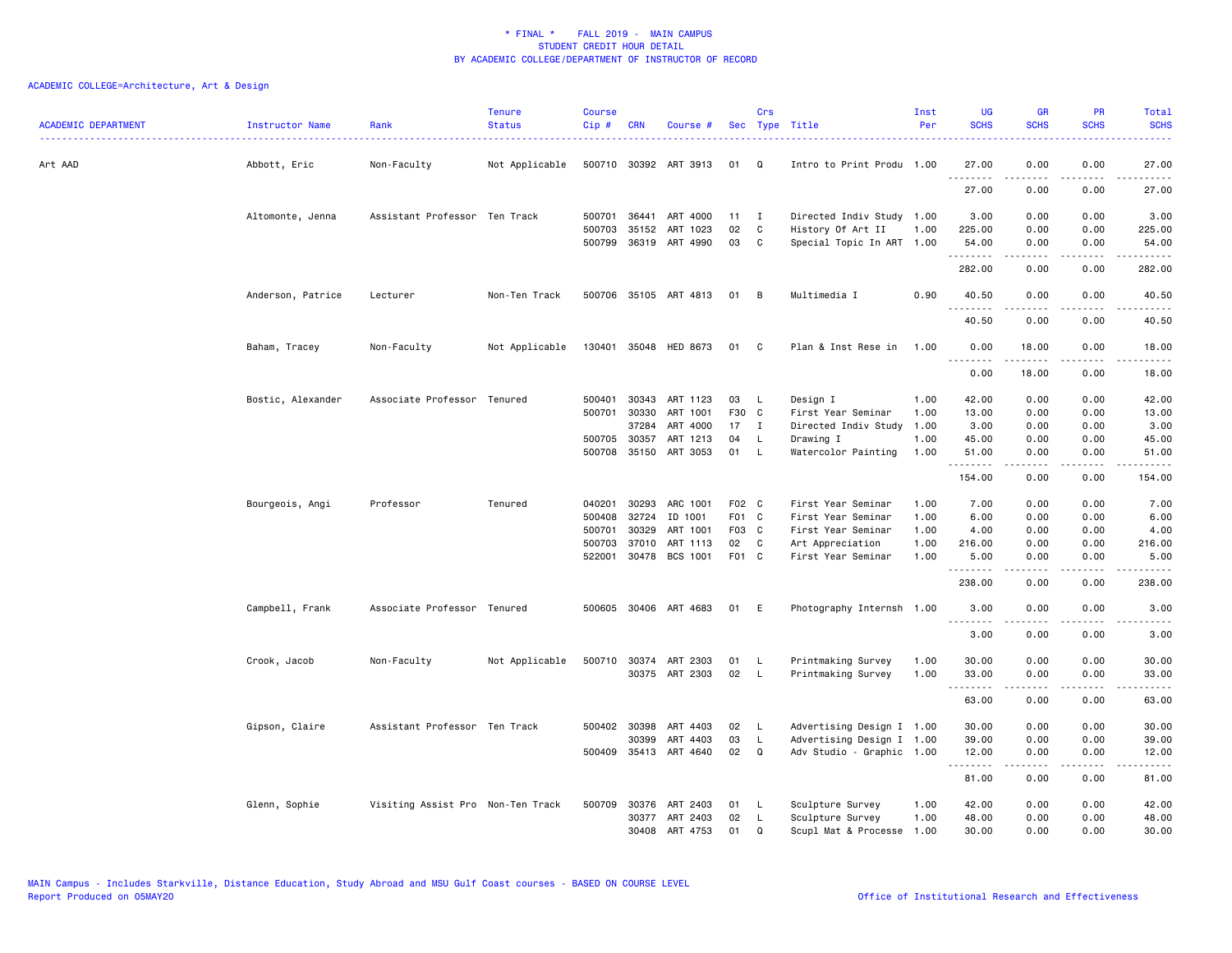| <b>ACADEMIC DEPARTMENT</b> | Instructor Name   | Rank                          | <b>Tenure</b><br><b>Status</b> | <b>Course</b><br>Cip# | <b>CRN</b>   | Course #                   |                | Crs            | Sec Type Title                       | Inst<br>Per  | <b>UG</b><br><b>SCHS</b> | <b>GR</b><br><b>SCHS</b> | PR<br><b>SCHS</b> | Total<br><b>SCHS</b> |
|----------------------------|-------------------|-------------------------------|--------------------------------|-----------------------|--------------|----------------------------|----------------|----------------|--------------------------------------|--------------|--------------------------|--------------------------|-------------------|----------------------|
|                            |                   |                               |                                |                       |              |                            |                |                |                                      |              | <u>.</u>                 | <u>.</u>                 |                   |                      |
|                            |                   |                               |                                |                       |              |                            |                |                |                                      |              | 120.00                   | 0.00                     | 0.00              | 120.00               |
| Art AAD                    | Gordon, Jeffery   | Lecturer                      | Non-Ten Track                  |                       | 500703 34325 | ART 1113<br>34326 ART 1113 | 501 C<br>502 C |                | Art Appreciation<br>Art Appreciation | 1.00<br>1.00 | 120.00<br>84.00<br>.     | 0.00<br>0.00             | 0.00<br>0.00<br>. | 120.00<br>84.00      |
|                            |                   |                               |                                |                       |              |                            |                |                |                                      |              | 204.00                   | 0.00                     | 0.00              | 204.00               |
|                            | Harvey, Benjamin  | Associate Professor Tenured   |                                | 500703                | 30337        | ART 1023                   | H01 C          |                | Honors History Of Ar 1.00            |              | 33.00                    | 0.00                     | 0.00              | 33.00                |
|                            |                   |                               |                                |                       | 30389        | ART 3613                   | 01             | C              | Art and Film                         | 1.00         | 72.00                    | 0.00                     | 0.00              | 72.00                |
|                            |                   |                               |                                |                       | 30390        | ART 3623                   | 01             | C              | Art in France 1850-1                 | 1.00         | 87.00<br>.               | 0.00<br>د د د د د        | 0.00              | 87.00                |
|                            |                   |                               |                                |                       |              |                            |                |                |                                      |              | 192.00                   | 0.00                     | 0.00              | 192.00               |
|                            | Haug, Rowan       | Lecturer                      | Non-Ten Track                  | 500401                | 30346        | ART 1123                   | 06             | L,             | Design I                             | 1.00         | 54.00                    | 0.00                     | 0.00              | 54.00                |
|                            |                   |                               |                                |                       | 30347        | ART 1123                   | 07             | $\mathsf{L}$   | Design I                             | 1.00         | 42.00                    | 0.00                     | 0.00              | 42.00                |
|                            |                   |                               |                                |                       | 30351        | ART 1153                   | 01             | L              | Three-Dimen Design                   | 1.00         | 33.00                    | 0.00                     | 0.00              | 33.00                |
|                            |                   |                               |                                |                       |              | 30352 ART 1153             | 02             | $\mathsf{L}$   | Three-Dimen Design                   | 1.00         | 24.00<br>.               | 0.00                     | 0.00              | 24.00<br>.           |
|                            |                   |                               |                                |                       |              |                            |                |                |                                      |              | 153.00                   | 0.00                     | 0.00              | 153.00               |
|                            | Hester, Cassie    | Assistant Professor Ten Track |                                |                       | 500402 30394 | ART 4103                   | 01             | - L            | Typography I                         | 1.00         | 42.00                    | 0.00                     | 0.00              | 42.00                |
|                            |                   |                               |                                |                       | 30395        | ART 4103                   | 02             | L              | Typography I                         | 1.00         | 45.00                    | 0.00                     | 0.00              | 45.00                |
|                            |                   |                               |                                |                       | 30396        | ART 4123                   | 01             | Q              | Screen Printing for                  | 1.00         | 36.00<br>.               | 0.00<br>-----            | 0.00<br>.         | 36.00<br>.           |
|                            |                   |                               |                                |                       |              |                            |                |                |                                      |              | 123.00                   | 0.00                     | 0.00              | 123.00               |
|                            | Hitt, Candace     | Lecturer                      | Non-Ten Track                  | 500605                | 30370        | ART 2103                   | 01             | C              | Photography Survey                   | 1.00         | 45.00                    | 0.00                     | 0.00              | 45.00                |
|                            |                   |                               |                                |                       | 30401        | ART 4593                   | 01             | Q              | Photographic Portfol 1.00            |              | 18.00                    | 0.00                     | 0.00              | 18.00                |
|                            |                   |                               |                                |                       | 30405        | ART 4660                   | 01             | L.             | Advanced Photography 1.00            |              | 33.00                    | 0.00                     | 0.00              | 33.00                |
|                            |                   |                               |                                |                       | 35153        | ART 3223                   | 01             | Q              | Darkroom Basics                      | 1.00         | 27.00                    | 0.00                     | 0.00              | 27.00                |
|                            |                   |                               |                                |                       | 37544        | ART 4583                   | 01             | Q              | Photographic Portfol 1.00            |              | 3.00                     | 0.00                     | 0.00              | 3.00                 |
|                            |                   |                               |                                | 500701 30328          |              | ART 1001                   | F01 C          |                | First Year Seminar                   | 1.00         | 5.00                     | 0.00                     | 0.00              | 5.00                 |
|                            |                   |                               |                                |                       | 37269        | ART 4000                   | 15             | $\blacksquare$ | Directed Indiv Study                 | 1.00         | 3.00<br>.                | 0.00                     | 0.00              | 3.00                 |
|                            |                   |                               |                                |                       |              |                            |                |                |                                      |              | 134.00                   | 0.00                     | 0.00              | 134.00               |
|                            | Hong, Ming        | Assistant Professor Ten Track |                                |                       | 500705 30358 | ART 1213                   | 05             | <b>L</b>       | Drawing I                            | 1.00         | 39.00                    | 0.00                     | 0.00              | 39.00                |
|                            |                   |                               |                                |                       | 30360        | ART 1213                   | 07             | L              | Drawing I                            | 1.00         | 42.00                    | 0.00                     | 0.00              | 42.00                |
|                            |                   |                               |                                |                       | 30362        | ART 1213                   | 09             | L              | Drawing I                            | 1.00         | 30.00                    | 0.00                     | 0.00              | 30.00                |
|                            |                   |                               |                                |                       |              | 509999 30391 ART 3801      | 01             | $\mathsf{N}$   | Art Field Study                      | 1.00         | 7.00<br><u>.</u>         | 0.00<br>$- - - - -$      | 0.00<br>.         | 7.00<br><u>.</u>     |
|                            |                   |                               |                                |                       |              |                            |                |                |                                      |              | 118.00                   | 0.00                     | 0.00              | 118.00               |
|                            | Kornreich, Jordan | Lecturer                      | Non-Ten Track                  | 500401                | 30345        | ART 1123                   | 05             | - L            | Design I                             | 1.00         | 48.00                    | 0.00                     | 0.00              | 48.00                |
|                            |                   |                               |                                |                       | 30348        | ART 1123                   | 08             | L.             | Design I                             | 1.00         | 45.00                    | 0.00                     | 0.00              | 45.00                |
|                            |                   |                               |                                | 500703                | 30338        | ART 1113                   | 01             | C              | Art Appreciation                     | 1.00         | 441.00                   | 0.00                     | 0.00              | 441.00               |
|                            |                   |                               |                                |                       | 30340        | ART 1113                   | H01 C          |                | Honors Art Appreciat                 | 1.00         | 126.00                   | 0.00                     | 0.00              | 126.00               |
|                            |                   |                               |                                |                       | 500705 30356 | ART 1213                   | 03             | <b>L</b>       | Drawing I                            | 1.00         | 45.00                    | 0.00                     | 0.00              | 45.00                |
|                            |                   |                               |                                |                       | 30365        | ART 1213                   | 12             | L.             | Drawing I                            | 1.00         | 45.00<br>.               | 0.00<br>22222            | 0.00<br>.         | 45.00<br>.           |
|                            |                   |                               |                                |                       |              |                            |                |                |                                      |              | 750.00                   | 0.00                     | 0.00              | 750.00               |
|                            | Lippillo, Dominic | Associate Professor Tenured   |                                | 500605                |              | 30371 ART 2103             | 02             | B              | Photography Survey                   | 1.00         | 36.00                    | 0.00                     | 0.00              | 36.00                |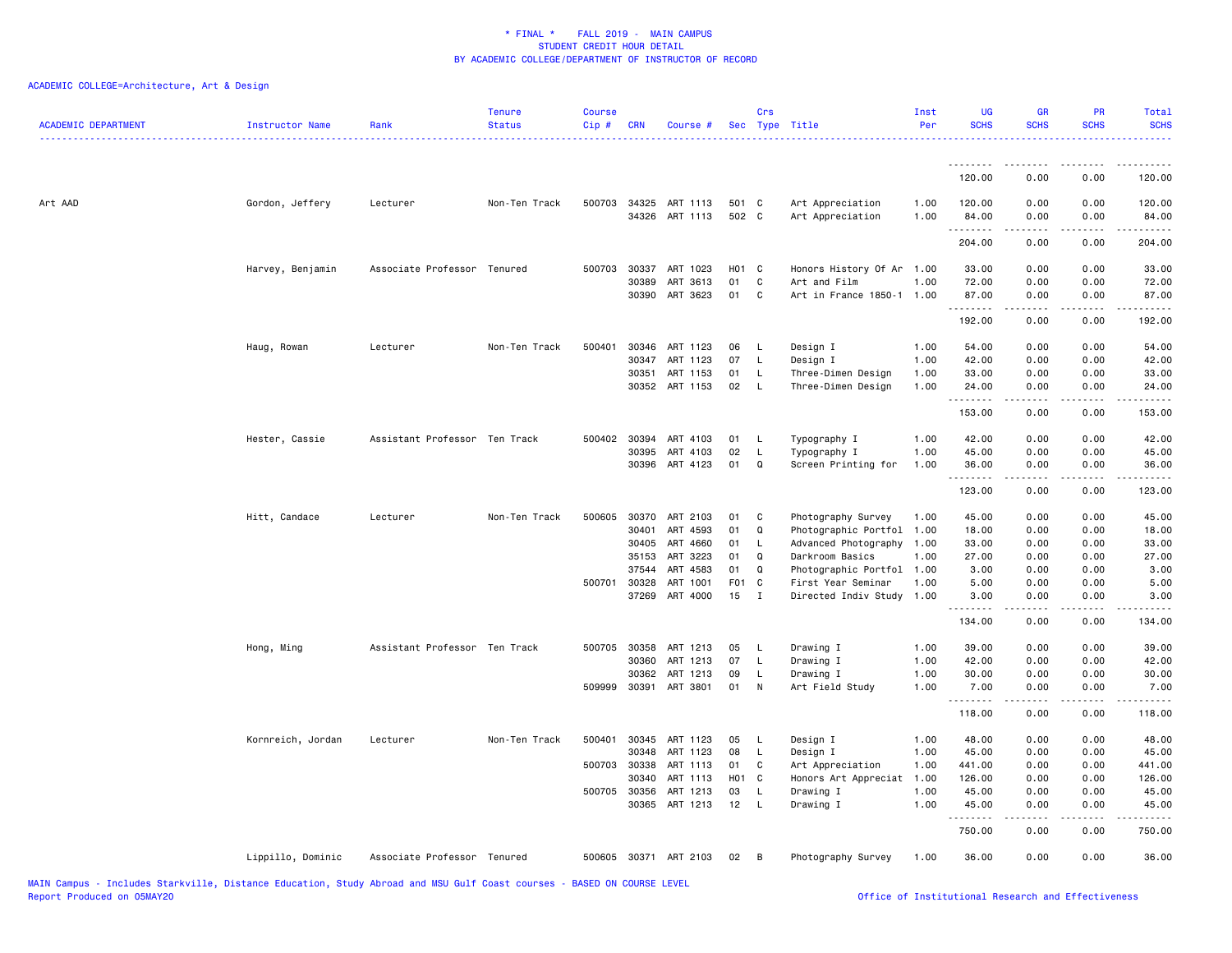| <b>ACADEMIC DEPARTMENT</b> | Instructor Name   | Rank                          | <b>Tenure</b><br><b>Status</b> | <b>Course</b><br>Cip# | <b>CRN</b>   | Course #              |       | Crs          | Sec Type Title            | Inst<br>Per | UG<br><b>SCHS</b> | <b>GR</b><br><b>SCHS</b> | <b>PR</b><br><b>SCHS</b>       | Total<br><b>SCHS</b>                                                                                                                                         |
|----------------------------|-------------------|-------------------------------|--------------------------------|-----------------------|--------------|-----------------------|-------|--------------|---------------------------|-------------|-------------------|--------------------------|--------------------------------|--------------------------------------------------------------------------------------------------------------------------------------------------------------|
| Art AAD                    | Lippillo, Dominic | Associate Professor Tenured   |                                | 500699                | 35109        | ART 4893              | 01    | Q            | Video Art                 | 1.00        | 24.00             | 0.00                     | 0.00                           | 24.00                                                                                                                                                        |
|                            |                   |                               |                                | 500701                | 35149        | ART 1001              | F02 C |              | First Year Seminar        | 1.00        | 12.00             | 0.00                     | 0.00                           | 12.00                                                                                                                                                        |
|                            |                   |                               |                                |                       | 500702 35108 | ART 3233              | 01    | Q            | Studio Lighting           | 1.00        | 30.00             | 0.00                     | 0.00                           | 30.00                                                                                                                                                        |
|                            |                   |                               |                                |                       |              | 500799 35462 ART 4990 | 01    | Q            | Special Topic In ART      | 1.00        | 27.00<br>.        | 0.00                     | 0.00                           | 27.00                                                                                                                                                        |
|                            |                   |                               |                                |                       |              |                       |       |              |                           |             | 129.00            | 0.00                     | 0.00                           | 129.00                                                                                                                                                       |
|                            | Long, Robert      | Professor                     | Tenured                        |                       | 500711 30378 | ART 2503              | 01    | - L          | Ceramic Art Survey        | 1.00        | 39.00             | 0.00                     | 0.00                           | 39.00                                                                                                                                                        |
|                            |                   |                               |                                |                       |              | 30404 ART 4650        | 01    | $\mathsf{L}$ | Advanced Studio-Cera      | 1.00        | 31.00<br>.        | 0.00<br>$\frac{1}{2}$    | 0.00<br>$- - - -$              | 31.00                                                                                                                                                        |
|                            |                   |                               |                                |                       |              |                       |       |              |                           |             | 70.00             | 0.00                     | 0.00                           | 70.00                                                                                                                                                        |
|                            | Martin, Gregory   | Assistant Professor Ten Track |                                |                       | 500705 30355 | ART 1213              | 02    | - L          | Drawing I                 | 1.00        | 21.00             | 0.00                     | 0.00                           | 21.00                                                                                                                                                        |
|                            |                   |                               |                                |                       | 30361        | ART 1213              | 08    | $\mathsf{L}$ | Drawing I                 | 1.00        | 39.00             | 0.00                     | 0.00                           | 39.00                                                                                                                                                        |
|                            |                   |                               |                                |                       | 500708 30369 | ART 2013              | 02    | $\mathsf{L}$ | Painting Survey           | 1.00        | 36.00<br>.        | 0.00                     | 0.00                           | 36.00                                                                                                                                                        |
|                            |                   |                               |                                |                       |              |                       |       |              |                           |             | 96.00             | 0.00                     | 0.00                           | 96.00                                                                                                                                                        |
|                            | McCourt, Timothy  | Professor                     | Tenured                        | 500401                | 30344        | ART 1123              | 04    | - L          | Design I                  | 1.00        | 48.00             | 0.00                     | 0.00                           | 48.00                                                                                                                                                        |
|                            |                   |                               |                                |                       | 30350        | ART 1133              | 01    | L            | Design II                 | 1.00        | 45.00             | 0.00                     | 0.00                           | 45.00                                                                                                                                                        |
|                            |                   |                               |                                |                       | 500708 30384 | ART 3033              | 01    | L            | Non-Representational      | 1.00        | 30.00<br>.        | 0.00<br>.                | 0.00<br>.                      | 30.00<br>.                                                                                                                                                   |
|                            |                   |                               |                                |                       |              |                       |       |              |                           |             | 123.00            | 0.00                     | 0.00                           | 123.00                                                                                                                                                       |
|                            | McElfish, Aaron   | Non-Faculty                   | Not Applicable                 | 500401                | 30380        | ART 2803              | 02    | B            | Intro to Computing A 1.00 |             | 42.00             | 0.00                     | 0.00                           | 42.00                                                                                                                                                        |
|                            |                   |                               |                                | 500705                | 30354        | ART 1213              | 01    | L            | Drawing I                 | 1.00        | 45.00             | 0.00                     | 0.00                           | 45.00                                                                                                                                                        |
|                            |                   |                               |                                |                       | 30363        | ART 1213              | 10    | - L          | Drawing I                 | 1.00        | 42.00<br><u>.</u> | 0.00<br>.                | 0.00<br>.                      | 42.00<br>.                                                                                                                                                   |
|                            |                   |                               |                                |                       |              |                       |       |              |                           |             | 129.00            | 0.00                     | 0.00                           | 129.00                                                                                                                                                       |
|                            | Mixon, Jamie      | Professor                     | Tenured                        | 500409                | 30387        | ART 3313              | 01    | - L          | Graphic Art Des I         | 1.00        | 45.00             | 0.00                     | 0.00                           | 45.00                                                                                                                                                        |
|                            |                   |                               |                                |                       | 30388        | ART 3313              | 02    | - L          | Graphic Art Des I         | 1.00        | 42.00             | 0.00                     | 0.00                           | 42.00                                                                                                                                                        |
|                            |                   |                               |                                |                       | 30400        | ART 4523              | 01    | L.           | Graphic Art Intern        | 1.00        | 27.00             | 0.00                     | 0.00                           | 27.00                                                                                                                                                        |
|                            |                   |                               |                                |                       |              | 500706 35105 ART 4813 | 01    | B            | Multimedia I              | 0.10        | 4.50<br>.         | 0.00<br>.                | 0.00<br>.                      | 4.50<br>$\frac{1}{2} \left( \frac{1}{2} \right) \left( \frac{1}{2} \right) \left( \frac{1}{2} \right) \left( \frac{1}{2} \right) \left( \frac{1}{2} \right)$ |
|                            |                   |                               |                                |                       |              |                       |       |              |                           |             | 118.50            | 0.00                     | 0.00                           | 118.50                                                                                                                                                       |
|                            | Morzuch, Joseph   | Assistant Professor Ten Track |                                | 500701                | 36285        | ART 4000              | 10    | $\mathbf{I}$ | Directed Indiv Study 1.00 |             | 3.00              | 0.00                     | 0.00                           | 3.00                                                                                                                                                         |
|                            |                   |                               |                                |                       | 36511        | ART 4000              | 12    | $\mathbf{I}$ | Directed Indiv Study      | 1.00        | 3.00              | 0.00                     | 0.00                           | 3.00                                                                                                                                                         |
|                            |                   |                               |                                |                       | 36537        | ART 4000              | 13    | $\bf{I}$     | Directed Indiv Study      | 1.00        | 3.00              | 0.00                     | 0.00                           | 3.00                                                                                                                                                         |
|                            |                   |                               |                                |                       | 500705 30364 | ART 1213              | 11    | L            | Drawing I                 | 1.00        | 45.00             | 0.00                     | 0.00                           | 45.00                                                                                                                                                        |
|                            |                   |                               |                                |                       | 30372        | ART 2213              | 02    | L            | Life Drawing I            | 1.00        | 39.00             | 0.00                     | 0.00                           | 39.00                                                                                                                                                        |
|                            |                   |                               |                                | 500708                | 30368        | ART 2013              | 01    | L            | Painting Survey           | 1.00        | 39.00<br>.        | 0.00<br>.                | 0.00<br>.                      | 39.00<br>.                                                                                                                                                   |
|                            |                   |                               |                                |                       |              |                       |       |              |                           |             | 132.00            | 0.00                     | 0.00                           | 132.00                                                                                                                                                       |
|                            | Neuenfeldt, Lori  | Instructor                    | Non-Ten Track                  | 500703                | 30331        | ART 1013              | 01    | C            | History Of Art I          | 1.00        | 255.00            | 0.00                     | 0.00                           | 255.00                                                                                                                                                       |
|                            |                   |                               |                                |                       | 30335        | ART 1013              | H02 C |              | History Of Art I Hon      | 1.00        | 39.00             | 0.00                     | 0.00                           | 39.00                                                                                                                                                        |
|                            |                   |                               |                                |                       |              | 500799 30393 ART 4083 | 01 S  |              | Senior Research           | 1.00        | 42.00<br>.        | 0.00<br>.                | 0.00<br>$\omega$ is a $\omega$ | 42.00                                                                                                                                                        |
|                            |                   |                               |                                |                       |              |                       |       |              |                           |             | 336.00            | 0.00                     | 0.00                           | 336.00                                                                                                                                                       |
|                            | Ngoh, Soon        | Professor                     | Tenured                        | 500701                | 30402        | ART 4620              | 01    | Q            | Advanced Studio - Fi 1.00 |             | 54.00             | 0.00                     | 0.00                           | 54.00                                                                                                                                                        |
|                            |                   |                               |                                | 500705                | 30367        | ART 1223              | 02    | L            | Drawing II                | 1.00        | 27.00             | 0.00                     | 0.00                           | 27.00                                                                                                                                                        |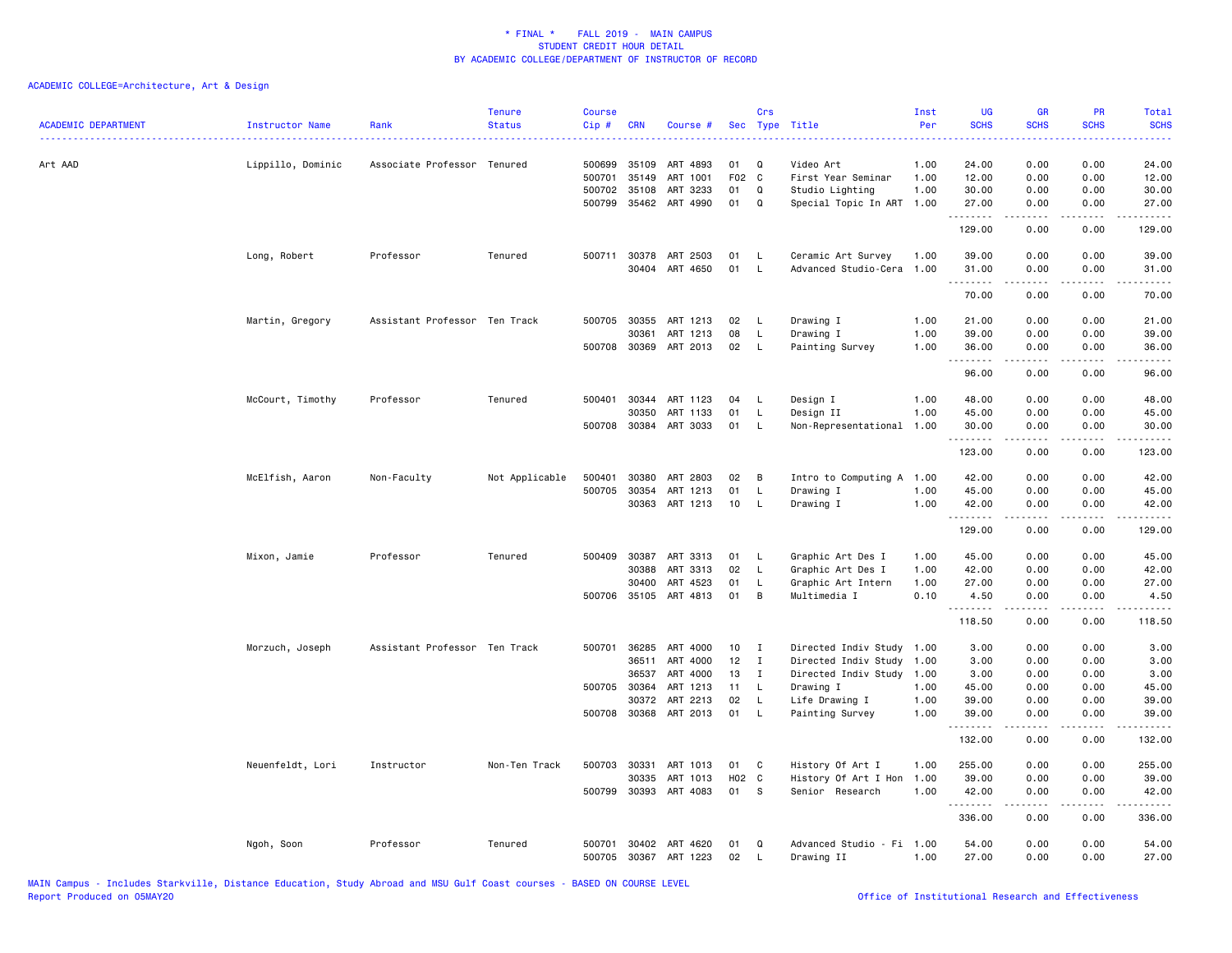| <b>ACADEMIC DEPARTMENT</b>            | Instructor Name     | Rank      | <b>Tenure</b><br><b>Status</b> | Course<br>Cip#   | <b>CRN</b> | Course #                   |                    | Crs          | Sec Type Title                      | Inst<br>Per  | UG<br><b>SCHS</b>         | <b>GR</b><br><b>SCHS</b> | <b>PR</b><br><b>SCHS</b> | Total<br><b>SCHS</b> |
|---------------------------------------|---------------------|-----------|--------------------------------|------------------|------------|----------------------------|--------------------|--------------|-------------------------------------|--------------|---------------------------|--------------------------|--------------------------|----------------------|
| Art AAD                               | Ngoh, Soon          | Professor | Tenured                        | 500705<br>500799 | 30373      | ART 2233<br>36593 ART 7000 | 01<br>$01 \quad I$ | . L          | Drawing III<br>Directed Indiv Study | 1.00<br>1.00 | 39.00<br>0.00<br>-------- | 0.00<br>1.00             | 0.00<br>0.00             | 39.00<br>1.00<br>.   |
|                                       |                     |           |                                |                  |            |                            |                    |              |                                     |              | 120.00                    | 1.00                     | 0.00                     | 121.00               |
|                                       | Voorhies, Katherine | Lecturer  | Non-Ten Track                  | 500401           | 30341      | ART 1123                   | 01                 | $\mathbf{L}$ | Design I                            | 1.00         | 39.00                     | 0.00                     | 0.00                     | 39.00                |
|                                       |                     |           |                                |                  |            | 30342 ART 1123             | 02 L               |              | Design I                            | 1.00         | 42.00                     | 0.00                     | 0.00                     | 42.00                |
|                                       |                     |           |                                |                  | 30379      | ART 2803                   | 01                 | — В          | Intro to Computing A 1.00           |              | 27.00                     | 0.00                     | 0.00                     | 27.00                |
|                                       |                     |           |                                |                  | 30381      | ART 2803                   | 03                 | - B          | Intro to Computing A 1.00           |              | 42.00<br>--------         | 0.00                     | 0.00<br>.                | 42.00<br>.           |
|                                       |                     |           |                                |                  |            |                            |                    |              |                                     |              | 150.00                    | 0.00                     | 0.00                     | 150.00               |
| ===================================== |                     |           |                                |                  |            |                            |                    |              |                                     |              | ========                  |                          |                          | ==========           |
| Art AAD                               |                     |           |                                |                  |            |                            |                    |              |                                     |              | 4086.00                   | 19.00                    | 0.00                     | 4105.00              |
| ===================================== |                     |           |                                |                  |            |                            |                    |              |                                     |              |                           |                          |                          | :======              |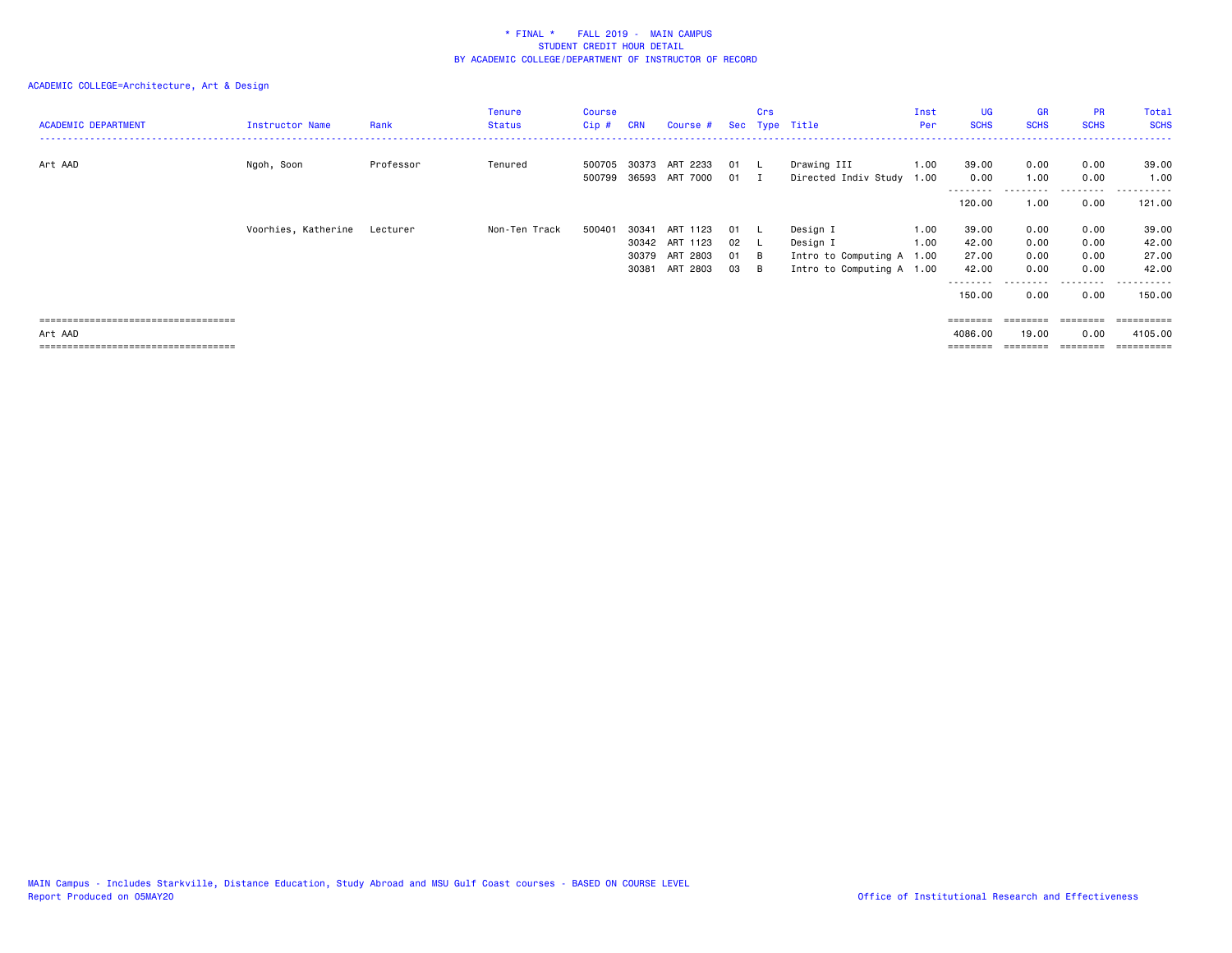| <b>ACADEMIC DEPARTMENT</b>                                                                                   | Instructor Name   | Rank                                                   | <b>Tenure</b><br><b>Status</b> | <b>Course</b><br>$Cip$ # | <b>CRN</b>            | Course #                                           |                      | Crs                    | Sec Type Title                                                                                                   | Inst<br>Per | <b>UG</b><br><b>SCHS</b>         | <b>GR</b><br><b>SCHS</b>     | <b>PR</b><br><b>SCHS</b>                                                                                                                          | Total<br><b>SCHS</b><br><u>.</u>        |
|--------------------------------------------------------------------------------------------------------------|-------------------|--------------------------------------------------------|--------------------------------|--------------------------|-----------------------|----------------------------------------------------|----------------------|------------------------|------------------------------------------------------------------------------------------------------------------|-------------|----------------------------------|------------------------------|---------------------------------------------------------------------------------------------------------------------------------------------------|-----------------------------------------|
| Building Construction Science                                                                                | Carson, Foster    | Clinical Assist Pro Non-Ten Track                      |                                | 522001                   | 30479<br>30480        | BCS 1116<br>BCS 1116                               | 01<br>02             | Q<br>Q                 | Build Construct Stud 0.65<br>Build Construct Stud 0.65                                                           |             | 109.20<br>62.40                  | 0.00<br>0.00                 | 0.00<br>0.00                                                                                                                                      | 109.20<br>62.40                         |
|                                                                                                              |                   |                                                        |                                |                          |                       |                                                    |                      |                        |                                                                                                                  |             | <u>.</u><br>171.60               | 0.00                         | 0.00                                                                                                                                              | 171.60                                  |
|                                                                                                              | Ford, George      | Professor                                              | Tenured                        |                          |                       | 040201 35334 BCS 3723                              | 01                   | $\mathbf{C}$           | Active Building Syst 0.10                                                                                        |             | 3.00<br>.                        | 0.00                         | 0.00                                                                                                                                              | 3.00                                    |
|                                                                                                              |                   |                                                        |                                |                          |                       |                                                    |                      |                        |                                                                                                                  |             | 3.00                             | 0.00                         | 0.00                                                                                                                                              | 3.00                                    |
|                                                                                                              | Herrmann, Michele | Associate Professor Tenured                            |                                | 522001                   | 30489<br>30491        | BCS 4116<br>BCS 4222                               | 01<br>01             | Q<br>C.                | Build Construct Stud 1.00<br>Pro Comm and Practic 1.00                                                           |             | 96.00<br>64.00                   | 0.00<br>0.00                 | 0.00<br>0.00                                                                                                                                      | 96.00<br>64.00                          |
|                                                                                                              |                   |                                                        |                                |                          |                       |                                                    |                      |                        |                                                                                                                  |             | .<br>160.00                      | 0.00                         | 0.00                                                                                                                                              | 160.00                                  |
|                                                                                                              |                   | Jabbarani Torghabeh, Visiting Assist Pro Non-Ten Track |                                | 522001 30479             | 30480<br>30485        | BCS 1116<br>BCS 1116<br>BCS 3116<br>35333 BCS 3116 | 01<br>02<br>01<br>02 | Q<br>Q<br>Q<br>Q       | Build Construct Stud 0.35<br>Build Construct Stud 0.35<br>Building Constructio 0.50<br>Building Constructio 0.50 |             | 58.80<br>33.60<br>63.00<br>27.00 | 0.00<br>0.00<br>0.00<br>0.00 | 0.00<br>0.00<br>0.00<br>0.00                                                                                                                      | 58.80<br>33.60<br>63.00<br>27.00        |
|                                                                                                              |                   |                                                        |                                |                          |                       |                                                    |                      |                        |                                                                                                                  |             | .<br>182.40                      | .<br>0.00                    | د د د د<br>0.00                                                                                                                                   | .<br>182.40                             |
|                                                                                                              | Jones, William    | Lecturer                                               | Non-Ten Track                  | 040201<br>522001         | 30294<br>30481        | ARC 1013<br>BCS 2116                               | 01<br>01             | C<br>Q                 | Arch Appreciation<br>Building Constructio 0.50                                                                   | 1.00        | 543.00<br>57.00                  | 0.00<br>0.00                 | 0.00<br>0.00                                                                                                                                      | 543.00<br>57.00                         |
|                                                                                                              |                   |                                                        |                                |                          |                       | 30482 BCS 2116                                     | 02                   | Q                      | Building Constructio 0.50                                                                                        |             | 48.00<br>.<br>648.00             | 0.00<br>.<br>0.00            | 0.00<br>.<br>0.00                                                                                                                                 | 48.00<br>. <b>.</b><br>648.00           |
|                                                                                                              | Kemp, Edward      | Lecturer                                               | Non-Ten Track                  | 522001                   |                       | 30486 BCS 3213                                     | 01                   | C.                     | Mech and Electrical                                                                                              | 1.00        | 93.00                            | 0.00                         | 0.00                                                                                                                                              | 93.00                                   |
|                                                                                                              |                   |                                                        |                                |                          |                       |                                                    |                      |                        |                                                                                                                  |             | .<br>93.00                       | $- - - - -$<br>0.00          | .<br>0.00                                                                                                                                         | .<br>93.00                              |
|                                                                                                              | Rokooei, Saeed    | Assistant Professor Ten Track                          |                                | 460412 30484<br>522001   | 30485<br>35333        | <b>BCS 3006</b><br>BCS 3116<br>BCS 3116            | 01<br>01<br>02       | E<br>Q<br>Q            | Construction Interns 1.00<br>Building Constructio 0.50<br>Building Constructio 0.50                              |             | 48.00<br>63.00<br>27.00<br>.     | 0.00<br>0.00<br>0.00<br>.    | 0.00<br>0.00<br>0.00<br>$\frac{1}{2} \left( \frac{1}{2} \right) \left( \frac{1}{2} \right) \left( \frac{1}{2} \right) \left( \frac{1}{2} \right)$ | 48.00<br>63.00<br>27.00<br>. <u>.</u> . |
|                                                                                                              |                   |                                                        |                                |                          |                       |                                                    |                      |                        |                                                                                                                  |             | 138.00                           | 0.00                         | 0.00                                                                                                                                              | 138.00                                  |
|                                                                                                              |                   | Shojaei Kol Kachi, A Assistant Professor Ten Track     |                                | 151303                   | 36118<br>522001 30490 | ID 3363<br>BCS 4116                                | 01<br>02             | B<br>Q                 | 3/D & CAD Modeling i 1.00<br>Build Construct Stud 1.00                                                           |             | 30.00<br>96.00<br>.              | 0.00<br>0.00                 | 0.00<br>0.00                                                                                                                                      | 30.00<br>96.00                          |
|                                                                                                              |                   |                                                        |                                |                          |                       |                                                    |                      |                        |                                                                                                                  |             | 126.00                           | 0.00                         | 0.00                                                                                                                                              | 126.00                                  |
|                                                                                                              | Walls, Cindy      | Visiting Assist Pro Non-Ten Track                      |                                | 040201<br>522001         | 35334<br>30481        | BCS 3723<br>BCS 2116<br>30482 BCS 2116             | 01<br>01<br>02       | $\mathbf{C}$<br>Q<br>Q | Active Building Syst 0.90<br>Building Constructio 0.50<br>Building Constructio 0.50                              |             | 27.00<br>57.00<br>48.00          | 0.00<br>0.00<br>0.00         | 0.00<br>0.00<br>0.00                                                                                                                              | 27.00<br>57.00<br>48.00                 |
|                                                                                                              |                   |                                                        |                                |                          |                       |                                                    |                      |                        |                                                                                                                  |             | <u>.</u><br>132.00               | .<br>0.00                    | .<br>0.00                                                                                                                                         | .<br>132.00                             |
| ------------------------------------<br>Building Construction Science<br>----------------------------------- |                   |                                                        |                                |                          |                       |                                                    |                      |                        |                                                                                                                  |             | ========<br>1654.00              | ========<br>0.00             | ========<br>0.00                                                                                                                                  | ==========<br>1654.00<br>==========     |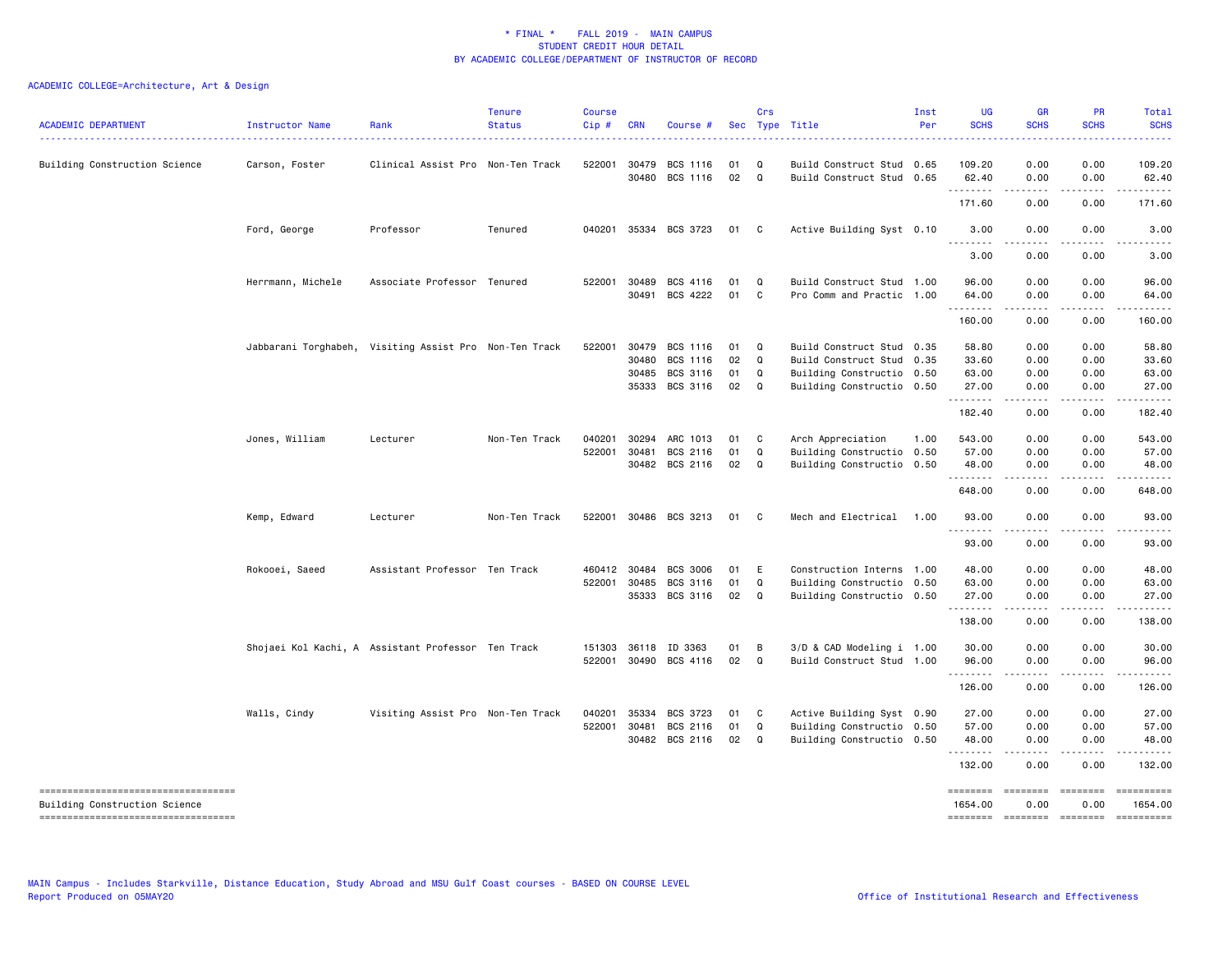|                                                          |                 |                                                        | <b>Tenure</b> | <b>Course</b> |              |               |       | Crs            |                           | Inst | UG                  | <b>GR</b>     | <b>PR</b>             | Total                                                                                                                                                                                                                                                                                                                                                                                                                                                                                  |
|----------------------------------------------------------|-----------------|--------------------------------------------------------|---------------|---------------|--------------|---------------|-------|----------------|---------------------------|------|---------------------|---------------|-----------------------|----------------------------------------------------------------------------------------------------------------------------------------------------------------------------------------------------------------------------------------------------------------------------------------------------------------------------------------------------------------------------------------------------------------------------------------------------------------------------------------|
| <b>ACADEMIC DEPARTMENT</b>                               | Instructor Name | Rank                                                   | <b>Status</b> | Cip#          | <b>CRN</b>   | Course #      |       |                | Sec Type Title            | Per  | <b>SCHS</b>         | <b>SCHS</b>   | <b>SCHS</b>           | <b>SCHS</b>                                                                                                                                                                                                                                                                                                                                                                                                                                                                            |
| Interior Design                                          | Carroll, Robin  | Assistant Professor Ten Track                          |               | 040501        | 32739        | ID 3663       | 01    | $\mathbf{C}$   | Color & Lighting for 1.00 |      | 48.00               | 0.00          | 0.00                  | 48.00                                                                                                                                                                                                                                                                                                                                                                                                                                                                                  |
|                                                          |                 |                                                        |               |               | 32740        | ID 3663       | 02    | C              | Color & Lighting for 1.00 |      | 45.00               | 0.00          | 0.00                  | 45.00                                                                                                                                                                                                                                                                                                                                                                                                                                                                                  |
|                                                          |                 |                                                        |               | 190601        | 32714        | HS 3673       | 01    | $\mathbf{C}$   | Envir For Sp Needs        | 1.00 | 12.00               | 0.00          | 0.00                  | 12.00                                                                                                                                                                                                                                                                                                                                                                                                                                                                                  |
|                                                          |                 |                                                        |               |               |              | 32715 HS 3673 | 02    | $\mathbf{C}$   | Envir For Sp Needs        | 1.00 | 9.00                | 0.00          | 0.00                  | 9.00                                                                                                                                                                                                                                                                                                                                                                                                                                                                                   |
|                                                          |                 |                                                        |               |               | 32741        | ID 3673       | 01    | C              | Environments for Spe 1.00 |      | 72.00               | 0.00          | 0.00                  | 72.00                                                                                                                                                                                                                                                                                                                                                                                                                                                                                  |
|                                                          |                 |                                                        |               |               | 32742        | ID 3673       | 02    | C              | Environments for Spe 1.00 |      | 75.00               | 0.00          | 0.00                  | 75.00                                                                                                                                                                                                                                                                                                                                                                                                                                                                                  |
|                                                          |                 |                                                        |               |               |              | 34615 ID 3673 | 501 C |                | Environments for Spe 1.00 |      | 45.00<br>.          | 0.00<br>.     | 0.00<br>.             | 45.00<br>.                                                                                                                                                                                                                                                                                                                                                                                                                                                                             |
|                                                          |                 |                                                        |               |               |              |               |       |                |                           |      | 306.00              | 0.00          | 0.00                  | 306.00                                                                                                                                                                                                                                                                                                                                                                                                                                                                                 |
|                                                          | Chaney, Anna    | Instructor                                             | Non-Ten Track | 190601        | 32747        | ID 4693       | 01    | B              | Furniture Design          | 1.00 | 54.00               | 0.00          | 0.00                  | 54.00                                                                                                                                                                                                                                                                                                                                                                                                                                                                                  |
|                                                          |                 |                                                        |               | 500408        | 32729        | ID 2614       | 01    | B              | ID Studio II              | 1.00 | 48.00               | 0.00          | 0.00                  | 48.00                                                                                                                                                                                                                                                                                                                                                                                                                                                                                  |
|                                                          |                 |                                                        |               |               |              | 32730 ID 2614 | 02    | B              | ID Studio II              | 1.00 | 40.00<br>.          | 0.00<br>.     | 0.00<br>$\frac{1}{2}$ | 40.00<br>.                                                                                                                                                                                                                                                                                                                                                                                                                                                                             |
|                                                          |                 |                                                        |               |               |              |               |       |                |                           |      | 142.00              | 0.00          | 0.00                  | 142.00                                                                                                                                                                                                                                                                                                                                                                                                                                                                                 |
|                                                          | Crumpton, Amy   | Associate Professor Tenured                            |               | 040501        | 32746        | ID 4662       | 01    | $\mathbf{C}$   | Professional Practic 1.00 |      | 56.00               | 0.00          | 0.00                  | 56.00                                                                                                                                                                                                                                                                                                                                                                                                                                                                                  |
|                                                          |                 |                                                        |               | 500408        | 32725        | ID 1683       | 01    | C              | Interior Design Grap 1.00 |      | 63.00               | 0.00          | 0.00                  | 63.00                                                                                                                                                                                                                                                                                                                                                                                                                                                                                  |
|                                                          |                 |                                                        |               |               | 32726        | ID 1683       | 02    | C              | Interior Design Grap 1.00 |      | 54.00               | 0.00          | 0.00                  | 54.00                                                                                                                                                                                                                                                                                                                                                                                                                                                                                  |
|                                                          |                 |                                                        |               |               | 32727        | ID 1683       | 03    | $\mathbf{C}$   | Interior Design Grap 1.00 |      | 45.00               | 0.00          | 0.00                  | 45.00                                                                                                                                                                                                                                                                                                                                                                                                                                                                                  |
|                                                          |                 |                                                        |               |               |              |               |       |                |                           |      | .<br>218.00         | .<br>0.00     | .<br>0.00             | .<br>218.00                                                                                                                                                                                                                                                                                                                                                                                                                                                                            |
|                                                          | Fulton, Glen    | Assistant Professor Ten Track                          |               | 040501        | 32728        | ID 2403       | 01    | C              | Intro to Historic Pr 1.00 |      | 96.00               | 0.00          | 0.00                  | 96.00                                                                                                                                                                                                                                                                                                                                                                                                                                                                                  |
|                                                          |                 |                                                        |               |               | 32732        | ID 2664       | 01    | B              | Textiles for Interio 1.00 |      | 96.00               | 0.00          | 0.00                  | 96.00                                                                                                                                                                                                                                                                                                                                                                                                                                                                                  |
|                                                          |                 |                                                        |               |               |              | 32733 ID 2664 | 02 B  |                | Textiles for Interio 1.00 |      | 64.00<br>.          | 0.00<br>----- | 0.00<br>.             | 64.00<br>.                                                                                                                                                                                                                                                                                                                                                                                                                                                                             |
|                                                          |                 |                                                        |               |               |              |               |       |                |                           |      | 256.00              | 0.00          | 0.00                  | 256.00                                                                                                                                                                                                                                                                                                                                                                                                                                                                                 |
|                                                          | Miller, Beth    | Professor                                              | Tenured       | 040501        | 32738        | ID 3643       | 01    | C              | History of Interiors 1.00 |      | 135.00              | 0.00          | 0.00                  | 135.00                                                                                                                                                                                                                                                                                                                                                                                                                                                                                 |
|                                                          |                 |                                                        |               |               |              | 32745 ID 4661 | 01    | C              | Senior Portfolio Pro 1.00 |      | 28.00               | 0.00          | 0.00                  | 28.00                                                                                                                                                                                                                                                                                                                                                                                                                                                                                  |
|                                                          |                 |                                                        |               |               |              |               |       |                |                           |      | .                   |               |                       |                                                                                                                                                                                                                                                                                                                                                                                                                                                                                        |
|                                                          |                 |                                                        |               |               |              |               |       |                |                           |      | 163.00              | 0.00          | 0.00                  | 163.00                                                                                                                                                                                                                                                                                                                                                                                                                                                                                 |
|                                                          | Miller, Lyndsey | Associate Professor Tenured                            |               | 040501        | 32731        | ID 2633       | 01    | $\mathbf{C}$   | Int Mat, Treat & Res 1.00 |      | 105.00              | 0.00          | 0.00                  | 105.00                                                                                                                                                                                                                                                                                                                                                                                                                                                                                 |
|                                                          |                 |                                                        |               | 500408        | 32743        | ID 4644       | 01    | B              | Interior Design Stud 1.00 |      | 56.00               | 0.00          | 0.00                  | 56.00                                                                                                                                                                                                                                                                                                                                                                                                                                                                                  |
|                                                          |                 |                                                        |               |               |              | 32744 ID 4644 | 02    | $\overline{B}$ | Interior Design Stud 1.00 |      | 56.00<br>.          | 0.00          | 0.00                  | 56.00                                                                                                                                                                                                                                                                                                                                                                                                                                                                                  |
|                                                          |                 |                                                        |               |               |              |               |       |                |                           |      | 217.00              | 0.00          | 0.00                  | 217,00                                                                                                                                                                                                                                                                                                                                                                                                                                                                                 |
|                                                          |                 | Studdard Hughes, Lau Visiting Assist Pro Non-Ten Track |               |               | 500408 32736 | ID 3614       | 01    | B              | Interior Design Stud 1.00 |      | 60.00               | 0.00          | 0.00                  | 60.00                                                                                                                                                                                                                                                                                                                                                                                                                                                                                  |
|                                                          |                 |                                                        |               |               |              | 32737 ID 3614 | 02    | $\overline{B}$ | Interior Design Stud 1.00 |      | 64.00<br>.          | 0.00<br>----- | 0.00<br>.             | 64.00<br>------                                                                                                                                                                                                                                                                                                                                                                                                                                                                        |
|                                                          |                 |                                                        |               |               |              |               |       |                |                           |      | 124.00              | 0.00          | 0.00                  | 124.00                                                                                                                                                                                                                                                                                                                                                                                                                                                                                 |
| =====================================<br>Interior Design |                 |                                                        |               |               |              |               |       |                |                           |      | ========<br>1426.00 | 0.00          | ========<br>0.00      | ==========<br>1426.00                                                                                                                                                                                                                                                                                                                                                                                                                                                                  |
| =====================================                    |                 |                                                        |               |               |              |               |       |                |                           |      | ========            | $=$ ========  | ========              | $\begin{array}{cccccccccc} \multicolumn{2}{c}{} & \multicolumn{2}{c}{} & \multicolumn{2}{c}{} & \multicolumn{2}{c}{} & \multicolumn{2}{c}{} & \multicolumn{2}{c}{} & \multicolumn{2}{c}{} & \multicolumn{2}{c}{} & \multicolumn{2}{c}{} & \multicolumn{2}{c}{} & \multicolumn{2}{c}{} & \multicolumn{2}{c}{} & \multicolumn{2}{c}{} & \multicolumn{2}{c}{} & \multicolumn{2}{c}{} & \multicolumn{2}{c}{} & \multicolumn{2}{c}{} & \multicolumn{2}{c}{} & \multicolumn{2}{c}{} & \mult$ |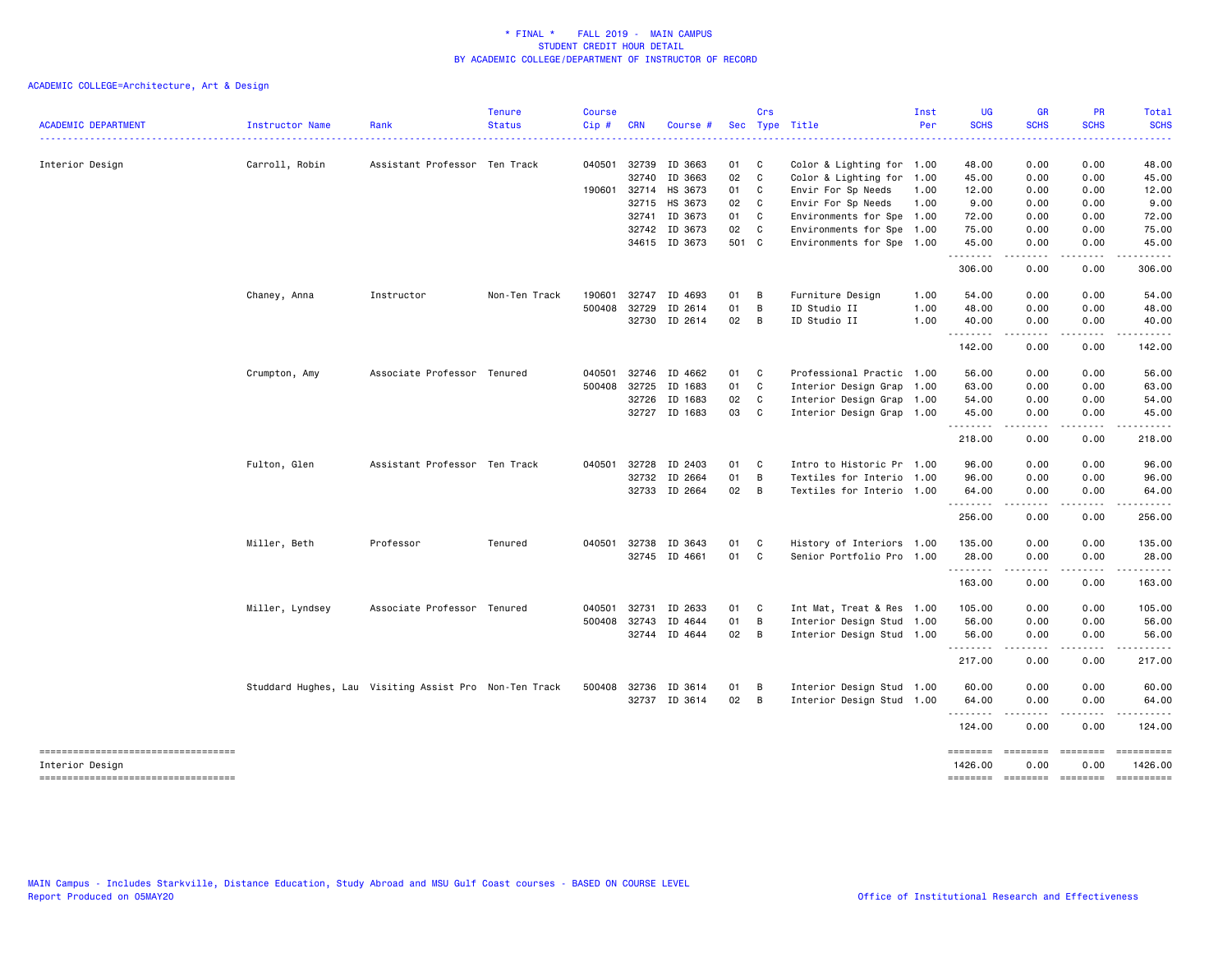| <b>ACADEMIC DEPARTMENT</b> | Instructor Name    | Rank                                                   | <b>Tenure</b><br><b>Status</b> | <b>Course</b><br>Cip# | <b>CRN</b>     | Course #                   |          | Crs               | Sec Type Title                               | Inst<br>Per  | <b>UG</b><br><b>SCHS</b> | <b>GR</b><br><b>SCHS</b> | <b>PR</b><br><b>SCHS</b> | Total<br><b>SCHS</b> |
|----------------------------|--------------------|--------------------------------------------------------|--------------------------------|-----------------------|----------------|----------------------------|----------|-------------------|----------------------------------------------|--------------|--------------------------|--------------------------|--------------------------|----------------------|
| School of Architecture     | Blanton, Joan      | Lecturer                                               | Non-Ten Track                  |                       |                | 040201 30323 ARC 5623      | 01       | C                 | Urban Design Studies 1.00                    |              | 66.00                    | 0.00                     | 0.00                     | 66.00                |
|                            |                    |                                                        |                                |                       |                |                            |          |                   |                                              |              | 66.00                    | 0.00                     | 0.00                     | 66.00                |
|                            | Callender, Jassen  | Professor                                              | Tenured                        |                       |                | 040201 30312 ARC 4313      | 01       | C                 | Architectural Theory 1.00                    |              | 60.00                    | 0.00                     | 0.00                     | 60.00                |
|                            |                    |                                                        |                                |                       |                |                            |          |                   |                                              |              | 60.00                    | 0.00                     | 0.00                     | 60.00                |
|                            | Chenoweth, Richard | Visiting Assist Pro Non-Ten Track                      |                                | 040201                | 30303          | ARC 2536                   | 03       | B                 | Arch Design II-A                             | 0.99         | 100.98                   | 0.00                     | 0.00                     | 100.98               |
|                            |                    |                                                        |                                |                       | 30306          | ARC 3313                   | 01       | $\mathtt{C}$      | History Of Arch II                           | 1.00         | 132.00                   | 0.00                     | 0.00                     | 132.00               |
|                            |                    |                                                        |                                |                       | 37371          | ARC 4000                   | 23       | $\mathbf{I}$      | Directed Indiv Study                         | 1.00         | 3.00                     | 0.00                     | 0.00                     | 3.00                 |
|                            |                    |                                                        |                                |                       | 37372          | ARC 4000                   | 24       | Ι                 | Directed Indiv Study                         | 1.00         | 3.00                     | 0.00                     | 0.00                     | 3.00                 |
|                            |                    |                                                        |                                |                       | 37373          | ARC 4000                   | 25       | Ι                 | Directed Indiv Study                         | 1.00         | 3.00                     | 0.00                     | 0.00                     | 3.00                 |
|                            |                    |                                                        |                                |                       | 37375          | ARC 4000                   | 26       | $\mathbf{I}$      | Directed Indiv Study                         | 1.00         | 3.00                     | 0.00                     | 0.00                     | 3.00                 |
|                            |                    |                                                        |                                |                       | 37376          | ARC 4000                   | 27       | I                 | Directed Indiv Study                         | 1.00         | 3.00                     | 0.00                     | 0.00                     | 3.00                 |
|                            |                    |                                                        |                                |                       | 37377          | ARC 4000                   | 28       | I                 | Directed Indiv Study                         | 1.00         | 3.00                     | 0.00                     | 0.00                     | 3.00                 |
|                            |                    |                                                        |                                |                       | 37378          | ARC 4000                   | 29       | $\mathbf I$       | Directed Indiv Study 1.00                    |              | 3.00                     | 0.00                     | 0.00                     | 3.00                 |
|                            |                    |                                                        |                                |                       | 37379          | ARC 4000                   | 30       | $\mathbf{I}$      | Directed Indiv Study                         | 1.00         | 3.00                     | 0.00                     | 0.00                     | 3.00                 |
|                            |                    |                                                        |                                |                       | 37380          | ARC 4000                   | 31       | $\mathbf{I}$      | Directed Indiv Study 1.00                    |              | 3.00                     | 0.00                     | 0.00                     | 3.00                 |
|                            |                    |                                                        |                                |                       | 37381          | ARC 4000                   | 32       | $\mathbf I$       | Directed Indiv Study 1.00                    |              | 3.00                     | 0.00                     | 0.00<br>.                | 3.00                 |
|                            |                    |                                                        |                                |                       |                |                            |          |                   |                                              |              | 262.98                   | 0.00                     | 0.00                     | 262.98               |
|                            |                    | Garshasby Moakhar, M Visiting Assist Pro Non-Ten Track |                                | 040201                |                | 30295 ARC 1013             | 02       | C                 | Arch Appreciation                            | 1.00         | 513.00                   | 0.00                     | 0.00                     | 513.00               |
|                            |                    |                                                        |                                |                       | 30302          | ARC 2536                   | 02       | B                 | Arch Design II-A                             | 0.99         | 65.34                    | 0.00                     | 0.00                     | 65.34                |
|                            |                    |                                                        |                                |                       | 37392          | ARC 4000                   | 33       | I                 | Directed Indiv Study                         | 1.00         | 3.00                     | 0.00                     | 0.00                     | 3.00                 |
|                            |                    |                                                        |                                |                       | 37393          | ARC 4000                   | 34       | Ι.                | Directed Indiv Study                         | 1.00         | 3.00                     | 0.00                     | 0.00                     | 3.00                 |
|                            |                    |                                                        |                                |                       | 37395          | ARC 4000                   | 36       | Ι.                | Directed Indiv Study                         | 1.00         | 1.00                     | 0.00                     | 0.00                     | 1.00                 |
|                            |                    |                                                        |                                |                       | 37397          | ARC 4000                   | 38       | I                 | Directed Indiv Study                         | 1.00         | 1.00                     | 0.00                     | 0.00                     | 1.00                 |
|                            |                    |                                                        |                                |                       | 37398          | ARC 4000                   | 39       | $\mathbf I$       | Directed Indiv Study 1.00                    |              | 1.00<br>.                | 0.00<br>.                | 0.00                     | 1.00                 |
|                            |                    |                                                        |                                |                       |                |                            |          |                   |                                              |              | 587.34                   | 0.00                     | 0.00                     | 587.34               |
|                            | Gines, Jacob       | Associate Professor Tenured                            |                                | 040201                | 30307          | ARC 3536                   | 01       | B                 | Arch Design III-A                            | 1.00         | 84.00                    | 0.00                     | 0.00                     | 84.00                |
|                            |                    |                                                        |                                |                       | 30308          | ARC 3536                   | 02       | B                 | Arch Design III-A                            | 0.01         | 0.84                     | 0.00                     | 0.00                     | 0.84                 |
|                            |                    |                                                        |                                |                       | 30309          | ARC 3536                   | 03       | В                 | Arch Design III-A                            | 0.01         | 0.84                     | 0.00                     | 0.00                     | 0.84                 |
|                            |                    |                                                        |                                |                       | 37309          | ARC 4000                   | 01       | Ι                 | Directed Indiv Study                         | 1.00         | 3.00                     | 0.00                     | 0.00                     | 3.00                 |
|                            |                    |                                                        |                                |                       | 37310          | ARC 4000                   | 02       | I                 | Directed Indiv Study                         | 1.00         | 3.00                     | 0.00                     | 0.00                     | 3.00                 |
|                            |                    |                                                        |                                |                       | 37311          | ARC 4000                   | 03       | $\mathbf{I}$      | Directed Indiv Study                         | 1.00         | 3.00                     | 0.00                     | 0.00                     | 3.00                 |
|                            |                    |                                                        |                                |                       | 37312          | ARC 4000                   | 04       | I                 | Directed Indiv Study                         | 1.00         | 3.00                     | 0.00                     | 0.00                     | 3.00                 |
|                            |                    |                                                        |                                |                       |                | 37314 ARC 4000             | 06       | $\mathbf I$       | Directed Indiv Study                         | 1.00         | 3.00                     | 0.00                     | 0.00                     | 3.00                 |
|                            |                    |                                                        |                                |                       | 37315          | ARC 4000                   | 07       | $\mathbf{I}$      | Directed Indiv Study 1.00                    |              | 3.00                     | 0.00                     | 0.00                     | 3.00                 |
|                            |                    |                                                        |                                |                       | 37316          | ARC 4000                   | 08       | $\mathbf{I}$      | Directed Indiv Study                         | 1.00         | 3.00                     | 0.00                     | 0.00                     | 3.00                 |
|                            |                    |                                                        |                                |                       | 37318          | ARC 4000                   | 10       | $\mathbf I$       | Directed Indiv Study                         | 1.00         | 3.00                     | 0.00                     | 0.00                     | 3.00                 |
|                            |                    |                                                        |                                |                       | 37319<br>37320 | ARC 4000<br>ARC 4000       | 11<br>12 | I<br>$\mathbf{I}$ | Directed Indiv Study                         | 1.00<br>1.00 | 3.00<br>3.00             | 0.00<br>0.00             | 0.00<br>0.00             | 3.00<br>3.00         |
|                            |                    |                                                        |                                |                       | 37321          | ARC 4000                   | 13       | $\mathbf{I}$      | Directed Indiv Study<br>Directed Indiv Study | 1.00         | 3.00                     | 0.00                     | 0.00                     | 3.00                 |
|                            |                    |                                                        |                                |                       | 37322          | ARC 4000                   | 14       | $\mathbf{I}$      | Directed Indiv Study                         | 1.00         | 3.00                     | 0.00                     | 0.00                     | 3.00                 |
|                            |                    |                                                        |                                |                       | 240101 32688   | HON 4003                   | H03 I    |                   | Oxbridge Tutorial                            | 1.00         | 15.00                    | 0.00                     | 0.00                     | 15.00                |
|                            |                    |                                                        |                                |                       |                |                            |          |                   |                                              |              | .<br>136.68              | .<br>0.00                | .<br>0.00                | -----<br>136.68      |
|                            | Gregory, Alexis    | Associate Professor Tenured                            |                                | 040201                | 30310          | ARC 3713<br>30315 ARC 4536 | 01<br>02 | C<br>B            | Assemblages<br>Arch Design IV-A              | 1.00<br>0.99 | 123.00<br>118.80         | 0.00<br>0.00             | 0.00<br>0.00             | 123.00<br>118.80     |
|                            |                    |                                                        |                                |                       |                |                            |          |                   |                                              |              |                          |                          |                          |                      |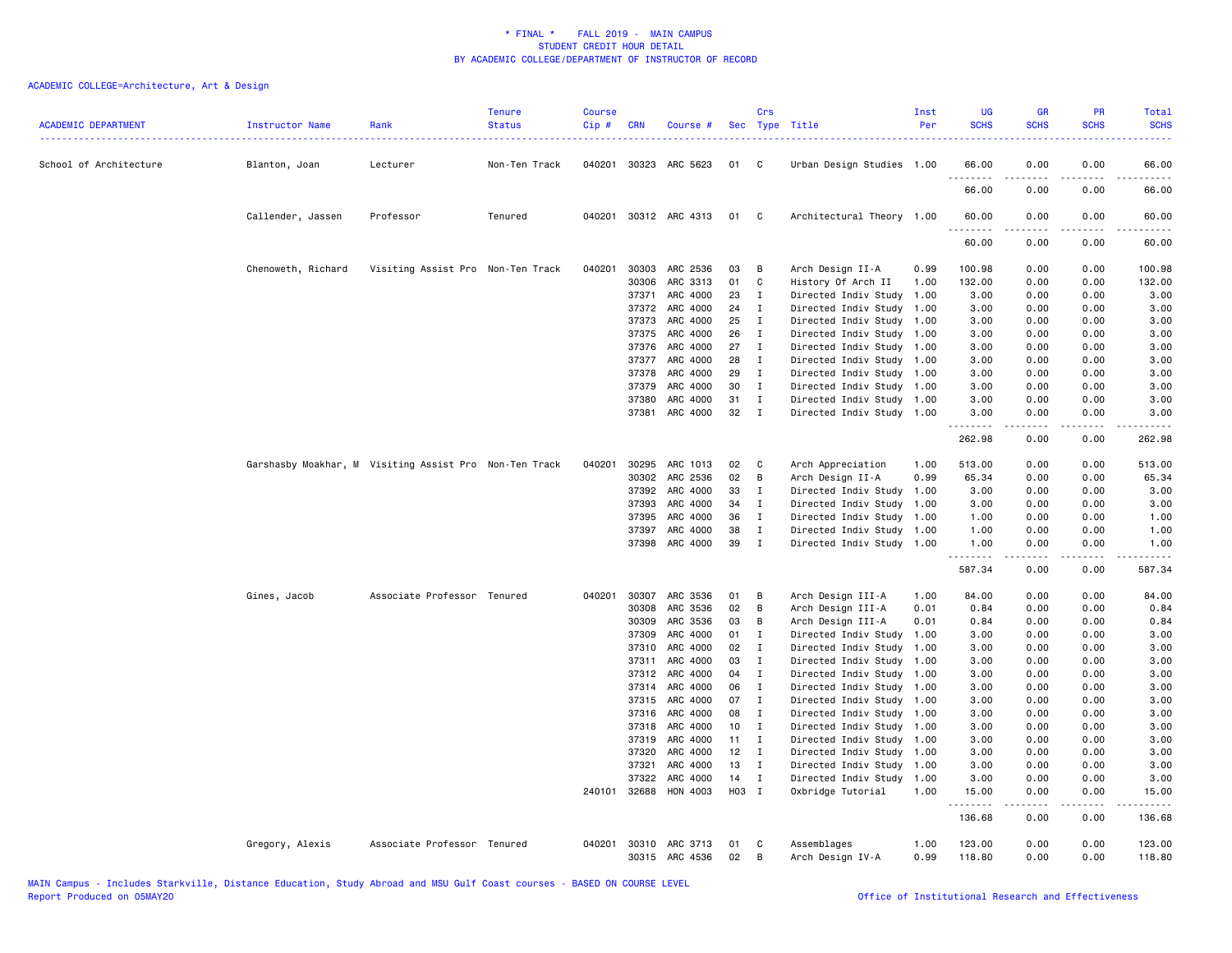| ACADEMIC DEPARTMENT    | Instructor Name     | Rank                                               | <b>Tenure</b><br><b>Status</b> | <b>Course</b><br>$Cip$ # | <b>CRN</b>   | Course #              |       | Crs            | Sec Type Title            | Inst<br>Per | <b>UG</b><br><b>SCHS</b> | <b>GR</b><br><b>SCHS</b> | <b>PR</b><br><b>SCHS</b>     | Total<br><b>SCHS</b>  |
|------------------------|---------------------|----------------------------------------------------|--------------------------------|--------------------------|--------------|-----------------------|-------|----------------|---------------------------|-------------|--------------------------|--------------------------|------------------------------|-----------------------|
|                        |                     |                                                    |                                |                          |              |                       |       |                |                           |             |                          |                          |                              |                       |
|                        |                     |                                                    |                                |                          |              |                       |       |                |                           |             | <u>.</u><br>241.80       | . <b>.</b><br>0.00       | 0.00                         | 241.80                |
| School of Architecture | Herrmann, Hans      | Associate Professor Tenured                        |                                | 040201                   | 30298        | ARC 1536              | 02    | B              | Arch Design I-A           | 1.00        | 90.00                    | 0.00                     | 0.00                         | 90.00                 |
|                        |                     |                                                    |                                |                          | 30299        | ARC 1536              | 03    | B              | Arch Design I-A           | 0.01        | 0.78                     | 0.00                     | 0.00                         | 0.78                  |
|                        |                     |                                                    |                                |                          | 30300        | ARC 1536              | H01 B |                | Hon Arch Design I-A       | 1.00        | 96.00                    | 0.00                     | 0.00                         | 96.00                 |
|                        |                     |                                                    |                                |                          | 37323        | ARC 4000              | 15    | $\mathbf{I}$   | Directed Indiv Study      | 1.00        | 3.00                     | 0.00                     | 0.00                         | 3.00                  |
|                        |                     |                                                    |                                |                          | 37327        | ARC 4000              | 17    | $\mathbf{I}$   | Directed Indiv Study      | 1.00        | 3.00                     | 0.00                     | 0.00                         | 3.00                  |
|                        |                     |                                                    |                                |                          | 37328        | ARC 4000              | 18    | $\mathbf{I}$   | Directed Indiv Study 1.00 |             | 3.00                     | 0.00                     | 0.00                         | 3.00                  |
|                        |                     |                                                    |                                |                          | 37329        | ARC 4000              | 19    | $\mathbf{I}$   | Directed Indiv Study      | 1.00        | 3.00                     | 0.00                     | 0.00                         | 3.00                  |
|                        |                     |                                                    |                                |                          | 37330        | ARC 4000              | 20    | I              | Directed Indiv Study 1.00 |             | 3.00                     | 0.00                     | 0.00                         | 3.00                  |
|                        |                     |                                                    |                                |                          | 37331        | ARC 4000              | 21    | I              | Directed Indiv Study      | 1.00        | 3.00                     | 0.00                     | 0.00                         | 3.00                  |
|                        |                     |                                                    |                                |                          | 37355        | ARC 4000              | 22    | $\mathbf{I}$   | Directed Indiv Study      | 1.00        | 3.00                     | 0.00                     | 0.00                         | 3.00                  |
|                        |                     |                                                    |                                |                          | 240101 32687 | HON 4003              | H02 I |                | Oxbridge Tutorial         | 1.00        | 3.00<br>.                | 0.00                     | 0.00                         | 3,00                  |
|                        |                     |                                                    |                                |                          |              |                       |       |                |                           |             | 210.78                   | 0.00                     | 0.00                         | 210.78                |
|                        | Hunter, Christopher | Assistant Professor Ten Track                      |                                |                          |              | 040201 30299 ARC 1536 | 03    | $\overline{B}$ | Arch Design I-A           | 0.99        | 77.22                    | 0.00                     | 0.00                         | 77.22                 |
|                        |                     |                                                    |                                |                          |              |                       |       |                |                           |             | 77.22                    | 0.00                     | 0.00                         | 77.22                 |
|                        | Kemp, Leah          | Non-Faculty                                        | Not Applicable                 |                          |              | 040201 34324 ARC 1013 | 501 C |                | Arch Appreciation         | 1.00        | 42.00                    | 0.00                     | 0.00                         | 42.00                 |
|                        |                     |                                                    |                                |                          |              |                       |       |                |                           |             | .<br>42.00               | 0.00                     | $\sim$ $\sim$ $\sim$<br>0.00 | .<br>42.00            |
|                        |                     | Lopez Barrera, Maria Assistant Professor Ten Track |                                | 040201                   | 30301        | ARC 2536              | 01    | B              | Arch Design II-A          | 1.00        | 78.00                    | 0.00                     | 0.00                         | 78.00                 |
|                        |                     |                                                    |                                |                          | 30302        | ARC 2536              | 02    | B              | Arch Design II-A          | 0.01        | 0.66                     | 0.00                     | 0.00                         | 0.66                  |
|                        |                     |                                                    |                                |                          | 30303        | ARC 2536              | 03    | B              | Arch Design II-A          | 0.01        | 1.02                     | 0.00                     | 0.00                         | 1.02                  |
|                        |                     |                                                    |                                |                          | 30304        | ARC 2536              | H01 B |                | Hon Arch Design II-A      | 1.00        | 24.00                    | 0.00                     | 0.00                         | 24.00                 |
|                        |                     |                                                    |                                |                          | 36784        | ARC 4633              | 01    | C              | Arc & Virtual Spaces      | 0.01        | 0.18                     | 0.00                     | 0.00                         | 0.18                  |
|                        |                     |                                                    |                                |                          | 240101 32686 | HON 4003              | H01 I |                | Oxbridge Tutorial         | 1.00        | 3.00<br>.                | 0.00<br><u>.</u>         | 0.00<br>.                    | 3.00<br>$- - - - - -$ |
|                        |                     |                                                    |                                |                          |              |                       |       |                |                           |             | 106.86                   | 0.00                     | 0.00                         | 106.86                |
|                        | McLemore, Duane     | Assistant Professor Ten Track                      |                                | 040201                   | 30305        | ARC 2713              | 01    | C              | Passive Build Sys         | 1.00        | 132.00                   | 0.00                     | 0.00                         | 132.00                |
|                        |                     |                                                    |                                |                          | 30309        | ARC 3536              | 03    | B              | Arch Design III-A         | 0.99        | 83.16                    | 0.00                     | 0.00                         | 83.16                 |
|                        |                     |                                                    |                                |                          |              | 30483 BCS 2713        | 01    | C              | Passive Building Sys 1.00 |             | 99.00<br>.               | 0.00                     | 0.00<br>$\sim$ $\sim$ $\sim$ | 99.00                 |
|                        |                     |                                                    |                                |                          |              |                       |       |                |                           |             | 314.16                   | 0.00                     | 0.00                         | 314.16                |
|                        | Newman, Charles     | Lecturer                                           | Non-Ten Track                  |                          |              | 040201 30319 ARC 5443 | 01 B  |                | Architectural Progra 1.00 |             | 66.00                    | 0.00                     | 0.00                         | 66.00                 |
|                        |                     |                                                    |                                |                          |              |                       |       |                |                           |             | .<br>66.00               | .<br>0.00                | .<br>0.00                    | .<br>66.00            |
|                        | Perkes, David       | Professor                                          | Tenured                        |                          |              | 040201 30322 ARC 5576 | 02    | B              | Arch Design V-A           | 0.99        | 65.34                    | 0.00                     | 0.00                         | 65.34                 |
|                        |                     |                                                    |                                |                          |              |                       |       |                |                           |             | .<br>65.34               | -----<br>0.00            | .<br>0.00                    | .<br>65.34            |
|                        | Poros, John         | Professor                                          | Tenured                        | 040201                   | 30311        | ARC 3904              | 01    | C              | Structures I              | 1.00        | 168.00                   | 0.00                     | 0.00                         | 168.00                |
|                        |                     |                                                    |                                |                          | 30314        | ARC 4536              | 01    | B              | Arch Design IV-A          | 1.00        | 126.00                   | 0.00                     | 0.00                         | 126.00                |
|                        |                     |                                                    |                                |                          | 30315        | ARC 4536              | 02    | B              | Arch Design IV-A          | 0.01        | 1.20                     | 0.00                     | 0.00                         | 1.20                  |
|                        |                     |                                                    |                                |                          | 30487        | <b>BCS 3904</b>       | 01    | C              | Structures I              | 1.00        | 116.00                   | 0.00                     | 0.00                         | 116.00                |
|                        |                     |                                                    |                                |                          | 30488        | BCS 3904              | 02    | К              | Structures I              | 1.00        | 0.00                     | 0.00                     | 0.00                         | 0.00                  |
|                        |                     |                                                    |                                |                          | 35046        | ARC 3904              | 02    | K              | Structures I              | 1.00        | 0.00                     | 0.00                     | 0.00                         | 0.00                  |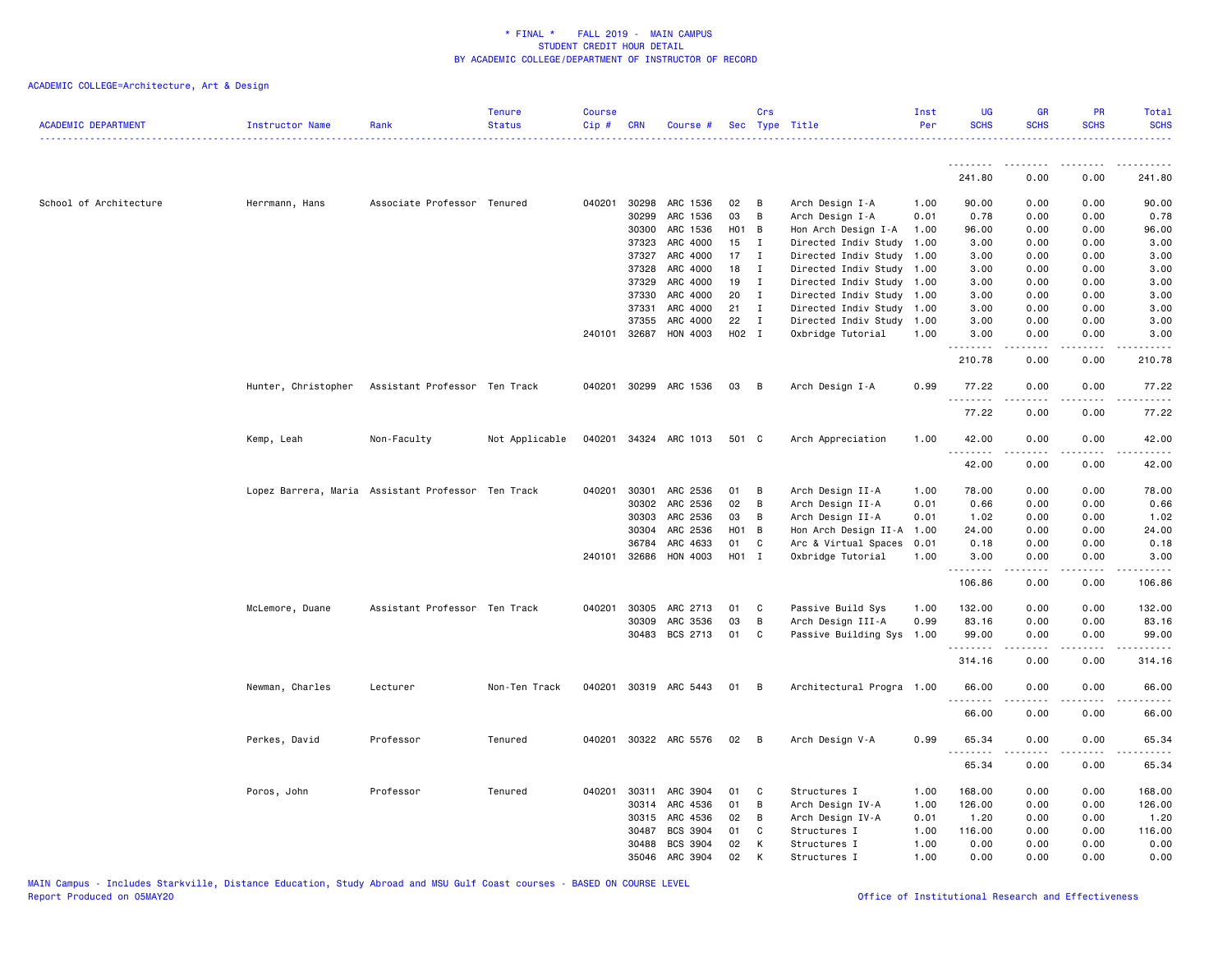| <b>ACADEMIC DEPARTMENT</b>            | <b>Instructor Name</b> | Rank                              | <b>Tenure</b><br><b>Status</b> | <b>Course</b><br>Cip# | <b>CRN</b> | Course #                   |            | Crs | Sec Type Title                            | Inst<br>Per  | <b>UG</b><br><b>SCHS</b> | <b>GR</b><br><b>SCHS</b> | <b>PR</b><br><b>SCHS</b> | Total<br><b>SCHS</b>   |
|---------------------------------------|------------------------|-----------------------------------|--------------------------------|-----------------------|------------|----------------------------|------------|-----|-------------------------------------------|--------------|--------------------------|--------------------------|--------------------------|------------------------|
|                                       |                        |                                   |                                |                       |            |                            |            |     |                                           |              | --------<br>411.20       | 0.00                     | .<br>0.00                | . <u>.</u> .<br>411.20 |
| School of Architecture                | Ross, John             | Lecturer                          | Non-Ten Track                  | 040201                | 30308      | ARC 3536<br>36784 ARC 4633 | 02<br>01 C | - B | Arch Design III-A<br>Arc & Virtual Spaces | 0.99<br>0.99 | 83.16<br>17.82           | 0.00<br>0.00             | 0.00<br>0.00             | 83.16<br>17.82         |
|                                       |                        |                                   |                                |                       |            |                            |            |     |                                           |              | 100.98                   | 0.00                     | --------<br>0.00         | ------<br>100.98       |
|                                       | Salmon, Amelia         | Lecturer                          | Non-Ten Track                  | 040201                | 30320      | ARC 5493                   | 01         | - C | Arch Practice                             | 1.00         | 66.00                    | 0.00                     | 0.00                     | 66.00                  |
|                                       |                        |                                   |                                |                       |            |                            |            |     |                                           |              | ---------<br>66.00       | --------<br>0.00         | .<br>0.00                | ------<br>66.00        |
|                                       | Vaughan, Mark          | Visiting Assist Pro Non-Ten Track |                                | 040201                | 30321      | ARC 5576                   | 01 B       |     | Arch Design V-A                           | 1.00         | 66.00                    | 0.00                     | 0.00                     | 66.00                  |
|                                       |                        |                                   |                                |                       |            | 30322 ARC 5576             | 02         | - B | Arch Design V-A                           | 0.01         | 0.66                     | 0.00                     | 0.00                     | 0.66                   |
|                                       |                        |                                   |                                |                       |            |                            |            |     |                                           |              | --------<br>66.66        | 0.00                     | -----<br>0.00            | ------<br>66.66        |
| ====================================  |                        |                                   |                                |                       |            |                            |            |     |                                           |              | ========                 | ========                 | ========                 |                        |
| School of Architecture                |                        |                                   |                                |                       |            |                            |            |     |                                           |              | 2882.00                  | 0.00                     | 0.00                     | 2882.00                |
| ===================================== |                        |                                   |                                |                       |            |                            |            |     |                                           |              | ========                 |                          | ========                 |                        |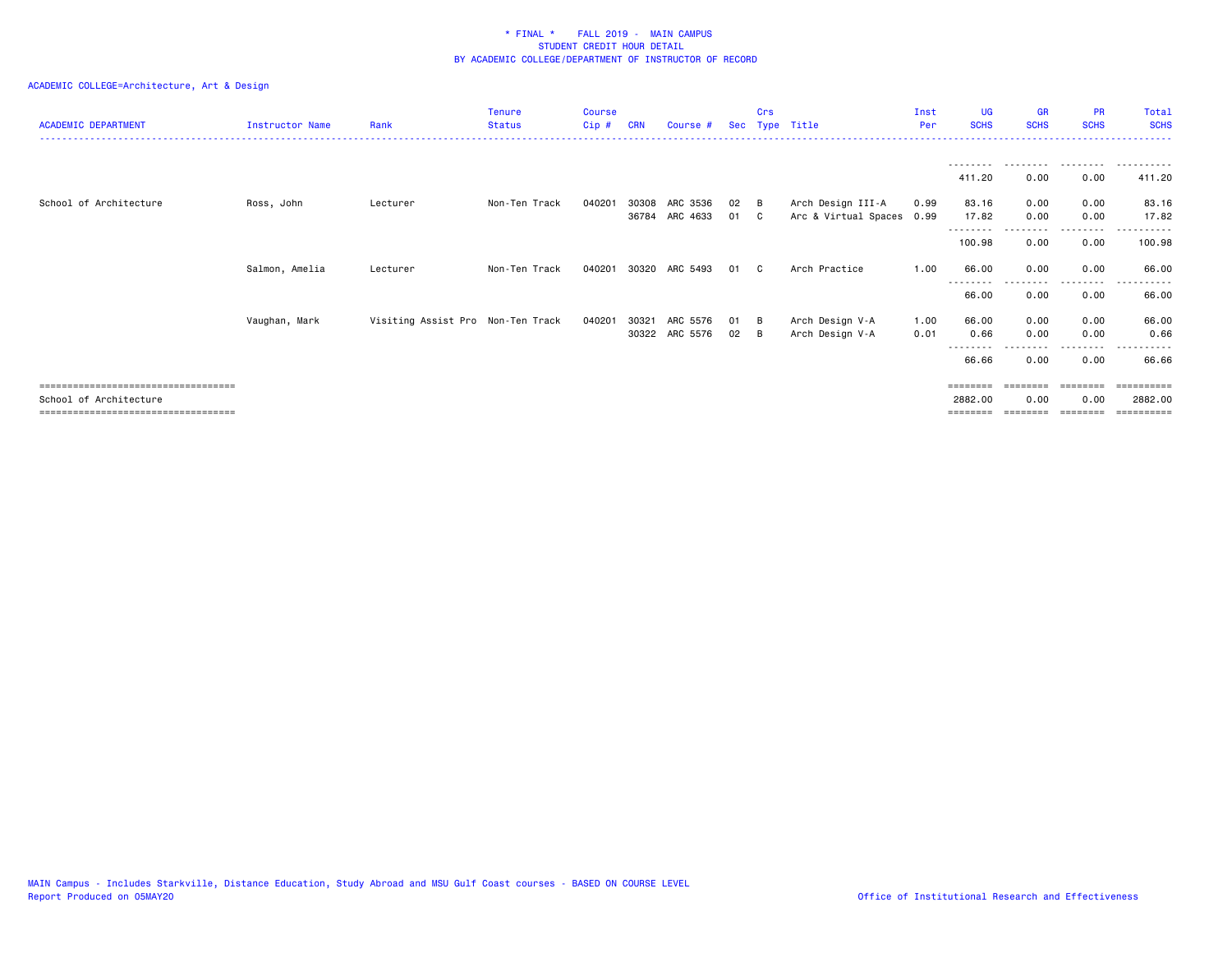| <b>ACADEMIC DEPARTMENT</b>           | Instructor Name | Rank         | <b>Tenure</b><br><b>Status</b> | Course<br>Cip# | <b>CRN</b> | Course #                       |              | Crs | Sec Type Title                                         | Inst<br>Per | <b>UG</b><br><b>SCHS</b> | <b>GR</b><br><b>SCHS</b> | <b>PR</b><br><b>SCHS</b> | Total<br><b>SCHS</b>   |
|--------------------------------------|-----------------|--------------|--------------------------------|----------------|------------|--------------------------------|--------------|-----|--------------------------------------------------------|-------------|--------------------------|--------------------------|--------------------------|------------------------|
| Aerospace Studies                    | Loges, Megan    | Non-Employee | Not Applicable                 | 280101         |            | 30411 AS 2012                  | 02 B         |     | Air and Space Power- 1.00                              |             | 58.00<br>--------        | 0.00                     | 0.00<br>--------         | 58.00<br>------        |
|                                      |                 |              |                                |                |            |                                |              |     |                                                        |             | 58.00                    | 0.00                     | 0.00                     | 58.00                  |
|                                      | Slade, Rachelle | Non-Employee | Not Applicable                 | 280101         |            | 30410 AS 1012<br>30413 AS 3013 | 01 B<br>01 B |     | Foundations of USAF- 1.00<br>Af Leadership Studie 1.00 |             | 88.00<br>48.00           | 0.00<br>0.00             | 0.00<br>0.00             | 88.00<br>48.00         |
|                                      |                 |              |                                |                |            |                                |              |     |                                                        |             | ---------<br>136.00      | 0.00                     | .<br>0.00                | .<br>$- - -$<br>136.00 |
| ==================================== |                 |              |                                |                |            |                                |              |     |                                                        |             | $=$ = = = = = = =        | ========                 | $=$ = = = = = = =        |                        |
| Aerospace Studies                    |                 |              |                                |                |            |                                |              |     |                                                        |             | 194.00                   | 0.00                     | 0.00                     | 194.00                 |
| ==================================== |                 |              |                                |                |            |                                |              |     |                                                        |             | ========                 |                          | ========                 |                        |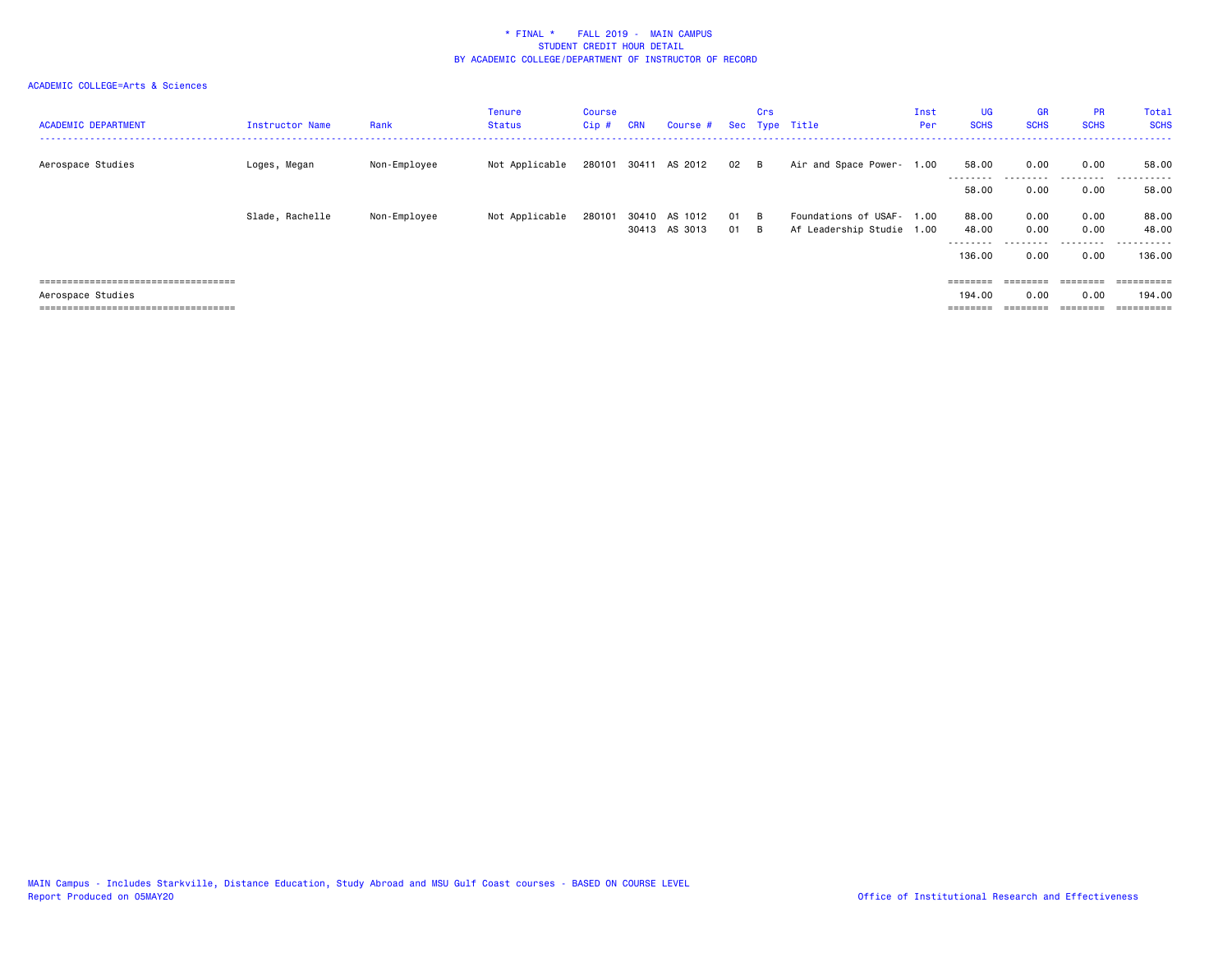| <b>ACADEMIC DEPARTMENT</b>                          | Instructor Name  | Rank                                               | <b>Tenure</b><br><b>Status</b> | <b>Course</b><br>Cip# | <b>CRN</b> | Course #             |                   | Crs          | Sec Type Title            | Inst<br>Per | <b>UG</b><br><b>SCHS</b> | <b>GR</b><br><b>SCHS</b> | <b>PR</b><br><b>SCHS</b>        | Total<br><b>SCHS</b> |
|-----------------------------------------------------|------------------|----------------------------------------------------|--------------------------------|-----------------------|------------|----------------------|-------------------|--------------|---------------------------|-------------|--------------------------|--------------------------|---------------------------------|----------------------|
| Anthropology & Middle Eastern Cultu Anderson, Derek |                  | Non-Faculty                                        | Not Applicable                 |                       |            | 450201 30237 AN 1001 | F03 C             |              | First Year Seminar        | 1.00        | 17.00<br>.               | 0.00                     | 0.00                            | 17.00                |
|                                                     |                  |                                                    |                                |                       |            |                      |                   |              |                           |             | 17.00                    | 0.00                     | 0.00                            | 17.00                |
|                                                     | Hardin, James    | Associate Professor Tenured                        |                                | 380101                | 34942      | <b>REL 3553</b>      | 01                | C            | Near East Archaeolog 1.00 |             | 3.00                     | 0.00                     | 0.00                            | 3.00                 |
|                                                     |                  |                                                    |                                | 380201                | 35928      | <b>REL 7000</b>      | 01                | $\mathbf{I}$ | Directed Indiv Study      | 1.00        | 0.00                     | 3.00                     | 0.00                            | 3.00                 |
|                                                     |                  |                                                    |                                |                       | 37203      | <b>REL 7000</b>      | 02                | $\mathbf{I}$ | Directed Indiv Study 1.00 |             | 0.00                     | 3.00                     | 0.00                            | 3.00                 |
|                                                     |                  |                                                    |                                |                       | 37204      | <b>REL 7000</b>      | 03                | I            | Directed Indiv Study 1.00 |             | 0.00                     | 3.00                     | 0.00                            | 3.00                 |
|                                                     |                  |                                                    |                                | 450201                | 35493      | AN 8000              | 01                | D            | Thesis Research           | 1.00        | 0.00                     | 20.00                    | 0.00                            | 20.00                |
|                                                     |                  |                                                    |                                | 450301                | 34940      | AN 3553              | 01                | C            | Near East Archaeolog 1.00 |             | 75.00<br>.               | 0.00<br>.                | 0.00<br>.                       | 75.00<br>.           |
|                                                     |                  |                                                    |                                |                       |            |                      |                   |              |                           |             | 78.00                    | 29.00                    | 0.00                            | 107.00               |
|                                                     | Hoffman, David   | Associate Professor Tenured                        |                                | 450201                | 30283      | AN 8011              | 01                | s            | Professn Applied Ant      | 1.00        | 0.00                     | 10.00                    | 0.00                            | 10.00                |
|                                                     |                  |                                                    |                                |                       | 34946      | AN 8123              | 01                | S            | Environmental Anth        | 1.00        | 0.00                     | 12.00                    | 0.00                            | 12.00                |
|                                                     |                  |                                                    |                                |                       | 35494      | AN 8000              | 02                | D            | Thesis Research           | 1.00        | 0.00                     | 11.00                    | 0.00                            | 11.00                |
|                                                     |                  |                                                    |                                |                       | 37420      | AN 4000              | 04                | $\mathbf{I}$ | Directed Indiv Study      | 1.00        | 3.00                     | 0.00                     | 0.00                            | 3.00                 |
|                                                     |                  |                                                    |                                | 450204                | 30241      | AN 1143              | 01                | C            | Cultural Anthro           | 1.00        | 99.00                    | 0.00                     | 0.00                            | 99.00                |
|                                                     |                  |                                                    |                                |                       | 30242      | AN 1143              | 02                | C            | Cultural Anthro           | 1.00        | 96.00                    | 0.00                     | 0.00                            | 96.00                |
|                                                     |                  |                                                    |                                |                       | 30243      | AN 1143              | 03                | C            | Cultural Anthro           | 1.00        | 93.00                    | 0.00                     | 0.00                            | 93.00                |
|                                                     |                  |                                                    |                                |                       | 30244      | AN 1143              | 04                | $\mathbf c$  | Cultural Anthro           | 1.00        | 51.00                    | 0.00                     | 0.00                            | 51.00                |
|                                                     |                  |                                                    |                                |                       | 30245      | AN 1143              | 05                | $\mathbf{C}$ | Cultural Anthro           | 1.00        | 99.00                    | 0.00                     | 0.00                            | 99.00                |
|                                                     |                  |                                                    |                                |                       |            | 30246 AN 1143        | 06                | C            | Cultural Anthro           | 1.00        | 69.00<br>.               | 0.00                     | 0.00                            | 69.00                |
|                                                     |                  |                                                    |                                |                       |            |                      |                   |              |                           |             | 510.00                   | 33.00                    | 0.00                            | 543.00               |
|                                                     | Ilahiane, Hsain  | Professor                                          | Tenured                        |                       |            | 450201 30269 AN 4123 | 01                | C            | Anthro Theory             | 1.00        | 81.00                    | 0.00                     | 0.00                            | 81.00                |
|                                                     |                  |                                                    |                                |                       |            | 30276 AN 6123        | 01                | C            | Anthro Theory             | 1.00        | 0.00<br>.                | 12.00<br>.               | 0.00<br>.                       | 12.00<br>.           |
|                                                     |                  |                                                    |                                |                       |            |                      |                   |              |                           |             | 81.00                    | 12.00                    | 0.00                            | 93.00                |
|                                                     | Lambert, Shawn   | Assistant Professor Ten Track                      |                                | 450201                | 34939      | AN 1103              | H <sub>01</sub> C |              | Intro To Anthro-Hono      | 1.00        | 90.00                    | 0.00                     | 0.00                            | 90.00                |
|                                                     |                  |                                                    |                                | 450301                |            | 35654 AN 8553        | 01                | C            | Applications in Arch 1.00 |             | 0.00                     | 24.00                    | 0.00                            | 24.00                |
|                                                     |                  |                                                    |                                |                       |            |                      |                   |              |                           |             | .                        | .                        | .                               | $- - - - - -$        |
|                                                     |                  |                                                    |                                |                       |            |                      |                   |              |                           |             | 90.00                    | 24.00                    | 0.00                            | 114.00               |
|                                                     | McClellan, Laura | Assistant Professor Ten Track                      |                                | 450201                | 30287      | AN 8215              | 03                | E            | Internship in Applie      | 1.00        | 0.00                     | 5.00                     | 0.00                            | 5.00                 |
|                                                     |                  |                                                    |                                |                       |            | 35496 AN 8000        | 04                | D            | Thesis Research           | 1.00        | 0.00<br>.                | 7.00<br>2.2.2.2.2        | 0.00<br>$\omega$ is $\omega$ in | 7.00<br>.            |
|                                                     |                  |                                                    |                                |                       |            |                      |                   |              |                           |             | 0.00                     | 12.00                    | 0.00                            | 12.00                |
|                                                     |                  | Melo Tijerina, Milen Assistant Professor Ten Track |                                | 450201                | 30236      | AN 1001              | F02 C             |              | First Year Seminar        | 1.00        | 15.00                    | 0.00                     | 0.00                            | 15.00                |
|                                                     |                  |                                                    |                                |                       | 30238      | AN 1103              | 01                | C            | Intro To Anthro           | 1.00        | 243.00                   | 0.00                     | 0.00                            | 243.00               |
|                                                     |                  |                                                    |                                |                       | 30239      | AN 1103              | 02                | C            | Intro To Anthro           | 1.00        | 189.00                   | 0.00                     | 0.00                            | 189.00               |
|                                                     |                  |                                                    |                                |                       | 34943      | AN 4143              | 01                | C            | Ethnographic Methods      | 1.00        | 30.00                    | 0.00                     | 0.00                            | 30.00                |
|                                                     |                  |                                                    |                                |                       | 35497      | AN 8000              | 05                | D            | Thesis Research           | 1.00        | 0.00                     | 3.00                     | 0.00                            | 3.00                 |
|                                                     |                  |                                                    |                                |                       |            | 35837 AN 6143        | 01                | C            | Ethnographic Methods      | 1.00        | 0.00<br>.                | 18.00<br>.               | 0.00<br>.                       | 18.00<br><u>.</u>    |
|                                                     |                  |                                                    |                                |                       |            |                      |                   |              |                           |             | 477.00                   | 21.00                    | 0.00                            | 498.00               |
|                                                     | Miller, Darcy    | Assistant Professor Ten Track                      |                                | 450201                | 30289      | AN 8215              | 05                | E            | Internship in Applie      | 1.00        | 0.00                     | 5.00                     | 0.00                            | 5.00                 |
|                                                     |                  |                                                    |                                |                       | 35498      | AN 8000              | 06                | D            | Thesis Research           | 1.00        | 0.00                     | 4.00                     | 0.00                            | 4.00                 |
|                                                     |                  |                                                    |                                |                       | 35707      | AN 4990              | 01                | C            | Special Topic In AN       | 1.00        | 39.00                    | 0.00                     | 0.00                            | 39.00                |
|                                                     |                  |                                                    |                                |                       | 35708      | AN 6990              | 01                | $\mathbf{C}$ | Special Topic In AN       | 1.00        | 0.00                     | 12.00                    | 0.00                            | 12.00                |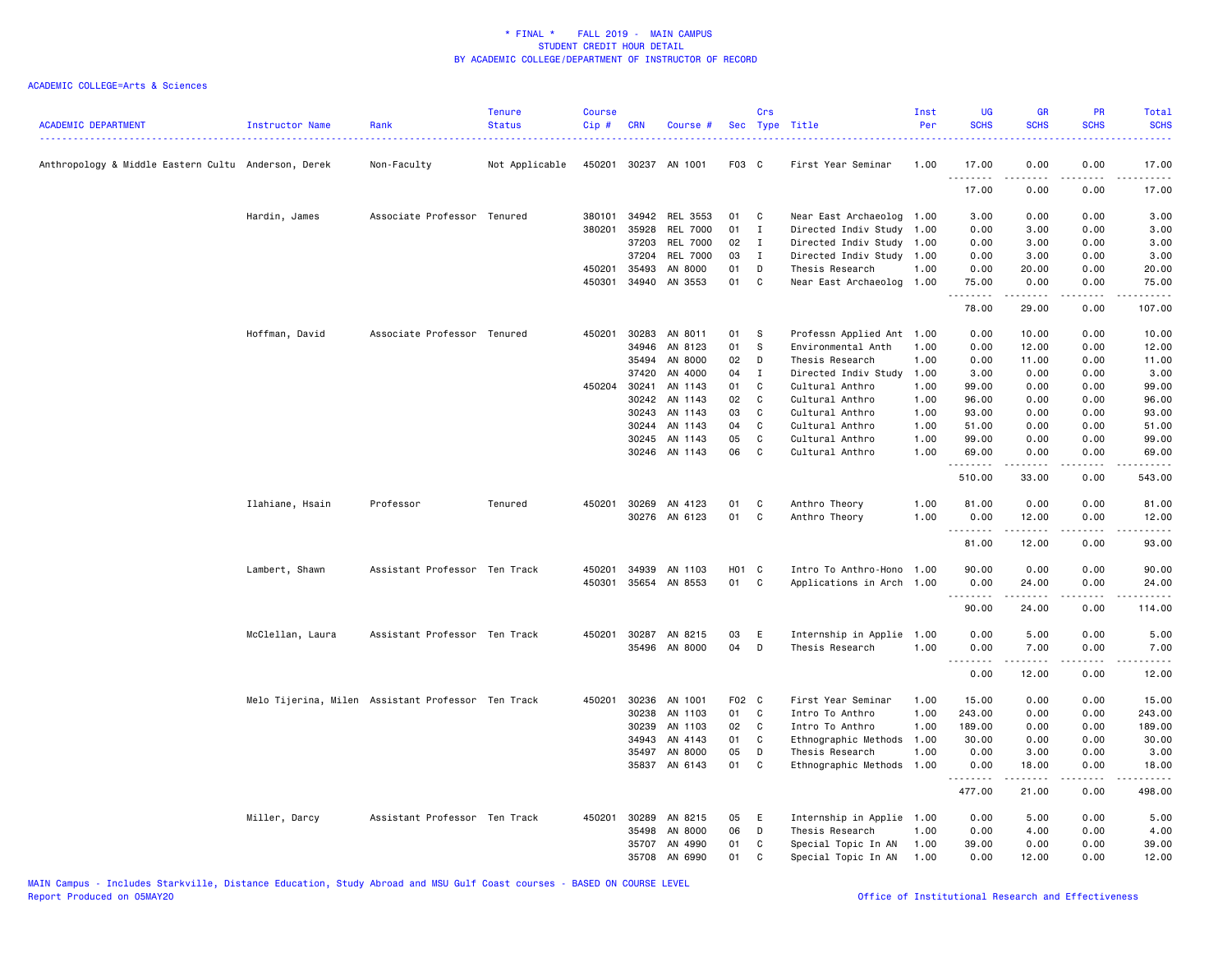|                                                   |                  |                               | <b>Tenure</b> | <b>Course</b> |            |               |               | Crs            |                           | Inst | <b>UG</b>         | <b>GR</b>         | <b>PR</b>   | Total              |
|---------------------------------------------------|------------------|-------------------------------|---------------|---------------|------------|---------------|---------------|----------------|---------------------------|------|-------------------|-------------------|-------------|--------------------|
| <b>ACADEMIC DEPARTMENT</b>                        | Instructor Name  | Rank                          | <b>Status</b> | Cip#          | <b>CRN</b> | Course #      |               |                | Sec Type Title            | Per  | <b>SCHS</b>       | <b>SCHS</b>       | <b>SCHS</b> | <b>SCHS</b>        |
|                                                   |                  |                               |               |               |            |               |               |                |                           |      |                   |                   |             |                    |
| Anthropology & Middle Eastern Cultu Miller, Darcy |                  | Assistant Professor Ten Track |               | 450201        | 36237      | AN 4000       | $01$ I        |                | Directed Indiv Study 1.00 |      | 3.00              | 0.00              | 0.00        | 3.00               |
|                                                   |                  |                               |               |               |            | 37214 AN 4000 | $02 \qquad I$ |                | Directed Indiv Study 1.00 |      | 3.00              | 0.00              | 0.00        | 3.00               |
|                                                   |                  |                               |               |               |            | 37224 AN 4000 | 03            | I              | Directed Indiv Study 1.00 |      | 1.00              | 0.00              | 0.00        | 1.00               |
|                                                   |                  |                               |               | 450301        |            | 30254 AN 1543 | 01 C          |                | Intro To Archaeology 1.00 |      | 60.00             | 0.00              | 0.00        | 60.00              |
|                                                   |                  |                               |               |               |            | 30255 AN 1543 | 02            | C <sub>1</sub> | Intro To Archaeology 1.00 |      | 60.00             | 0.00              | 0.00        | 60.00              |
|                                                   |                  |                               |               |               |            | 30256 AN 1543 | 03            | C              | Intro To Archaeology 1.00 |      | 60.00             | 0.00              | 0.00        | 60.00              |
|                                                   |                  |                               |               |               | 30257      | AN 1543       | 04            | C              | Intro To Archaeology 1.00 |      | 60.00             | 0.00              | 0.00        | 60.00              |
|                                                   |                  |                               |               |               |            |               |               |                |                           |      | 286.00            | 21.00             | .<br>0.00   | <u>.</u><br>307.00 |
|                                                   | Osterholtz, Anna | Assistant Professor Ten Track |               | 450201        |            | 30249 AN 1344 | 02            | K              | Intro to Biol Anthro 1.00 |      | 0.00              | 0.00              | 0.00        | 0.00               |
|                                                   |                  |                               |               |               | 30251      | AN 1344       | 03            | K              | Intro to Biol Anthro 1.00 |      | 0.00              | 0.00              | 0.00        | 0.00               |
|                                                   |                  |                               |               |               | 30253      | AN 1344       | 06            | $\mathbf{C}$   | Intro to Biol Anthro      | 1.00 | 164.00            | 0.00              | 0.00        | 164.00             |
|                                                   |                  |                               |               |               |            | 34944 AN 4313 | 01            | B              | Human Osteology           | 1.00 | 54.00             | 0.00              | 0.00        | 54.00              |
|                                                   |                  |                               |               |               |            | 34945 AN 6313 | 01            | B              | Human Osteology           | 1.00 | 0.00              | 18.00             | 0.00        | 18.00              |
|                                                   |                  |                               |               |               | 34947      | AN 8215       | 09            | E              | Internship in Applie      | 1.00 | 0.00              | 5.00              | 0.00        | 5.00               |
|                                                   |                  |                               |               |               | 35499      | AN 8000       | 07            | - D            | Thesis Research           | 1.00 | 0.00              | 11.00             | 0.00        | 11.00              |
|                                                   |                  |                               |               | 450301        |            | 34948 AN 8303 | 01            | - C            | Bioarchaeology            | 1.00 | 0.00              | 27.00             | 0.00        | 27.00              |
|                                                   |                  |                               |               |               |            |               |               |                |                           |      | -------<br>218.00 | 61.00             | .<br>0.00   | 279.00             |
|                                                   | Zuckerman, Molly | Associate Professor Tenured   |               | 450201        |            | 35501 AN 8000 | 09            | D              | Thesis Research           | 1.00 | 0.00              | 6.00              | 0.00        | 6.00               |
|                                                   |                  |                               |               |               |            |               |               |                |                           |      | ---<br>0.00       | 6.00              | 0.00        | 6.00               |
| ======================================            |                  |                               |               |               |            |               |               |                |                           |      | ========          | ========          | ========    | ==========         |
| Anthropology & Middle Eastern Cultu               |                  |                               |               |               |            |               |               |                |                           |      | 1757.00           | 219.00            | 0.00        | 1976.00            |
| ======================================            |                  |                               |               |               |            |               |               |                |                           |      | ========          | ======== ======== |             | ==========         |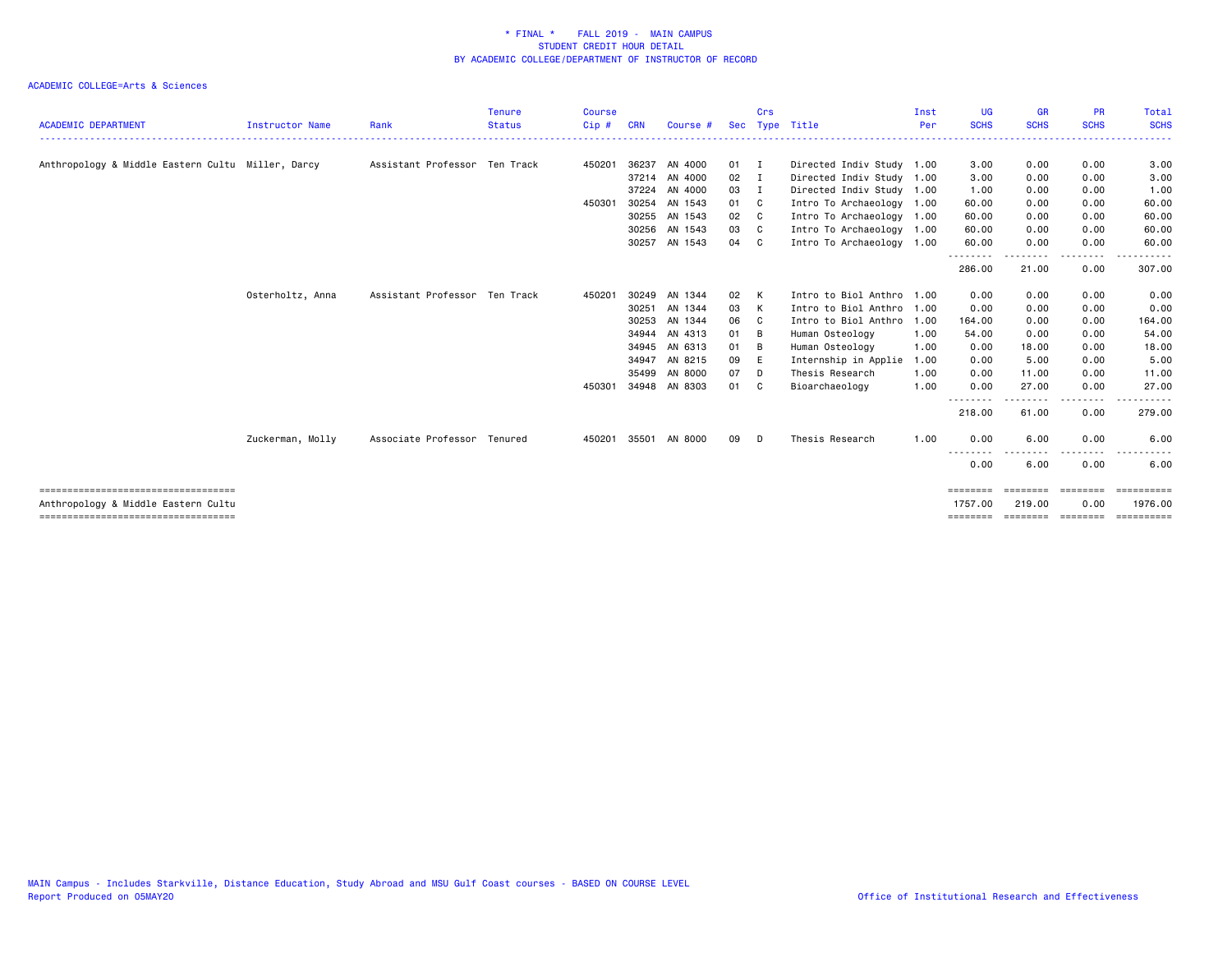| <b>ACADEMIC DEPARTMENT</b> | Instructor Name    | Rank                          | <b>Tenure</b><br><b>Status</b> | <b>Course</b><br>Cip# | <b>CRN</b>     | Course #                                |              | Crs          | Sec Type Title                               | Inst<br>Per  | UG<br><b>SCHS</b>                                           | GR<br><b>SCHS</b> | PR<br><b>SCHS</b> | Total<br><b>SCHS</b> |
|----------------------------|--------------------|-------------------------------|--------------------------------|-----------------------|----------------|-----------------------------------------|--------------|--------------|----------------------------------------------|--------------|-------------------------------------------------------------|-------------------|-------------------|----------------------|
|                            |                    |                               |                                |                       |                |                                         |              |              |                                              |              | 2.2.2.2                                                     |                   |                   |                      |
| Biological Sciences        | Ballinger, Matthew | Assistant Professor Ten Track |                                |                       |                | 269999 35754 BIO 8000<br>37407 BIO 4000 | 01<br>$21$ I | D            | Research/Thesis<br>Directed Indiv Study 1.00 | 1.00         | 0.00<br>1.00                                                | 4.00<br>0.00      | 0.00<br>0.00      | 4.00<br>1.00         |
|                            |                    |                               |                                |                       |                |                                         |              |              |                                              |              | $\sim$ $\sim$ $\sim$ $\sim$<br>$\sim$ $\sim$ $\sim$<br>1.00 | .<br>4.00         | .<br>0.00         | -----<br>5.00        |
|                            |                    |                               |                                |                       |                |                                         |              |              |                                              |              |                                                             |                   |                   |                      |
|                            | Barton, Brandon    | Assistant Professor Ten Track |                                |                       |                | 269999 35755 BIO 8000                   | 02           | $\Box$       | Research/Thesis                              | 1.00         | 0.00                                                        | 3.00              | 0.00              | 3.00                 |
|                            |                    |                               |                                |                       | 35776<br>36628 | BIO 9000<br>BIO 4990                    | 02<br>04     | D            | Research / Diss<br>Special Topic in BIO 1.00 | 1.00         | 0.00<br>21.00                                               | 11.00<br>0.00     | 0.00<br>0.00      | 11.00<br>21.00       |
|                            |                    |                               |                                |                       | 36629          | BIO 6990                                | 04           | C<br>C       | Special Topic in BIO 1.00                    |              | 0.00                                                        | 24.00             | 0.00              | 24.00                |
|                            |                    |                               |                                |                       | 37340          | BIO 4000                                | 11           | $\mathbf{I}$ | Directed Indiv Study 1.00                    |              | 1.00                                                        | 0.00              | 0.00              | 1.00                 |
|                            |                    |                               |                                |                       |                |                                         |              |              |                                              |              | .<br>22.00                                                  | .<br>38.00        | .<br>0.00         | .<br>60.00           |
|                            | Barton, Martha     | Instructor                    | Non-Ten Track                  | 260101                | 30519          | BIO 1134                                | 06           | К            | Biology I                                    | 1.00         | 0.00                                                        | 0.00              | 0.00              | 0.00                 |
|                            |                    |                               |                                |                       | 30520          | BIO 1134                                | 07           | К            | Biology I                                    | 1.00         | 0.00                                                        | 0.00              | 0.00              | 0.00                 |
|                            |                    |                               |                                |                       | 30521          | BIO 1134                                | 08           | К            | Biology I                                    | 1.00         | 0.00                                                        | 0.00              | 0.00              | 0.00                 |
|                            |                    |                               |                                |                       | 30522          | BIO 1134                                | 09           | K            | Biology I                                    | 1.00         | 0.00                                                        | 0.00              | 0.00              | 0.00                 |
|                            |                    |                               |                                |                       | 30523          | BIO 1134                                | 10           | к            | Biology I                                    | 1.00         | 0.00                                                        | 0.00              | 0.00              | 0.00                 |
|                            |                    |                               |                                |                       | 30524          | BIO 1134                                | 11           | К            | Biology I                                    | 1.00         | 0.00                                                        | 0.00              | 0.00              | 0.00                 |
|                            |                    |                               |                                |                       | 30525          | BIO 1134                                | 12           | K            | Biology I                                    | 1.00         | 0.00                                                        | 0.00              | 0.00              | 0.00                 |
|                            |                    |                               |                                |                       | 30526          | BIO 1134                                | 13           | к            | Biology I                                    | 1.00         | 0.00                                                        | 0.00              | 0.00              | 0.00                 |
|                            |                    |                               |                                |                       | 30527          | BIO 1134                                | 14           | К            | Biology I                                    | 1.00         | 0.00                                                        | 0.00              | 0.00              | 0.00                 |
|                            |                    |                               |                                |                       | 30528          | BIO 1134                                | 15           | К            | Biology I                                    | 1.00         | 0.00                                                        | 0.00              | 0.00              | 0.00                 |
|                            |                    |                               |                                |                       | 30529          | BIO 1134                                | 16           | К            | Biology I                                    | 1.00         | 0.00                                                        | 0.00              | 0.00              | 0.00                 |
|                            |                    |                               |                                |                       | 30530<br>30531 | BIO 1134<br>BIO 1134                    | 17<br>18     | К<br>К       | Biology I<br>Biology I                       | 1.00<br>1.00 | 0.00<br>0.00                                                | 0.00<br>0.00      | 0.00<br>0.00      | 0.00<br>0.00         |
|                            |                    |                               |                                |                       | 30532          | BIO 1134                                | 19           | K            | Biology I                                    | 1.00         | 0.00                                                        | 0.00              | 0.00              | 0.00                 |
|                            |                    |                               |                                |                       | 30533          | BIO 1134                                | 20           | к            | Biology I                                    | 1.00         | 0.00                                                        | 0.00              | 0.00              | 0.00                 |
|                            |                    |                               |                                |                       | 30534          | BIO 1134                                | 21           | К            | Biology I                                    | 1.00         | 0.00                                                        | 0.00              | 0.00              | 0.00                 |
|                            |                    |                               |                                |                       | 30535          | BIO 1134                                | 22           | К            | Biology I                                    | 1.00         | 0.00                                                        | 0.00              | 0.00              | 0.00                 |
|                            |                    |                               |                                |                       | 30536          | BIO 1134                                | 23           | к            | Biology I                                    | 1.00         | 0.00                                                        | 0.00              | 0.00              | 0.00                 |
|                            |                    |                               |                                |                       | 30537          | BIO 1134                                | 24           | К            | Biology I                                    | 1.00         | 0.00                                                        | 0.00              | 0.00              | 0.00                 |
|                            |                    |                               |                                |                       | 30538          | BIO 1134                                | 25           | К            | Biology I                                    | 1.00         | 0.00                                                        | 0.00              | 0.00              | 0.00                 |
|                            |                    |                               |                                |                       | 30539          | BIO 1134                                | 26           | К            | Biology I                                    | 1.00         | 0.00                                                        | 0.00              | 0.00              | 0.00                 |
|                            |                    |                               |                                |                       | 30540          | BIO 1134                                | 27           | К            | Biology I                                    | 1.00         | 0.00                                                        | 0.00              | 0.00              | 0.00                 |
|                            |                    |                               |                                |                       | 30541          | BIO 1134                                | 28           | К            | Biology I                                    | 1.00         | 0.00                                                        | 0.00              | 0.00              | 0.00                 |
|                            |                    |                               |                                |                       | 30542          | BIO 1134                                | 29           | K            | Biology I                                    | 1.00         | 0.00                                                        | 0.00              | 0.00              | 0.00                 |
|                            |                    |                               |                                |                       | 30543          | BIO 1134                                | 30           | к            | Biology I                                    | 1.00         | 0.00                                                        | 0.00              | 0.00              | 0.00                 |
|                            |                    |                               |                                |                       | 30546          | BIO 1134                                | 33           | К            | Biology I                                    | 1.00         | 0.00                                                        | 0.00              | 0.00              | 0.00                 |
|                            |                    |                               |                                |                       | 30547          | BIO 1134                                | 34           | К            | Biology I                                    | 1.00         | 0.00                                                        | 0.00              | 0.00              | 0.00                 |
|                            |                    |                               |                                |                       | 30548          | BIO 1134                                | 35           | K            | Biology I                                    | 1.00         | 0.00                                                        | 0.00              | 0.00              | 0.00                 |
|                            |                    |                               |                                |                       | 30549<br>30550 | BIO 1134<br>BIO 1134                    | 36<br>37     | К<br>K       | Biology I                                    | 1.00<br>1.00 | 0.00<br>0.00                                                | 0.00<br>0.00      | 0.00<br>0.00      | 0.00<br>0.00         |
|                            |                    |                               |                                |                       | 30551          | BIO 1134                                | 38           | К            | Biology I<br>Biology I                       | 1.00         | 0.00                                                        | 0.00              | 0.00              | 0.00                 |
|                            |                    |                               |                                |                       | 30552          | BIO 1134                                | 39           | К            | Biology I                                    | 1.00         | 0.00                                                        | 0.00              | 0.00              | 0.00                 |
|                            |                    |                               |                                |                       | 30553          | BIO 1134                                | 40           | C            | Biology I-SI                                 | 1.00         | 720.00                                                      | 0.00              | 0.00              | 720.00               |
|                            |                    |                               |                                |                       | 30554          | BIO 1134                                | 41           | К            | Biology I                                    | 1.00         | 0.00                                                        | 0.00              | 0.00              | 0.00                 |
|                            |                    |                               |                                |                       | 30555          | BIO 1134                                | 42           | K            | Biology I                                    | 1.00         | 0.00                                                        | 0.00              | 0.00              | 0.00                 |
|                            |                    |                               |                                |                       | 30556          | BIO 1134                                | 43           | К            | Biology I                                    | 1.00         | 0.00                                                        | 0.00              | 0.00              | 0.00                 |
|                            |                    |                               |                                |                       | 30557          | BIO 1134                                | 44           | К            | Biology I                                    | 1.00         | 0.00                                                        | 0.00              | 0.00              | 0.00                 |
|                            |                    |                               |                                |                       | 30558          | BIO 1134                                | 45           | К            | Biology I                                    | 1.00         | 0.00                                                        | 0.00              | 0.00              | 0.00                 |
|                            |                    |                               |                                |                       | 30559          | BIO 1134                                | 46           | К            | Biology I                                    | 1.00         | 0.00                                                        | 0.00              | 0.00              | 0.00                 |
|                            |                    |                               |                                |                       | 30560          | BIO 1134                                | 47           | K            | Biology I                                    | 1.00         | 0.00                                                        | 0.00              | 0.00              | 0.00                 |
|                            |                    |                               |                                |                       | 30562          | BIO 1134                                | 49           | K            | Biology I                                    | 1.00         | 0.00                                                        | 0.00              | 0.00              | 0.00                 |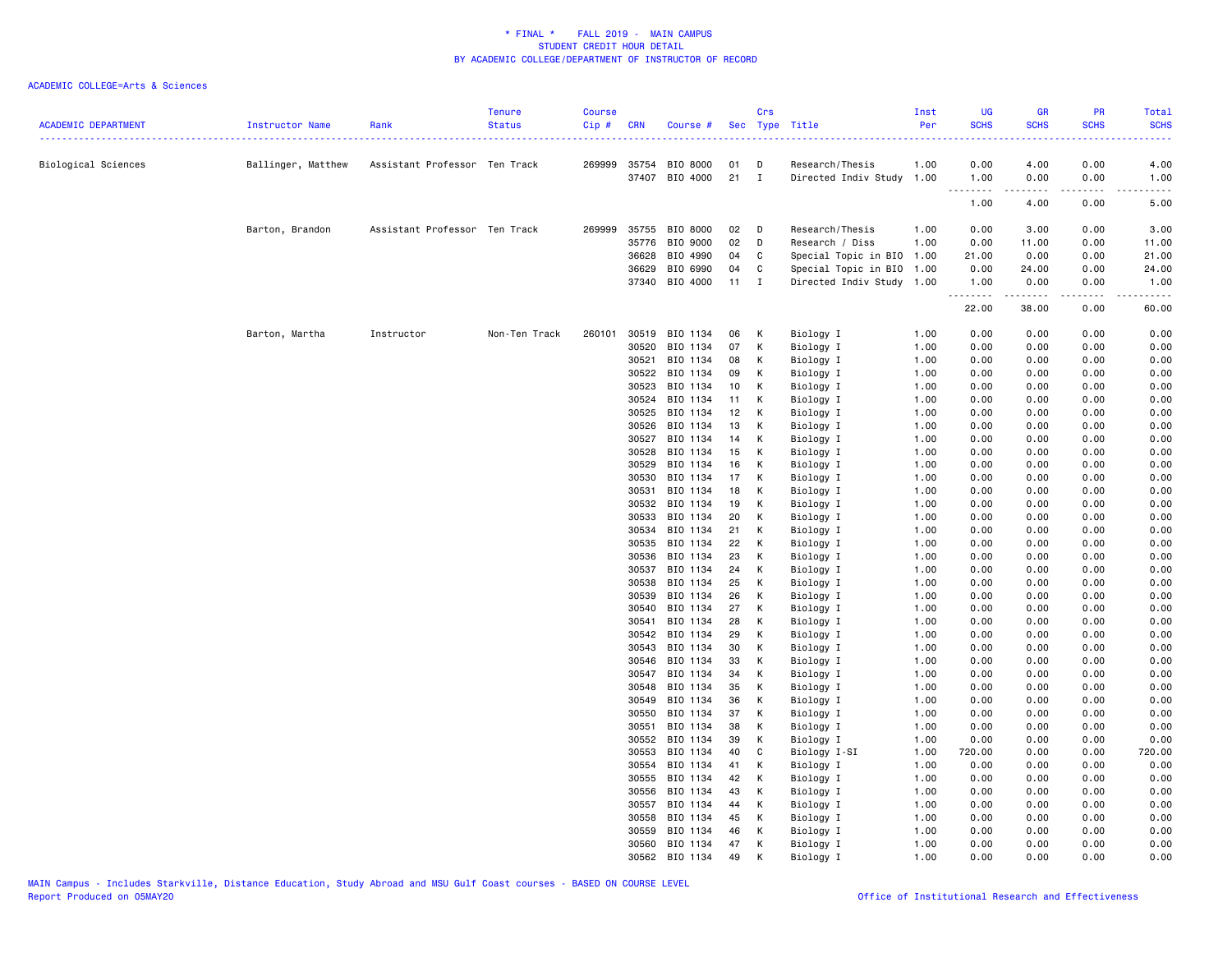| <b>ACADEMIC DEPARTMENT</b> | Instructor Name     | Rank                          | <b>Tenure</b><br><b>Status</b> | <b>Course</b><br>Cip# | <b>CRN</b>              | Course #                         | <b>Sec</b>     | Crs         | Type Title                                        | Inst<br>Per          | <b>UG</b><br><b>SCHS</b>        | <b>GR</b><br><b>SCHS</b> | PR<br><b>SCHS</b>                | <b>Total</b><br><b>SCHS</b><br>وبالاناداد                                                                                                                     |
|----------------------------|---------------------|-------------------------------|--------------------------------|-----------------------|-------------------------|----------------------------------|----------------|-------------|---------------------------------------------------|----------------------|---------------------------------|--------------------------|----------------------------------|---------------------------------------------------------------------------------------------------------------------------------------------------------------|
| Biological Sciences        | Barton, Martha      | Instructor                    | Non-Ten Track                  | 260101<br>260799      | 30563<br>30583<br>34990 | BIO 1134<br>BIO 2513<br>BIO 2513 | 50<br>01<br>02 | к<br>C<br>К | Biology I<br>Animal Diversity<br>Animal Diversity | 1.00<br>1.00<br>1.00 | 0.00<br>270.00<br>0.00          | 0.00<br>0.00<br>0.00     | 0.00<br>0.00<br>0.00             | 0.00<br>270.00<br>0.00                                                                                                                                        |
|                            |                     |                               |                                |                       | 34991                   | BIO 2513                         | 03             | К           | Animal Diversity                                  | 1.00                 | 0.00<br>$\frac{1}{2}$<br>990.00 | 0.00<br>0.00             | 0.00<br>$- - - -$<br>0.00        | 0.00<br>990.00                                                                                                                                                |
|                            | Bill, Brian         | Instructor                    | Non-Ten Track                  | 260502                | 30606                   | BIO 3304                         | 01             | C           | General Microbiology                              | 1.00                 | 708.00                          | 0.00                     | 0.00                             | 708.00                                                                                                                                                        |
|                            |                     |                               |                                |                       | 30607                   | BIO 3304                         | 02             | C           | General Microbiology                              | 1.00                 | 752.00                          | 0.00                     | 0.00                             | 752.00                                                                                                                                                        |
|                            |                     |                               |                                |                       | 260503 30623            | BIO 4405                         | 02             | К           | Pathogenic Micro                                  | 1.00                 | 0.00                            | 0.00                     | 0.00                             | 0.00                                                                                                                                                          |
|                            |                     |                               |                                |                       | 30624                   | BIO 4405                         | 03             | К           | Pathogenic Micro                                  | 1.00                 | 0.00                            | 0.00                     | 0.00                             | 0.00                                                                                                                                                          |
|                            |                     |                               |                                |                       | 30646                   | BIO 6405                         | 03             | К           | Pathogenic Micro                                  | 1.00                 | 0.00                            | 0.00                     | 0.00                             | 0.00                                                                                                                                                          |
|                            |                     |                               |                                |                       | 34997                   | BIO 4405                         | 04             | К           | Pathogenic Micro                                  | 1.00                 | 0.00                            | 0.00                     | 0.00                             | 0.00                                                                                                                                                          |
|                            |                     |                               |                                |                       | 34998                   | BIO 6405                         | 04             | К           | Pathogenic Micro                                  | 1.00                 | 0.00                            | 0.00                     | 0.00                             | 0.00                                                                                                                                                          |
|                            |                     |                               |                                |                       | 36336                   | BIO 4405                         | 05             | К           | Pathogenic Micro                                  | 1.00                 | 5.00<br>.                       | 0.00                     | 0.00                             | 5.00                                                                                                                                                          |
|                            |                     |                               |                                |                       |                         |                                  |                |             |                                                   |                      | 1465.00                         | 0.00                     | 0.00                             | 1465.00                                                                                                                                                       |
|                            | Brooks, Christopher | Associate Professor Tenured   |                                | 261301                | 30600                   | BIO 3104                         | 01             | C           | Ecology                                           | 1.00                 | 276.00                          | 0.00                     | 0.00                             | 276.00                                                                                                                                                        |
|                            |                     |                               |                                |                       | 30601                   | BIO 3104                         | 02             | К           | Ecology                                           | 1.00                 | 0.00                            | 0.00                     | 0.00                             | 0.00                                                                                                                                                          |
|                            |                     |                               |                                |                       | 30602                   | BIO 3104                         | 03             | К           | Ecology                                           | 1.00                 | 0.00                            | 0.00                     | 0.00                             | 0.00                                                                                                                                                          |
|                            |                     |                               |                                | 269999                | 35756                   | BIO 8000                         | 03             | D           | Research/Thesis                                   | 1.00                 | 0.00                            | 6.00                     | 0.00                             | 6.00                                                                                                                                                          |
|                            |                     |                               |                                |                       |                         | 37399 BIO 4000                   | 14             | $\mathbf I$ | Directed Indiv Study                              | 1.00                 | 1.00<br><u>.</u>                | 0.00<br>.                | 0.00<br>د د د د                  | 1.00<br>.                                                                                                                                                     |
|                            |                     |                               |                                |                       |                         |                                  |                |             |                                                   |                      | 277.00                          | 6.00                     | 0.00                             | 283.00                                                                                                                                                        |
|                            | Brown, Matthew      | Associate Professor Tenured   |                                | 260503                | 30625                   | BIO 4442                         | 01             | L.          | Bacterial Genetics L 1.00                         |                      | 56.00                           | 0.00                     | 0.00                             | 56.00                                                                                                                                                         |
|                            |                     |                               |                                | 269999                |                         | 35778 BIO 9000                   | 04             | D           | Research / Diss                                   | 1.00                 | 0.00<br>.                       | 23.00<br>$\sim$          | 0.00<br>$\omega = \omega/\omega$ | 23.00<br>$\frac{1}{2} \left( \frac{1}{2} \right) \left( \frac{1}{2} \right) \left( \frac{1}{2} \right) \left( \frac{1}{2} \right) \left( \frac{1}{2} \right)$ |
|                            |                     |                               |                                |                       |                         |                                  |                |             |                                                   |                      | 56.00                           | 23.00                    | 0.00                             | 79.00                                                                                                                                                         |
|                            | Chevalier, David    | Lecturer                      | Non-Ten Track                  | 260701                |                         | 34331 BIO 6043                   | 501 C          |             | Develop & Reproduct                               | 1.00                 | 0.00<br>.                       | 30.00<br>.               | 0.00<br>المتمالين                | 30.00<br>.                                                                                                                                                    |
|                            |                     |                               |                                |                       |                         |                                  |                |             |                                                   |                      | 0.00                            | 30.00                    | 0.00                             | 30.00                                                                                                                                                         |
|                            | Counterman, Brian   | Associate Professor Tenured   |                                | 260404                | 36105                   | BIO 8283                         | 01             | C           | Developmental Plasti                              | 1.00                 | 0.00                            | 21.00                    | 0.00                             | 21.00                                                                                                                                                         |
|                            |                     |                               |                                | 269999                | 35758                   | BIO 8000                         | 05             | D           | Research/Thesis                                   | 1.00                 | 0.00                            | 10.00                    | 0.00                             | 10.00                                                                                                                                                         |
|                            |                     |                               |                                |                       |                         | 35779 BIO 9000                   | 05             | D           | Research / Diss                                   | 1.00                 | 0.00                            | 10.00                    | 0.00                             | 10.00                                                                                                                                                         |
|                            |                     |                               |                                |                       |                         |                                  |                |             |                                                   |                      | --------<br>0.00                | .<br>41.00               | .<br>0.00                        | .<br>41.00                                                                                                                                                    |
|                            | Dapper, Amy         | Assistant Professor Ten Track |                                | 269999                | 35780                   | BIO 9000                         | 06             | D           | Research / Diss                                   | 1.00                 | 0.00                            | 1.00                     | 0.00                             | 1.00                                                                                                                                                          |
|                            |                     |                               |                                |                       | 36025                   | BIO 4990                         | 02             | В           | Special Topic in BIO                              | 1.00                 | 8.00                            | 0.00                     | 0.00                             | 8.00                                                                                                                                                          |
|                            |                     |                               |                                |                       |                         | 36026 BIO 6990                   | 02             | В           | Special Topic in BIO 1.00                         |                      | 0.00                            | 36.00                    | 0.00                             | 36.00                                                                                                                                                         |
|                            |                     |                               |                                |                       |                         |                                  |                |             |                                                   |                      | <u>--------</u><br>8.00         | د د د د د<br>37.00       | .<br>0.00                        | $\sim$ $\sim$ $\sim$ $\sim$ $\sim$<br>45.00                                                                                                                   |
|                            | Dawe, Angus         | Professor                     | Tenured                        | 269999                | 35760                   | BIO 8000                         | 07             | D           | Research/Thesis                                   | 1.00                 | 0.00                            | 2.00                     | 0.00                             | 2.00                                                                                                                                                          |
|                            |                     |                               |                                |                       |                         | 35781 BIO 9000                   | 07             | D           | Research / Diss                                   | 1.00                 | 0.00<br><u>.</u>                | 8.00<br><u>.</u>         | 0.00<br>د د د د                  | 8.00<br>$\frac{1}{2}$                                                                                                                                         |
|                            |                     |                               |                                |                       |                         |                                  |                |             |                                                   |                      | 0.00                            | 10.00                    | 0.00                             | 10.00                                                                                                                                                         |
|                            | Echols, Jeffrey     | Instructor                    | Non-Ten Track                  | 260502                |                         | 30608 BIO 3304<br>30609 BIO 3304 | 03<br>04       | К<br>К      | General Microbiology<br>General Microbiology 1.00 | 1.00                 | 0.00<br>0.00                    | 0.00<br>0.00             | 0.00<br>0.00                     | 0.00<br>0.00                                                                                                                                                  |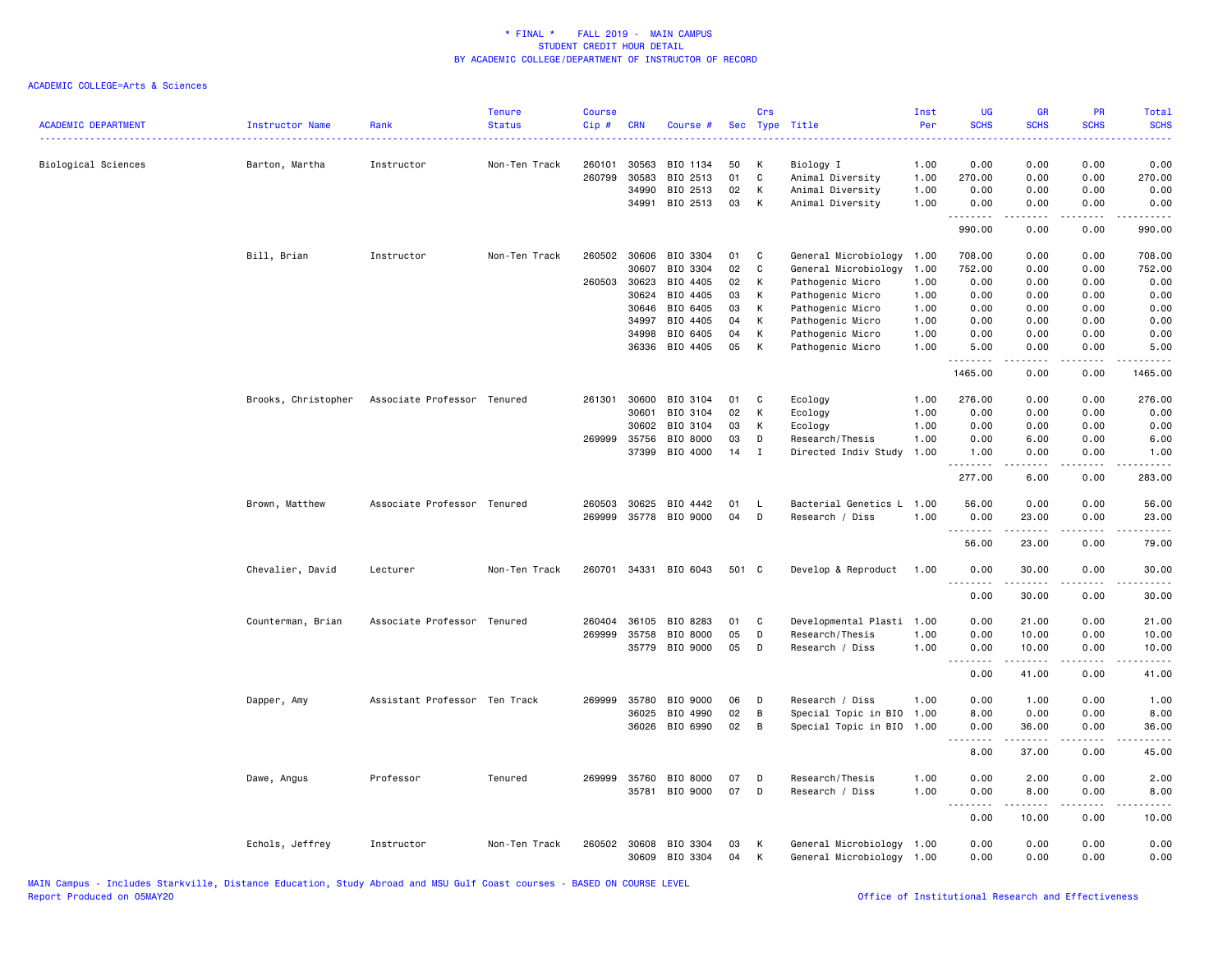| <b>ACADEMIC DEPARTMENT</b> | Instructor Name     | Rank                          | <b>Tenure</b><br><b>Status</b> | <b>Course</b><br>Cip# | <b>CRN</b>     | Course #              |          | Crs<br>Sec Type Title |                                | Inst<br>Per  | <b>UG</b><br><b>SCHS</b> | GR<br><b>SCHS</b>    | PR<br><b>SCHS</b> | Total<br><b>SCHS</b>         |
|----------------------------|---------------------|-------------------------------|--------------------------------|-----------------------|----------------|-----------------------|----------|-----------------------|--------------------------------|--------------|--------------------------|----------------------|-------------------|------------------------------|
| Biological Sciences        |                     |                               | Non-Ten Track                  |                       | 260502 30610   | BIO 3304              | 05       | К                     | .<br>General Microbiology 1.00 |              | 0.00                     | 0.00                 | 0.00              | المتمامين<br>0.00            |
|                            | Echols, Jeffrey     | Instructor                    |                                |                       | 30611          | BIO 3304              | 06       | K                     | General Microbiology 1.00      |              | 0.00                     | 0.00                 | 0.00              | 0.00                         |
|                            |                     |                               |                                |                       | 30612          | BIO 3304              | 07       | К                     | General Microbiology           | 1.00         | 0.00                     | 0.00                 | 0.00              | 0.00                         |
|                            |                     |                               |                                |                       | 34992          | BIO 3304              | 08       | Κ                     | General Microbiology           | 1.00         | 0.00                     | 0.00                 | 0.00              | 0.00                         |
|                            |                     |                               |                                |                       | 34993          | BIO 3304              | 09       | К                     | General Microbiology           | 1.00         | 0.00                     | 0.00                 | 0.00              | 0.00                         |
|                            |                     |                               |                                |                       | 34994          | BIO 3304              | 10       | К                     | General Microbiology           | 1.00         | 0.00                     | 0.00                 | 0.00              | 0.00                         |
|                            |                     |                               |                                | 260701                | 30613          | BIO 3504              | 01       | C                     | Comparative Anatomy            | 1.00         | 284.00                   | 0.00                 | 0.00              | 284.00                       |
|                            |                     |                               |                                |                       | 30614          | BIO 3504              | 02       | К                     | Comparative Anatomy            | 1.00         | 0.00                     | 0.00                 | 0.00              | 0.00                         |
|                            |                     |                               |                                |                       | 30615          | BIO 3504              | 03       | K                     | Comparative Anatomy            | 1.00         | 0.00                     | 0.00                 | 0.00              | 0.00                         |
|                            |                     |                               |                                |                       |                | 30616 BIO 3504        | 04       | К                     | Comparative Anatomy            | 1.00         | 0.00<br>.                | 0.00<br>.            | 0.00<br>.         | 0.00<br>.                    |
|                            |                     |                               |                                |                       |                |                       |          |                       |                                |              | 284.00                   | 0.00                 | 0.00              | 284.00                       |
|                            | Ervin, Gary         | Professor                     | Tenured                        | 269999                |                | 35782 BIO 9000        | 08       | D                     | Research / Diss                | 1.00         | 0.00<br><u>.</u>         | 20.00<br>------      | 0.00<br>.         | 20.00<br>. <u>.</u> .        |
|                            |                     |                               |                                |                       |                |                       |          |                       |                                |              | 0.00                     | 20.00                | 0.00              | 20.00                        |
|                            | Gordon, Donna       | Associate Professor Tenured   |                                | 260101                | 34334          | BIO 8191              | 501 S    |                       | Seminar in General B           | 1.00         | 0.00                     | 2.00                 | 0.00              | 2.00                         |
|                            |                     |                               |                                | 260401                | 34989          | BIO 2103              | H01 C    |                       | Cell Biology -Honors           | 1.00         | 48.00                    | 0.00                 | 0.00              | 48.00                        |
|                            |                     |                               |                                |                       |                | 269999 35783 BIO 9000 | 09       | $\mathsf{D}$          | Research / Diss                | 1.00         | 0.00                     | 8.00                 | 0.00              | 8.00                         |
|                            |                     |                               |                                |                       |                |                       |          |                       |                                |              | .<br>48.00               | $- - - - -$<br>10.00 | .<br>0.00         | .<br>58.00                   |
|                            | Gout, Jean-Francois | Assistant Professor Ten Track |                                | 260801                | 30619          | BIO 4143              | 01       | C                     | Population Genetics            | 1.00         | 120.00                   | 0.00                 | 0.00              | 120.00                       |
|                            |                     |                               |                                |                       | 30641          | BIO 6143              | 01       | C                     | Population Genetics            | 1.00         | 0.00                     | 9.00                 | 0.00              | 9.00                         |
|                            |                     |                               |                                |                       |                | 269999 35784 BIO 9000 | 10       | D                     | Research / Diss                | 1.00         | 0.00<br>.                | 1.00                 | 0.00              | 1.00                         |
|                            |                     |                               |                                |                       |                |                       |          |                       |                                |              | 120.00                   | -----<br>10.00       | د د د د<br>0.00   | والمستحدث والمنافذ<br>130.00 |
|                            | Harrison, Lindsay   | Lecturer                      | Non-Ten Track                  | 260101                | 30515          | BIO 1134              | 02       | C                     | Biology I - SI                 | 1.00         | 1028.00                  | 0.00                 | 0.00              | 1028.00                      |
|                            |                     |                               |                                |                       | 30517          | BIO 1134              | 04       | C                     | Biology I - SI                 | 1.00         | 724.00                   | 0.00                 | 0.00              | 724.00                       |
|                            |                     |                               |                                |                       | 30518          | BIO 1134              | 05       | C                     | Biology I-SI                   | 1.00         | 876.00                   | 0.00                 | 0.00              | 876.00                       |
|                            |                     |                               |                                | 260701                | 30494          | BIO 1023              | 03       | К                     | Plants & Humans                | 1.00         | 0.00                     | 0.00                 | 0.00              | 0.00                         |
|                            |                     |                               |                                |                       | 30495          | BIO 1023              | 04       | K                     | Plants & Humans                | 1.00         | 0.00                     | 0.00                 | 0.00              | 0.00                         |
|                            |                     |                               |                                |                       | 30496          | BIO 1023              | 05       | К                     | Plants & Humans                | 1.00         | 0.00                     | 0.00                 | 0.00              | 0.00                         |
|                            |                     |                               |                                |                       | 30497          | BIO 1023              | 06       | К                     | Plants & Humans                | 1.00         | 0.00                     | 0.00                 | 0.00              | 0.00                         |
|                            |                     |                               |                                |                       | 30498          | BIO 1023              | 07       | Κ                     | Plants & Humans                | 1.00         | 0.00                     | 0.00                 | 0.00              | 0.00                         |
|                            |                     |                               |                                |                       | 30499          | BIO 1023              | 08       | К                     | Plants & Humans                | 1.00         | 0.00                     | 0.00                 | 0.00              | 0.00                         |
|                            |                     |                               |                                |                       | 30500<br>30501 | BIO 1023              | 09<br>10 | K<br>К                | Plants & Humans                | 1.00<br>1.00 | 0.00                     | 0.00<br>0.00         | 0.00<br>0.00      | 0.00                         |
|                            |                     |                               |                                |                       |                | BIO 1023              |          |                       | Plants & Humans                |              | 0.00<br>.                | .                    | .                 | 0.00<br>.                    |
|                            |                     |                               |                                |                       |                |                       |          |                       |                                |              | 2628.00                  | 0.00                 | 0.00              | 2628.00                      |
|                            | Holder, Thomas      | Instructor                    | Non-Ten Track                  | 260101                | 30565          | BIO 1144              | 01       | C                     | Biology II-SI                  | 1.00         | 444.00                   | 0.00                 | 0.00              | 444.00                       |
|                            |                     |                               |                                |                       | 30566          | BIO 1144              | 02       | C                     | Biology II-SI                  | 1.00         | 796.00                   | 0.00                 | 0.00              | 796.00                       |
|                            |                     |                               |                                |                       | 30567          | BIO 1144              | 03       | К                     | Biology II                     | 1.00         | 0.00                     | 0.00                 | 0.00              | 0.00                         |
|                            |                     |                               |                                |                       | 30568          | BIO 1144              | 04       | К                     | Biology II                     | 1.00         | 0.00                     | 0.00                 | 0.00              | 0.00                         |
|                            |                     |                               |                                |                       | 30569          | BIO 1144              | 05       | К                     | Biology II                     | 1.00         | 0.00                     | 0.00                 | 0.00              | 0.00                         |
|                            |                     |                               |                                |                       | 30570          | BIO 1144              | 06       | K                     | Biology II                     | 1.00         | 0.00                     | 0.00                 | 0.00              | 0.00                         |
|                            |                     |                               |                                |                       | 30571          | BIO 1144              | 07       | К                     | Biology II                     | 1.00         | 0.00                     | 0.00                 | 0.00              | 0.00                         |
|                            |                     |                               |                                |                       | 30572          | BIO 1144              | 08       | К<br>К                | Biology II                     | 1.00         | 0.00<br>0.00             | 0.00                 | 0.00              | 0.00                         |
|                            |                     |                               |                                |                       | 30573<br>30574 | BIO 1144<br>BIO 1144  | 09<br>10 | K                     | Biology II<br>Biology II       | 1.00<br>1.00 | 0.00                     | 0.00<br>0.00         | 0.00<br>0.00      | 0.00<br>0.00                 |
|                            |                     |                               |                                |                       | 30575          | BIO 1144              | 11       | K                     | Biology II                     | 1.00         | 0.00                     | 0.00                 | 0.00              | 0.00                         |
|                            |                     |                               |                                |                       |                |                       |          |                       |                                |              |                          |                      |                   |                              |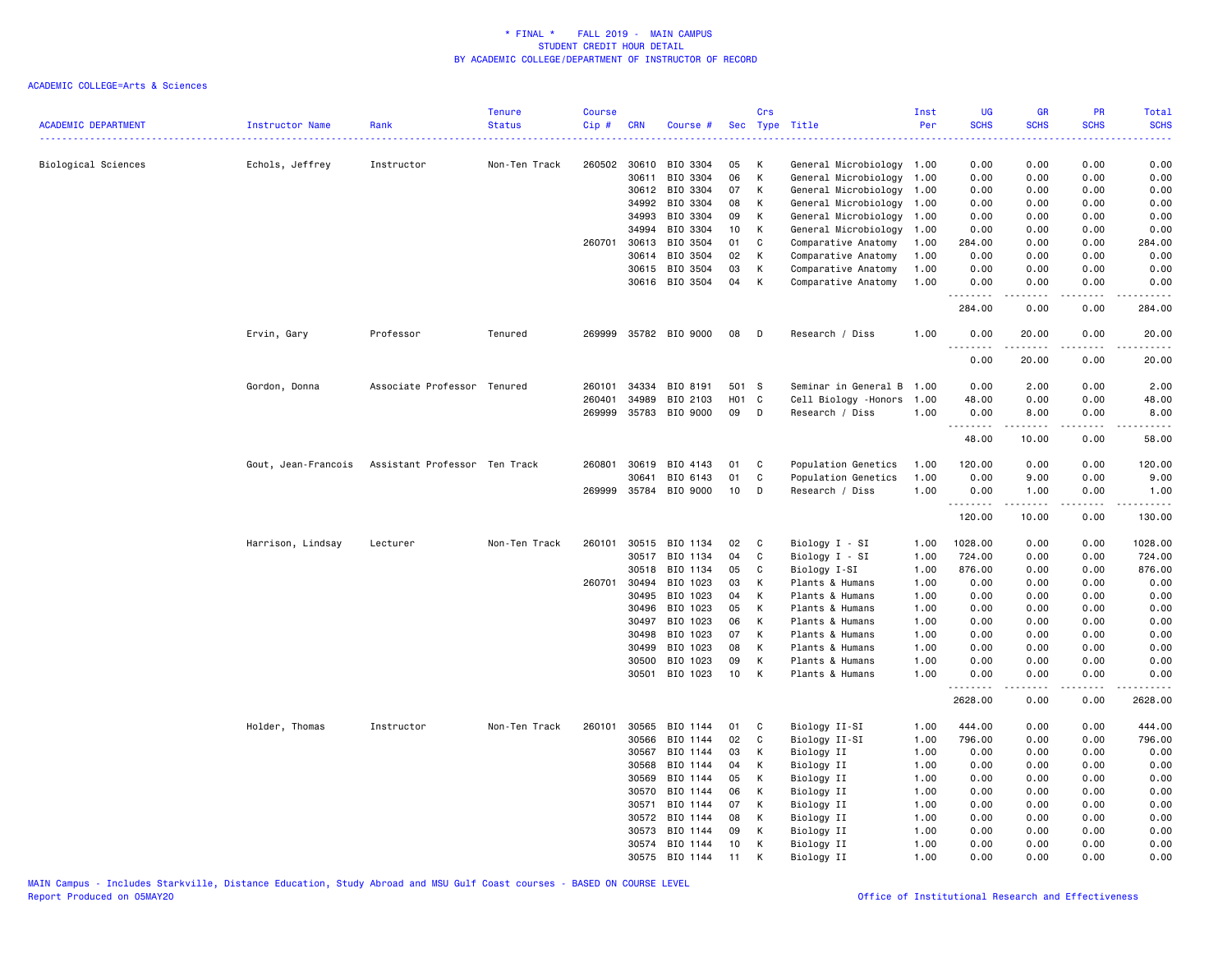| <b>ACADEMIC DEPARTMENT</b> | Instructor Name   | Rank                          | <b>Tenure</b><br><b>Status</b> | <b>Course</b><br>Cip # | <b>CRN</b>     | Course #              | Sec      | Crs                | Type Title                                   | Inst<br>Per  | <b>UG</b><br><b>SCHS</b> | GR<br><b>SCHS</b>                          | PR<br><b>SCHS</b>                                                                                                                 | Total<br><b>SCHS</b>           |
|----------------------------|-------------------|-------------------------------|--------------------------------|------------------------|----------------|-----------------------|----------|--------------------|----------------------------------------------|--------------|--------------------------|--------------------------------------------|-----------------------------------------------------------------------------------------------------------------------------------|--------------------------------|
| Biological Sciences        | Holder, Thomas    | Instructor                    | Non-Ten Track                  | 260301                 | 30579<br>30580 | BIO 2113<br>BIO 2113  | 02<br>03 | к<br>К             | Plant Biology<br>Plant Biology               | 1.00<br>1.00 | 0.00<br>0.00             | 0.00<br>0.00                               | 0.00<br>0.00                                                                                                                      | 0.00<br>0.00                   |
|                            |                   |                               |                                |                        |                |                       |          |                    |                                              |              | .<br>1240.00             | .<br>0.00                                  | $\frac{1}{2} \left( \frac{1}{2} \right) \left( \frac{1}{2} \right) \left( \frac{1}{2} \right) \left( \frac{1}{2} \right)$<br>0.00 | .<br>1240.00                   |
|                            |                   |                               |                                |                        |                |                       |          |                    |                                              |              |                          |                                            |                                                                                                                                   |                                |
|                            | Jordan, Heather   | Assistant Professor Ten Track |                                | 269999                 | 35730          | BIO 4990              | 01       | C                  | Special Topic in BIO                         | 1.00         | 87.00                    | 0.00                                       | 0.00                                                                                                                              | 87.00                          |
|                            |                   |                               |                                |                        | 35731          | BIO 6990              | 01       | C                  | Special Topic in BIO                         | 1.00         | 0.00                     | 3.00                                       | 0.00                                                                                                                              | 3.00                           |
|                            |                   |                               |                                |                        | 35764          | BIO 8000              | 11       | D                  | Research/Thesis                              | 1.00         | 0.00                     | 3.00                                       | 0.00                                                                                                                              | 3.00                           |
|                            |                   |                               |                                |                        | 35785          | BIO 9000              | 11<br>01 | D                  | Research / Diss                              | 1.00         | 0.00                     | 17.00                                      | 0.00                                                                                                                              | 17.00                          |
|                            |                   |                               |                                |                        | 37138<br>37143 | BIO 4000<br>BIO 4000  | 02       | Ι.<br>$\mathbf{I}$ | Directed Indiv Study<br>Directed Indiv Study | 1.00<br>1.00 | 4.00<br>1.00             | 0.00<br>0.00                               | 0.00<br>0.00                                                                                                                      | 4.00<br>1.00                   |
|                            |                   |                               |                                |                        | 37400          | BIO 4000              | 15       | $\mathbf{I}$       | Directed Indiv Study                         | 1.00         | 2.00                     | 0.00                                       | 0.00                                                                                                                              | 2.00                           |
|                            |                   |                               |                                |                        |                |                       |          |                    |                                              |              | .<br>94.00               | 23.00                                      | 0.00                                                                                                                              | $\sim$ $\sim$ $\sim$<br>117.00 |
|                            |                   |                               |                                |                        |                |                       |          |                    |                                              |              |                          |                                            |                                                                                                                                   |                                |
|                            | Kaplan, Evan      | Instructor                    | Non-Ten Track                  | 260101                 | 30514          | BIO 1134              | 01       | C                  | Biology I-SI                                 | 1.00         | 836.00                   | 0.00                                       | 0.00                                                                                                                              | 836.00                         |
|                            |                   |                               |                                |                        | 30516          | BIO 1134              | 03       | $\mathtt{C}$       | Biology I - SI                               | 1.00         | 792.00                   | 0.00                                       | 0.00                                                                                                                              | 792.00                         |
|                            |                   |                               |                                |                        | 35801          | BIO 2990              | 01       | C                  | Special Topic in BIO                         | 1.00         | 63.00                    | 0.00                                       | 0.00                                                                                                                              | 63.00                          |
|                            |                   |                               |                                |                        |                | 260401 30577 BIO 2103 | 01       | C                  | Cell Biology                                 | 1.00         | 636.00<br><u>.</u>       | 0.00                                       | 0.00                                                                                                                              | 636.00<br>.                    |
|                            |                   |                               |                                |                        |                |                       |          |                    |                                              |              | 2327.00                  | 0.00                                       | 0.00                                                                                                                              | 2327.00                        |
|                            | Klink, Vincent    | Associate Professor Tenured   |                                | 260905                 | 30627          | BIO 4563              | 01       | C                  | Evo-Devo Biology                             | 1.00         | 126.00                   | 0.00                                       | 0.00                                                                                                                              | 126.00                         |
|                            |                   |                               |                                | 269999                 | 35765          | BIO 8000              | 12       | D                  | Research/Thesis                              | 1.00         | 0.00                     | 4.00                                       | 0.00                                                                                                                              | 4.00                           |
|                            |                   |                               |                                |                        | 35786          | BIO 9000              | 12       | D                  | Research / Diss                              | 1.00         | 0.00                     | 18.00                                      | 0.00                                                                                                                              | 18.00                          |
|                            |                   |                               |                                |                        | 37161          | BIO 4000              | 05       | $\mathbf{I}$       | Directed Indiv Study                         | 1.00         | 3.00                     | 0.00                                       | 0.00                                                                                                                              | 3.00                           |
|                            |                   |                               |                                |                        | 37162          | BIO 4000              | 06       | $\mathbf{I}$       | Directed Indiv Study                         | 1.00         | 3.00                     | 0.00                                       | 0.00                                                                                                                              | 3.00                           |
|                            |                   |                               |                                |                        | 37163          | BIO 4000              | 07       | I                  | Directed Indiv Study                         | 1.00         | 2.00                     | 0.00                                       | 0.00                                                                                                                              | 2.00                           |
|                            |                   |                               |                                |                        |                | 37342 BIO 4000        | 13       | $\mathbf I$        | Directed Indiv Study 1.00                    |              | 1.00<br>.                | 0.00<br>$\sim$ $\sim$ $\sim$ $\sim$ $\sim$ | 0.00<br>.                                                                                                                         | 1.00<br>.                      |
|                            |                   |                               |                                |                        |                |                       |          |                    |                                              |              | 135.00                   | 22.00                                      | 0.00                                                                                                                              | 157.00                         |
|                            | Lawton, Andrew    | Assistant Professor Ten Track |                                | 269999                 |                | 37160 BIO 4000        | 04       | I                  | Directed Indiv Study 1.00                    |              | 4.00                     | 0.00                                       | 0.00                                                                                                                              | 4.00                           |
|                            |                   |                               |                                |                        |                |                       |          |                    |                                              |              | .<br>4.00                | .<br>0.00                                  | $\sim$ $\sim$ $\sim$ $\sim$<br>0.00                                                                                               | .<br>4.00                      |
|                            | Li, Ling          | Assistant Professor Ten Track |                                | 260101                 | 30653          | BIO 8021              | 01       | s                  | Seminar II                                   | 1.00         | 0.00                     | 4.00                                       | 0.00                                                                                                                              | 4.00                           |
|                            |                   |                               |                                | 269999                 | 30652          | BIO 8011              | 01       | S                  | Seminar I                                    | 1.00         | 0.00                     | 44.00                                      | 0.00                                                                                                                              | 44.00                          |
|                            |                   |                               |                                |                        | 35787          | BIO 9000              | 13       | D                  | Research / Diss                              | 1.00         | 0.00                     | 7.00                                       | 0.00                                                                                                                              | 7.00                           |
|                            |                   |                               |                                |                        | 36228          | BIO 4990              | 03       | C                  | Special Topic in BIO                         | 1.00         | 3.00                     | 0.00                                       | 0.00                                                                                                                              | 3.00                           |
|                            |                   |                               |                                |                        | 36229          | BIO 6990              | 03       | C                  | Special Topic in BIO                         | 1.00         | 0.00                     | 21.00<br>.                                 | 0.00<br>.                                                                                                                         | 21.00                          |
|                            |                   |                               |                                |                        |                |                       |          |                    |                                              |              | 3.00                     | 76.00                                      | 0.00                                                                                                                              | 79.00                          |
|                            | Liu, Bin          | Assistant Professor Ten Track |                                | 269999                 | 35767          | BIO 8000              | 14       | D                  | Research/Thesis                              | 1.00         | 0.00                     | 2.00                                       | 0.00                                                                                                                              | 2.00                           |
|                            |                   |                               |                                |                        |                | 35788 BIO 9000        | 14       | D                  | Research / Diss                              | 1.00         | 0.00<br>.                | 2.00                                       | 0.00<br>د د د د                                                                                                                   | 2.00<br>$- - - -$              |
|                            |                   |                               |                                |                        |                |                       |          |                    |                                              |              | 0.00                     | .<br>4.00                                  | 0.00                                                                                                                              | 4.00                           |
|                            | McCurdy, Victoria | Instructor                    | Non-Ten Track                  |                        |                | 260802 34330 BIO 6013 | 501 C    |                    | Genetics & Molecular 1.00                    |              | 0.00<br><u>.</u>         | 51.00<br>.                                 | 0.00<br>.                                                                                                                         | 51.00<br>.                     |
|                            |                   |                               |                                |                        |                |                       |          |                    |                                              |              | 0.00                     | 51.00                                      | 0.00                                                                                                                              | 51.00                          |
|                            | Outlaw, Diana     | Associate Professor Tenured   |                                |                        |                | 260799 30638 BIO 4703 | 01       | C.                 | Avian Diversity                              | 1.00         | 87.00                    | 0.00                                       | 0.00                                                                                                                              | 87.00                          |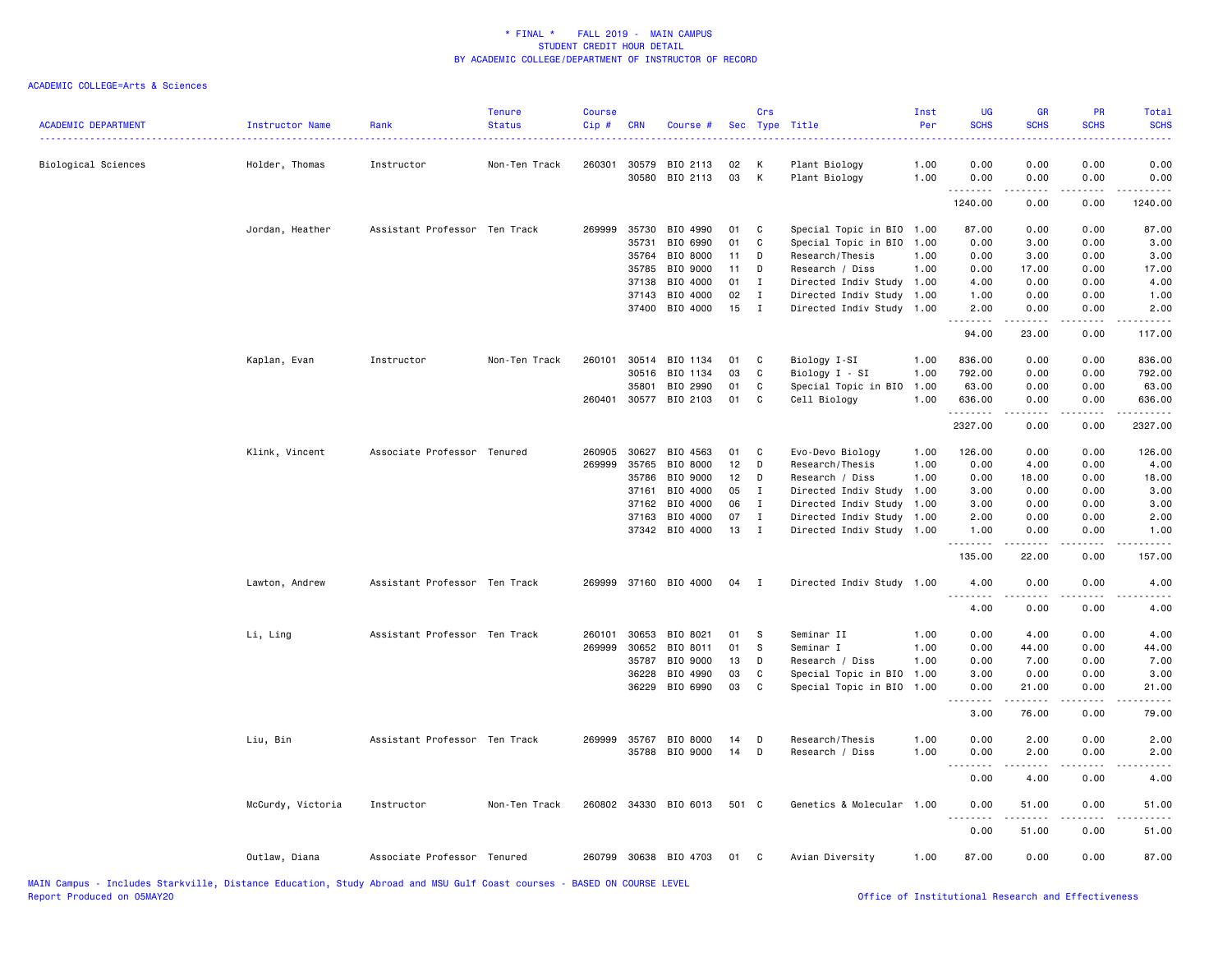| <b>ACADEMIC DEPARTMENT</b> | Instructor Name  | Rank                              | <b>Tenure</b><br><b>Status</b> | <b>Course</b><br>$Cip \#$ | <b>CRN</b>     | Course #              |          | Crs                         | Sec Type Title                                    | Inst<br>Per | <b>UG</b><br><b>SCHS</b> | <b>GR</b><br><b>SCHS</b> | <b>PR</b><br><b>SCHS</b> | Total<br><b>SCHS</b>                             |
|----------------------------|------------------|-----------------------------------|--------------------------------|---------------------------|----------------|-----------------------|----------|-----------------------------|---------------------------------------------------|-------------|--------------------------|--------------------------|--------------------------|--------------------------------------------------|
|                            |                  |                                   |                                |                           |                |                       |          |                             |                                                   |             | .                        |                          | .                        | .                                                |
| Biological Sciences        | Outlaw, Diana    | Associate Professor Tenured       |                                | 260799                    | 30639          | BIO 4703              | 02       | К                           | Avian Diversity                                   | 1.00        | 0.00                     | 0.00                     | 0.00                     | 0.00                                             |
|                            |                  |                                   |                                | 269999                    | 37402          | BIO 4000              | 16       | $\mathbf{I}$                | Directed Indiv Study 1.00                         |             | 2.00                     | 0.00                     | 0.00                     | 2.00                                             |
|                            |                  |                                   |                                |                           | 37404          | BIO 4000              | 18       | $\mathbf{I}$                | Directed Indiv Study                              | 1.00        | 3.00                     | 0.00                     | 0.00                     | 3.00                                             |
|                            |                  |                                   |                                |                           | 37405          | BIO 4000              | 19       | $\mathbf{I}$                | Directed Indiv Study 1.00                         |             | 1.00                     | 0.00                     | 0.00                     | 1.00                                             |
|                            |                  |                                   |                                |                           | 37408<br>37451 | BIO 4000<br>BIO 4000  | 22<br>24 | $\mathbf I$<br>$\mathbf{I}$ | Directed Indiv Study 1.00<br>Directed Indiv Study | 1.00        | 2.00<br>4.00             | 0.00<br>0.00             | 0.00<br>0.00             | 2.00<br>4.00                                     |
|                            |                  |                                   |                                |                           |                |                       |          |                             |                                                   |             | .                        | 22222                    | .                        | $\mathbb{Z} \times \mathbb{Z} \times \mathbb{Z}$ |
|                            |                  |                                   |                                |                           |                |                       |          |                             |                                                   |             | 99.00                    | 0.00                     | 0.00                     | 99.00                                            |
|                            | Reese, Mary      | Clinical Assist Pro Non-Ten Track |                                |                           |                | 511005 30617 BIO 4100 | 01       | H                           | Med Tech Clinicals                                | 1.00        | 144.00<br>.              | 0.00                     | 0.00<br>.                | 144.00<br>.                                      |
|                            |                  |                                   |                                |                           |                |                       |          |                             |                                                   |             | 144.00                   | 0.00                     | 0.00                     | 144.00                                           |
|                            | Reichert, Nancy  | Professor                         | Tenured                        | 260301                    | 30620          | BIO 4204              | 01       | C                           | Plant Anatomy                                     | 1.00        | 76.00                    | 0.00                     | 0.00                     | 76.00                                            |
|                            |                  |                                   |                                |                           | 30621          | BIO 4204              | 03       | К                           | Plant Anatomy                                     | 1.00        | 0.00                     | 0.00                     | 0.00                     | 0.00                                             |
|                            |                  |                                   |                                | 269999                    | 35770          | BIO 8000              | 17       | D                           | Research/Thesis                                   | 1.00        | 0.00                     | 3.00                     | 0.00                     | 3.00                                             |
|                            |                  |                                   |                                |                           | 35791          | BIO 9000              | 17       | D                           | Research / Diss                                   | 1.00        | 0.00                     | 9.00                     | 0.00                     | 9.00                                             |
|                            |                  |                                   |                                |                           | 37450          | BIO 4000              | 23       | I                           | Directed Indiv Study                              | 1.00        | 2.00<br><u>.</u>         | 0.00<br>$- - - - -$      | 0.00<br>.                | 2.00<br>$\frac{1}{2}$                            |
|                            |                  |                                   |                                |                           |                |                       |          |                             |                                                   |             | 78.00                    | 12.00                    | 0.00                     | 90.00                                            |
|                            | Roberts, Brandy  | Instructor                        | Non-Ten Track                  | 260503                    | 30626          | BIO 4463              | 01       | C                           | Bacterial Physiology                              | 1.00        | 162.00                   | 0.00                     | 0.00                     | 162.00                                           |
|                            |                  |                                   |                                | 260505                    | 30603          | BIO 3303              | 01       | C                           | Parasitology                                      | 1.00        | 258.00                   | 0.00                     | 0.00                     | 258.00                                           |
|                            |                  |                                   |                                |                           | 30604          | BIO 3303              | 02       | К                           | Parasitology                                      | 1.00        | 0.00                     | 0.00                     | 0.00                     | 0.00                                             |
|                            |                  |                                   |                                |                           | 30605          | BIO 3303              | 03       | К                           | Parasitology                                      | 1.00        | 0.00                     | 0.00                     | 0.00                     | 0.00                                             |
|                            |                  |                                   |                                | 269999                    | 37338          | BIO 4000              | 09       | $\mathbf{I}$                | Directed Indiv Study                              | 1.00        | 1.00                     | 0.00                     | 0.00                     | 1.00                                             |
|                            |                  |                                   |                                |                           | 37339          | BIO 4000              | 10       | $\mathbf{I}$                | Directed Indiv Study                              | 1.00        | 1.00                     | 0.00                     | 0.00                     | 1.00                                             |
|                            |                  |                                   |                                |                           | 37553          | BIO 4000              | 25       | $\mathbf{I}$                | Directed Indiv Study 1.00                         |             | 3.00<br>.                | 0.00<br>.                | 0.00<br>.                | 3.00<br>.                                        |
|                            |                  |                                   |                                |                           |                |                       |          |                             |                                                   |             | 425.00                   | 0.00                     | 0.00                     | 425.00                                           |
|                            | Speights, Cori   | Non-Faculty                       | Not Applicable                 |                           |                | 260701 30492 BIO 1023 | 01       | C                           | Plants & Humans                                   | 1.00        | 570.00<br>.              | 0.00<br>.                | 0.00<br>$- - - -$        | 570.00<br><u>.</u>                               |
|                            |                  |                                   |                                |                           |                |                       |          |                             |                                                   |             | 570.00                   | 0.00                     | 0.00                     | 570.00                                           |
|                            | Stewart, James   | Lecturer                          | Non-Ten Track                  |                           |                | 260701 34333 BIO 8053 | 501 C    |                             | Comp Study of Animal 1.00                         |             | 0.00                     | 21.00                    | 0.00                     | 21.00                                            |
|                            |                  |                                   |                                |                           |                |                       |          |                             |                                                   |             | --------<br>0.00         | 21.00                    | 0.00                     | .<br>21.00                                       |
|                            | Thornton, Justin | Associate Professor Tenured       |                                |                           | 260502 34332   | BIO 8023              | 501      | C                           | Modern Microbiology                               | 1.00        | 0.00                     | 54.00                    | 0.00                     | 54.00                                            |
|                            |                  |                                   |                                |                           | 260503 30622   | BIO 4405              | 01       | $\mathbf c$                 | Pathogenic Micro                                  | 1.00        | 380.00                   | 0.00                     | 0.00                     | 380.00                                           |
|                            |                  |                                   |                                |                           | 30644          | BIO 6405              | 01       | C                           | Pathogenic Micro                                  | 1.00        | 0.00                     | 10.00                    | 0.00                     | 10.00                                            |
|                            |                  |                                   |                                | 269999                    | 35771          | BIO 8000              | 18       | D                           | Research/Thesis                                   | 1.00        | 0.00                     | 8.00                     | 0.00                     | 8.00                                             |
|                            |                  |                                   |                                |                           | 35792          | BIO 9000              | 18       | D                           | Research / Diss                                   | 1.00        | 0.00                     | 9.00                     | 0.00                     | 9.00                                             |
|                            |                  |                                   |                                |                           | 37282          | BIO 4000              | 08       | $\mathbf{I}$                | Directed Indiv Study                              | 1.00        | 3.00                     | 0.00                     | 0.00                     | 3.00                                             |
|                            |                  |                                   |                                |                           |                | 37406 BIO 4000        | 20       | $\mathbf{I}$                | Directed Indiv Study                              | 1.00        | 1.00<br>.                | 0.00<br>.                | 0.00<br>.                | 1.00<br>$- - - - - -$                            |
|                            |                  |                                   |                                |                           |                |                       |          |                             |                                                   |             | 384.00                   | 81.00                    | 0.00                     | 465.00                                           |
|                            | Wang, Ying       | Assistant Professor Ten Track     |                                | 260301                    | 30578          | BIO 2113              | 01       | C                           | Plant Biology                                     | 1.00        | 270.00                   | 0.00                     | 0.00                     | 270.00                                           |
|                            |                  |                                   |                                | 269999                    | 35794          | BIO 9000              | 20       | D                           | Research / Diss                                   | 1.00        | 0.00                     | 12.00                    | 0.00                     | 12.00                                            |
|                            |                  |                                   |                                |                           |                |                       |          |                             |                                                   |             | .<br>270.00              | .<br>12.00               | 22222<br>0.00            | .<br>282.00                                      |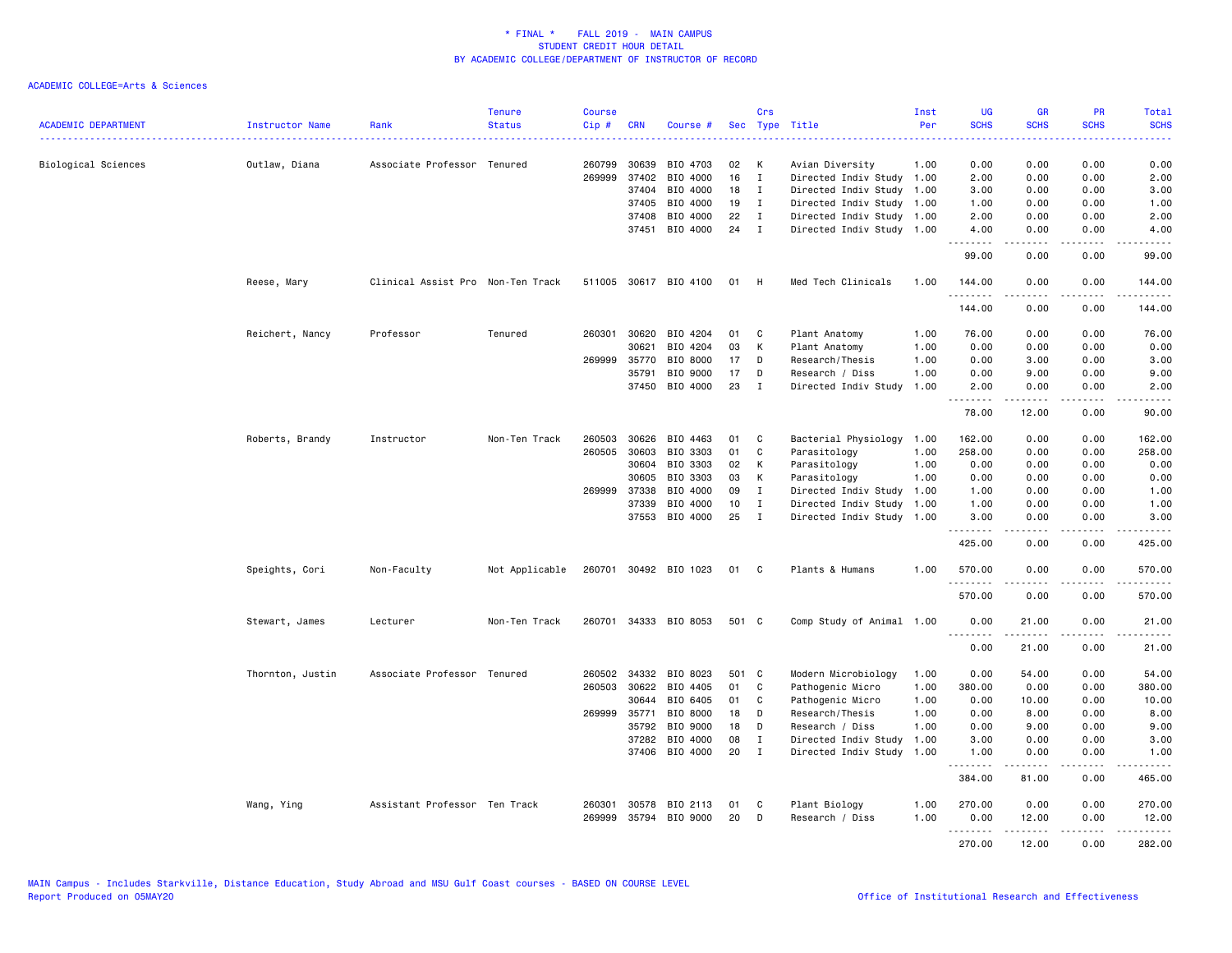|                                     |                   |                                   | <b>Tenure</b>  | <b>Course</b> |            |                       |       | Crs          |                           | Inst | <b>UG</b>        | <b>GR</b>             | <b>PR</b>         | Total                |
|-------------------------------------|-------------------|-----------------------------------|----------------|---------------|------------|-----------------------|-------|--------------|---------------------------|------|------------------|-----------------------|-------------------|----------------------|
| <b>ACADEMIC DEPARTMENT</b>          | Instructor Name   | Rank                              | <b>Status</b>  | Cip#          | <b>CRN</b> | Course #              |       |              | Sec Type Title            | Per  | <b>SCHS</b>      | <b>SCHS</b>           | <b>SCHS</b>       | <b>SCHS</b>          |
| Biological Sciences                 | Welch, Mark       | Professor                         | Tenured        | 260101        | 34996      | BIO 6113              | 01    | C            | Evolution                 | 1.00 | 0.00             | 9.00                  | 0.00              | 9.00                 |
|                                     |                   |                                   |                | 261310        | 34995      | BIO 4113              | 01    | C            | Evolution                 | 1.00 | 225.00           | 0.00                  | 0.00              | 225.00               |
|                                     |                   |                                   |                |               |            | 269999 35774 BIO 8000 | 21    | – D          | Research/Thesis           | 1.00 | 0.00             | 5.00                  | 0.00              | 5.00                 |
|                                     |                   |                                   |                |               |            |                       |       |              |                           |      | .<br>225.00      | . <b>.</b> .<br>14.00 | .<br>0.00         | .<br>239.00          |
|                                     |                   |                                   |                |               |            |                       |       |              |                           |      |                  |                       |                   |                      |
|                                     | Williamson, Emily | Instructor                        | Non-Ten Track  | 260701        | 30503      | BIO 1123              | 01    | $\mathbf{C}$ | Animal Biology-SI         | 1.00 | 636.00           | 0.00                  | 0.00              | 636.00               |
|                                     |                   |                                   |                |               | 30504      | BIO 1123              | 02    | C            | Animal Biology-SI         | 1.00 | 570.00           | 0.00                  | 0.00              | 570.00               |
|                                     |                   |                                   |                |               | 30505      | BIO 1123              | 03    | K            | Animal Biology            | 1.00 | 0.00             | 0.00                  | 0.00              | 0.00                 |
|                                     |                   |                                   |                |               | 30506      | BIO 1123              | 04    | K            | Animal Biology            | 1.00 | 0.00             | 0.00                  | 0.00              | 0.00                 |
|                                     |                   |                                   |                |               | 30507      | BIO 1123              | 05    | К            | Animal Biology            | 1.00 | 0.00             | 0.00                  | 0.00              | 0.00                 |
|                                     |                   |                                   |                |               | 30508      | BIO 1123              | 06    | К            | Animal Biology            | 1.00 | 0.00             | 0.00                  | 0.00              | 0.00                 |
|                                     |                   |                                   |                |               | 30509      | BIO 1123              | 07    | K            | Animal Biology            | 1.00 | 0.00             | 0.00                  | 0.00              | 0.00                 |
|                                     |                   |                                   |                |               | 30510      | BIO 1123              | 08    | К            | Animal Biology            | 1.00 | 0.00             | 0.00                  | 0.00              | 0.00                 |
|                                     |                   |                                   |                |               | 30511      | BIO 1123              | 09    | K            | Animal Biology            | 1.00 | 0.00             | 0.00                  | 0.00              | 0.00                 |
|                                     |                   |                                   |                |               | 30512      | BIO 1123              | 10    | K            | Animal Biology            | 1.00 | 0.00             | 0.00                  | 0.00              | 0.00                 |
|                                     |                   |                                   |                |               | 30584      | BIO 3004              | 01    | C            | Human Anatomy             | 1.00 | 196.00           | 0.00                  | 0.00              | 196.00               |
|                                     |                   |                                   |                |               | 30585      | BIO 3004              | 02    | C            | Human Anatomy             | 1.00 | 1108.00          | 0.00                  | 0.00              | 1108.00              |
|                                     |                   |                                   |                |               | 30586      | BIO 3004              | 03    | K            | Human Anatomy             | 1.00 | 0.00             | 0.00                  | 0.00              | 0.00                 |
|                                     |                   |                                   |                |               | 30587      | BIO 3004              | 04    | К            | Human Anatomy             | 1.00 | 0.00             | 0.00                  | 0.00              | 0.00                 |
|                                     |                   |                                   |                |               | 30588      | BIO 3004              | 05    | К            | Human Anatomy             | 1.00 | 0.00             | 0.00                  | 0.00              | 0.00                 |
|                                     |                   |                                   |                |               | 30589      | BIO 3004              | 06    | К            | Human Anatomy             | 1.00 | 0.00             | 0.00                  | 0.00              | 0.00                 |
|                                     |                   |                                   |                |               | 30590      | BIO 3004              | 07    | К            | Human Anatomy             | 1.00 | 0.00             | 0.00                  | 0.00              | 0.00                 |
|                                     |                   |                                   |                |               | 30591      | BIO 3004              | 08    | К            | Human Anatomy             | 1.00 | 0.00             | 0.00                  | 0.00              | 0.00                 |
|                                     |                   |                                   |                |               | 30592      | BIO 3004              | 09    | К            | Human Anatomy             | 1.00 | 0.00             | 0.00                  | 0.00              | 0.00                 |
|                                     |                   |                                   |                |               | 30593      | BIO 3004              | 10    | К            | Human Anatomy             | 1.00 | 0.00             | 0.00                  | 0.00              | 0.00                 |
|                                     |                   |                                   |                |               | 30594      | BIO 3004              | 11    | K            | Human Anatomy             | 1.00 | 0.00             | 0.00                  | 0.00              | 0.00                 |
|                                     |                   |                                   |                |               | 30595      | BIO 3004              | 12    | К            | Human Anatomy             | 1.00 | 0.00             | 0.00                  | 0.00              | 0.00                 |
|                                     |                   |                                   |                |               | 30596      | BIO 3004              | 13    | K            | Human Anatomy             | 1.00 | 0.00             | 0.00                  | 0.00              | 0.00                 |
|                                     |                   |                                   |                |               |            | 36106 BIO 1123        | 501 B |              | Animal Biology            | 1.00 | 126.00           | 0.00                  | 0.00              | 126.00               |
|                                     |                   |                                   |                |               |            |                       |       |              |                           |      | .<br>2636.00     | $- - - - -$<br>0.00   | <u>.</u><br>0.00  | <u>.</u><br>2636.00  |
|                                     | Wolff, Carter     | Grad Teach Assist                 | Not Applicable |               |            | 260701 30493 BIO 1023 | 02    | $\mathbf{C}$ | Plants & Humans           | 1.00 | 615.00           | 0.00                  | 0.00              | 615.00               |
|                                     |                   |                                   |                |               |            |                       |       |              |                           |      | .<br>615.00      | -----<br>0.00         | المتمالين<br>0.00 | .<br>615.00          |
|                                     |                   |                                   |                |               |            |                       |       |              |                           |      |                  |                       |                   |                      |
|                                     | Woodrey, Mark     | Research Assist Pro Non-Ten Track |                | 030601        |            | 36191 WFA 8000        | 28    | D            | Research / Thesis         | 1.00 | 0.00             | 11.00                 | 0.00              | 11.00                |
|                                     |                   |                                   |                |               |            | 36510 WFA 7000        | 01 I  |              | Directed Indiv Study 1.00 |      | 0.00<br>-------- | 2.00<br>.             | 0.00<br><u>.</u>  | 2.00<br>. <b>.</b> . |
|                                     |                   |                                   |                |               |            |                       |       |              |                           |      | 0.00             | 13.00                 | 0.00              | 13.00                |
| ----------------------------------- |                   |                                   |                |               |            |                       |       |              |                           |      | ========         | ========              | $=$               |                      |
| Biological Sciences                 |                   |                                   |                |               |            |                       |       |              |                           |      | 15148.00         | 558.00                | 0.00              | 15706.00             |
| ----------------------------------- |                   |                                   |                |               |            |                       |       |              |                           |      | ========         | <b>EDEDEDED</b>       | $=$ ========      |                      |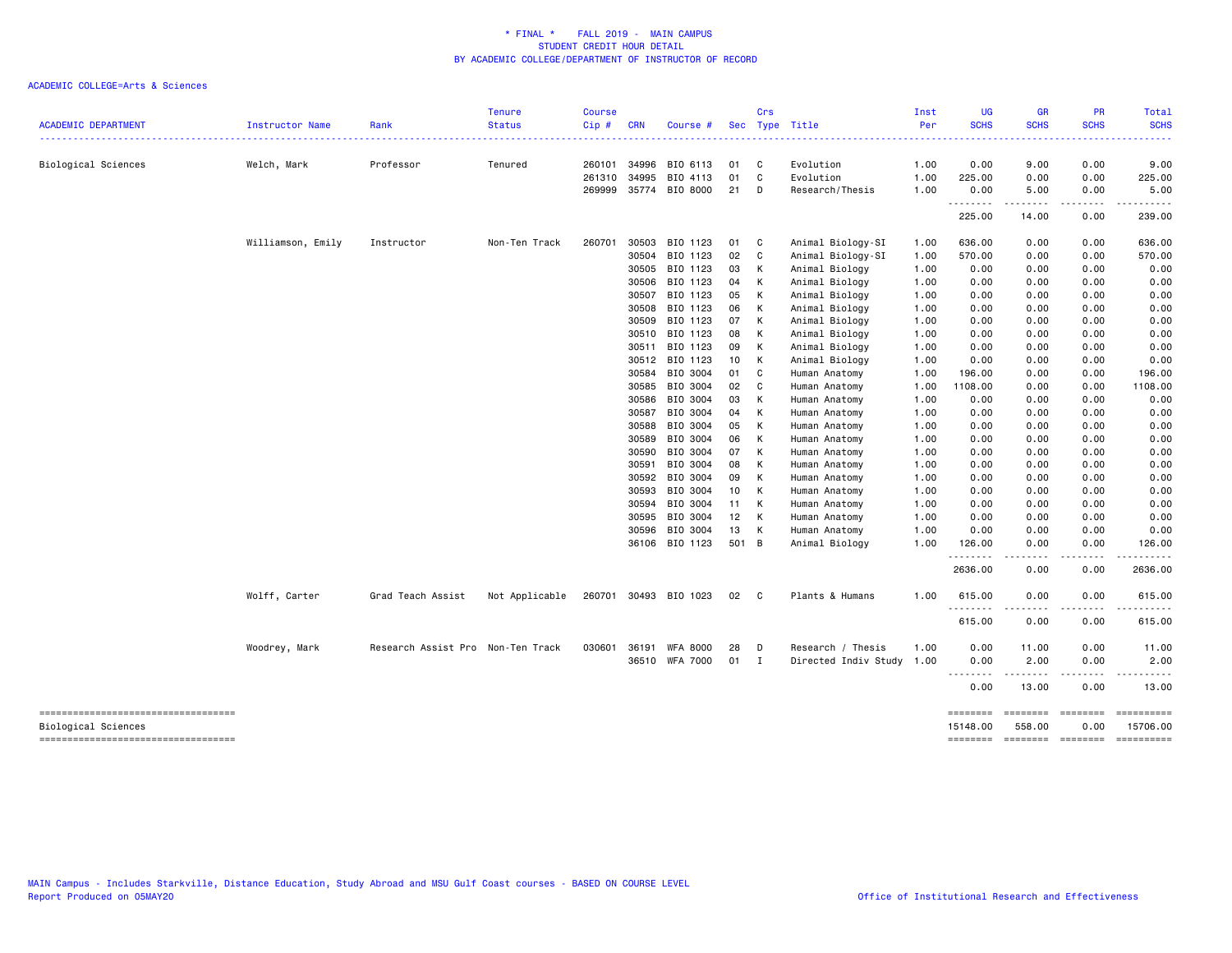|                            |                 |          | <b>Tenure</b>      | <b>Course</b> |                |                          |          | Crs                          |                                                        | Inst | UG             | <b>GR</b>    | PR           | Total          |
|----------------------------|-----------------|----------|--------------------|---------------|----------------|--------------------------|----------|------------------------------|--------------------------------------------------------|------|----------------|--------------|--------------|----------------|
| <b>ACADEMIC DEPARTMENT</b> | Instructor Name | Rank     | <b>Status</b><br>. | Cip#          | <b>CRN</b>     | Course #                 |          |                              | Sec Type Title                                         | Per  | <b>SCHS</b>    | <b>SCHS</b>  | <b>SCHS</b>  | <b>SCHS</b>    |
|                            |                 |          |                    |               |                |                          |          |                              |                                                        |      |                |              |              |                |
| Chemistry                  | Brown, Teresa   | Lecturer | Non-Ten Track      |               |                | 400501 30770 CH 1211     | 02       | $\mathsf{L}$                 | Invst In Chemistry I 1.00                              |      | 22.00          | 0.00         | 0.00         | 22.00          |
|                            |                 |          |                    |               |                | 30771 CH 1211            | 03       | $\mathsf{L}$                 | Invst In Chemistry I 1.00                              |      | 24.00          | 0.00         | 0.00         | 24.00          |
|                            |                 |          |                    |               |                | 30772 CH 1211            | 04       | $\mathsf{L}$                 | Invst In Chemistry I 1.00                              |      | 23.00          | 0.00         | 0.00         | 23.00          |
|                            |                 |          |                    |               | 30773          | CH 1211<br>30774 CH 1211 | 05<br>06 | $\mathsf{L}$<br>$\mathsf{L}$ | Invst In Chemistry I 1.00<br>Invst In Chemistry I 1.00 |      | 23.00<br>21.00 | 0.00<br>0.00 | 0.00<br>0.00 | 23.00<br>21.00 |
|                            |                 |          |                    |               |                | 30775 CH 1211            | 07       | - L                          | Invst In Chemistry I 1.00                              |      | 23.00          | 0.00         | 0.00         | 23.00          |
|                            |                 |          |                    |               | 30776          | CH 1211                  | 08       | $\mathsf{L}$                 | Invst In Chemistry I 1.00                              |      | 20.00          | 0.00         | 0.00         | 20.00          |
|                            |                 |          |                    |               |                | 30777 CH 1211            | 10       | $\mathsf{L}$                 | Invst In Chemistry I 1.00                              |      | 21.00          | 0.00         | 0.00         | 21.00          |
|                            |                 |          |                    |               | 30778          | CH 1211                  | 11       | $\mathsf{L}$                 | Invst In Chemistry I 1.00                              |      | 21.00          | 0.00         | 0.00         | 21.00          |
|                            |                 |          |                    |               | 30779          | CH 1211                  | 13       | $\mathsf{L}$                 | Invst In Chemistry I 1.00                              |      | 22.00          | 0.00         | 0.00         | 22.00          |
|                            |                 |          |                    |               | 30780          | CH 1211                  | 14       | $\mathsf{L}$                 | Invst In Chemistry I 1.00                              |      | 22.00          | 0.00         | 0.00         | 22.00          |
|                            |                 |          |                    |               |                | 30781 CH 1211            | 15       | $\mathsf{L}$                 | Invst In Chemistry I 1.00                              |      | 24.00          | 0.00         | 0.00         | 24.00          |
|                            |                 |          |                    |               | 30782          | CH 1211                  | 16       | - L                          | Invst In Chemistry I 1.00                              |      | 24.00          | 0.00         | 0.00         | 24.00          |
|                            |                 |          |                    |               | 30783          | CH 1211                  | 17       | $\mathsf{L}$                 | Invst In Chemistry I 1.00                              |      | 24.00          | 0.00         | 0.00         | 24.00          |
|                            |                 |          |                    |               | 30784          | CH 1211                  | 18       | $\mathsf{L}$                 | Invst In Chemistry I 1.00                              |      | 24.00          | 0.00         | 0.00         | 24.00          |
|                            |                 |          |                    |               | 30785          | CH 1211                  | 19       | $\mathsf{L}$                 | Invst In Chemistry I 1.00                              |      | 20.00          | 0.00         | 0.00         | 20.00          |
|                            |                 |          |                    |               | 30786          | CH 1211                  | 20       | $\mathsf{L}$                 | Invst In Chemistry I 1.00                              |      | 23.00          | 0.00         | 0.00         | 23.00          |
|                            |                 |          |                    |               | 30787          | CH 1211                  | 21       | $\mathsf{L}$                 | Invst In Chemistry I 1.00                              |      | 23.00          | 0.00         | 0.00         | 23.00          |
|                            |                 |          |                    |               | 30788          | CH 1211                  | 22       | $\mathsf{L}$                 | Invst In Chemistry I 1.00                              |      | 23.00          | 0.00         | 0.00         | 23.00          |
|                            |                 |          |                    |               | 30789          | CH 1211                  | 23       | $\mathsf{L}$                 | Invst In Chemistry I 1.00                              |      | 23.00          | 0.00         | 0.00         | 23.00          |
|                            |                 |          |                    |               | 30790          | CH 1211                  | 25       | <b>L</b>                     | Invst In Chemistry I 1.00                              |      | 22.00          | 0.00         | 0.00         | 22.00          |
|                            |                 |          |                    |               |                | 30791 CH 1211            | 26       | $\mathsf{L}$                 | Invst In Chemistry I 1.00                              |      | 24.00          | 0.00         | 0.00         | 24.00          |
|                            |                 |          |                    |               | 30792          | CH 1211                  | 27       | $\mathsf{L}$                 | Invst In Chemistry I 1.00                              |      | 22.00          | 0.00         | 0.00         | 22.00          |
|                            |                 |          |                    |               | 30793          | CH 1211                  | 28       | $\mathsf{L}$                 | Invst In Chemistry I 1.00                              |      | 20.00          | 0.00         | 0.00         | 20.00          |
|                            |                 |          |                    |               | 30794          | CH 1211                  | 29       | L.                           | Invst In Chemistry I 1.00                              |      | 21.00          | 0.00         | 0.00         | 21.00          |
|                            |                 |          |                    |               | 30795          | CH 1211                  | 31       | <b>L</b>                     | Invst In Chemistry I 1.00                              |      | 23.00          | 0.00         | 0.00         | 23.00          |
|                            |                 |          |                    |               | 30796          | CH 1211                  | 32       | $\mathsf{L}$                 | Invst In Chemistry I 1.00                              |      | 23.00          | 0.00         | 0.00         | 23.00          |
|                            |                 |          |                    |               |                | 30797 CH 1211            | 33       | $\mathsf{L}$                 | Invst In Chemistry I 1.00                              |      | 21.00          | 0.00         | 0.00         | 21.00          |
|                            |                 |          |                    |               | 30798          | CH 1211                  | 34       | $\mathsf{L}$                 | Invst In Chemistry I 1.00                              |      | 23.00          | 0.00         | 0.00         | 23.00          |
|                            |                 |          |                    |               | 30799          | CH 1211                  | 35       | $\mathsf{L}$                 | Invst In Chemistry I 1.00                              |      | 23.00          | 0.00         | 0.00         | 23.00          |
|                            |                 |          |                    |               | 30800          | CH 1211                  | 36       | $\mathsf{L}$                 | Invst In Chemistry I 1.00                              |      | 23.00          | 0.00         | 0.00         | 23.00          |
|                            |                 |          |                    |               | 30801          | CH 1211                  | 37       | $\mathsf{L}$                 | Invst In Chemistry I 1.00                              |      | 23.00          | 0.00         | 0.00         | 23.00          |
|                            |                 |          |                    |               | 30802          | CH 1211                  | 38       | L.                           | Invst In Chemistry I 1.00                              |      | 23.00          | 0.00         | 0.00         | 23.00          |
|                            |                 |          |                    |               | 30803          | CH 1211                  | 39       | $\mathsf{L}$                 | Invst In Chemistry I 1.00                              |      | 23.00          | 0.00         | 0.00         | 23.00          |
|                            |                 |          |                    |               | 30804<br>30805 | CH 1211<br>CH 1211       | 40<br>41 | $\mathsf{L}$<br>$\mathsf{L}$ | Invst In Chemistry I 1.00                              |      | 24.00<br>24.00 | 0.00<br>0.00 | 0.00<br>0.00 | 24.00<br>24.00 |
|                            |                 |          |                    |               |                | CH 1211                  | 42       | $\mathsf{L}$                 | Invst In Chemistry I 1.00                              |      |                |              |              |                |
|                            |                 |          |                    |               | 30806<br>30807 | CH 1211                  | 43       | $\mathsf{L}$                 | Invst In Chemistry I 1.00<br>Invst In Chemistry I 1.00 |      | 21.00<br>24.00 | 0.00<br>0.00 | 0.00<br>0.00 | 21.00<br>24.00 |
|                            |                 |          |                    |               | 30808          | CH 1211                  | 44       | - L                          | Invst In Chemistry I 1.00                              |      | 23.00          | 0.00         | 0.00         | 23.00          |
|                            |                 |          |                    |               | 30809          | CH 1211                  | 45       | $\mathsf{L}$                 | Invst In Chemistry I 1.00                              |      | 24.00          | 0.00         | 0.00         | 24.00          |
|                            |                 |          |                    |               |                | 30810 CH 1211            | 46       | $\mathsf{L}$                 | Invst In Chemistry I 1.00                              |      | 22.00          | 0.00         | 0.00         | 22.00          |
|                            |                 |          |                    |               |                | 30811 CH 1211            | 47       | $\mathsf{L}$                 | Invst In Chemistry I 1.00                              |      | 24.00          | 0.00         | 0.00         | 24.00          |
|                            |                 |          |                    |               |                | 30812 CH 1211            | 48       | $\mathsf{L}$                 | Invst In Chemistry I 1.00                              |      | 23.00          | 0.00         | 0.00         | 23.00          |
|                            |                 |          |                    |               |                | 30813 CH 1211            | 49       | $\mathsf{L}$                 | Invst In Chemistry I 1.00                              |      | 24.00          | 0.00         | 0.00         | 24.00          |
|                            |                 |          |                    |               |                | 30814 CH 1211            | 50       | $\mathsf{L}$                 | Invst In Chemistry I 1.00                              |      | 24.00          | 0.00         | 0.00         | 24.00          |
|                            |                 |          |                    |               |                | 30815 CH 1211            | 51       | $\mathsf{L}$                 | Invst In Chemistry I 1.00                              |      | 23.00          | 0.00         | 0.00         | 23.00          |
|                            |                 |          |                    |               |                | 30816 CH 1211            | 52       | $\mathsf{L}$                 | Invst In Chemistry I 1.00                              |      | 22.00          | 0.00         | 0.00         | 22.00          |
|                            |                 |          |                    |               |                | 30817 CH 1211            | 53       | $\mathsf{L}$                 | Invst In Chemistry I 1.00                              |      | 22.00          | 0.00         | 0.00         | 22.00          |
|                            |                 |          |                    |               | 30818          | CH 1211                  | 54       | $\mathsf{L}$                 | Invst In Chemistry I 1.00                              |      | 22.00          | 0.00         | 0.00         | 22.00          |
|                            |                 |          |                    |               |                | 30819 CH 1211            | 55       | $\mathsf{L}$                 | Invst In Chemistry I 1.00                              |      | 21.00          | 0.00         | 0.00         | 21.00          |
|                            |                 |          |                    |               | 30820          | CH 1211                  | 56       | - L                          | Invst In Chemistry I 1.00                              |      | 23.00          | 0.00         | 0.00         | 23.00          |
|                            |                 |          |                    |               | 30821          | CH 1211                  | 57       | <b>L</b>                     | Invst In Chemistry I 1.00                              |      | 21.00          | 0.00         | 0.00         | 21.00          |
|                            |                 |          |                    |               |                | 30822 CH 1211            | 58       | $\mathsf{L}$                 | Invst In Chemistry I 1.00                              |      | 21.00          | 0.00         | 0.00         | 21.00          |
|                            |                 |          |                    |               |                | 30824 CH 1211            | 60       | $\mathsf{L}$                 | Invst In Chemistry I 1.00                              |      | 24.00          | 0.00         | 0.00         | 24.00          |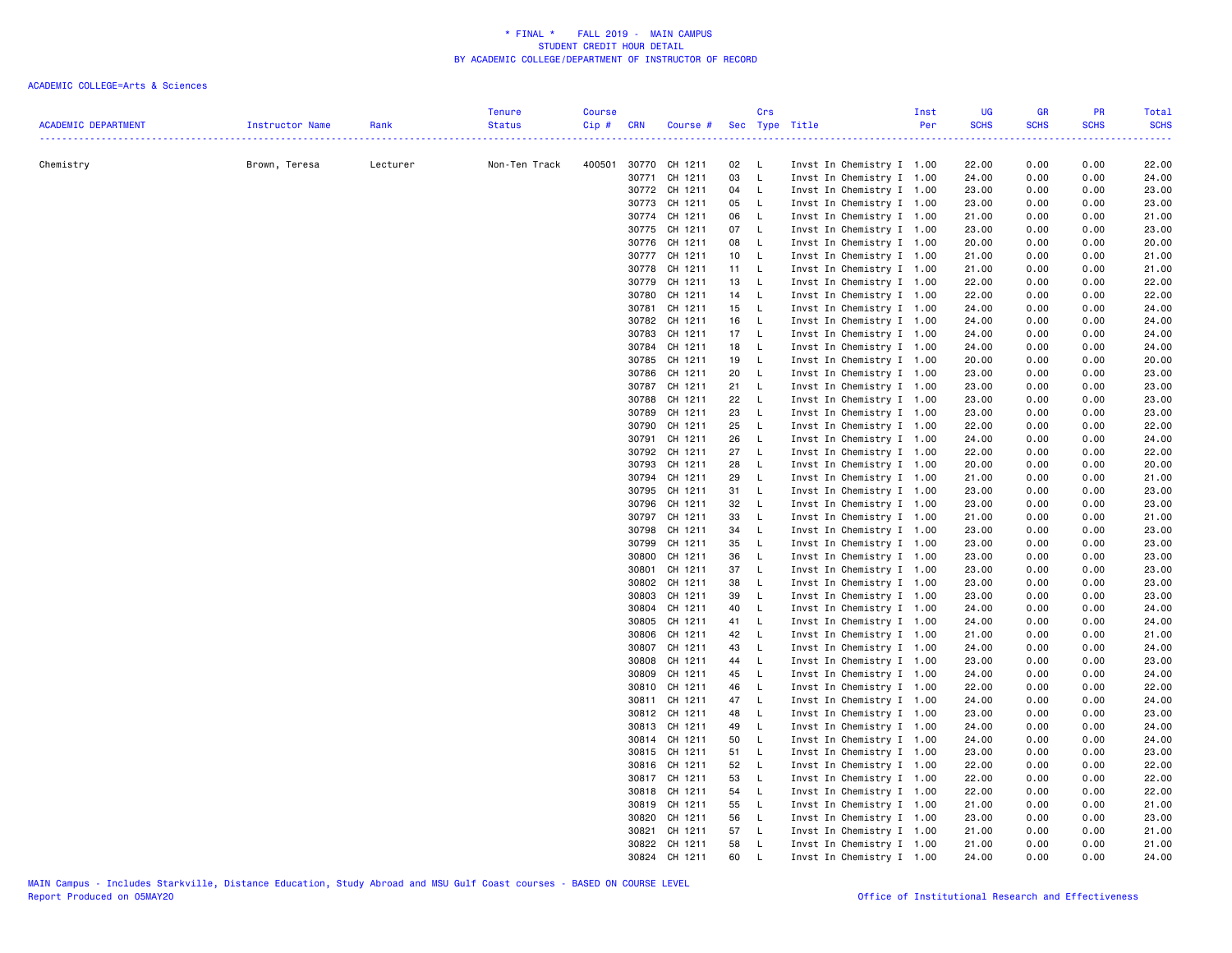| <b>ACADEMIC DEPARTMENT</b> | Instructor Name | Rank                              | <b>Tenure</b><br><b>Course</b><br><b>Status</b><br>Cip# | <b>CRN</b> | Course #             |                 | Crs          | Sec Type Title            | Inst<br>Per | <b>UG</b><br><b>SCHS</b> | <b>GR</b><br><b>SCHS</b> | PR<br><b>SCHS</b>            | Total<br><b>SCHS</b>                                                                                                                                                                                                 |
|----------------------------|-----------------|-----------------------------------|---------------------------------------------------------|------------|----------------------|-----------------|--------------|---------------------------|-------------|--------------------------|--------------------------|------------------------------|----------------------------------------------------------------------------------------------------------------------------------------------------------------------------------------------------------------------|
|                            |                 |                                   |                                                         |            |                      |                 |              |                           |             |                          |                          |                              | <b><i><u><u>.</u></u></i></b>                                                                                                                                                                                        |
| Chemistry                  | Brown, Teresa   | Lecturer                          | Non-Ten Track<br>400501                                 |            | 30825 CH 1211        | 61              | - L          | Invst In Chemistry I 1.00 |             | 22.00                    | 0.00                     | 0.00                         | 22.00                                                                                                                                                                                                                |
|                            |                 |                                   |                                                         | 30826      | CH 1211              | 62              | <b>L</b>     | Invst In Chemistry I 1.00 |             | 23.00                    | 0.00                     | 0.00                         | 23.00                                                                                                                                                                                                                |
|                            |                 |                                   |                                                         | 30827      | CH 1211              | 63              | $\mathsf{L}$ | Invst In Chemistry I 1.00 |             | 22.00                    | 0.00                     | 0.00                         | 22.00                                                                                                                                                                                                                |
|                            |                 |                                   |                                                         | 30828      | CH 1211              | 65              | - L          | Invst In Chemistry I 1.00 |             | 23.00                    | 0.00                     | 0.00                         | 23.00                                                                                                                                                                                                                |
|                            |                 |                                   |                                                         | 30869      | CH 1221              | 02              | $\mathsf{L}$ | Invst Chemistry II        | 1.00        | 15.00                    | 0.00                     | 0.00                         | 15.00                                                                                                                                                                                                                |
|                            |                 |                                   |                                                         |            | 30870 CH 1221        | 03              | $\mathsf{L}$ | Invst Chemistry II        | 1.00        | 22.00                    | 0.00                     | 0.00                         | 22.00                                                                                                                                                                                                                |
|                            |                 |                                   |                                                         | 30871      | CH 1221              | 04              | <b>L</b>     | Invst Chemistry II        | 1.00        | 18.00                    | 0.00                     | 0.00                         | 18.00                                                                                                                                                                                                                |
|                            |                 |                                   |                                                         |            | 30873 CH 1221        | 07              | - L          | Invst Chemistry II        | 1.00        | 21.00                    | 0.00                     | 0.00                         | 21.00                                                                                                                                                                                                                |
|                            |                 |                                   |                                                         | 30874      | CH 1221              | 08              | L.           | Invst Chemistry II        | 1.00        | 22.00                    | 0.00                     | 0.00                         | 22.00                                                                                                                                                                                                                |
|                            |                 |                                   |                                                         | 30875      | CH 1221              | 09              | $\mathsf{L}$ | Invst Chemistry II        | 1.00        | 22.00                    | 0.00                     | 0.00                         | 22.00                                                                                                                                                                                                                |
|                            |                 |                                   |                                                         | 30877      | CH 1221              | 12 <sub>2</sub> | - L          | Invst Chemistry II        | 1.00        | 18.00                    | 0.00                     | 0.00                         | 18.00                                                                                                                                                                                                                |
|                            |                 |                                   |                                                         |            | 30878 CH 1221        | 13              | $\mathsf{L}$ | Invst Chemistry II        | 1.00        | 19.00                    | 0.00                     | 0.00                         | 19.00                                                                                                                                                                                                                |
|                            |                 |                                   |                                                         | 30879      | CH 1221              | 15              | $\mathsf{L}$ | Invst Chemistry II        | 1.00        | 24.00                    | 0.00                     | 0.00                         | 24.00                                                                                                                                                                                                                |
|                            |                 |                                   |                                                         | 30880      | CH 1221              | 16              | <b>L</b>     | Invst Chemistry II        | 1.00        | 15.00                    | 0.00                     | 0.00                         | 15.00                                                                                                                                                                                                                |
|                            |                 |                                   |                                                         | 30882      | CH 1221              | 20              | $\mathsf{L}$ | Invst Chemistry II        | 1.00        | 21.00                    | 0.00                     | 0.00                         | 21.00                                                                                                                                                                                                                |
|                            |                 |                                   |                                                         | 36792      | CH 1211              | 30              | $\mathsf{L}$ | Invst In Chemistry I 1.00 |             | 22.00                    | 0.00                     | 0.00                         | 22.00                                                                                                                                                                                                                |
|                            |                 |                                   | 400504                                                  | 30890      | CH 1234              | 02              | K            | Integrated Chemistry 1.00 |             | 0.00                     | 0.00                     | 0.00                         | 0.00                                                                                                                                                                                                                 |
|                            |                 |                                   |                                                         |            | 30891 CH 1234        | 03              | K            | Integrated Chemistry 1.00 |             | 0.00<br>.                | 0.00<br>.                | 0.00<br>.                    | 0.00<br>.                                                                                                                                                                                                            |
|                            |                 |                                   |                                                         |            |                      |                 |              |                           |             | 1549.00                  | 0.00                     | 0.00                         | 1549.00                                                                                                                                                                                                              |
|                            | Creutz, Sidney  | Assistant Professor Ten Track     | 400501                                                  |            | 30835 CH 1213        | 06              | C            | Chemistry I               | 0.90        | 97.20                    | 0.00                     | 0.00                         | 97.20                                                                                                                                                                                                                |
|                            |                 |                                   |                                                         | 30836      | CH 1213              | 07              | C            | Chemistry I               | 0.90        | 99.90                    | 0.00                     | 0.00                         | 99.90                                                                                                                                                                                                                |
|                            |                 |                                   |                                                         | 30837      | CH 1213              | 08              | $\mathbf{C}$ | Chemistry I               | 0.90        | 99.90                    | 0.00                     | 0.00                         | 99.90                                                                                                                                                                                                                |
|                            |                 |                                   |                                                         | 30838      | CH 1213              | 09              | C            | Chemistry I               | 0.90        | 102.60                   | 0.00                     | 0.00                         | 102.60                                                                                                                                                                                                               |
|                            |                 |                                   |                                                         | 30839      | CH 1213              | 10              | C            | Chemistry I               | 0.90        | 102.60                   | 0.00                     | 0.00                         | 102.60                                                                                                                                                                                                               |
|                            |                 |                                   |                                                         | 30840      | CH 1213              | 11              | $\mathbf c$  | Chemistry I               | 0.90        | 97.20                    | 0.00                     | 0.00                         | 97.20                                                                                                                                                                                                                |
|                            |                 |                                   |                                                         | 30841      | CH 1213              | 12              | C            | Chemistry I               | 0.90        | 102.60                   | 0.00                     | 0.00                         | 102.60                                                                                                                                                                                                               |
|                            |                 |                                   |                                                         |            | 30842 CH 1213        | 13              | C            | Chemistry I               | 0.90        | 99.90                    | 0.00<br>.                | 0.00<br>.                    | 99.90                                                                                                                                                                                                                |
|                            |                 |                                   |                                                         |            |                      |                 |              |                           |             | .<br>801.90              | 0.00                     | 0.00                         | $\frac{1}{2} \left( \frac{1}{2} \right) \left( \frac{1}{2} \right) \left( \frac{1}{2} \right) \left( \frac{1}{2} \right) \left( \frac{1}{2} \right) \left( \frac{1}{2} \right) \left( \frac{1}{2} \right)$<br>801.90 |
|                            | Cui, Xin        | Assistant Professor Ten Track     | 400501                                                  |            | 36553 CH 9000        | 01              | D            | Research / Diss           | 1.00        | 0.00                     | 34.00                    | 0.00                         | 34.00                                                                                                                                                                                                                |
|                            |                 |                                   |                                                         |            | 400504 30936 CH 4523 | 02              | C            | Organic Chemistry II 1.00 |             | 123.00                   | 0.00                     | 0.00                         | 123.00                                                                                                                                                                                                               |
|                            |                 |                                   |                                                         |            |                      |                 |              |                           |             | .<br>123.00              | .<br>34.00               | .<br>0.00                    | $- - - - - - -$<br>157.00                                                                                                                                                                                            |
|                            | Dornshuld, Eric | Clinical Assist Pro Non-Ten Track | 400501                                                  |            | 30884 CH 1223        | 01              | C            | Chemistry II-SI           | 1.00        | 201.00                   | 0.00                     | 0.00                         | 201.00                                                                                                                                                                                                               |
|                            |                 |                                   |                                                         | 30885      | CH 1223              | 02              | C            | Chemistry II-SI           | 1.00        | 225.00                   | 0.00                     | 0.00                         | 225.00                                                                                                                                                                                                               |
|                            |                 |                                   |                                                         | 30886      | CH 1223              | 03              | C            | Chemistry II-SI           | 1.00        | 267.00                   | 0.00                     | 0.00                         | 267.00                                                                                                                                                                                                               |
|                            |                 |                                   |                                                         | 30887      | CH 1223              | 04              | C            | Chemistry II-SI           | 1.00        | 264.00                   | 0.00                     | 0.00                         | 264.00                                                                                                                                                                                                               |
|                            |                 |                                   |                                                         | 30897      | CH 3141              | 01              | C            | Prof Chem: Literatur      | 1.00        | 29.00                    | 0.00                     | 0.00                         | 29.00                                                                                                                                                                                                                |
|                            |                 |                                   |                                                         |            | 30951 CH 4711        | 01              | C            | Senior Seminar            | 1.00        | 4.00                     | 0.00                     | 0.00                         | 4.00                                                                                                                                                                                                                 |
|                            |                 |                                   |                                                         |            |                      |                 |              |                           |             | .<br>990.00              | 0.00                     | $\sim$ $\sim$ $\sim$<br>0.00 | .<br>990.00                                                                                                                                                                                                          |
|                            | Emerson, Joseph | Associate Professor Tenured       |                                                         |            | 400501 30947 CH 4603 | 10 <sub>1</sub> | - L          | Undergraduate Resear 1.00 |             | 3.00                     | 0.00                     | 0.00                         | 3.00                                                                                                                                                                                                                 |
|                            |                 |                                   |                                                         |            | 36349 CH 4000        | 08              | $\mathbf{I}$ | Directed Indiv Study 1.00 |             | 2.00                     | 0.00                     | 0.00                         | 2.00                                                                                                                                                                                                                 |
|                            |                 |                                   |                                                         | 36374      | CH 4000              | 10              | $\mathbf{I}$ | Directed Indiv Study 1.00 |             | 2.00                     | 0.00                     | 0.00                         | 2.00                                                                                                                                                                                                                 |
|                            |                 |                                   |                                                         | 36554      | CH 9000              | 02              | D            | Research / Diss           | 1.00        | 0.00                     | 57.00                    | 0.00                         | 57.00                                                                                                                                                                                                                |
|                            |                 |                                   |                                                         | 36568      | CH 8000              | 02              | D            | Research / Thesis         | 1.00        | 0.00                     | 20.00                    | 0.00                         | 20.00                                                                                                                                                                                                                |
|                            |                 |                                   |                                                         | 36925      | CH 7000              | 01              | $\mathbf{I}$ | Directed Indiv Study 1.00 |             | 0.00                     | 3.00                     | 0.00                         | 3.00                                                                                                                                                                                                                 |
|                            |                 |                                   |                                                         | 37167      | CH 4000              | 21              | I            | Directed Indiv Study 1.00 |             | 1.00                     | 0.00                     | 0.00                         | 1.00                                                                                                                                                                                                                 |
|                            |                 |                                   |                                                         |            | 37434 CH 4000        | 29              | $\mathbf{I}$ | Directed Indiv Study 1.00 |             | 2.00                     | 0.00                     | 0.00                         | 2.00                                                                                                                                                                                                                 |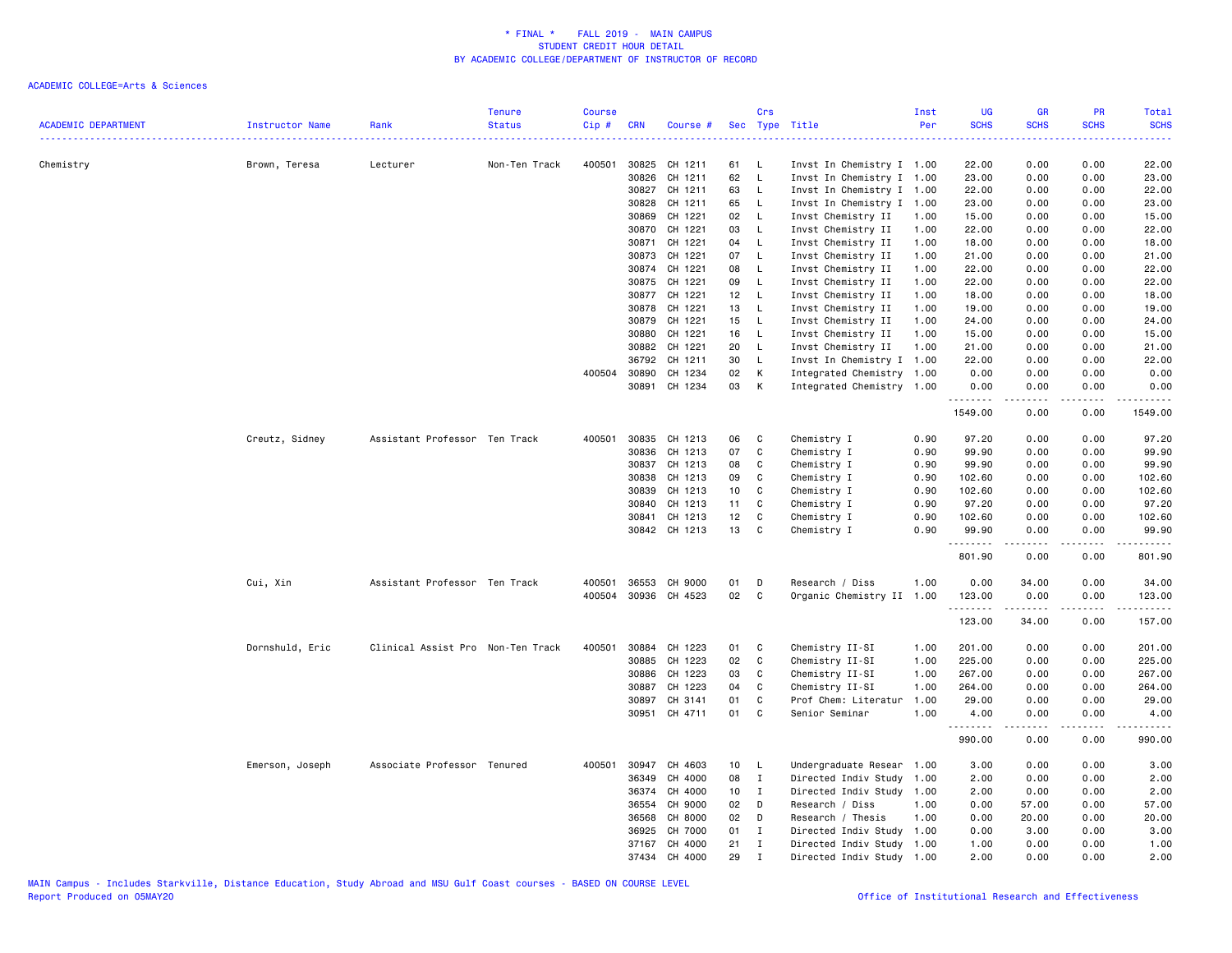| <b>ACADEMIC DEPARTMENT</b> | Instructor Name   | Rank                          | <b>Tenure</b><br><b>Status</b> | <b>Course</b><br>Cip# | <b>CRN</b>     | Course #             |          | Crs                         | Sec Type Title            | Inst<br>Per | <b>UG</b><br><b>SCHS</b><br>$\frac{1}{2} \left( \frac{1}{2} \right) \left( \frac{1}{2} \right) \left( \frac{1}{2} \right) \left( \frac{1}{2} \right)$ | <b>GR</b><br><b>SCHS</b> | <b>PR</b><br><b>SCHS</b> | <b>Total</b><br><b>SCHS</b><br>. |
|----------------------------|-------------------|-------------------------------|--------------------------------|-----------------------|----------------|----------------------|----------|-----------------------------|---------------------------|-------------|-------------------------------------------------------------------------------------------------------------------------------------------------------|--------------------------|--------------------------|----------------------------------|
| Chemistry                  | Emerson, Joseph   | Associate Professor Tenured   |                                |                       | 400501 37440   | CH 4000              | 30       | $\mathbf{I}$                | Directed Indiv Study 1.00 |             | 1.00                                                                                                                                                  | 0.00                     | 0.00                     | 1.00                             |
|                            |                   |                               |                                |                       | 37494          | CH 4000              | 32       | $\mathbf{I}$                | Directed Indiv Study 1.00 |             | 2.00                                                                                                                                                  | 0.00                     | 0.00                     | 2.00                             |
|                            |                   |                               |                                |                       | 400504 30889   | CH 1234              | 01       | C                           | Integrated Chemistry 1.00 |             | 24.00                                                                                                                                                 | 0.00                     | 0.00                     | 24.00                            |
|                            |                   |                               |                                |                       | 30893          | CH 1234              | H01 C    |                             | Integrated Chemistry      | 1.00        | 40.00                                                                                                                                                 | 0.00                     | 0.00                     | 40.00                            |
|                            |                   |                               |                                |                       |                | 400599 36701 CH 8990 | 03       | $\mathbf{C}$                | Special Topic In CH       | 0.40        | 0.00<br>.                                                                                                                                             | 8.80<br>د د د د د        | 0.00<br>.                | 8.80                             |
|                            |                   |                               |                                |                       |                |                      |          |                             |                           |             | 77.00                                                                                                                                                 | 88.80                    | 0.00                     | 165.80                           |
|                            | Fitzkee, Nicholas | Associate Professor Tenured   |                                | 400501                | 36365          | CH 4000              | 09       | I                           | Directed Indiv Study      | 1.00        | 3.00                                                                                                                                                  | 0.00                     | 0.00                     | 3.00                             |
|                            |                   |                               |                                |                       | 36548          | CH 4000              | 13       | $\mathbf I$                 | Directed Indiv Study      | 1.00        | 3.00                                                                                                                                                  | 0.00                     | 0.00                     | 3.00                             |
|                            |                   |                               |                                |                       | 36555          | CH 9000              | 03       | D                           | Research / Diss           | 1.00        | 0.00                                                                                                                                                  | 30.00                    | 0.00                     | 30.00                            |
|                            |                   |                               |                                |                       | 36569          | CH 8000              | 03       | D                           | Research / Thesis         | 1.00        | 0.00                                                                                                                                                  | 5.00                     | 0.00                     | 5.00                             |
|                            |                   |                               |                                |                       | 37055          | CH 4000              | 19       | $\mathbf{I}$                | Directed Indiv Study 1.00 |             | 2.00                                                                                                                                                  | 0.00                     | 0.00                     | 2.00                             |
|                            |                   |                               |                                |                       | 37474          | CH 4000              | 31       | $\mathbf{I}$                | Directed Indiv Study      | 1.00        | 1.00                                                                                                                                                  | 0.00                     | 0.00                     | 1.00                             |
|                            |                   |                               |                                |                       | 400506 30900   | CH 4413              | 01       | <b>C</b>                    | Thermo and Kinetics       | 1.00        | 75.00<br>.                                                                                                                                            | 0.00                     | 0.00                     | 75.00                            |
|                            |                   |                               |                                |                       |                |                      |          |                             |                           |             | 84.00                                                                                                                                                 | 35.00                    | 0.00                     | 119.00                           |
|                            | Gwaltney, Steven  | Professor                     | Tenured                        |                       | 400501 36556   | CH 9000              | 04       | D                           | Research / Diss           | 1.00        | 0.00                                                                                                                                                  | 10.00                    | 0.00                     | 10.00                            |
|                            |                   |                               |                                |                       |                | 400502 30956 CH 8423 | 01       | C                           | Molecular Structure       | 1.00        | 0.00                                                                                                                                                  | 24.00                    | 0.00                     | 24.00                            |
|                            |                   |                               |                                |                       |                |                      |          |                             |                           |             | .                                                                                                                                                     | .                        | .                        | .                                |
|                            |                   |                               |                                |                       |                |                      |          |                             |                           |             | 0.00                                                                                                                                                  | 34.00                    | 0.00                     | 34.00                            |
|                            | Hollis, Thedford  | Associate Professor Tenured   |                                |                       |                | 400501 36557 CH 9000 | 05       | D                           | Research / Diss           | 1.00        | 0.00                                                                                                                                                  | 19.00                    | 0.00                     | 19.00                            |
|                            |                   |                               |                                |                       |                | 400599 36702 CH 8990 | 02       | C.                          | Special Topic In CH       | 1.00        | 0.00                                                                                                                                                  | 42.00                    | 0.00                     | 42.00                            |
|                            |                   |                               |                                |                       |                |                      |          |                             |                           |             | .<br>0.00                                                                                                                                             | د د د د د<br>61.00       | .<br>0.00                | .<br>61.00                       |
|                            | Leake, Maggie     | Grad Teach Assist             | Not Applicable                 | 400501                | 30830          | CH 1213              | 01       | C                           | Chemistry I               | 0.90        | 99.90                                                                                                                                                 | 0.00                     | 0.00                     | 99.90                            |
|                            |                   |                               |                                |                       | 30831          | CH 1213              | 02       | C                           | Chemistry I               | 0.90        | 99.90                                                                                                                                                 | 0.00                     | 0.00                     | 99.90                            |
|                            |                   |                               |                                |                       | 30832          | CH 1213              | 03       | C                           | Chemistry I               | 0.90        | 97.20                                                                                                                                                 | 0.00                     | 0.00                     | 97.20                            |
|                            |                   |                               |                                |                       | 30833          | CH 1213              | 04       | C                           | Chemistry I               | 0.90        | 91.80                                                                                                                                                 | 0.00                     | 0.00                     | 91.80                            |
|                            |                   |                               |                                |                       | 30834          | CH 1213              | 05       | C                           | Chemistry I               | 0.90        | 105.30                                                                                                                                                | 0.00                     | 0.00                     | 105.30                           |
|                            |                   |                               |                                |                       |                | 30864 CH 1213        | 35       | C                           | Chemistry I               | 0.90        | 70.20<br>.                                                                                                                                            | 0.00<br>$- - - - -$      | 0.00<br>.                | 70.20<br><u>.</u>                |
|                            |                   |                               |                                |                       |                |                      |          |                             |                           |             | 564.30                                                                                                                                                | 0.00                     | 0.00                     | 564.30                           |
|                            | Mlsna, Debra      | Assistant Professor Ten Track |                                |                       | 260202 30458   | <b>BCH 4603</b>      | 02       | C                           | Gen Biochem I             | 1.00        | 93.00                                                                                                                                                 | 0.00                     | 0.00                     | 93.00                            |
|                            |                   |                               |                                | 400501                | 35831          | CH 4000              | 01       | $\mathbf{I}$                | Directed Indiv Study      | 1.00        | 3.00                                                                                                                                                  | 0.00                     | 0.00                     | 3.00                             |
|                            |                   |                               |                                |                       | 35839          | CH 4000              | 02       | $\mathbf{I}$                | Directed Indiv Study 1.00 |             | 2.00                                                                                                                                                  | 0.00                     | 0.00                     | 2.00                             |
|                            |                   |                               |                                |                       | 36558          | CH 9000              | 06       | D                           | Research / Diss           | 1.00        | 0.00                                                                                                                                                  | 39.00                    | 0.00                     | 39.00                            |
|                            |                   |                               |                                |                       | 400599 36701   | CH 8990              | 03       | C                           | Special Topic In CH       | 0.60        | 0.00<br>.                                                                                                                                             | 13.20<br>د د د د د       | 0.00<br>.                | 13.20<br><u>.</u>                |
|                            |                   |                               |                                |                       |                |                      |          |                             |                           |             | 98.00                                                                                                                                                 | 52.20                    | 0.00                     | 150.20                           |
|                            | Mlsna, Todd       | Professor                     | Tenured                        | 400501                | 30949          | CH 4603              | 12       | $\mathsf{L}$                | Undergraduate Resear      | 1.00        | 6.00                                                                                                                                                  | 0.00                     | 0.00                     | 6.00                             |
|                            |                   |                               |                                |                       | 36321          | CH 4000              | 06       | $\mathbf{I}$                | Directed Indiv Study 1.00 |             | 2.00                                                                                                                                                  | 0.00                     | 0.00                     | 2.00                             |
|                            |                   |                               |                                |                       | 36322          | CH 4000              | 07       | $\mathbf{I}$                | Directed Indiv Study 1.00 |             | 1.00                                                                                                                                                  | 0.00                     | 0.00                     | 1.00                             |
|                            |                   |                               |                                |                       | 36467          | CH 4000              | 12       | $\mathbf{I}$                | Directed Indiv Study 1.00 |             | 2.00                                                                                                                                                  | 0.00                     | 0.00                     | 2.00                             |
|                            |                   |                               |                                |                       | 36559          | CH 9000              | 07       | D                           | Research / Diss           | 1.00        | 0.00                                                                                                                                                  | 94.00                    | 0.00                     | 94.00                            |
|                            |                   |                               |                                |                       | 36980          | CH 4000              | 18       | I                           | Directed Indiv Study      | 1.00        | 3.00                                                                                                                                                  | 0.00                     | 0.00                     | 3.00                             |
|                            |                   |                               |                                |                       | 37225<br>37248 | CH 4000<br>CH 4000   | 22<br>23 | $\mathbf{I}$<br>$\mathbf I$ | Directed Indiv Study 1.00 |             | 1.00<br>2.00                                                                                                                                          | 0.00<br>0.00             | 0.00<br>0.00             | 1.00<br>2.00                     |
|                            |                   |                               |                                |                       |                | 37305 CH 4000        | 24       | $\mathbf{I}$                | Directed Indiv Study 1.00 |             | 1.00                                                                                                                                                  | 0.00                     | 0.00                     | 1.00                             |
|                            |                   |                               |                                |                       |                |                      |          |                             | Directed Indiv Study 1.00 |             |                                                                                                                                                       |                          |                          |                                  |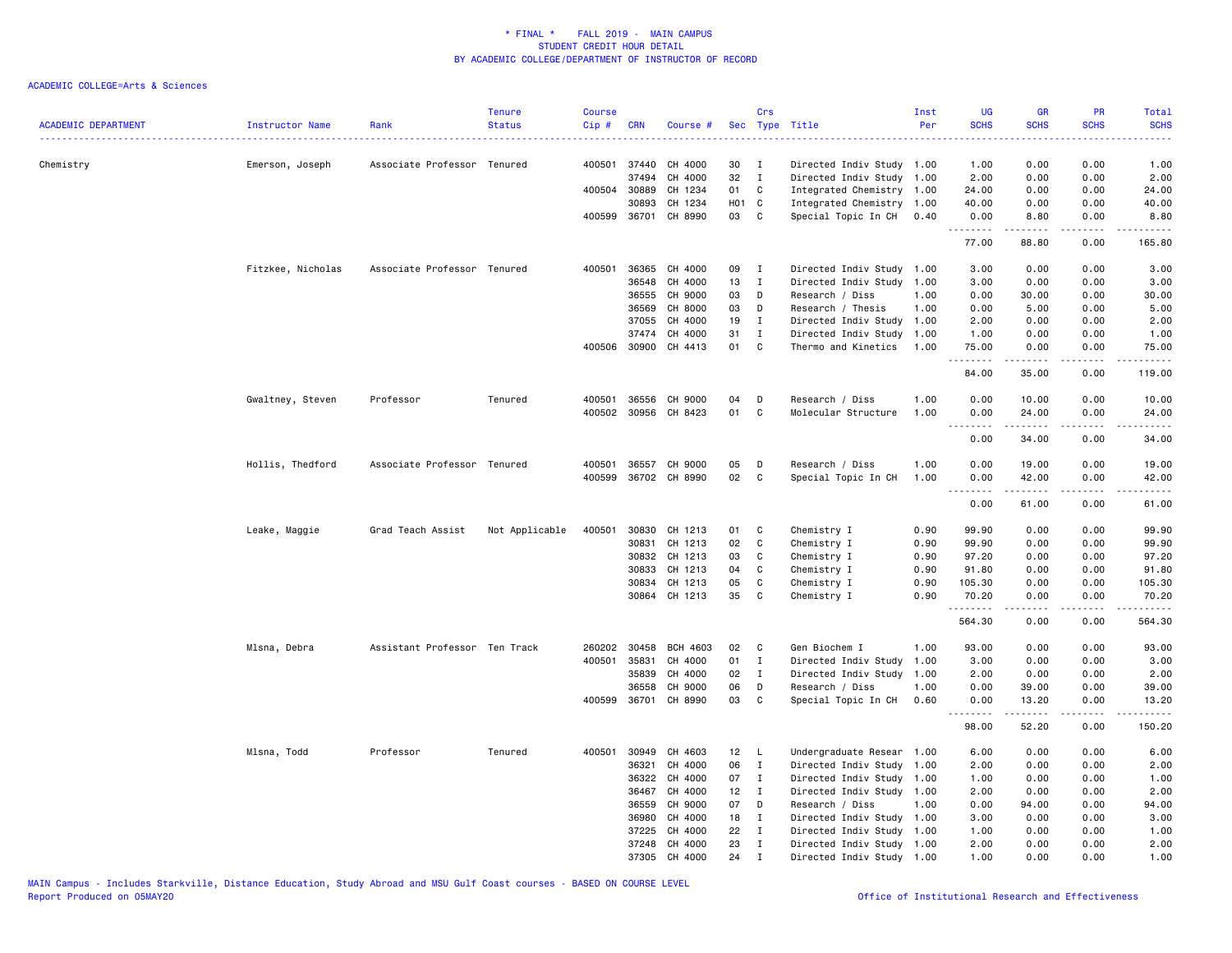| <b>ACADEMIC DEPARTMENT</b> | Instructor Name                                    | Rank                              | <b>Tenure</b><br><b>Status</b> | <b>Course</b><br>Cip# | <b>CRN</b>     | Course #                 |                 | Crs                 | Sec Type Title                   | Inst<br>Per  | <b>UG</b><br><b>SCHS</b><br>. | <b>GR</b><br><b>SCHS</b> | PR<br><b>SCHS</b> | Total<br><b>SCHS</b>  |
|----------------------------|----------------------------------------------------|-----------------------------------|--------------------------------|-----------------------|----------------|--------------------------|-----------------|---------------------|----------------------------------|--------------|-------------------------------|--------------------------|-------------------|-----------------------|
| Chemistry                  | Mlsna, Todd                                        | Professor                         | Tenured                        |                       |                | 400501 37414 CH 4000     | 27              | $\mathbf{I}$        | Directed Indiv Study 1.00        |              | 2.00                          | 0.00                     | 0.00              | 2.00                  |
|                            |                                                    |                                   |                                |                       | 37418          | CH 4000                  | 28              | $\mathbf{I}$        | Directed Indiv Study 1.00        |              | 1.00                          | 0.00                     | 0.00              | 1.00                  |
|                            |                                                    |                                   |                                |                       |                | 400502 30896 CH 2313     | 01              | C                   | Analytical Chemistry 1.00        |              | 129.00<br>.                   | 0.00<br>.                | 0.00<br>.         | 129.00<br>د د د د د د |
|                            |                                                    |                                   |                                |                       |                |                          |                 |                     |                                  |              | 150.00                        | 94.00                    | 0.00              | 244.00                |
|                            | Montiel Palma, Virgi Assistant Professor Ten Track |                                   |                                | 400501                | 30856          | CH 1213                  | 27              | C                   | Chemistry I                      | 0.90         | 102.60                        | 0.00                     | 0.00              | 102.60                |
|                            |                                                    |                                   |                                |                       | 30857          | CH 1213                  | 28              | $\mathtt{C}$        | Chemistry I                      | 0.90         | 86.40                         | 0.00                     | 0.00              | 86.40                 |
|                            |                                                    |                                   |                                |                       | 30858          | CH 1213                  | 29              | C                   | Chemistry I                      | 0.90         | 108.00                        | 0.00                     | 0.00              | 108.00                |
|                            |                                                    |                                   |                                |                       | 30859          | CH 1213                  | 30              | C                   | Chemistry I                      | 0.90         | 99.90                         | 0.00                     | 0.00              | 99.90                 |
|                            |                                                    |                                   |                                |                       | 30860          | CH 1213                  | 31              | C                   | Chemistry I                      | 0.90         | 97.20                         | 0.00                     | 0.00              | 97.20                 |
|                            |                                                    |                                   |                                |                       |                | 36560 CH 9000            | 08              | D                   | Research / Diss                  | 1.00         | 0.00<br><u>.</u>              | 13.00<br>المتمالي        | 0.00<br>.         | 13.00<br>22222)       |
|                            |                                                    |                                   |                                |                       |                |                          |                 |                     |                                  |              | 494.10                        | 13.00                    | 0.00              | 507.10                |
|                            | Nettles, Charles                                   | Instructor                        | Non-Ten Track                  | 400504                |                | 30902 CH 4511            | 03              | - L                 | Org Chem Lab I                   | 1.00         | 23.00                         | 0.00                     | 0.00              | 23.00                 |
|                            |                                                    |                                   |                                |                       | 30903          | CH 4511                  | 06              | $\mathsf{L}$        | Org Chem Lab I                   | 1.00         | 23.00                         | 0.00                     | 0.00              | 23.00                 |
|                            |                                                    |                                   |                                |                       | 30904          | CH 4511                  | 08              | <b>L</b>            | Org Chem Lab I                   | 1.00         | 16.00                         | 0.00                     | 0.00              | 16.00                 |
|                            |                                                    |                                   |                                |                       | 30905          | CH 4511                  | 10 <sub>1</sub> | <b>L</b>            | Org Chem Lab I                   | 1.00         | 24.00                         | 0.00                     | 0.00              | 24.00                 |
|                            |                                                    |                                   |                                |                       | 30906          | CH 4511                  | 12              | $\mathsf{L}$        | Org Chem Lab I                   | 1.00         | 24.00                         | 0.00                     | 0.00              | 24.00                 |
|                            |                                                    |                                   |                                |                       | 30907          | CH 4511                  | 16              | $\mathsf{L}$        | Org Chem Lab I                   | 1.00         | 24.00                         | 0.00                     | 0.00              | 24.00                 |
|                            |                                                    |                                   |                                |                       | 30908          | CH 4511<br>CH 4511       | 19<br>21        | <b>L</b>            | Org Chem Lab I                   | 1.00<br>1.00 | 14.00<br>23.00                | 0.00                     | 0.00              | 14.00                 |
|                            |                                                    |                                   |                                |                       | 30909<br>30910 | CH 4511                  | 23              | - L                 | Org Chem Lab I                   | 1.00         | 22.00                         | 0.00<br>0.00             | 0.00              | 23.00                 |
|                            |                                                    |                                   |                                |                       | 30911          | CH 4511                  | 24              | L.<br>- L           | Org Chem Lab I<br>Org Chem Lab I | 1.00         | 22.00                         | 0.00                     | 0.00<br>0.00      | 22.00<br>22.00        |
|                            |                                                    |                                   |                                |                       | 30912          | CH 4511                  | 25              | L.                  | Org Chem Lab I                   | 1.00         | 19.00                         | 0.00                     | 0.00              | 19.00                 |
|                            |                                                    |                                   |                                |                       | 30913          | CH 4511                  | 27              | $\mathsf{L}$        | Org Chem Lab I                   | 1.00         | 21.00                         | 0.00                     | 0.00              | 21.00                 |
|                            |                                                    |                                   |                                |                       | 30914          | CH 4511                  | 28              | <b>L</b>            | Org Chem Lab I                   | 1.00         | 22.00                         | 0.00                     | 0.00              | 22.00                 |
|                            |                                                    |                                   |                                |                       | 30915          | CH 4511                  | 29              | - L                 | Org Chem Lab I                   | 1.00         | 22.00                         | 0.00                     | 0.00              | 22.00                 |
|                            |                                                    |                                   |                                |                       | 30916          | CH 4511                  | 30              | L                   | Org Chem Lab I                   | 1.00         | 14.00                         | 0.00                     | 0.00              | 14.00                 |
|                            |                                                    |                                   |                                |                       | 30917          | CH 4511                  | 31              | $\mathsf{L}$        | Org Chem Lab I                   | 1.00         | 23.00                         | 0.00                     | 0.00              | 23.00                 |
|                            |                                                    |                                   |                                |                       | 30918          | CH 4511                  | 32              | $\mathsf{L}$        | Org Chem Lab I                   | 1.00         | 24.00                         | 0.00                     | 0.00              | 24.00                 |
|                            |                                                    |                                   |                                |                       | 30923          | CH 4513                  | 05              | C                   | Organic Chemistry I              | 1.00         | 141.00                        | 0.00                     | 0.00              | 141.00                |
|                            |                                                    |                                   |                                |                       | 30924          | CH 4513                  | 06              | C                   | Organic Chemistry I              | 1.00         | 141.00                        | 0.00                     | 0.00              | 141.00                |
|                            |                                                    |                                   |                                |                       | 30927          | CH 4513                  | 09              | C                   | Organic Chemistry I              | 1.00         | 129.00                        | 0.00                     | 0.00              | 129.00                |
|                            |                                                    |                                   |                                |                       | 30928          | CH 4513                  | 10              | C                   | Organic Chemistry I              | 1.00         | 120.00                        | 0.00                     | 0.00              | 120.00                |
|                            |                                                    |                                   |                                |                       | 30929          | CH 4521                  | 03              | L.                  | Org Chem Lab II                  | 1.00         | 16.00                         | 0.00                     | 0.00              | 16.00                 |
|                            |                                                    |                                   |                                |                       | 30930          | CH 4521                  | 04              | $\mathsf{L}$        | Org Chem Lab II                  | 1.00         | 11.00                         | 0.00                     | 0.00              | 11.00                 |
|                            |                                                    |                                   |                                |                       | 30931          | CH 4521                  | 08              | $\mathsf{L}$        | Org Chem Lab II                  | 1.00         | 15.00                         | 0.00                     | 0.00              | 15.00                 |
|                            |                                                    |                                   |                                |                       | 30932          | CH 4521                  | 13              | <b>L</b>            | Org Chem Lab II                  | 1.00         | 16.00                         | 0.00                     | 0.00              | 16.00                 |
|                            |                                                    |                                   |                                |                       | 30933          | CH 4521<br>37412 CH 6511 | 14<br>21        | - L<br>$\mathsf{L}$ | Org Chem Lab II                  | 1.00<br>1.00 | 12.00<br>0.00                 | 0.00                     | 0.00<br>0.00      | 12.00<br>1.00         |
|                            |                                                    |                                   |                                |                       |                |                          |                 |                     | Org Chem Lab I                   |              | .                             | 1.00<br>.                | د د د د           | .                     |
|                            |                                                    |                                   |                                |                       |                |                          |                 |                     |                                  |              | 961.00                        | 1.00                     | 0.00              | 962.00                |
|                            | Nettles, Whitnee                                   | Clinical Assist Pro Non-Ten Track |                                | 400501                | 30830          | CH 1213                  | 01              | C                   | Chemistry I                      | 0.10         | 11.10                         | 0.00                     | 0.00              | 11.10                 |
|                            |                                                    |                                   |                                |                       | 30831          | CH 1213                  | 02              | $\mathtt{C}$        | Chemistry I                      | 0.10         | 11.10                         | 0.00                     | 0.00              | 11.10                 |
|                            |                                                    |                                   |                                |                       |                | 30832 CH 1213            | 03              | C                   | Chemistry I                      | 0.10         | 10.80                         | 0.00                     | 0.00              | 10.80                 |
|                            |                                                    |                                   |                                |                       | 30833          | CH 1213                  | 04              | C                   | Chemistry I                      | 0.10         | 10.20                         | 0.00                     | 0.00              | 10.20                 |
|                            |                                                    |                                   |                                |                       | 30834          | CH 1213                  | 05              | C                   | Chemistry I                      | 0.10         | 11.70                         | 0.00                     | 0.00              | 11.70                 |
|                            |                                                    |                                   |                                |                       | 30835          | CH 1213                  | 06              | C                   | Chemistry I                      | 0.10         | 10.80                         | 0.00                     | 0.00              | 10.80                 |
|                            |                                                    |                                   |                                |                       | 30836          | CH 1213<br>CH 1213       | 07              | C<br>C              | Chemistry I                      | 0.10         | 11.10                         | 0.00                     | 0.00              | 11.10                 |
|                            |                                                    |                                   |                                |                       | 30837          |                          | 08              | C                   | Chemistry I                      | 0.10         | 11.10                         | 0.00                     | 0.00<br>0.00      | 11.10                 |
|                            |                                                    |                                   |                                |                       |                | 30838 CH 1213            | 09              |                     | Chemistry I                      | 0.10         | 11.40                         | 0.00                     |                   | 11.40                 |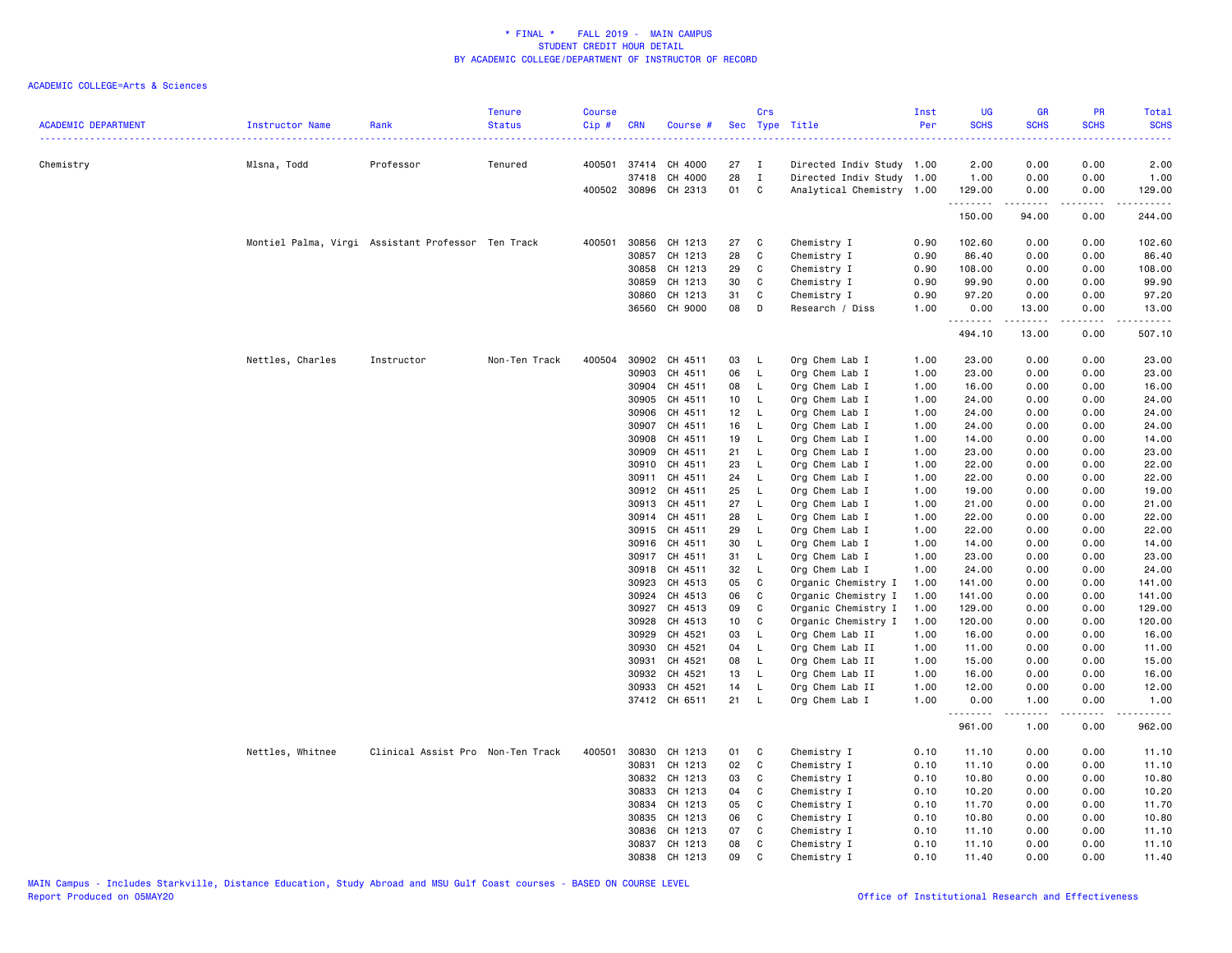| <b>ACADEMIC DEPARTMENT</b> | Instructor Name  | Rank                              | <b>Tenure</b><br><b>Status</b> | <b>Course</b><br>$Cip \#$ | CRN          | Course #             |                 | Crs          | Sec Type Title            | Inst<br>Per | <b>UG</b><br><b>SCHS</b> | <b>GR</b><br><b>SCHS</b> | PR<br><b>SCHS</b> | Total<br><b>SCHS</b> |
|----------------------------|------------------|-----------------------------------|--------------------------------|---------------------------|--------------|----------------------|-----------------|--------------|---------------------------|-------------|--------------------------|--------------------------|-------------------|----------------------|
|                            |                  |                                   |                                |                           |              |                      |                 |              |                           |             | .                        |                          |                   |                      |
| Chemistry                  | Nettles, Whitnee | Clinical Assist Pro Non-Ten Track |                                |                           | 400501 30839 | CH 1213              | 10 <sub>1</sub> | C            | Chemistry I               | 0.10        | 11.40                    | 0.00                     | 0.00              | 11.40                |
|                            |                  |                                   |                                |                           | 30840        | CH 1213              | 11              | C            | Chemistry I               | 0.10        | 10.80                    | 0.00                     | 0.00              | 10.80                |
|                            |                  |                                   |                                |                           | 30841        | CH 1213              | 12 <sub>2</sub> | C            | Chemistry I               | 0.10        | 11.40                    | 0.00                     | 0.00              | 11.40                |
|                            |                  |                                   |                                |                           | 30842        | CH 1213              | 13              | C            | Chemistry I               | 0.10        | 11.10                    | 0.00                     | 0.00              | 11.10                |
|                            |                  |                                   |                                |                           | 30843        | CH 1213              | 14              | C            | Chemistry I               | 0.10        | 9.90                     | 0.00                     | 0.00              | 9.90                 |
|                            |                  |                                   |                                |                           | 30844        | CH 1213              | 15              | C            | Chemistry I               | 0.10        | 10.20                    | 0.00                     | 0.00              | 10.20                |
|                            |                  |                                   |                                |                           | 30845        | CH 1213              | 16              | C            | Chemistry I               | 0.10        | 9.30                     | 0.00                     | 0.00              | 9.30                 |
|                            |                  |                                   |                                |                           | 30846        | CH 1213              | 17              | C            | Chemistry I               | 0.10        | 9.90                     | 0.00                     | 0.00              | 9.90                 |
|                            |                  |                                   |                                |                           | 30847        | CH 1213              | 18              | C            | Chemistry I               | 0.10        | 9.60                     | 0.00                     | 0.00              | 9.60                 |
|                            |                  |                                   |                                |                           | 30848        | CH 1213              | 19              | C            | Chemistry I               | 0.10        | 10.50                    | 0.00                     | 0.00              | 10.50                |
|                            |                  |                                   |                                |                           | 30849        | CH 1213              | 20              | C            | Chemistry I               | 0.10        | 10.20                    | 0.00                     | 0.00              | 10.20                |
|                            |                  |                                   |                                |                           | 30850        | CH 1213              | 21              | C            | Chemistry I               | 0.10        | 9.90                     | 0.00                     | 0.00              | 9.90                 |
|                            |                  |                                   |                                |                           | 30851        | CH 1213              | 22              | C            | Chemistry I               | 0.10        | 11.40                    | 0.00                     | 0.00              | 11.40                |
|                            |                  |                                   |                                |                           | 30852        | CH 1213              | 23              | $\mathtt{C}$ | Chemistry I               | 0.10        | 11.10                    | 0.00                     | 0.00              | 11.10                |
|                            |                  |                                   |                                |                           | 30853        | CH 1213              | 24              | C            | Chemistry I               | 0.10        | 11.10                    | 0.00                     | 0.00              | 11.10                |
|                            |                  |                                   |                                |                           | 30854        | CH 1213              | 25              | C            | Chemistry I               | 0.10        | 8.70                     | 0.00                     | 0.00              | 8.70                 |
|                            |                  |                                   |                                |                           | 30855        | CH 1213              | 26              | C            | Chemistry I               | 0.10        | 9.00                     | 0.00                     | 0.00              | 9.00                 |
|                            |                  |                                   |                                |                           | 30856        | CH 1213              | 27              | C            | Chemistry I               | 0.10        | 11.40                    | 0.00                     | 0.00              | 11.40                |
|                            |                  |                                   |                                |                           | 30857        | CH 1213              | 28              | C            | Chemistry I               | 0.10        | 9.60                     | 0.00                     | 0.00              | 9.60                 |
|                            |                  |                                   |                                |                           | 30858        | CH 1213              | 29              | C            | Chemistry I               | 0.10        | 12.00                    | 0.00                     | 0.00              | 12.00                |
|                            |                  |                                   |                                |                           | 30859        | CH 1213              | 30              | C            | Chemistry I               | 0.10        | 11.10                    | 0.00                     | 0.00              | 11.10                |
|                            |                  |                                   |                                |                           | 30860        | CH 1213              | 31              | C            | Chemistry I               | 0.10        | 10.80                    | 0.00                     | 0.00              | 10.80                |
|                            |                  |                                   |                                |                           | 30861        | CH 1213              | 32              | C            | Chemistry I               | 1.00        | 120.00                   | 0.00                     | 0.00              | 120.00               |
|                            |                  |                                   |                                |                           | 30862        | CH 1213              | 33              | $\mathtt{C}$ | Chemistry I               | 1.00        | 117.00                   | 0.00                     | 0.00              | 117.00               |
|                            |                  |                                   |                                |                           | 30863        | CH 1213              | 34              | $\mathtt{C}$ | Chemistry I               | 1.00        | 114.00                   | 0.00                     | 0.00              | 114.00               |
|                            |                  |                                   |                                |                           | 30864        | CH 1213              | 35              | C            | Chemistry I               | 0.10        | 7.80                     | 0.00                     | 0.00              | 7.80                 |
|                            |                  |                                   |                                |                           | 30867        | CH 1213              | 38              | C            | Chemistry I               | 1.00        | 114.00                   | 0.00                     | 0.00              | 114.00               |
|                            |                  |                                   |                                |                           | 35273        | CH 1213              | 39              | C            | Chemistry I               | 1.00        | 114.00                   | 0.00                     | 0.00              | 114.00               |
|                            |                  |                                   |                                |                           |              | 35274 CH 1213        | 40              | C            | Chemistry I               | 1.00        | 111.00                   | 0.00                     | 0.00              | 111.00               |
|                            |                  |                                   |                                |                           |              | 35275 CH 1213        | 41              | C            | Chemistry I               | 1.00        | 114.00                   | 0.00                     | 0.00              | 114.00               |
|                            |                  |                                   |                                |                           |              |                      |                 |              |                           |             |                          | .                        | .                 | .                    |
|                            |                  |                                   |                                |                           |              |                      |                 |              |                           |             | 1141.50                  | 0.00                     | 0.00              | 1141.50              |
|                            | Patrick, Amanda  | Assistant Professor Ten Track     |                                |                           |              | 400501 30848 CH 1213 | 19              | C            | Chemistry I               | 0.90        | 94.50                    | 0.00                     | 0.00              | 94.50                |
|                            |                  |                                   |                                |                           | 30849        | CH 1213              | 20              | C            | Chemistry I               | 0.90        | 91.80                    | 0.00                     | 0.00              | 91.80                |
|                            |                  |                                   |                                |                           | 30850        | CH 1213              | 21              | C            | Chemistry I               | 0.90        | 89.10                    | 0.00                     | 0.00              | 89.10                |
|                            |                  |                                   |                                |                           | 30851        | CH 1213              | 22              | C            | Chemistry I               | 0.90        | 102.60                   | 0.00                     | 0.00              | 102.60               |
|                            |                  |                                   |                                |                           | 30852        | CH 1213              | 23              | C            | Chemistry I               | 0.90        | 99.90                    | 0.00                     | 0.00              | 99.90                |
|                            |                  |                                   |                                |                           | 30853        | CH 1213              | 24              | C            | Chemistry I               | 0.90        | 99.90                    | 0.00                     | 0.00              | 99.90                |
|                            |                  |                                   |                                |                           | 30854        | CH 1213              | 25              | $\mathtt{C}$ | Chemistry I               | 0.90        | 78.30                    | 0.00                     | 0.00              | 78.30                |
|                            |                  |                                   |                                |                           | 30855        | CH 1213              | 26              | C            | Chemistry I               | 0.90        | 81.00                    | 0.00                     | 0.00              | 81.00                |
|                            |                  |                                   |                                |                           | 36221        | CH 4000              | 04              | $\mathbf{I}$ | Directed Indiv Study      | 1.00        | 3.00                     | 0.00                     | 0.00              | 3.00                 |
|                            |                  |                                   |                                |                           | 36561        | CH 9000              | 09              | D            | Research / Diss           | 1.00        | 0.00                     | 12.00                    | 0.00              | 12.00                |
|                            |                  |                                   |                                |                           | 36575        | CH 8000              | 09              | D            | Research / Thesis         | 1.00        | 0.00                     | 13.00                    | 0.00              | 13.00                |
|                            |                  |                                   |                                |                           | 36949        | CH 4000              | 16              | $\mathbf{I}$ | Directed Indiv Study      | 1.00        | 3.00<br>.                | 0.00<br>.                | 0.00              | 3.00<br>.            |
|                            |                  |                                   |                                |                           |              |                      |                 |              |                           |             | 743.10                   | 25.00                    | 0.00              | 768.10               |
|                            | Scott, Colleen   | Assistant Professor Ten Track     |                                |                           |              | 400501 36454 CH 4000 | 11              | $\mathbf{I}$ | Directed Indiv Study 1.00 |             | 4.00                     | 0.00                     | 0.00              | 4.00                 |
|                            |                  |                                   |                                |                           | 36562        | CH 9000              | 10 <sub>1</sub> | D            | Research / Diss           | 1.00        | 0.00                     | 60.00                    | 0.00              | 60.00                |
|                            |                  |                                   |                                | 400504                    |              | 30935 CH 4523        | 01              | C            | Organic Chemistry II 1.00 |             | 237.00<br><u>.</u>       | 0.00<br>.                | 0.00<br>.         | 237.00<br>.          |
|                            |                  |                                   |                                |                           |              |                      |                 |              |                           |             | 241.00                   | 60.00                    | 0.00              | 301.00               |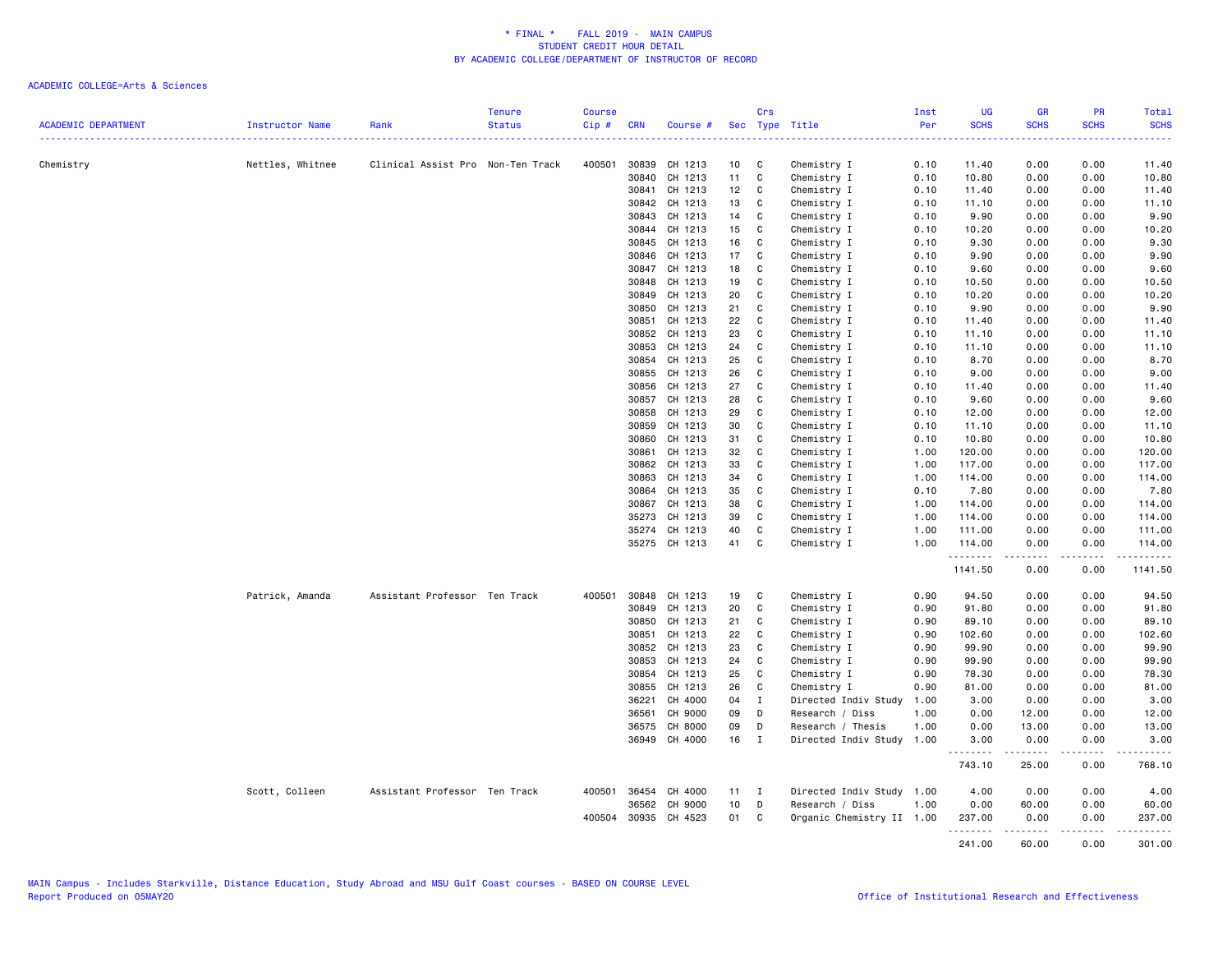| <b>ACADEMIC DEPARTMENT</b><br>------------------------------------- | Instructor Name  | Rank                              | <b>Tenure</b><br><b>Status</b> | <b>Course</b><br>Cip# | <b>CRN</b>   | Course #      | <b>Sec</b> | Crs          | Type Title                | Inst<br>Per | <b>UG</b><br><b>SCHS</b> | <b>GR</b><br><b>SCHS</b> | <b>PR</b><br><b>SCHS</b> | <b>Total</b><br><b>SCHS</b><br>.            |
|---------------------------------------------------------------------|------------------|-----------------------------------|--------------------------------|-----------------------|--------------|---------------|------------|--------------|---------------------------|-------------|--------------------------|--------------------------|--------------------------|---------------------------------------------|
| Chemistry                                                           | Smith, Dennis    | Professor                         | Tenured                        | 400501                | 30768        | CH 1141       | 01         | C            | Prof Chem: Paths          | 1.00        | 23.00                    | 0.00                     | 0.00                     | 23.00                                       |
|                                                                     |                  |                                   |                                |                       | 36563        | CH 9000       | 11         | D            | Research / Diss           | 1.00        | 0.00                     | 15.00                    | 0.00                     | 15.00                                       |
|                                                                     |                  |                                   |                                |                       |              | 36577 CH 8000 | 11         | D            | Research / Thesis         | 1.00        | 0.00                     | 35.00                    | 0.00                     | 35.00                                       |
|                                                                     |                  |                                   |                                |                       |              |               |            |              |                           |             | .<br>23.00               | .<br>50.00               | .<br>0.00                | .<br>73.00                                  |
|                                                                     | Smith, Laura     | Instructor                        | Non-Ten Track                  | 400501                | 30765        | CH 1043       | 01         | C            | Survey of Chemistry       | 1.00        | 972.00                   | 0.00                     | 0.00                     | 972.00                                      |
|                                                                     |                  |                                   |                                |                       | 30766        | CH 1051       | 01         | L            | Experimental Chem         | 1.00        | 98.00                    | 0.00                     | 0.00                     | 98.00                                       |
|                                                                     |                  |                                   |                                |                       | 30767        | CH 1053       | 01         | $\mathbf C$  | Survey of Chemistry       | 1.00        | 198.00                   | 0.00                     | 0.00                     | 198.00                                      |
|                                                                     |                  |                                   |                                |                       | 34392        | CH 1043       | 501 C      |              | Survey of Chemistry       | 1.00        | 63.00                    | 0.00                     | 0.00                     | 63.00                                       |
|                                                                     |                  |                                   |                                |                       | 34393        | CH 1051       | 501 L      |              | Experimental Chem         | 1.00        | 10.00                    | 0.00                     | 0.00                     | 10.00                                       |
|                                                                     |                  |                                   |                                |                       | 34394        | CH 1053       | 501 C      |              | Survey of Chemistry       | 1.00        | 12.00                    | 0.00                     | 0.00                     | 12.00                                       |
|                                                                     |                  |                                   |                                |                       | 400502 30894 | CH 2311       | 01         | $\mathsf{L}$ | Analytical Chem I La      | 1.00        | 14.00                    | 0.00                     | 0.00                     | 14.00                                       |
|                                                                     |                  |                                   |                                |                       | 30895        | CH 2311       | 02         | L.           | Analytical Chem I La      | 1.00        | 15.00                    | 0.00                     | 0.00                     | 15.00                                       |
|                                                                     |                  |                                   |                                |                       | 36392        | CH 2311       | 03         | L            | Analytical Chem I La      | 1.00        | 11.00                    | 0.00                     | 0.00                     | 11.00                                       |
|                                                                     |                  |                                   |                                |                       | 400506 30898 | CH 4411       | 01         | L            | Physical Chem Lab I       | 1.00        | 8.00                     | 0.00                     | 0.00                     | 8.00                                        |
|                                                                     |                  |                                   |                                |                       | 30899        | CH 4411       | 02         | L            | Physical Chem Lab I       | 1.00        | 8.00                     | 0.00                     | 0.00                     | 8.00                                        |
|                                                                     |                  |                                   |                                | 400599                | 36602        | CH 4990       | 01         | L            | Special Topic In CH       | 1.00        | 11.00                    | 0.00                     | 0.00                     | 11.00                                       |
|                                                                     |                  |                                   |                                |                       |              | 36604 CH 4990 | 02         | $\mathsf{L}$ | Special Topic In CH       | 1.00        | 11.00<br>.               | 0.00<br>.                | 0.00<br>$\frac{1}{2}$    | 11.00<br>.                                  |
|                                                                     |                  |                                   |                                |                       |              |               |            |              |                           |             | 1431.00                  | 0.00                     | 0.00                     | 1431.00                                     |
|                                                                     | Stokes, Sean     | Clinical Assist Pro Non-Ten Track |                                | 400504                | 30937        | CH 4554       | 01         | C            | Integrated Organic I 1.00 |             | 56.00                    | 0.00                     | 0.00                     | 56.00                                       |
|                                                                     |                  |                                   |                                |                       | 30938        | CH 4554       | 02         | K            | Integrated Organic I 1.00 |             | 0.00                     | 0.00                     | 0.00                     | 0.00                                        |
|                                                                     |                  |                                   |                                |                       | 30939        | CH 4554       | 03         | К            | Integrated Organic I 1.00 |             | 0.00                     | 0.00                     | 0.00                     | 0.00                                        |
|                                                                     |                  |                                   |                                |                       | 30940        | CH 4554       | H01 C      |              | Integrated Organic I 1.00 |             | 20.00                    | 0.00                     | 0.00                     | 20.00                                       |
|                                                                     |                  |                                   |                                |                       | 400599 36700 | CH 8990       | 01         | C            | Special Topic In CH 1.00  |             | 0.00                     | 78.00                    | 0.00                     | 78.00                                       |
|                                                                     |                  |                                   |                                |                       |              |               |            |              |                           |             | .<br>76.00               | د د د د د<br>78.00       | .<br>0.00                | -----<br>154.00                             |
|                                                                     | Webster, Charles | Professor                         | Tenured                        | 400501                | 36119        | CH 4000       | 03         | $\mathbf{I}$ | Directed Indiv Study      | 1.00        | 1.00                     | 0.00                     | 0.00                     | 1.00                                        |
|                                                                     |                  |                                   |                                |                       | 36564        | CH 9000       | 12         | D            | Research / Diss           | 1.00        | 0.00                     | 15.00                    | 0.00                     | 15.00                                       |
|                                                                     |                  |                                   |                                |                       | 37151        | CH 4000       | 20         | I            | Directed Indiv Study      | 1.00        | 1.00                     | 0.00                     | 0.00                     | 1.00                                        |
|                                                                     |                  |                                   |                                |                       | 37383        | CH 4000       | 26         | $\mathbf I$  | Directed Indiv Study      | 1.00        | 1.00                     | 0.00                     | 0.00                     | 1.00                                        |
|                                                                     |                  |                                   |                                | 400503                | 30954        | CH 8203       | 01         | $\mathbf c$  | Adv Inorg Chem II         | 1.00        | 0.00                     | 30.00                    | 0.00                     | 30.00                                       |
|                                                                     |                  |                                   |                                |                       |              |               |            |              |                           |             | .<br>3.00                | .<br>45.00               | $\frac{1}{2}$<br>0.00    | .<br>48.00                                  |
|                                                                     | Wipf, David      | Professor                         | Tenured                        | 400501                | 30958        | CH 8711       | 01         | S            | Seminar                   | 1.00        | 0.00                     | 6.00                     | 0.00                     | 6.00                                        |
|                                                                     |                  |                                   |                                |                       | 30959        | CH 8721       | 01         | s            | Seminar                   | 1.00        | 0.00                     | 6.00                     | 0.00                     | 6.00                                        |
|                                                                     |                  |                                   |                                |                       | 30960        | CH 8731       | 01         | S            | Seminar                   | 1.00        | 0.00                     | 7.00                     | 0.00                     | 7.00                                        |
|                                                                     |                  |                                   |                                |                       | 36565        | CH 9000       | 13         | D            | Research / Diss           | 1.00        | 0.00                     | 19.00                    | 0.00                     | 19.00                                       |
|                                                                     |                  |                                   |                                |                       | 36954        | CH 4000       | 17         | $\mathbf I$  | Directed Indiv Study      | 1.00        | 1.00                     | 0.00                     | 0.00                     | 1.00                                        |
|                                                                     |                  |                                   |                                | 400502                | 30955        | CH 8333       | 02         | C            | Adv Instrum Analysis      | 1.00        | 0.00                     | 36.00                    | 0.00                     | 36.00                                       |
|                                                                     |                  |                                   |                                | 400504                | 30953        | CH 8111       | 01         | C            | Professional Chemist 1.00 |             | 0.00                     | 24.00                    | 0.00                     | 24.00                                       |
|                                                                     |                  |                                   |                                |                       |              |               |            |              |                           |             | .<br>1.00                | المتمام المتحدة<br>98.00 | د د د د<br>0.00          | $\sim$ $\sim$ $\sim$ $\sim$ $\sim$<br>99.00 |
|                                                                     | Xu, Xue          | Clinical Assist Pro Non-Ten Track |                                | 400504                | 30919        | CH 4513       | 01         | C            | Organic Chemistry I       | 1.00        | 108.00                   | 0.00                     | 0.00                     | 108.00                                      |
|                                                                     |                  |                                   |                                |                       | 30920        | CH 4513       | 02         | C            | Organic Chemistry I       | 1.00        | 57.00                    | 0.00                     | 0.00                     | 57.00                                       |
|                                                                     |                  |                                   |                                |                       | 30921        | CH 4513       | 03         | C            | Organic Chemistry I       | 1.00        | 117.00                   | 0.00                     | 0.00                     | 117.00                                      |
|                                                                     |                  |                                   |                                |                       | 30922        | CH 4513       | 04         | C            | Organic Chemistry I       | 1.00        | 126.00                   | 0.00                     | 0.00                     | 126.00                                      |
|                                                                     |                  |                                   |                                |                       | 30925        | CH 4513       | 07         | C            | Organic Chemistry I       | 1.00        | 117.00                   | 0.00                     | 0.00                     | 117.00                                      |
|                                                                     |                  |                                   |                                |                       | 30926        | CH 4513       | 08         | $\mathbf{C}$ | Organic Chemistry I       | 1.00        | 117.00                   | 0.00                     | 0.00                     | 117.00                                      |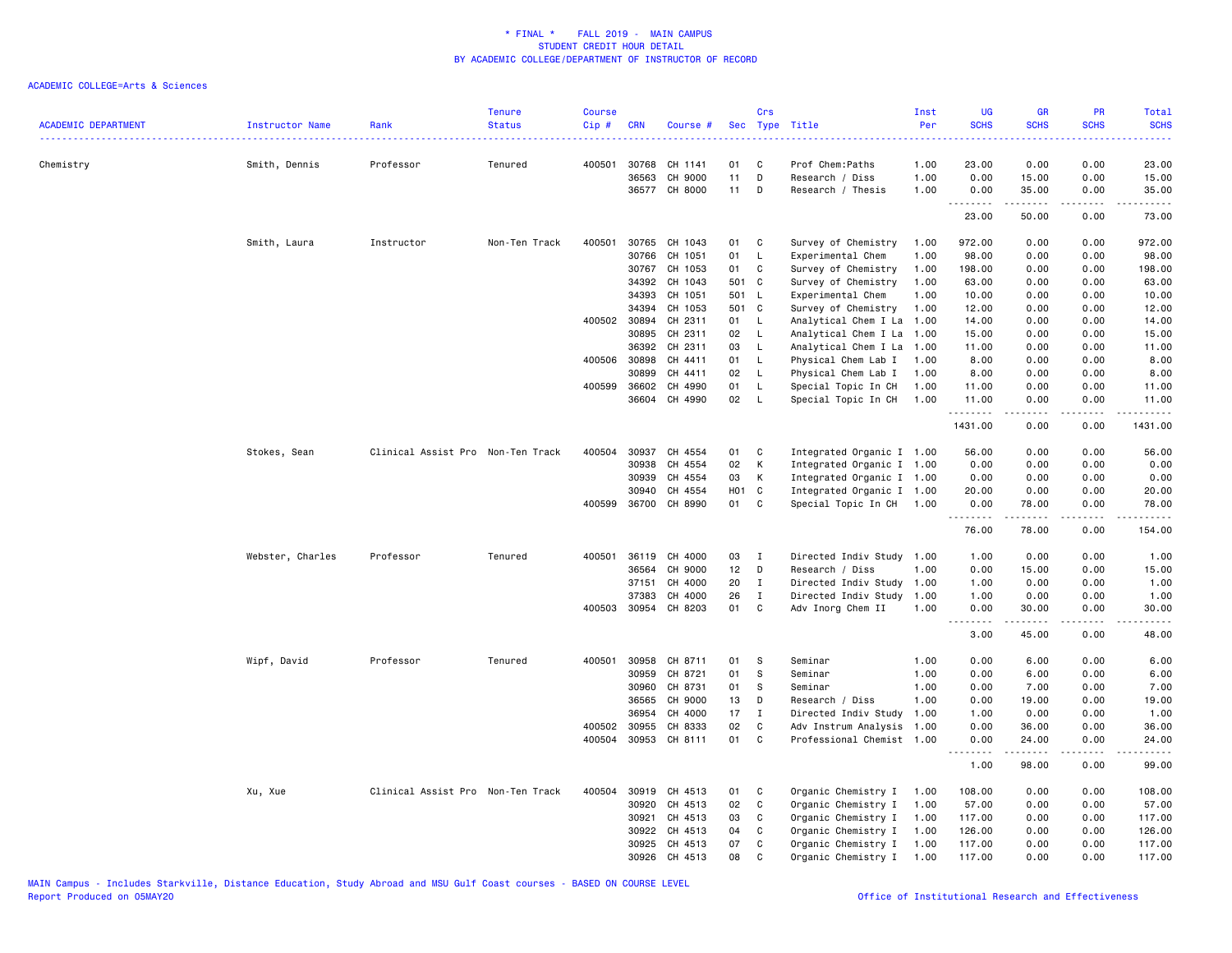# ACADEMIC COLLEGE=Arts & Sciences

| <b>ACADEMIC DEPARTMENT</b> | Instructor Name | Rank                              | Tenure<br><b>Status</b> | Course<br>Cip# | <b>CRN</b> | Course #             |      | Crs | Sec Type Title      | Inst<br>Per | UG<br><b>SCHS</b> | <b>GR</b><br><b>SCHS</b> | <b>PR</b><br><b>SCHS</b> | Total<br><b>SCHS</b> |
|----------------------------|-----------------|-----------------------------------|-------------------------|----------------|------------|----------------------|------|-----|---------------------|-------------|-------------------|--------------------------|--------------------------|----------------------|
| Chemistry                  | Xu, Xue         | Clinical Assist Pro Non-Ten Track |                         |                |            | 400504 30952 CH 6513 | 03 C |     | Organic Chemistry I | 1.00        | 0.00              | 3.00                     | 0.00                     | 3.00                 |
|                            |                 |                                   |                         |                |            |                      |      |     |                     |             | 642.00            | 3.00                     | 0.00                     | 645.00               |
|                            | Zhang, Dongmao  | Professor                         | Tenured                 | 400501         |            | 30843 CH 1213        | 14 C |     | Chemistry I         | 0.90        | 89.10             | 0.00                     | 0.00                     | 89.10                |
|                            |                 |                                   |                         |                |            | 30844 CH 1213        | 15 C |     | Chemistry I         | 0.90        | 91.80             | 0.00                     | 0.00                     | 91.80                |
|                            |                 |                                   |                         |                |            | 30845 CH 1213        | 16 C |     | Chemistry I         | 0.90        | 83.70             | 0.00                     | 0.00                     | 83.70                |
|                            |                 |                                   |                         |                |            | 30846 CH 1213        | 17 C |     | Chemistry I         | 0.90        | 89.10             | 0.00                     | 0.00                     | 89.10                |
|                            |                 |                                   |                         |                |            | 30847 CH 1213        | 18 C |     | Chemistry I         | 0.90        | 86.40             | 0.00                     | 0.00                     | 86.40                |
|                            |                 |                                   |                         |                |            | 36566 CH 9000        | 14 D |     | Research / Diss     | 1.00        | 0.00              | 23.00                    | 0.00                     | 23.00                |
|                            |                 |                                   |                         |                |            | 36580 CH 8000        | 14 D |     | Research / Thesis   | 1.00        | 0.00              | 3.00                     | 0.00                     | 3.00                 |
|                            |                 |                                   |                         |                |            |                      |      |     |                     |             |                   | .                        | .                        | .                    |
|                            |                 |                                   |                         |                |            |                      |      |     |                     |             | 440.10            | 26.00                    | 0.00                     | 466.10               |
|                            |                 |                                   |                         |                |            |                      |      |     |                     |             |                   |                          |                          |                      |

 =================================== ======== ======== ======== ========== Chemistry 10634.00 798.00 0.00 11432.00 =================================== ======== ======== ======== ==========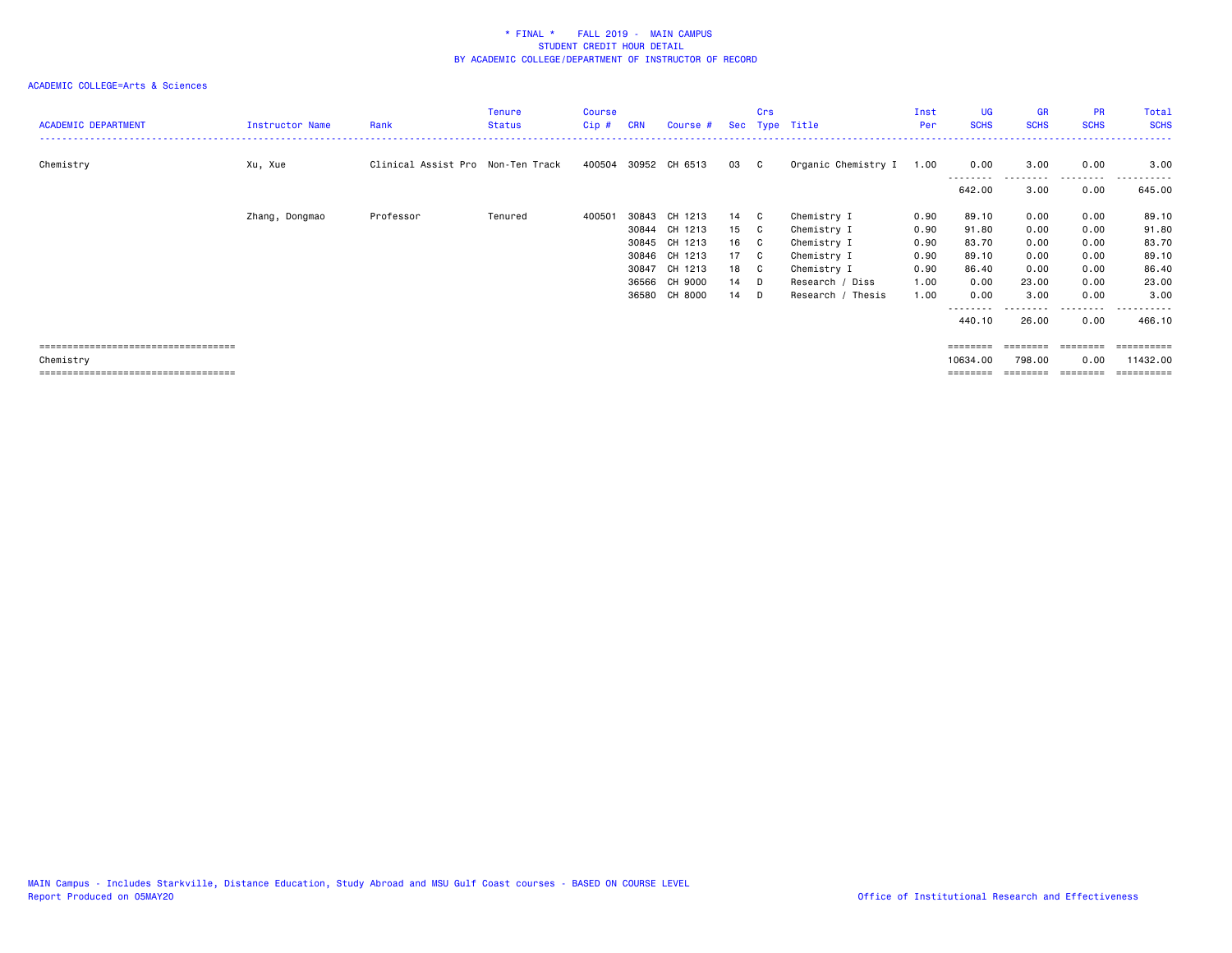| <b>ACADEMIC DEPARTMENT</b>                         | Instructor Name   | Rank                          | <b>Tenure</b><br><b>Status</b> | Course<br>Cip# | <b>CRN</b> | Course #              | Sec   | Crs          | Type Title                | Inst<br>Per | <b>UG</b><br><b>SCHS</b> | <b>GR</b><br><b>SCHS</b> | PR<br><b>SCHS</b>            | Total<br><b>SCHS</b><br>$\frac{1}{2}$ |
|----------------------------------------------------|-------------------|-------------------------------|--------------------------------|----------------|------------|-----------------------|-------|--------------|---------------------------|-------------|--------------------------|--------------------------|------------------------------|---------------------------------------|
| Classical & Modern Languages & Lite Arroyo, Silvia |                   | Associate Professor Tenured   |                                | 160905         |            | 32185 FLS 2133        | 08    | C            | Spanish III               | 1.00        | 72.00                    | 0.00                     | 0.00                         | 72.00                                 |
|                                                    |                   |                               |                                |                | 32186      | FLS 2133              | 09    | $\mathtt{C}$ | Spanish III               | 1.00        | 54.00                    | 0.00                     | 0.00                         | 54.00                                 |
|                                                    |                   |                               |                                |                | 35229      | FLS 4843              | 01    | C            | Lit Masterpieces His      | 1.00        | 12.00                    | 0.00                     | 0.00                         | 12.00                                 |
|                                                    |                   |                               |                                |                |            | 35231 FLS 6843        | 01    | C            | Lit Masterpieces His 1.00 |             | 0.00                     | 6.00                     | 0.00                         | 6.00                                  |
|                                                    |                   |                               |                                |                |            |                       |       |              |                           |             | <u>.</u><br>138.00       | .<br>6.00                | .<br>0.00                    | .<br>144.00                           |
|                                                    | Bartera, Salvador | Assistant Professor Ten Track |                                |                |            | 160101 32073 FL 4143  | 02    | $\mathbf{C}$ | Classical Mythology       | 1.00        | 72.00                    | 0.00                     | 0.00                         | 72.00                                 |
|                                                    |                   |                               |                                | 160902         | 35391      | FLI 1001              | F01 C |              | First Year Seminar        | 1.00        | 17.00                    | 0.00                     | 0.00                         | 17.00                                 |
|                                                    |                   |                               |                                | 161202         | 32120      | FLH 2133              | 01    | C            | Greek III                 | 1.00        | 18.00                    | 0.00                     | 0.00                         | 18.00                                 |
|                                                    |                   |                               |                                | 161203         |            | 32129 FLL 1113        | 04    | C            | Latin I                   | 1.00        | 69.00                    | 0.00                     | 0.00                         | 69.00                                 |
|                                                    |                   |                               |                                |                |            | 380201 33890 REL 4143 | 02    | C            | Classical Mythology       | 1.00        | 45.00<br>.               | 0.00                     | 0.00<br>$\sim$ $\sim$ $\sim$ | 45.00<br>د د د د د                    |
|                                                    |                   |                               |                                |                |            |                       |       |              |                           |             | 221.00                   | .<br>0.00                | 0.00                         | 221.00                                |
|                                                    | Bensaid, Fahd     | Grad Teach Assist             | Not Applicable                 | 160101         |            | 35511 FL 2990         | 01    | C            | Special Topic In FL       | 1.00        | 12.00                    | 0.00                     | 0.00                         | 12.00                                 |
|                                                    |                   |                               |                                |                | 36450      | FL 2990               | 02    | C            | Special Topic In FL       | 1.00        | 3.00                     | 0.00                     | 0.00                         | 3.00                                  |
|                                                    |                   |                               |                                | 380201         | 35510      | MEC 2990              | 01    | C            | Special Topic In MEC      | 1.00        | 3.00                     | 0.00                     | 0.00                         | 3.00                                  |
|                                                    |                   |                               |                                | 450201         | 35509      | AN 2990               | 01    | C            | Special Topic In AN       | 1.00        | 3.00                     | 0.00                     | 0.00                         | 3.00                                  |
|                                                    |                   |                               |                                |                | 35891      | AN 2990               | 02    | C            | Special Topic In AN       | 1.00        | 12.00                    | 0.00                     | 0.00                         | 12.00                                 |
|                                                    |                   |                               |                                |                |            |                       |       |              |                           |             | .<br>33.00               | .<br>0.00                | .<br>0.00                    | .<br>33.00                            |
|                                                    | Blair, Cameron    | Grad Teach Assist             | Not Applicable                 | 160901         | 32080      | FLF 1113              | 02    | C            | French I                  | 0.25        | 16.50                    | 0.00                     | 0.00                         | 16.50                                 |
|                                                    |                   |                               |                                |                | 32081      | FLF 1113              | 03    | C            | French I                  | 0.25        | 20.25                    | 0.00                     | 0.00                         | 20.25                                 |
|                                                    |                   |                               |                                |                |            | 35235 FLF 1123        | 04    | C            | French II                 | 0.25        | 9.75                     | 0.00                     | 0.00                         | 9.75                                  |
|                                                    |                   |                               |                                |                |            |                       |       |              |                           |             | .<br>46.50               | -----<br>0.00            | .<br>0.00                    | .<br>46.50                            |
|                                                    | Clay, Hiroko      | Lecturer                      | Non-Ten Track                  | 160302         | 32123      | FLJ 1113              | 01    | C            | Japanese I                | 1.00        | 87.00                    | 0.00                     | 0.00                         | 87.00                                 |
|                                                    |                   |                               |                                |                |            | 32124 FLJ 1113        | 02    | C            | Japanese I                | 1.00        | 81.00                    | 0.00                     | 0.00                         | 81.00                                 |
|                                                    |                   |                               |                                |                |            | 32125 FLJ 2133        | 01    | C            | Japanese III              | 1.00        | 30.00                    | 0.00                     | 0.00                         | 30.00                                 |
|                                                    |                   |                               |                                |                |            |                       |       |              |                           |             | <u>.</u><br>198.00       | .<br>0.00                | .<br>0.00                    | .<br>198.00                           |
|                                                    | Clear, Lauren     | Grad Teach Assist             | Not Applicable                 | 160501         | 32099      | FLG 1113              | 01    | C            | German I                  | 0.25        | 18.75                    | 0.00                     | 0.00                         | 18.75                                 |
|                                                    |                   |                               |                                |                | 32101      | FLG 1113              | 03    | C            | German I                  | 0.25        | 4.50                     | 0.00                     | 0.00                         | 4.50                                  |
|                                                    |                   |                               |                                |                |            | 35240 FLG 3124        | 01    | C            | Advan German Convers      | 0.25        | 13.00                    | 0.00                     | 0.00                         | 13.00                                 |
|                                                    |                   |                               |                                |                |            | 36128 FLG 4000        | 01    | $\mathbf{I}$ | Directed Indiv Study      | 0.25        | 0.75                     | 0.00                     | 0.00                         | 0.75                                  |
|                                                    |                   |                               |                                |                |            |                       |       |              |                           |             | .<br>37.00               | .<br>0.00                | $\sim$ $\sim$ $\sim$<br>0.00 | د د د د د<br>37.00                    |
|                                                    | Corrigan, Peter   | Professor                     | Tenured                        | 161203         | 36004      | <b>FLL 4000</b>       | 02    | I            | Directed Indiv Study 1.00 |             | 3.00                     | 0.00                     | 0.00                         | 3.00                                  |
|                                                    |                   |                               |                                |                |            | 36007 FLL 4000        | 04    | $\mathbf{I}$ | Directed Indiv Study 1.00 |             | 3.00                     | 0.00                     | 0.00                         | 3.00                                  |
|                                                    |                   |                               |                                |                | 36008      | FLL 4000              | 05    | $\mathbf{I}$ | Directed Indiv Study 1.00 |             | 3.00                     | 0.00                     | 0.00                         | 3.00                                  |
|                                                    |                   |                               |                                |                | 36009      | <b>FLL 4000</b>       | 06    | $\mathbf{I}$ | Directed Indiv Study 1.00 |             | 3.00                     | 0.00                     | 0.00                         | 3.00                                  |
|                                                    |                   |                               |                                |                |            | 37247 FLL 4000        | 07    | $\mathbf{I}$ | Directed Indiv Study 1.00 |             | 3.00                     | 0.00                     | 0.00                         | 3.00                                  |
|                                                    |                   |                               |                                |                |            |                       |       |              |                           |             | .<br>15.00               | .<br>0.00                | .<br>0.00                    | .<br>15.00                            |
|                                                    | Crawford, Frances | Grad Teach Assist             | Not Applicable                 | 160501         |            | 32100 FLG 1113        | 02    | C            | German I                  | 0.25        | 16.50                    | 0.00                     | 0.00                         | 16.50                                 |
|                                                    |                   |                               |                                |                |            | 32102 FLG 1113        | 04    | C            | German I                  | 0.25        | 15.75                    | 0.00                     | 0.00                         | 15.75                                 |
|                                                    |                   |                               |                                |                |            |                       |       |              |                           |             |                          |                          |                              |                                       |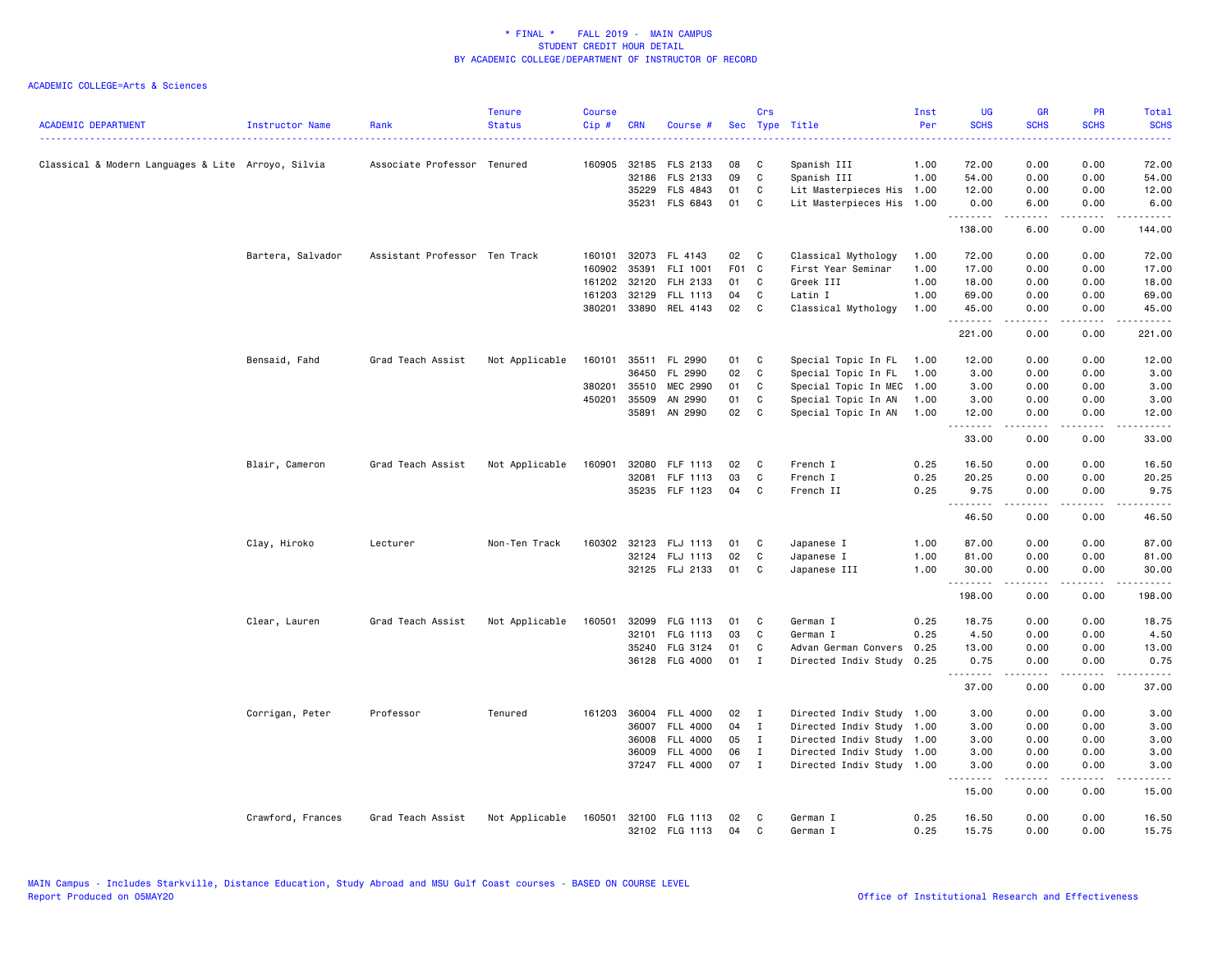| <b>ACADEMIC DEPARTMENT</b>                          | Instructor Name     | Rank                          | <b>Tenure</b><br><b>Status</b> | <b>Course</b><br>Cip# | <b>CRN</b> | Course #                                |                         | Crs          | Sec Type Title                          | Inst<br>Per  | <b>UG</b><br><b>SCHS</b> | <b>GR</b><br><b>SCHS</b> | <b>PR</b><br><b>SCHS</b>     | Total<br><b>SCHS</b> |
|-----------------------------------------------------|---------------------|-------------------------------|--------------------------------|-----------------------|------------|-----------------------------------------|-------------------------|--------------|-----------------------------------------|--------------|--------------------------|--------------------------|------------------------------|----------------------|
|                                                     |                     |                               |                                |                       |            |                                         |                         |              |                                         |              | --------                 | <u>.</u>                 | .                            | .                    |
|                                                     |                     |                               |                                |                       |            |                                         |                         |              |                                         |              | 32.25                    | 0.00                     | 0.00                         | 32.25                |
| Classical & Modern Languages & Lite Davisson, Brian |                     | Associate Professor Tenured   |                                |                       |            | 160905 32169 FLS 1113<br>32198 FLS 3143 | H <sub>01</sub> C<br>01 | C            | Spanish I - Honors<br>Hispanic Civiliza | 1.00<br>1.00 | 81.00<br>57.00           | 0.00<br>0.00             | 0.00<br>0.00                 | 81.00<br>57.00       |
|                                                     |                     |                               |                                |                       |            |                                         |                         |              |                                         |              | .<br>138.00              | 0.00                     | .<br>0.00                    | .<br>138.00          |
|                                                     | Debicka, Anna       | Instructor                    | Non-Ten Track                  | 160901                |            | 32083 FLF 1113                          | 05                      | C            | French I                                | 0.75         | 45.00                    | 0.00                     | 0.00                         | 45.00                |
|                                                     |                     |                               |                                |                       |            | 160905 32170 FLS 1123                   | 01                      | C            | Spanish II                              | 1.00         | 81.00                    | 0.00                     | 0.00                         | 81.00                |
|                                                     |                     |                               |                                |                       |            | 32171 FLS 1123                          | 02                      | C            | Spanish II                              | 1.00         | 75.00                    | 0.00                     | 0.00                         | 75.00                |
|                                                     |                     |                               |                                |                       |            | 32172 FLS 1123                          | 03                      | C            | Spanish II                              | 1.00         | 84.00                    | 0.00                     | 0.00                         | 84.00                |
|                                                     |                     |                               |                                |                       |            | 169999 35225 FL 1001                    | F02 C                   |              | First Year Seminar                      | 1.00         | 24.00<br>.               | 0.00<br>.                | 0.00<br>$\sim$ $\sim$ $\sim$ | 24.00<br>.           |
|                                                     |                     |                               |                                |                       |            |                                         |                         |              |                                         |              | 309.00                   | 0.00                     | 0.00                         | 309.00               |
|                                                     | DiGiulio, Scott     | Assistant Professor Ten Track |                                |                       |            | 161202 32119 FLH 1113                   | 01                      | C            | Greek I                                 | 1.00         | 42.00                    | 0.00                     | 0.00                         | 42.00                |
|                                                     |                     |                               |                                | 161203                | 32130      | FLL 1113                                | 05                      | C            | Latin I                                 | 1.00         | 66.00                    | 0.00                     | 0.00                         | 66.00                |
|                                                     |                     |                               |                                |                       |            | 32134 FLL 2133                          | 01                      | C            | Latin III                               | 1.00         | 51.00                    | 0.00                     | 0.00                         | 51.00                |
|                                                     |                     |                               |                                |                       |            | 169999 32071 FL 1001                    | F01 C                   |              | First Year Seminar                      | 1.00         | 15.00<br><u>.</u>        | 0.00<br>.                | 0.00<br>.                    | 15.00<br>22222)      |
|                                                     |                     |                               |                                |                       |            |                                         |                         |              |                                         |              | 174.00                   | 0.00                     | 0.00                         | 174.00               |
|                                                     | El Khalfaoui, Manal | Grad Teach Assist             | Not Applicable                 | 160901                |            | 32083 FLF 1113                          | 05                      | C            | French I                                | 0.25         | 15.00                    | 0.00                     | 0.00                         | 15.00                |
|                                                     |                     |                               |                                |                       |            | 32087 FLF 1123                          | 03                      | C            | French II                               | 0.25         | 21.00                    | 0.00                     | 0.00                         | 21.00                |
|                                                     |                     |                               |                                |                       |            |                                         |                         |              |                                         |              | .<br>36.00               | .<br>0.00                | .<br>0.00                    | .<br>36.00           |
|                                                     | Fabel, Ekaterina    | Lecturer                      | Non-Ten Track                  |                       |            | 160402 32138 FLR 1113                   | 01                      | C            | Russian I                               | 1.00         | 15.00                    | 0.00                     | 0.00                         | 15.00                |
|                                                     |                     |                               |                                |                       | 32139      | FLR 1113                                | 02                      | C            | Russian I                               | 1.00         | 75.00                    | 0.00                     | 0.00                         | 75.00                |
|                                                     |                     |                               |                                |                       |            | 32140 FLR 2133                          | 01                      | C            | Russian III                             | 1.00         | 36.00                    | 0.00                     | 0.00                         | 36.00                |
|                                                     |                     |                               |                                |                       |            | 36027 FLR 4990                          | 01                      | C            | Special Topic In Flr                    | 1.00         | 15.00<br>.               | 0.00<br>$- - - - -$      | 0.00<br>.                    | 15.00<br>.           |
|                                                     |                     |                               |                                |                       |            |                                         |                         |              |                                         |              | 141.00                   | 0.00                     | 0.00                         | 141.00               |
|                                                     | Fondren, Chevy      | Instructor                    | Non-Ten Track                  | 160501                | 32099      | FLG 1113                                | 01                      | C            | German I                                | 0.75         | 56.25                    | 0.00                     | 0.00                         | 56.25                |
|                                                     |                     |                               |                                |                       | 32101      | FLG 1113                                | 03                      | C            | German I                                | 0.75         | 13.50                    | 0.00                     | 0.00                         | 13.50                |
|                                                     |                     |                               |                                |                       |            | 32111 FLG 2143                          | 01                      | C            | German IV                               | 1.00         | 36.00                    | 0.00                     | 0.00                         | 36.00                |
|                                                     |                     |                               |                                |                       |            | 35240 FLG 3124                          | 01                      | $\mathtt{C}$ | Advan German Convers                    | 0.75         | 39.00                    | 0.00                     | 0.00                         | 39.00                |
|                                                     |                     |                               |                                |                       |            | 36128 FLG 4000                          | 01                      | $\mathbf{I}$ | Directed Indiv Study                    | 0.75         | 2.25<br>.                | 0.00<br>.                | 0.00<br>.                    | 2.25<br>.            |
|                                                     |                     |                               |                                |                       |            |                                         |                         |              |                                         |              | 147.00                   | 0.00                     | 0.00                         | 147.00               |
|                                                     | Frerot, Stephanie   | Lecturer                      | Non-Ten Track                  | 160901                |            | 34522 FLF 1113                          | 501                     | C.           | French I                                | 1.00         | 24.00                    | 0.00                     | 0.00                         | 24.00                |
|                                                     |                     |                               |                                |                       |            | 34523 FLF 1123                          | 501 C                   |              | French II                               | 1.00         | 30.00                    | 0.00                     | 0.00                         | 30.00                |
|                                                     |                     |                               |                                |                       |            |                                         |                         |              |                                         |              | 54.00                    | 0.00                     | 0.00                         | 54.00                |
|                                                     | Gonzalez, Ana       | Lecturer                      | Non-Ten Track                  |                       |            | 160901 32081 FLF 1113                   | 03                      | C            | French I                                | 0.75         | 60.75                    | 0.00                     | 0.00                         | 60.75                |
|                                                     |                     |                               |                                |                       |            | 35235 FLF 1123                          | 04                      | C            | French II                               | 0.75         | 29.25                    | 0.00                     | 0.00                         | 29.25                |
|                                                     |                     |                               |                                |                       |            |                                         |                         |              |                                         |              | .<br>90.00               | -----<br>0.00            | .<br>0.00                    | .<br>90.00           |
|                                                     | Gray, Sally         | Associate Professor Tenured   |                                |                       |            | 160501 32100 FLG 1113                   | 02                      | C            | German I                                | 0.75         | 49.50                    | 0.00                     | 0.00                         | 49.50                |
|                                                     |                     |                               |                                |                       |            |                                         |                         |              |                                         |              |                          |                          |                              |                      |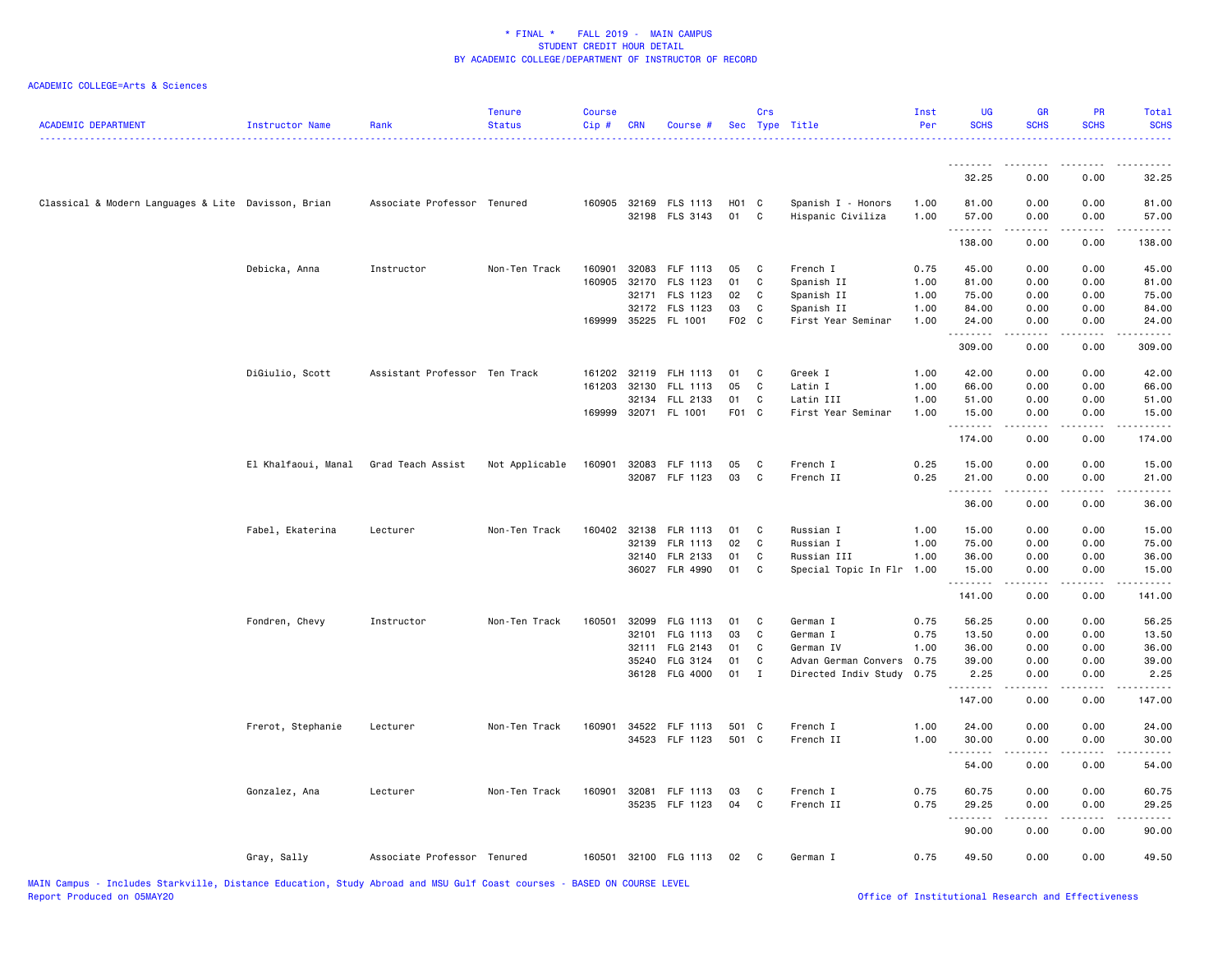| <b>ACADEMIC DEPARTMENT</b>                      | <b>Instructor Name</b> | Rank                          | <b>Tenure</b><br><b>Status</b> | <b>Course</b><br>Cip # | <b>CRN</b>   | Course #              |       | Crs          | Sec Type Title            | Inst<br>Per | UG<br><b>SCHS</b> | <b>GR</b><br><b>SCHS</b> | PR<br><b>SCHS</b>                   | Total<br><b>SCHS</b><br>والأنابات |
|-------------------------------------------------|------------------------|-------------------------------|--------------------------------|------------------------|--------------|-----------------------|-------|--------------|---------------------------|-------------|-------------------|--------------------------|-------------------------------------|-----------------------------------|
| Classical & Modern Languages & Lite Gray, Sally |                        | Associate Professor Tenured   |                                | 160501                 |              | 32102 FLG 1113        | 04    | C            | German I                  | 0.75        | 47.25             | 0.00                     | 0.00                                | 47.25                             |
|                                                 |                        |                               |                                |                        | 35392        | FLG 4533              | 01    | C            | Art, Politics, & Pro 1.00 |             | 24.00             | 0.00                     | 0.00                                | 24.00                             |
|                                                 |                        |                               |                                |                        |              | 35393 FLG 6533        | 01 C  |              | Art, Politics, & Pro 1.00 |             | 0.00<br><u>.</u>  | 9.00<br>.                | 0.00<br>.                           | 9.00<br>.                         |
|                                                 |                        |                               |                                |                        |              |                       |       |              |                           |             | 120.75            | 9.00                     | 0.00                                | 129.75                            |
|                                                 | Hainsey, Arianne       | Lecturer                      | Non-Ten Track                  | 160501                 |              | 32108 FLG 2133        | 01    | C            | German III                | 1.00        | 54.00             | 0.00                     | 0.00                                | 54.00                             |
|                                                 |                        |                               |                                |                        | 32109        | FLG 2133              | 02    | C            | German III                | 1.00        | 24.00             | 0.00                     | 0.00                                | 24.00                             |
|                                                 |                        |                               |                                |                        | 35086        | FLG 1113              | 501 C |              | German I                  | 1.00        | 21.00             | 0.00                     | 0.00                                | 21.00                             |
|                                                 |                        |                               |                                |                        | 35087        | FLG 1123              | 501 C |              | German II                 | 1.00        | 21.00             | 0.00                     | 0.00                                | 21.00                             |
|                                                 |                        |                               |                                | 160905                 | 32191        | FLS 3111              | 01    | - L          | Adv Spanish Lab I         | 1.00        | 10.00             | 0.00                     | 0.00                                | 10.00                             |
|                                                 |                        |                               |                                |                        | 32196        | FLS 3121              | 02    | - L          | Advan Spanish Conv P      | 1.00        | 12.00             | 0.00                     | 0.00                                | 12.00                             |
|                                                 |                        |                               |                                |                        |              | 169999 35227 FL 1001  | F03 C |              | First Year Seminar        | 1.00        | 24.00<br>.        | 0.00<br>.                | 0.00<br>$\sim$ $\sim$ $\sim$ $\sim$ | 24.00<br>.                        |
|                                                 |                        |                               |                                |                        |              |                       |       |              |                           |             | 166.00            | 0.00                     | 0.00                                | 166.00                            |
|                                                 | Harland, Robert        | Associate Professor Tenured   |                                | 160905                 |              | 32180 FLS 2133        | 02    | C            | Spanish III               | 1.00        | 75.00             | 0.00                     | 0.00                                | 75.00                             |
|                                                 |                        |                               |                                |                        | 32183        | FLS 2133              | 05    | C            | Spanish III               | 1.00        | 72.00             | 0.00                     | 0.00                                | 72.00                             |
|                                                 |                        |                               |                                |                        |              | 32194 FLS 3113        | 02    | $\mathbf{C}$ | Advanced Spanish Com      | 1.00        | 33.00<br><u>.</u> | 0.00                     | 0.00<br>$\frac{1}{2}$               | 33.00<br>.                        |
|                                                 |                        |                               |                                |                        |              |                       |       |              |                           |             | 180.00            | 0.00                     | 0.00                                | 180.00                            |
|                                                 | Hayes, Caroline        | Grad Teach Assist             | Not Applicable                 |                        |              | 160905 32152 FLS 1113 | $-11$ | $\mathbf{C}$ | Spanish I                 | 0.25        | 20.25<br>.        | 0.00                     | 0.00                                | 20.25<br>.                        |
|                                                 |                        |                               |                                |                        |              |                       |       |              |                           |             | 20.25             | 0.00                     | 0.00                                | 20.25                             |
|                                                 | Hernandez, Magda       | Lecturer                      | Non-Ten Track                  | 160905                 |              | 32157 FLS 1113        | 16    | C            | Spanish I                 | 1.00        | 78.00             | 0.00                     | 0.00                                | 78.00                             |
|                                                 |                        |                               |                                |                        |              | 32159 FLS 1113        | 18    | C            | Spanish I                 | 1.00        | 75.00             | 0.00                     | 0.00                                | 75.00                             |
|                                                 |                        |                               |                                |                        |              | 32175 FLS 1123        | 06    | C            | Spanish II                | 1.00        | 78.00             | 0.00                     | 0.00                                | 78.00                             |
|                                                 |                        |                               |                                |                        |              | 32176 FLS 1123        | 07    | C            | Spanish II                | 1.00        | 66.00             | 0.00                     | 0.00                                | 66.00                             |
|                                                 |                        |                               |                                |                        |              | 34527 FLS 1123        | 503 C |              | Spanish II                | 1.00        | 51.00<br>.        | 0.00<br>.                | 0.00<br>$- - - -$                   | 51.00<br>.                        |
|                                                 |                        |                               |                                |                        |              |                       |       |              |                           |             | 348.00            | 0.00                     | 0.00                                | 348.00                            |
|                                                 | Hguig, Islam           | Grad Teach Assist             | Not Applicable                 | 160901                 |              | 32085 FLF 1123        | 01    | C            | French II                 | 0.25        | 13.50             | 0.00                     | 0.00                                | 13.50                             |
|                                                 |                        |                               |                                |                        |              | 32094 FLF 3114        | 01    | В            | Adv French Comp           | 0.25        | 12.00<br><u>.</u> | 0.00<br>.                | 0.00<br>.                           | 12.00<br>.                        |
|                                                 |                        |                               |                                |                        |              |                       |       |              |                           |             | 25.50             | 0.00                     | 0.00                                | 25.50                             |
|                                                 | Joo, Fumiko            | Assistant Professor Ten Track |                                | 050123                 | 35244        | FLC 3303              | 01    | C            | Survey of Chinese Cu 1.00 |             | 24.00             | 0.00                     | 0.00                                | 24.00                             |
|                                                 |                        |                               |                                |                        | 160302 35243 | FLJ 3153              | 01    | C            | Japanese V                | 1.00        | 21.00             | 0.00                     | 0.00                                | 21.00                             |
|                                                 |                        |                               |                                |                        | 35471        | FLJ 4990              | 01    | C            | Special Topic In FLJ 1.00 |             | 54.00             | 0.00                     | 0.00                                | 54.00                             |
|                                                 |                        |                               |                                |                        |              | 37495 FLJ 4000        | 01    | $\mathbf I$  | Directed Indiv Study 1.00 |             | 1.00<br>.         | 0.00<br>.                | 0.00<br>الأبالات                    | 1.00<br>.                         |
|                                                 |                        |                               |                                |                        |              |                       |       |              |                           |             | 100.00            | 0.00                     | 0.00                                | 100.00                            |
|                                                 | King, Lydia            | Instructor                    | Non-Ten Track                  | 160901                 | 32085        | FLF 1123              | 01    | C            | French II                 | 0.75        | 40.50             | 0.00                     | 0.00                                | 40.50                             |
|                                                 |                        |                               |                                |                        | 32086        | FLF 1123              | 02    | $\mathbf{C}$ | French II                 | 0.75        | 54.00             | 0.00                     | 0.00                                | 54.00                             |
|                                                 |                        |                               |                                |                        |              | 32087 FLF 1123        | 03    | C            | French II                 | 0.75        | 63.00             | 0.00                     | 0.00                                | 63.00                             |
|                                                 |                        |                               |                                |                        |              | 32092 FLF 2143        | 01    | $\mathbf{C}$ | French IV                 | 1.00        | 42.00<br>.        | 0.00<br>$- - - - -$      | 0.00<br>.                           | 42.00<br>.                        |
|                                                 |                        |                               |                                |                        |              |                       |       |              |                           |             | 199.50            | 0.00                     | 0.00                                | 199.50                            |
|                                                 | Kraker, Julia          | Lecturer                      | Non-Ten Track                  |                        |              | 160905 32148 FLS 1113 | 07    | C            | Spanish I                 | 1.00        | 81.00             | 0.00                     | 0.00                                | 81.00                             |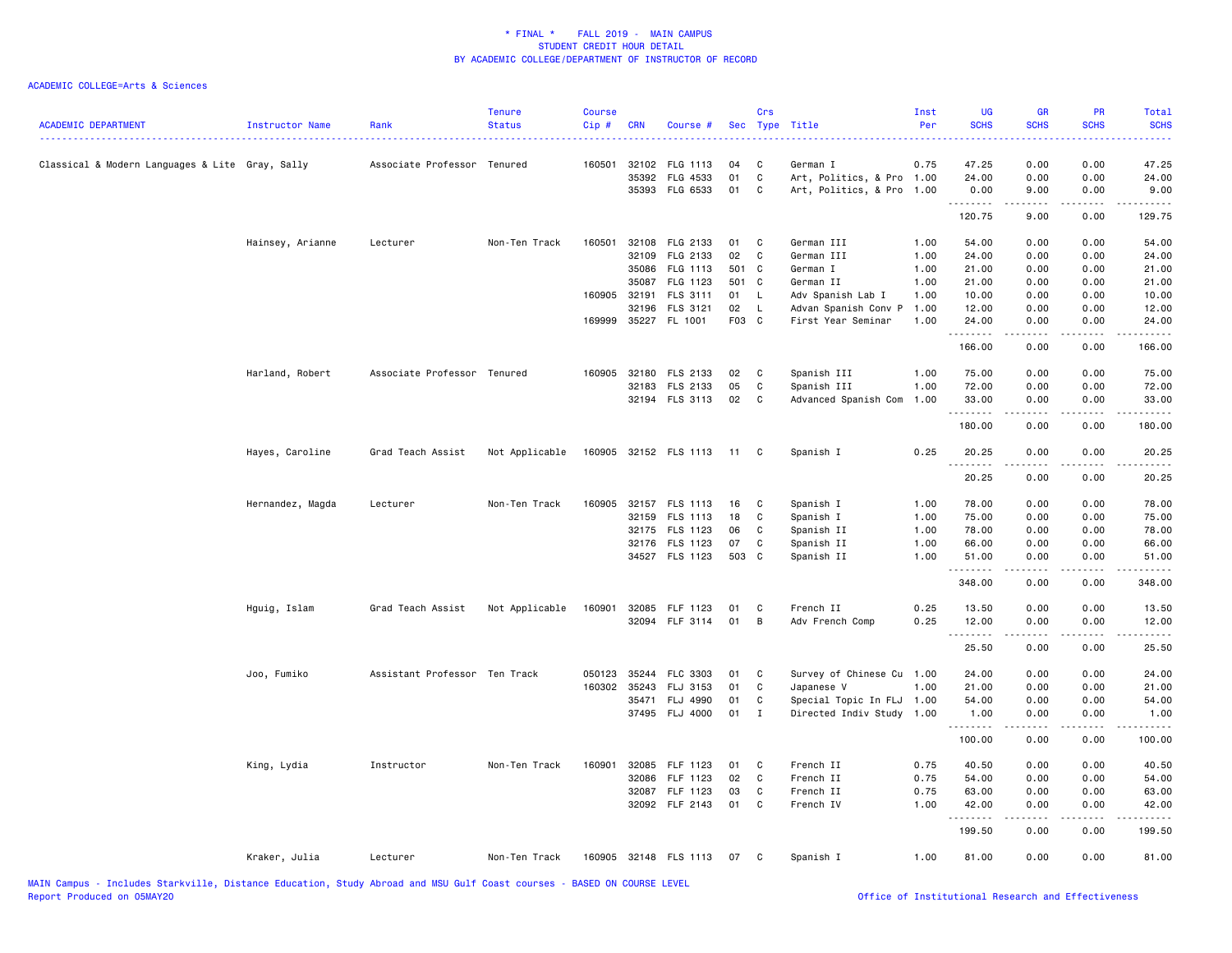| <b>ACADEMIC DEPARTMENT</b>                        | Instructor Name               | Rank<br>-------------------- | <b>Tenure</b><br><b>Status</b> | <b>Course</b><br>Cip# | <b>CRN</b> | Course #              |       | Crs          | Sec Type Title            | Inst<br>Per | <b>UG</b><br><b>SCHS</b> | <b>GR</b><br><b>SCHS</b> | PR<br><b>SCHS</b>                   | Total<br><b>SCHS</b><br>$\omega$ is $\omega$ in . |
|---------------------------------------------------|-------------------------------|------------------------------|--------------------------------|-----------------------|------------|-----------------------|-------|--------------|---------------------------|-------------|--------------------------|--------------------------|-------------------------------------|---------------------------------------------------|
| Classical & Modern Languages & Lite Kraker, Julia |                               | Lecturer                     | Non-Ten Track                  |                       |            | 160905 32154 FLS 1113 | 13    | C            | Spanish I                 | 1.00        | 69.00                    | 0.00                     | 0.00                                | 69.00                                             |
|                                                   |                               |                              |                                |                       |            | 32160 FLS 1113        | 19    | C            | Spanish I                 | 1.00        | 78.00                    | 0.00                     | 0.00                                | 78.00                                             |
|                                                   |                               |                              |                                |                       |            | 32161 FLS 1113        | 20    | C            | Spanish I                 | 1.00        | 78.00                    | 0.00                     | 0.00                                | 78.00                                             |
|                                                   |                               |                              |                                |                       |            | 34526 FLS 1123        | 501 C |              | Spanish II                | 1.00        | 48.00                    | 0.00                     | 0.00                                | 48.00                                             |
|                                                   |                               |                              |                                |                       |            |                       |       |              |                           |             | <u>.</u><br>354.00       | 0.00                     | $\sim$ $\sim$ $\sim$ $\sim$<br>0.00 | $\omega$ is $\omega$ in .<br>354.00               |
|                                                   | Lin, Liang-Yin                | Lecturer                     | Non-Ten Track                  | 160101                |            | 32076 FLC 1113        | 01    | C            | Chinese I                 | 1.00        | 24.00                    | 0.00                     | 0.00                                | 24.00                                             |
|                                                   |                               |                              |                                |                       |            | 32077 FLC 1113        | 02    | B            | Chinese I                 | 1.00        | 51.00                    | 0.00                     | 0.00                                | 51.00                                             |
|                                                   |                               |                              |                                |                       |            | 32078 FLC 2133        | 01    | C            | Chinese III               | 1.00        | 27.00                    | 0.00                     | 0.00                                | 27.00                                             |
|                                                   |                               |                              |                                | 169999 37041          |            | FLC 4000              | 01    | $\mathbf{I}$ | Directed Indiv Study 1.00 |             | 3.00                     | 0.00                     | 0.00                                | 3.00                                              |
|                                                   |                               |                              |                                |                       | 37042      | <b>FLC 4000</b>       | 02    | $\mathbf{I}$ | Directed Indiv Study 1.00 |             | 3.00                     | 0.00                     | 0.00                                | 3.00                                              |
|                                                   |                               |                              |                                |                       |            | 37153 FLC 4000        | 03    | $\mathbf{I}$ | Directed Indiv Study 1.00 |             | 3.00                     | 0.00                     | 0.00                                | 3.00                                              |
|                                                   |                               |                              |                                |                       |            | 37346 FLC 4000        | 05    | $\mathbf{I}$ | Directed Indiv Study 1.00 |             | 3.00                     | 0.00                     | 0.00                                | 3.00                                              |
|                                                   |                               |                              |                                |                       |            |                       |       |              |                           |             | .<br>114.00              | .<br>0.00                | .<br>0.00                           | .<br>114.00                                       |
|                                                   | Little, Christopher Lecturer  |                              | Non-Ten Track                  | 160905                |            | 34524 FLS 1113        | 501 C |              | Spanish I                 | 1.00        | 66.00                    | 0.00                     | 0.00                                | 66.00                                             |
|                                                   |                               |                              |                                |                       |            | 34525 FLS 1113        | 502 C |              | Spanish I                 | 1.00        | 60.00                    | 0.00                     | 0.00                                | 60.00                                             |
|                                                   |                               |                              |                                |                       |            | 34528 FLS 2133        | 501 C |              | Spanish III               | 1.00        | 78.00                    | 0.00                     | 0.00                                | 78.00                                             |
|                                                   |                               |                              |                                |                       |            |                       |       |              |                           |             | .<br>204.00              | .<br>0.00                | .<br>0.00                           | .<br>204.00                                       |
|                                                   | Martinez Rosas, Mari Lecturer |                              | Non-Ten Track                  |                       |            | 160905 32149 FLS 1113 | 08    | C            | Spanish I                 | 1.00        | 78.00                    | 0.00                     | 0.00                                | 78.00                                             |
|                                                   |                               |                              |                                |                       |            | 32155 FLS 1113        | 14    | C            | Spanish I                 | 1.00        | 78.00                    | 0.00                     | 0.00                                | 78.00                                             |
|                                                   |                               |                              |                                |                       |            | 32156 FLS 1113        | 15    | C            | Spanish I                 | 1.00        | 72.00                    | 0.00                     | 0.00                                | 72.00                                             |
|                                                   |                               |                              |                                |                       |            |                       |       |              |                           |             | .<br>228.00              | .<br>0.00                | د د د د<br>0.00                     | .<br>228.00                                       |
|                                                   | Massey, Brittany              | Lecturer                     | Non-Ten Track                  | 160901                |            | 32079 FLF 1113        | 01    | C            | French I                  | 0.75        | 45.00                    | 0.00                     | 0.00                                | 45.00                                             |
|                                                   |                               |                              |                                |                       |            | 32080 FLF 1113        | 02    | C            | French I                  | 0.75        | 49.50                    | 0.00                     | 0.00                                | 49.50                                             |
|                                                   |                               |                              |                                |                       |            | 32082 FLF 1113        | 04    | C            | French I                  | 0.75        | 60.75                    | 0.00                     | 0.00                                | 60.75                                             |
|                                                   |                               |                              |                                |                       |            | 32094 FLF 3114        | 01    | В            | Adv French Comp           | 0.75        | 36.00                    | 0.00                     | 0.00                                | 36.00                                             |
|                                                   |                               |                              |                                |                       |            |                       |       |              |                           |             | .<br>191.25              | .<br>0.00                | .<br>0.00                           | ------<br>191.25                                  |
|                                                   | McFadden, Michael             | Lecturer                     | Non-Ten Track                  | 160905                |            | 32142 FLS 1113        | 01    | C            | Spanish I                 | 1.00        | 81.00                    | 0.00                     | 0.00                                | 81.00                                             |
|                                                   |                               |                              |                                |                       |            | 32163 FLS 1113        | 22    | C            | Spanish I                 | 1.00        | 78.00                    | 0.00                     | 0.00                                | 78.00                                             |
|                                                   |                               |                              |                                |                       |            | 32164 FLS 1113        | 23    | C            | Spanish I                 | 1.00        | 81.00                    | 0.00                     | 0.00                                | 81.00                                             |
|                                                   |                               |                              |                                |                       |            | 32166 FLS 1113        | 26    | C            | Spanish I                 | 1.00        | 81.00                    | 0.00                     | 0.00                                | 81.00                                             |
|                                                   |                               |                              |                                |                       |            |                       |       |              |                           |             | .<br>321.00              | .<br>0.00                | .<br>0.00                           | <u>.</u><br>321.00                                |
|                                                   | Mensah, Jude                  | Grad Teach Assist            | Not Applicable                 | 160901                |            | 32079 FLF 1113        | 01    | C            | French I                  | 0.25        | 15.00                    | 0.00                     | 0.00                                | 15.00                                             |
|                                                   |                               |                              |                                |                       |            | 32082 FLF 1113        | 04    | $\mathbf C$  | French I                  | 0.25        | 20.25                    | 0.00                     | 0.00                                | 20.25                                             |
|                                                   |                               |                              |                                |                       |            | 32086 FLF 1123        | 02    | C            | French II                 | 0.25        | 18.00                    | 0.00                     | 0.00                                | 18.00                                             |
|                                                   |                               |                              |                                |                       |            |                       |       |              |                           |             | 53.25                    | 0.00                     | 0.00                                | 53.25                                             |
|                                                   | Moser, Keith                  | Professor                    | Tenured                        |                       |            | 160901 35238 FLF 8123 | 01    | - S          | Sem Fr Nov & Sh St        | 1.00        | 0.00                     | 24.00                    | 0.00                                | 24.00                                             |
|                                                   |                               |                              |                                |                       |            | 36251 FLF 4000        | 01    | $\mathbf{I}$ | Directed Indiv Study 1.00 |             | 3.00                     | 0.00                     | 0.00                                | 3.00                                              |
|                                                   |                               |                              |                                |                       | 36796      | <b>FLF 4000</b>       | 02    | $\mathbf{I}$ | Directed Indiv Study 1.00 |             | 3.00                     | 0.00                     | 0.00                                | 3.00                                              |
|                                                   |                               |                              |                                |                       | 37257      | <b>FLF 4000</b>       | 03    | $\mathbf{I}$ | Directed Indiv Study 1.00 |             | 3.00                     | 0.00                     | 0.00                                | 3.00                                              |
|                                                   |                               |                              |                                |                       |            | 37271 FLF 4000        | 04    | $\mathbf{I}$ | Directed Indiv Study 1.00 |             | 3.00                     | 0.00                     | 0.00                                | 3.00                                              |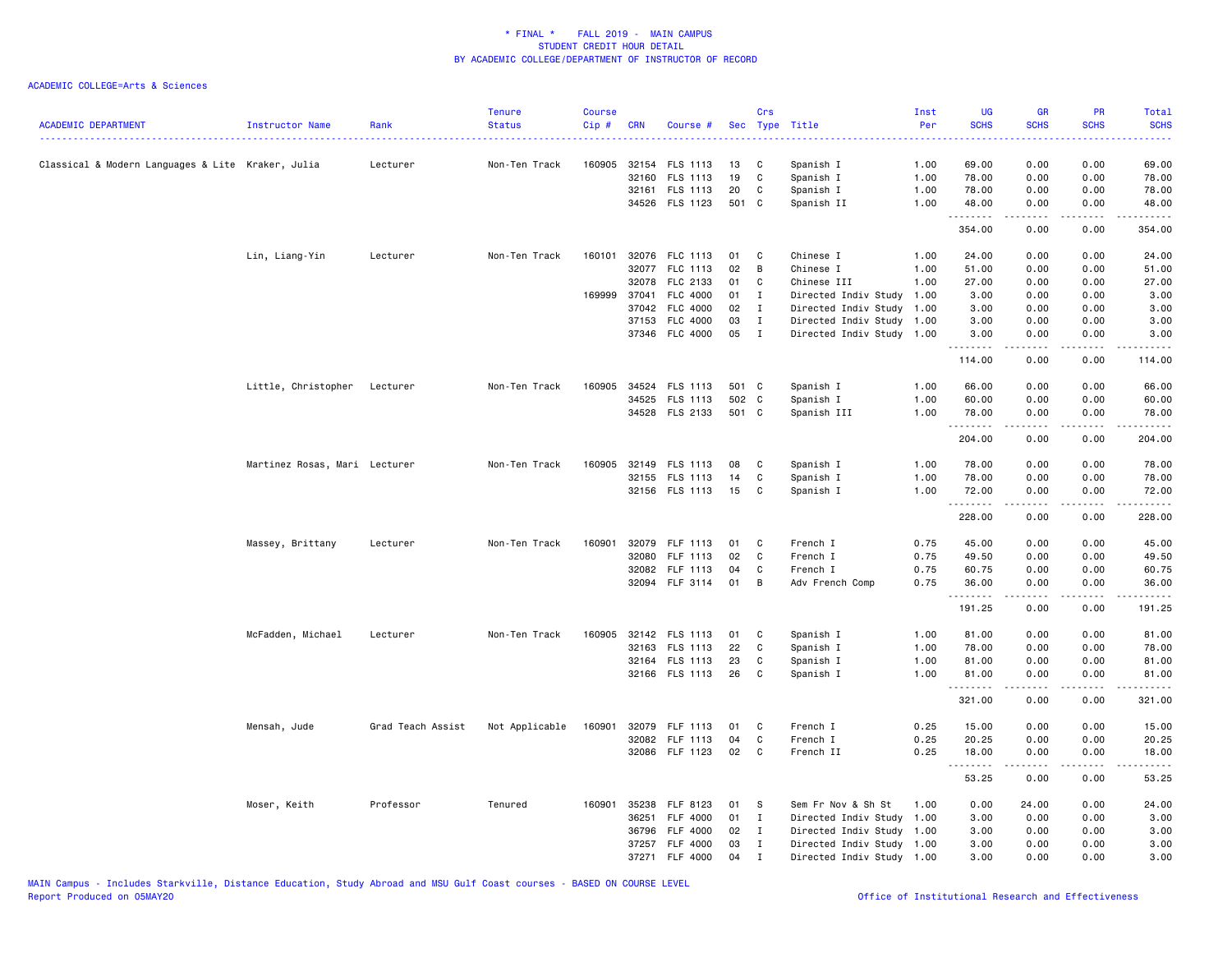| <b>ACADEMIC DEPARTMENT</b>                       | Instructor Name   | Rank                        | <b>Tenure</b><br><b>Status</b> | <b>Course</b><br>Cip# | <b>CRN</b> | Course #              |    | Crs          | Sec Type Title            | Inst<br>Per | <b>UG</b><br><b>SCHS</b> | <b>GR</b><br><b>SCHS</b> | <b>PR</b><br><b>SCHS</b> | Total<br><b>SCHS</b>   |
|--------------------------------------------------|-------------------|-----------------------------|--------------------------------|-----------------------|------------|-----------------------|----|--------------|---------------------------|-------------|--------------------------|--------------------------|--------------------------|------------------------|
| Classical & Modern Languages & Lite Moser, Keith |                   | Professor                   | Tenured                        | 169999                | 35220      | FLF 4990              | 01 | C            | Special Topic In FLF 1.00 |             | 36.00                    | 0.00                     | 0.00                     | 36.00                  |
|                                                  |                   |                             |                                |                       |            | 35221 FLF 6990        | 01 | C            | Special Topic In FLF 1.00 |             | 0.00<br>.                | 15.00<br>.               | 0.00<br>.                | 15.00<br>.             |
|                                                  |                   |                             |                                |                       |            |                       |    |              |                           |             | 48.00                    | 39.00                    | 0.00                     | 87.00                  |
|                                                  | Moya, Arleana     | Instructor                  | Non-Ten Track                  | 160905                |            | 32143 FLS 1113        | 02 | C            | Spanish I                 | 1.00        | 81.00                    | 0.00                     | 0.00                     | 81.00                  |
|                                                  |                   |                             |                                |                       |            | 32144 FLS 1113        | 03 | C            | Spanish I                 | 1.00        | 81.00                    | 0.00                     | 0.00                     | 81.00                  |
|                                                  |                   |                             |                                |                       |            | 32145 FLS 1113        | 04 | C            | Spanish I                 | 1.00        | 78.00                    | 0.00                     | 0.00                     | 78.00                  |
|                                                  |                   |                             |                                |                       |            | 32146 FLS 1113        | 05 | C            | Spanish I                 | 1.00        | 78.00                    | 0.00<br>.                | 0.00<br>.                | 78.00<br>.             |
|                                                  |                   |                             |                                |                       |            |                       |    |              |                           |             | .<br>318.00              | 0.00                     | 0.00                     | 318.00                 |
|                                                  | Nigro, Rosa       | Lecturer                    | Non-Ten Track                  |                       |            | 160902 32121 FLI 1113 | 01 | C            | Italian I                 | 1.00        | 66.00                    | 0.00                     | 0.00                     | 66.00                  |
|                                                  |                   |                             |                                |                       | 35241      | FLI 1123              | 01 | $\mathbf{C}$ | Italian II                | 1.00        | 36.00                    | 0.00                     | 0.00                     | 36.00                  |
|                                                  |                   |                             |                                |                       |            | 35242 FLI 2133        | 01 | C            | Italian III               | 1.00        | 30.00                    | 0.00                     | 0.00                     | 30.00                  |
|                                                  |                   |                             |                                |                       |            | 169999 35394 FLI 4990 | 01 | C            | Special Topic in FLI 1.00 |             | 9.00<br>.                | 0.00<br>.                | 0.00                     | 9.00                   |
|                                                  |                   |                             |                                |                       |            |                       |    |              |                           |             | 141.00                   | 0.00                     | 0.00                     | 141.00                 |
|                                                  | Pelaez, Sol       | Associate Professor Tenured |                                |                       |            | 160905 32188 FLS 2143 | 01 | C            | Spanish IV                | 1.00        | 69.00                    | 0.00                     | 0.00                     | 69.00                  |
|                                                  |                   |                             |                                |                       | 32189      | FLS 2143              | 02 | C            | Spanish IV                | 1.00        | 69.00                    | 0.00                     | 0.00                     | 69.00                  |
|                                                  |                   |                             |                                |                       |            | 169999 36042 FLS 8990 | 01 | C            | Special Topic In FLS      | 1.00        | 0.00                     | 9.00                     | 0.00                     | 9.00                   |
|                                                  |                   |                             |                                |                       |            |                       |    |              |                           |             | <u>.</u><br>138.00       | 9.00                     | 0.00                     | 147.00                 |
|                                                  | Potter, Edward    | Associate Professor Tenured |                                |                       |            | 160501 32105 FLG 1123 | 01 | В            | German II                 | 1.00        | 18.00                    | 0.00                     | 0.00                     | 18.00                  |
|                                                  |                   |                             |                                |                       | 35239      | FLG 1123              | 03 | $\mathbf C$  | German II                 | 1.00        | 30.00                    | 0.00                     | 0.00                     | 30.00                  |
|                                                  |                   |                             |                                |                       |            | 169999 35425 FLG 8990 | 01 | C            | Special Topic In FLG      | 1.00        | 0.00                     | 9.00                     | 0.00                     | 9.00                   |
|                                                  |                   |                             |                                |                       |            |                       |    |              |                           |             | .<br>48.00               | 9.00                     | 0.00                     | 57.00                  |
|                                                  | Roskelley, Martha | Lecturer                    | Non-Ten Track                  |                       |            | 160905 32147 FLS 1113 | 06 | C            | Spanish I                 | 1.00        | 66.00                    | 0.00                     | 0.00                     | 66.00                  |
|                                                  |                   |                             |                                |                       |            | 32173 FLS 1123        | 04 | C            | Spanish II                | 1.00        | 48.00                    | 0.00                     | 0.00                     | 48.00                  |
|                                                  |                   |                             |                                |                       |            | 32174 FLS 1123        | 05 | C            | Spanish II                | 1.00        | 69.00                    | 0.00                     | 0.00                     | 69.00                  |
|                                                  |                   |                             |                                |                       |            | 32177 FLS 1123        | 08 | C            | Spanish II                | 1.00        | 69.00                    | 0.00                     | 0.00<br>$\frac{1}{2}$    | 69.00                  |
|                                                  |                   |                             |                                |                       |            |                       |    |              |                           |             | .<br>252.00              | .<br>0.00                | 0.00                     | . <b>.</b> .<br>252.00 |
|                                                  | Russell, Amie     | Instructor                  | Non-Ten Track                  | 160905                |            | 32150 FLS 1113        | 09 | C            | Spanish I                 | 1.00        | 75.00                    | 0.00                     | 0.00                     | 75.00                  |
|                                                  |                   |                             |                                |                       |            | 32151 FLS 1113        | 10 | C            | Spanish I                 | 1.00        | 72.00                    | 0.00                     | 0.00                     | 72.00                  |
|                                                  |                   |                             |                                |                       |            | 32152 FLS 1113 11     |    | C            | Spanish I                 | 0.75        | 60.75                    | 0.00                     | 0.00                     | 60.75                  |
|                                                  |                   |                             |                                |                       |            |                       |    |              |                           |             | .<br>207.75              | .<br>0.00                | $   -$<br>0.00           | .<br>207.75            |
|                                                  | Simpore, Karim    | Associate Professor Tenured |                                | 160901                |            | 32089 FLF 2133        | 01 | C            | French III                | 1.00        | 81.00                    | 0.00                     | 0.00                     | 81.00                  |
|                                                  |                   |                             |                                |                       | 32090      | FLF 2133              | 02 | C            | French III                | 1.00        | 60.00                    | 0.00                     | 0.00                     | 60.00                  |
|                                                  |                   |                             |                                |                       |            | 169999 35887 FLF 4990 | 02 | C            | Special Topic In FLF      | 1.00        | 15.00                    | 0.00                     | 0.00                     | 15.00                  |
|                                                  |                   |                             |                                |                       |            | 35927 FLF 6990        | 02 | C            | Special Topic In FLF 1.00 |             | 0.00<br>.                | 9.00<br>-----            | 0.00<br>.                | 9.00<br><u>.</u> .     |
|                                                  |                   |                             |                                |                       |            |                       |    |              |                           |             | 156.00                   | 9.00                     | 0.00                     | 165.00                 |
|                                                  | Smith, Bobbie     | Grad Teach Assist           | Not Applicable                 |                       |            | 160905 32178 FLS 1123 | 09 | C            | Spanish II                | 0.25        | 19.50                    | 0.00                     | 0.00                     | 19.50                  |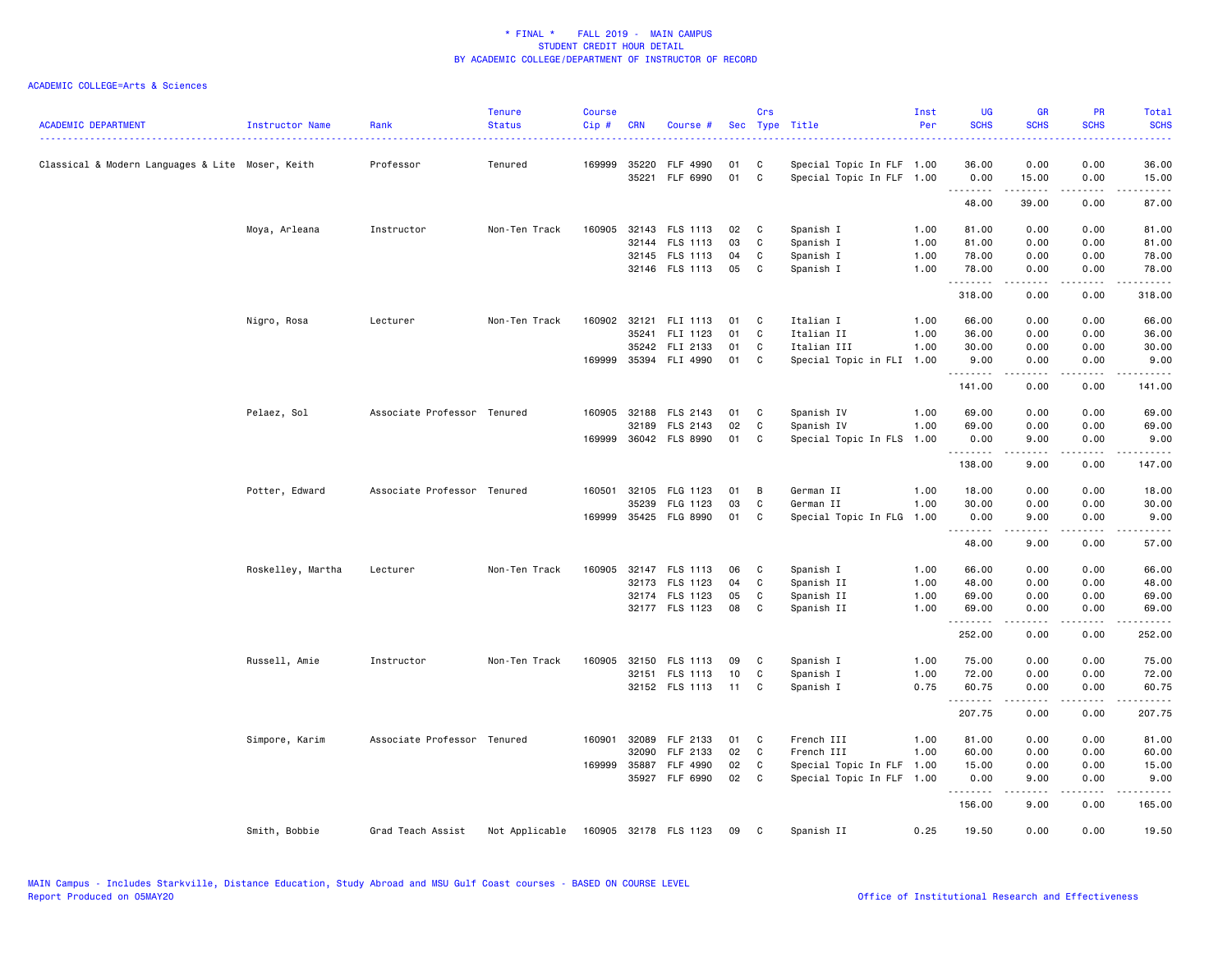| <b>ACADEMIC DEPARTMENT</b>                      | <b>Instructor Name</b> | Rank                          | <b>Tenure</b><br><b>Status</b> | <b>Course</b><br>$Cip$ # | <b>CRN</b> | <b>Course</b>                    | <b>Sec</b>  | Crs | Type Title                                | Inst<br>Per  | <b>UG</b><br><b>SCHS</b>  | <b>GR</b><br><b>SCHS</b> | <b>PR</b><br><b>SCHS</b> | <b>Total</b><br><b>SCHS</b> |
|-------------------------------------------------|------------------------|-------------------------------|--------------------------------|--------------------------|------------|----------------------------------|-------------|-----|-------------------------------------------|--------------|---------------------------|--------------------------|--------------------------|-----------------------------|
|                                                 |                        |                               |                                |                          |            |                                  |             |     |                                           |              | ---------<br>19.50        | ---------<br>0.00        | .<br>0.00                | -------<br>19.50            |
| Classical & Modern Languages & Lite Vozzo, Rosa |                        | Instructor                    | Non-Ten Track                  | 160905                   |            | 32181 FLS 2133                   | 03          | C.  | Spanish III                               | 1.00         | 72.00                     | 0.00                     | 0.00                     | 72.00                       |
|                                                 |                        |                               |                                |                          |            | 32184 FLS 2133                   | 06          | - C | Spanish III                               | 1.00         | 69.00                     | 0.00                     | 0.00                     | 69.00                       |
|                                                 |                        |                               |                                |                          |            | 32200 FLS 3233                   | 01          | - C | Adv Spanish Conversa                      | 1.00         | 57.00                     | 0.00                     | 0.00                     | 57.00                       |
|                                                 |                        |                               |                                | 169999                   |            | 32202 FLS 3313<br>32141 FLS 1001 | 01<br>F01 C | - C | Econ for Span-speak<br>First Year Seminar | 1.00<br>1.00 | 54.00<br>27,00            | 0.00<br>0.00             | 0.00<br>0.00             | 54.00<br>27.00              |
|                                                 |                        |                               |                                |                          |            |                                  |             |     |                                           |              | 279.00                    | 0.00                     | - - - -<br>0.00          | 279.00                      |
|                                                 | Wolverton, Robert      | Professor                     | Tenured                        | 160101                   |            | 32072 FL 4143                    | 01          | - C | Classical Mythology                       | 1.00         | 45.00                     | 0.00                     | 0.00                     | 45.00                       |
|                                                 |                        |                               |                                | 161203                   |            | 32126 FLL 1113                   | 01          | - C | Latin I                                   | 1.00         | 72.00                     | 0.00                     | 0.00                     | 72.00                       |
|                                                 |                        |                               |                                |                          |            | 32128 FLL 1113                   | 03          | C.  | Latin I                                   | 1.00         | 63.00                     | 0.00                     | 0.00                     | 63.00                       |
|                                                 |                        |                               |                                | 380201                   |            | 33889 REL 4143                   | 01          | C.  | Classical Mythology                       | 1.00         | 45.00<br>.                | 0.00                     | 0.00<br>$- - - -$        | 45.00<br>$\cdots$           |
|                                                 |                        |                               |                                |                          |            |                                  |             |     |                                           |              | 225.00                    | 0.00                     | 0.00                     | 225.00                      |
|                                                 | Zelaya, Karina         | Assistant Professor Ten Track |                                | 160905                   | 32193      | FLS 3113                         | 01          | C.  | Advanced Spanish Com 1.00                 |              | 60.00                     | 0.00                     | 0.00                     | 60.00                       |
|                                                 |                        |                               |                                |                          |            | 35233 FLS 4263                   | 01          | C.  | 20th Cen Sp Nov & Ss 1.00                 |              | 39.00                     | 0.00                     | 0.00                     | 39.00                       |
|                                                 |                        |                               |                                | 169999                   |            | 37043 FLS 4990                   | 01          | C.  | Special Topic In FLS 1.00                 |              | 27.00                     | 0.00                     | 0.00                     | 27.00                       |
|                                                 |                        |                               |                                |                          |            |                                  |             |     |                                           |              | - - - - - - - -<br>126.00 | - - - - -<br>0.00        | .<br>0.00                | 126.00                      |
| ====================================            |                        |                               |                                |                          |            |                                  |             |     |                                           |              | $=$ = = = = = = =         | ========                 | $=$ = = = = = = =        | essessesse                  |
| Classical & Modern Languages & Lite             |                        |                               |                                |                          |            |                                  |             |     |                                           |              | 6393.50                   | 81.00                    | 0.00                     | 6474.50                     |
| ======================================          |                        |                               |                                |                          |            |                                  |             |     |                                           |              | ========                  | =================        |                          | ==========                  |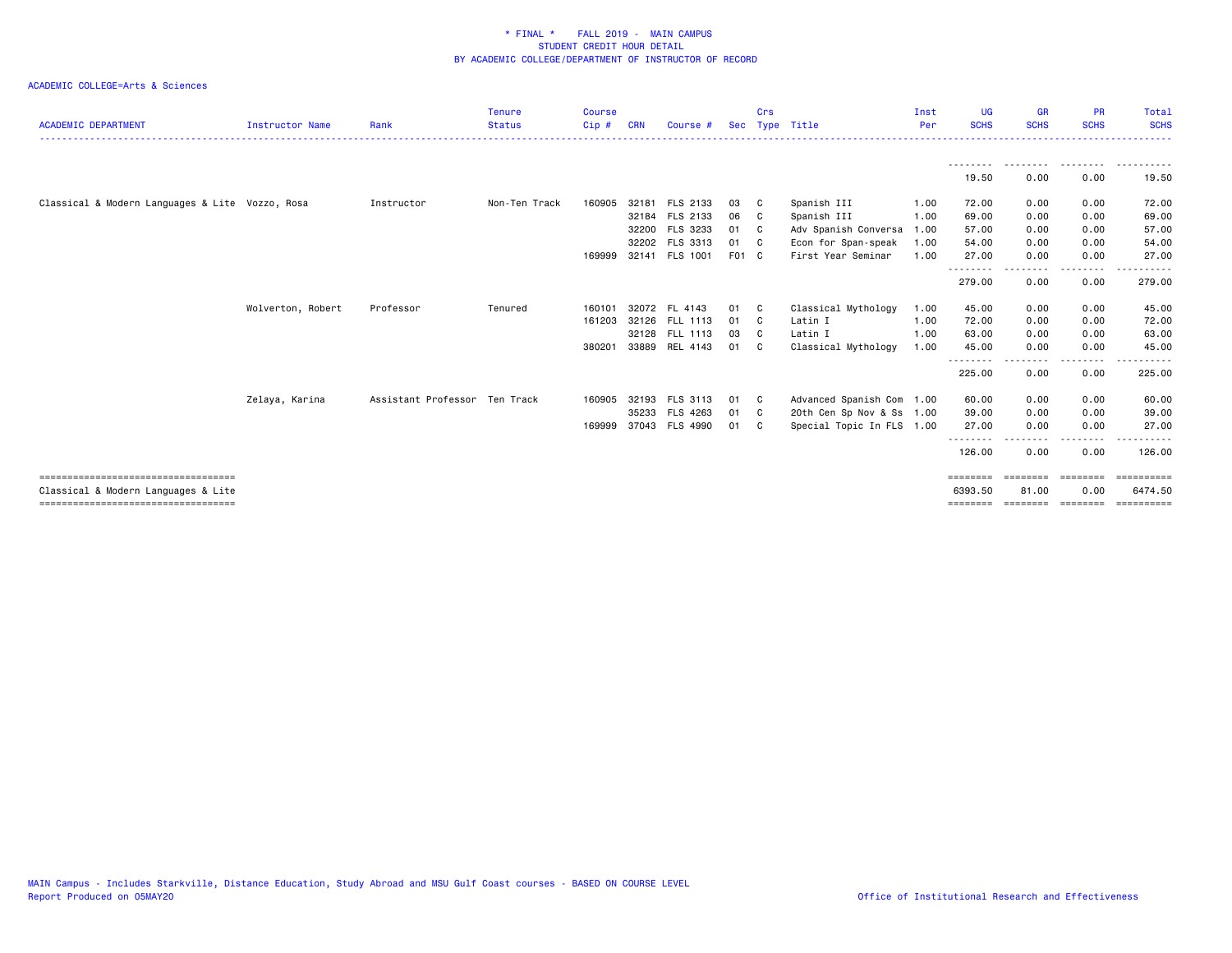| <b>ACADEMIC DEPARTMENT</b> | Instructor Name  | Rank                          | <b>Tenure</b><br><b>Status</b> | <b>Course</b><br>Cip# | <b>CRN</b>     | Course #             |                 | Crs                          | Sec Type Title                            | Inst<br>Per  | <b>UG</b><br><b>SCHS</b> | GR<br><b>SCHS</b>   | PR<br><b>SCHS</b>                                                                                                                 | Total<br><b>SCHS</b> |
|----------------------------|------------------|-------------------------------|--------------------------------|-----------------------|----------------|----------------------|-----------------|------------------------------|-------------------------------------------|--------------|--------------------------|---------------------|-----------------------------------------------------------------------------------------------------------------------------------|----------------------|
| Communication              | Anthony, Kelli   | Instructor                    | Non-Ten Track                  | 090101                | 34399<br>34400 | CO 1013<br>CO 1223   | 502 C<br>501 C  |                              | Intro to Communicati<br>Intro Comm Theory | 1.00<br>1.00 | 90.00<br>135.00          | 0.00<br>0.00        | 0.00<br>0.00                                                                                                                      | 90.00<br>135.00      |
|                            |                  |                               |                                |                       | 34403          | CO 3833              | 501 C           |                              | Interviewing                              | 1.00         | 66.00                    | 0.00                | 0.00                                                                                                                              | 66.00                |
|                            |                  |                               |                                |                       | 090401 34401   | CO 1403              | 501 C           |                              | Intro Mass Media                          | 1.00         | 165.00                   | 0.00                | 0.00                                                                                                                              | 165.00               |
|                            |                  |                               |                                |                       |                |                      |                 |                              |                                           |              | .<br>456.00              | 0.00                | 0.00                                                                                                                              | .<br>456.00          |
|                            | Blount, Anna     | Lecturer                      | Non-Ten Track                  | 090101                | 31003          | CO 1013              | 02              | C                            | Intro to Communicati                      | 1.00         | 96.00                    | 0.00                | 0.00                                                                                                                              | 96.00                |
|                            |                  |                               |                                | 090900                | 31084          | CO 3863              | 01              | B                            | PR Production                             | 1.00         | 48.00                    | 0.00                | 0.00                                                                                                                              | 48.00                |
|                            |                  |                               |                                |                       | 31085          | CO 3863              | 02              | B                            | PR Production                             | 1.00         | 48.00                    | 0.00                | 0.00                                                                                                                              | 48.00                |
|                            |                  |                               |                                |                       | 31086          | CO 3863              | 03              | B                            | PR Production                             | 1.00         | 51.00                    | 0.00                | 0.00                                                                                                                              | 51.00                |
|                            |                  |                               |                                |                       |                |                      |                 |                              |                                           |              | <u>.</u><br>243.00       | 0.00                | 0.00                                                                                                                              | .<br>243.00          |
|                            | Brown, Karyn     | Instructor                    | Non-Ten Track                  | 090101                | 37518          | CO 4000              | 02              | $\mathbf{I}$                 | Directed Indiv Study                      | 1.00         | 1.00                     | 0.00                | 0.00                                                                                                                              | 1.00                 |
|                            |                  |                               |                                |                       |                | 090900 31106 CO 4813 | 02              | C                            | PR Organizations                          | 1.00         | 60.00                    | 0.00                | 0.00                                                                                                                              | 60.00                |
|                            |                  |                               |                                |                       |                |                      |                 |                              |                                           |              | .                        | <u>.</u>            | .                                                                                                                                 | .                    |
|                            |                  |                               |                                |                       |                |                      |                 |                              |                                           |              | 61.00                    | 0.00                | 0.00                                                                                                                              | 61.00                |
|                            | Browning, Ned    | Lecturer                      | Non-Ten Track                  |                       |                | 090101 31031 CO 1013 | 30              | C                            | Intro to Communicati 1.00                 |              | 99.00<br>.               | 0.00<br>$- - - - -$ | 0.00<br>.                                                                                                                         | 99.00<br>.           |
|                            |                  |                               |                                |                       |                |                      |                 |                              |                                           |              | 99.00                    | 0.00                | 0.00                                                                                                                              | 99.00                |
|                            | Cain, Emily      | Non-Faculty                   | Not Applicable                 |                       |                | 090900 36484 CO 3863 | 04              | B                            | PR Production                             | 1.00         | 51.00                    | 0.00                | 0.00                                                                                                                              | 51.00                |
|                            |                  |                               |                                |                       |                |                      |                 |                              |                                           |              | .<br>51.00               | .<br>0.00           | $\frac{1}{2} \left( \frac{1}{2} \right) \left( \frac{1}{2} \right) \left( \frac{1}{2} \right) \left( \frac{1}{2} \right)$<br>0.00 | .<br>51.00           |
|                            | Chambers, Cheryl | Instructor                    | Non-Ten Track                  | 090101                | 31012          | CO 1013              | 11              | C                            | Intro to Communicati                      | 1.00         | 96.00                    | 0.00                | 0.00                                                                                                                              | 96.00                |
|                            |                  |                               |                                |                       | 31013          | CO 1013              | 12 <sub>2</sub> | C                            | Intro to Communicati                      | 1.00         | 90.00                    | 0.00                | 0.00                                                                                                                              | 90.00                |
|                            |                  |                               |                                |                       | 31029          | CO 1013              | 28              | C                            | Intro to Communicati                      | 1.00         | 96.00                    | 0.00                | 0.00                                                                                                                              | 96.00                |
|                            |                  |                               |                                | 090701                | 34406          | CO 4433              | 501 C           |                              | Television Criticism                      | 1.00         | 48.00                    | 0.00                | 0.00                                                                                                                              | 48.00                |
|                            |                  |                               |                                | 231304                | 30988          | CO 1001              | F01 C           |                              | First Year Seminar                        | 1.00         | 11.00                    | 0.00                | 0.00                                                                                                                              | 11.00                |
|                            |                  |                               |                                |                       |                |                      |                 |                              |                                           |              | .<br>341.00              | 0.00                | 0.00                                                                                                                              | .<br>341.00          |
|                            | Choi, Heesook    | Assistant Professor Ten Track |                                |                       | 090401 31069   | CO 3423              | 01              | C                            | Feature Writing                           | 1.00         | 51.00                    | 0.00                | 0.00                                                                                                                              | 51.00                |
|                            |                  |                               |                                |                       |                | 31070 CO 3443        | 01              | C                            | Adv News Writ-Report 1.00                 |              | 39.00                    | 0.00                | 0.00                                                                                                                              | 39.00                |
|                            |                  |                               |                                |                       |                |                      |                 |                              |                                           |              | .<br>90.00               | .<br>0.00           | د د د د<br>0.00                                                                                                                   | .<br>90.00           |
|                            | Clevinger, Donna | Professor                     | Tenured                        |                       | 240101 32671   | HON 1091             | H01 S           |                              | Honors Forum II                           | 1.00         | 21.00                    | 0.00                | 0.00                                                                                                                              | 21.00                |
|                            |                  |                               |                                |                       | 37289          | HON 4000             | 15              | I                            | Directed Individual                       | 1.00         | 1.00                     | 0.00                | 0.00                                                                                                                              | 1.00                 |
|                            |                  |                               |                                |                       | 37290          | HON 4000             | 24              | Ι                            | Directed Individual                       | 1.00         | 1.00                     | 0.00                | 0.00                                                                                                                              | 1.00                 |
|                            |                  |                               |                                |                       | 37291          | HON 4000             | 11              | Ι.                           | Directed Individual                       | 1.00         | 1.00                     | 0.00                | 0.00                                                                                                                              | 1.00                 |
|                            |                  |                               |                                |                       | 37292          | HON 4000             | 12              | $\mathbf I$                  | Directed Individual                       | 1.00         | 1.00                     | 0.00                | 0.00                                                                                                                              | 1.00                 |
|                            |                  |                               |                                |                       | 37294          | HON 4000             | 13              | $\mathbf I$                  | Directed Individual                       | 1.00         | 1.00                     | 0.00                | 0.00                                                                                                                              | 1.00                 |
|                            |                  |                               |                                |                       | 37295          | HON 4000             | 14              | I                            | Directed Individual                       | 1.00         | 1.00                     | 0.00                | 0.00                                                                                                                              | 1.00                 |
|                            |                  |                               |                                |                       | 37296          | HON 4000             | 16              | Ι.                           | Directed Individual                       | 1.00         | 1.00                     | 0.00                | 0.00                                                                                                                              | 1.00                 |
|                            |                  |                               |                                |                       | 37297          | HON 4000             | 17              | Ι.                           | Directed Individual                       | 1.00         | 1.00                     | 0.00                | 0.00                                                                                                                              | 1.00                 |
|                            |                  |                               |                                |                       | 37298          | HON 4000             | 18              | Ι                            | Directed Individual                       | 1.00         | 1.00                     | 0.00                | 0.00                                                                                                                              | 1.00                 |
|                            |                  |                               |                                |                       | 37299          | HON 4000             | 19              | Ι.                           | Directed Individual                       | 1.00         | 1.00                     | 0.00                | 0.00                                                                                                                              | 1.00                 |
|                            |                  |                               |                                |                       | 37301          | HON 4000             | 21              | Ι.                           | Directed Individual                       | 1.00         | 1.00                     | 0.00                | 0.00                                                                                                                              | 1.00                 |
|                            |                  |                               |                                |                       | 37302          | HON 4000             | 22              | $\mathbf{I}$<br>$\mathbf{r}$ | Directed Individual                       | 1.00         | 1.00                     | 0.00                | 0.00                                                                                                                              | 1.00                 |
|                            |                  |                               |                                |                       | 37303          | HON 4000             | 23              |                              | Directed Individual                       | 1.00         | 1.00                     | 0.00                | 0.00                                                                                                                              | 1.00                 |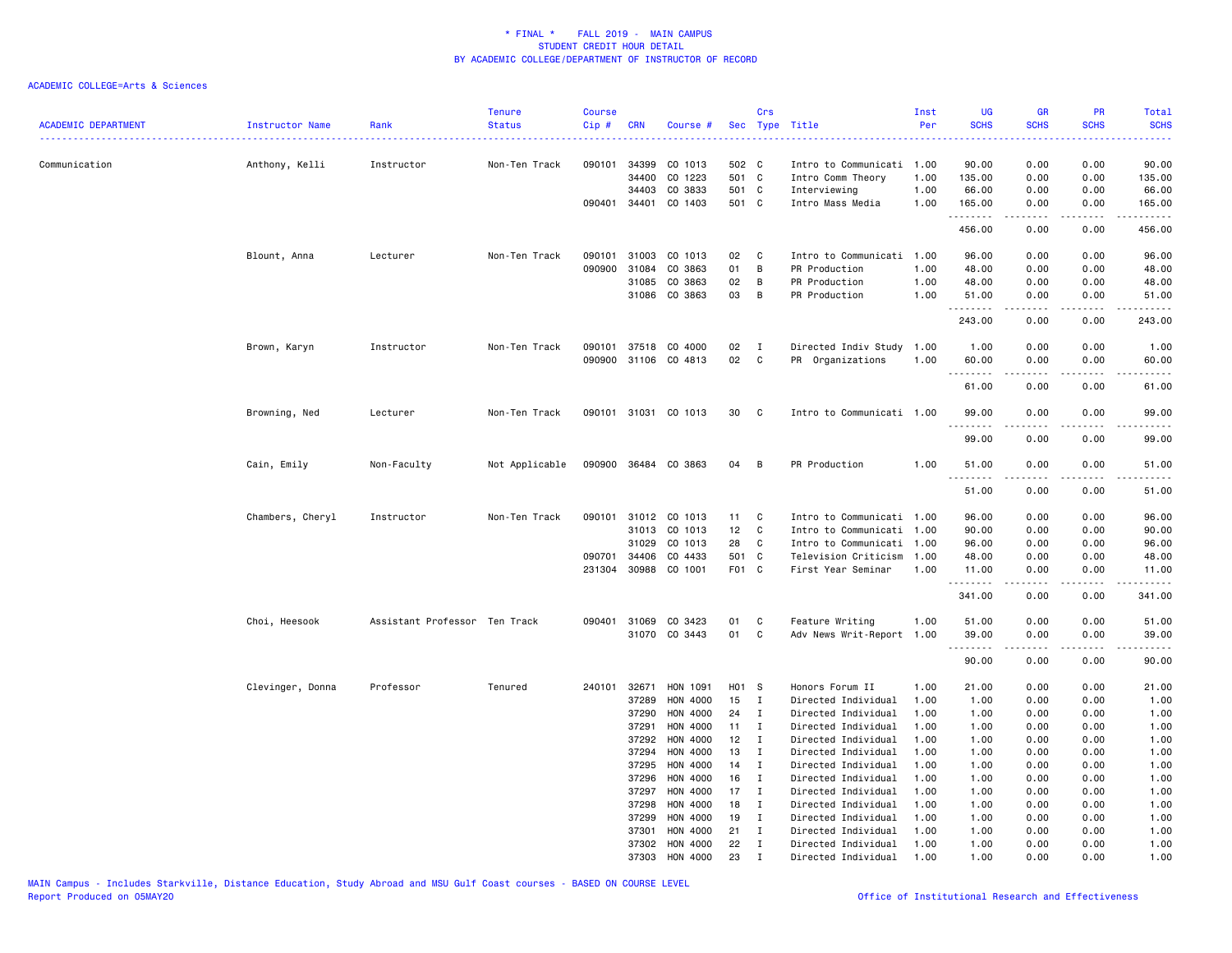| <b>ACADEMIC DEPARTMENT</b> | Instructor Name    | Rank                          | <b>Tenure</b><br><b>Status</b> | <b>Course</b><br>Cip# | <b>CRN</b>   | Course #              |                 | Crs          | Sec Type Title            | Inst<br>Per | <b>UG</b><br><b>SCHS</b> | <b>GR</b><br><b>SCHS</b>                                                                                                                                     | <b>PR</b><br><b>SCHS</b>            | <b>Total</b><br><b>SCHS</b> |
|----------------------------|--------------------|-------------------------------|--------------------------------|-----------------------|--------------|-----------------------|-----------------|--------------|---------------------------|-------------|--------------------------|--------------------------------------------------------------------------------------------------------------------------------------------------------------|-------------------------------------|-----------------------------|
| Communication              | Clevinger, Donna   | Professor                     | Tenured                        | 500501                | 31037        | CO 1503               | H01 C           |              | Intro To Theatre- Ho      | 1.00        | 48.00                    | 0.00                                                                                                                                                         | 0.00                                | 48.00                       |
|                            |                    |                               |                                |                       |              | 500506 31057 CO 2503  | HO1 C           |              | Acting - Honors           | 1.00        | 21.00<br>.               | 0.00                                                                                                                                                         | 0.00                                | 21.00                       |
|                            |                    |                               |                                |                       |              |                       |                 |              |                           |             | 103.00                   | .<br>0.00                                                                                                                                                    | $\sim$ $\sim$ $\sim$ $\sim$<br>0.00 | 103.00                      |
|                            | Edmonds, Khristina | Lecturer                      | Non-Ten Track                  |                       |              | 231304 30996 CO 1003  | 08              | $\mathbf{C}$ | Fund Of Public Speak 0.99 |             | 74.25<br><u>.</u>        | 0.00<br>$- - - - -$                                                                                                                                          | 0.00<br><u>.</u>                    | 74.25<br>.                  |
|                            |                    |                               |                                |                       |              |                       |                 |              |                           |             | 74.25                    | 0.00                                                                                                                                                         | 0.00                                | 74.25                       |
|                            | Fisher, Melody     | Assistant Professor Ten Track |                                |                       |              | 090900 31075 CO 3813  | 01              | C            | PR Case Problems          | 1.00        | 63.00                    | 0.00                                                                                                                                                         | 0.00                                | 63.00                       |
|                            |                    |                               |                                |                       | 31076        | CO 3813               | 02              | C            | PR Case Problems          | 1.00        | 66.00                    | 0.00                                                                                                                                                         | 0.00                                | 66.00                       |
|                            |                    |                               |                                |                       | 31081        | CO 3853               | 01              | C            | Public Relations Wri      | 1.00        | 45.00                    | 0.00                                                                                                                                                         | 0.00                                | 45.00                       |
|                            |                    |                               |                                |                       |              | 521003 32316 FYE 1001 | F21 C           |              | First Year Experienc      | 1.00        | 12.00                    | 0.00                                                                                                                                                         | 0.00                                | 12.00                       |
|                            |                    |                               |                                |                       |              | 32317 FYE 1001        | F22 C           |              | First Year Experienc      | 1.00        | 9.00<br>.                | 0.00<br>.                                                                                                                                                    | 0.00<br>.                           | 9.00<br>.                   |
|                            |                    |                               |                                |                       |              |                       |                 |              |                           |             | 195.00                   | 0.00                                                                                                                                                         | 0.00                                | 195.00                      |
|                            | Foreman, Joshua    | Instructor                    | Non-Ten Track                  |                       | 090404 31068 | CO 3403               | 03              | B            | Photographic Communi 1.00 |             | 45.00                    | 0.00                                                                                                                                                         | 0.00                                | 45.00                       |
|                            |                    |                               |                                | 090701                |              | 31055 CO 2423         | 01              | C            | News Edit-Typo-Mkup       | 1.00        | 39.00<br>.               | 0.00<br>$\frac{1}{2} \left( \frac{1}{2} \right) \left( \frac{1}{2} \right) \left( \frac{1}{2} \right) \left( \frac{1}{2} \right) \left( \frac{1}{2} \right)$ | 0.00<br>.                           | 39.00<br>.                  |
|                            |                    |                               |                                |                       |              |                       |                 |              |                           |             | 84.00                    | 0.00                                                                                                                                                         | 0.00                                | 84.00                       |
|                            | Fountain, Amy      | Instructor                    | Non-Ten Track                  | 090401                | 31087        | CO 4053               | 01              | E            | Internship Comm           | 1.00        | 36.00                    | 0.00                                                                                                                                                         | 0.00                                | 36.00                       |
|                            |                    |                               |                                | 231304                | 30989        | CO 1003               | 01              | C            | Fund Of Public Speak 0.01 |             | 0.75                     | 0.00                                                                                                                                                         | 0.00                                | 0.75                        |
|                            |                    |                               |                                |                       | 30990        | CO 1003               | 02              | C            | Fund Of Public Speak      | 0.01        | 0.75                     | 0.00                                                                                                                                                         | 0.00                                | 0.75                        |
|                            |                    |                               |                                |                       | 30991        | CO 1003               | 03              | C            | Fund Of Public Speak      | 0.01        | 0.75                     | 0.00                                                                                                                                                         | 0.00                                | 0.75                        |
|                            |                    |                               |                                |                       | 30992        | CO 1003               | 04              | C            | Fund Of Public Speak 0.01 |             | 0.72                     | 0.00                                                                                                                                                         | 0.00                                | 0.72                        |
|                            |                    |                               |                                |                       | 30993        | CO 1003               | 05              | C            | Fund Of Public Speak 0.01 |             | 0.69                     | 0.00                                                                                                                                                         | 0.00                                | 0.69                        |
|                            |                    |                               |                                |                       | 30994        | CO 1003               | 06              | C            | Fund Of Public Speak 0.01 |             | 0.75                     | 0.00                                                                                                                                                         | 0.00                                | 0.75                        |
|                            |                    |                               |                                |                       | 30995        | CO 1003               | 07              | C            | Fund Of Public Speak 0.01 |             | 0.75                     | 0.00                                                                                                                                                         | 0.00                                | 0.75                        |
|                            |                    |                               |                                |                       | 30996        | CO 1003               | 08              | C            | Fund Of Public Speak 0.01 |             | 0.75                     | 0.00                                                                                                                                                         | 0.00                                | 0.75                        |
|                            |                    |                               |                                |                       | 30997        | CO 1003               | 09              | C            | Fund Of Public Speak 0.01 |             | 0.75                     | 0.00                                                                                                                                                         | 0.00                                | 0.75                        |
|                            |                    |                               |                                |                       | 30998        | CO 1003               | 10              | C            | Fund Of Public Speak 0.01 |             | 0.72                     | 0.00                                                                                                                                                         | 0.00                                | 0.72                        |
|                            |                    |                               |                                |                       | 30999        | CO 1003               | H01 C           |              | Hon Fund of Public S 1.00 |             | 54.00                    | 0.00                                                                                                                                                         | 0.00                                | 54.00                       |
|                            |                    |                               |                                |                       | 31001        | CO 1003               | H03 C           |              | Hon Fund Public Spea 1.00 |             | 54.00                    | 0.00                                                                                                                                                         | 0.00<br>$- - -$                     | 54.00                       |
|                            |                    |                               |                                |                       |              |                       |                 |              |                           |             | .<br>151.38              | .<br>0.00                                                                                                                                                    | 0.00                                | $\frac{1}{2}$<br>151.38     |
|                            | Gardner, Daniel    | Lecturer                      | Non-Ten Track                  |                       | 231304 30989 | CO 1003               | 01              | C            | Fund Of Public Speak 0.99 |             | 74.25                    | 0.00                                                                                                                                                         | 0.00                                | 74.25                       |
|                            |                    |                               |                                |                       |              | 30990 CO 1003         | 02              | C            | Fund Of Public Speak 0.99 |             | 74.25<br>.               | 0.00<br>.                                                                                                                                                    | 0.00<br>$\frac{1}{2}$               | 74.25<br><u>.</u>           |
|                            |                    |                               |                                |                       |              |                       |                 |              |                           |             | 148.50                   | 0.00                                                                                                                                                         | 0.00                                | 148.50                      |
|                            | Gordon, Meaghan    | Instructor                    | Non-Ten Track                  | 090101                | 31005        | CO 1013               | 04              | C            | Intro to Communicati 1.00 |             | 105.00                   | 0.00                                                                                                                                                         | 0.00                                | 105.00                      |
|                            |                    |                               |                                |                       | 31006        | CO 1013               | 05              | C            | Intro to Communicati 1.00 |             | 105.00                   | 0.00                                                                                                                                                         | 0.00                                | 105.00                      |
|                            |                    |                               |                                |                       | 090900 31082 | CO 3853               | 02              | C            | Public Relations Wri 1.00 |             | 45.00                    | 0.00                                                                                                                                                         | 0.00                                | 45.00                       |
|                            |                    |                               |                                |                       |              | 31083 CO 3853         | 03              | C            | Public Relations Wri 1.00 |             | 45.00<br>.               | 0.00<br>$\frac{1}{2} \left( \frac{1}{2} \right) \left( \frac{1}{2} \right) \left( \frac{1}{2} \right) \left( \frac{1}{2} \right) \left( \frac{1}{2} \right)$ | 0.00<br>.                           | 45.00<br><u>.</u>           |
|                            |                    |                               |                                |                       |              |                       |                 |              |                           |             | 300.00                   | 0.00                                                                                                                                                         | 0.00                                | 300.00                      |
|                            | Harmon, Nicole     | Lecturer                      | Non-Ten Track                  | 090101                | 31011        | CO 1013               | 10 <sub>1</sub> | C            | Intro to Communicati 1.00 |             | 99.00                    | 0.00                                                                                                                                                         | 0.00                                | 99.00                       |
|                            |                    |                               |                                |                       | 31019        | CO 1013               | 18              | C            | Intro to Communicati 1.00 |             | 102.00                   | 0.00                                                                                                                                                         | 0.00                                | 102.00                      |
|                            |                    |                               |                                |                       | 31026        | CO 1013               | 25              | C            | Intro to Communicati 1.00 |             | 102.00                   | 0.00                                                                                                                                                         | 0.00                                | 102.00                      |
|                            |                    |                               |                                |                       | 31027        | CO 1013               | 26              | $\mathbf{C}$ | Intro to Communicati 1.00 |             | 105.00                   | 0.00                                                                                                                                                         | 0.00                                | 105.00                      |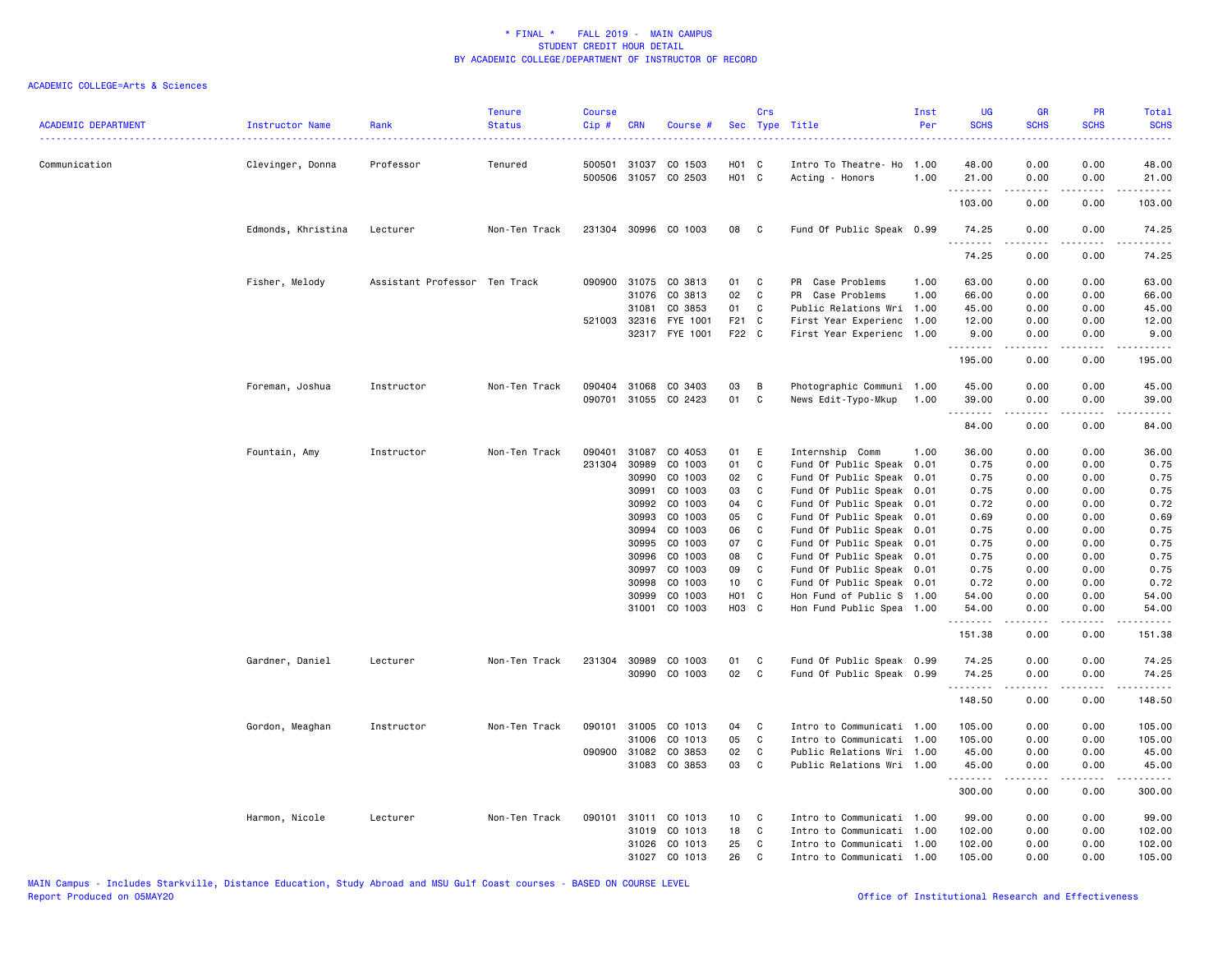| <b>ACADEMIC DEPARTMENT</b> | Instructor Name     | Rank                          | <b>Tenure</b><br><b>Status</b> | <b>Course</b><br>Cip# | <b>CRN</b>   | Course #             |                   | Crs            | Sec Type Title            | Inst<br>Per | <b>UG</b><br><b>SCHS</b> | <b>GR</b><br><b>SCHS</b>                                                                                                                                     | <b>PR</b><br><b>SCHS</b>            | <b>Total</b><br><b>SCHS</b>                                                                                                                                    |
|----------------------------|---------------------|-------------------------------|--------------------------------|-----------------------|--------------|----------------------|-------------------|----------------|---------------------------|-------------|--------------------------|--------------------------------------------------------------------------------------------------------------------------------------------------------------|-------------------------------------|----------------------------------------------------------------------------------------------------------------------------------------------------------------|
|                            |                     |                               |                                |                       |              |                      |                   |                |                           |             | .                        |                                                                                                                                                              |                                     |                                                                                                                                                                |
|                            |                     |                               |                                |                       |              |                      |                   |                |                           |             | 408.00                   | 0.00                                                                                                                                                         | 0.00                                | 408.00                                                                                                                                                         |
| Communication              | Harris, Melanie     | Instructor                    | Non-Ten Track                  |                       |              | 500501 31036 CO 1503 | 01                | C <sub>1</sub> | Intro To Theatre          | 1.00        | 477.00<br>.              | 0.00                                                                                                                                                         | 0.00                                | 477.00<br>$\frac{1}{2} \left( \frac{1}{2} \right) \left( \frac{1}{2} \right) \left( \frac{1}{2} \right) \left( \frac{1}{2} \right) \left( \frac{1}{2} \right)$ |
|                            |                     |                               |                                |                       |              |                      |                   |                |                           |             | 477.00                   | 0.00                                                                                                                                                         | 0.00                                | 477.00                                                                                                                                                         |
|                            | Hernandez, Terri    | Assistant Professor Ten Track |                                |                       | 090900 31103 | CO 4803              | 01                | C              | Research in PR & Adv      | 1.00        | 93.00                    | 0.00                                                                                                                                                         | 0.00                                | 93.00                                                                                                                                                          |
|                            |                     |                               |                                | 099999                | 35799        | CO 4990              | 01                | C              | Special Topic In CO       | 1.00        | 81.00<br>.               | 0.00<br>.                                                                                                                                                    | 0.00<br>.                           | 81.00<br>.                                                                                                                                                     |
|                            |                     |                               |                                |                       |              |                      |                   |                |                           |             | 174.00                   | 0.00                                                                                                                                                         | 0.00                                | 174.00                                                                                                                                                         |
|                            | Hibbs, Jason        | Instructor                    | Non-Ten Track                  | 090401                | 31060        | CO 3313              | 01                | C              | News Write for Elec       | 1.00        | 42.00                    | 0.00                                                                                                                                                         | 0.00                                | 42.00                                                                                                                                                          |
|                            |                     |                               |                                | 090701                | 31065        | CO 3343              | 02                | C              | Writing for the Medi      | 1.00        | 42.00                    | 0.00                                                                                                                                                         | 0.00                                | 42.00                                                                                                                                                          |
|                            |                     |                               |                                |                       | 31098        | CO 4373              | 01                | B              | Prac In Tv News           | 1.00        | 36.00<br>.               | 0.00<br>.                                                                                                                                                    | 0.00<br>.                           | 36.00<br>.                                                                                                                                                     |
|                            |                     |                               |                                |                       |              |                      |                   |                |                           |             | 120.00                   | 0.00                                                                                                                                                         | 0.00                                | 120.00                                                                                                                                                         |
|                            | Knight, Amy         | Instructor                    | Non-Ten Track                  | 090101                | 31014        | CO 1013              | 13                | C              | Intro to Communicati 1.00 |             | 105.00                   | 0.00                                                                                                                                                         | 0.00                                | 105.00                                                                                                                                                         |
|                            |                     |                               |                                |                       | 31058        | CO 3213              | 01                | C              | Small Group Communic      | 1.00        | 75.00                    | 0.00                                                                                                                                                         | 0.00                                | 75.00                                                                                                                                                          |
|                            |                     |                               |                                |                       | 31059        | CO 3213              | 02                | C              | Small Group Communic 1.00 |             | 72.00                    | 0.00                                                                                                                                                         | 0.00                                | 72.00                                                                                                                                                          |
|                            |                     |                               |                                |                       | 34398        | CO 1013              | 501 C             |                | Intro to Communicati      | 1.00        | 96.00                    | 0.00                                                                                                                                                         | 0.00                                | 96.00                                                                                                                                                          |
|                            |                     |                               |                                |                       |              | 231304 31040 CO 2253 | 01                | <b>C</b>       | Fund Interprsn Comm       | 1.00        | 60.00<br>.               | 0.00<br>$-$ - - - - $-$                                                                                                                                      | 0.00<br>.                           | 60.00<br>.                                                                                                                                                     |
|                            |                     |                               |                                |                       |              |                      |                   |                |                           |             | 408.00                   | 0.00                                                                                                                                                         | 0.00                                | 408.00                                                                                                                                                         |
|                            | Lawrence, Christine | Lecturer                      | Non-Ten Track                  |                       | 231304 30997 | CO 1003              | 09                | C              | Fund Of Public Speak 0.99 |             | 74.25                    | 0.00                                                                                                                                                         | 0.00                                | 74.25                                                                                                                                                          |
|                            |                     |                               |                                |                       |              | 30998 CO 1003        | 10                | C              | Fund Of Public Speak 0.99 |             | 71.28<br>.               | 0.00<br>.                                                                                                                                                    | 0.00<br>$\sim$ $\sim$ $\sim$ $\sim$ | 71.28<br>.                                                                                                                                                     |
|                            |                     |                               |                                |                       |              |                      |                   |                |                           |             | 145.53                   | 0.00                                                                                                                                                         | 0.00                                | 145.53                                                                                                                                                         |
|                            | Lindley, William    | Lecturer                      | Non-Ten Track                  | 090101                | 31078        | CO 3833              | 01                | C              | Interviewing              | 1.00        | 63.00                    | 0.00                                                                                                                                                         | 0.00                                | 63.00                                                                                                                                                          |
|                            |                     |                               |                                |                       | 31079        | CO 3833              | 02                | C              | Interviewing              | 1.00        | 66.00                    | 0.00                                                                                                                                                         | 0.00                                | 66.00                                                                                                                                                          |
|                            |                     |                               |                                |                       |              | 31080 CO 3833        | 03                | C              | Interviewing              | 1.00        | 66.00                    | 0.00<br>-----                                                                                                                                                | 0.00<br>.                           | 66.00<br>.                                                                                                                                                     |
|                            |                     |                               |                                |                       |              |                      |                   |                |                           |             | 195.00                   | 0.00                                                                                                                                                         | 0.00                                | 195.00                                                                                                                                                         |
|                            | Loehwing, Melanie   | Associate Professor Tenured   |                                | 090101                | 35156        | CO 1223              | H <sub>01</sub> C |                | Intro Comm Theory         | 1.00        | 72.00                    | 0.00                                                                                                                                                         | 0.00                                | 72.00                                                                                                                                                          |
|                            |                     |                               |                                |                       | 36598        | CO 4000              | 01                | $\mathbf{I}$   | Directed Indiv Study      | 1.00        | 1.00                     | 0.00                                                                                                                                                         | 0.00                                | 1.00                                                                                                                                                           |
|                            |                     |                               |                                |                       | 231304 31091 | CO 4243              | 01                | C              | Rhetorical Theory         | 1.00        | 69.00                    | 0.00                                                                                                                                                         | 0.00                                | 69.00                                                                                                                                                          |
|                            |                     |                               |                                |                       | 34404        | CO 4253              | 501 C             |                | Elements Of Persuasn      | 1.00        | 30.00                    | 0.00                                                                                                                                                         | 0.00                                | 30.00                                                                                                                                                          |
|                            |                     |                               |                                |                       | 34407        | CO 6253              | 501 C             |                | Elements Of Persuasn      | 1.00        | 0.00                     | 9.00                                                                                                                                                         | 0.00                                | 9.00                                                                                                                                                           |
|                            |                     |                               |                                |                       | 240101 32697 | HON 4093             | H04 E             |                | Honors Thesis             | 1.00        | 3.00<br><u>.</u>         | 0.00<br>.                                                                                                                                                    | 0.00<br>$- - - -$                   | 3.00                                                                                                                                                           |
|                            |                     |                               |                                |                       |              |                      |                   |                |                           |             | 175.00                   | 9.00                                                                                                                                                         | 0.00                                | 184.00                                                                                                                                                         |
|                            | Mabry, Paula        | Lecturer                      | Non-Ten Track                  |                       |              | 231304 31039 CO 2013 | 01                | C              | Voice & Articulation 1.00 |             | 54.00<br>.               | 0.00<br>$\frac{1}{2} \left( \frac{1}{2} \right) \left( \frac{1}{2} \right) \left( \frac{1}{2} \right) \left( \frac{1}{2} \right) \left( \frac{1}{2} \right)$ | 0.00<br>.                           | 54.00                                                                                                                                                          |
|                            |                     |                               |                                |                       |              |                      |                   |                |                           |             | 54.00                    | 0.00                                                                                                                                                         | 0.00                                | 54.00                                                                                                                                                          |
|                            | Matheny, James      | Assistant Professor Ten Track |                                | 090101                | 35159        | CO 3563              | 01                | C              | Voice and Movement        | 1.00        | 54.00                    | 0.00                                                                                                                                                         | 0.00                                | 54.00                                                                                                                                                          |
|                            |                     |                               |                                | 240101                | 32702        | HON 4093             | H09 S             |                | Honors Thesis             | 1.00        | 3.00                     | 0.00                                                                                                                                                         | 0.00                                | 3.00                                                                                                                                                           |
|                            |                     |                               |                                | 500506                | 31056        | CO 2503              | 01                | $\mathbf{C}$   | Acting                    | 1.00        | 48.00                    | 0.00                                                                                                                                                         | 0.00                                | 48.00                                                                                                                                                          |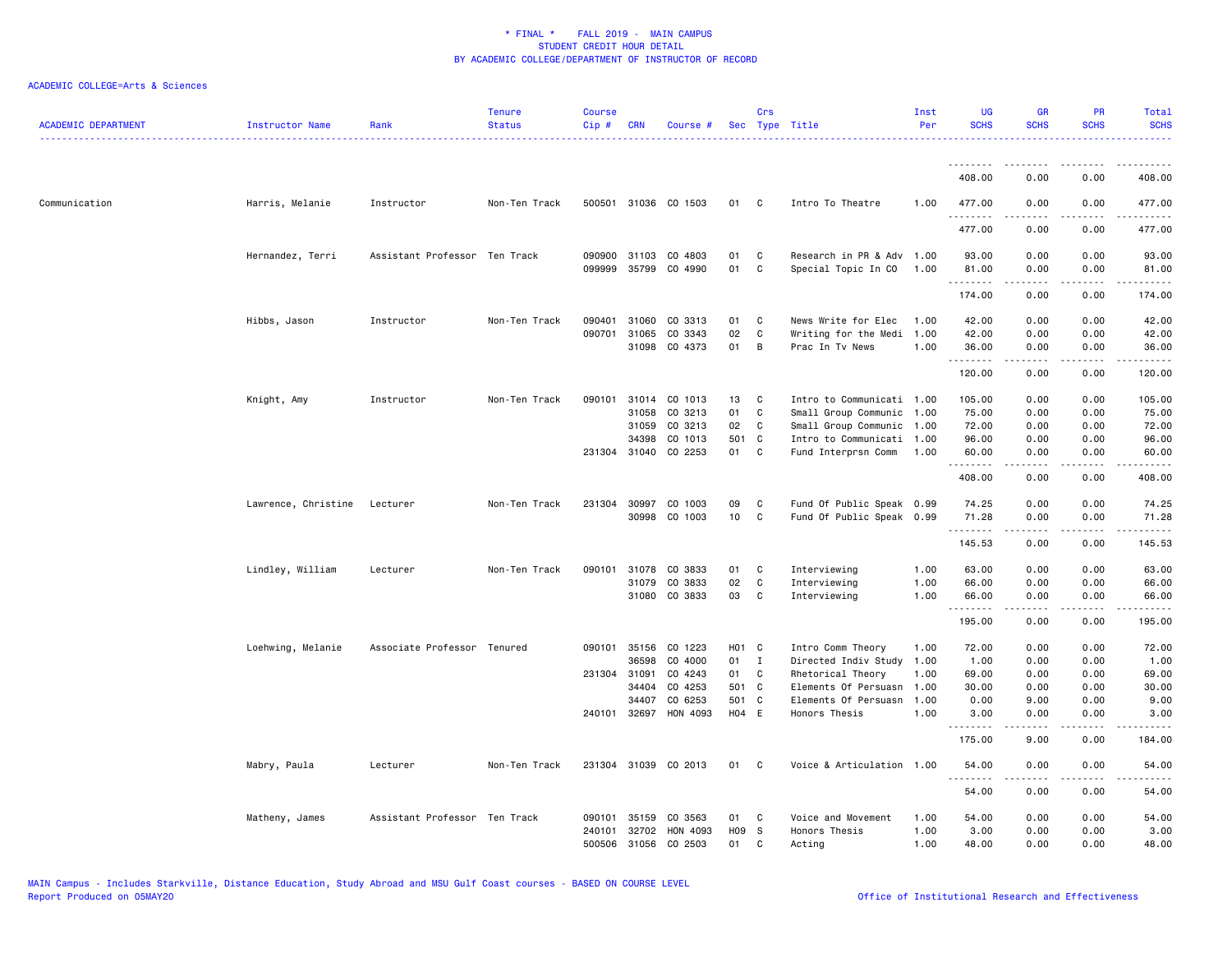| <b>ACADEMIC DEPARTMENT</b> | Instructor Name    | Rank                          | <b>Tenure</b><br><b>Status</b> | <b>Course</b><br>$Cip \#$ | CRN          | Course #             |           | Crs          | Sec Type Title            | Inst<br>Per | <b>UG</b><br><b>SCHS</b> | <b>GR</b><br><b>SCHS</b> | PR<br><b>SCHS</b> | Total<br><b>SCHS</b> |
|----------------------------|--------------------|-------------------------------|--------------------------------|---------------------------|--------------|----------------------|-----------|--------------|---------------------------|-------------|--------------------------|--------------------------|-------------------|----------------------|
|                            |                    |                               |                                |                           |              |                      |           |              |                           |             | .                        |                          |                   |                      |
|                            |                    |                               |                                |                           |              |                      |           |              |                           |             | 105.00                   | 0.00                     | 0.00              | 105.00               |
| Communication              | Misun, Christopher | Instructor                    | Non-Ten Track                  |                           | 090701 31041 | CO 2333              | 01        | C            | Tv Production             | 1.00        | 177.00                   | 0.00                     | 0.00              | 177.00               |
|                            |                    |                               |                                |                           | 31042        | CO 2333              | 02        | К            | Tv Production             | 1.00        | 0.00                     | 0.00                     | 0.00              | 0.00                 |
|                            |                    |                               |                                |                           |              | 31043 CO 2333        | 03        | К            | Tv Production             | 1.00        | 0.00                     | 0.00                     | 0.00              | 0.00                 |
|                            |                    |                               |                                |                           | 31044        | CO 2333              | 04        | К            | Tv Production             | 1.00        | 0.00                     | 0.00                     | 0.00              | 0.00                 |
|                            |                    |                               |                                |                           | 31045        | CO 2333              | 05        | К            | Tv Production             | 1.00        | 0.00                     | 0.00                     | 0.00              | 0.00                 |
|                            |                    |                               |                                |                           | 31046        | CO 2333              | 06        | К            | Tv Production             | 1.00        | 0.00                     | 0.00                     | 0.00              | 0.00                 |
|                            |                    |                               |                                |                           | 31047        | CO 2333              | 07        | К            | Tv Production             | 1.00        | 0.00                     | 0.00                     | 0.00              | 0.00                 |
|                            |                    |                               |                                |                           |              | 31062 CO 3333        | 01        | B            | Adv Television Prd        | 1.00        | 48.00                    | 0.00                     | 0.00              | 48.00                |
|                            |                    |                               |                                |                           |              | 31063 CO 3333        | 02        | B            | Adv Television Prd        | 1.00        | 30.00<br>.               | 0.00<br>.                | 0.00<br>.         | 30.00<br>.           |
|                            |                    |                               |                                |                           |              |                      |           |              |                           |             | 255.00                   | 0.00                     | 0.00              | 255.00               |
|                            | Nicholson, John    | Associate Professor Tenured   |                                |                           |              | 090101 31034 CO 1223 | 01        | C            | Intro Comm Theory         | 1.00        | 474.00                   | 0.00                     | 0.00              | 474.00               |
|                            |                    |                               |                                |                           |              | 31088 CO 4203        | 01        | C            | Nonverbal Communicat      | 1.00        | 90.00                    | 0.00                     | 0.00              | 90.00                |
|                            |                    |                               |                                |                           |              |                      |           |              |                           |             | .<br>564.00              | .<br>0.00                | .<br>0.00         | .<br>564.00          |
|                            | Page, Tyler        | Assistant Professor Ten Track |                                | 090900                    | 31074        | CO 3803              | 01        | C            | Prin Public Relation 1.00 |             | 321.00                   | 0.00                     | 0.00              | 321.00               |
|                            |                    |                               |                                |                           | 31104        | CO 4803              | 02        | $\mathbf{C}$ | Research in PR & Adv 1.00 |             | 93.00                    | 0.00                     | 0.00              | 93.00                |
|                            |                    |                               |                                |                           |              | 34402 CO 3803        |           | 501 C        | Prin Public Relation 1.00 |             | 66.00                    | 0.00                     | 0.00              | 66.00                |
|                            |                    |                               |                                |                           |              |                      |           |              |                           |             | .<br>480.00              | $- - - - -$<br>0.00      | .<br>0.00         | .<br>480.00          |
|                            | Poe, Philip        | Associate Professor Tenured   |                                | 090401                    |              | 31100 CO 4403        | 01        | C            | Journalism Ethics         | 1.00        | 45.00                    | 0.00                     | 0.00              | 45.00                |
|                            |                    |                               |                                | 090701                    | 31048        | CO 2413              | 01        | C            | Intro News Writ-Repo      | 1.00        | 291.00                   | 0.00                     | 0.00              | 291.00               |
|                            |                    |                               |                                |                           | 31049        | CO 2413              | 02        | К            | Intro News Writ-Repo      | 1.00        | 0.00                     | 0.00                     | 0.00              | 0.00                 |
|                            |                    |                               |                                |                           | 31050        | CO 2413              | 03        | К            | Intro News Writ-Repo      | 1.00        | 0.00                     | 0.00                     | 0.00              | 0.00                 |
|                            |                    |                               |                                |                           | 31051        | CO 2413              | 04        | К            | Intro News Writ-Repo      | 1.00        | 0.00                     | 0.00                     | 0.00              | 0.00                 |
|                            |                    |                               |                                |                           | 31052        | CO 2413              | 05        | К            | Intro News Writ-Repo 1.00 |             | 0.00                     | 0.00                     | 0.00              | 0.00                 |
|                            |                    |                               |                                |                           | 31053        | CO 2413              | 06        | К            | Intro News Writ-Repo 1.00 |             | 0.00                     | 0.00                     | 0.00              | 0.00                 |
|                            |                    |                               |                                |                           |              | 31054 CO 2413        | 07        | К            | Intro News Writ-Repo 1.00 |             | 0.00<br>.                | 0.00<br>.                | 0.00<br>.         | 0.00<br>.            |
|                            |                    |                               |                                |                           |              |                      |           |              |                           |             | 336.00                   | 0.00                     | 0.00              | 336.00               |
|                            | Rogerson, Jeremy   | Lecturer                      | Non-Ten Track                  | 090101                    | 31009        | CO 1013              | 08        | C            | Intro to Communicati 1.00 |             | 105.00                   | 0.00                     | 0.00              | 105.00               |
|                            |                    |                               |                                |                           | 31016        | CO 1013              | 15        | C            | Intro to Communicati 1.00 |             | 96.00                    | 0.00                     | 0.00              | 96.00                |
|                            |                    |                               |                                |                           | 31022        | CO 1013              | 21        | C            | Intro to Communicati 1.00 |             | 102.00                   | 0.00                     | 0.00              | 102.00               |
|                            |                    |                               |                                |                           | 31025        | CO 1013              | 24        | C            | Intro to Communicati 1.00 |             | 93.00                    | 0.00                     | 0.00              | 93.00                |
|                            |                    |                               |                                |                           |              | 231304 30995 CO 1003 | 07        | C            | Fund Of Public Speak 0.99 |             | 74.25<br>.               | 0.00                     | 0.00              | 74.25<br>.           |
|                            |                    |                               |                                |                           |              |                      |           |              |                           |             | 470.25                   | 0.00                     | 0.00              | 470.25               |
|                            | Roussin, Wendy     | Associate Professor Tenured   |                                |                           | 090404 31067 | CO 3403              | 02        | B            | Photographic Communi 1.00 |             | 42.00                    | 0.00                     | 0.00              | 42.00                |
|                            |                    |                               |                                |                           |              | 090702 31072 CO 3713 | 02        | C            | Digital Communicatio 1.00 |             | 36.00                    | 0.00                     | 0.00              | 36.00                |
|                            |                    |                               |                                |                           |              | 31073 CO 3713        | 03        | B            | Digital Communicatio 1.00 |             | 42.00<br>.               | 0.00<br>د د د د د        | 0.00<br>.         | 42.00<br>.           |
|                            |                    |                               |                                |                           |              |                      |           |              |                           |             | 120.00                   | 0.00                     | 0.00              | 120.00               |
|                            | Seitz, Holli       | Assistant Professor Ten Track |                                | 090905                    | 35618        | CO 4283              | $CO1$ $C$ |              | Health Communication 1.00 |             | 81.00                    | 0.00                     | 0.00              | 81.00                |
|                            |                    |                               |                                |                           | 35619        | CO 6283              | $CO2$ $C$ |              | Health Communication 1.00 |             | 0.00                     | 9.00                     | 0.00              | 9.00                 |
|                            |                    |                               |                                | 231304                    | 31093        | CO 4253              | 02        | C            | Elements Of Persuasn 1.00 |             | 93.00                    | 0.00                     | 0.00              | 93.00                |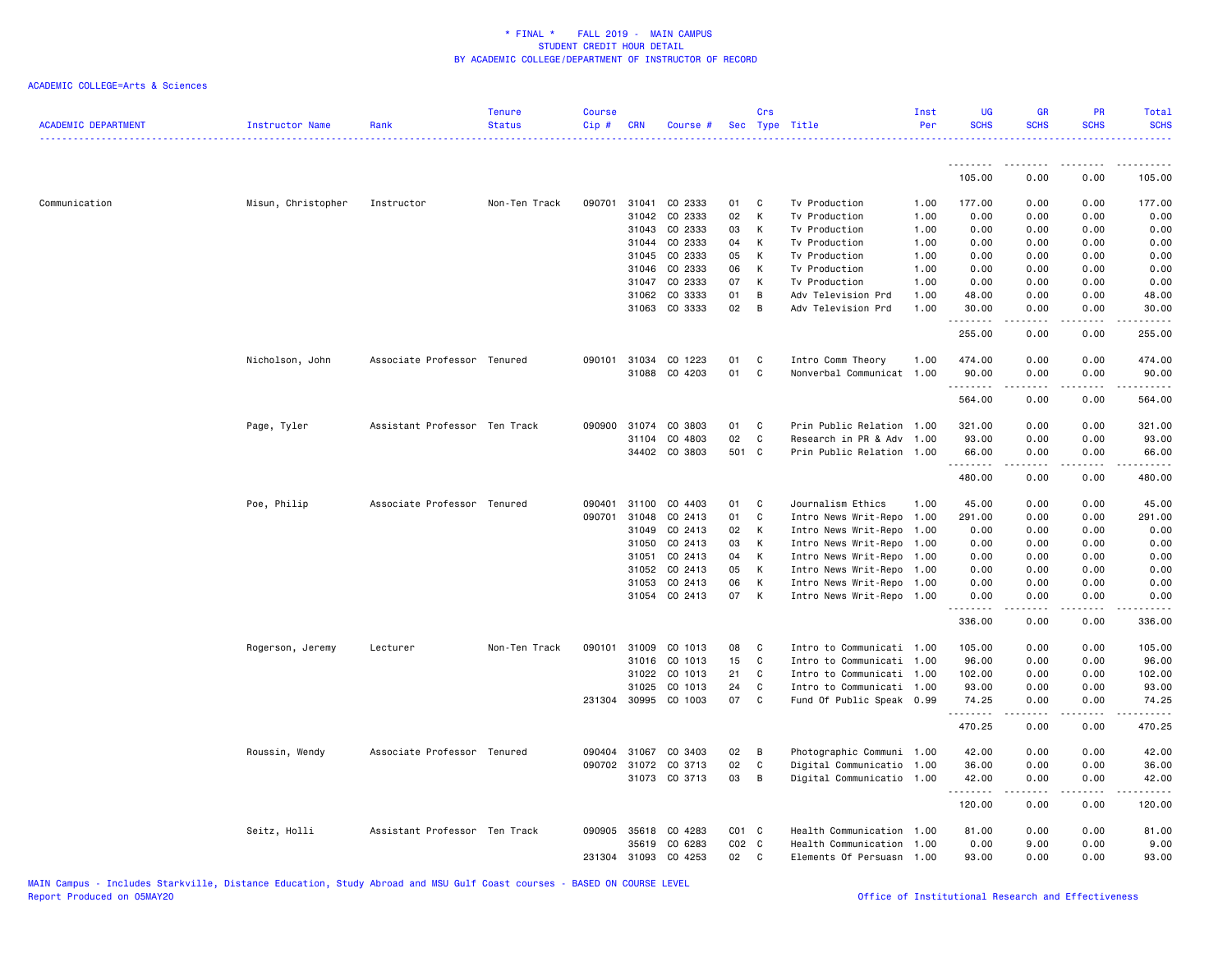## ACADEMIC COLLEGE=Arts & Sciences

| <b>ACADEMIC DEPARTMENT</b>                             | Instructor Name     | Rank                          | <b>Tenure</b><br><b>Status</b> | <b>Course</b><br>Cip#  | <b>CRN</b>   | Course #             |          | Crs         | Sec Type Title                         | Inst<br>Per  | <b>UG</b><br><b>SCHS</b> | <b>GR</b><br><b>SCHS</b> | <b>PR</b><br><b>SCHS</b>                                                                                                                                                                                                                                                                                                                                                                                                                                                               | Total<br><b>SCHS</b>                                                                                                                                                                      |
|--------------------------------------------------------|---------------------|-------------------------------|--------------------------------|------------------------|--------------|----------------------|----------|-------------|----------------------------------------|--------------|--------------------------|--------------------------|----------------------------------------------------------------------------------------------------------------------------------------------------------------------------------------------------------------------------------------------------------------------------------------------------------------------------------------------------------------------------------------------------------------------------------------------------------------------------------------|-------------------------------------------------------------------------------------------------------------------------------------------------------------------------------------------|
|                                                        |                     |                               |                                |                        |              |                      |          |             |                                        |              | <u>.</u><br>174.00       | .<br>9.00                | - - - - -<br>0.00                                                                                                                                                                                                                                                                                                                                                                                                                                                                      | 183.00                                                                                                                                                                                    |
|                                                        |                     |                               |                                |                        |              |                      |          |             |                                        |              |                          |                          |                                                                                                                                                                                                                                                                                                                                                                                                                                                                                        |                                                                                                                                                                                           |
| Communication                                          | Smith, Glenn        | Associate Professor Tenured   |                                |                        | 050207 31090 | CO 4233              | 01       | C           | Gender and Media                       | 1.00         | 105.00                   | 0.00                     | 0.00                                                                                                                                                                                                                                                                                                                                                                                                                                                                                   | 105.00                                                                                                                                                                                    |
|                                                        |                     |                               |                                | 090102 31097<br>090401 | 31035        | CO 4323<br>CO 1403   | 02<br>01 | C<br>C      | Mass Media-Society<br>Intro Mass Media | 1.00<br>1.00 | 96.00<br>477.00          | 0.00<br>0.00             | 0.00<br>0.00                                                                                                                                                                                                                                                                                                                                                                                                                                                                           | 96.00<br>477.00                                                                                                                                                                           |
|                                                        |                     |                               |                                |                        |              |                      |          |             |                                        |              | . <b>.</b>               | .                        | $- - - -$                                                                                                                                                                                                                                                                                                                                                                                                                                                                              | <u>.</u>                                                                                                                                                                                  |
|                                                        |                     |                               |                                |                        |              |                      |          |             |                                        |              | 678.00                   | 0.00                     | 0.00                                                                                                                                                                                                                                                                                                                                                                                                                                                                                   | 678.00                                                                                                                                                                                    |
|                                                        | Stockstill, William | Assistant Professor Ten Track |                                | 500501                 |              | 35155 CO 1533        | 01       | E           | Theatre Practicum #3 1.00              |              | 39.00                    | 0.00                     | 0.00                                                                                                                                                                                                                                                                                                                                                                                                                                                                                   | 39.00                                                                                                                                                                                     |
|                                                        |                     |                               |                                |                        |              | 500502 35158 CO 2524 | 01       | $\mathbf C$ | Stagecraft & Lightin 1.00              |              | 68.00                    | 0.00                     | 0.00                                                                                                                                                                                                                                                                                                                                                                                                                                                                                   | 68.00                                                                                                                                                                                     |
|                                                        |                     |                               |                                |                        |              |                      |          |             |                                        |              | .<br>107.00              | .<br>0.00                | .<br>0.00                                                                                                                                                                                                                                                                                                                                                                                                                                                                              | $\frac{1}{2} \left( \frac{1}{2} \right) \left( \frac{1}{2} \right) \left( \frac{1}{2} \right) \left( \frac{1}{2} \right) \left( \frac{1}{2} \right) \left( \frac{1}{2} \right)$<br>107.00 |
|                                                        | Strout, Lawrence    | Associate Professor Tenured   |                                |                        | 090102 31095 | CO 4313              | 01       | C           | Mass Media Law                         | 1.00         | 81.00                    | 0.00                     | 0.00                                                                                                                                                                                                                                                                                                                                                                                                                                                                                   | 81.00                                                                                                                                                                                     |
|                                                        |                     |                               |                                |                        | 35160        | CO 4313              | 02       | C           | Mass Media Law                         | 1.00         | 81.00                    | 0.00                     | 0.00                                                                                                                                                                                                                                                                                                                                                                                                                                                                                   | 81.00                                                                                                                                                                                     |
|                                                        |                     |                               |                                | 090401                 |              | 31112 CO 6313        | 01       | C           | Mass Media Law                         | 1.00         | 0.00                     | 3.00                     | 0.00                                                                                                                                                                                                                                                                                                                                                                                                                                                                                   | 3.00                                                                                                                                                                                      |
|                                                        |                     |                               |                                | 090701                 |              | 31064 CO 3343        | 01       | C           | Writing for the Medi                   | 1.00         | 45.00<br><b></b>         | 0.00<br>.                | 0.00<br>$\sim$ $\sim$ $\sim$ $\sim$                                                                                                                                                                                                                                                                                                                                                                                                                                                    | 45.00<br>.                                                                                                                                                                                |
|                                                        |                     |                               |                                |                        |              |                      |          |             |                                        |              | 207.00                   | 3.00                     | 0.00                                                                                                                                                                                                                                                                                                                                                                                                                                                                                   | 210.00                                                                                                                                                                                    |
|                                                        | Thompson, Thomas    | Non-Faculty                   | Not Applicable                 |                        |              | 090404 31066 CO 3403 | 01       | B           | Photographic Communi 1.00              |              | 48.00<br><u>.</u>        | 0.00<br>.                | 0.00<br>.                                                                                                                                                                                                                                                                                                                                                                                                                                                                              | 48.00<br>.                                                                                                                                                                                |
|                                                        |                     |                               |                                |                        |              |                      |          |             |                                        |              | 48.00                    | 0.00                     | 0.00                                                                                                                                                                                                                                                                                                                                                                                                                                                                                   | 48.00                                                                                                                                                                                     |
|                                                        | Veluscek, Alaina    | Lecturer                      | Non-Ten Track                  | 090101                 | 31010        | CO 1013              | 09       | C           | Intro to Communicati 1.00              |              | 96.00                    | 0.00                     | 0.00                                                                                                                                                                                                                                                                                                                                                                                                                                                                                   | 96.00                                                                                                                                                                                     |
|                                                        |                     |                               |                                |                        |              | 31017 CO 1013        | 16       | C           | Intro to Communicati 1.00              |              | 105.00                   | 0.00                     | 0.00                                                                                                                                                                                                                                                                                                                                                                                                                                                                                   | 105.00                                                                                                                                                                                    |
|                                                        |                     |                               |                                |                        | 31028        | CO 1013              | 27       | C           | Intro to Communicati 1.00              |              | 105.00                   | 0.00                     | 0.00                                                                                                                                                                                                                                                                                                                                                                                                                                                                                   | 105.00                                                                                                                                                                                    |
|                                                        |                     |                               |                                |                        |              | 231304 31092 CO 4253 | 01       | C           | Elements Of Persuasn 1.00              |              | 90.00<br><u>.</u>        | 0.00<br>.                | 0.00<br>.                                                                                                                                                                                                                                                                                                                                                                                                                                                                              | 90.00<br>$- - - - - -$                                                                                                                                                                    |
|                                                        |                     |                               |                                |                        |              |                      |          |             |                                        |              | 396.00                   | 0.00                     | 0.00                                                                                                                                                                                                                                                                                                                                                                                                                                                                                   | 396.00                                                                                                                                                                                    |
|                                                        | Watson, Olivia      | Lecturer                      | Non-Ten Track                  |                        |              | 090101 31021 CO 1013 | 20       | C           | Intro to Communicati 1.00              |              | 99.00                    | 0.00                     | 0.00                                                                                                                                                                                                                                                                                                                                                                                                                                                                                   | 99.00                                                                                                                                                                                     |
|                                                        |                     |                               |                                |                        |              | 31032 CO 1013        | 31       | C           | Intro to Communicati 1.00              |              | 108,00                   | 0.00                     | 0.00                                                                                                                                                                                                                                                                                                                                                                                                                                                                                   | 108.00                                                                                                                                                                                    |
|                                                        |                     |                               |                                |                        |              |                      |          |             |                                        |              | <b>.</b> .<br>207.00     | .<br>0.00                | .<br>0.00                                                                                                                                                                                                                                                                                                                                                                                                                                                                              | <u>.</u><br>207.00                                                                                                                                                                        |
|                                                        | Williams, Kevin     | Associate Professor Tenured   |                                |                        | 090102 31096 | CO 4323              | 01       | C           | Mass Media-Society                     | 1.00         | 105.00                   | 0.00                     | 0.00                                                                                                                                                                                                                                                                                                                                                                                                                                                                                   | 105.00                                                                                                                                                                                    |
|                                                        |                     |                               |                                |                        | 34405        | CO 4323              | 501 C    |             | Mass Media-Society                     | 1.00         | 57.00                    | 0.00                     | 0.00                                                                                                                                                                                                                                                                                                                                                                                                                                                                                   | 57.00                                                                                                                                                                                     |
|                                                        |                     |                               |                                | 090401                 | 34408        | CO 6323              | 501 C    |             | Mass Media-Society                     | 1.00         | 0.00                     | 39.00                    | 0.00                                                                                                                                                                                                                                                                                                                                                                                                                                                                                   | 39.00                                                                                                                                                                                     |
|                                                        |                     |                               |                                | 090702 31071           |              | CO 3713              | 01       | C           | Digital Communicatio                   | 1.00         | 42.00                    | 0.00                     | 0.00                                                                                                                                                                                                                                                                                                                                                                                                                                                                                   | 42.00                                                                                                                                                                                     |
|                                                        |                     |                               |                                |                        |              |                      |          |             |                                        |              | 1.1.1.1.1.1<br>204.00    | $- - - - -$<br>39.00     | د د د د<br>0.00                                                                                                                                                                                                                                                                                                                                                                                                                                                                        | .<br>243.00                                                                                                                                                                               |
|                                                        | Williams, Linda     | Lecturer                      | Non-Ten Track                  | 231304                 | 30991        | CO 1003              | 03       | C           | Fund Of Public Speak 0.99              |              | 74.25                    | 0.00                     | 0.00                                                                                                                                                                                                                                                                                                                                                                                                                                                                                   | 74.25                                                                                                                                                                                     |
|                                                        |                     |                               |                                |                        | 30992        | CO 1003              | 04       | C           | Fund Of Public Speak 0.99              |              | 71.28                    | 0.00                     | 0.00                                                                                                                                                                                                                                                                                                                                                                                                                                                                                   | 71.28                                                                                                                                                                                     |
|                                                        |                     |                               |                                |                        | 30993        | CO 1003              | 05       | C           | Fund Of Public Speak 0.99              |              | 68.31                    | 0.00                     | 0.00                                                                                                                                                                                                                                                                                                                                                                                                                                                                                   | 68.31                                                                                                                                                                                     |
|                                                        |                     |                               |                                |                        | 30994        | CO 1003              | 06       | C           | Fund Of Public Speak 0.99              |              | 74.25                    | 0.00                     | 0.00                                                                                                                                                                                                                                                                                                                                                                                                                                                                                   | 74.25                                                                                                                                                                                     |
|                                                        |                     |                               |                                |                        |              |                      |          |             |                                        |              | .<br>288.09              | .<br>0.00                | .<br>0.00                                                                                                                                                                                                                                                                                                                                                                                                                                                                              | .<br>288.09                                                                                                                                                                               |
| ------------------------------------                   |                     |                               |                                |                        |              |                      |          |             |                                        |              | ========                 | ========                 | $\begin{array}{cccccccccc} \multicolumn{2}{c}{} & \multicolumn{2}{c}{} & \multicolumn{2}{c}{} & \multicolumn{2}{c}{} & \multicolumn{2}{c}{} & \multicolumn{2}{c}{} & \multicolumn{2}{c}{} & \multicolumn{2}{c}{} & \multicolumn{2}{c}{} & \multicolumn{2}{c}{} & \multicolumn{2}{c}{} & \multicolumn{2}{c}{} & \multicolumn{2}{c}{} & \multicolumn{2}{c}{} & \multicolumn{2}{c}{} & \multicolumn{2}{c}{} & \multicolumn{2}{c}{} & \multicolumn{2}{c}{} & \multicolumn{2}{c}{} & \mult$ | ==========                                                                                                                                                                                |
| Communication<br>===================================== |                     |                               |                                |                        |              |                      |          |             |                                        |              | 9193.00                  | 60.00                    | 0.00<br>---------                                                                                                                                                                                                                                                                                                                                                                                                                                                                      | 9253.00<br>==========                                                                                                                                                                     |

MAIN Campus - Includes Starkville, Distance Education, Study Abroad and MSU Gulf Coast courses - BASED ON COURSE LEVEL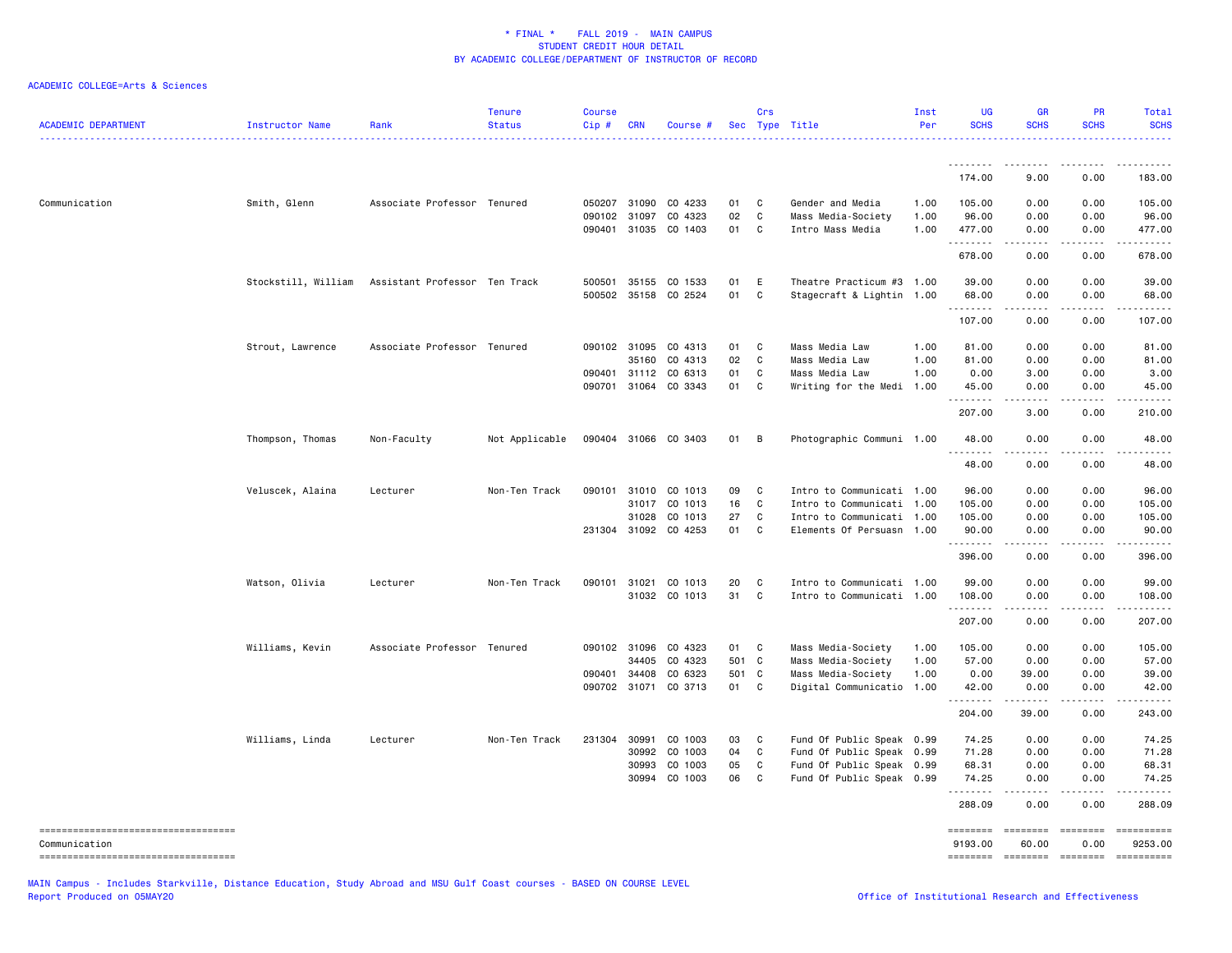| <b>ACADEMIC DEPARTMENT</b> | Instructor Name    | Rank                        | <b>Tenure</b><br><b>Status</b> | Course<br>Cip # | <b>CRN</b>            | Course #              |                   | Crs           | Sec Type Title                             | Inst<br>Per  | UG<br><b>SCHS</b> | <b>GR</b><br><b>SCHS</b>                                                                                                                                      | PR<br><b>SCHS</b>     | Total<br><b>SCHS</b>                                                                                                               |
|----------------------------|--------------------|-----------------------------|--------------------------------|-----------------|-----------------------|-----------------------|-------------------|---------------|--------------------------------------------|--------------|-------------------|---------------------------------------------------------------------------------------------------------------------------------------------------------------|-----------------------|------------------------------------------------------------------------------------------------------------------------------------|
| English                    | Anderson, Thomas   | Professor                   | Tenured                        |                 | 240101 32681          | HON 2091              | H01 S             |               | Honors Forum IV                            | 1.00         | 15.00             | 0.00                                                                                                                                                          | 0.00                  | 15.00                                                                                                                              |
|                            |                    |                             |                                |                 |                       |                       |                   |               |                                            |              | <u>.</u><br>15.00 | .<br>0.00                                                                                                                                                     | $- - - -$<br>0.00     | $\frac{1}{2} \left( \frac{1}{2} \right) \left( \frac{1}{2} \right) \left( \frac{1}{2} \right) \left( \frac{1}{2} \right)$<br>15.00 |
|                            | Angelo, Carolyn    | Grad Teach Assist           | Not Applicable                 |                 |                       | 231301 31692 EN 1103  | 08                | $\mathbf{C}$  | En Composition I                           | 1.00         | 57.00<br>.        | 0.00<br>.                                                                                                                                                     | 0.00<br>$\frac{1}{2}$ | 57.00<br>.                                                                                                                         |
|                            |                    |                             |                                |                 |                       |                       |                   |               |                                            |              | 57.00             | 0.00                                                                                                                                                          | 0.00                  | 57.00                                                                                                                              |
|                            | Atkinson, Theodore | Associate Professor Tenured |                                |                 | 231402 31827          | EN 2253               | 03                | C             | American Lit After 1                       | 1.00         | 45.00             | 0.00                                                                                                                                                          | 0.00                  | 45.00                                                                                                                              |
|                            |                    |                             |                                |                 | 240101 32699          | HON 4093              | H06 E             |               | Honors Thesis                              | 1.00         | 3.00<br><u>.</u>  | 0.00                                                                                                                                                          | 0.00                  | 3.00                                                                                                                               |
|                            |                    |                             |                                |                 |                       |                       |                   |               |                                            |              | 48.00             | 0.00                                                                                                                                                          | 0.00                  | 48.00                                                                                                                              |
|                            | Austin, Daniel     | Instructor                  | Non-Ten Track                  |                 | 231301 31788          | EN 1173               | 02                | C             | Accelerated Comp II                        | 1.00         | 57.00             | 0.00                                                                                                                                                          | 0.00                  | 57.00                                                                                                                              |
|                            |                    |                             |                                |                 | 31790                 | EN 1173               | 04                | C             | Accelerated Comp II                        | 1.00         | 57.00             | 0.00                                                                                                                                                          | 0.00                  | 57.00                                                                                                                              |
|                            |                    |                             |                                |                 | 31791<br>231401 31809 | EN 1173<br>EN 2203    | 05<br>11          | C<br><b>C</b> | Accelerated Comp II<br>Intro To Literature | 1.00<br>1.00 | 57.00<br>90.00    | 0.00<br>0.00                                                                                                                                                  | 0.00<br>0.00          | 57.00<br>90.00                                                                                                                     |
|                            |                    |                             |                                |                 |                       |                       |                   |               |                                            |              | .<br>261.00       | <u>.</u><br>0.00                                                                                                                                              | .<br>0.00             | .<br>261.00                                                                                                                        |
|                            | Barefield, Amy     | Non-Faculty                 | Not Applicable                 | 231301          | 31742                 | EN 1103               | 59                | C             | En Composition I                           | 1.00         | 69.00             | 0.00                                                                                                                                                          | 0.00                  | 69.00                                                                                                                              |
|                            |                    |                             |                                |                 |                       | 521003 32312 FYE 1001 | F15 C             |               | First Year Experienc 0.50                  |              | 8.00              | 0.00                                                                                                                                                          | 0.00                  | 8.00                                                                                                                               |
|                            |                    |                             |                                |                 |                       | 32313 FYE 1001        | F16 C             |               | First Year Experienc 0.50                  |              | 5.00<br>.         | 0.00                                                                                                                                                          | 0.00                  | 5.00                                                                                                                               |
|                            |                    |                             |                                |                 |                       |                       |                   |               |                                            |              | 82.00             | 0.00                                                                                                                                                          | 0.00                  | .<br>82.00                                                                                                                         |
|                            | Barton, Amy        | Instructor                  | Non-Ten Track                  | 231303          | 32348                 | GE 3513               | 08                | C             | Technical Writing                          | 1.00         | 33.00             | 0.00                                                                                                                                                          | 0.00                  | 33.00                                                                                                                              |
|                            |                    |                             |                                |                 | 32353                 | GE 3513               | 13                | C             | Technical Writing                          | 1.00         | 63.00             | 0.00                                                                                                                                                          | 0.00                  | 63.00                                                                                                                              |
|                            |                    |                             |                                |                 |                       | 32356 GE 3513         | H <sub>01</sub> C |               | Honors Technical Wri                       | 1.00         | 30.00<br>.        | 0.00                                                                                                                                                          | 0.00                  | 30.00                                                                                                                              |
|                            |                    |                             |                                |                 |                       |                       |                   |               |                                            |              | 126.00            | 0.00                                                                                                                                                          | 0.00                  | 126.00                                                                                                                             |
|                            | Bogard, LaToya     | Instructor                  | Non-Ten Track                  |                 | 231301 31722          | EN 1103               | 38                | C             | En Composition I                           | 1.00         | 51.00             | 0.00                                                                                                                                                          | 0.00                  | 51.00                                                                                                                              |
|                            |                    |                             |                                |                 |                       | 31796 EN 1173         | 10 <sub>1</sub>   | C             | Accelerated Comp II                        | 1.00         | 48.00<br>.        | 0.00<br><u>.</u>                                                                                                                                              | 0.00<br>د د د د       | 48.00<br>.                                                                                                                         |
|                            |                    |                             |                                |                 |                       |                       |                   |               |                                            |              | 99.00             | 0.00                                                                                                                                                          | 0.00                  | 99.00                                                                                                                              |
|                            | Brandon, Caroline  | Lecturer                    | Non-Ten Track                  | 231301          | 31699                 | EN 1103               | 15                | C             | En Composition I                           | 1.00         | 57.00             | 0.00                                                                                                                                                          | 0.00                  | 57.00                                                                                                                              |
|                            |                    |                             |                                |                 | 31714                 | EN 1103               | 30                | C             | En Composition I                           | 1.00         | 63.00             | 0.00                                                                                                                                                          | 0.00                  | 63.00                                                                                                                              |
|                            |                    |                             |                                |                 | 31775                 | EN 1113               | 10                | C             | En Composition II                          | 1.00         | 69.00             | 0.00                                                                                                                                                          | 0.00                  | 69.00                                                                                                                              |
|                            |                    |                             |                                |                 |                       | 31781 EN 1113         | 16                | C             | En Composition II                          | 1.00         | 63.00<br>.        | 0.00<br>.                                                                                                                                                     | 0.00<br>د د د د       | 63.00<br>.                                                                                                                         |
|                            |                    |                             |                                |                 |                       |                       |                   |               |                                            |              | 252.00            | 0.00                                                                                                                                                          | 0.00                  | 252.00                                                                                                                             |
|                            | Claggett, Shalyn   | Associate Professor Tenured |                                | 231301          | 36393                 | EN 3414               | 03                | C             | Crit Writ/Resrch Lit 1.00                  |              | 52.00             | 0.00                                                                                                                                                          | 0.00                  | 52.00                                                                                                                              |
|                            |                    |                             |                                |                 |                       | 231401 35012 EN 8543  | 01                | s             | Stu En Lit 1832-1900 1.00                  |              | 0.00<br>.         | 27.00<br>$\frac{1}{2} \left( \frac{1}{2} \right) \left( \frac{1}{2} \right) \left( \frac{1}{2} \right) \left( \frac{1}{2} \right) \left( \frac{1}{2} \right)$ | 0.00<br>.             | 27.00<br>.                                                                                                                         |
|                            |                    |                             |                                |                 |                       |                       |                   |               |                                            |              | 52.00             | 27.00                                                                                                                                                         | 0.00                  | 79.00                                                                                                                              |
|                            | Creel, Sara        | Lecturer                    | Non-Ten Track                  |                 | 231301 31719          | EN 1103               | 35                | C             | En Composition I                           | 1.00         | 72.00             | 0.00                                                                                                                                                          | 0.00                  | 72.00                                                                                                                              |
|                            |                    |                             |                                |                 | 31735                 | EN 1103               | 51                | C             | En Composition I                           | 1.00         | 54.00             | 0.00                                                                                                                                                          | 0.00                  | 54.00                                                                                                                              |
|                            |                    |                             |                                |                 |                       | 31766 EN 1113         | 01                | C             | En Composition II                          | 1.00         | 63.00             | 0.00                                                                                                                                                          | 0.00                  | 63.00                                                                                                                              |
|                            |                    |                             |                                |                 |                       | 31772 EN 1113         | 07                | $\mathbf{C}$  | En Composition II                          | 1.00         | 72.00             | 0.00                                                                                                                                                          | 0.00                  | 72.00                                                                                                                              |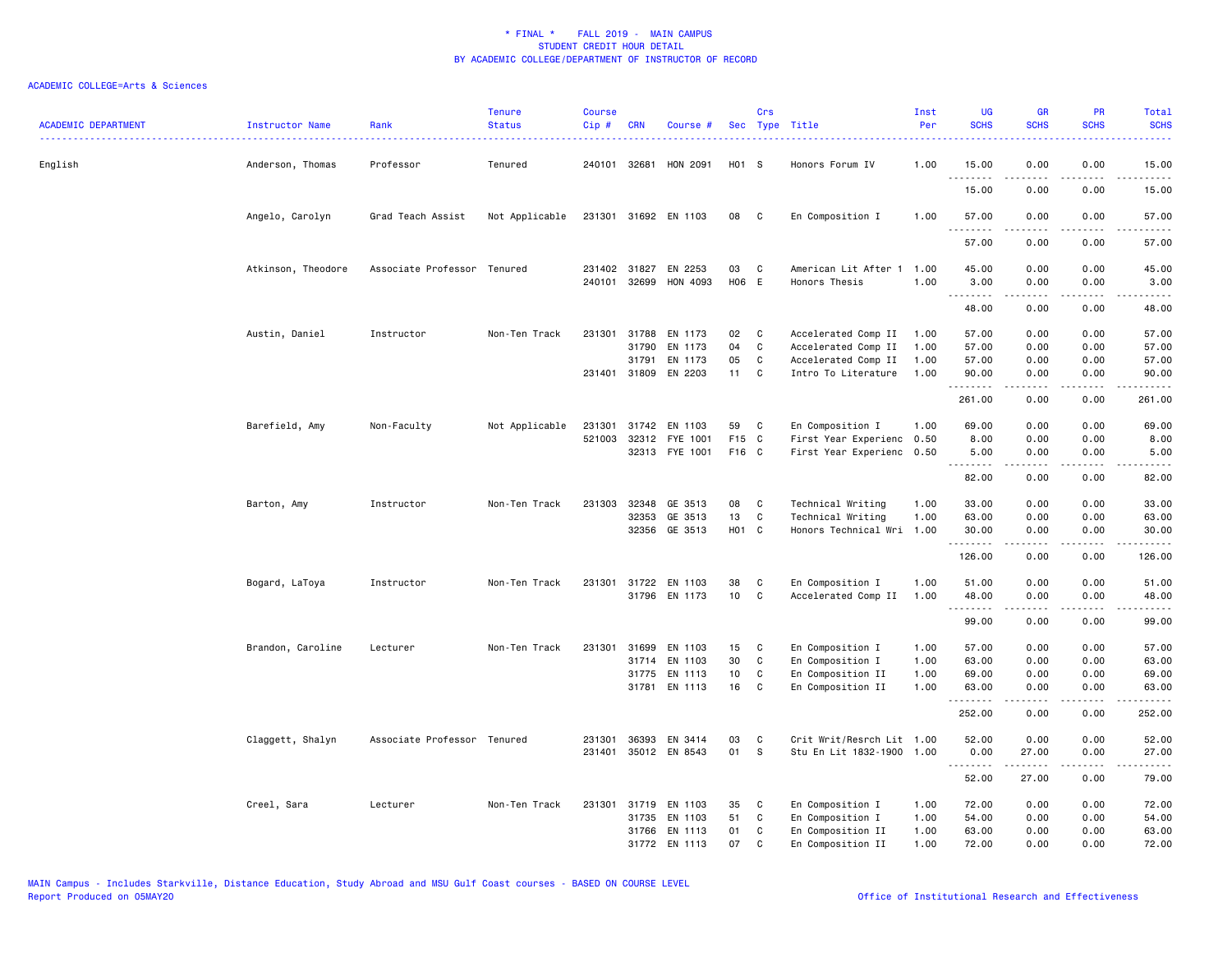| <b>ACADEMIC DEPARTMENT</b> | Instructor Name    | Rank                          | <b>Tenure</b><br><b>Status</b> | Course<br>Cip# | <b>CRN</b>            | Course #                              |          | Crs<br>Sec Type Title |                                            | Inst<br>Per  | <b>UG</b><br><b>SCHS</b> | <b>GR</b><br><b>SCHS</b> | PR<br><b>SCHS</b>                   | Total<br><b>SCHS</b> |
|----------------------------|--------------------|-------------------------------|--------------------------------|----------------|-----------------------|---------------------------------------|----------|-----------------------|--------------------------------------------|--------------|--------------------------|--------------------------|-------------------------------------|----------------------|
|                            |                    |                               |                                |                |                       |                                       |          |                       |                                            |              | <u>.</u><br>261.00       | 0.00                     | 0.00                                | 261.00               |
|                            |                    |                               |                                |                |                       |                                       |          |                       |                                            |              |                          |                          |                                     |                      |
| English                    | Crescenzo, Michele | Lecturer                      | Non-Ten Track                  |                |                       | 231401 31806 EN 2203                  | 08       | $\mathbf{C}$          | Intro To Literature                        | 1.00         | 84.00                    | 0.00                     | 0.00                                | 84.00                |
|                            |                    |                               |                                |                | 231402 31823<br>31824 | EN 2243<br>EN 2243                    | 05<br>06 | C<br>C                | American Lit Before<br>American Lit Before | 1.00<br>1.00 | 84.00<br>75.00           | 0.00<br>0.00             | 0.00<br>0.00                        | 84.00<br>75.00       |
|                            |                    |                               |                                |                | 231404 31814          | EN 2213                               | 04       | C                     | English Lit Before 1 1.00                  |              | 78.00                    | 0.00                     | 0.00                                | 78.00                |
|                            |                    |                               |                                |                |                       |                                       |          |                       |                                            |              | . <u>.</u><br>321.00     | .<br>0.00                | $\frac{1}{2}$<br>0.00               | .<br>321.00          |
|                            | De Gabriele, Peter | Associate Professor Tenured   |                                | 230101         | 35003                 | EN 4353                               | 01       | $\mathbf{C}$          | Critical Theory Sinc 1.00                  |              | 51.00                    | 0.00                     | 0.00                                | 51.00                |
|                            |                    |                               |                                | 231404         | 35005                 | EN 4643                               | 01       | C                     | 18th C British Novel 1.00                  |              | 45.00                    | 0.00                     | 0.00                                | 45.00                |
|                            |                    |                               |                                |                | 35006                 | EN 6643                               | 01       | C                     | 18th C British Novel 1.00                  |              | 0.00                     | 9.00                     | 0.00                                | 9.00                 |
|                            |                    |                               |                                |                | 239999 35004          | EN 6353                               | 01       | C                     | Critical Theory Sinc 1.00                  |              | 0.00                     | 9.00                     | 0.00                                | 9.00                 |
|                            |                    |                               |                                |                |                       |                                       |          |                       |                                            |              | .<br>96.00               | .<br>18.00               | .<br>0.00                           | .<br>114.00          |
|                            | Dechert, Francis   | Non-Faculty                   | Not Applicable                 |                |                       | 231303 32351 GE 3513                  | 11 C     |                       | Technical Writing                          | 1.00         | 63.00                    | 0.00                     | 0.00                                | 63.00                |
|                            |                    |                               |                                |                |                       |                                       |          |                       |                                            |              | 63.00                    | 0.00                     | 0.00                                | 63.00                |
|                            | Dechert, Kristen   | Non-Faculty                   | Not Applicable                 |                |                       | 231303 32354 GE 3513                  | 14       | $\mathbf{C}$          | Technical Writing                          | 1.00         | 60.00                    | 0.00                     | 0.00                                | 60.00                |
|                            |                    |                               |                                |                |                       |                                       |          |                       |                                            |              | <u>.</u><br>60.00        | 0.00                     | $\sim$ $\sim$ $\sim$ $\sim$<br>0.00 | .<br>60.00           |
|                            | Dodds, Lara        | Professor                     | Tenured                        | 231404         | 35007                 | EN 4533                               | 01       | C                     | Milton                                     | 1.00         | 45.00                    | 0.00                     | 0.00                                | 45.00                |
|                            |                    |                               |                                |                | 35008                 | EN 6533                               | 01       | C                     | Milton                                     | 1.00         | 0.00                     | 9.00                     | 0.00                                | 9.00                 |
|                            |                    |                               |                                |                |                       | 239999 35010 EN 8103                  | 02       | <b>S</b>              | Grad Research in EN                        | 1.00         | 0.00                     | 42.00                    | 0.00                                | 42.00                |
|                            |                    |                               |                                |                |                       |                                       |          |                       |                                            |              | .                        | .                        | .                                   | .                    |
|                            |                    |                               |                                |                |                       |                                       |          |                       |                                            |              | 45.00                    | 51.00                    | 0.00                                | 96.00                |
|                            | Doughty, Catherine | Instructor                    | Non-Ten Track                  | 231301         |                       | 31716 EN 1103                         | 32       | C                     | En Composition I                           | 1.00         | 63.00                    | 0.00                     | 0.00                                | 63.00                |
|                            |                    |                               |                                |                |                       | 31759 EN 1103                         | 77       | $\mathbf c$           | En Composition I                           | 1.00         | 33.00<br>.               | 0.00                     | 0.00<br>$\sim$ $\sim$ $\sim$ $\sim$ | 33.00<br>.           |
|                            |                    |                               |                                |                |                       |                                       |          |                       |                                            |              | 96.00                    | 0.00                     | 0.00                                | 96.00                |
|                            | Dueitt, Courtney   | Instructor                    | Non-Ten Track                  | 231301         |                       | 31792 EN 1173                         | 06       | C                     | Accelerated Comp II                        | 1.00         | 57.00                    | 0.00                     | 0.00                                | 57.00                |
|                            |                    |                               |                                |                |                       | 31794 EN 1173                         | 08       | $\mathbf{C}$          | Accelerated Comp II                        | 1.00         | 57.00                    | 0.00                     | 0.00                                | 57.00                |
|                            |                    |                               |                                |                |                       |                                       |          |                       |                                            |              | .<br>114.00              | .<br>0.00                | .<br>0.00                           | .<br>114.00          |
|                            | Few, Kayleigh      | Instructor                    | Non-Ten Track                  | 131305         | 31853                 | EN 4243                               | 01       | C                     | Writing Center Tutor                       | 1.00         | 45.00                    | 0.00                     | 0.00                                | 45.00                |
|                            |                    |                               |                                |                |                       | 231301 31703 EN 1103                  | 19       | C                     | En Composition I                           | 1.00         | 45.00                    | 0.00                     | 0.00                                | 45.00                |
|                            |                    |                               |                                |                |                       |                                       |          |                       |                                            |              | .<br>90.00               | 0.00                     | $\frac{1}{2}$<br>0.00               | .<br>90.00           |
|                            |                    |                               |                                |                |                       |                                       |          |                       |                                            |              |                          |                          |                                     |                      |
|                            | Flowers, Jessica   | Lecturer                      | Non-Ten Track                  |                |                       | 231301 31687 EN 1103<br>31755 EN 1103 | 03<br>72 | $\mathbf{C}$<br>C     | En Composition I                           | 1.00<br>1.00 | 66.00<br>51.00           | 0.00<br>0.00             | 0.00<br>0.00                        | 66.00<br>51.00       |
|                            |                    |                               |                                |                |                       |                                       |          |                       | En Composition I                           |              | <u>.</u>                 | .                        | $\sim$ $\sim$ $\sim$ $\sim$         | .                    |
|                            |                    |                               |                                |                |                       |                                       |          |                       |                                            |              | 117.00                   | 0.00                     | 0.00                                | 117.00               |
|                            | Flowers, Katherine | Assistant Professor Ten Track |                                |                | 231303 31843          | EN 3313                               | 01       | $\mathbf{C}$          | Writing for the Work 1.00                  |              | 60.00                    | 0.00                     | 0.00                                | 60.00                |
|                            |                    |                               |                                |                | 31844                 | EN 3313                               | 02       | C                     | Writing for the Work 1.00                  |              | 54.00                    | 0.00                     | 0.00                                | 54.00                |
|                            |                    |                               |                                | 239999         |                       | 35802 EN 4990                         | S01 C    |                       | Special Topic In EN                        | 1.00         | 12.00                    | 0.00                     | 0.00                                | 12.00                |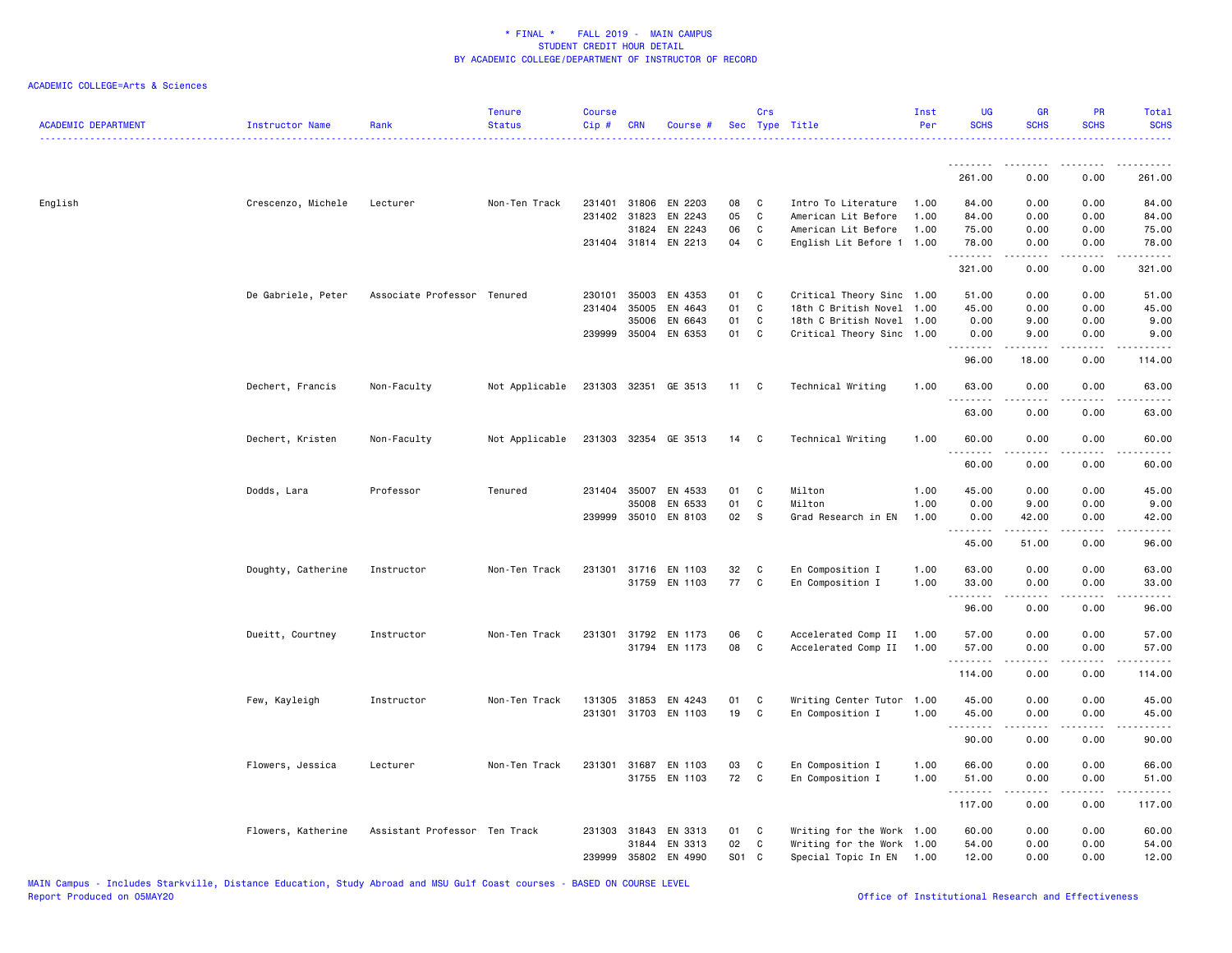| <b>ACADEMIC DEPARTMENT</b><br>------------------------------------- | Instructor Name    | Rank                          | <b>Tenure</b><br><b>Status</b> | <b>Course</b><br>Cip# | <b>CRN</b>   | Course #             |       | Crs          | Sec Type Title            | Inst<br>Per | <b>UG</b><br><b>SCHS</b> | <b>GR</b><br><b>SCHS</b>                                                                                                                                     | <b>PR</b><br><b>SCHS</b> | <b>Total</b><br><b>SCHS</b> |
|---------------------------------------------------------------------|--------------------|-------------------------------|--------------------------------|-----------------------|--------------|----------------------|-------|--------------|---------------------------|-------------|--------------------------|--------------------------------------------------------------------------------------------------------------------------------------------------------------|--------------------------|-----------------------------|
| English                                                             | Flowers, Katherine | Assistant Professor Ten Track |                                |                       |              | 239999 35812 EN 6990 | S01 C |              | Special Topic In EN       | 1.00        | 0.00<br>.                | 36.00                                                                                                                                                        | 0.00                     | 36.00                       |
|                                                                     |                    |                               |                                |                       |              |                      |       |              |                           |             | 126.00                   | 36.00                                                                                                                                                        | 0.00                     | 162.00                      |
|                                                                     | Furby, Althea      | Lecturer                      | Non-Ten Track                  | 231301                | 31693        | EN 1103              | 09    | C            | En Composition I          | 1.00        | 69.00                    | 0.00                                                                                                                                                         | 0.00                     | 69.00                       |
|                                                                     |                    |                               |                                |                       |              | 31713 EN 1103        | 29    | $\mathbf c$  | En Composition I          | 1.00        | 60.00                    | 0.00                                                                                                                                                         | 0.00                     | 60.00                       |
|                                                                     |                    |                               |                                |                       | 31777        | EN 1113              | 12    | C            | En Composition II         | 1.00        | 69.00                    | 0.00                                                                                                                                                         | 0.00                     | 69.00                       |
|                                                                     |                    |                               |                                |                       |              | 31778 EN 1113        | 13    | $\mathbf c$  | En Composition II         | 1.00        | 69.00<br>.               | 0.00<br>$\frac{1}{2} \left( \frac{1}{2} \right) \left( \frac{1}{2} \right) \left( \frac{1}{2} \right) \left( \frac{1}{2} \right) \left( \frac{1}{2} \right)$ | 0.00                     | 69.00<br>.                  |
|                                                                     |                    |                               |                                |                       |              |                      |       |              |                           |             | 267.00                   | 0.00                                                                                                                                                         | 0.00                     | 267.00                      |
|                                                                     | Garner, William    | Instructor                    | Non-Ten Track                  | 231301                | 31798        | EN 1173              | 12    | C            | Accelerated Comp II       | 1.00        | 57.00                    | 0.00                                                                                                                                                         | 0.00                     | 57.00                       |
|                                                                     |                    |                               |                                |                       | 231303 31845 | EN 3313              | 03    | $\mathbf c$  | Writing for the Work 1.00 |             | 60.00                    | 0.00                                                                                                                                                         | 0.00                     | 60.00                       |
|                                                                     |                    |                               |                                |                       |              | 31846 EN 3313        | 04    | C            | Writing for the Work 1.00 |             | 54.00<br>.               | 0.00<br>.                                                                                                                                                    | 0.00<br>.                | 54.00<br>.                  |
|                                                                     |                    |                               |                                |                       |              |                      |       |              |                           |             | 171.00                   | 0.00                                                                                                                                                         | 0.00                     | 171.00                      |
|                                                                     | Gentry, Craig      | Lecturer                      | Non-Ten Track                  | 231301                | 31690        | EN 1103              | 06    | C            | En Composition I          | 1.00        | 36.00                    | 0.00                                                                                                                                                         | 0.00                     | 36.00                       |
|                                                                     |                    |                               |                                |                       | 31727        | EN 1103              | 43    | C            | En Composition I          | 1.00        | 36.00                    | 0.00                                                                                                                                                         | 0.00                     | 36.00                       |
|                                                                     |                    |                               |                                |                       | 31736        | EN 1103              | 52    | C            | En Composition I          | 1.00        | 30.00                    | 0.00                                                                                                                                                         | 0.00                     | 30.00                       |
|                                                                     |                    |                               |                                |                       | 31774        | EN 1113              | 09    | C            | En Composition II         | 1.00        | 63.00                    | 0.00                                                                                                                                                         | 0.00                     | 63.00                       |
|                                                                     |                    |                               |                                |                       |              | 31779 EN 1113        | 14    | C            | En Composition II         | 1.00        | 69.00<br>.               | 0.00<br>$- - - - -$                                                                                                                                          | 0.00                     | 69.00                       |
|                                                                     |                    |                               |                                |                       |              |                      |       |              |                           |             | 234.00                   | 0.00                                                                                                                                                         | 0.00                     | 234.00                      |
|                                                                     | Greer, Taylor      | Grad Teach Assist             | Not Applicable                 |                       |              | 231301 31707 EN 1103 | 23    | C            | En Composition I          | 1.00        | 60.00<br>.               | 0.00<br>- - - - -                                                                                                                                            | 0.00                     | 60.00<br>$\frac{1}{2}$      |
|                                                                     |                    |                               |                                |                       |              |                      |       |              |                           |             | 60.00                    | 0.00                                                                                                                                                         | 0.00                     | 60.00                       |
|                                                                     | Grimes, John Aaron | Instructor                    | Non-Ten Track                  |                       | 231303 32347 | GE 3513              | 07    | C            | Technical Writing         | 1.00        | 63.00                    | 0.00                                                                                                                                                         | 0.00                     | 63.00                       |
|                                                                     |                    |                               |                                |                       | 32350        | GE 3513              | 10    | C            | Technical Writing         | 1.00        | 60.00                    | 0.00                                                                                                                                                         | 0.00                     | 60.00                       |
|                                                                     |                    |                               |                                |                       |              | 32352 GE 3513        | 12    | $\mathbf{C}$ | Technical Writing         | 1.00        | 63.00                    | 0.00                                                                                                                                                         | 0.00                     | 63.00                       |
|                                                                     |                    |                               |                                |                       |              |                      |       |              |                           |             | .<br>186.00              | 0.00                                                                                                                                                         | 0.00                     | 186.00                      |
|                                                                     | Hagenston, Becky   | Professor                     | Tenured                        |                       | 231302 31836 | EN 3303              | 03    | C            | Creative Writing          | 1.00        | 45.00                    | 0.00                                                                                                                                                         | 0.00                     | 45.00                       |
|                                                                     |                    |                               |                                |                       | 31837        | EN 3303              | 04    | C            | Creative Writing          | 1.00        | 42.00                    | 0.00                                                                                                                                                         | 0.00                     | 42.00                       |
|                                                                     |                    |                               |                                |                       | 31851        | EN 3903              | 01    | C            | Intermediate Fiction      | 1.00        | 42.00                    | 0.00                                                                                                                                                         | 0.00                     | 42.00                       |
|                                                                     |                    |                               |                                |                       |              | 239999 35895 EN 7000 | 01    | $\mathbf{I}$ | Directed Indiv Study      | 1.00        | 0.00<br>.                | 3.00<br><u>.</u>                                                                                                                                             | 0.00                     | 3.00                        |
|                                                                     |                    |                               |                                |                       |              |                      |       |              |                           |             | 129.00                   | 3.00                                                                                                                                                         | 0.00                     | 132.00                      |
|                                                                     | Hayden, Antoinette | Lecturer                      | Non-Ten Track                  | 230101                | 31679        | EN 0103              | 02    | C            | Basic English             | 1.00        | 39.00                    | 0.00                                                                                                                                                         | 0.00                     | 39.00                       |
|                                                                     |                    |                               |                                |                       | 31680        | EN 0103              | 03    | $\mathbf C$  | Basic English             | 1.00        | 42.00                    | 0.00                                                                                                                                                         | 0.00                     | 42.00                       |
|                                                                     |                    |                               |                                |                       | 31681        | EN 0103              | 04    | C            | Basic English             | 1.00        | 42.00                    | 0.00                                                                                                                                                         | 0.00                     | 42.00                       |
|                                                                     |                    |                               |                                | 231301                | 31745        | EN 1103              | 62    | C            | En Composition I          | 1.00        | 66.00                    | 0.00                                                                                                                                                         | 0.00                     | 66.00                       |
|                                                                     |                    |                               |                                |                       |              | 31746 EN 1103        | 63    | C            | En Composition I          | 1.00        | 69.00<br>.               | 0.00<br>$\frac{1}{2} \left( \frac{1}{2} \right) \left( \frac{1}{2} \right) \left( \frac{1}{2} \right) \left( \frac{1}{2} \right) \left( \frac{1}{2} \right)$ | 0.00<br>.                | 69.00<br><u>.</u>           |
|                                                                     |                    |                               |                                |                       |              |                      |       |              |                           |             | 258.00                   | 0.00                                                                                                                                                         | 0.00                     | 258.00                      |
|                                                                     | Herd, Wendy        | Associate Professor Tenured   |                                | 131401                | 31858        | EN 4453              | 01    | C            | Methods in TESOL          | 1.00        | 42.00                    | 0.00                                                                                                                                                         | 0.00                     | 42.00                       |
|                                                                     |                    |                               |                                |                       | 31873        | EN 6453              | 01    | $\mathbf C$  | Methods in TESOL          | 1.00        | 0.00                     | 3.00                                                                                                                                                         | 0.00                     | 3.00                        |
|                                                                     |                    |                               |                                |                       | 160102 31860 | EN 4473              | 01    | C            | Phonetics                 | 1.00        | 27.00                    | 0.00                                                                                                                                                         | 0.00                     | 27.00                       |
|                                                                     |                    |                               |                                |                       | 33822        | PSY 4473             | 01    | $\mathbf{C}$ | Phonetics                 | 1.00        | 15.00                    | 0.00                                                                                                                                                         | 0.00                     | 15.00                       |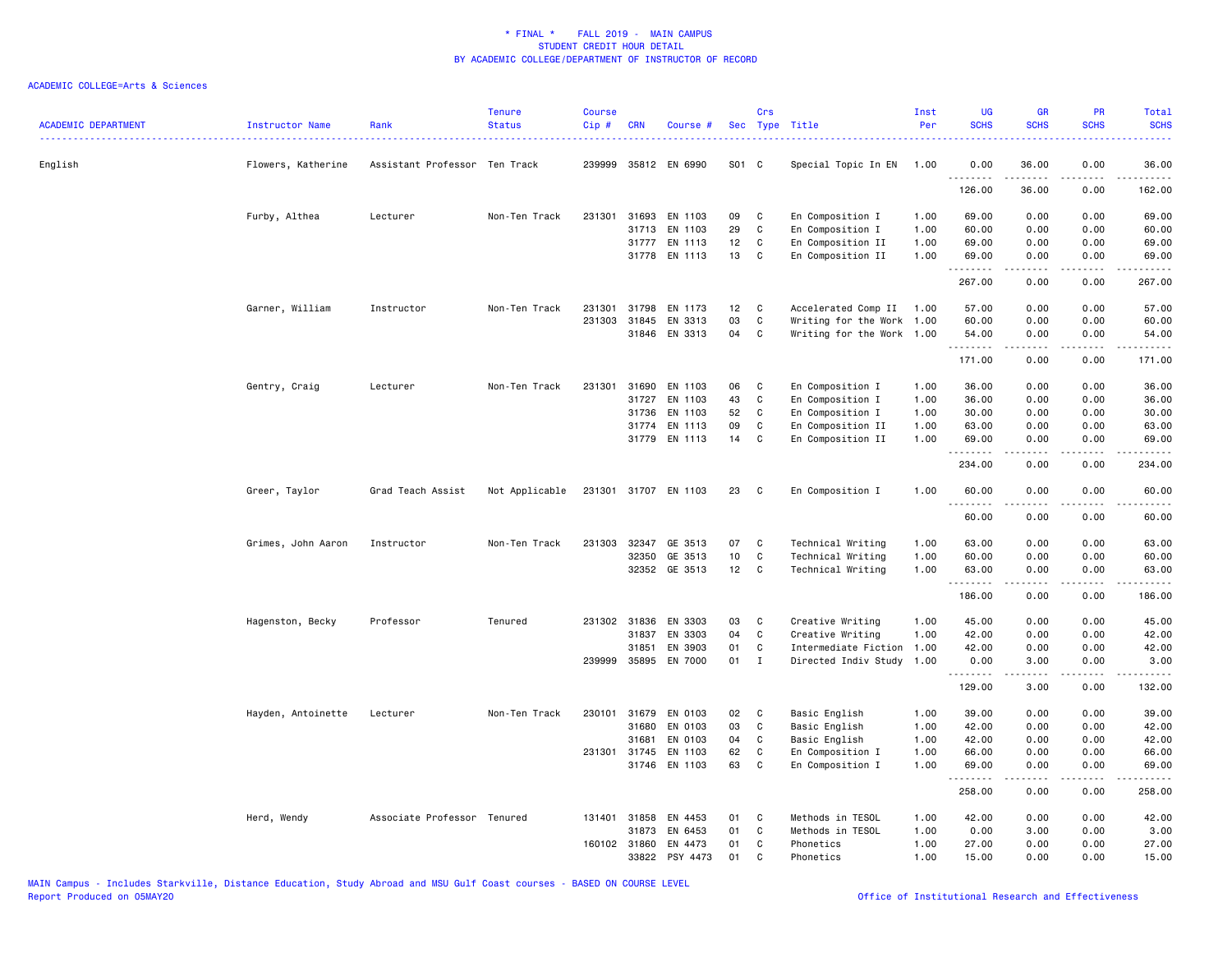| <b>ACADEMIC DEPARTMENT</b> | Instructor Name    | Rank                        | <b>Tenure</b><br><b>Status</b> | <b>Course</b><br>Cip# | <b>CRN</b>     | Course #                              | Sec         | Crs                          | Type Title                                             | Inst<br>Per  | <b>UG</b><br><b>SCHS</b> | <b>GR</b><br><b>SCHS</b> | PR<br><b>SCHS</b>                   | <b>Total</b><br><b>SCHS</b>                                                                                                                                                               |
|----------------------------|--------------------|-----------------------------|--------------------------------|-----------------------|----------------|---------------------------------------|-------------|------------------------------|--------------------------------------------------------|--------------|--------------------------|--------------------------|-------------------------------------|-------------------------------------------------------------------------------------------------------------------------------------------------------------------------------------------|
| English                    | Herd, Wendy        | Associate Professor Tenured |                                | 239999<br>420101      |                | 36219 EN 4000<br>36547 PSY 4000       | 01<br>42    | Ι.<br>$\mathbf{I}$           | Directed Indiv Study 1.00<br>Directed Indiv Study 1.00 |              | 3.00<br>3.00             | 0.00<br>0.00             | 0.00<br>0.00                        | 3.00<br>3.00                                                                                                                                                                              |
|                            |                    |                             |                                |                       |                |                                       |             |                              |                                                        |              | 90.00                    | 3.00                     | $\sim$ $\sim$ $\sim$ $\sim$<br>0.00 | 93.00                                                                                                                                                                                     |
|                            |                    |                             |                                |                       |                |                                       |             |                              |                                                        |              |                          |                          |                                     |                                                                                                                                                                                           |
|                            | Johnson, Holly     | Professor                   | Tenured                        |                       |                | 231404 31813 EN 2213<br>31817 EN 2213 | 03<br>H01 C | C                            | English Lit Before 1 1.00<br>Honors English Lit B 1.00 |              | 72.00<br>45.00           | 0.00<br>0.00             | 0.00<br>0.00                        | 72.00<br>45.00                                                                                                                                                                            |
|                            |                    |                             |                                |                       |                |                                       |             |                              |                                                        |              | <u>.</u>                 |                          | $\frac{1}{2}$                       | .                                                                                                                                                                                         |
|                            |                    |                             |                                |                       |                |                                       |             |                              |                                                        |              | 117.00                   | 0.00                     | 0.00                                | 117.00                                                                                                                                                                                    |
|                            | Johnson, Logan     | Lecturer                    | Non-Ten Track                  | 231301                | 31708          | EN 1103                               | 24          | C                            | En Composition I                                       | 1.00         | 66.00                    | 0.00                     | 0.00                                | 66.00                                                                                                                                                                                     |
|                            |                    |                             |                                |                       |                | 31733 EN 1103                         | 49<br>73    | $\mathbb{C}$<br>$\mathbb{C}$ | En Composition I                                       | 1.00<br>1.00 | 45.00<br>69.00           | 0.00                     | 0.00                                | 45.00<br>69.00                                                                                                                                                                            |
|                            |                    |                             |                                |                       | 31756<br>31770 | EN 1103<br>EN 1113                    | 05          | C                            | En Composition I<br>En Composition II                  | 1.00         | 66.00                    | 0.00<br>0.00             | 0.00<br>0.00                        | 66.00                                                                                                                                                                                     |
|                            |                    |                             |                                |                       |                | 31771 EN 1113                         | 06          | C                            | En Composition II                                      | 1.00         | 72.00                    | 0.00                     | 0.00                                | 72.00                                                                                                                                                                                     |
|                            |                    |                             |                                |                       |                |                                       |             |                              |                                                        |              | .<br>318.00              | .<br>0.00                | .<br>0.00                           | .<br>318.00                                                                                                                                                                               |
|                            | Kardos, Michael    | Professor                   | Tenured                        | 231302                | 31834          | EN 3303                               | 01          | C                            | Creative Writing                                       | 1.00         | 36.00                    | 0.00                     | 0.00                                | 36.00                                                                                                                                                                                     |
|                            |                    |                             |                                | 231404                | 35001          | EN 4833                               | 01          | $\mathbf c$                  | American Short Story 1.00                              |              | 42.00                    | 0.00                     | 0.00                                | 42.00                                                                                                                                                                                     |
|                            |                    |                             |                                |                       |                | 35002 EN 6833                         | 01          | C                            | American Short Story 1.00                              |              | 0.00<br>.                | 18.00<br>.               | 0.00<br>$\sim$ $\sim$ $\sim$        | 18.00<br>$\frac{1}{2} \left( \frac{1}{2} \right) \left( \frac{1}{2} \right) \left( \frac{1}{2} \right) \left( \frac{1}{2} \right) \left( \frac{1}{2} \right)$                             |
|                            |                    |                             |                                |                       |                |                                       |             |                              |                                                        |              | 78.00                    | 18.00                    | 0.00                                | 96.00                                                                                                                                                                                     |
|                            | Kealhofer, Samuel  | Grad Teach Assist           | Not Applicable                 |                       |                | 231301 31702 EN 1103                  | 18          | C                            | En Composition I                                       | 1.00         | 72.00<br><u>.</u>        | 0.00<br><u>.</u>         | 0.00<br>.                           | 72.00<br>.                                                                                                                                                                                |
|                            |                    |                             |                                |                       |                |                                       |             |                              |                                                        |              | 72.00                    | 0.00                     | 0.00                                | 72.00                                                                                                                                                                                     |
|                            | Kimbrell, Karleigh | Lecturer                    | Non-Ten Track                  | 231301                | 31685          | EN 1103                               | 01          | C                            | En Composition I                                       | 1.00         | 72.00                    | 0.00                     | 0.00                                | 72.00                                                                                                                                                                                     |
|                            |                    |                             |                                |                       | 31718          | EN 1103                               | 34          | $\mathbb{C}$                 | En Composition I                                       | 1.00         | 72.00                    | 0.00                     | 0.00                                | 72.00                                                                                                                                                                                     |
|                            |                    |                             |                                |                       |                | 31769 EN 1113                         | 04          | C                            | En Composition II                                      | 1.00         | 69.00                    | 0.00                     | 0.00                                | 69.00                                                                                                                                                                                     |
|                            |                    |                             |                                |                       |                | 31782 EN 1113                         | 17          | C                            | En Composition II                                      | 1.00         | 60.00<br><u>.</u> .      | 0.00<br>.                | 0.00<br>.                           | 60.00<br>.                                                                                                                                                                                |
|                            |                    |                             |                                |                       |                |                                       |             |                              |                                                        |              | 273.00                   | 0.00                     | 0.00                                | 273.00                                                                                                                                                                                    |
|                            | Lafleur, Amy       | Lecturer                    | Non-Ten Track                  | 231301                |                | 31696 EN 1103                         | 12          | C                            | En Composition I                                       | 1.00         | 63.00                    | 0.00                     | 0.00                                | 63.00                                                                                                                                                                                     |
|                            |                    |                             |                                |                       | 31710          | EN 1103                               | 26          | $\mathbb{C}$                 | En Composition I                                       | 1.00         | 36.00                    | 0.00                     | 0.00                                | 36.00                                                                                                                                                                                     |
|                            |                    |                             |                                |                       | 31723          | EN 1103                               | 39          | $\mathbb{C}$                 | En Composition I                                       | 1.00         | 51.00                    | 0.00                     | 0.00                                | 51.00                                                                                                                                                                                     |
|                            |                    |                             |                                |                       |                | 31732 EN 1103                         | 48          | C                            | En Composition I                                       | 1.00         | 42.00<br><u>.</u>        | 0.00                     | 0.00<br>.                           | 42.00<br>.                                                                                                                                                                                |
|                            |                    |                             |                                |                       |                |                                       |             |                              |                                                        |              | 192.00                   | 0.00                     | 0.00                                | 192.00                                                                                                                                                                                    |
|                            | Lammert, Thomas    | Lecturer                    | Non-Ten Track                  | 231301                |                | 31695 EN 1103                         | 11          | C                            | En Composition I                                       | 1.00         | 66.00                    | 0.00                     | 0.00                                | 66.00                                                                                                                                                                                     |
|                            |                    |                             |                                |                       |                | 31700 EN 1103                         | 16          | $\mathtt{C}$                 | En Composition I                                       | 1.00         | 66.00                    | 0.00                     | 0.00                                | 66.00                                                                                                                                                                                     |
|                            |                    |                             |                                |                       |                | 31712 EN 1103                         | 28          | $\mathbb{C}$                 | En Composition I                                       | 1.00         | 54.00                    | 0.00                     | 0.00                                | 54.00                                                                                                                                                                                     |
|                            |                    |                             |                                |                       |                | 31780 EN 1113                         | 15          | C                            | En Composition II                                      | 1.00         | 75.00<br>.               | 0.00<br>.                | 0.00<br>.                           | 75.00<br><u>.</u>                                                                                                                                                                         |
|                            |                    |                             |                                |                       |                |                                       |             |                              |                                                        |              | 261.00                   | 0.00                     | 0.00                                | 261.00                                                                                                                                                                                    |
|                            | Leonard, Ashley    | Instructor                  | Non-Ten Track                  | 231301                |                | 31793 EN 1173                         | 07          | C                            | Accelerated Comp II                                    | 1.00         | 45.00                    | 0.00                     | 0.00                                | 45.00                                                                                                                                                                                     |
|                            |                    |                             |                                | 231401                |                | 31800 EN 2203                         | 02          | C                            | Intro To Literature                                    | 1.00         | 87.00                    | 0.00                     | 0.00                                | 87.00                                                                                                                                                                                     |
|                            |                    |                             |                                |                       |                |                                       |             |                              |                                                        |              | .<br>132.00              | .<br>0.00                | .<br>0.00                           | $\frac{1}{2} \left( \frac{1}{2} \right) \left( \frac{1}{2} \right) \left( \frac{1}{2} \right) \left( \frac{1}{2} \right) \left( \frac{1}{2} \right) \left( \frac{1}{2} \right)$<br>132.00 |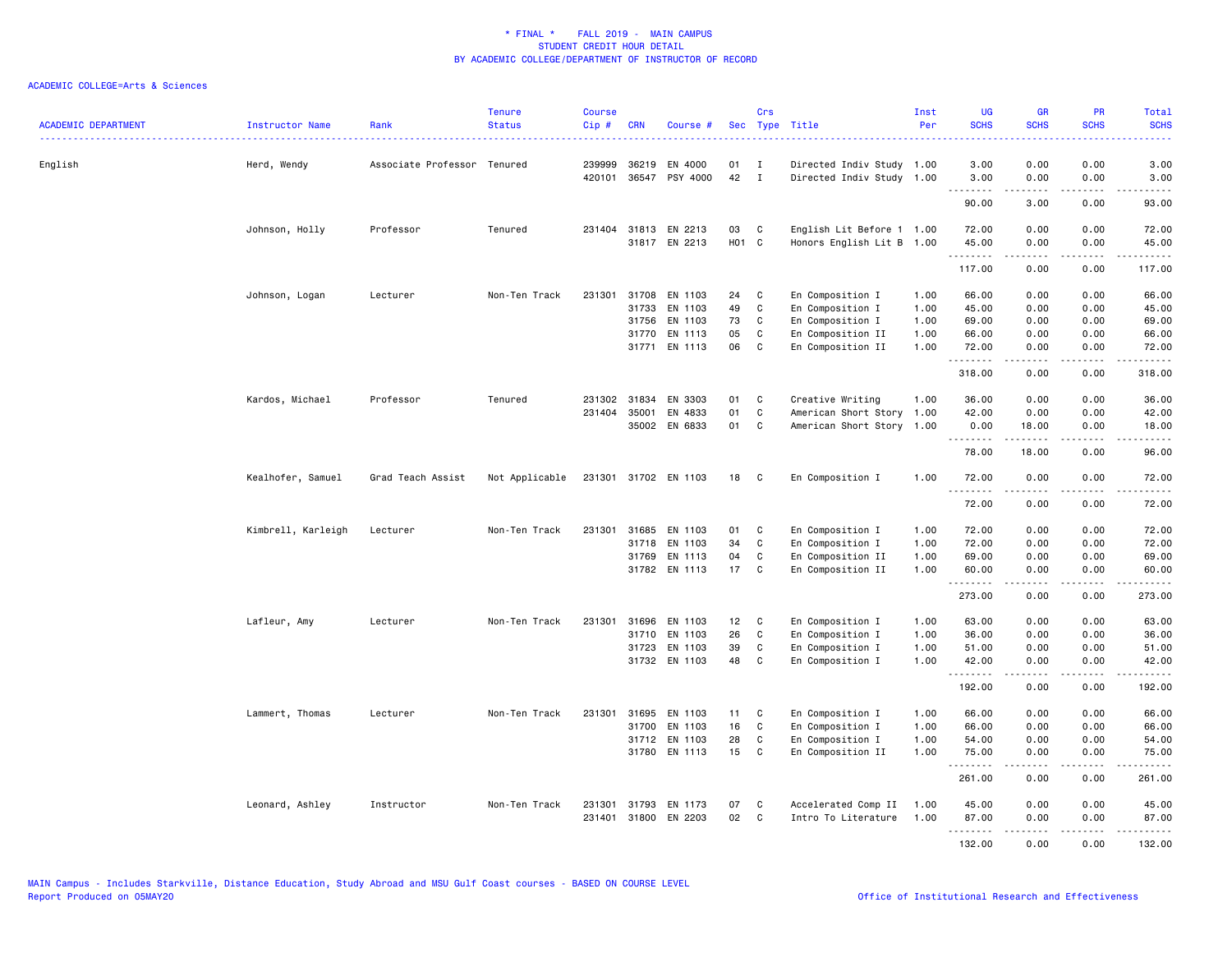| <b>ACADEMIC DEPARTMENT</b> | Instructor Name<br>. | Rank                          | <b>Tenure</b><br><b>Status</b> | <b>Course</b><br>Cip# | <b>CRN</b>   | Course #                        |          | Crs               | Sec Type Title                                   | Inst<br>Per  | <b>UG</b><br><b>SCHS</b> | <b>GR</b><br><b>SCHS</b> | <b>PR</b><br><b>SCHS</b> | Total<br><b>SCHS</b>                                                                                                               |
|----------------------------|----------------------|-------------------------------|--------------------------------|-----------------------|--------------|---------------------------------|----------|-------------------|--------------------------------------------------|--------------|--------------------------|--------------------------|--------------------------|------------------------------------------------------------------------------------------------------------------------------------|
| English                    | Lindley, Lisa        | Lecturer                      | Non-Ten Track                  |                       |              | 131099 32843 LSK 0103           | 03       | C                 | Intermediate Reading 1.00                        |              | 42.00<br>.               | 0.00<br>.                | 0.00                     | 42.00<br>$\frac{1}{2} \left( \frac{1}{2} \right) \left( \frac{1}{2} \right) \left( \frac{1}{2} \right) \left( \frac{1}{2} \right)$ |
|                            |                      |                               |                                |                       |              |                                 |          |                   |                                                  |              | 42.00                    | 0.00                     | 0.00                     | 42.00                                                                                                                              |
|                            | Little, Matthew      | Professor                     | Tenured                        |                       | 231402 31821 | EN 2243                         | 01       | C                 | American Lit Before                              | 1.00         | 39.00                    | 0.00                     | 0.00                     | 39.00                                                                                                                              |
|                            |                      |                               |                                |                       |              | 31822 EN 2243<br>31825 EN 2253  | 02<br>01 | C<br>$\mathbf{C}$ | American Lit Before<br>American Lit After 1 1.00 | 1.00         | 42.00<br>39.00           | 0.00<br>0.00             | 0.00<br>0.00             | 42.00<br>39.00                                                                                                                     |
|                            |                      |                               |                                |                       |              |                                 |          |                   |                                                  |              | .<br>120.00              | 0.00                     | 0.00                     | .<br>120.00                                                                                                                        |
|                            | Long, Loreeda        | Instructor                    | Non-Ten Track                  |                       |              | 231301 31758 EN 1103            | 75       | C                 | En Composition I                                 | 1.00         | 39.00                    | 0.00                     | 0.00                     | 39.00                                                                                                                              |
|                            |                      |                               |                                |                       |              |                                 |          |                   |                                                  |              | .<br>39.00               | .<br>0.00                | $\frac{1}{2}$<br>0.00    | .<br>39.00                                                                                                                         |
|                            | Lyons, Richard       | Professor                     | Tenured                        | 230101                | 31854        | EN 4303                         | 01       | C                 | Craft Of Poetry                                  | 1.00         | 24.00                    | 0.00                     | 0.00                     | 24.00                                                                                                                              |
|                            |                      |                               |                                |                       | 231302 31869 | EN 6303<br>231402 31828 EN 2253 | 01<br>04 | C<br>C            | Craft Of Poetry<br>American Lit After 1          | 1.00<br>1.00 | 0.00<br>66.00            | 12.00<br>0.00            | 0.00<br>0.00             | 12.00<br>66.00                                                                                                                     |
|                            |                      |                               |                                |                       |              |                                 |          |                   |                                                  |              | .<br>90.00               | .<br>12.00               | .<br>0.00                | .<br>102.00                                                                                                                        |
|                            | Marcus, Gregory      | Lecturer                      | Non-Ten Track                  | 231301                | 31691        | EN 1103                         | 07       | C                 | En Composition I                                 | 1.00         | 51.00                    | 0.00                     | 0.00                     | 51.00                                                                                                                              |
|                            |                      |                               |                                |                       |              | 31717 EN 1103                   | 33       | C                 | En Composition I                                 | 1.00         | 69.00                    | 0.00                     | 0.00                     | 69.00                                                                                                                              |
|                            |                      |                               |                                |                       | 31741        | EN 1103                         | 58       | C                 | En Composition I                                 | 1.00         | 69.00                    | 0.00                     | 0.00                     | 69.00                                                                                                                              |
|                            |                      |                               |                                |                       |              | 31768 EN 1113                   | 03       | C                 | En Composition II                                | 1.00         | 69.00<br>.               | 0.00<br>.                | 0.00<br>.                | 69.00<br>.                                                                                                                         |
|                            |                      |                               |                                |                       |              |                                 |          |                   |                                                  |              | 258.00                   | 0.00                     | 0.00                     | 258.00                                                                                                                             |
|                            | Marsh, Kelly         | Professor                     | Tenured                        | 230101                |              | 31765 EN 1111                   | 01       | C                 | English Studies                                  | 1.00         | 48.00                    | 0.00                     | 0.00                     | 48.00                                                                                                                              |
|                            |                      |                               |                                | 240101                | 32703        | HON 4093                        | H10 S    |                   | Honors Thesis                                    | 1.00         | 3.00                     | 0.00                     | 0.00                     | 3.00                                                                                                                               |
|                            |                      |                               |                                |                       | 36666        | HON 4000                        | 04       | $\mathbf{I}$      | Directed Individual                              | 1.00         | 3.00                     | 0.00                     | 0.00                     | 3.00                                                                                                                               |
|                            |                      |                               |                                |                       |              |                                 |          |                   |                                                  |              | 54.00                    | 0.00                     | 0.00                     | 54.00                                                                                                                              |
|                            | Mattison, Suzanne    | Lecturer                      | Non-Ten Track                  |                       | 010802 30200 | AELC 3203                       | 03       | C                 | Prof Writing ANR Hum                             | 1.00         | 78.00                    | 0.00                     | 0.00                     | 78.00                                                                                                                              |
|                            |                      |                               |                                |                       | 30201        | AELC 3203                       | 04       | C                 | Prof Writing ANR Hum                             | 1.00         | 75.00                    | 0.00                     | 0.00                     | 75.00                                                                                                                              |
|                            |                      |                               |                                |                       | 30202        | AELC 3203                       | 05       | C                 | Prof Writing ANR Hum                             | 1.00         | 75.00                    | 0.00                     | 0.00                     | 75.00                                                                                                                              |
|                            |                      |                               |                                |                       |              | 30203 AELC 3203 06              |          | C                 | Prof Writing ANR Hum 1.00                        |              | 66.00<br>.               | 0.00<br>.                | 0.00<br>.                | 66.00<br>$\begin{array}{cccccccccc} \bullet & \bullet & \bullet & \bullet & \bullet & \bullet & \bullet & \bullet \end{array}$     |
|                            |                      |                               |                                |                       |              |                                 |          |                   |                                                  |              | 294.00                   | 0.00                     | 0.00                     | 294.00                                                                                                                             |
|                            | McBride, Charlotte   | Grad Teach Assist             | Not Applicable                 | 231301                |              | 31728 EN 1103                   | 44       | C                 | En Composition I                                 | 1.00         | 51.00                    | 0.00                     | 0.00                     | 51.00                                                                                                                              |
|                            |                      |                               |                                |                       |              | 31739 EN 1103                   | 55       | C                 | En Composition I                                 | 1.00         | 51.00<br><u>.</u>        | 0.00<br>. <b>.</b>       | 0.00<br>.                | 51.00<br>.                                                                                                                         |
|                            |                      |                               |                                |                       |              |                                 |          |                   |                                                  |              | 102.00                   | 0.00                     | 0.00                     | 102.00                                                                                                                             |
|                            | Miller, Elizabeth    | Assistant Professor Ten Track |                                |                       | 231301 31784 | EN 1113                         | H01 C    |                   | Honors En Compositio                             | 1.00         | 45.00                    | 0.00                     | 0.00                     | 45.00                                                                                                                              |
|                            |                      |                               |                                |                       |              | 31785 EN 1113                   | H02 C    |                   | Honors En Compositio                             | 1.00         | 42.00                    | 0.00                     | 0.00                     | 42.00                                                                                                                              |
|                            |                      |                               |                                |                       |              | 31852 EN 4111                   | 01 C     |                   | Portfol & Reflec Wri 1.00                        |              | 30.00<br>.               | 0.00<br>.                | 0.00<br>.                | 30.00<br>.                                                                                                                         |
|                            |                      |                               |                                |                       |              |                                 |          |                   |                                                  |              | 117.00                   | 0.00                     | 0.00                     | 117.00                                                                                                                             |
|                            | Morgan, Amber        | Grad Teach Assist             | Not Applicable                 | 231301                |              | 31688 EN 1103<br>31705 EN 1103  | 04<br>21 | C<br>C            | En Composition I<br>En Composition I             | 1.00<br>1.00 | 57.00<br>66.00           | 0.00<br>0.00             | 0.00<br>0.00             | 57.00<br>66.00                                                                                                                     |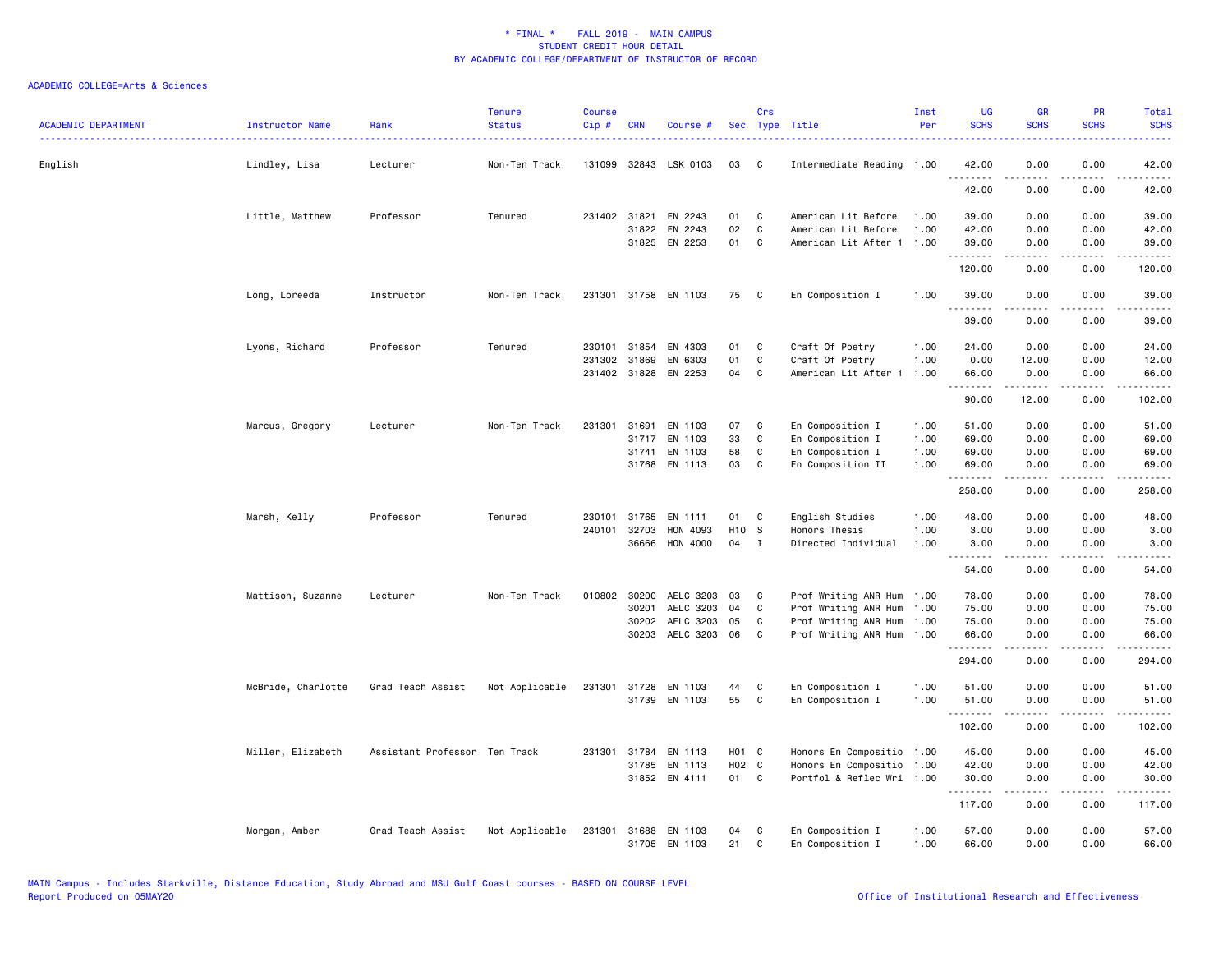| <b>ACADEMIC DEPARTMENT</b> | Instructor Name                        | Rank                        | <b>Tenure</b><br><b>Status</b> | <b>Course</b><br>$Cip$ # | <b>CRN</b>     | Course #             |          | Crs          | Sec Type Title                                         | Inst<br>Per | <b>UG</b><br><b>SCHS</b> | <b>GR</b><br><b>SCHS</b>                                                                                                                             | PR<br><b>SCHS</b>            | Total<br><b>SCHS</b>                                                                                                                                         |
|----------------------------|----------------------------------------|-----------------------------|--------------------------------|--------------------------|----------------|----------------------|----------|--------------|--------------------------------------------------------|-------------|--------------------------|------------------------------------------------------------------------------------------------------------------------------------------------------|------------------------------|--------------------------------------------------------------------------------------------------------------------------------------------------------------|
|                            |                                        |                             |                                |                          |                |                      |          |              |                                                        |             | .                        | $\frac{1}{2} \left( \frac{1}{2} \right) \left( \frac{1}{2} \right) \left( \frac{1}{2} \right) \left( \frac{1}{2} \right) \left( \frac{1}{2} \right)$ | $\frac{1}{2}$                | .                                                                                                                                                            |
|                            |                                        |                             |                                |                          |                |                      |          |              |                                                        |             | 123.00                   | 0.00                                                                                                                                                 | 0.00                         | 123.00                                                                                                                                                       |
| English                    | Nordin, Alexis                         | Instructor                  | Non-Ten Track                  | 231303                   |                | 32342 GE 3513        | 02       | C            | Technical Writing                                      | 1.00        | 60.00                    | 0.00                                                                                                                                                 | 0.00                         | 60.00                                                                                                                                                        |
|                            |                                        |                             |                                |                          | 32343          | GE 3513              | 03       | C            | Technical Writing                                      | 1.00        | 60.00                    | 0.00                                                                                                                                                 | 0.00                         | 60.00                                                                                                                                                        |
|                            |                                        |                             |                                |                          | 32346          | GE 3513              | 06       | C            | Technical Writing                                      | 1.00        | 168.00<br>.              | 0.00                                                                                                                                                 | 0.00<br>$- - - -$            | 168.00<br>.                                                                                                                                                  |
|                            |                                        |                             |                                |                          |                |                      |          |              |                                                        |             | 288.00                   | 0.00                                                                                                                                                 | 0.00                         | 288.00                                                                                                                                                       |
|                            | O'Neill, Bonnie                        | Associate Professor Tenured |                                |                          | 231301 31847   | EN 3414              | 01       | C            | Crit Writ/Resrch Lit 1.00                              |             | 56.00                    | 0.00                                                                                                                                                 | 0.00                         | 56.00                                                                                                                                                        |
|                            |                                        |                             |                                |                          | 31848          | EN 3414              | 02       | C            | Crit Writ/Resrch Lit 1.00                              |             | 60.00                    | 0.00                                                                                                                                                 | 0.00                         | 60.00                                                                                                                                                        |
|                            |                                        |                             |                                | 239999                   | 35723          | EN 4990              | 01       | C            | Special Topic In EN                                    | 1.00        | 18.00                    | 0.00                                                                                                                                                 | 0.00                         | 18.00                                                                                                                                                        |
|                            |                                        |                             |                                |                          |                | 36338 EN 6990        | 01       | C            | Special Topic In EN                                    | 1.00        | 0.00<br>.                | 6.00<br>.                                                                                                                                            | 0.00<br>.                    | 6.00<br>------                                                                                                                                               |
|                            |                                        |                             |                                |                          |                |                      |          |              |                                                        |             | 134.00                   | 6.00                                                                                                                                                 | 0.00                         | 140.00                                                                                                                                                       |
|                            | Okunlola, Theophilus Grad Teach Assist |                             | Not Applicable                 |                          |                | 231301 31726 EN 1103 | 42       | C            | En Composition I                                       | 1.00        | 69.00<br>.               | 0.00<br>.                                                                                                                                            | 0.00<br>.                    | 69.00<br>.                                                                                                                                                   |
|                            |                                        |                             |                                |                          |                |                      |          |              |                                                        |             | 69.00                    | 0.00                                                                                                                                                 | 0.00                         | 69.00                                                                                                                                                        |
|                            | Olson, Peter                           | Lecturer                    | Non-Ten Track                  | 231301                   |                | 34508 EN 1103        | 501 C    |              | En Composition I                                       | 1.00        | 33.00                    | 0.00                                                                                                                                                 | 0.00                         | 33.00                                                                                                                                                        |
|                            |                                        |                             |                                | 231303                   | 34513          | EN 3313              | 501      | $\mathbf{C}$ | Writing for the Work 1.00                              |             | 33.00                    | 0.00                                                                                                                                                 | 0.00                         | 33.00                                                                                                                                                        |
|                            |                                        |                             |                                | 231401                   | 34509          | EN 2203              | 501 C    |              | Intro To Literature                                    | 1.00        | 36.00                    | 0.00                                                                                                                                                 | 0.00                         | 36.00                                                                                                                                                        |
|                            |                                        |                             |                                |                          |                | 36896 EN 2203        | 502 C    |              | Intro To Literature                                    | 1.00        | 48.00                    | 0.00                                                                                                                                                 | 0.00                         | 48.00                                                                                                                                                        |
|                            |                                        |                             |                                |                          |                |                      |          |              |                                                        |             | .<br>150.00              | .<br>0.00                                                                                                                                            | $\sim$ $\sim$ $\sim$<br>0.00 | د د د د د<br>150.00                                                                                                                                          |
|                            | Parr, Susan                            | Instructor                  | Non-Ten Track                  | 131401                   | 32009          | ESL 5110             | 04       | C            | American Lang & Cul                                    | 1.00        | 3.00                     | 0.00                                                                                                                                                 | 0.00                         | 3.00                                                                                                                                                         |
|                            |                                        |                             |                                |                          | 32013          | ESL 5120             | 04       | C            | American Lang & Cul                                    | 1.00        | 21.00                    | 0.00                                                                                                                                                 | 0.00                         | 21.00                                                                                                                                                        |
|                            |                                        |                             |                                |                          |                | 32015 ESL 5313       | 02       | C            | Classroom Comm & Pre 1.00                              |             | 6.00                     | 0.00                                                                                                                                                 | 0.00                         | 6.00                                                                                                                                                         |
|                            |                                        |                             |                                |                          | 32019          | ESL 5323             | 02       | C            | Academic Research an 1.00                              |             | 6.00                     | 0.00                                                                                                                                                 | 0.00                         | 6.00                                                                                                                                                         |
|                            |                                        |                             |                                |                          | 32021          | ESL 5323             | 04       | C            | Academic Research an                                   | 1.00        | 36.00                    | 0.00                                                                                                                                                 | 0.00                         | 36.00                                                                                                                                                        |
|                            |                                        |                             |                                |                          | 32023          | ESL 5333             | 02       | C            | Critical Reading                                       | 1.00        | 6.00<br>.                | 0.00<br>.                                                                                                                                            | 0.00<br>.                    | 6.00<br>$\frac{1}{2} \left( \frac{1}{2} \right) \left( \frac{1}{2} \right) \left( \frac{1}{2} \right) \left( \frac{1}{2} \right) \left( \frac{1}{2} \right)$ |
|                            |                                        |                             |                                |                          |                |                      |          |              |                                                        |             | 78.00                    | 0.00                                                                                                                                                 | 0.00                         | 78.00                                                                                                                                                        |
|                            | Pierce, Catherine                      | Professor                   | Tenured                        |                          |                | 231302 31835 EN 3303 | 02       | C            | Creative Writing                                       | 1.00        | 42.00                    | 0.00                                                                                                                                                 | 0.00                         | 42.00                                                                                                                                                        |
|                            |                                        |                             |                                | 239999                   |                | 36765 EN 4000        | 02       | $\mathbf{I}$ | Directed Indiv Study 1.00                              |             | 3.00                     | 0.00                                                                                                                                                 | 0.00                         | 3.00                                                                                                                                                         |
|                            |                                        |                             |                                |                          |                |                      |          |              |                                                        |             | .<br>45.00               | .<br>0.00                                                                                                                                            | .<br>0.00                    | $\frac{1}{2}$<br>45.00                                                                                                                                       |
|                            | Pizer, Ginger                          | Associate Professor Tenured |                                | 160102                   | 30273          | AN 4403              | 01       | C            | Intro To Linguistics 1.00                              |             | 15.00                    | 0.00                                                                                                                                                 | 0.00                         | 15.00                                                                                                                                                        |
|                            |                                        |                             |                                |                          | 30274          | AN 4403              | 02       | C            | Intro To Linguistics 1.00                              |             | 27.00                    | 0.00                                                                                                                                                 | 0.00                         | 27.00                                                                                                                                                        |
|                            |                                        |                             |                                |                          | 30280          | AN 6403              | 01       | C            | Intro To Linguistics 1.00                              |             | 0.00                     | 3.00                                                                                                                                                 | 0.00                         | 3.00                                                                                                                                                         |
|                            |                                        |                             |                                |                          | 31856          | EN 4403              | 01       | C            | Intro To Linguistics 1.00                              |             | 36.00                    | 0.00                                                                                                                                                 | 0.00                         | 36.00                                                                                                                                                        |
|                            |                                        |                             |                                |                          | 31857          | EN 4403              | 02       | C            | Intro To Linguistics 1.00                              |             | 33.00                    | 0.00                                                                                                                                                 | 0.00                         | 33.00                                                                                                                                                        |
|                            |                                        |                             |                                | 450201                   | 31871<br>30275 | EN 6403<br>AN 4623   | 01<br>01 | C<br>C       | Intro To Linguistics 1.00<br>Language And Culture 1.00 |             | 0.00<br>30.00            | 3.00<br>0.00                                                                                                                                         | 0.00<br>0.00                 | 3.00<br>30.00                                                                                                                                                |
|                            |                                        |                             |                                |                          | 30282          | AN 6623              | 01       | C            | Language And Culture 1.00                              |             | 0.00                     | 3.00                                                                                                                                                 | 0.00                         | 3.00                                                                                                                                                         |
|                            |                                        |                             |                                |                          |                | 31862 EN 4623        | 01       | C            | Language And Culture 1.00                              |             | 9.00                     | 0.00                                                                                                                                                 | 0.00                         | 9.00                                                                                                                                                         |
|                            |                                        |                             |                                |                          | 33951          | SO 4623              | 01       | $\mathsf{C}$ | Language And Culture 1.00                              |             | 15.00                    | 0.00                                                                                                                                                 | 0.00                         | 15.00                                                                                                                                                        |
|                            |                                        |                             |                                |                          |                |                      |          |              |                                                        |             | .                        | .                                                                                                                                                    | .                            | .                                                                                                                                                            |
|                            |                                        |                             |                                |                          |                |                      |          |              |                                                        |             | 165.00                   | 9.00                                                                                                                                                 | 0.00                         | 174.00                                                                                                                                                       |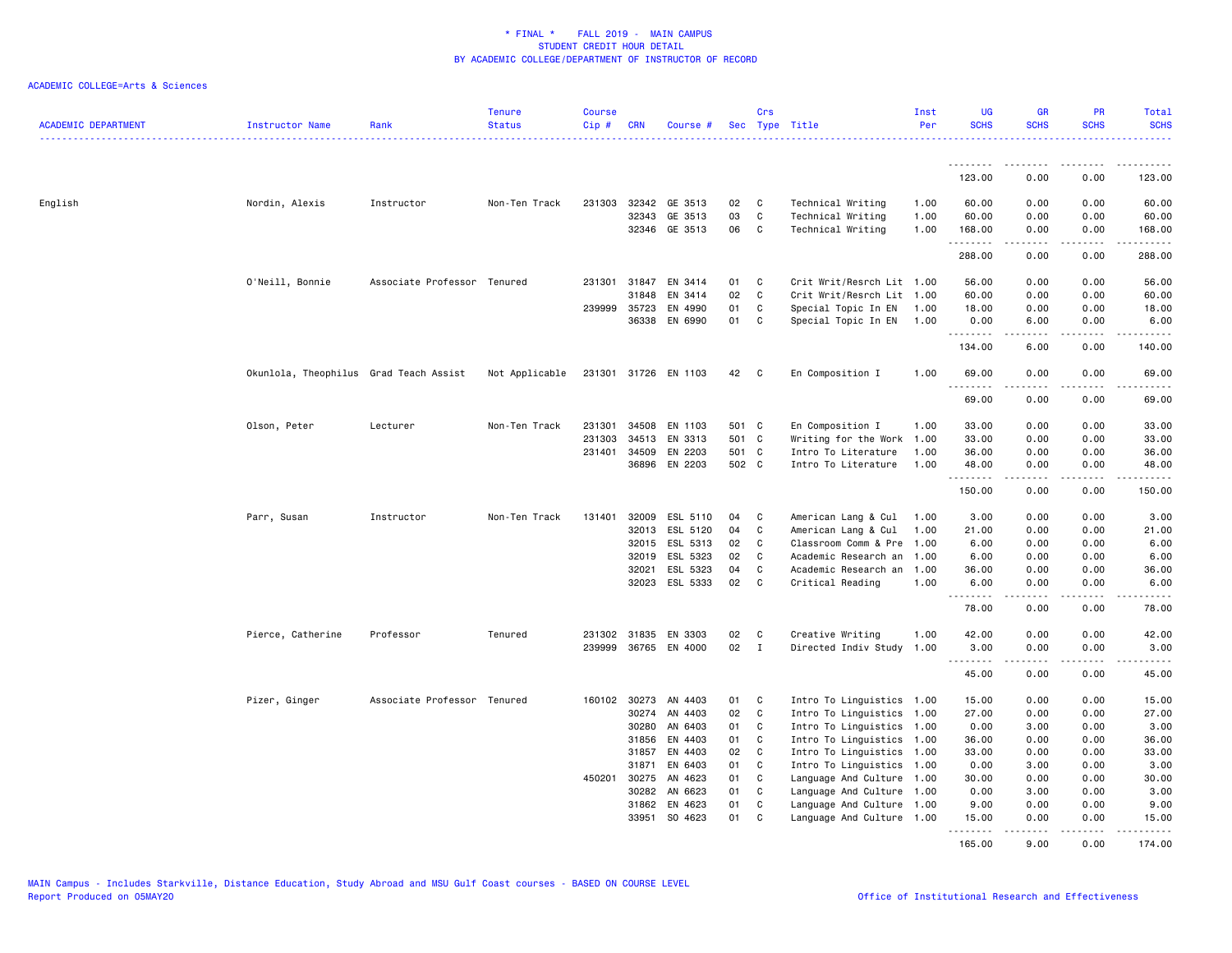| <b>ACADEMIC DEPARTMENT</b> | Instructor Name  | Rank                        | <b>Tenure</b><br><b>Status</b> | <b>Course</b><br>Cip# | <b>CRN</b>   | Course #              |       | Crs          | Sec Type Title            | Inst<br>Per | UG<br><b>SCHS</b> | GR<br><b>SCHS</b> | PR<br><b>SCHS</b>               | Total<br><b>SCHS</b>   |
|----------------------------|------------------|-----------------------------|--------------------------------|-----------------------|--------------|-----------------------|-------|--------------|---------------------------|-------------|-------------------|-------------------|---------------------------------|------------------------|
|                            | .                |                             |                                |                       |              |                       |       |              |                           |             |                   |                   |                                 |                        |
| English                    | Pounds, Shunecy  | Lecturer                    | Non-Ten Track                  |                       | 231301 31697 | EN 1103               | 13    | C            | En Composition I          | 1.00        | 57.00             | 0.00              | 0.00                            | 57.00                  |
|                            |                  |                             |                                |                       | 31715        | EN 1103               | 31    | C            | En Composition I          | 1.00        | 39.00             | 0.00              | 0.00                            | 39.00                  |
|                            |                  |                             |                                |                       | 31725        | EN 1103               | 41    | C            | En Composition I          | 1.00        | 66.00             | 0.00              | 0.00                            | 66.00                  |
|                            |                  |                             |                                |                       |              | 31737 EN 1103         | 53    | C            | En Composition I          | 1.00        | 57.00<br>.        | 0.00<br>.         | 0.00<br>د د د د                 | 57.00<br>.             |
|                            |                  |                             |                                |                       |              |                       |       |              |                           |             | 219.00            | 0.00              | 0.00                            | 219.00                 |
|                            | Price, Marty     | Instructor                  | Non-Ten Track                  |                       |              | 231404 31811 EN 2213  | 01 C  |              | English Lit Before 1 1.00 |             | 78.00             | 0.00              | 0.00                            | 78.00                  |
|                            |                  |                             |                                |                       | 31812        | EN 2213               | 02    | C            | English Lit Before 1 1.00 |             | 81.00             | 0.00              | 0.00                            | 81.00                  |
|                            |                  |                             |                                |                       | 31818        | EN 2223               | 01    | C            | English Lit After 18 1.00 |             | 87.00             | 0.00              | 0.00                            | 87.00                  |
|                            |                  |                             |                                |                       |              | 31819 EN 2223         | 02    | C            | English Lit After 18 1.00 |             | 81.00<br>.        | 0.00<br>.         | 0.00<br>.                       | 81.00<br>.             |
|                            |                  |                             |                                |                       |              |                       |       |              |                           |             | 327.00            | 0.00              | 0.00                            | 327.00                 |
|                            | Punday, Dan      | Professor                   | Tenured                        |                       |              | 231401 31867 EN 4933  | 01 C  |              | Survey Contemp Lit        | 1.00        | 60.00<br>.        | 0.00              | 0.00                            | 60.00                  |
|                            |                  |                             |                                |                       |              |                       |       |              |                           |             | 60.00             | 0.00              | 0.00                            | 60.00                  |
|                            | Raymond, Richard | Lecturer                    | Non-Ten Track                  | 231401                |              | 34511 EN 2273         | 501 C |              | World Literature Bef 1.00 |             | 48.00             | 0.00              | 0.00                            | 48.00                  |
|                            |                  |                             |                                |                       |              | 231404 34510 EN 2213  | 501 C |              | English Lit Before 1 1.00 |             | 33.00             | 0.00              | 0.00                            | 33.00                  |
|                            |                  |                             |                                |                       |              |                       |       |              |                           |             | 81.00             | .<br>0.00         | .<br>0.00                       | .<br>81.00             |
|                            | Redd, James      | Lecturer                    | Non-Ten Track                  |                       | 231302 31839 | EN 3303               | 06    | C            | Creative Writing          | 1.00        | 42.00             | 0.00              | 0.00                            | 42.00                  |
|                            |                  |                             |                                |                       | 231401 31829 | EN 2273               | 01    | C            | World Literature Bef 1.00 |             | 57.00             | 0.00              | 0.00                            | 57.00                  |
|                            |                  |                             |                                |                       | 31830        | EN 2283               | 01    | C            | World Literature Aft 1.00 |             | 90.00             | 0.00              | 0.00                            | 90.00                  |
|                            |                  |                             |                                |                       |              | 231404 31820 EN 2223  | 03    | $\mathbf{C}$ | English Lit After 18 1.00 |             | 78.00             | 0.00              | 0.00                            | 78.00                  |
|                            |                  |                             |                                |                       |              |                       |       |              |                           |             | .<br>267.00       | 0.00              | $\frac{1}{2}$<br>0.00           | .<br>267.00            |
|                            | Rhymes, De'Aris  | Grad Teach Assist           | Not Applicable                 |                       |              | 231301 31724 EN 1103  | 40    | $\mathbf{C}$ | En Composition I          | 1.00        | 51.00<br>.        | 0.00<br>.         | 0.00<br>$  -$                   | 51.00<br>$\frac{1}{2}$ |
|                            |                  |                             |                                |                       |              |                       |       |              |                           |             | 51.00             | 0.00              | 0.00                            | 51.00                  |
|                            | Rodgers, Ross    | Grad Teach Assist           | Not Applicable                 |                       |              | 231301 31734 EN 1103  | 50    | C            | En Composition I          | 1.00        | 63.00<br>.        | 0.00<br>.         | 0.00<br>د د د د                 | 63.00<br>.             |
|                            |                  |                             |                                |                       |              |                       |       |              |                           |             | 63.00             | 0.00              | 0.00                            | 63.00                  |
|                            | Sanders, Shelly  | Instructor                  | Non-Ten Track                  | 231303                | 32341        | GE 3513               | 01    | C            | Technical Writing         | 1.00        | 60.00             | 0.00              | 0.00                            | 60.00                  |
|                            |                  |                             |                                |                       | 32344        | GE 3513               | 04    | C            | Technical Writing         | 1.00        | 63.00             | 0.00              | 0.00                            | 63.00                  |
|                            |                  |                             |                                |                       | 32349        | GE 3513               | 09    | C            | Technical Writing         | 1.00        | 66.00             | 0.00              | 0.00                            | 66.00                  |
|                            |                  |                             |                                |                       |              |                       |       |              |                           |             | .<br>189.00       | .<br>0.00         | $\omega$ is $\omega$ in<br>0.00 | .<br>189.00            |
|                            | Shaffer, Donald  | Associate Professor Tenured |                                |                       |              | 050201 30003 AAS 1063 | 02    | $\mathbf{C}$ | Intro to African Ame      | 1.00        | 171.00            | 0.00              | 0.00                            | 171.00                 |
|                            |                  |                             |                                |                       |              |                       |       |              |                           |             | .<br>171.00       | 0.00              | 0.00                            | . <b>.</b> .<br>171.00 |
|                            | Sheperis, Claire | Instructor                  | Non-Ten Track                  | 231301                | 31767        | EN 1113               | 02    | C            | En Composition II         | 1.00        | 63.00             | 0.00              | 0.00                            | 63.00                  |
|                            |                  |                             |                                |                       | 231401 31799 | EN 2203               | 01    | C            | Intro To Literature       | 1.00        | 90.00             | 0.00              | 0.00                            | 90.00                  |
|                            |                  |                             |                                |                       | 31803        | EN 2203               | 05    | C            | Intro To Literature       | 1.00        | 90.00             | 0.00              | 0.00                            | 90.00                  |
|                            |                  |                             |                                |                       | 31807        | EN 2203               | 09    | C.           | Intro To Literature       | 1.00        | 90.00             | 0.00              | 0.00                            | 90.00                  |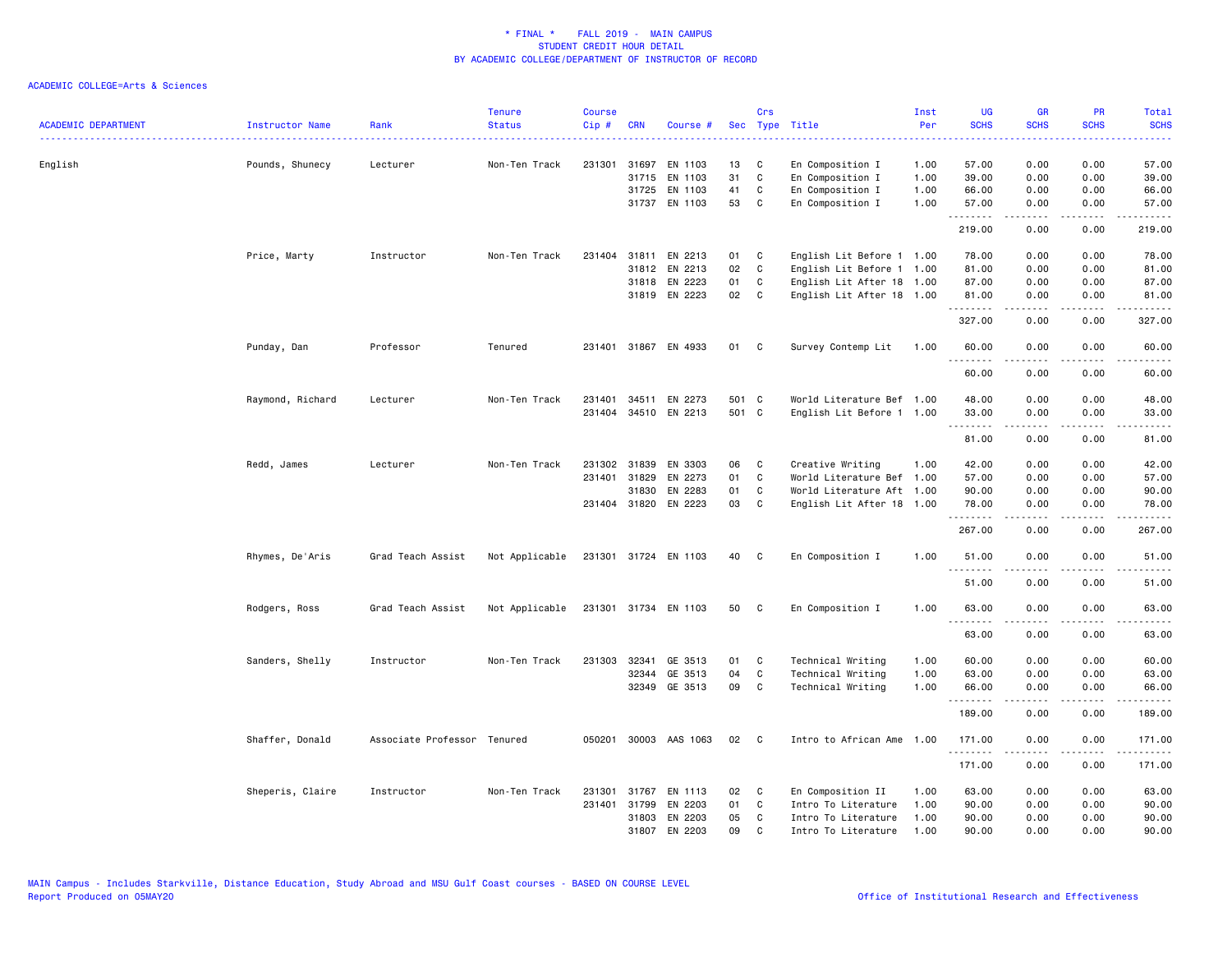| <b>ACADEMIC DEPARTMENT</b> | Instructor Name   | Rank                          | <b>Tenure</b><br><b>Status</b> | <b>Course</b><br>Cip# | <b>CRN</b>   | Course #             |    | Crs          | Sec Type Title            | Inst<br>Per | <b>UG</b><br><b>SCHS</b> | GR<br><b>SCHS</b>    | PR<br><b>SCHS</b>                   | Total<br><b>SCHS</b>  |
|----------------------------|-------------------|-------------------------------|--------------------------------|-----------------------|--------------|----------------------|----|--------------|---------------------------|-------------|--------------------------|----------------------|-------------------------------------|-----------------------|
|                            |                   |                               |                                |                       |              |                      |    |              |                           |             | .                        | -----                |                                     |                       |
|                            |                   |                               |                                |                       |              |                      |    |              |                           |             | 333.00                   | 0.00                 | 0.00                                | 333.00                |
| English                    | Sheppard, Kristin | Lecturer                      | Non-Ten Track                  | 231301                |              | 31706 EN 1103        | 22 | C            | En Composition I          | 1.00        | 54.00                    | 0.00                 | 0.00                                | 54.00                 |
|                            |                   |                               |                                |                       | 31709        | EN 1103              | 25 | $\mathbb C$  | En Composition I          | 1.00        | 51.00                    | 0.00                 | 0.00                                | 51.00                 |
|                            |                   |                               |                                |                       | 31721        | EN 1103              | 37 | C            | En Composition I          | 1.00        | 42.00                    | 0.00                 | 0.00                                | 42.00                 |
|                            |                   |                               |                                |                       |              | 31747 EN 1103        | 64 | C            | En Composition I          | 1.00        | 57.00<br>.               | 0.00                 | 0.00                                | 57.00<br>.            |
|                            |                   |                               |                                |                       |              |                      |    |              |                           |             | 204.00                   | 0.00                 | 0.00                                | 204.00                |
|                            | Smith, Megan      | Assistant Professor Ten Track |                                |                       | 160102 31859 | EN 4463              | 01 | C            | Stud In 2nd Lang Acq 1.00 |             | 27.00                    | 0.00                 | 0.00                                | 27.00                 |
|                            |                   |                               |                                |                       | 31874        | EN 6463              | 01 | $\mathbf c$  | Stud In 2nd Lang Acq      | 1.00        | 0.00                     | 6.00                 | 0.00                                | 6.00                  |
|                            |                   |                               |                                |                       | 230101 31849 | EN 3423              | 01 | $\mathbf{C}$ | Desc Eng Grammar          | 1.00        | 54.00                    | 0.00                 | 0.00                                | 54.00                 |
|                            |                   |                               |                                |                       | 36230        | EN 3423              | 02 | $\mathbf c$  | Desc Eng Grammar          | 1.00        | 60.00<br>.               | 0.00<br>.            | 0.00<br>$\frac{1}{2}$               | 60.00<br>.            |
|                            |                   |                               |                                |                       |              |                      |    |              |                           |             | 141.00                   | 6.00                 | 0.00                                | 147.00                |
|                            | Spain, Andrea     | Associate Professor Tenured   |                                | 239999                |              | 35894 EN 8000        | 03 | D            | Research / Thesis         | 1.00        | 0.00<br>.                | 3.00<br>.            | 0.00<br>.                           | 3.00<br>$\frac{1}{2}$ |
|                            |                   |                               |                                |                       |              |                      |    |              |                           |             | 0.00                     | 3.00                 | 0.00                                | 3.00                  |
|                            | Spurlock, Ann     | Instructor                    | Non-Ten Track                  | 231301                |              | 31868 EN 6013        | 01 | E            | Tchng Col Writing         | 1.00        | 0.00<br><u>.</u>         | 60.00<br>$- - - - -$ | 0.00<br>$\frac{1}{2}$               | 60.00<br>.            |
|                            |                   |                               |                                |                       |              |                      |    |              |                           |             | 0.00                     | 60.00                | 0.00                                | 60.00                 |
|                            | Stamps, Alison    | Instructor                    | Non-Ten Track                  | 130301                | 32870        | LSK 1041             | 07 | C            | College Success I         | 1.00        | 22.00                    | 0.00                 | 0.00                                | 22.00                 |
|                            |                   |                               |                                |                       | 32871        | LSK 1041             | 08 | $\mathtt{C}$ | College Success I         | 1.00        | 26.00                    | 0.00                 | 0.00                                | 26.00                 |
|                            |                   |                               |                                |                       | 32872        | LSK 1041             | 09 | C            | College Success I         | 1.00        | 20.00                    | 0.00                 | 0.00                                | 20.00                 |
|                            |                   |                               |                                |                       | 32873        | LSK 1041             | 10 | C            | College Success I         | 1.00        | 25.00                    | 0.00                 | 0.00                                | 25.00                 |
|                            |                   |                               |                                |                       | 131315 32855 | LSK 1023             | 01 | C            | Col Read/Study Skill 1.00 |             | 87.00                    | 0.00<br>.            | 0.00<br>.                           | 87.00<br>.            |
|                            |                   |                               |                                |                       |              |                      |    |              |                           |             | 180.00                   | 0.00                 | 0.00                                | 180.00                |
|                            | Stinson, Emily    | Instructor                    | Non-Ten Track                  |                       |              | 231301 31787 EN 1173 | 01 | $\mathbf{C}$ | Accelerated Comp II       | 1.00        | 60.00                    | 0.00                 | 0.00                                | 60.00                 |
|                            |                   |                               |                                |                       | 31789        | EN 1173              | 03 | C            | Accelerated Comp II       | 1.00        | 54.00                    | 0.00                 | 0.00                                | 54.00                 |
|                            |                   |                               |                                |                       | 231302 31838 | EN 3303              | 05 | $\mathbf c$  | Creative Writing          | 1.00        | 45.00                    | 0.00                 | 0.00                                | 45.00                 |
|                            |                   |                               |                                |                       |              | 31840 EN 3303        | 07 | $\mathbf{C}$ | Creative Writing          | 1.00        | 45.00<br>.               | 0.00                 | 0.00<br>$\sim$ $\sim$ $\sim$ $\sim$ | 45.00                 |
|                            |                   |                               |                                |                       |              |                      |    |              |                           |             | 204.00                   | 0.00                 | 0.00                                | 204.00                |
|                            | Street, Alisha    | Lecturer                      | Non-Ten Track                  | 231301                | 31689        | EN 1103              | 05 | C            | En Composition I          | 1.00        | 69.00                    | 0.00                 | 0.00                                | 69.00                 |
|                            |                   |                               |                                |                       | 31694        | EN 1103              | 10 | C            | En Composition I          | 1.00        | 66.00                    | 0.00                 | 0.00                                | 66.00                 |
|                            |                   |                               |                                |                       |              | 31773 EN 1113        | 08 | C            | En Composition II         | 1.00        | 69.00                    | 0.00                 | 0.00                                | 69.00                 |
|                            |                   |                               |                                |                       |              | 31776 EN 1113        | 11 | C            | En Composition II         | 1.00        | 69.00<br><u>.</u>        | 0.00<br>$- - - - -$  | 0.00<br>.                           | 69.00<br>.            |
|                            |                   |                               |                                |                       |              |                      |    |              |                           |             | 273.00                   | 0.00                 | 0.00                                | 273.00                |
|                            | Thompson, Jessica | Instructor                    | Non-Ten Track                  | 230101                | 31833        | EN 2503              | 01 | C            | Teaching Grammar          | 1.00        | 231.00                   | 0.00                 | 0.00                                | 231.00                |
|                            |                   |                               |                                | 231301                | 31704        | EN 1103              | 20 | C            | En Composition $I - L$    | 1.00        | 48.00                    | 0.00                 | 0.00                                | 48.00                 |
|                            |                   |                               |                                |                       | 31795        | EN 1173              | 09 | C            | Accelerated Comp II       | 1.00        | 57.00                    | 0.00                 | 0.00                                | 57.00                 |
|                            |                   |                               |                                |                       | 31797        | EN 1173              | 11 | C            | Accelerated Comp II       | 1.00        | 45.00<br><u>.</u>        | 0.00<br>.            | 0.00<br>.                           | 45.00<br>.            |
|                            |                   |                               |                                |                       |              |                      |    |              |                           |             | 381.00                   | 0.00                 | 0.00                                | 381.00                |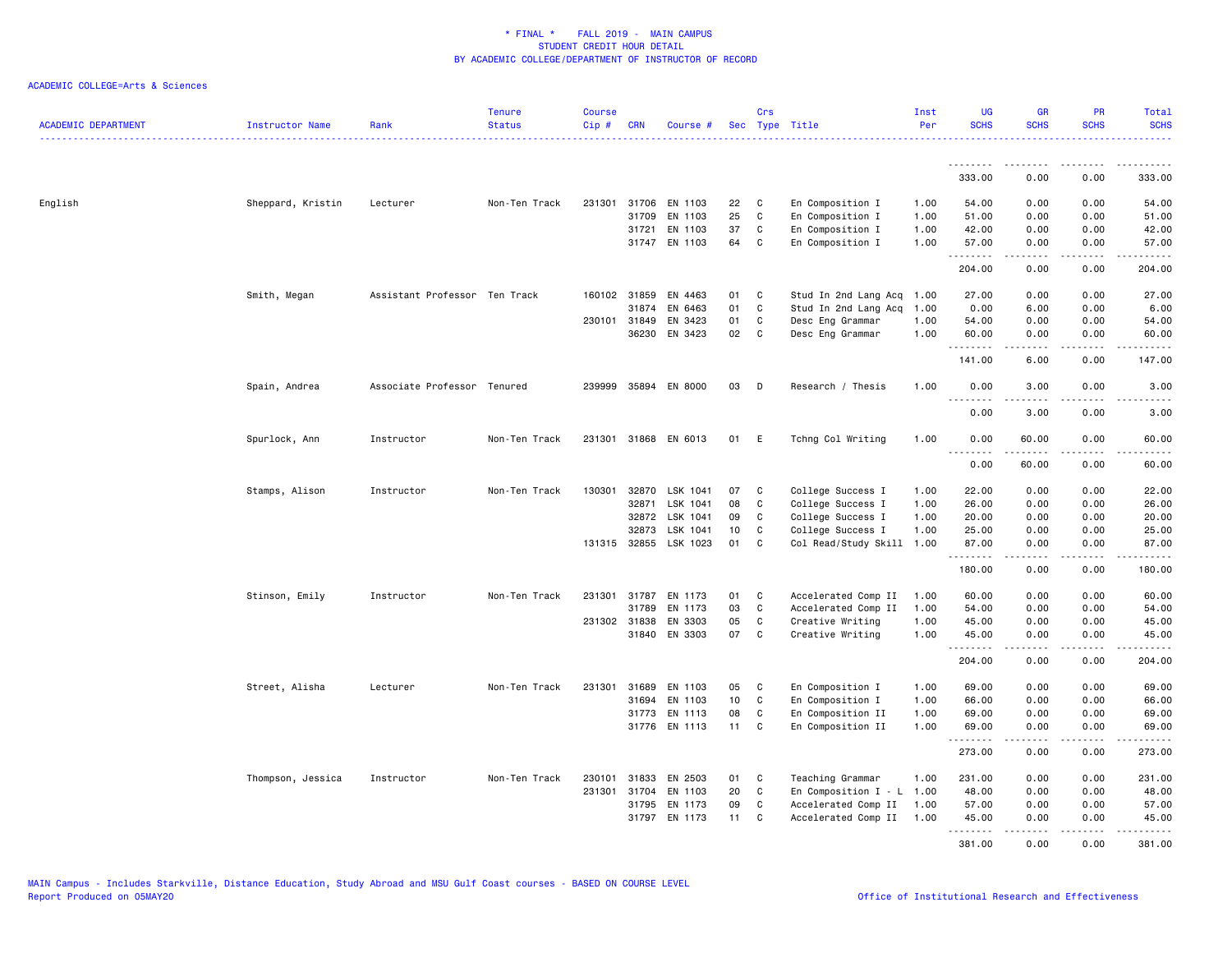| <b>ACADEMIC DEPARTMENT</b>                    | Instructor Name    | Rank                              | Tenure<br><b>Status</b> | <b>Course</b><br>Cip# | <b>CRN</b>   | Course #             |       | Crs          | Sec Type Title            | Inst<br>Per | <b>UG</b><br><b>SCHS</b> | <b>GR</b><br><b>SCHS</b> | <b>PR</b><br><b>SCHS</b> | Total<br><b>SCHS</b>   |
|-----------------------------------------------|--------------------|-----------------------------------|-------------------------|-----------------------|--------------|----------------------|-------|--------------|---------------------------|-------------|--------------------------|--------------------------|--------------------------|------------------------|
| English                                       | Thorat, Dhanashree | Assistant Professor Ten Track     |                         |                       | 231301 31786 | EN 1113              | H03 C |              | Honors En Compositio 1.00 |             | 45.00                    | 0.00                     | 0.00                     | 45.00                  |
|                                               |                    |                                   |                         |                       |              | 231402 31826 EN 2253 | 02 C  |              | American Lit After 1 1.00 |             | 87.00<br>.               | 0.00<br>$- - - - -$      | 0.00<br>.                | 87.00<br>.             |
|                                               |                    |                                   |                         |                       |              |                      |       |              |                           |             | 132.00                   | 0.00                     | 0.00                     | 132.00                 |
|                                               | Torrence, Devan    | Lecturer                          | Non-Ten Track           | 230101                | 31682        | EN 0103              | 05    | $\mathbf{C}$ | Basic English             | 1.00        | 42.00                    | 0.00                     | 0.00                     | 42.00                  |
|                                               |                    |                                   |                         |                       | 31683        | EN 0103              | 06    | C            | Basic English             | 1.00        | 36.00                    | 0.00                     | 0.00                     | 36.00                  |
|                                               |                    |                                   |                         |                       | 231301 31686 | EN 1103              | 02    | C            | En Composition I          | 1.00        | 66.00                    | 0.00                     | 0.00                     | 66.00                  |
|                                               |                    |                                   |                         |                       | 31711        | EN 1103              | 27    | C            | En Composition I          | 1.00        | 72.00                    | 0.00                     | 0.00                     | 72.00                  |
|                                               |                    |                                   |                         |                       | 31744        | EN 1103              | 61    | C.           | En Composition I          | 1.00        | 66.00<br>.               | 0.00                     | 0.00                     | 66.00                  |
|                                               |                    |                                   |                         |                       |              |                      |       |              |                           |             | 282.00                   | 0.00                     | 0.00                     | 282.00                 |
|                                               | Trimm, James       | Lecturer                          | Non-Ten Track           | 231301                | 31738        | EN 1103              | 54    | C            | En Composition I          | 1.00        | 39.00                    | 0.00                     | 0.00                     | 39.00                  |
|                                               |                    |                                   |                         | 231401                | 31802        | EN 2203              | 04    | C            | Intro To Literature       | 1.00        | 84.00                    | 0.00                     | 0.00                     | 84.00                  |
|                                               |                    |                                   |                         |                       | 31804        | EN 2203              | 06    | $\mathbf{C}$ | Intro To Literature       | 1.00        | 81.00                    | 0.00                     | 0.00                     | 81.00                  |
|                                               |                    |                                   |                         |                       | 31805        | EN 2203              | 07    | C            | Intro To Literature       | 1.00        | 90.00                    | 0.00                     | 0.00                     | 90.00                  |
|                                               |                    |                                   |                         |                       | 31808        | EN 2203              | 10    | C            | Intro To Literature       | 1.00        | 87.00<br>.               | 0.00                     | 0.00                     | 87.00                  |
|                                               |                    |                                   |                         |                       |              |                      |       |              |                           |             | 381.00                   | 0.00                     | 0.00                     | 381.00                 |
|                                               | Vivier, Eric       | Assistant Professor Ten Track     |                         |                       | 231404 31861 | EN 4503              | 01 C  |              | Shakespeare               | 1.00        | 60.00                    | 0.00                     | 0.00                     | 60.00                  |
|                                               |                    |                                   |                         | 240101                | 32672        | HON 1163             | H01 S |              | The Quest I               | 1.00        | 42.00                    | 0.00                     | 0.00                     | 42.00                  |
|                                               |                    |                                   |                         |                       | 36779        | HON 1163             | D05 S |              | The Quest I               | 1.00        | 45.00<br>.               | 0.00                     | 0.00                     | 45.00<br>.             |
|                                               |                    |                                   |                         |                       |              |                      |       |              |                           |             | 147.00                   | 0.00                     | 0.00                     | 147.00                 |
|                                               | Voller, Leslie     | Instructor                        | Non-Ten Track           |                       | 231301 31730 | EN 1103              | 46    | C            | En Composition I          | 1.00        | 27.00                    | 0.00                     | 0.00                     | 27.00                  |
|                                               |                    |                                   |                         |                       | 31757        | EN 1103              | 74    | C            | En Composition I          | 1.00        | 45.00                    | 0.00                     | 0.00                     | 45.00                  |
|                                               |                    |                                   |                         | 231401                | 31801        | EN 2203              | 03    | C            | Intro To Literature       | 1.00        | 90.00                    | 0.00                     | 0.00                     | 90.00                  |
|                                               |                    |                                   |                         |                       | 31810        | EN 2203              | 12    | $\mathbf{C}$ | Intro To Literature       | 1.00        | 90.00<br>.               | 0.00<br>.                | 0.00<br>.                | 90.00<br>.             |
|                                               |                    |                                   |                         |                       |              |                      |       |              |                           |             | 252.00                   | 0.00                     | 0.00                     | 252.00                 |
|                                               | Ward, Jervette     | Associate Professor Non-Ten Track |                         | 050299                | 36607        | AAS 4643             | 01    | C            | Race and the Media        | 1.00        | 33.00                    | 0.00                     | 0.00                     | 33.00                  |
|                                               |                    |                                   |                         |                       | 36619        | CO 4643              | 01    | C            | Race and the Media        | 1.00        | 45.00                    | 0.00                     | 0.00                     | 45.00                  |
|                                               |                    |                                   |                         |                       | 36699        | SO 4643              | 01    | C            | Race and the Media        | 1.00        | 12.00                    | 0.00                     | 0.00                     | 12.00                  |
|                                               |                    |                                   |                         |                       | 231402 35009 | EN 2363              | 01    | <b>C</b>     | Intro AFAM Lit            | 1.00        | 63.00<br><u>.</u>        | 0.00                     | 0.00                     | 63.00                  |
|                                               |                    |                                   |                         |                       |              |                      |       |              |                           |             | 153.00                   | 0.00                     | 0.00                     | 153.00                 |
|                                               | West, Robert       | Professor                         | Tenured                 |                       | 231401 34999 | EN 4823              | 01    | $\mathbf{C}$ | Poetry Since 1900         | 1.00        | 36.00                    | 0.00                     | 0.00                     | 36.00                  |
|                                               |                    |                                   |                         |                       |              | 35011 EN 8573        | 01    | <b>S</b>     | Studies in Lit Since      | 1.00        | 0.00<br>. <b>.</b>       | 30.00                    | 0.00<br>د د د د          | 30.00<br>.             |
|                                               |                    |                                   |                         |                       |              |                      |       |              |                           |             | 36.00                    | 30.00                    | 0.00                     | 66.00                  |
|                                               | Wolfe, Rachel      | Lecturer                          | Non-Ten Track           |                       |              | 231301 31698 EN 1103 | 14 C  |              | En Composition I          | 1.00        | 69.00<br><u>.</u>        | 0.00                     | 0.00                     | 69.00                  |
|                                               |                    |                                   |                         |                       |              |                      |       |              |                           |             | 69.00                    | 0.00                     | 0.00                     | 69.00                  |
| ----------------------------------<br>English |                    |                                   |                         |                       |              |                      |       |              |                           |             | ========<br>11983.00     | 282.00                   | 0.00                     | ==========<br>12265.00 |
| -----------------------------------           |                    |                                   |                         |                       |              |                      |       |              |                           |             | ========                 | --------- --------       |                          |                        |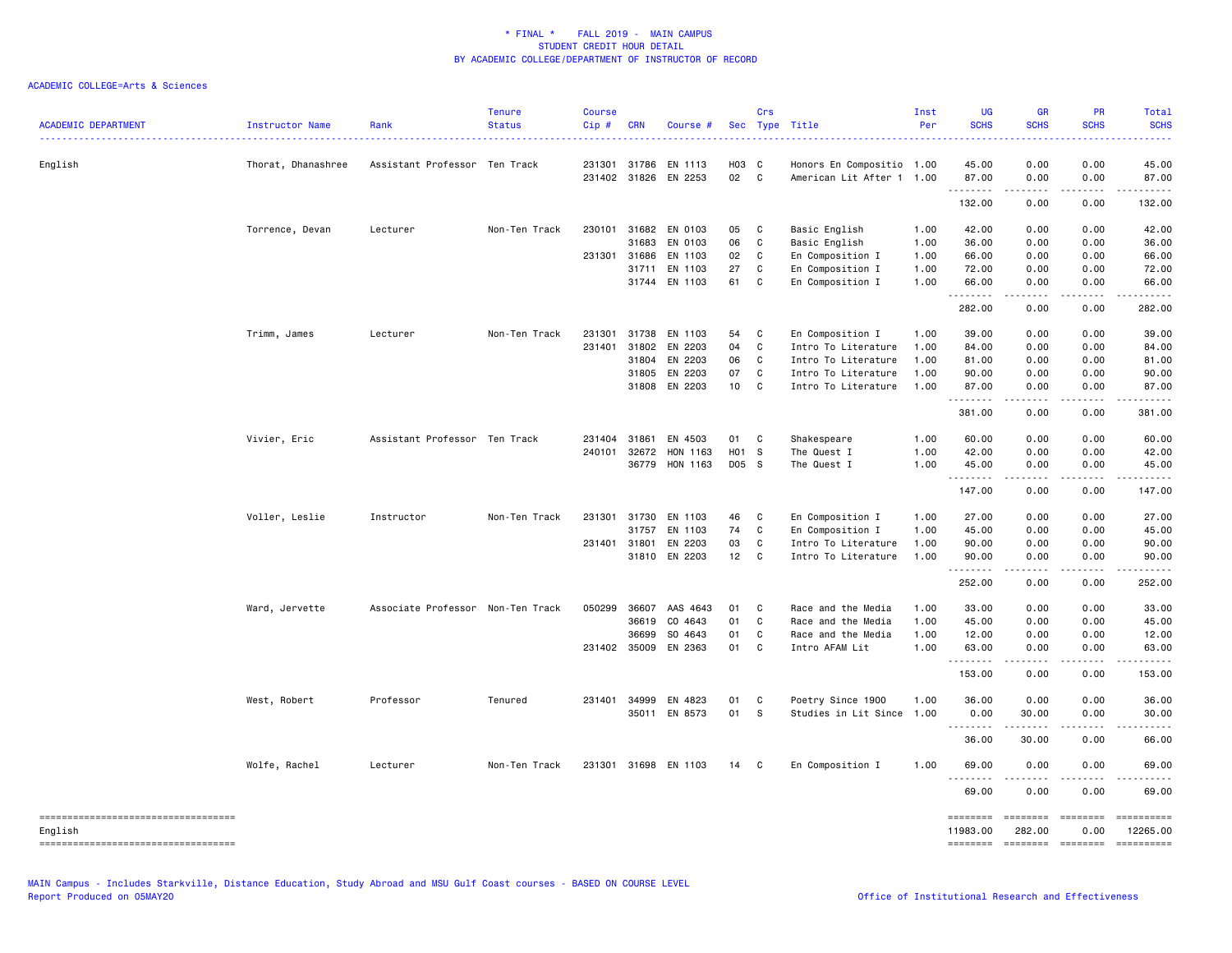| <b>ACADEMIC DEPARTMENT</b> | Instructor Name                | Rank              | <b>Tenure</b><br><b>Status</b> | <b>Course</b><br>Cip # | <b>CRN</b>   | Course #      | <b>Sec</b> | Crs          | Type Title                | Inst<br>Per<br>المتمام المالية | UG<br><b>SCHS</b>                     | <b>GR</b><br><b>SCHS</b>                                                                                                                                      | PR<br><b>SCHS</b> | Total<br><b>SCHS</b><br>$\frac{1}{2} \left( \frac{1}{2} \right) \left( \frac{1}{2} \right) \left( \frac{1}{2} \right) \left( \frac{1}{2} \right)$ |
|----------------------------|--------------------------------|-------------------|--------------------------------|------------------------|--------------|---------------|------------|--------------|---------------------------|--------------------------------|---------------------------------------|---------------------------------------------------------------------------------------------------------------------------------------------------------------|-------------------|---------------------------------------------------------------------------------------------------------------------------------------------------|
| Geosciences                | ALI, S M Asger                 | Grad Teach Assist | Not Applicable                 |                        | 450701 32428 | GR 1123       | 06         | C            | Intro World Geog          | 1.00                           | 150.00                                | 0.00                                                                                                                                                          | 0.00              | 150.00                                                                                                                                            |
|                            |                                |                   |                                |                        | 32429        | GR 1123       | 07         | $\mathbf{C}$ | Intro World Geog          | 1.00                           | 237.00                                | 0.00                                                                                                                                                          | 0.00              | 237.00                                                                                                                                            |
|                            |                                |                   |                                |                        |              |               |            |              |                           |                                | .<br>387.00                           | .<br>0.00                                                                                                                                                     | $- - - -$<br>0.00 | $\begin{array}{cccccccccc} \bullet & \bullet & \bullet & \bullet & \bullet & \bullet & \bullet & \bullet \end{array}$<br>387.00                   |
|                            | Ambinakudige, Shrini Professor |                   | Tenured                        | 450701                 | 32476        | GR 6303       | 01         | $\mathbf{C}$ | Principles of GIS         | 1.00                           | 0.00                                  | 33.00                                                                                                                                                         | 0.00              | 33.00                                                                                                                                             |
|                            |                                |                   |                                |                        | 32477        | GR 6303       | 02         | K            | Principles of GIS         | 0.90                           | 0.00                                  | 0.00                                                                                                                                                          | 0.00              | 0.00                                                                                                                                              |
|                            |                                |                   |                                |                        | 32478        | GR 6303       | 03         | К            | Principles of GIS         | 0.90                           | 0.00                                  | 0.00                                                                                                                                                          | 0.00              | 0.00                                                                                                                                              |
|                            |                                |                   |                                |                        | 32479        | GR 6303       | 04         | К            | Principles of GIS         | 0.90                           | 0.00                                  | 0.00                                                                                                                                                          | 0.00              | 0.00                                                                                                                                              |
|                            |                                |                   |                                |                        | 32480        | GR 6303       | 05         | К            | Principles of GIS         | 0.90                           | 0.00                                  | 0.00                                                                                                                                                          | 0.00              | 0.00                                                                                                                                              |
|                            |                                |                   |                                |                        | 35632        | GR 8000       | 01         | D            | Research / Thesis         | 1.00                           | 0.00                                  | 1.00                                                                                                                                                          | 0.00              | 1.00                                                                                                                                              |
|                            |                                |                   |                                |                        | 35643        | GR 9000       | 01         | D            | Research/Dissertatio      | 1.00                           | 0.00                                  | 9.00                                                                                                                                                          | 0.00              | 9.00                                                                                                                                              |
|                            |                                |                   |                                |                        | 36351        | GR 4000       | 01         | I            | Directed Indiv Study      | 1.00                           | 3.00                                  | 0.00                                                                                                                                                          | 0.00              | 3.00                                                                                                                                              |
|                            |                                |                   |                                |                        | 37198        | GR 7000       | 02         | $\mathbf{I}$ | Directed Indiv Study      | 1.00                           | 0.00                                  | 3.00                                                                                                                                                          | 0.00              | 3.00                                                                                                                                              |
|                            |                                |                   |                                | 450702                 | 32448        | GR 4303       | 01         | C.           | Principles of GIS         | 1.00                           | 249.00                                | 0.00                                                                                                                                                          | 0.00              | 249.00                                                                                                                                            |
|                            |                                |                   |                                |                        | 32449        | GR 4303       | 02         | К            | Principles of GIS         | 0.90                           | 0.00                                  | 0.00                                                                                                                                                          | 0.00              | 0.00                                                                                                                                              |
|                            |                                |                   |                                |                        | 32450        | GR 4303       | 03         | K            | Principles of GIS         | 0.90                           | 0.00                                  | 0.00                                                                                                                                                          | 0.00              | 0.00                                                                                                                                              |
|                            |                                |                   |                                |                        | 32451        | GR 4303       | 04         | K            | Principles of GIS         | 0.90                           | 0.00                                  | 0.00                                                                                                                                                          | 0.00              | 0.00                                                                                                                                              |
|                            |                                |                   |                                |                        |              | 32452 GR 4303 | 05         | K            | Principles of GIS         | 0.90                           | 0.00                                  | 0.00                                                                                                                                                          | 0.00<br>.         | 0.00<br>.                                                                                                                                         |
|                            |                                |                   |                                |                        |              |               |            |              |                           |                                | <u>.</u><br>252.00                    | $- - - - -$<br>46.00                                                                                                                                          | 0.00              | 298.00                                                                                                                                            |
|                            | Babineaux, Claire              | Lecturer          | Non-Ten Track                  | 400601                 | 32379        | GG 1121       | 01         | - L          | Earth Science II Lab      | 1.00                           | 15.00                                 | 0.00                                                                                                                                                          | 0.00              | 15.00                                                                                                                                             |
|                            |                                |                   |                                |                        | 32381        | GG 1123       | 01         | C            | Survey Earth Sci II       | 1.00                           | 93.00                                 | 0.00                                                                                                                                                          | 0.00              | 93.00                                                                                                                                             |
|                            |                                |                   |                                | 450701                 | 32423        | GR 1123       | 01         | C            | Intro World Geog          | 1.00                           | 300.00                                | 0.00                                                                                                                                                          | 0.00              | 300.00                                                                                                                                            |
|                            |                                |                   |                                |                        | 32425        | GR 1123       | 03         | C            | Intro World Geog          | 1.00                           | 798.00                                | 0.00                                                                                                                                                          | 0.00              | 798.00                                                                                                                                            |
|                            |                                |                   |                                |                        | 32426        | GR 1123       | 04         | C            | Intro World Geog          | 1.00                           | 297.00                                | 0.00                                                                                                                                                          | 0.00              | 297.00                                                                                                                                            |
|                            |                                |                   |                                |                        | 35135        | GR 4223       | 01         | C            | Geog Of Europe            | 1.00                           | 48.00                                 | 0.00                                                                                                                                                          | 0.00              | 48.00                                                                                                                                             |
|                            |                                |                   |                                |                        |              |               |            |              |                           |                                | <u>.</u><br>1551.00                   | .<br>0.00                                                                                                                                                     | $- - - -$<br>0.00 | <u>.</u><br>1551.00                                                                                                                               |
|                            | Brown, Michael                 | Professor         | Tenured                        | 400401                 | 32471        | GR 4883       | 01         | B            | Radar Meteorology         | 1.00                           | 84.00                                 | 0.00                                                                                                                                                          | 0.00              | 84.00                                                                                                                                             |
|                            |                                |                   |                                |                        | 32497        | GR 6883       | 01         | B            | Radar Meteorology         | 1.00                           | 0.00                                  | 6.00                                                                                                                                                          | 0.00              | 6.00                                                                                                                                              |
|                            |                                |                   |                                |                        | 400404 34583 | GR 4913       | 501 C      |              | Thermodynamic Met         | 0.10                           | 11.10                                 | 0.00                                                                                                                                                          | 0.00              | 11.10                                                                                                                                             |
|                            |                                |                   |                                |                        | 34584        | GR 4913       | 502 C      |              | Thermodynamic Met         | 0.10                           | 6.00                                  | 0.00                                                                                                                                                          | 0.00              | 6.00                                                                                                                                              |
|                            |                                |                   |                                | 450701                 | 35633        | GR 8000       | 02         | $\mathsf{D}$ | Research / Thesis         | 1.00                           | 0.00                                  | 13.00                                                                                                                                                         | 0.00              | 13.00                                                                                                                                             |
|                            |                                |                   |                                |                        |              | 35644 GR 9000 | 02         | $\mathsf{D}$ | Research/Dissertatio      | 1.00                           | 0.00                                  | 12.00                                                                                                                                                         | 0.00              | 12.00                                                                                                                                             |
|                            |                                |                   |                                |                        |              |               |            |              |                           |                                | $\sim$ $\sim$ $\sim$ $\sim$<br>101.10 | $\frac{1}{2} \left( \frac{1}{2} \right) \left( \frac{1}{2} \right) \left( \frac{1}{2} \right) \left( \frac{1}{2} \right) \left( \frac{1}{2} \right)$<br>31.00 | 0.00              | 132.10                                                                                                                                            |
|                            | Clary, Renee                   | Professor         | Tenured                        |                        | 400601 34558 | GG 8123       | 501 C      |              | Geol II: Earth and T 1.00 |                                | 0.00                                  | 42.00                                                                                                                                                         | 0.00              | 42.00                                                                                                                                             |
|                            |                                |                   |                                |                        | 35620        | GG 8000       | 01         | D            | Research / Thesis         | 1.00                           | 0.00                                  | 14.00                                                                                                                                                         | 0.00              | 14.00                                                                                                                                             |
|                            |                                |                   |                                |                        | 35626        | GG 9000       | 01         | D            | Research/Dissertatio 1.00 |                                | 0.00                                  | 6.00                                                                                                                                                          | 0.00              | 6.00                                                                                                                                              |
|                            |                                |                   |                                |                        | 36961        | GG 7000       | 01         | $\mathbf I$  | Directed Indiv Study 1.00 |                                | 0.00                                  | 3.00                                                                                                                                                          | 0.00              | 3.00                                                                                                                                              |
|                            |                                |                   |                                | 521003                 | 32302        | FYE 1001      | F05 C      |              | First Year Experienc 1.00 |                                | 15.00                                 | 0.00                                                                                                                                                          | 0.00              | 15.00                                                                                                                                             |
|                            |                                |                   |                                |                        | 32303        | FYE 1001      | F06 C      |              | First Year Experienc 1.00 |                                | 10.00                                 | 0.00                                                                                                                                                          | 0.00              | 10.00                                                                                                                                             |
|                            |                                |                   |                                |                        |              |               |            |              |                           |                                | <u>.</u><br>25.00                     | 65.00                                                                                                                                                         | 0.00              | 90.00                                                                                                                                             |
|                            |                                |                   |                                |                        |              |               |            |              |                           |                                |                                       |                                                                                                                                                               |                   |                                                                                                                                                   |
|                            | Cooke, William                 | Professor         | Tenured                        | 450701                 | 32484        | GR 6333       | 01         | В            | Remote Sensing Phys       | 1.00                           | 0.00                                  | 15.00                                                                                                                                                         | 0.00              | 15.00                                                                                                                                             |
|                            |                                |                   |                                |                        | 34591        | GR 6333       | 501 B      |              | Remote Sensing Phys       | 0.10                           | 0.00                                  | 6.30                                                                                                                                                          | 0.00              | 6.30                                                                                                                                              |
|                            |                                |                   |                                |                        | 35719        | GR 4990       | 01         | C            | Special Topic In GR       | 1.00                           | 9.00                                  | 0.00                                                                                                                                                          | 0.00              | 9.00                                                                                                                                              |
|                            |                                |                   |                                |                        | 35720        | GR 6990       | 01<br>01   | C            | Special Topic In GR       | 1.00                           | 0.00                                  | 3.00                                                                                                                                                          | 0.00              | 3.00                                                                                                                                              |
|                            |                                |                   |                                | 450702                 | 32456        | GR 4333       |            | B            | Remote Sensing Phys       | 1.00                           | 45.00                                 | 0.00                                                                                                                                                          | 0.00              | 45.00                                                                                                                                             |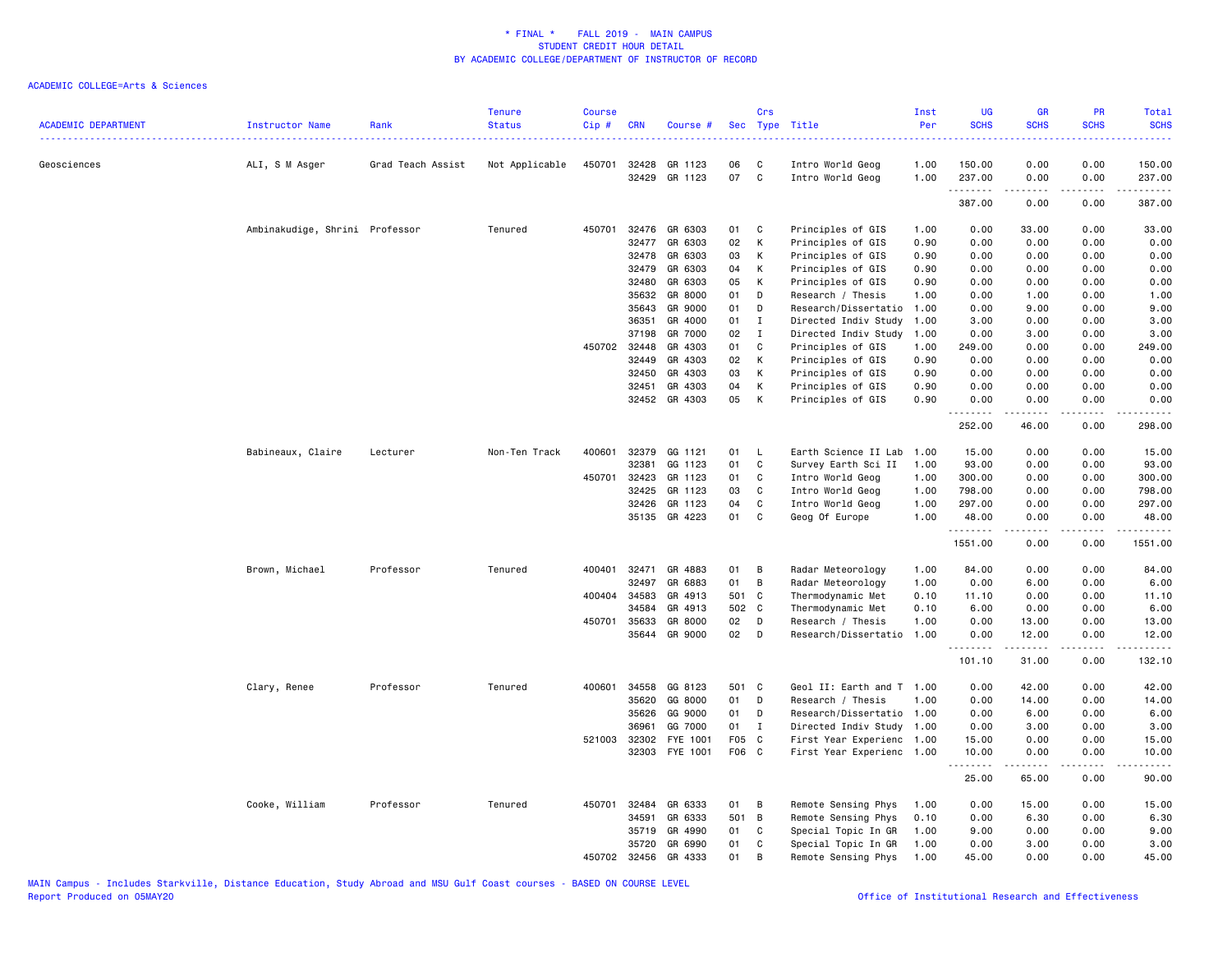| <b>ACADEMIC DEPARTMENT</b> | Instructor Name   | Rank                                               | <b>Tenure</b><br><b>Status</b> | <b>Course</b><br>Cip# | <b>CRN</b> | Course #                 |          | Crs          | Sec Type Title                                 | Inst<br>Per | UG<br><b>SCHS</b> | <b>GR</b><br><b>SCHS</b> | PR<br><b>SCHS</b>                   | Total<br><b>SCHS</b>                                                                                                  |
|----------------------------|-------------------|----------------------------------------------------|--------------------------------|-----------------------|------------|--------------------------|----------|--------------|------------------------------------------------|-------------|-------------------|--------------------------|-------------------------------------|-----------------------------------------------------------------------------------------------------------------------|
| Geosciences                | Cooke, William    | Professor                                          | Tenured                        |                       |            | 450702 34574 GR 4333     | 501 B    |              | Remote Sensing Phys                            | 0.10        | 0.60<br>.         | 0.00                     | 0.00                                | 0.60<br>$\sim$ $\sim$ $\sim$ $\sim$ $\sim$                                                                            |
|                            |                   |                                                    |                                |                       |            |                          |          |              |                                                |             | 54.60             | 24.30                    | 0.00                                | 78.90                                                                                                                 |
|                            | Crockett, Destiny | Grad Teach Assist                                  | Not Applicable                 |                       |            | 450701 32442 GR 3113     | 01       | C            | Conserv Of Nat Res                             | 1.00        | 132.00<br>.       | 0.00                     | 0.00                                | 132.00<br>$\begin{array}{cccccccccc} \bullet & \bullet & \bullet & \bullet & \bullet & \bullet & \bullet \end{array}$ |
|                            |                   |                                                    |                                |                       |            |                          |          |              |                                                |             | 132.00            | 0.00                     | 0.00                                | 132.00                                                                                                                |
|                            | Dash, Padmanava   | Associate Professor Tenured                        |                                | 400601                | 35621      | GG 8000<br>35627 GG 9000 | 02<br>02 | D<br>D       | Research / Thesis<br>Research/Dissertatio 1.00 | 1.00        | 0.00<br>0.00      | 3.00<br>12.00            | 0.00<br>0.00                        | 3.00<br>12.00                                                                                                         |
|                            |                   |                                                    |                                |                       |            |                          |          |              |                                                |             | .<br>0.00         | .<br>15.00               | .<br>0.00                           | .<br>15.00                                                                                                            |
|                            | Dyer, Jamie       | Professor                                          | Tenured                        | 400404                | 32470      | GR 4823                  | 01       | C            | Dynamic Meteorology                            | 1.00        | 96.00             | 0.00                     | 0.00                                | 96.00                                                                                                                 |
|                            |                   |                                                    |                                | 450701                | 32496      | GR 6823                  | 01       | C            | Dynamic Meteorolgy I                           | 1.00        | 0.00              | 15.00                    | 0.00                                | 15.00                                                                                                                 |
|                            |                   |                                                    |                                |                       | 35645      | GR 9000                  | 03       | D            | Research/Dissertatio                           | 1.00        | 0.00              | 3.00                     | 0.00                                | 3.00                                                                                                                  |
|                            |                   |                                                    |                                |                       | 35721      | GR 4990                  | 02       | C            | Special Topic In GR                            | 1.00        | 84.00             | 0.00                     | 0.00                                | 84.00                                                                                                                 |
|                            |                   |                                                    |                                |                       |            | 35722 GR 6990            | 02       | C            | Special Topic In GR                            | 1.00        | 0.00<br><u>.</u>  | 18.00<br>.               | 0.00<br>.                           | 18.00<br>.                                                                                                            |
|                            |                   |                                                    |                                |                       |            |                          |          |              |                                                |             | 180.00            | 36.00                    | 0.00                                | 216.00                                                                                                                |
|                            | Flickinger, Devon | Lecturer                                           | Non-Ten Track                  | 450701                | 34566      | GR 1123                  | 501 C    |              | Intro World Geog                               | 1.00        | 114.00            | 0.00                     | 0.00                                | 114.00                                                                                                                |
|                            |                   |                                                    |                                |                       | 34567      | GR 1123                  | 502 C    |              | Intro World Geog                               | 1.00        | 120.00            | 0.00                     | 0.00                                | 120.00                                                                                                                |
|                            |                   |                                                    |                                |                       |            | 34568 GR 1123            | 503 C    |              | Intro World Geog                               | 1.00        | 108.00            | 0.00                     | 0.00                                | 108.00                                                                                                                |
|                            |                   |                                                    |                                |                       |            |                          |          |              |                                                |             | .<br>342.00       | 0.00                     | $- - - -$<br>0.00                   | .<br>342.00                                                                                                           |
|                            |                   |                                                    |                                |                       |            |                          |          |              |                                                |             |                   |                          |                                     |                                                                                                                       |
|                            | Fraza, Erik       | Clinical Assist Pro Non-Ten Track                  |                                | 400401                | 34594      | GR 6943                  | 501 C    |              | Tropical Meteorology 1.00                      |             | 0.00              | 81.00                    | 0.00                                | 81.00                                                                                                                 |
|                            |                   |                                                    |                                | 400404                | 34576      | GR 4623                  | 501 C    |              | Physical Meteorology                           | 1.00        | 117.00            | 0.00                     | 0.00                                | 117.00                                                                                                                |
|                            |                   |                                                    |                                |                       | 34577      | GR 4623                  | 502 C    |              | Physical Meteorology                           | 1.00        | 120.00            | 0.00                     | 0.00                                | 120.00                                                                                                                |
|                            |                   |                                                    |                                |                       | 34585      | GR 4943                  | 501 C    |              | Tropical Meteorology                           | 1.00        | 18.00             | 0.00                     | 0.00                                | 18.00                                                                                                                 |
|                            |                   |                                                    |                                |                       |            | 450701 34593 GR 6923     | 501 C    |              | Severe Weather                                 | 1.00        | 0.00<br><u>.</u>  | 81.00<br>.               | 0.00<br>.                           | 81.00<br>.                                                                                                            |
|                            |                   |                                                    |                                |                       |            |                          |          |              |                                                |             | 255.00            | 162.00                   | 0.00                                | 417.00                                                                                                                |
|                            |                   | Fuhrmann, Christophe Assistant Professor Ten Track |                                | 400401                | 32467      | GR 4643                  | 01       | $\mathbf{C}$ | Physical Climatology                           | 1.00        | 96.00             | 0.00                     | 0.00                                | 96.00                                                                                                                 |
|                            |                   |                                                    |                                |                       | 32494      | GR 6643                  | 01       | C            | Physical Climatology                           | 1.00        | 0.00              | 18.00                    | 0.00                                | 18.00                                                                                                                 |
|                            |                   |                                                    |                                |                       | 32502      | GR 8633                  | 01       | C            | Climate Change                                 | 1.00        | 0.00              | 21.00                    | 0.00                                | 21.00                                                                                                                 |
|                            |                   |                                                    |                                |                       |            | 35140 GR 8833            | 01       | $\mathbf{C}$ | Weather & Society                              | 1.00        | 0.00<br><u>.</u>  | 21.00<br>.               | 0.00<br>.                           | 21.00<br>.                                                                                                            |
|                            |                   |                                                    |                                |                       |            |                          |          |              |                                                |             | 96.00             | 60.00                    | 0.00                                | 156.00                                                                                                                |
|                            | Gabitov, Rinat    | Associate Professor Tenured                        |                                |                       |            | 400601 35622 GG 8000     | 03       | D            | Research / Thesis                              | 1.00        | 0.00              | 3.00                     | 0.00                                | 3.00                                                                                                                  |
|                            |                   |                                                    |                                |                       | 35628      | GG 9000                  | 03       | D            | Research/Dissertatio                           | 1.00        | 0.00              | 25.00<br>-----           | 0.00<br>$\sim$ $\sim$ $\sim$ $\sim$ | 25.00<br>.                                                                                                            |
|                            |                   |                                                    |                                |                       |            |                          |          |              |                                                |             | 0.00              | 28.00                    | 0.00                                | 28.00                                                                                                                 |
|                            | Grala, Katarzyna  | Non-Faculty                                        | Not Applicable                 | 450701                | 34591      | GR 6333                  | 501 B    |              | Remote Sensing Phys                            | 0.90        | 0.00              | 56.70                    | 0.00                                | 56.70                                                                                                                 |
|                            |                   |                                                    |                                |                       | 34592      | GR 6363                  | 501 B    |              | GIS Programming                                | 0.90        | 0.00              | 24.30                    | 0.00                                | 24.30                                                                                                                 |
|                            |                   |                                                    |                                |                       |            | 450702 34574 GR 4333     | 501 B    |              | Remote Sensing Phys                            | 0.90        | 5.40<br>.         | 0.00<br>-----            | 0.00<br>.                           | 5.40<br>$\cdots$                                                                                                      |
|                            |                   |                                                    |                                |                       |            |                          |          |              |                                                |             | 5.40              | 81.00                    | 0.00                                | 86.40                                                                                                                 |
|                            | Gutter, Barrett   | Clinical Assist Pro Non-Ten Track                  |                                |                       |            | 400404 34581 GR 4713     | 501 B    |              | Synoptic Met I                                 | 1.00        | 114.00            | 0.00                     | 0.00                                | 114.00                                                                                                                |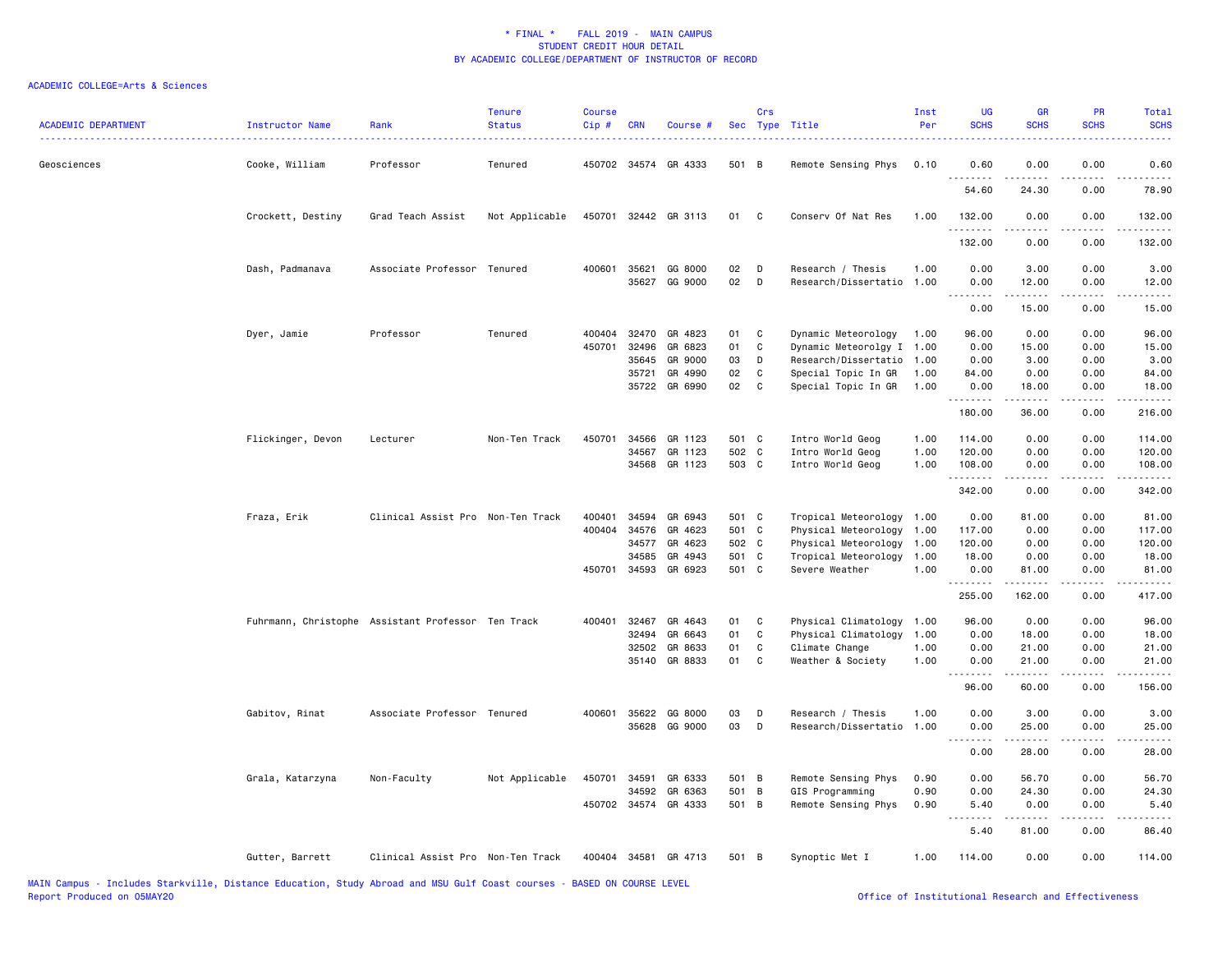| <b>ACADEMIC DEPARTMENT</b><br>------------------------------------ | Instructor Name<br>. | Rank                              | <b>Tenure</b><br><b>Status</b> | Course<br>Cip # | <b>CRN</b>     | Course #           | <b>Sec</b> | Crs               | Type Title                                   | Inst<br>Per  | <b>UG</b><br><b>SCHS</b>        | <b>GR</b><br><b>SCHS</b> | PR<br><b>SCHS</b>                   | Total<br><b>SCHS</b><br>. |
|--------------------------------------------------------------------|----------------------|-----------------------------------|--------------------------------|-----------------|----------------|--------------------|------------|-------------------|----------------------------------------------|--------------|---------------------------------|--------------------------|-------------------------------------|---------------------------|
| Geosciences                                                        | Gutter, Barrett      | Clinical Assist Pro Non-Ten Track |                                | 400404          | 34582          | GR 4713            | 502 B      |                   | Synoptic Met I                               | 1.00         | 54.00                           | 0.00                     | 0.00                                | 54.00                     |
|                                                                    |                      |                                   |                                |                 | 34596          | GR 8143            | 501 C      |                   | Adv Forecasting Tech 1.00                    |              | 0.00                            | 75.00                    | 0.00                                | 75.00                     |
|                                                                    |                      |                                   |                                |                 | 36605          | GR 4443            | 01         | C                 | Weather Prediction I                         | 1.00         | 93.00                           | 0.00                     | 0.00                                | 93.00                     |
|                                                                    |                      |                                   |                                |                 | 36608          | GR 6443            | 01         | C                 | Weather Prediction I                         | 1.00         | 0.00                            | 9.00                     | 0.00                                | 9.00                      |
|                                                                    |                      |                                   |                                | 450701          | 32424          | GR 1123            | 02         | C                 | Intro World Geog                             | 1.00         | 291.00                          | 0.00                     | 0.00                                | 291.00                    |
|                                                                    |                      |                                   |                                |                 | 35636          | GR 8000            | 05         | D                 | Research / Thesis                            | 1.00         | 0.00                            | 9.00                     | 0.00                                | 9.00                      |
|                                                                    |                      |                                   |                                |                 | 37152          | GR 7000            | 01         | $\mathbf{I}$      | Directed Indiv Study                         | 1.00         | 0.00<br><u>.</u>                | 2.00<br><u>.</u>         | 0.00<br>$\sim$ $\sim$ $\sim$ $\sim$ | 2.00<br><u>.</u>          |
|                                                                    |                      |                                   |                                |                 |                |                    |            |                   |                                              |              | 552.00                          | 95.00                    | 0.00                                | 647.00                    |
|                                                                    | Haney, Christa       | Clinical Assist Pro Non-Ten Track |                                | 400401          | 34578          | GR 4633            | 501 B      |                   | Statistical Clim                             | 1.00         | 114.00                          | 0.00                     | 0.00                                | 114.00                    |
|                                                                    |                      |                                   |                                |                 | 34579          | GR 4633            | 502 B      |                   | Statistical Clim                             | 1.00         | 84.00                           | 0.00                     | 0.00                                | 84.00                     |
|                                                                    |                      |                                   |                                |                 | 400601 34560   | GG 8233            | 501 C      |                   | Environmental Geosci                         | 1.00         | 0.00                            | 81.00                    | 0.00                                | 81.00                     |
|                                                                    |                      |                                   |                                |                 | 34561          | GG 8233            | 502 C      |                   | Environmental Geosci                         | 1.00         | 0.00                            | 75.00                    | 0.00                                | 75.00                     |
|                                                                    |                      |                                   |                                | 450701          | 35886          | GR 8000            | 502 D      |                   | Research / Thesis                            | 1.00         | 0.00<br><u> - - - - - - - -</u> | 3.00                     | 0.00<br>.                           | 3.00<br>.                 |
|                                                                    |                      |                                   |                                |                 |                |                    |            |                   |                                              |              | 198.00                          | 159.00                   | 0.00                                | 357.00                    |
|                                                                    | Holliday, Brian      | Grad Teach Assist                 | Not Applicable                 | 450701          |                | 32417 GR 1114      | 01         | C                 | Physical Geography                           | 1.00         | 236.00                          | 0.00                     | 0.00                                | 236.00                    |
|                                                                    |                      |                                   |                                |                 | 32418          | GR 1114            | 02         | К                 | Physical Geography                           | 1.00         | 0.00                            | 0.00                     | 0.00                                | 0.00                      |
|                                                                    |                      |                                   |                                |                 | 32419          | GR 1114            | 03         | K                 | Physical Geography                           | 1.00         | 0.00                            | 0.00                     | 0.00                                | 0.00                      |
|                                                                    |                      |                                   |                                |                 | 32420          | GR 1114            | 04         | C                 | Physical Geography                           | 1.00         | 224.00                          | 0.00                     | 0.00                                | 224.00                    |
|                                                                    |                      |                                   |                                |                 | 32421          | GR 1114            | 05         | К                 | Physical Geography                           | 1.00         | 0.00                            | 0.00                     | 0.00                                | 0.00                      |
|                                                                    |                      |                                   |                                |                 | 32422          | GR 1114            | 06         | К                 | Physical Geography                           | 1.00         | 0.00<br><u>.</u>                | 0.00<br>.                | 0.00<br>.                           | 0.00<br>$- - - - - -$     |
|                                                                    |                      |                                   |                                |                 |                |                    |            |                   |                                              |              | 460.00                          | 0.00                     | 0.00                                | 460.00                    |
|                                                                    | Jimenez, Angel       | Grad Teach Assist                 | Not Applicable                 | 400601          | 32373          | GG 1113            | 04         | C                 | Survey Earth Sci I                           | 1.00         | 270.00                          | 0.00                     | 0.00                                | 270.00                    |
|                                                                    |                      |                                   |                                |                 |                | 32374 GG 1113      | 05         | C                 | Survey Earth Sci I                           | 1.00         | 222.00<br>.                     | 0.00                     | 0.00                                | 222.00<br>$- - - - - -$   |
|                                                                    |                      |                                   |                                |                 |                |                    |            |                   |                                              |              | 492.00                          | 0.00                     | 0.00                                | 492.00                    |
|                                                                    | Katkar, Ankita       | Grad Teach Assist                 | Not Applicable                 | 400601          |                | 32375 GG 1113      | 06         | C                 | Survey Earth Sci I                           | 1.00         | 267.00                          | 0.00                     | 0.00                                | 267.00                    |
|                                                                    |                      |                                   |                                |                 |                | 32376 GG 1113      | 07         | C                 | Survey Earth Sci I                           | 1.00         | 294.00<br><u>.</u>              | 0.00<br><u>.</u>         | 0.00<br>.                           | 294.00<br><u>.</u>        |
|                                                                    |                      |                                   |                                |                 |                |                    |            |                   |                                              |              | 561.00                          | 0.00                     | 0.00                                | 561.00                    |
|                                                                    | Kirkland, Brenda     | Professor                         | Tenured                        | 400601          | 32386          | GG 4114            | 01         | B                 | Mineralogy                                   | 1.00         | 48.00                           | 0.00                     | 0.00                                | 48.00                     |
|                                                                    |                      |                                   |                                |                 | 32387          | GG 4114            | 02         | К                 | Mineralogy                                   | 1.00         | 0.00                            | 0.00                     | 0.00                                | 0.00                      |
|                                                                    |                      |                                   |                                |                 | 32392          | GG 4304            | 01         | C                 | Prin Sed Dep I                               | 1.00         | 52.00                           | 0.00                     | 0.00                                | 52.00                     |
|                                                                    |                      |                                   |                                |                 | 32393          | GG 4304            | 02         | К                 | Prin Sed Dep I                               | 1.00         | 0.00                            | 0.00                     | 0.00                                | 0.00                      |
|                                                                    |                      |                                   |                                |                 | 32400          | GG 6114            | 01         | В                 | Mineralogy                                   | 1.00         | 0.00                            | 4.00                     | 0.00                                | 4.00                      |
|                                                                    |                      |                                   |                                |                 | 32401          | GG 6114            | 02         | К                 | Mineralogy                                   | 1.00         | 0.00                            | 0.00                     | 0.00                                | 0.00                      |
|                                                                    |                      |                                   |                                |                 | 35629<br>36816 | GG 9000<br>GG 4000 | 04<br>02   | D<br>$\mathbf{I}$ | Research/Dissertatio                         | 1.00<br>1.00 | 0.00<br>4.00                    | 1.00<br>0.00             | 0.00<br>0.00                        | 1.00<br>4.00              |
|                                                                    |                      |                                   |                                |                 | 36817          | GG 4000            | 03         | $\mathbf{I}$      | Directed Indiv Study<br>Directed Indiv Study | 1.00         | 4.00                            | 0.00                     | 0.00                                | 4.00                      |
|                                                                    |                      |                                   |                                |                 |                | 36841 GG 7000      | 501 I      |                   | Directed Indiv Study 1.00                    |              | 0.00                            | 3.00                     | 0.00                                | 3.00                      |
|                                                                    |                      |                                   |                                |                 |                |                    |            |                   |                                              |              | <u>.</u><br>108.00              | .<br>8.00                | .<br>0.00                           | .<br>116.00               |
|                                                                    | Lalk, Sarah          | Clinical Assist Pro Non-Ten Track |                                | 231303          | 32395          | GG 4333            | 01         | C                 | Geowriting                                   | 1.00         | 66.00                           | 0.00                     | 0.00                                | 66.00                     |
|                                                                    |                      |                                   |                                | 400601          | 32398          | GG 4503            | 01         | C                 | Geomorphology                                | 1.00         | 147.00                          | 0.00                     | 0.00                                | 147.00                    |
|                                                                    |                      |                                   |                                | 400699          | 34562          | GG 8333            | 501 C      |                   | Planetary Science                            | 1.00         | 0.00                            | 66.00                    | 0.00                                | 66.00                     |
|                                                                    |                      |                                   |                                | 450701          | 32427          | GR 1123            | 05         | $\mathsf{C}$      | Intro World Geog                             | 1.00         | 291.00                          | 0.00                     | 0.00                                | 291.00                    |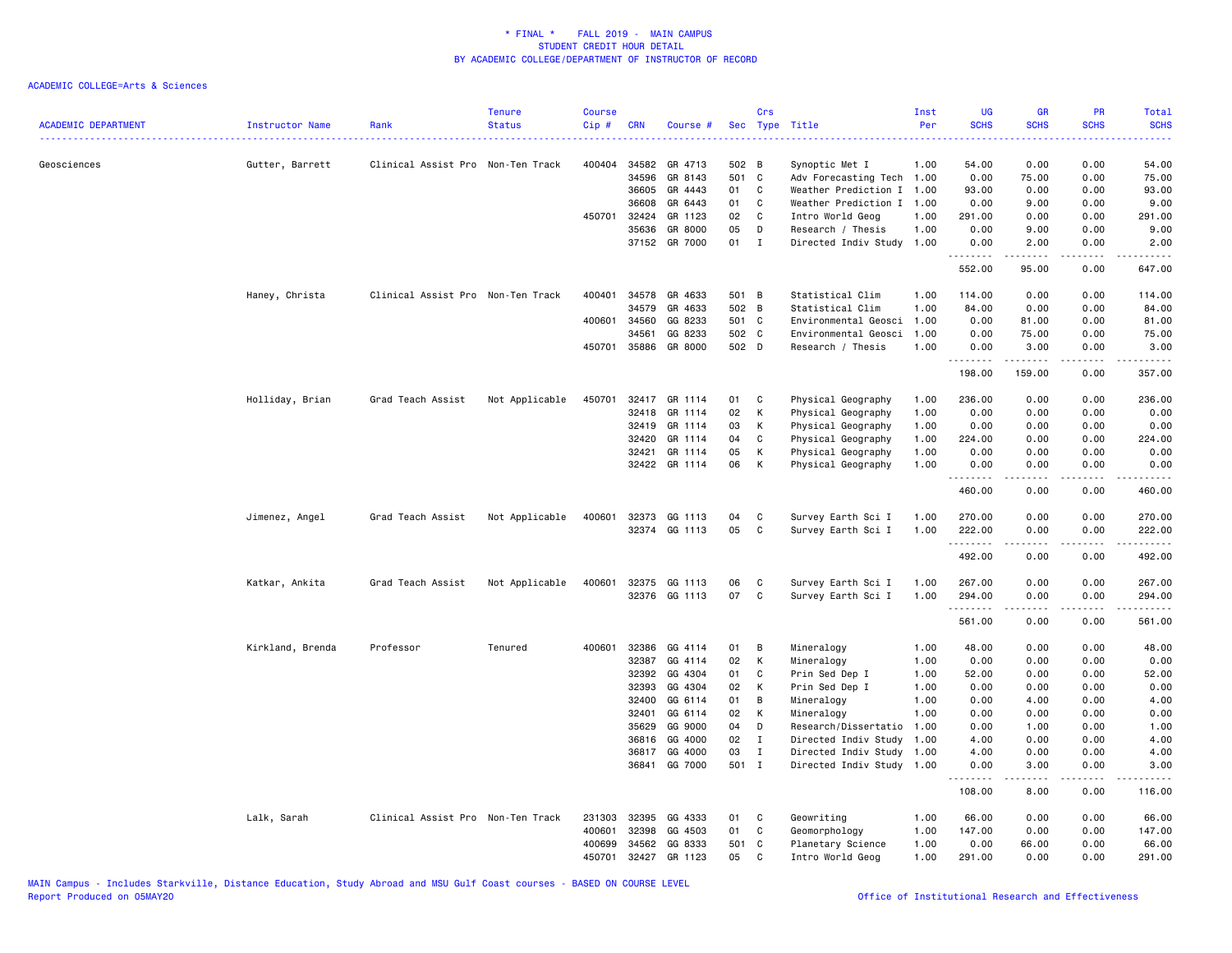| <b>ACADEMIC DEPARTMENT</b> | Instructor Name                        | Rank                              | <b>Tenure</b><br><b>Status</b> | <b>Course</b><br>Cip# | <b>CRN</b>     | Course #                 |                 | Crs          | Sec Type Title                             | Inst<br>Per<br><u>.</u> | <b>UG</b><br><b>SCHS</b> | <b>GR</b><br><b>SCHS</b>                                                                                                                                     | <b>PR</b><br><b>SCHS</b>            | Total<br><b>SCHS</b>      |
|----------------------------|----------------------------------------|-----------------------------------|--------------------------------|-----------------------|----------------|--------------------------|-----------------|--------------|--------------------------------------------|-------------------------|--------------------------|--------------------------------------------------------------------------------------------------------------------------------------------------------------|-------------------------------------|---------------------------|
| Geosciences                | Lalk, Sarah                            | Clinical Assist Pro Non-Ten Track |                                | 450701                |                | 32430 GR 1123            | $H01$ C         |              | Intro World Geog                           | 1.00                    | 75.00                    | 0.00                                                                                                                                                         | 0.00                                | 75.00                     |
|                            |                                        |                                   |                                |                       |                |                          |                 |              |                                            |                         | .<br>579.00              | $\cdots$<br>66.00                                                                                                                                            | .<br>0.00                           | .<br>645.00               |
|                            | Lisauckis, Christoph Grad Teach Assist |                                   | Not Applicable                 |                       | 400404 34583   | GR 4913                  | 501 C           |              | Thermodynamic Met                          | 0.90                    | 99.90                    | 0.00                                                                                                                                                         | 0.00                                | 99.90                     |
|                            |                                        |                                   |                                |                       | 34584          | GR 4913                  | 502 C           |              | Thermodynamic Met                          | 0.90                    | 54.00<br>.               | 0.00<br>$\frac{1}{2} \left( \frac{1}{2} \right) \left( \frac{1}{2} \right) \left( \frac{1}{2} \right) \left( \frac{1}{2} \right) \left( \frac{1}{2} \right)$ | 0.00<br>.                           | 54.00<br>والموالي الموالي |
|                            |                                        |                                   |                                |                       |                |                          |                 |              |                                            |                         | 153.90                   | 0.00                                                                                                                                                         | 0.00                                | 153.90                    |
|                            | Lyons, Karly                           | Grad Teach Assist                 | Not Applicable                 | 400601                | 32370          | GG 1113                  | 01              | C            | Survey Earth Sci I                         | 1.00                    | 93.00                    | 0.00                                                                                                                                                         | 0.00                                | 93.00                     |
|                            |                                        |                                   |                                |                       | 32372          | GG 1113<br>32378 GG 1113 | 03<br>H01 C     | C            | Survey Earth Sci I                         | 1.00<br>1.00            | 135.00<br>33.00          | 0.00<br>0.00                                                                                                                                                 | 0.00<br>0.00                        | 135.00<br>33.00           |
|                            |                                        |                                   |                                |                       |                |                          |                 |              | Honors Survey Earth                        |                         | .                        | .                                                                                                                                                            | .                                   | .                         |
|                            |                                        |                                   |                                |                       |                |                          |                 |              |                                            |                         | 261.00                   | 0.00                                                                                                                                                         | 0.00                                | 261.00                    |
|                            | Meng, Qingmin                          | Associate Professor Tenured       |                                | 450701                | 32481          | GR 6313                  | 01              | В            | Advanced GIS                               | 1.00                    | 0.00                     | 24.00                                                                                                                                                        | 0.00                                | 24.00                     |
|                            |                                        |                                   |                                |                       | 32482          | GR 6323                  | 01              | B            | Cartographic Science                       | 1.00                    | 0.00                     | 6.00                                                                                                                                                         | 0.00                                | 6.00                      |
|                            |                                        |                                   |                                |                       | 35648          | GR 9000                  | 06              | D            | Research/Dissertatio                       | 1.00                    | 0.00                     | 12.00                                                                                                                                                        | 0.00                                | 12.00                     |
|                            |                                        |                                   |                                | 450702 32453          |                | GR 4313                  | 01              | B            | Advanced GIS                               | 1.00                    | 66.00                    | 0.00                                                                                                                                                         | 0.00                                | 66.00                     |
|                            |                                        |                                   |                                |                       | 32454          | GR 4323                  | 01              | B            | Cartographic Science                       | 1.00                    | 60.00<br>.               | 0.00<br>$\frac{1}{2} \left( \frac{1}{2} \right) \left( \frac{1}{2} \right) \left( \frac{1}{2} \right) \left( \frac{1}{2} \right) \left( \frac{1}{2} \right)$ | 0.00<br>المالم عامات                | 60.00<br>.                |
|                            |                                        |                                   |                                |                       |                |                          |                 |              |                                            |                         | 126.00                   | 42.00                                                                                                                                                        | 0.00                                | 168.00                    |
|                            | Mercer, Andrew                         | Associate Professor Tenured       |                                | 400401                | 35138          | GR 4633                  | 01              | В            | Statistical Clim                           | 1.00                    | 129.00                   | 0.00                                                                                                                                                         | 0.00                                | 129.00                    |
|                            |                                        |                                   |                                | 400404                | 32469          | GR 4733                  | 01              | C            | Synoptic Meteorology                       | 1.00                    | 108.00                   | 0.00                                                                                                                                                         | 0.00                                | 108.00                    |
|                            |                                        |                                   |                                | 450701                | 32495          | GR 6733                  | 01              | C            | Synoptic Meteorology                       | 1.00                    | 0.00                     | 15.00                                                                                                                                                        | 0.00                                | 15.00                     |
|                            |                                        |                                   |                                |                       | 35638          | GR 8000                  | 07              | D            | Research / Thesis                          | 1.00                    | 0.00                     | 3.00                                                                                                                                                         | 0.00                                | 3.00                      |
|                            |                                        |                                   |                                |                       | 35649          | GR 9000                  | 07              | D            | Research/Dissertatio 1.00                  |                         | 0.00<br>.                | 9.00                                                                                                                                                         | 0.00<br>$\sim$ $\sim$ $\sim$ $\sim$ | 9.00                      |
|                            |                                        |                                   |                                |                       |                |                          |                 |              |                                            |                         | 237.00                   | 27.00                                                                                                                                                        | 0.00                                | 264.00                    |
|                            | Millard, Craig                         | Lecturer                          | Non-Ten Track                  | 400601                |                | 32371 GG 1113            | 02              | C            | Survey Earth Sci I                         | 1.00                    | 198.00                   | 0.00                                                                                                                                                         | 0.00                                | 198.00                    |
|                            |                                        |                                   |                                |                       |                | 32377 GG 1113            | 08              | C            | Survey Earth Sci I                         | 1.00                    | 294.00                   | 0.00                                                                                                                                                         | 0.00                                | 294.00                    |
|                            |                                        |                                   |                                |                       |                |                          |                 |              |                                            |                         | .<br>492.00              | -----<br>0.00                                                                                                                                                | .<br>0.00                           | <u>.</u><br>492.00        |
|                            | Moe Hoffman, Amy                       | Instructor                        | Non-Ten Track                  | 400601                | 32358          | GG 1111                  | 02              | L            | Earth Science I Lab                        | 1.00                    | 31.00                    | 0.00                                                                                                                                                         | 0.00                                | 31.00                     |
|                            |                                        |                                   |                                |                       | 32359          | GG 1111                  | 03              | L.           | Earth Science I Lab                        | 1.00                    | 30.00                    | 0.00                                                                                                                                                         | 0.00                                | 30.00                     |
|                            |                                        |                                   |                                |                       | 32360          | GG 1111                  | 04              | L.           | Earth Science I Lab                        | 1.00                    | 26.00                    | 0.00                                                                                                                                                         | 0.00                                | 26.00                     |
|                            |                                        |                                   |                                |                       | 32361          | GG 1111                  | 05              | L            | Earth Science I Lab                        | 1.00                    | 31.00                    | 0.00                                                                                                                                                         | 0.00                                | 31.00                     |
|                            |                                        |                                   |                                |                       | 32362          | GG 1111                  | 06              | L            | Earth Science I Lab                        | 1.00                    | 30.00                    | 0.00                                                                                                                                                         | 0.00                                | 30.00                     |
|                            |                                        |                                   |                                |                       | 32363          | GG 1111                  | 07              | <b>L</b>     | Earth Science I Lab                        | 1.00                    | 32.00                    | 0.00                                                                                                                                                         | 0.00                                | 32.00                     |
|                            |                                        |                                   |                                |                       | 32364          | GG 1111                  | 08              | L            | Earth Science I Lab                        | 1.00                    | 26.00                    | 0.00                                                                                                                                                         | 0.00                                | 26.00                     |
|                            |                                        |                                   |                                |                       | 32365          | GG 1111                  | 09              | L            | Earth Science I Lab                        | 1.00                    | 30.00                    | 0.00                                                                                                                                                         | 0.00                                | 30.00                     |
|                            |                                        |                                   |                                |                       | 32366<br>32367 | GG 1111<br>GG 1111       | 10<br>11        | - L<br>L.    | Earth Science I Lab<br>Earth Science I Lab | 1.00<br>1.00            | 28.00<br>28.00           | 0.00<br>0.00                                                                                                                                                 | 0.00<br>0.00                        | 28.00<br>28.00            |
|                            |                                        |                                   |                                |                       | 32368          | GG 1111                  | 12 <sub>2</sub> | $\mathsf{L}$ | Earth Science I Lab                        | 1.00                    | 30.00                    | 0.00                                                                                                                                                         | 0.00                                | 30.00                     |
|                            |                                        |                                   |                                |                       | 32369          | GG 1111                  | H01 L           |              | Honors Earth Science                       | 1.00                    | 16.00                    | 0.00                                                                                                                                                         | 0.00                                | 16.00                     |
|                            |                                        |                                   |                                |                       | 34554          | GG 1111                  | 501 L           |              | Earth Science I Lab                        | 1.00                    | 20.00                    | 0.00                                                                                                                                                         | 0.00                                | 20.00                     |
|                            |                                        |                                   |                                |                       | 34555          | GG 1113                  | 501 C           |              | Survey Earth Sci I                         | 1.00                    | 81.00                    | 0.00                                                                                                                                                         | 0.00                                | 81.00                     |
|                            |                                        |                                   |                                |                       | 34556          | GG 1113                  | 502 C           |              | Survey Earth Sci I                         | 1.00                    | 69.00                    | 0.00                                                                                                                                                         | 0.00                                | 69.00                     |
|                            |                                        |                                   |                                |                       | 35133          | GG 1111                  | 13              | <b>L</b>     | Earth Science I Lab                        | 1.00                    | 30.00                    | 0.00                                                                                                                                                         | 0.00                                | 30.00                     |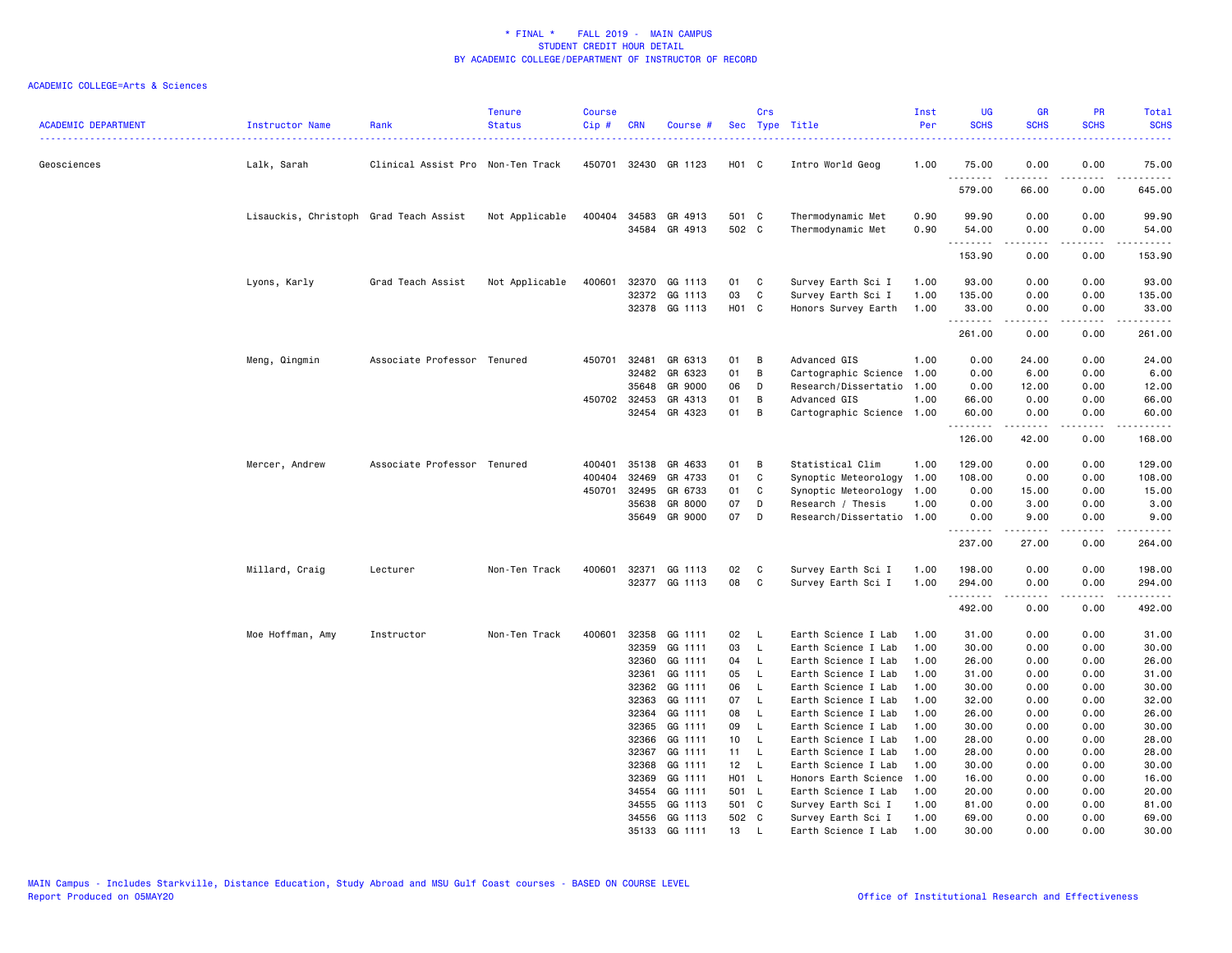| <b>ACADEMIC DEPARTMENT</b> | <b>Instructor Name</b> | Rank                              | <b>Tenure</b><br><b>Status</b> | <b>Course</b><br>Cip # | <b>CRN</b>   | Course #      |       | Crs          | Sec Type Title            | Inst<br>Per | <b>UG</b><br><b>SCHS</b> | <b>GR</b><br><b>SCHS</b>                                                                                                                                                                | PR<br><b>SCHS</b> | Total<br><b>SCHS</b> |
|----------------------------|------------------------|-----------------------------------|--------------------------------|------------------------|--------------|---------------|-------|--------------|---------------------------|-------------|--------------------------|-----------------------------------------------------------------------------------------------------------------------------------------------------------------------------------------|-------------------|----------------------|
|                            |                        |                                   |                                |                        |              |               |       |              |                           |             |                          |                                                                                                                                                                                         |                   |                      |
|                            |                        |                                   |                                |                        |              |               |       |              |                           |             | 538.00                   | 0.00                                                                                                                                                                                    | 0.00              | 538.00               |
| Geosciences                | Morris, John           | Instructor                        | Non-Ten Track                  | 450701                 |              | 32477 GR 6303 | 02    | К            | Principles of GIS         | 0.10        | 0.00                     | 0.00                                                                                                                                                                                    | 0.00              | 0.00                 |
|                            |                        |                                   |                                |                        | 32478        | GR 6303       | 03    | K            | Principles of GIS         | 0.10        | 0.00                     | 0.00                                                                                                                                                                                    | 0.00              | 0.00                 |
|                            |                        |                                   |                                |                        | 32479        | GR 6303       | 04    | К            | Principles of GIS         | 0.10        | 0.00                     | 0.00                                                                                                                                                                                    | 0.00              | 0.00                 |
|                            |                        |                                   |                                |                        | 32480        | GR 6303       | 05    | К            | Principles of GIS         | 0.10        | 0.00                     | 0.00                                                                                                                                                                                    | 0.00              | 0.00                 |
|                            |                        |                                   |                                |                        | 450702 32449 | GR 4303       | 02    | К            | Principles of GIS         | 0.10        | 0.00                     | 0.00                                                                                                                                                                                    | 0.00              | 0.00                 |
|                            |                        |                                   |                                |                        | 32450        | GR 4303       | 03    | К            | Principles of GIS         | 0.10        | 0.00                     | 0.00                                                                                                                                                                                    | 0.00              | 0.00                 |
|                            |                        |                                   |                                |                        | 32451        | GR 4303       | 04    | К            | Principles of GIS         | 0.10        | 0.00                     | 0.00                                                                                                                                                                                    | 0.00              | 0.00                 |
|                            |                        |                                   |                                |                        |              | 32452 GR 4303 | 05    | К            | Principles of GIS         | 0.10        | 0.00                     | 0.00                                                                                                                                                                                    | 0.00              | 0.00                 |
|                            |                        |                                   |                                |                        |              |               |       |              |                           |             | <u>.</u><br>0.00         | .<br>0.00                                                                                                                                                                               | .<br>0.00         | 0.00                 |
|                            | Nagel, Athena          | Clinical Assist Pro Non-Ten Track |                                | 400601                 | 35884        | GG 6990       | 501 C |              | Special Topic In GG       | 1.00        | 0.00                     | 48.00                                                                                                                                                                                   | 0.00              | 48.00                |
|                            |                        |                                   |                                |                        | 35885        | GG 4990       |       | 501 C        | Special Topic In GG       | 1.00        | 3.00                     | 0.00                                                                                                                                                                                    | 0.00              | 3.00                 |
|                            |                        |                                   |                                |                        | 36869        | GG 8000       | 08    | D            | Research / Thesis         | 1.00        | 0.00                     | 4.00                                                                                                                                                                                    | 0.00              | 4.00                 |
|                            |                        |                                   |                                | 450701                 | 34587        | GR 6303       | 501 B |              | Principles of GIS         | 1.00        | 0.00                     | 51.00                                                                                                                                                                                   | 0.00              | 51.00                |
|                            |                        |                                   |                                |                        | 34588        | GR 6303       | 502 B |              | Principles of GIS         | 1.00        | 0.00                     | 33.00                                                                                                                                                                                   | 0.00              | 33.00                |
|                            |                        |                                   |                                |                        | 34589        | GR 6303       | 503 B |              | Principles of GIS         | 1.00        | 0.00                     | 45.00                                                                                                                                                                                   | 0.00              | 45.00                |
|                            |                        |                                   |                                | 450702                 | 34570        | GR 4303       | 501 B |              | Principles of GIS         | 1.00        | 6.00                     | 0.00                                                                                                                                                                                    | 0.00              | 6.00                 |
|                            |                        |                                   |                                |                        | 34571        | GR 4303       | 502 B |              | Principles of GIS         | 1.00        | 18.00                    | 0.00                                                                                                                                                                                    | 0.00              | 18.00                |
|                            |                        |                                   |                                |                        |              | 34572 GR 4303 | 503 B |              | Principles of GIS         | 1.00        | 9.00<br>.                | 0.00<br>.                                                                                                                                                                               | 0.00<br>.         | 9.00<br>. <b>.</b>   |
|                            |                        |                                   |                                |                        |              |               |       |              |                           |             | 36.00                    | 181.00                                                                                                                                                                                  | 0.00              | 217.00               |
|                            | Nordstrom, Gregory     | Instructor                        | Non-Ten Track                  | 400404                 | 34569        | GR 1604       | 501 B |              | Weather and Climate       | 1.00        | 128.00                   | 0.00                                                                                                                                                                                    | 0.00              | 128.00               |
|                            |                        |                                   |                                |                        | 35079        | GR 1604       | 502 B |              | Weather and Climate       | 1.00        | 140.00                   | 0.00                                                                                                                                                                                    | 0.00              | 140.00               |
|                            |                        |                                   |                                | 450701                 | 34563        | GR 1114       | 501 B |              | Physical Geography        | 1.00        | 136.00                   | 0.00                                                                                                                                                                                    | 0.00              | 136.00               |
|                            |                        |                                   |                                |                        | 34564        | GR 1114       | 502 B |              | Physical Geography        | 1.00        | 104.00<br>.              | 0.00<br>$\frac{1}{2} \left( \frac{1}{2} \right) \left( \frac{1}{2} \right) \left( \frac{1}{2} \right) \left( \frac{1}{2} \right) \left( \frac{1}{2} \right) \left( \frac{1}{2} \right)$ | 0.00<br>.         | 104.00<br>.          |
|                            |                        |                                   |                                |                        |              |               |       |              |                           |             | 508.00                   | 0.00                                                                                                                                                                                    | 0.00              | 508.00               |
|                            | Paul, Varun            | Assistant Professor Ten Track     |                                | 400601                 | 32385        | GG 3613       | 01    | C            | Water Resources           | 1.00        | 165.00                   | 0.00                                                                                                                                                                                    | 0.00              | 165.00               |
|                            |                        |                                   |                                |                        | 32399        | GG 4613       | 01    | C            | Phys Hydrogeology         | 1.00        | 57.00                    | 0.00                                                                                                                                                                                    | 0.00              | 57.00                |
|                            |                        |                                   |                                |                        | 32412        | GG 6613       | 01    | C            | Phys Hydrogeology         | 1.00        | 0.00                     | 3.00                                                                                                                                                                                    | 0.00              | 3.00                 |
|                            |                        |                                   |                                |                        | 35630        | GG 9000       | 05    | D            | Research/Dissertatio      | 1.00        | 0.00                     | 9.00                                                                                                                                                                                    | 0.00              | 9.00                 |
|                            |                        |                                   |                                |                        | 37195        | GG 4000       | 04    | $\mathbf I$  | Directed Indiv Study      | 1.00        | 3.00                     | 0.00                                                                                                                                                                                    | 0.00              | 3.00                 |
|                            |                        |                                   |                                |                        |              | 37197 GG 7000 | 02    | $\mathbf I$  | Directed Indiv Study 1.00 |             | 0.00<br>.                | 3.00<br>د د د د د                                                                                                                                                                       | 0.00<br>.         | 3.00<br>. <b>.</b>   |
|                            |                        |                                   |                                |                        |              |               |       |              |                           |             | 225.00                   | 15.00                                                                                                                                                                                   | 0.00              | 240.00               |
|                            | Poe, Lindsey           | Instructor                        | Non-Ten Track                  | 400404                 | 32460        | GR 4502       | 01    | C            | Prac in Broadcast Me      | 1.00        | 36.00                    | 0.00                                                                                                                                                                                    | 0.00              | 36.00                |
|                            |                        |                                   |                                |                        | 32461        | GR 4502       | 02    | К            | Prac in Broadcast Me      | 1.00        | 0.00                     | 0.00                                                                                                                                                                                    | 0.00              | 0.00                 |
|                            |                        |                                   |                                |                        | 32462        | GR 4502       | 03    | К            | Prac in Broadcast Me      | 1.00        | 0.00                     | 0.00                                                                                                                                                                                    | 0.00              | 0.00                 |
|                            |                        |                                   |                                |                        | 32463        | GR 4522       | 01    | C            | Prac in Broadcast Me      | 1.00        | 28.00                    | 0.00                                                                                                                                                                                    | 0.00              | 28.00                |
|                            |                        |                                   |                                |                        | 32464        | GR 4522       | 02    | К            | Prac in Broadcast Me      | 1.00        | 0.00                     | 0.00                                                                                                                                                                                    | 0.00              | 0.00                 |
|                            |                        |                                   |                                |                        | 32465        | GR 4522       | 03    | К            | Prac in Broadcast Me      | 1.00        | 0.00                     | 0.00                                                                                                                                                                                    | 0.00              | 0.00                 |
|                            |                        |                                   |                                |                        | 32466        | GR 4640       | 01    | E            | Met Internship            | 1.00        | 19.00                    | 0.00                                                                                                                                                                                    | 0.00              | 19.00                |
|                            |                        |                                   |                                | 450701                 | 32487        | GR 6502       | 01    | C            | Prac in Broadcast Me      | 1.00        | 0.00                     | 8.00                                                                                                                                                                                    | 0.00              | 8.00                 |
|                            |                        |                                   |                                |                        | 32488        | GR 6502       | 02    | К            | Prac in Broadcast Me      | 1.00        | 0.00                     | 0.00                                                                                                                                                                                    | 0.00              | 0.00                 |
|                            |                        |                                   |                                |                        | 32489        | GR 6502       | 03    | К            | Prac in Broadcast Me      | 1.00        | 0.00                     | 0.00                                                                                                                                                                                    | 0.00              | 0.00                 |
|                            |                        |                                   |                                |                        | 32490        | GR 6522       | 01    | $\mathbf{C}$ | Prac in Broadcast Me      | 1.00        | 0.00                     | 4.00                                                                                                                                                                                    | 0.00              | 4.00                 |
|                            |                        |                                   |                                |                        | 32492        | GR 6522       | 03    | K            | Prac in Broadcast Me      | 1.00        | 0.00                     | 0.00                                                                                                                                                                                    | 0.00              | 0.00                 |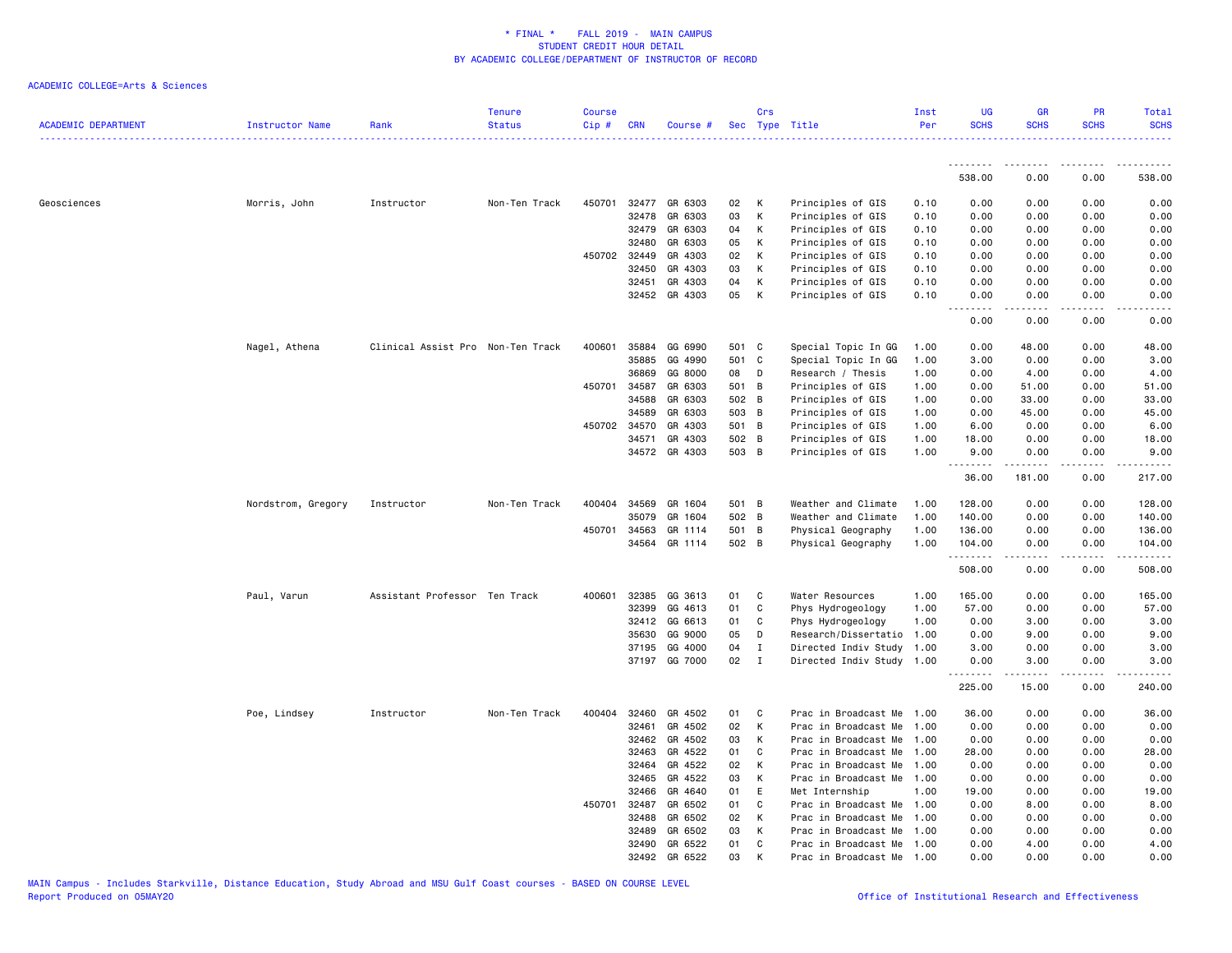| <b>ACADEMIC DEPARTMENT</b> | Instructor Name                | Rank                          | <b>Tenure</b><br><b>Status</b> | <b>Course</b><br>Cip# | <b>CRN</b>   | Course #             |       | Crs            | Sec Type Title            | Inst<br>Per | <b>UG</b><br><b>SCHS</b> | <b>GR</b><br><b>SCHS</b> | <b>PR</b><br><b>SCHS</b> | Total<br><b>SCHS</b>  |
|----------------------------|--------------------------------|-------------------------------|--------------------------------|-----------------------|--------------|----------------------|-------|----------------|---------------------------|-------------|--------------------------|--------------------------|--------------------------|-----------------------|
|                            |                                |                               |                                |                       |              |                      |       |                |                           |             | <u>.</u>                 | --------                 | .                        | .                     |
|                            |                                |                               |                                |                       |              |                      |       |                |                           |             | 83.00                    | 12.00                    | 0.00                     | 95.00                 |
| Geosciences                | Rodgers, John                  | Professor                     | Tenured                        | 400699                | 32413        | GG 8913              | 01    | - S            | Reading Techniques G 1.00 |             | 0.00                     | 27.00                    | 0.00                     | 27.00                 |
|                            |                                |                               |                                | 450701                | 34592        | GR 6363              | 501   | $\overline{B}$ | GIS Programming           | 0.10        | 0.00                     | 2.70                     | 0.00                     | 2.70                  |
|                            |                                |                               |                                |                       | 35639        | GR 8000              | 08    | D              | Research / Thesis         | 1.00        | 0.00                     | 1.00                     | 0.00                     | 1.00                  |
|                            |                                |                               |                                |                       | 35650        | GR 9000              | 08    | D              | Research/Dissertatio 1.00 |             | 0.00                     | 6.00                     | 0.00                     | 6.00                  |
|                            |                                |                               |                                |                       | 450702 32443 | GR 3303              | 01    | C              | Survey Geospatial Te 1.00 |             | 48.00<br><u>.</u>        | 0.00<br>.                | 0.00<br>.                | 48.00<br>.            |
|                            |                                |                               |                                |                       |              |                      |       |                |                           |             | 48.00                    | 36.70                    | 0.00                     | 84.70                 |
|                            | Schmitz, Darrel                | Lecturer                      | Non-Ten Track                  | 400601                | 32396        | GG 4433              | 01    | B              | Subsurface Methods        | 1.00        | 54.00                    | 0.00                     | 0.00                     | 54.00                 |
|                            |                                |                               |                                |                       | 32397        | GG 4433              | 02    | K              | Subsurface Methods        | 1.00        | 0.00                     | 0.00                     | 0.00                     | 0.00                  |
|                            |                                |                               |                                |                       | 32409        | GG 6433              | 01    | B              | Subsurface Methods        | 1.00        | 0.00                     | 9.00                     | 0.00                     | 9.00                  |
|                            |                                |                               |                                |                       | 32410        | GG 6433              | 02    | К              | Subsurface Methods        | 1.00        | 0.00                     | 0.00                     | 0.00                     | 0.00                  |
|                            |                                |                               |                                |                       | 35823        | GG 8000              | 07    | D              | Research / Thesis         | 1.00        | 0.00                     | 2.00                     | 0.00                     | 2.00                  |
|                            |                                |                               |                                |                       | 36853        | GG 9000              | 07    | D              | Research/Dissertatio 1.00 |             | 0.00<br><u>.</u>         | 1.00<br>.                | 0.00<br>.                | 1.00<br>$\frac{1}{2}$ |
|                            |                                |                               |                                |                       |              |                      |       |                |                           |             | 54.00                    | 12.00                    | 0.00                     | 66.00                 |
|                            | Shelton, John                  | Assistant Professor Ten Track |                                | 450701                | 32446        | GR 4203              | 01    | C              | Geog Of N. America        | 1.00        | 114.00                   | 0.00                     | 0.00                     | 114.00                |
|                            |                                |                               |                                |                       | 32474        | GR 6203              | 01    | C              | Geog Of N. America        | 1.00        | 0.00                     | 6.00                     | 0.00                     | 6.00                  |
|                            |                                |                               |                                |                       | 35640        | GR 8000              | 09    | D              | Research / Thesis         | 1.00        | 0.00                     | 3.00                     | 0.00                     | 3.00                  |
|                            |                                |                               |                                |                       | 35800        | GR 4990              | 03    | C              | Special Topic In GR       | 1.00        | 3.00                     | 0.00                     | 0.00                     | 3.00                  |
|                            |                                |                               |                                |                       |              | 35882 GR 6990        | 03    | C              | Special Topic In GR       | 1.00        | 0.00<br><u>.</u>         | 6.00<br>$- - - - -$      | 0.00<br>.                | 6.00<br>.             |
|                            |                                |                               |                                |                       |              |                      |       |                |                           |             | 117.00                   | 15.00                    | 0.00                     | 132.00                |
|                            | Sherman-Morris, Kath Professor |                               | Tenured                        | 400404                | 34580        | GR 4640              | 501 E |                | Met Internship            | 1.00        | 6.00                     | 0.00                     | 0.00                     | 6.00                  |
|                            |                                |                               |                                |                       | 34599        | GR 8813              | 501 C |                | Advanc Hazard & Disa      | 1.00        | 0.00                     | 81.00                    | 0.00                     | 81.00                 |
|                            |                                |                               |                                | 400601                | 34597        | GR 8191              | 501 S |                | Geoscience Review         | 1.00        | 0.00                     | 6.00                     | 0.00                     | 6.00                  |
|                            |                                |                               |                                | 450701                | 34598        | GR 8553              | 501 S |                | Research Methods in       | 1.00        | 0.00                     | 75.00                    | 0.00                     | 75.00                 |
|                            |                                |                               |                                |                       | 35641        | GR 8000              | 10    | D              | Research / Thesis         | 1.00        | 0.00<br>.                | 6.00                     | 0.00<br>.                | 6.00<br>.             |
|                            |                                |                               |                                |                       |              |                      |       |                |                           |             | 6.00                     | 168.00                   | 0.00                     | 174.00                |
|                            | Skarke, Adam                   | Assistant Professor Ten Track |                                | 400601                | 35625        | GG 8000              | 06    | D              | Research / Thesis         | 1.00        | 0.00                     | 5.00                     | 0.00                     | 5.00                  |
|                            |                                |                               |                                |                       | 35631        | GG 9000              | 06    | D              | Research/Dissertatio      | 1.00        | 0.00                     | 7.00                     | 0.00                     | 7.00                  |
|                            |                                |                               |                                |                       | 35796        | GG 8990              | 01    | C              | Special Topic In GG       | 1.00        | 0.00                     | 27.00                    | 0.00                     | 27.00                 |
|                            |                                |                               |                                |                       | 36449        | GG 8561              | 01    | s              | Geoscience Seminar        | 1.00        | 0.00                     | 8.00                     | 0.00                     | 8.00                  |
|                            |                                |                               |                                |                       |              | 400607 35134 GG 3603 | 01    | C              | Intro To Oceanograph 1.00 |             | 93.00<br>.               | 0.00<br>.                | 0.00<br>.                | 93.00<br>.            |
|                            |                                |                               |                                |                       |              |                      |       |                |                           |             | 93.00                    | 47.00                    | 0.00                     | 140.00                |
|                            | Tiwari, Sweta                  | Grad Teach Assist             | Not Applicable                 | 450702                | 32439        | GR 2313              | 01    | C              | Maps Remote               | 1.00        | 87.00                    | 0.00                     | 0.00                     | 87.00                 |
|                            |                                |                               |                                |                       | 32440        | GR 2313              | 02    | К              | Maps Remote               | 1.00        | 0.00                     | 0.00                     | 0.00                     | 0.00                  |
|                            |                                |                               |                                |                       |              | 32441 GR 2313        | 03    | К              | Maps Remote               | 1.00        | 0.00<br><u>.</u>         | 0.00<br>$- - - - -$      | 0.00<br>.                | 0.00<br>.             |
|                            |                                |                               |                                |                       |              |                      |       |                |                           |             | 87.00                    | 0.00                     | 0.00                     | 87.00                 |
|                            | Warden, Kelsey                 | Assistant Professor Ten Track |                                | 400601                | 32383        | GG 1133              | 01    | C              | Planetary Geology         | 1.00        | 54.00<br>.               | 0.00<br>.                | 0.00<br>.                | 54.00<br>.            |
|                            |                                |                               |                                |                       |              |                      |       |                |                           |             | 54.00                    | 0.00                     | 0.00                     | 54.00                 |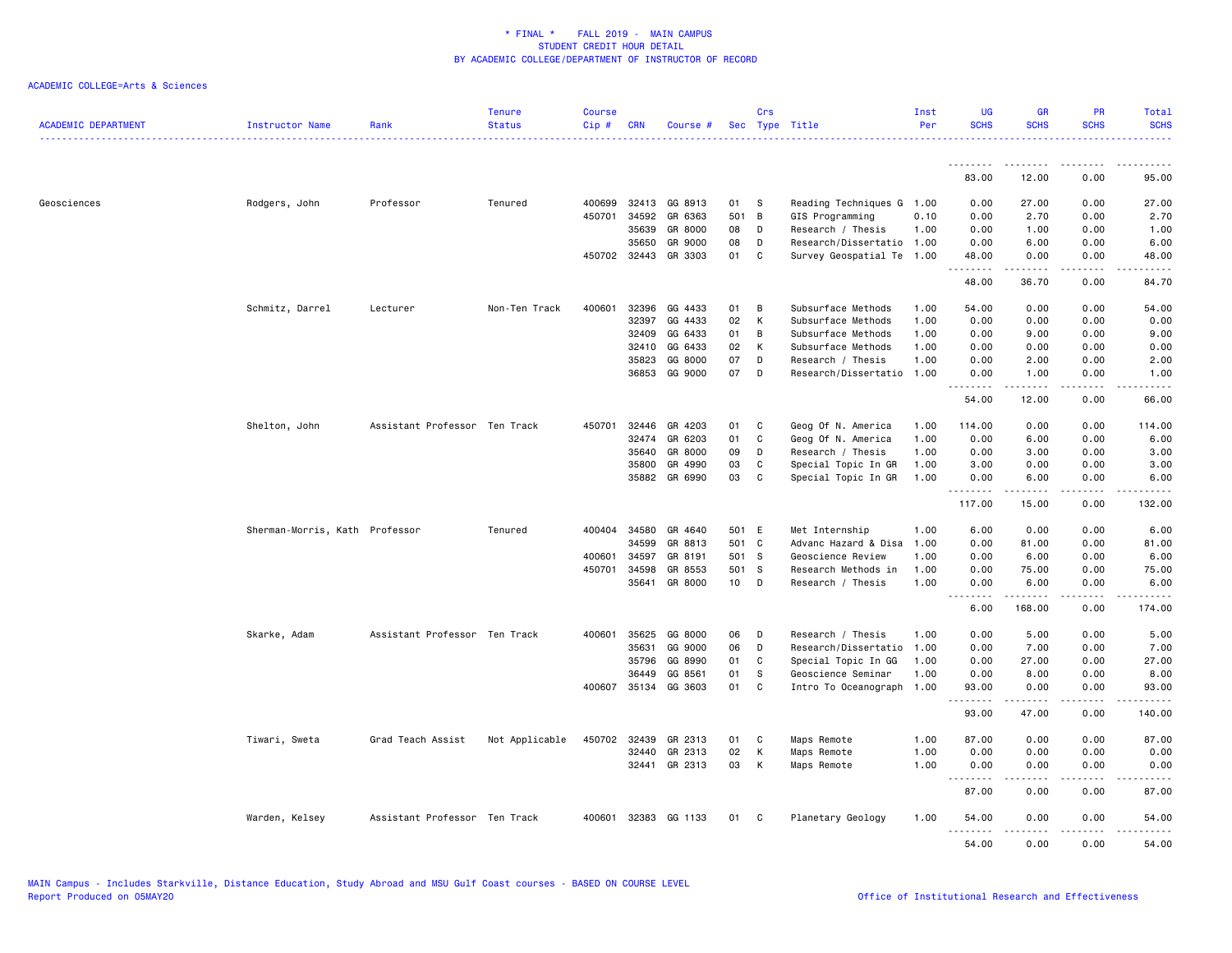| <b>ACADEMIC DEPARTMENT</b>           | <b>Instructor Name</b> | Rank                          | Tenure<br><b>Status</b> | <b>Course</b><br>Cip# | <b>CRN</b> | Course #      |    | Crs | Sec Type Title       | Inst<br>Per | <b>UG</b><br><b>SCHS</b> | <b>GR</b><br><b>SCHS</b> | <b>PR</b><br><b>SCHS</b> | Total<br><b>SCHS</b>           |
|--------------------------------------|------------------------|-------------------------------|-------------------------|-----------------------|------------|---------------|----|-----|----------------------|-------------|--------------------------|--------------------------|--------------------------|--------------------------------|
|                                      |                        |                               |                         |                       |            |               |    |     |                      |             |                          |                          |                          |                                |
| Geosciences                          | Wiley, Jacob           | Grad Teach Assist             | Not Applicable          | 400404                |            | 32432 GR 1604 | 01 | - C | Weather and Climate  | 1.00        | 232.00                   | 0.00                     | 0.00                     | 232.00                         |
|                                      |                        |                               |                         |                       |            | 32433 GR 1604 | 02 | - C | Weather and Climate  | 1.00        | 224.00                   | 0.00                     | 0.00                     | 224.00                         |
|                                      |                        |                               |                         |                       | 32434      | GR 1604       | 03 | к   | Weather and Climate  | 1.00        | 0.00                     | 0.00                     | 0.00                     | 0.00                           |
|                                      |                        |                               |                         |                       | 32435      | GR 1604       | 04 | K   | Weather and Climate  | 1.00        | 0.00                     | 0.00                     | 0.00                     | 0.00                           |
|                                      |                        |                               |                         |                       |            | 32436 GR 1604 | 05 | K   | Weather and Climate  | 1.00        | 0.00                     | 0.00                     | 0.00                     | 0.00                           |
|                                      |                        |                               |                         |                       | 32437      | GR 1604       | 06 | K   | Weather and Climate  | 1.00        | 0.00                     | 0.00                     | 0.00                     | 0.00                           |
|                                      |                        |                               |                         |                       |            |               |    |     |                      |             | --------<br>456.00       | 0.00                     | . <b>.</b><br>0.00       | - - - - - - <b>-</b><br>456.00 |
|                                      | Wood, Kimberly         | Assistant Professor Ten Track |                         | 40040                 | 32498      | GR 6943       | 01 | - C | Tropical Meteorology | 1.00        | 0.00                     | 9.00                     | 0.00                     | 9.00                           |
|                                      |                        |                               |                         | 400404                | 32472      | GR 4943       | 01 | - C | Tropical Meteorology | 1.00        | 33.00                    | 0.00                     | 0.00                     | 33.00                          |
|                                      |                        |                               |                         | 450701                | 32501      | GR 8553       | 01 | - S | Research Methods in  | 1.00        | 0.00                     | 30.00                    | 0.00                     | 30.00                          |
|                                      |                        |                               |                         |                       |            | 35642 GR 8000 | 11 | - D | Research / Thesis    | 1.00        | 0.00                     | 14.00                    | 0.00                     | 14.00                          |
|                                      |                        |                               |                         |                       | 35653      | GR 9000       | 11 | - D | Research/Dissertatio | 1.00        | 0.00                     | 9.00                     | 0.00                     | 9.00                           |
|                                      |                        |                               |                         |                       |            |               |    |     |                      |             | --------<br>33.00        | 62.00                    | .<br>0.00                | . <b>.</b> .<br>95.00          |
| ==================================== |                        |                               |                         |                       |            |               |    |     |                      |             | ========                 | ========                 | ---------                | ==========                     |
| Geosciences                          |                        |                               |                         |                       |            |               |    |     |                      |             | 9939.00                  | 1494.00                  | 0.00                     | 11433.00                       |
| ==================================== |                        |                               |                         |                       |            |               |    |     |                      |             | ========                 | ========                 | ========                 |                                |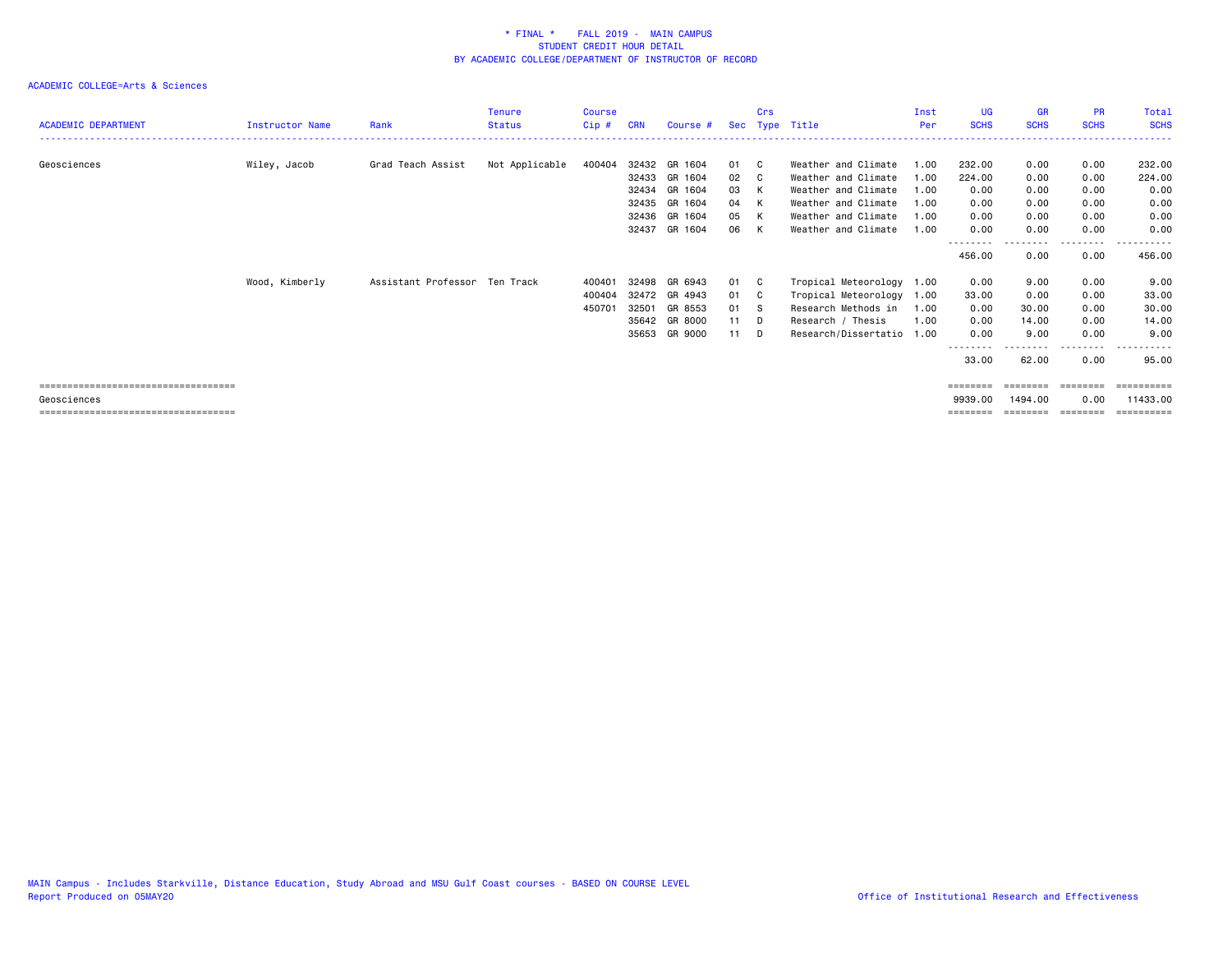| <b>ACADEMIC DEPARTMENT</b> | Instructor Name    | Rank                        | <b>Tenure</b><br><b>Status</b> | <b>Course</b><br>Cip# | <b>CRN</b>   | Course #             |       | Crs<br>Sec Type Title |                           | Inst<br>Per | <b>UG</b><br><b>SCHS</b> | <b>GR</b><br><b>SCHS</b> | PR<br><b>SCHS</b>                           | Total<br><b>SCHS</b>                                                                                                                                         |
|----------------------------|--------------------|-----------------------------|--------------------------------|-----------------------|--------------|----------------------|-------|-----------------------|---------------------------|-------------|--------------------------|--------------------------|---------------------------------------------|--------------------------------------------------------------------------------------------------------------------------------------------------------------|
| History                    | Bader, Joshua      | Grad Teach Assist           | Not Applicable                 | 540104                | 32554        | HI 1003              | 01    | C                     | Hist. Sci. in Six Id 0.25 |             | 13.50                    | 0.00                     | 0.00                                        | 13.50                                                                                                                                                        |
|                            |                    |                             |                                |                       | 32555        | HI 1003              | 02    | $\mathbf c$           | Hist. Sci. in Six Id 0.25 |             | 12.75<br><u>.</u>        | 0.00<br>22222            | 0.00<br>.                                   | 12.75<br>.                                                                                                                                                   |
|                            |                    |                             |                                |                       |              |                      |       |                       |                           |             | 26.25                    | 0.00                     | 0.00                                        | 26.25                                                                                                                                                        |
|                            | Banks, Rachel      | Grad Teach Assist           | Not Applicable                 | 050114                | 32630        | HI 1213              | 01 C  |                       | Early Western World       | 0.25        | 18.00                    | 0.00                     | 0.00                                        | 18.00                                                                                                                                                        |
|                            |                    |                             |                                |                       |              | 35250 HI 1213        | 07    | $\mathbf{C}$          | Early Western World       | 0.25        | 9.00<br><b></b>          | 0.00<br>.                | 0.00<br>$\sim$ $\sim$ $\sim$                | 9.00<br>$\frac{1}{2} \left( \frac{1}{2} \right) \left( \frac{1}{2} \right) \left( \frac{1}{2} \right) \left( \frac{1}{2} \right) \left( \frac{1}{2} \right)$ |
|                            |                    |                             |                                |                       |              |                      |       |                       |                           |             | 27.00                    | 0.00                     | 0.00                                        | 27.00                                                                                                                                                        |
|                            | Barbier, Mary      | Professor                   | Tenured                        |                       | 540101 35263 | HI 4683              | 01    | C                     | Europe WWI - Hitler       | 1.00        | 60.00                    | 0.00                     | 0.00                                        | 60.00                                                                                                                                                        |
|                            |                    |                             |                                |                       | 35989        | HI 9000              | 02    | D                     | Research / Diss           | 1.00        | 0.00                     | 31.00                    | 0.00                                        | 31.00                                                                                                                                                        |
|                            |                    |                             |                                |                       |              | 540102 32664 HI 8823 | 01    | <b>S</b>              | Sem Us Hi Since 1877 1.00 |             | 0.00<br>.                | 12.00<br>2.2.2.2.2       | 0.00<br>$\omega$ $\omega$ $\omega$ $\omega$ | 12.00<br>د د د د د                                                                                                                                           |
|                            |                    |                             |                                |                       |              |                      |       |                       |                           |             | 60.00                    | 43.00                    | 0.00                                        | 103.00                                                                                                                                                       |
|                            | Baxter, Christina  | Grad Teach Assist           | Not Applicable                 |                       | 050114 34605 | HI 1213              | 501 C |                       | Early Western World       | 0.75        | 11.25                    | 0.00                     | 0.00                                        | 11.25                                                                                                                                                        |
|                            |                    |                             |                                |                       | 540102 34603 | HI 1063              | 501 C |                       | Early U S History         | 0.75        | 90.00                    | 0.00                     | 0.00                                        | 90.00                                                                                                                                                        |
|                            |                    |                             |                                |                       |              | 34604 HI 1073        | 501 C |                       | Modern U S History        | 0.75        | 63.00<br>.               | 0.00<br>.                | 0.00<br>$\sim$ $\sim$ $\sim$                | 63.00<br>د د د د د                                                                                                                                           |
|                            |                    |                             |                                |                       |              |                      |       |                       |                           |             | 164.25                   | 0.00                     | 0.00                                        | 164.25                                                                                                                                                       |
|                            | Beaton, Elijah     | Grad Teach Assist           | Not Applicable                 |                       |              | 540102 32611 HI 1073 | 19    | C                     | Modern U S History S 0.25 |             | 18.00                    | 0.00                     | 0.00                                        | 18.00                                                                                                                                                        |
|                            |                    |                             |                                |                       |              | 32615 HI 1073        | 23    | $\mathbf{C}$          | Modern U S History S 0.25 |             | 17.25                    | 0.00                     | 0.00                                        | 17.25                                                                                                                                                        |
|                            |                    |                             |                                |                       |              |                      |       |                       |                           |             | .<br>35.25               | $- - - - -$<br>0.00      | .<br>0.00                                   | .<br>35.25                                                                                                                                                   |
|                            | Brain, Stephen     | Associate Professor Tenured |                                | 050110                | 32651        | HI 4753              | 01    | $\mathbf{C}$          | History Of Russia         | 1.00        | 54.00                    | 0.00                     | 0.00                                        | 54.00                                                                                                                                                        |
|                            |                    |                             |                                | 540101                | 35969        | HI 9000              | 01    | D                     | Research / Diss           | 1.00        | 0.00                     | 27.00                    | 0.00                                        | 27.00                                                                                                                                                        |
|                            |                    |                             |                                |                       |              | 540102 35971 HI 8000 | 02    | $\mathsf{D}$          | Research / Thesis         | 1.00        | 0.00<br>.                | 8.00<br><u>.</u>         | 0.00<br>.                                   | 8.00<br>.                                                                                                                                                    |
|                            |                    |                             |                                |                       |              |                      |       |                       |                           |             | 54.00                    | 35.00                    | 0.00                                        | 89.00                                                                                                                                                        |
|                            | Bucklew, Alexander | Grad Teach Assist           | Not Applicable                 | 540102                | 32593        | HI 1073              | 01    | C                     | Modern U S History-S 0.25 |             | 18.75                    | 0.00                     | 0.00                                        | 18.75                                                                                                                                                        |
|                            |                    |                             |                                |                       |              | 32613 HI 1073        | 21    | C                     | Modern U S History S 0.25 |             | 17.25                    | 0.00                     | 0.00                                        | 17.25                                                                                                                                                        |
|                            |                    |                             |                                |                       |              | 32614 HI 1073        | 22    | $\mathbf{C}$          | Modern U S History S 0.25 |             | 17.25<br>.               | 0.00<br><u>.</u>         | 0.00<br>.                                   | 17.25<br>.                                                                                                                                                   |
|                            |                    |                             |                                |                       |              |                      |       |                       |                           |             | 53.25                    | 0.00                     | 0.00                                        | 53.25                                                                                                                                                        |
|                            | Burford, David     | Grad Teach Assist           | Not Applicable                 | 540102                |              | 32556 HI 1063        | 01    | $\mathbf{C}$          | Early U S History         | 0.75        | 45.00                    | 0.00                     | 0.00                                        | 45.00                                                                                                                                                        |
|                            |                    |                             |                                |                       | 32557        | HI 1063              | 02    | $\mathbf{C}$          | Early U S History         | 0.75        | 49.50                    | 0.00                     | 0.00                                        | 49.50                                                                                                                                                        |
|                            |                    |                             |                                |                       | 32558        | HI 1063              | 03    | C                     | Early U S History         | 0.75        | 49.50                    | 0.00                     | 0.00                                        | 49.50                                                                                                                                                        |
|                            |                    |                             |                                |                       | 32559        | HI 1063              | 04    | C                     | Early U S History         | 0.75        | 40.50                    | 0.00                     | 0.00                                        | 40.50                                                                                                                                                        |
|                            |                    |                             |                                |                       | 32560        | HI 1063              | 05    | $\mathbf{C}$          | Early U S History         | 0.75        | 36.00                    | 0.00                     | 0.00                                        | 36.00                                                                                                                                                        |
|                            |                    |                             |                                |                       | 32561        | HI 1063              | 06    | $\mathbf{C}$          | Early U S History         | 0.75        | 38.25                    | 0.00                     | 0.00                                        | 38.25                                                                                                                                                        |
|                            |                    |                             |                                |                       |              | 32563 HI 1063        | 08    | $\mathbf{C}$          | Early U S History         | 0.75        | 33.75<br><b></b>         | 0.00<br>.                | 0.00<br>$\omega$ $\omega$ $\omega$ $\omega$ | 33.75<br>.                                                                                                                                                   |
|                            |                    |                             |                                |                       |              |                      |       |                       |                           |             | 292.50                   | 0.00                     | 0.00                                        | 292.50                                                                                                                                                       |
|                            | Campbell, Colin    | Grad Teach Assist           | Not Applicable                 | 540102                |              | 32622 HI 1073        | 30    | C                     | Modern U S History        | 0.25        | 18.00                    | 0.00                     | 0.00                                        | 18.00                                                                                                                                                        |
|                            |                    |                             |                                |                       |              | 35248 HI 1073        | 33    | C                     | Modern U S History        | 0.25        | 18.00                    | 0.00                     | 0.00                                        | 18.00                                                                                                                                                        |
|                            |                    |                             |                                |                       |              | 35270 HI 1073        | 31    | C                     | Modern U S History        | 0.25        | 18.00                    | 0.00                     | 0.00                                        | 18.00                                                                                                                                                        |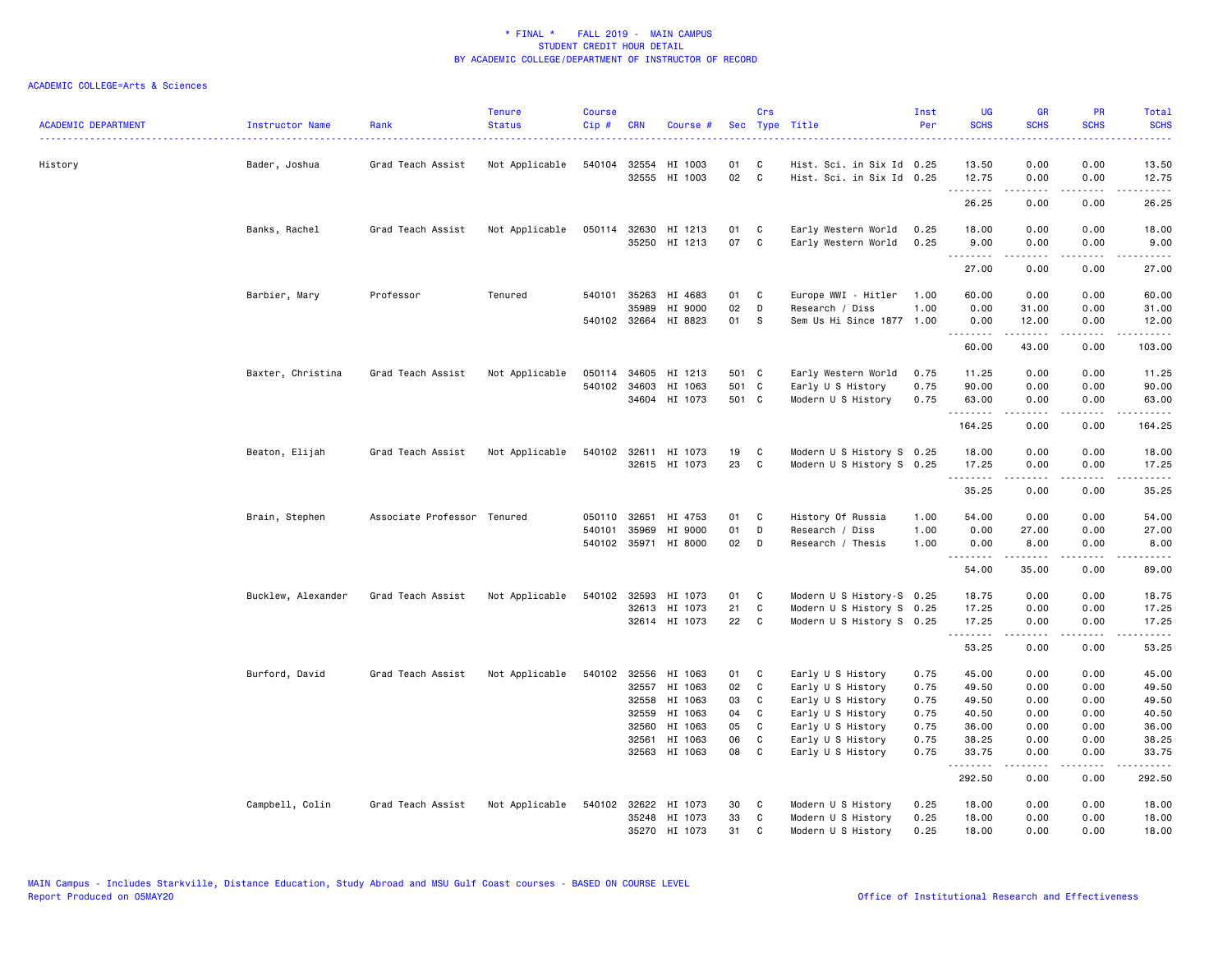| <b>ACADEMIC DEPARTMENT</b> | Instructor Name    | Rank                              | <b>Tenure</b><br><b>Status</b> | <b>Course</b><br>Cip # | <b>CRN</b>     | Course #                              |          | Crs               | Sec Type Title                                         | Inst<br>Per  | <b>UG</b><br><b>SCHS</b> | <b>GR</b><br><b>SCHS</b>                                                                                                                                      | PR<br><b>SCHS</b> | Total<br><b>SCHS</b> |
|----------------------------|--------------------|-----------------------------------|--------------------------------|------------------------|----------------|---------------------------------------|----------|-------------------|--------------------------------------------------------|--------------|--------------------------|---------------------------------------------------------------------------------------------------------------------------------------------------------------|-------------------|----------------------|
|                            |                    |                                   |                                |                        |                |                                       |          |                   |                                                        |              | .<br>54.00               | .<br>0.00                                                                                                                                                     | 0.00              | 54.00                |
| History                    | Carrillo, Lidia    | Grad Teach Assist                 | Not Applicable                 |                        |                | 540102 32606 HI 1073<br>32607 HI 1073 | 14<br>15 | C<br>C            | Modern U S History-S 0.25<br>Modern U S History-S 0.25 |              | 17.25<br>18.75           | 0.00<br>0.00                                                                                                                                                  | 0.00<br>0.00      | 17.25<br>18.75       |
|                            |                    |                                   |                                |                        |                |                                       |          |                   |                                                        |              | $- - - - - - -$<br>36.00 | -----<br>0.00                                                                                                                                                 | .<br>0.00         | .<br>36.00           |
|                            | Damms, Richard     | Associate Professor Tenured       |                                |                        |                | 540101 36390 HI 9000                  | 16       | D                 | Research / Diss                                        | 1.00         | 0.00                     | 10.00                                                                                                                                                         | 0.00              | 10.00                |
|                            |                    |                                   |                                |                        |                |                                       |          |                   |                                                        |              | .<br>0.00                | $\frac{1}{2} \left( \frac{1}{2} \right) \left( \frac{1}{2} \right) \left( \frac{1}{2} \right) \left( \frac{1}{2} \right) \left( \frac{1}{2} \right)$<br>10.00 | .<br>0.00         | .<br>10.00           |
|                            | Davenport, Christy | Grad Teach Assist                 | Not Applicable                 | 540101                 |                | 35255 HI 3133                         | 01       | C                 | History U.S. Pop Cul 0.25                              |              | 18.75                    | 0.00                                                                                                                                                          | 0.00              | 18.75                |
|                            |                    |                                   |                                |                        |                | 35256 HI 3133                         | 02       | $\mathbf{C}$      | History U.S. Pop Cul 0.25                              |              | 17.25                    | 0.00                                                                                                                                                          | 0.00              | 17.25                |
|                            |                    |                                   |                                |                        |                |                                       |          |                   |                                                        |              | .<br>36.00               | $- - - - -$<br>0.00                                                                                                                                           | .<br>0.00         | .<br>36.00           |
|                            | Davis, Henry       | Grad Teach Assist                 | Not Applicable                 |                        | 540102 32570   | HI 1063                               | 15       | C                 | Early U S History                                      | 0.25         | 18.75                    | 0.00                                                                                                                                                          | 0.00              | 18.75                |
|                            |                    |                                   |                                |                        |                | 32572 HI 1063                         | 17       | C                 | Early U S History                                      | 0.25         | 16.50                    | 0.00                                                                                                                                                          | 0.00              | 16.50                |
|                            |                    |                                   |                                |                        |                | 32574 HI 1063                         | 19       | C                 | Early U S History                                      | 0.25         | 18.00                    | 0.00                                                                                                                                                          | 0.00              | 18.00                |
|                            |                    |                                   |                                |                        |                |                                       |          |                   |                                                        |              | .<br>53.25               | 0.00                                                                                                                                                          | 0.00              | .<br>53.25           |
|                            | Drake, Nathan      | Non-Faculty                       | Not Applicable                 |                        |                | 240102 36471 LIB 9010                 | 01       | S                 | ETD Format and Submi                                   | 0.01         | 0.00                     | 0.00                                                                                                                                                          | 0.00              | 0.00                 |
|                            |                    |                                   |                                |                        |                | 36472 LIB 9010                        | 501 S    |                   | ETD Format and Submi 0.01                              |              | 0.00                     | 0.00                                                                                                                                                          | 0.00              | 0.00                 |
|                            |                    |                                   |                                |                        |                |                                       |          |                   |                                                        |              | .<br>0.00                | .<br>0.00                                                                                                                                                     | .<br>0.00         | $- - - -$<br>0.00    |
|                            |                    |                                   |                                |                        |                |                                       |          |                   |                                                        |              |                          |                                                                                                                                                               |                   |                      |
|                            | Estefan, Elizabeth | Grad Teach Assist                 | Not Applicable                 |                        | 540102 32599   | HI 1073<br>32608 HI 1073              | 07<br>16 | C<br>C            | Modern U S History-S 0.25<br>Modern U S History-S 0.25 |              | 18.00<br>18.00           | 0.00<br>0.00                                                                                                                                                  | 0.00<br>0.00      | 18.00<br>18.00       |
|                            |                    |                                   |                                |                        |                |                                       |          |                   |                                                        |              | .                        | .                                                                                                                                                             |                   | .                    |
|                            |                    |                                   |                                |                        |                |                                       |          |                   |                                                        |              | 36.00                    | 0.00                                                                                                                                                          | 0.00              | 36.00                |
|                            | Flow, Christian    | Visiting Assist Pro Non-Ten Track |                                |                        | 240101 32673   | HON 1163                              | H02 S    |                   | The Quest I                                            | 1.00         | 45.00                    | 0.00                                                                                                                                                          | 0.00              | 45.00                |
|                            |                    |                                   |                                |                        | 32675          | HON 1163                              | H04 S    |                   | The Quest I                                            | 1.00         | 42.00                    | 0.00                                                                                                                                                          | 0.00              | 42.00                |
|                            |                    |                                   |                                |                        |                | 32678 HON 1173                        | H03 S    |                   | The Quest II                                           | 1.00         | 42.00<br>.               | 0.00                                                                                                                                                          | 0.00<br>.         | 42.00<br>.           |
|                            |                    |                                   |                                |                        |                |                                       |          |                   |                                                        |              | 129.00                   | 0.00                                                                                                                                                          | 0.00              | 129.00               |
|                            | Freeman, Stephanie | Assistant Professor Ten Track     |                                |                        |                | 540102 32619 HI 1073                  | 27       | C                 | Modern U S History                                     | 0.75         | 49.50                    | 0.00                                                                                                                                                          | 0.00              | 49.50                |
|                            |                    |                                   |                                |                        | 32620          | HI 1073                               | 28       | C                 | Modern U S History                                     | 0.75         | 56.25                    | 0.00                                                                                                                                                          | 0.00              | 56.25                |
|                            |                    |                                   |                                |                        | 32621          | HI 1073                               | 29       | C                 | Modern U S History                                     | 0.75         | 56.25                    | 0.00                                                                                                                                                          | 0.00              | 56.25                |
|                            |                    |                                   |                                |                        | 32622          | HI 1073                               | 30       | C                 | Modern U S History                                     | 0.75         | 54.00                    | 0.00                                                                                                                                                          | 0.00              | 54.00                |
|                            |                    |                                   |                                |                        | 35247          | HI 1073                               | 32       | C                 | Modern U S History                                     | 0.75         | 51.75                    | 0.00                                                                                                                                                          | 0.00              | 51.75                |
|                            |                    |                                   |                                |                        | 35248          | HI 1073                               | 33       | C                 | Modern U S History                                     | 0.75         | 54.00                    | 0.00                                                                                                                                                          | 0.00              | 54.00                |
|                            |                    |                                   |                                |                        | 35249<br>35261 | HI 1073<br>HI 4203                    | 34<br>01 | C<br>$\mathtt{C}$ | Modern U S History                                     | 0.75         | 56.25<br>27.00           | 0.00<br>0.00                                                                                                                                                  | 0.00<br>0.00      | 56.25<br>27.00       |
|                            |                    |                                   |                                |                        |                | 35270 HI 1073                         | 31       | C                 | Diplomatic Hist Us<br>Modern U S History               | 1.00<br>0.75 | 54.00                    | 0.00                                                                                                                                                          | 0.00              | 54.00                |
|                            |                    |                                   |                                |                        |                |                                       |          |                   |                                                        |              | .<br>459.00              | 22222<br>0.00                                                                                                                                                 | .<br>0.00         | .<br>459.00          |
|                            | Gabriele, Jake     | Grad Teach Assist                 | Not Applicable                 | 540102                 |                | 32594 HI 1073                         | 02       | C                 | Modern U S History-S 0.25                              |              | 18.75                    | 0.00                                                                                                                                                          | 0.00              | 18.75                |
|                            |                    |                                   |                                |                        |                | 32596 HI 1073                         | 04       | $\mathbf{C}$      | Modern U S History-S 0.25                              |              | 18.75                    | 0.00                                                                                                                                                          | 0.00              | 18.75                |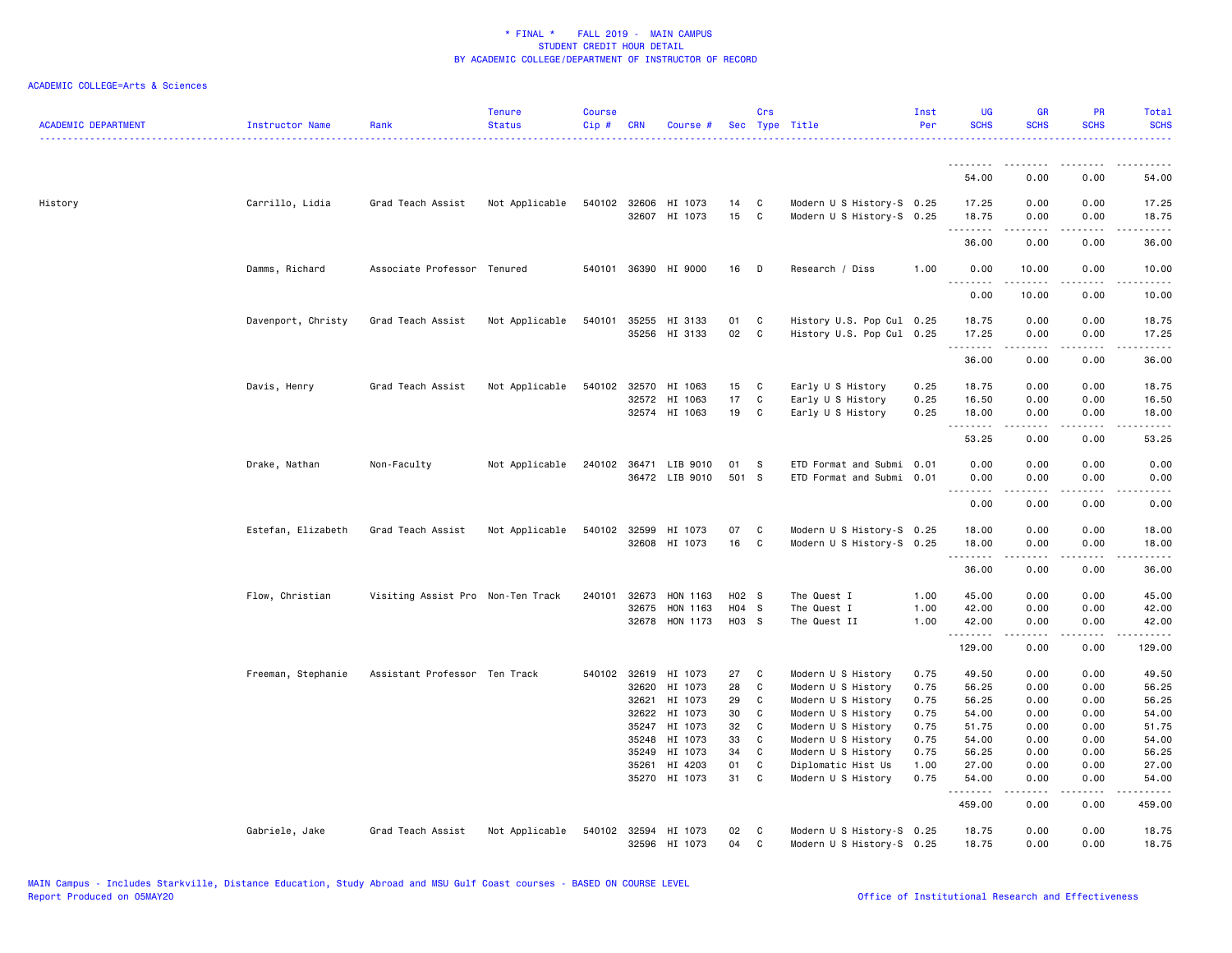| <b>ACADEMIC DEPARTMENT</b> | Instructor Name | Rank                        | <b>Tenure</b><br><b>Status</b> | <b>Course</b><br>Cip# | <b>CRN</b>     | Course #             |          | Crs               | Sec Type Title                                         | Inst<br>Per | <b>UG</b><br><b>SCHS</b> | <b>GR</b><br><b>SCHS</b> | <b>PR</b><br><b>SCHS</b> | Total<br><b>SCHS</b><br>. |
|----------------------------|-----------------|-----------------------------|--------------------------------|-----------------------|----------------|----------------------|----------|-------------------|--------------------------------------------------------|-------------|--------------------------|--------------------------|--------------------------|---------------------------|
|                            |                 |                             |                                |                       |                |                      |          |                   |                                                        |             | ---------                | --------                 | <b></b>                  | <u>.</u>                  |
|                            |                 |                             |                                |                       |                |                      |          |                   |                                                        |             | 37.50                    | 0.00                     | 0.00                     | 37.50                     |
| History                    | Giesen, James   | Associate Professor Tenured |                                | 540101                | 35990          | HI 9000              | 03       | D                 | Research / Diss                                        | 1.00        | 0.00                     | 38.00                    | 0.00                     | 38.00                     |
|                            |                 |                             |                                | 540102                | 32593          | HI 1073              | 01       | C                 | Modern U S History-S 0.75                              |             | 56.25                    | 0.00                     | 0.00                     | 56.25                     |
|                            |                 |                             |                                |                       | 32594          | HI 1073              | 02       | C                 | Modern U S History-S 0.75                              |             | 56.25                    | 0.00                     | 0.00                     | 56.25                     |
|                            |                 |                             |                                |                       | 32595          | HI 1073              | 03       | C                 | Modern U S History-S 0.75                              |             | 54.00                    | 0.00                     | 0.00                     | 54.00                     |
|                            |                 |                             |                                |                       | 32596          | HI 1073              | 04       | C                 | Modern U S History-S 0.75                              |             | 56.25                    | 0.00                     | 0.00                     | 56.25                     |
|                            |                 |                             |                                |                       | 32597          | HI 1073              | 05       | C                 | Modern U S History-S 0.75                              |             | 54.00                    | 0.00                     | 0.00                     | 54.00                     |
|                            |                 |                             |                                |                       | 32598          | HI 1073              | 06       | C                 | Modern U S History-S 0.75                              |             | 54.00                    | 0.00                     | 0.00                     | 54.00                     |
|                            |                 |                             |                                |                       | 32599          | HI 1073              | 07       | C                 | Modern U S History-S 0.75                              |             | 54.00                    | 0.00                     | 0.00                     | 54.00                     |
|                            |                 |                             |                                |                       | 32600          | HI 1073              | 08       | $\mathbf{C}$      | Modern U S History-S 0.75                              |             | 54.00                    | 0.00                     | 0.00                     | 54.00                     |
|                            |                 |                             |                                |                       | 32601          | HI 1073              | 09       | C                 | Modern U S History-S 0.75                              |             | 51.75                    | 0.00                     | 0.00                     | 51.75                     |
|                            |                 |                             |                                |                       | 32602          | HI 1073              | 10       | C                 | Modern U S History-S 0.75                              |             | 49.50                    | 0.00                     | 0.00                     | 49.50                     |
|                            |                 |                             |                                |                       | 32603          | HI 1073              | 11       | $\mathbf{C}$      | Modern U S History-S 0.75                              |             | 51.75                    | 0.00                     | 0.00                     | 51.75                     |
|                            |                 |                             |                                |                       | 32604          | HI 1073              | 12       | C                 | Modern U S History-S 0.75                              |             | 47.25                    | 0.00                     | 0.00                     | 47.25                     |
|                            |                 |                             |                                |                       | 32605          | HI 1073              | 13       | C                 | Modern U S History-S 0.75                              |             | 51.75                    | 0.00                     | 0.00                     | 51.75                     |
|                            |                 |                             |                                |                       | 32606          | HI 1073              | 14       | C                 | Modern U S History-S 0.75                              |             | 51.75                    | 0.00                     | 0.00                     | 51.75                     |
|                            |                 |                             |                                |                       | 32607          | HI 1073              | 15       | C                 | Modern U S History-S 0.75                              |             | 56.25                    | 0.00                     | 0.00                     | 56.25                     |
|                            |                 |                             |                                |                       | 32608          | HI 1073              | 16       | C                 | Modern U S History-S 0.75                              |             | 54.00                    | 0.00                     | 0.00                     | 54.00                     |
|                            |                 |                             |                                |                       | 32609<br>32610 | HI 1073<br>HI 1073   | 17<br>18 | $\mathbf{C}$<br>C | Modern U S History-S 0.75<br>Modern U S History-S 0.75 |             | 49.50<br>54.00           | 0.00<br>0.00             | 0.00<br>0.00             | 49.50<br>54.00            |
|                            |                 |                             |                                |                       | 32611          | HI 1073              | 19       | C                 | Modern U S History S 0.75                              |             | 54.00                    | 0.00                     | 0.00                     | 54.00                     |
|                            |                 |                             |                                |                       | 32612          | HI 1073              | 20       | C                 |                                                        |             | 56.25                    | 0.00                     | 0.00                     | 56.25                     |
|                            |                 |                             |                                |                       | 32613          | HI 1073              | 21       | C                 | Modern U S History S 0.75<br>Modern U S History S 0.75 |             | 51.75                    | 0.00                     | 0.00                     | 51.75                     |
|                            |                 |                             |                                |                       |                | 32614 HI 1073        | 22       | C                 | Modern U S History S 0.75                              |             | 51.75                    | 0.00                     | 0.00                     | 51.75                     |
|                            |                 |                             |                                |                       |                | 32615 HI 1073        | 23       | C                 | Modern U S History S 0.75                              |             | 51.75                    | 0.00                     | 0.00                     | 51.75                     |
|                            |                 |                             |                                |                       | 32616          | HI 1073              | 24       | C                 | Modern U S History S 0.75                              |             | 49.50                    | 0.00                     | 0.00                     | 49.50                     |
|                            |                 |                             |                                |                       |                | 32617 HI 1073        | 25       | C                 | Modern U S History S 0.75                              |             | 47.25                    | 0.00                     | 0.00                     | 47.25                     |
|                            |                 |                             |                                |                       |                | 32618 HI 1073        | 26       | C                 | Modern U S History S 0.75                              |             | 49.50                    | 0.00                     | 0.00                     | 49.50                     |
|                            |                 |                             |                                |                       |                |                      |          |                   |                                                        |             | .                        | $- - - - -$              | .                        | .                         |
|                            |                 |                             |                                |                       |                |                      |          |                   |                                                        |             | 1368.00                  | 38.00                    | 0.00                     | 1406.00                   |
|                            | Harris, Michael | Grad Teach Assist           | Not Applicable                 |                       | 540102 32601   | HI 1073              | 09       | C                 | Modern U S History-S 0.25                              |             | 17.25                    | 0.00                     | 0.00                     | 17.25                     |
|                            |                 |                             |                                |                       |                | 32602 HI 1073        | 10       | C                 | Modern U S History-S 0.25                              |             | 16.50                    | 0.00                     | 0.00                     | 16.50                     |
|                            |                 |                             |                                |                       |                | 32603 HI 1073        | 11 C     |                   | Modern U S History-S 0.25                              |             | 17.25                    | 0.00                     | 0.00<br>.                | 17.25                     |
|                            |                 |                             |                                |                       |                |                      |          |                   |                                                        |             | .<br>51.00               | ------<br>0.00           | 0.00                     | .<br>51.00                |
|                            | Hatfield, David | Grad Teach Assist           | Not Applicable                 |                       | 540102 32620   | HI 1073              | 28       | C                 | Modern U S History                                     | 0.25        | 18.75                    | 0.00                     | 0.00                     | 18.75                     |
|                            |                 |                             |                                |                       | 32621          | HI 1073              | 29       | $\mathtt{C}$      | Modern U S History                                     | 0.25        | 18.75                    | 0.00                     | 0.00                     | 18.75                     |
|                            |                 |                             |                                |                       |                | 35249 HI 1073        | 34       | C                 | Modern U S History                                     | 0.25        | 18.75                    | 0.00                     | 0.00                     | 18.75                     |
|                            |                 |                             |                                |                       |                |                      |          |                   |                                                        |             | .<br>56.25               | $- - - - -$<br>0.00      | .<br>0.00                | .<br>56.25                |
|                            |                 |                             |                                |                       |                |                      |          |                   |                                                        |             |                          |                          |                          |                           |
|                            | Hersey, Mark    | Associate Professor Tenured |                                |                       | 540101 32640   | HI 3903              | 01       | C                 | Hist & Hist Meth                                       | 1.00        | 48.00                    | 0.00                     | 0.00                     | 48.00                     |
|                            |                 |                             |                                |                       | 35991          | HI 9000              | 04       | D                 | Research / Diss                                        | 1.00        | 0.00                     | 14.00                    | 0.00                     | 14.00                     |
|                            |                 |                             |                                |                       | 540102 32667   | HI 8943              | 01       | C                 | U.S. History, 1787-1                                   | 1.00        | 0.00                     | 21.00                    | 0.00                     | 21.00                     |
|                            |                 |                             |                                |                       | 35973          | HI 8000              | 04       | D                 | Research / Thesis                                      | 1.00        | 0.00<br><u>--------</u>  | 3.00<br>.                | 0.00<br>د د د د          | 3.00<br>المتمام           |
|                            |                 |                             |                                |                       |                |                      |          |                   |                                                        |             | 48.00                    | 38.00                    | 0.00                     | 86.00                     |
|                            | Hui, Alexandra  | Associate Professor Tenured |                                |                       |                | 302101 35257 HI 3773 | 01       | C                 | The Holocaust                                          | 0.75        | 54.00                    | 0.00                     | 0.00                     | 54.00                     |
|                            |                 |                             |                                |                       |                | 35258 HI 3773        | 02       | C                 | The Holocaust                                          | 0.75        | 49.50                    | 0.00                     | 0.00                     | 49.50                     |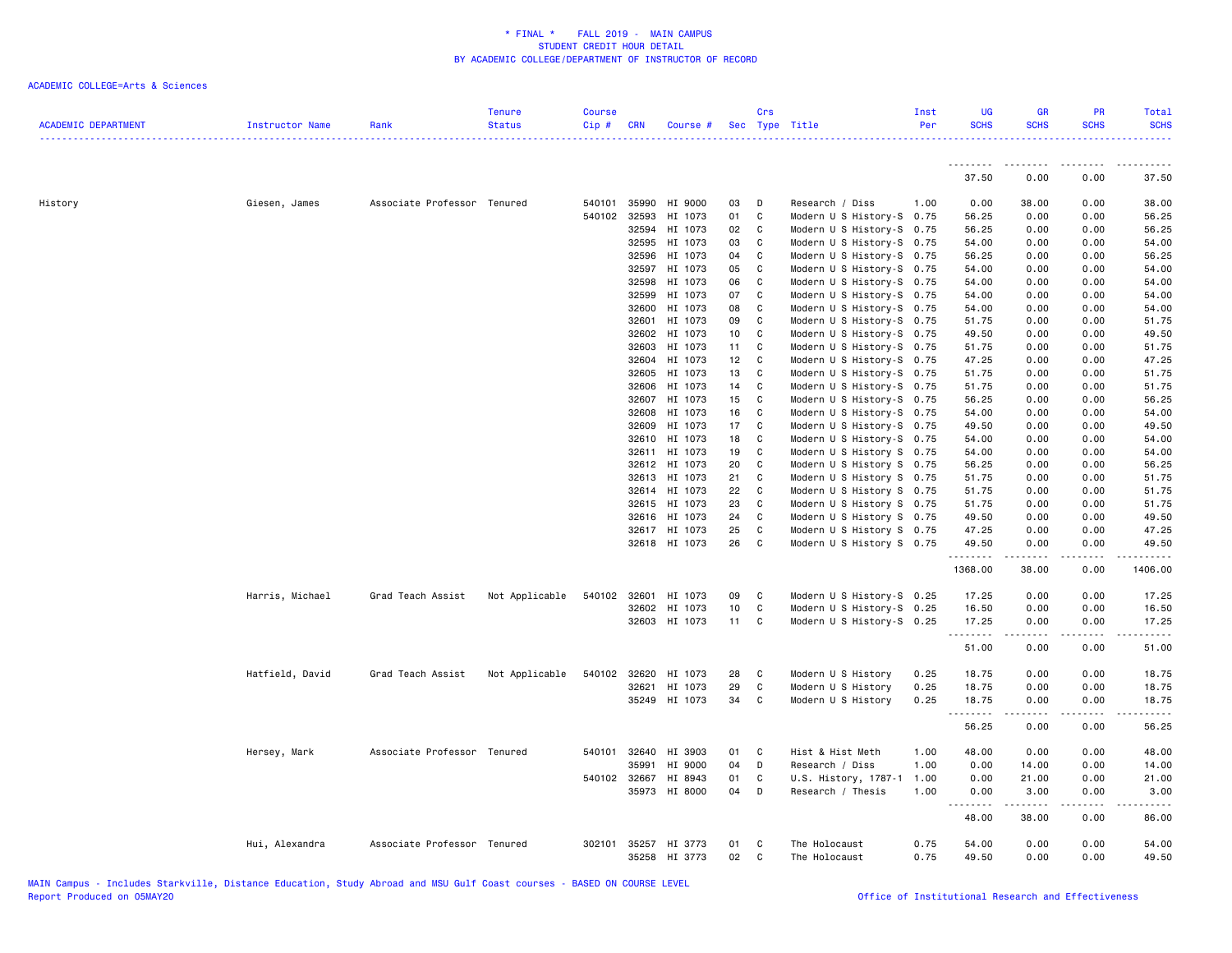| <b>ACADEMIC DEPARTMENT</b> | Instructor Name<br><u>.</u> . | Rank                          | <b>Tenure</b><br><b>Status</b> | <b>Course</b><br>Cip# | <b>CRN</b>            | Course #             | <b>Sec</b>      | Crs          | Type Title                           | Inst<br>Per  | <b>UG</b><br><b>SCHS</b> | <b>GR</b><br><b>SCHS</b> | <b>PR</b><br><b>SCHS</b> | Total<br><b>SCHS</b><br><b>.</b> . |
|----------------------------|-------------------------------|-------------------------------|--------------------------------|-----------------------|-----------------------|----------------------|-----------------|--------------|--------------------------------------|--------------|--------------------------|--------------------------|--------------------------|------------------------------------|
| History                    | Hui, Alexandra                | Associate Professor Tenured   |                                |                       | 540101 35266          | HI 8803              | 02              | C            | Graduate Colloquium                  | 1.00         | 0.00                     | 12.00                    | 0.00                     | 12.00                              |
|                            |                               |                               |                                |                       | 35992                 | HI 9000              | 05              | D            | Research / Diss                      | 1.00         | 0.00                     | 5.00                     | 0.00                     | 5.00                               |
|                            |                               |                               |                                |                       |                       | 540102 35974 HI 8000 | 05              | D            | Research / Thesis                    | 1.00         | 0.00<br><b></b>          | 17.00<br>.               | 0.00<br>.                | 17.00<br>22222)                    |
|                            |                               |                               |                                |                       |                       |                      |                 |              |                                      |              | 103.50                   | 34.00                    | 0.00                     | 137.50                             |
|                            | Jackson, Robert               | Grad Teach Assist             | Not Applicable                 | 050114                | 32632                 | HI 1213              | 03              | C            | Early Western World                  | 0.25         | 14.25                    | 0.00                     | 0.00                     | 14.25                              |
|                            |                               |                               |                                |                       | 32634                 | HI 1213              | 05              | $\mathtt{C}$ | Early Western World                  | 0.25         | 11.25                    | 0.00                     | 0.00                     | 11.25                              |
|                            |                               |                               |                                |                       |                       | 35251 HI 1213        | 08              | C            | Early Western World                  | 0.25         | 6.00<br>.                | 0.00                     | 0.00                     | 6.00                               |
|                            |                               |                               |                                |                       |                       |                      |                 |              |                                      |              | 31.50                    | 0.00                     | 0.00                     | 31.50                              |
|                            | Johnston, Brad                | Grad Teach Assist             | Not Applicable                 |                       |                       | 540102 32567 HI 1063 | 12 <sub>2</sub> | $\mathbf{C}$ | Early U S History                    | 0.25         | 15.75                    | 0.00                     | 0.00                     | 15.75                              |
|                            |                               |                               |                                |                       | 32568                 | HI 1063              | 13              | $\mathtt{C}$ | Early U S History                    | 0.25         | 17.25                    | 0.00                     | 0.00                     | 17.25                              |
|                            |                               |                               |                                |                       |                       | 32575 HI 1063        | 20              | C            | Early U S History                    | 0.25         | 16.50<br>.               | 0.00<br>- - - - -        | 0.00                     | 16.50<br>.                         |
|                            |                               |                               |                                |                       |                       |                      |                 |              |                                      |              | 49.50                    | 0.00                     | 0.00                     | 49.50                              |
|                            | Knapp, Steven                 | Grad Teach Assist             | Not Applicable                 |                       |                       | 540102 32564 HI 1063 | 09              | C            | Early U S History                    | 0.25         | 18.00                    | 0.00                     | 0.00                     | 18.00                              |
|                            |                               |                               |                                |                       | 32565                 | HI 1063              | 10              | C            | Early U S History                    | 0.25         | 18.75                    | 0.00                     | 0.00                     | 18.75                              |
|                            |                               |                               |                                |                       | 32566                 | HI 1063              | 11              | C            | Early U S History                    | 0.25         | 17.25                    | 0.00                     | 0.00                     | 17.25                              |
|                            |                               |                               |                                |                       |                       |                      |                 |              |                                      |              | .<br>54.00               | .<br>0.00                | ----<br>0.00             | .<br>54.00                         |
|                            | Lang, Andrew                  | Associate Professor Ten Track |                                |                       | 540101 32658          | HI 8803              | 03              | C            | Graduate Colloquium                  | 1.00         | 0.00                     | 18.00                    | 0.00                     | 18.00                              |
|                            |                               |                               |                                |                       | 35993                 | HI 9000              | 06              | D            | Research / Diss                      | 1.00         | 0.00                     | 41.00                    | 0.00                     | 41.00                              |
|                            |                               |                               |                                |                       |                       | 540102 35260 HI 4133 | 01              | $\mathtt{C}$ | Civil War 1850-1877                  | 1.00         | 63.00<br>.               | 0.00<br>.                | 0.00<br>.                | 63.00<br>.                         |
|                            |                               |                               |                                |                       |                       |                      |                 |              |                                      |              | 63.00                    | 59.00                    | 0.00                     | 122.00                             |
|                            | Lavine, Matthew               | Associate Professor Tenured   |                                | 540101                | 35255                 | HI 3133              | 01              | C            | History U.S. Pop Cul 0.75            |              | 56.25                    | 0.00                     | 0.00                     | 56.25                              |
|                            |                               |                               |                                |                       | 35256                 | HI 3133              | 02              | C            | History U.S. Pop Cul 0.75            |              | 51.75                    | 0.00                     | 0.00                     | 51.75                              |
|                            |                               |                               |                                |                       | 35994                 | HI 9000              | 07              | D            | Research / Diss                      | 1.00         | 0.00                     | 13.00                    | 0.00                     | 13.00                              |
|                            |                               |                               |                                |                       | 540102 35976          | HI 8000              | 07              | D            | Research / Thesis                    | 1.00         | 0.00                     | 2.00                     | 0.00                     | 2.00                               |
|                            |                               |                               |                                | 540104                | 36129                 | HI 4000              | 01              | $\mathbf{I}$ | Directed Indiv Study                 | 1.00         | 2.00<br>.                | 0.00<br>.                | 0.00<br>.                | 2.00<br>.                          |
|                            |                               |                               |                                |                       |                       |                      |                 |              |                                      |              | 110.00                   | 15.00                    | 0.00                     | 125.00                             |
|                            | Marcus, Alan                  | Professor                     | Tenured                        | 260801                |                       | 36676 HI 8923        | 02              | <b>S</b>     | Historiog & His Meth                 | 1.00         | 0.00                     | 30.00                    | 0.00                     | 30.00                              |
|                            |                               |                               |                                | 540101                |                       | 35995 HI 9000        | 08              | D            | Research / Diss                      | 1.00         | 0.00<br><u>.</u>         | 26.00<br>.               | 0.00                     | 26.00                              |
|                            |                               |                               |                                |                       |                       |                      |                 |              |                                      |              | 0.00                     | 56.00                    | .<br>0.00                | . <u>.</u> .<br>56.00              |
|                            | Marshall, Anne                | Associate Professor Tenured   |                                |                       |                       | 050114 34605 HI 1213 | 501 C           |              | Early Western World                  | 0.25         | 3.75                     | 0.00                     | 0.00                     | 3.75                               |
|                            |                               |                               |                                |                       | 34606                 | HI 1223              | 501 C           |              | Modern Western World                 | 0.25         | 4.50                     | 0.00                     | 0.00                     | 4.50                               |
|                            |                               |                               |                                | 050201                | 34609                 | HI 4363              | 501 C           |              | African American His                 | 0.25         | 11.25                    | 0.00                     | 0.00                     | 11.25                              |
|                            |                               |                               |                                | 260801                | 32665                 | HI 8923              | 01              | S            | Historiog & His Meth                 | 1.00         | 0.00                     | 12.00                    | 0.00                     | 12.00                              |
|                            |                               |                               |                                | 540101                | 34607                 | HI 3333              | 501 C           |              | Mississippi History                  | 0.25         | 17.25                    | 0.00                     | 0.00                     | 17.25                              |
|                            |                               |                               |                                |                       | 35996                 | HI 9000              | 09              | D            | Research / Diss                      | 1.00         | 0.00                     | 13.00                    | 0.00                     | 13.00                              |
|                            |                               |                               |                                |                       | 540102 34603          | HI 1063              | 501 C           |              | Early U S History                    | 0.25         | 30.00                    | 0.00                     | 0.00                     | 30.00                              |
|                            |                               |                               |                                |                       | 34604                 | HI 1073              | 501 C           |              | Modern U S History                   | 0.25         | 21.00                    | 0.00                     | 0.00                     | 21.00                              |
|                            |                               |                               |                                |                       | 34608<br>540104 34610 | HI 4313<br>HI 4653   | 501 C<br>501 C  |              | The New South<br>Hist Science & Tech | 0.25<br>0.25 | 12.75<br>9.00            | 0.00<br>0.00             | 0.00<br>0.00             | 12.75<br>9.00                      |
|                            |                               |                               |                                |                       |                       | 34611 HI 6653        | 501             | C            | Hist Science & Tech                  | 0.25         | 0.00                     | 5.25                     | 0.00                     | 5.25                               |
|                            |                               |                               |                                |                       |                       |                      |                 |              |                                      |              |                          |                          |                          |                                    |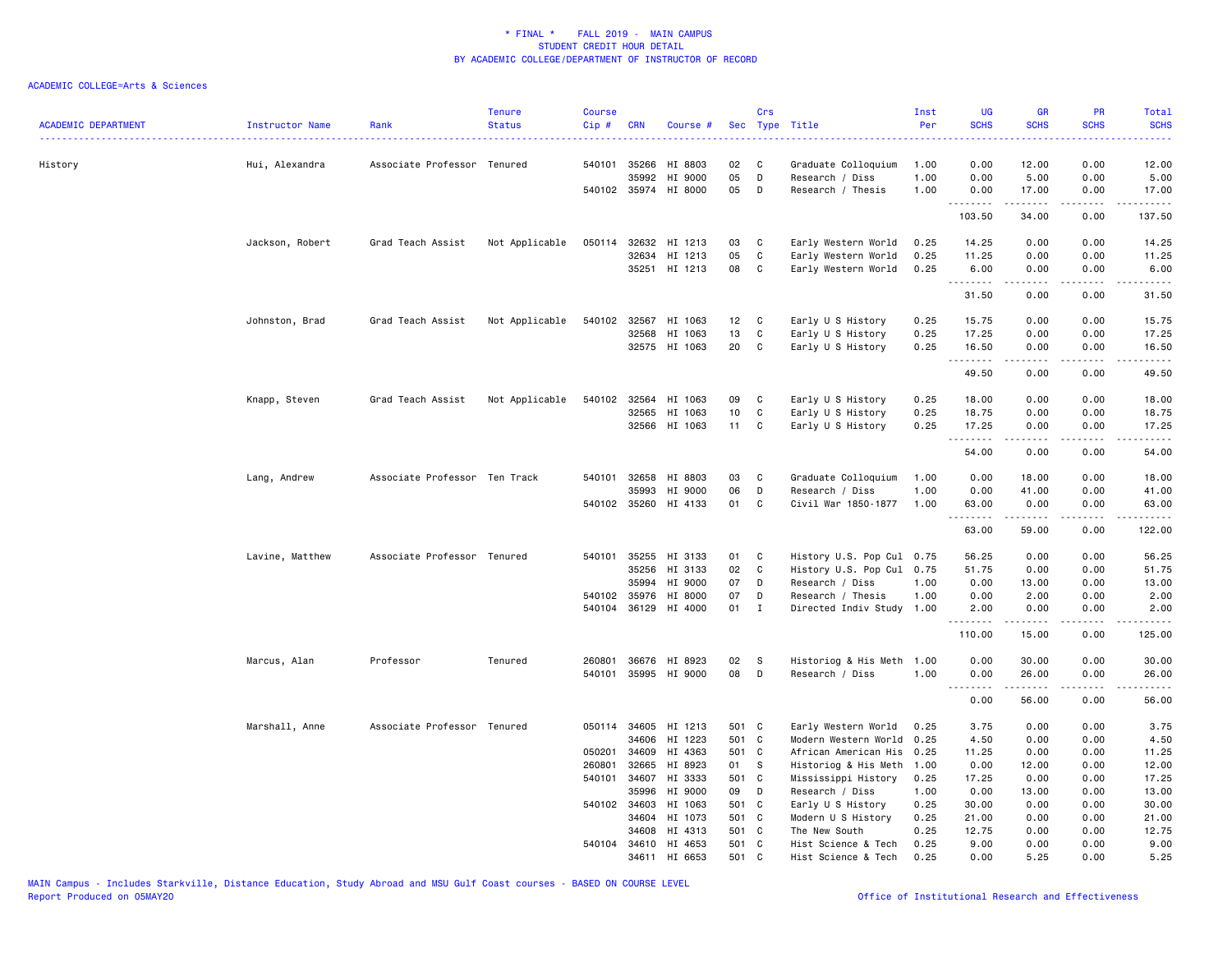| <b>ACADEMIC DEPARTMENT</b> | Instructor Name    | Rank                          | <b>Tenure</b><br><b>Status</b> | <b>Course</b><br>Cip # | <b>CRN</b>     | Course #                              |                 | Crs          | Sec Type Title                                         | Inst<br>Per  | <b>UG</b><br><b>SCHS</b>                                                                                                                                      | <b>GR</b><br><b>SCHS</b> | PR<br><b>SCHS</b>                   | Total<br><b>SCHS</b>          |
|----------------------------|--------------------|-------------------------------|--------------------------------|------------------------|----------------|---------------------------------------|-----------------|--------------|--------------------------------------------------------|--------------|---------------------------------------------------------------------------------------------------------------------------------------------------------------|--------------------------|-------------------------------------|-------------------------------|
|                            |                    |                               |                                |                        |                |                                       |                 |              |                                                        |              | .                                                                                                                                                             |                          |                                     |                               |
|                            |                    |                               |                                |                        |                |                                       |                 |              |                                                        |              | 109.50                                                                                                                                                        | 30.25                    | 0.00                                | 139.75                        |
| History                    | McCaskill, Max     | Grad Teach Assist             | Not Applicable                 |                        |                | 540102 32600 HI 1073<br>32610 HI 1073 | 08<br>18        | C<br>C       | Modern U S History-S 0.25<br>Modern U S History-S 0.25 |              | 18.00<br>18.00                                                                                                                                                | 0.00<br>0.00             | 0.00<br>0.00<br>$- - - -$           | 18.00<br>18.00<br>$- - - - -$ |
|                            |                    |                               |                                |                        |                |                                       |                 |              |                                                        |              | $\frac{1}{2} \left( \frac{1}{2} \right) \left( \frac{1}{2} \right) \left( \frac{1}{2} \right) \left( \frac{1}{2} \right) \left( \frac{1}{2} \right)$<br>36.00 | 0.00                     | 0.00                                | 36.00                         |
|                            | McCourt, Patricia  | Grad Teach Assist             | Not Applicable                 |                        |                | 540102 32612 HI 1073<br>32618 HI 1073 | 20<br>26        | C<br>C       | Modern U S History S 0.25<br>Modern U S History S 0.25 |              | 18.75<br>16.50                                                                                                                                                | 0.00<br>0.00             | 0.00<br>0.00                        | 18.75<br>16.50                |
|                            |                    |                               |                                |                        |                |                                       |                 |              |                                                        |              | <u>.</u><br>35.25                                                                                                                                             | .<br>0.00                | $\frac{1}{2}$<br>0.00               | .<br>35.25                    |
|                            | Messer, Peter      | Associate Professor Tenured   |                                | 540101                 | 35997          | HI 9000                               | 10 <sup>1</sup> | D            | Research / Diss                                        | 1.00         | 0.00                                                                                                                                                          | 19.00                    | 0.00                                | 19.00                         |
|                            |                    |                               |                                | 540102                 | 32576          | HI 1063                               | 21              | C            | Early U S History                                      | 0.75         | 40.50                                                                                                                                                         | 0.00                     | 0.00                                | 40.50                         |
|                            |                    |                               |                                |                        | 32577          | HI 1063                               | 22              | C            | Early U S History                                      | 0.75         | 20.25                                                                                                                                                         | 0.00                     | 0.00                                | 20.25                         |
|                            |                    |                               |                                |                        | 32578          | HI 1063                               | 23              | C            | Early U S History                                      | 0.75         | 24.75                                                                                                                                                         | 0.00                     | 0.00                                | 24.75                         |
|                            |                    |                               |                                |                        | 32579<br>32580 | HI 1063<br>HI 1063                    | 24<br>25        | C<br>C       | Early U S History<br>Early U S History                 | 0.75<br>0.75 | 29.25<br>20.25                                                                                                                                                | 0.00<br>0.00             | 0.00<br>0.00                        | 29.25<br>20.25                |
|                            |                    |                               |                                |                        | 32581          | HI 1063                               | 26              | C            | Early U S History                                      | 0.75         | 29.25                                                                                                                                                         | 0.00                     | 0.00                                | 29.25                         |
|                            |                    |                               |                                |                        | 32582          | HI 1063                               | 27              | C            | Early U S History                                      | 0.75         | 22.50                                                                                                                                                         | 0.00                     | 0.00                                | 22.50                         |
|                            |                    |                               |                                |                        | 32583          | HI 1063                               | 28              | C            | Early U S History                                      | 0.75         | 24.75                                                                                                                                                         | 0.00                     | 0.00                                | 24.75                         |
|                            |                    |                               |                                |                        | 32645          | HI 4323                               | 01              | C            | American West                                          | 1.00         | 57.00                                                                                                                                                         | 0.00                     | 0.00                                | 57.00                         |
|                            |                    |                               |                                |                        | 35259          | HI 4103                               | H01 C           |              | Colonial America-Hon                                   | 1.00         | 21.00                                                                                                                                                         | 0.00                     | 0.00                                | 21.00                         |
|                            |                    |                               |                                |                        |                |                                       |                 |              |                                                        |              | <u>.</u><br>289.50                                                                                                                                            | .<br>19.00               | $\sim$ $\sim$ $\sim$<br>0.00        | .<br>308.50                   |
|                            | Montgomery, Jeremy | Grad Teach Assist             | Not Applicable                 | 540104                 |                | 35245 HI 1013                         | 01              | C            | History of Tech in S 0.25                              |              | 16.50                                                                                                                                                         | 0.00                     | 0.00                                | 16.50                         |
|                            |                    |                               |                                |                        |                | 35246 HI 1013                         | 02              | C            | History of Tech in S 0.25                              |              | 16.50                                                                                                                                                         | 0.00                     | 0.00                                | 16.50                         |
|                            |                    |                               |                                |                        |                |                                       |                 |              |                                                        |              | .<br>33.00                                                                                                                                                    | .<br>0.00                | $\sim$ $\sim$ $\sim$ $\sim$<br>0.00 | .<br>33.00                    |
|                            | Murphy, Michael    | Lecturer                      | Non-Ten Track                  | 050114                 | 34606          | HI 1223                               | 501 C           |              | Modern Western World 0.75                              |              | 13.50                                                                                                                                                         | 0.00                     | 0.00                                | 13.50                         |
|                            |                    |                               |                                | 050201                 | 34609          | HI 4363                               | 501 C           |              | African American His                                   | 0.75         | 33.75                                                                                                                                                         | 0.00                     | 0.00                                | 33.75                         |
|                            |                    |                               |                                | 240102                 | 32752          | IDS 4111                              | 09              | C            | Professional Seminar                                   | 1.00         | 15.00                                                                                                                                                         | 0.00                     | 0.00                                | 15.00                         |
|                            |                    |                               |                                | 540102                 | 34608          | HI 4313                               | 501 C           |              | The New South                                          | 0.75         | 38.25                                                                                                                                                         | 0.00                     | 0.00                                | 38.25                         |
|                            |                    |                               |                                |                        | 540104 34610   | HI 4653                               | 501 C           |              | Hist Science & Tech                                    | 0.75         | 27.00                                                                                                                                                         | 0.00                     | 0.00                                | 27.00                         |
|                            |                    |                               |                                |                        |                | 34611 HI 6653                         | 501 C           |              | Hist Science & Tech                                    | 0.75         | 0.00<br><u>.</u>                                                                                                                                              | 15.75<br>.               | 0.00<br>.                           | 15.75<br>.                    |
|                            |                    |                               |                                |                        |                |                                       |                 |              |                                                        |              | 127.50                                                                                                                                                        | 15.75                    | 0.00                                | 143.25                        |
|                            | Orsini, Davide     | Assistant Professor Ten Track |                                | 540101                 | 35715          | HI 4990                               | 01              | C            | Special Topic In HI                                    | 1.00         | 33.00                                                                                                                                                         | 0.00                     | 0.00                                | 33.00                         |
|                            |                    |                               |                                | 540104                 | 35245          | HI 1013                               | 01              | C            | History of Tech in S 0.75                              |              | 49.50                                                                                                                                                         | 0.00                     | 0.00                                | 49.50                         |
|                            |                    |                               |                                |                        |                | 35246 HI 1013                         | 02              | $\mathbf{C}$ | History of Tech in S 0.75                              |              | 49.50<br>.                                                                                                                                                    | 0.00<br>.                | 0.00<br>.                           | 49.50<br>.                    |
|                            |                    |                               |                                |                        |                |                                       |                 |              |                                                        |              | 132.00                                                                                                                                                        | 0.00                     | 0.00                                | 132.00                        |
|                            | Osman, Julia       | Associate Professor Tenured   |                                |                        |                | 050114 32630 HI 1213                  | 01              | $\mathbf{C}$ | Early Western World                                    | 0.75         | 54.00                                                                                                                                                         | 0.00                     | 0.00                                | 54.00                         |
|                            |                    |                               |                                |                        | 32631          | HI 1213                               | 02              | C            | Early Western World                                    | 0.75         | 49.50                                                                                                                                                         | 0.00                     | 0.00                                | 49.50                         |
|                            |                    |                               |                                |                        | 32632          | HI 1213                               | 03              | C            | Early Western World                                    | 0.75         | 42.75                                                                                                                                                         | 0.00                     | 0.00                                | 42.75                         |
|                            |                    |                               |                                |                        | 32633          | HI 1213                               | 04              | C            | Early Western World                                    | 0.75         | 31.50                                                                                                                                                         | 0.00                     | 0.00                                | 31.50                         |
|                            |                    |                               |                                |                        | 32634          | HI 1213                               | 05              | C.           | Early Western World                                    | 0.75         | 33.75                                                                                                                                                         | 0.00                     | 0.00                                | 33.75                         |
|                            |                    |                               |                                |                        |                | 32635 HI 1213                         | 06              | C            | Early Western World                                    | 0.75         | 33.75                                                                                                                                                         | 0.00                     | 0.00                                | 33.75                         |
|                            |                    |                               |                                |                        | 35250          | HI 1213                               | 07              | $\mathsf{C}$ | Early Western World                                    | 0.75         | 27.00                                                                                                                                                         | 0.00                     | 0.00                                | 27.00                         |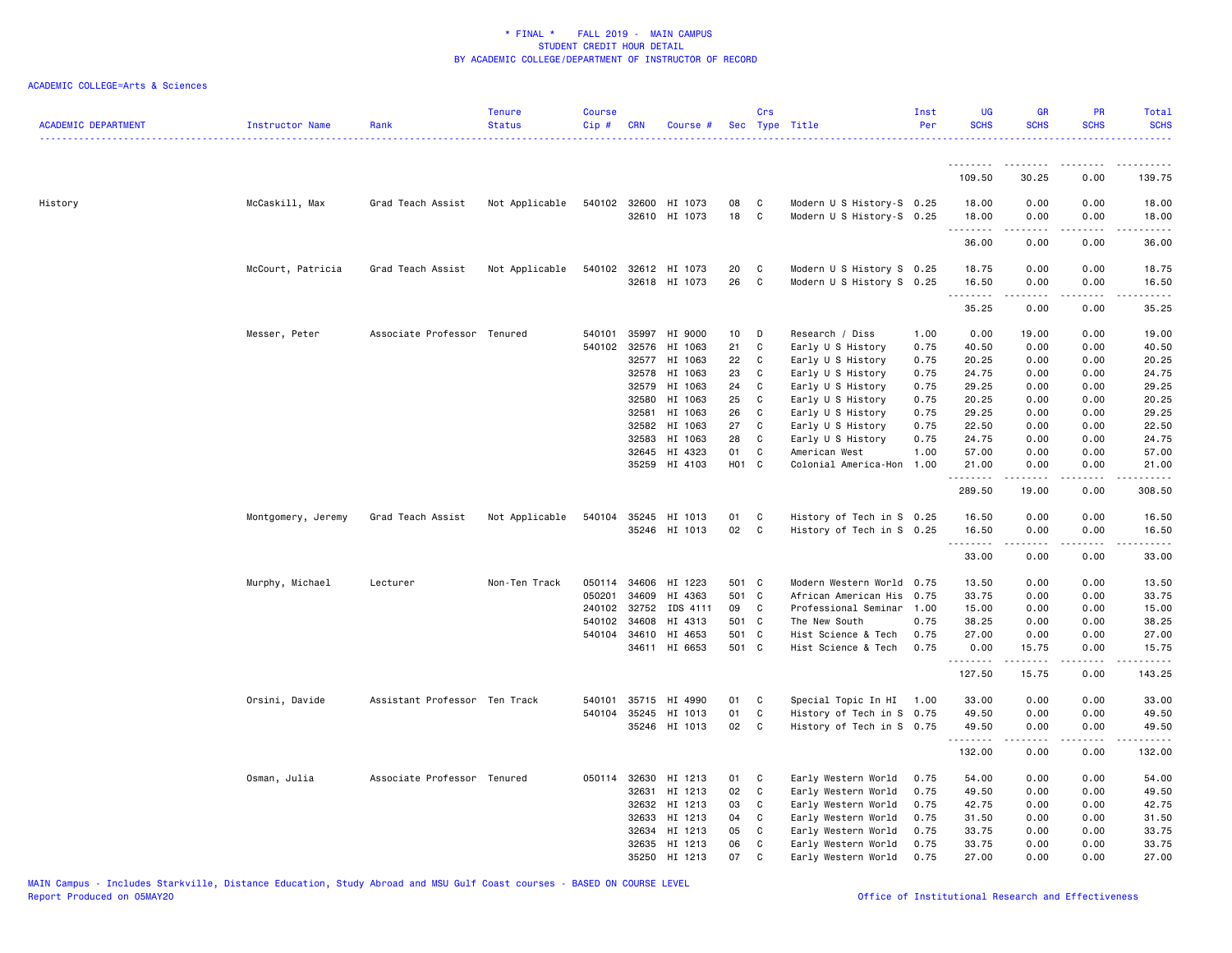| <b>ACADEMIC DEPARTMENT</b> | Instructor Name  | Rank                          | <b>Tenure</b><br><b>Status</b> | <b>Course</b><br>Cip# | <b>CRN</b>   | Course #                        | Sec      | Crs          | Type Title                             | Inst<br>Per  | <b>UG</b><br><b>SCHS</b>        | <b>GR</b><br><b>SCHS</b>                                                                                                                                     | PR<br><b>SCHS</b> | Total<br><b>SCHS</b>    |
|----------------------------|------------------|-------------------------------|--------------------------------|-----------------------|--------------|---------------------------------|----------|--------------|----------------------------------------|--------------|---------------------------------|--------------------------------------------------------------------------------------------------------------------------------------------------------------|-------------------|-------------------------|
| History                    | Osman, Julia     | Associate Professor Tenured   |                                |                       | 050114 35251 | HI 1213<br>450902 35268 HI 8893 | 08<br>01 | C<br>S       | Early Western World<br>History of ISIS | 0.75<br>1.00 | 18.00<br>0.00                   | 0.00<br>12.00                                                                                                                                                | 0.00<br>0.00      | 18.00<br>12.00          |
|                            |                  |                               |                                |                       |              |                                 |          |              |                                        |              | .<br>290.25                     | .<br>12.00                                                                                                                                                   | .<br>0.00         | $- - - - - -$<br>302.25 |
|                            | Peaple, Matthew  | Lecturer                      | Non-Ten Track                  |                       | 540102 32556 | HI 1063                         | 01       | C            | Early U S History                      | 0.25         | 15.00                           | 0.00                                                                                                                                                         | 0.00              | 15.00                   |
|                            |                  |                               |                                |                       | 32557        | HI 1063                         | 02       | C            | Early U S History                      | 0.25         | 16.50                           | 0.00                                                                                                                                                         | 0.00              | 16.50                   |
|                            |                  |                               |                                |                       | 32558        | HI 1063                         | 03       | C            | Early U S History                      | 0.25         | 16.50                           | 0.00                                                                                                                                                         | 0.00              | 16.50                   |
|                            |                  |                               |                                |                       | 32559        | HI 1063                         | 04       | C            | Early U S History                      | 0.25         | 13.50                           | 0.00                                                                                                                                                         | 0.00              | 13.50                   |
|                            |                  |                               |                                |                       | 32560        | HI 1063                         | 05       | $\mathtt{C}$ | Early U S History                      | 0.25         | 12.00                           | 0.00                                                                                                                                                         | 0.00              | 12.00                   |
|                            |                  |                               |                                |                       | 32561        | HI 1063                         | 06       | C            | Early U S History                      | 0.25         | 12.75                           | 0.00                                                                                                                                                         | 0.00              | 12.75                   |
|                            |                  |                               |                                |                       |              | 32563 HI 1063                   | 08       | C            | Early U S History                      | 0.25         | 11.25<br>.                      | 0.00<br>$\frac{1}{2} \left( \frac{1}{2} \right) \left( \frac{1}{2} \right) \left( \frac{1}{2} \right) \left( \frac{1}{2} \right) \left( \frac{1}{2} \right)$ | 0.00<br>.         | 11.25<br>.              |
|                            |                  |                               |                                |                       |              |                                 |          |              |                                        |              | 97.50                           | 0.00                                                                                                                                                         | 0.00              | 97.50                   |
|                            | Reynolds, Ryan   | Grad Teach Assist             | Not Applicable                 |                       |              | 540102 32604 HI 1073            | 12       | C            | Modern U S History-S 0.25              |              | 15.75                           | 0.00                                                                                                                                                         | 0.00              | 15.75                   |
|                            |                  |                               |                                |                       |              | 32605 HI 1073                   | 13       | C            | Modern U S History-S 0.25              |              | 17.25<br><u>.</u>               | 0.00<br>$- - - - -$                                                                                                                                          | 0.00<br>.         | 17.25<br>.              |
|                            |                  |                               |                                |                       |              |                                 |          |              |                                        |              | 33.00                           | 0.00                                                                                                                                                         | 0.00              | 33.00                   |
|                            | Ridner, Judith   | Professor                     | Tenured                        |                       |              | 540101 32657 HI 8803            | 01       | C            | Graduate Colloquium                    | 1.00         | 0.00                            | 18.00                                                                                                                                                        | 0.00              | 18.00                   |
|                            |                  |                               |                                |                       |              | 35716 HI 4990                   | 02       | $\mathbf{C}$ | Special Topic In HI                    | 1.00         | 24.00<br>1.1.1.1.1              | 0.00                                                                                                                                                         | 0.00              | 24.00                   |
|                            |                  |                               |                                |                       |              |                                 |          |              |                                        |              | 24.00                           | 18.00                                                                                                                                                        | 0.00              | 42.00                   |
|                            | Robinson, Morgan | Assistant Professor Ten Track |                                | 050201                | 35264        | HI 4783                         | 01       | C            | African Civilization 1.00              |              | 66.00                           | 0.00                                                                                                                                                         | 0.00              | 66.00                   |
|                            |                  |                               |                                | 540101                |              | 32659 HI 8803                   | 04       | $\mathbf{C}$ | Graduate Colloquium                    | 1.00         | 0.00<br>.                       | 21.00<br>.                                                                                                                                                   | 0.00<br>.         | 21.00                   |
|                            |                  |                               |                                |                       |              |                                 |          |              |                                        |              | 66.00                           | 21.00                                                                                                                                                        | 0.00              | 87.00                   |
|                            | Scott, John      | Grad Teach Assist             | Not Applicable                 |                       | 050114 32631 | HI 1213                         | 02       | C            | Early Western World                    | 0.25         | 16.50                           | 0.00                                                                                                                                                         | 0.00              | 16.50                   |
|                            |                  |                               |                                |                       | 32633        | HI 1213                         | 04       | C            | Early Western World                    | 0.25         | 10.50                           | 0.00                                                                                                                                                         | 0.00              | 10.50                   |
|                            |                  |                               |                                |                       |              | 32635 HI 1213                   | 06       | $\mathbf c$  | Early Western World                    | 0.25         | 11.25<br>.                      | 0.00<br>$\begin{array}{cccccccccc} \bullet & \bullet & \bullet & \bullet & \bullet & \bullet \end{array}$                                                    | 0.00<br>.         | 11.25<br>.              |
|                            |                  |                               |                                |                       |              |                                 |          |              |                                        |              | 38.25                           | 0.00                                                                                                                                                         | 0.00              | 38.25                   |
|                            | Shope, James     | Grad Teach Assist             | Not Applicable                 |                       |              | 540102 32595 HI 1073            | 03       | C            | Modern U S History-S 0.25              |              | 18.00                           | 0.00                                                                                                                                                         | 0.00              | 18.00                   |
|                            |                  |                               |                                |                       |              | 32609 HI 1073                   | 17 C     |              | Modern U S History-S 0.25              |              | 16.50<br>. <b>.</b>             | 0.00<br>.                                                                                                                                                    | 0.00<br>.         | 16.50<br>.              |
|                            |                  |                               |                                |                       |              |                                 |          |              |                                        |              | 34.50                           | 0.00                                                                                                                                                         | 0.00              | 34.50                   |
|                            | Sivels, Xavier   | Grad Teach Assist             | Not Applicable                 |                       |              | 540102 32616 HI 1073            | 24       | C            | Modern U S History S 0.25              |              | 16.50                           | 0.00                                                                                                                                                         | 0.00              | 16.50                   |
|                            |                  |                               |                                |                       |              | 32617 HI 1073                   | 25       | C            | Modern U S History S 0.25              |              | 15.75<br>.                      | 0.00                                                                                                                                                         | 0.00              | 15.75                   |
|                            |                  |                               |                                |                       |              |                                 |          |              |                                        |              | 32.25                           | 0.00                                                                                                                                                         | 0.00              | 32.25                   |
|                            | Smith, Nathan    | Grad Teach Assist             | Not Applicable                 |                       |              | 540102 32569 HI 1063            | 14       | C            | Early U S History                      | 0.25         | 16.50                           | 0.00                                                                                                                                                         | 0.00              | 16.50                   |
|                            |                  |                               |                                |                       | 32571        | HI 1063                         | 16       | $\mathtt{C}$ | Early U S History                      | 0.25         | 17.25                           | 0.00                                                                                                                                                         | 0.00              | 17.25                   |
|                            |                  |                               |                                |                       |              | 32573 HI 1063                   | 18       | C            | Early U S History                      | 0.25         | 18.00<br>$\omega$ is a second . | 0.00<br>.                                                                                                                                                    | 0.00<br>.         | 18.00<br>.              |
|                            |                  |                               |                                |                       |              |                                 |          |              |                                        |              | 51.75                           | 0.00                                                                                                                                                         | 0.00              | 51.75                   |
|                            | Sneed, Kymara    | Grad Teach Assist             | Not Applicable                 |                       |              | 540102 32619 HI 1073            | 27       | C            | Modern U S History                     | 0.25         | 16.50                           | 0.00                                                                                                                                                         | 0.00              | 16.50                   |
|                            |                  |                               |                                |                       |              | 35247 HI 1073                   | 32       | C            | Modern U S History                     | 0.25         | 17.25                           | 0.00                                                                                                                                                         | 0.00              | 17.25                   |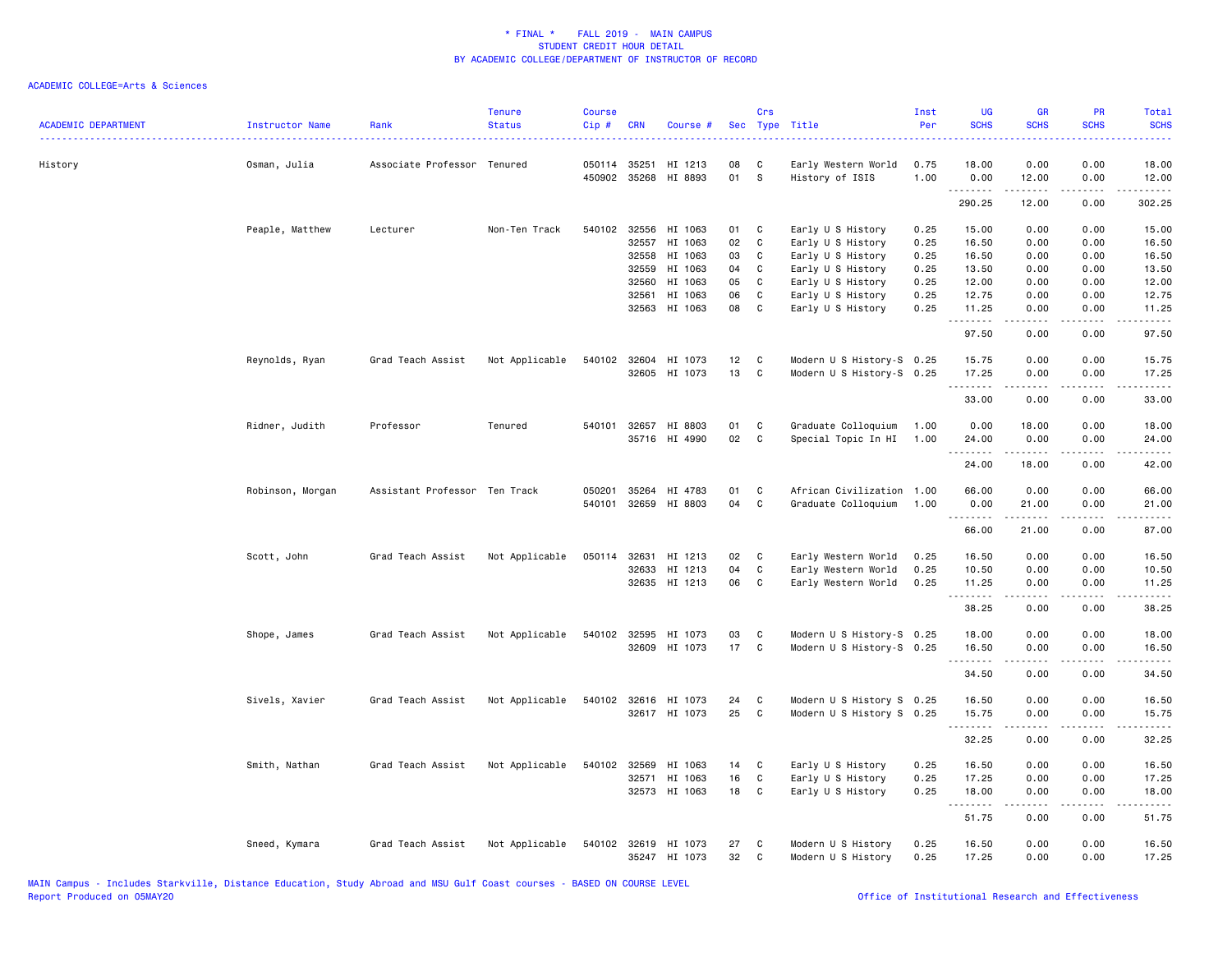| <b>ACADEMIC DEPARTMENT</b> | Instructor Name     | Rank                          | <b>Tenure</b><br><b>Status</b> | <b>Course</b><br>Cip# | <b>CRN</b>            | Course #             |                | Crs                     | Sec Type Title                             | Inst<br>Per  | <b>UG</b><br><b>SCHS</b> | <b>GR</b><br><b>SCHS</b> | PR<br><b>SCHS</b> | Total<br><b>SCHS</b> |
|----------------------------|---------------------|-------------------------------|--------------------------------|-----------------------|-----------------------|----------------------|----------------|-------------------------|--------------------------------------------|--------------|--------------------------|--------------------------|-------------------|----------------------|
|                            |                     |                               |                                |                       |                       |                      |                |                         |                                            |              | <u>.</u>                 | <u>.</u>                 |                   |                      |
|                            |                     |                               |                                |                       |                       |                      |                |                         |                                            |              | 33.75                    | 0.00                     | 0.00              | 33.75                |
| History                    | Snyder, Christopher | Professor                     | Tenured                        |                       | 240101 32684<br>32696 | HON 3183<br>HON 4093 | H01 S<br>H03 E |                         | Honors Seminar - Hum 1.00<br>Honors Thesis | 1.00         | 30.00<br>3.00            | 0.00<br>0.00             | 0.00<br>0.00      | 30.00<br>3.00        |
|                            |                     |                               |                                |                       |                       |                      |                |                         |                                            |              | .<br>33.00               | .<br>0.00                | .<br>0.00         | .<br>33.00           |
|                            | Spencer, Thomas     | Grad Teach Assist             | Not Applicable                 |                       | 540102 32597          | HI 1073              | 05             | C                       | Modern U S History-S 0.25                  |              | 18.00                    | 0.00                     | 0.00              | 18.00                |
|                            |                     |                               |                                |                       | 32598                 | HI 1073              | 06             | $\mathbf c$             | Modern U S History-S 0.25                  |              | 18.00<br>.               | 0.00<br>2.2.2.2.2        | 0.00<br>.         | 18.00<br>.           |
|                            |                     |                               |                                |                       |                       |                      |                |                         |                                            |              | 36.00                    | 0.00                     | 0.00              | 36.00                |
|                            | Thomas, Tommy       | Grad Teach Assist             | Not Applicable                 | 540102                | 32577                 | HI 1063              | 22             | C                       | Early U S History                          | 0.25         | 6.75                     | 0.00                     | 0.00              | 6.75                 |
|                            |                     |                               |                                |                       | 32578                 | HI 1063              | 23             | C                       | Early U S History                          | 0.25         | 8.25                     | 0.00                     | 0.00              | 8.25                 |
|                            |                     |                               |                                |                       | 32579                 | HI 1063              | 24             | C                       | Early U S History                          | 0.25         | 9.75                     | 0.00                     | 0.00              | 9.75                 |
|                            |                     |                               |                                |                       | 32580                 | HI 1063              | 25             | $\mathbf{C}$            | Early U S History                          | 0.25         | 6.75<br><u>.</u>         | 0.00<br>2.2.2.2.2        | 0.00<br>.         | 6.75<br>.            |
|                            |                     |                               |                                |                       |                       |                      |                |                         |                                            |              | 31.50                    | 0.00                     | 0.00              | 31.50                |
|                            | Thompson, Courtney  | Assistant Professor Ten Track |                                | 050102                | 35265                 | HI 4883              | 01             | $\mathbf{C}$            | US History of Medici 1.00                  |              | 57.00                    | 0.00                     | 0.00              | 57.00                |
|                            |                     |                               |                                | 540101                | 36002                 | HI 9000              | 15             | D                       | Research / Diss                            | 1.00         | 0.00                     | 14.00                    | 0.00              | 14.00                |
|                            |                     |                               |                                | 540102                | 35987                 | HI 8000              | 15             | D                       | Research / Thesis                          | 1.00         | 0.00                     | 2.00                     | 0.00              | 2.00                 |
|                            |                     |                               |                                | 540104                | 32554                 | HI 1003              | 01             | C                       | Hist. Sci. in Six Id 0.75                  |              | 40.50                    | 0.00                     | 0.00              | 40.50                |
|                            |                     |                               |                                |                       |                       | 32555 HI 1003        | 02             | $\mathbf{C}$            | Hist. Sci. in Six Id 0.75                  |              | 38.25<br>.               | 0.00                     | 0.00              | 38.25                |
|                            |                     |                               |                                |                       |                       |                      |                |                         |                                            |              | 135.75                   | 16.00                    | 0.00              | 151.75               |
|                            | Thompson, Joseph    | Assistant Professor Ten Track |                                |                       | 540102 32564          | HI 1063              | 09             | C                       | Early U S History                          | 0.75         | 54.00                    | 0.00                     | 0.00              | 54.00                |
|                            |                     |                               |                                |                       | 32565                 | HI 1063              | 10             | $\mathbf c$             | Early U S History                          | 0.75         | 56.25                    | 0.00                     | 0.00              | 56.25                |
|                            |                     |                               |                                |                       | 32566                 | HI 1063              | 11             | C                       | Early U S History                          | 0.75         | 51.75                    | 0.00                     | 0.00              | 51.75                |
|                            |                     |                               |                                |                       | 32567                 | HI 1063              | 12             | C.                      | Early U S History                          | 0.75         | 47.25                    | 0.00                     | 0.00              | 47.25                |
|                            |                     |                               |                                |                       | 32568                 | HI 1063              | 13             | C.                      | Early U S History                          | 0.75         | 51.75                    | 0.00                     | 0.00              | 51.75                |
|                            |                     |                               |                                |                       | 32569                 | HI 1063              | 14 C           |                         | Early U S History                          | 0.75         | 49.50                    | 0.00                     | 0.00              | 49.50                |
|                            |                     |                               |                                |                       | 32570                 | HI 1063              | 15             | $\mathbf{C}$            | Early U S History                          | 0.75         | 56.25                    | 0.00                     | 0.00              | 56.25                |
|                            |                     |                               |                                |                       | 32571                 | HI 1063              | 16             | $\mathbf{C}$            | Early U S History                          | 0.75         | 51.75                    | 0.00                     | 0.00              | 51.75                |
|                            |                     |                               |                                |                       | 32572<br>32573        | HI 1063<br>HI 1063   | 17<br>18       | $\mathbf c$<br><b>C</b> | Early U S History<br>Early U S History     | 0.75<br>0.75 | 49.50<br>54.00           | 0.00<br>0.00             | 0.00<br>0.00      | 49.50<br>54.00       |
|                            |                     |                               |                                |                       | 32574                 | HI 1063              | 19             | C                       | Early U S History                          | 0.75         | 54.00                    | 0.00                     | 0.00              | 54.00                |
|                            |                     |                               |                                |                       | 32575                 | HI 1063              | 20             | C                       | Early U S History                          | 0.75         | 49.50                    | 0.00                     | 0.00              | 49.50                |
|                            |                     |                               |                                |                       |                       | 35269 HI 8963        | 01             | C                       | U.S. History since 1                       | 1.00         | 0.00                     | 21.00                    | 0.00              | 21.00                |
|                            |                     |                               |                                |                       |                       |                      |                |                         |                                            |              | .<br>625.50              | .<br>21.00               | .<br>0.00         | .<br>646.50          |
|                            | Trzaskowski, Niklas | Lecturer                      | Non-Ten Track                  | 540101                | 34607                 | HI 3333              | 501 C          |                         | Mississippi History                        | 0.75         | 51.75                    | 0.00                     | 0.00              | 51.75                |
|                            |                     |                               |                                | 540102                | 32576                 | HI 1063              | 21             | C                       | Early U S History                          | 0.25         | 13.50                    | 0.00                     | 0.00              | 13.50                |
|                            |                     |                               |                                |                       | 32581                 | HI 1063              | 26             | C                       | Early U S History                          | 0.25         | 9.75                     | 0.00                     | 0.00              | 9.75                 |
|                            |                     |                               |                                |                       | 32582                 | HI 1063              | 27             | C                       | Early U S History                          | 0.25         | 7.50                     | 0.00                     | 0.00              | 7.50                 |
|                            |                     |                               |                                |                       | 32583                 | HI 1063              | 28             | <b>C</b>                | Early U S History                          | 0.25         | 8.25<br><u>.</u>         | 0.00<br>.                | 0.00<br>.         | 8.25<br>.            |
|                            |                     |                               |                                |                       |                       |                      |                |                         |                                            |              | 90.75                    | 0.00                     | 0.00              | 90.75                |
|                            | Wooley, Scott       | Grad Teach Assist             | Not Applicable                 | 302101                |                       | 35257 HI 3773        | 01             | C                       | The Holocaust                              | 0.25         | 18.00                    | 0.00                     | 0.00              | 18.00                |
|                            |                     |                               |                                |                       |                       | 35258 HI 3773        | 02             | C                       | The Holocaust                              | 0.25         | 16.50                    | 0.00                     | 0.00              | 16.50                |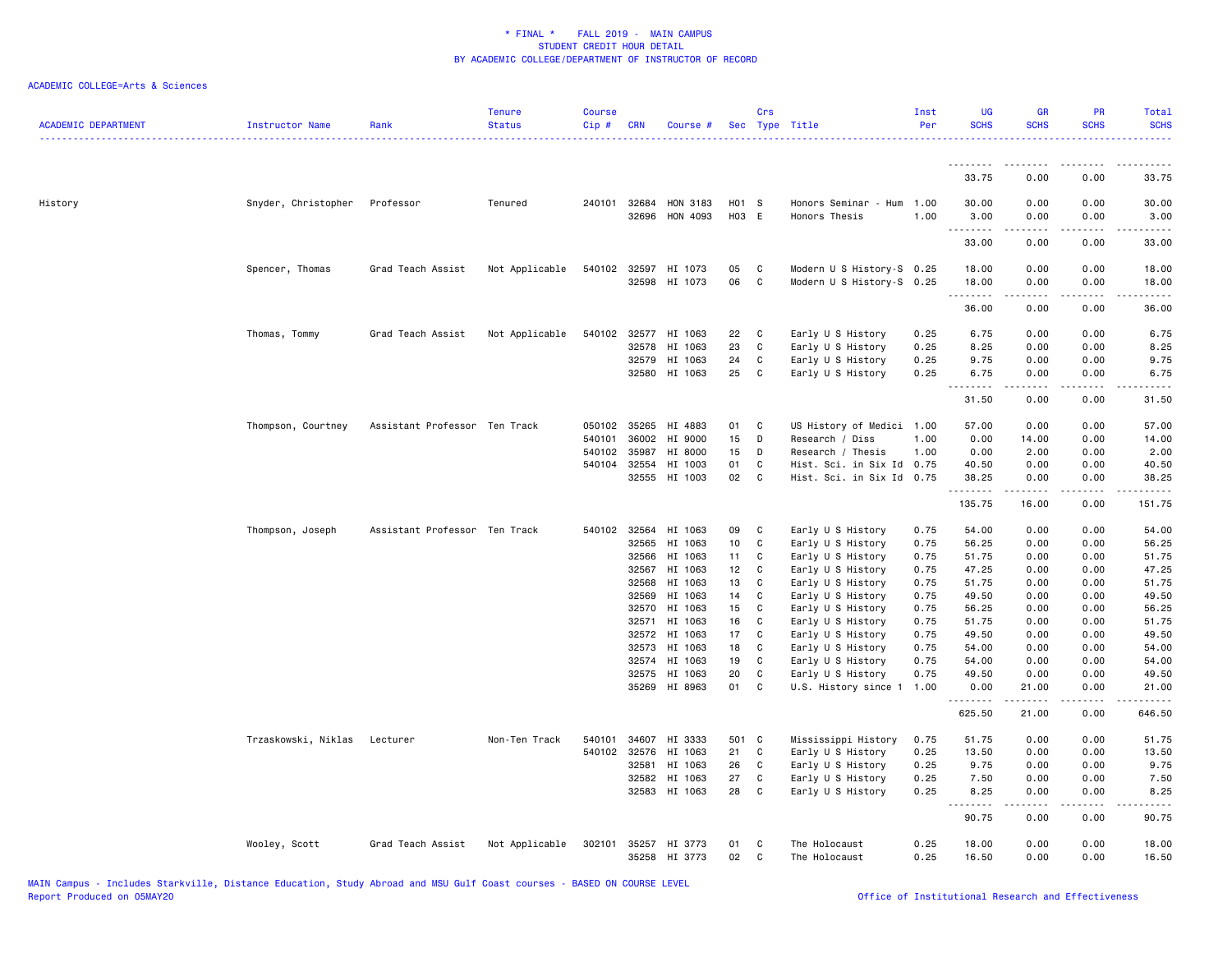| <b>ACADEMIC DEPARTMENT</b>                                                               | Instructor Name   | Rank                          | <b>Tenure</b><br><b>Status</b> | Course<br>$Cip$ # | <b>CRN</b> | Course #                              |            | Crs | Sec Type Title                             | Inst<br>Per  | UG<br><b>SCHS</b>                        | <b>GR</b><br><b>SCHS</b>    | <b>PR</b><br><b>SCHS</b>      | Total<br><b>SCHS</b>        |
|------------------------------------------------------------------------------------------|-------------------|-------------------------------|--------------------------------|-------------------|------------|---------------------------------------|------------|-----|--------------------------------------------|--------------|------------------------------------------|-----------------------------|-------------------------------|-----------------------------|
|                                                                                          |                   |                               |                                |                   |            |                                       |            |     |                                            |              | --------<br>34.50                        | .<br>0.00                   | 0.00                          | .<br>34.50                  |
| History                                                                                  | Zubovich, Yevgeny | Assistant Professor Ten Track |                                | 540101            |            | 35718 HI 8803<br>540102 35262 HI 4253 | 10<br>01 C | C.  | Graduate Colloquium<br>History of Religion | 1.00<br>1.00 | 0.00<br>66.00<br>---------<br>66.00      | 12.00<br>0.00<br>.<br>12.00 | 0.00<br>0.00<br>0.00          | 12.00<br>66.00<br><br>78.00 |
| ====================================<br>History<br>===================================== |                   |                               |                                |                   |            |                                       |            |     |                                            |              | $=$ = = = = = = =<br>6005.00<br>======== | 493,00<br>$=$ = = = = = = = | ========<br>0.00<br>--------- | 6498.00                     |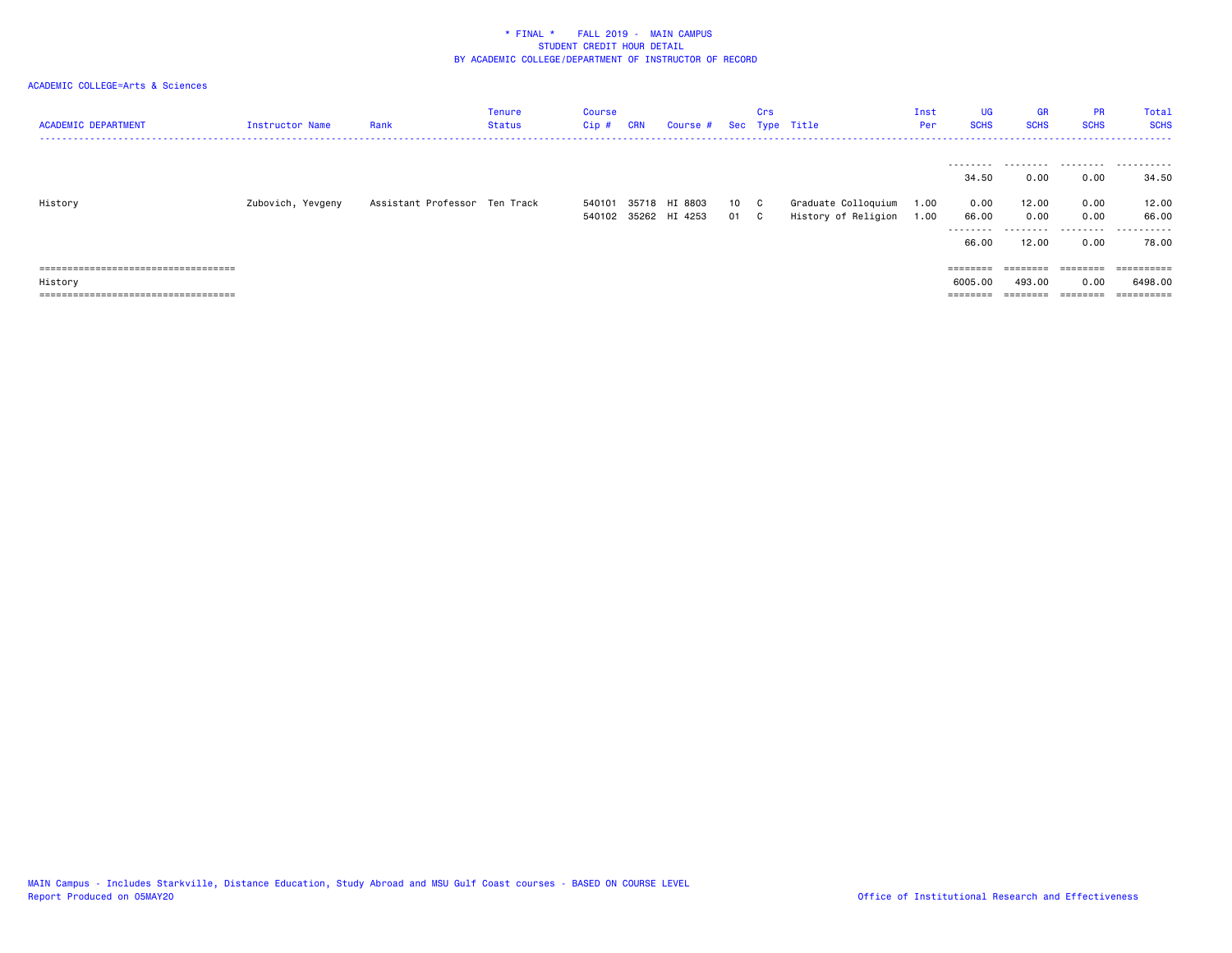| <b>ACADEMIC DEPARTMENT</b> | Instructor Name   | Rank                                                   | <b>Tenure</b><br><b>Status</b> | <b>Course</b><br>Cip # | <b>CRN</b>     | Course #                   | <b>Sec</b>        | Crs            | Type Title                                        | Inst<br>Per  | <b>UG</b><br><b>SCHS</b> | GR<br><b>SCHS</b>                                                                                                                                            | PR<br><b>SCHS</b> | Total<br><b>SCHS</b><br>بالأساس |
|----------------------------|-------------------|--------------------------------------------------------|--------------------------------|------------------------|----------------|----------------------------|-------------------|----------------|---------------------------------------------------|--------------|--------------------------|--------------------------------------------------------------------------------------------------------------------------------------------------------------|-------------------|---------------------------------|
| Mathematics & Statistics   |                   | Ballamoole, Snehalat Clinical Assist Pro Non-Ten Track |                                |                        |                | 270102 33018 MA 3113       | 02                | C              | Intro Linear Algebra 1.00                         |              | 186.00                   | 0.00                                                                                                                                                         | 0.00              | 186.00                          |
|                            |                   |                                                        |                                |                        | 33019          | MA 3113                    | 03                | $\mathtt{C}$   | Intro Linear Algebra 1.00                         |              | 141.00                   | 0.00                                                                                                                                                         | 0.00              | 141.00                          |
|                            |                   |                                                        |                                |                        | 33020          | MA 3113                    | 04                | C              | Intro Linear Algebra                              | 1.00         | 186.00                   | 0.00                                                                                                                                                         | 0.00              | 186.00                          |
|                            |                   |                                                        |                                |                        |                | 33022 MA 3113              | 06                | $\mathbf{C}$   | Intro Linear Algebra 1.00                         |              | 201.00<br>.              | 0.00                                                                                                                                                         | 0.00<br>.         | 201.00<br>.                     |
|                            |                   |                                                        |                                |                        |                |                            |                   |                |                                                   |              | 714.00                   | 0.00                                                                                                                                                         | 0.00              | 714.00                          |
|                            | Banik, Robert     | Instructor                                             | Non-Ten Track                  | 270101                 |                | 32979 MA 1723              | 03                | $\mathbf{C}$   | Calculus II                                       | 0.05         | 12.00                    | 0.00                                                                                                                                                         | 0.00              | 12.00                           |
|                            |                   |                                                        |                                |                        | 33032          | MA 3253                    | 01                | C              | Diff Equations                                    | 1.00         | 96.00                    | 0.00                                                                                                                                                         | 0.00              | 96.00                           |
|                            |                   |                                                        |                                |                        | 33033          | MA 3253                    | 02                | C              | Diff Equations                                    | 1.00         | 198.00                   | 0.00                                                                                                                                                         | 0.00              | 198.00                          |
|                            |                   |                                                        |                                |                        | 33034          | MA 3253                    | 04                | C              | Diff Equations                                    | 1.00         | 198.00                   | 0.00                                                                                                                                                         | 0.00              | 198.00                          |
|                            |                   |                                                        |                                |                        | 33035<br>33036 | MA 3253                    | 05<br>06          | C<br>C         | Diff Equations                                    | 1.00         | 204.00                   | 0.00                                                                                                                                                         | 0.00<br>0.00      | 204.00                          |
|                            |                   |                                                        |                                | 521003                 |                | MA 3253                    | F23 C             |                | Diff Equations                                    | 1.00         | 189.00                   | 0.00                                                                                                                                                         |                   | 189.00                          |
|                            |                   |                                                        |                                |                        | 32318          | FYE 1001<br>32319 FYE 1001 | F24 C             |                | First Year Experienc 1.00<br>First Year Experienc | 1.00         | 15.00<br>12.00           | 0.00<br>0.00                                                                                                                                                 | 0.00<br>0.00      | 15.00<br>12.00                  |
|                            |                   |                                                        |                                |                        |                |                            |                   |                |                                                   |              | .<br>924.00              | 0.00                                                                                                                                                         | 0.00              | .<br>924.00                     |
|                            | Barber, Rachel    | Grad Teach Assist                                      | Not Applicable                 | 270101                 | 32959          | MA 1613                    | 06                | C              | Cal Bus & Life Sc I                               | 0.95         | 119.70                   | 0.00                                                                                                                                                         | 0.00              | 119.70                          |
|                            |                   |                                                        |                                |                        |                | 32960 MA 1613              | 07                | C.             | Cal Bus & Life Sc I                               | 0.95         | 125.40                   | 0.00                                                                                                                                                         | 0.00              | 125.40                          |
|                            |                   |                                                        |                                |                        |                |                            |                   |                |                                                   |              | .<br>245.10              | .<br>0.00                                                                                                                                                    | .<br>0.00         | $- - - - - -$<br>245.10         |
|                            | Bashford, Hannah  | Lecturer                                               | Non-Ten Track                  | 270101                 | 32958          | MA 1613                    | 05                | C              | Cal Bus & Life Sc I                               | 1.00         | 144.00                   | 0.00                                                                                                                                                         | 0.00              | 144.00                          |
|                            |                   |                                                        |                                |                        | 32972          | MA 1713                    | 08                | C              | Calculus I                                        | 1.00         | 135.00                   | 0.00                                                                                                                                                         | 0.00              | 135.00                          |
|                            |                   |                                                        |                                |                        | 32977          | MA 1723                    | 01                | C              | Calculus II-SI                                    | 0.55         | 140.25                   | 0.00                                                                                                                                                         | 0.00              | 140.25                          |
|                            |                   |                                                        |                                |                        | 270102 32894   | MA 1313                    | 01                | C              | College Algebra                                   | 1.00         | 186.00                   | 0.00                                                                                                                                                         | 0.00              | 186.00                          |
|                            |                   |                                                        |                                |                        | 32901          | MA 1313                    | 08                | C              | College Algebra                                   | 1.00         | 486.00<br>.              | 0.00<br>$- - - - -$                                                                                                                                          | 0.00<br>.         | 486.00<br>.                     |
|                            |                   |                                                        |                                |                        |                |                            |                   |                |                                                   |              | 1091.25                  | 0.00                                                                                                                                                         | 0.00              | 1091.25                         |
|                            | Beckman, Jennifer | Instructor                                             | Non-Ten Track                  | 270501                 | 33027          | MA 3123                    | 01                | В              | Intro to Stat. Inf                                | 1.00         | 87.00                    | 0.00                                                                                                                                                         | 0.00              | 87.00                           |
|                            |                   |                                                        |                                |                        | 33028          | MA 3123                    | 02                | В              | Intro to Stat. Inf                                | 1.00         | 78.00                    | 0.00                                                                                                                                                         | 0.00              | 78.00                           |
|                            |                   |                                                        |                                |                        | 33029          | MA 3123                    | 03                | B              | Intro to Stat. Inf                                | 1.00         | 105.00                   | 0.00                                                                                                                                                         | 0.00              | 105.00                          |
|                            |                   |                                                        |                                |                        | 33030          | MA 3123                    | 04                | B              | Intro to Stat. Inf                                | 1.00         | 57.00                    | 0.00                                                                                                                                                         | 0.00              | 57.00                           |
|                            |                   |                                                        |                                |                        | 33995          | ST 3123                    | 01                | $\overline{B}$ | Intro to Stat. Inf.                               | 1.00         | 45.00                    | 0.00                                                                                                                                                         | 0.00              | 45.00                           |
|                            |                   |                                                        |                                |                        | 33996          | ST 3123                    | 02                | B              | Intro to Stat. Inf.                               | 1.00         | 54.00                    | 0.00                                                                                                                                                         | 0.00              | 54.00                           |
|                            |                   |                                                        |                                |                        | 33997<br>33998 | ST 3123<br>ST 3123         | 03<br>04          | B<br>В         | Intro to Stat. Inf.<br>Intro to Stat. Inf.        | 1.00<br>1.00 | 78.00<br>126.00          | 0.00<br>0.00                                                                                                                                                 | 0.00<br>0.00      | 78.00<br>126.00                 |
|                            |                   |                                                        |                                |                        | 34667          | MA 3123                    | 501 B             |                | Intro to Stat. Inf                                | 1.00         | 27.00                    | 0.00                                                                                                                                                         | 0.00              | 27.00                           |
|                            |                   |                                                        |                                |                        |                | 34735 ST 3123              | 501 B             |                | Intro to Stat. Inf.                               | 1.00         | 9.00                     | 0.00                                                                                                                                                         | 0.00              | 9.00                            |
|                            |                   |                                                        |                                |                        |                |                            |                   |                |                                                   |              | .<br>666.00              | .<br>0.00                                                                                                                                                    | .<br>0.00         | .<br>666.00                     |
|                            | Calvert, Velinda  | Clinical Assist Pro Non-Ten Track                      |                                |                        |                | 270102 33017 MA 3113       | 01                | C              | Intro Linear Algebra 1.00                         |              | 156.00                   | 0.00                                                                                                                                                         | 0.00              | 156.00                          |
|                            |                   |                                                        |                                |                        | 33021          | MA 3113                    | 05                | C              | Intro Linear Algebra 1.00                         |              | 105.00                   | 0.00                                                                                                                                                         | 0.00              | 105.00                          |
|                            |                   |                                                        |                                |                        | 33024          | MA 3113                    | 08                | C              | Intro Linear Algebra 1.00                         |              | 135.00                   | 0.00                                                                                                                                                         | 0.00              | 135.00                          |
|                            |                   |                                                        |                                |                        |                | 33025 MA 3113              | 09                | $\mathbf{C}$   | Intro Linear Algebra 1.00                         |              | 204.00<br>.              | 0.00<br>$\frac{1}{2} \left( \frac{1}{2} \right) \left( \frac{1}{2} \right) \left( \frac{1}{2} \right) \left( \frac{1}{2} \right) \left( \frac{1}{2} \right)$ | 0.00<br>.         | 204.00                          |
|                            |                   |                                                        |                                |                        |                |                            |                   |                |                                                   |              | 600.00                   | 0.00                                                                                                                                                         | 0.00              | 600.00                          |
|                            | Dang, Hai         | Professor                                              | Tenured                        |                        | 270101 33037   | MA 3253                    | H <sub>01</sub> C |                | Honors Diff Equation                              | 1.00         | 27.00                    | 0.00                                                                                                                                                         | 0.00              | 27.00                           |
|                            |                   |                                                        |                                |                        | 33056          | MA 6933                    | 01                | C              | Math Analysis I                                   | 1.00         | 0.00                     | 18.00                                                                                                                                                        | 0.00              | 18.00                           |
|                            |                   |                                                        |                                |                        |                | 36097 MA 9000              | 01                | D              | Research / Diss                                   | 1.00         | 0.00                     | 18,00                                                                                                                                                        | 0.00              | 18.00                           |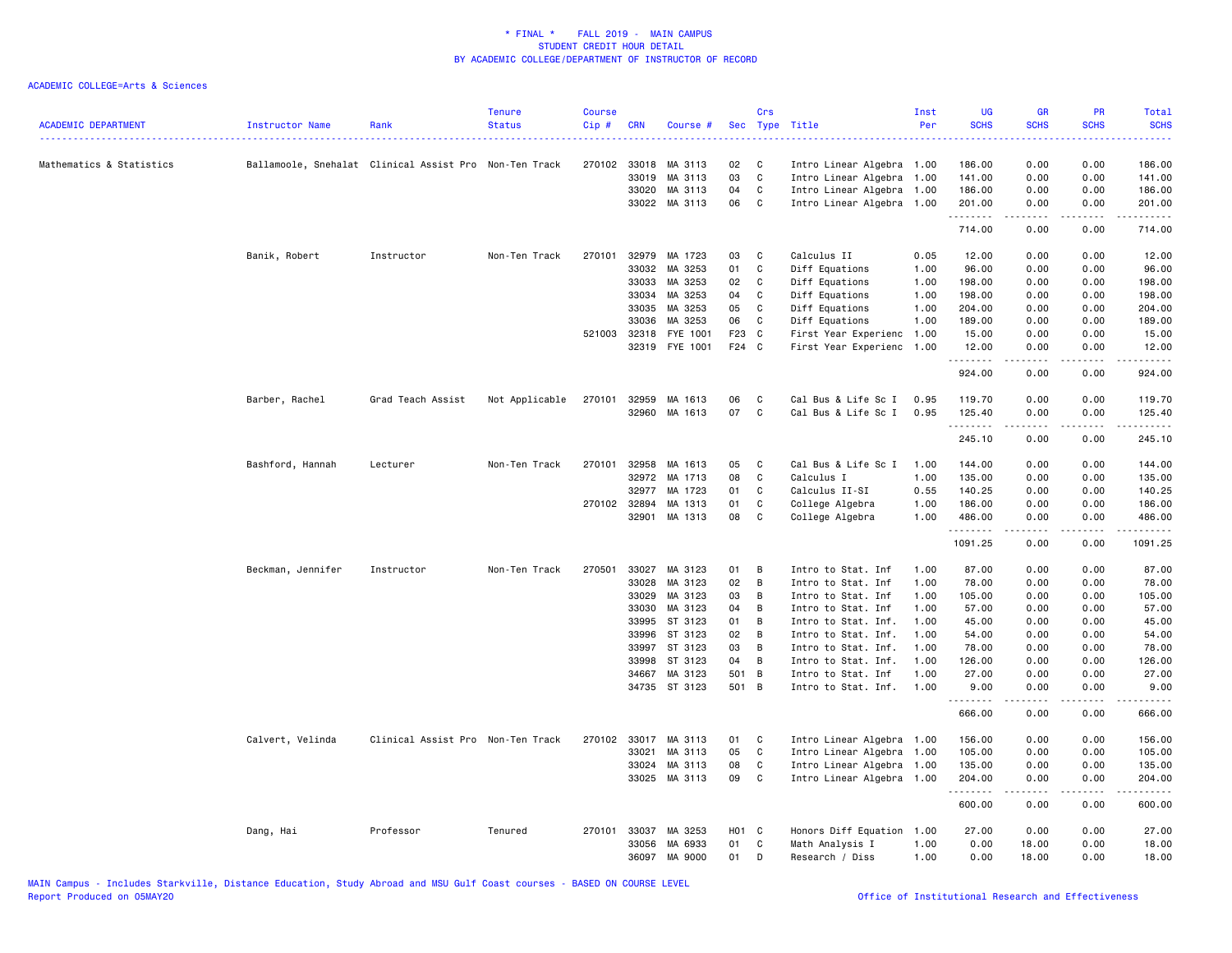| <b>ACADEMIC DEPARTMENT</b> | Instructor Name | Rank                          | <b>Tenure</b><br><b>Status</b> | <b>Course</b><br>Cip# | <b>CRN</b>     | Course #              |                 | Crs            | Sec Type Title                   | Inst<br>Per  | <b>UG</b><br><b>SCHS</b> | <b>GR</b><br><b>SCHS</b> | PR<br><b>SCHS</b> | Total<br><b>SCHS</b> |
|----------------------------|-----------------|-------------------------------|--------------------------------|-----------------------|----------------|-----------------------|-----------------|----------------|----------------------------------|--------------|--------------------------|--------------------------|-------------------|----------------------|
|                            |                 |                               |                                |                       |                |                       |                 |                |                                  |              | .                        |                          |                   |                      |
|                            |                 |                               |                                |                       |                |                       |                 |                |                                  |              | 27.00                    | 36.00                    | 0.00              | 63.00                |
| Mathematics & Statistics   | Daniels, Diane  | Non-Faculty                   | Not Applicable                 |                       |                | 131099 32840 LSK 0023 | 02              | <b>L</b>       | Dev Studies Lab                  | 1.00         | 18.00                    | 0.00                     | 0.00              | 18.00                |
|                            |                 |                               |                                |                       |                |                       |                 |                |                                  |              | 18.00                    | 0.00                     | 0.00              | 18.00                |
|                            | Davis, Kelsey   | Lecturer                      | Non-Ten Track                  |                       | 270101 32936   | MA 1323               | 04              | <b>C</b>       | Trigonometry                     | 0.95         | 119.70                   | 0.00                     | 0.00              | 119.70               |
|                            |                 |                               |                                |                       | 32938          | MA 1323               | 06              | $\mathbf{C}$   | Trigonometry                     | 1.00         | 549.00                   | 0.00                     | 0.00              | 549.00               |
|                            |                 |                               |                                |                       | 32978          | MA 1723               | 02              | C              | Calculus II-SI                   | 0.55         | 103.95                   | 0.00                     | 0.00              | 103.95               |
|                            |                 |                               |                                |                       | 270102 32899   | MA 1313               | 06              | C              | College Algebra                  | 1.00         | 492.00                   | 0.00                     | 0.00              | 492.00               |
|                            |                 |                               |                                |                       | 32900          | MA 1313               | 07              | C              | College Algebra                  | 1.00         | 456.00                   | 0.00                     | 0.00              | 456.00               |
|                            |                 |                               |                                |                       | 34661          | MA 1313               | 501 B           |                | College Algebra                  | 1.00         | 87.00<br>.               | 0.00<br>د د د د د        | 0.00<br>.         | 87.00<br>.           |
|                            |                 |                               |                                |                       |                |                       |                 |                |                                  |              | 1807.65                  | 0.00                     | 0.00              | 1807.65              |
|                            | Diegel, Amanda  | Assistant Professor Ten Track |                                | 270101                |                | 35310 MA 8383         | 01              | $\mathbf{C}$   | Num Sol Ode I                    | 1.00         | 0.00<br>.                | 27.00<br>$- - - - -$     | 0.00<br>.         | 27.00<br>.           |
|                            |                 |                               |                                |                       |                |                       |                 |                |                                  |              | 0.00                     | 27.00                    | 0.00              | 27.00                |
|                            | DuBien, Janice  | Associate Professor Tenured   |                                | 270501                | 34000          | ST 4211               | 01              | E              | Stat Consulting                  | 1.00         | 1.00                     | 0.00                     | 0.00              | 1.00                 |
|                            |                 |                               |                                |                       | 34005          | ST 6211               | 01              | E              | Stat Consulting                  | 1.00         | 0.00                     | 2.00                     | 0.00              | 2.00                 |
|                            |                 |                               |                                |                       | 34012          | ST 8214               | 01              | B              | Desn & Anal Of Exp               | 1.00         | 0.00                     | 124.00                   | 0.00              | 124.00               |
|                            |                 |                               |                                |                       | 34014          | ST 8603               | 01              | C              | Applied Statistics               | 1.00         | 0.00                     | 21.00                    | 0.00              | 21.00                |
|                            |                 |                               |                                |                       |                | 35286 ST 8853         | 01              | C              | Adv Design Exper I               | 1.00         | 0.00                     | 24.00                    | 0.00              | 24.00                |
|                            |                 |                               |                                |                       |                |                       |                 |                |                                  |              | 1.00                     | 171.00                   | 0.00              | 172.00               |
|                            | Eaton, Jonathan | Instructor                    | Non-Ten Track                  | 270101                | 32883          | MA 0103               | 01              | C              | Intermediate Algebra 1.00        |              | 444.00                   | 0.00                     | 0.00              | 444.00               |
|                            |                 |                               |                                |                       | 32884          | MA 0103               | 02              | C              | Intermediate Algebra 1.00        |              | 219.00                   | 0.00                     | 0.00              | 219.00               |
|                            |                 |                               |                                |                       | 32885          | MA 0103               | 03              | К              | Intermediate Algebra 1.00        |              | 0.00                     | 0.00                     | 0.00              | 0.00                 |
|                            |                 |                               |                                |                       | 32886          | MA 0103               | 04              | К              | Intermediate Algebra 1.00        |              | 0.00                     | 0.00                     | 0.00              | 0.00                 |
|                            |                 |                               |                                |                       | 32887          | MA 0103               | 05              | К              | Intermediate Algebra 1.00        |              | 0.00                     | 0.00                     | 0.00              | 0.00                 |
|                            |                 |                               |                                |                       | 32888          | MA 0103               | 06              | к              | Intermediate Algebra 1.00        |              | 0.00                     | 0.00                     | 0.00              | 0.00                 |
|                            |                 |                               |                                |                       | 32889          | MA 0103               | 07              | к              | Intermediate Algebra             | 1.00         | 0.00                     | 0.00                     | 0.00              | 0.00                 |
|                            |                 |                               |                                |                       | 32890          | MA 0103               | 08              | К              | Intermediate Algebra 1.00        |              | 0.00                     | 0.00                     | 0.00              | 0.00                 |
|                            |                 |                               |                                |                       | 32891          | MA 0103               | 09              | к              | Intermediate Algebra             | 1.00         | 0.00                     | 0.00                     | 0.00              | 0.00                 |
|                            |                 |                               |                                |                       | 32892          | MA 0103               | 10              | K              | Intermediate Algebra             | 1.00         | 0.00                     | 0.00                     | 0.00              | 0.00                 |
|                            |                 |                               |                                | 270501                | 32984          | MA 2113               | 01              | B              | Intro to Stats                   | 1.00         | 51.00                    | 0.00                     | 0.00              | 51.00                |
|                            |                 |                               |                                |                       | 32985          | MA 2113               | 02              | B              | Intro to Stats                   | 1.00         | 30.00                    | 0.00                     | 0.00              | 30.00                |
|                            |                 |                               |                                |                       | 32986          | MA 2113<br>MA 2113    | 03<br>04        | B              | Stats-with credit fo             | 1.00         | 30.00                    | 0.00                     | 0.00              | 30.00                |
|                            |                 |                               |                                |                       | 32987<br>32988 | MA 2113               | 05              | B<br>B         | Intro to Stats<br>Intro to Stats | 1.00<br>1.00 | 39.00<br>27.00           | 0.00<br>0.00             | 0.00<br>0.00      | 39.00<br>27.00       |
|                            |                 |                               |                                |                       | 32989          | MA 2113               | 06              | B              | Intro to Stats                   | 1.00         | 39.00                    | 0.00                     | 0.00              | 39.00                |
|                            |                 |                               |                                |                       | 32990          | MA 2113               | 07              | $\overline{B}$ | Intro to Stats                   | 1.00         | 39.00                    | 0.00                     | 0.00              | 39.00                |
|                            |                 |                               |                                |                       | 32991          | MA 2113               | 08              | B              | Intro to Stats                   | 1.00         | 30.00                    | 0.00                     | 0.00              | 30.00                |
|                            |                 |                               |                                |                       | 32992          | MA 2113               | 09              | B              | Intro to Stats                   | 1.00         | 48.00                    | 0.00                     | 0.00              | 48.00                |
|                            |                 |                               |                                |                       | 32993          | MA 2113               | 10 <sub>1</sub> | B              | Stats-with credit fo             | 1.00         | 36.00                    | 0.00                     | 0.00              | 36.00                |
|                            |                 |                               |                                |                       | 32994          | MA 2113               | 11              | B              | Intro to Stats                   | 1.00         | 36.00                    | 0.00                     | 0.00              | 36.00                |
|                            |                 |                               |                                |                       | 32995          | MA 2113               | 12              | B              | Intro to Stats                   | 1.00         | 42.00                    | 0.00                     | 0.00              | 42.00                |
|                            |                 |                               |                                |                       | 33974          | ST 2113               | 01              | B              | Intro to Stats                   | 1.00         | 45.00                    | 0.00                     | 0.00              | 45.00                |
|                            |                 |                               |                                |                       | 33975          | ST 2113               | 02              | $\overline{B}$ | Intro to Stats                   | 1.00         | 57.00                    | 0.00                     | 0.00              | 57.00                |
|                            |                 |                               |                                |                       | 33976          | ST 2113               | 03              | B              | Stats-with credit fo             | 1.00         | 57.00                    | 0.00                     | 0.00              | 57.00                |
|                            |                 |                               |                                |                       |                | 33977 ST 2113         | 04              | B              | Intro to Stats                   | 1.00         | 48.00                    | 0.00                     | 0.00              | 48.00                |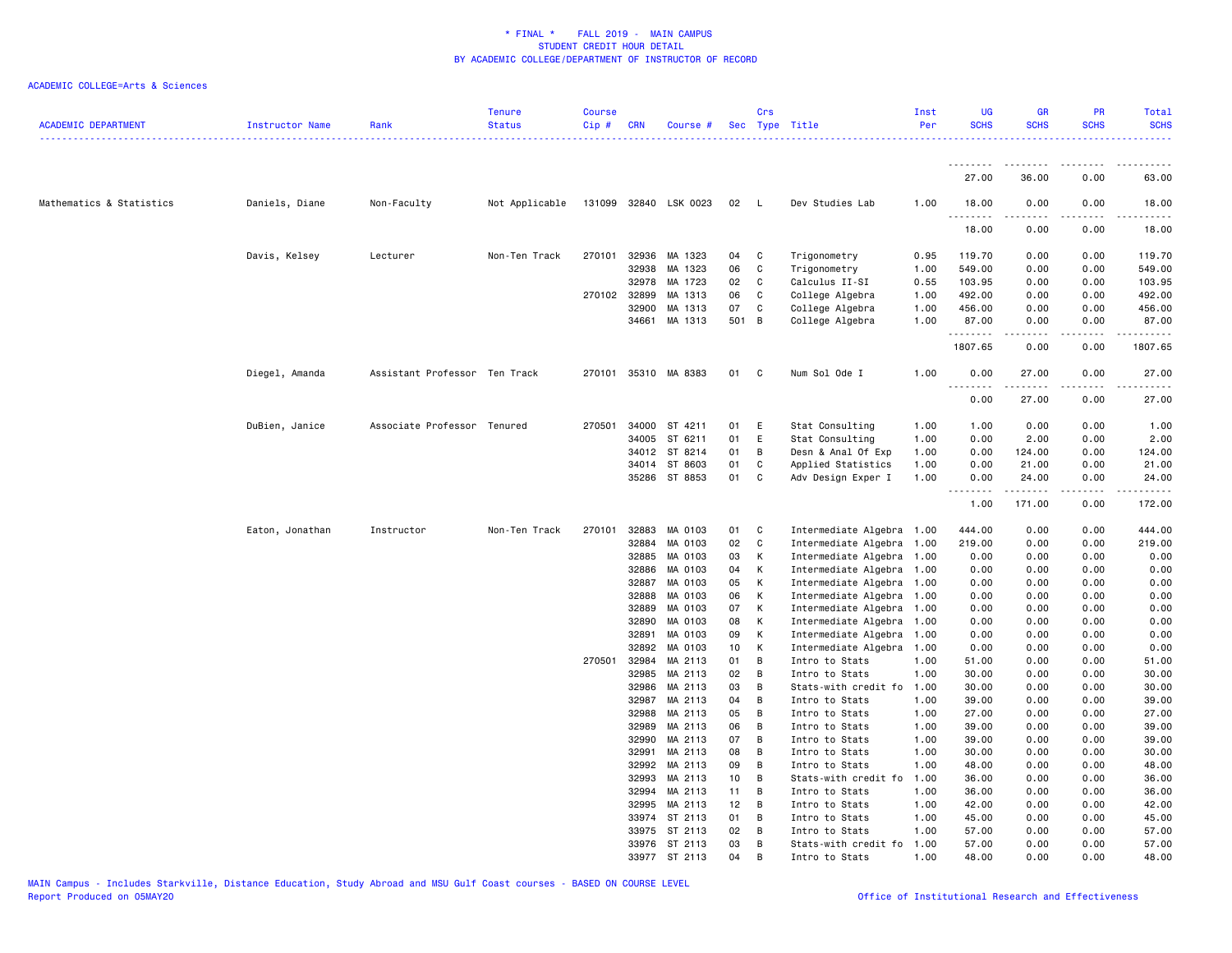| <b>ACADEMIC DEPARTMENT</b> | Instructor Name     | Rank                        | <b>Tenure</b><br><b>Status</b> | <b>Course</b><br>$Cip$ # | <b>CRN</b> | Course #             |       | Crs<br>Sec Type Title |                           | Inst<br>Per                                                                                    | UG<br><b>SCHS</b>  | GR<br><b>SCHS</b> | PR<br><b>SCHS</b> | Total<br><b>SCHS</b>                                                                                                                                                                      |
|----------------------------|---------------------|-----------------------------|--------------------------------|--------------------------|------------|----------------------|-------|-----------------------|---------------------------|------------------------------------------------------------------------------------------------|--------------------|-------------------|-------------------|-------------------------------------------------------------------------------------------------------------------------------------------------------------------------------------------|
|                            |                     |                             |                                |                          |            |                      |       |                       |                           | $\frac{1}{2} \left( \frac{1}{2} \right) \left( \frac{1}{2} \right) \left( \frac{1}{2} \right)$ |                    |                   |                   |                                                                                                                                                                                           |
| Mathematics & Statistics   | Eaton, Jonathan     | Instructor                  | Non-Ten Track                  | 270501                   | 33978      | ST 2113              | 05    | В                     | Intro to Stats            | 1.00                                                                                           | 66.00              | 0.00              | 0.00              | 66.00                                                                                                                                                                                     |
|                            |                     |                             |                                |                          | 33979      | ST 2113              | 06    | B                     | Intro to Stats            | 1.00                                                                                           | 54.00              | 0.00              | 0.00              | 54.00                                                                                                                                                                                     |
|                            |                     |                             |                                |                          | 33980      | ST 2113              | 07    | B                     | Intro to Stats            | 1.00                                                                                           | 48.00              | 0.00              | 0.00              | 48.00                                                                                                                                                                                     |
|                            |                     |                             |                                |                          | 33981      | ST 2113              | 08    | B                     | Intro to Stats            | 1.00                                                                                           | 60.00              | 0.00              | 0.00              | 60.00                                                                                                                                                                                     |
|                            |                     |                             |                                |                          | 33982      | ST 2113              | 09    | В                     | Intro to Stats            | 1.00                                                                                           | 45.00              | 0.00              | 0.00              | 45.00                                                                                                                                                                                     |
|                            |                     |                             |                                |                          | 33983      | ST 2113              | 10    | В                     | Stats-with credit fo      | 1.00                                                                                           | 51.00              | 0.00              | 0.00              | 51.00                                                                                                                                                                                     |
|                            |                     |                             |                                |                          | 33984      | ST 2113              | 11    | В                     | Intro to Stats            | 1.00                                                                                           | 57.00              | 0.00              | 0.00              | 57.00                                                                                                                                                                                     |
|                            |                     |                             |                                |                          | 33985      | ST 2113              | 12    | В                     | Intro to Stats            | 1.00                                                                                           | 54.00              | 0.00              | 0.00              | 54.00                                                                                                                                                                                     |
|                            |                     |                             |                                |                          | 34666      | MA 2113              | 501 C |                       | Intro to Stats            | 1.00                                                                                           | 48.00              | 0.00              | 0.00              | 48.00                                                                                                                                                                                     |
|                            |                     |                             |                                |                          | 34734      | ST 2113              | 501 C |                       | Intro to Stats            | 1.00                                                                                           | 36.00              | 0.00              | 0.00              | 36.00                                                                                                                                                                                     |
|                            |                     |                             |                                |                          |            | 36709 ST 2113        | 21    | $\overline{B}$        | Intro to Stats            | 1.00                                                                                           | 60.00              | 0.00              | 0.00              | 60.00                                                                                                                                                                                     |
|                            |                     |                             |                                |                          |            | 36710 MA 2113        | 21    | $\overline{B}$        | Intro to Stats            | 1.00                                                                                           | 21.00              | 0.00              | 0.00              | 21.00                                                                                                                                                                                     |
|                            |                     |                             |                                |                          |            |                      |       |                       |                           |                                                                                                |                    | .                 | $- - - -$         | .                                                                                                                                                                                         |
|                            |                     |                             |                                |                          |            |                      |       |                       |                           |                                                                                                | 1917.00            | 0.00              | 0.00              | 1917.00                                                                                                                                                                                   |
|                            | Fabel, Andrew       | Associate Professor Tenured |                                |                          |            | 270101 33012 MA 2743 | 04    | C                     | Calculus IV               | 1.00                                                                                           | 138.00             | 0.00              | 0.00              | 138.00                                                                                                                                                                                    |
|                            |                     |                             |                                |                          |            | 35314 MA 4173        | 01    | $\mathbf{C}$          | Number Theory             | 1.00                                                                                           | 54.00              | 0.00              | 0.00              | 54.00                                                                                                                                                                                     |
|                            |                     |                             |                                |                          |            |                      |       |                       |                           |                                                                                                | .                  | .                 | .                 | $- - - - - -$                                                                                                                                                                             |
|                            |                     |                             |                                |                          |            |                      |       |                       |                           |                                                                                                | 192.00             | 0.00              | 0.00              | 192.00                                                                                                                                                                                    |
|                            | Ghanbari, Ghodsieh  | Grad Teach Assist           | Not Applicable                 | 270101                   | 32937      | MA 1323              | 05    | C                     | Trigonometry              | 0.95                                                                                           | 128.25             | 0.00              | 0.00              | 128.25                                                                                                                                                                                    |
|                            |                     |                             |                                |                          |            | 32939 MA 1323        | 07    | C                     | Trigonometry              | 0.95                                                                                           | 105.45             | 0.00              | 0.00              | 105.45                                                                                                                                                                                    |
|                            |                     |                             |                                |                          |            |                      |       |                       |                           |                                                                                                | .<br>233.70        | .<br>0.00         | .<br>0.00         | .<br>233.70                                                                                                                                                                               |
|                            | Good, Abigail       | Lecturer                    | Non-Ten Track                  | 270101                   | 32943      | MA 1413              | 01    | C                     | Structure Real Numbe      | 1.00                                                                                           | 126.00             | 0.00              | 0.00              | 126.00                                                                                                                                                                                    |
|                            |                     |                             |                                |                          | 32944      | MA 1413              | 02    | $\mathtt{C}$          | Structure Real Numbe      | 1.00                                                                                           | 69.00              | 0.00              | 0.00              | 69.00                                                                                                                                                                                     |
|                            |                     |                             |                                |                          | 32980      | MA 1723              | 04    | C                     | Calculus II-SI            | 1.00                                                                                           | 210.00             | 0.00              | 0.00              | 210.00                                                                                                                                                                                    |
|                            |                     |                             |                                |                          | 32981      | MA 1723              | 05    | C                     | Calculus II               | 1.00                                                                                           | 123.00             | 0.00              | 0.00              | 123.00                                                                                                                                                                                    |
|                            |                     |                             |                                |                          |            | 270102 32902 MA 1313 | 09    | C                     | College Algebra           | 1.00                                                                                           | 276.00             | 0.00              | 0.00              | 276.00                                                                                                                                                                                    |
|                            |                     |                             |                                |                          |            |                      |       |                       |                           |                                                                                                | .                  | .                 | .                 | $\begin{array}{cccccccccc} \bullet & \bullet & \bullet & \bullet & \bullet & \bullet & \bullet \end{array}$                                                                               |
|                            |                     |                             |                                |                          |            |                      |       |                       |                           |                                                                                                | 804.00             | 0.00              | 0.00              | 804.00                                                                                                                                                                                    |
|                            | Jones, Chartese     | Grad Teach Assist           | Not Applicable                 | 270101                   | 32934      | MA 1323              | 02    | $\mathbf{C}$          | Trig - credit for MA 0.95 |                                                                                                | 119.70             | 0.00              | 0.00              | 119.70                                                                                                                                                                                    |
|                            |                     |                             |                                |                          | 32935      | MA 1323              | 03    | C                     | Trigonometry              | 0.95                                                                                           | 122.55             | 0.00              | 0.00              | 122.55                                                                                                                                                                                    |
|                            |                     |                             |                                |                          |            | 32950 MA 1453        | 01    | C                     | Precal w/Graphing Ca 1.00 |                                                                                                | 78.00              | 0.00              | 0.00              | 78.00                                                                                                                                                                                     |
|                            |                     |                             |                                |                          |            |                      |       |                       |                           |                                                                                                | <u>.</u><br>320.25 | .<br>0.00         | .<br>0.00         | $\frac{1}{2} \left( \frac{1}{2} \right) \left( \frac{1}{2} \right) \left( \frac{1}{2} \right) \left( \frac{1}{2} \right) \left( \frac{1}{2} \right) \left( \frac{1}{2} \right)$<br>320.25 |
|                            | Jones, Derrick      | Grad Teach Assist           | Not Applicable                 |                          |            | 270101 32941 MA 1323 | 09    | $\mathbf{C}$          | Trigonometry              | 0.95                                                                                           | 125.40             | 0.00              | 0.00              | 125.40                                                                                                                                                                                    |
|                            |                     |                             |                                |                          |            |                      |       |                       |                           |                                                                                                | <u>.</u>           |                   | $- - - -$         | .                                                                                                                                                                                         |
|                            |                     |                             |                                |                          |            |                      |       |                       |                           |                                                                                                | 125.40             | 0.00              | 0.00              | 125.40                                                                                                                                                                                    |
|                            | Kilpatrick, Matthew | Instructor                  | Non-Ten Track                  | 270101                   | 35097      | MA 1613              | 501 C |                       | Cal Bus & Life Sc I       | 1.00                                                                                           | 60.00              | 0.00              | 0.00              | 60.00                                                                                                                                                                                     |
|                            |                     |                             |                                | 270501                   | 32996      | MA 2113              | 13    | B                     | Intro to Stats            | 1.00                                                                                           | 24.00              | 0.00              | 0.00              | 24.00                                                                                                                                                                                     |
|                            |                     |                             |                                |                          | 32997      | MA 2113              | 14    | B                     | Intro to Stats            | 1.00                                                                                           | 30.00              | 0.00              | 0.00              | 30.00                                                                                                                                                                                     |
|                            |                     |                             |                                |                          | 32998      | MA 2113              | 15    | В                     | Intro to Stats            | 1.00                                                                                           | 30.00              | 0.00              | 0.00              | 30.00                                                                                                                                                                                     |
|                            |                     |                             |                                |                          | 32999      | MA 2113              | 16    | В                     | Intro to Stats            | 1.00                                                                                           | 39.00              | 0.00              | 0.00              | 39.00                                                                                                                                                                                     |
|                            |                     |                             |                                |                          | 33000      | MA 2113              | 17    | В                     | Intro to Stats            | 1.00                                                                                           | 39.00              | 0.00              | 0.00              | 39.00                                                                                                                                                                                     |
|                            |                     |                             |                                |                          | 33001      | MA 2113              | 18    | В                     | Intro to Stats            | 1.00                                                                                           | 21.00              | 0.00              | 0.00              | 21.00                                                                                                                                                                                     |
|                            |                     |                             |                                |                          | 33002      | MA 2113              | 19    | В                     | Intro to Stats            | 1.00                                                                                           | 42.00              | 0.00              | 0.00              | 42.00                                                                                                                                                                                     |
|                            |                     |                             |                                |                          | 33003      | MA 2113              | 20    | B                     | Intro to Stats            | 1.00                                                                                           | 42.00              | 0.00              | 0.00              | 42.00                                                                                                                                                                                     |
|                            |                     |                             |                                |                          | 33986      | ST 2113              | 13    | B                     | Intro to Stats            | 1.00                                                                                           | 66.00              | 0.00              | 0.00              | 66.00                                                                                                                                                                                     |
|                            |                     |                             |                                |                          | 33987      | ST 2113              | 14    | B                     | Intro to Stats            | 1.00                                                                                           | 60.00              | 0.00              | 0.00              | 60.00                                                                                                                                                                                     |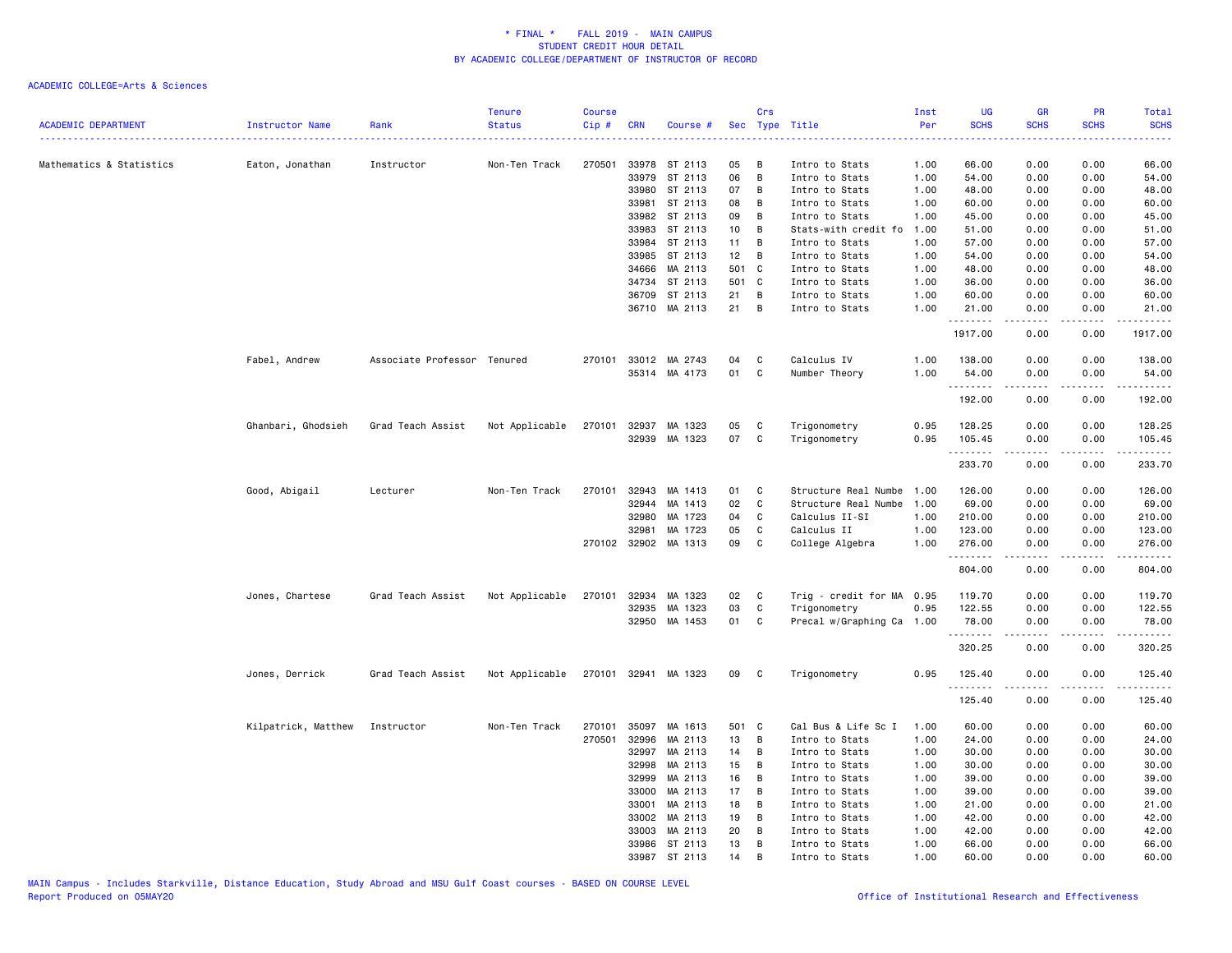| <b>ACADEMIC DEPARTMENT</b> | Instructor Name     | Rank                          | <b>Tenure</b><br><b>Status</b> | <b>Course</b><br>$Cip$ # | <b>CRN</b>   | Course #             | Sec  | Crs          | Type Title                | Inst<br>Per | UG<br><b>SCHS</b>  | <b>GR</b><br><b>SCHS</b> | PR<br><b>SCHS</b>                   | Total<br><b>SCHS</b> |
|----------------------------|---------------------|-------------------------------|--------------------------------|--------------------------|--------------|----------------------|------|--------------|---------------------------|-------------|--------------------|--------------------------|-------------------------------------|----------------------|
| Mathematics & Statistics   | Kilpatrick, Matthew | Instructor                    | Non-Ten Track                  | 270501                   |              | 33988 ST 2113        | 15   | в            | Intro to Stats            | .<br>1.00   | 60.00              | 0.00                     | 0.00                                | 2222.<br>60.00       |
|                            |                     |                               |                                |                          | 33989        | ST 2113              | 16   | В            | Intro to Stats            | 1.00        | 54.00              | 0.00                     | 0.00                                | 54.00                |
|                            |                     |                               |                                |                          |              | 33990 ST 2113        | 17   | В            | Intro to Stats            | 1.00        | 54.00              | 0.00                     | 0.00                                | 54.00                |
|                            |                     |                               |                                |                          | 33991        | ST 2113              | 18   | В            | Intro to Stats            | 1.00        | 72.00              | 0.00                     | 0.00                                | 72.00                |
|                            |                     |                               |                                |                          | 33992        | ST 2113              | 19   | В            | Intro to Stats            | 1.00        | 51.00              | 0.00                     | 0.00                                | 51.00                |
|                            |                     |                               |                                |                          |              | 33993 ST 2113        | 20   | B            | Intro to Stats            | 1.00        | 48.00<br><b></b>   | 0.00<br>$\frac{1}{2}$    | 0.00<br>.                           | 48.00<br>.           |
|                            |                     |                               |                                |                          |              |                      |      |              |                           |             | 792.00             | 0.00                     | 0.00                                | 792.00               |
|                            | Kim, Seongjai       | Professor                     | Tenured                        | 270101                   |              | 33013 MA 2743        | 05   | C            | Calculus IV               | 1.00        | 126.00             | 0.00                     | 0.00                                | 126.00               |
|                            |                     |                               |                                |                          | 33041        | MA 4313              | 01   | C            | Numerical Anal I          | 1.00        | 93.00              | 0.00                     | 0.00                                | 93.00                |
|                            |                     |                               |                                |                          | 33050        | MA 6313              | 01   | C            | Numerical Anal I          | 1.00        | 0.00               | 24.00                    | 0.00                                | 24.00                |
|                            |                     |                               |                                |                          |              | 36613 MA 9000        | 04   | D            | Research / Diss           | 1.00        | 0.00<br><u>.</u>   | 12.00<br>.               | 0.00<br>.                           | 12.00<br><u>.</u>    |
|                            |                     |                               |                                |                          |              |                      |      |              |                           |             | 219.00             | 36.00                    | 0.00                                | 255.00               |
|                            | Kshemkalyani, Sneha | Grad Teach Assist             | Not Applicable                 | 270102                   | 32897        | MA 1313              | 04   | C            | College Algebra           | 0.95        | 114.00             | 0.00                     | 0.00                                | 114.00               |
|                            |                     |                               |                                |                          |              | 32898 MA 1313        | 05   | C            | College Algebra           | 0.95        | 108.30             | 0.00                     | 0.00                                | 108.30               |
|                            |                     |                               |                                |                          |              |                      |      |              |                           |             | .<br>222.30        | .<br>0.00                | .<br>0.00                           | .<br>222.30          |
|                            | Lim, Hyeona         | Associate Professor Tenured   |                                |                          |              | 270101 33014 MA 2743 | 06   | C            | Calculus IV               | 1.00        | 129.00             | 0.00                     | 0.00                                | 129.00               |
|                            |                     |                               |                                |                          |              | 36320 MA 9000        | 03   | D            | Research / Diss           | 1.00        | 0.00               | 9.00                     | 0.00                                | 9.00                 |
|                            |                     |                               |                                |                          |              |                      |      |              |                           |             | <u>.</u><br>129.00 | .<br>9.00                | $\sim$ $\sim$ $\sim$ $\sim$<br>0.00 | .<br>138.00          |
|                            | Luan, Vu Thai       | Assistant Professor Ten Track |                                |                          |              | 270101 33011 MA 2743 | 03   | C            | Calculus IV               | 1.00        | 135.00             | 0.00                     | 0.00                                | 135.00               |
|                            |                     |                               |                                |                          |              |                      |      |              |                           |             | .<br>135.00        | .<br>0.00                | .<br>0.00                           | .<br>135.00          |
|                            | McBride, Matthew    | Assistant Professor Ten Track |                                | 270101                   |              | 33016 MA 3053        | 01   | C.           | Found Of Math I           | 1.00        | 102.00             | 0.00                     | 0.00                                | 102.00               |
|                            |                     |                               |                                |                          | 35492        | MA 8663              | 01   | C            | Functional Analysis       | 1.00        | 0.00               | 15.00                    | 0.00                                | 15.00                |
|                            |                     |                               |                                |                          | 36309        | MA 9000              | 02   | D            | Research / Diss           | 1.00        | 0.00               | 9.00                     | 0.00                                | 9.00                 |
|                            |                     |                               |                                |                          |              | 37419 MA 4000        | 01 I |              | Directed Indiv Study      | 1.00        | 3.00               | 0.00                     | 0.00                                | 3,00                 |
|                            |                     |                               |                                |                          |              |                      |      |              |                           |             | .<br>105.00        | -----<br>24.00           | .<br>0.00                           | المتمام<br>129.00    |
|                            | Miller, Thomas L.   | Lecturer                      | Non-Ten Track                  |                          |              | 270101 33045 MA 4633 | 01   | C            | Adv Calculus I            | 1.00        | 90.00              | 0.00                     | 0.00                                | 90.00                |
|                            |                     |                               |                                |                          | 33048        | MA 6153              | 01   | $\mathbb{C}$ | Mat & Lin Algebra         | 1.00        | 0.00               | 21.00                    | 0.00                                | 21.00                |
|                            |                     |                               |                                |                          | 33054        | MA 6633              | 01   | C            | Adv Calculus I            | 1.00        | 0.00               | 6.00                     | 0.00                                | 6.00                 |
|                            |                     |                               |                                |                          | 37364        | MA 7000              | 09   | I            | Directed Indiv Study      | 1.00        | 0.00               | 3.00                     | 0.00                                | 3.00                 |
|                            |                     |                               |                                |                          | 37365        | MA 7000              | 10   | $\mathbf{I}$ | Directed Indiv Study      | 1.00        | 0.00               | 3.00                     | 0.00                                | 3.00                 |
|                            |                     |                               |                                |                          | 270102 33039 | MA 4153              | 01   | C.           | Mat & Lin Algebra         | 1.00        | 15.00<br>.         | 0.00                     | 0.00<br>.                           | 15.00<br>.           |
|                            |                     |                               |                                |                          |              |                      |      |              |                           |             | 105.00             | 33.00                    | 0.00                                | 138.00               |
|                            | Morris, Audrey      | Grad Teach Assist             | Not Applicable                 | 270101 32954             |              | MA 1613              | 01   | C            | Cal Bus & Life Sc I       | 0.95        | 88.35              | 0.00                     | 0.00                                | 88.35                |
|                            |                     |                               |                                |                          |              | 32955 MA 1613        | 02   | $\mathsf{C}$ | Cal Bus & Life Sc I       | 0.95        | 111.15<br>.        | 0.00                     | 0.00<br>د د د د                     | 111.15<br>.          |
|                            |                     |                               |                                |                          |              |                      |      |              |                           |             | 199.50             | 0.00                     | 0.00                                | 199.50               |
|                            | Nation, Julie       | Instructor                    | Non-Ten Track                  |                          |              | 270101 32933 MA 1323 | 01   | C.           | Trigonometry              | 1.00        | 582.00             | 0.00                     | 0.00                                | 582.00               |
|                            |                     |                               |                                |                          | 32945        | MA 1423              | 01   | C            | Problem Solving Real 1.00 |             | 99.00              | 0.00                     | 0.00                                | 99.00                |
|                            |                     |                               |                                |                          |              | 32946 MA 1423        | 02   | C            | Problem Solving Real 1.00 |             | 96.00              | 0.00                     | 0.00                                | 96.00                |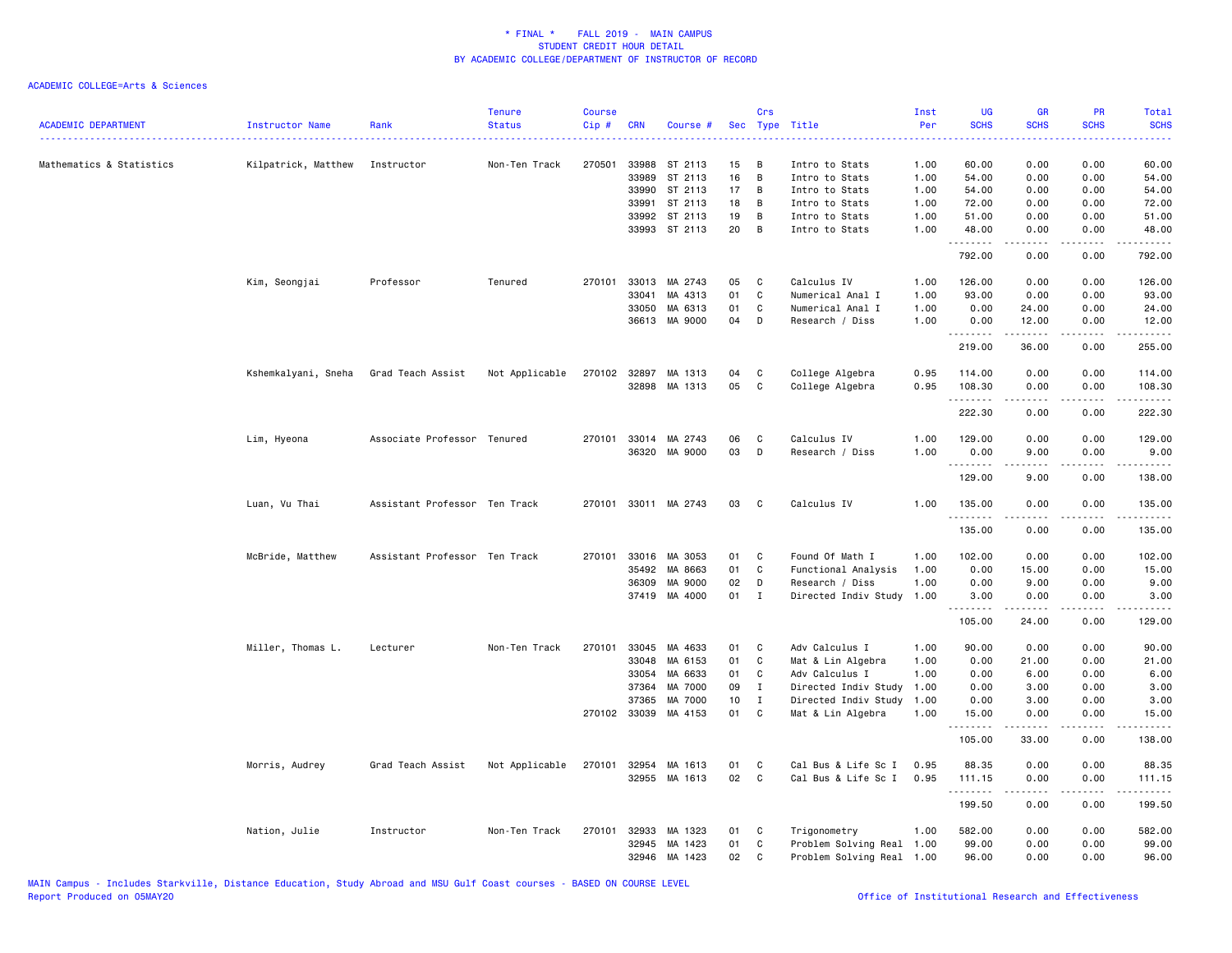| ACADEMIC DEPARTMENT      | Instructor Name   | Rank                                             | <b>Tenure</b><br><b>Status</b> | <b>Course</b><br>Cip# | <b>CRN</b>   | Course #                 |                        | Crs               | Sec Type Title                                         | Inst<br>Per  | <b>UG</b><br><b>SCHS</b> | <b>GR</b><br><b>SCHS</b>      | PR<br><b>SCHS</b>            | Total<br><b>SCHS</b> |
|--------------------------|-------------------|--------------------------------------------------|--------------------------------|-----------------------|--------------|--------------------------|------------------------|-------------------|--------------------------------------------------------|--------------|--------------------------|-------------------------------|------------------------------|----------------------|
| Mathematics & Statistics | Nation, Julie     | Instructor                                       | Non-Ten Track                  |                       | 270101 32949 | MA 1433<br>36793 MA 1423 | 02<br>502 C            | C.                | Informal Geom & Meas 1.00<br>Problem Solving Real 1.00 |              | 90.00<br>48.00           | 0.00<br>0.00                  | 0.00<br>0.00                 | 90.00<br>48.00       |
|                          |                   |                                                  |                                |                       |              |                          |                        |                   |                                                        |              | .<br>915.00              | 0.00                          | .<br>0.00                    | .<br>915.00          |
|                          |                   |                                                  |                                |                       |              |                          |                        |                   |                                                        |              |                          |                               |                              |                      |
|                          | Neumann, Michael  | Professor                                        | Tenured                        |                       |              | 270101 33015 MA 2743     | H01 C                  |                   | Calculus IV-Honors                                     | 1.00         | 57.00                    | 0.00                          | 0.00                         | 57.00                |
|                          |                   |                                                  |                                |                       | 35317        | MA 2733                  | H <sub>01</sub> C      |                   | Calculus III-Honors                                    | 1.00         | 60.00<br>.               | 0.00<br>.                     | 0.00<br>$\sim$ $\sim$ $\sim$ | 60.00<br>.           |
|                          |                   |                                                  |                                |                       |              |                          |                        |                   |                                                        |              | 117.00                   | 0.00                          | 0.00                         | 117.00               |
|                          | Oppenheimer, Seth | Professor                                        | Tenured                        | 270301                | 33057        | MA 8203                  | 01                     | C                 | Appl Math I                                            | 1.00         | 0.00                     | 18.00                         | 0.00                         | 18.00                |
|                          |                   |                                                  |                                |                       |              | 34668 MA 8203            | 501 C                  |                   | Appl Math I                                            | 1.00         | 0.00<br>.                | 21.00<br>.                    | 0.00<br>.                    | 21.00<br>.           |
|                          |                   |                                                  |                                |                       |              |                          |                        |                   |                                                        |              | 0.00                     | 39.00                         | 0.00                         | 39.00                |
|                          | Park, Hwan Hee    | Grad Teach Assist                                | Not Applicable                 | 270101                | 32961        | MA 1613                  | 08                     | C                 | Cal Bus & Life Sc I                                    | 0.95         | 125.40                   | 0.00                          | 0.00                         | 125.40               |
|                          |                   |                                                  |                                |                       |              | 32963 MA 1613            | 10                     | C                 | Cal Bus & Life Sc I                                    | 0.95         | 114.00<br>.              | 0.00<br>$- - - - -$           | 0.00<br>.                    | 114.00<br>.          |
|                          |                   |                                                  |                                |                       |              |                          |                        |                   |                                                        |              | 239.40                   | 0.00                          | 0.00                         | 239.40               |
|                          | Patil, Prakash    | Professor                                        | Tenured                        | 270501                | 33053        | MA 6543                  | 01                     | C                 | Intro Math Stat I                                      | 1.00         | 0.00                     | 6.00                          | 0.00                         | 6.00                 |
|                          |                   |                                                  |                                |                       | 34003        | ST 4543                  | 01                     | C                 | Intro Math Stat I                                      | 1.00         | 3.00                     | 0.00                          | 0.00                         | 3.00                 |
|                          |                   |                                                  |                                |                       | 34008        | ST 6543                  | 01                     | C                 | Intro Math Stat I                                      | 1.00         | 0.00                     | 12.00                         | 0.00                         | 12.00                |
|                          |                   |                                                  |                                |                       | 35285        | ST 8733                  | 01                     | C                 | Adv Stat Inf I                                         | 1.00         | 0.00                     | 21.00                         | 0.00                         | 21.00                |
|                          |                   |                                                  |                                |                       | 36378        | ST 9000                  | 01                     | D                 | Research / Diss                                        | 1.00         | 0.00                     | 1.00                          | 0.00                         | 1.00                 |
|                          |                   |                                                  |                                |                       |              | 270502 33044 MA 4543     | 01                     | C                 | Intro Math Stat I                                      | 1.00         | 30.00<br>.               | 0.00<br>.                     | 0.00<br>.                    | 30.00<br>.           |
|                          |                   |                                                  |                                |                       |              |                          |                        |                   |                                                        |              | 33.00                    | 40.00                         | 0.00                         | 73.00                |
|                          | Qian, Chuanxi     | Professor                                        | Tenured                        |                       | 270101 33009 | MA 2743                  | 01                     | C                 | Calculus IV                                            | 1.00         | 129.00                   | 0.00                          | 0.00                         | 129.00               |
|                          |                   |                                                  |                                |                       | 33038        | MA 3353                  | 01                     | C                 | Diff Equations II                                      | 1.00         | 51.00                    | 0.00                          | 0.00                         | 51.00                |
|                          |                   |                                                  |                                |                       | 36715        | MA 9000                  | 06                     | D                 | Research / Diss                                        | 1.00         | 0.00                     | 9.00                          | 0.00                         | 9.00                 |
|                          |                   |                                                  |                                |                       | 37084        | MA 7000                  | 02                     | Ι.                | Directed Indiv Study                                   | 1.00         | 0.00                     | 3.00                          | 0.00                         | 3.00                 |
|                          |                   |                                                  |                                |                       |              | 37086 MA 7000            | 03                     | $\mathbf I$       | Directed Indiv Study 1.00                              |              | 0.00<br><u>.</u>         | 1.00<br>.                     | 0.00<br>.                    | 1.00<br>.            |
|                          |                   |                                                  |                                |                       |              |                          |                        |                   |                                                        |              | 180.00                   | 13.00                         | 0.00                         | 193.00               |
|                          | Razzaghi, Mohsen  | Professor                                        | Tenured                        |                       | 270101 37072 | MA 9000                  | 08                     | D                 | Research / Diss                                        | 1.00         | 0.00                     | 9.00                          | 0.00                         | 9.00                 |
|                          |                   |                                                  |                                |                       | 37135        | MA 7000                  | 04                     | $\mathbf{I}$      | Directed Indiv Study                                   | 1.00         | 0.00                     | 3.00                          | 0.00                         | 3.00                 |
|                          |                   |                                                  |                                |                       |              | 37344 MA 7000            | 07                     | $\mathbf{I}$      | Directed Indiv Study                                   | 1.00         | 0.00<br>.                | 3.00<br>------                | 0.00<br>.                    | 3.00<br>. <u>.</u> . |
|                          |                   |                                                  |                                |                       |              |                          |                        |                   |                                                        |              | 0.00                     | 15.00                         | 0.00                         | 15.00                |
|                          | Robinson, Amber   | Instructor                                       | Non-Ten Track                  | 270101                |              | 32977 MA 1723            | 01                     | C                 | Calculus II-SI                                         | 0.45         | 114.75                   | 0.00                          | 0.00                         | 114.75               |
|                          |                   |                                                  |                                |                       | 32978        | MA 1723                  | 02                     | C                 | Calculus II-SI                                         | 0.45         | 85.05                    | 0.00                          | 0.00                         | 85.05                |
|                          |                   |                                                  |                                |                       | 32979        | MA 1723<br>MA 1723       | 03                     | C                 | Calculus II                                            | 0.95         | 228.00                   | 0.00                          | 0.00                         | 228.00               |
|                          |                   |                                                  |                                |                       | 32983        | 33007 MA 2733            | H <sub>0</sub> 1<br>04 | $\mathbf{C}$<br>C | Honors Calculus II<br>Calculus III                     | 0.95<br>0.45 | 71.25<br>90.45           | 0.00<br>0.00                  | 0.00<br>0.00                 | 71.25<br>90.45       |
|                          |                   |                                                  |                                |                       |              |                          |                        |                   |                                                        |              | .<br>589.50              | $\sim$ 200 $\sim$ 200<br>0.00 | .<br>0.00                    | .<br>589.50          |
|                          |                   | Sepehrifar, Mohammad Associate Professor Tenured |                                | 270101                | 37361        | MA 9000                  | 11                     | D                 | Research / Diss                                        | 1.00         | 0.00                     | 3.00                          | 0.00                         | 3.00                 |
|                          |                   |                                                  |                                | 270501                | 33040        | MA 4243                  | 01                     | C                 | Data Analysis I                                        | 1.00         | 18.00                    | 0.00                          | 0.00                         | 18.00                |
|                          |                   |                                                  |                                |                       | 33049        | MA 6243                  | 01                     | $\mathsf{C}$      | Data Analysis I                                        | 1.00         | 0.00                     | 9.00                          | 0.00                         | 9.00                 |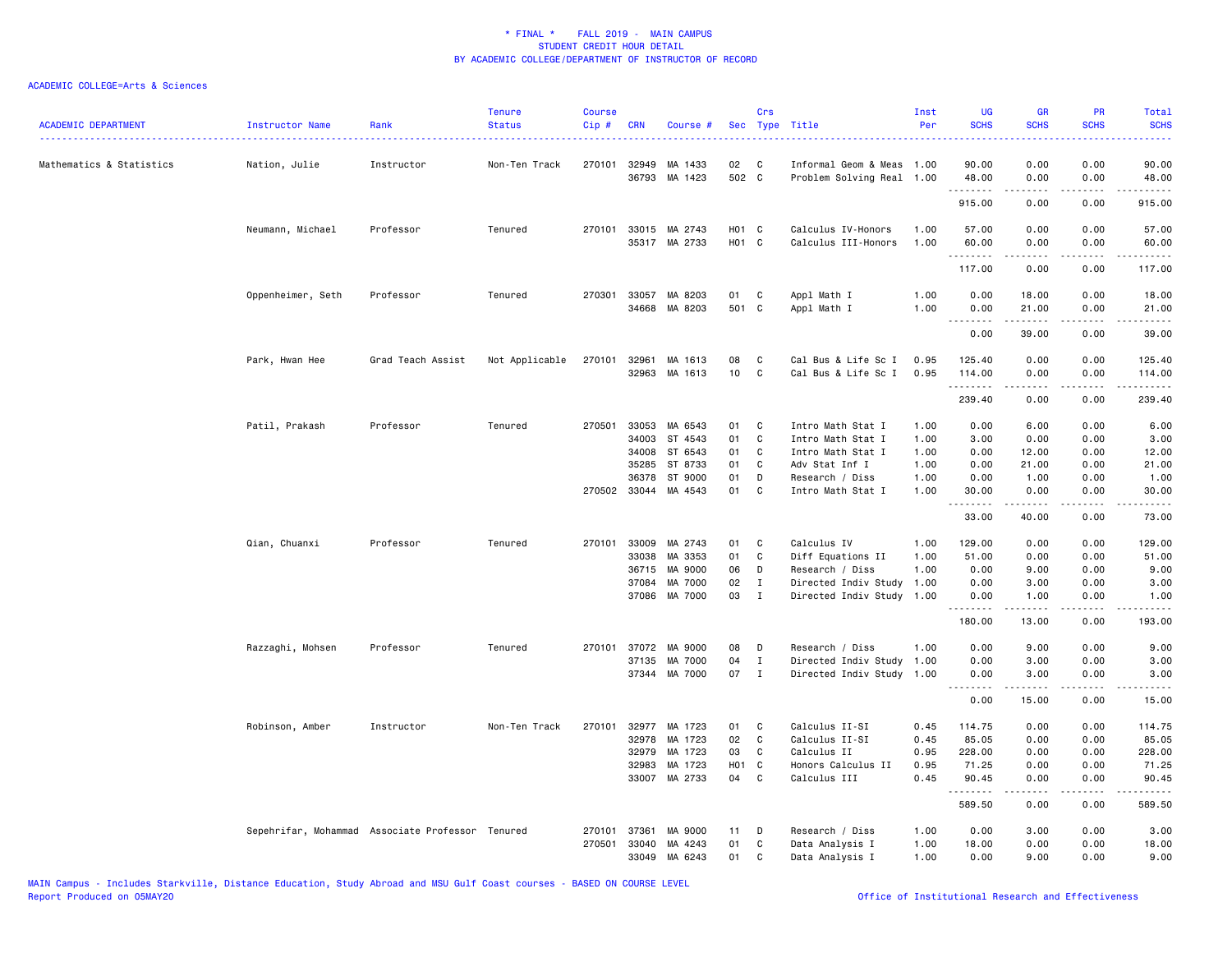| <b>ACADEMIC DEPARTMENT</b> | Instructor Name                                    | Rank                          | <b>Tenure</b><br><b>Status</b> | <b>Course</b><br>Cip# | <b>CRN</b>                                                                             | Course #                                                                                                                    | Sec                                                               | Crs                                            | Type Title                                                                                                                                                                         | Inst<br>Per                                                                          | UG<br><b>SCHS</b>                                                                                              | <b>GR</b><br><b>SCHS</b>                                                                                                                                     | PR<br><b>SCHS</b>                                                                                 | Total<br><b>SCHS</b>                                                                                                                                                                                                                                                                                                                           |
|----------------------------|----------------------------------------------------|-------------------------------|--------------------------------|-----------------------|----------------------------------------------------------------------------------------|-----------------------------------------------------------------------------------------------------------------------------|-------------------------------------------------------------------|------------------------------------------------|------------------------------------------------------------------------------------------------------------------------------------------------------------------------------------|--------------------------------------------------------------------------------------|----------------------------------------------------------------------------------------------------------------|--------------------------------------------------------------------------------------------------------------------------------------------------------------|---------------------------------------------------------------------------------------------------|------------------------------------------------------------------------------------------------------------------------------------------------------------------------------------------------------------------------------------------------------------------------------------------------------------------------------------------------|
| Mathematics & Statistics   | Sepehrifar, Mohammad Associate Professor Tenured   |                               |                                | 270501                | 34001<br>34006                                                                         | ST 4243<br>ST 6243<br>36379 ST 9000                                                                                         | 01<br>01<br>02                                                    | C<br>$\mathtt{C}$<br>D                         | Data Analysis I<br>Data Analysis I<br>Research / Diss                                                                                                                              | 1.00<br>1.00<br>1.00                                                                 | 6.00<br>0.00<br>0.00                                                                                           | 0.00<br>3.00<br>15.00                                                                                                                                        | 0.00<br>0.00<br>0.00                                                                              | 6.00<br>3.00<br>15.00                                                                                                                                                                                                                                                                                                                          |
|                            |                                                    |                               |                                |                       |                                                                                        |                                                                                                                             |                                                                   |                                                |                                                                                                                                                                                    |                                                                                      | <u>--------</u><br>24.00                                                                                       | .<br>30.00                                                                                                                                                   | .<br>0.00                                                                                         | .<br>54.00                                                                                                                                                                                                                                                                                                                                     |
|                            | Shi, Jingyi                                        | Assistant Professor Ten Track |                                |                       |                                                                                        | 270501 34010 ST 8114                                                                                                        | 02                                                                | B                                              | Statistical Methods                                                                                                                                                                | 1.00                                                                                 | 0.00<br>.                                                                                                      | 116.00<br>.                                                                                                                                                  | 0.00<br>.                                                                                         | 116.00<br>$- - - - -$                                                                                                                                                                                                                                                                                                                          |
|                            |                                                    |                               |                                |                       |                                                                                        |                                                                                                                             |                                                                   |                                                |                                                                                                                                                                                    |                                                                                      | 0.00                                                                                                           | 116.00                                                                                                                                                       | 0.00                                                                                              | 116.00                                                                                                                                                                                                                                                                                                                                         |
|                            | Sivaraman, Vaidyanat Assistant Professor Ten Track |                               |                                | 270101<br>270102      | 35312<br>33031                                                                         | MA 4133<br>MA 3163                                                                                                          | 01<br>01                                                          | C<br>C                                         | Discrete Mathematics 1.00<br>Intro To Mod Algebra 1.00                                                                                                                             |                                                                                      | 27.00<br>102.00                                                                                                | 0.00<br>0.00                                                                                                                                                 | 0.00<br>0.00                                                                                      | 27.00<br>102.00                                                                                                                                                                                                                                                                                                                                |
|                            |                                                    |                               |                                |                       |                                                                                        |                                                                                                                             |                                                                   |                                                |                                                                                                                                                                                    |                                                                                      | .<br>129.00                                                                                                    | $\frac{1}{2} \left( \frac{1}{2} \right) \left( \frac{1}{2} \right) \left( \frac{1}{2} \right) \left( \frac{1}{2} \right) \left( \frac{1}{2} \right)$<br>0.00 | .<br>0.00                                                                                         | المتمام مناسب<br>129.00                                                                                                                                                                                                                                                                                                                        |
|                            | Smith, Jaclyn                                      | Instructor                    | Non-Ten Track                  | 270101                | 32965<br>32966<br>32968<br>32971                                                       | MA 1713<br>MA 1713<br>MA 1713<br>MA 1713<br>32975 MA 1713                                                                   | 01<br>02<br>04<br>07<br>H01 C                                     | C<br>$\mathtt{C}$<br>C<br>C                    | Calculus I -SI<br>Calculus I - SI<br>Calculus I<br>Calculus I-SI<br>Honors Calculus I                                                                                              | 1.00<br>1.00<br>1.00<br>1.00<br>1.00                                                 | 570.00<br>570.00<br>198.00<br>213.00<br>72.00                                                                  | 0.00<br>0.00<br>0.00<br>0.00<br>0.00                                                                                                                         | 0.00<br>0.00<br>0.00<br>0.00<br>0.00                                                              | 570.00<br>570.00<br>198.00<br>213.00<br>72.00                                                                                                                                                                                                                                                                                                  |
|                            |                                                    |                               |                                |                       |                                                                                        |                                                                                                                             |                                                                   |                                                |                                                                                                                                                                                    |                                                                                      | .<br>1623.00                                                                                                   | .<br>0.00                                                                                                                                                    | 0.00                                                                                              | $\frac{1}{2} \left( \frac{1}{2} \right) \left( \frac{1}{2} \right) \left( \frac{1}{2} \right) \left( \frac{1}{2} \right) \left( \frac{1}{2} \right)$<br>1623.00                                                                                                                                                                                |
|                            | Smith, Justin                                      | Grad Teach Assist             | Not Applicable                 | 270101                | 32956<br>32957                                                                         | MA 1613<br>MA 1613                                                                                                          | 03<br>04                                                          | C<br>C                                         | Cal Bus & Life Sc I<br>Cal Bus & Life Sc I                                                                                                                                         | 0.95<br>0.95                                                                         | 119.70<br>128.25                                                                                               | 0.00<br>0.00                                                                                                                                                 | 0.00<br>0.00                                                                                      | 119.70<br>128.25                                                                                                                                                                                                                                                                                                                               |
|                            |                                                    |                               |                                |                       |                                                                                        |                                                                                                                             |                                                                   |                                                |                                                                                                                                                                                    |                                                                                      | .<br>247.95                                                                                                    | 0.00                                                                                                                                                         | 0.00                                                                                              | $\frac{1}{2} \left( \begin{array}{ccc} 1 & 0 & 0 & 0 \\ 0 & 0 & 0 & 0 \\ 0 & 0 & 0 & 0 \\ 0 & 0 & 0 & 0 \\ 0 & 0 & 0 & 0 \\ 0 & 0 & 0 & 0 \\ 0 & 0 & 0 & 0 \\ 0 & 0 & 0 & 0 \\ 0 & 0 & 0 & 0 \\ 0 & 0 & 0 & 0 \\ 0 & 0 & 0 & 0 & 0 \\ 0 & 0 & 0 & 0 & 0 \\ 0 & 0 & 0 & 0 & 0 \\ 0 & 0 & 0 & 0 & 0 \\ 0 & 0 & 0 & 0 & 0 \\ 0 & 0 & 0$<br>247.95 |
|                            | Smith, Robert                                      | Associate Professor Tenured   |                                |                       | 270101 33046<br>33055<br>33061<br>270102 33023                                         | MA 4753<br>MA 6753<br>MA 8981<br>MA 3113                                                                                    | 01<br>01<br>01<br>07                                              | C<br>$\mathtt{C}$<br>C<br>C                    | Ap Complex Variables 1.00<br>Ap Complex Variables 1.00<br>Teaching Seminar<br>Intro Linear Algebra                                                                                 | 1.00<br>1.00                                                                         | 3.00<br>0.00<br>0.00<br>198.00<br>.                                                                            | 0.00<br>21.00<br>11.00<br>0.00                                                                                                                               | 0.00<br>0.00<br>0.00<br>0.00                                                                      | 3.00<br>21.00<br>11.00<br>198.00                                                                                                                                                                                                                                                                                                               |
|                            | Tschume, William                                   | Instructor                    | Non-Ten Track                  | 270101                | 32934                                                                                  | MA 1323                                                                                                                     | 02                                                                | $\mathbf{C}$                                   | Trig - credit for MA                                                                                                                                                               | 0.05                                                                                 | 201.00<br>6.30                                                                                                 | 32.00<br>0.00                                                                                                                                                | 0.00<br>0.00                                                                                      | 233.00<br>6.30                                                                                                                                                                                                                                                                                                                                 |
|                            |                                                    |                               |                                |                       | 32935<br>32936<br>32937<br>32939<br>32941<br>32983<br>33004<br>33005<br>33006<br>33007 | MA 1323<br>MA 1323<br>MA 1323<br>MA 1323<br>MA 1323<br>MA 1723<br>MA 2733<br>MA 2733<br>MA 2733<br>MA 2733<br>33008 MA 2733 | 03<br>04<br>05<br>07<br>09<br>H01 C<br>01<br>02<br>03<br>04<br>06 | C<br>C<br>C<br>C<br>C<br>C<br>C<br>C<br>C<br>C | Trigonometry<br>Trigonometry<br>Trigonometry<br>Trigonometry<br>Trigonometry<br>Honors Calculus II<br>Calculus III<br>Calculus III<br>Calculus III<br>Calculus III<br>Calculus III | 0.05<br>0.05<br>0.05<br>0.05<br>0.05<br>0.05<br>1.00<br>1.00<br>1.00<br>0.55<br>1.00 | 6.45<br>6.30<br>6.75<br>5.55<br>6.60<br>3.75<br>300.00<br>513.00<br>201.00<br>110.55<br>531.00<br>.<br>1697.25 | 0.00<br>0.00<br>0.00<br>0.00<br>0.00<br>0.00<br>0.00<br>0.00<br>0.00<br>0.00<br>0.00<br>.<br>0.00                                                            | 0.00<br>0.00<br>0.00<br>0.00<br>0.00<br>0.00<br>0.00<br>0.00<br>0.00<br>0.00<br>0.00<br>.<br>0.00 | 6.45<br>6.30<br>6.75<br>5.55<br>6.60<br>3.75<br>300.00<br>513.00<br>201.00<br>110.55<br>531.00<br>.<br>1697.25                                                                                                                                                                                                                                 |
|                            | Walters, Kimberly                                  | Instructor                    | Non-Ten Track                  | 270101                | 32954<br>32955<br>32956<br>32957                                                       | MA 1613<br>MA 1613<br>MA 1613<br>MA 1613                                                                                    | 01<br>02<br>03<br>04                                              | C<br>C<br>C<br>C                               | Cal Bus & Life Sc I<br>Cal Bus & Life Sc I<br>Cal Bus & Life Sc I<br>Cal Bus & Life Sc I                                                                                           | 0.05<br>0.05<br>0.05<br>0.05                                                         | 4.65<br>5.85<br>6.30<br>6.75                                                                                   | 0.00<br>0.00<br>0.00<br>0.00                                                                                                                                 | 0.00<br>0.00<br>0.00<br>0.00                                                                      | 4.65<br>5.85<br>6.30<br>6.75                                                                                                                                                                                                                                                                                                                   |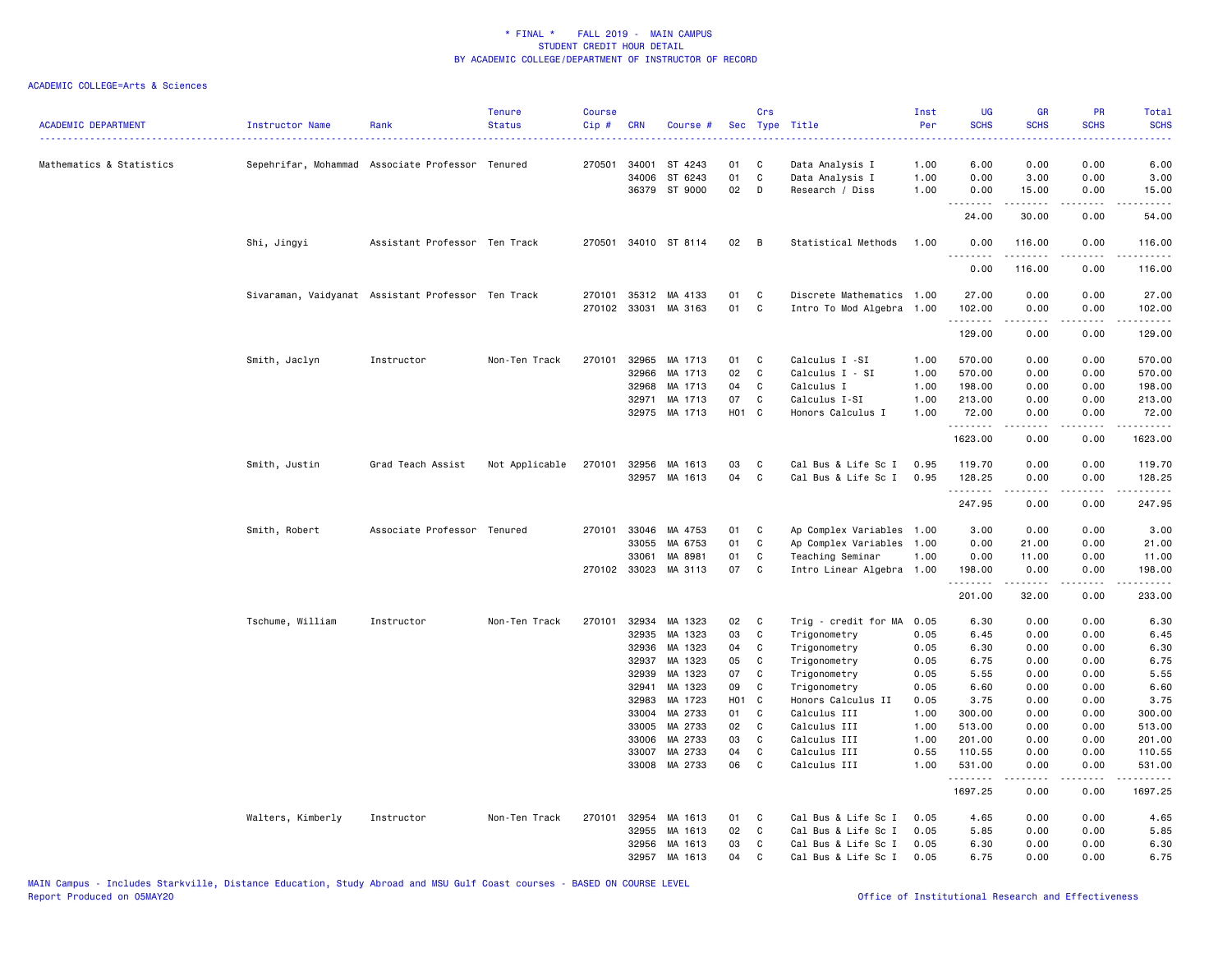| <b>ACADEMIC DEPARTMENT</b> | Instructor Name   | Rank                        | <b>Tenure</b><br><b>Status</b> | <b>Course</b><br>Cip# | <b>CRN</b>     | Course #           |          | Crs          | Sec Type Title                     | Inst<br>Per  | <b>UG</b><br><b>SCHS</b> | <b>GR</b><br><b>SCHS</b> | <b>PR</b><br><b>SCHS</b> | <b>Total</b><br><b>SCHS</b> |
|----------------------------|-------------------|-----------------------------|--------------------------------|-----------------------|----------------|--------------------|----------|--------------|------------------------------------|--------------|--------------------------|--------------------------|--------------------------|-----------------------------|
| Mathematics & Statistics   |                   |                             | Non-Ten Track                  | 270101                | 32959          | MA 1613            | 06       | C            | Cal Bus & Life Sc I                | 0.05         | ----<br>6.30             | 0.00                     | 0.00                     | 6.30                        |
|                            | Walters, Kimberly | Instructor                  |                                |                       | 32960          | MA 1613            | 07       | $\mathbf{C}$ | Cal Bus & Life Sc I                | 0.05         | 6.60                     | 0.00                     | 0.00                     | 6.60                        |
|                            |                   |                             |                                |                       | 32961          | MA 1613            | 08       | C            | Cal Bus & Life Sc I                | 0.05         | 6.60                     | 0.00                     | 0.00                     | 6.60                        |
|                            |                   |                             |                                |                       | 32962          | MA 1613            | 09       | C            | Cal Bus & Life Sc I                | 1.00         | 504.00                   | 0.00                     | 0.00                     | 504.00                      |
|                            |                   |                             |                                |                       | 32963          | MA 1613            | 10       | C            | Cal Bus & Life Sc I                | 0.05         | 6.00                     | 0.00                     | 0.00                     | 6.00                        |
|                            |                   |                             |                                |                       | 270102 32895   | MA 1313            | 02       | C            | College Algebra                    | 1.00         | 453.00                   | 0.00                     | 0.00                     | 453.00                      |
|                            |                   |                             |                                |                       | 32896          | MA 1313            | 03       | $\mathbf c$  | College Algebra                    | 1.00         | 360.00                   | 0.00                     | 0.00                     | 360.00                      |
|                            |                   |                             |                                |                       | 32897          | MA 1313            | 04       | C            | College Algebra                    | 0.05         | 6.00                     | 0.00                     | 0.00                     | 6.00                        |
|                            |                   |                             |                                |                       | 32898          | MA 1313            | 05       | $\mathbf C$  | College Algebra                    | 0.05         | 5.70                     | 0.00                     | 0.00                     | 5.70                        |
|                            |                   |                             |                                |                       | 32903          | MA 1313            | 10       | К            | College Algebra                    | 1.00         | 0.00                     | 0.00                     | 0.00                     | 0.00                        |
|                            |                   |                             |                                |                       | 32904          | MA 1313            | 11       | К            | College Algebra                    | 1.00         | 0.00                     | 0.00                     | 0.00                     | 0.00                        |
|                            |                   |                             |                                |                       | 32905          | MA 1313            | 12       | K            | College Algebra                    | 1.00         | 0.00                     | 0.00                     | 0.00                     | 0.00                        |
|                            |                   |                             |                                |                       | 32906          | MA 1313            | 13       | К            | College Algebra                    | 1.00         | 0.00                     | 0.00                     | 0.00                     | 0.00                        |
|                            |                   |                             |                                |                       | 32907          | MA 1313            | 14       | К            | College Algebra                    | 1.00         | 0.00                     | 0.00                     | 0.00                     | 0.00                        |
|                            |                   |                             |                                |                       | 32908          | MA 1313            | 15       | К            | College Algebra                    | 1.00         | 0.00                     | 0.00                     | 0.00                     | 0.00                        |
|                            |                   |                             |                                |                       | 32909          | MA 1313            | 16       | К            | College Algebra                    | 1.00         | 0.00                     | 0.00                     | 0.00                     | 0.00                        |
|                            |                   |                             |                                |                       | 32910          | MA 1313            | 17       | K            | College Algebra                    | 1.00         | 0.00                     | 0.00                     | 0.00                     | 0.00                        |
|                            |                   |                             |                                |                       | 32911          | MA 1313            | 18       | К            | College Algebra                    | 1.00         | 0.00                     | 0.00                     | 0.00                     | 0.00                        |
|                            |                   |                             |                                |                       | 32912          | MA 1313            | 19       | К            | College Algebra                    | 1.00         | 0.00                     | 0.00                     | 0.00                     | 0.00                        |
|                            |                   |                             |                                |                       | 32913          | MA 1313            | 20       | К            | College Algebra                    | 1.00         | 0.00                     | 0.00                     | 0.00                     | 0.00                        |
|                            |                   |                             |                                |                       | 32914          | MA 1313            | 21       | К            | College Algebra                    | 1.00         | 0.00                     | 0.00                     | 0.00                     | 0.00                        |
|                            |                   |                             |                                |                       | 32915          | MA 1313            | 22       | K            | College Algebra                    | 1.00         | 0.00                     | 0.00                     | 0.00                     | 0.00                        |
|                            |                   |                             |                                |                       | 32916          | MA 1313            | 23       | К            | College Algebra                    | 1.00         | 0.00                     | 0.00                     | 0.00                     | 0.00                        |
|                            |                   |                             |                                |                       | 32917          | MA 1313            | 24       | К            | College Algebra                    | 1.00         | 0.00                     | 0.00                     | 0.00                     | 0.00                        |
|                            |                   |                             |                                |                       | 32918          | MA 1313            | 25       | К            | College Algebra                    | 1.00         | 0.00                     | 0.00                     | 0.00                     | 0.00                        |
|                            |                   |                             |                                |                       | 32919          | MA 1313            | 26       | К            | College Algebra                    | 1.00         | 0.00                     | 0.00                     | 0.00                     | 0.00                        |
|                            |                   |                             |                                |                       | 32920          | MA 1313            | 27       | К            | College Algebra                    | 1.00         | 0.00                     | 0.00                     | 0.00                     | 0.00                        |
|                            |                   |                             |                                |                       | 32921          | MA 1313            | 28       | К            | College Algebra                    | 1.00         | 0.00                     | 0.00                     | 0.00                     | 0.00                        |
|                            |                   |                             |                                |                       | 32922          | MA 1313            | 29       | К            | College Algebra                    | 1.00         | 0.00                     | 0.00                     | 0.00                     | 0.00                        |
|                            |                   |                             |                                |                       | 32923          | MA 1313            | 30       | К            | College Algebra                    | 1.00         | 0.00                     | 0.00                     | 0.00                     | 0.00                        |
|                            |                   |                             |                                |                       | 32924<br>32925 | MA 1313<br>MA 1313 | 31<br>32 | к<br>К       | College Algebra                    | 1.00         | 0.00                     | 0.00                     | 0.00                     | 0.00                        |
|                            |                   |                             |                                |                       | 32926          | MA 1313            | 33       | К            | College Algebra<br>College Algebra | 1.00<br>1.00 | 0.00<br>0.00             | 0.00<br>0.00             | 0.00<br>0.00             | 0.00<br>0.00                |
|                            |                   |                             |                                |                       | 32927          | MA 1313            | 34       | К            | College Algebra                    | 1.00         | 0.00                     | 0.00                     | 0.00                     | 0.00                        |
|                            |                   |                             |                                |                       | 32928          | MA 1313            | 35       | К            | College Algebra                    | 1.00         | 0.00                     | 0.00                     | 0.00                     | 0.00                        |
|                            |                   |                             |                                |                       | 32929          | MA 1313            | 36       | к            | College Algebra                    | 1.00         | 0.00                     | 0.00                     | 0.00                     | 0.00                        |
|                            |                   |                             |                                |                       | 32930          | MA 1313            | 40       | B            | College Algebra                    | 1.00         | 48.00                    | 0.00                     | 0.00                     | 48.00                       |
|                            |                   |                             |                                |                       | 32931          | MA 1313            | 41       | B            | College Algebra                    | 1.00         | 39.00                    | 0.00                     | 0.00                     | 39.00                       |
|                            |                   |                             |                                |                       | 521003 32323   | FYE 1001           | F29 C    |              | First Year Experienc               | 1.00         | 17.00                    | 0.00                     | 0.00                     | 17.00                       |
|                            |                   |                             |                                |                       |                | 32324 FYE 1001     | F30 C    |              | First Year Experienc               | 1.00         | 8.00<br><u>.</u>         | 0.00<br><u>.</u>         | 0.00<br>$- - - -$        | 8.00<br>. <b>.</b> .        |
|                            |                   |                             |                                |                       |                |                    |          |              |                                    |              | 1489.75                  | 0.00                     | 0.00                     | 1489.75                     |
|                            | Woodard, Kelly    | Lecturer                    | Non-Ten Track                  | 270101                | 34660          | MA 0103            | 501 B    |              | Intermediate Algebra               | 1.00         | 66.00                    | 0.00                     | 0.00                     | 66.00                       |
|                            |                   |                             |                                |                       | 34662          | MA 1323            | 501 C    |              | Trigonometry                       | 1.00         | 66.00                    | 0.00                     | 0.00                     | 66.00                       |
|                            |                   |                             |                                |                       | 34663          | MA 1413            | 501 C    |              | Structure Real Numbe               | 1.00         | 63.00                    | 0.00                     | 0.00                     | 63.00                       |
|                            |                   |                             |                                |                       | 34664          | MA 1423            | 501 C    |              | Problem Solving Real               | 1.00         | 69.00                    | 0.00                     | 0.00                     | 69.00                       |
|                            |                   |                             |                                |                       |                | 34665 MA 1433      | 501 C    |              | Informal Geom & Meas               | 1.00         | 24.00<br>.               | 0.00<br>$-$ - - - - -    | 0.00<br>.                | 24.00<br>.                  |
|                            |                   |                             |                                |                       |                |                    |          |              |                                    |              | 288.00                   | 0.00                     | 0.00                     | 288.00                      |
|                            | Woody, Jonathan   | Associate Professor Tenured |                                | 270501                | 33043          | MA 4523            | 01       | C            | Intro To Probability 1.00          |              | 99.00                    | 0.00                     | 0.00                     | 99.00                       |
|                            |                   |                             |                                |                       |                | 33052 MA 6523      | 01       | C            | Intro To Probability 1.00          |              | 0.00                     | 6.00                     | 0.00                     | 6.00                        |
|                            |                   |                             |                                |                       |                | 34002 ST 4523      | 01       | $\mathbf{C}$ | Intro To Probability 1.00          |              | 6.00                     | 0.00                     | 0.00                     | 6.00                        |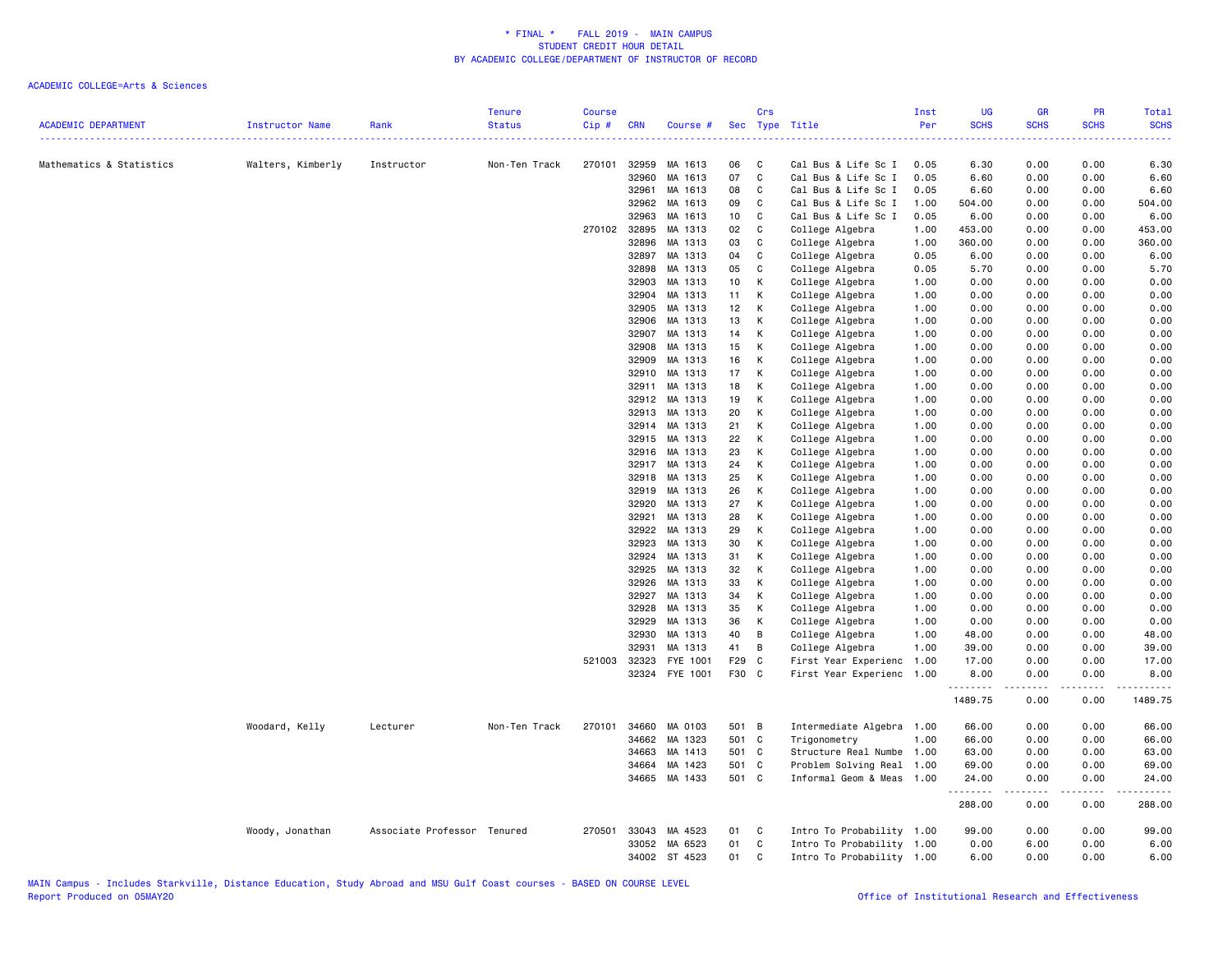| <b>ACADEMIC DEPARTMENT</b>                                      | Instructor Name | Rank                                             | <b>Tenure</b><br><b>Status</b> | <b>Course</b><br>Cip# | <b>CRN</b>   | Course               | Sec   | Crs          | Type Title                | Inst<br>Per | <b>UG</b><br><b>SCHS</b> | <b>GR</b><br><b>SCHS</b> | PR<br><b>SCHS</b>                                                                                                                 | Total<br><b>SCHS</b>                     |
|-----------------------------------------------------------------|-----------------|--------------------------------------------------|--------------------------------|-----------------------|--------------|----------------------|-------|--------------|---------------------------|-------------|--------------------------|--------------------------|-----------------------------------------------------------------------------------------------------------------------------------|------------------------------------------|
|                                                                 |                 |                                                  |                                |                       |              |                      |       |              |                           |             |                          |                          |                                                                                                                                   |                                          |
| Mathematics & Statistics                                        | Woody, Jonathan | Associate Professor Tenured                      |                                |                       |              | 270501 34007 ST 6523 | 01 C  |              | Intro To Probability 1.00 |             | 0.00                     | 3.00                     | 0.00                                                                                                                              | 3.00                                     |
|                                                                 |                 |                                                  |                                |                       |              | 37044 ST 9000        | 03    | D            | Research / Diss           | 1.00        | 0.00<br>--------         | 9.00<br>. <b>.</b> .     | 0.00<br>.                                                                                                                         | 9.00<br>.                                |
|                                                                 |                 |                                                  |                                |                       |              |                      |       |              |                           |             | 105.00                   | 18.00                    | 0.00                                                                                                                              | 123.00                                   |
|                                                                 | Wu, Tung-Lung   | Assistant Professor Ten Track                    |                                |                       |              | 270501 34015 ST 8613 | 01 C  |              | Linear Models I           | 1.00        | 0.00<br>.                | 21.00<br>.               | 0.00<br>$\frac{1}{2} \left( \frac{1}{2} \right) \left( \frac{1}{2} \right) \left( \frac{1}{2} \right) \left( \frac{1}{2} \right)$ | 21.00<br>.                               |
|                                                                 |                 |                                                  |                                |                       |              |                      |       |              |                           |             | 0.00                     | 21.00                    | 0.00                                                                                                                              | 21.00                                    |
|                                                                 | Xu, Xiangsheng  | Professor                                        | Tenured                        |                       |              | 270101 33042 MA 4373 | 01 C  |              | Int Part Diff Equa        | 1.00        | 30.00                    | 0.00                     | 0.00                                                                                                                              | 30.00                                    |
|                                                                 |                 |                                                  |                                |                       | 33051        | MA 6373              | 01    | C            | Int Part Diff Equa        | 1.00        | 0.00                     | 3.00                     | 0.00                                                                                                                              | 3.00                                     |
|                                                                 |                 |                                                  |                                |                       |              | 35358 MA 8333        | 01    | $\mathbf{C}$ | Partial Diff Eqn I        | 1.00        | 0.00<br><u>.</u>         | 9.00<br>.                | 0.00<br>.                                                                                                                         | 9.00<br>.                                |
|                                                                 |                 |                                                  |                                |                       |              |                      |       |              |                           |             | 30.00                    | 12.00                    | 0.00                                                                                                                              | 42.00                                    |
|                                                                 |                 | Yarahmadian, Shantia Associate Professor Tenured |                                |                       | 270101 37048 | MA 9000              | 07    | D            | Research / Diss           | 1.00        | 0.00                     | 3.00                     | 0.00                                                                                                                              | 3.00                                     |
|                                                                 |                 |                                                  |                                |                       | 37288        | MA 7000              | 06    | $\mathbf{I}$ | Directed Indiv Study      | 1.00        | 0.00                     | 3.00                     | 0.00                                                                                                                              | 3.00                                     |
|                                                                 |                 |                                                  |                                | 309999                |              | 37446 CME 7000       | 501 I |              | Directed Indiv Study 1.00 |             | 0.00                     | 3.00                     | 0.00                                                                                                                              | 3.00                                     |
|                                                                 |                 |                                                  |                                |                       |              |                      |       |              |                           |             | .<br>0.00                | .<br>9.00                | $\frac{1}{2}$<br>0.00                                                                                                             | 9.00                                     |
|                                                                 | Young, Danielle | Instructor                                       | Non-Ten Track                  | 270101                | 32967        | MA 1713              | 03    | C            | Calculus I-SI             | 1.00        | 573.00                   | 0.00                     | 0.00                                                                                                                              | 573.00                                   |
|                                                                 |                 |                                                  |                                |                       | 32969        | MA 1713              | 05    | $\mathbf{C}$ | Calculus I-SI             | 1.00        | 210.00                   | 0.00                     | 0.00                                                                                                                              | 210.00                                   |
|                                                                 |                 |                                                  |                                |                       |              | 32970 MA 1713        | 06    | C.           | Calculus I -SI            | 1.00        | 432.00                   | 0.00                     | 0.00                                                                                                                              | 432.00                                   |
|                                                                 |                 |                                                  |                                |                       |              | 32973 MA 1713        | 09    | C            | Calculus I                | 1.00        | 189.00                   | 0.00                     | 0.00                                                                                                                              | 189.00                                   |
|                                                                 |                 |                                                  |                                |                       |              | 32976 MA 1713        | H02 C |              | Honors Calculus I         | 1.00        | 75.00<br><u>.</u>        | 0.00<br>$\cdots$         | 0.00<br>.                                                                                                                         | 75.00<br>.                               |
|                                                                 |                 |                                                  |                                |                       |              |                      |       |              |                           |             | 1479.00                  | 0.00                     | 0.00                                                                                                                              | 1479.00                                  |
|                                                                 | Zhang, Jialin   | Assistant Professor Ten Track                    |                                |                       |              | 270501 35797 ST 8413 | 01 C  |              | Multiv Stat Meths         | 1.00        | 0.00<br>. <i>.</i>       | 9.00<br><u>.</u>         | 0.00<br>.                                                                                                                         | 9.00<br>$\frac{1}{2}$                    |
|                                                                 |                 |                                                  |                                |                       |              |                      |       |              |                           |             | 0.00                     | 9.00                     | 0.00                                                                                                                              | 9.00                                     |
|                                                                 | Zhou, Qian      | Assistant Professor Ten Track                    |                                |                       |              | 270501 34009 ST 8114 | 01    | B            | Statistical Methods       | 1.00        | 0.00                     | 120.00                   | 0.00                                                                                                                              | 120.00                                   |
|                                                                 |                 |                                                  |                                |                       |              | 34013 ST 8253        | 01    | $\mathbf{C}$ | Regression Analysis       | 1.00        | 0.00                     | 45.00                    | 0.00                                                                                                                              | 45.00                                    |
|                                                                 |                 |                                                  |                                |                       | 35066        | ST 8114              | 501 B |              | Statistical Methods       | 1.00        | 0.00                     | 44.00                    | 0.00                                                                                                                              | 44.00                                    |
|                                                                 |                 |                                                  |                                |                       |              | 37075 ST 9000        | 04    | D            | Research / Diss           | 1.00        | 0.00<br>. <b>.</b>       | 6.00                     | 0.00<br>.                                                                                                                         | 6.00<br>$\frac{1}{2}$                    |
|                                                                 |                 |                                                  |                                |                       |              |                      |       |              |                           |             | 0.00                     | 215.00                   | 0.00                                                                                                                              | 215.00                                   |
| -----------------------------------                             |                 |                                                  |                                |                       |              |                      |       |              |                           |             | ========                 | ========                 | $= 222222222$                                                                                                                     |                                          |
| Mathematics & Statistics<br>----------------------------------- |                 |                                                  |                                |                       |              |                      |       |              |                           |             | 20981.00<br>========     | 905.00                   | 0.00                                                                                                                              | 21886.00<br>--------- -------- --------- |
|                                                                 |                 |                                                  |                                |                       |              |                      |       |              |                           |             |                          |                          |                                                                                                                                   |                                          |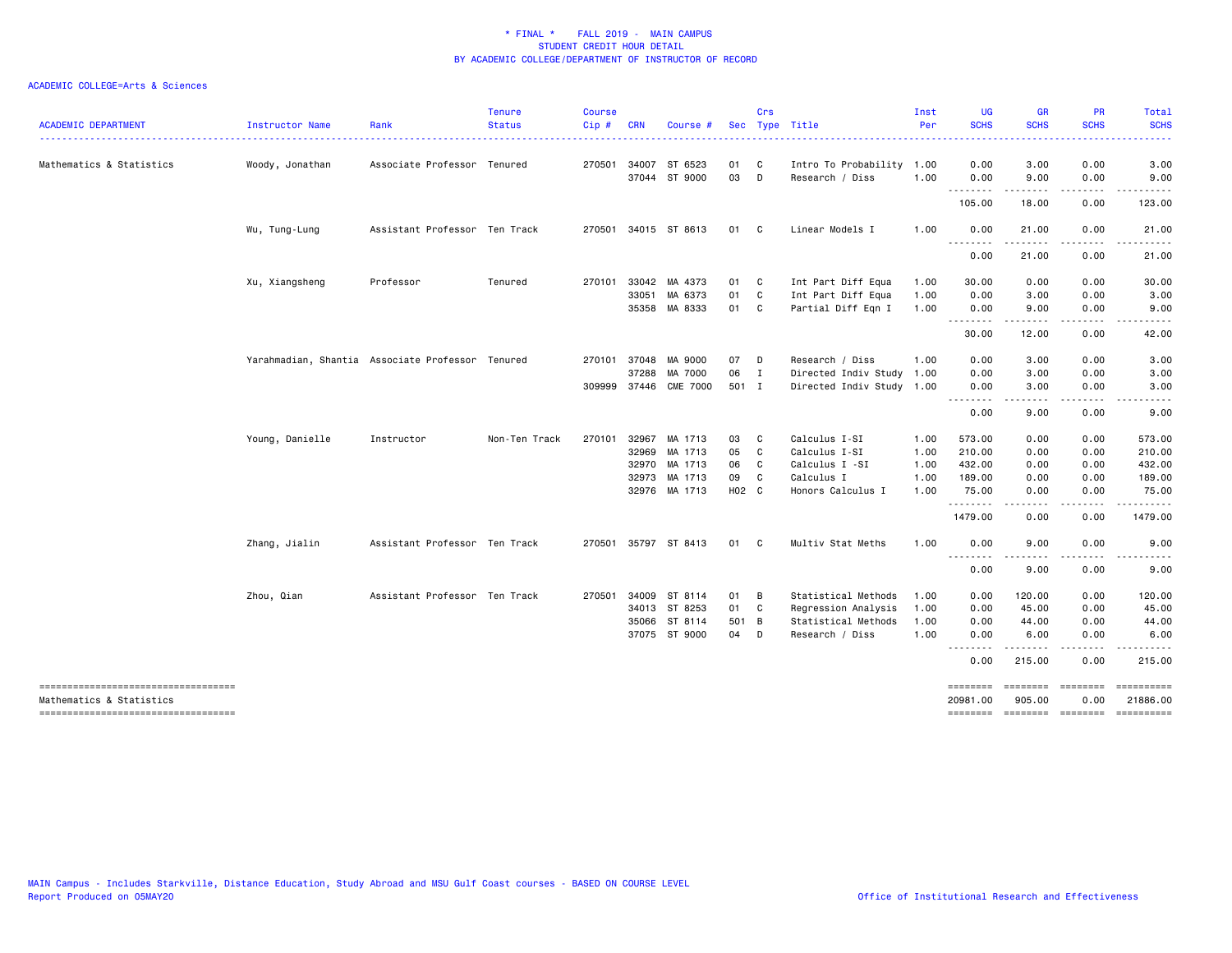|                                                         |                        |              | <b>Tenure</b>  | <b>Course</b> |            |               |               | Crs |                           | Inst | <b>UG</b>          | GR                | <b>PR</b>         | Total                               |
|---------------------------------------------------------|------------------------|--------------|----------------|---------------|------------|---------------|---------------|-----|---------------------------|------|--------------------|-------------------|-------------------|-------------------------------------|
| <b>ACADEMIC DEPARTMENT</b>                              | <b>Instructor Name</b> | Rank         | <b>Status</b>  | Cip#          | <b>CRN</b> | Course        |               |     | Sec Type Title            | Per  | <b>SCHS</b>        | <b>SCHS</b>       | <b>SCHS</b>       | <b>SCHS</b>                         |
| Military Science                                        | Acevedo, James         | Non-Employee | Not Applicable | 280503        |            | 33180 MS 3113 | 01            | - B | Adv Mil Skills I          | 0.50 | 15.00              | 0.00              | 0.00              | 15.00                               |
|                                                         |                        |              |                |               |            | 33181 MS 3113 | 02            | B   | Adv Mil Skills I          | 0.50 | 22.50              | 0.00              | 0.00              | 22.50                               |
|                                                         |                        |              |                |               | 33183      | MS 4114       | 01            | B   | Ldrship Chal & Goal       | 0.50 | 18.00              | 0.00              | 0.00              | 18.00                               |
|                                                         |                        |              |                |               |            | 33184 MS 4114 | 02            | B   | Ldrship Chal & Goal       | 0.50 | 14.00<br>.         | 0.00              | 0.00              | 14.00                               |
|                                                         |                        |              |                |               |            |               |               |     |                           |      | 69.50              | 0.00              | 0.00              | 69.50                               |
|                                                         | Baker, Christopher     | Non-Employee | Not Applicable | 280503        |            | 33171 MS 1112 | 01            | B   | Leader Development I 1.00 |      | 18.00              | 0.00              | 0.00              | 18.00                               |
|                                                         |                        |              |                |               |            | 33172 MS 1112 | 02            | B   | Leader Development I 1.00 |      | 32.00              | 0.00              | 0.00              | 32.00                               |
|                                                         |                        |              |                |               |            | 33173 MS 1112 | 03 B          |     | Leader Development I 1.00 |      | 8.00<br>.          | 0.00<br>-----     | 0.00<br>.         | 8.00                                |
|                                                         |                        |              |                |               |            |               |               |     |                           |      | 58.00              | 0.00              | 0.00              | 58.00                               |
|                                                         | McNutt, Shawn          | Non-Employee | Not Applicable | 280503        |            | 33180 MS 3113 | 01            | B   | Adv Mil Skills I          | 0.50 | 15.00              | 0.00              | 0.00              | 15.00                               |
|                                                         |                        |              |                |               |            | 33181 MS 3113 | 02            | B   | Adv Mil Skills I          | 0.50 | 22.50<br>.         | 0.00              | 0.00<br>$- - - -$ | 22.50                               |
|                                                         |                        |              |                |               |            |               |               |     |                           |      | 37.50              | 0.00              | 0.00              | 37.50                               |
|                                                         | Sarrette, David        | Non-Employee | Not Applicable | 280503        |            | 33183 MS 4114 | 01            | B   | Ldrship Chal & Goal       | 0.50 | 18.00              | 0.00              | 0.00              | 18.00                               |
|                                                         |                        |              |                |               |            | 33184 MS 4114 | 02            | B   | Ldrship Chal & Goal       | 0.50 | 14.00              | 0.00              | 0.00              | 14.00                               |
|                                                         |                        |              |                |               | 36944      | MS 4000       | 01 I          |     | Dir Indiv Study           | 1.00 | 1.00               | 0.00              | 0.00              | 1.00                                |
|                                                         |                        |              |                |               | 37253      | MS 4000       | $02 \qquad I$ |     | Dir Indiv Study           | 1.00 | 1.00               | 0.00              | 0.00              | 1.00                                |
|                                                         |                        |              |                |               |            | 37254 MS 4000 | 03 I          |     | Dir Indiv Study           | 1.00 | 1.00               | 0.00              | 0.00              | 1.00                                |
|                                                         |                        |              |                |               | 37255      | MS 4000       | 04 I          |     | Dir Indiv Study           | 1.00 | 1.00               | 0.00              | 0.00              | 1.00                                |
|                                                         |                        |              |                |               |            | 37261 MS 7000 | 01 I          |     | Directed Individual       | 1.00 | 0.00<br>.          | 1.00              | 0.00              | 1.00                                |
|                                                         |                        |              |                |               |            |               |               |     |                           |      | 36.00              | 1.00              | 0.00              | 37.00                               |
|                                                         | Vazquez, Luis          | Non-Employee | Not Applicable | 131314        | 33381      | PE 3111       | 01 L          |     | Adv Mil Phy Fit           | 1.00 | 49.00              | 0.00              | 0.00              | 49.00                               |
|                                                         |                        |              |                | 280503        |            | 33176 MS 2113 | 01            | B   | Advanced Leadership       | 1.00 | 21.00              | 0.00              | 0.00              | 21.00                               |
|                                                         |                        |              |                |               |            | 33177 MS 2113 | $02 \quad B$  |     | Advanced Leadership       | 1.00 | 24.00              | 0.00              | 0.00              | 24.00                               |
|                                                         |                        |              |                |               |            |               |               |     |                           |      | 94.00              | - - - - -<br>0.00 | .<br>0.00         | 94.00                               |
| -----------------------------------<br>Military Science |                        |              |                |               |            |               |               |     |                           |      | ========<br>295.00 | ========<br>1.00  | ========<br>0.00  | ==========<br>296.00                |
| =====================================                   |                        |              |                |               |            |               |               |     |                           |      |                    |                   |                   | -------- ------- -------- --------- |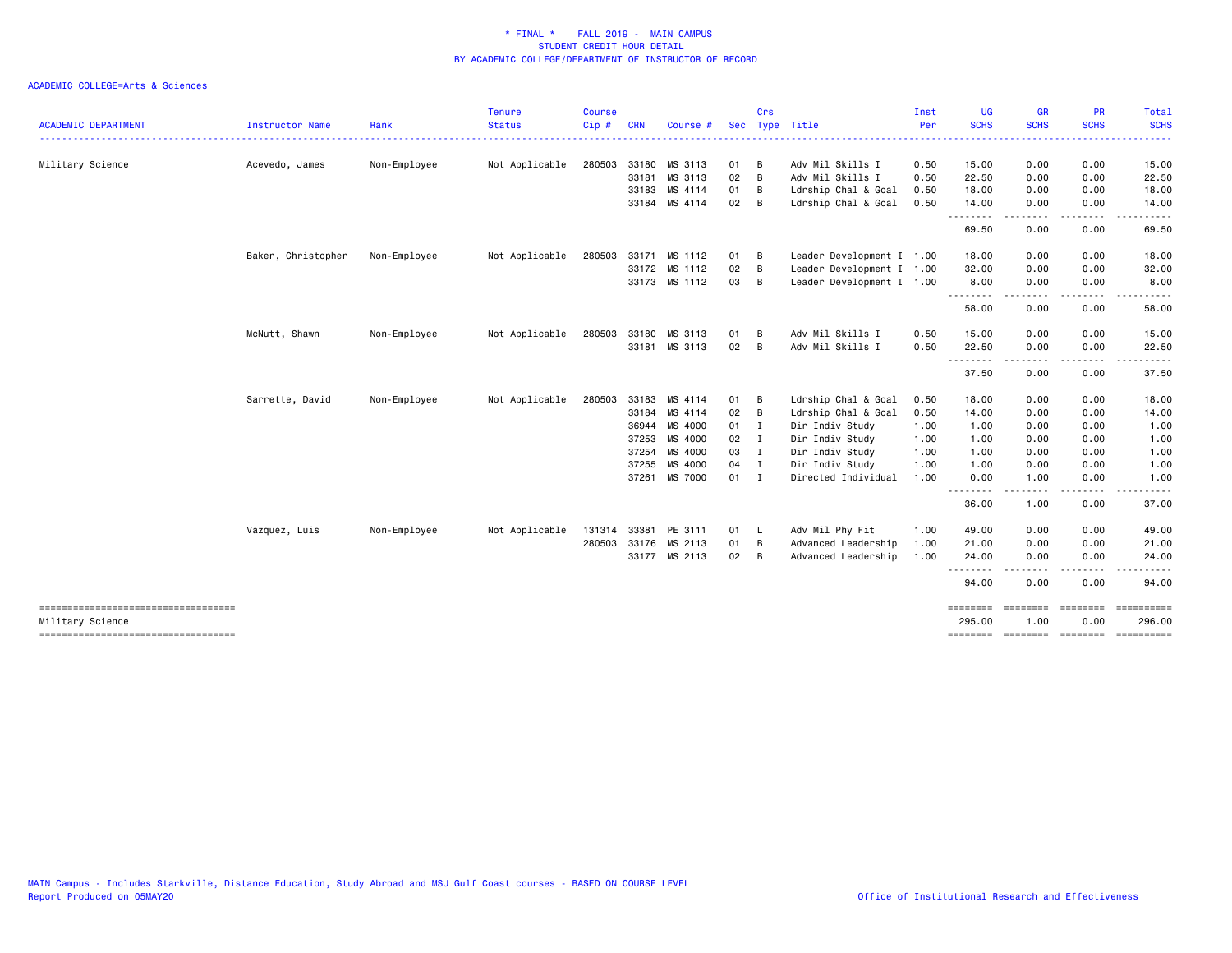| <b>ACADEMIC DEPARTMENT</b> | Instructor Name               | Rank                          | <b>Tenure</b><br><b>Status</b> | <b>Course</b><br>Cip# | <b>CRN</b>   | Course #              | Sec               | Crs          | Type Title                | Inst<br>Per | <b>UG</b><br><b>SCHS</b> | <b>GR</b><br><b>SCHS</b>       | PR<br><b>SCHS</b> | Total<br><b>SCHS</b> |
|----------------------------|-------------------------------|-------------------------------|--------------------------------|-----------------------|--------------|-----------------------|-------------------|--------------|---------------------------|-------------|--------------------------|--------------------------------|-------------------|----------------------|
| Philosophy & Religion      | Bickle, John                  | Professor                     | Tenured                        |                       |              | 301801 32683 HON 3163 | H <sub>01</sub> C |              | Honors Sem Natural S 1.00 |             | 63.00                    | 0.00                           | 0.00              | 63.00                |
|                            |                               |                               |                                |                       |              |                       |                   |              |                           |             | 63.00                    | 0.00                           | 0.00              | 63.00                |
|                            | Bisson, Albert                | Instructor                    | Non-Ten Track                  |                       | 161102 34931 | REL 1003              | 01                | C            | Introductory Hebrew       | 1.00        | 78.00                    | 0.00                           | 0.00              | 78.00                |
|                            |                               |                               |                                | 240101                | 32679        | HON 2003              | H01 I             |              | Oxbridge Tutorial         | 1.00        | 6.00                     | 0.00                           | 0.00              | 6.00                 |
|                            |                               |                               |                                | 380201                | 34728        | REL 1103              | 501 C             |              | Intro To Religion         | 1.00        | 105.00                   | 0.00                           | 0.00              | 105.00               |
|                            |                               |                               |                                |                       | 37411        | REL 4000              | 01                | $\mathbf I$  | Directed Indiv Study      | 1.00        | 3.00                     | 0.00                           | 0.00              | 3.00                 |
|                            |                               |                               |                                |                       | 380203 33883 | REL 1213              | 01                | C            | Intr To Old Test          | 1.00        | 123.00                   | 0.00                           | 0.00              | 123.00               |
|                            |                               |                               |                                |                       |              | 34932 REL 3463        | 01                | C            | Systematic Theology       | 1.00        | 108.00<br>.              | 0.00<br>.                      | 0.00<br>.         | 108.00               |
|                            |                               |                               |                                |                       |              |                       |                   |              |                           |             | 423.00                   | 0.00                           | 0.00              | 423.00               |
|                            | Boyce, Kristin                | Assistant Professor Ten Track |                                | 240101                | 32676        | HON 1173              | H01 S             |              | The Quest II              | 1.00        | 39.00                    | 0.00                           | 0.00              | 39.00                |
|                            |                               |                               |                                |                       | 32677        | HON 1173              | H02 S             |              | The Quest II              | 1.00        | 45.00                    | 0.00                           | 0.00              | 45.00                |
|                            |                               |                               |                                |                       | 380102 33520 | PHI 1113              | 01                | C            | Intro To Logic            | 1.00        | 138.00                   | 0.00                           | 0.00              | 138.00               |
|                            |                               |                               |                                |                       | 33521        | PHI 1113              | 02                | $\mathbf{C}$ | Intro To Logic            | 1.00        | 153.00<br>.              | 0.00<br>.                      | 0.00<br>.         | 153.00<br>.          |
|                            |                               |                               |                                |                       |              |                       |                   |              |                           |             | 375.00                   | 0.00                           | 0.00              | 375.00               |
|                            |                               |                               |                                |                       |              | 380103 34710 PHI 3013 | 501 C             |              |                           | 1.00        |                          |                                |                   |                      |
|                            | Clifford, Michael             | Professor                     | Tenured                        |                       |              | 35433 PHI 3013        | 02                | C            | <b>Business Ethics</b>    | 1.00        | 54.00<br>93.00           | 0.00<br>0.00                   | 0.00<br>0.00      | 54.00<br>93.00       |
|                            |                               |                               |                                |                       |              |                       |                   |              | <b>Business Ethics</b>    |             | .                        |                                |                   |                      |
|                            |                               |                               |                                |                       |              |                       |                   |              |                           |             | 147.00                   | 0.00                           | 0.00              | 147.00               |
|                            | Colaco, David                 | Non-Faculty                   | Not Applicable                 |                       |              | 380101 33536 PHI 3323 | 01                | C            | Medical Ethics            | 1.00        | 90.00                    | 0.00                           | 0.00              | 90.00                |
|                            |                               |                               |                                |                       |              |                       |                   |              |                           |             | 90.00                    | 0.00                           | 0.00              | 90.00                |
|                            | Derby, Timothy                | Lecturer                      | Non-Ten Track                  | 380101                | 33511        | PHI 1001              | F01 C             |              | First Year Seminar        | 1.00        | 24.00                    | 0.00                           | 0.00              | 24.00                |
|                            |                               |                               |                                | 380201                | 33879        | REL 1103              | 07                | C            | Intro To Religion         | 1.00        | 138.00                   | 0.00                           | 0.00              | 138.00               |
|                            |                               |                               |                                |                       | 33880        | REL 1103              | 08                | C            | Intro To Religion         | 1.00        | 135.00<br>.              | 0.00<br>. <b>.</b>             | 0.00<br>.         | 135.00<br>.          |
|                            |                               |                               |                                |                       |              |                       |                   |              |                           |             | 297.00                   | 0.00                           | 0.00              | 297.00               |
|                            | Dolson, Christopher           | Instructor                    | Non-Ten Track                  | 380101                | 33513        | PHI 1103              | 02                | C            | Intro To Philosophy       | 1.00        | 123.00                   | 0.00                           | 0.00              | 123.00               |
|                            |                               |                               |                                |                       | 36740        | PHI 1103              | 08                | C            | Intro To Philosophy       | 1.00        | 126.00                   | 0.00                           | 0.00              | 126.00               |
|                            |                               |                               |                                |                       | 380103 33531 | PHI 1123              | 06                | C            | Intro To Ethics           | 1.00        | 135.00                   | 0.00                           | 0.00              | 135.00               |
|                            |                               |                               |                                |                       | 36739        | PHI 1123              | 07                | C            | Intro To Ethics           | 1.00        | 129.00<br>.              | 0.00                           | 0.00<br>.         | 129.00<br>.          |
|                            |                               |                               |                                |                       |              |                       |                   |              |                           |             | 513.00                   | $\cdots \cdots \cdots$<br>0.00 | 0.00              | 513.00               |
|                            | Hall, Alicia                  | Assistant Professor Ten Track |                                |                       | 380102 33522 | PHI 1113              | 03                | C            | Intro To Logic            | 1.00        | 132.00                   | 0.00                           | 0.00              | 132.00               |
|                            |                               |                               |                                |                       |              | 33524 PHI 1113        | 05                | C            | Intro To Logic            | 1.00        | 129.00                   | 0.00                           | 0.00              | 129.00               |
|                            |                               |                               |                                |                       |              |                       |                   |              |                           |             | .                        | .                              | د د د د           | .                    |
|                            |                               |                               |                                |                       |              |                       |                   |              |                           |             | 261.00                   | 0.00                           | 0.00              | 261.00               |
|                            | Hammons, Christopher Lecturer |                               | Non-Ten Track                  | 380101                | 35071        | PHI 1103              | 501               | - C          | Intro To Philosophy       | 1.00        | 60.00                    | 0.00                           | 0.00              | 60.00                |
|                            |                               |                               |                                | 380103                | 34709        | PHI 1123              | 501 C             |              | Intro To Ethics           | 1.00        | 48.00<br>.               | 0.00<br>.                      | 0.00<br>د د د د   | 48.00<br>.           |
|                            |                               |                               |                                |                       |              |                       |                   |              |                           |             | 108.00                   | 0.00                           | 0.00              | 108.00               |
|                            | Holt, Dale                    | Professor                     | Tenured                        | 380101                |              | 33519 PHI 1103        | H <sub>01</sub> C |              | Intro To Philosophy- 1.00 |             | 75.00                    | 0.00                           | 0.00              | 75.00                |
|                            |                               |                               |                                |                       |              | 33533 PHI 3023        | 01                | C            | Hi West Phil: Part I 1.00 |             | 87.00                    | 0.00                           | 0.00              | 87.00                |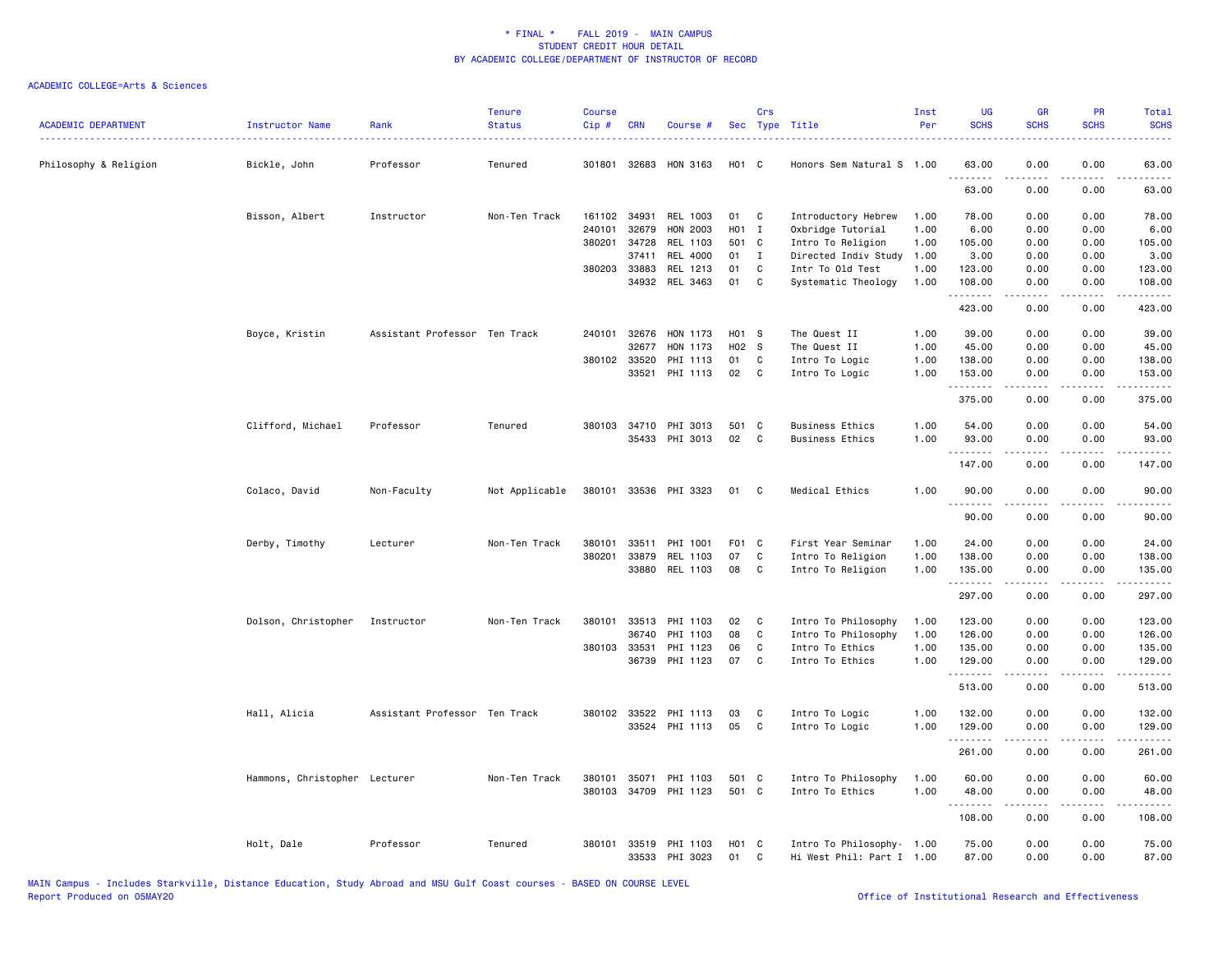| <b>ACADEMIC DEPARTMENT</b> | Instructor Name    | Rank                          | <b>Tenure</b><br><b>Status</b> | <b>Course</b><br>Cip # | <b>CRN</b>   | Course #              |       | Crs          | Sec Type Title            | Inst<br>Per | <b>UG</b><br><b>SCHS</b> | <b>GR</b><br><b>SCHS</b> | PR<br><b>SCHS</b>                                                                                                                 | Total<br><b>SCHS</b><br>$\frac{1}{2} \left( \frac{1}{2} \right) \left( \frac{1}{2} \right) \left( \frac{1}{2} \right) \left( \frac{1}{2} \right)$                                        |
|----------------------------|--------------------|-------------------------------|--------------------------------|------------------------|--------------|-----------------------|-------|--------------|---------------------------|-------------|--------------------------|--------------------------|-----------------------------------------------------------------------------------------------------------------------------------|------------------------------------------------------------------------------------------------------------------------------------------------------------------------------------------|
| Philosophy & Religion      | Holt, Dale         | Professor                     | Tenured                        |                        | 380101 37387 | PHI 4000              | 01    | . т          | Directed Indiv Study 1.00 |             | 3.00                     | 0.00                     | 0.00                                                                                                                              | 3.00                                                                                                                                                                                     |
|                            |                    |                               |                                | 380103                 | 33530        | PHI 1123              | 05    | $\mathbf{C}$ | Intro To Ethics           | 1.00        | 84.00<br><u>.</u>        | 0.00<br>.                | 0.00<br>$\frac{1}{2}$                                                                                                             | 84.00<br>.                                                                                                                                                                               |
|                            |                    |                               |                                |                        |              |                       |       |              |                           |             | 249.00                   | 0.00                     | 0.00                                                                                                                              | 249.00                                                                                                                                                                                   |
|                            | Johnson, Gregory   | Instructor                    | Non-Ten Track                  |                        | 380102 33525 | PHI 1113              | 06    | C            | Intro To Logic            | 1.00        | 120.00                   | 0.00                     | 0.00                                                                                                                              | 120.00                                                                                                                                                                                   |
|                            |                    |                               |                                |                        | 34708        | PHI 1113              | 501 C |              | Intro To Logic            | 1.00        | 42.00<br>.               | 0.00<br>.                | 0.00<br>.                                                                                                                         | 42.00<br>$\frac{1}{2} \left( \frac{1}{2} \right) \left( \frac{1}{2} \right) \left( \frac{1}{2} \right) \left( \frac{1}{2} \right) \left( \frac{1}{2} \right) \left( \frac{1}{2} \right)$ |
|                            |                    |                               |                                |                        |              |                       |       |              |                           |             | 162.00                   | 0.00                     | 0.00                                                                                                                              | 162.00                                                                                                                                                                                   |
|                            | Kallfelz, William  | Instructor                    | Non-Ten Track                  | 380103                 | 33532        | PHI 3013              | 01    | C            | <b>Business Ethics</b>    | 1.00        | 117.00                   | 0.00                     | 0.00                                                                                                                              | 117.00                                                                                                                                                                                   |
|                            |                    |                               |                                |                        | 34924        | PHI 3313              | 01    | C            | Environmental Ethics      | 1.00        | 57.00                    | 0.00                     | 0.00                                                                                                                              | 57.00                                                                                                                                                                                    |
|                            |                    |                               |                                |                        | 380201 33882 | REL 1103              | H01 C |              | Intro To Religion- H      | 1.00        | 72.00                    | 0.00                     | 0.00                                                                                                                              | 72.00                                                                                                                                                                                    |
|                            |                    |                               |                                |                        | 33886        | REL 3213              | 01    | C            | World Religions I         | 1.00        | 99.00<br>.               | 0.00<br>.                | 0.00<br>.                                                                                                                         | 99.00<br>.                                                                                                                                                                               |
|                            |                    |                               |                                |                        |              |                       |       |              |                           |             | 345.00                   | 0.00                     | 0.00                                                                                                                              | 345.00                                                                                                                                                                                   |
|                            | Moffatt, Barton    | Associate Professor Tenured   |                                |                        |              | 380101 33537 PHI 3323 | 02    | $\mathbf{C}$ | Medical Ethics            | 1.00        | 96.00                    | 0.00                     | 0.00                                                                                                                              | 96.00                                                                                                                                                                                    |
|                            |                    |                               |                                |                        |              |                       |       |              |                           |             | .<br>96.00               | 0.00                     | $\sim$ $\sim$ $\sim$<br>0.00                                                                                                      | .<br>96.00                                                                                                                                                                               |
|                            | Montgomery, Robert | Lecturer                      | Non-Ten Track                  | 380201                 | 33877        | REL 1103              | 05    | C            | Intro To Religion         | 1.00        | 132.00                   | 0.00                     | 0.00                                                                                                                              | 132.00                                                                                                                                                                                   |
|                            |                    |                               |                                |                        | 33878        | REL 1103              | 06    | C            | Intro To Religion         | 1.00        | 132.00                   | 0.00                     | 0.00                                                                                                                              | 132.00                                                                                                                                                                                   |
|                            |                    |                               |                                | 451101                 | 33935        | SO 1203               | 01    | C            | Sociology of Familie 1.00 |             | 297.00                   | 0.00                     | 0.00                                                                                                                              | 297.00                                                                                                                                                                                   |
|                            |                    |                               |                                |                        |              | 33936 SO 1203         | 02    | C            | Sociology of Familie 1.00 |             | 303.00                   | 0.00                     | 0.00                                                                                                                              | 303.00                                                                                                                                                                                   |
|                            |                    |                               |                                |                        |              |                       |       |              |                           |             | .<br>864.00              | 0.00                     | $\frac{1}{2} \left( \frac{1}{2} \right) \left( \frac{1}{2} \right) \left( \frac{1}{2} \right) \left( \frac{1}{2} \right)$<br>0.00 | .<br>864.00                                                                                                                                                                              |
|                            | Neal, Anthony      | Assistant Professor Ten Track |                                | 050201                 | 30002        | AAS 1063              | 01    | C            | Intro to African Ame      | 1.00        | 168.00                   | 0.00                     | 0.00                                                                                                                              | 168.00                                                                                                                                                                                   |
|                            |                    |                               |                                | 240101                 | 32674        | HON 1163              | H03   | -S           | The Quest I               | 1.00        | 45.00                    | 0.00                     | 0.00                                                                                                                              | 45.00                                                                                                                                                                                    |
|                            |                    |                               |                                | 380199                 |              | 34920 PHI 3183        | 01    | C            | African American Phi 1.00 |             | 45.00<br>.               | 0.00<br>.                | 0.00<br>.                                                                                                                         | 45.00<br>.                                                                                                                                                                               |
|                            |                    |                               |                                |                        |              |                       |       |              |                           |             | 258.00                   | 0.00                     | 0.00                                                                                                                              | 258.00                                                                                                                                                                                   |
|                            | Phillips, Blakely  | Instructor                    | Non-Ten Track                  |                        | 380102 33523 | PHI 1113              | 04    | C            | Intro To Logic            | 1.00        | 141.00                   | 0.00                     | 0.00                                                                                                                              | 141.00                                                                                                                                                                                   |
|                            |                    |                               |                                |                        | 36738        | PHI 1113              | 07    | C            | Intro To Logic            | 1.00        | 114.00                   | 0.00                     | 0.00                                                                                                                              | 114.00                                                                                                                                                                                   |
|                            |                    |                               |                                | 380103                 | 33527        | PHI 1123              | 02    | C            | Intro To Ethics           | 1.00        | 132.00                   | 0.00                     | 0.00                                                                                                                              | 132.00                                                                                                                                                                                   |
|                            |                    |                               |                                |                        | 33529        | PHI 1123              | 04    | C            | Intro To Ethics           | 1.00        | 135.00<br><b></b>        | 0.00<br>.                | 0.00<br>.                                                                                                                         | 135.00<br>.                                                                                                                                                                              |
|                            |                    |                               |                                |                        |              |                       |       |              |                           |             | 522.00                   | 0.00                     | 0.00                                                                                                                              | 522.00                                                                                                                                                                                   |
|                            | Ransom, Tailer     | Lecturer                      | Non-Ten Track                  | 380101                 | 33517        | PHI 1103              | 06    | C            | Intro To Philosophy       | 1.00        | 132.00                   | 0.00                     | 0.00                                                                                                                              | 132.00                                                                                                                                                                                   |
|                            |                    |                               |                                | 380103                 | 33526        | PHI 1123              | 01    | C            | Intro To Ethics           | 1.00        | 132.00                   | 0.00                     | 0.00                                                                                                                              | 132.00                                                                                                                                                                                   |
|                            |                    |                               |                                |                        |              | 33528 PHI 1123        | 03    | C.           | Intro To Ethics           | 1.00        | 135.00<br>.              | 0.00                     | 0.00                                                                                                                              | 135.00<br>.                                                                                                                                                                              |
|                            |                    |                               |                                |                        |              |                       |       |              |                           |             | 399.00                   | 0.00                     | 0.00                                                                                                                              | 399.00                                                                                                                                                                                   |
|                            | Thompson, James    | Associate Professor Tenured   |                                |                        |              | 380101 34929 PHI 4223 | 01 C  |              | Phil of Cognitive Sc 1.00 |             | 30.00                    | 0.00                     | 0.00                                                                                                                              | 30.00                                                                                                                                                                                    |
|                            |                    |                               |                                |                        |              |                       |       |              |                           |             | <u>.</u><br>30.00        | .<br>0.00                | .<br>0.00                                                                                                                         | .<br>30.00                                                                                                                                                                               |
|                            | Waite, Seth        | Lecturer                      | Non-Ten Track                  | 380101                 |              | 33512 PHI 1103        | 01    | C.           | Intro To Philosophy       | 1.00        | 135.00                   | 0.00                     | 0.00                                                                                                                              | 135.00                                                                                                                                                                                   |
|                            |                    |                               |                                |                        |              | 33514 PHI 1103        | 03    | C            | Intro To Philosophy       | 1.00        | 99.00                    | 0.00                     | 0.00                                                                                                                              | 99.00                                                                                                                                                                                    |
|                            |                    |                               |                                |                        |              | 33515 PHI 1103        | 04    | C            | Intro To Philosophy       | 1.00        | 129.00                   | 0.00                     | 0.00                                                                                                                              | 129.00                                                                                                                                                                                   |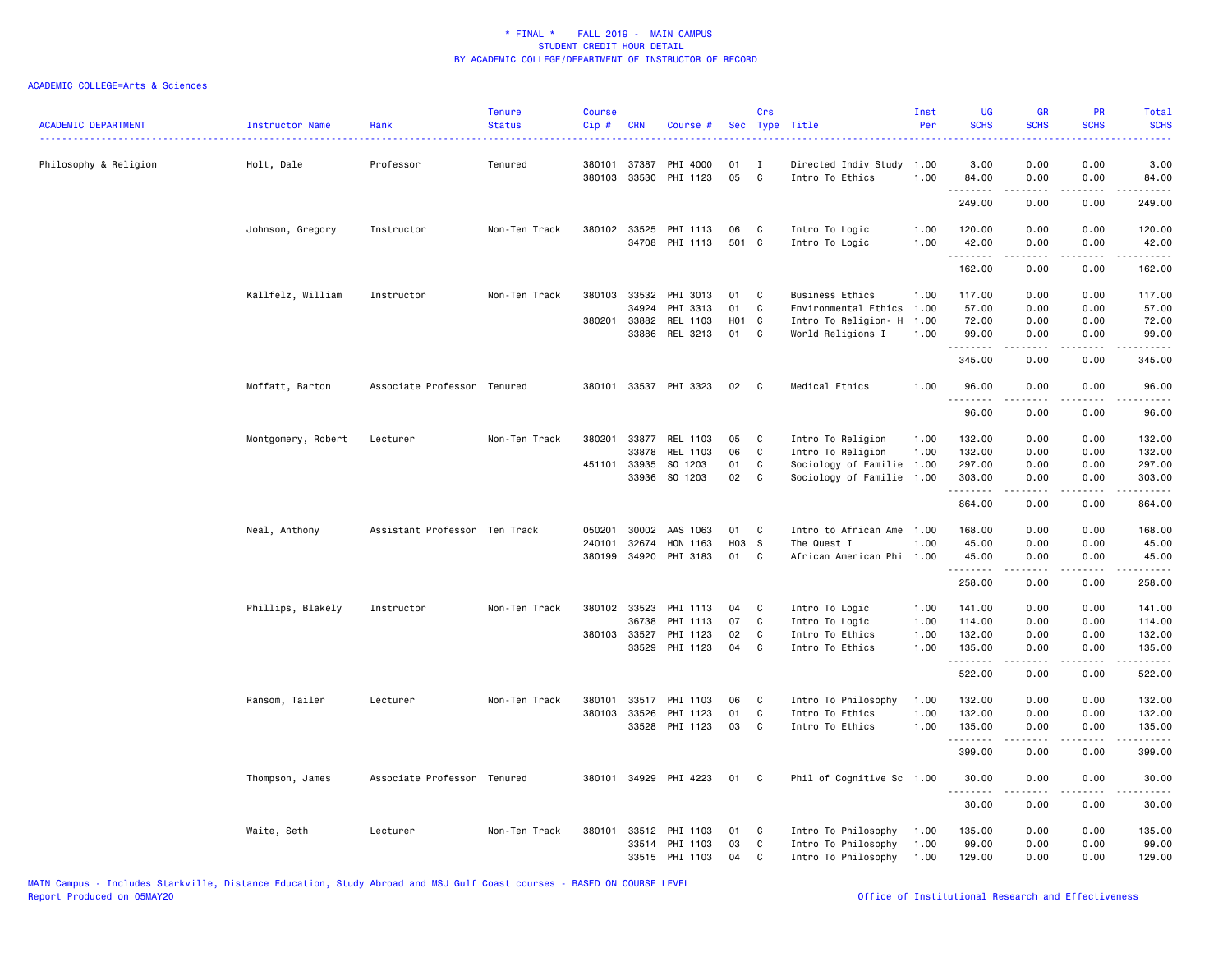| <b>ACADEMIC DEPARTMENT</b>             | Instructor Name | Rank                | <b>Tenure</b><br><b>Status</b> | Course<br>$Cip$ # | <b>CRN</b> | Course #                   |      | <b>Crs</b>   | Sec Type Title            | Inst<br>Per | <b>UG</b><br><b>SCHS</b> | <b>GR</b><br><b>SCHS</b> | <b>PR</b><br><b>SCHS</b> | Total<br><b>SCHS</b> |
|----------------------------------------|-----------------|---------------------|--------------------------------|-------------------|------------|----------------------------|------|--------------|---------------------------|-------------|--------------------------|--------------------------|--------------------------|----------------------|
| Philosophy & Religion                  | Waite, Seth     | Lecturer            | Non-Ten Track                  |                   |            | 380101 33518 PHI 1103 07 C |      |              | Intro To Philosophy       | 1.00        | 126.00                   | 0.00                     | 0.00<br>.                | 126.00<br>------     |
|                                        |                 |                     |                                |                   |            |                            |      |              |                           |             | 489.00                   | 0.00                     | 0.00                     | 489.00               |
|                                        | Witt, Joseph    | Associate Professor | Tenured                        | 380201            | 33874      | REL 1103                   | 02   | - C          | Intro To Religion         | 1.00        | 135.00                   | 0.00                     | 0.00                     | 135.00               |
|                                        |                 |                     |                                |                   | 33875      | REL 1103                   | 03   | $\mathbf{C}$ | Intro To Religion         | 1.00        | 141.00                   | 0.00                     | 0.00                     | 141.00               |
|                                        |                 |                     |                                |                   | 33884      | <b>REL 3103</b>            | 01 C |              | Religion & U.S. Cult 1.00 |             | 87.00                    | 0.00                     | 0.00                     | 87.00                |
|                                        |                 |                     |                                |                   |            |                            |      |              |                           |             | --------                 |                          | $  -$<br>.               | . <u>.</u> .         |
|                                        |                 |                     |                                |                   |            |                            |      |              |                           |             | 363.00                   | 0.00                     | 0.00                     | 363.00               |
|                                        |                 |                     |                                |                   |            |                            |      |              |                           |             |                          |                          |                          |                      |
| ====================================   |                 |                     |                                |                   |            |                            |      |              |                           |             | $=$ = = = = = = =        | ========                 | $=$ = = = = = = =        |                      |
| Philosophy & Religion                  |                 |                     |                                |                   |            |                            |      |              |                           |             | 6054.00                  | 0.00                     | 0.00                     | 6054.00              |
| ====================================== |                 |                     |                                |                   |            |                            |      |              |                           |             | $=$ = = = = = = =        | ========                 | ========                 | ==========           |
|                                        |                 |                     |                                |                   |            |                            |      |              |                           |             |                          |                          |                          |                      |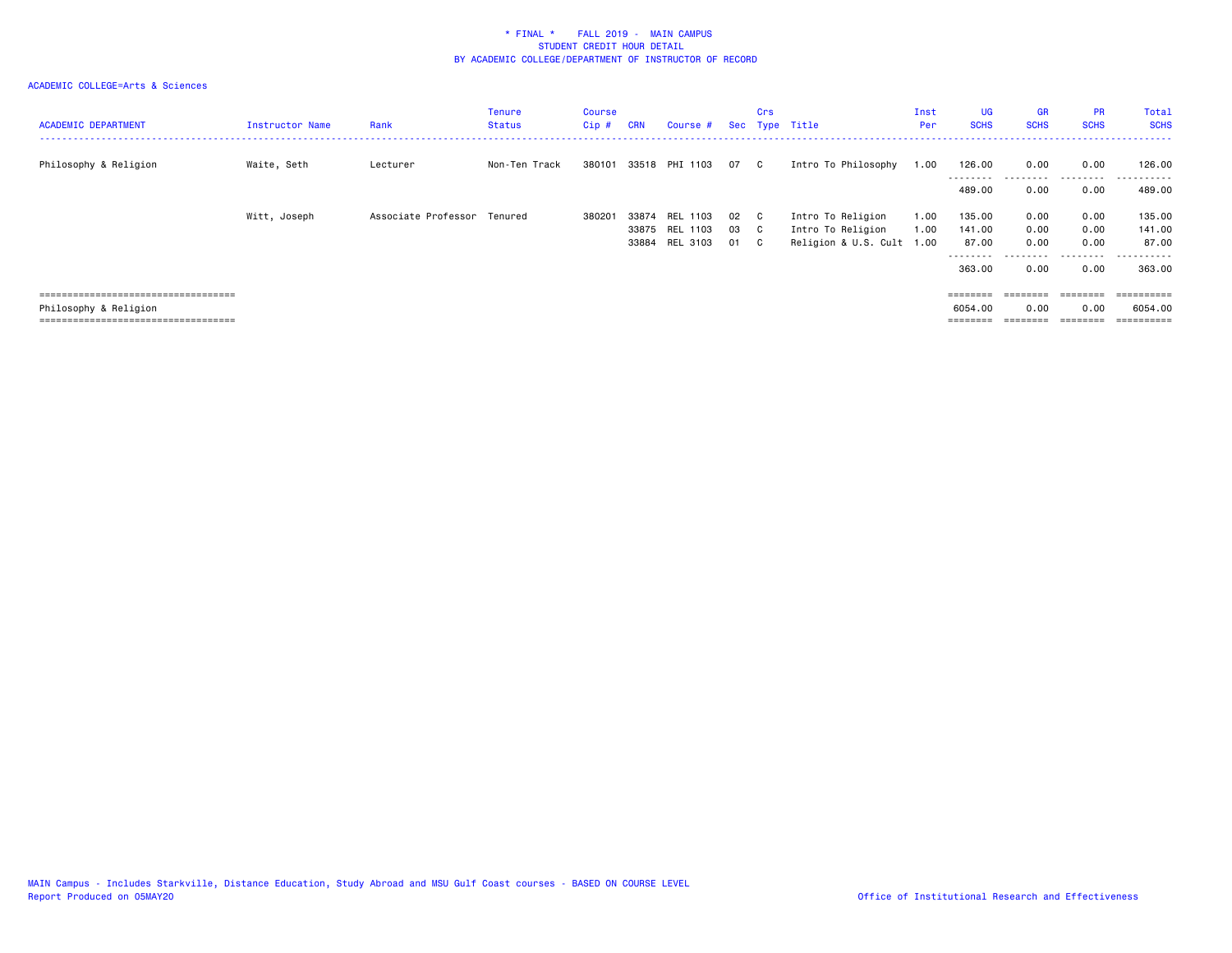| <b>ACADEMIC DEPARTMENT</b> | Instructor Name                        | Rank                              | <b>Tenure</b><br><b>Status</b> | <b>Course</b><br>Cip # | <b>CRN</b>            | Course #                        | <b>Sec</b>  | Crs              | Type Title                                   | Inst<br>Per  | <b>UG</b><br><b>SCHS</b>        | <b>GR</b><br><b>SCHS</b>                                                                                                                                      | PR<br><b>SCHS</b>     | Total<br><b>SCHS</b><br>$\frac{1}{2} \left( \frac{1}{2} \right) \left( \frac{1}{2} \right) \left( \frac{1}{2} \right) \left( \frac{1}{2} \right)$ |
|----------------------------|----------------------------------------|-----------------------------------|--------------------------------|------------------------|-----------------------|---------------------------------|-------------|------------------|----------------------------------------------|--------------|---------------------------------|---------------------------------------------------------------------------------------------------------------------------------------------------------------|-----------------------|---------------------------------------------------------------------------------------------------------------------------------------------------|
| Physics & Astronomy        | Afanasjev, Anatoli                     | Professor                         | Tenured                        |                        | 400801 33466<br>36586 | PH 2223<br>PH 9000              | 02<br>12    | C<br>D           | Physics II<br>Research / Diss                | 1.00<br>1.00 | 207.00<br>0.00                  | 0.00<br>15.00                                                                                                                                                 | 0.00<br>0.00          | 207.00<br>15.00                                                                                                                                   |
|                            |                                        |                                   |                                |                        |                       | 36908 PH 7000                   | 02          | $\mathbf{I}$     | Directed Indiv Study                         | 1.00         | 0.00<br>.                       | 3.00<br>$\sim$ 200 $\sim$ 200                                                                                                                                 | 0.00<br>.             | 3.00<br>.                                                                                                                                         |
|                            |                                        |                                   |                                |                        |                       |                                 |             |                  |                                              |              | 207.00                          | 18.00                                                                                                                                                         | 0.00                  | 225.00                                                                                                                                            |
|                            | Ariunbold, Gombojav                    | Assistant Professor Ten Track     |                                | 400801                 | 33461                 | PH 2213                         | 03          | C                | Physics I                                    | 1.00         | 186.00                          | 0.00                                                                                                                                                          | 0.00                  | 186.00                                                                                                                                            |
|                            |                                        |                                   |                                |                        | 33503                 | PH 6323                         | 01          | C                | Electromag Fields I                          | 1.00         | 0.00                            | 12.00                                                                                                                                                         | 0.00                  | 12.00                                                                                                                                             |
|                            |                                        |                                   |                                |                        | 36895                 | PH 9000<br>400805 33499 PH 4323 | 17<br>01    | D<br>$\mathbf c$ | Research / Diss<br>Electromag Fields I       | 1.00<br>1.00 | 0.00<br>3.00                    | 9.00<br>0.00                                                                                                                                                  | 0.00<br>0.00          | 9.00<br>3.00                                                                                                                                      |
|                            |                                        |                                   |                                |                        |                       |                                 |             |                  |                                              |              | .<br>189.00                     | $\frac{1}{2} \left( \frac{1}{2} \right) \left( \frac{1}{2} \right) \left( \frac{1}{2} \right) \left( \frac{1}{2} \right) \left( \frac{1}{2} \right)$<br>21.00 | .<br>0.00             | .<br>210.00                                                                                                                                       |
|                            |                                        | Professor                         | Tenured                        | 400801                 | 33460                 | PH 2213                         |             |                  |                                              |              | 177.00                          | 0.00                                                                                                                                                          | 0.00                  |                                                                                                                                                   |
|                            | Arnoldus, Henk                         |                                   |                                |                        | 36522                 | PH 9000                         | 02<br>04    | C<br>D           | Physics I<br>Research / Diss                 | 1.00<br>1.00 | 0.00                            | 18.00                                                                                                                                                         | 0.00                  | 177.00<br>18.00                                                                                                                                   |
|                            |                                        |                                   |                                |                        |                       | 400810 33506 PH 8233            | 01          | C                | Meth Theoret Ph I                            | 1.00         | 0.00                            | 36.00                                                                                                                                                         | 0.00                  | 36.00                                                                                                                                             |
|                            |                                        |                                   |                                |                        |                       |                                 |             |                  |                                              |              | <u>.</u>                        | .                                                                                                                                                             | $\frac{1}{2}$         | .                                                                                                                                                 |
|                            |                                        |                                   |                                |                        |                       |                                 |             |                  |                                              |              | 177.00                          | 54.00                                                                                                                                                         | 0.00                  | 231.00                                                                                                                                            |
|                            | Clay, Rudolf                           | Professor                         | Tenured                        | 141201                 | 35204                 | PH 4433                         | 01          | C                | Computational Physic 1.00                    |              | 6.00                            | 0.00                                                                                                                                                          | 0.00                  | 6.00                                                                                                                                              |
|                            |                                        |                                   |                                | 400801                 | 36501                 | PH 9000                         | 01          | D                | Research / Diss                              | 1.00         | 0.00                            | 9.00                                                                                                                                                          | 0.00                  | 9.00                                                                                                                                              |
|                            |                                        |                                   |                                |                        |                       | 400899 35205 PH 6433            | 01          | $\mathbf{C}$     | Computational Physic 1.00                    |              | 0.00<br><u> - - - - - - - -</u> | 9.00<br>.                                                                                                                                                     | 0.00<br>.             | 9.00<br>.                                                                                                                                         |
|                            |                                        |                                   |                                |                        |                       |                                 |             |                  |                                              |              | 6.00                            | 18.00                                                                                                                                                         | 0.00                  | 24.00                                                                                                                                             |
|                            | Crider, Benjamin                       | Assistant Professor Ten Track     |                                | 400801                 | 35202                 | PH 4113                         | 01          | B                | Elec Circuit Scien                           | 1.00         | 24.00                           | 0.00                                                                                                                                                          | 0.00                  | 24.00                                                                                                                                             |
|                            |                                        |                                   |                                |                        | 36595                 | PH 9000                         | 13          | D                | Research / Diss                              | 1.00         | 0.00                            | 12.00                                                                                                                                                         | 0.00                  | 12.00                                                                                                                                             |
|                            |                                        |                                   |                                |                        |                       | 37333 PH 4000                   | 01          | $\mathbf{I}$     | Directed Indiv Study                         | 1.00         | 1.00<br>.                       | 0.00<br>.                                                                                                                                                     | 0.00<br>.             | 1.00<br>.                                                                                                                                         |
|                            |                                        |                                   |                                |                        |                       |                                 |             |                  |                                              |              | 25.00                           | 12.00                                                                                                                                                         | 0.00                  | 37.00                                                                                                                                             |
|                            | Cuicchi, Paul                          | Lecturer                          | Non-Ten Track                  | 400801                 | 33410                 | PH 1013                         | 04          | C                | Physical Sci Survey                          | 1.00         | 156.00                          | 0.00                                                                                                                                                          | 0.00                  | 156.00                                                                                                                                            |
|                            |                                        |                                   |                                |                        |                       | 33411 PH 1013                   | 05          | C                | Physical Sci Survey                          | 1.00         | 183.00                          | 0.00                                                                                                                                                          | 0.00                  | 183.00                                                                                                                                            |
|                            |                                        |                                   |                                |                        |                       |                                 |             |                  |                                              |              | .<br>339.00                     | .<br>0.00                                                                                                                                                     | .<br>0.00             | ------<br>339.00                                                                                                                                  |
|                            | Dickel, Doyl                           | Research Assist Pro Non-Ten Track |                                |                        |                       | 141901 36423 ME 9000            | 18          | D                | Research / Diss                              | 1.00         | 0.00                            | 6.00                                                                                                                                                          | 0.00                  | 6.00                                                                                                                                              |
|                            |                                        |                                   |                                |                        |                       |                                 |             |                  |                                              |              | <u>.</u><br>0.00                | .<br>6.00                                                                                                                                                     | $\frac{1}{2}$<br>0.00 | .<br>6.00                                                                                                                                         |
|                            |                                        |                                   |                                |                        |                       |                                 |             |                  |                                              |              |                                 |                                                                                                                                                               |                       |                                                                                                                                                   |
|                            | Dunne, James                           | Professor                         | Tenured                        | 400801                 | 36539                 | PH 9000                         | 06<br>F11 C | D                | Research / Diss                              | 1.00         | 0.00                            | 9.00                                                                                                                                                          | 0.00                  | 9.00                                                                                                                                              |
|                            |                                        |                                   |                                | 521003                 | 32308<br>32309        | FYE 1001<br>FYE 1001            | F12 C       |                  | First Year Experienc<br>First Year Experienc | 1.00<br>1.00 | 17.00<br>9.00                   | 0.00<br>0.00                                                                                                                                                  | 0.00<br>0.00          | 17.00<br>9.00                                                                                                                                     |
|                            |                                        |                                   |                                |                        |                       |                                 |             |                  |                                              |              | <u>.</u>                        |                                                                                                                                                               |                       | $\frac{1}{2} \left( \frac{1}{2} \right) \left( \frac{1}{2} \right) \left( \frac{1}{2} \right) \left( \frac{1}{2} \right)$                         |
|                            |                                        |                                   |                                |                        |                       |                                 |             |                  |                                              |              | 26.00                           | 9.00                                                                                                                                                          | 0.00                  | 35.00                                                                                                                                             |
|                            | Dutta, Dipangkar                       | Professor                         | Tenured                        |                        | 400801 33459          | PH 2213                         | H01 C       |                  | Physics I - Honors                           | 1.00         | 87.00                           | 0.00                                                                                                                                                          | 0.00                  | 87.00                                                                                                                                             |
|                            |                                        |                                   |                                |                        |                       | 36540 PH 9000                   | 07          | D                | Research / Diss                              | 1.00         | 0.00                            | 31.00<br>$\frac{1}{2} \left( \frac{1}{2} \right) \left( \frac{1}{2} \right) \left( \frac{1}{2} \right) \left( \frac{1}{2} \right) \left( \frac{1}{2} \right)$ | 0.00<br>.             | 31.00                                                                                                                                             |
|                            |                                        |                                   |                                |                        |                       |                                 |             |                  |                                              |              | 87.00                           | 31.00                                                                                                                                                         | 0.00                  | 118.00                                                                                                                                            |
|                            | Ekanayaka Mudiyansel Grad Teach Assist |                                   | Not Applicable                 |                        |                       | 400801 33393 PH 1011            | 01 L        |                  | Physical Science Lab 1.00                    |              | 16.00                           | 0.00                                                                                                                                                          | 0.00                  | 16.00                                                                                                                                             |
|                            |                                        |                                   |                                |                        | 33394                 | PH 1011                         | 02          | <b>L</b>         | Physical Science Lab 1.00                    |              | 16.00                           | 0.00                                                                                                                                                          | 0.00                  | 16.00                                                                                                                                             |
|                            |                                        |                                   |                                |                        |                       | 33395 PH 1011                   | 03          | L.               | Physical Science Lab 1.00                    |              | 16.00                           | 0.00                                                                                                                                                          | 0.00                  | 16.00                                                                                                                                             |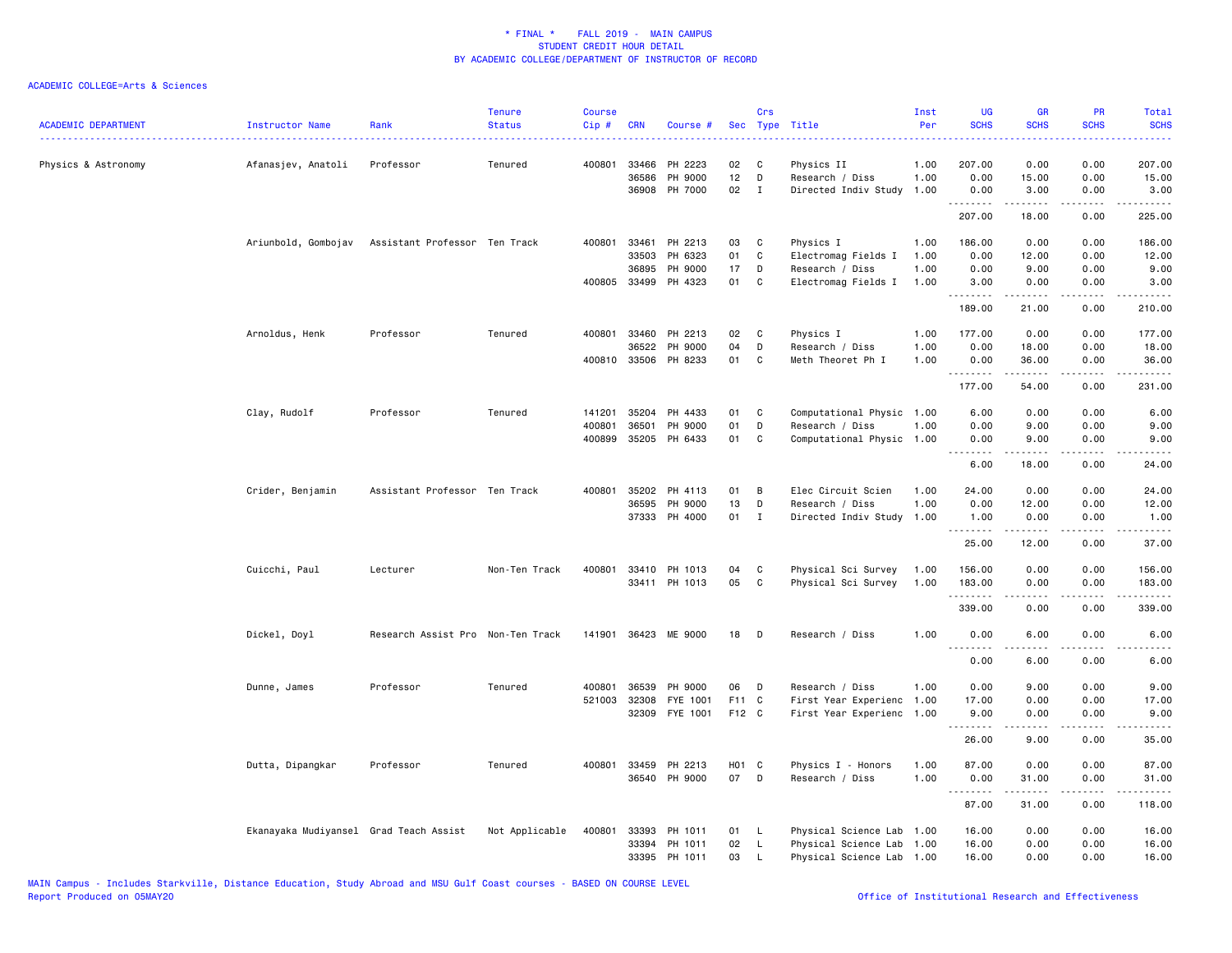| <b>ACADEMIC DEPARTMENT</b> | Instructor Name                        | Rank                              | <b>Tenure</b><br><b>Status</b> | <b>Course</b><br>$Cip$ # | <b>CRN</b> | Course #             |                 | Crs          | Sec Type Title            | Inst<br>Per | <b>UG</b><br><b>SCHS</b><br>. | <b>GR</b><br><b>SCHS</b>                                                                                                                                     | <b>PR</b><br><b>SCHS</b> | Total<br><b>SCHS</b><br>$\frac{1}{2} \left( \frac{1}{2} \right) \left( \frac{1}{2} \right) \left( \frac{1}{2} \right) \left( \frac{1}{2} \right)$ |
|----------------------------|----------------------------------------|-----------------------------------|--------------------------------|--------------------------|------------|----------------------|-----------------|--------------|---------------------------|-------------|-------------------------------|--------------------------------------------------------------------------------------------------------------------------------------------------------------|--------------------------|---------------------------------------------------------------------------------------------------------------------------------------------------|
| Physics & Astronomy        | Ekanayaka Mudiyansel Grad Teach Assist |                                   | Not Applicable                 | 400801                   | 33396      | PH 1011              | 04              | - L          | Physical Science Lab 1.00 |             | 10.00                         | 0.00                                                                                                                                                         | 0.00                     | 10.00                                                                                                                                             |
|                            |                                        |                                   |                                |                          | 33398      | PH 1011              | 06              | $\mathsf{L}$ | Physical Science Lab      | 1.00        | 17.00                         | 0.00                                                                                                                                                         | 0.00                     | 17.00                                                                                                                                             |
|                            |                                        |                                   |                                |                          | 33399      | PH 1011              | 07              | - L          | Physical Science Lab      | 1.00        | 16.00                         | 0.00                                                                                                                                                         | 0.00                     | 16.00                                                                                                                                             |
|                            |                                        |                                   |                                |                          | 33400      | PH 1011              | 08              | $\mathsf{L}$ | Physical Science Lab      | 1.00        | 15.00                         | 0.00                                                                                                                                                         | 0.00                     | 15.00                                                                                                                                             |
|                            |                                        |                                   |                                |                          | 33402      | PH 1011              | 10 <sub>1</sub> | $\mathsf{L}$ | Physical Science Lab      | 1.00        | 16.00                         | 0.00                                                                                                                                                         | 0.00                     | 16.00                                                                                                                                             |
|                            |                                        |                                   |                                |                          | 33403      | PH 1011              | 11              | $\mathsf{L}$ | Physical Science Lab      | 1.00        | 18.00                         | 0.00                                                                                                                                                         | 0.00                     | 18.00                                                                                                                                             |
|                            |                                        |                                   |                                |                          | 33404      | PH 1011              | 12              | $\mathsf{L}$ | Physical Science Lab      | 1.00        | 15.00                         | 0.00                                                                                                                                                         | 0.00                     | 15.00                                                                                                                                             |
|                            |                                        |                                   |                                |                          | 33405      | PH 1011              | 13              | L            | Physical Science Lab      | 1.00        | 7.00                          | 0.00                                                                                                                                                         | 0.00                     | 7.00                                                                                                                                              |
|                            |                                        |                                   |                                |                          |            | 33419 PH 1113        | 04              | C            | Gen Physics I             | 1.00        | 174.00<br>.                   | 0.00<br>.                                                                                                                                                    | 0.00<br>.                | 174.00<br>22222                                                                                                                                   |
|                            |                                        |                                   |                                |                          |            |                      |                 |              |                           |             | 336.00                        | 0.00                                                                                                                                                         | 0.00                     | 336.00                                                                                                                                            |
|                            | El Fassi, Lamiaa                       | Assistant Professor Ten Track     |                                |                          |            | 400801 33490 PH 2233 | 01              | C            | Physics III               | 1.00        | 222.00<br>.                   | 0.00<br>.                                                                                                                                                    | 0.00<br>$\frac{1}{2}$    | 222.00<br>$- - - - - -$                                                                                                                           |
|                            |                                        |                                   |                                |                          |            |                      |                 |              |                           |             | 222.00                        | 0.00                                                                                                                                                         | 0.00                     | 222.00                                                                                                                                            |
|                            | Fox, Daniel                            | Lecturer                          | Non-Ten Track                  | 400801                   |            | 33469 PH 2223        | 05              | C            | Physics II SI             | 1.00        | 192.00                        | 0.00                                                                                                                                                         | 0.00                     | 192.00                                                                                                                                            |
|                            |                                        |                                   |                                |                          |            | 33471 PH 2223        | 07              | C            | Physics II SI             | 1.00        | 192.00                        | 0.00                                                                                                                                                         | 0.00                     | 192.00                                                                                                                                            |
|                            |                                        |                                   |                                |                          |            |                      |                 |              |                           |             | .<br>384.00                   | $\frac{1}{2} \left( \frac{1}{2} \right) \left( \frac{1}{2} \right) \left( \frac{1}{2} \right) \left( \frac{1}{2} \right) \left( \frac{1}{2} \right)$<br>0.00 | .<br>0.00                | $- - - - -$<br>384.00                                                                                                                             |
|                            |                                        |                                   |                                |                          |            |                      |                 |              |                           |             |                               |                                                                                                                                                              |                          |                                                                                                                                                   |
|                            | Geneser, Claire                        | Grad Teach Assist                 | Not Applicable                 | 400801                   | 33423      | PH 1113              | 08              | К            | Gen Physics I             | 1.00        | 0.00                          | 0.00                                                                                                                                                         | 0.00                     | 0.00                                                                                                                                              |
|                            |                                        |                                   |                                |                          |            | 33424 PH 1113        | 09              | К            | Gen Physics I             | 1.00        | 0.00                          | 0.00                                                                                                                                                         | 0.00                     | 0.00                                                                                                                                              |
|                            |                                        |                                   |                                |                          | 33425      | PH 1113              | 10              | К            | Gen Physics I             | 1.00        | 0.00                          | 0.00                                                                                                                                                         | 0.00                     | 0.00                                                                                                                                              |
|                            |                                        |                                   |                                |                          | 33426      | PH 1113              | 11              | К            | Gen Physics I             | 1.00        | 0.00                          | 0.00                                                                                                                                                         | 0.00                     | 0.00                                                                                                                                              |
|                            |                                        |                                   |                                |                          | 33427      | PH 1113              | 12              | К            | Gen Physics I             | 1.00        | 0.00                          | 0.00                                                                                                                                                         | 0.00                     | 0.00                                                                                                                                              |
|                            |                                        |                                   |                                |                          | 33428      | PH 1113              | 13              | К            | Gen Physics I             | 1.00        | 0.00                          | 0.00                                                                                                                                                         | 0.00                     | 0.00                                                                                                                                              |
|                            |                                        |                                   |                                |                          | 33429      | PH 1113              | 14              | К            | Gen Physics I             | 1.00        | 0.00                          | 0.00                                                                                                                                                         | 0.00                     | 0.00                                                                                                                                              |
|                            |                                        |                                   |                                |                          | 33430      | PH 1113              | 15              | К            | Gen Physics I             | 1.00        | 0.00                          | 0.00                                                                                                                                                         | 0.00                     | 0.00                                                                                                                                              |
|                            |                                        |                                   |                                |                          | 33431      | PH 1113              | 16              | К            | Gen Physics I             | 1.00        | 0.00                          | 0.00                                                                                                                                                         | 0.00                     | 0.00                                                                                                                                              |
|                            |                                        |                                   |                                |                          | 33432      | PH 1113              | 17              | К            | Gen Physics I             | 1.00        | 0.00                          | 0.00                                                                                                                                                         | 0.00                     | 0.00                                                                                                                                              |
|                            |                                        |                                   |                                |                          | 33433      | PH 1113              | 18              | К            | Gen Physics I             | 1.00        | 0.00                          | 0.00                                                                                                                                                         | 0.00                     | 0.00                                                                                                                                              |
|                            |                                        |                                   |                                |                          | 33434      | PH 1113              | 19              | К            | Gen Physics I             | 1.00        | 0.00                          | 0.00                                                                                                                                                         | 0.00                     | 0.00                                                                                                                                              |
|                            |                                        |                                   |                                |                          | 33435      | PH 1113              | 20              | K            | Gen Physics I             | 1.00        | 0.00                          | 0.00                                                                                                                                                         | 0.00                     | 0.00                                                                                                                                              |
|                            |                                        |                                   |                                |                          | 33436      | PH 1113              | 21              | К            | Gen Physics I             | 1.00        | 0.00                          | 0.00                                                                                                                                                         | 0.00                     | 0.00                                                                                                                                              |
|                            |                                        |                                   |                                |                          | 33437      | PH 1113              | 22              | К            | Gen Physics I             | 1.00        | 0.00                          | 0.00                                                                                                                                                         | 0.00                     | 0.00                                                                                                                                              |
|                            |                                        |                                   |                                |                          | 33438      | PH 1113              | 23              | К            | Gen Physics I - MSMS      | 1.00        | 0.00                          | 0.00                                                                                                                                                         | 0.00                     | 0.00                                                                                                                                              |
|                            |                                        |                                   |                                |                          | 33439      | PH 1113              | 24              | К            | Gen Physics I             | 1.00        | 0.00                          | 0.00                                                                                                                                                         | 0.00                     | 0.00                                                                                                                                              |
|                            |                                        |                                   |                                |                          | 33440      | PH 1113              | 25              | К            | Gen Physics I             | 1.00        | 0.00                          | 0.00                                                                                                                                                         | 0.00                     | 0.00                                                                                                                                              |
|                            |                                        |                                   |                                |                          |            | 35207 PH 1113        | 26              | К            | Gen Physics I             | 1.00        | 0.00                          | 0.00                                                                                                                                                         | 0.00                     | 0.00                                                                                                                                              |
|                            |                                        |                                   |                                |                          |            | 36719 PH 1113        | 27              | К            | Gen Physics I             | 1.00        | 0.00<br>.                     | 0.00<br>-----                                                                                                                                                | 0.00<br>.                | 0.00<br>$\frac{1}{2} \left( \frac{1}{2} \right) \left( \frac{1}{2} \right) \left( \frac{1}{2} \right) \left( \frac{1}{2} \right)$                 |
|                            |                                        |                                   |                                |                          |            |                      |                 |              |                           |             | 0.00                          | 0.00                                                                                                                                                         | 0.00                     | 0.00                                                                                                                                              |
|                            | Inkoom, Godfred                        | Visiting Assist Pro Non-Ten Track |                                | 400801                   |            | 33417 PH 1113        | 02              | C            | Gen Physics I             | 1.00        | 171.00                        | 0.00                                                                                                                                                         | 0.00                     | 171.00                                                                                                                                            |
|                            |                                        |                                   |                                |                          | 33420      | PH 1113              | 05              | C            | Gen Physics I             | 1.00        | 177.00                        | 0.00                                                                                                                                                         | 0.00                     | 177.00                                                                                                                                            |
|                            |                                        |                                   |                                |                          |            | 33453 PH 1133        | 01              | C            | Gen Physics III           | 1.00        | 111.00<br>.                   | 0.00<br>د د د د د                                                                                                                                            | 0.00<br>.                | 111.00<br>.                                                                                                                                       |
|                            |                                        |                                   |                                |                          |            |                      |                 |              |                           |             | 459.00                        | 0.00                                                                                                                                                         | 0.00                     | 459.00                                                                                                                                            |
|                            | Kim, Seong-Gon                         | Professor                         | Tenured                        | 400801                   |            | 36516 PH 9000        | 03              | D            | Research / Diss           | 1.00        | 0.00                          | 18.00                                                                                                                                                        | 0.00                     | 18.00                                                                                                                                             |
|                            |                                        |                                   |                                | 400804                   |            | 33509 PH 8743        | 01              | C            | Quantum Mechanics I       | 1.00        | 0.00                          | 21.00                                                                                                                                                        | 0.00                     | 21.00                                                                                                                                             |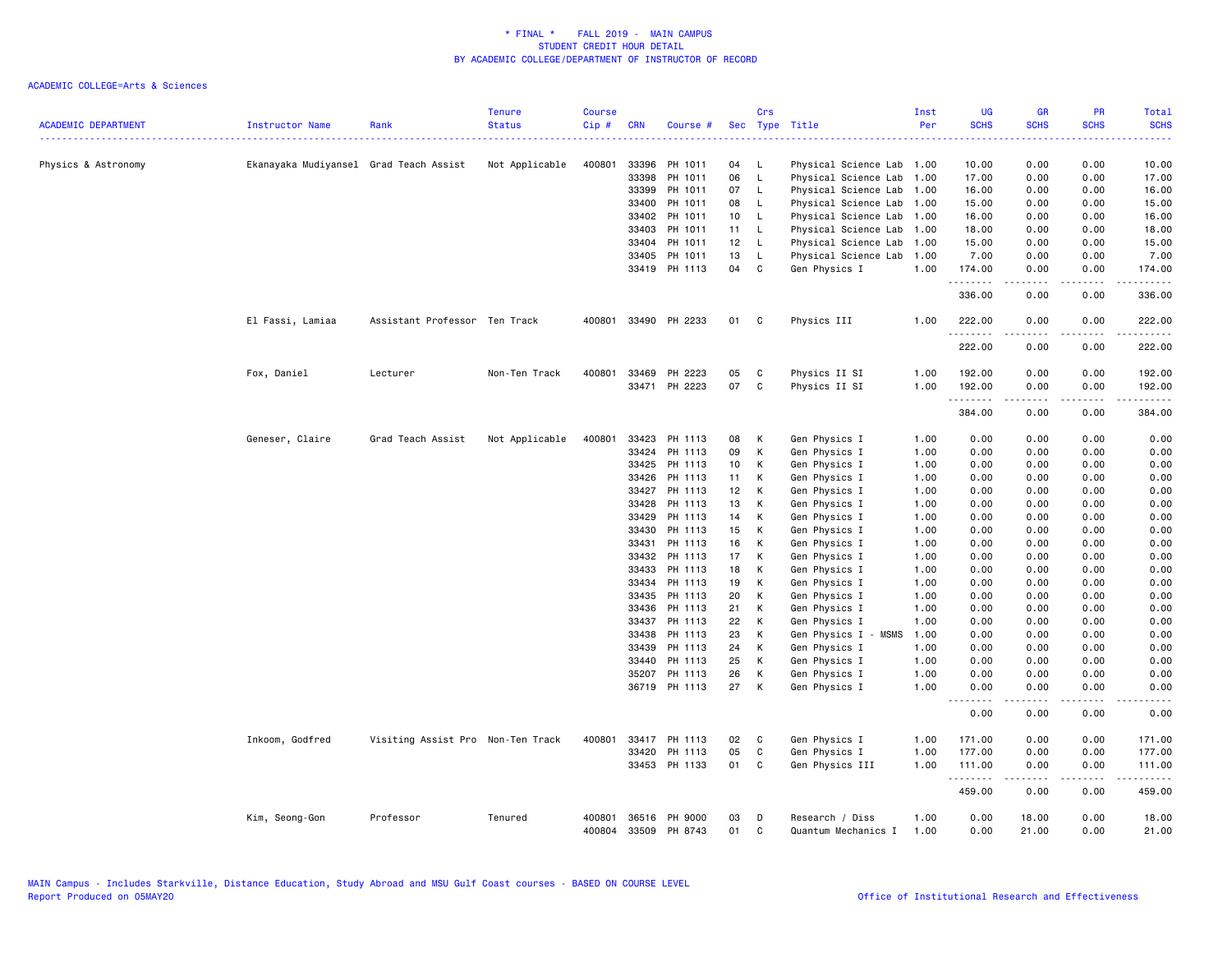| <b>ACADEMIC DEPARTMENT</b> | Instructor Name    | Rank                                             | <b>Tenure</b><br><b>Status</b> | <b>Course</b><br>Cip# | <b>CRN</b>   | Course #             |                 | Crs         | Sec Type Title            | Inst<br>Per | <b>UG</b><br><b>SCHS</b> | <b>GR</b><br><b>SCHS</b>                                                                                                                                      | <b>PR</b><br><b>SCHS</b> | <b>Total</b><br><b>SCHS</b>                                                                                                                                  |
|----------------------------|--------------------|--------------------------------------------------|--------------------------------|-----------------------|--------------|----------------------|-----------------|-------------|---------------------------|-------------|--------------------------|---------------------------------------------------------------------------------------------------------------------------------------------------------------|--------------------------|--------------------------------------------------------------------------------------------------------------------------------------------------------------|
|                            |                    |                                                  |                                |                       |              |                      |                 |             |                           |             | .<br>0.00                | .<br>39.00                                                                                                                                                    |                          | .                                                                                                                                                            |
|                            |                    |                                                  |                                |                       |              |                      |                 |             |                           |             |                          |                                                                                                                                                               | 0.00                     | 39.00                                                                                                                                                        |
| Physics & Astronomy        | Moody, Judith      | Lecturer                                         | Non-Ten Track                  | 400801                |              | 33414 PH 1023        | 01              | C           | Physical Sci Survey       | 1.00        | 57.00                    | 0.00                                                                                                                                                          | 0.00                     | 57.00                                                                                                                                                        |
|                            |                    |                                                  |                                |                       |              | 34707 PH 1023        | 501 C           |             | Physical Sci Survey       | 1.00        | 78.00                    | 0.00                                                                                                                                                          | 0.00                     | 78.00                                                                                                                                                        |
|                            |                    |                                                  |                                |                       |              |                      |                 |             |                           |             | .<br>135.00              | -----<br>0.00                                                                                                                                                 | المتماما<br>0.00         | <u>.</u> .<br>135.00                                                                                                                                         |
|                            |                    |                                                  |                                |                       |              |                      |                 |             |                           |             |                          |                                                                                                                                                               |                          |                                                                                                                                                              |
|                            | Nagpal, Supriya    | Grad Teach Assist                                | Not Applicable                 | 400801                | 33444        | PH 1123              | 03              | К           | Gen Physics II            | 1.00        | 0.00                     | 0.00                                                                                                                                                          | 0.00                     | 0.00                                                                                                                                                         |
|                            |                    |                                                  |                                |                       | 33445        | PH 1123              | 04              | K           | Gen Physics II            | 1.00        | 0.00                     | 0.00                                                                                                                                                          | 0.00                     | 0.00                                                                                                                                                         |
|                            |                    |                                                  |                                |                       | 33446        | PH 1123              | 05              | К           | Gen Physics II            | 1.00        | 0.00                     | 0.00                                                                                                                                                          | 0.00                     | 0.00                                                                                                                                                         |
|                            |                    |                                                  |                                |                       | 33447        | PH 1123              | 06              | К           | Gen Physics II            | 1.00        | 0.00                     | 0.00                                                                                                                                                          | 0.00                     | 0.00                                                                                                                                                         |
|                            |                    |                                                  |                                |                       | 33448        | PH 1123              | 07              | К           | Gen Physics II            | 1.00        | 0.00                     | 0.00                                                                                                                                                          | 0.00                     | 0.00                                                                                                                                                         |
|                            |                    |                                                  |                                |                       | 33449        | PH 1123              | 08              | К           | Gen Physics II            | 1.00        | 0.00                     | 0.00                                                                                                                                                          | 0.00                     | 0.00                                                                                                                                                         |
|                            |                    |                                                  |                                |                       | 33450        | PH 1123              | 09              | К           | Gen Physics II            | 1.00        | 0.00                     | 0.00                                                                                                                                                          | 0.00                     | 0.00                                                                                                                                                         |
|                            |                    |                                                  |                                |                       | 33451        | PH 1123              | 10 <sub>1</sub> | K           | Gen Physics II            | 1.00        | 0.00<br>.                | 0.00                                                                                                                                                          | 0.00<br>$- - - -$        | 0.00                                                                                                                                                         |
|                            |                    |                                                  |                                |                       |              |                      |                 |             |                           |             | 0.00                     | 0.00                                                                                                                                                          | 0.00                     | 0.00                                                                                                                                                         |
|                            | Novotny, Mark      | Professor                                        | Tenured                        | 141001                | 35822        | ECE 6990             | 01              | C           | Special Topic in ECE 0.50 |             | 0.00                     | 9.00                                                                                                                                                          | 0.00                     | 9.00                                                                                                                                                         |
|                            |                    |                                                  |                                | 400801                | 36513        | PH 9000              | 02              | D           | Research / Diss           | 1.00        | 0.00                     | 27.00                                                                                                                                                         | 0.00                     | 27.00                                                                                                                                                        |
|                            |                    |                                                  |                                | 400899                |              | 35815 PH 6990        | 01              | C           | Special Topic In PH       | 0.75        | 0.00                     | 4.50                                                                                                                                                          | 0.00                     | 4.50                                                                                                                                                         |
|                            |                    |                                                  |                                |                       |              |                      |                 |             |                           |             | <u>.</u>                 | $- - - -$                                                                                                                                                     |                          | . <u>.</u> .                                                                                                                                                 |
|                            |                    |                                                  |                                |                       |              |                      |                 |             |                           |             | 0.00                     | 40.50                                                                                                                                                         | 0.00                     | 40.50                                                                                                                                                        |
|                            | Pierce, Donna      | Associate Professor Tenured                      |                                | 400202                | 33415        | PH 1063              | 01              | C           | Descrip Astronomy         | 1.00        | 186.00                   | 0.00                                                                                                                                                          | 0.00                     | 186.00                                                                                                                                                       |
|                            |                    |                                                  |                                | 400801                |              | 36627 PH 9000        | 14              | D           | Research / Diss           | 1.00        | 0.00                     | 6.00                                                                                                                                                          | 0.00                     | 6.00                                                                                                                                                         |
|                            |                    |                                                  |                                |                       |              |                      |                 |             |                           |             | .<br>186.00              | <u>.</u><br>6.00                                                                                                                                              | .<br>0.00                | .<br>192.00                                                                                                                                                  |
|                            |                    |                                                  |                                |                       |              |                      |                 |             |                           |             |                          |                                                                                                                                                               |                          |                                                                                                                                                              |
|                            | Pradhan, Prabhakar | Assistant Professor Ten Track                    |                                | 400801                | 33497        | PH 3613              | 01              | C           | Modern Physics            | 1.00        | 30.00                    | 0.00                                                                                                                                                          | 0.00                     | 30.00                                                                                                                                                        |
|                            |                    |                                                  |                                |                       | 36533        | PH 8000              | 01              | D           | Research / Thesis         | 1.00        | 0.00                     | 9.00                                                                                                                                                          | 0.00                     | 9.00                                                                                                                                                         |
|                            |                    |                                                  |                                |                       | 36536        | PH 9000              | 05              | D           | Research / Diss           | 1.00        | 0.00                     | 27.00                                                                                                                                                         | 0.00                     | 27.00                                                                                                                                                        |
|                            |                    |                                                  |                                |                       | 36820        | PH 7000              | 01              | $\mathbf I$ | Directed Indiv Study      | 1.00        | 0.00                     | 3.00                                                                                                                                                          | 0.00                     | 3.00                                                                                                                                                         |
|                            |                    |                                                  |                                |                       | 400805 33507 | PH 8313              | 01              | C           | Electromag Theory I       | 1.00        | 0.00<br>.                | 27.00<br>$\frac{1}{2} \left( \frac{1}{2} \right) \left( \frac{1}{2} \right) \left( \frac{1}{2} \right) \left( \frac{1}{2} \right) \left( \frac{1}{2} \right)$ | 0.00<br>المالم عامات     | 27.00<br>$\sim$ $\sim$ $\sim$ $\sim$ $\sim$                                                                                                                  |
|                            |                    |                                                  |                                |                       |              |                      |                 |             |                           |             | 30.00                    | 66.00                                                                                                                                                         | 0.00                     | 96.00                                                                                                                                                        |
|                            | Roy, Dipayan       | Grad Teach Assist                                | Not Applicable                 | 400801                | 33492        | PH 2233              | 03              | К           | Physics III               | 1.00        | 0.00                     | 0.00                                                                                                                                                          | 0.00                     | 0.00                                                                                                                                                         |
|                            |                    |                                                  |                                |                       | 33493        | PH 2233              | 04              | К           | Physics III               | 1.00        | 0.00                     | 0.00                                                                                                                                                          | 0.00                     | 0.00                                                                                                                                                         |
|                            |                    |                                                  |                                |                       | 33494        | PH 2233              | 05              | к           | Physics III               | 1.00        | 0.00                     | 0.00                                                                                                                                                          | 0.00                     | 0.00                                                                                                                                                         |
|                            |                    |                                                  |                                |                       |              | 35164 PH 2233        | 02              | К           | Physics III               | 1.00        | 0.00                     | 0.00                                                                                                                                                          | 0.00                     | 0.00                                                                                                                                                         |
|                            |                    |                                                  |                                |                       |              |                      |                 |             |                           |             | .<br>0.00                | $\frac{1}{2} \left( \frac{1}{2} \right) \left( \frac{1}{2} \right) \left( \frac{1}{2} \right) \left( \frac{1}{2} \right) \left( \frac{1}{2} \right)$<br>0.00  | المتماما<br>0.00         | $\frac{1}{2} \left( \frac{1}{2} \right) \left( \frac{1}{2} \right) \left( \frac{1}{2} \right) \left( \frac{1}{2} \right) \left( \frac{1}{2} \right)$<br>0.00 |
|                            |                    |                                                  |                                |                       |              |                      |                 |             |                           |             |                          |                                                                                                                                                               |                          |                                                                                                                                                              |
|                            |                    | Rupak Lan Tai Moong, Associate Professor Tenured |                                | 400801                | 33504        | PH 6713              | 01              | C           | Intro To Quantum Pri      | 1.00        | 0.00                     | 15.00                                                                                                                                                         | 0.00                     | 15.00                                                                                                                                                        |
|                            |                    |                                                  |                                |                       | 36542        | PH 9000              | 08              | D           | Research / Diss           | 1.00        | 0.00                     | 13.00                                                                                                                                                         | 0.00                     | 13.00                                                                                                                                                        |
|                            |                    |                                                  |                                |                       |              | 400804 33500 PH 4713 | 01              | C           | Intro To Quantum Pri 1.00 |             | 6.00<br>.                | 0.00<br>.                                                                                                                                                     | 0.00<br>.                | 6.00<br>.                                                                                                                                                    |
|                            |                    |                                                  |                                |                       |              |                      |                 |             |                           |             | 6.00                     | 28.00                                                                                                                                                         | 0.00                     | 34.00                                                                                                                                                        |
|                            | Solomon, Lazarus   | Instructor                                       | Non-Ten Track                  | 400801                | 33421        | PH 1113              | 06              | C           | Gen Physics I             | 1.00        | 180.00                   | 0.00                                                                                                                                                          | 0.00                     | 180.00                                                                                                                                                       |
|                            |                    |                                                  |                                |                       | 33467        | PH 2223              | 03              | C           | Physics II                | 1.00        | 204.00                   | 0.00                                                                                                                                                          | 0.00                     | 204.00                                                                                                                                                       |
|                            |                    |                                                  |                                |                       |              | 33470 PH 2223        | 06              | C           | Physics II                | 1.00        | 198.00                   | 0.00                                                                                                                                                          | 0.00                     | 198.00                                                                                                                                                       |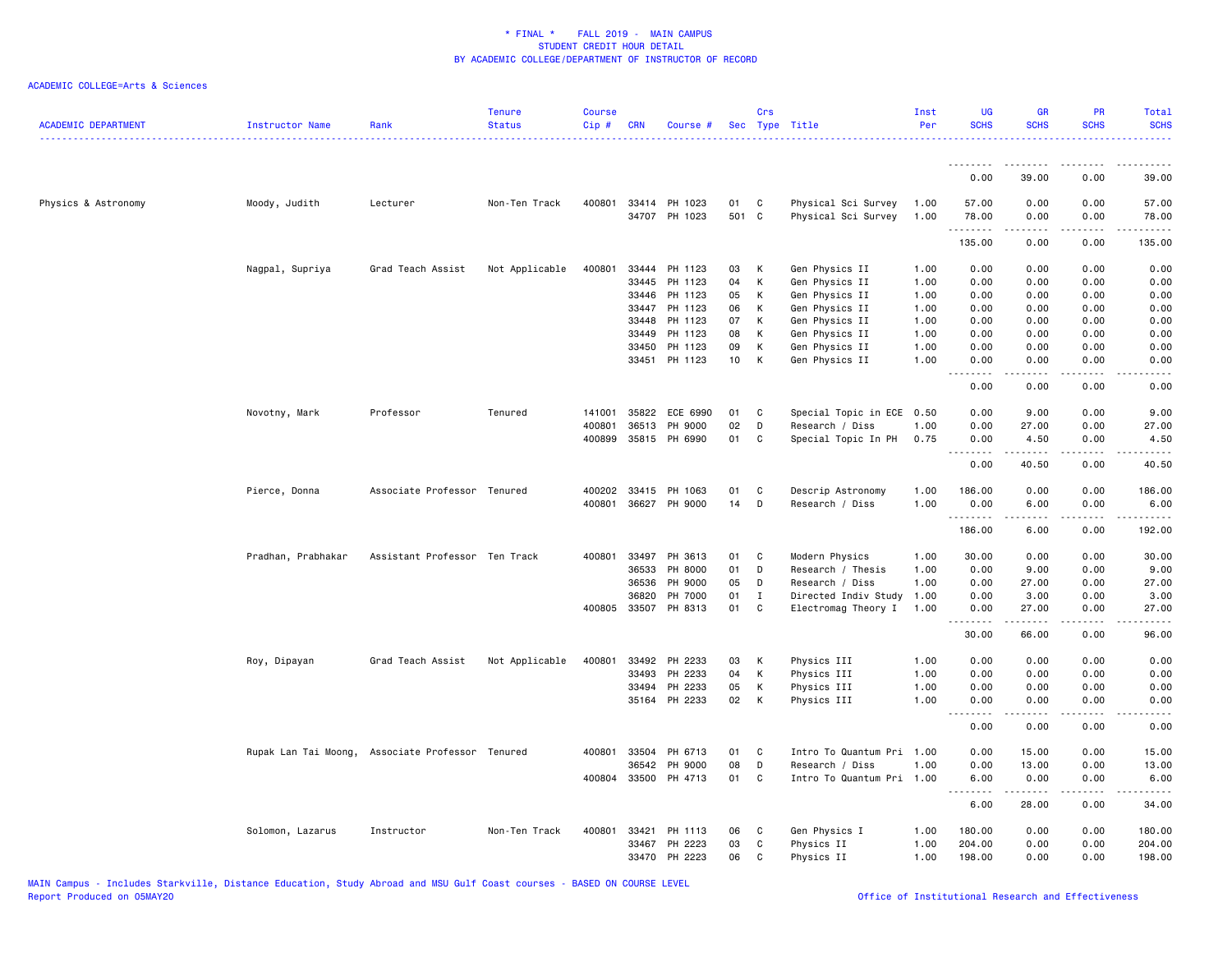| <b>ACADEMIC DEPARTMENT</b> | Instructor Name  | Rank                        | <b>Tenure</b><br><b>Status</b> | <b>Course</b><br>Cip# | <b>CRN</b> | Course #             |                   | Crs         | Sec Type Title            | Inst<br>Per | <b>UG</b><br><b>SCHS</b> | GR<br><b>SCHS</b>        | PR<br><b>SCHS</b>                             | Total<br><b>SCHS</b>    |
|----------------------------|------------------|-----------------------------|--------------------------------|-----------------------|------------|----------------------|-------------------|-------------|---------------------------|-------------|--------------------------|--------------------------|-----------------------------------------------|-------------------------|
| Physics & Astronomy        | Solomon, Lazarus | Instructor                  | Non-Ten Track                  |                       |            | 400801 35200 PH 1113 | H01 C             |             | Gen Physics I - Hono 1.00 |             | 72.00                    | 0.00                     | 0.00                                          | 72.00                   |
|                            |                  |                             |                                |                       |            |                      |                   |             |                           |             | .<br>654.00              | -----<br>0.00            | 0.00                                          | -----<br>654.00         |
|                            | Su, Chun         | Lecturer                    | Non-Ten Track                  | 400801                |            | 33422 PH 1113        | 07                | C           | Gen Physics I             | 1.00        | 162.00<br>.              | 0.00<br><u>.</u>         | 0.00<br>$\frac{1}{2}$                         | 162.00<br>$- - - - - -$ |
|                            |                  |                             |                                |                       |            |                      |                   |             |                           |             | 162.00                   | 0.00                     | 0.00                                          | 162.00                  |
|                            | Swanson, Robert  | Instructor                  | Non-Ten Track                  | 400801                |            | 33408 PH 1013        | 02                | C           | Physical Sci Survey       | 1.00        | 117.00                   | 0.00                     | 0.00                                          | 117.00                  |
|                            |                  |                             |                                |                       | 33409      | PH 1013              | 03                | C           | Physical Sci Survey       | 1.00        | 174.00                   | 0.00                     | 0.00                                          | 174.00                  |
|                            |                  |                             |                                |                       |            | 33412 PH 1021        | 01                | L.          | Physical Science Lab      | 1.00        | 17.00                    | 0.00                     | 0.00                                          | 17.00                   |
|                            |                  |                             |                                |                       |            | 33413 PH 1021        | 02                | L           | Physical Science Lab 1.00 |             | 5.00                     | 0.00                     | 0.00                                          | 5.00                    |
|                            |                  |                             |                                |                       |            | 34706 PH 1021        | 501 L             |             | Physical Science Lab 1.00 |             | 21.00<br>.               | 0.00<br>-----            | 0.00<br>.                                     | 21.00<br>.              |
|                            |                  |                             |                                |                       |            |                      |                   |             |                           |             | 334.00                   | 0.00                     | 0.00                                          | 334.00                  |
|                            | Tanner, Angelle  | Associate Professor Tenured |                                | 400801                | 36653      | PH 9000              | 15                | D           | Research / Diss           | 1.00        | 0.00                     | 9.00                     | 0.00                                          | 9.00                    |
|                            |                  |                             |                                |                       |            | 36655 PH 8000        | 02                | D           | Research / Thesis         | 1.00        | 0.00                     | 9.00                     | 0.00                                          | 9.00                    |
|                            |                  |                             |                                |                       |            |                      |                   |             |                           |             | .                        |                          |                                               |                         |
|                            |                  |                             |                                |                       |            |                      |                   |             |                           |             | 0.00                     | 18.00                    | 0.00                                          | 18.00                   |
|                            | Wang, Chuji      | Professor                   | Tenured                        | 400801                | 33498      | PH 4213              | 01                | C           | Intermediate Mechani      | 1.00        | 24.00                    | 0.00                     | 0.00                                          | 24.00                   |
|                            |                  |                             |                                |                       | 33502      | PH 6213              | 01                | C           | Inter Mechanics           | 1.00        | 0.00                     | 3.00                     | 0.00                                          | 3.00                    |
|                            |                  |                             |                                |                       | 36543      | PH 9000              | 09                | D           | Research / Diss           | 1.00        | 0.00                     | 30.00                    | 0.00                                          | 30.00                   |
|                            |                  |                             |                                |                       |            |                      |                   |             |                           |             | .<br>24.00               | المتمام المنابذ<br>33.00 | $\omega_{\rm c}$ and $\omega_{\rm c}$<br>0.00 | .<br>57.00              |
|                            | Winger, Jeffry   | Professor                   | Tenured                        | 400801                | 33489      | PH 2223              | H <sub>01</sub> C |             | Honors Physics II         | 1.00        | 45.00                    | 0.00                     | 0.00                                          | 45.00                   |
|                            |                  |                             |                                |                       |            | 36544 PH 9000        | 10 <sub>1</sub>   | D           | Research / Diss           | 1.00        | 0.00                     | 12.00                    | 0.00                                          | 12.00                   |
|                            |                  |                             |                                |                       |            |                      |                   |             |                           |             | .                        |                          |                                               | .                       |
|                            |                  |                             |                                |                       |            |                      |                   |             |                           |             | 45.00                    | 12.00                    | 0.00                                          | 57.00                   |
|                            | Worthy, Mark     | Instructor                  | Non-Ten Track                  | 400801                |            | 33442 PH 1123        | 01                | C           | Gen Physics II            | 1.00        | 189.00                   | 0.00                     | 0.00                                          | 189.00                  |
|                            |                  |                             |                                |                       | 33443      | PH 1123              | 02                | $\mathbf c$ | Gen Physics II            | 1.00        | 210.00                   | 0.00                     | 0.00                                          | 210.00                  |
|                            |                  |                             |                                |                       | 33462      | PH 2213              | 04                | C           | Physics I SI              | 1.00        | 177.00                   | 0.00                     | 0.00                                          | 177.00                  |
|                            |                  |                             |                                |                       |            | 35201 PH 2213        | 07                | C           | Physics I SI              | 1.00        | 183.00<br>.              | 0.00<br>2.2.2.2.2        | 0.00<br>المتماما                              | 183.00<br>.             |
|                            |                  |                             |                                |                       |            |                      |                   |             |                           |             | 759.00                   | 0.00                     | 0.00                                          | 759.00                  |
|                            | Xu, Zhangjin     | Grad Teach Assist           | Not Applicable                 | 400801                |            | 33418 PH 1113        | 03                | $\mathbf C$ | Gen Physics I             | 1.00        | 120.00                   | 0.00                     | 0.00                                          | 120.00                  |
|                            |                  |                             |                                |                       |            | 33454 PH 1133        | 02                | K           | Gen Physics III           | 1.00        | 0.00                     | 0.00                     | 0.00                                          | 0.00                    |
|                            |                  |                             |                                |                       | 33455      | PH 1133              | 03                | К           | Gen Physics III           | 1.00        | 0.00                     | 0.00                     | 0.00                                          | 0.00                    |
|                            |                  |                             |                                |                       | 33456      | PH 1133              | 04                | К           | Gen Physics III           | 1.00        | 0.00                     | 0.00                     | 0.00                                          | 0.00                    |
|                            |                  |                             |                                |                       |            | 33472 PH 2223        | 08                | К           | Physics II                | 1.00        | 0.00                     | 0.00                     | 0.00                                          | 0.00                    |
|                            |                  |                             |                                |                       | 33473      | PH 2223              | 09                | К           | Physics II                | 1.00        | 0.00                     | 0.00                     | 0.00                                          | 0.00                    |
|                            |                  |                             |                                |                       | 33474      | PH 2223              | 10 <sub>1</sub>   | К           | Physics II                | 1.00        | 0.00                     | 0.00                     | 0.00                                          | 0.00                    |
|                            |                  |                             |                                |                       | 33475      | PH 2223              | 11                | К           | Physics II                | 1.00        | 0.00                     | 0.00                     | 0.00                                          | 0.00                    |
|                            |                  |                             |                                |                       | 33476      | PH 2223              | 12 <sup>2</sup>   | К           | Physics II                | 1.00        | 0.00                     | 0.00                     | 0.00                                          | 0.00                    |
|                            |                  |                             |                                |                       | 33477      | PH 2223              | 13                | К           | Physics II                | 1.00        | 0.00                     | 0.00                     | 0.00                                          | 0.00                    |
|                            |                  |                             |                                |                       | 33478      | PH 2223              | 14                | К           | Physics II                | 1.00        | 0.00                     | 0.00                     | 0.00                                          | 0.00                    |
|                            |                  |                             |                                |                       | 33479      | PH 2223              | 15                | К           | Physics II                | 1.00        | 0.00                     | 0.00                     | 0.00                                          | 0.00                    |
|                            |                  |                             |                                |                       | 33480      | PH 2223              | 16                | К           | Physics II                | 1.00        | 0.00                     | 0.00                     | 0.00                                          | 0.00                    |
|                            |                  |                             |                                |                       | 33481      | PH 2223              | 17                | К           | Physics II                | 1.00        | 0.00                     | 0.00                     | 0.00                                          | 0.00                    |
|                            |                  |                             |                                |                       |            | 33482 PH 2223        | 18                | K           | Physics II                | 1.00        | 0.00                     | 0.00                     | 0.00                                          | 0.00                    |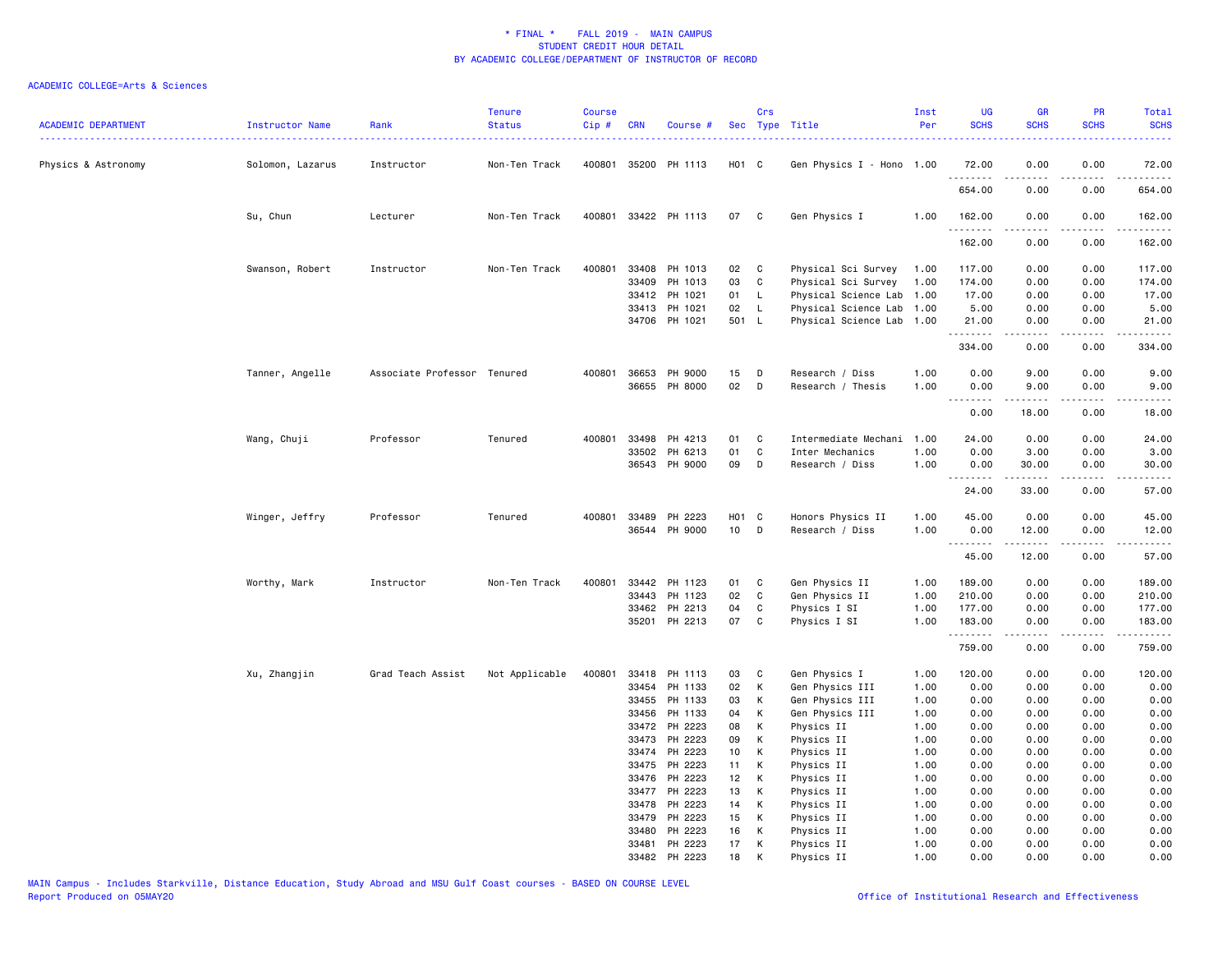| <b>ACADEMIC DEPARTMENT</b>                                                                        | Instructor Name | Rank              | <b>Tenure</b><br><b>Status</b> | Course<br>Cip# | <b>CRN</b>     | Course #                                                                                                | Sec                                    | Crs                             | Type Title                                                                                     | Inst<br>Per                                          | UG<br><b>SCHS</b>                                    | GR<br><b>SCHS</b>                                    | <b>PR</b><br><b>SCHS</b>                             | Total<br><b>SCHS</b>                                 |
|---------------------------------------------------------------------------------------------------|-----------------|-------------------|--------------------------------|----------------|----------------|---------------------------------------------------------------------------------------------------------|----------------------------------------|---------------------------------|------------------------------------------------------------------------------------------------|------------------------------------------------------|------------------------------------------------------|------------------------------------------------------|------------------------------------------------------|------------------------------------------------------|
| Physics & Astronomy                                                                               | Xu, Zhangjin    | Grad Teach Assist | Not Applicable                 | 400801         | 33483<br>33487 | PH 2223<br>33484 PH 2223<br>33485 PH 2223<br>33486 PH 2223<br>PH 2223<br>35148 PH 2223<br>37030 PH 2223 | 19<br>20<br>21<br>22<br>23<br>24<br>25 | K<br>K<br>K<br>K<br>K<br>K<br>K | Physics II<br>Physics II<br>Physics II<br>Physics II<br>Physics II<br>Physics II<br>Physics II | 1.00<br>1.00<br>1.00<br>1.00<br>1.00<br>1.00<br>1.00 | 0.00<br>0.00<br>0.00<br>0.00<br>0.00<br>0.00<br>0.00 | 0.00<br>0.00<br>0.00<br>0.00<br>0.00<br>0.00<br>0.00 | 0.00<br>0.00<br>0.00<br>0.00<br>0.00<br>0.00<br>0.00 | 0.00<br>0.00<br>0.00<br>0.00<br>0.00<br>0.00<br>0.00 |
|                                                                                                   | Ye, Jinwu       | Professor         | Tenured                        | 400801         | 33463          | PH 2213<br>36545 PH 9000                                                                                | 05<br>11                               | C.<br>D                         | Physics I<br>Research / Diss                                                                   | 1.00<br>1.00                                         | --------<br>120.00<br>165.00<br>0.00                 | ---------<br>0.00<br>0.00<br>9.00                    | .<br>0.00<br>0.00<br>0.00                            | .<br>120.00<br>165.00<br>9.00                        |
| ----------------------------------<br>Physics & Astronomy<br>==================================== |                 |                   |                                |                |                |                                                                                                         |                                        |                                 |                                                                                                |                                                      | --------<br>165.00<br>========<br>5077.00            | 9.00<br>========<br>420.50                           | . <b>.</b><br>0.00<br>========<br>0.00               | .<br>174.00<br>==========<br>5497.50                 |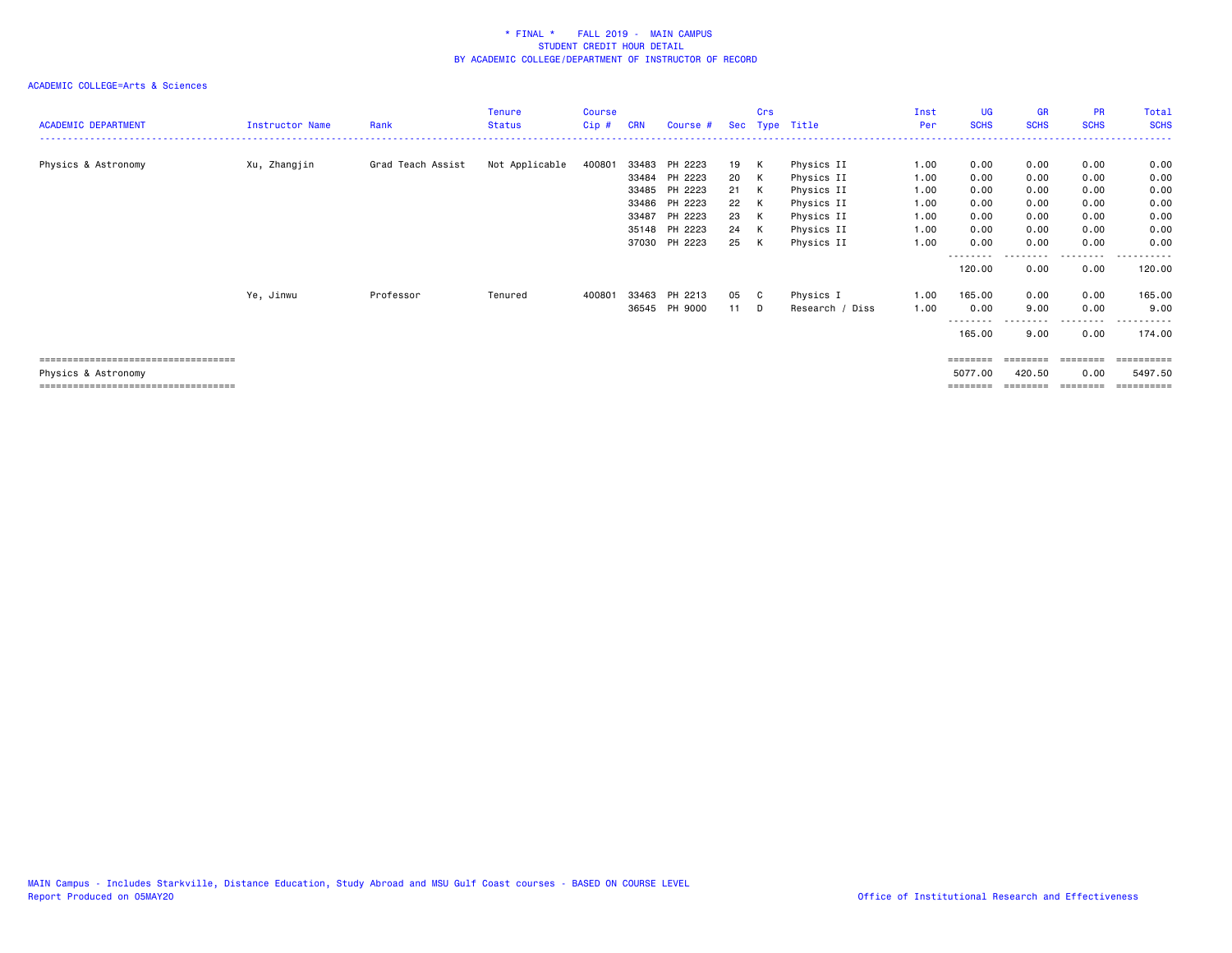| <b>ACADEMIC DEPARTMENT</b>                                                            | Instructor Name                  | Rank                                               | <b>Tenure</b><br><b>Status</b> | <b>Course</b><br>Cip # | <b>CRN</b>   | Course #                   |                   | Crs          | Sec Type Title                          | Inst<br>Per  | <b>UG</b><br><b>SCHS</b> | <b>GR</b><br><b>SCHS</b>                                                                                                                                     | PR<br><b>SCHS</b>                   | Total<br><b>SCHS</b><br>$\frac{1}{2} \left( \frac{1}{2} \right) \left( \frac{1}{2} \right) \left( \frac{1}{2} \right) \left( \frac{1}{2} \right)$ |
|---------------------------------------------------------------------------------------|----------------------------------|----------------------------------------------------|--------------------------------|------------------------|--------------|----------------------------|-------------------|--------------|-----------------------------------------|--------------|--------------------------|--------------------------------------------------------------------------------------------------------------------------------------------------------------|-------------------------------------|---------------------------------------------------------------------------------------------------------------------------------------------------|
| Political Science & Public Administ Abutabenjeh, Sawsan Assistant Professor Ten Track |                                  |                                                    |                                |                        | 440401 33584 | PPA 9803                   | <b>01</b>         | - S          | Mult Analysis For Pa 1.00               |              | 0.00                     | 36.00                                                                                                                                                        | 0.00                                | 36.00                                                                                                                                             |
|                                                                                       |                                  |                                                    |                                |                        | 34711        | PPA 8803<br>35318 PPA 9000 | 501 S<br>01       | D            | Rsch Meth Pub Affair<br>Research / Diss | 1.00<br>1.00 | 0.00<br>0.00             | 39.00<br>3.00                                                                                                                                                | 0.00<br>0.00                        | 39.00<br>3.00                                                                                                                                     |
|                                                                                       |                                  |                                                    |                                |                        |              |                            |                   |              |                                         |              | .<br>0.00                | $\sim$ 200 $\sim$ 200<br>78.00                                                                                                                               | .<br>0.00                           | $\sim$ $\sim$ $\sim$ $\sim$ $\sim$<br>78.00                                                                                                       |
|                                                                                       | Ahmadu, Aisha                    | Grad Teach Assist                                  | Not Applicable                 |                        |              | 451002 36698 PS 1113       | 08                | $\mathbf{C}$ | American Government                     | 1.00         | 156.00<br>.              | 0.00<br>.                                                                                                                                                    | 0.00<br>$\frac{1}{2}$               | 156.00<br><u>.</u>                                                                                                                                |
|                                                                                       |                                  |                                                    |                                |                        |              |                            |                   |              |                                         |              | 156.00                   | 0.00                                                                                                                                                         | 0.00                                | 156.00                                                                                                                                            |
|                                                                                       | Bachman, Jamey                   | Non-Faculty                                        | Not Applicable                 | 320105                 | 31437        | DSS 0713                   | 01                | C            | Career Exploration                      | 0.50         | 10.50                    | 0.00                                                                                                                                                         | 0.00                                | 10.50                                                                                                                                             |
|                                                                                       |                                  |                                                    |                                | 350103                 | 35397        | DSS 0810                   | 01                | E            | Employment - On Camp                    | 0.50         | 30.00                    | 0.00                                                                                                                                                         | 0.00                                | 30.00                                                                                                                                             |
|                                                                                       |                                  |                                                    |                                |                        | 35398        | DSS 0810                   | 02                | E            | Employment - On Camp                    | 0.50         | 10.50                    | 0.00                                                                                                                                                         | 0.00                                | 10.50                                                                                                                                             |
|                                                                                       |                                  |                                                    |                                |                        | 35399        | DSS 0910                   | 01                | E            | Employment Off Campu 0.50               |              | 22.50<br>.               | 0.00<br>-----                                                                                                                                                | 0.00<br>.                           | 22.50<br>.                                                                                                                                        |
|                                                                                       |                                  |                                                    |                                |                        |              |                            |                   |              |                                         |              | 73.50                    | 0.00                                                                                                                                                         | 0.00                                | 73.50                                                                                                                                             |
|                                                                                       | Baker, Leslie                    | Instructor                                         | Non-Ten Track                  | 451001                 | 33610        | PS 3033                    | 01                | C            | Gender And Politics                     | 1.00         | 93.00                    | 0.00                                                                                                                                                         | 0.00                                | 93.00                                                                                                                                             |
|                                                                                       |                                  |                                                    |                                |                        | 451002 33590 | PS 1113                    | 05                | C            | American Government                     | 1.00         | 291.00                   | 0.00                                                                                                                                                         | 0.00                                | 291.00                                                                                                                                            |
|                                                                                       |                                  |                                                    |                                |                        |              | 33591 PS 1113              | 06                | C.           | American Government                     | 1.00         | 483.00<br>.              | 0.00<br><u>.</u>                                                                                                                                             | 0.00<br>.                           | 483.00<br><u>.</u>                                                                                                                                |
|                                                                                       |                                  |                                                    |                                |                        |              |                            |                   |              |                                         |              | 867.00                   | 0.00                                                                                                                                                         | 0.00                                | 867.00                                                                                                                                            |
|                                                                                       | Banerjee, Vasabjit               | Assistant Professor Ten Track                      |                                |                        | 451001 33598 | PS 1311                    | 01 I              |              | Mmsc Research I                         | 1.00         | 10.00                    | 0.00                                                                                                                                                         | 0.00                                | 10.00                                                                                                                                             |
|                                                                                       |                                  |                                                    |                                |                        | 33600        | PS 1331                    | 01                | I            | Mmsc Research II                        | 1.00         | 7.00                     | 0.00                                                                                                                                                         | 0.00                                | 7.00                                                                                                                                              |
|                                                                                       |                                  |                                                    |                                |                        | 33601        | PS 1351                    | 01                | $\mathbf I$  | Mmsc Research III                       | 1.00         | 2.00                     | 0.00                                                                                                                                                         | 0.00                                | 2.00                                                                                                                                              |
|                                                                                       |                                  |                                                    |                                |                        |              | 33602 PS 1371              | 01 I              |              | Mmsc Research IV                        | 1.00         | 2.00                     | 0.00                                                                                                                                                         | 0.00                                | 2.00                                                                                                                                              |
|                                                                                       |                                  |                                                    |                                |                        | 33605        | PS 1513                    | H <sub>01</sub> C |              | Comparative Govt-Hon                    | 1.00         | 60.00                    | 0.00                                                                                                                                                         | 0.00                                | 60.00                                                                                                                                             |
|                                                                                       |                                  |                                                    |                                |                        |              | 36232 PS 4990              | 01                | $\mathbf{C}$ | Special Topic In PS                     | 1.00         | 39.00<br>.               | 0.00                                                                                                                                                         | 0.00<br>$\sim$ $\sim$ $\sim$ $\sim$ | 39.00<br>.                                                                                                                                        |
|                                                                                       |                                  |                                                    |                                |                        |              |                            |                   |              |                                         |              | 120.00                   | 0.00                                                                                                                                                         | 0.00                                | 120.00                                                                                                                                            |
|                                                                                       | Boddie-Forbes, Rashe Non-Faculty |                                                    | Not Applicable                 | 521003                 |              | 35302 FYE 1001             | F36 C             |              | First Year Experienc 0.50               |              | 8.00                     | 0.00                                                                                                                                                         | 0.00                                | 8.00                                                                                                                                              |
|                                                                                       |                                  |                                                    |                                |                        |              | 35303 FYE 1001             | F37 C             |              | First Year Experienc 0.50               |              | 19.50<br>.               | 0.00<br>$\frac{1}{2} \left( \frac{1}{2} \right) \left( \frac{1}{2} \right) \left( \frac{1}{2} \right) \left( \frac{1}{2} \right) \left( \frac{1}{2} \right)$ | 0.00<br>.                           | 19.50<br>.                                                                                                                                        |
|                                                                                       |                                  |                                                    |                                |                        |              |                            |                   |              |                                         |              | 27.50                    | 0.00                                                                                                                                                         | 0.00                                | 27.50                                                                                                                                             |
|                                                                                       | Breen, Joseph                    | Research Assist Pro Non-Ten Track                  |                                | 440401                 |              | 33574 PPA 8103             | 01                | <b>S</b>     | Seminar In Pub Admin 1.00               |              | 0.00<br><u>.</u>         | 30.00<br>.                                                                                                                                                   | 0.00<br>.                           | 30.00<br>.                                                                                                                                        |
|                                                                                       |                                  |                                                    |                                |                        |              |                            |                   |              |                                         |              | 0.00                     | 30.00                                                                                                                                                        | 0.00                                | 30.00                                                                                                                                             |
|                                                                                       | Chamberlain, James               | Assistant Professor Ten Track                      |                                | 451001                 | 33606        | PS 2403                    | 01                | C            | Intro To Pol Theory                     | 1.00         | 117.00                   | 0.00                                                                                                                                                         | 0.00                                | 117.00                                                                                                                                            |
|                                                                                       |                                  |                                                    |                                |                        | 33620        | PS 4403                    | 01                | $\mathbf{C}$ | Ancient & Med Pol T 1.00                |              | 36.00                    | 0.00                                                                                                                                                         | 0.00                                | 36.00                                                                                                                                             |
|                                                                                       |                                  |                                                    |                                |                        |              | 36951 PS 4000              | 07 I              |              | Directed Indiv Study 1.00               |              | 3.00<br>.                | 0.00                                                                                                                                                         | 0.00                                | 3.00                                                                                                                                              |
|                                                                                       |                                  |                                                    |                                |                        |              |                            |                   |              |                                         |              | 156.00                   | 0.00                                                                                                                                                         | 0.00                                | 156.00                                                                                                                                            |
|                                                                                       | Clark-Hough, Karen               | Grad Teach Assist                                  | Not Applicable                 |                        |              | 451002 33586 PS 1113       | 01 C              |              | American Government 1.00                |              | 276.00<br>.              | 0.00<br>.                                                                                                                                                    | 0.00<br>.                           | 276.00<br>$- - - - - -$                                                                                                                           |
|                                                                                       |                                  |                                                    |                                |                        |              |                            |                   |              |                                         |              | 276.00                   | 0.00                                                                                                                                                         | 0.00                                | 276.00                                                                                                                                            |
|                                                                                       |                                  | Dimitrijevska Markos Assistant Professor Ten Track |                                | 440401                 |              | 33578 PPA 8903             | 01                | s            | Public Policy                           | 1.00         | 0.00                     | 33.00                                                                                                                                                        | 0.00                                | 33.00                                                                                                                                             |
|                                                                                       |                                  |                                                    |                                | 440501                 | 33607        | PS 2703                    | 01                | C            | Intro Public Policy                     | 1.00         | 132.00                   | 0.00                                                                                                                                                         | 0.00                                | 132.00                                                                                                                                            |
|                                                                                       |                                  |                                                    |                                | 451001                 |              | 33648 PS 8903              | 01                | s            | Public Policy                           | 1.00         | 0.00                     | 9.00                                                                                                                                                         | 0.00                                | 9.00                                                                                                                                              |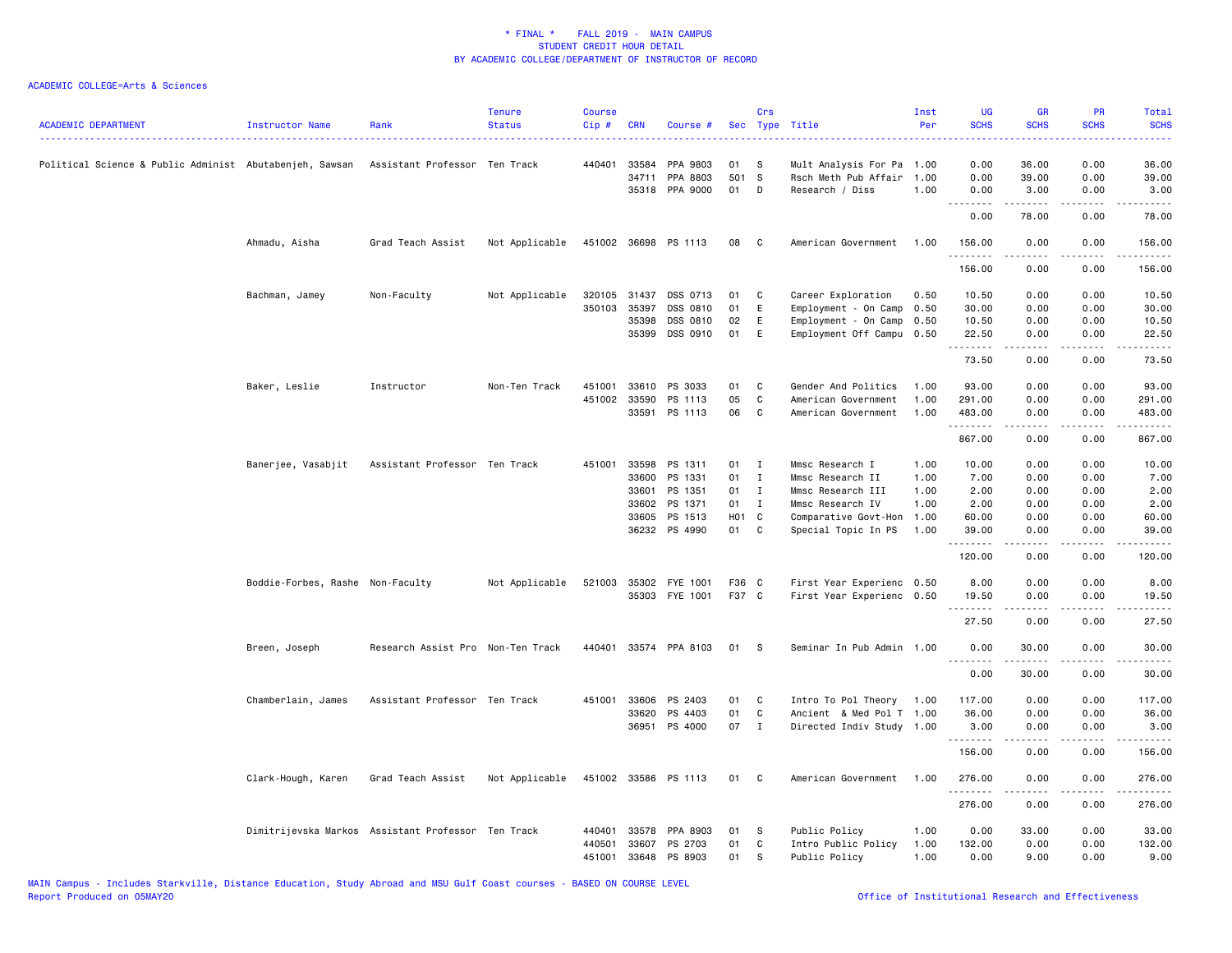| <b>ACADEMIC DEPARTMENT</b>                            | Instructor Name     | Rank                          | <b>Tenure</b><br><b>Status</b> | <b>Course</b><br>Cip# | <b>CRN</b> | Course #              |       | Crs          | Sec Type Title            | Inst<br>Per | <b>UG</b><br><b>SCHS</b> | <b>GR</b><br><b>SCHS</b>                                                                                                                                      | <b>PR</b><br><b>SCHS</b> | Total<br><b>SCHS</b>            |
|-------------------------------------------------------|---------------------|-------------------------------|--------------------------------|-----------------------|------------|-----------------------|-------|--------------|---------------------------|-------------|--------------------------|---------------------------------------------------------------------------------------------------------------------------------------------------------------|--------------------------|---------------------------------|
|                                                       |                     |                               |                                |                       |            |                       |       |              |                           |             | <u>.</u><br>132.00       | $\frac{1}{2} \left( \frac{1}{2} \right) \left( \frac{1}{2} \right) \left( \frac{1}{2} \right) \left( \frac{1}{2} \right) \left( \frac{1}{2} \right)$<br>42.00 | 0.00                     | 174.00                          |
| Political Science & Public Administ Echols, Katherine |                     | Non-Faculty                   | Not Applicable                 |                       |            | 451002 33592 PS 1113  | 07    | $\mathbf{C}$ | American Government       | 1.00        | 333.00                   | 0.00                                                                                                                                                          | 0.00                     | 333.00                          |
|                                                       |                     |                               |                                |                       |            |                       |       |              |                           |             | 333.00                   | 0.00                                                                                                                                                          | 0.00                     | 333.00                          |
|                                                       | French, Philip      | Professor                     | Tenured                        |                       |            | 440401 33579 PPA 8983 | 01    | H            | Integrative Capstone      | 1.00        | 0.00                     | 12.00                                                                                                                                                         | 0.00                     | 12.00                           |
|                                                       |                     |                               |                                |                       |            | 35320 PPA 9000        | 03    | D            | Research / Diss           | 1.00        | 0.00                     | 6.00                                                                                                                                                          | 0.00                     | 6.00                            |
|                                                       |                     |                               |                                |                       |            |                       |       |              |                           |             | .<br>0.00                | .<br>18.00                                                                                                                                                    | $  -$<br>0.00            | .<br>18.00                      |
|                                                       | Holmes, Carolyn     | Assistant Professor Ten Track |                                | 451001                |            | 33603 PS 1513         | 01    | C            | Comparative Govt          | 1.00        | 192.00                   | 0.00                                                                                                                                                          | 0.00                     | 192.00                          |
|                                                       |                     |                               |                                |                       | 34985      | PS 4623               | 01    | $\mathtt{C}$ | Politic Of 3rd World      | 1.00        | 48.00                    | 0.00                                                                                                                                                          | 0.00                     | 48.00                           |
|                                                       |                     |                               |                                |                       | 34986      | PS 6623               | 01    | C            | Politic Of 3rd World      | 1.00        | 0.00                     | 6.00                                                                                                                                                          | 0.00                     | 6.00                            |
|                                                       |                     |                               |                                |                       | 35327      | PS 8000               | 03    | D            | Research / Thesis         | 1.00        | 0.00                     | 3.00                                                                                                                                                          | 0.00                     | 3.00                            |
|                                                       |                     |                               |                                |                       | 36527      | PS 7000               | 01    | $\mathbf I$  | Directed Indiv Study 1.00 |             | 0.00                     | 3.00                                                                                                                                                          | 0.00                     | 3.00                            |
|                                                       |                     |                               |                                |                       | 36528      | PS 4000               | 05    | $\mathbf{I}$ | Directed Indiv Study      | 1.00        | 3.00<br>.                | 0.00                                                                                                                                                          | 0.00                     | 3.00                            |
|                                                       |                     |                               |                                |                       |            |                       |       |              |                           |             | 243.00                   | 12.00                                                                                                                                                         | 0.00                     | 255.00                          |
|                                                       | Jernigan, Tyrel     | Non-Faculty                   | Not Applicable                 |                       |            | 521003 35302 FYE 1001 | F36 C |              | First Year Experienc 0.50 |             | 8.00<br><u>.</u>         | 0.00                                                                                                                                                          | 0.00                     | 8.00                            |
|                                                       |                     |                               |                                |                       |            |                       |       |              |                           |             | 8.00                     | 0.00                                                                                                                                                          | 0.00                     | 8.00                            |
|                                                       | Merivaki, Thessalia | Assistant Professor Ten Track |                                | 240101                | 32701      | HON 4093              | H08 S |              | Honors Thesis             | 1.00        | 3.00                     | 0.00                                                                                                                                                          | 0.00                     | 3.00                            |
|                                                       |                     |                               |                                | 451001                | 33613      | PS 4173               | 01    | C            | Legislative Process       | 1.00        | 90.00                    | 0.00                                                                                                                                                          | 0.00                     | 90.00                           |
|                                                       |                     |                               |                                |                       | 34987      | PS 4293               | 01    | C            | Political Behavior        | 1.00        | 87.00                    | 0.00                                                                                                                                                          | 0.00                     | 87.00                           |
|                                                       |                     |                               |                                |                       | 34988      | PS 6293               | 01    | C            | Political Behavior        | 1.00        | 0.00                     | 3.00                                                                                                                                                          | 0.00                     | 3.00                            |
|                                                       |                     |                               |                                |                       |            | 35328 PS 8000         | 04    | D            | Research / Thesis         | 1.00        | 0.00<br>.                | 3.00<br>-----                                                                                                                                                 | 0.00<br>.                | 3.00<br>-----                   |
|                                                       |                     |                               |                                |                       |            |                       |       |              |                           |             | 180.00                   | 6.00                                                                                                                                                          | 0.00                     | 186.00                          |
|                                                       | Nukpezah, Julius    | Assistant Professor Ten Track |                                | 440401                | 33576      | PPA 8723              | 01    | S            | Pub Budget & Fin Mgt      | 1.00        | 0.00                     | 51.00                                                                                                                                                         | 0.00                     | 51.00                           |
|                                                       |                     |                               |                                | 451001                | 33623      | PS 4464               | 02    | B            | Political Analysis        | 1.00        | 68.00                    | 0.00                                                                                                                                                          | 0.00                     | 68.00                           |
|                                                       |                     |                               |                                |                       |            |                       |       |              |                           |             | 1.1.1.1.1<br>68.00       | $\begin{array}{cccccccccc} \bullet & \bullet & \bullet & \bullet & \bullet & \bullet \end{array}$<br>51.00                                                    | د د د د<br>0.00          | .<br>119.00                     |
|                                                       |                     |                               |                                | 440401                | 33582      | PPA 9613              | 01    | S            | Rural Gov Admin I         | 1.00        | 0.00                     | 27.00                                                                                                                                                         | 0.00                     |                                 |
|                                                       | Potter, Michael     | Associate Professor Tenured   |                                |                       | 35322      | PPA 9000              | 05    | D            | Research / Diss           | 1.00        | 0.00                     | 13.00                                                                                                                                                         | 0.00                     | 27.00<br>13.00                  |
|                                                       |                     |                               |                                |                       | 36704      | PPA 7000              | 01    | Ι.           | Directed Indiv Study      | 1.00        | 0.00                     | 3.00                                                                                                                                                          | 0.00                     | 3.00                            |
|                                                       |                     |                               |                                |                       |            | 36759 PPA 7000        | 02    | $\mathbf{I}$ | Directed Indiv Study      | 1.00        | 0.00                     | 3.00                                                                                                                                                          | 0.00                     | 3.00                            |
|                                                       |                     |                               |                                |                       |            |                       |       |              |                           |             | .<br>0.00                | $\begin{array}{cccccccccc} \bullet & \bullet & \bullet & \bullet & \bullet & \bullet \end{array}$<br>46.00                                                    | د د د د<br>0.00          | $\omega$ is a $\omega$<br>46.00 |
|                                                       | Rush, Christine     | Associate Professor Tenured   |                                | 440401                | 35323      | PPA 9000              | 06    | D            | Research / Diss           | 1.00        | 0.00                     | 11.00                                                                                                                                                         | 0.00                     | 11.00                           |
|                                                       |                     |                               |                                | 451001                | 33577      | PPA 8743              | 01    | S            | Administrative Law        | 1.00        | 0.00                     | 24.00                                                                                                                                                         | 0.00                     | 24.00                           |
|                                                       |                     |                               |                                |                       | 33628      | PS 4703               | 01    | $\mathtt{C}$ | Prin Pub Adm              | 1.00        | 60.00                    | 0.00                                                                                                                                                          | 0.00                     | 60.00                           |
|                                                       |                     |                               |                                |                       | 33643      | PS 6703               | 01    | C            | Prin Pub Adm              | 1.00        | 0.00                     | 6.00                                                                                                                                                          | 0.00                     | 6.00                            |
|                                                       |                     |                               |                                |                       |            |                       |       |              |                           |             | .<br>60.00               | .<br>41.00                                                                                                                                                    | .<br>0.00                | .<br>101.00                     |
|                                                       | Shaffer, Stephen    | Professor                     | Tenured                        | 451001                | 34983      | PS 4283               | 01    | C            | Public Opinion            | 1.00        | 90.00                    | 0.00                                                                                                                                                          | 0.00                     | 90.00                           |
|                                                       |                     |                               |                                | 451002                |            | 33594 PS 1113         | H01 C |              | American Govt- Honor      | 1.00        | 60.00                    | 0.00                                                                                                                                                          | 0.00                     | 60.00                           |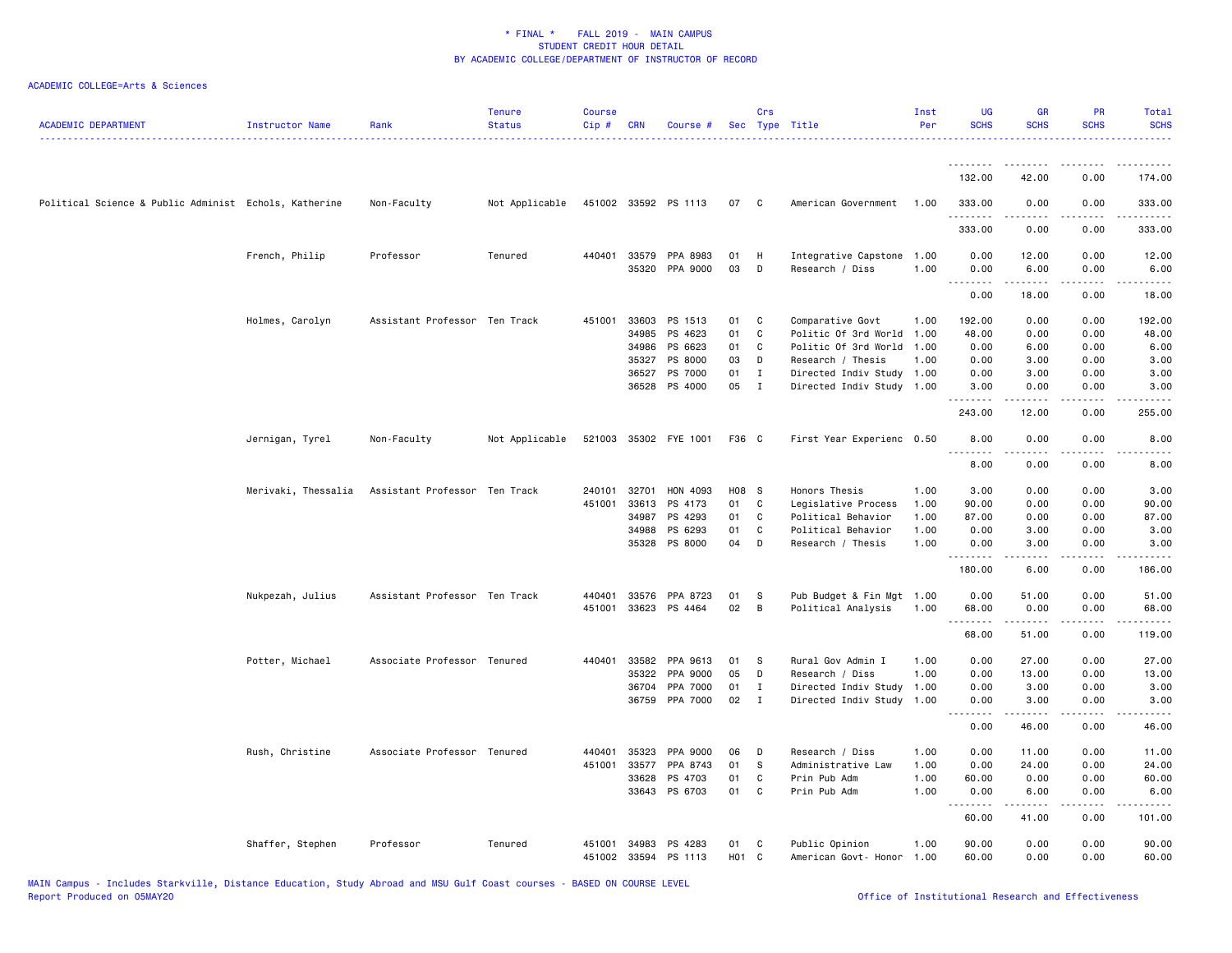| <b>ACADEMIC DEPARTMENT</b>                                                  | Instructor Name     | Rank                              | <b>Tenure</b><br><b>Status</b> | <b>Course</b><br>Cip # | <b>CRN</b>     | Course #              |                 | Crs               | Sec Type Title                                         | Inst<br>Per | <b>UG</b><br><b>SCHS</b> | <b>GR</b><br><b>SCHS</b>                                                                                                                                      | PR<br><b>SCHS</b>       | Total<br><b>SCHS</b>                                                                                                                                                                                                                                                                                                                                                                                                                                                                |
|-----------------------------------------------------------------------------|---------------------|-----------------------------------|--------------------------------|------------------------|----------------|-----------------------|-----------------|-------------------|--------------------------------------------------------|-------------|--------------------------|---------------------------------------------------------------------------------------------------------------------------------------------------------------|-------------------------|-------------------------------------------------------------------------------------------------------------------------------------------------------------------------------------------------------------------------------------------------------------------------------------------------------------------------------------------------------------------------------------------------------------------------------------------------------------------------------------|
|                                                                             |                     |                                   |                                |                        |                |                       |                 |                   |                                                        |             | <u>.</u><br>150.00       | 0.00                                                                                                                                                          | - - - -<br>0.00         | 150.00                                                                                                                                                                                                                                                                                                                                                                                                                                                                              |
|                                                                             |                     |                                   |                                |                        |                |                       |                 |                   |                                                        |             |                          |                                                                                                                                                               |                         |                                                                                                                                                                                                                                                                                                                                                                                                                                                                                     |
| Political Science & Public Administ Shoup, Brian                            |                     | Associate Professor Tenured       |                                | 451001                 |                | 33622 PS 4464         | 01              | B                 | Political Analysis                                     | 1.00        | 88.00                    | 0.00                                                                                                                                                          | 0.00                    | 88.00                                                                                                                                                                                                                                                                                                                                                                                                                                                                               |
|                                                                             |                     |                                   |                                |                        | 33626          | PS 4643               | 01              | C                 | Ethnic Conflict                                        | 1.00        | 90.00                    | 0.00                                                                                                                                                          | 0.00                    | 90.00                                                                                                                                                                                                                                                                                                                                                                                                                                                                               |
|                                                                             |                     |                                   |                                |                        |                | 36192 PS 4000         | 01 I            |                   | Directed Indiv Study                                   | 1.00        | 3.00                     | 0.00                                                                                                                                                          | 0.00                    | 3.00                                                                                                                                                                                                                                                                                                                                                                                                                                                                                |
|                                                                             |                     |                                   |                                |                        | 36455          | PS 4000               | 03              | $\mathbf{I}$      | Directed Indiv Study 1.00                              |             | 3.00                     | 0.00                                                                                                                                                          | 0.00                    | 3.00                                                                                                                                                                                                                                                                                                                                                                                                                                                                                |
|                                                                             |                     |                                   |                                |                        | 36482<br>37386 | PS 4000<br>PS 4000    | 04<br>09        | $\mathbf{I}$<br>I | Directed Indiv Study 1.00<br>Directed Indiv Study 1.00 |             | 3.00<br>3.00             | 0.00<br>0.00                                                                                                                                                  | 0.00<br>0.00            | 3.00<br>3.00                                                                                                                                                                                                                                                                                                                                                                                                                                                                        |
|                                                                             |                     |                                   |                                |                        |                | 37525 PS 4000         | 10 <sub>1</sub> | $\mathbf{I}$      | Directed Indiv Study 1.00                              |             | 3.00                     | 0.00                                                                                                                                                          | 0.00                    | 3.00                                                                                                                                                                                                                                                                                                                                                                                                                                                                                |
|                                                                             |                     |                                   |                                |                        |                |                       |                 |                   |                                                        |             | .<br>193.00              | .<br>0.00                                                                                                                                                     | .<br>0.00               | .<br>193.00                                                                                                                                                                                                                                                                                                                                                                                                                                                                         |
|                                                                             | Stanisevski, Dragan | Associate Professor Tenured       |                                | 440401                 | 35324          | PPA 9000              | 07              | D                 | Research / Diss                                        | 1.00        | 0.00                     | 6.00                                                                                                                                                          | 0.00                    | 6.00                                                                                                                                                                                                                                                                                                                                                                                                                                                                                |
|                                                                             |                     |                                   |                                |                        | 35979          | PPA 8990              | 01              | C                 | Special Topic In PPA 1.00                              |             | 0.00                     | 21.00                                                                                                                                                         | 0.00                    | 21.00                                                                                                                                                                                                                                                                                                                                                                                                                                                                               |
|                                                                             |                     |                                   |                                | 451001                 |                | 33580 PPA 9403        | 01              | C                 | Comparative Public A 1.00                              |             | 0.00<br><u>.</u>         | 48.00<br>$\frac{1}{2} \left( \frac{1}{2} \right) \left( \frac{1}{2} \right) \left( \frac{1}{2} \right) \left( \frac{1}{2} \right) \left( \frac{1}{2} \right)$ | 0.00<br>.               | 48.00<br>.                                                                                                                                                                                                                                                                                                                                                                                                                                                                          |
|                                                                             |                     |                                   |                                |                        |                |                       |                 |                   |                                                        |             | 0.00                     | 75.00                                                                                                                                                         | 0.00                    | 75.00                                                                                                                                                                                                                                                                                                                                                                                                                                                                               |
|                                                                             | Tkach, Benjamin     | Assistant Professor Non-Ten Track |                                | 451001                 | 33599          | PS 1313               | 01              | C                 | International Relati                                   | 1.00        | 186.00                   | 0.00                                                                                                                                                          | 0.00                    | 186.00                                                                                                                                                                                                                                                                                                                                                                                                                                                                              |
|                                                                             |                     |                                   |                                |                        | 36231          | PS 4990               | 02              | C                 | Special Topic In PS                                    | 1.00        | 30.00                    | 0.00                                                                                                                                                          | 0.00                    | 30.00                                                                                                                                                                                                                                                                                                                                                                                                                                                                               |
|                                                                             |                     |                                   |                                |                        |                | 36250 PS 6990         | 02              | $\mathbf{C}$      | Special Topic In PS                                    | 1.00        | 0.00<br>.                | 6.00                                                                                                                                                          | 0.00<br>.               | 6.00<br>.                                                                                                                                                                                                                                                                                                                                                                                                                                                                           |
|                                                                             |                     |                                   |                                |                        |                |                       |                 |                   |                                                        |             | 216.00                   | 6.00                                                                                                                                                          | 0.00                    | 222.00                                                                                                                                                                                                                                                                                                                                                                                                                                                                              |
|                                                                             | Vowell, Krista      | Lecturer                          | Non-Ten Track                  |                        |                | 451002 34713 PS 1113  | 502 C           |                   | American Government                                    | 1.00        | 87.00<br>.               | 0.00                                                                                                                                                          | 0.00                    | 87.00                                                                                                                                                                                                                                                                                                                                                                                                                                                                               |
|                                                                             |                     |                                   |                                |                        |                |                       |                 |                   |                                                        |             | 87.00                    | 0.00                                                                                                                                                          | 0.00                    | 87.00                                                                                                                                                                                                                                                                                                                                                                                                                                                                               |
|                                                                             | Waide, David        | Clinical Assist Pro Non-Ten Track |                                | 220101                 | 33595          | PS 1182               | 01              | C                 | Introduction to Law                                    | 1.00        | 138.00                   | 0.00                                                                                                                                                          | 0.00                    | 138.00                                                                                                                                                                                                                                                                                                                                                                                                                                                                              |
|                                                                             |                     |                                   |                                | 240101                 | 32694          | HON 4093              | H01 S           |                   | Honors Thesis                                          | 1.00        | 3.00                     | 0.00                                                                                                                                                          | 0.00                    | 3.00                                                                                                                                                                                                                                                                                                                                                                                                                                                                                |
|                                                                             |                     |                                   |                                | 451001                 | 33612          | PS 3063               | 01              | C                 | Constitution Powers                                    | 1.00        | 138.00                   | 0.00                                                                                                                                                          | 0.00                    | 138.00                                                                                                                                                                                                                                                                                                                                                                                                                                                                              |
|                                                                             |                     |                                   |                                |                        | 36342          | PS 4000               | 02              | $\mathbf{I}$      | Directed Indiv Study                                   | 1.00        | 3.00                     | 0.00                                                                                                                                                          | 0.00                    | 3.00                                                                                                                                                                                                                                                                                                                                                                                                                                                                                |
|                                                                             |                     |                                   |                                |                        |                | 451002 33589 PS 1113  | 04              | C                 | American Government                                    | 1.00        | 1176.00<br>.             | 0.00                                                                                                                                                          | 0.00<br>$   -$          | 1176.00<br>.                                                                                                                                                                                                                                                                                                                                                                                                                                                                        |
|                                                                             |                     |                                   |                                |                        |                |                       |                 |                   |                                                        |             | 1458.00                  | 0.00                                                                                                                                                          | 0.00                    | 1458.00                                                                                                                                                                                                                                                                                                                                                                                                                                                                             |
|                                                                             | Wall, Diane         | Lecturer                          | Non-Ten Track                  |                        |                | 451002 34712 PS 1113  | 501 C           |                   | American Government                                    | 1.00        | 54.00<br>--------        | 0.00<br>.                                                                                                                                                     | 0.00<br>.               | 54,00<br>.                                                                                                                                                                                                                                                                                                                                                                                                                                                                          |
|                                                                             |                     |                                   |                                |                        |                |                       |                 |                   |                                                        |             | 54.00                    | 0.00                                                                                                                                                          | 0.00                    | 54.00                                                                                                                                                                                                                                                                                                                                                                                                                                                                               |
|                                                                             | Williams, Robert    | Non-Faculty                       | Not Applicable                 | 521003                 | 33909          | SLCE 1002 C01 C       |                 |                   | Day One Leadership C 0.30                              |             | 104.40                   | 0.00                                                                                                                                                          | 0.00                    | 104.40                                                                                                                                                                                                                                                                                                                                                                                                                                                                              |
|                                                                             |                     |                                   |                                |                        | 33910          | SLCE 1002             | $CO2$ B         |                   | Day One Leadership C 0.30                              |             | 13.20                    | 0.00                                                                                                                                                          | 0.00                    | 13.20                                                                                                                                                                                                                                                                                                                                                                                                                                                                               |
|                                                                             |                     |                                   |                                |                        |                | 33911 SLCE 1002 C03 B |                 |                   | Day One Leadership C 0.30                              |             | 10.80<br>.               | 0.00<br>-----                                                                                                                                                 | 0.00<br>.               | 10.80<br>$\frac{1}{2} \left( \frac{1}{2} \right) \left( \frac{1}{2} \right) \left( \frac{1}{2} \right) \left( \frac{1}{2} \right) \left( \frac{1}{2} \right) \left( \frac{1}{2} \right) \left( \frac{1}{2} \right) \left( \frac{1}{2} \right) \left( \frac{1}{2} \right) \left( \frac{1}{2} \right) \left( \frac{1}{2} \right) \left( \frac{1}{2} \right) \left( \frac{1}{2} \right) \left( \frac{1}{2} \right) \left( \frac{1}{2} \right) \left( \frac{1}{2} \right) \left( \frac$ |
|                                                                             |                     |                                   |                                |                        |                |                       |                 |                   |                                                        |             | 128.40                   | 0.00                                                                                                                                                          | 0.00                    | 128.40                                                                                                                                                                                                                                                                                                                                                                                                                                                                              |
|                                                                             | Wiseman, William    | Lecturer                          | Non-Ten Track                  |                        |                | 451002 33588 PS 1113  | 03              | C                 | American Government                                    | 1.00        | 258.00<br>.              | 0.00<br>.                                                                                                                                                     | 0.00<br>.               | 258.00<br>.                                                                                                                                                                                                                                                                                                                                                                                                                                                                         |
|                                                                             |                     |                                   |                                |                        |                |                       |                 |                   |                                                        |             | 258.00                   | 0.00                                                                                                                                                          | 0.00                    | 258.00                                                                                                                                                                                                                                                                                                                                                                                                                                                                              |
| ====================================<br>Political Science & Public Administ |                     |                                   |                                |                        |                |                       |                 |                   |                                                        |             | $=$ =======<br>5244.40   | ========<br>405.00                                                                                                                                            | <b>ERRESTED</b><br>0.00 | ==========<br>5649.40                                                                                                                                                                                                                                                                                                                                                                                                                                                               |
| ----------------------------------                                          |                     |                                   |                                |                        |                |                       |                 |                   |                                                        |             | ========                 | <b>CODODDO</b>                                                                                                                                                | $=$                     |                                                                                                                                                                                                                                                                                                                                                                                                                                                                                     |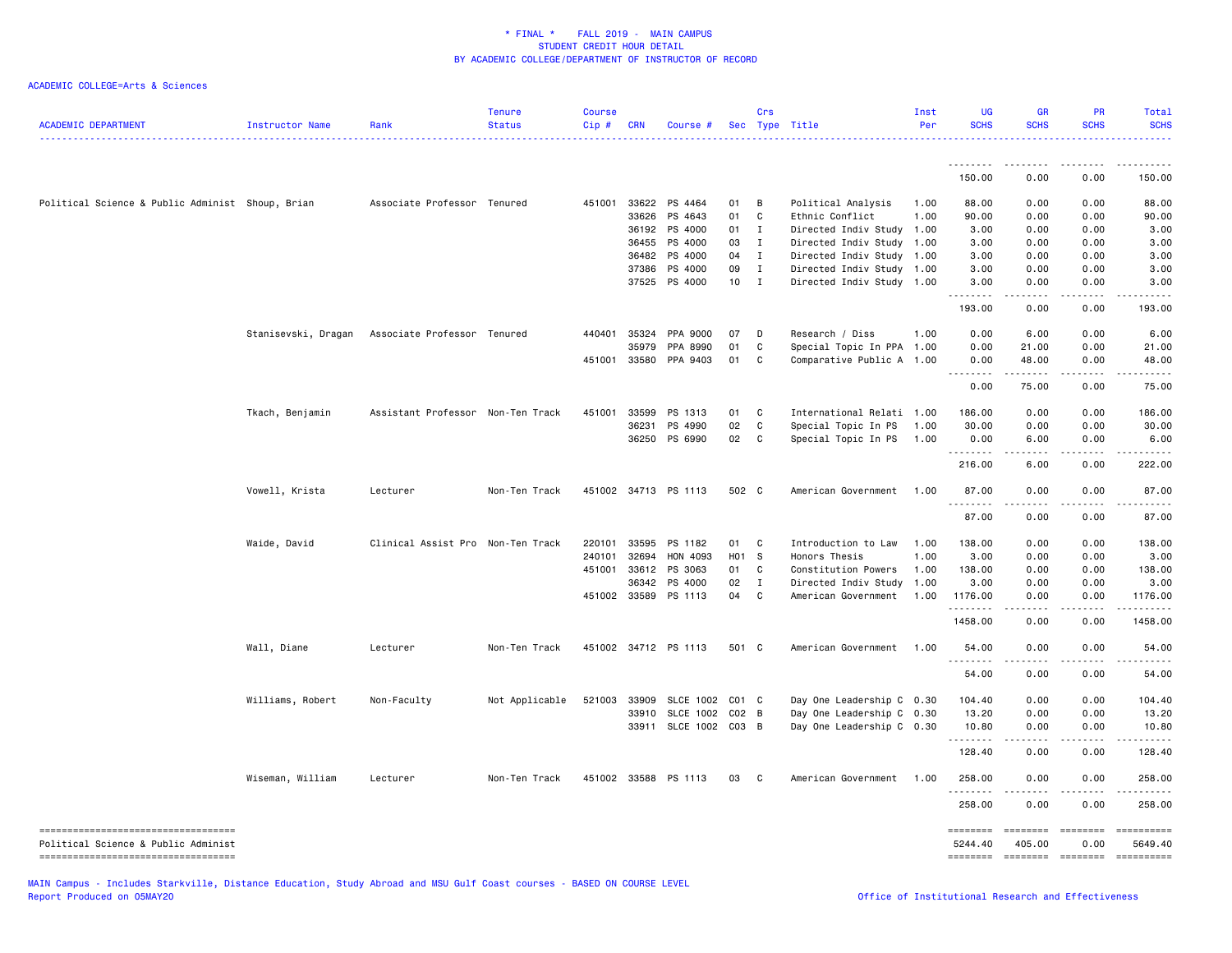| ACADEMIC DEPARTMENT | Instructor Name<br>.                             | Rank                        | <b>Tenure</b><br><b>Status</b> | <b>Course</b><br>Cip# | <b>CRN</b> | Course #              |         | Crs<br>Sec Type Title |                           | Inst<br>Per | <b>UG</b><br><b>SCHS</b>     | <b>GR</b><br><b>SCHS</b> | PR<br><b>SCHS</b>                   | Total<br><b>SCHS</b>                                                                                                                                                                     |
|---------------------|--------------------------------------------------|-----------------------------|--------------------------------|-----------------------|------------|-----------------------|---------|-----------------------|---------------------------|-------------|------------------------------|--------------------------|-------------------------------------|------------------------------------------------------------------------------------------------------------------------------------------------------------------------------------------|
| Psychology          | Adams-Price, Carolyn Associate Professor Tenured |                             |                                | 302501                | 33826      | PSY 4813              | 01      | C                     | Positive Psychology       | 1.00        | 78.00                        | 0.00                     | 0.00                                | 78.00                                                                                                                                                                                    |
|                     |                                                  |                             |                                | 420101                | 36470      | PSY 4000              | 29      | Ι.                    | Directed Indiv Study      | 1.00        | 3.00                         | 0.00                     | 0.00                                | 3.00                                                                                                                                                                                     |
|                     |                                                  |                             |                                |                       | 37413      | PSY 4000              | $101$ I |                       | Directed Indiv Study      | 1.00        | 1.00                         | 0.00                     | 0.00                                | 1.00                                                                                                                                                                                     |
|                     |                                                  |                             |                                | 422813                | 36357      | PSY 9000              | 01      | D                     | Research/Diss             | 1.00        | 0.00                         | 13.00                    | 0.00                                | 13.00                                                                                                                                                                                    |
|                     |                                                  |                             |                                | 429999                |            | 36339 PSY 8990        | 01      | C                     | Special Topic In PSY 1.00 |             | 0.00<br>.                    | 18.00<br>.               | 0.00<br>.                           | 18.00<br>$\frac{1}{2} \left( \frac{1}{2} \right) \left( \frac{1}{2} \right) \left( \frac{1}{2} \right) \left( \frac{1}{2} \right) \left( \frac{1}{2} \right) \left( \frac{1}{2} \right)$ |
|                     |                                                  |                             |                                |                       |            |                       |         |                       |                           |             | 82.00                        | 31.00                    | 0.00                                | 113.00                                                                                                                                                                                   |
|                     | Armstrong, Kevin                                 | Associate Professor Tenured |                                | 420101                | 33784      | PSY 3213              | 02      | C                     | Psych Of Ab Behavior      | 1.00        | 264.00                       | 0.00                     | 0.00                                | 264.00                                                                                                                                                                                   |
|                     |                                                  |                             |                                |                       | 36371      | PSY 8000              | 06      | D                     | Research / Thesis         | 1.00        | 0.00                         | 1.00                     | 0.00                                | 1.00                                                                                                                                                                                     |
|                     |                                                  |                             |                                |                       | 37018      | PSY 4000              | 51      | Ι.                    | Directed Indiv Study      | 1.00        | 3.00                         | 0.00                     | 0.00                                | 3.00                                                                                                                                                                                     |
|                     |                                                  |                             |                                | 422707                | 33796      | PSY 3363              | 01      | C                     | Behav Modification        | 1.00        | 192.00                       | 0.00                     | 0.00                                | 192.00                                                                                                                                                                                   |
|                     |                                                  |                             |                                | 422813                |            | 36358 PSY 9000        | 02      | D                     | Research/Diss             | 1.00        | 0.00                         | 8.00                     | 0.00                                | 8.00                                                                                                                                                                                     |
|                     |                                                  |                             |                                |                       |            |                       |         |                       |                           |             | .<br>459.00                  | .<br>9.00                | .<br>0.00                           | .<br>468.00                                                                                                                                                                              |
|                     | Armstrong, Rebecca                               | Instructor                  | Non-Ten Track                  | 420101                | 33753      | PSY 1013              | 04      | C                     | Gen Psychology-SI         | 1.00        | 693.00                       | 0.00                     | 0.00                                | 693.00                                                                                                                                                                                   |
|                     |                                                  |                             |                                | 422703                | 33807      | PSY 3803              | 01      | C                     | Int Dev Psychology        | 1.00        | 198.00                       | 0.00                     | 0.00                                | 198.00                                                                                                                                                                                   |
|                     |                                                  |                             |                                |                       | 33808      | PSY 3803              | 02      | C                     | Int Dev Psychology        | 1.00        | 207.00                       | 0.00                     | 0.00                                | 207.00                                                                                                                                                                                   |
|                     |                                                  |                             |                                |                       |            |                       |         |                       |                           |             | <u>.</u><br>1098.00          | .<br>0.00                | .<br>0.00                           | .<br>1098.00                                                                                                                                                                             |
|                     | Barclay, Nathan                                  | Grad Teach Assist           | Not Applicable                 |                       |            | 420101 33785 PSY 3213 | 03      | $\mathbf{C}$          | Psych Of Ab Behavior 1.00 |             | 282.00                       | 0.00                     | 0.00                                | 282.00<br>.                                                                                                                                                                              |
|                     |                                                  |                             |                                |                       |            |                       |         |                       |                           |             | 282.00                       | 0.00                     | 0.00                                | 282.00                                                                                                                                                                                   |
|                     | Barnes, Kevin                                    | Grad Teach Assist           | Not Applicable                 |                       |            | 420101 33766 PSY 1013 | 17 C    |                       | Gen Psychology            | 1.00        | 267.00<br>.                  | 0.00<br>.                | 0.00<br>$\frac{1}{2}$               | 267.00<br>$- - - - - -$                                                                                                                                                                  |
|                     |                                                  |                             |                                |                       |            |                       |         |                       |                           |             | 267.00                       | 0.00                     | 0.00                                | 267.00                                                                                                                                                                                   |
|                     | Bell, Jacqueline                                 | Lecturer                    | Non-Ten Track                  |                       |            | 420101 36827 PSY 3213 | 502 C   |                       | Psych Of Ab Behavior 1.00 |             | 111.00<br>. <b>.</b>         | 0.00<br>.                | 0.00<br>$\frac{1}{2}$               | 111.00<br>$- - - - - - -$                                                                                                                                                                |
|                     |                                                  |                             |                                |                       |            |                       |         |                       |                           |             | 111.00                       | 0.00                     | 0.00                                | 111.00                                                                                                                                                                                   |
|                     | Berman, Mitchell                                 | Professor                   | Tenured                        | 420101                | 36366      | PSY 8000              | 01      | D                     | Research / Thesis         | 1.00        | 0.00                         | 4.00                     | 0.00                                | 4.00                                                                                                                                                                                     |
|                     |                                                  |                             |                                | 422708                | 33834      | PSY 8214              | 01      | B                     | Quan Meth In Psy II       | 1.00        | 0.00                         | 32.00                    | 0.00                                | 32.00                                                                                                                                                                                    |
|                     |                                                  |                             |                                |                       |            | 422813 36359 PSY 9000 | 03      | D                     | Research/Diss             | 1.00        | 0.00<br>$\sim$ $\sim$ $\sim$ | 21.00                    | 0.00<br>$\sim$ $\sim$ $\sim$ $\sim$ | 21.00                                                                                                                                                                                    |
|                     |                                                  |                             |                                |                       |            |                       |         |                       |                           |             | 0.00                         | 57.00                    | 0.00                                | 57.00                                                                                                                                                                                    |
|                     | Bolstad, Courtney                                | Grad Teach Assist           | Not Applicable                 |                       |            | 420101 33754 PSY 1013 | 05      | $\mathbf{C}$          | Gen Psychology            | 1.00        | 261.00<br>.                  | 0.00<br>.                | 0.00<br>$\sim$ $\sim$ $\sim$        | 261.00<br>$\frac{1}{2} \left( \frac{1}{2} \right) \left( \frac{1}{2} \right) \left( \frac{1}{2} \right) \left( \frac{1}{2} \right) \left( \frac{1}{2} \right)$                           |
|                     |                                                  |                             |                                |                       |            |                       |         |                       |                           |             | 261.00                       | 0.00                     | 0.00                                | 261.00                                                                                                                                                                                   |
|                     | Bradshaw, Gary                                   | Professor                   | Tenured                        | 420101                | 36240      | PSY 4000              | 06      | $\mathbf I$           | Directed Indiv Study      | 1.00        | 3.00                         | 0.00                     | 0.00                                | 3.00                                                                                                                                                                                     |
|                     |                                                  |                             |                                |                       | 36408      | PSY 8000              | 10      | D                     | Research / Thesis         | 1.00        | 0.00                         | 6.00                     | 0.00                                | 6.00                                                                                                                                                                                     |
|                     |                                                  |                             |                                |                       | 36526      | PSY 4000              | 41      | Ι.                    | Directed Indiv Study 1.00 |             | 3.00                         | 0.00                     | 0.00                                | 3.00                                                                                                                                                                                     |
|                     |                                                  |                             |                                |                       | 37118      | PSY 7000              | 02      | $\mathbf I$           | Directed Indiv Study      | 1.00        | 0.00                         | 1.00                     | 0.00                                | 1.00                                                                                                                                                                                     |
|                     |                                                  |                             |                                |                       | 37226      | PSY 4000              | 78      | $\mathbf{I}$          | Directed Indiv Study      | 1.00        | 4.00                         | 0.00                     | 0.00                                | 4.00                                                                                                                                                                                     |
|                     |                                                  |                             |                                |                       | 37359      | PSY 7000              | 03      | I                     | Directed Indiv Study 1.00 |             | 0.00                         | 1.00                     | 0.00                                | 1.00                                                                                                                                                                                     |
|                     |                                                  |                             |                                | 422701                | 35094      | PSY 8723              | 01      | C                     | Cognitive Skills Mod      | 1.00        | 0.00                         | 27.00                    | 0.00                                | 27.00                                                                                                                                                                                    |
|                     |                                                  |                             |                                | 422704                | 33786      | PSY 3314              | 01      | C                     | Experimental Psych        | 1.00        | 280.00                       | 0.00                     | 0.00                                | 280.00                                                                                                                                                                                   |
|                     |                                                  |                             |                                |                       | 33787      | PSY 3314              | 02      | К                     | Experimental Psych        | 1.00        | 0.00                         | 0.00                     | 0.00                                | 0.00                                                                                                                                                                                     |
|                     |                                                  |                             |                                |                       | 33788      | PSY 3314              | 03      | K                     | Experimental Psych        | 1.00        | 0.00                         | 0.00                     | 0.00                                | 0.00                                                                                                                                                                                     |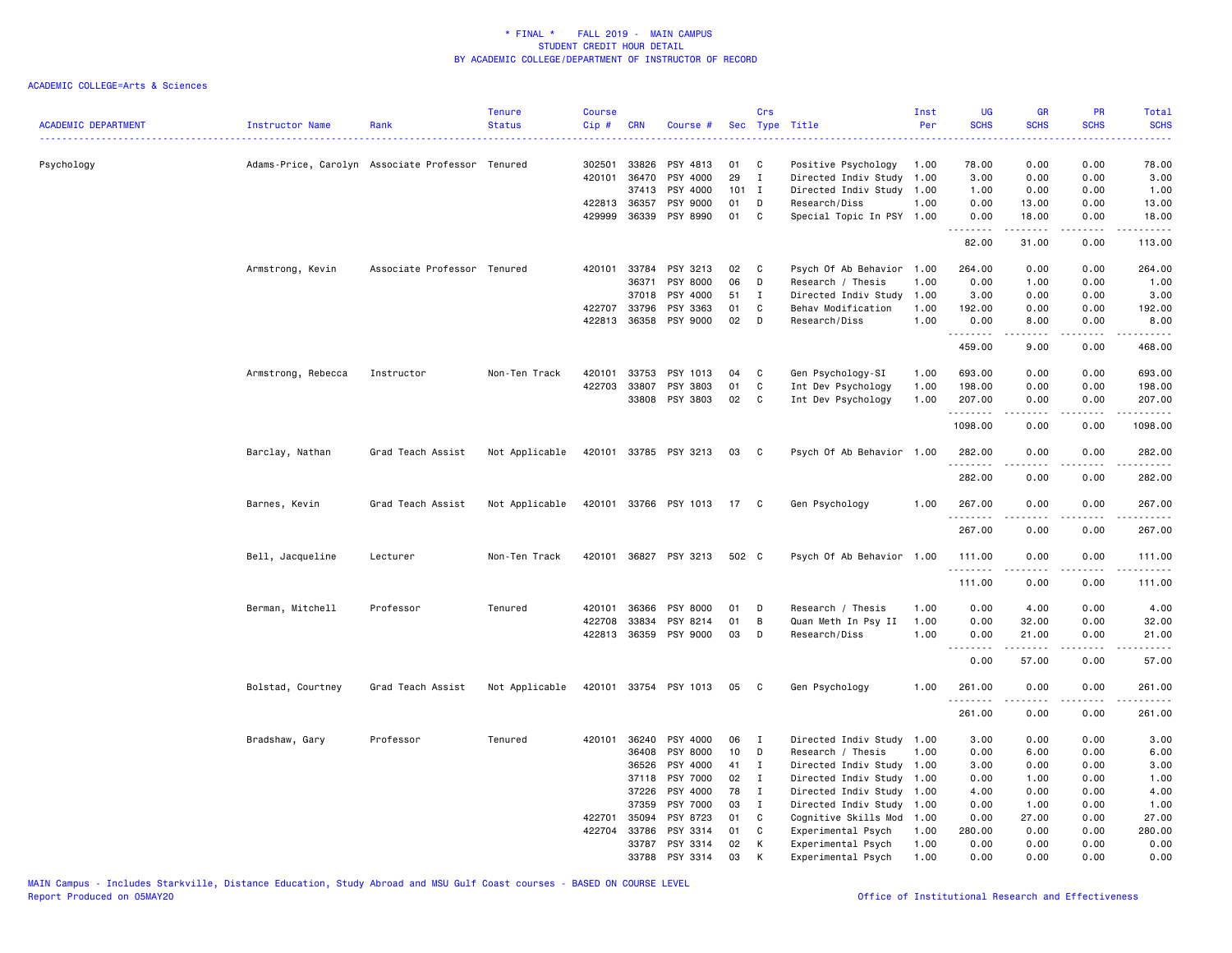| <b>ACADEMIC DEPARTMENT</b> | Instructor Name   | Rank      | <b>Tenure</b><br><b>Status</b> | <b>Course</b><br>Cip# | <b>CRN</b>     | Course #             |          | Crs               | Sec Type Title                                         | Inst<br>Per | UG<br><b>SCHS</b>      | <b>GR</b><br><b>SCHS</b> | PR<br><b>SCHS</b> | Total<br><b>SCHS</b> |
|----------------------------|-------------------|-----------|--------------------------------|-----------------------|----------------|----------------------|----------|-------------------|--------------------------------------------------------|-------------|------------------------|--------------------------|-------------------|----------------------|
|                            |                   |           |                                |                       |                |                      |          |                   |                                                        |             |                        |                          |                   |                      |
| Psychology                 | Bradshaw, Gary    | Professor | Tenured                        |                       | 422704 33789   | PSY 3314             | 04       | к                 | Experimental Psych                                     | 1.00        | 0.00                   | 0.00                     | 0.00              | 0.00                 |
|                            |                   |           |                                |                       | 33790          | PSY 3314             | 05       | К                 | Experimental Psych                                     | 1.00        | 0.00                   | 0.00                     | 0.00              | 0.00                 |
|                            |                   |           |                                |                       | 33791          | PSY 3314             | 06       | K                 | Experimental Psych                                     | 1.00        | 0.00                   | 0.00                     | 0.00              | 0.00                 |
|                            |                   |           |                                |                       | 422813 36414   | PSY 9000             | 09       | D                 | Research/Diss                                          | 1.00        | 0.00<br>.              | 8.00                     | 0.00              | 8.00                 |
|                            |                   |           |                                |                       |                |                      |          |                   |                                                        |             | 290.00                 | 43.00                    | 0.00              | 333.00               |
|                            | Brandon, Russell  | Lecturer  | Non-Ten Track                  |                       | 420101 33765   | PSY 1013             | 16       | - C               | Gen Psychology                                         | 1.00        | 270.00                 | 0.00                     | 0.00              | 270.00               |
|                            |                   |           |                                |                       | 33768          | PSY 1013             | 19       | C                 | Gen Psychology                                         | 1.00        | 270.00                 | 0.00                     | 0.00              | 270.00               |
|                            |                   |           |                                |                       | 33770          | PSY 1013             | 21       | C                 | Gen Psychology                                         | 1.00        | 261.00                 | 0.00                     | 0.00              | 261.00               |
|                            |                   |           |                                | 422708 35724          |                | PSY 3104             | 501 B    |                   | Introductory Psychol                                   | 1.00        | 108.00                 | 0.00                     | 0.00              | 108.00               |
|                            |                   |           |                                |                       | 422813 33794   | PSY 3343             | 03       | C <sub>c</sub>    | Psych Of Learning                                      | 1.00        | 126.00<br>.            | 0.00<br>$- - - - -$      | 0.00<br>.         | 126.00<br>.          |
|                            |                   |           |                                |                       |                |                      |          |                   |                                                        |             | 1035.00                | 0.00                     | 0.00              | 1035.00              |
|                            | Brown, Kimberly   | Lecturer  | Non-Ten Track                  | 422706                | 33819          | PSY 4403             | 01       | C                 | Biological Psycholog 1.00                              |             | 117.00                 | 0.00                     | 0.00              | 117.00               |
|                            |                   |           |                                |                       | 33820          | PSY 4403             | 02       | C                 | Biological Psycholog                                   | 1.00        | 153.00                 | 0.00                     | 0.00              | 153.00               |
|                            |                   |           |                                | 440401                | 33773          | PSY 3073             | 01       | C                 | Psy Interper Relat                                     | 1.00        | 102.00                 | 0.00                     | 0.00              | 102.00               |
|                            |                   |           |                                |                       | 33774          | PSY 3073             | 02       | <b>C</b>          | Psy Interper Relat                                     | 1.00        | 120.00<br>.            | 0.00<br>$- - - - -$      | 0.00<br>.         | 120.00<br>.          |
|                            |                   |           |                                |                       |                |                      |          |                   |                                                        |             | 492.00                 | 0.00                     | 0.00              | 492.00               |
|                            | Campbell, Kristen | Lecturer  | Non-Ten Track                  | 420101                | 34714          | PSY 3213             | 501 C    |                   | Psych Of Ab Behavior 1.00                              |             | 117.00                 | 0.00                     | 0.00              | 117.00               |
|                            |                   |           |                                |                       | 37228          | PSY 4000             | 79       | $\mathbf{I}$      | Directed Indiv Study 1.00                              |             | 3.00                   | 0.00                     | 0.00              | 3.00                 |
|                            |                   |           |                                |                       | 37229          | PSY 4000             | 80       | $\mathbf{I}$      | Directed Indiv Study 1.00                              |             | 3.00                   | 0.00                     | 0.00              | 3.00                 |
|                            |                   |           |                                |                       | 37230          | PSY 4000             | 81       | $\mathbf{I}$      | Directed Indiv Study 1.00                              |             | 3.00                   | 0.00                     | 0.00              | 3.00                 |
|                            |                   |           |                                |                       | 37231          | PSY 4000             | 82       | $\mathbf{I}$      | Directed Indiv Study 1.00                              |             | 3.00                   | 0.00                     | 0.00              | 3.00                 |
|                            |                   |           |                                |                       | 37232          | PSY 4000             | 83       | $\mathbf{I}$      | Directed Indiv Study 1.00                              |             | 1.00                   | 0.00                     | 0.00              | 1.00                 |
|                            |                   |           |                                |                       | 37233          | PSY 4000             | 84       | I                 | Directed Indiv Study 1.00                              |             | 3.00                   | 0.00                     | 0.00              | 3.00                 |
|                            |                   |           |                                |                       | 37234          | PSY 4000             | 85       | $\mathbf{I}$      | Directed Indiv Study 1.00                              |             | 3.00                   | 0.00                     | 0.00              | 3.00                 |
|                            |                   |           |                                |                       | 37235          | PSY 4000             | 86       | $\mathbf{I}$      | Directed Indiv Study 1.00                              |             | 3.00                   | 0.00                     | 0.00              | 3.00                 |
|                            |                   |           |                                |                       | 37236          | PSY 4000             | 87       | I                 | Directed Indiv Study 1.00                              |             | 3.00                   | 0.00                     | 0.00              | 3.00                 |
|                            |                   |           |                                |                       | 37237          | PSY 4000             | 88       | $\mathbf{I}$      | Directed Indiv Study 1.00                              |             | 3.00                   | 0.00                     | 0.00              | 3.00                 |
|                            |                   |           |                                |                       | 37238          | PSY 4000             | 89       | $\mathbf{I}$      | Directed Indiv Study 1.00                              |             | 3.00                   | 0.00                     | 0.00              | 3.00                 |
|                            |                   |           |                                |                       | 37239<br>37240 | PSY 4000<br>PSY 4000 | 90<br>91 | $\mathbf{I}$<br>I | Directed Indiv Study 1.00<br>Directed Indiv Study 1.00 |             | 3.00<br>3.00           | 0.00<br>0.00             | 0.00<br>0.00      | 3.00<br>3.00         |
|                            |                   |           |                                |                       | 37241          | PSY 4000             | 92       | $\mathbf I$       | Directed Indiv Study 1.00                              |             | 3.00                   | 0.00                     | 0.00              | 3.00                 |
|                            |                   |           |                                | 422708                | 33775          | PSY 3104             | 01       | C                 | Introductory Psychol 1.00                              |             | 352.00                 | 0.00                     | 0.00              | 352.00               |
|                            |                   |           |                                |                       | 33776          | PSY 3104             | 02       | К                 | Introductory Psychol 1.00                              |             | 0.00                   | 0.00                     | 0.00              | 0.00                 |
|                            |                   |           |                                |                       | 33777          | PSY 3104             | 03       | К                 | Introductory Psychol                                   | 1.00        | 0.00                   | 0.00                     | 0.00              | 0.00                 |
|                            |                   |           |                                |                       | 33778          | PSY 3104             | 04       | K                 | Introductory Psychol 1.00                              |             | 0.00                   | 0.00                     | 0.00              | 0.00                 |
|                            |                   |           |                                |                       | 33779          | PSY 3104             | 05       | К                 | Introductory Psychol                                   | 1.00        | 0.00                   | 0.00                     | 0.00              | 0.00                 |
|                            |                   |           |                                |                       | 33780          | PSY 3104             | 06       | К                 | Introductory Psychol                                   | 1.00        | 0.00                   | 0.00                     | 0.00              | 0.00                 |
|                            |                   |           |                                | 422801                | 33817          | PSY 4333             | 01       | C                 | Intro Clinical Psych                                   | 1.00        | 96.00                  | 0.00                     | 0.00              | 96.00                |
|                            |                   |           |                                | 422803                | 33813          | PSY 4223             | 01       | C                 | Drug Use And Abuse                                     | 1.00        | 171.00                 | 0.00                     | 0.00              | 171.00               |
|                            |                   |           |                                |                       | 33814          | PSY 4223             | 02       | $\mathbf{C}$      | Drug Use And Abuse                                     | 1.00        | 171.00                 | 0.00                     | 0.00              | 171.00               |
|                            |                   |           |                                |                       |                |                      |          |                   |                                                        |             | . <u>.</u> .<br>947.00 | 0.00                     | 0.00              | 947.00               |
|                            | Carskadon, Thomas | Professor | Tenured                        |                       | 420101 33750   | PSY 1013             | 01       | C                 | Gen Psychology -SI                                     | 0.90        | 785.70                 | 0.00                     | 0.00              | 785.70               |
|                            |                   |           |                                |                       | 33751          | PSY 1013             | 02       | C                 | Gen Psychology -SI                                     | 0.90        | 550.80                 | 0.00                     | 0.00              | 550.80               |
|                            |                   |           |                                |                       | 33756          | PSY 1013             | 07       | C                 | Gen Psychology - LC                                    | 0.90        | 86.40                  | 0.00                     | 0.00              | 86.40                |
|                            |                   |           |                                |                       | 33757          | PSY 1013             | 08       | C                 | Gen Psychology - LC                                    | 0.90        | 75.60                  | 0.00                     | 0.00              | 75.60                |
|                            |                   |           |                                |                       | 33758          | PSY 1013             | 09       | C                 | Gen Psychology - LC                                    | 0.90        | 51.30                  | 0.00                     | 0.00              | 51.30                |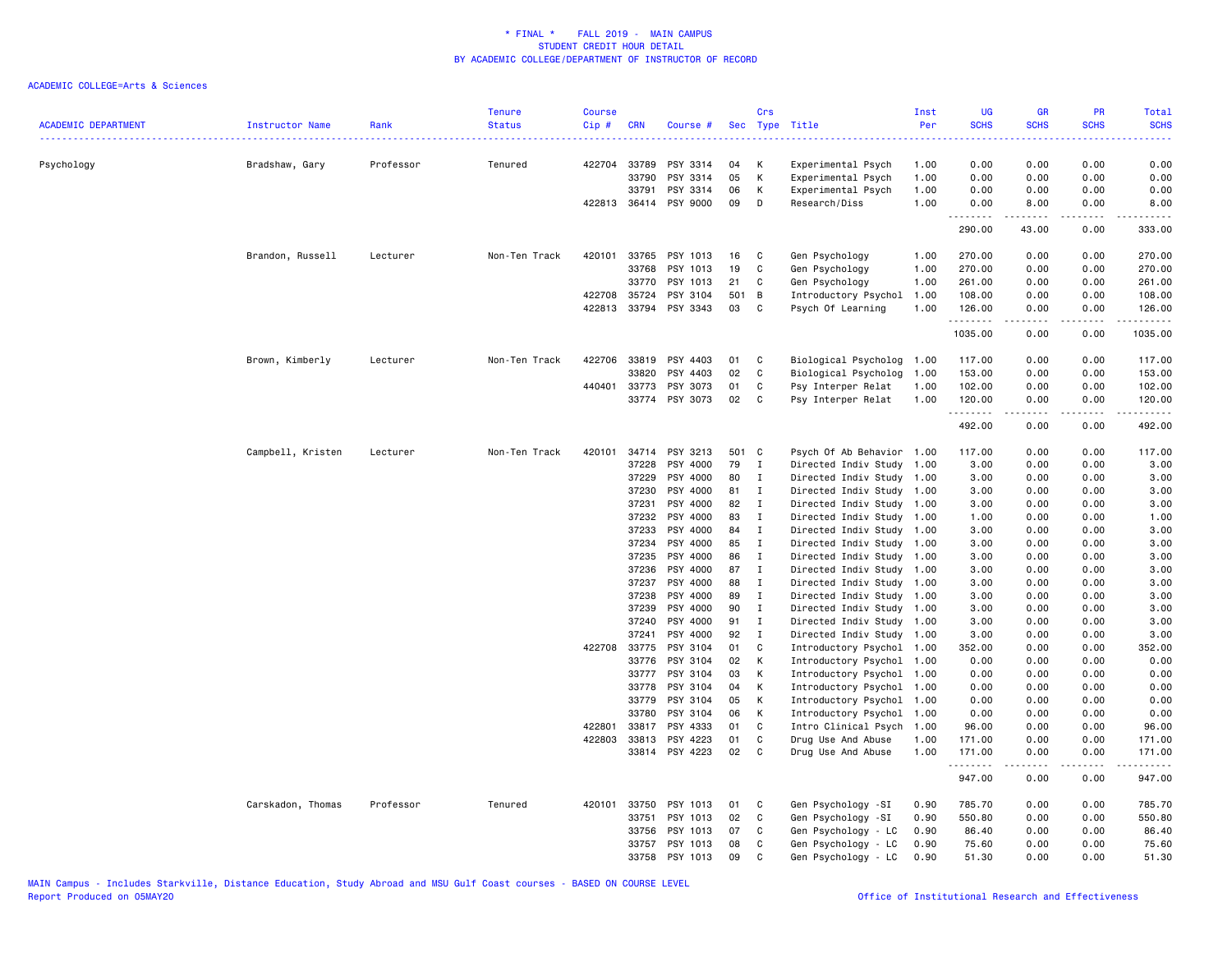| <b>ACADEMIC DEPARTMENT</b> | Instructor Name   | Rank                          | <b>Tenure</b><br><b>Status</b> | <b>Course</b><br>Cip# | <b>CRN</b>   | Course #                   |          | Crs<br>Sec Type Title        |                                                   | Inst<br>Per  | <b>UG</b><br><b>SCHS</b> | <b>GR</b><br><b>SCHS</b> | PR<br><b>SCHS</b>                   | Total<br><b>SCHS</b>                        |
|----------------------------|-------------------|-------------------------------|--------------------------------|-----------------------|--------------|----------------------------|----------|------------------------------|---------------------------------------------------|--------------|--------------------------|--------------------------|-------------------------------------|---------------------------------------------|
| Psychology                 |                   |                               | Tenured                        | 420101                | 33759        | PSY 1013                   | 10       | C                            |                                                   |              | 43.20                    | 0.00                     | 0.00                                | 43.20                                       |
|                            | Carskadon, Thomas | Professor                     |                                |                       | 33763        | PSY 1013                   | 14       | C                            | Gen Psychology - LC<br>Gen Psychology-LC          | 0.90<br>0.90 | 59.40                    | 0.00                     | 0.00                                | 59.40                                       |
|                            |                   |                               |                                |                       | 33764        | PSY 1013                   | 15       | C                            | Gen Psychology-LC                                 | 0.90         | 45.90                    | 0.00                     | 0.00                                | 45.90                                       |
|                            |                   |                               |                                |                       |              |                            |          |                              |                                                   |              |                          |                          |                                     |                                             |
|                            |                   |                               |                                |                       | 33772        | PSY 1013                   | H01 C    |                              | Honors Gen Psy - LC                               | 1.00         | 51.00                    | 0.00                     | 0.00                                | 51.00                                       |
|                            |                   |                               |                                |                       | 36690        | PSY 4000                   | 46       | $\mathbf{I}$                 | Directed Indiv Study                              | 1.00         | 3.00                     | 0.00                     | 0.00                                | 3.00                                        |
|                            |                   |                               |                                |                       | 37209        | PSY 4000<br>37210 PSY 4000 | 74<br>75 | $\mathbf{I}$<br>$\mathbf{I}$ | Directed Indiv Study<br>Directed Indiv Study 1.00 | 1.00         | 3.00<br>3.00             | 0.00<br>0.00             | 0.00<br>0.00                        | 3.00<br>3.00                                |
|                            |                   |                               |                                |                       |              |                            |          |                              |                                                   |              | .<br>1758.30             | .<br>0.00                | .<br>0.00                           | .<br>1758.30                                |
|                            | Conner, Taretha   | Non-Faculty                   | Not Applicable                 | 130301                |              | 32875 LSK 1041             | 12       | $\mathbf{C}$                 | College Success I                                 | 1.00         | 14.00                    | 0.00                     | 0.00                                | 14.00                                       |
|                            |                   |                               |                                |                       |              |                            |          |                              |                                                   |              | <u>.</u><br>14.00        | .<br>0.00                | $\sim$ $\sim$ $\sim$ $\sim$<br>0.00 | .<br>14.00                                  |
|                            | DeShong, Hilary   | Assistant Professor Ten Track |                                | 420101                | 33838        | PSY 8450                   | 01       | E                            | Applied Clin Practic 1.00                         |              | 0.00                     | 18.00                    | 0.00                                | 18.00                                       |
|                            |                   |                               |                                |                       | 36241        | PSY 4000                   | 07       | $\mathbf I$                  | Directed Indiv Study 1.00                         |              | 3.00                     | 0.00                     | 0.00                                | 3.00                                        |
|                            |                   |                               |                                |                       | 36245        | PSY 4000                   | 11       | I                            | Directed Indiv Study                              | 1.00         | 3.00                     | 0.00                     | 0.00                                | 3.00                                        |
|                            |                   |                               |                                |                       | 36346        | PSY 4000                   | 20       | $\mathbf I$                  | Directed Indiv Study                              | 1.00         | 2.00                     | 0.00                     | 0.00                                | 2.00                                        |
|                            |                   |                               |                                |                       | 36367        | PSY 8000                   | 02       |                              |                                                   |              | 0.00                     |                          | 0.00                                |                                             |
|                            |                   |                               |                                |                       |              |                            |          | D                            | Research / Thesis                                 | 1.00         |                          | 7.00                     |                                     | 7.00                                        |
|                            |                   |                               |                                |                       | 36420        | PSY 4000                   | 27       | I                            | Directed Indiv Study 1.00                         |              | 3.00                     | 0.00                     | 0.00                                | 3.00                                        |
|                            |                   |                               |                                |                       | 36421        | PSY 4000                   | 28       | I                            | Directed Indiv Study                              | 1.00         | 3.00                     | 0.00                     | 0.00                                | 3.00                                        |
|                            |                   |                               |                                |                       | 37326        | PSY 4000                   | 96       | I                            | Directed Indiv Study 1.00                         |              | 2.00                     | 0.00                     | 0.00                                | 2.00                                        |
|                            |                   |                               |                                |                       | 422810 36596 | PSY 8333                   | 01       | C                            | Sys Of Psychotherapy 1.00                         |              | 0.00<br>.                | 21.00<br>$- - - - -$     | 0.00<br>$\sim$ $\sim$ $\sim$ $\sim$ | 21.00<br>$\sim$ $\sim$ $\sim$ $\sim$ $\sim$ |
|                            |                   |                               |                                |                       |              |                            |          |                              |                                                   |              | 16.00                    | 46.00                    | 0.00                                | 62.00                                       |
|                            | Dicarlo, Sabrina  | Grad Teach Assist             | Not Applicable                 |                       |              | 420101 33783 PSY 3213      | 01 C     |                              | Psych Of Ab Behavior 1.00                         |              | 252.00<br>.              | 0.00                     | 0.00                                | 252.00<br>-----                             |
|                            |                   |                               |                                |                       |              |                            |          |                              |                                                   |              | 252.00                   | 0.00                     | 0.00                                | 252.00                                      |
|                            | Dozier, Mary      | Assistant Professor Ten Track |                                | 420101                | 33841        | PSY 8513                   | 01       | C                            | Psychological Res                                 | 1.00         | 0.00                     | 27.00                    | 0.00                                | 27.00                                       |
|                            |                   |                               |                                |                       |              | 37335 PSY 4000             | 97       | $\;$ I                       | Directed Indiv Study                              | 1.00         | 3.00                     | 0.00                     | 0.00                                | 3.00                                        |
|                            |                   |                               |                                |                       |              |                            |          |                              |                                                   |              | <u>.</u><br>3.00         | .<br>27.00               | .<br>0.00                           | .<br>30.00                                  |
|                            | Dygert, Sarah     | Grad Teach Assist             | Not Applicable                 |                       |              | 420101 33755 PSY 1013      | 06       | C C                          | Gen Psychology                                    | 1.00         | 315.00<br><u>.</u>       | 0.00                     | 0.00                                | 315.00                                      |
|                            |                   |                               |                                |                       |              |                            |          |                              |                                                   |              | 315.00                   | 0.00                     | 0.00                                | 315.00                                      |
|                            | Eakin, Deborah    | Associate Professor Tenured   |                                | 420101                | 35090        | PSY 6733                   | 01       | C                            | Memory                                            | 1.00         | 0.00                     | 3.00                     | 0.00                                | 3.00                                        |
|                            |                   |                               |                                |                       | 35473        | PSY 4000                   | 01       | I                            | Directed Indiv Study                              | 1.00         | 3.00                     | 0.00                     | 0.00                                | 3.00                                        |
|                            |                   |                               |                                |                       | 36236        | PSY 4000                   | 04       | $\mathbf{I}$                 | Directed Indiv Study 1.00                         |              | 3.00                     | 0.00                     | 0.00                                | 3.00                                        |
|                            |                   |                               |                                |                       | 36239        | PSY 4000                   | 05       | I                            | Directed Indiv Study 1.00                         |              | 3.00                     | 0.00                     | 0.00                                | 3.00                                        |
|                            |                   |                               |                                |                       | 36242        | PSY 4000                   | 08       | $\mathbf I$                  | Directed Indiv Study 1.00                         |              | 3.00                     | 0.00                     | 0.00                                | 3.00                                        |
|                            |                   |                               |                                |                       | 36243        | PSY 4000                   | 09       | I                            | Directed Indiv Study                              | 1.00         | 3.00                     | 0.00                     | 0.00                                | 3.00                                        |
|                            |                   |                               |                                |                       | 36244        | PSY 4000                   | 10       | $\mathbf{I}$                 | Directed Indiv Study 1.00                         |              | 3.00                     | 0.00                     | 0.00                                | 3.00                                        |
|                            |                   |                               |                                |                       | 36333        | PSY 4000                   | 17       | $\mathbf{I}$                 | Directed Indiv Study                              | 1.00         | 2.00                     | 0.00                     | 0.00                                | 2.00                                        |
|                            |                   |                               |                                |                       | 36409        | PSY 8000                   | 11       | D                            | Research / Thesis                                 | 1.00         | 0.00                     | 4.00                     | 0.00                                | 4.00                                        |
|                            |                   |                               |                                |                       | 36942        | PSY 4000                   | 48       | I                            | Directed Indiv Study                              | 1.00         | 3.00                     | 0.00                     | 0.00                                | 3.00                                        |
|                            |                   |                               |                                |                       | 36943        | PSY 4000                   | 49       | Ι.                           | Directed Indiv Study                              | 1.00         | 3.00                     | 0.00                     | 0.00                                | 3.00                                        |
|                            |                   |                               |                                | 422701                | 33825        | PSY 4733                   | 01       | C                            | Memory                                            | 1.00         | 96.00                    | 0.00                     | 0.00                                | 96.00                                       |
|                            |                   |                               |                                | 422813                |              | 36416 PSY 9000             | 11       | D                            | Research/Diss                                     | 1.00         | 0.00                     | 12.00                    | 0.00                                | 12.00                                       |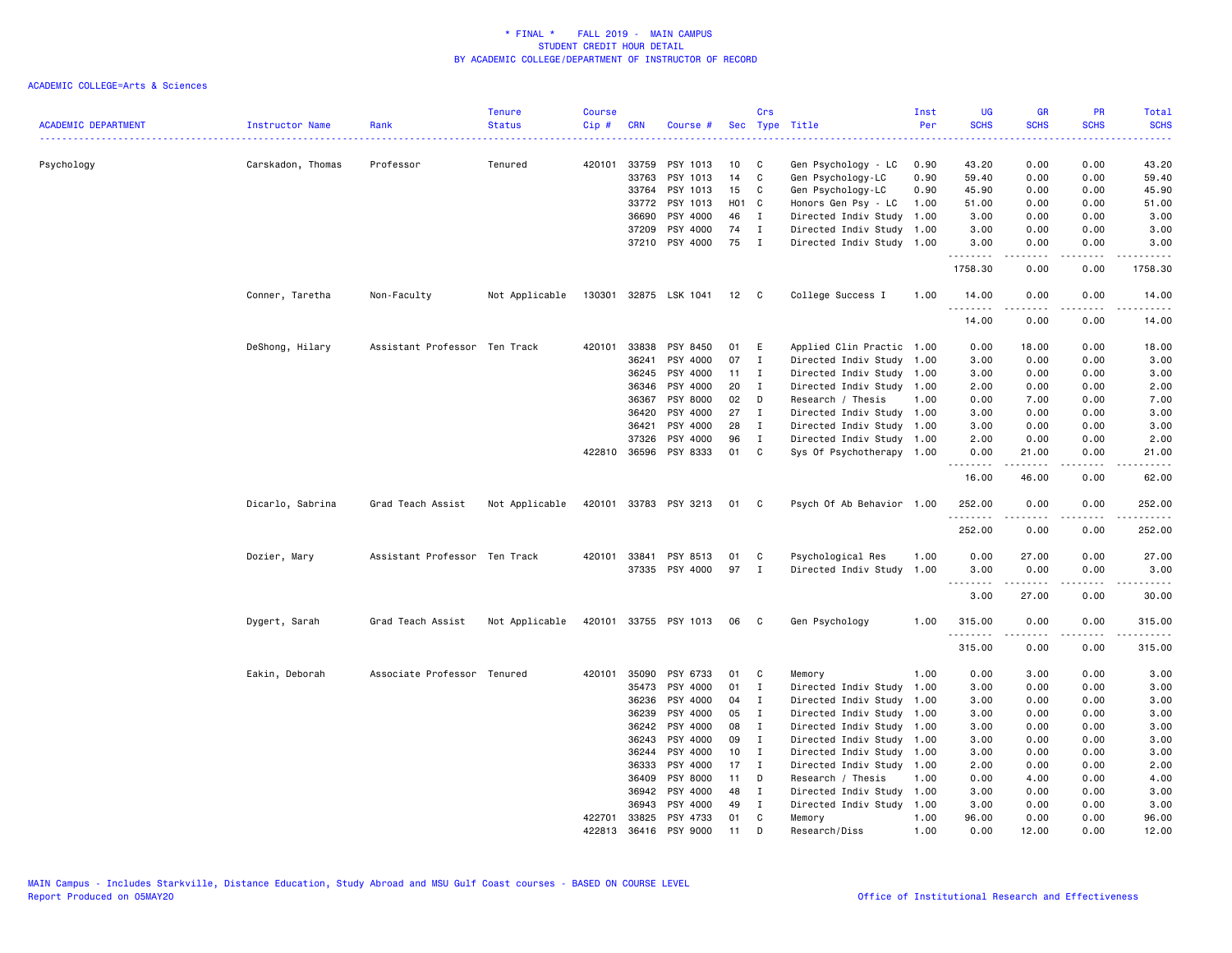| <b>ACADEMIC DEPARTMENT</b> | Instructor Name    | Rank                          | <b>Tenure</b><br><b>Status</b> | <b>Course</b><br>Cip# | <b>CRN</b>            | Course #              |          | Crs               | Sec Type Title                                         | Inst<br>Per | <b>UG</b><br><b>SCHS</b> | <b>GR</b><br><b>SCHS</b> | PR<br><b>SCHS</b> | Total<br><b>SCHS</b>    |
|----------------------------|--------------------|-------------------------------|--------------------------------|-----------------------|-----------------------|-----------------------|----------|-------------------|--------------------------------------------------------|-------------|--------------------------|--------------------------|-------------------|-------------------------|
|                            |                    |                               |                                |                       |                       |                       |          |                   |                                                        |             |                          |                          |                   |                         |
|                            |                    |                               |                                |                       |                       |                       |          |                   |                                                        |             | 122.00                   | 19.00                    | 0.00              | 141.00                  |
| Psychology                 | Finch, Dustin      | Grad Teach Assist             | Not Applicable                 |                       | 240102 32749<br>32751 | IDS 4111<br>IDS 4111  | 01<br>03 | C<br>$\mathtt{C}$ | Professional Seminar 1.00<br>Professional Seminar 1.00 |             | 20.00<br>19.00           | 0.00<br>0.00             | 0.00<br>0.00      | 20.00<br>19.00          |
|                            |                    |                               |                                |                       |                       |                       |          |                   |                                                        |             | .                        |                          | .                 |                         |
|                            |                    |                               |                                |                       |                       |                       |          |                   |                                                        |             | 39.00                    | 0.00                     | 0.00              | 39.00                   |
|                            | Flurry, Samuel     | Grad Teach Assist             | Not Applicable                 |                       |                       | 420101 33762 PSY 1013 | 13       | $\mathbf{C}$      | Gen Psychology                                         | 1.00        | 270.00<br>.              | 0.00<br>-----            | 0.00<br>.         | 270.00<br>$- - - - - -$ |
|                            |                    |                               |                                |                       |                       |                       |          |                   |                                                        |             | 270.00                   | 0.00                     | 0.00              | 270.00                  |
|                            | Hubbard, Marlena   | Lecturer                      | Non-Ten Track                  | 420101                | 35825                 | PSY 1013              | 501 C    |                   | Gen Psychology                                         | 1.00        | 108.00                   | 0.00                     | 0.00              | 108.00                  |
|                            |                    |                               |                                | 422707                | 35726                 | PSY 3623              | 501 C    |                   | Social Psychology                                      | 1.00        | 144.00                   | 0.00                     | 0.00              | 144.00                  |
|                            |                    |                               |                                | 422803                | 33815                 | PSY 4223              | 03       | C                 | Drug Use And Abuse                                     | 1.00        | 186.00                   | 0.00                     | 0.00              | 186.00                  |
|                            |                    |                               |                                |                       | 422813 33792          | PSY 3343              | 01       | C                 | Psych Of Learning                                      | 1.00        | 126.00                   | 0.00                     | 0.00              | 126.00                  |
|                            |                    |                               |                                |                       | 33793                 | PSY 3343              | 02       | C                 | Psych Of Learning                                      | 1.00        | 135.00<br>. <b>.</b>     | 0.00<br>.                | 0.00<br>.         | 135.00<br>$- - - - - -$ |
|                            |                    |                               |                                |                       |                       |                       |          |                   |                                                        |             | 699.00                   | 0.00                     | 0.00              | 699.00                  |
|                            | Jarosz, Andrew     | Assistant Professor Ten Track |                                | 420101                | 33846                 | PSY 8813              | 01       | C                 | Psych Teaching Pract 1.00                              |             | 0.00                     | 24.00                    | 0.00              | 24.00                   |
|                            |                    |                               |                                |                       | 35824                 | PSY 4000              | 02       | $\mathbf I$       | Directed Indiv Study                                   | 1.00        | 3.00                     | 0.00                     | 0.00              | 3.00                    |
|                            |                    |                               |                                |                       | 36410                 | PSY 8000              | 12       | D                 | Research / Thesis                                      | 1.00        | 0.00                     | 6.00                     | 0.00              | 6.00                    |
|                            |                    |                               |                                |                       | 36477                 | PSY 4000              | 32       | $\mathbf{I}$      | Directed Indiv Study                                   | 1.00        | 3.00                     | 0.00                     | 0.00              | 3.00                    |
|                            |                    |                               |                                |                       | 36594                 | PSY 4000              | 43       | $\mathbf{I}$      | Directed Indiv Study                                   | 1.00        | 3.00                     | 0.00                     | 0.00              | 3.00                    |
|                            |                    |                               |                                | 422701                | 35088                 | PSY 3713              | 02       | C                 | Cognitive Psychology                                   | 1.00        | 183.00                   | 0.00                     | 0.00              | 183.00                  |
|                            |                    |                               |                                |                       |                       | 422813 36417 PSY 9000 | 12       | D                 | Research/Diss                                          | 1.00        | 0.00<br>.                | 7.00<br>المتمالين        | 0.00<br>.         | 7.00<br>.               |
|                            |                    |                               |                                |                       |                       |                       |          |                   |                                                        |             | 192.00                   | 37.00                    | 0.00              | 229.00                  |
|                            | Johnson, Mallory   | Lecturer                      | Non-Ten Track                  | 422703                |                       | 34716 PSY 3803        | 501 C    |                   | Int Dev Psychology                                     | 1.00        | 144.00                   | 0.00                     | 0.00              | 144.00                  |
|                            |                    |                               |                                | 422707                |                       | 35725 PSY 3353        | 501 C    |                   | Motivation                                             | 1.00        | 153.00<br>.              | 0.00                     | 0.00              | 153.00                  |
|                            |                    |                               |                                |                       |                       |                       |          |                   |                                                        |             | 297.00                   | 0.00                     | 0.00              | 297.00                  |
|                            | Kelley, Karen      | Grad Teach Assist             | Not Applicable                 |                       |                       | 422705 33811 PSY 4203 | 02       | C                 | Theories Of Pers                                       | 1.00        | 93.00                    | 0.00                     | 0.00              | 93.00                   |
|                            |                    |                               |                                |                       |                       |                       |          |                   |                                                        |             | <u>.</u><br>93.00        | 0.00                     | 0.00              | .<br>93.00              |
|                            | Kilgore, Jenna     | Grad Teach Assist             | Not Applicable                 |                       |                       | 420101 33767 PSY 1013 | 18       | C                 | Gen Psychology                                         | 1.00        | 216.00                   | 0.00                     | 0.00              | 216.00                  |
|                            |                    |                               |                                |                       |                       |                       |          |                   |                                                        |             | .<br>216.00              | 0.00                     | - - - -<br>0.00   | .<br>216.00             |
|                            | McKinney, Clifford | Associate Professor Tenured   |                                |                       | 420101 33839          | PSY 8450              | 02       | E                 | Applied Clin Practic 1.00                              |             | 0.00                     | 18.00                    | 0.00              | 18.00                   |
|                            |                    |                               |                                |                       | 36347                 | PSY 4000              | 21       | $\mathbf{I}$      | Directed Indiv Study                                   | 1.00        | 3.00                     | 0.00                     | 0.00              | 3.00                    |
|                            |                    |                               |                                |                       | 36348                 | PSY 4000              | 22       | $\mathbf{I}$      | Directed Indiv Study 1.00                              |             | 3.00                     | 0.00                     | 0.00              | 3.00                    |
|                            |                    |                               |                                |                       | 36476                 | PSY 4000              | 31       | Ι.                | Directed Indiv Study 1.00                              |             | 3.00                     | 0.00                     | 0.00              | 3.00                    |
|                            |                    |                               |                                |                       | 36479                 | PSY 4000              | 34       | $\mathbf I$       | Directed Indiv Study 1.00                              |             | 3.00                     | 0.00                     | 0.00              | 3.00                    |
|                            |                    |                               |                                |                       | 36649                 | PSY 4000              | 45       | I                 | Directed Indiv Study                                   | 1.00        | 3.00                     | 0.00                     | 0.00              | 3.00                    |
|                            |                    |                               |                                |                       | 37038                 | PSY 4000              | 52       | $\mathbf{I}$      | Directed Indiv Study 1.00                              |             | 3.00                     | 0.00                     | 0.00              | 3.00                    |
|                            |                    |                               |                                |                       | 37063                 | PSY 4000              | 55       | $\mathbf I$       | Directed Indiv Study 1.00                              |             | 3.00                     | 0.00                     | 0.00              | 3.00                    |
|                            |                    |                               |                                |                       | 37080                 | PSY 4000              | 56       | $\mathbf{I}$      | Directed Indiv Study                                   | 1.00        | 3.00                     | 0.00                     | 0.00              | 3.00                    |
|                            |                    |                               |                                |                       | 37087                 | PSY 4000              | 57       | $\mathbf{I}$      | Directed Indiv Study 1.00                              |             | 3.00                     | 0.00                     | 0.00              | 3.00                    |
|                            |                    |                               |                                |                       |                       | 37117 PSY 4000        | 61       | $\mathbf{r}$      | Directed Indiv Study 1.00                              |             | 3.00                     | 0.00                     | 0.00              | 3.00                    |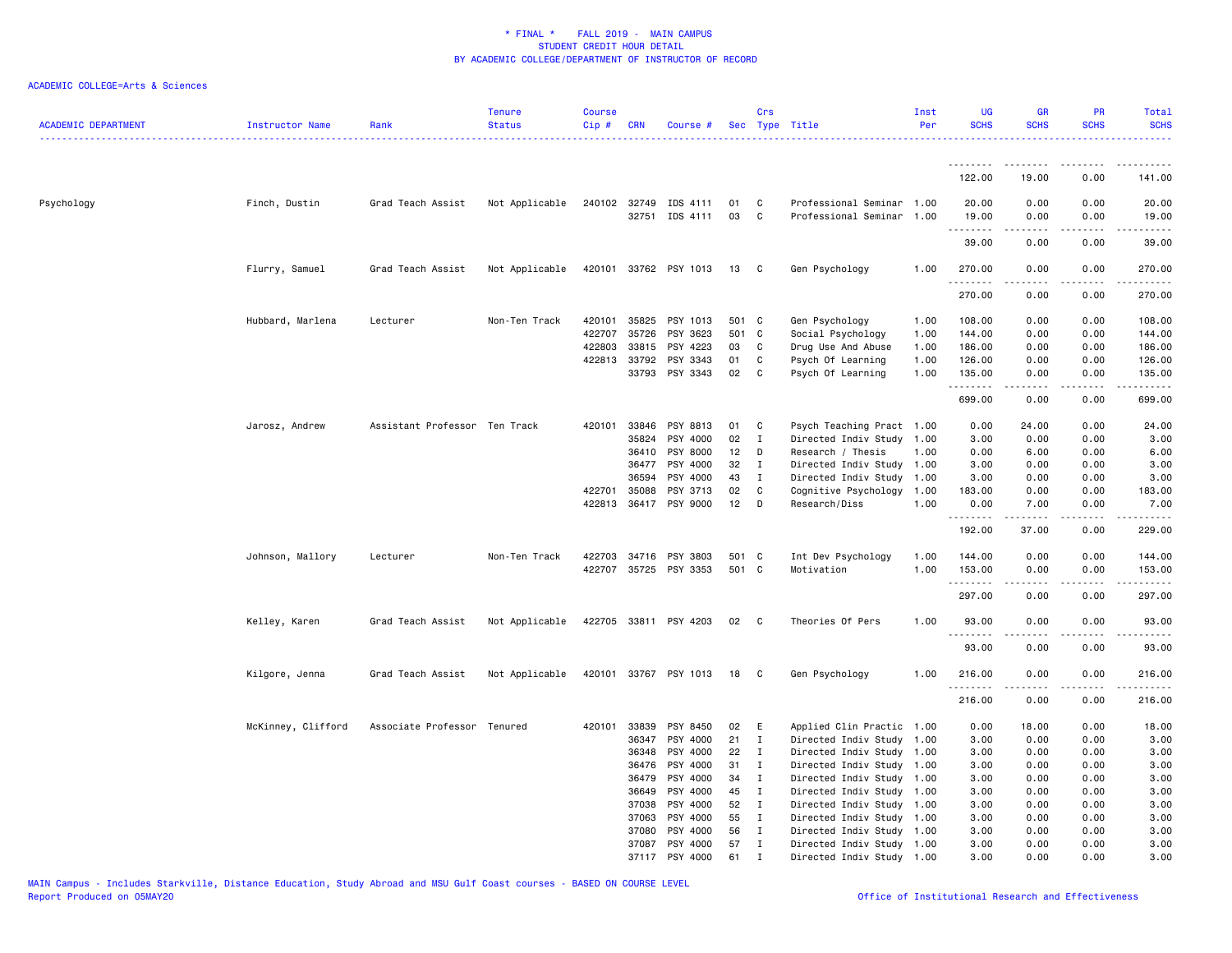| <b>ACADEMIC DEPARTMENT</b> | Instructor Name    | Rank                          | <b>Tenure</b><br><b>Status</b> | <b>Course</b><br>Cip# | <b>CRN</b>     | Course #              |             | Crs                          | Sec Type Title                                    | Inst<br>Per  | <b>UG</b><br><b>SCHS</b> | <b>GR</b><br><b>SCHS</b> | <b>PR</b><br><b>SCHS</b> | Total<br><b>SCHS</b><br>. |
|----------------------------|--------------------|-------------------------------|--------------------------------|-----------------------|----------------|-----------------------|-------------|------------------------------|---------------------------------------------------|--------------|--------------------------|--------------------------|--------------------------|---------------------------|
| Psychology                 | McKinney, Clifford | Associate Professor Tenured   |                                | 420101                | 37218          | PSY 4000              | 77          | $\mathbf{I}$                 | Directed Indiv Study 1.00                         |              | 3.00                     | 0.00                     | 0.00                     | 3.00                      |
|                            |                    |                               |                                | 422805                | 33837          | PSY 8354              | 01          | B                            | Intelligence Testing 1.00                         |              | 0.00                     | 20.00                    | 0.00                     | 20.00                     |
|                            |                    |                               |                                |                       | 422813 36360   | PSY 9000              | 04          | D                            | Research/Diss                                     | 1.00         | 0.00                     | 24.00                    | 0.00<br>.                | 24.00                     |
|                            |                    |                               |                                |                       |                |                       |             |                              |                                                   |              | .<br>33.00               | .<br>62.00               | 0.00                     | .<br>95.00                |
|                            | McMillen, David    | Research Professor            | Non-Ten Track                  | 420101                | 37175          | PSY 4000              | 66          | $\mathbf{I}$                 | Directed Indiv Study 1.00                         |              | 1.00                     | 0.00                     | 0.00                     | 1.00                      |
|                            |                    |                               |                                |                       | 37177          | PSY 4000              | 68          | $\mathbf I$                  | Directed Indiv Study                              | 1.00         | 3.00                     | 0.00                     | 0.00                     | 3.00                      |
|                            |                    |                               |                                |                       | 37178          | PSY 4000              | 69          | I                            | Directed Indiv Study 1.00                         |              | 1.00                     | 0.00                     | 0.00                     | 1.00                      |
|                            |                    |                               |                                |                       | 37179          | PSY 4000              | 70          | $\mathbf{I}$                 | Directed Indiv Study 1.00                         |              | 1.00                     | 0.00                     | 0.00                     | 1.00                      |
|                            |                    |                               |                                |                       | 37181<br>37182 | PSY 4000<br>PSY 4000  | 71<br>72    | $\mathbf{I}$<br>$\mathbf{I}$ | Directed Indiv Study<br>Directed Indiv Study 1.00 | 1.00         | 2.00<br>2.00             | 0.00<br>0.00             | 0.00<br>0.00             | 2.00<br>2.00              |
|                            |                    |                               |                                |                       |                | 37184 PSY 4000        | 73          | $\mathbf{I}$                 | Directed Indiv Study 1.00                         |              | 2.00                     | 0.00                     | 0.00                     | 2.00                      |
|                            |                    |                               |                                |                       |                |                       |             |                              |                                                   |              | .<br>12.00               | <u>.</u><br>0.00         | .<br>0.00                | . <u>.</u> .<br>12.00     |
|                            | McMillen, Robert   | Professor                     | Tenured                        |                       |                | 422810 33800 PSY 3503 | 01          | C                            | Health Psychology                                 | 1.00         | 126.00                   | 0.00                     | 0.00                     | 126.00                    |
|                            |                    |                               |                                |                       |                |                       |             |                              |                                                   |              | <u>.</u><br>126.00       | -----<br>0.00            | .<br>0.00                | <u>.</u><br>126.00        |
|                            | Mckay, Ian         | Grad Teach Assist             | Not Applicable                 |                       |                | 420101 33760 PSY 1013 | $-11$       | C                            | Gen Psychology                                    | 1.00         | 225.00                   | 0.00                     | 0.00                     | 225.00                    |
|                            |                    |                               |                                |                       |                |                       |             |                              |                                                   |              | <u>.</u><br>225.00       | - - - - -<br>0.00        | $   -$<br>0.00           | $- - - - - -$<br>225.00   |
|                            | Mendonca, Justin   | Grad Teach Assist             | Not Applicable                 | 420101                | 33750          | PSY 1013              | 01          | C                            | Gen Psychology -SI                                | 0.10         | 87.30                    | 0.00                     | 0.00                     | 87.30                     |
|                            |                    |                               |                                |                       |                | 33763 PSY 1013        | 14          | C                            | Gen Psychology-LC                                 | 0.10         | 6.60<br>.                | 0.00<br>.                | 0.00                     | 6.60<br>.                 |
|                            |                    |                               |                                |                       |                |                       |             |                              |                                                   |              | 93.90                    | 0.00                     | 0.00                     | 93.90                     |
|                            | Moss, Robert       | Associate Professor Tenured   |                                | 420101                | 33842          | PSY 8653              | 01          | -S                           | Appl Cog Reading Sem                              | 1.00         | 0.00                     | 21.00                    | 0.00                     | 21.00                     |
|                            |                    |                               |                                |                       | 36327          | PSY 4000              | 12          | $\mathbf{I}$                 | Directed Indiv Study                              | 1.00         | 3.00                     | 0.00                     | 0.00                     | 3.00                      |
|                            |                    |                               |                                |                       | 36411          | <b>PSY 8000</b>       | 13          | D                            | Research / Thesis                                 | 1.00         | 0.00                     | 15.00                    | 0.00                     | 15.00                     |
|                            |                    |                               |                                |                       | 36493          | PSY 4000              | 37          | I                            | Directed Indiv Study                              | 1.00         | 3.00                     | 0.00                     | 0.00                     | 3.00                      |
|                            |                    |                               |                                |                       | 37147          | PSY 4000              | 63          | Ι                            | Directed Indiv Study 1.00                         |              | 3.00                     | 0.00                     | 0.00                     | 3.00                      |
|                            |                    |                               |                                |                       |                | 37212 PSY 4000        | 76          | $\mathbf{I}$                 | Directed Indiv Study 1.00                         |              | 3.00<br>.                | 0.00<br>$- - - - -$      | 0.00<br>$\frac{1}{2}$    | 3.00<br>$\frac{1}{2}$     |
|                            |                    |                               |                                |                       |                |                       |             |                              |                                                   |              | 12.00                    | 36.00                    | 0.00                     | 48.00                     |
|                            | Nadorff, Danielle  | Assistant Professor Ten Track |                                | 240101                | 32700          | HON 4093              | H07 E       |                              | Honors Thesis                                     | 1.00         | 3.00                     | 0.00                     | 0.00                     | 3.00                      |
|                            |                    |                               |                                | 420101                | 35728          | PSY 1021              | 501 C       |                              | Career in Psychology                              | 1.00         | 23.00                    | 0.00                     | 0.00                     | 23.00                     |
|                            |                    |                               |                                |                       | 35816          | PSY 1021              | 502 C       |                              | Career in Psychology                              | 1.00         | 21.00                    | 0.00                     | 0.00                     | 21.00                     |
|                            |                    |                               |                                |                       | 35817<br>35877 | PSY 1021<br>PSY 4000  | 503 C<br>03 | $\mathbf{I}$                 | Career in Psychology<br>Directed Indiv Study      | 1.00<br>1.00 | 21.00<br>2.00            | 0.00<br>0.00             | 0.00<br>0.00             | 21.00<br>2.00             |
|                            |                    |                               |                                |                       | 36372          | PSY 8000              | 07          | D                            | Research / Thesis                                 | 1.00         | 0.00                     | 1.00                     | 0.00                     | 1.00                      |
|                            |                    |                               |                                |                       | 36771          | PSY 7000              | 01          | I                            | Directed Indiv Study                              | 1.00         | 0.00                     | 3.00                     | 0.00                     | 3.00                      |
|                            |                    |                               |                                |                       | 37095          | PSY 4000              | 59          | $\mathbf{I}$                 | Directed Indiv Study                              | 1.00         | 3.00                     | 0.00                     | 0.00                     | 3.00                      |
|                            |                    |                               |                                |                       | 37146          | PSY 4000              | 62          | $\mathbf{I}$                 | Directed Indiv Study                              | 1.00         | 3.00                     | 0.00                     | 0.00                     | 3.00                      |
|                            |                    |                               |                                |                       | 422813 36361   | PSY 9000              | 05          | D                            | Research/Diss                                     | 1.00         | 0.00                     | 8.00                     | 0.00                     | 8.00                      |
|                            |                    |                               |                                |                       |                |                       |             |                              |                                                   |              | .<br>76.00               | .<br>12.00               | .<br>0.00                | $\frac{1}{2}$<br>88.00    |
|                            | Nadorff, Michael   | Associate Professor Tenured   |                                | 420101                | 33831          | PSY 6403              | 03          | C                            | Biological Psycholog                              | 1.00         | 0.00                     | 6.00                     | 0.00                     | 6.00                      |
|                            |                    |                               |                                |                       | 33840          | PSY 8460              | 01          | Ε                            | App Ext Clinical Pra                              | 1.00         | 0.00                     | 34.00                    | 0.00                     | 34.00                     |
|                            |                    |                               |                                |                       | 36368          | PSY 8000              | 03          | D                            | Research / Thesis                                 | 1.00         | 0.00                     | 8.00                     | 0.00                     | 8.00                      |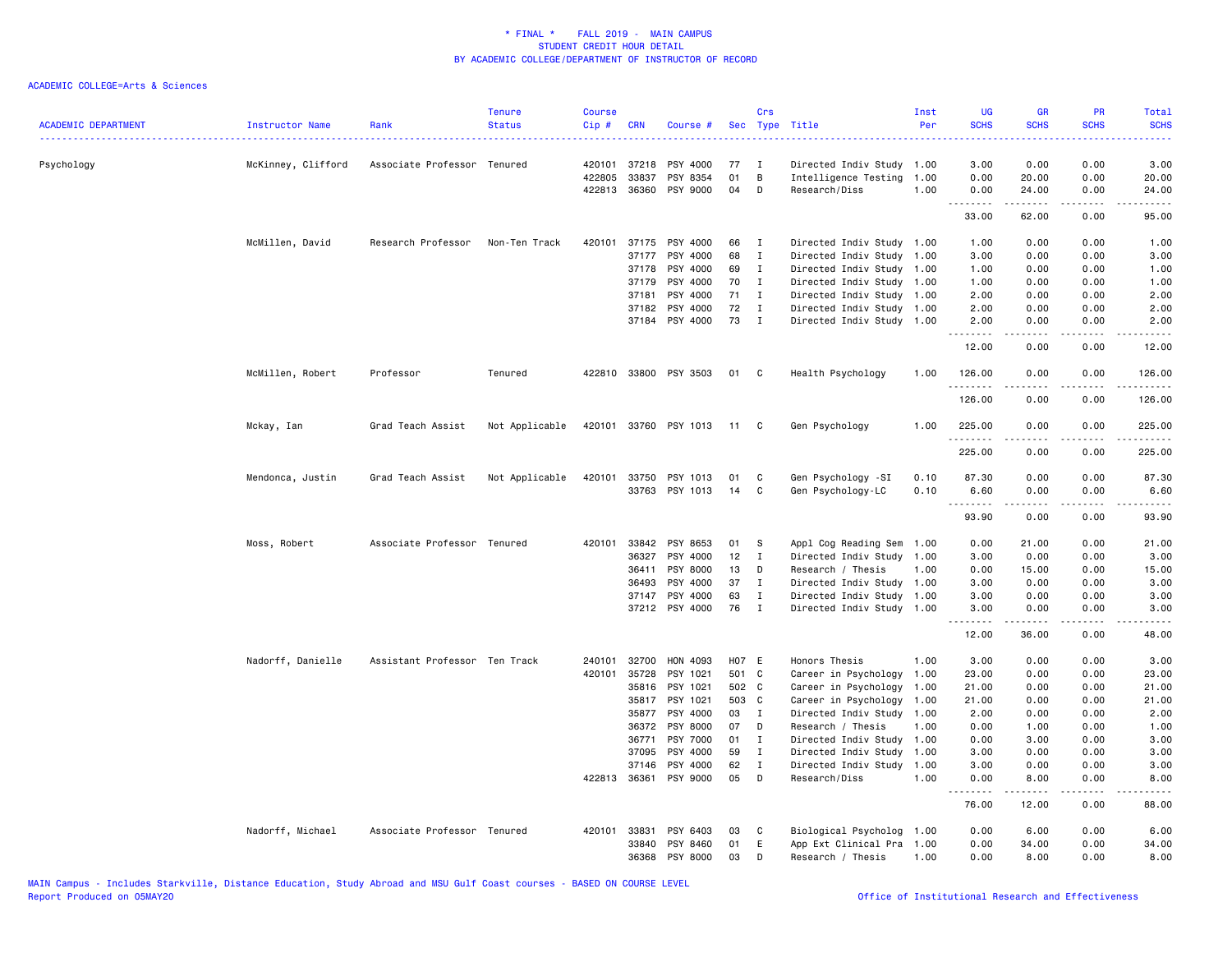| <b>ACADEMIC DEPARTMENT</b> | Instructor Name   | Rank                          | <b>Tenure</b><br><b>Status</b> | <b>Course</b><br>Cip # | <b>CRN</b>   | Course #              | <b>Sec</b> | Crs          | Type Title                | Inst<br>Per | UG<br><b>SCHS</b> | <b>GR</b><br><b>SCHS</b> | PR<br><b>SCHS</b>            | Total<br><b>SCHS</b>                                                                                                                                           |
|----------------------------|-------------------|-------------------------------|--------------------------------|------------------------|--------------|-----------------------|------------|--------------|---------------------------|-------------|-------------------|--------------------------|------------------------------|----------------------------------------------------------------------------------------------------------------------------------------------------------------|
|                            |                   |                               |                                |                        |              |                       |            |              |                           |             |                   |                          |                              |                                                                                                                                                                |
| Psychology                 | Nadorff, Michael  | Associate Professor Tenured   |                                |                        | 420101 36478 | PSY 4000              | 33         | Ι.           | Directed Indiv Study 1.00 |             | 3.00              | 0.00                     | 0.00                         | 3.00                                                                                                                                                           |
|                            |                   |                               |                                |                        | 37050        | PSY 4000              | 53         | $\mathbf I$  | Directed Indiv Study      | 1.00        | 1.00              | 0.00                     | 0.00                         | 1.00                                                                                                                                                           |
|                            |                   |                               |                                |                        | 37093        | PSY 4000              | 58         | $\mathbf{I}$ | Directed Indiv Study      | 1.00        | 2.00              | 0.00                     | 0.00                         | 2.00                                                                                                                                                           |
|                            |                   |                               |                                | 422706                 | 33821        | PSY 4403              | 03         | C            | Biological Psycholog      | 1.00        | 126.00            | 0.00                     | 0.00                         | 126.00                                                                                                                                                         |
|                            |                   |                               |                                | 422813                 | 34807        | PSY 9730              | WO1 E      |              | Doc Internship Clin       | 1.00        | 0.00              | 13.00                    | 0.00                         | 13.00                                                                                                                                                          |
|                            |                   |                               |                                |                        | 36362        | PSY 9000              | 06         | D            | Research/Diss             | 1.00        | 0.00<br>.         | 14.00<br>.               | 0.00<br>.                    | 14.00<br>.                                                                                                                                                     |
|                            |                   |                               |                                |                        |              |                       |            |              |                           |             | 132.00            | 75.00                    | 0.00                         | 207.00                                                                                                                                                         |
|                            | Nayfa, Kara       | Grad Teach Assist             | Not Applicable                 |                        |              | 422707 33797 PSY 3363 | 02         | $\mathbf{C}$ | Behav Modification        | 1.00        | 198.00<br>.       | 0.00                     | 0.00                         | 198.00<br>$\frac{1}{2} \left( \frac{1}{2} \right) \left( \frac{1}{2} \right) \left( \frac{1}{2} \right) \left( \frac{1}{2} \right) \left( \frac{1}{2} \right)$ |
|                            |                   |                               |                                |                        |              |                       |            |              |                           |             | 198.00            | 0.00                     | 0.00                         | 198.00                                                                                                                                                         |
|                            | Nelson, Richard   | Grad Teach Assist             | Not Applicable                 |                        |              | 422707 33795 PSY 3353 | 01 C       |              | Motivation                | 1.00        | 195.00<br>.       | 0.00<br>.                | 0.00<br>$\frac{1}{2}$        | 195.00<br>. <b>.</b>                                                                                                                                           |
|                            |                   |                               |                                |                        |              |                       |            |              |                           |             | 195.00            | 0.00                     | 0.00                         | 195.00                                                                                                                                                         |
|                            | Oliveros, Arazais | Assistant Professor Ten Track |                                | 420101                 | 36369        | PSY 8000              | 04         | D            | Research / Thesis         | 1.00        | 0.00              | 1.00                     | 0.00                         | 1.00                                                                                                                                                           |
|                            |                   |                               |                                |                        | 36382        | PSY 4000              | 24         | Ι.           | Directed Indiv Study      | 1.00        | 3.00              | 0.00                     | 0.00                         | 3.00                                                                                                                                                           |
|                            |                   |                               |                                |                        | 36648        | PSY 4000              | 44         | Ι.           | Directed Indiv Study      | 1.00        | 3.00              | 0.00                     | 0.00                         | 3.00                                                                                                                                                           |
|                            |                   |                               |                                |                        | 36821        | PSY 4000              | 47         | $\mathbf{I}$ | Directed Indiv Study      | 1.00        | 3.00              | 0.00                     | 0.00                         | 3.00                                                                                                                                                           |
|                            |                   |                               |                                |                        | 37390        | PSY 4000              | 99         | $\mathbf I$  | Directed Indiv Study      | 1.00        | 3.00              | 0.00                     | 0.00                         | 3.00                                                                                                                                                           |
|                            |                   |                               |                                |                        | 37391        | PSY 4000              | 100        | $\mathbf{I}$ | Directed Indiv Study      | 1.00        | 2.00              | 0.00                     | 0.00                         | 2.00                                                                                                                                                           |
|                            |                   |                               |                                | 422703                 | 33818        | PSY 4343              | 01         | C            | Clinical Child Psych      | 1.00        | 54.00             | 0.00                     | 0.00                         | 54.00                                                                                                                                                          |
|                            |                   |                               |                                | 422813                 | 36363        | PSY 9000              | 07         | D            | Research/Diss             | 1.00        | 0.00              | 7.00                     | 0.00                         | 7.00                                                                                                                                                           |
|                            |                   |                               |                                |                        |              |                       |            |              |                           |             | 68.00             | 8.00                     | 0.00                         | 76.00                                                                                                                                                          |
|                            | Pate, Ashley      | Grad Teach Assist             | Not Applicable                 |                        |              | 420101 33752 PSY 1013 | 03         | C            | Gen Psychology            | 1.00        | 255.00            | 0.00                     | 0.00<br>$\sim$ $\sim$ $\sim$ | 255.00                                                                                                                                                         |
|                            |                   |                               |                                |                        |              |                       |            |              |                           |             | 255.00            | 0.00                     | 0.00                         | 255.00                                                                                                                                                         |
|                            | Patoilo, Michaela | Grad Teach Assist             | Not Applicable                 | 420101                 | 33751        | PSY 1013              | 02         | C            | Gen Psychology -SI        | 0.10        | 61.20             | 0.00                     | 0.00                         | 61.20                                                                                                                                                          |
|                            |                   |                               |                                |                        | 33756        | PSY 1013              | 07         | C            | Gen Psychology - LC       | 0.10        | 9.60              | 0.00                     | 0.00                         | 9.60                                                                                                                                                           |
|                            |                   |                               |                                |                        | 33757        | PSY 1013              | 08         | C            | Gen Psychology - LC       | 0.10        | 8.40              | 0.00                     | 0.00                         | 8.40                                                                                                                                                           |
|                            |                   |                               |                                |                        | 33758        | PSY 1013              | 09         | C            | Gen Psychology - LC       | 0.10        | 5.70              | 0.00                     | 0.00                         | 5.70                                                                                                                                                           |
|                            |                   |                               |                                |                        | 33759        | PSY 1013              | 10         | C            | Gen Psychology - LC       | 0.10        | 4.80              | 0.00                     | 0.00                         | 4.80                                                                                                                                                           |
|                            |                   |                               |                                |                        | 33764        | PSY 1013              | 15         | C            | Gen Psychology-LC         | 0.10        | 5.10              | 0.00                     | 0.00<br>.                    | 5.10                                                                                                                                                           |
|                            |                   |                               |                                |                        |              |                       |            |              |                           |             | 94.80             | 0.00                     | 0.00                         | 94.80                                                                                                                                                          |
|                            | Pratte, Michael   | Assistant Professor Ten Track |                                | 420101                 | 36401        | PSY 4000              | 25         | $\mathbf{I}$ | Directed Indiv Study      | 1.00        | 3.00              | 0.00                     | 0.00                         | 3.00                                                                                                                                                           |
|                            |                   |                               |                                |                        | 36412        | PSY 8000              | 14         | D            | Research / Thesis         | 1.00        | 0.00              | 6.00                     | 0.00                         | 6.00                                                                                                                                                           |
|                            |                   |                               |                                |                        | 37099        | PSY 4000              | 60         | $\mathbf I$  | Directed Indiv Study 1.00 |             | 3.00              | 0.00                     | 0.00                         | 3.00                                                                                                                                                           |
|                            |                   |                               |                                |                        | 37173        | PSY 4000              | 64         | $\mathbf I$  | Directed Indiv Study      | 1.00        | 3.00              | 0.00                     | 0.00                         | 3.00                                                                                                                                                           |
|                            |                   |                               |                                | 422701                 | 33844        | PSY 8731              | 01         | C            | Appl Cognitive Rsh S      | 1.00        | 0.00              | 8.00                     | 0.00                         | 8.00                                                                                                                                                           |
|                            |                   |                               |                                |                        | 35093        | PSY 8783              | 03         | C            | Cog Sci Prof Skills       | 1.00        | 0.00              | 15.00                    | 0.00                         | 15.00                                                                                                                                                          |
|                            |                   |                               |                                |                        |              | 422813 36419 PSY 9000 | 14         | D            | Research/Diss             | 1.00        | 0.00<br><u>.</u>  | 9.00<br>$- - - - -$      | 0.00<br>.                    | 9.00<br>.                                                                                                                                                      |
|                            |                   |                               |                                |                        |              |                       |            |              |                           |             | 9.00              | 38.00                    | 0.00                         | 47.00                                                                                                                                                          |
|                            | Raden, Megan      | Grad Teach Assist             | Not Applicable                 | 422701                 |              | 33806 PSY 3713        | 03         | C            | Cognitive Psychology 1.00 |             | 183.00            | 0.00                     | 0.00                         | 183.00                                                                                                                                                         |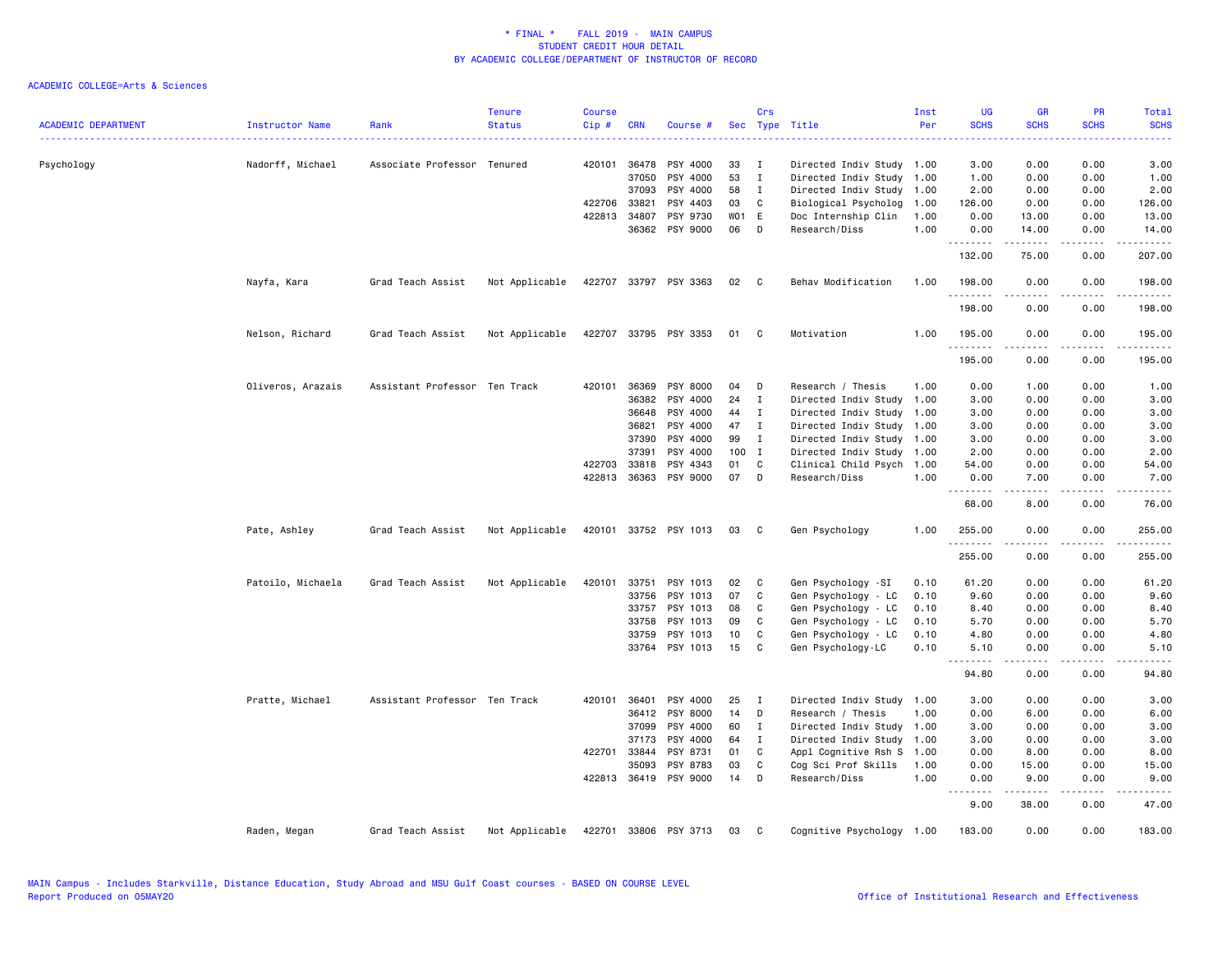| <b>ACADEMIC DEPARTMENT</b> | Instructor Name    | Rank                              | <b>Tenure</b><br><b>Status</b> | <b>Course</b><br>Cip# | <b>CRN</b> | Course #                               |          | Crs          | Sec Type Title                                         | Inst<br>Per | <b>UG</b><br><b>SCHS</b> | <b>GR</b><br><b>SCHS</b> | <b>PR</b><br><b>SCHS</b>            | Total<br><b>SCHS</b> |
|----------------------------|--------------------|-----------------------------------|--------------------------------|-----------------------|------------|----------------------------------------|----------|--------------|--------------------------------------------------------|-------------|--------------------------|--------------------------|-------------------------------------|----------------------|
|                            |                    |                                   |                                |                       |            |                                        |          |              |                                                        |             | <u>.</u>                 |                          | - - - -                             | .                    |
|                            |                    |                                   |                                |                       |            |                                        |          |              |                                                        |             | 183.00                   | 0.00                     | 0.00                                | 183.00               |
| Psychology                 | Roberts, Marina    | Grad Teach Assist                 | Not Applicable                 |                       |            | 190504 32213 FNH 2293<br>32711 HS 2293 | 01<br>01 | C<br>C       | Indiv & Family Nutri 0.25<br>Indiv & Family Nutri 0.25 |             | 152.25<br>68.25<br>.     | 0.00<br>0.00<br>-----    | 0.00<br>0.00<br>بالمحام             | 152.25<br>68.25<br>. |
|                            |                    |                                   |                                |                       |            |                                        |          |              |                                                        |             | 220.50                   | 0.00                     | 0.00                                | 220.50               |
|                            | Rogers, Mary       | Grad Teach Assist                 | Not Applicable                 |                       |            | 420101 33761 PSY 1013                  | 12       | $\mathbf{C}$ | Gen Psychology                                         | 1.00        | 399.00<br>.              | 0.00<br><u>.</u>         | 0.00<br>$- - - -$                   | 399.00<br>.          |
|                            |                    |                                   |                                |                       |            |                                        |          |              |                                                        |             | 399.00                   | 0.00                     | 0.00                                | 399.00               |
|                            | Sinclair, Hillary  | Associate Professor Tenured       |                                | 240101 36656          |            | HON 4000                               | 01       | $\mathbf{I}$ | Directed Individual                                    | 1.00        | 3.00                     | 0.00                     | 0.00                                | 3.00                 |
|                            |                    |                                   |                                |                       | 36668      | HON 4000                               | 06       | $\mathbf{I}$ | Directed Individual                                    | 1.00        | 3.00                     | 0.00                     | 0.00                                | 3.00                 |
|                            |                    |                                   |                                | 420101                | 36373      | PSY 8000                               | 08       | D            | Research / Thesis                                      | 1.00        | 0.00                     | 1.00                     | 0.00                                | 1.00                 |
|                            |                    |                                   |                                |                       | 36497      | PSY 4000                               | 38       | Ι.           | Directed Indiv Study                                   | 1.00        | 3.00                     | 0.00                     | 0.00                                | 3.00                 |
|                            |                    |                                   |                                |                       | 37052      | PSY 4000                               | 54       | Ι            | Directed Indiv Study                                   | 1.00        | 3.00                     | 0.00                     | 0.00                                | 3.00                 |
|                            |                    |                                   |                                |                       | 37262      | PSY 4000                               | 93       | $\mathbf{I}$ | Directed Indiv Study                                   | 1.00        | 3.00                     | 0.00                     | 0.00                                | 3.00                 |
|                            |                    |                                   |                                |                       | 37325      | PSY 4000                               | 95       | I            | Directed Indiv Study                                   | 1.00        | 3.00                     | 0.00                     | 0.00                                | 3.00                 |
|                            |                    |                                   |                                | 422707 33804          |            | PSY 3623                               | 03       | C            | Social Psychology                                      | 1.00        | 126.00<br>.              | 0.00<br>.                | 0.00<br>$\sim$ $\sim$ $\sim$ $\sim$ | 126.00<br>22222      |
|                            |                    |                                   |                                |                       |            |                                        |          |              |                                                        |             | 144.00                   | 1.00                     | 0.00                                | 145.00               |
|                            | Spencer, Jordan    | Non-Faculty                       | Not Applicable                 | 130604 31999          |            | EPY 8723                               | 01       | B            | Assessmt Ed Rel Set                                    | 0.75        | 0.00                     | 22.50                    | 0.00                                | 22.50                |
|                            |                    |                                   |                                | 420101                | 31980      | EPY 4113                               | 01       | C            | Prin. of Behavior An                                   | 0.75        | 4.50                     | 0.00                     | 0.00                                | 4.50                 |
|                            |                    |                                   |                                |                       |            | EPY 6113                               |          |              | Prin. of Behavior An                                   |             |                          |                          |                                     |                      |
|                            |                    |                                   |                                |                       | 31987      |                                        | 01       | C            |                                                        | 0.75        | 0.00                     | 22.50                    | 0.00                                | 22.50                |
|                            |                    |                                   |                                | 521003 35301          |            | FYE 1001                               | F35 C    |              | First Year Experienc 1.00                              |             | 19.00<br>.               | 0.00                     | 0.00                                | 19.00<br>.           |
|                            |                    |                                   |                                |                       |            |                                        |          |              |                                                        |             | 23.50                    | 45.00                    | 0.00                                | 68.50                |
|                            | Stafford, Emily    | Clinical Assist Pro Non-Ten Track |                                | 420101 36625          |            | PSY 8131                               | 01       | H            | Scientist-Pract Appl 1.00                              |             | 0.00                     | 5.00                     | 0.00                                | 5.00                 |
|                            |                    |                                   |                                |                       | 36626      | PSY 8111                               | 01       | H            | Scientist-Pract Appl 1.00                              |             | 0.00                     | 6.00                     | 0.00                                | 6.00                 |
|                            |                    |                                   |                                |                       |            |                                        |          |              |                                                        |             | .<br>0.00                | 11.00                    | $\sim$ $\sim$ $\sim$ $\sim$<br>0.00 | 11.00                |
|                            | Stafford, Ty       | Non-Faculty                       | Not Applicable                 |                       |            | 420101 33816 PSY 4323                  | 01 C     |              | History Of Psy                                         | 1.00        | 66.00                    | 0.00                     | 0.00                                | 66.00                |
|                            |                    |                                   |                                |                       |            |                                        |          |              |                                                        |             | .<br>66.00               | -----<br>0.00            | .<br>0.00                           | .<br>66.00           |
|                            |                    |                                   |                                |                       |            |                                        |          |              |                                                        |             |                          |                          |                                     |                      |
|                            | Szkody, Erica      | Grad Teach Assist                 | Not Applicable                 | 420101 33798          |            | PSY 3413                               | 01       | C            | Human Sexual Behavio                                   | 1.00        | 195.00                   | 0.00                     | 0.00                                | 195.00               |
|                            |                    |                                   |                                |                       | 33799      | PSY 3413                               | 02       | C            | Human Sexual Behavio                                   | 1.00        | 204.00<br>1.1.1.1.1.1    | 0.00                     | 0.00<br>$\omega$ is $\omega$ in     | 204.00<br>.          |
|                            |                    |                                   |                                |                       |            |                                        |          |              |                                                        |             | 399.00                   | 0.00                     | 0.00                                | 399.00               |
|                            | Tan, Elaine        | Lecturer                          | Non-Ten Track                  |                       |            | 422701 34715 PSY 3713                  | 501 C    |              | Cognitive Psychology                                   | 1.00        | 147.00<br>.              | 0.00                     | 0.00                                | 147.00               |
|                            |                    |                                   |                                |                       |            |                                        |          |              |                                                        |             | 147.00                   | 0.00                     | 0.00                                | 147.00               |
|                            | Timmins, Matthew   | Grad Teach Assist                 | Not Applicable                 |                       |            | 422707 33802 PSY 3623                  | 01       | C            | Social Psychology                                      | 1.00        | 198.00                   | 0.00                     | 0.00                                | 198.00               |
|                            |                    |                                   |                                |                       |            |                                        |          |              |                                                        |             |                          |                          |                                     |                      |
|                            |                    |                                   |                                |                       |            | 33803 PSY 3623                         | 02       | <b>C</b>     | Social Psychology                                      | 1.00        | 189.00                   | 0.00                     | 0.00                                | 189.00               |
|                            |                    |                                   |                                |                       |            |                                        |          |              |                                                        |             | .<br>387.00              | .<br>0.00                | $\frac{1}{2}$<br>0.00               | .<br>387.00          |
|                            | Valentine, Michael | Non-Faculty                       | Not Applicable                 |                       |            | 420101 35727 PSY 3413                  | 501 C    |              | Human Sexual Behavio 1.00                              |             | 141.00                   | 0.00                     | 0.00                                | 141.00               |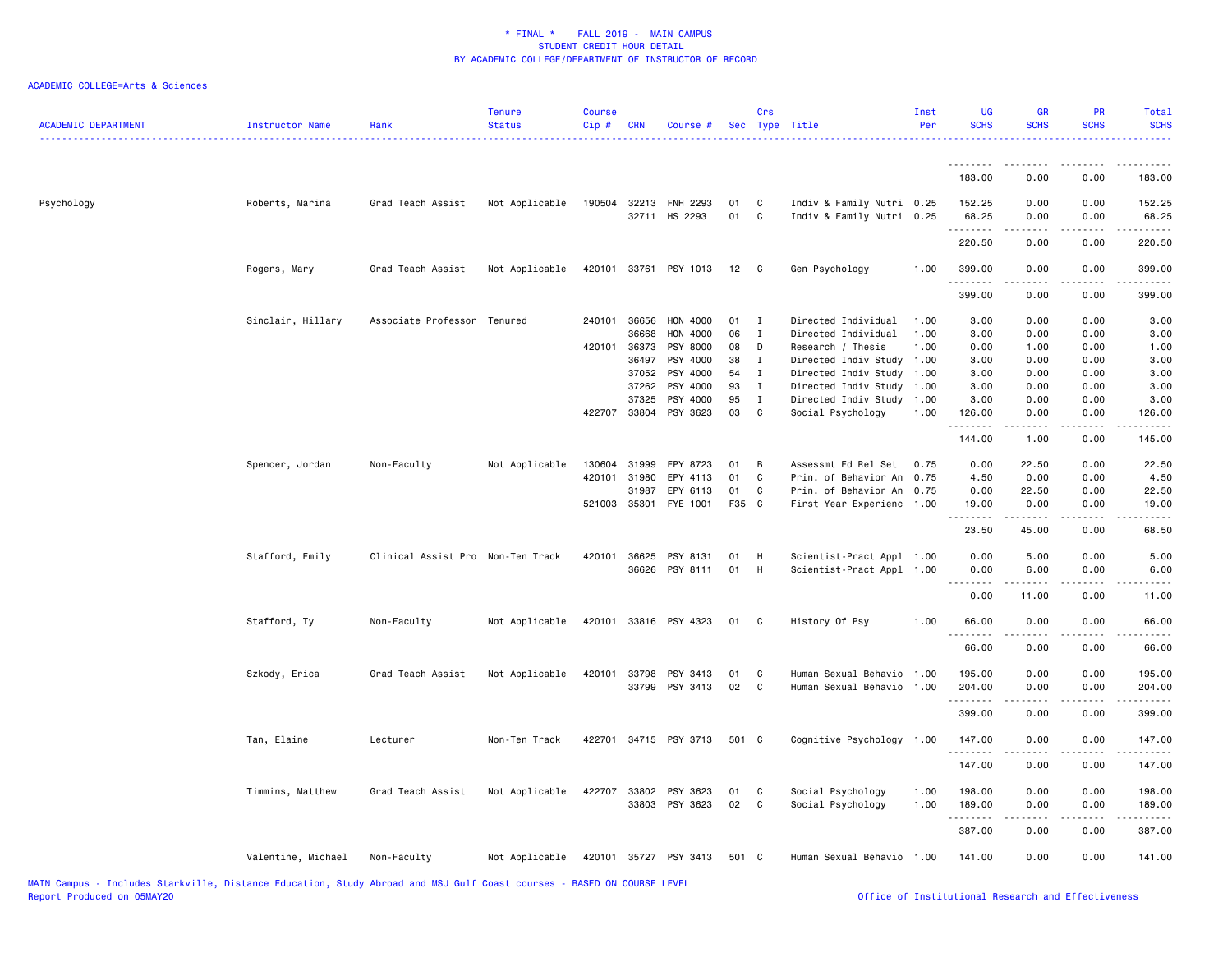| <b>ACADEMIC DEPARTMENT</b>            | <b>Instructor Name</b> | Rank                        | Tenure<br><b>Status</b> | Course<br>Cip# | <b>CRN</b> | Course #       |    | Crs | Sec Type Title            | Inst<br>Per | <b>UG</b><br><b>SCHS</b> | <b>GR</b><br><b>SCHS</b> | <b>PR</b><br><b>SCHS</b> | Total<br><b>SCHS</b>     |
|---------------------------------------|------------------------|-----------------------------|-------------------------|----------------|------------|----------------|----|-----|---------------------------|-------------|--------------------------|--------------------------|--------------------------|--------------------------|
|                                       |                        |                             |                         |                |            |                |    |     |                           |             | --------<br>141.00       | .<br>0.00                | .<br>0.00                | ----<br>------<br>141.00 |
| Psychology                            | Winer, Eric            | Associate Professor Tenured |                         | 420101         | 36330      | PSY 4000       | 14 | п   | Directed Indiv Study 1.00 |             | 3.00                     | 0.00                     | 0.00                     | 3.00                     |
|                                       |                        |                             |                         |                | 36331      | PSY 4000       | 15 | I   | Directed Indiv Study 1.00 |             | 3.00                     | 0.00                     | 0.00                     | 3.00                     |
|                                       |                        |                             |                         |                | 36334      | PSY 4000       | 18 | I   | Directed Indiv Study 1.00 |             | 3.00                     | 0.00                     | 0.00                     | 3.00                     |
|                                       |                        |                             |                         |                | 36335      | PSY 4000       | 19 | - 1 | Directed Indiv Study      | 1.00        | 3.00                     | 0.00                     | 0.00                     | 3.00                     |
|                                       |                        |                             |                         |                | 36370      | PSY 8000       | 05 | D   | Research / Thesis         | 1.00        | 0.00                     | 5.00                     | 0.00                     | 5.00                     |
|                                       |                        |                             |                         |                |            | 36406 PSY 4000 | 26 | I   | Directed Indiv Study 1.00 |             | 3.00                     | 0.00                     | 0.00                     | 3.00                     |
|                                       |                        |                             |                         |                | 36473      | PSY 4000       | 30 | I   | Directed Indiv Study 1.00 |             | 3.00                     | 0.00                     | 0.00                     | 3.00                     |
|                                       |                        |                             |                         |                | 36480      | PSY 4000       | 35 | I   | Directed Indiv Study 1.00 |             | 3.00                     | 0.00                     | 0.00                     | 3.00                     |
|                                       |                        |                             |                         |                | 36525      | PSY 4000       | 40 |     | Directed Indiv Study 1.00 |             | 3.00                     | 0.00                     | 0.00                     | 3.00                     |
|                                       |                        |                             |                         |                | 36969      | PSY 4000       | 50 | - 1 | Directed Indiv Study 1.00 |             | 3.00                     | 0.00                     | 0.00                     | 3.00                     |
|                                       |                        |                             |                         | 422813         | 36364      | PSY 9000       | 08 | D   | Research/Diss             | 1.00        | 0.00                     | 8.00                     | 0.00                     | 8.00                     |
|                                       |                        |                             |                         | 429999         |            | 36826 PSY 8990 | 02 | - C | Special Topic In PSY      | 1.00        | 0.00                     | 15.00                    | 0.00                     | 15.00                    |
|                                       |                        |                             |                         |                |            |                |    |     |                           |             | --------                 |                          | $\cdots$                 | .                        |
|                                       |                        |                             |                         |                |            |                |    |     |                           |             | 27.00                    | 28.00                    | 0.00                     | 55.00                    |
| ===================================== |                        |                             |                         |                |            |                |    |     |                           |             |                          |                          |                          | --------                 |
| Psychology                            |                        |                             |                         |                |            |                |    |     |                           |             | 13277.00                 | 585.00                   | 0.00                     | 13862,00                 |
| ===================================== |                        |                             |                         |                |            |                |    |     |                           |             | ========                 | ========                 | ========                 | ==========               |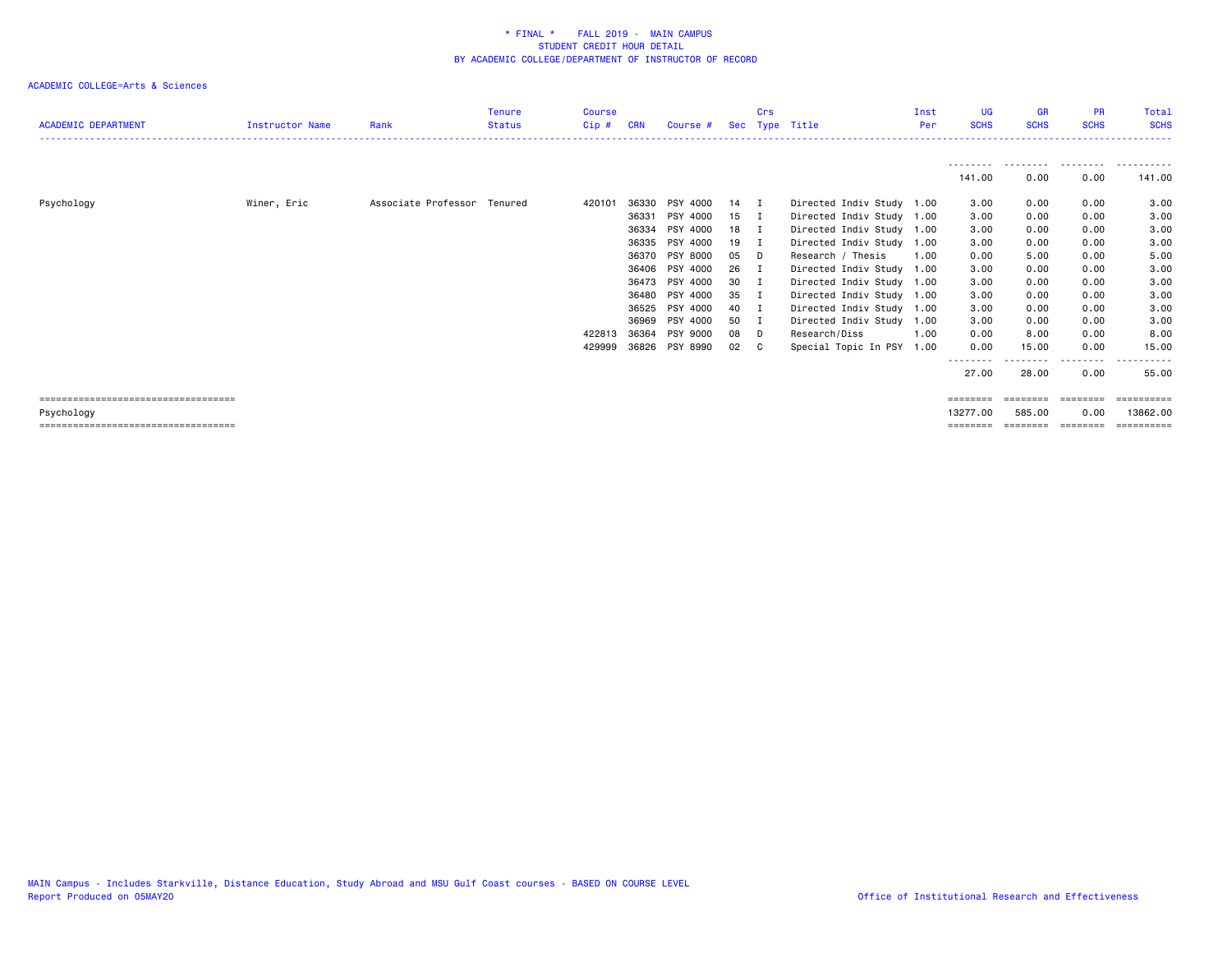| <b>ACADEMIC DEPARTMENT</b> | Instructor Name<br>. | Rank                          | <b>Tenure</b><br><b>Status</b> | <b>Course</b><br>$Cip$ # | <b>CRN</b>   | Course #                   | Sec      | Crs          | Type Title                             | Inst<br>Per  | UG<br><b>SCHS</b>       | <b>GR</b><br><b>SCHS</b>                                                                                                                                     | PR<br><b>SCHS</b>           | Total<br><b>SCHS</b>  |
|----------------------------|----------------------|-------------------------------|--------------------------------|--------------------------|--------------|----------------------------|----------|--------------|----------------------------------------|--------------|-------------------------|--------------------------------------------------------------------------------------------------------------------------------------------------------------|-----------------------------|-----------------------|
| Sociology                  | Allison, Rachel      | Assistant Professor Ten Track |                                | 451101                   | 33919        | SO 1003                    | 05       | C            | Intro To Sociology                     | 1.00         | 225.00                  | 0.00                                                                                                                                                         | 0.00                        | 225.00                |
|                            |                      |                               |                                |                          | 33942        | SO 3213                    | 02       | C            | Intr To Social Res                     | 1.00         | 69.00                   | 0.00                                                                                                                                                         | 0.00                        | 69.00                 |
|                            |                      |                               |                                |                          | 35732        | SO 1001                    | 01       | C            | First Year Seminar                     | 1.00         | 14.00                   | 0.00                                                                                                                                                         | 0.00                        | 14.00                 |
|                            |                      |                               |                                |                          | 35883        | GS 1001                    | F01 S    |              | First Year Seminar                     | 1.00         | 4.00                    | 0.00                                                                                                                                                         | 0.00                        | 4.00                  |
|                            |                      |                               |                                |                          | 36523        | SO 9000                    | 05       | D            | Research / Diss                        | 1.00         | 0.00                    | 1.00                                                                                                                                                         | 0.00                        | 1.00                  |
|                            |                      |                               |                                |                          |              | 37513 SO 8000              | 07       | $\mathsf{D}$ | Research / Thesis                      | 1.00         | 0.00<br><u>.</u>        | 1.00<br>$- - - - -$                                                                                                                                          | 0.00<br>.                   | 1.00<br>.             |
|                            |                      |                               |                                |                          |              |                            |          |              |                                        |              | 312.00                  | 2.00                                                                                                                                                         | 0.00                        | 314.00                |
|                            | Barranco, Raymond    | Associate Professor Tenured   |                                | 451101                   | 36223        | SO 8000                    | 01       | D            | Research / Thesis                      | 1.00         | 0.00                    | 10.00                                                                                                                                                        | 0.00                        | 10.00                 |
|                            |                      |                               |                                |                          | 36224        | SO 9000                    | 01       | D            | Research / Diss                        | 1.00         | 0.00                    | 5.00                                                                                                                                                         | 0.00                        | 5.00                  |
|                            |                      |                               |                                |                          |              | 37049 SO 7000              | 03       | $\mathbf{I}$ | Directed Indiv Study                   | 1.00         | 0.00<br>.               | 3.00<br>$\frac{1}{2} \left( \frac{1}{2} \right) \left( \frac{1}{2} \right) \left( \frac{1}{2} \right) \left( \frac{1}{2} \right) \left( \frac{1}{2} \right)$ | 0.00<br>.                   | 3.00<br>وكالمحامي     |
|                            |                      |                               |                                |                          |              |                            |          |              |                                        |              | 0.00                    | 18.00                                                                                                                                                        | 0.00                        | 18.00                 |
|                            | Boyd, Robert         | Professor                     | Tenured                        | 451101                   |              | 33916 SO 1003              | 02       | C            | Intro To Sociology                     | 1.00         | 201.00                  | 0.00                                                                                                                                                         | 0.00                        | 201.00                |
|                            |                      |                               |                                |                          | 33918        | SO 1003                    | 04       | $\mathtt{C}$ | Intro To Sociology                     | 1.00         | 225.00                  | 0.00                                                                                                                                                         | 0.00                        | 225.00                |
|                            |                      |                               |                                |                          |              | 37268 SO 9000              | 09       | D            | Research / Diss                        | 1.00         | 0.00<br><u>.</u>        | 1.00<br>.                                                                                                                                                    | 0.00<br>.                   | 1.00<br>$- - - - - -$ |
|                            |                      |                               |                                |                          |              |                            |          |              |                                        |              | 426.00                  | 1.00                                                                                                                                                         | 0.00                        | 427.00                |
|                            | Brown, Dustin        | Assistant Professor Ten Track |                                |                          |              | 451101 34972 SO 8223       | 01       | C            | Quantitative Analysi 1.00              |              | 0.00                    | 18.00                                                                                                                                                        | 0.00                        | 18.00                 |
|                            |                      |                               |                                |                          |              | 36592 SO 9000              | 06       | D            | Research / Diss                        | 1.00         | 0.00                    | 6.00                                                                                                                                                         | 0.00                        | 6.00                  |
|                            |                      |                               |                                |                          |              |                            |          |              |                                        |              | .<br>0.00               | $- - - - -$<br>24.00                                                                                                                                         | $- - - -$<br>0.00           | .<br>24.00            |
|                            | Cheek, Jennifer      | Lecturer                      | Non-Ten Track                  | 050201                   | 35059        | AAS 2203                   | 501 C    |              | Racial Minorities                      | 1.00         | 18.00                   | 0.00                                                                                                                                                         | 0.00                        | 18.00                 |
|                            |                      |                               |                                | 450201                   | 34731        | SO 2203                    | 501 C    |              | Racial Minorities                      | 1.00         | 6.00                    | 0.00                                                                                                                                                         | 0.00                        | 6.00                  |
|                            |                      |                               |                                |                          | 35058        | AN 2203                    | 501 C    |              | Racial Minorities                      | 1.00         | 6.00                    | 0.00                                                                                                                                                         | 0.00                        | 6.00                  |
|                            |                      |                               |                                |                          | 450401 34409 | CRM 3343                   | 501 C    |              | Gender, Crime & Justi 1.00             |              | 45.00<br>.              | 0.00<br>.                                                                                                                                                    | 0.00<br>.                   | 45.00<br>.            |
|                            |                      |                               |                                |                          |              |                            |          |              |                                        |              | 75.00                   | 0.00                                                                                                                                                         | 0.00                        | 75.00                 |
|                            | Cistrunk, Kenya      | Assistant Professor Ten Track |                                | 440701                   | 34017        | SW 2313                    | 01       | C            | Int Soc Work/Soc Wel                   | 1.00         | 54.00                   | 0.00                                                                                                                                                         | 0.00                        | 54.00                 |
|                            |                      |                               |                                |                          |              | 34023 SW 3533              | 01       | C            | Soc Work w/Commun &                    | 1.00         | 45.00                   | 0.00                                                                                                                                                         | 0.00                        | 45.00                 |
|                            |                      |                               |                                |                          |              |                            |          |              |                                        |              | .                       | .                                                                                                                                                            | $\sim$ $\sim$ $\sim$ $\sim$ | د د د د د             |
|                            |                      |                               |                                |                          |              |                            |          |              |                                        |              | 99.00                   | 0.00                                                                                                                                                         | 0.00                        | 99.00                 |
|                            | Cooper, Melissa      | Lecturer                      | Non-Ten Track                  | 440701                   | 34737        | SW 3023                    | 501 C    |              | Hum Beh Soc Envir II 1.00              |              | 63.00                   | 0.00                                                                                                                                                         | 0.00                        | 63.00                 |
|                            |                      |                               |                                |                          |              | 34738 SW 4533              | 501 C    |              | Sub Abuse in SW Svcs                   | 1.00         | 84.00                   | 0.00                                                                                                                                                         | 0.00                        | 84.00<br>.            |
|                            |                      |                               |                                |                          |              |                            |          |              |                                        |              | 147.00                  | 0.00                                                                                                                                                         | 0.00                        | 147.00                |
|                            | Crabtree, Arialle    | Lecturer                      | Non-Ten Track                  |                          |              | 451101 34967 SO 3003       | 01       | C            | Social Inequality                      | 1.00         | 90.00                   | 0.00                                                                                                                                                         | 0.00                        | 90.00                 |
|                            |                      |                               |                                |                          |              | 35101 SO 4403              | 501 C    |              | Soc of Gender & Sexu 1.00              |              | 51.00                   | 0.00                                                                                                                                                         | 0.00                        | 51.00                 |
|                            |                      |                               |                                |                          |              |                            |          |              |                                        |              | <u> - - - - - - - -</u> | .                                                                                                                                                            | .                           | .                     |
|                            |                      |                               |                                |                          |              |                            |          |              |                                        |              | 141.00                  | 0.00                                                                                                                                                         | 0.00                        | 141.00                |
|                            | Crudden, Adele       | Professor                     | Tenured                        | 440701                   |              | 34020 SW 3213              | 01       | $\mathbf{C}$ | Research Meth in SW                    | 1.00         | 48.00<br>.              | 0.00                                                                                                                                                         | 0.00<br>$\frac{1}{2}$       | 48.00<br>.            |
|                            |                      |                               |                                |                          |              |                            |          |              |                                        |              | 48.00                   | 0.00                                                                                                                                                         | 0.00                        | 48.00                 |
|                            | Davis, Adriene       | Lecturer                      | Non-Ten Track                  | 050201                   | 30005        | AAS 2203<br>30007 AAS 2203 | 01<br>03 | C<br>C       | Racial Minorities<br>Racial Minorities | 1.00<br>1.00 | 69.00<br>63.00          | 0.00<br>0.00                                                                                                                                                 | 0.00<br>0.00                | 69.00<br>63.00        |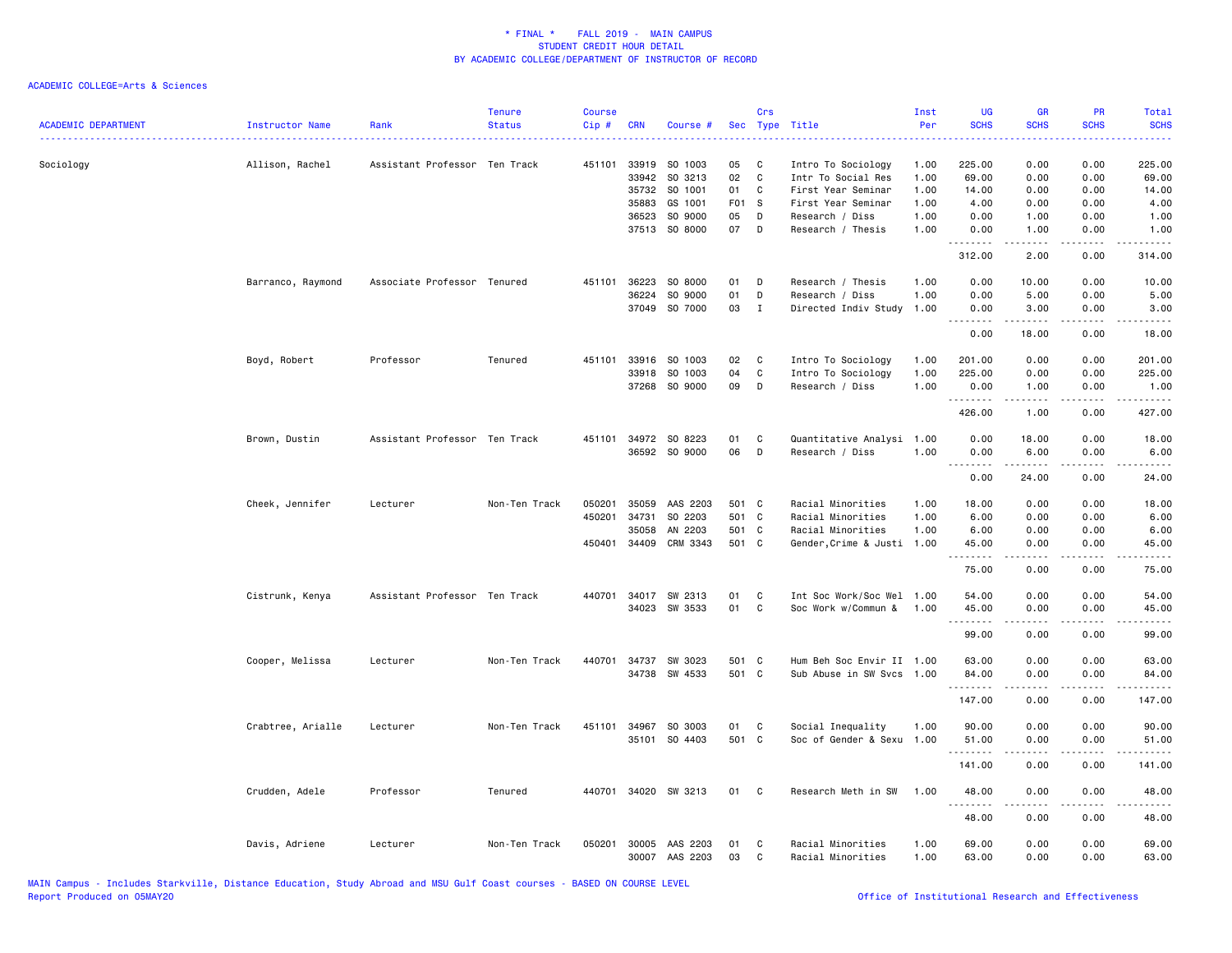| <b>ACADEMIC DEPARTMENT</b> | Instructor Name                        | Rank                          | <b>Tenure</b><br><b>Status</b> | <b>Course</b><br>Cip# | <b>CRN</b>   | Course #                 | Sec      | Crs          | Type Title                              | Inst<br>Per  | <b>UG</b><br><b>SCHS</b> | <b>GR</b><br><b>SCHS</b>                                                                                                                                      | PR<br><b>SCHS</b>                                                                                                                 | Total<br><b>SCHS</b>                                                                                                                                                                      |
|----------------------------|----------------------------------------|-------------------------------|--------------------------------|-----------------------|--------------|--------------------------|----------|--------------|-----------------------------------------|--------------|--------------------------|---------------------------------------------------------------------------------------------------------------------------------------------------------------|-----------------------------------------------------------------------------------------------------------------------------------|-------------------------------------------------------------------------------------------------------------------------------------------------------------------------------------------|
| Sociology                  | Davis, Adriene                         | Lecturer                      | Non-Ten Track                  | 450201                |              | 30262 AN 2203            | 01       | C.           | Racial Minorities                       | 1.00         | 6.00                     | 0.00                                                                                                                                                          | 0.00                                                                                                                              | 6.00                                                                                                                                                                                      |
|                            |                                        |                               |                                |                       | 30264        | AN 2203                  | 03       | C            | Racial Minorities                       | 1.00         | 9.00                     | 0.00                                                                                                                                                          | 0.00                                                                                                                              | 9.00                                                                                                                                                                                      |
|                            |                                        |                               |                                |                       | 33937        | SO 2203                  | 01       | $\mathbf{C}$ | Racial Minorities                       | 1.00         | 45.00                    | 0.00                                                                                                                                                          | 0.00                                                                                                                              | 45.00                                                                                                                                                                                     |
|                            |                                        |                               |                                |                       |              | 33939 SO 2203            | 03       | $\mathbf{C}$ | Racial Minorities                       | 1.00         | 48.00                    | 0.00                                                                                                                                                          | 0.00                                                                                                                              | 48.00                                                                                                                                                                                     |
|                            |                                        |                               |                                |                       |              |                          |          |              |                                         |              | .<br>240.00              | 0.00                                                                                                                                                          | .<br>0.00                                                                                                                         | .<br>240.00                                                                                                                                                                               |
|                            | Evans, David                           | Lecturer                      | Non-Ten Track                  | 450401                | 31166        | CRM 1003                 | 01       | C            | Crime & Justice in A 1.00               |              | 234.00                   | 0.00                                                                                                                                                          | 0.00                                                                                                                              | 234.00                                                                                                                                                                                    |
|                            |                                        |                               |                                | 451101                |              | 33922 SO 1003            | 08       | C            | Intro To Sociology                      | 1.00         | 234.00                   | 0.00                                                                                                                                                          | 0.00                                                                                                                              | 234.00                                                                                                                                                                                    |
|                            |                                        |                               |                                |                       |              |                          |          |              |                                         |              | .<br>468.00              | .<br>0.00                                                                                                                                                     | .<br>0.00                                                                                                                         | $\frac{1}{2} \left( \frac{1}{2} \right) \left( \frac{1}{2} \right) \left( \frac{1}{2} \right) \left( \frac{1}{2} \right) \left( \frac{1}{2} \right) \left( \frac{1}{2} \right)$<br>468.00 |
|                            | Fortenberry, Heidi                     | Non-Faculty                   | Not Applicable                 |                       |              | 450401 31169 CRM 2003    | 01       | $\mathbf{C}$ | Crime Justice Inequa 1.00               |              | 111.00                   | 0.00                                                                                                                                                          | 0.00                                                                                                                              | 111.00                                                                                                                                                                                    |
|                            |                                        |                               |                                |                       |              |                          |          |              |                                         |              | .<br>111.00              | 0.00                                                                                                                                                          | .<br>0.00                                                                                                                         | .<br>111.00                                                                                                                                                                               |
|                            | Hagerman, Margaret                     | Assistant Professor Ten Track |                                | 451101                | 33958        | SO 8900                  | 01       | <b>S</b>     | Fields Of SO: ProSem                    | 1.00         | 0.00                     | 8.00                                                                                                                                                          | 0.00                                                                                                                              | 8.00                                                                                                                                                                                      |
|                            |                                        |                               |                                |                       | 34969        | SO 4273                  | 01       | C            | Soc of Education                        | 1.00         | 30.00                    | 0.00                                                                                                                                                          | 0.00                                                                                                                              | 30.00                                                                                                                                                                                     |
|                            |                                        |                               |                                |                       | 36314        | SO 8000                  | 02       | D            | Research / Thesis                       | 1.00         | 0.00                     | 7.00                                                                                                                                                          | 0.00                                                                                                                              | 7.00                                                                                                                                                                                      |
|                            |                                        |                               |                                |                       |              | 36778 SO 9000            | 07       | D            | Research / Diss                         | 1.00         | 0.00                     | 25.00                                                                                                                                                         | 0.00                                                                                                                              | 25.00                                                                                                                                                                                     |
|                            |                                        |                               |                                |                       |              |                          |          |              |                                         |              | .<br>30.00               | $- - - - -$<br>40.00                                                                                                                                          | .<br>0.00                                                                                                                         | .<br>70.00                                                                                                                                                                                |
|                            | Haynes, Stacy                          | Associate Professor Tenured   |                                | 450401                | 37415        | CRM 3033                 | 02       | E            | Criminology Internsh                    | 1.00         | 21.00                    | 0.00                                                                                                                                                          | 0.00                                                                                                                              | 21.00                                                                                                                                                                                     |
|                            |                                        |                               |                                | 451101                | 33955        | SO 8213                  | 01       | $\mathtt{C}$ | Research Design                         | 1.00         | 0.00                     | 30.00                                                                                                                                                         | 0.00                                                                                                                              | 30.00                                                                                                                                                                                     |
|                            |                                        |                               |                                |                       |              | 36325 SO 8000            | 04       | D            | Research / Thesis                       | 1.00         | 0.00                     | 7.00                                                                                                                                                          | 0.00                                                                                                                              | 7.00                                                                                                                                                                                      |
|                            |                                        |                               |                                |                       |              |                          |          |              |                                         |              | .<br>21.00               | د د د د د<br>37.00                                                                                                                                            | .<br>0.00                                                                                                                         | د د د د د<br>58.00                                                                                                                                                                        |
|                            | Heath Windhorn, Cour Grad Teach Assist |                               | Not Applicable                 |                       |              | 451101 33923 SO 1003     | 09       | $\mathbf{C}$ | Intro To Sociology                      | 1.00         | 234.00                   | 0.00                                                                                                                                                          | 0.00                                                                                                                              | 234.00                                                                                                                                                                                    |
|                            |                                        |                               |                                |                       |              |                          |          |              |                                         |              | .<br>234.00              | 0.00                                                                                                                                                          | 0.00                                                                                                                              | $\begin{array}{cccccccccc} \bullet & \bullet & \bullet & \bullet & \bullet & \bullet & \bullet & \bullet \end{array}$<br>234.00                                                           |
|                            | Hinton, Madison                        | Lecturer                      | Non-Ten Track                  | 050201                | 30006        | AAS 2203                 | 02       | C            | Racial Minorities                       | 1.00         | 54.00                    | 0.00                                                                                                                                                          | 0.00                                                                                                                              | 54.00                                                                                                                                                                                     |
|                            |                                        |                               |                                | 450201                | 30263        | AN 2203                  | 02       | $\mathbf{C}$ | Racial Minorities                       | 1.00         | 9.00                     | 0.00                                                                                                                                                          | 0.00                                                                                                                              | 9.00                                                                                                                                                                                      |
|                            |                                        |                               |                                |                       | 33938        | SO 2203                  | 02       | $\mathbf{C}$ | Racial Minorities                       | 1.00         | 57.00                    | 0.00                                                                                                                                                          | 0.00                                                                                                                              | 57.00                                                                                                                                                                                     |
|                            |                                        |                               |                                |                       | 451101 33921 | SO 1003                  | 07       | $\mathbf{C}$ | Intro To Sociology                      | 1.00         | 237.00                   | 0.00                                                                                                                                                          | 0.00                                                                                                                              | 237.00                                                                                                                                                                                    |
|                            |                                        |                               |                                |                       |              |                          |          |              |                                         |              | .<br>357.00              | .<br>0.00                                                                                                                                                     | $\frac{1}{2} \left( \frac{1}{2} \right) \left( \frac{1}{2} \right) \left( \frac{1}{2} \right) \left( \frac{1}{2} \right)$<br>0.00 | .<br>357.00                                                                                                                                                                               |
|                            |                                        |                               |                                |                       |              |                          |          |              |                                         |              |                          |                                                                                                                                                               |                                                                                                                                   |                                                                                                                                                                                           |
|                            | Johnson, Jada                          | Instructor                    | Non-Ten Track                  | 440701                | 34026        | SW 4713                  | 01 S     |              | Sen Sem Social Work                     | 1.00         | 54.00                    | 0.00                                                                                                                                                          | 0.00                                                                                                                              | 54.00                                                                                                                                                                                     |
|                            |                                        |                               |                                |                       | 34027        | SW 4916<br>34028 SW 4926 | 01<br>01 | E<br>E       | Sw Fld Prac/Sem I<br>Sw Fld Prac/Sem II | 1.00<br>1.00 | 84.00<br>84.00           | 0.00<br>0.00                                                                                                                                                  | 0.00<br>0.00                                                                                                                      | 84.00<br>84.00                                                                                                                                                                            |
|                            |                                        |                               |                                |                       |              |                          |          |              |                                         |              | .                        | .                                                                                                                                                             | .                                                                                                                                 | .                                                                                                                                                                                         |
|                            |                                        |                               |                                |                       |              |                          |          |              |                                         |              | 222.00                   | 0.00                                                                                                                                                          | 0.00                                                                                                                              | 222.00                                                                                                                                                                                    |
|                            | Johnson, Kecia                         | Assistant Professor Ten Track |                                |                       | 450401 31176 | <b>CRM 3603</b>          | 02       | C            | Criminological Theor 1.00               |              | 69.00                    | 0.00                                                                                                                                                          | 0.00                                                                                                                              | 69.00                                                                                                                                                                                     |
|                            |                                        |                               |                                |                       | 34977        | CRM 4513                 | 01       | C            | Correctional Systems                    | 1.00         | 48.00                    | 0.00                                                                                                                                                          | 0.00                                                                                                                              | 48.00                                                                                                                                                                                     |
|                            |                                        |                               |                                | 451101                | 34976        | SO 4513                  | 01       | C            | Correctional Systems                    | 1.00         | 3.00                     | 0.00                                                                                                                                                          | 0.00                                                                                                                              | 3.00                                                                                                                                                                                      |
|                            |                                        |                               |                                |                       | 36932        | SO 8000                  | 06       | D            | Research / Thesis                       | 1.00         | 0.00                     | 4.00                                                                                                                                                          | 0.00                                                                                                                              | 4.00                                                                                                                                                                                      |
|                            |                                        |                               |                                |                       | 37008        | SO 9000                  | 08       | D            | Research / Diss                         | 1.00         | 0.00                     | 6.00                                                                                                                                                          | 0.00                                                                                                                              | 6.00                                                                                                                                                                                      |
|                            |                                        |                               |                                |                       |              |                          |          |              |                                         |              | <u>.</u><br>120.00       | $\frac{1}{2} \left( \frac{1}{2} \right) \left( \frac{1}{2} \right) \left( \frac{1}{2} \right) \left( \frac{1}{2} \right) \left( \frac{1}{2} \right)$<br>10.00 | .<br>0.00                                                                                                                         | .<br>130.00                                                                                                                                                                               |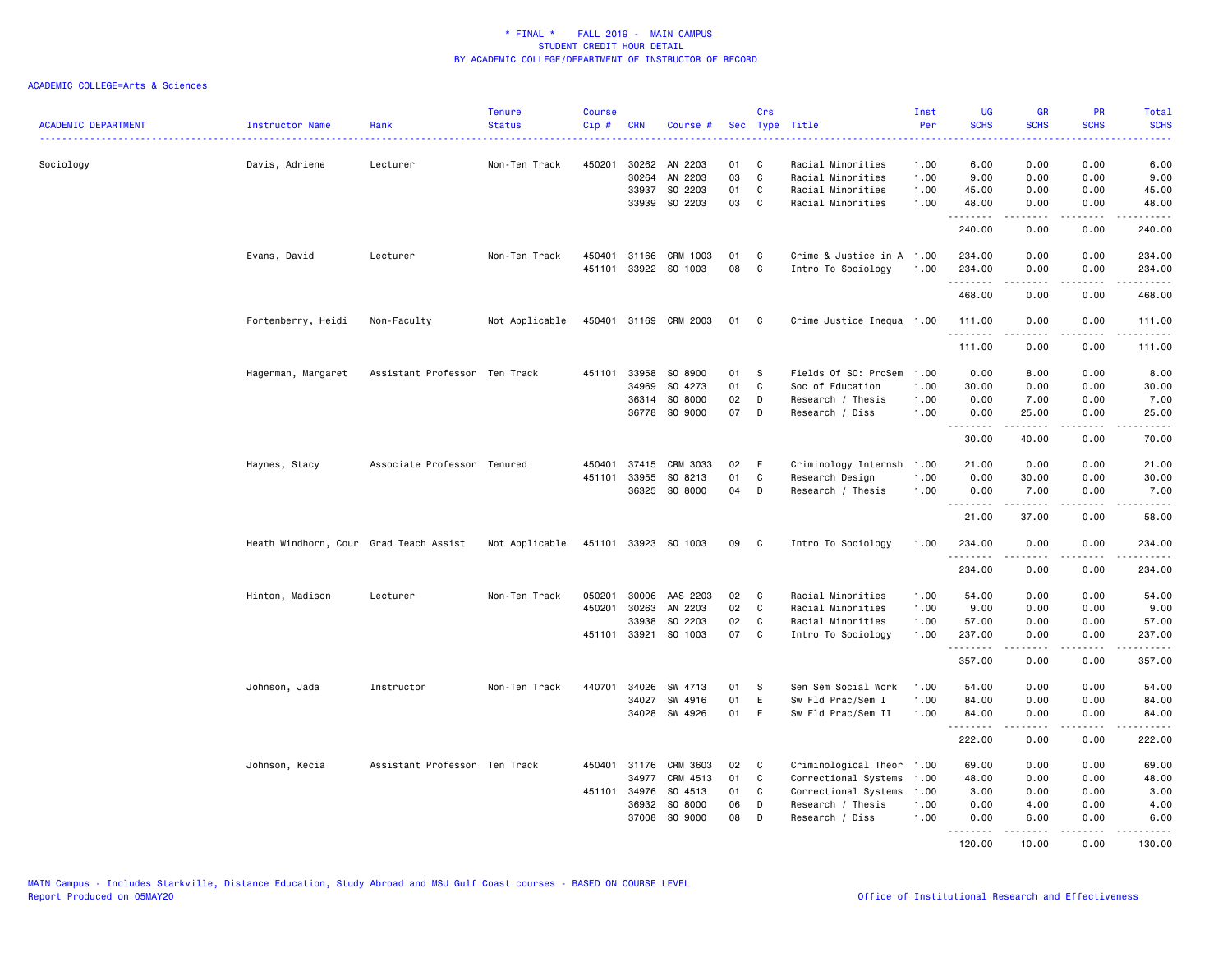| <b>ACADEMIC DEPARTMENT</b> | Instructor Name   | Rank                          | <b>Tenure</b><br><b>Status</b> | <b>Course</b><br>Cip# | <b>CRN</b>   | Course #      |                 | Crs          | Sec Type Title            | Inst<br>Per | <b>UG</b><br><b>SCHS</b> | <b>GR</b><br><b>SCHS</b> | <b>PR</b><br><b>SCHS</b> | <b>Total</b><br><b>SCHS</b> |
|----------------------------|-------------------|-------------------------------|--------------------------------|-----------------------|--------------|---------------|-----------------|--------------|---------------------------|-------------|--------------------------|--------------------------|--------------------------|-----------------------------|
|                            | <u>.</u>          |                               |                                |                       |              |               |                 |              |                           |             |                          |                          |                          | ----                        |
| Sociology                  | Kelly, Kimberly   | Associate Professor Tenured   |                                |                       | 451101 33940 | SO 3103       | 01              | C            | Social Theory I           | 1.00        | 60.00                    | 0.00                     | 0.00                     | 60.00                       |
|                            |                   |                               |                                |                       | 33954        | SO 8103       | 01              | s            | Gr Social Theory I        | 1.00        | 0.00                     | 24.00                    | 0.00                     | 24.00                       |
|                            |                   |                               |                                |                       | 36103        | SO 7000       | 02              | $\mathbf{I}$ | Directed Indiv Study      | 1.00        | 0.00                     | 3.00                     | 0.00                     | 3.00                        |
|                            |                   |                               |                                |                       |              | 36316 SO 9000 | 02              | D            | Research / Diss           | 1.00        | 0.00<br>.                | 15.00<br>-----           | 0.00                     | 15.00<br>.                  |
|                            |                   |                               |                                |                       |              |               |                 |              |                           |             | 60.00                    | 42.00                    | 0.00                     | 102.00                      |
|                            | Kerr, Laura       | Lecturer                      | Non-Ten Track                  |                       | 451101 33926 | SO 1103       | 01              | C            | Contemp Social Prob       | 1.00        | 240.00                   | 0.00                     | 0.00                     | 240.00                      |
|                            |                   |                               |                                |                       | 33928        | SO 1103       | 03              | C            | Contemp Social Prob       | 1.00        | 222.00<br>.              | 0.00<br><u>.</u>         | 0.00<br>.                | 222.00<br>.                 |
|                            |                   |                               |                                |                       |              |               |                 |              |                           |             | 462.00                   | 0.00                     | 0.00                     | 462.00                      |
|                            | King, Sanna       | Instructor                    | Non-Ten Track                  | 450401                | 31178        | CRM 4233      | 01              | C            | Juvenile Delinquency      | 1.00        | 108.00                   | 0.00                     | 0.00                     | 108.00                      |
|                            |                   |                               |                                | 451101                | 31172        | CRM 3313      | 01              | C            | Deviant Behavior.         | 1.00        | 171.00                   | 0.00                     | 0.00                     | 171.00                      |
|                            |                   |                               |                                |                       | 33943        | SO 3313       | 01              | C            | Deviant Behavior          | 1.00        | 69.00                    | 0.00                     | 0.00                     | 69.00                       |
|                            |                   |                               |                                |                       | 33948        | SO 4233       | 01              | C            | Juvenile Delinquency      | 1.00        | 36.00<br>.               | 0.00                     | 0.00                     | 36.00<br>$- - - - -$        |
|                            |                   |                               |                                |                       |              |               |                 |              |                           |             | 384.00                   | 0.00                     | 0.00                     | 384.00                      |
|                            | Knowles, Veronica | Instructor                    | Non-Ten Track                  | 440701                | 34018        | SW 3003       | 01              | C            | Populations At-risk       | 1.00        | 93.00                    | 0.00                     | 0.00                     | 93.00                       |
|                            |                   |                               |                                |                       | 34019        | SW 3013       | 01              | C            | Hum Beh Soc Envir I       | 1.00        | 87.00                    | 0.00                     | 0.00                     | 87.00                       |
|                            |                   |                               |                                |                       | 34022        | SW 3523       | 01              | C            | Social Work Pract II 1.00 |             | 48.00                    | 0.00                     | 0.00                     | 48.00                       |
|                            |                   |                               |                                |                       | 34981        | SW 3023       | 01              | $\mathbf{C}$ | Hum Beh Soc Envir II 1.00 |             | 51.00                    | 0.00                     | 0.00                     | 51.00                       |
|                            |                   |                               |                                |                       |              |               |                 |              |                           |             | .<br>279.00              | -----<br>0.00            | .<br>0.00                | .<br>279.00                 |
|                            | Leap, Braden      | Assistant Professor Ten Track |                                |                       | 451101 33941 | SO 3213       | 01              | C            | Intr To Social Res        | 1.00        | 72.00                    | 0.00                     | 0.00                     | 72.00                       |
|                            |                   |                               |                                |                       |              | 35714 SO 8453 | 01              | C            | Masculinities             | 1.00        | 0.00                     | 18.00                    | 0.00                     | 18.00                       |
|                            |                   |                               |                                |                       |              |               |                 |              |                           |             | .<br>72.00               | $\sim$<br>18.00          | $- - - -$<br>0.00        | .<br>90.00                  |
|                            | May, David        | Professor                     | Tenured                        | 450401                | 37029        | CRM 4000      | 01              | $\mathbf{I}$ | Directed Indiv Study 1.00 |             | 3.00                     | 0.00                     | 0.00                     | 3.00                        |
|                            |                   |                               |                                |                       | 37071        | CRM 4000      | 03              | I            | Directed Indiv Study 1.00 |             | 3.00                     | 0.00                     | 0.00                     | 3.00                        |
|                            |                   |                               |                                |                       | 451101 31177 | CRM 4153      | C01 E           |              | Mentoring for At-Ris      | 1.00        | 21.00                    | 0.00                     | 0.00                     | 21.00                       |
|                            |                   |                               |                                |                       | 33945        | SO 4153       | CO1 E           |              | Mentoring for At-Ris 1.00 |             | 24.00                    | 0.00                     | 0.00                     | 24.00                       |
|                            |                   |                               |                                |                       | 36457        | SO 8000       | 05              | D            | Research / Thesis         | 1.00        | 0.00                     | 3.00                     | 0.00                     | 3.00                        |
|                            |                   |                               |                                |                       |              | 37193 SO 7000 | 04              | $\mathbf{I}$ | Directed Indiv Study 1.00 |             | 0.00<br>المتمالين        | 3.00                     | 0.00<br>----             | 3.00                        |
|                            |                   |                               |                                |                       |              |               |                 |              |                           |             | 51.00                    | 6.00                     | 0.00                     | 57.00                       |
|                            | Moyen, Melissa    | Lecturer                      | Non-Ten Track                  |                       | 131315 32850 | LSK 1011      | 01              | C            | Study Skills              | 1.00        | 30.00                    | 0.00                     | 0.00                     | 30.00                       |
|                            |                   |                               |                                |                       | 32851        | LSK 1011      | 02              | C            | Study Skills              | 1.00        | 29.00                    | 0.00                     | 0.00                     | 29.00                       |
|                            |                   |                               |                                |                       | 32857        | LSK 1023      | 03              | C            | Col Read/Study Skill      | 1.00        | 87.00                    | 0.00                     | 0.00                     | 87.00                       |
|                            |                   |                               |                                |                       | 32858        | LSK 1023      | 04              | C            | Col Read/Study Skill      | 1.00        | 90.00                    | 0.00                     | 0.00                     | 90.00                       |
|                            |                   |                               |                                |                       | 34658        | LSK 1023      | 501 C           |              | Col Read/Study Skill 1.00 |             | 96.00<br>.               | 0.00                     | 0.00                     | 96.00<br>$   -$             |
|                            |                   |                               |                                |                       |              |               |                 |              |                           |             | 332.00                   | 0.00                     | 0.00                     | 332.00                      |
|                            | Netadj, Mehrzad   | Instructor                    | Non-Ten Track                  | 451101                | 33920        | SO 1003       | 06              | C            | Intro To Sociology        | 1.00        | 270.00                   | 0.00                     | 0.00                     | 270.00                      |
|                            |                   |                               |                                |                       | 33924        | SO 1003       | 10 <sub>1</sub> | C            | Intro To Sociology        | 1.00        | 237.00                   | 0.00                     | 0.00                     | 237.00                      |
|                            |                   |                               |                                |                       | 33929        | SO 1103       | 04              | C            | Contemp Social Prob       | 1.00        | 231.00                   | 0.00                     | 0.00                     | 231.00                      |
|                            |                   |                               |                                |                       | 33930        | SO 1103       | 05              | C            | Contemp Social Prob       | 1.00        | 237.00                   | 0.00                     | 0.00                     | 237.00                      |
|                            |                   |                               |                                |                       | 33931        | SO 1103       | 06              | $\mathbf{C}$ | Contemp Social Prob       | 1.00        | 231.00                   | 0.00                     | 0.00                     | 231.00                      |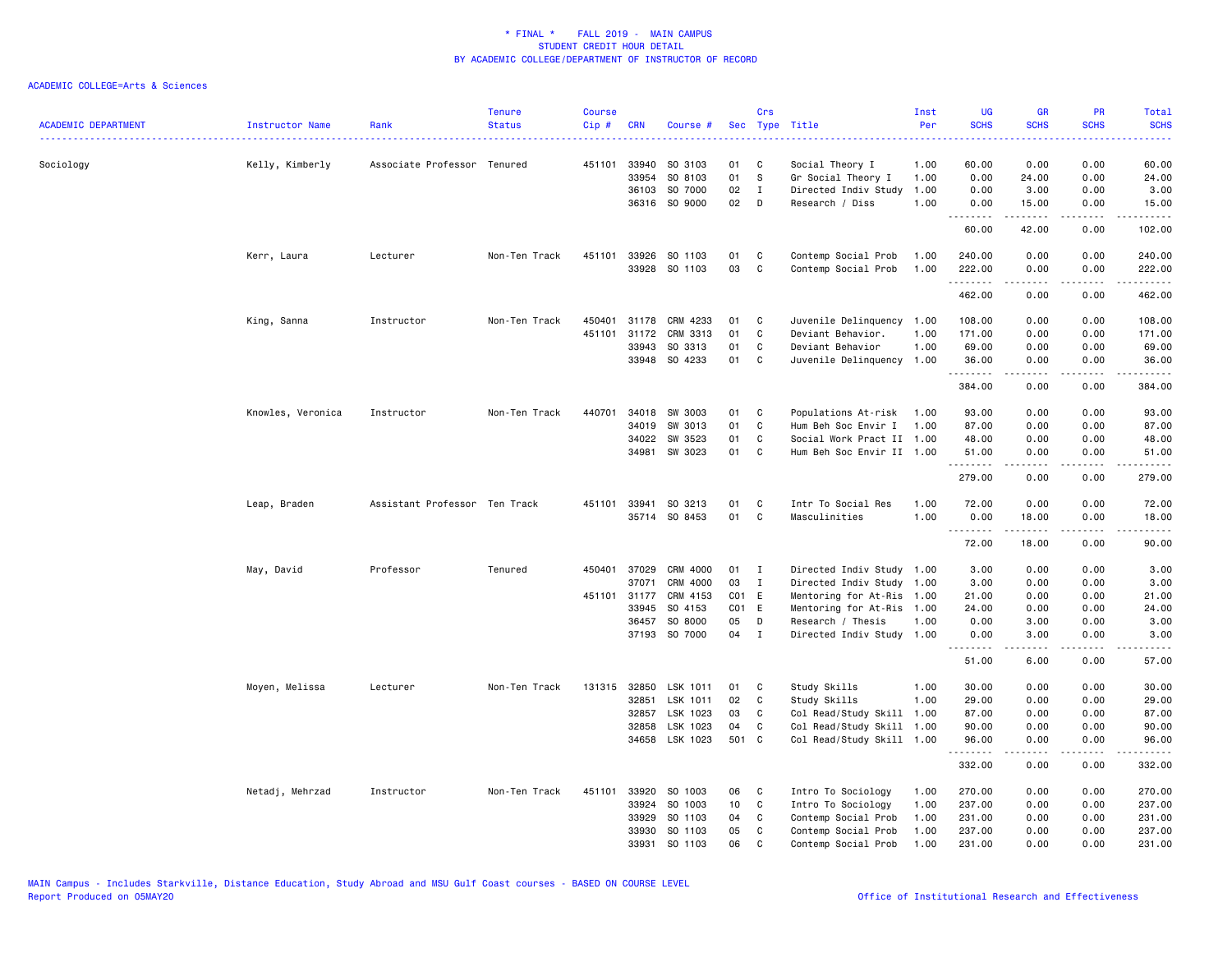| <b>ACADEMIC DEPARTMENT</b> | <b>Instructor Name</b>                 | Rank                              | <b>Tenure</b><br><b>Status</b> | <b>Course</b><br>Cip# | <b>CRN</b> | Course #                   |          | Crs               | Sec Type Title                                         | Inst<br>Per | <b>UG</b><br><b>SCHS</b> | <b>GR</b><br><b>SCHS</b>                                                                                                                                      | PR<br><b>SCHS</b> | Total<br><b>SCHS</b>                                                                                                  |
|----------------------------|----------------------------------------|-----------------------------------|--------------------------------|-----------------------|------------|----------------------------|----------|-------------------|--------------------------------------------------------|-------------|--------------------------|---------------------------------------------------------------------------------------------------------------------------------------------------------------|-------------------|-----------------------------------------------------------------------------------------------------------------------|
|                            |                                        |                                   |                                |                       |            |                            |          |                   |                                                        |             | .<br>1206.00             | 0.00                                                                                                                                                          | 0.00              | 1206.00                                                                                                               |
|                            |                                        |                                   |                                |                       |            |                            |          |                   |                                                        |             |                          |                                                                                                                                                               |                   |                                                                                                                       |
| Sociology                  | Nolen, Amelia                          | Lecturer                          | Non-Ten Track                  | 440701                | 34021      | SW 3513                    | 01       | C                 | Social Work Pract I                                    | 1.00        | 36.00                    | 0.00                                                                                                                                                          | 0.00              | 36.00                                                                                                                 |
|                            |                                        |                                   |                                |                       | 34024      | SW 4613<br>35147 SW 2313   | 01<br>02 | C<br>$\mathbf{C}$ | Child Welf Services<br>Int Soc Work/Soc Wel 1.00       | 1.00        | 84.00<br>45.00           | 0.00<br>0.00                                                                                                                                                  | 0.00<br>0.00      | 84.00<br>45.00                                                                                                        |
|                            |                                        |                                   |                                |                       |            |                            |          |                   |                                                        |             | <u>.</u>                 | .                                                                                                                                                             | $\frac{1}{2}$     | .                                                                                                                     |
|                            |                                        |                                   |                                |                       |            |                            |          |                   |                                                        |             | 165.00                   | 0.00                                                                                                                                                          | 0.00              | 165.00                                                                                                                |
|                            |                                        |                                   | Non-Ten Track                  |                       |            | 440701 34982 SW 4633       | 01 C     |                   | Sw Health Care                                         |             | 33.00                    | 0.00                                                                                                                                                          | 0.00              | 33.00                                                                                                                 |
|                            | Pearson, Adrienne                      | Lecturer                          |                                |                       |            |                            |          |                   |                                                        | 1.00        |                          |                                                                                                                                                               |                   |                                                                                                                       |
|                            |                                        |                                   |                                |                       |            |                            |          |                   |                                                        |             | 33.00                    | 0.00                                                                                                                                                          | 0.00              | 33.00                                                                                                                 |
|                            |                                        |                                   |                                |                       |            |                            |          |                   |                                                        |             |                          |                                                                                                                                                               |                   |                                                                                                                       |
|                            | Perry, Ashley                          | Instructor                        | Non-Ten Track                  | 450401                | 31181      | 31174 CRM 3363<br>CRM 4803 | 01<br>01 | C<br>C            | Globalization and Cr 1.00<br>Senior Sem in Crimin 1.00 |             | 108.00                   | 0.00                                                                                                                                                          | 0.00<br>0.00      | 108.00<br>63.00                                                                                                       |
|                            |                                        |                                   |                                |                       | 34974      | SO 4323                    | 01       | C                 | Victimology                                            | 1.00        | 63.00<br>12.00           | 0.00<br>0.00                                                                                                                                                  | 0.00              | 12.00                                                                                                                 |
|                            |                                        |                                   |                                |                       | 34975      | CRM 4323                   | 01       | C                 | Victimology                                            | 1.00        | 132.00                   | 0.00                                                                                                                                                          | 0.00              | 132.00                                                                                                                |
|                            |                                        |                                   |                                |                       |            | 34978 CRM 3103             | 01       | C                 | Contemp Issues in CJ                                   | 1.00        | 150.00                   | 0.00                                                                                                                                                          | 0.00              | 150.00                                                                                                                |
|                            |                                        |                                   |                                |                       |            |                            |          |                   |                                                        |             | .                        | .                                                                                                                                                             | .                 | .                                                                                                                     |
|                            |                                        |                                   |                                |                       |            |                            |          |                   |                                                        |             | 465.00                   | 0.00                                                                                                                                                          | 0.00              | 465.00                                                                                                                |
|                            |                                        |                                   |                                |                       |            |                            |          |                   |                                                        |             |                          |                                                                                                                                                               |                   |                                                                                                                       |
|                            | Peterson, Lindsey                      | Assistant Professor Ten Track     |                                | 451101                | 33953      | SO 4804                    | 02       | В                 | Social Research Prac                                   | 1.00        | 56.00                    | 0.00                                                                                                                                                          | 0.00              | 56.00                                                                                                                 |
|                            |                                        |                                   |                                |                       | 33956      | SO 8274                    | 01       | В                 | Grad Soc Stat I                                        | 1.00        | 0.00                     | 36.00                                                                                                                                                         | 0.00              | 36.00                                                                                                                 |
|                            |                                        |                                   |                                |                       |            | 36508 SO 9000              | 04       | D                 | Research / Diss                                        | 1.00        | 0.00<br><u>.</u>         | 12.00<br>$\frac{1}{2} \left( \frac{1}{2} \right) \left( \frac{1}{2} \right) \left( \frac{1}{2} \right) \left( \frac{1}{2} \right) \left( \frac{1}{2} \right)$ | 0.00<br>.         | 12.00<br>.                                                                                                            |
|                            |                                        |                                   |                                |                       |            |                            |          |                   |                                                        |             | 56.00                    | 48.00                                                                                                                                                         | 0.00              | 104.00                                                                                                                |
|                            |                                        |                                   |                                |                       |            |                            |          |                   |                                                        |             |                          |                                                                                                                                                               |                   |                                                                                                                       |
|                            | Ralston, Margaret                      | Assistant Professor Ten Track     |                                |                       |            | 451101 33952 SO 4804       | 01       | $\overline{B}$    | Social Research Prac                                   | 1.00        | 48.00                    | 0.00                                                                                                                                                          | 0.00              | 48.00                                                                                                                 |
|                            |                                        |                                   |                                |                       | 34971      | SO 4703                    | 01       | C                 | Population Problems                                    | 1.00        | 42.00                    | 0.00                                                                                                                                                          | 0.00              | 42.00                                                                                                                 |
|                            |                                        |                                   |                                |                       |            | 36430 SO 9000              | 03       | D                 | Research / Diss                                        | 1.00        | 0.00<br>.                | 1.00                                                                                                                                                          | 0.00              | 1.00<br>.                                                                                                             |
|                            |                                        |                                   |                                |                       |            |                            |          |                   |                                                        |             | 90.00                    | 1.00                                                                                                                                                          | 0.00              | 91.00                                                                                                                 |
|                            |                                        |                                   |                                |                       |            |                            |          |                   |                                                        |             |                          |                                                                                                                                                               |                   |                                                                                                                       |
|                            | Russell, Kelli                         | Grad Teach Assist                 | Not Applicable                 |                       |            | 451101 34729 SO 1003       | 501 C    |                   | Intro To Sociology                                     | 1.00        | 72.00                    | 0.00                                                                                                                                                          | 0.00              | 72.00                                                                                                                 |
|                            |                                        |                                   |                                |                       |            |                            |          |                   |                                                        |             | 72.00                    | 0.00                                                                                                                                                          | - - - -<br>0.00   | $\frac{1}{2}$<br>72.00                                                                                                |
|                            |                                        |                                   |                                |                       |            |                            |          |                   |                                                        |             |                          |                                                                                                                                                               |                   |                                                                                                                       |
|                            | Schaeffner, Heather- Grad Teach Assist |                                   | Not Applicable                 |                       |            | 451101 33927 SO 1103       | 02 C     |                   | Contemp Social Prob                                    | 1.00        | 231.00                   | 0.00                                                                                                                                                          | 0.00              | 231.00                                                                                                                |
|                            |                                        |                                   |                                |                       |            |                            |          |                   |                                                        |             | <u>.</u>                 | $- - - - -$                                                                                                                                                   | .                 | <u>.</u>                                                                                                              |
|                            |                                        |                                   |                                |                       |            |                            |          |                   |                                                        |             | 231.00                   | 0.00                                                                                                                                                          | 0.00              | 231.00                                                                                                                |
|                            | Singleton, David                       | Lecturer                          | Non-Ten Track                  | 451101                |            | 33915 SO 1003              | 01       | C                 | Intro To Sociology                                     | 1.00        | 234.00                   | 0.00                                                                                                                                                          | 0.00              | 234.00                                                                                                                |
|                            |                                        |                                   |                                |                       |            | 33917 SO 1003              | 03       | $\mathbf{C}$      | Intro To Sociology                                     | 1.00        | 240.00                   | 0.00                                                                                                                                                          | 0.00              | 240.00                                                                                                                |
|                            |                                        |                                   |                                |                       |            |                            |          |                   |                                                        |             | .                        |                                                                                                                                                               |                   | $\begin{array}{cccccccccc} \bullet & \bullet & \bullet & \bullet & \bullet & \bullet & \bullet & \bullet \end{array}$ |
|                            |                                        |                                   |                                |                       |            |                            |          |                   |                                                        |             | 474.00                   | 0.00                                                                                                                                                          | 0.00              | 474.00                                                                                                                |
|                            |                                        |                                   |                                |                       |            |                            |          |                   |                                                        |             |                          |                                                                                                                                                               |                   |                                                                                                                       |
|                            | Sutton, Tara                           | Assistant Professor Non-Ten Track |                                | 450401                |            | 31175 CRM 3603             | 01       | C                 | Criminological Theor                                   | 1.00        | 75.00                    | 0.00                                                                                                                                                          | 0.00              | 75.00                                                                                                                 |
|                            |                                        |                                   |                                | 451101                |            | 34973 SO 8433              | 01       | <b>S</b>          | Sem In Criminology                                     | 1.00        | 0.00                     | 15.00                                                                                                                                                         | 0.00              | 15.00                                                                                                                 |
|                            |                                        |                                   |                                |                       |            |                            |          |                   |                                                        |             | .<br>75.00               | $\sim$ 200 $\sim$ 200<br>15.00                                                                                                                                | .<br>0.00         | .<br>90.00                                                                                                            |
|                            |                                        |                                   |                                |                       |            |                            |          |                   |                                                        |             |                          |                                                                                                                                                               |                   |                                                                                                                       |
|                            | Swan, Courtney                         | Lecturer                          | Non-Ten Track                  | 440701                |            | 34016 SW 2303              | 01       | C                 | Welfare Policy I                                       | 1.00        | 99.00                    | 0.00                                                                                                                                                          | 0.00              | 99.00                                                                                                                 |
|                            |                                        |                                   |                                |                       |            | 34980 SW 2323              | 01       | C                 | Social Welfare Polic 1.00                              |             | 24.00                    | 0.00                                                                                                                                                          | 0.00              | 24.00                                                                                                                 |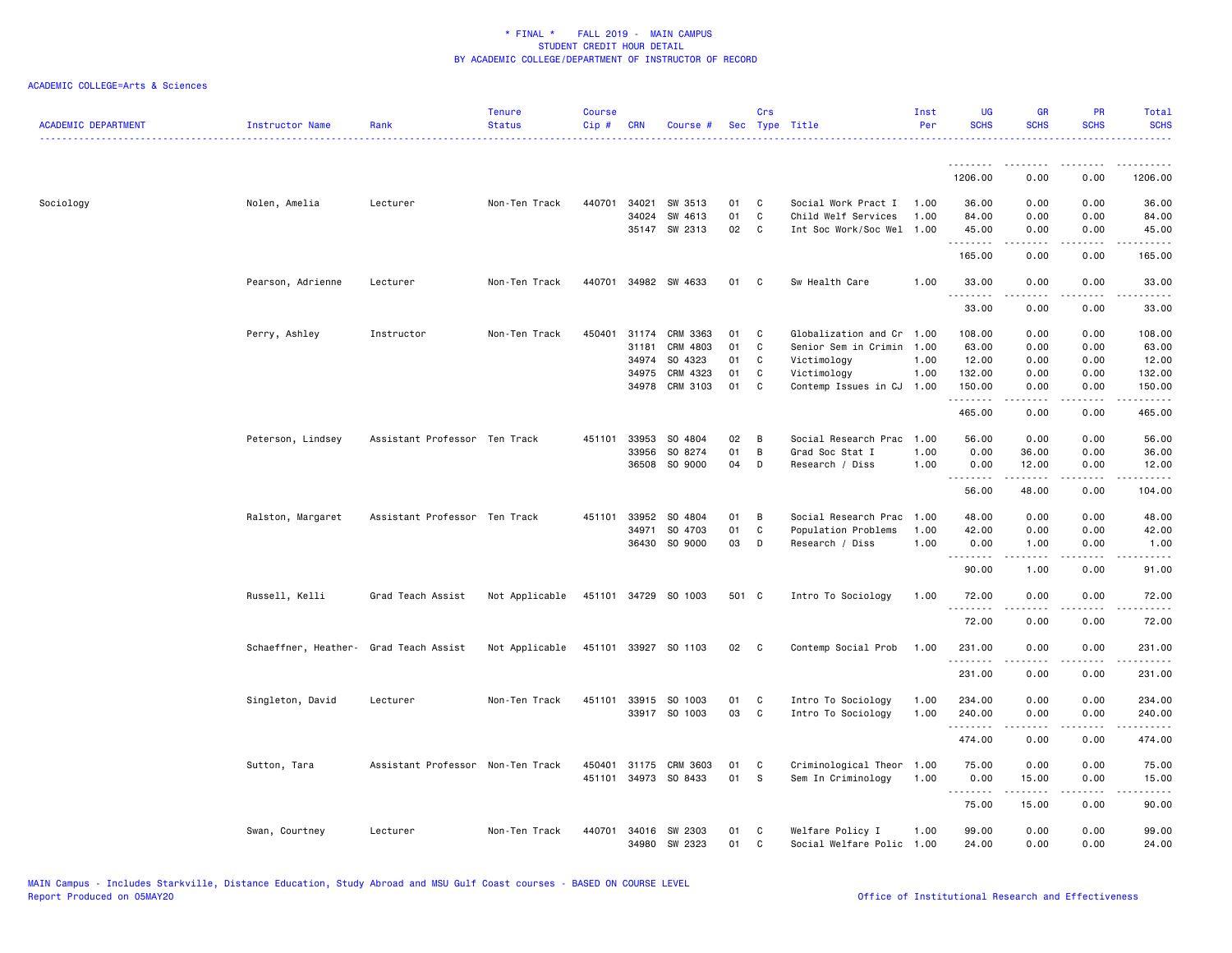| <b>ACADEMIC DEPARTMENT</b>          | Instructor Name     | Rank                                               | <b>Tenure</b><br><b>Status</b>      | <b>Course</b><br>Cip# | <b>CRN</b>   | Course                | <b>Sec</b> | Crs          | Type Title                | Inst<br>Per | <b>UG</b><br><b>SCHS</b> | <b>GR</b><br><b>SCHS</b> | <b>PR</b><br><b>SCHS</b> | Total<br><b>SCHS</b><br>------            |
|-------------------------------------|---------------------|----------------------------------------------------|-------------------------------------|-----------------------|--------------|-----------------------|------------|--------------|---------------------------|-------------|--------------------------|--------------------------|--------------------------|-------------------------------------------|
|                                     |                     |                                                    |                                     |                       |              |                       |            |              |                           |             | 123.00                   | 0.00                     | 0.00                     | 123.00                                    |
| Sociology                           | Tatch, Andrew       | Non-Faculty                                        | Not Applicable 451101 34733 SO 4333 |                       |              |                       | 501 C      |              | Sociology Of Sports       | 1.00        | 60.00                    | 0.00                     | 0.00                     | 60.00                                     |
|                                     |                     |                                                    |                                     |                       |              |                       |            |              |                           |             | .                        |                          |                          |                                           |
|                                     |                     |                                                    |                                     |                       |              |                       |            |              |                           |             | 60.00                    | 0.00                     | 0.00                     | 60.00                                     |
|                                     | Tesch, Brian        | Grad Teach Assist                                  | Not Applicable                      |                       |              | 450401 31167 CRM 1003 | 02         | $\mathbf{C}$ | Crime & Justice in A 1.00 |             | 228.00                   | 0.00                     | 0.00                     | 228.00                                    |
|                                     |                     |                                                    |                                     |                       |              |                       |            |              |                           |             | 228.00                   | 0.00                     | 0.00                     | 228.00                                    |
|                                     |                     | Thompson Bello, Dieg Assistant Professor Ten Track |                                     |                       | 451101 34966 | SO 1003               | H01 C      |              | Intro To Sociology-H 1.00 |             | 90.00                    | 0.00                     | 0.00                     | 90.00                                     |
|                                     |                     |                                                    |                                     |                       |              | 34968 SO 3303         | 01 C       |              | Rural Sociology           | 1.00        | 78.00                    | 0.00                     | 0.00                     | 78.00                                     |
|                                     |                     |                                                    |                                     |                       |              |                       |            |              |                           |             | .<br>168.00              | <u>.</u><br>0.00         | . <b>.</b> .<br>0.00     | 168.00                                    |
|                                     | Vancil-Leap, Ashley | Instructor                                         | Non-Ten Track                       | 050207                | 32504        | GS 1173               | 01 C       |              | Introduction to Gend 1.00 |             | 48.00                    | 0.00                     | 0.00                     | 48.00                                     |
|                                     |                     |                                                    |                                     |                       |              | 33933 SO 1173         | 01 C       |              | Intro Gender Studies 1.00 |             | 48.00                    | 0.00                     | 0.00                     | 48.00                                     |
|                                     |                     |                                                    |                                     |                       | 34730        | SO 1173               | 501 C      |              | Intro Gender Studies 1.00 |             | 45.00                    | 0.00                     | 0.00                     | 45.00                                     |
|                                     |                     |                                                    |                                     |                       | 34950        | AN 1173               | 01 C       |              | Intro Gender Studies 1.00 |             | 33.00                    | 0.00                     | 0.00                     | 33.00                                     |
|                                     |                     |                                                    |                                     |                       | 35051        | GS 1173               | 501 C      |              | Introduction to Gend 1.00 |             | 9.00                     | 0.00                     | 0.00                     | 9.00                                      |
|                                     |                     |                                                    |                                     | 451301                |              | 34970 SO 4503         | 01 C       |              | Gender and Work           | 1.00        | 33.00<br>.               | 0.00                     | 0.00                     | 33.00                                     |
|                                     |                     |                                                    |                                     |                       |              |                       |            |              |                           |             | 216.00                   | 0.00                     | 0.00                     | 216.00                                    |
|                                     | Walsh, Melanie      | Grad Teach Assist                                  | Not Applicable                      | 050207                | 32505        | GS 1173               | 02         | $\mathbf{C}$ | Introduction to Gend 1.00 |             | 69.00                    | 0.00                     | 0.00                     | 69.00                                     |
|                                     |                     |                                                    |                                     |                       | 33934        | SO 1173               | 02 C       |              | Intro Gender Studies 1.00 |             | 33.00                    | 0.00                     | 0.00                     | 33.00                                     |
|                                     |                     |                                                    |                                     |                       |              | 34951 AN 1173         | 02 C       |              | Intro Gender Studies 1.00 |             | 30.00                    | 0.00                     | 0.00                     | 30.00                                     |
|                                     |                     |                                                    |                                     |                       |              |                       |            |              |                           |             | .<br>132.00              | 0.00                     | .<br>0.00                | 132.00                                    |
|                                     | Xue, Yuanjiaozi     | Grad Teach Assist                                  | Not Applicable                      |                       |              | 450401 35106 CRM 1003 | 501 C      |              | Crime & Justice in A 1.00 |             | 69.00                    | 0.00                     | 0.00                     | 69.00                                     |
|                                     |                     |                                                    |                                     |                       |              |                       |            |              |                           |             | $\frac{1}{2}$<br>69.00   | 0.00                     | 0.00                     | 69.00                                     |
| Sociology                           |                     |                                                    |                                     |                       |              |                       |            |              |                           |             | ========<br>8554.00      | 262.00                   | 0.00                     | ========= ========= ==========<br>8816.00 |
| ----------------------------------- |                     |                                                    |                                     |                       |              |                       |            |              |                           |             | ========                 |                          | -------- -------         | ==========                                |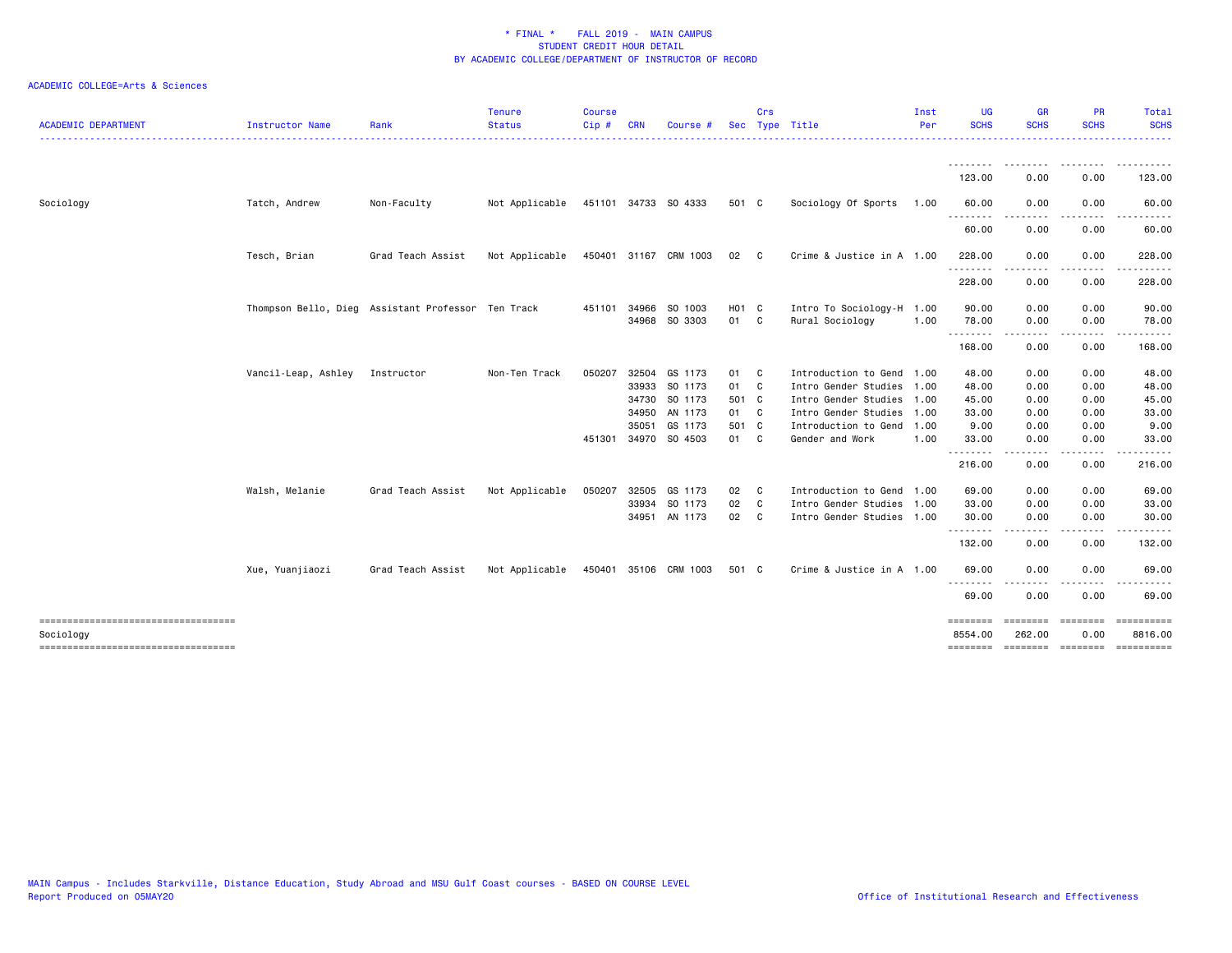| <b>ACADEMIC DEPARTMENT</b> | Instructor Name    | Rank                                                   | <b>Tenure</b><br><b>Status</b> | <b>Course</b><br>Cip# | <b>CRN</b>            | Course #                          |                | Crs          | Sec Type Title                                         | Inst<br>Per  | UG<br><b>SCHS</b>   | <b>GR</b><br><b>SCHS</b> | <b>PR</b><br><b>SCHS</b>                    | Total<br><b>SCHS</b>                                                                                                  |
|----------------------------|--------------------|--------------------------------------------------------|--------------------------------|-----------------------|-----------------------|-----------------------------------|----------------|--------------|--------------------------------------------------------|--------------|---------------------|--------------------------|---------------------------------------------|-----------------------------------------------------------------------------------------------------------------------|
| Finance & Economics        | Anderson, Stephen  | Lecturer                                               | Non-Ten Track                  | 520801                | 34518<br>520804 34654 | FIN 2003<br>INS 2003              | 506 C<br>506 C |              | Personal Money Mgt<br>Personal Money Manag             | 1.00<br>1.00 | 69.00<br>9.00       | 0.00<br>0.00             | 0.00<br>0.00                                | 69.00<br>9.00                                                                                                         |
|                            |                    |                                                        |                                |                       |                       |                                   |                |              |                                                        |              | .<br>78.00          | .<br>0.00                | .<br>0.00                                   | .<br>78.00                                                                                                            |
|                            | Blank, Douglas     | Assistant Professor Ten Track                          |                                |                       | 520801 34825          | FIN 9213<br>520806 32061 FIN 4223 | 01<br>01       | C<br>C       | Advanced Fin Managem 1.00<br>Intermediate Financi 1.00 |              | 0.00<br>165.00<br>. | 9.00<br>0.00             | 0.00<br>0.00<br>$\sim$ $\sim$ $\sim$ $\sim$ | 9.00<br>165.00                                                                                                        |
|                            |                    |                                                        |                                |                       |                       |                                   |                |              |                                                        |              | 165.00              | 9.00                     | 0.00                                        | 174.00                                                                                                                |
|                            | Byrd, Charles      | Lecturer                                               | Non-Ten Track                  |                       |                       | 521501 33872 REF 3433             | 01             | C            | Real Property Evalua 1.00                              |              | 69.00<br>.          | 0.00<br>.                | 0.00<br>المتمامين                           | 69.00<br>.                                                                                                            |
|                            |                    |                                                        |                                |                       |                       |                                   |                |              |                                                        |              | 69.00               | 0.00                     | 0.00                                        | 69.00                                                                                                                 |
|                            | Campbell, Randall  | Professor                                              | Tenured                        |                       | 450601 31450          | EC 2123                           | 02             | $\mathbf{C}$ | Prin Of Microecon                                      | 1.00         | 201.00              | 0.00                     | 0.00                                        | 201.00                                                                                                                |
|                            |                    |                                                        |                                |                       | 450603 31460          | EC 4643                           | 01             | C            | Econ Forecasting & A 1.00                              |              | 45.00<br>.          | 0.00                     | 0.00<br>.                                   | 45.00                                                                                                                 |
|                            |                    |                                                        |                                |                       |                       |                                   |                |              |                                                        |              | 246.00              | 0.00                     | 0.00                                        | 246.00                                                                                                                |
|                            | Cline, Brandon     | Associate Professor Tenured                            |                                | 520201                | 35929                 | <b>FIN 9000</b>                   | 01             | D            | Research / Diss                                        | 1.00         | 0.00                | 36.00                    | 0.00                                        | 36.00                                                                                                                 |
|                            |                    |                                                        |                                | 520801                | 32052                 | FIN 3123                          | 02             | C            | Financial Management 1.00                              |              | 234.00              | 0.00                     | 0.00                                        | 234.00                                                                                                                |
|                            |                    |                                                        |                                |                       | 32053                 | FIN 3123                          | 03             | C            | Financial Management 1.00                              |              | 219.00              | 0.00                     | 0.00                                        | 219.00                                                                                                                |
|                            |                    |                                                        |                                | 520807 32060          |                       | FIN 4111                          | 01             | C            | TVA Panel I                                            | 1.00         | 1.00<br>.           | 0.00<br>.                | 0.00<br>.                                   | 1.00<br>.                                                                                                             |
|                            |                    |                                                        |                                |                       |                       |                                   |                |              |                                                        |              | 454.00              | 36.00                    | 0.00                                        | 490.00                                                                                                                |
|                            | Daniels, John      | Non-Faculty                                            | Not Applicable                 |                       |                       | 521003 32299 FYE 1001             | F02 C          |              | First Year Experienc 1.00                              |              | 20.00<br>.          | 0.00                     | 0.00                                        | 20.00<br>.                                                                                                            |
|                            |                    |                                                        |                                |                       |                       |                                   |                |              |                                                        |              | 20.00               | 0.00                     | 0.00                                        | 20.00                                                                                                                 |
|                            |                    | Gonzalez Lozano, Her Clinical Assist Pro Non-Ten Track |                                |                       | 450601 31444          | EC 2113                           | 02             | C            | Prin Of Macroecon                                      | 1.00         | 492.00              | 0.00                     | 0.00                                        | 492.00                                                                                                                |
|                            |                    |                                                        |                                |                       |                       | 31445 EC 2113                     | 03             | C            | Prin Of Macroecon                                      | 1.00         | 579.00              | 0.00                     | 0.00                                        | 579.00                                                                                                                |
|                            |                    |                                                        |                                |                       |                       | 31446 EC 2113                     | 04             | $\mathbf{C}$ | Prin Of Macroecon                                      | 1.00         | 585.00<br>.         | 0.00                     | 0.00<br>.                                   | 585.00<br>$\begin{array}{cccccccccc} \bullet & \bullet & \bullet & \bullet & \bullet & \bullet & \bullet \end{array}$ |
|                            |                    |                                                        |                                |                       |                       |                                   |                |              |                                                        |              | 1656.00             | 0.00                     | 0.00                                        | 1656.00                                                                                                               |
|                            | Henry, Thomas      | Lecturer                                               | Non-Ten Track                  |                       |                       | 450601 34413 EC 2113              | 506 C          |              | Prin Of Macroecon                                      | 1.00         | 153.00              | 0.00                     | 0.00                                        | 153.00                                                                                                                |
|                            |                    |                                                        |                                |                       |                       | 34414 EC 2123                     | 506 C          |              | Prin Of Microecon                                      | 1.00         | 132.00              | 0.00                     | 0.00                                        | 132.00                                                                                                                |
|                            |                    |                                                        |                                |                       |                       |                                   |                |              |                                                        |              | .<br>285.00         | .<br>0.00                | .<br>0.00                                   | .<br>285.00                                                                                                           |
|                            | Highfield, Michael | Professor                                              | Tenured                        |                       |                       | 521501 33873 REF 4253             | 01 C           |              | Mortgage Financing                                     | 1.00         | 96.00               | 0.00                     | 0.00                                        | 96.00                                                                                                                 |
|                            |                    |                                                        |                                |                       |                       |                                   |                |              |                                                        |              | .<br>96.00          | 0.00                     | 0.00                                        | .<br>96.00                                                                                                            |
|                            | Houston, Caleb     | Grad Teach Assist                                      | Not Applicable                 |                       |                       | 520806 32066 FIN 4923             | 01 C           |              | International Fin Mg 1.00                              |              | 168.00              | 0.00                     | 0.00                                        | 168.00                                                                                                                |
|                            |                    |                                                        |                                |                       |                       |                                   |                |              |                                                        |              | .<br>168.00         | 0.00                     | $- - -$<br>0.00                             | 168.00                                                                                                                |
|                            | Johnson, Allison   | Lecturer                                               | Non-Ten Track                  | 520301                | 30077                 | ACC 3203                          | 01             | C            | Fin Statement Anal                                     | 1.00         | 33.00               | 0.00                     | 0.00                                        | 33.00                                                                                                                 |
|                            |                    |                                                        |                                |                       | 520804 32057          | FIN 3203                          | 01             | C            | Financial Statemnt A 1.00                              |              | 93.00               | 0.00                     | 0.00                                        | 93.00                                                                                                                 |
|                            |                    |                                                        |                                |                       | 32058                 | FIN 3203                          | 02             | C.           | Financial Statemnt A 1.00                              |              | 108.00              | 0.00                     | 0.00                                        | 108.00                                                                                                                |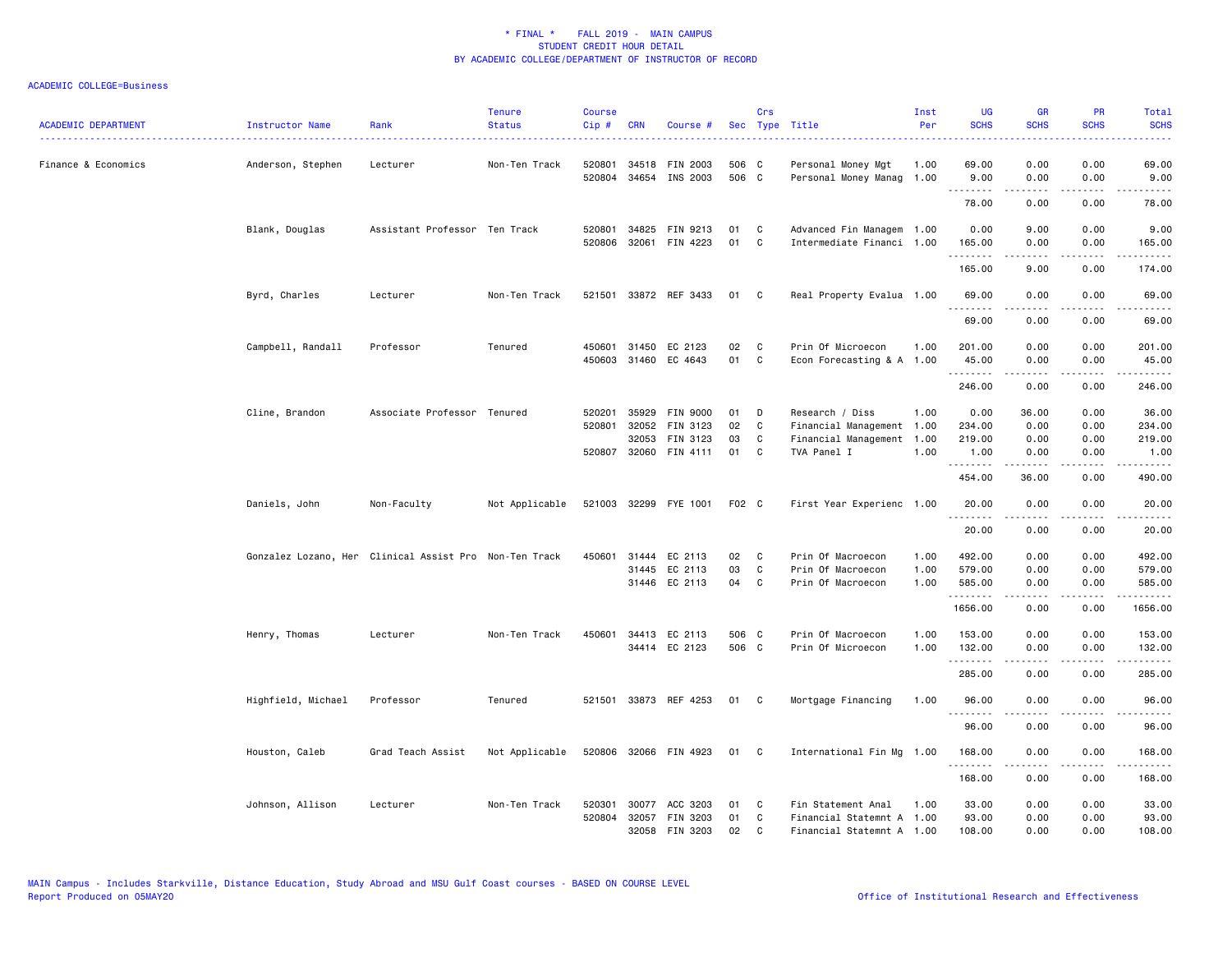| <b>ACADEMIC DEPARTMENT</b> | Instructor Name   | Rank                                             | <b>Tenure</b><br><b>Status</b> | <b>Course</b><br>Cip # | <b>CRN</b>     | Course #                              |          | Crs               | Sec Type Title                                 | Inst<br>Per  | <b>UG</b><br><b>SCHS</b> | <b>GR</b><br><b>SCHS</b>                                                                                                                                     | PR<br><b>SCHS</b> | Total<br><b>SCHS</b>  |
|----------------------------|-------------------|--------------------------------------------------|--------------------------------|------------------------|----------------|---------------------------------------|----------|-------------------|------------------------------------------------|--------------|--------------------------|--------------------------------------------------------------------------------------------------------------------------------------------------------------|-------------------|-----------------------|
|                            |                   |                                                  |                                |                        |                |                                       |          |                   |                                                |              | --------<br>234.00       | .<br>0.00                                                                                                                                                    | 0.00              | 234.00                |
|                            |                   |                                                  |                                |                        |                |                                       |          |                   |                                                |              |                          |                                                                                                                                                              |                   |                       |
| Finance & Economics        | Kennedy, Kendall  | Assistant Professor Ten Track                    |                                |                        |                | 450601 31452 EC 2123<br>36647 EC 2123 | 04<br>08 | C<br>C            | Prin Of Microecon<br>Prin Of Microecon         | 1.00<br>1.00 | 207.00<br>147.00<br>.    | 0.00<br>0.00<br>$- - - - -$                                                                                                                                  | 0.00<br>0.00<br>. | 207.00<br>147.00<br>. |
|                            |                   |                                                  |                                |                        |                |                                       |          |                   |                                                |              | 354.00                   | 0.00                                                                                                                                                         | 0.00              | 354.00                |
|                            | Leggette, James   | Lecturer                                         | Non-Ten Track                  | 450601                 |                | 31443 EC 2113<br>31453 EC 2123        | 01<br>05 | C<br>C            | Prin Of Macroecon<br>Prin Of Microecon         | 1.00<br>1.00 | 588.00<br>351.00         | 0.00<br>0.00                                                                                                                                                 | 0.00<br>0.00      | 588.00<br>351.00      |
|                            |                   |                                                  |                                |                        |                |                                       |          |                   |                                                |              | .<br>939.00              | 0.00                                                                                                                                                         | 0.00              | .<br>939.00           |
|                            | Li, Cheng         | Assistant Professor Ten Track                    |                                |                        |                | 450601 31456 EC 3113<br>34822 EC 8173 | 01<br>01 | C<br>$\mathtt{C}$ | Interm Macroeconomic                           | 1.00<br>1.00 | 144.00                   | 0.00                                                                                                                                                         | 0.00              | 144.00                |
|                            |                   |                                                  |                                |                        |                |                                       |          |                   | Macroeconomics I                               |              | 0.00<br><u>.</u>         | 9.00<br>-----                                                                                                                                                | 0.00<br>.         | 9.00<br>.             |
|                            |                   |                                                  |                                |                        |                |                                       |          |                   |                                                |              | 144.00                   | 9.00                                                                                                                                                         | 0.00              | 153.00                |
|                            | Liano, Kartono    | Professor                                        | Tenured                        | 520801<br>520807       | 32049          | FIN 3113<br>32064 FIN 4423            | 01<br>01 | C<br>C            | Financial Systems<br>Investments               | 1.00<br>1.00 | 126.00<br>141.00         | 0.00<br>0.00                                                                                                                                                 | 0.00<br>0.00      | 126.00<br>141.00      |
|                            |                   |                                                  |                                |                        |                |                                       |          |                   |                                                |              | .<br>267.00              | $\frac{1}{2} \left( \frac{1}{2} \right) \left( \frac{1}{2} \right) \left( \frac{1}{2} \right) \left( \frac{1}{2} \right) \left( \frac{1}{2} \right)$<br>0.00 | .<br>0.00         | .<br>267.00           |
|                            | Mallory, Lewis    | Lecturer                                         | Non-Ten Track                  |                        |                | 520803 32065 FIN 4723                 | 01       | C                 | Bank Management                                | 1.00         | 39.00<br><u>.</u>        | 0.00                                                                                                                                                         | 0.00              | 39.00                 |
|                            |                   |                                                  |                                |                        |                |                                       |          |                   |                                                |              | 39.00                    | 0.00                                                                                                                                                         | 0.00              | 39.00                 |
|                            | McKinney, Kenneth | Non-Faculty                                      | Not Applicable                 |                        |                | 521003 32322 FYE 1001                 | F27 C    |                   | First Year Experienc 1.00                      |              | 19.00<br>.               | 0.00<br>.                                                                                                                                                    | 0.00<br>.         | 19.00<br>.            |
|                            |                   |                                                  |                                |                        |                |                                       |          |                   |                                                |              | 19.00                    | 0.00                                                                                                                                                         | 0.00              | 19.00                 |
|                            | Metz, Tammi       | Instructor                                       | Non-Ten Track                  | 520801                 | 32048          | FIN 2003                              | 01       | C                 | Personal Money Mgt                             | 1.00         | 105.00                   | 0.00                                                                                                                                                         | 0.00              | 105.00                |
|                            |                   |                                                  |                                | 520804<br>521701       | 32783<br>32785 | INS 2003<br>INS 3203                  | 01<br>01 | C<br>C            | Personal Money Manag<br>Prop and Cas Ins       | 1.00<br>1.00 | 33.00<br>150.00          | 0.00<br>0.00                                                                                                                                                 | 0.00<br>0.00      | 33.00<br>150.00       |
|                            |                   |                                                  |                                |                        | 34655          | INS 3103                              | 506 C    |                   | Prin Of Insurance                              | 1.00         | 159.00                   | 0.00                                                                                                                                                         | 0.00              | 159.00                |
|                            |                   |                                                  |                                |                        | 34656          | INS 3303                              | 506 C    |                   | Life Insurance                                 | 1.00         | 144.00<br>.              | 0.00                                                                                                                                                         | 0.00              | 144.00<br>-----       |
|                            |                   |                                                  |                                |                        |                |                                       |          |                   |                                                |              | 591.00                   | 0.00                                                                                                                                                         | 0.00              | 591.00                |
|                            | Miller, Thomas W. | Professor                                        | Tenured                        | 520201                 | 35968          | FIN 9000                              | 02       | D                 | Research / Diss                                | 1.00         | 0.00                     | 1.00                                                                                                                                                         | 0.00              | 1.00                  |
|                            |                   |                                                  |                                | 520801                 | 32051          | FIN 3123                              | 01       | C                 | Financial Management 1.00                      |              | 246.00                   | 0.00                                                                                                                                                         | 0.00              | 246.00                |
|                            |                   |                                                  |                                | 520807                 | 34824          | FIN 4433                              | 01       | C                 | Senior Seminar in Po                           | 1.00         | 33.00<br>.               | 0.00<br>.                                                                                                                                                    | 0.00              | 33.00<br>.            |
|                            |                   |                                                  |                                |                        |                |                                       |          |                   |                                                |              | 279.00                   | 1.00                                                                                                                                                         | 0.00              | 280.00                |
|                            |                   | Orozco Aleman, Sandr Associate Professor Tenured |                                |                        | 450601 31451   | EC 2123                               | 03       | C                 | Prin Of Microecon                              | 1.00         | 201.00                   | 0.00                                                                                                                                                         | 0.00              | 201.00                |
|                            |                   |                                                  |                                |                        | 31457          | EC 3123<br>36043 EC 9000              | 01<br>01 | $\mathtt{C}$<br>D | Interm Micro<br>Research / Diss                | 1.00<br>1.00 | 126.00<br>0.00           | 0.00<br>9.00                                                                                                                                                 | 0.00<br>0.00      | 126.00<br>9.00        |
|                            |                   |                                                  |                                |                        |                |                                       |          |                   |                                                |              | <u>.</u><br>327.00       | . <b>.</b><br>9.00                                                                                                                                           | .<br>0.00         | .<br>336.00           |
|                            | Pounds, Seth      | Instructor                                       | Non-Ten Track                  | 520804<br>521701       | 32787          | INS 4503<br>32784 INS 3103            | 01<br>01 | C<br>C            | Enterprise Risk Mgmt 1.00<br>Prin Of Insurance | 1.00         | 90.00<br>168.00          | 0.00<br>0.00                                                                                                                                                 | 0.00<br>0.00      | 90.00<br>168,00       |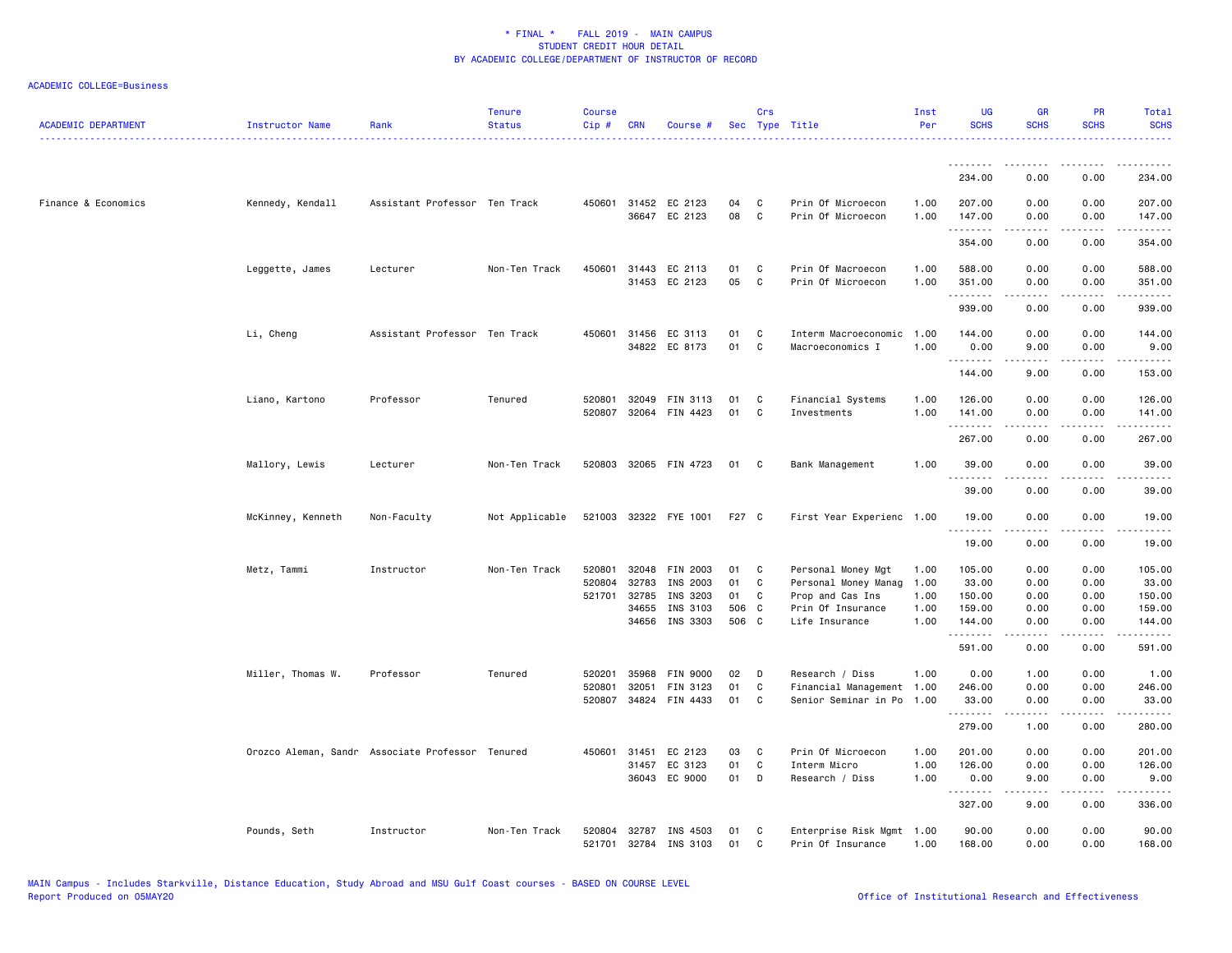| <b>ACADEMIC DEPARTMENT</b> | Instructor Name     | Rank                              | <b>Tenure</b><br><b>Status</b> | <b>Course</b><br>Cip # | <b>CRN</b>   | Course #              |       | Crs          | Sec Type Title            | Inst<br>Per | <b>UG</b><br><b>SCHS</b> | <b>GR</b><br><b>SCHS</b>      | <b>PR</b><br><b>SCHS</b> | <b>Total</b><br><b>SCHS</b> |
|----------------------------|---------------------|-----------------------------------|--------------------------------|------------------------|--------------|-----------------------|-------|--------------|---------------------------|-------------|--------------------------|-------------------------------|--------------------------|-----------------------------|
|                            |                     |                                   |                                |                        |              |                       |       |              |                           |             | .                        | $- - - - -$                   |                          | .                           |
|                            |                     |                                   |                                |                        |              |                       |       |              |                           |             | 258.00                   | 0.00                          | 0.00                     | 258.00                      |
| Finance & Economics        | Robbins, William    | Lecturer                          | Non-Ten Track                  |                        |              | 520801 34519 FIN 3113 | 506 C |              | Financial Systems         | 1.00        | 72.00<br>.               | 0.00                          | 0.00                     | 72.00                       |
|                            |                     |                                   |                                |                        |              |                       |       |              |                           |             | 72.00                    | 0.00                          | 0.00                     | 72.00                       |
|                            | Robinson, Catherine | Lecturer                          | Non-Ten Track                  |                        |              | 520804 32786 INS 3403 | 01    | C            | Financial Planning        | 1.00        | 33.00<br>.               | 0.00<br>-----                 | 0.00                     | 33.00<br>.                  |
|                            |                     |                                   |                                |                        |              |                       |       |              |                           |             | 33.00                    | 0.00                          | 0.00                     | 33.00                       |
|                            | Rogers, Kevin       | Professor                         | Tenured                        | 520101                 | 30695        | <b>BUS 4203</b>       | 01    | Ε            | Business Internship       | 1.00        | 18.00                    | 0.00                          | 0.00                     | 18.00                       |
|                            |                     |                                   |                                | 520299                 |              | 36914 BUS 3011        | 01    | C            | Academic Peer Advis       | 1.00        | 38.00<br>.               | 0.00<br>$\sim$ 200 $\sim$ 200 | 0.00<br>.                | 38.00<br>.                  |
|                            |                     |                                   |                                |                        |              |                       |       |              |                           |             | 56.00                    | 0.00                          | 0.00                     | 56.00                       |
|                            | Roskelley, Kenneth  | Professor                         | Tenured                        | 520801                 | 34521        | FIN 8113              | 501 C |              | Corporate Finance         | 1.00        | 0.00                     | 123.00                        | 0.00                     | 123.00                      |
|                            |                     |                                   |                                | 521501                 | 33871        | REF 3333              | 01    | C            | Principles of Real E      | 1.00        | 141.00                   | 0.00                          | 0.00                     | 141.00                      |
|                            |                     |                                   |                                |                        |              |                       |       |              |                           |             | .                        |                               |                          |                             |
|                            |                     |                                   |                                |                        |              |                       |       |              |                           |             | 141.00                   | 123.00                        | 0.00                     | 264.00                      |
|                            | Smith, Rebecca      | Extension Assist Pr Non-Ten Track |                                | 450601                 |              | 36646 EC 2123         | H01 C |              | Prin Of Microecon         | 1.00        | 18.00                    | 0.00                          | 0.00                     | 18.00                       |
|                            |                     |                                   |                                |                        |              |                       |       |              |                           |             | .<br>18.00               | 0.00                          | 0.00                     | 18.00                       |
|                            | Taboada, Alvaro     | Associate Professor Tenured       |                                | 520801                 | 32059        | FIN 3723              | 01    | C            | Financial Markets         | 1.00        | 141.00                   | 0.00                          | 0.00                     | 141.00                      |
|                            |                     |                                   |                                |                        |              | 34823 FIN 3723        | 02    | C            | Financial Markets         | 1.00        | 102.00<br>.              | 0.00<br>$- - - - -$           | 0.00<br>.                | 102.00<br>.                 |
|                            |                     |                                   |                                |                        |              |                       |       |              |                           |             | 243.00                   | 0.00                          | 0.00                     | 243.00                      |
|                            | Thomas, Mary        | Professor                         | Tenured                        | 450601                 | 37354        | EC 4000               | 01    | $\mathbf{I}$ | Directed Indiv Study      | 1.00        | 3.00                     | 0.00                          | 0.00                     | 3.00                        |
|                            |                     |                                   |                                | 520601                 | 34819        | EC 6423               | 01    | C            | Intro Public Finance      | 1.00        | 0.00                     | 3.00                          | 0.00                     | 3.00                        |
|                            |                     |                                   |                                | 520808                 | 34818        | EC 4423               | 01    | C            | Intro Public Finance      | 1.00        | 57.00                    | 0.00                          | 0.00                     | 57.00                       |
|                            |                     |                                   |                                |                        | 521003 32306 | FYE 1001              | F09 C |              | First Year Experienc      | 1.00        | 18.00                    | 0.00                          | 0.00                     | 18.00                       |
|                            |                     |                                   |                                |                        | 32307        | FYE 1001              | F10 C |              | First Year Experienc 1.00 |             | 10.00<br>.               | 0.00<br>.                     | 0.00<br>$- - - -$        | 10.00<br>.                  |
|                            |                     |                                   |                                |                        |              |                       |       |              |                           |             | 88.00                    | 3.00                          | 0.00                     | 91.00                       |
|                            | Whitledge, Matthew  | Clinical Assist Pro Non-Ten Track |                                | 520801                 | 32055        | FIN 3123              | 05    | C            | Financial Management 1.00 |             | 231.00                   | 0.00                          | 0.00                     | 231.00                      |
|                            |                     |                                   |                                |                        | 32062        | FIN 4243              | 01    | C            | Senior Seminar in Fi 1.00 |             | 81.00                    | 0.00                          | 0.00                     | 81.00                       |
|                            |                     |                                   |                                |                        |              | 34520 FIN 3123        | 506 C |              | Financial Management 1.00 |             | 153.00<br>.              | 0.00<br>$- - - - -$           | 0.00<br>.                | 153.00<br>$- - - - - -$     |
|                            |                     |                                   |                                |                        |              |                       |       |              |                           |             | 465.00                   | 0.00                          | 0.00                     | 465.00                      |
|                            | Williamson, Claudia | Associate Professor Tenured       |                                | 450601                 | 31449        | EC 2123               | 01    | C            | Prin Of Microecon         | 1.00        | 126.00                   | 0.00                          | 0.00                     | 126.00                      |
|                            |                     |                                   |                                |                        | 36645        | EC 2123               | 07    | C            | Prin Of Microecon         | 1.00        | 132.00                   | 0.00                          | 0.00                     | 132.00                      |
|                            |                     |                                   |                                |                        |              | 37033 EC 9000         | 02    | D            | Research / Diss           | 1.00        | 0.00                     | 6.00                          | 0.00                     | 6.00                        |
|                            |                     |                                   |                                |                        |              |                       |       |              |                           |             | .<br>258.00              | -----<br>6.00                 | .<br>0.00                | .<br>264.00                 |
|                            | Wiseman, Travis     | Clinical Assist Pro Non-Ten Track |                                | 450601                 | 31458        | EC 3513               | 01    | C            | Comparative Econ Pol      | 1.00        | 108.00                   | 0.00                          | 0.00                     | 108.00                      |
|                            |                     |                                   |                                | 521101                 | 32720        | IB 1001               | 01    | C            | Intro to Internation      | 1.00        | 48.00                    | 0.00                          | 0.00                     | 48.00                       |
|                            |                     |                                   |                                |                        | 32722        | IB 3900               | 02    | E            | IB Intern Work            | 1.00        | 9.00                     | 0.00                          | 0.00                     | 9.00                        |
|                            |                     |                                   |                                |                        | 32723        | IB 4903               | 01    | E            | IB Intern Academics       | 1.00        | 63.00                    | 0.00                          | 0.00                     | 63.00                       |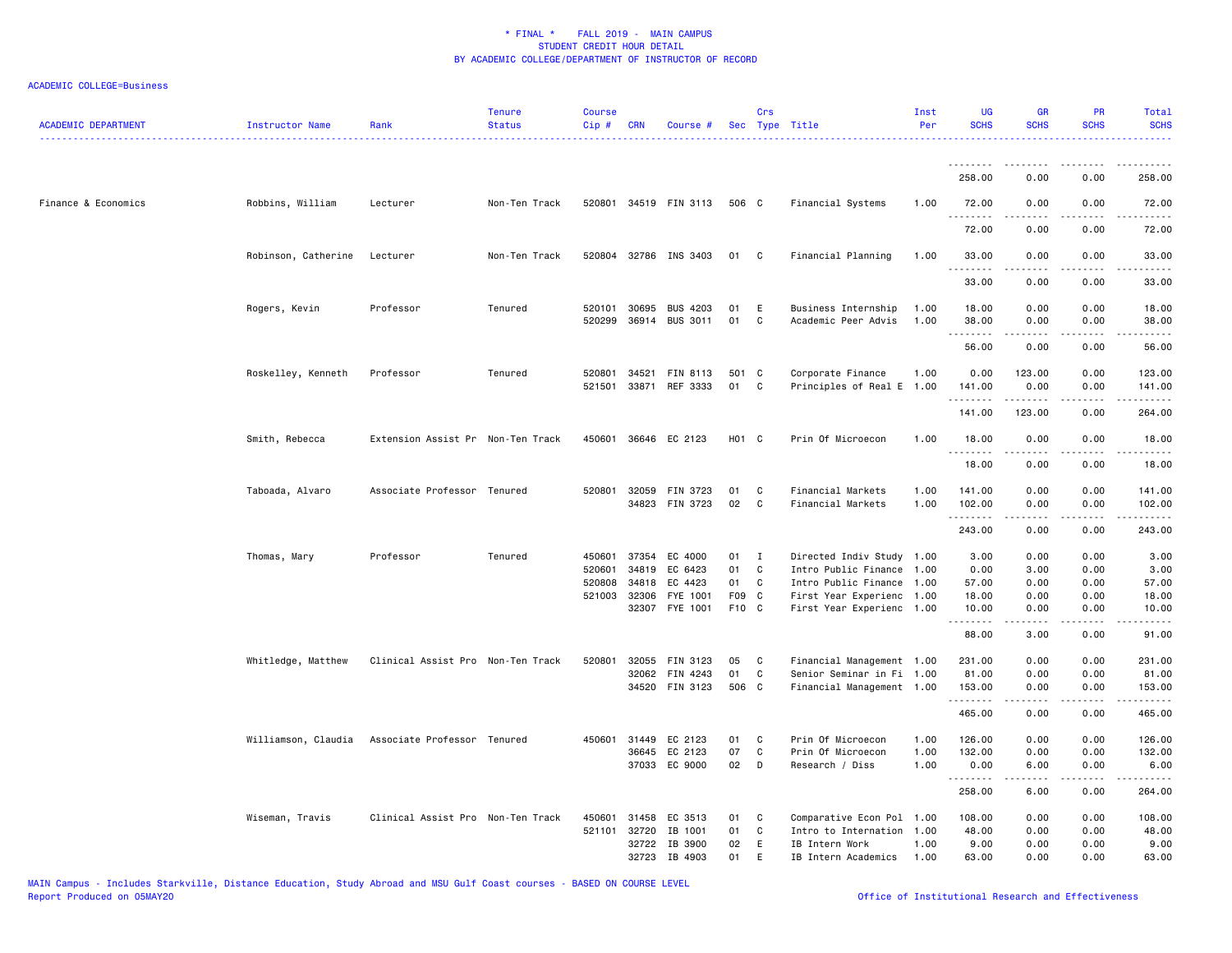# ACADEMIC COLLEGE=Business

| <b>ACADEMIC DEPARTMENT</b>             | Instructor Name | Rank              | <b>Tenure</b><br><b>Status</b> | Course<br>$Cip$ # | <b>CRN</b> | Course # Sec Type Title    | Crs |                           | Inst<br>Per | <b>UG</b><br><b>SCHS</b> | <b>GR</b><br><b>SCHS</b> | <b>PR</b><br><b>SCHS</b> | Total<br><b>SCHS</b> |
|----------------------------------------|-----------------|-------------------|--------------------------------|-------------------|------------|----------------------------|-----|---------------------------|-------------|--------------------------|--------------------------|--------------------------|----------------------|
|                                        |                 |                   |                                |                   |            |                            |     |                           |             |                          |                          |                          |                      |
|                                        |                 |                   |                                |                   |            |                            |     |                           |             | 228,00                   | 0.00                     | 0.00                     | 228,00               |
| Finance & Economics                    | Xiong, Haoyang  | Grad Teach Assist | Not Applicable                 |                   |            | 520801 32054 FIN 3123 04 C |     | Financial Management 1.00 |             | 216,00<br>--------       | 0.00<br>.                | 0.00<br>.                | 216.00<br>.          |
|                                        |                 |                   |                                |                   |            |                            |     |                           |             | 216,00                   | 0.00                     | 0.00                     | 216.00               |
| =====================================  |                 |                   |                                |                   |            |                            |     |                           |             | $=$ = = = = = = =        | ========                 | $=$ = = = = = = =        | ==========           |
| Finance & Economics                    |                 |                   |                                |                   |            |                            |     |                           |             | 8506.00                  | 196.00                   | 0.00                     | 8702.00              |
| ====================================== |                 |                   |                                |                   |            |                            |     |                           |             | $=$ = = = = = = =        | ========                 | $=$ = = = = = = =        | ==========           |

MAIN Campus - Includes Starkville, Distance Education, Study Abroad and MSU Gulf Coast courses - BASED ON COURSE LEVEL<br>Report Produced on 05MAY20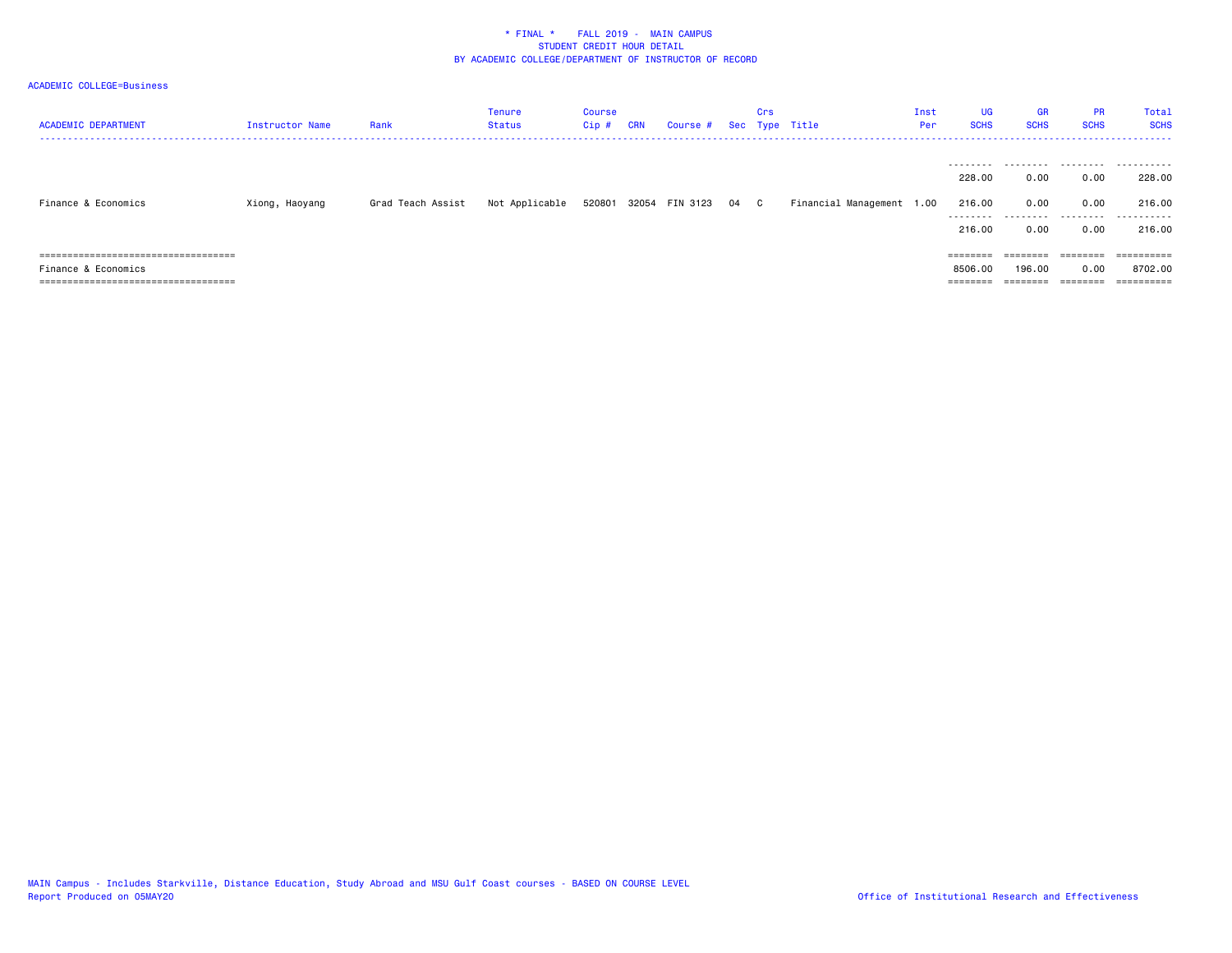| <b>ACADEMIC DEPARTMENT</b>       | Instructor Name   | Rank                          | <b>Tenure</b><br><b>Status</b> | <b>Course</b><br>Cip# | <b>CRN</b>     | Course #              |                | Crs               | Sec Type Title                                  | Inst<br>Per  | <b>UG</b><br><b>SCHS</b> | <b>GR</b><br><b>SCHS</b> | <b>PR</b><br><b>SCHS</b>     | Total<br><b>SCHS</b> |
|----------------------------------|-------------------|-------------------------------|--------------------------------|-----------------------|----------------|-----------------------|----------------|-------------------|-------------------------------------------------|--------------|--------------------------|--------------------------|------------------------------|----------------------|
| Management & Information Systems | Abbasi, Fahimeh   | Lecturer                      | Non-Ten Track                  | 520201<br>521101      | 33135<br>33140 | MGT 3823<br>MGT 4613  | 01<br>01       | C<br>$\mathtt{C}$ | Responsible Leadersh 1.00<br>Cross-Cultural Mgt | 1.00         | 177.00<br>81.00          | 0.00<br>0.00             | 0.00<br>0.00                 | 177.00<br>81.00      |
|                                  |                   |                               |                                |                       |                |                       |                |                   |                                                 |              | .<br>258.00              | 22222<br>0.00            | .<br>0.00                    | .<br>258.00          |
|                                  |                   |                               |                                |                       |                |                       |                |                   |                                                 |              |                          |                          |                              |                      |
|                                  | Barnett, Timothy  | Lecturer                      | Non-Ten Track                  | 520201<br>521001      | 35805<br>34693 | MGT 3113<br>MGT 3513  | 506 C<br>506 C |                   | Principles of Manag<br>Intro Human Res Mgt      | 1.00<br>1.00 | 108.00<br>114.00<br>.    | 0.00<br>0.00<br>.        | 0.00<br>0.00<br>$- - - -$    | 108.00<br>114.00     |
|                                  |                   |                               |                                |                       |                |                       |                |                   |                                                 |              | 222.00                   | 0.00                     | 0.00                         | .<br>222.00          |
|                                  | Bogue, Patty      | Instructor                    | Non-Ten Track                  | 520201                | 33123          | MGT 3213              | 02             | C                 | Org Communications                              | 1.00         | 195.00                   | 0.00                     | 0.00                         | 195.00               |
|                                  |                   |                               |                                |                       | 33124          | MGT 3213              | 03             | C                 | Org Communications                              | 1.00         | 189.00                   | 0.00                     | 0.00                         | 189.00               |
|                                  |                   |                               |                                |                       | 33125          | MGT 3213              | 04             | C                 | Org Communications                              | 1.00         | 195.00                   | 0.00                     | 0.00                         | 195.00               |
|                                  |                   |                               |                                |                       | 34691          | MGT 3213              | 506 C          |                   | Org Communications                              | 1.00         | 117.00                   | 0.00                     | 0.00                         | 117.00               |
|                                  |                   |                               |                                |                       |                | 521302 36022 MGT 4000 | 01             | $\mathbf{I}$      | Directed Indiv Study                            | 1.00         | 3.00<br>.                | 0.00<br>.                | 0.00                         | 3.00<br>. <b>.</b>   |
|                                  |                   |                               |                                |                       |                |                       |                |                   |                                                 |              | 699.00                   | 0.00                     | 0.00                         | 699.00               |
|                                  | Canfield, Stephen | Instructor                    | Non-Ten Track                  | 110201                | 30658          | BIS 1523              | 01             | C                 | Web Development I                               | 1.00         | 117.00                   | 0.00                     | 0.00                         | 117.00               |
|                                  |                   |                               |                                |                       | 30659          | BIS 1523              | 02             | C                 | Web Development I                               | 1.00         | 96.00                    | 0.00                     | 0.00                         | 96.00                |
|                                  |                   |                               |                                |                       | 30660          | BIS 1523              | 03             | C                 | Web Development I                               | 1.00         | 117.00                   | 0.00                     | 0.00                         | 117.00               |
|                                  |                   |                               |                                |                       | 30661          | BIS 2523              | 01             | C                 | Web Development II                              | 1.00         | 108.00<br>.              | 0.00<br>.                | 0.00<br>$\sim$ $\sim$ $\sim$ | 108.00<br>.          |
|                                  |                   |                               |                                |                       |                |                       |                |                   |                                                 |              | 438.00                   | 0.00                     | 0.00                         | 438.00               |
|                                  | Chrisman, James   | Professor                     | Tenured                        | 520201                | 34828          | MGT 9143              | 01             | C                 | Dev Of Mgt Theory                               | 1.00         | 0.00                     | 12.00                    | 0.00                         | 12.00                |
|                                  |                   |                               |                                |                       |                | 521302 36950 MGT 9000 | 04             | D                 | Research / Diss                                 | 1.00         | 0.00<br>.                | 1.00<br>$- - - - -$      | 0.00<br>.                    | 1.00<br>.            |
|                                  |                   |                               |                                |                       |                |                       |                |                   |                                                 |              | 0.00                     | 13.00                    | 0.00                         | 13.00                |
|                                  | Jones, Gabrielle  | Non-Faculty                   | Not Applicable                 |                       |                | 521201 35807 BIS 3233 | 506 C          |                   | Management Informati 1.00                       |              | 117.00<br>.              | 0.00                     | 0.00                         | 117.00<br>.          |
|                                  |                   |                               |                                |                       |                |                       |                |                   |                                                 |              | 117.00                   | 0.00                     | 0.00                         | 117.00               |
|                                  | Kang, Dae Youp    | Assistant Professor Ten Track |                                |                       |                | 521201 30664 BIS 3523 | 01             | - C               | Advanced Languages                              | 1.00         | 54.00<br>.               | 0.00<br>.                | 0.00                         | 54.00                |
|                                  |                   |                               |                                |                       |                |                       |                |                   |                                                 |              | 54.00                    | 0.00                     | 0.00                         | 54.00                |
|                                  | Kim, Tae Woo      | Grad Teach Assist             | Not Applicable                 |                       |                | 520201 33136 MGT 4153 | 01             | C.                | Management Seminar                              | 1.00         | 120.00<br>.              | 0.00                     | 0.00                         | 120.00               |
|                                  |                   |                               |                                |                       |                |                       |                |                   |                                                 |              | 120.00                   | 0.00                     | 0.00                         | 120.00               |
|                                  | Long, Rebecca     | Professor                     | Tenured                        | 520201                | 35804          | MGT 8103              | 01             | C                 | Strategic Entreprene                            | 1.00         | 0.00                     | 66.00                    | 0.00                         | 66.00                |
|                                  |                   |                               |                                |                       | 35811          | MGT 8103              | 501 C          |                   | Strategic Entreprene                            | 1.00         | 0.00                     | 81.00                    | 0.00                         | 81.00                |
|                                  |                   |                               |                                |                       |                | 521302 37166 MGT 9000 | 05             | D                 | Research / Diss                                 | 1.00         | 0.00<br>.                | 9.00<br>.                | 0.00<br>.                    | 9.00<br>.            |
|                                  |                   |                               |                                |                       |                |                       |                |                   |                                                 |              | 0.00                     | 156.00                   | 0.00                         | 156.00               |
|                                  | Marett, Emily     | Instructor                    | Non-Ten Track                  | 520201                | 33127          | MGT 3213              | 06             | C                 | Org Communications                              | 1.00         | 195.00                   | 0.00                     | 0.00                         | 195.00               |
|                                  |                   |                               |                                |                       | 33139          | MGT 4563              | 01             | C                 | Staffing in Org                                 | 1.00         | 132.00                   | 0.00                     | 0.00                         | 132.00               |
|                                  |                   |                               |                                |                       | 34692          | MGT 3213              | 536 C          |                   | Org Communications                              | 1.00         | 108.00                   | 0.00                     | 0.00                         | 108.00               |
|                                  |                   |                               |                                | 521001                | 33131          | MGT 3513              | 01             | C.                | Intro Human Res Mgt                             | 1.00         | 195.00                   | 0.00                     | 0.00                         | 195.00               |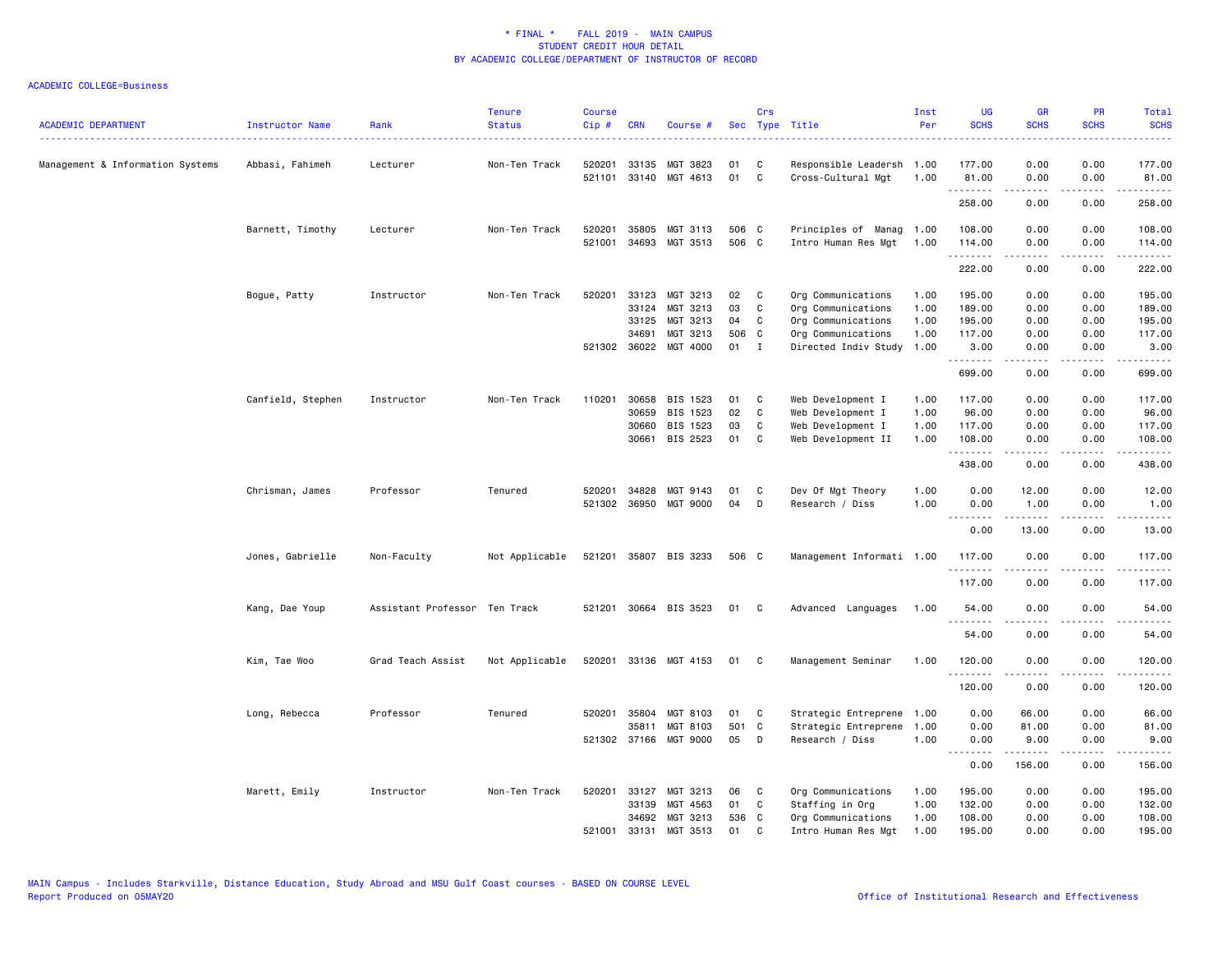| <b>ACADEMIC DEPARTMENT</b>       | Instructor Name   | Rank                                               | <b>Tenure</b><br><b>Status</b> | <b>Course</b><br>Cip# | <b>CRN</b>     | Course #                     |          | Crs    | Sec Type Title                                  | Inst<br>Per | <b>UG</b><br><b>SCHS</b> | <b>GR</b><br><b>SCHS</b> | <b>PR</b><br><b>SCHS</b> | <b>Total</b><br><b>SCHS</b>                                                                                                                                                               |
|----------------------------------|-------------------|----------------------------------------------------|--------------------------------|-----------------------|----------------|------------------------------|----------|--------|-------------------------------------------------|-------------|--------------------------|--------------------------|--------------------------|-------------------------------------------------------------------------------------------------------------------------------------------------------------------------------------------|
|                                  |                   |                                                    |                                |                       |                |                              |          |        |                                                 |             | <u>.</u>                 |                          |                          |                                                                                                                                                                                           |
|                                  |                   |                                                    |                                |                       |                |                              |          |        |                                                 |             | 630.00                   | 0.00                     | 0.00                     | 630.00                                                                                                                                                                                    |
| Management & Information Systems | Marett, Lawrence  | Associate Professor Tenured                        |                                | 521201                | 30666          | BIS 4523                     | 01       | C      | Business Programming 1.00                       |             | 63.00                    | 0.00                     | 0.00                     | 63.00                                                                                                                                                                                     |
|                                  |                   |                                                    |                                |                       | 34335          | BIS 6523                     | 501 C    |        | Business Programming 1.00                       |             | 0.00                     | 6.00                     | 0.00                     | 6.00                                                                                                                                                                                      |
|                                  |                   |                                                    |                                |                       | 34827          | BIS 9013                     | 01       | C      | Gen Topics in MIS Re 1.00                       |             | 0.00<br>.                | 15.00<br>$- - - - -$     | 0.00<br>$\frac{1}{2}$    | 15.00                                                                                                                                                                                     |
|                                  |                   |                                                    |                                |                       |                |                              |          |        |                                                 |             | 63.00                    | 21.00                    | 0.00                     | 84.00                                                                                                                                                                                     |
|                                  | Markin, Erik      | Assistant Professor Ten Track                      |                                |                       |                | 520101 30696 BUS 4853        | 01       | C.     | <b>Business Policy</b>                          | 1.00        | 168.00<br>.              | 0.00<br>.                | 0.00                     | 168.00<br>.                                                                                                                                                                               |
|                                  |                   |                                                    |                                |                       |                |                              |          |        |                                                 |             | 168.00                   | 0.00                     | 0.00                     | 168.00                                                                                                                                                                                    |
|                                  | McCovery, Serena  | Non-Faculty                                        | Not Applicable                 | 130301                |                | 32874 LSK 1041               | $-11$    | C      | College Success I                               | 1.00        | 9.00                     | 0.00                     | 0.00                     | 9.00                                                                                                                                                                                      |
|                                  |                   |                                                    |                                |                       |                | 521003 33912 SLCE 3812 C01 C |          |        | Montgomery Ldshp Pro                            | 1.00        | 74.00                    | 0.00                     | 0.00                     | 74.00                                                                                                                                                                                     |
|                                  |                   |                                                    |                                |                       |                |                              |          |        |                                                 |             | .                        |                          |                          |                                                                                                                                                                                           |
|                                  |                   |                                                    |                                |                       |                |                              |          |        |                                                 |             | 83.00                    | 0.00                     | 0.00                     | 83.00                                                                                                                                                                                     |
|                                  | McLarty, Benjamin | Assistant Professor Ten Track                      |                                |                       |                | 520201 35711 MGT 3113        | 01       | C.     | Principles of Manag 1.00                        |             | 1296.00<br>.             | 0.00                     | 0.00                     | 1296.00                                                                                                                                                                                   |
|                                  |                   |                                                    |                                |                       |                |                              |          |        |                                                 |             | 1296.00                  | .<br>0.00                | 0.00                     | .<br>1296.00                                                                                                                                                                              |
|                                  | McNeil, Stacey    | Clinical Assist Pro Non-Ten Track                  |                                |                       |                | 520101 35806 BUS 4853        | 506 C    |        | <b>Business Policy</b>                          | 1.00        | 126.00                   | 0.00                     | 0.00                     | 126.00                                                                                                                                                                                    |
|                                  |                   |                                                    |                                |                       |                |                              |          |        |                                                 |             | <u>.</u><br>126.00       | 0.00                     | .<br>0.00                | $\frac{1}{2} \left( \frac{1}{2} \right) \left( \frac{1}{2} \right) \left( \frac{1}{2} \right) \left( \frac{1}{2} \right) \left( \frac{1}{2} \right) \left( \frac{1}{2} \right)$<br>126.00 |
|                                  |                   | Medina Craven, Miche Assistant Professor Ten Track |                                | 521001                | 33132          | MGT 3513                     | 02       | C      | Intro Human Res Mgt                             | 1.00        | 192.00                   | 0.00                     | 0.00                     | 192.00                                                                                                                                                                                    |
|                                  |                   |                                                    |                                |                       |                | 33133 MGT 3513               | 03       | C      | Intro Human Res Mgt                             | 1.00        | 180.00                   | 0.00                     | 0.00                     | 180.00                                                                                                                                                                                    |
|                                  |                   |                                                    |                                |                       |                |                              |          |        |                                                 |             | .                        | .                        | $\frac{1}{2}$            | .                                                                                                                                                                                         |
|                                  |                   |                                                    |                                |                       |                |                              |          |        |                                                 |             | 372.00                   | 0.00                     | 0.00                     | 372.00                                                                                                                                                                                    |
|                                  | Otondo, Robert    | Associate Professor Tenured                        |                                |                       | 521299 30667   | BIS 4533                     | 01       | C      | Decision Support Sys 1.00                       |             | 75.00                    | 0.00                     | 0.00                     | 75.00                                                                                                                                                                                     |
|                                  |                   |                                                    |                                |                       | 30671          | BIS 6533                     | 01       | C      | Decision Support Sys 1.00                       |             | 0.00                     | 9.00                     | 0.00                     | 9.00                                                                                                                                                                                      |
|                                  |                   |                                                    |                                |                       |                |                              |          |        |                                                 |             | .<br>75.00               | 9.00                     | 0.00                     | 84.00                                                                                                                                                                                     |
|                                  | Richardson, Jimmy | Lecturer                                           | Non-Ten Track                  |                       |                | 521003 33134 MGT 3813        | 01       | C      | Organizational Behav 1.00                       |             | 195.00                   | 0.00                     | 0.00                     | 195.00                                                                                                                                                                                    |
|                                  |                   |                                                    |                                |                       |                |                              |          |        |                                                 |             | .<br>195.00              | 0.00                     | 0.00                     | <u>.</u><br>195.00                                                                                                                                                                        |
|                                  |                   |                                                    |                                |                       |                |                              |          |        |                                                 |             |                          |                          |                          |                                                                                                                                                                                           |
|                                  | Roberts, Renata   | Instructor                                         | Non-Ten Track                  | 520201                | 33126          | MGT 3213                     | 05       | C      | Org Communications                              | 1.00        | 195.00                   | 0.00                     | 0.00                     | 195.00                                                                                                                                                                                    |
|                                  |                   |                                                    |                                | 521201                | 33128<br>30662 | MGT 3213<br>BIS 3233         | 07<br>01 | C<br>C | Org Communications<br>Management Informati 1.00 | 1.00        | 189.00<br>660.00         | 0.00<br>0.00             | 0.00<br>0.00             | 189.00<br>660.00                                                                                                                                                                          |
|                                  |                   |                                                    |                                |                       | 30663          | BIS 3233                     | 02       | C      | Management Informati 1.00                       |             | 642.00                   | 0.00                     | 0.00                     | 642.00                                                                                                                                                                                    |
|                                  |                   |                                                    |                                |                       |                |                              |          |        |                                                 |             | .                        | <u>.</u>                 | .                        | .                                                                                                                                                                                         |
|                                  |                   |                                                    |                                |                       |                |                              |          |        |                                                 |             | 1686.00                  | 0.00                     | 0.00                     | 1686.00                                                                                                                                                                                   |
|                                  | Scott, Deborah    | Non-Faculty                                        | Not Applicable                 |                       |                | 520899 32063 FIN 4323        | 01       | C      | Entrepreneurial Fina 1.00                       |             | 81.00<br>.               | 0.00                     | 0.00                     | 81.00                                                                                                                                                                                     |
|                                  |                   |                                                    |                                |                       |                |                              |          |        |                                                 |             | 81.00                    | 0.00                     | 0.00                     | 81.00                                                                                                                                                                                     |
|                                  | Sexton, Jennifer  | Assistant Professor Ten Track                      |                                |                       |                | 520101 30698 BUS 4853        | 02       | C.     | <b>Business Policy</b>                          | 1.00        | 171.00                   | 0.00                     | 0.00                     | 171.00                                                                                                                                                                                    |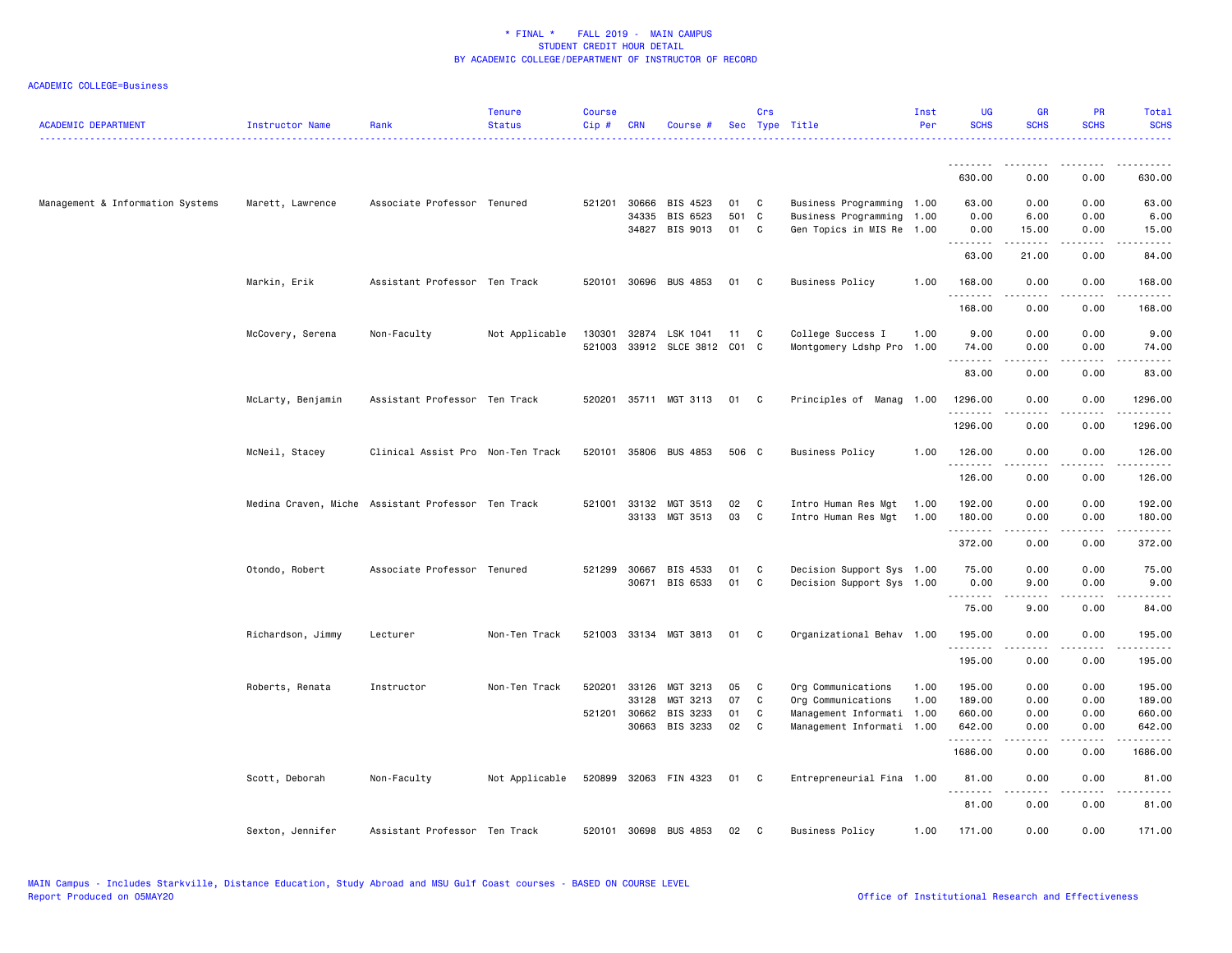| <b>ACADEMIC DEPARTMENT</b>       | Instructor Name    | Rank                              | <b>Tenure</b><br><b>Status</b> | <b>Course</b><br>Cip# | CRN          | Course #                                |             | Crs          | Sec Type Title            | Inst<br>Per | <b>UG</b><br><b>SCHS</b> | <b>GR</b><br><b>SCHS</b> | PR<br><b>SCHS</b> | Total<br><b>SCHS</b> |
|----------------------------------|--------------------|-----------------------------------|--------------------------------|-----------------------|--------------|-----------------------------------------|-------------|--------------|---------------------------|-------------|--------------------------|--------------------------|-------------------|----------------------|
|                                  |                    |                                   |                                |                       |              |                                         |             |              |                           |             | <u>.</u><br>171.00       | 0.00                     | 0.00              | 171.00               |
| Management & Information Systems | Shin, Seungjae     | Professor                         | Tenured                        |                       |              | 521403 36714 MKT 3323                   | 506 C       |              | International Logist 1.00 |             | 117.00                   | 0.00                     | 0.00              | 117.00               |
|                                  |                    |                                   |                                |                       |              |                                         |             |              |                           |             | 117.00                   | 0.00                     | 0.00              | 117.00               |
|                                  | Sikolia, David     | Clinical Assist Pro Non-Ten Track |                                | 521201                | 30655        | BIS 1012                                | 01          | C            | Intro to Bus Info Sy 1.00 |             | 486.00                   | 0.00                     | 0.00              | 486.00               |
|                                  |                    |                                   |                                |                       | 30656        | BIS 1012                                | 02          | C            | Intro to Bus Info Sy 1.00 |             | 474.00                   | 0.00                     | 0.00              | 474.00               |
|                                  |                    |                                   |                                |                       | 34826        | BIS 8313                                | 01          | C            | Adv Database Des Adm      | 1.00        | 0.00                     | 6.00                     | 0.00              | 6.00                 |
|                                  |                    |                                   |                                |                       | 35808        | BIS 8313                                | 501 C       |              | Adv Database Des Adm      | 1.00        | 0.00<br>.                | 6.00                     | 0.00              | 6.00<br>.            |
|                                  |                    |                                   |                                |                       |              |                                         |             |              |                           |             | 960.00                   | 12.00                    | 0.00              | 972.00               |
|                                  | Singh, Kulraj      | Assistant Professor Ten Track     |                                |                       | 520101 30699 | <b>BUS 4853</b>                         | 03          | C            | <b>Business Policy</b>    | 1.00        | 168.00                   | 0.00                     | 0.00              | 168.00               |
|                                  |                    |                                   |                                |                       | 30700        | <b>BUS 4853</b>                         | 04          | C            | <b>Business Policy</b>    | 1.00        | 171.00                   | 0.00                     | 0.00              | 171.00               |
|                                  |                    |                                   |                                |                       |              |                                         |             |              |                           |             | .                        | .                        | .                 | .                    |
|                                  |                    |                                   |                                |                       |              |                                         |             |              |                           |             | 339.00                   | 0.00                     | 0.00              | 339.00               |
|                                  | Soleimanof, Sohrab | Assistant Professor Non-Ten Track |                                | 520701                | 33129        | MGT 3323                                | 01          | C            | Entrepreneurship          | 1.00        | 102.00                   | 0.00                     | 0.00              | 102.00               |
|                                  |                    |                                   |                                |                       |              | 33130 MGT 3323                          | 02          | $\mathtt{C}$ | Entrepreneurship          | 1.00        | 102.00                   | 0.00                     | 0.00              | 102.00               |
|                                  |                    |                                   |                                |                       |              |                                         |             |              |                           |             | .                        | .                        | .                 | .                    |
|                                  |                    |                                   |                                |                       |              |                                         |             |              |                           |             | 204.00                   | 0.00                     | 0.00              | 204.00               |
|                                  | Spencer, Barbara   | Lecturer                          | Non-Ten Track                  | 520201                |              | 34695 MGT 8123                          | 501 C       |              | Strategic Bus Consul 1.00 |             | 0.00<br>.                | 96.00<br>.               | 0.00<br>د د د د   | 96.00<br>.           |
|                                  |                    |                                   |                                |                       |              |                                         |             |              |                           |             | 0.00                     | 96.00                    | 0.00              | 96.00                |
|                                  | Tang, Zhenya       | Grad Teach Assist                 | Not Applicable                 |                       |              | 521201 30665 BIS 3753                   | 01          | C            | Business Database Sy 1.00 |             | 78.00                    | 0.00                     | 0.00              | 78.00                |
|                                  |                    |                                   |                                |                       |              |                                         |             |              |                           |             | .                        | .                        | $\frac{1}{2}$     | .                    |
|                                  |                    |                                   |                                |                       |              |                                         |             |              |                           |             | 78.00                    | 0.00                     | 0.00              | 78.00                |
|                                  | Taylor, Dona       | Non-Faculty                       | Not Applicable                 |                       |              | 520201 33122 MGT 3213                   | 01          | C            | Org Communications        | 1.00        | 180.00                   | 0.00                     | 0.00              | 180.00               |
|                                  |                    |                                   |                                |                       |              |                                         |             |              |                           |             | .<br>180.00              | 0.00                     | 0.00              | 180.00               |
|                                  |                    |                                   |                                |                       |              |                                         |             |              |                           |             |                          |                          |                   |                      |
|                                  | Templeton, Gary    | Associate Professor Tenured       |                                |                       |              | 521201 34336 BIS 8113<br>37051 BIS 9000 | 501 C<br>02 | D            | Mgt Info Tech & Sys       | 1.00        | 0.00                     | 51.00                    | 0.00              | 51.00                |
|                                  |                    |                                   |                                |                       |              |                                         |             |              | Research / Diss           | 1.00        | 0.00<br>.                | 12.00<br>. <b>.</b>      | 0.00<br>.         | 12.00<br>.           |
|                                  |                    |                                   |                                |                       |              |                                         |             |              |                           |             | 0.00                     | 63.00                    | 0.00              | 63.00                |
|                                  | Templeton, Laura   | Associate Professor Tenured       |                                | 520201                | 33138        | MGT 4543                                | 01          | C            | Compensation Mgt          | 1.00        | 117.00                   | 0.00                     | 0.00              | 117.00               |
|                                  |                    |                                   |                                | 521001                | 33137        | MGT 4533                                | 01          | C            | Advanced Hrm              | 1.00        | 117.00                   | 0.00                     | 0.00              | 117.00               |
|                                  |                    |                                   |                                |                       |              | 521302 36222 MGT 9000                   | 01          | D            | Research / Diss           | 1.00        | 0.00                     | 12.00                    | 0.00              | 12.00                |
|                                  |                    |                                   |                                |                       |              |                                         |             |              |                           |             | .                        |                          |                   | .                    |
|                                  |                    |                                   |                                |                       |              |                                         |             |              |                           |             | 234.00                   | 12.00                    | 0.00              | 246.00               |
|                                  | Vardaman, James    | Associate Professor Tenured       |                                | 520201                | 34694        | MGT 8113                                | 501 C       |              | Leadership Skills         | 1.00        | 0.00                     | 111.00                   | 0.00              | 111.00               |
|                                  |                    |                                   |                                |                       | 34829        | MGT 9613                                | 01          | C            | Org Theory & Prac         | 1.00        | 0.00                     | 12.00                    | 0.00              | 12.00                |
|                                  |                    |                                   |                                |                       |              | 521302 36278 MGT 9000                   | 03          | D            | Research / Diss           | 1.00        | 0.00                     | 4.00                     | 0.00              | 4.00                 |
|                                  |                    |                                   |                                |                       |              |                                         |             |              |                           |             | <u>.</u>                 | .                        | .                 | -----                |
|                                  |                    |                                   |                                |                       |              |                                         |             |              |                           |             | 0.00                     | 127.00                   | 0.00              | 127.00               |
|                                  | Warkentin, Merrill | Professor                         | Tenured                        |                       |              | 521201 36282 BIS 9000                   | 01          | D            | Research / Diss           | 1.00        | 0.00                     | 15.00                    | 0.00              | 15.00                |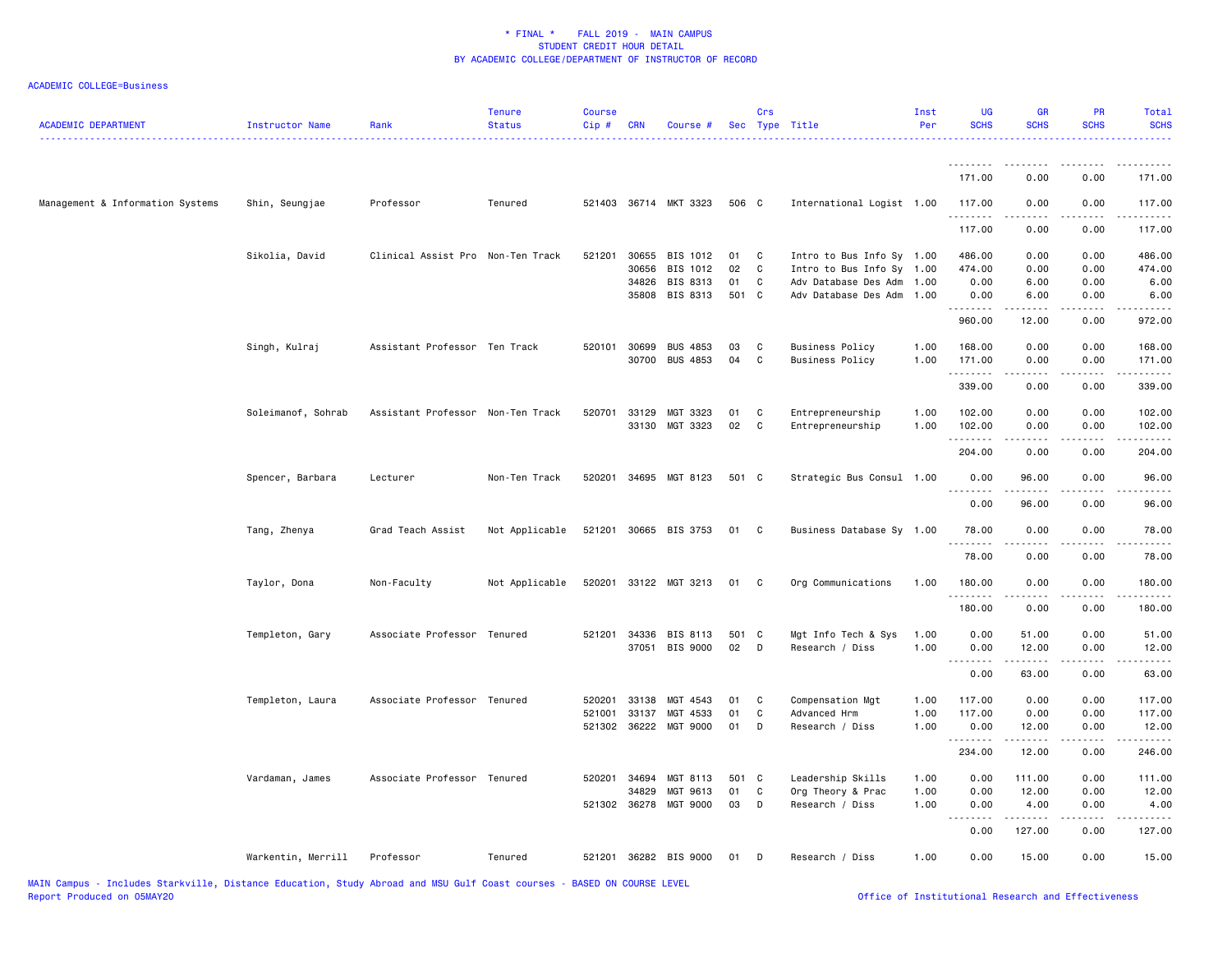| <b>ACADEMIC DEPARTMENT</b>                                               | Instructor Name | Rank              | <b>Tenure</b><br><b>Status</b> | <b>Course</b><br>Cip# | <b>CRN</b> | Course #              |      | Crs | Sec Type Title            | Inst<br>Per | <b>UG</b><br><b>SCHS</b> | <b>GR</b><br><b>SCHS</b> | <b>PR</b><br><b>SCHS</b> | Total<br><b>SCHS</b>  |
|--------------------------------------------------------------------------|-----------------|-------------------|--------------------------------|-----------------------|------------|-----------------------|------|-----|---------------------------|-------------|--------------------------|--------------------------|--------------------------|-----------------------|
|                                                                          |                 |                   |                                |                       |            |                       |      |     |                           |             |                          |                          |                          |                       |
|                                                                          |                 |                   |                                |                       |            |                       |      |     |                           |             | 0.00                     | 15.00                    | 0.00                     | 15.00                 |
| Management & Information Systems                                         | Webber, Kanesha | Non-Employee      | Not Applicable                 |                       |            | 280101 30414 AS 4013  | 01 B |     | NSA/Prep for Act Dut 1.00 |             | 33.00                    | 0.00                     | 0.00                     | 33.00                 |
|                                                                          |                 |                   |                                |                       |            |                       |      |     |                           |             | 33.00                    | 0.00                     | .<br>0.00                | 33.00                 |
|                                                                          | Xiao, Shan      | Grad Teach Assist | Not Applicable                 | 521201                |            | 30668 BIS 4753        | 01 C |     | Struc Sys Analysis        | 1.00        | 90.00                    | 0.00                     | 0.00                     | 90.00                 |
|                                                                          |                 |                   |                                |                       |            |                       |      |     |                           |             | --------<br>90.00        | 0.00                     | --------<br>0.00         | - - - - - -<br>90.00  |
|                                                                          | Xue, Botong     | Grad Teach Assist | Not Applicable                 |                       |            | 521201 30669 BIS 4763 | 01 C |     | BIS Senior Seminar        | 1.00        | 69.00                    | 0.00                     | 0.00                     | 69.00                 |
|                                                                          |                 |                   |                                |                       |            |                       |      |     |                           |             | 69.00                    | 0.00                     | 0.00                     | 69.00                 |
| =====================================                                    |                 |                   |                                |                       |            |                       |      |     |                           |             | ========                 |                          |                          | ==========            |
| Management & Information Systems<br>==================================== |                 |                   |                                |                       |            |                       |      |     |                           |             | 9158.00<br>======        | 524.00                   | 0.00                     | 9682.00<br>========== |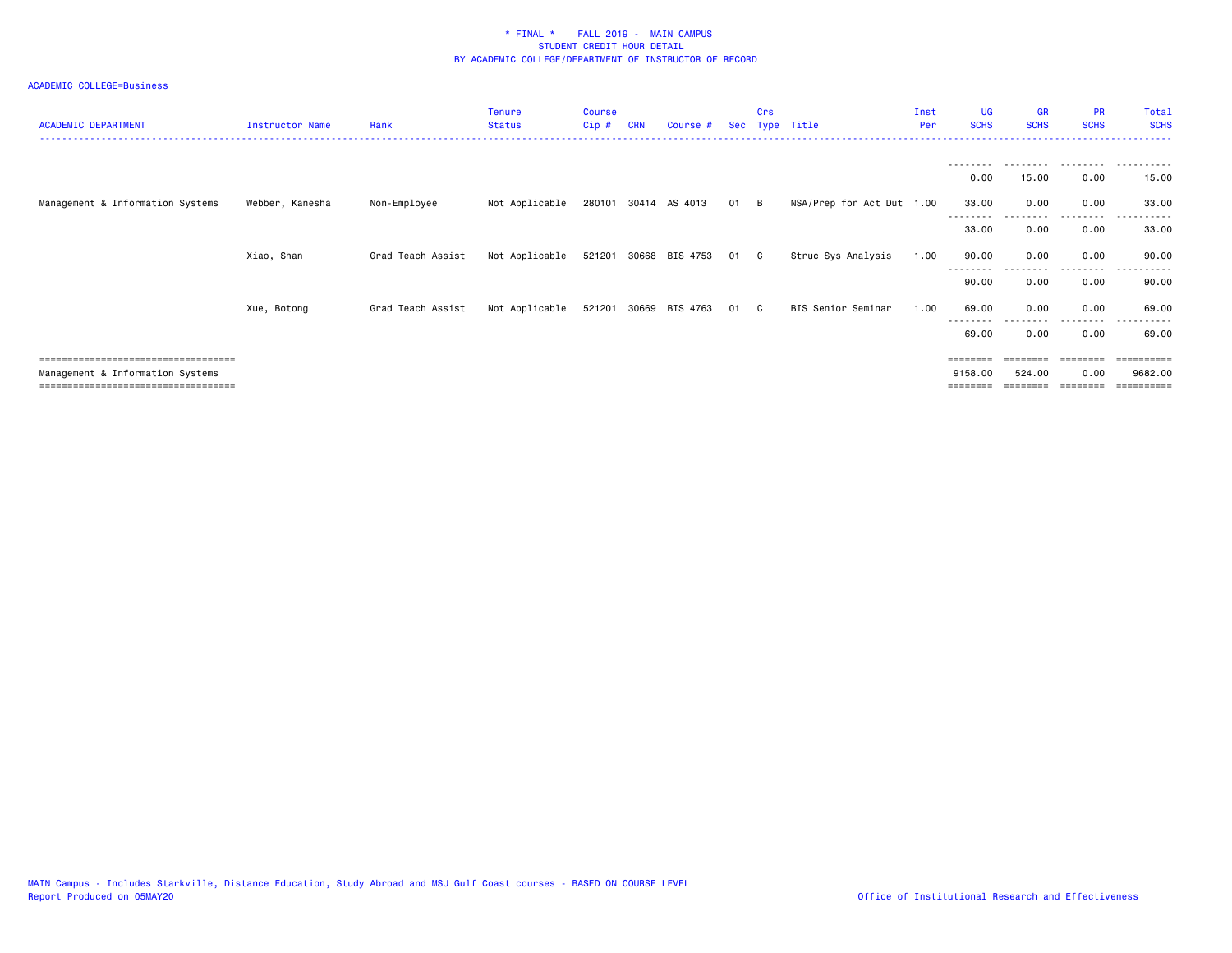| <b>ACADEMIC DEPARTMENT</b>                        | Instructor Name                | Rank                          | <b>Tenure</b><br><b>Status</b> | <b>Course</b><br>Cip# | <b>CRN</b>   | Course #              |       | Crs          | Sec Type Title            | Inst<br>Per | UG<br><b>SCHS</b>    | <b>GR</b><br><b>SCHS</b> | <b>PR</b><br><b>SCHS</b>                                                                                                          | Total<br><b>SCHS</b><br>$- - - - -$ |
|---------------------------------------------------|--------------------------------|-------------------------------|--------------------------------|-----------------------|--------------|-----------------------|-------|--------------|---------------------------|-------------|----------------------|--------------------------|-----------------------------------------------------------------------------------------------------------------------------------|-------------------------------------|
| Marketing, Quantitative Analysis &   Adams, Frank |                                | Associate Professor Tenured   |                                |                       | 521401 33165 | MKT 4813              | 02    | C            | Marketing-Mgt             | 1.00        | 75.00                | 0.00                     | 0.00                                                                                                                              | 75.00                               |
|                                                   |                                |                               |                                |                       | 37258        | MKT 4000              | 02    | $\mathbf{I}$ | Directed Indiv Study 1.00 |             | 3.00                 | 0.00                     | 0.00                                                                                                                              | 3.00                                |
|                                                   |                                |                               |                                |                       | 37287        | MKT 4000              | 03    | $\mathbf{I}$ | Directed Indiv Study 1.00 |             | 3.00                 | 0.00                     | 0.00                                                                                                                              | 3.00                                |
|                                                   |                                |                               |                                |                       | 37422        | MKT 4000              | 05    | $\mathbf{I}$ | Directed Indiv Study 1.00 |             | 3.00                 | 0.00                     | 0.00                                                                                                                              | 3.00                                |
|                                                   |                                |                               |                                |                       |              | 521403 33150 MKT 3323 | 01    | C.           | International Logist 1.00 |             | 879.00<br>------     | 0.00                     | 0.00<br>$\frac{1}{2} \left( \frac{1}{2} \right) \left( \frac{1}{2} \right) \left( \frac{1}{2} \right) \left( \frac{1}{2} \right)$ | 879.00                              |
|                                                   |                                |                               |                                |                       |              |                       |       |              |                           |             | 963.00               | 0.00                     | 0.00                                                                                                                              | 963.00                              |
|                                                   | Adkerson, Jeffrey              | Non-Faculty                   | Not Applicable                 | 310302                | 33143        | MKT 2211              | 01    | S            | PGM Level I Seminar       | 1.00        | 20.00                | 0.00                     | 0.00                                                                                                                              | 20.00                               |
|                                                   |                                |                               |                                | 521401                | 36225        | MKT 2213              | 01    | C            | PGA Golf Facility Ma      | 1.00        | 36.00                | 0.00                     | 0.00                                                                                                                              | 36.00                               |
|                                                   |                                |                               |                                |                       | 521801 33158 | MKT 4233              | 01    | C            | Golf Operations Man 1.00  |             | 27.00                | 0.00                     | 0.00                                                                                                                              | 27.00                               |
|                                                   |                                |                               |                                |                       |              |                       |       |              |                           |             | .                    | $- - - - -$              | .                                                                                                                                 | .                                   |
|                                                   |                                |                               |                                |                       |              |                       |       |              |                           |             | 83.00                | 0.00                     | 0.00                                                                                                                              | 83.00                               |
|                                                   | Ballard, Iva                   | Instructor                    | Non-Ten Track                  | 520201                | 35068        | BQA 4423              | 506 C |              | Business Decision An      | 1.00        | 6.00                 | 0.00                     | 0.00                                                                                                                              | 6.00                                |
|                                                   |                                |                               |                                |                       | 35069        | BQA 6423              | 501 C |              | Business Decision An      | 1.00        | 0.00                 | 63.00                    | 0.00                                                                                                                              | 63.00                               |
|                                                   |                                |                               |                                | 521302 30688          |              | BQA 3123              | 03    | C.           | Bus Stat Methods II       | 1.00        | 552.00               | 0.00                     | 0.00                                                                                                                              | 552.00                              |
|                                                   |                                |                               |                                |                       | 30689        | BQA 3123              | 04    | C            | Bus Stat Methods II       | 1.00        | 522.00               | 0.00                     | 0.00                                                                                                                              | 522.00                              |
|                                                   |                                |                               |                                |                       | 34342        | BQA 3123              | 506 C |              | Bus Stat Methods II       | 1.00        | 120.00<br>.          | 0.00<br>$- - - - -$      | 0.00<br>.                                                                                                                         | 120.00<br>.                         |
|                                                   |                                |                               |                                |                       |              |                       |       |              |                           |             | 1200.00              | 63.00                    | 0.00                                                                                                                              | 1263.00                             |
|                                                   | Barney, Christian              | Grad Teach Assist             | Not Applicable                 |                       |              | 521401 33155 MKT 4123 | 01    | $\mathbf{C}$ | Advertising               | 1.00        | 174.00<br>.          | 0.00                     | 0.00<br>.                                                                                                                         | 174.00<br>$- - - - - -$             |
|                                                   |                                |                               |                                |                       |              |                       |       |              |                           |             | 174.00               | 0.00                     | 0.00                                                                                                                              | 174.00                              |
|                                                   | Boone, Christopher             | Assistant Professor Ten Track |                                | 520203                | 36456        | MKT 8213              | 01    | C            | Supply Chain Operati 1.00 |             | 0.00                 | 84.00                    | 0.00                                                                                                                              | 84.00                               |
|                                                   |                                |                               |                                |                       |              | 520209 33153 MKT 4033 | 01    | C            | International Transp 1.00 |             | 132.00               | 0.00<br>.                | 0.00<br>.                                                                                                                         | 132.00<br>.                         |
|                                                   |                                |                               |                                |                       |              |                       |       |              |                           |             | .<br>132.00          | 84.00                    | 0.00                                                                                                                              | 216.00                              |
|                                                   | Breazeale, Michael             | Associate Professor Tenured   |                                | 521401                | 33159        | MKT 4413              | 01    | C            | Consumer Behavior         | 1.00        | 360.00               | 0.00                     | 0.00                                                                                                                              | 360.00                              |
|                                                   |                                |                               |                                |                       | 33160        | MKT 4423              | 01    | C            | Strategic Brand Mana      | 1.00        | 180.00               | 0.00                     | 0.00                                                                                                                              | 180.00                              |
|                                                   |                                |                               |                                |                       | 33169        | MKT 6423              | 01    | C            | Strategic Brand Mana      | 1.00        | 0.00                 | 36.00                    | 0.00                                                                                                                              | 36.00                               |
|                                                   |                                |                               |                                |                       | 36130        | <b>MKT 9000</b>       | 01    | D            | Research / Diss           | 1.00        | 0.00                 | 9.00                     | 0.00                                                                                                                              | 9.00                                |
|                                                   |                                |                               |                                |                       |              | 37270 MKT 4000        | 506 I |              | Directed Indiv Study      | 1.00        | 4.00                 | 0.00<br>$- - - - -$      | 0.00<br>.                                                                                                                         | 4.00<br>.                           |
|                                                   |                                |                               |                                |                       |              |                       |       |              |                           |             | .<br>544.00          | 45.00                    | 0.00                                                                                                                              | 589.00                              |
|                                                   | Brown, Haley-Lavell Instructor |                               | Non-Ten Track                  |                       | 220205 30682 | BL 4243               | 01    | C            | Entrepreneur Law          | 1.00        | 87.00                | 0.00                     | 0.00                                                                                                                              | 87.00                               |
|                                                   |                                |                               |                                |                       | 30684        | BL 6243               | 01    | C            | Entrepreneur Law          | 1.00        | 0.00                 | 9.00                     | 0.00                                                                                                                              | 9.00                                |
|                                                   |                                |                               |                                |                       | 34339        | BL 4243               | 506 C |              | Entrepreneur Law          | 1.00        | 48.00                | 0.00                     | 0.00                                                                                                                              | 48.00                               |
|                                                   |                                |                               |                                |                       | 34340        | BL 6243               | 501 C |              | Entrepreneur Law          | 1.00        | 0.00                 | 30.00                    | 0.00                                                                                                                              | 30.00                               |
|                                                   |                                |                               |                                |                       | 220209 30683 | BL 4273               | 01    | C            | Int Bus Law               | 1.00        | 96.00                | 0.00                     | 0.00                                                                                                                              | 96.00                               |
|                                                   |                                |                               |                                | 229999                | 30685        | BL 6273               | 01    | $\mathbf{C}$ | Int Bus Law               | 1.00        | 0.00                 | 27.00                    | 0.00                                                                                                                              | 27.00                               |
|                                                   |                                |                               |                                |                       |              |                       |       |              |                           |             | . <u>.</u><br>231.00 | 66.00                    | 0.00                                                                                                                              | $\frac{1}{2}$<br>297.00             |
|                                                   | Collier, Joel                  | Professor                     | Tenured                        |                       | 521401 34697 | MKT 8153              | 521 C |              | Strategic Marketing       | 1.00        | 0.00                 | 87.00                    | 0.00                                                                                                                              | 87.00                               |
|                                                   |                                |                               |                                |                       | 34835        | MKT 8153              | 01    | C            | Strategic Marketing       | 1.00        | 0.00                 | 84.00                    | 0.00                                                                                                                              | 84.00                               |
|                                                   |                                |                               |                                |                       | 36234        | <b>MKT 9000</b>       | 02    | D            | Research / Diss           | 1.00        | 0.00                 | 9.00                     | 0.00                                                                                                                              | 9.00                                |
|                                                   |                                |                               |                                |                       |              |                       |       |              |                           |             | .<br>0.00            | .<br>180.00              | .<br>0.00                                                                                                                         | .<br>180.00                         |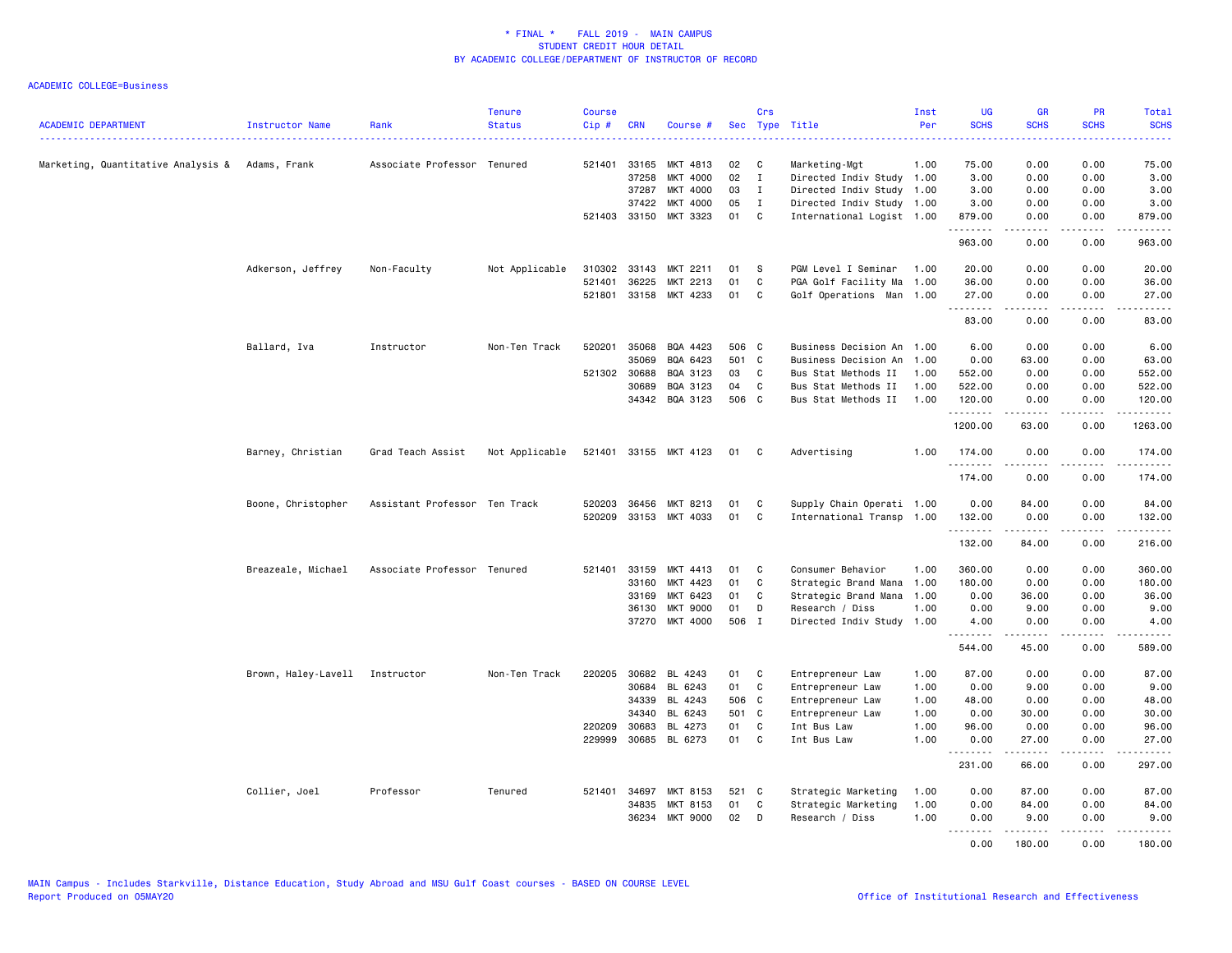| <b>ACADEMIC DEPARTMENT</b>                       | Instructor Name     | Rank                          | <b>Tenure</b><br><b>Status</b> | <b>Course</b><br>Cip#  | <b>CRN</b>                              | Course #                                 | Sec                  | Crs                        | Type Title                                                                 | Inst<br>Per                  | <b>UG</b><br><b>SCHS</b>             | <b>GR</b><br><b>SCHS</b>                                                                                                                                      | <b>PR</b><br><b>SCHS</b>     | <b>Total</b><br><b>SCHS</b><br>.                                                                                                                             |
|--------------------------------------------------|---------------------|-------------------------------|--------------------------------|------------------------|-----------------------------------------|------------------------------------------|----------------------|----------------------------|----------------------------------------------------------------------------|------------------------------|--------------------------------------|---------------------------------------------------------------------------------------------------------------------------------------------------------------|------------------------------|--------------------------------------------------------------------------------------------------------------------------------------------------------------|
| Marketing, Quantitative Analysis & Cook, Cecelia |                     | Instructor                    | Non-Ten Track                  |                        | 220205 30676<br>30677<br>30680<br>30681 | BL 2413<br>BL 2413<br>BL 3223<br>BL 3223 | 01<br>02<br>01<br>02 | C<br>$\mathbf c$<br>C<br>C | Legal Envt Bus<br>Legal Envt Bus<br>Law Of Comm Trans<br>Law Of Comm Trans | 1.00<br>1.00<br>1.00<br>1.00 | 585.00<br>594.00<br>165.00<br>153.00 | 0.00<br>0.00<br>0.00<br>0.00                                                                                                                                  | 0.00<br>0.00<br>0.00<br>0.00 | 585.00<br>594.00<br>165.00<br>153.00                                                                                                                         |
|                                                  |                     |                               |                                | 229999 37481           |                                         | BL 4000                                  | 01                   | $\mathbf{I}$               | Directed Indiv Study                                                       | 1.00                         | 3.00<br>.                            | 0.00                                                                                                                                                          | 0.00                         | 3.00<br>$\frac{1}{2} \left( \frac{1}{2} \right) \left( \frac{1}{2} \right) \left( \frac{1}{2} \right) \left( \frac{1}{2} \right) \left( \frac{1}{2} \right)$ |
|                                                  |                     |                               |                                |                        |                                         |                                          |                      |                            |                                                                            |                              | 1500.00                              | 0.00                                                                                                                                                          | 0.00                         | 1500.00                                                                                                                                                      |
|                                                  | Dunlap, Kali        | Non-Faculty                   | Not Applicable                 |                        |                                         | 240102 34617 IDS 4111                    | 502 C                |                            | Professional Seminar 1.00                                                  |                              | 11.00<br>.                           | 0.00                                                                                                                                                          | 0.00                         | 11.00<br>.                                                                                                                                                   |
|                                                  |                     |                               |                                |                        |                                         |                                          |                      |                            |                                                                            |                              | 11.00                                | 0.00                                                                                                                                                          | 0.00                         | 11.00                                                                                                                                                        |
|                                                  | Farmer, Robert      | Assistant Professor Ten Track |                                | 521402 33161           |                                         | MKT 4533<br>33162 MKT 4533               | 01<br>02             | C<br>$\mathbf c$           | Marketing Research<br>Marketing Research                                   | 1.00<br>1.00                 | 105.00<br>105.00                     | 0.00<br>0.00                                                                                                                                                  | 0.00<br>0.00                 | 105.00<br>105.00                                                                                                                                             |
|                                                  |                     |                               |                                |                        |                                         |                                          |                      |                            |                                                                            |                              | .<br>210.00                          | $-$ - - - - $-$<br>0.00                                                                                                                                       | .<br>0.00                    | .<br>210.00                                                                                                                                                  |
|                                                  | France, Stephen     | Associate Professor Tenured   |                                | 521302 30694<br>521399 | 30690<br>30691                          | BQA 9333<br>BQA 4413<br>BQA 6413         | 01<br>01<br>01       | C<br>C<br>C                | Stat Methods for Bus<br>Bus. Forecasting and<br>Bus. Forecasting and 1.00  | 1.00<br>1.00                 | 0.00<br>30.00<br>0.00                | 15.00<br>0.00<br>21.00                                                                                                                                        | 0.00<br>0.00<br>0.00         | 15.00<br>30.00<br>21.00                                                                                                                                      |
|                                                  |                     |                               |                                |                        |                                         |                                          |                      |                            |                                                                            |                              | .<br>30.00                           | $\frac{1}{2} \left( \frac{1}{2} \right) \left( \frac{1}{2} \right) \left( \frac{1}{2} \right) \left( \frac{1}{2} \right) \left( \frac{1}{2} \right)$<br>36.00 | 0.00                         | . <b>.</b> .<br>66.00                                                                                                                                        |
|                                                  | Graham, Kenneth     | Lecturer                      | Non-Ten Track                  |                        |                                         | 521401 34696 MKT 3013                    | 506 C                |                            | Principles Of Mkt                                                          | 1.00                         | 240.00                               | 0.00                                                                                                                                                          | 0.00                         | 240.00                                                                                                                                                       |
|                                                  |                     |                               |                                |                        |                                         |                                          |                      |                            |                                                                            |                              | 240.00                               | 0.00                                                                                                                                                          | 0.00                         | 240.00                                                                                                                                                       |
|                                                  | Hancock, Tyler      | Grad Teach Assist             | Not Applicable                 |                        |                                         | 521499 33163 MKT 4613                    | 01                   | $\mathbf{C}$               | Services Marketing                                                         | 1.00                         | 162.00<br>.                          | 0.00                                                                                                                                                          | 0.00<br>.                    | 162.00<br>.                                                                                                                                                  |
|                                                  |                     |                               |                                |                        |                                         |                                          |                      |                            |                                                                            |                              | 162.00                               | 0.00                                                                                                                                                          | 0.00                         | 162.00                                                                                                                                                       |
|                                                  | Hardman, Haley      | Grad Teach Assist             | Not Applicable                 |                        |                                         | 521401 33154 MKT 4113                    | 01                   | C                          | Personal Selling                                                           | 1.00                         | 180.00<br>. <b>.</b>                 | 0.00                                                                                                                                                          | 0.00<br>$\frac{1}{2}$        | 180.00<br>.                                                                                                                                                  |
|                                                  |                     |                               |                                |                        |                                         |                                          |                      |                            |                                                                            |                              | 180.00                               | 0.00                                                                                                                                                          | 0.00                         | 180.00                                                                                                                                                       |
|                                                  | Hawkins, Jonathan   | Non-Faculty                   | Not Applicable                 |                        |                                         | 240102 36588 IDS 4111                    | 503 C                |                            | Professional Seminar                                                       | 1.00                         | 11.00<br>.                           | 0.00                                                                                                                                                          | 0.00                         | 11.00<br>.                                                                                                                                                   |
|                                                  |                     |                               |                                |                        |                                         |                                          |                      |                            |                                                                            |                              | 11.00                                | 0.00                                                                                                                                                          | 0.00                         | 11.00                                                                                                                                                        |
|                                                  | Hill, William       | Professor                     | Tenured                        | 521401                 |                                         | 35803 MKT 4113                           | 506 C                |                            | Personal Selling                                                           | 1.00                         | 117.00<br>.                          | 0.00<br>.                                                                                                                                                     | 0.00<br>$- - - -$            | 117.00<br>.                                                                                                                                                  |
|                                                  |                     |                               |                                |                        |                                         |                                          |                      |                            |                                                                            |                              | 117.00                               | 0.00                                                                                                                                                          | 0.00                         | 117.00                                                                                                                                                       |
|                                                  | Lueg, Jason         | Professor                     | Tenured                        | 521401                 | 33151<br>33164                          | MKT 3513<br>MKT 4813                     | 01<br>01             | Ε<br>C                     | Marketing Internship<br>Marketing-Mgt                                      | 1.00<br>1.00                 | 21.00<br>90.00                       | 0.00<br>0.00                                                                                                                                                  | 0.00<br>0.00                 | 21.00<br>90.00                                                                                                                                               |
|                                                  |                     |                               |                                |                        | 34833                                   | MKT 8323                                 | 01                   | S                          | Prob In Marketing                                                          | 1.00                         | 0.00                                 | 9.00                                                                                                                                                          | 0.00                         | 9.00                                                                                                                                                         |
|                                                  |                     |                               |                                |                        |                                         |                                          |                      |                            |                                                                            |                              | .<br>111.00                          | 9.00                                                                                                                                                          | $\sim$ $\sim$ $\sim$<br>0.00 | 120.00                                                                                                                                                       |
|                                                  | Lueg, Nicole        | Professor                     | Tenured                        |                        |                                         | 521401 34834 MKT 8413 01                 |                      | <b>S</b>                   | Sem Consumer Behav                                                         | 1.00                         | 0.00<br><u>.</u>                     | 9.00<br><u>.</u>                                                                                                                                              | 0.00<br>.                    | 9.00                                                                                                                                                         |
|                                                  |                     |                               |                                |                        |                                         |                                          |                      |                            |                                                                            |                              | 0.00                                 | 9.00                                                                                                                                                          | 0.00                         | 9.00                                                                                                                                                         |
|                                                  | Mallette, Stephanie | Instructor                    | Non-Ten Track                  |                        |                                         | 220205 30678 BL 2413                     | 03                   | C                          | Legal Envt Bus                                                             | 1.00                         | 339.00                               | 0.00                                                                                                                                                          | 0.00                         | 339.00                                                                                                                                                       |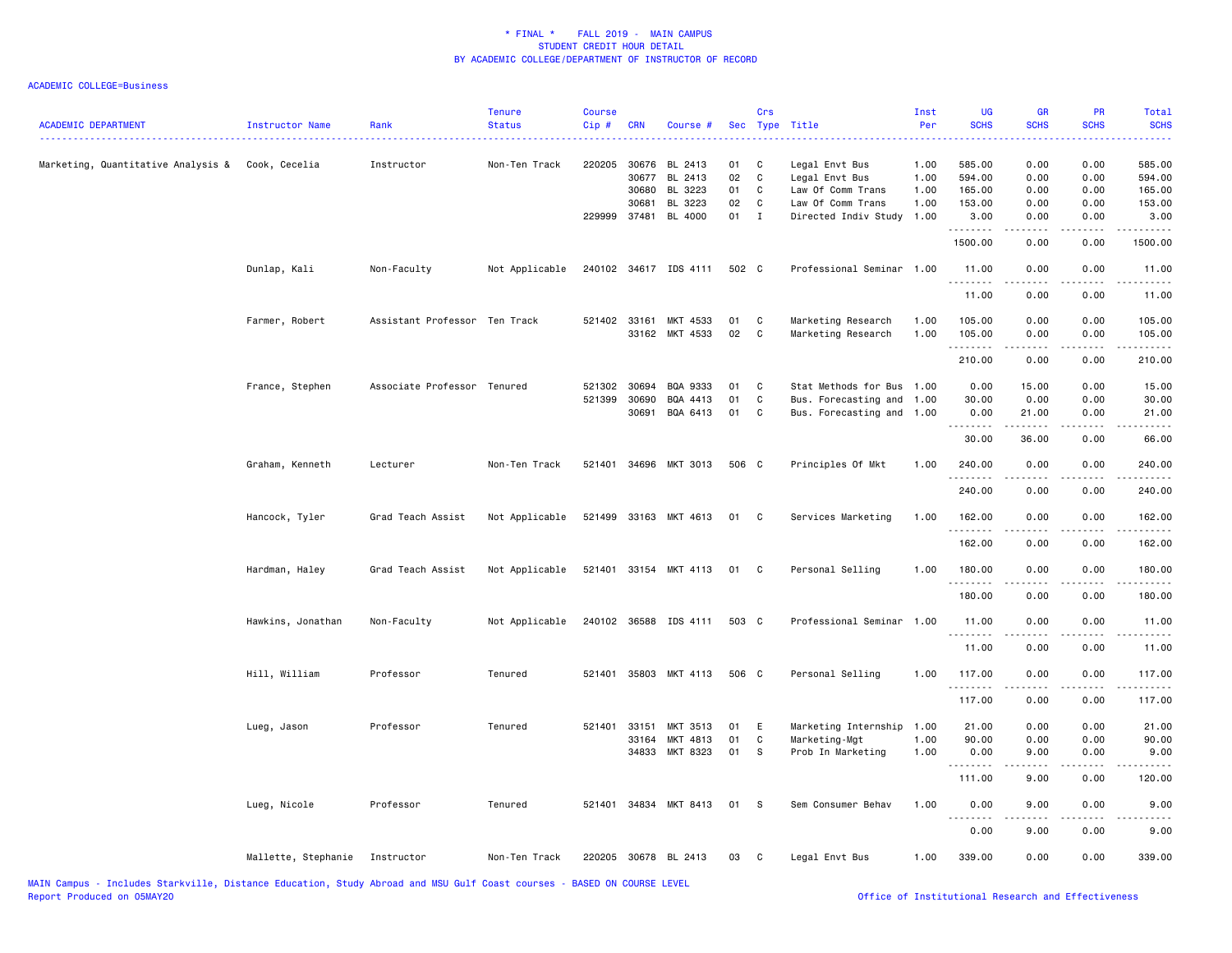| <b>ACADEMIC DEPARTMENT</b>                             | Instructor Name   | Rank                        | <b>Tenure</b><br><b>Status</b> | <b>Course</b><br>Cip# | <b>CRN</b>     | Course #                 |                | Crs          | Sec Type Title                        | Inst<br>Per  | <b>UG</b><br><b>SCHS</b> | <b>GR</b><br><b>SCHS</b> | <b>PR</b><br><b>SCHS</b> | <b>Total</b><br><b>SCHS</b> |
|--------------------------------------------------------|-------------------|-----------------------------|--------------------------------|-----------------------|----------------|--------------------------|----------------|--------------|---------------------------------------|--------------|--------------------------|--------------------------|--------------------------|-----------------------------|
| Marketing, Quantitative Analysis & Mallette, Stephanie |                   | Instructor                  | Non-Ten Track                  | 220205<br>229999      | 35067<br>34341 | BL 2413<br>BL 8113       | 506 C<br>521 C |              | Legal Envt Bus<br>Law Ethics Disp Res | 1.00<br>1.00 | 195.00<br>0.00           | 0.00<br>51.00            | 0.00<br>0.00             | 195.00<br>51.00             |
|                                                        |                   |                             |                                |                       |                |                          |                |              |                                       |              | .<br>534.00              | .<br>51.00               | .<br>0.00                | .<br>585.00                 |
|                                                        | Moore, Melissa    | Professor                   | Tenured                        | 090903                | 35978          | <b>MKT 2001</b>          | 01             | C            | Tact and Strat Custo                  | 1.00         | 23.00                    | 0.00                     | 0.00                     | 23.00                       |
|                                                        |                   |                             |                                | 521003                | 32320          | FYE 1001                 | F25 C          |              | First Year Experienc 0.50             |              | 6.00                     | 0.00                     | 0.00                     | 6.00                        |
|                                                        |                   |                             |                                |                       | 32321          | FYE 1001                 | F26 C          |              | First Year Experienc                  | 0.50         | 9.00                     | 0.00                     | 0.00                     | 9.00                        |
|                                                        |                   |                             |                                |                       | 521401 33146   | MKT 3013                 | 01             | C            | Principles Of Mkt                     | 1.00         | 1347.00                  | 0.00                     | 0.00                     | 1347.00                     |
|                                                        |                   |                             |                                |                       | 34830          | MKT 3513                 | 02             | E            | Marketing Internship                  | 1.00         | 6.00<br>.                | 0.00                     | 0.00                     | 6.00<br>. <u>.</u>          |
|                                                        |                   |                             |                                |                       |                |                          |                |              |                                       |              | 1391.00                  | 0.00                     | 0.00                     | 1391.00                     |
|                                                        | Moore, Robert     | Professor                   | Tenured                        | 520701                | 33119          | MGT 1011                 | 01             | C            | Ideation                              | 0.50         | 14.00                    | 0.00                     | 0.00                     | 14.00                       |
|                                                        |                   |                             |                                |                       | 521003 32320   | FYE 1001                 | F25 C          |              | First Year Experienc                  | 0.50         | 6.00                     | 0.00                     | 0.00                     | 6.00                        |
|                                                        |                   |                             |                                |                       | 32321          | FYE 1001                 | F26 C          |              | First Year Experienc                  | 0.50         | 9.00                     | 0.00                     | 0.00                     | 9.00                        |
|                                                        |                   |                             |                                |                       | 521401 33156   | MKT 4213                 | 01             | C            | Internet Marketing                    | 1.00         | 114.00                   | 0.00                     | 0.00                     | 114.00                      |
|                                                        |                   |                             |                                |                       | 33157          | MKT 4213                 | 02             | C            | Internet Marketing                    | 1.00         | 99.00                    | 0.00                     | 0.00                     | 99.00                       |
|                                                        |                   |                             |                                |                       | 36340          | <b>MKT 9000</b>          | 03             | D            | Research / Diss                       | 1.00         | 0.00<br>.                | 9.00<br>$- - - -$        | 0.00                     | 9.00<br>$   -$              |
|                                                        |                   |                             |                                |                       |                |                          |                |              |                                       |              | 242.00                   | 9.00                     | 0.00                     | 251.00                      |
|                                                        | Nambisan, Kavitha | Grad Teach Assist           | Not Applicable                 |                       |                | 521402 34831 MKT 4533    | 03             | $\mathbf{C}$ | Marketing Research                    | 1.00         | 102.00                   | 0.00                     | 0.00                     | 102.00                      |
|                                                        |                   |                             |                                |                       |                |                          |                |              |                                       |              | .<br>102.00              | 0.00                     | 0.00                     | 2.2.2.2.2<br>102.00         |
|                                                        | Sanders, NaToya   | Non-Faculty                 | Not Applicable                 |                       |                | 521003 36845 FYE 1101    | F07 C          |              | Freshman Success Str 1.00             |              | 16.00                    | 0.00                     | 0.00                     | 16.00                       |
|                                                        |                   |                             |                                |                       |                |                          |                |              |                                       |              | <u>.</u><br>16.00        | 0.00                     | 0.00                     | $\frac{1}{2}$<br>16.00      |
|                                                        | Shanahan, Kevin   | Associate Professor Tenured |                                |                       |                | 521401 34832 MKT 4123 02 |                | $\mathbf{C}$ | Advertising                           | 1.00         | 135.00                   | 0.00                     | 0.00                     | 135.00                      |
|                                                        |                   |                             |                                |                       |                |                          |                |              |                                       |              | .<br>135.00              | .<br>0.00                | .<br>0.00                | $- - - - -$<br>135.00       |
|                                                        | Shin, Jimin       | Grad Teach Assist           | Not Applicable                 |                       | 521302 30686   | BQA 2113                 | 01             | C            | Bus Stat Methods I                    | 1.00         | 648.00                   | 0.00                     | 0.00                     | 648.00                      |
|                                                        |                   |                             |                                |                       |                | 30687 BQA 2113           | 04             | C            | Bus Stat Methods I                    | 1.00         | 180.00<br>.              | 0.00                     | 0.00                     | 180.00                      |
|                                                        |                   |                             |                                |                       |                |                          |                |              |                                       |              | 828.00                   | 0.00                     | 0.00                     | 828.00                      |
|                                                        | Tate, Charles     | Non-Employee                | Not Applicable                 |                       |                | 310302 33145 MKT 2251    | 01             | - L          | Golf Professional De 1.00             |              | 23.00<br>.               | 0.00<br>.                | 0.00                     | 23.00<br>$\frac{1}{2}$      |
|                                                        |                   |                             |                                |                       |                |                          |                |              |                                       |              | 23.00                    | 0.00                     | 0.00                     | 23.00                       |
|                                                        | Verdell, Angela   | Non-Faculty                 | Not Applicable                 |                       |                | 140101 32332 GE 1021     | 01 C           |              | Engineering Success                   | 1.00         | 15.00<br>.               | 0.00<br>$- - - - -$      | 0.00<br>.                | 15.00<br>.                  |
|                                                        |                   |                             |                                |                       |                |                          |                |              |                                       |              | 15.00                    | 0.00                     | 0.00                     | 15.00                       |
|                                                        | Walton, Laura     | Instructor                  | Non-Ten Track                  | 521401                | 35809          | MKT 4990                 | 02             | C            | Special Topic In MKT 1.00             |              | 54.00                    | 0.00                     | 0.00                     | 54.00                       |
|                                                        |                   |                             |                                |                       | 35810          | MKT 4990                 | 01             | C            | Special Topic In MKT                  | 1.00         | 90.00                    | 0.00                     | 0.00                     | 90.00                       |
|                                                        |                   |                             |                                |                       | 521803 33148   | MKT 3213                 | 01             | C            | Retailing                             | 1.00         | 180.00                   | 0.00                     | 0.00                     | 180.00                      |
|                                                        |                   |                             |                                |                       | 33149          | MKT 3213                 | 02             | C            | Retailing                             | 1.00         | 156.00<br>.              | 0.00<br>.                | 0.00<br>المالم عامات     | 156.00<br>.                 |
|                                                        |                   |                             |                                |                       |                |                          |                |              |                                       |              | 480.00                   | 0.00                     | 0.00                     | 480.00                      |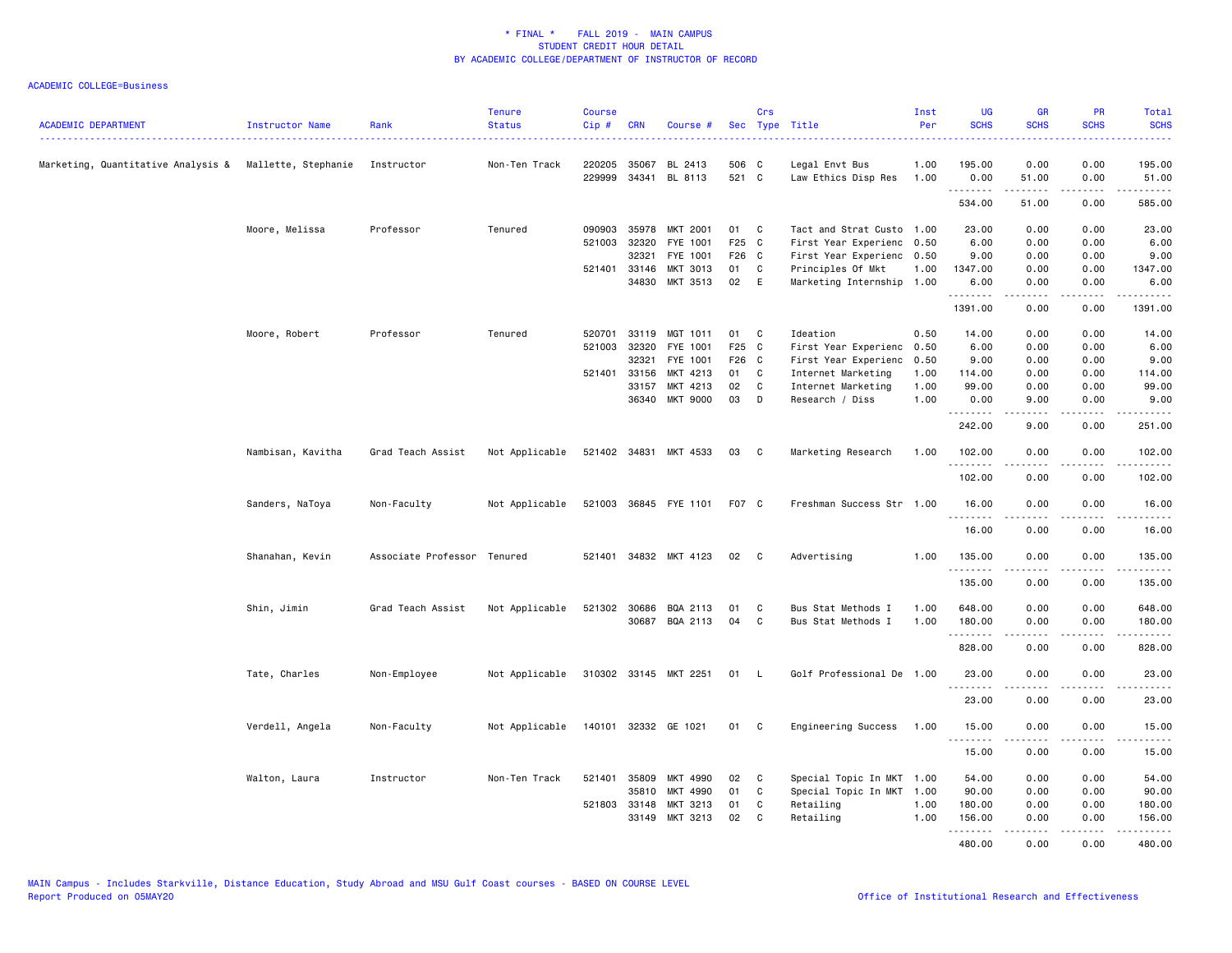| <b>ACADEMIC DEPARTMENT</b>            | Instructor Name | Rank              | Tenure<br>Status | Course<br>Cip# | <b>CRN</b> | Course #                   | Crs | Sec Type Title     | Inst<br>Per | <b>UG</b><br><b>SCHS</b> | <b>GR</b><br><b>SCHS</b> | <b>PR</b><br><b>SCHS</b> | Total<br><b>SCHS</b>  |
|---------------------------------------|-----------------|-------------------|------------------|----------------|------------|----------------------------|-----|--------------------|-------------|--------------------------|--------------------------|--------------------------|-----------------------|
| Marketing, Quantitative Analysis &    | Wen, Jutong     | Grad Teach Assist | Not Applicable   |                |            | 521403 33152 MKT 3933 01 C |     | International Mkt  | 1.00        | 174.00<br>---------      | 0.00<br>---------        | 0.00<br>.                | 174.00<br>.           |
|                                       |                 |                   |                  |                |            |                            |     |                    |             | 174.00                   | 0.00                     | 0.00                     | 174.00                |
|                                       | Zimber, Carla   | Non-Faculty       | Not Applicable   |                |            | 350101 31435 DSS 0613 01 C |     | Independent Living | 1.00        | 18.00<br>---------       | 0.00<br>.                | 0.00<br>.                | 18.00<br>.<br>$- - -$ |
|                                       |                 |                   |                  |                |            |                            |     |                    |             | 18.00                    | 0.00                     | 0.00                     | 18.00                 |
| ===================================== |                 |                   |                  |                |            |                            |     |                    |             | ========                 | ========                 |                          | ==========            |
| Marketing, Quantitative Analysis &    |                 |                   |                  |                |            |                            |     |                    |             | 9857.00                  | 552.00                   | 0.00                     | 10409.00              |
| ====================================  |                 |                   |                  |                |            |                            |     |                    |             | ________                 | ________<br>--------     | ________<br>--------     |                       |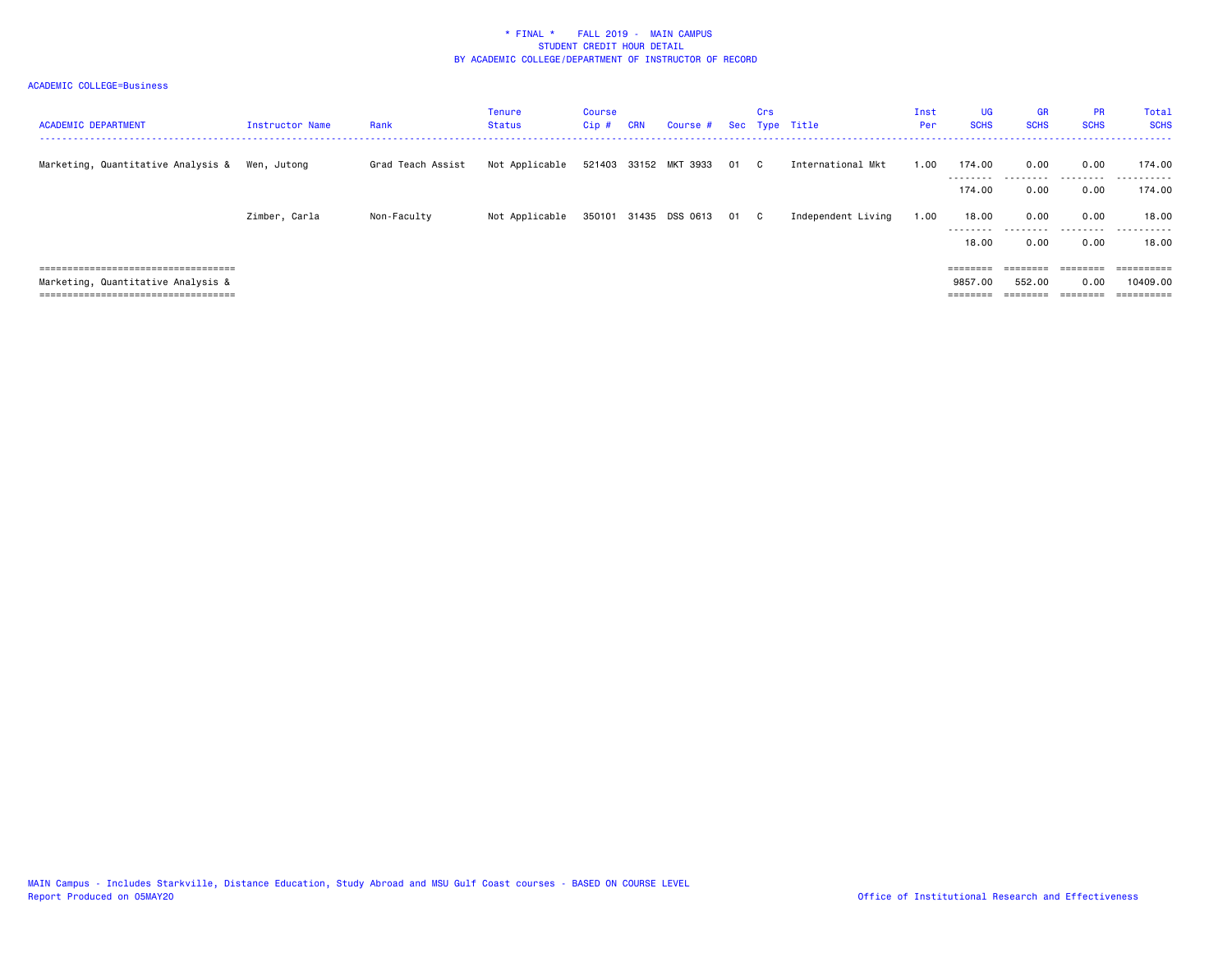| <b>ACADEMIC DEPARTMENT</b> | Instructor Name   | Rank                              | <b>Tenure</b><br><b>Status</b> | <b>Course</b><br>Cip# | <b>CRN</b> | Course #                   |          | Crs    | Sec Type Title                            | Inst<br>Per  | <b>UG</b><br><b>SCHS</b> | <b>GR</b><br><b>SCHS</b> | <b>PR</b><br><b>SCHS</b> | Total<br><b>SCHS</b>                                                                                                  |
|----------------------------|-------------------|-----------------------------------|--------------------------------|-----------------------|------------|----------------------------|----------|--------|-------------------------------------------|--------------|--------------------------|--------------------------|--------------------------|-----------------------------------------------------------------------------------------------------------------------|
| School of Accountancy      | Addy, Noel        | Associate Professor Tenured       |                                | 520301                |            | 34323 ACC 8213             | 511 C    |        | Fin & Acc Report Ana 1.00                 |              | 0.00<br>--------         | 96.00<br>-----           | 0.00<br>$  -$            | 96.00<br>$- - - - -$                                                                                                  |
|                            |                   |                                   |                                |                       |            |                            |          |        |                                           |              | 0.00                     | 96.00                    | 0.00                     | 96.00                                                                                                                 |
|                            | Anding, William   | Lecturer                          | Non-Ten Track                  | 520301                |            | 30070 ACC 2023             | 03       | C      | Prin Managerial Acct 1.00                 |              | 219.00                   | 0.00                     | 0.00                     | 219.00                                                                                                                |
|                            |                   |                                   |                                |                       |            | 30074 ACC 3023             | 01       | C      | Intermediate Acc I                        | 1.00         | 129.00                   | 0.00                     | 0.00                     | 129.00                                                                                                                |
|                            |                   |                                   |                                |                       |            | 30075 ACC 3023             | 02       | C      | Intermediate Acc I                        | 1.00         | 171.00<br>.              | 0.00<br>.                | 0.00<br>.                | 171.00<br>.                                                                                                           |
|                            |                   |                                   |                                |                       |            |                            |          |        |                                           |              | 519.00                   | 0.00                     | 0.00                     | 519.00                                                                                                                |
|                            | Berglund, Nathan  | Assistant Professor Ten Track     |                                | 520301                | 30081      | ACC 4033                   | 01       | C      | Auditing                                  | 1.00         | 174.00                   | 0.00                     | 0.00                     | 174.00                                                                                                                |
|                            |                   |                                   |                                |                       |            | 30082 ACC 4033             | 02       | C      | Auditing                                  | 1.00         | 156.00<br>.              | 0.00<br>.                | 0.00<br>.                | 156.00<br>$\begin{array}{cccccccccc} \bullet & \bullet & \bullet & \bullet & \bullet & \bullet & \bullet \end{array}$ |
|                            |                   |                                   |                                |                       |            |                            |          |        |                                           |              | 330.00                   | 0.00                     | 0.00                     | 330.00                                                                                                                |
|                            | Gardner, Virginia | Non-Faculty                       | Not Applicable                 | 520301                |            | 34322 ACC 2203             | 501 C    |        | Survey of Accounting 1.00                 |              | 57.00                    | 0.00<br>.                | 0.00<br>.                | 57.00<br>.                                                                                                            |
|                            |                   |                                   |                                |                       |            |                            |          |        |                                           |              | 57.00                    | 0.00                     | 0.00                     | 57.00                                                                                                                 |
|                            | Herring, Clyde    | Clinical Assoc Prof Non-Ten Track |                                | 520301                | 30062      | ACC 2013                   | 04       | C      | Prin Financial Acct                       | 1.00         | 171.00                   | 0.00                     | 0.00                     | 171.00                                                                                                                |
|                            |                   |                                   |                                |                       | 30064      | ACC 2013                   | 06       | C      | Prin Financial Acct                       | 1.00         | 180.00                   | 0.00                     | 0.00                     | 180.00                                                                                                                |
|                            |                   |                                   |                                |                       | 30068      | ACC 2023                   | 01       | C      | Prin Managerial Acct 1.00                 |              | 216.00                   | 0.00                     | 0.00                     | 216.00                                                                                                                |
|                            |                   |                                   |                                |                       | 30080      | ACC 4023                   | 01       | C      | Advanced ACC                              | 1.00         | 27.00                    | 0.00                     | 0.00                     | 27.00                                                                                                                 |
|                            |                   |                                   |                                |                       |            | 30085 ACC 6023             | 01       | C      | Advanced ACC                              | 1.00         | 0.00<br>. <b>.</b>       | 9.00<br>المتمالين        | 0.00<br>.                | 9.00<br>.                                                                                                             |
|                            |                   |                                   |                                |                       |            |                            |          |        |                                           |              | 594.00                   | 9.00                     | 0.00                     | 603.00                                                                                                                |
|                            | Hunt, Emily       | Assistant Professor Ten Track     |                                | 520301                | 30083      | ACC 4043                   | 01       | C      | Municipal & Govt Acc 0.50                 |              | 49.50                    | 0.00                     | 0.00                     | 49.50                                                                                                                 |
|                            |                   |                                   |                                |                       | 30086      | ACC 6043                   | 01       | C      | Municipal & Govt Acc 0.50                 |              | 0.00                     | 9.00                     | 0.00                     | 9.00                                                                                                                  |
|                            |                   |                                   |                                |                       | 30094      | ACC 8183                   | 01       | C      | International Accoun 0.50                 |              | 0.00                     | 24.00                    | 0.00                     | 24.00                                                                                                                 |
|                            |                   |                                   |                                |                       | 34814      | ACC 4043                   | 02       | C      | Municipal & Govt Acc 0.50                 |              | 39.00                    | 0.00                     | 0.00                     | 39.00                                                                                                                 |
|                            |                   |                                   |                                |                       |            | 34815 ACC 6043             | 02       | C      | Municipal & Govt Acc 0.50                 |              | 0.00<br>.                | 3.00<br>$- - - - -$      | 0.00<br>.                | 3.00<br>.                                                                                                             |
|                            |                   |                                   |                                |                       |            |                            |          |        |                                           |              | 88.50                    | 36.00                    | 0.00                     | 124.50                                                                                                                |
|                            | Hunt, Joshua      | Assistant Professor Ten Track     |                                | 520301                | 30071      | ACC 3003                   | 01       | C      | Acct Systems I                            | 1.00         | 111.00                   | 0.00                     | 0.00                     | 111.00                                                                                                                |
|                            |                   |                                   |                                |                       | 30072      | ACC 3003                   | 02       | C      | Acct Systems I                            | 1.00         | 123.00                   | 0.00                     | 0.00                     | 123.00                                                                                                                |
|                            |                   |                                   |                                |                       |            | 34811 ACC 3003             | 03       | C      | Acct Systems I                            | 1.00         | 99.00<br>.               | 0.00<br>$- - - - -$      | 0.00<br>.                | 99.00<br>.                                                                                                            |
|                            |                   |                                   |                                |                       |            |                            |          |        |                                           |              | 333.00                   | 0.00                     | 0.00                     | 333.00                                                                                                                |
|                            | Lang, Bradley     | Assistant Professor Ten Track     |                                | 520301                | 30073      | ACC 3013                   | 01       | C      | Cost Accounting                           | 1.00         | 150.00                   | 0.00                     | 0.00                     | 150.00                                                                                                                |
|                            |                   |                                   |                                |                       |            | 30088 ACC 8023             | 01       | C      | Managerial Acc                            | 1.00         | 0.00                     | 102.00                   | 0.00                     | 102.00                                                                                                                |
|                            |                   |                                   |                                |                       |            |                            |          |        |                                           |              | .<br>150.00              | .<br>102.00              | .<br>0.00                | .<br>252.00                                                                                                           |
|                            | McNair, Frances   | Lecturer                          | Non-Ten Track                  | 520301                | 30065      | ACC 2013                   | 07       | C      | Prin Financial Acct                       | 1.00         | 198.00                   | 0.00                     | 0.00                     | 198.00                                                                                                                |
|                            |                   |                                   |                                | 521601                |            | 34816 ACC 8093             | 01       | C      | Taxation of Part                          | 1.00         | 0.00<br>. <b>.</b>       | 30.00<br>$- - - - - -$   | 0.00<br>.                | 30.00<br>.                                                                                                            |
|                            |                   |                                   |                                |                       |            |                            |          |        |                                           |              | 198.00                   | 30.00                    | 0.00                     | 228.00                                                                                                                |
|                            | Milbach, Lauren   | Assistant Professor Non-Ten Track |                                | 520301                | 30059      | ACC 2013<br>34817 ACC 8013 | 01<br>01 | C<br>C | Prin Financial Acct<br>Sem-Fin Acc Theory | 1.00<br>1.00 | 177.00<br>0.00           | 0.00<br>60.00            | 0.00<br>0.00             | 177.00<br>60.00                                                                                                       |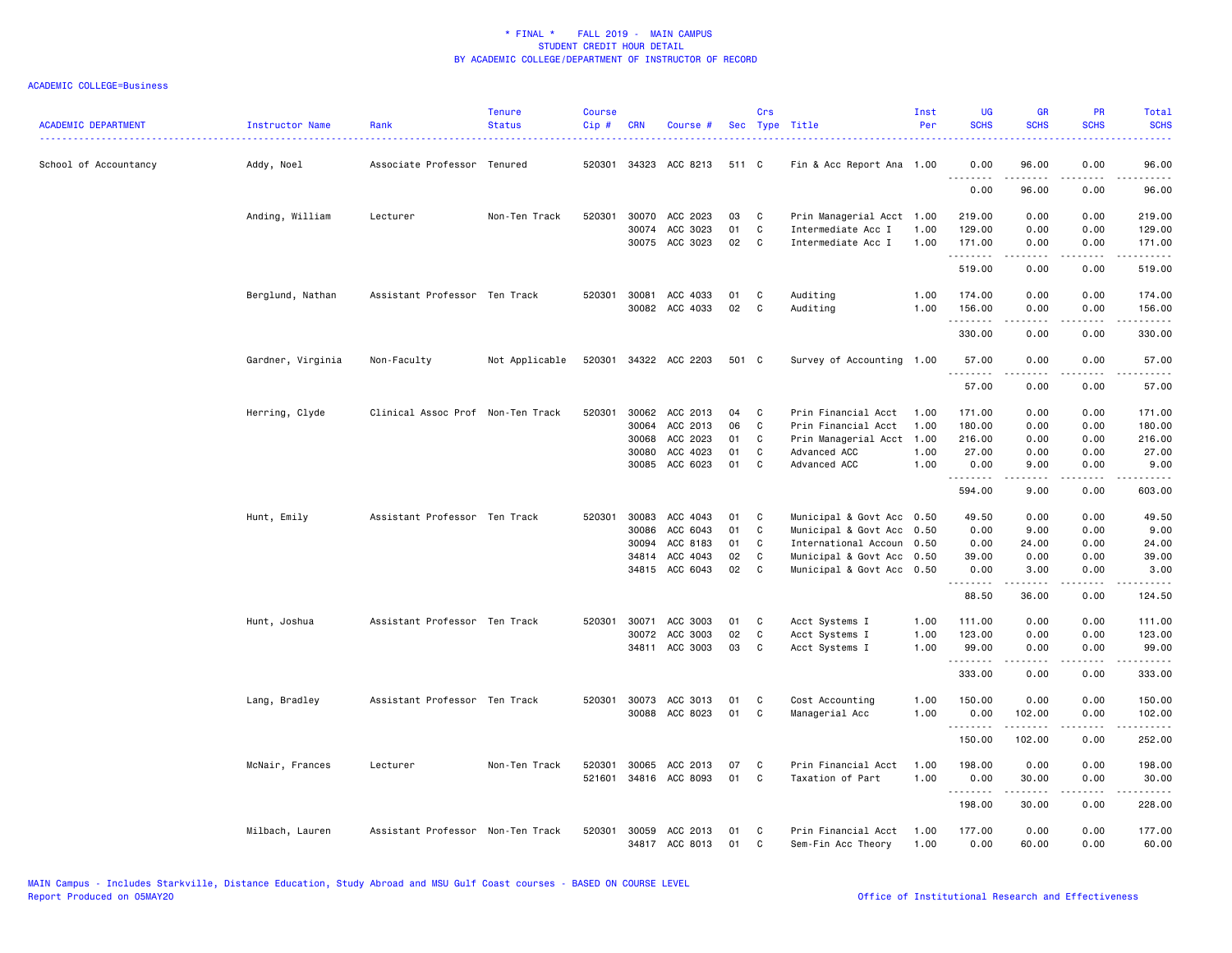| <b>ACADEMIC DEPARTMENT</b>                                   | Instructor Name  | Rank                              | <b>Tenure</b><br><b>Status</b> | <b>Course</b><br>Cip# | <b>CRN</b> | Course         |       | Crs            | Sec Type Title            | Inst<br>Per | <b>UG</b><br><b>SCHS</b> | GR<br><b>SCHS</b>                                                                                                                                                               | <b>PR</b><br><b>SCHS</b> | Total<br><b>SCHS</b><br>. |
|--------------------------------------------------------------|------------------|-----------------------------------|--------------------------------|-----------------------|------------|----------------|-------|----------------|---------------------------|-------------|--------------------------|---------------------------------------------------------------------------------------------------------------------------------------------------------------------------------|--------------------------|---------------------------|
|                                                              |                  |                                   |                                |                       |            |                |       |                |                           |             | .                        | $\frac{1}{2} \left( \frac{1}{2} \right) \left( \frac{1}{2} \right) \left( \frac{1}{2} \right) \left( \frac{1}{2} \right) \left( \frac{1}{2} \right) \left( \frac{1}{2} \right)$ |                          | .                         |
|                                                              |                  |                                   |                                |                       |            |                |       |                |                           |             | 177.00                   | 60.00                                                                                                                                                                           | 0.00                     | 237.00                    |
| School of Accountancy                                        | Pannell, Angela  | Instructor                        | Non-Ten Track                  | 520301                | 30060      | ACC 2013       | 02    | $\mathbf{C}$   | Prin Financial Acct       | 1.00        | 195.00                   | 0.00                                                                                                                                                                            | 0.00                     | 195.00                    |
|                                                              |                  |                                   |                                |                       | 30061      | ACC 2013       | 03    | $\mathbf{C}$   | Prin Financial Acct       | 1.00        | 207.00                   | 0.00                                                                                                                                                                            | 0.00                     | 207.00                    |
|                                                              |                  |                                   |                                |                       |            | 30067 ACC 2013 | H01 C |                | Prin Financial Acct- 1.00 |             | 36.00                    | 0.00                                                                                                                                                                            | 0.00                     | 36.00                     |
|                                                              |                  |                                   |                                |                       | 30069      | ACC 2023       | 02 C  |                | Prin Managerial Acct 1.00 |             | 222.00                   | 0.00                                                                                                                                                                            | 0.00                     | 222.00                    |
|                                                              |                  |                                   |                                |                       | 34320      | ACC 2013       | 506 C |                | Prin Financial Acct       | 1.00        | 144.00                   | 0.00                                                                                                                                                                            | 0.00                     | 144.00                    |
|                                                              |                  |                                   |                                |                       | 34321      | ACC 2023       | 506 C |                | Prin Managerial Acct 1.00 |             | 108.00<br>.              | 0.00                                                                                                                                                                            | 0.00                     | 108.00                    |
|                                                              |                  |                                   |                                |                       |            |                |       |                |                           |             | 912.00                   | 0.00                                                                                                                                                                            | 0.00                     | 912.00                    |
|                                                              | Rigsby, John     | Lecturer                          | Non-Ten Track                  | 520301                | 30083      | ACC 4043       | 01    | $\mathbf{C}$   | Municipal & Govt Acc 0.50 |             | 49.50                    | 0.00                                                                                                                                                                            | 0.00                     | 49.50                     |
|                                                              |                  |                                   |                                |                       | 30086      | ACC 6043       | 01    | C <sub>1</sub> | Municipal & Govt Acc 0.50 |             | 0.00                     | 9.00                                                                                                                                                                            | 0.00                     | 9.00                      |
|                                                              |                  |                                   |                                |                       | 30094      | ACC 8183       | 01    | $\mathbf{C}$   | International Accoun 0.50 |             | 0.00                     | 24.00                                                                                                                                                                           | 0.00                     | 24.00                     |
|                                                              |                  |                                   |                                |                       |            | 34814 ACC 4043 | 02 C  |                | Municipal & Govt Acc 0.50 |             | 39.00                    | 0.00                                                                                                                                                                            | 0.00                     | 39.00                     |
|                                                              |                  |                                   |                                |                       |            | 34815 ACC 6043 | 02    | $\mathbf{C}$   | Municipal & Govt Acc 0.50 |             | 0.00<br>.                | 3.00<br>.                                                                                                                                                                       | 0.00<br>.                | 3.00                      |
|                                                              |                  |                                   |                                |                       |            |                |       |                |                           |             | 88.50                    | 36.00                                                                                                                                                                           | 0.00                     | 124.50                    |
|                                                              | Stancill, Alan   | Assistant Professor Ten Track     |                                | 521601                | 30078      | ACC 4013       | 01    | C              | Income Tax I              | 1.00        | 132.00                   | 0.00                                                                                                                                                                            | 0.00                     | 132.00                    |
|                                                              |                  |                                   |                                |                       | 30079      | ACC 4013       | 03    | C              | Income Tax I              | 1.00        | 135.00                   | 0.00                                                                                                                                                                            | 0.00                     | 135.00                    |
|                                                              |                  |                                   |                                |                       |            | 30092 ACC 8113 | 01    | C.             | Advanced Individual       | 1.00        | 0.00                     | 66.00                                                                                                                                                                           | 0.00                     | 66.00                     |
|                                                              |                  |                                   |                                |                       |            |                |       |                |                           |             | .<br>267.00              | 66.00                                                                                                                                                                           | 0.00                     | 333.00                    |
|                                                              | Trinkle, Bradley | Associate Professor Tenured       |                                | 520301                | 30076      | ACC 3053       | 01    | C              | Acct Systems II           | 1.00        | 150.00                   | 0.00                                                                                                                                                                            | 0.00                     | 150.00                    |
|                                                              |                  |                                   |                                |                       | 30090      | ACC 8043       | 01    | C.             | Fraud Examination         | 1.00        | 0.00<br>.                | 51.00                                                                                                                                                                           | 0.00<br>.                | 51.00                     |
|                                                              |                  |                                   |                                |                       |            |                |       |                |                           |             | 150.00                   | -----<br>51.00                                                                                                                                                                  | 0.00                     | 201.00                    |
|                                                              | Walker, Arthur   | Clinical Assist Pro Non-Ten Track |                                | 520301                | 30063      | ACC 2013       | 05    | C.             | Prin Financial Acct       | 1.00        | 180.00                   | 0.00                                                                                                                                                                            | 0.00                     | 180.00                    |
|                                                              |                  |                                   |                                |                       |            | 30091 ACC 8063 | 01    | C.             | Res Tax Prac & Proc       | 1.00        | 0.00<br>.                | 45.00<br><u>.</u>                                                                                                                                                               | 0.00<br>. <u>.</u>       | 45.00<br>.                |
|                                                              |                  |                                   |                                |                       |            |                |       |                |                           |             | 180.00                   | 45.00                                                                                                                                                                           | 0.00                     | 225.00                    |
| -----------------------------------<br>School of Accountancy |                  |                                   |                                |                       |            |                |       |                |                           |             | ========<br>4044.00      | =================<br>531.00                                                                                                                                                     | 0.00                     | ==========<br>4575.00     |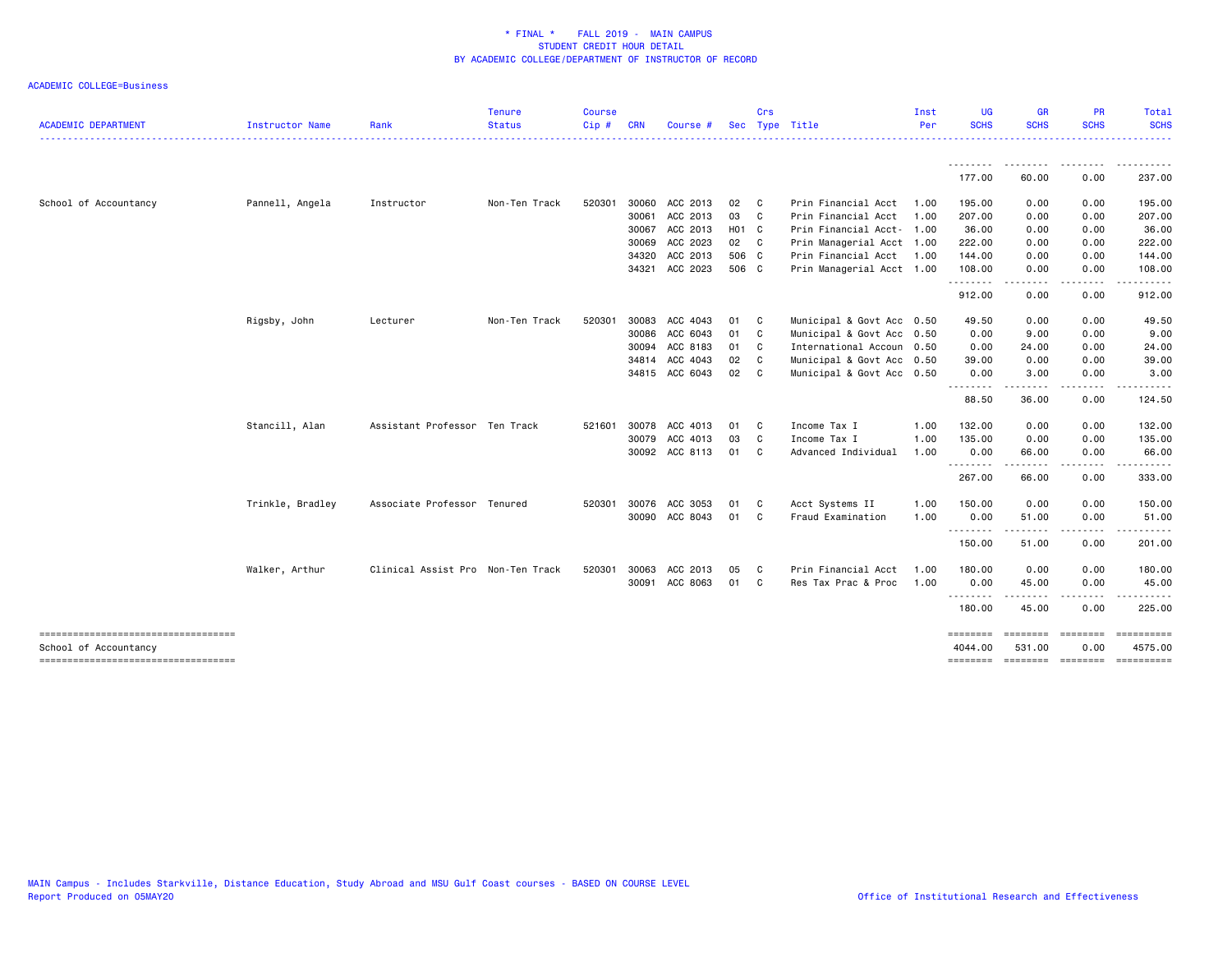| <b>ACADEMIC DEPARTMENT</b>                           | Instructor Name   | Rank                              | <b>Tenure</b><br><b>Status</b> | <b>Course</b><br>$Cip$ # | <b>CRN</b>   | Course #                   |          | Crs         | Sec Type Title                                         | Inst<br>Per | UG<br><b>SCHS</b> | GR<br><b>SCHS</b> | PR<br><b>SCHS</b>     | Total<br><b>SCHS</b>      |
|------------------------------------------------------|-------------------|-----------------------------------|--------------------------------|--------------------------|--------------|----------------------------|----------|-------------|--------------------------------------------------------|-------------|-------------------|-------------------|-----------------------|---------------------------|
| Counseling, Educational Psychology, Abernathy, Larry |                   | Research Assoc Prof Non-Ten Track |                                | 422703                   | 36099        | EPY 8293                   | 01       | C           | Cognitive Developme 1.00                               |             | 0.00              | 33.00             | 0.00                  | 33.00                     |
|                                                      |                   |                                   |                                | 422806                   | 31963        | EPY 2513<br>31964 EPY 2513 | 01<br>02 | C<br>C      | Human Growth & Devel 1.00<br>Human Growth & Devel 1.00 |             | 291.00<br>291.00  | 0.00<br>0.00      | 0.00<br>0.00          | 291.00<br>291.00          |
|                                                      |                   |                                   |                                |                          |              |                            |          |             |                                                        |             | .<br>582.00       | .<br>33.00        | .<br>0.00             | $- - - - - -$<br>615.00   |
|                                                      | Akins, Ericka     | Lecturer                          | Non-Ten Track                  | 130499                   | 31966        | EPY 3063                   | 01       | C           | Indiv Diff/Exception                                   | 1.00        | 120.00            | 0.00              | 0.00                  | 120.00                    |
|                                                      |                   |                                   |                                | 301101                   | 31130        | COE 4713                   | 01       | C           | Issues In Aging                                        | 1.00        | 87.00             | 0.00              | 0.00                  | 87.00                     |
|                                                      |                   |                                   |                                |                          | 31133        | COE 6713                   | 01       | C           | Issues In Aging                                        | 1.00        | 0.00              | 9.00              | 0.00                  | 9.00                      |
|                                                      |                   |                                   |                                |                          | 422803 31124 | COE 4023                   | 01       | C           | Intro To Counseling                                    | 1.00        | 96.00             | 0.00              | 0.00                  | 96.00                     |
|                                                      |                   |                                   |                                |                          | 422806 31972 | EPY 3503                   | 01       | C           | Principles of Ed Psy                                   | 1.00        | 96.00             | 0.00              | 0.00                  | 96.00                     |
|                                                      |                   |                                   |                                |                          |              | 422807 31977 EPY 3543      | 01       | C           | Psych Of Adoles                                        | 1.00        | 120.00<br><b></b> | 0.00<br>.         | 0.00<br>$\frac{1}{2}$ | 120.00<br>.               |
|                                                      |                   |                                   |                                |                          |              |                            |          |             |                                                        |             | 519.00            | 9.00              | 0.00                  | 528.00                    |
|                                                      | Bailey, Cory      | Non-Faculty                       | Not Applicable                 | 010101                   | 32331        | GA 2001                    | 01       | C           | CALS Amb. Leadership                                   | 1.00        | 46.00             | 0.00              | 0.00                  | 46.00                     |
|                                                      |                   |                                   |                                | 039999                   |              | 30764 CFR 1011             | 01       | C           | Amb. Leadership Deve 1.00                              |             | 16.00             | 0.00              | 0.00<br>.             | 16.00<br>.                |
|                                                      |                   |                                   |                                |                          |              |                            |          |             |                                                        |             | .<br>62.00        | .<br>0.00         | 0.00                  | 62.00                     |
|                                                      | Ball, Kimberly    | Lecturer                          | Non-Ten Track                  | 130603                   | 31981        | EPY 4214                   | 01       | C           | Ed & Psy Statistics                                    | 1.00        | 80.00             | 0.00              | 0.00                  | 80.00                     |
|                                                      |                   |                                   |                                |                          | 31982        | EPY 4214                   | 02       | К           | Ed & Psy Statistics                                    | 1.00        | 0.00              | 0.00              | 0.00                  | 0.00                      |
|                                                      |                   |                                   |                                |                          | 31983        | EPY 4214                   | 03       | К           | Ed & Psy Statistics                                    | 1.00        | 0.00              | 0.00              | 0.00                  | 0.00                      |
|                                                      |                   |                                   |                                | 130901                   | 34475        | EDF 3333                   | 501 C    |             | Social Foundation Ed                                   | 1.00        | 81.00             | 0.00              | 0.00                  | 81.00                     |
|                                                      |                   |                                   |                                |                          | 34476        | EDF 3333                   | 502 C    |             | Social Foundation Ed                                   | 1.00        | 48.00             | 0.00              | 0.00                  | 48.00                     |
|                                                      |                   |                                   |                                |                          | 150612 34051 | TKI 3373                   | 01       | C           | Forecast and Cost Mo                                   | 1.00        | 72.00             | 0.00              | 0.00                  | 72.00                     |
|                                                      |                   |                                   |                                |                          | 36445        | TKI 3373                   | 02       | $\mathbf C$ | Forecast and Cost Mo 1.00                              |             | 78.00             | 0.00              | 0.00                  | 78.00                     |
|                                                      |                   |                                   |                                |                          |              |                            |          |             |                                                        |             | .<br>359.00       | .<br>0.00         | .<br>0.00             | .<br>359.00               |
|                                                      | Beckwith, LaKinya | Non-Faculty                       | Not Applicable                 | 521003                   | 33909        | SLCE 1002                  | C01 C    |             | Day One Leadership C 0.70                              |             | 243.60            | 0.00              | 0.00                  | 243.60                    |
|                                                      |                   |                                   |                                |                          | 33910        | SLCE 1002                  | $CO2$ B  |             | Day One Leadership C 0.70                              |             | 30.80             | 0.00              | 0.00                  | 30.80                     |
|                                                      |                   |                                   |                                |                          |              | 33911 SLCE 1002 C03 B      |          |             | Day One Leadership C 0.70                              |             | 25.20             | 0.00              | 0.00                  | 25.20                     |
|                                                      |                   |                                   |                                |                          |              |                            |          |             |                                                        |             | .<br>299.60       | 0.00              | $- - - -$<br>0.00     | .<br>299.60               |
|                                                      | Bourgeois, Thomas | Non-Faculty                       | Not Applicable                 |                          |              | 130401 32547 HED 8010      | 01 E     |             | Practicum                                              | 1.00        | 0.00              | 15.00             | 0.00                  | 15.00                     |
|                                                      |                   |                                   |                                |                          |              |                            |          |             |                                                        |             | 0.00              | -----<br>15.00    | .<br>0.00             | 15.00                     |
|                                                      | Boyles, Caragh    | Non-Faculty                       | Not Applicable                 |                          |              | 350103 32028 EXL 0190      | 03       | E           | Experiential Learnin 1.00                              |             | 3.00              | 0.00              | 0.00                  | 3.00                      |
|                                                      |                   |                                   |                                |                          |              |                            |          |             |                                                        |             | .<br>3.00         | .<br>0.00         | د د د د<br>0.00       | $\omega$ is a set<br>3.00 |
|                                                      | Chrestman, Angela | Non-Faculty                       | Not Applicable                 | 131101                   |              | 31117 COE 1323             | 02       | C           | Career Planning                                        | 0.25        | 14.25             | 0.00              | 0.00                  | 14.25                     |
|                                                      |                   |                                   |                                |                          | 31118        | COE 1323                   | 05       | C           | Career Planning                                        | 0.25        | 15.00             | 0.00              | 0.00                  | 15.00                     |
|                                                      |                   |                                   |                                |                          | 31120        | COE 1323                   | 01       | C           | Career Planning                                        | 1.00        | 57.00             | 0.00              | 0.00                  | 57.00                     |
|                                                      |                   |                                   |                                |                          | 31121        | COE 1323                   | 04       | C           | Career Planning                                        | 0.25        | 15.00             | 0.00              | 0.00                  | 15.00                     |
|                                                      |                   |                                   |                                | 350103                   | 31149        | CP 2103                    | 01       | E           | First Work Sem                                         | 1.00        | 231.00            | 0.00              | 0.00                  | 231.00                    |
|                                                      |                   |                                   |                                |                          | 31151        | CP 2203                    | 01       | Ε           | Second Work Sem                                        | 1.00        | 270.00            | 0.00              | 0.00                  | 270.00                    |
|                                                      |                   |                                   |                                |                          | 31153        | CP 3303                    | 01       | E           | Third Work Sem                                         | 1.00        | 126.00            | 0.00              | 0.00                  | 126.00                    |
|                                                      |                   |                                   |                                |                          | 31155        | CP 3403                    | 01       | E           | Fourth Work Sem                                        | 1.00        | 6.00              | 0.00              | 0.00                  | 6.00                      |
|                                                      |                   |                                   |                                |                          | 31157        | CP 4503                    | 01       | E           | Fifth Work Sem                                         | 1.00        | 12.00             | 0.00              | 0.00                  | 12.00                     |
|                                                      |                   |                                   |                                |                          | 31158        | CP 4603                    | 01       | E           | Sixth Work Sem                                         | 1.00        | 6.00              | 0.00              | 0.00                  | 6.00                      |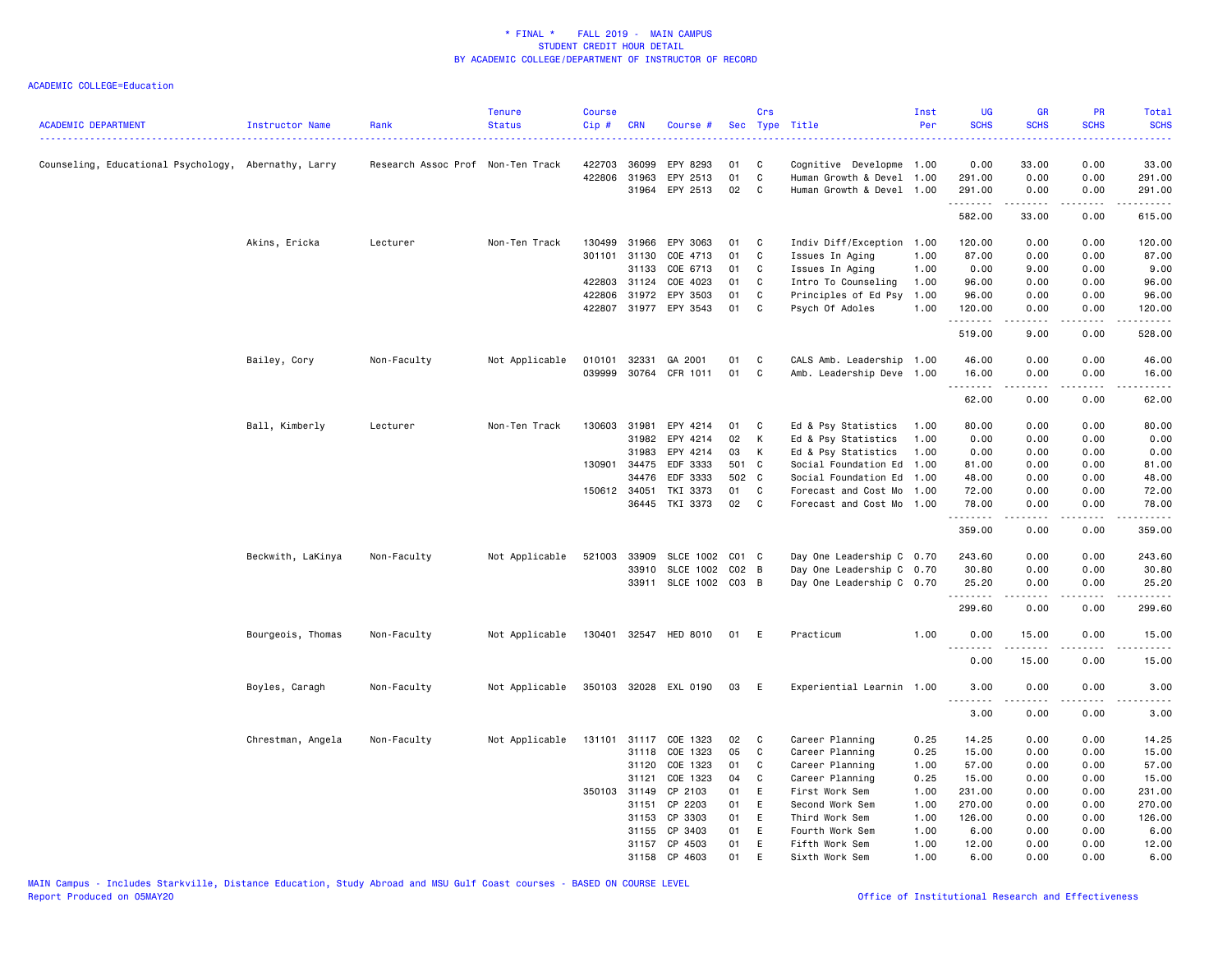| <b>ACADEMIC DEPARTMENT</b>                            | Instructor Name     | Rank                        | <b>Tenure</b><br><b>Status</b> | <b>Course</b><br>Cip# | <b>CRN</b>     | Course #              |             | Crs          | Sec Type Title                      | Inst<br>Per  | UG<br><b>SCHS</b> | <b>GR</b><br><b>SCHS</b> | <b>PR</b><br><b>SCHS</b> | <b>Total</b><br><b>SCHS</b>           |
|-------------------------------------------------------|---------------------|-----------------------------|--------------------------------|-----------------------|----------------|-----------------------|-------------|--------------|-------------------------------------|--------------|-------------------|--------------------------|--------------------------|---------------------------------------|
|                                                       |                     |                             |                                |                       |                |                       |             |              |                                     |              |                   |                          |                          | $\omega_{\rm c}$ and $\omega_{\rm c}$ |
| Counseling, Educational Psychology, Chrestman, Angela |                     | Non-Faculty                 | Not Applicable                 | 350103 32026          |                | EXL 0190              | 01          | E            | Experiential Learnin                | 1.00         | 57.00             | 0.00                     | 0.00                     | 57.00                                 |
|                                                       |                     |                             |                                |                       | 32032<br>34770 | EXL 3100<br>CP 2103   | 01<br>601 E | E            | CCPP Internship I<br>First Work Sem | 1.00<br>1.00 | 45.00<br>12.00    | 0.00<br>0.00             | 0.00<br>0.00             | 45.00<br>12.00                        |
|                                                       |                     |                             |                                |                       |                |                       |             |              |                                     |              |                   |                          |                          |                                       |
|                                                       |                     |                             |                                |                       | 34771          | CP 2203<br>CP 3303    | 601 E       |              | Second Work Sem                     | 1.00         | 24.00             | 0.00                     | 0.00                     | 24.00                                 |
|                                                       |                     |                             |                                |                       | 34772          |                       | 601 E       |              | Third Work Sem                      | 1.00         | 15.00             | 0.00                     | 0.00                     | 15.00                                 |
|                                                       |                     |                             |                                |                       | 34790          | EXL 0190              | 601 E       |              | Experiential Learnin                | 1.00         | 3.00              | 0.00                     | 0.00                     | 3.00                                  |
|                                                       |                     |                             |                                |                       | 37336          | EXL 0190              | 599         | E            | Experiential Learn -                | 1.00         | 4.00              | 0.00                     | 0.00                     | 4.00                                  |
|                                                       |                     |                             |                                | 521001 31161          |                | CP 8013               | 01          | E            | First Work Sem                      | 1.00         | 0.00              | 6.00                     | 0.00                     | 6.00                                  |
|                                                       |                     |                             |                                |                       | 31164          | CP 8043               | 01          | E            | Fourth Work Sem                     | 1.00         | 0.00              | 3.00                     | 0.00                     | 3.00                                  |
|                                                       |                     |                             |                                |                       | 32034          | EXL 3200              | 01          | E            | CCPP Internship I                   | 1.00         | 18.00             | 0.00                     | 0.00                     | 18.00                                 |
|                                                       |                     |                             |                                |                       |                |                       |             |              |                                     |              | 930.25            | 9.00                     | 0.00                     | 939.25                                |
|                                                       | Davenport, Le'Roy   | Instructor                  | Non-Ten Track                  |                       |                | 131315 35830 LSK 1023 | 08          | C.           | Col Read/Study Skill 1.00           |              | 27.00<br>.        | 0.00                     | 0.00                     | 27.00                                 |
|                                                       |                     |                             |                                |                       |                |                       |             |              |                                     |              | 27.00             | 0.00                     | 0.00                     | 27.00                                 |
|                                                       | Dillard, Stacy      | Non-Faculty                 | Not Applicable                 | 130301 32865          |                | LSK 1041              | 02          | $\mathbf{C}$ | College Success I                   | 1.00         | 17.00             | 0.00                     | 0.00                     | 17.00                                 |
|                                                       |                     |                             |                                |                       | 32867          | LSK 1041              | 04          | C            | College Success I                   | 1.00         | 23.00             | 0.00                     | 0.00                     | 23.00                                 |
|                                                       |                     |                             |                                |                       | 32868          | LSK 1041              | 05          | C            | College Success I                   | 1.00         | 18.00             | 0.00                     | 0.00                     | 18.00                                 |
|                                                       |                     |                             |                                |                       | 521003 32329   | FYE 1101              | F02 C       |              | Freshman Success Str                | 1.00         | 18.00             | 0.00                     | 0.00<br>.                | 18.00                                 |
|                                                       |                     |                             |                                |                       |                |                       |             |              |                                     |              | .<br>76.00        | -----<br>0.00            | 0.00                     | .<br>76.00                            |
|                                                       | Dooley, Kathy       | Professor                   | Tenured                        |                       | 422703 31132   | COE 4903              | 01          | B            | Dev Coun/Men Health                 | 1.00         | 9.00              | 0.00                     | 0.00                     | 9.00                                  |
|                                                       |                     |                             |                                |                       | 31135          | COE 6903              | 01          | B            | Dev Coun/Men Health                 | 1.00         | 0.00              | 45.00                    | 0.00                     | 45.00                                 |
|                                                       |                     |                             |                                | 422803 31138          |                | COE 8053              | 01          | E            | Practicum                           | 1.00         | 0.00              | 33.00                    | 0.00                     | 33.00                                 |
|                                                       |                     |                             |                                |                       | 34921          | COE 9740              | 01          | E            | Advanced Doctoral Pr                | 1.00         | 0.00              | 18.00                    | 0.00                     | 18.00                                 |
|                                                       |                     |                             |                                |                       | 36044          | COE 9000              | 01          | D            | Research / Diss                     | 1.00         | 0.00              | 10.00                    | 0.00                     | 10.00                                 |
|                                                       |                     |                             |                                |                       | 37023          | COE 7000              | 01          | $\mathbf I$  | Directed Indiv Study                | 1.00         | 0.00              | 3.00                     | 0.00                     | 3.00                                  |
|                                                       |                     |                             |                                |                       | 37025          | COE 7000              | 02          | I            | Directed Indiv Study 1.00           |              | 0.00              | 3.00                     | 0.00                     | 3.00                                  |
|                                                       |                     |                             |                                |                       | 37026          | COE 7000              | 03          | $\mathbf{I}$ | Directed Indiv Study 1.00           |              | 0.00<br>.         | 3.00                     | 0.00<br>$\frac{1}{2}$    | 3.00<br>.                             |
|                                                       |                     |                             |                                |                       |                |                       |             |              |                                     |              | 9.00              | 115.00                   | 0.00                     | 124.00                                |
|                                                       | Dunn, Laura         | Non-Faculty                 | Not Applicable                 |                       |                | 521003 32330 FYE 1101 | F03 C       |              | Freshman Success Str 1.00           |              | 23.00             | 0.00                     | 0.00                     | 23.00                                 |
|                                                       |                     |                             |                                |                       |                |                       |             |              |                                     |              | <u>.</u><br>23.00 | 0.00                     | 0.00                     | 23.00                                 |
|                                                       | Elder, Anastasia    | Professor                   | Tenured                        |                       |                | 429999 36049 EPY 9000 | 01          | D            | Research / Diss                     | 1.00         | 0.00              | 20.00                    | 0.00                     | 20.00                                 |
|                                                       |                     |                             |                                |                       |                |                       |             |              |                                     |              | <u>.</u><br>0.00  | -----<br>20.00           | $   -$<br>0.00           | $\frac{1}{2}$<br>20.00                |
|                                                       | Fitzgerald, Melissa | Non-Faculty                 | Not Applicable                 |                       |                | 131101 31119 COE 1323 | 03          | $\mathbf{C}$ | Career Planning-LC                  | 1.00         | 60.00             | 0.00                     | 0.00                     | 60.00                                 |
|                                                       |                     |                             |                                |                       |                |                       |             |              |                                     |              | <u>.</u><br>60.00 | -----<br>0.00            | .<br>0.00                | .<br>60.00                            |
|                                                       | Gadke, Daniel       | Associate Professor Tenured |                                |                       | 130499 36936   | EPY 7000              | 02          | $\mathbf{I}$ | Directed Indiv Study 1.00           |              | 0.00              | 3.00                     | 0.00                     | 3.00                                  |
|                                                       |                     |                             |                                | 130699                | 31995          | EPY 8690              | 01          | $\mathsf E$  | School Psy Practicum                | 1.00         | 0.00              | 24.00                    | 0.00                     | 24.00                                 |
|                                                       |                     |                             |                                | 420101 31980          |                | EPY 4113              | 01          | C            | Prin. of Behavior An                | 0.25         | 1.50              | 0.00                     | 0.00                     | 1.50                                  |
|                                                       |                     |                             |                                |                       | 31987          | EPY 6113              | 01          | C            | Prin. of Behavior An                | 0.25         | 0.00              | 7.50                     | 0.00                     | 7.50                                  |
|                                                       |                     |                             |                                |                       | 32000          | EPY 8763              | 01          | C            | Advanced ABA                        | 1.00         | 0.00              | 30.00                    | 0.00                     | 30.00                                 |
|                                                       |                     |                             |                                | 429999                | 36050          | EPY 9000              | 02          | D            | Research / Diss                     | 1.00         | 0.00              | 13.00                    | 0.00                     | 13.00                                 |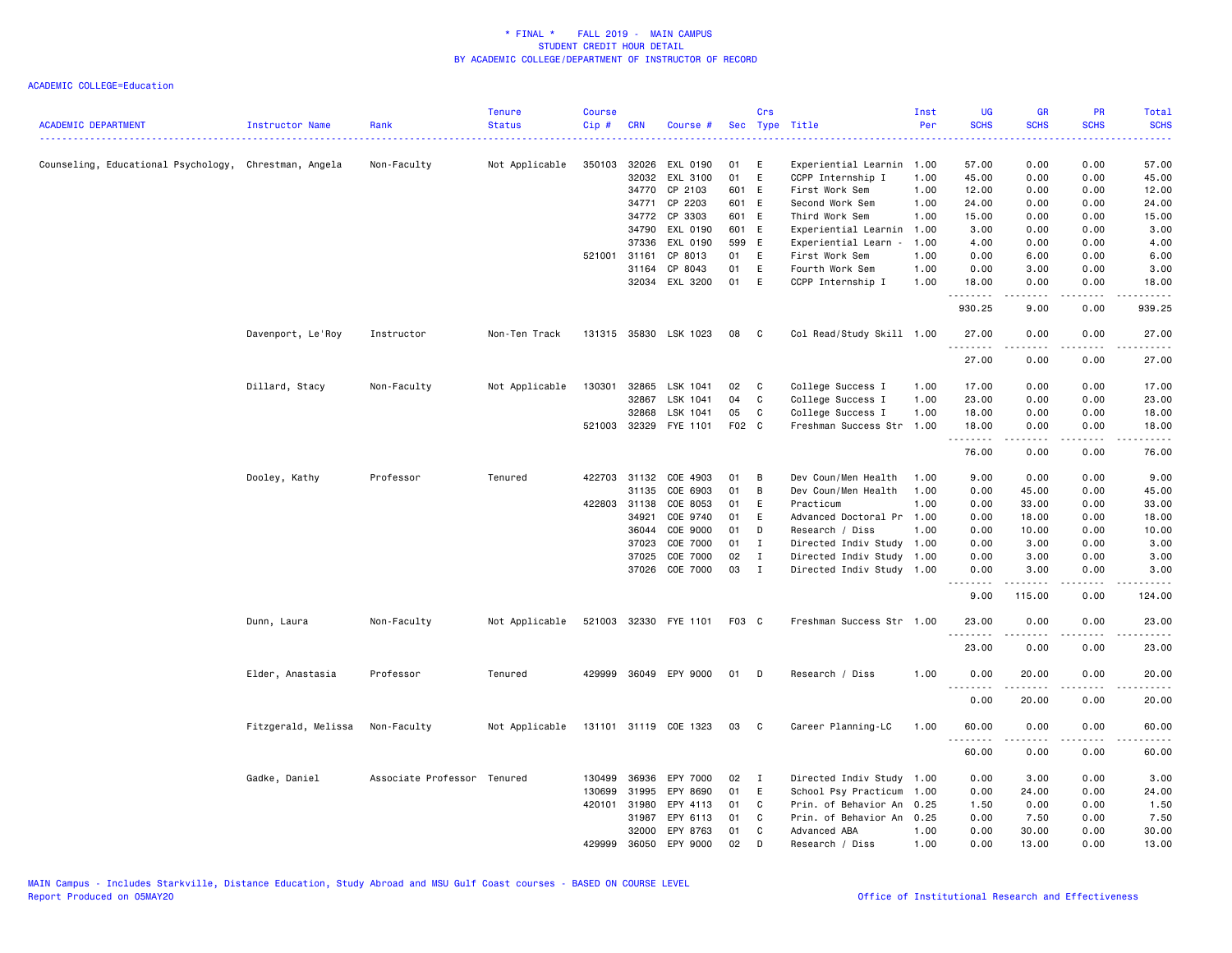| <b>ACADEMIC DEPARTMENT</b>                        | Instructor Name     | Rank                              | <b>Tenure</b><br><b>Status</b> | <b>Course</b><br>Cip# | <b>CRN</b>   | Course #              | Sec   | Crs          | Type Title                | Inst<br>Per | <b>UG</b><br><b>SCHS</b> | <b>GR</b><br><b>SCHS</b> | <b>PR</b><br><b>SCHS</b>                                                                                                          | Total<br><b>SCHS</b>   |
|---------------------------------------------------|---------------------|-----------------------------------|--------------------------------|-----------------------|--------------|-----------------------|-------|--------------|---------------------------|-------------|--------------------------|--------------------------|-----------------------------------------------------------------------------------------------------------------------------------|------------------------|
|                                                   |                     |                                   |                                |                       |              |                       |       |              |                           |             |                          |                          |                                                                                                                                   |                        |
|                                                   |                     |                                   |                                |                       |              |                       |       |              |                           |             | 1.50                     | .<br>77.50               | .<br>0.00                                                                                                                         | .<br>79.00             |
|                                                   |                     |                                   |                                |                       |              |                       |       |              |                           |             |                          |                          |                                                                                                                                   |                        |
| Counseling, Educational Psychology, Gainer, Donna |                     | Instructor                        | Non-Ten Track                  | 130101                | 31968        | EPY 3143              | 01    | C            | Human Develop And Le      | 1.00        | 81.00                    | 0.00                     | 0.00                                                                                                                              | 81.00                  |
|                                                   |                     |                                   |                                |                       | 31969        | EPY 3143              | 02    | C            | Human Develop And Le      | 1.00        | 81.00                    | 0.00                     | 0.00                                                                                                                              | 81.00                  |
|                                                   |                     |                                   |                                |                       | 130499 31985 | EPY 4553              | 01    | $\mathbf C$  | Creativity/Innovatio      | 1.00        | 84.00                    | 0.00                     | 0.00                                                                                                                              | 84.00                  |
|                                                   |                     |                                   |                                |                       | 31990        | EPY 6553              | 01    | C            | Creativity/Innovatio      | 1.00        | 0.00                     | 3.00                     | 0.00                                                                                                                              | 3.00                   |
|                                                   |                     |                                   |                                |                       | 37351        | EPY 4000              | 03    | $\mathbf I$  | Directed Indiv Study      | 1.00        | 3.00                     | 0.00                     | 0.00                                                                                                                              | 3.00                   |
|                                                   |                     |                                   |                                |                       | 130604 31970 | EPY 3253              | 01    | C            | Evaluating Learning       | 1.00        | 51.00                    | 0.00                     | 0.00                                                                                                                              | 51.00                  |
|                                                   |                     |                                   |                                |                       | 31971        | EPY 3253              | 02    | C            | Evaluating Learning       | 1.00        | 39.00<br><u>.</u>        | 0.00                     | 0.00                                                                                                                              | 39.00                  |
|                                                   |                     |                                   |                                |                       |              |                       |       |              |                           |             | 339.00                   | 3.00                     | 0.00                                                                                                                              | 342.00                 |
|                                                   | Gallo, Katarzyna    | Clinical Assist Pro Non-Ten Track |                                | 130101                | 31978        | EPY 4033              | 01    | C            | Application Learning 1.00 |             | 60.00                    | 0.00                     | 0.00                                                                                                                              | 60.00                  |
|                                                   |                     |                                   |                                | 130499                | 36132        | EPY 4000              | 01    | I            | Directed Indiv Study      | 1.00        | 3.00                     | 0.00                     | 0.00                                                                                                                              | 3.00                   |
|                                                   |                     |                                   |                                | 130601                | 31984        | EPY 4513              | 01    | C            | Ed Research Methods       | 1.00        | 69.00                    | 0.00                     | 0.00                                                                                                                              | 69.00                  |
|                                                   |                     |                                   |                                |                       | 231303 31975 | EPY 3513              | 01    | C            | Behavioral Sci Writi 1.00 |             | 60.00                    | 0.00                     | 0.00                                                                                                                              | 60.00                  |
|                                                   |                     |                                   |                                | 422806                | 31986        | EPY 4683              | 01    | C            | Advanced Issues in E 1.00 |             | 75.00                    | 0.00                     | 0.00                                                                                                                              | 75.00                  |
|                                                   |                     |                                   |                                | 521003                | 32300        | FYE 1001              | F03   | $\mathbf{C}$ | First Year Experienc 1.00 |             | 18.00                    | 0.00                     | 0.00                                                                                                                              | 18.00                  |
|                                                   |                     |                                   |                                |                       | 32301        | FYE 1001              | F04 C |              | First Year Experienc 1.00 |             | 9.00<br>.                | 0.00<br><u>.</u>         | 0.00<br>.                                                                                                                         | 9.00<br>.              |
|                                                   |                     |                                   |                                |                       |              |                       |       |              |                           |             | 294.00                   | 0.00                     | 0.00                                                                                                                              | 294.00                 |
|                                                   | Goldberg, Rebecca   | Associate Professor Tenured       |                                |                       | 422803 31123 | COE 4013              | 02    | C            | Fac Skills Dev            | 1.00        | 45.00                    | 0.00                     | 0.00                                                                                                                              | 45.00                  |
|                                                   |                     |                                   |                                |                       | 31137        | COE 8023              | 02    | C            | Counseling Theory         | 1.00        | 0.00                     | 84.00                    | 0.00                                                                                                                              | 84.00                  |
|                                                   |                     |                                   |                                |                       | 36045        | COE 9000              | 02    | D            | Research / Diss           | 1.00        | 0.00                     | 9.00                     | 0.00                                                                                                                              | 9.00                   |
|                                                   |                     |                                   |                                |                       | 37134        | COE 7000              | 04    | I            | Directed Indiv Study      | 1.00        | 0.00<br><u>.</u>         | 3.00                     | 0.00                                                                                                                              | 3.00<br>.              |
|                                                   |                     |                                   |                                |                       |              |                       |       |              |                           |             | 45.00                    | 96.00                    | 0.00                                                                                                                              | 141.00                 |
|                                                   | Gooden-Hunley, Lisa | Non-Faculty                       | Not Applicable                 |                       |              | 231303 32345 GE 3513  | 05    | C            | Technical Writing         | 1.00        | 54.00<br>.               | 0.00<br>-----            | 0.00<br>$\frac{1}{2} \left( \frac{1}{2} \right) \left( \frac{1}{2} \right) \left( \frac{1}{2} \right) \left( \frac{1}{2} \right)$ | 54.00                  |
|                                                   |                     |                                   |                                |                       |              |                       |       |              |                           |             | 54.00                    | 0.00                     | 0.00                                                                                                                              | 54.00                  |
|                                                   | Hill, Dante         | Non-Faculty                       | Not Applicable                 | 131101                | 31126        | COE 4513              | 02    | C            | Paro Prof Stud Dev        | 1.00        | 42.00                    | 0.00                     | 0.00                                                                                                                              | 42.00                  |
|                                                   |                     |                                   |                                |                       | 31127        | COE 4513              | 03    | C            | Paro Prof Stud Dev        | 1.00        | 36.00                    | 0.00                     | 0.00                                                                                                                              | 36.00                  |
|                                                   |                     |                                   |                                |                       | 31128        | COE 4513              | 04    | C            | Paro Prof Stud Dev        | 1.00        | 24.00                    | 0.00                     | 0.00                                                                                                                              | 24.00                  |
|                                                   |                     |                                   |                                |                       | 31129        | COE 4513              | 05    | C            | Paro Prof Stud Dev        | 1.00        | 30.00                    | 0.00                     | 0.00                                                                                                                              | 30.00                  |
|                                                   |                     |                                   |                                |                       | 37148        | COE 4000              | 07    | $\mathbf{I}$ | Directed Indiv Study      | 1.00        | 3.00<br><u>.</u>         | 0.00                     | 0.00                                                                                                                              | 3.00                   |
|                                                   |                     |                                   |                                |                       |              |                       |       |              |                           |             | 135.00                   | 0.00                     | 0.00                                                                                                                              | 135.00                 |
|                                                   | Hopkins, Timothy    | Non-Faculty                       | Not Applicable                 |                       |              | 521003 35303 FYE 1001 | F37 C |              | First Year Experienc 0.50 |             | 19.50<br>.               | 0.00                     | 0.00                                                                                                                              | 19.50<br>$\frac{1}{2}$ |
|                                                   |                     |                                   |                                |                       |              |                       |       |              |                           |             | 19.50                    | 0.00                     | 0.00                                                                                                                              | 19.50                  |
|                                                   | Jackson, Deborah    | Lecturer                          | Non-Ten Track                  |                       |              | 422802 31144 COE 8703 | 01    | C            | Prin Clin Mental Hlt 1.00 |             | 0.00<br>.                | 72.00<br>.               | 0.00<br>.                                                                                                                         | 72.00                  |
|                                                   |                     |                                   |                                |                       |              |                       |       |              |                           |             | 0.00                     | 72.00                    | 0.00                                                                                                                              | 72.00                  |
|                                                   | Justice, Cheryl     | Associate Professor Tenured       |                                |                       | 422803 31140 | COE 8053              | 03    | Ε            | Practicum                 | 1.00        | 0.00                     | 3.00                     | 0.00                                                                                                                              | 3.00                   |
|                                                   |                     |                                   |                                |                       | 31142        | COE 8150              | 01    | E            | Aca Yr Field Exp I-P      | 1.00        | 0.00                     | 30.00                    | 0.00                                                                                                                              | 30.00                  |
|                                                   |                     |                                   |                                |                       | 36046        | COE 9000              | 03    | D            | Research / Diss           | 1.00        | 0.00                     | 1.00                     | 0.00                                                                                                                              | 1.00                   |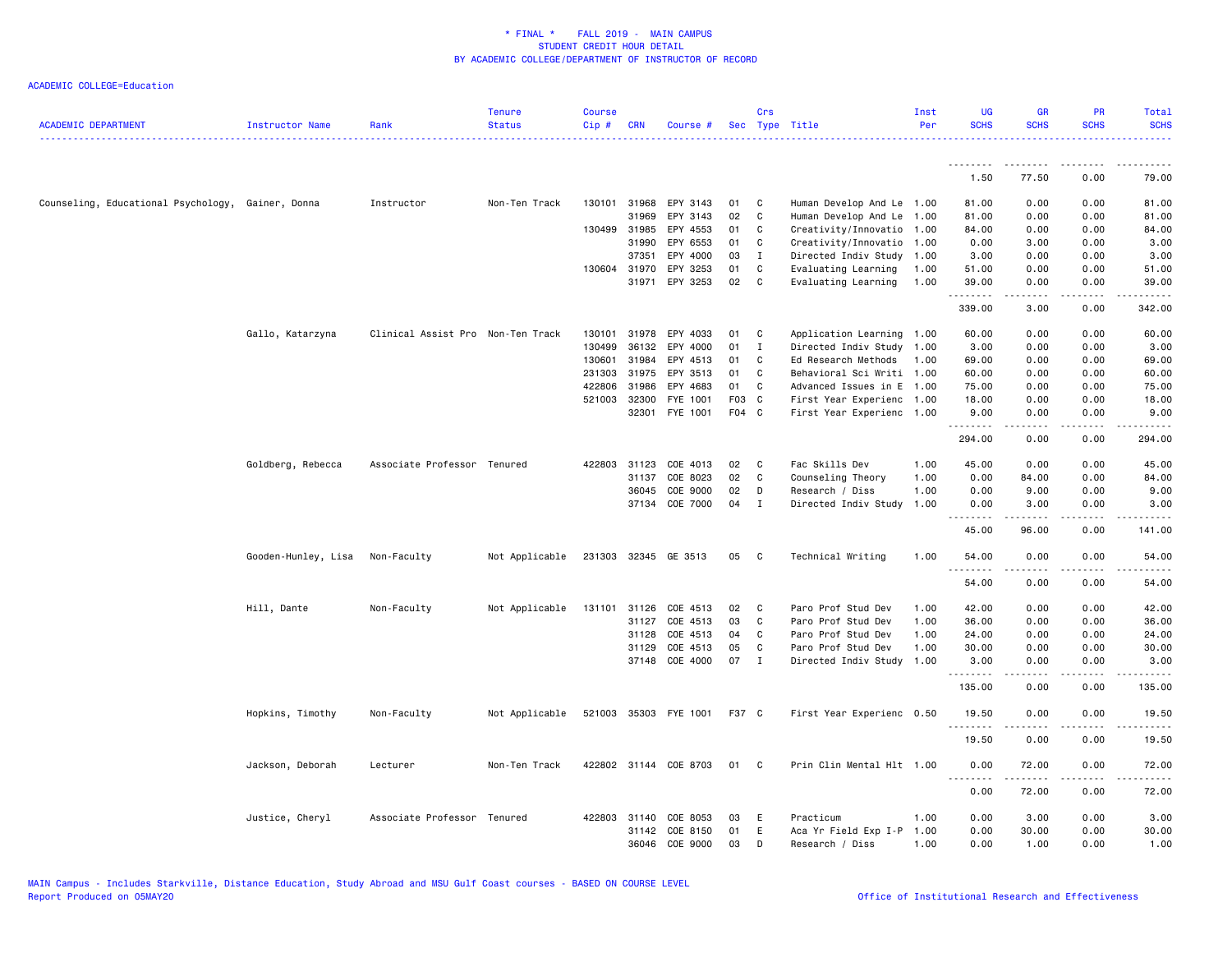| <b>ACADEMIC DEPARTMENT</b>                           | Instructor Name    | Rank                          | <b>Tenure</b><br><b>Status</b> | <b>Course</b><br>Cip# | <b>CRN</b>   | Course #              |       | Crs | Sec Type Title            | Inst<br>Per | <b>UG</b><br><b>SCHS</b> | <b>GR</b><br><b>SCHS</b>                                                                                                                                      | <b>PR</b><br><b>SCHS</b> | Total<br><b>SCHS</b>                                                                                                               |
|------------------------------------------------------|--------------------|-------------------------------|--------------------------------|-----------------------|--------------|-----------------------|-------|-----|---------------------------|-------------|--------------------------|---------------------------------------------------------------------------------------------------------------------------------------------------------------|--------------------------|------------------------------------------------------------------------------------------------------------------------------------|
|                                                      |                    |                               |                                |                       |              |                       |       |     |                           |             | .                        |                                                                                                                                                               |                          |                                                                                                                                    |
|                                                      |                    |                               |                                |                       |              |                       |       |     |                           |             | 0.00                     | 34.00                                                                                                                                                         | 0.00                     | 34.00                                                                                                                              |
| Counseling, Educational Psychology, Karriem, Dinetta |                    | Non-Faculty                   | Not Applicable                 |                       | 422707 31131 | COE 4743              | 01    | C   | Gender Issues In Cou 1.00 |             | 60.00                    | 0.00                                                                                                                                                          | 0.00                     | 60.00                                                                                                                              |
|                                                      |                    |                               |                                |                       |              | 31134 COE 6743        | 01    | C   | Gender Issues In Cou 1.00 |             | 0.00<br>.                | 9.00<br>.                                                                                                                                                     | 0.00<br>.                | 9.00<br>$\frac{1}{2}$                                                                                                              |
|                                                      |                    |                               |                                |                       |              |                       |       |     |                           |             | 60.00                    | 9.00                                                                                                                                                          | 0.00                     | 69.00                                                                                                                              |
|                                                      | Locke, Brian       | Non-Faculty                   | Not Applicable                 | 300000                | 34750        | TKT 4403              | 501 C |     | Campus Transition fo 1.00 |             | 18.00                    | 0.00                                                                                                                                                          | 0.00                     | 18.00                                                                                                                              |
|                                                      |                    |                               |                                |                       |              | 34756 TKT 6403        | 501 C |     | Campus Transition fo 1.00 |             | 0.00                     | 9.00                                                                                                                                                          | 0.00                     | 9.00                                                                                                                               |
|                                                      |                    |                               |                                |                       |              |                       |       |     |                           |             | .<br>18.00               | .<br>9.00                                                                                                                                                     | 0.00                     | $\frac{1}{2} \left( \frac{1}{2} \right) \left( \frac{1}{2} \right) \left( \frac{1}{2} \right) \left( \frac{1}{2} \right)$<br>27.00 |
|                                                      | Looby, Eugenie     | Professor                     | Tenured                        |                       | 131101 31146 | COE 8803              | 01    | C   | Crisis Response Coun      | 1.00        | 0.00                     | 54.00                                                                                                                                                         | 0.00                     | 54.00                                                                                                                              |
|                                                      |                    |                               |                                | 422803                | 31122        | COE 4013              | 01    | C   | Fac Skills Dev            | 0.10        | 4.50                     | 0.00                                                                                                                                                          | 0.00                     | 4.50                                                                                                                               |
|                                                      |                    |                               |                                |                       | 36047        | COE 9000              | 04    | D   | Research / Diss           | 1.00        | 0.00                     | 1.00                                                                                                                                                          | 0.00                     | 1.00                                                                                                                               |
|                                                      |                    |                               |                                |                       |              | 511505 31143 COE 8303 | 01    | C   | Family Couns Theory       | 1.00        | 0.00<br>.                | 63.00<br><u>.</u>                                                                                                                                             | 0.00<br>.                | 63.00<br>.                                                                                                                         |
|                                                      |                    |                               |                                |                       |              |                       |       |     |                           |             | 4.50                     | 118.00                                                                                                                                                        | 0.00                     | 122.50                                                                                                                             |
|                                                      | Mazahreh, Laith    | Assistant Professor Ten Track |                                | 131101                | 31147        | COE 8903              | 01    | C   | School Couns Service      | 1.00        | 0.00                     | 24.00                                                                                                                                                         | 0.00                     | 24.00                                                                                                                              |
|                                                      |                    |                               |                                | 422803                | 31136        | COE 8023              | 01    | C   | Counseling Theory         | 1.00        | 0.00                     | 21.00                                                                                                                                                         | 0.00                     | 21.00                                                                                                                              |
|                                                      |                    |                               |                                |                       |              |                       |       |     |                           |             | .<br>0.00                | $\frac{1}{2} \left( \frac{1}{2} \right) \left( \frac{1}{2} \right) \left( \frac{1}{2} \right) \left( \frac{1}{2} \right) \left( \frac{1}{2} \right)$<br>45.00 | 0.00                     | 45.00                                                                                                                              |
|                                                      | McCleon, Tawny     | Associate Professor Tenured   |                                | 130499                | 37293        | EPY 7000              | 04    | I   | Directed Indiv Study      | 1.00        | 0.00                     | 3.00                                                                                                                                                          | 0.00                     | 3.00                                                                                                                               |
|                                                      |                    |                               |                                | 130604                | 31999        | EPY 8723              | 01    | B   | Assessmt Ed Rel Set       | 0.25        | 0.00                     | 7.50                                                                                                                                                          | 0.00                     | 7.50                                                                                                                               |
|                                                      |                    |                               |                                | 130699                | 31997        | EPY 8690              | 03    | E   | School Psy Practicum      | 1.00        | 0.00                     | 21.00                                                                                                                                                         | 0.00                     | 21.00                                                                                                                              |
|                                                      |                    |                               |                                | 422803                | 32002        | EPY 8933              | 01    | C   | Integ Psycho-Ed Asse      | 1.00        | 0.00                     | 24.00                                                                                                                                                         | 0.00                     | 24.00                                                                                                                              |
|                                                      |                    |                               |                                | 422805                | 32001        | EPY 8780              | 01    | C   | Internship Sch Psy        | 1.00        | 0.00                     | 24.00                                                                                                                                                         | 0.00                     | 24.00                                                                                                                              |
|                                                      |                    |                               |                                | 422806                | 32005        | EPY 9730              | 01    | Ε   | Doc Psy Internship        | 1.00        | 0.00                     | 48.00                                                                                                                                                         | 0.00                     | 48.00                                                                                                                              |
|                                                      |                    |                               |                                |                       |              | 429999 36052 EPY 9000 | 04    | D   | Research / Diss           | 1.00        | 0.00                     | 8.00                                                                                                                                                          | 0.00                     | 8.00                                                                                                                               |
|                                                      |                    |                               |                                |                       |              |                       |       |     |                           |             | $\frac{1}{2}$<br>0.00    | $- - - - -$<br>135.50                                                                                                                                         | .<br>0.00                | .<br>135.50                                                                                                                        |
|                                                      | Olivieri, Kathleen | Lecturer                      | Non-Ten Track                  |                       |              | 231303 32355 GE 3513  | 15    | C   | Technical Writing         | 1.00        | 57.00                    | 0.00                                                                                                                                                          | 0.00                     | 57.00                                                                                                                              |
|                                                      |                    |                               |                                |                       |              |                       |       |     |                           |             | .<br>57.00               | .<br>0.00                                                                                                                                                     | $\frac{1}{2}$<br>0.00    | $\frac{1}{2} \left( \frac{1}{2} \right) \left( \frac{1}{2} \right) \left( \frac{1}{2} \right) \left( \frac{1}{2} \right)$<br>57.00 |
|                                                      | Owens, Hannah      | Lecturer                      | Non-Ten Track                  | 131321                | 34754        | TKT 4803              | 501 C |     | Integ Tech for Learn 1.00 |             | 24.00                    | 0.00                                                                                                                                                          | 0.00                     | 24.00                                                                                                                              |
|                                                      |                    |                               |                                |                       |              | 34760 TKT 6803        | 501 C |     | Integ Tech for Learn 1.00 |             | 0.00                     | 15.00                                                                                                                                                         | 0.00                     | 15.00                                                                                                                              |
|                                                      |                    |                               |                                |                       |              |                       |       |     |                           |             | .                        | $\frac{1}{2} \left( \frac{1}{2} \right) \left( \frac{1}{2} \right) \left( \frac{1}{2} \right) \left( \frac{1}{2} \right) \left( \frac{1}{2} \right)$          | د د د د                  |                                                                                                                                    |
|                                                      |                    |                               |                                |                       |              |                       |       |     |                           |             | 24.00                    | 15.00                                                                                                                                                         | 0.00                     | 39.00                                                                                                                              |
|                                                      | Palmer, Charles    | Associate Professor Tenured   |                                | 422803 31141          |              | COE 8063              | 02    | C   | Res Tech For Counsel      | 1.00        | 0.00                     | 60.00                                                                                                                                                         | 0.00                     | 60.00                                                                                                                              |
|                                                      |                    |                               |                                |                       | 36048        | COE 9000              | 05    | D   | Research / Diss           | 1.00        | 0.00                     | 1.00                                                                                                                                                          | 0.00                     | 1.00                                                                                                                               |
|                                                      |                    |                               |                                |                       | 512310 34922 | COE 8353              | 01    | C   | Voc Rehab Counseling      | 1.00        | 0.00                     | 24.00                                                                                                                                                         | 0.00                     | 24.00                                                                                                                              |
|                                                      |                    |                               |                                |                       | 34923        | COE 8373              | 01    | C   | Med Aspects/Disabil       | 1.00        | 0.00                     | 33.00                                                                                                                                                         | 0.00                     | 33.00                                                                                                                              |
|                                                      |                    |                               |                                |                       |              |                       |       |     |                           |             | .<br>0.00                | .<br>118.00                                                                                                                                                   | .<br>0.00                | .<br>118.00                                                                                                                        |
|                                                      | Perkins, Sarah     | Grad Teach Assist             | Not Applicable                 |                       |              | 131315 32846 LSK 1001 | 01    | C   | Freshman Seminar          | 0.20        | 2.00                     | 0.00                                                                                                                                                          | 0.00                     | 2.00                                                                                                                               |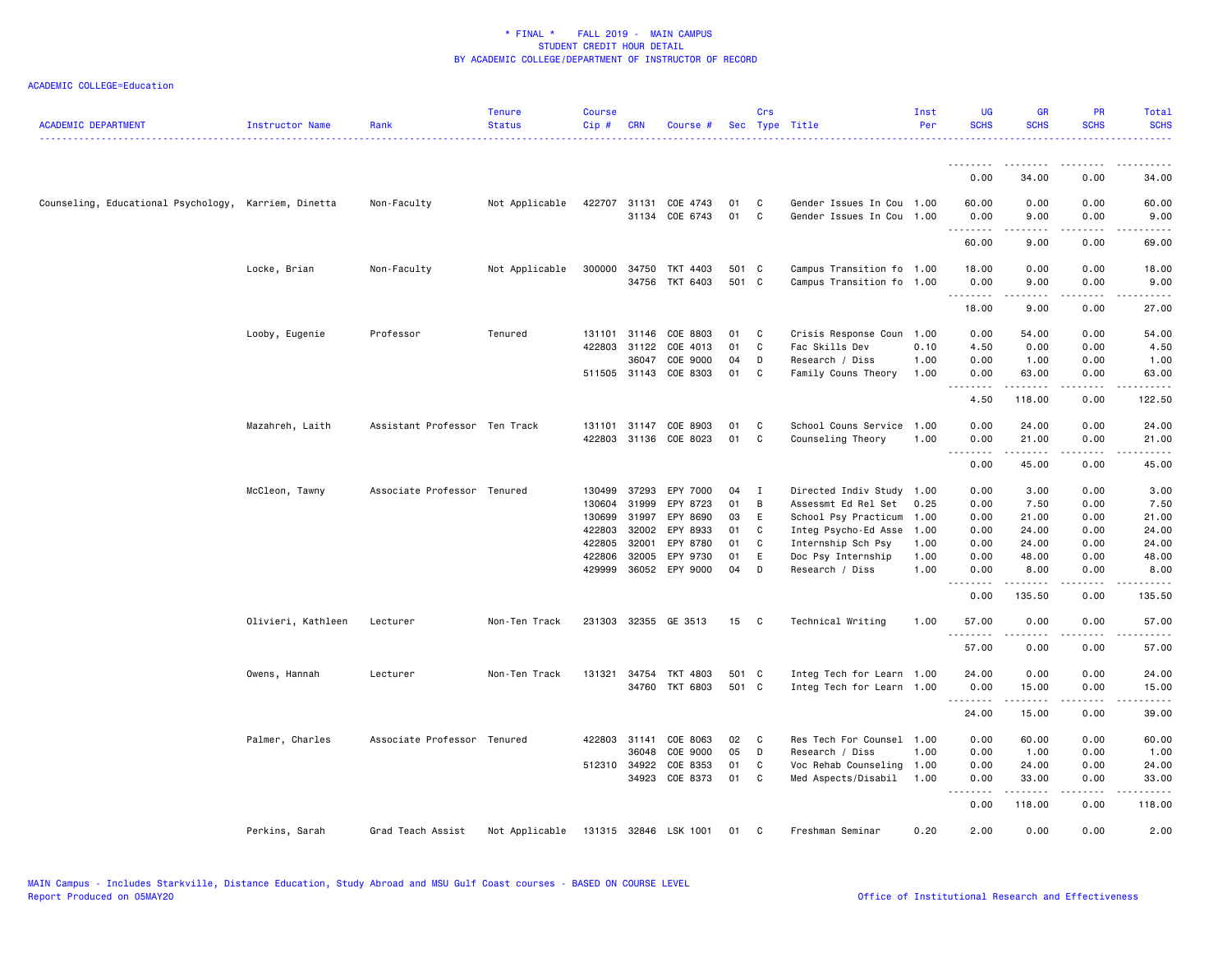| <b>ACADEMIC DEPARTMENT</b>                        | Instructor Name    | Rank                                               | <b>Tenure</b><br><b>Status</b> | <b>Course</b><br>Cip# | <b>CRN</b>     | Course #                          |          | Crs               | Sec Type Title                          | Inst<br>Per  | <b>UG</b><br><b>SCHS</b> | <b>GR</b><br><b>SCHS</b>                                                                                                                             | PR<br><b>SCHS</b>           | Total<br><b>SCHS</b>                                                                                                               |
|---------------------------------------------------|--------------------|----------------------------------------------------|--------------------------------|-----------------------|----------------|-----------------------------------|----------|-------------------|-----------------------------------------|--------------|--------------------------|------------------------------------------------------------------------------------------------------------------------------------------------------|-----------------------------|------------------------------------------------------------------------------------------------------------------------------------|
|                                                   |                    |                                                    |                                |                       |                |                                   |          |                   |                                         |              | <u>.</u><br>2.00         | 0.00                                                                                                                                                 | 0.00                        | 2.00                                                                                                                               |
|                                                   |                    |                                                    | Non-Ten Track                  |                       |                |                                   | 501 C    |                   | Mid Level Assessment 1.00               |              |                          |                                                                                                                                                      |                             |                                                                                                                                    |
| Counseling, Educational Psychology, Seymour, Dana |                    | Lecturer                                           |                                |                       |                | 130604 34517 EPY 8473             |          |                   |                                         |              | 0.00<br>.                | 45.00<br>.                                                                                                                                           | 0.00<br>.                   | 45.00<br>$\frac{1}{2} \left( \frac{1}{2} \right) \left( \frac{1}{2} \right) \left( \frac{1}{2} \right) \left( \frac{1}{2} \right)$ |
|                                                   |                    |                                                    |                                |                       |                |                                   |          |                   |                                         |              | 0.00                     | 45.00                                                                                                                                                | 0.00                        | 45.00                                                                                                                              |
|                                                   |                    | Stratton-Gadke, Kase Associate Professor Ten Track |                                |                       |                | 130499 37144 EPY 4000             | 02       | $\mathbf{I}$      | Directed Indiv Study                    | 1.00         | 6.00                     | 0.00                                                                                                                                                 | 0.00                        | 6.00                                                                                                                               |
|                                                   |                    |                                                    |                                | 130699                | 31996          | EPY 8690                          | 02       | E                 | School Psy Practicum                    | 1.00         | 0.00                     | 27.00                                                                                                                                                | 0.00                        | 27.00                                                                                                                              |
|                                                   |                    |                                                    |                                |                       | 422703 31994   | EPY 8253<br>429999 36053 EPY 9000 | 01<br>05 | $\mathtt{C}$<br>D | Child Dev/Pathology<br>Research / Diss  | 1.00<br>1.00 | 0.00                     | 39.00<br>16.00                                                                                                                                       | 0.00<br>0.00                | 39.00<br>16.00                                                                                                                     |
|                                                   |                    |                                                    |                                |                       |                |                                   |          |                   |                                         |              | 0.00<br>.                | $\frac{1}{2} \left( \frac{1}{2} \right) \left( \frac{1}{2} \right) \left( \frac{1}{2} \right) \left( \frac{1}{2} \right) \left( \frac{1}{2} \right)$ | $\sim$ $\sim$ $\sim$ $\sim$ |                                                                                                                                    |
|                                                   |                    |                                                    |                                |                       |                |                                   |          |                   |                                         |              | 6.00                     | 82.00                                                                                                                                                | 0.00                        | 88.00                                                                                                                              |
|                                                   | Strauss, Belinda   | Grad Teach Assist                                  | Not Applicable                 |                       |                | 422803 31122 COE 4013             | 01       | C.                | Fac Skills Dev                          | 0.90         | 40.50<br>.               | 0.00<br>.                                                                                                                                            | 0.00<br>د د د د             | 40.50<br>.                                                                                                                         |
|                                                   |                    |                                                    |                                |                       |                |                                   |          |                   |                                         |              | 40.50                    | 0.00                                                                                                                                                 | 0.00                        | 40.50                                                                                                                              |
|                                                   | Therthani, Sumedha | Assistant Professor Ten Track                      |                                |                       |                | 422803 36805 COE 8063             | 01       | C                 | Res Tech For Counsel 1.00               |              | 0.00                     | 18.00                                                                                                                                                | 0.00                        | 18.00                                                                                                                              |
|                                                   |                    |                                                    |                                |                       |                |                                   |          |                   |                                         |              | .<br>0.00                | 18.00                                                                                                                                                | 0.00                        | 18.00                                                                                                                              |
|                                                   | Vanhorn, Avent     | Non-Faculty                                        | Not Applicable                 |                       |                | 131101 31125 COE 4513             | 01       | C                 | Paro Prof Stud Dev                      | 1.00         | 117.00                   | 0.00                                                                                                                                                 | 0.00                        | 117.00                                                                                                                             |
|                                                   |                    |                                                    |                                |                       | 36502          | COE 4000                          | 01       | $\mathbf I$       | Directed Indiv Study                    | 1.00         | 3.00                     | 0.00                                                                                                                                                 | 0.00                        | 3.00                                                                                                                               |
|                                                   |                    |                                                    |                                |                       | 36503          | COE 4000                          | 02       | $\mathbf{I}$      | Directed Indiv Study                    | 1.00         | 3.00                     | 0.00                                                                                                                                                 | 0.00                        | 3.00                                                                                                                               |
|                                                   |                    |                                                    |                                |                       | 36504          | COE 4000                          | 03       | $\mathbf I$       | Directed Indiv Study                    | 1.00         | 3.00                     | 0.00                                                                                                                                                 | 0.00                        | 3.00                                                                                                                               |
|                                                   |                    |                                                    |                                |                       | 36505          | COE 4000                          | 04       | $\mathbf I$       | Directed Indiv Study 1.00               |              | 3.00                     | 0.00                                                                                                                                                 | 0.00                        | 3.00                                                                                                                               |
|                                                   |                    |                                                    |                                |                       | 36506          | COE 4000                          | 05       | $\mathbf I$       | Directed Indiv Study 1.00               |              | 3.00                     | 0.00                                                                                                                                                 | 0.00                        | 3.00                                                                                                                               |
|                                                   |                    |                                                    |                                |                       | 36507          | COE 4000                          | 06       | $\mathbf{I}$      | Directed Indiv Study 1.00               |              | 3.00<br>.                | 0.00                                                                                                                                                 | 0.00<br>.                   | 3.00<br>.                                                                                                                          |
|                                                   |                    |                                                    |                                |                       |                |                                   |          |                   |                                         |              | 135.00                   | 0.00                                                                                                                                                 | 0.00                        | 135.00                                                                                                                             |
|                                                   | Vincent, Chelsey   | Instructor                                         | Non-Ten Track                  |                       |                | 131315 34810 LSK 1023             | 07       | C                 | Col Read/Study Skill 1.00               |              | 51.00<br>.               | 0.00<br>$- - - - -$                                                                                                                                  | 0.00<br>.                   | 51.00<br>.                                                                                                                         |
|                                                   |                    |                                                    |                                |                       |                |                                   |          |                   |                                         |              | 51.00                    | 0.00                                                                                                                                                 | 0.00                        | 51.00                                                                                                                              |
|                                                   | Wang, Chih-Hsuan   | Lecturer                                           | Non-Ten Track                  |                       |                | 130603 34515 EPY 6214             | 501 B    |                   | Ed & Psy Statistics                     | 1.00         | 0.00                     | 56.00                                                                                                                                                | 0.00                        | 56.00                                                                                                                              |
|                                                   |                    |                                                    |                                |                       |                | 34516 EPY 8214                    | 501 B    |                   | Int Ed & Psy Stat                       | 1.00         | 0.00<br><u>.</u>         | 16.00<br><u>.</u>                                                                                                                                    | 0.00<br>.                   | 16.00<br>.                                                                                                                         |
|                                                   |                    |                                                    |                                |                       |                |                                   |          |                   |                                         |              | 0.00                     | 72.00                                                                                                                                                | 0.00                        | 72.00                                                                                                                              |
|                                                   | Wei, Tianlan       | Assistant Professor Ten Track                      |                                | 130499                | 37060          | EPY 7000                          | 03       | I                 | Directed Indiv Study                    | 1.00         | 0.00                     | 3.00                                                                                                                                                 | 0.00                        | 3.00                                                                                                                               |
|                                                   |                    |                                                    |                                | 130601                | 32003          | EPY 9213                          | 01       | C                 | Multi Analysis Ed Rs                    | 1.00         | 0.00                     | 63.00                                                                                                                                                | 0.00                        | 63.00                                                                                                                              |
|                                                   |                    |                                                    |                                |                       | 130603 31991   | EPY 8214                          | 01       | C                 | Int Ed & Psy Stat                       | 1.00         | 0.00                     | 56.00                                                                                                                                                | 0.00                        | 56.00                                                                                                                              |
|                                                   |                    |                                                    |                                |                       | 31992          | EPY 8214                          | 02       | К                 | Int Ed & Psy Stat                       | 1.00         | 0.00                     | 0.00                                                                                                                                                 | 0.00                        | 0.00                                                                                                                               |
|                                                   |                    |                                                    |                                |                       | 131005 31979   | EPY 4073                          | 01<br>01 | C<br>C.           | Personal & Motivatio                    | 0.10<br>0.10 | 8.10                     | 0.00                                                                                                                                                 | 0.00                        | 8.10                                                                                                                               |
|                                                   |                    |                                                    |                                | 421801<br>429999      | 34919<br>36054 | EPY 6073<br>EPY 9000              | 06       | D                 | Personal & Motivatio<br>Research / Diss | 1.00         | 0.00<br>0.00             | 0.90<br>18.00                                                                                                                                        | 0.00<br>0.00                | 0.90<br>18.00                                                                                                                      |
|                                                   |                    |                                                    |                                |                       |                |                                   |          |                   |                                         |              | .<br>8.10                | $- - - - -$<br>140.90                                                                                                                                | د د د د<br>0.00             | .<br>149.00                                                                                                                        |
|                                                   | Wildmon, Mark      | Lecturer                                           | Non-Ten Track                  |                       |                | 422805 31998 EPY 8703             | 01       | C                 | School Psychology                       | 1.00         | 0.00                     | 21.00                                                                                                                                                | 0.00                        | 21.00                                                                                                                              |
|                                                   |                    |                                                    |                                |                       |                | 32004 EPY 9703                    | 01       | s                 | Leg & Eth School Psy                    | 1.00         | 0.00                     | 21.00                                                                                                                                                | 0.00                        | 21.00                                                                                                                              |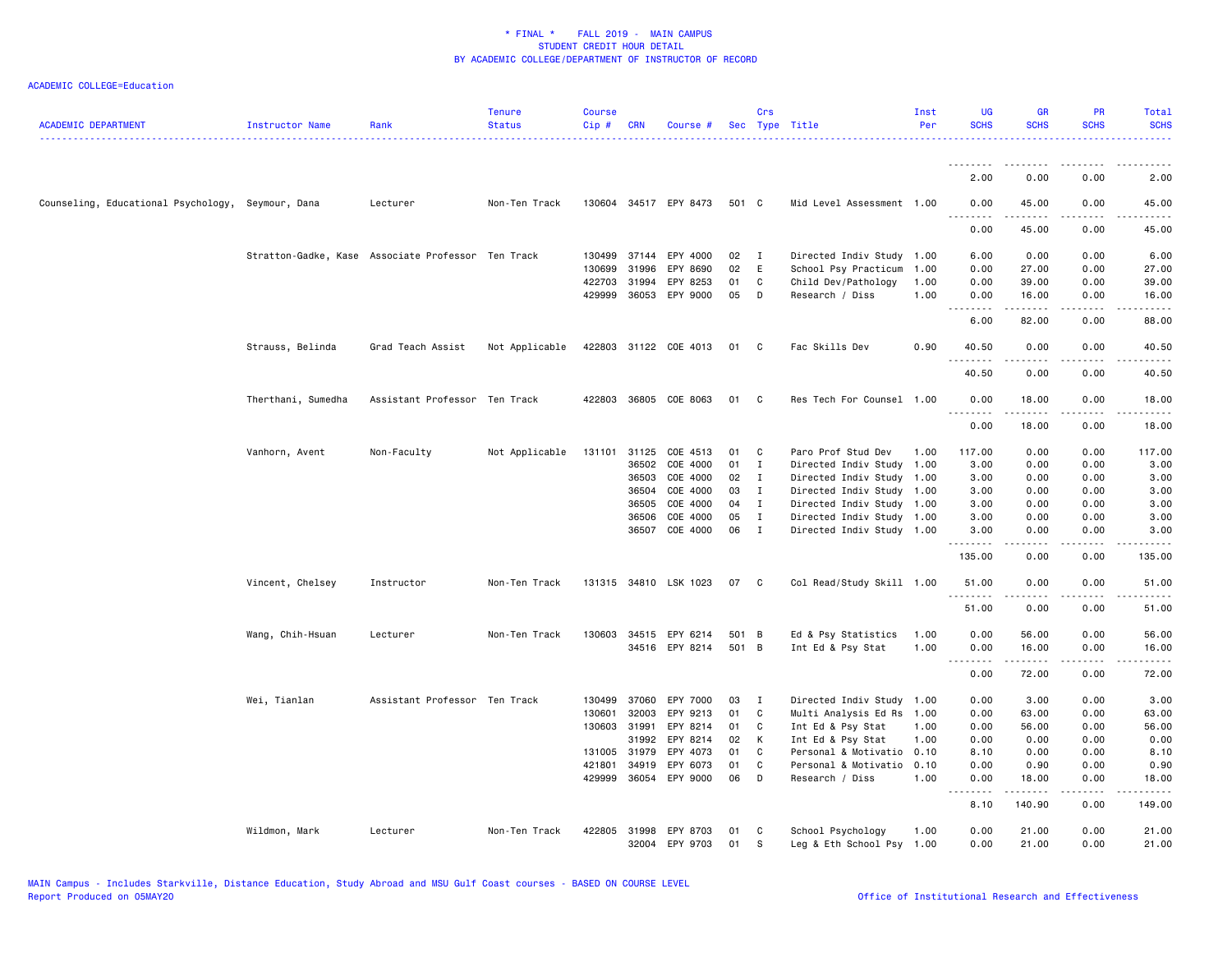| <b>ACADEMIC DEPARTMENT</b>                        | Instructor Name     | Rank              | <b>Tenure</b><br><b>Status</b> | Course<br>Cip#   | <b>CRN</b> | Course #                   |          | Crs                 | Sec Type Title                                         | Inst<br>Per | <b>UG</b><br><b>SCHS</b> | <b>GR</b><br><b>SCHS</b> | <b>PR</b><br><b>SCHS</b> | Total<br><b>SCHS</b>                                                                                                                                                                                                                                                                                                                                                                                                                                                                       |
|---------------------------------------------------|---------------------|-------------------|--------------------------------|------------------|------------|----------------------------|----------|---------------------|--------------------------------------------------------|-------------|--------------------------|--------------------------|--------------------------|--------------------------------------------------------------------------------------------------------------------------------------------------------------------------------------------------------------------------------------------------------------------------------------------------------------------------------------------------------------------------------------------------------------------------------------------------------------------------------------------|
|                                                   |                     |                   |                                |                  |            |                            |          |                     |                                                        |             | --------                 | ---------                | .                        | .                                                                                                                                                                                                                                                                                                                                                                                                                                                                                          |
|                                                   |                     |                   |                                |                  |            |                            |          |                     |                                                        |             | 0.00                     | 42.00                    | 0.00                     | 42.00                                                                                                                                                                                                                                                                                                                                                                                                                                                                                      |
| Counseling, Educational Psychology, Xie, Jianling |                     | Grad Teach Assist | Not Applicable                 | 131005<br>421801 | 31979      | EPY 4073<br>34919 EPY 6073 | 01<br>01 | $\mathbf{C}$<br>- C | Personal & Motivatio 0.90<br>Personal & Motivatio 0.90 |             | 72.90<br>0.00            | 0.00<br>8.10             | 0.00<br>0.00             | 72.90<br>8.10                                                                                                                                                                                                                                                                                                                                                                                                                                                                              |
|                                                   |                     |                   |                                |                  |            |                            |          |                     |                                                        |             | --------<br>72.90        | 8.10                     | 0.00                     | 81.00                                                                                                                                                                                                                                                                                                                                                                                                                                                                                      |
|                                                   | Young Hyatt, Regina | Non-Faculty       | Not Applicable                 | 130401           | 32551      | HED 8573                   | -01      | C.                  | Appl Assmt SA/HE                                       | 1.00        | 0.00                     | 33.00                    | 0.00                     | 33.00                                                                                                                                                                                                                                                                                                                                                                                                                                                                                      |
|                                                   |                     |                   |                                |                  |            |                            |          |                     |                                                        |             | ---------<br>0.00        | ---------<br>33.00       | .<br>0.00                | .<br>33.00                                                                                                                                                                                                                                                                                                                                                                                                                                                                                 |
| ====================================              |                     |                   |                                |                  |            |                            |          |                     |                                                        |             | ========                 |                          | $=$ = = = = = = =        | $\begin{minipage}{0.9\linewidth} \begin{tabular}{l} \multicolumn{2}{l}{} & \multicolumn{2}{l}{} & \multicolumn{2}{l}{} \\ \multicolumn{2}{l}{} & \multicolumn{2}{l}{} & \multicolumn{2}{l}{} \\ \multicolumn{2}{l}{} & \multicolumn{2}{l}{} & \multicolumn{2}{l}{} \\ \multicolumn{2}{l}{} & \multicolumn{2}{l}{} & \multicolumn{2}{l}{} \\ \multicolumn{2}{l}{} & \multicolumn{2}{l}{} & \multicolumn{2}{l}{} \\ \multicolumn{2}{l}{} & \multicolumn{2}{l}{} & \multicolumn{2}{l}{} \\ \$ |
| Counseling, Educational Psychology,               |                     |                   |                                |                  |            |                            |          |                     |                                                        |             | 4316.85                  | 1374.00                  | 0.00                     | 5690.85                                                                                                                                                                                                                                                                                                                                                                                                                                                                                    |
| =====================================             |                     |                   |                                |                  |            |                            |          |                     |                                                        |             |                          |                          |                          | $=$ = = = = = = = = :                                                                                                                                                                                                                                                                                                                                                                                                                                                                      |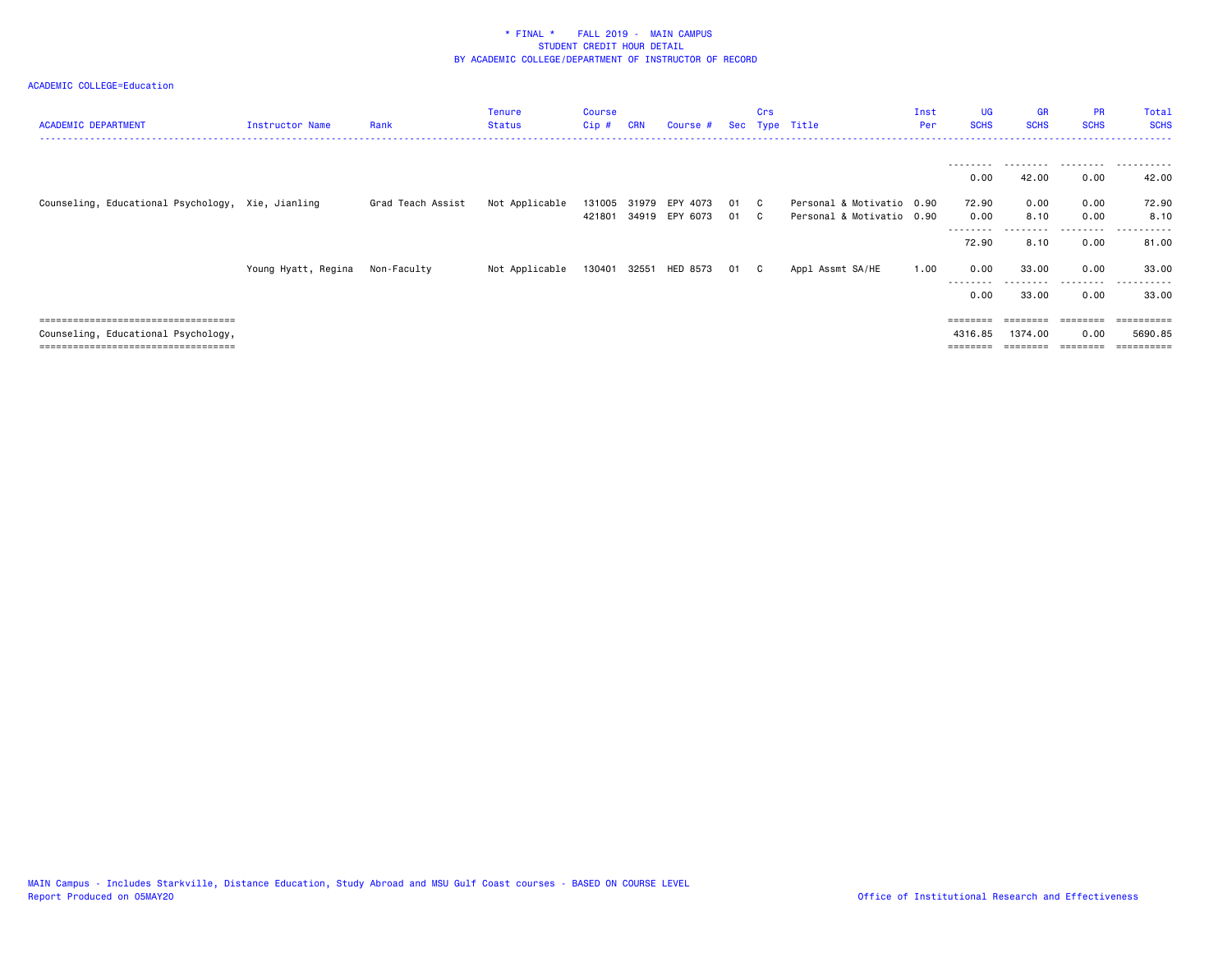| <b>ACADEMIC DEPARTMENT</b>                          | Instructor Name                 | Rank                        | <b>Tenure</b><br><b>Status</b> | <b>Course</b><br>Cip# | <b>CRN</b>   | Course #              | Sec   | Crs          | Type Title                | Inst<br>Per | <b>UG</b><br><b>SCHS</b> | GR<br><b>SCHS</b>                                                                                                                                             | <b>PR</b><br><b>SCHS</b>                                                                                                          | Total<br><b>SCHS</b> |
|-----------------------------------------------------|---------------------------------|-----------------------------|--------------------------------|-----------------------|--------------|-----------------------|-------|--------------|---------------------------|-------------|--------------------------|---------------------------------------------------------------------------------------------------------------------------------------------------------------|-----------------------------------------------------------------------------------------------------------------------------------|----------------------|
|                                                     |                                 |                             |                                |                       |              |                       |       |              |                           |             |                          |                                                                                                                                                               |                                                                                                                                   | .                    |
| Curriculum, Instruction & Special E Alley, Kathleen |                                 | Associate Professor Tenured |                                | 131202 37129          |              | EDE 7000              | 07    | I            | Directed Indiv Study      | 1.00        | 0.00                     | 3.00                                                                                                                                                          | 0.00                                                                                                                              | 3.00                 |
|                                                     |                                 |                             |                                | 131203 33865          |              | RDG 3423              | 01    | C            | Middle Lvl Lit II         | 1.00        | 57.00                    | 0.00                                                                                                                                                          | 0.00                                                                                                                              | 57.00                |
|                                                     |                                 |                             |                                |                       | 33866        | RDG 3423              | 02    | C            | Middle Lvl Lit II         | 1.00        | 30.00                    | 0.00                                                                                                                                                          | 0.00                                                                                                                              | 30.00                |
|                                                     |                                 |                             |                                | 240101 36667          |              | HON 4000              | 05    | $\mathbf{I}$ | Directed Individual       | 1.00        | 3.00<br>.                | 0.00<br>.                                                                                                                                                     | 0.00                                                                                                                              | 3.00<br>.            |
|                                                     |                                 |                             |                                |                       |              |                       |       |              |                           |             | 90.00                    | 3.00                                                                                                                                                          | 0.00                                                                                                                              | 93.00                |
|                                                     | Andrews, Hunter                 | Lecturer                    | Non-Ten Track                  |                       |              | 422814 34493 EDX 3213 | 502 C |              | Indiv Inst Except Ch 1.00 |             | 57.00<br>.               | 0.00<br>.                                                                                                                                                     | 0.00<br>.                                                                                                                         | 57.00                |
|                                                     |                                 |                             |                                |                       |              |                       |       |              |                           |             | 57.00                    | 0.00                                                                                                                                                          | 0.00                                                                                                                              | 57.00                |
|                                                     | Anthony, Kenneth                | Associate Professor Tenured |                                | 131202                | 34915        | EDE 8473              | 01    | C            | Elem Soc Stu Curr         | 1.00        | 0.00                     | 18.00                                                                                                                                                         | 0.00                                                                                                                              | 18.00                |
|                                                     |                                 |                             |                                | 131318 31595          |              | EDE 4143              | 01    | В            | Teach Elem/Mid Lvl S 1.00 |             | 69.00                    | 0.00                                                                                                                                                          | 0.00                                                                                                                              | 69.00                |
|                                                     |                                 |                             |                                |                       |              | 31596 EDE 4143        | 02    | B            | Teach Elem/Mid Lvl S 1.00 |             | 69.00                    | 0.00                                                                                                                                                          | 0.00                                                                                                                              | 69.00                |
|                                                     |                                 |                             |                                |                       |              |                       |       |              |                           |             | .<br>138.00              | .<br>18.00                                                                                                                                                    | .<br>0.00                                                                                                                         | .<br>156.00          |
|                                                     | Atterberry, Tiffiney Instructor |                             | Non-Ten Track                  | 131316 31589          |              | EDE 4113              | 01    | В            | Teach Elem/Mid Level 1.00 |             | 69.00                    | 0.00                                                                                                                                                          | 0.00                                                                                                                              | 69.00                |
|                                                     |                                 |                             |                                |                       | 31590        | EDE 4113              | 02    | В            | Teach Elem/Mid Level      | 1.00        | 69.00                    | 0.00                                                                                                                                                          | 0.00                                                                                                                              | 69.00                |
|                                                     |                                 |                             |                                |                       | 31591        | EDE 4113              | 03    | B            | Teach Elem/Mid Level 1.00 |             | 63.00                    | 0.00                                                                                                                                                          | 0.00                                                                                                                              | 63.00                |
|                                                     |                                 |                             |                                |                       | 34463        | EDE 4113              | 501 C |              | Teach Elem/Mid Level 1.00 |             | 60.00                    | 0.00                                                                                                                                                          | 0.00                                                                                                                              | 60.00                |
|                                                     |                                 |                             |                                |                       |              |                       |       |              |                           |             | .<br>261.00              | 0.00                                                                                                                                                          | .<br>0.00                                                                                                                         | 261.00               |
|                                                     | Binford, Paul                   | Associate Professor Tenured |                                |                       | 131203 34485 | EDS 8243              | 501 C |              | Adv. Plan Manage Lea 1.00 |             | 0.00                     | 39.00                                                                                                                                                         | 0.00                                                                                                                              | 39.00                |
|                                                     |                                 |                             |                                | 131205 31627          |              | EDS 4873              | 01    | C            | Managing Secondary C 1.00 |             | 18.00                    | 0.00                                                                                                                                                          | 0.00                                                                                                                              | 18.00                |
|                                                     |                                 |                             |                                |                       | 37428        | EDS 7000              | 03    | $\mathbf{I}$ | Directed Indiv Study 1.00 |             | 0.00                     | 3.00                                                                                                                                                          | 0.00                                                                                                                              | 3.00                 |
|                                                     |                                 |                             |                                | 131318 31624          |              | EDS 4643              | 01    | C            | Method Teach Soc Stu 1.00 |             | 39.00                    | 0.00                                                                                                                                                          | 0.00                                                                                                                              | 39.00                |
|                                                     |                                 |                             |                                |                       |              |                       |       |              |                           |             | <u>.</u><br>57.00        | $\frac{1}{2} \left( \frac{1}{2} \right) \left( \frac{1}{2} \right) \left( \frac{1}{2} \right) \left( \frac{1}{2} \right) \left( \frac{1}{2} \right)$<br>42.00 | $\frac{1}{2} \left( \frac{1}{2} \right) \left( \frac{1}{2} \right) \left( \frac{1}{2} \right) \left( \frac{1}{2} \right)$<br>0.00 | .<br>99.00           |
|                                                     | Brenner, Devon                  | Professor                   | Tenured                        | 131202 36706          |              | EDE 9000              | 01    | D            | Research / Diss           | 1.00        | 0.00                     | 2.00                                                                                                                                                          | 0.00                                                                                                                              | 2.00                 |
|                                                     |                                 |                             |                                |                       |              | 131205 37244 EDS 9000 | 03    | D            | Research / Diss           | 1.00        | 0.00                     | 1.00                                                                                                                                                          | 0.00                                                                                                                              | 1.00                 |
|                                                     |                                 |                             |                                |                       |              |                       |       |              |                           |             | .<br>0.00                | 3.00                                                                                                                                                          | 0.00                                                                                                                              | 3.00                 |
|                                                     | Brooks, Mary                    | Lecturer                    | Non-Ten Track                  | 131099                |              | 32841 LSK 0103        | 01    | C            | Intermediate Reading 1.00 |             | 45.00                    | 0.00                                                                                                                                                          | 0.00                                                                                                                              | 45.00                |
|                                                     |                                 |                             |                                |                       |              | 32842 LSK 0103        | 02    | <b>C</b>     | Intermediate Reading 1.00 |             | 54.00                    | 0.00                                                                                                                                                          | 0.00                                                                                                                              | 54.00                |
|                                                     |                                 |                             |                                |                       |              |                       |       |              |                           |             | .<br>99.00               | .<br>0.00                                                                                                                                                     | .<br>0.00                                                                                                                         | .<br>99.00           |
|                                                     | Buss, Nikki                     | Lecturer                    | Non-Ten Track                  | 131305                | 31626        | EDS 4673              | 01    | C            | Method Teach Lang Ar 1.00 |             | 66.00                    | 0.00                                                                                                                                                          | 0.00                                                                                                                              | 66.00                |
|                                                     |                                 |                             |                                |                       |              | 131315 33867 RDG 3513 | 01    | C            | Rdg Strag Second Sch 1.00 |             | 72.00                    | 0.00                                                                                                                                                          | 0.00                                                                                                                              | 72.00                |
|                                                     |                                 |                             |                                |                       |              |                       |       |              |                           |             | .                        | .                                                                                                                                                             | ----                                                                                                                              | .                    |
|                                                     |                                 |                             |                                |                       |              |                       |       |              |                           |             | 138.00                   | 0.00                                                                                                                                                          | 0.00                                                                                                                              | 138.00               |
|                                                     | Cagle, Elizabeth                | Lecturer                    | Non-Ten Track                  |                       |              | 231302 31610 EDF 3413 | 04    | C            | Writing For Thinking 1.00 |             | 87.00<br>.               | 0.00<br>.                                                                                                                                                     | 0.00<br>.                                                                                                                         | 87.00<br>.           |
|                                                     |                                 |                             |                                |                       |              |                       |       |              |                           |             | 87.00                    | 0.00                                                                                                                                                          | 0.00                                                                                                                              | 87.00                |
|                                                     | Campbell, Traci                 | Non-Faculty                 | Not Applicable                 | 130101                |              | 31644 EDX 4353        | 01    | C            | Assistive Tech in Sp 1.00 |             | 45.00                    | 0.00                                                                                                                                                          | 0.00                                                                                                                              | 45.00                |
|                                                     |                                 |                             |                                |                       |              | 31651 EDX 6353        | 01    | C            | Assistive Tech in Sp 1.00 |             | 0.00                     | 6.00                                                                                                                                                          | 0.00                                                                                                                              | 6.00                 |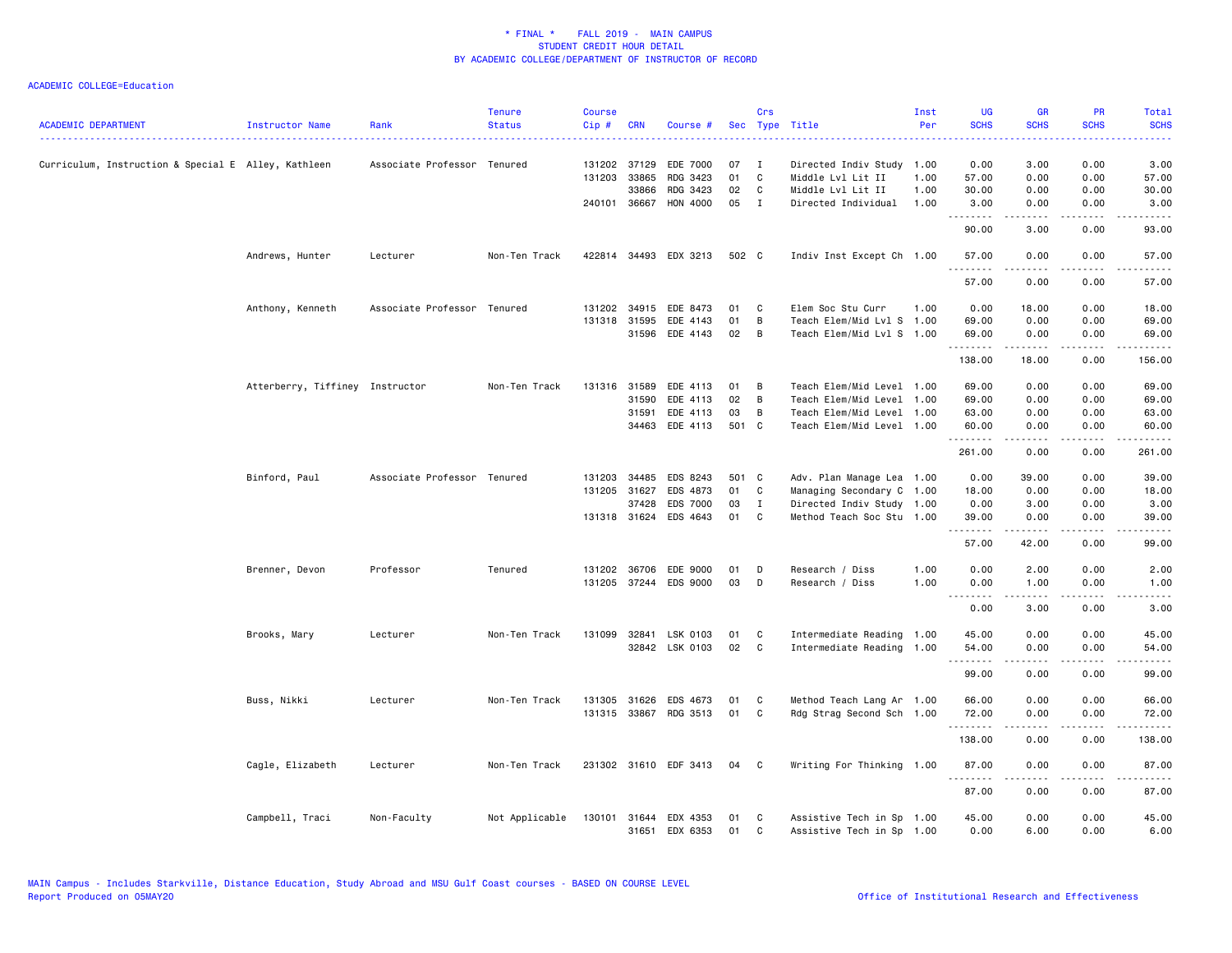| <b>ACADEMIC DEPARTMENT</b>                          | Instructor Name   | Rank                              | <b>Tenure</b><br><b>Status</b> | <b>Course</b><br>Cip# | <b>CRN</b>   | Course #                  |       | Crs          | Sec Type Title            | Inst<br>Per | <b>UG</b><br><b>SCHS</b> | <b>GR</b><br><b>SCHS</b>                                                                                                                                     | <b>PR</b><br><b>SCHS</b> | Total<br><b>SCHS</b>                       |
|-----------------------------------------------------|-------------------|-----------------------------------|--------------------------------|-----------------------|--------------|---------------------------|-------|--------------|---------------------------|-------------|--------------------------|--------------------------------------------------------------------------------------------------------------------------------------------------------------|--------------------------|--------------------------------------------|
|                                                     |                   |                                   |                                |                       |              |                           |       |              |                           |             | .                        |                                                                                                                                                              |                          |                                            |
|                                                     |                   |                                   |                                |                       |              |                           |       |              |                           |             | 45.00                    | 6.00                                                                                                                                                         | 0.00                     | 51.00                                      |
| Curriculum, Instruction & Special E Coffey, Kenneth |                   | Professor                         | Tenured                        |                       | 131001 31645 | EDX 4413                  | 01    | C            | Wk W/Fams of Stdts w 1.00 |             | 93.00                    | 0.00                                                                                                                                                         | 0.00                     | 93.00                                      |
|                                                     |                   |                                   |                                |                       | 34497        | EDX 6173                  | 501 C |              | Intro Contingency Ma      | 1.00        | 0.00                     | 36.00                                                                                                                                                        | 0.00                     | 36.00                                      |
|                                                     |                   |                                   |                                |                       | 37215        | EDX 7000                  | 502 I |              | Directed Indiv Study 1.00 |             | 0.00                     | 1.00                                                                                                                                                         | 0.00                     | 1.00                                       |
|                                                     |                   |                                   |                                |                       | 37217        | EDX 7000                  | 501 I |              | Directed Indiv Study 1.00 |             | 0.00                     | 1.00                                                                                                                                                         | 0.00                     | 1.00                                       |
|                                                     |                   |                                   |                                |                       | 131008 35832 | EDX 4603                  | 01    | C            | Students with Phys/M 1.00 |             | 72.00                    | 0.00                                                                                                                                                         | 0.00                     | 72.00                                      |
|                                                     |                   |                                   |                                |                       | 35833        | EDX 6603                  | 01    | C            | Students with Phys/M 1.00 |             | 0.00<br>.                | 9.00<br>$\frac{1}{2} \left( \frac{1}{2} \right) \left( \frac{1}{2} \right) \left( \frac{1}{2} \right) \left( \frac{1}{2} \right) \left( \frac{1}{2} \right)$ | 0.00<br>.                | 9.00<br><u>.</u>                           |
|                                                     |                   |                                   |                                |                       |              |                           |       |              |                           |             | 165.00                   | 47.00                                                                                                                                                        | 0.00                     | 212.00                                     |
|                                                     | Collier, Matthew  | Lecturer                          | Non-Ten Track                  |                       |              | 131001 34500 EDX 8023     | 501 C |              | Fundamentals of Teac 1.00 |             | 0.00<br>.                | 42.00                                                                                                                                                        | 0.00                     | 42.00                                      |
|                                                     |                   |                                   |                                |                       |              |                           |       |              |                           |             | 0.00                     | 42.00                                                                                                                                                        | 0.00                     | 42.00                                      |
|                                                     | Davis, Louise     | Extension Professor Non-Ten Track |                                |                       |              | 190701 35417 HDFS 9000 01 |       | D            | Research/Dissertatio 1.00 |             | 0.00<br>.                | 3.00<br>$\frac{1}{2} \left( \frac{1}{2} \right) \left( \frac{1}{2} \right) \left( \frac{1}{2} \right) \left( \frac{1}{2} \right) \left( \frac{1}{2} \right)$ | 0.00                     | 3.00<br>$\sim$ $\sim$ $\sim$ $\sim$ $\sim$ |
|                                                     |                   |                                   |                                |                       |              |                           |       |              |                           |             | 0.00                     | 3.00                                                                                                                                                         | 0.00                     | 3.00                                       |
|                                                     | Devlin, Sandy     | Professor                         | Tenured                        | 131001                | 34917        | EDX 8173                  | 01    | C            | Sp Ed In Reg Classrm      | 1.00        | 0.00                     | 15.00                                                                                                                                                        | 0.00                     | 15.00                                      |
|                                                     |                   |                                   |                                |                       | 34918        | EDX 8393                  | 01    | S            | Seminar in Em/Bd          | 1.00        | 0.00                     | 15.00                                                                                                                                                        | 0.00                     | 15.00                                      |
|                                                     |                   |                                   |                                |                       | 35876        | EDX 9000                  | 01    | D            | Research / Diss           | 1.00        | 0.00                     | 13.00                                                                                                                                                        | 0.00                     | 13.00                                      |
|                                                     |                   |                                   |                                |                       | 35880        | EDX 7000                  | 01    | I            | Directed Indiv Study      | 1.00        | 0.00                     | 3.00                                                                                                                                                         | 0.00                     | 3.00                                       |
|                                                     |                   |                                   |                                |                       | 36469        | EDX 7000                  | 03    | $\mathbf{I}$ | Directed Indiv Study      | 1.00        | 0.00                     | 3.00                                                                                                                                                         | 0.00                     | 3.00                                       |
|                                                     |                   |                                   |                                |                       | 36911        | EDX 7000                  | 06    | $\mathbf{I}$ | Directed Indiv Study      | 1.00        | 0.00                     | 3.00                                                                                                                                                         | 0.00                     | 3.00                                       |
|                                                     |                   |                                   |                                |                       | 36931        | EDX 7000                  | 07    | $\mathbf I$  | Directed Indiv Study 1.00 |             | 0.00                     | 3.00                                                                                                                                                         | 0.00                     | 3.00                                       |
|                                                     |                   |                                   |                                |                       | 422814 31640 | EDX 3223                  | 01    | C            | Intro to Emtnl/Behav 1.00 |             | 69.00<br>.               | 0.00<br>د د د د د                                                                                                                                            | 0.00<br>.                | 69.00<br>.                                 |
|                                                     |                   |                                   |                                |                       |              |                           |       |              |                           |             | 69.00                    | 55.00                                                                                                                                                        | 0.00                     | 124.00                                     |
|                                                     | Durst, Hope       | Lecturer                          | Non-Ten Track                  |                       |              | 131203 31579 EDE 3223     | 01    | C            | Middle Level Educati 1.00 |             | 75.00<br>.               | 0.00<br>- - - - -                                                                                                                                            | 0.00<br>$- - - -$        | 75.00<br>.                                 |
|                                                     |                   |                                   |                                |                       |              |                           |       |              |                           |             | 75.00                    | 0.00                                                                                                                                                         | 0.00                     | 75.00                                      |
|                                                     | Everett, Jana     | Lecturer                          | Non-Ten Track                  |                       |              | 131315 31581 EDE 3233     | 02    | $\mathbf{C}$ | Teach Lit at Elem/Mi 1.00 |             | 69.00<br>.               | 0.00                                                                                                                                                         | 0.00                     | 69.00                                      |
|                                                     |                   |                                   |                                |                       |              |                           |       |              |                           |             | 69.00                    | 0.00                                                                                                                                                         | 0.00                     | 69.00                                      |
|                                                     | Farr, Sherry      | Lecturer                          | Non-Ten Track                  |                       | 131202 31578 | EDE 3123                  | 03    | C            | Early Childhood Ed        | 1.00        | 78.00                    | 0.00                                                                                                                                                         | 0.00                     | 78.00                                      |
|                                                     |                   |                                   |                                |                       |              | 131315 34916 RDG 3123     | 04    | C            | Early Lit Instruct I 1.00 |             | 63.00                    | 0.00                                                                                                                                                         | 0.00                     | 63.00                                      |
|                                                     |                   |                                   |                                |                       |              |                           |       |              |                           |             | .<br>141.00              | $\frac{1}{2} \left( \frac{1}{2} \right) \left( \frac{1}{2} \right) \left( \frac{1}{2} \right) \left( \frac{1}{2} \right) \left( \frac{1}{2} \right)$<br>0.00 | .<br>0.00                | .<br>141.00                                |
|                                                     | Fondren, Patricia | Assistant Professor Ten Track     |                                | 131001                | 31647        | EDX 4873                  | 01    | -S           | Prof Sem In Sp Ed         | 1.00        | 27.00                    | 0.00                                                                                                                                                         | 0.00                     | 27.00                                      |
|                                                     |                   |                                   |                                |                       | 34494        | EDX 4873                  | 501 S |              | Prof Sem In Sp Ed         | 1.00        | 12.00                    | 0.00                                                                                                                                                         | 0.00                     | 12.00                                      |
|                                                     |                   |                                   |                                |                       |              | 422814 31632 EDX 3203     | 01    | C            | Intro To Learn Disab      | 1.00        | 111.00                   | 0.00                                                                                                                                                         | 0.00                     | 111.00                                     |
|                                                     |                   |                                   |                                |                       |              |                           |       |              |                           |             | .<br>150.00              | .<br>0.00                                                                                                                                                    | .<br>0.00                | . <u>.</u> .<br>150.00                     |
|                                                     | Franz, Dana       | Professor                         | Tenured                        | 131205                | 35878        | <b>EDS 9000</b>           | 01    | Ð            | Research / Diss           | 1.00        | 0.00                     | 16.00                                                                                                                                                        | 0.00                     | 16.00                                      |
|                                                     |                   |                                   |                                |                       | 36023        | EDX 9221                  | 01    | C            | Professional Practic      | 1.00        | 0.00                     | 5.00                                                                                                                                                         | 0.00                     | 5.00                                       |
|                                                     |                   |                                   |                                | 131311                | 31623        | EDS 4633                  | 01    | $\mathbf{C}$ | Methods of Teaching       | 1.00        | 39.00                    | 0.00                                                                                                                                                         | 0.00                     | 39.00                                      |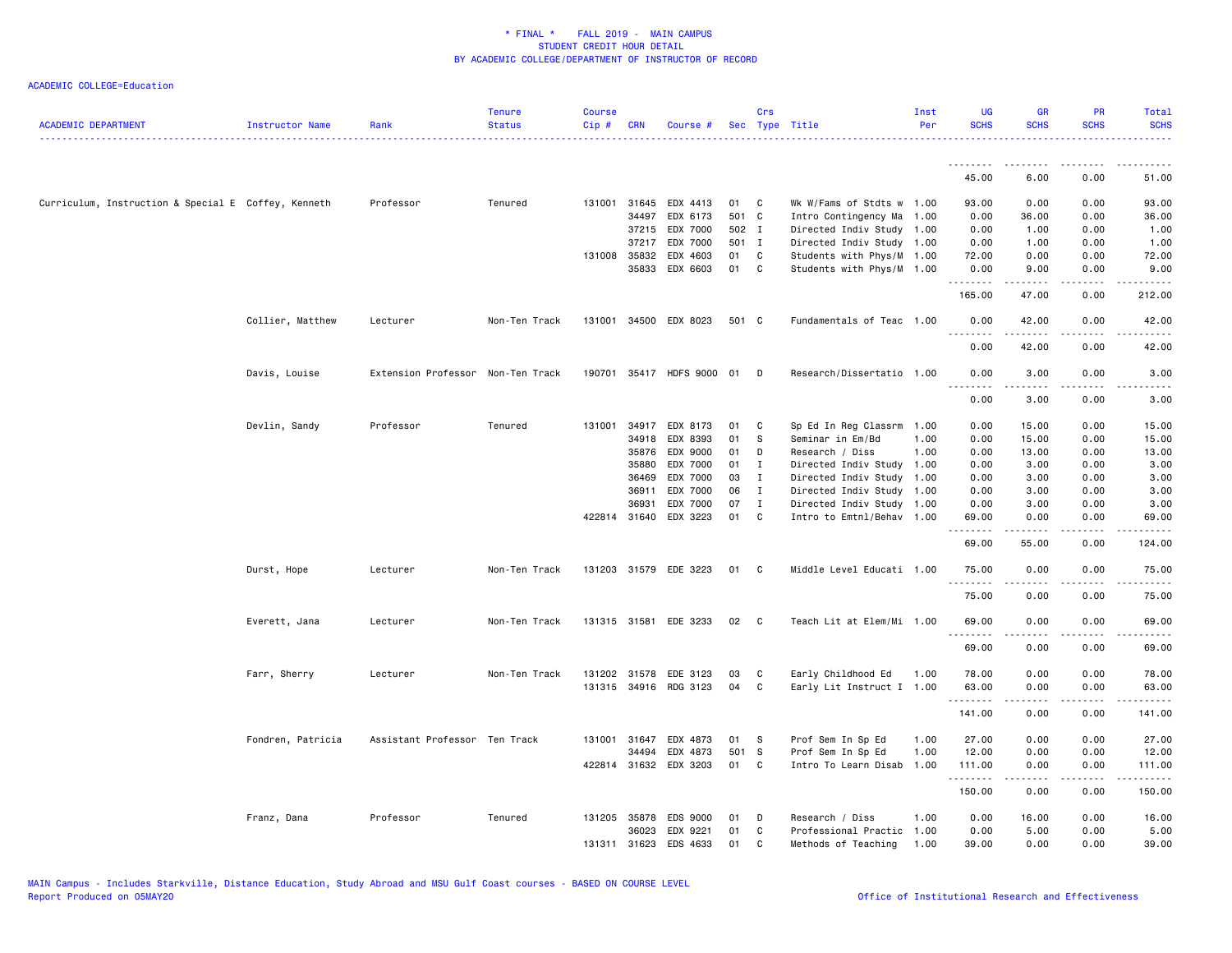| <b>ACADEMIC DEPARTMENT</b>                         | Instructor Name   | Rank                              | <b>Tenure</b><br><b>Status</b> | <b>Course</b><br>Cip# | <b>CRN</b>   | Course #              |       | Crs          | Sec Type Title             | Inst<br>Per | <b>UG</b><br><b>SCHS</b> | <b>GR</b><br><b>SCHS</b>                                                                                                                                     | <b>PR</b><br><b>SCHS</b>     | Total<br><b>SCHS</b> |
|----------------------------------------------------|-------------------|-----------------------------------|--------------------------------|-----------------------|--------------|-----------------------|-------|--------------|----------------------------|-------------|--------------------------|--------------------------------------------------------------------------------------------------------------------------------------------------------------|------------------------------|----------------------|
|                                                    |                   |                                   |                                |                       |              |                       |       |              |                            |             | <u>.</u><br>39.00        | -----<br>21.00                                                                                                                                               | 0.00                         | 60.00                |
|                                                    |                   |                                   |                                |                       |              |                       |       |              |                            |             |                          |                                                                                                                                                              |                              |                      |
| Curriculum, Instruction & Special E Hollis, Anitra |                   | Lecturer                          | Non-Ten Track                  |                       |              | 131318 34467 EDE 4143 | 501 C |              | Teach Elem/Mid Lvl S 1.00  |             | 66.00                    | 0.00                                                                                                                                                         | 0.00                         | 66.00                |
|                                                    |                   |                                   |                                |                       |              |                       |       |              |                            |             | 66.00                    | 0.00                                                                                                                                                         | 0.00                         | 66.00                |
|                                                    | Hopper, Peggy     | Professor                         | Tenured                        |                       | 131205 34488 | EDS 8623              | 501 C |              | Effective Instructio 1.00  |             | 0.00                     | 33.00                                                                                                                                                        | 0.00                         | 33.00                |
|                                                    |                   |                                   |                                |                       | 37433        | <b>EDS 7000</b>       | 501 I |              | Directed Indiv Study       | 1.00        | 0.00                     | 3.00                                                                                                                                                         | 0.00                         | 3.00                 |
|                                                    |                   |                                   |                                |                       | 131315 34727 | RDG 8653              | 501 C |              | Teach Read Sec Sch         | 1.00        | 0.00<br>.                | 21.00<br>.                                                                                                                                                   | 0.00<br>.                    | 21.00<br>.           |
|                                                    |                   |                                   |                                |                       |              |                       |       |              |                            |             | 0.00                     | 57.00                                                                                                                                                        | 0.00                         | 57.00                |
|                                                    | Jamison, Breana   | Lecturer                          | Non-Ten Track                  |                       | 422814 31638 | EDX 3213              | 06    | C            | Indiv Inst Except Ch 1.00  |             | 105.00<br>.              | 0.00<br>.                                                                                                                                                    | 0.00<br>.                    | 105.00<br><u>.</u>   |
|                                                    |                   |                                   |                                |                       |              |                       |       |              |                            |             | 105.00                   | 0.00                                                                                                                                                         | 0.00                         | 105.00               |
|                                                    | Javorsky, Kristin | Assistant Professor Ten Track     |                                |                       | 131315 33858 | RDG 3113              | 03    | C            | Early Literacy Instr 1.00  |             | 63.00                    | 0.00                                                                                                                                                         | 0.00                         | 63.00                |
|                                                    |                   |                                   |                                |                       | 33860        | RDG 3123              | 01    | C            | Early Lit Instruct I 1.00  |             | 72.00                    | 0.00                                                                                                                                                         | 0.00                         | 72.00                |
|                                                    |                   |                                   |                                |                       |              | 33862 RDG 3123        | 03    | C            | Early Lit Instruct I 1.00  |             | 63.00<br>.               | 0.00<br><u>.</u>                                                                                                                                             | 0.00<br>.                    | 63.00<br>.           |
|                                                    |                   |                                   |                                |                       |              |                       |       |              |                            |             | 198.00                   | 0.00                                                                                                                                                         | 0.00                         | 198.00               |
|                                                    | Jordan, Benjamin  | Lecturer                          | Non-Ten Track                  |                       | 131205 31622 | EDS 3411              | 01    | E            | Prac In Secondary Ed 1.00  |             | 24.00                    | 0.00                                                                                                                                                         | 0.00                         | 24.00                |
|                                                    |                   |                                   |                                |                       | 34480        | EDS 4873              | 501 C |              | Managing Secondary C 1.00  |             | 15.00                    | 0.00                                                                                                                                                         | 0.00                         | 15.00                |
|                                                    |                   |                                   |                                |                       |              |                       |       |              |                            |             | .<br>39.00               | 0.00                                                                                                                                                         | $\sim$ $\sim$ $\sim$<br>0.00 | 39.00                |
|                                                    | Lemley, Stephanie | Associate Professor Tenured       |                                |                       | 131202 36972 | EDE 7000              | 01    | $\mathbf{I}$ | Directed Indiv Study 1.00  |             | 0.00                     | 3.00                                                                                                                                                         | 0.00                         | 3.00                 |
|                                                    |                   |                                   |                                |                       | 36973        | EDE 7000              | 02    | $\mathbf{I}$ | Directed Indiv Study 1.00  |             | 0.00                     | 3.00                                                                                                                                                         | 0.00                         | 3.00                 |
|                                                    |                   |                                   |                                |                       | 36974        | EDE 7000              | 03    | I            | Directed Indiv Study 1.00  |             | 0.00                     | 3.00                                                                                                                                                         | 0.00                         | 3.00                 |
|                                                    |                   |                                   |                                |                       | 37015        | EDE 7000              | 04    | $\mathbf{I}$ | Directed Indiv Study 1.00  |             | 0.00                     | 3.00                                                                                                                                                         | 0.00                         | 3.00                 |
|                                                    |                   |                                   |                                |                       | 131305 33868 | RDG 4133              | 01    | C            | Integrat Literacy In 1.00  |             | 69.00                    | 0.00                                                                                                                                                         | 0.00                         | 69.00                |
|                                                    |                   |                                   |                                |                       | 33869        | RDG 4133              | 02    | C            | Integrat Literacy In 1.00  |             | 69.00                    | 0.00                                                                                                                                                         | 0.00                         | 69.00                |
|                                                    |                   |                                   |                                |                       | 33870        | RDG 4133              | 03    | C            | Integrat Literacy In 1.00  |             | 63.00<br>.               | 0.00<br>.                                                                                                                                                    | 0.00<br>الداعات              | 63.00<br>.           |
|                                                    |                   |                                   |                                |                       |              |                       |       |              |                            |             | 201.00                   | 12.00                                                                                                                                                        | 0.00                         | 213.00               |
|                                                    | Lindsey, Gail     | Clinical Assist Pro Non-Ten Track |                                |                       | 131202 31577 | EDE 3123              | 02    | C            | Early Childhood Ed         | 1.00        | 42.00                    | 0.00                                                                                                                                                         | 0.00                         | 42.00                |
|                                                    |                   |                                   |                                |                       | 31584        | EDE 3443              | 01    | C            | Creat Arts Elem / Mid      | 1.00        | 75.00                    | 0.00                                                                                                                                                         | 0.00                         | 75.00                |
|                                                    |                   |                                   |                                |                       | 31585        | EDE 3443              | 02    | C            | Creat Arts Elem / Mid      | 1.00        | 66.00                    | 0.00                                                                                                                                                         | 0.00                         | 66.00                |
|                                                    |                   |                                   |                                |                       | 31586        | EDE 3443              | 03    | C            | Creat Arts Elem / Mid 1.00 |             | 60.00<br>.               | 0.00<br>$\frac{1}{2} \left( \frac{1}{2} \right) \left( \frac{1}{2} \right) \left( \frac{1}{2} \right) \left( \frac{1}{2} \right) \left( \frac{1}{2} \right)$ | 0.00<br>.                    | 60.00<br>.           |
|                                                    |                   |                                   |                                |                       |              |                       |       |              |                            |             | 243.00                   | 0.00                                                                                                                                                         | 0.00                         | 243.00               |
|                                                    | Mattox, Kimberly  | Instructor                        | Non-Ten Track                  | 422814                | 31633        | EDX 3213              | 01    | C            | Indiv Inst Except Ch 1.00  |             | 102.00                   | 0.00                                                                                                                                                         | 0.00                         | 102.00               |
|                                                    |                   |                                   |                                |                       | 31634        | EDX 3213              | 02    | C            | Indiv Inst Except Ch 1.00  |             | 105.00                   | 0.00                                                                                                                                                         | 0.00                         | 105.00               |
|                                                    |                   |                                   |                                |                       | 31636        | EDX 3213              | 04    | C            | Indiv Inst Except Ch 1.00  |             | 102.00                   | 0.00                                                                                                                                                         | 0.00                         | 102.00               |
|                                                    |                   |                                   |                                |                       | 31639        | EDX 3213              | 08    | C            | Indiv Inst Except Ch 1.00  |             | 90.00<br>.               | 0.00<br>.                                                                                                                                                    | 0.00<br>.                    | 90.00<br><u>.</u>    |
|                                                    |                   |                                   |                                |                       |              |                       |       |              |                            |             | 399.00                   | 0.00                                                                                                                                                         | 0.00                         | 399.00               |
|                                                    | McDowell, Teresa  | Lecturer                          | Non-Ten Track                  | 131315                | 32852        | LSK 1013              | 01    | C            | Effective Reading          | 1.00        | 87.00                    | 0.00                                                                                                                                                         | 0.00                         | 87.00                |
|                                                    |                   |                                   |                                |                       |              | 32853 LSK 1013        | 02    | C            | Effective Reading          | 1.00        | 81.00                    | 0.00                                                                                                                                                         | 0.00                         | 81.00                |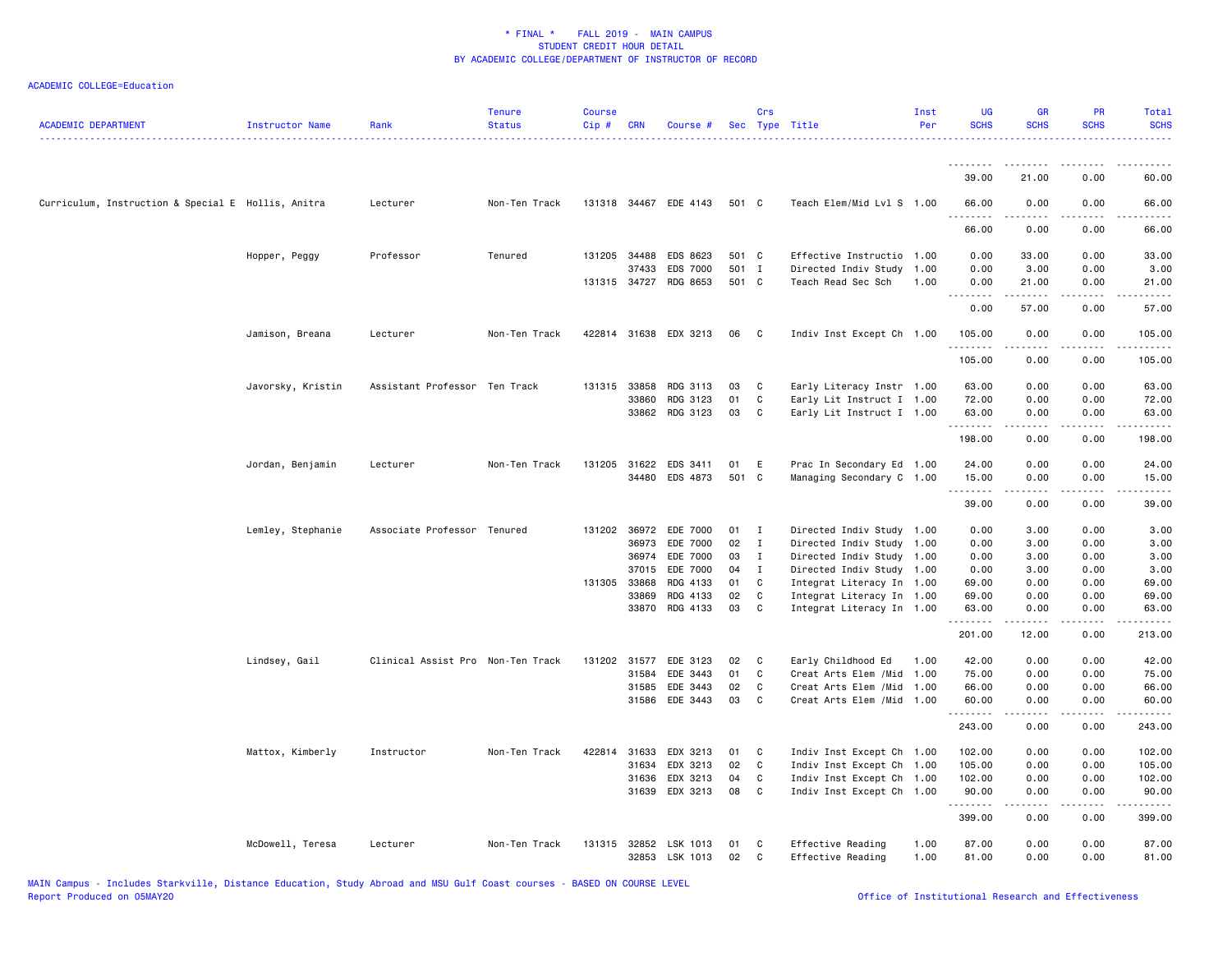| <b>ACADEMIC DEPARTMENT</b>                            | Instructor Name  | Rank                          | <b>Tenure</b><br><b>Status</b> | <b>Course</b><br>Cip# | <b>CRN</b>   | Course #              |       | Crs          | Sec Type Title            | Inst<br>Per | <b>UG</b><br><b>SCHS</b> | <b>GR</b><br><b>SCHS</b> | <b>PR</b><br><b>SCHS</b> | Total<br><b>SCHS</b><br>. |
|-------------------------------------------------------|------------------|-------------------------------|--------------------------------|-----------------------|--------------|-----------------------|-------|--------------|---------------------------|-------------|--------------------------|--------------------------|--------------------------|---------------------------|
|                                                       |                  |                               |                                |                       |              |                       |       |              |                           |             | .                        | .                        | <u>.</u>                 | . <b>.</b> .              |
|                                                       |                  |                               |                                |                       |              |                       |       |              |                           |             | 168.00                   | 0.00                     | 0.00                     | 168.00                    |
| Curriculum, Instruction & Special E McGinnis, Brecken |                  | Instructor                    | Non-Ten Track                  |                       | 131001 31642 | EDX 4103              | 01    | C            | Intro to Intell/Dev       | 1.00        | 75.00                    | 0.00                     | 0.00                     | 75.00                     |
|                                                       |                  |                               |                                |                       | 31643        | EDX 4113              | 01    | C            | Mthds/Mats Erly Chil      | 1.00        | 72.00                    | 0.00                     | 0.00                     | 72.00                     |
|                                                       |                  |                               |                                |                       | 31650        | EDX 6103              | 01    | C.           | Intro to Intell/Dev       | 1.00        | 0.00                     | 3.00                     | 0.00                     | 3.00                      |
|                                                       |                  |                               |                                |                       | 34501        | EDX 8173              | 501 C |              | Sp Ed In Reg Classrm      | 1.00        | 0.00                     | 51.00                    | 0.00                     | 51.00                     |
|                                                       |                  |                               |                                |                       | 422814 34492 | EDX 3213              | 501 C |              | Indiv Inst Except Ch 1.00 |             | 60.00<br>.               | 0.00                     | 0.00<br>د د د د          | 60.00<br>.                |
|                                                       |                  |                               |                                |                       |              |                       |       |              |                           |             | 207.00                   | 54.00                    | 0.00                     | 261.00                    |
|                                                       | McMillen, Carrie | Lecturer                      | Non-Ten Track                  |                       | 131202 37066 | EDE 2521              | 502 C |              | Intro to Elem Ed          | 1.00        | 13.00                    | 0.00                     | 0.00                     | 13.00                     |
|                                                       |                  |                               |                                |                       |              | 131203 34458 EDE 3223 | 501 C |              | Middle Level Educati 1.00 |             | 54.00                    | 0.00                     | 0.00                     | 54.00                     |
|                                                       |                  |                               |                                |                       |              |                       |       |              |                           |             | .                        | -----                    | .                        | .                         |
|                                                       |                  |                               |                                |                       |              |                       |       |              |                           |             | 67.00                    | 0.00                     | 0.00                     | 67.00                     |
|                                                       | Miller, Nicole   | Associate Professor Tenured   |                                |                       | 131202 31573 | EDE 2521              | 01    | C            | Intro to Elem Ed          | 1.00        | 33.00                    | 0.00                     | 0.00                     | 33.00                     |
|                                                       |                  |                               |                                |                       | 31574        | EDE 2521              | 02    | C            | Intro to Elem Ed          | 1.00        | 34.00                    | 0.00                     | 0.00                     | 34.00                     |
|                                                       |                  |                               |                                |                       | 31598        | EDE 4883              | 01    | C            | Manag Elem/Mid Lvl C      | 1.00        | 48.00                    | 0.00                     | 0.00                     | 48.00                     |
|                                                       |                  |                               |                                |                       | 34455        | EDE 2521              | 501 C |              | Intro to Elem Ed          | 1.00        | 18.00<br>.               | 0.00<br>$- - - - -$      | 0.00<br>.                | 18.00<br>.                |
|                                                       |                  |                               |                                |                       |              |                       |       |              |                           |             | 133.00                   | 0.00                     | 0.00                     | 133.00                    |
|                                                       | Moser, Kelly     | Assistant Professor Ten Track |                                |                       |              | 131306 32075 FL 8693  | 01    | C            | Adv. Foreign Languag      | 1.00        | 0.00                     | 30.00                    | 0.00                     | 30.00                     |
|                                                       |                  |                               |                                |                       |              | 160905 32178 FLS 1123 | 09    | C            | Spanish II                | 0.75        | 58.50                    | 0.00                     | 0.00                     | 58.50                     |
|                                                       |                  |                               |                                |                       |              |                       |       |              |                           |             | .                        |                          |                          |                           |
|                                                       |                  |                               |                                |                       |              |                       |       |              |                           |             | 58.50                    | 30.00                    | 0.00                     | 88.50                     |
|                                                       | Mulkana, Angela  | Lecturer                      | Non-Ten Track                  |                       | 131202 34460 | EDE 3343              | 501 C |              | Teach Adoles Lit          | 1.00        | 45.00                    | 0.00                     | 0.00                     | 45.00                     |
|                                                       |                  |                               |                                | 131203 34721          |              | RDG 3413              | 501 C |              | Middle Lvl Lit I          | 1.00        | 54.00                    | 0.00                     | 0.00                     | 54.00                     |
|                                                       |                  |                               |                                |                       | 34722        | RDG 3423              | 501 C |              | Middle Lvl Lit II         | 1.00        | 57.00                    | 0.00                     | 0.00                     | 57.00                     |
|                                                       |                  |                               |                                |                       | 131315 34719 | RDG 3113              | 501 C |              | Early Literacy Instr 1.00 |             | 84.00                    | 0.00                     | 0.00                     | 84.00                     |
|                                                       |                  |                               |                                |                       | 34720        | RDG 3123              | 501 C |              | Early Lit Instruct I 1.00 |             | 90.00<br>.               | 0.00<br>.                | 0.00<br>.                | 90.00<br><u>.</u>         |
|                                                       |                  |                               |                                |                       |              |                       |       |              |                           |             | 330.00                   | 0.00                     | 0.00                     | 330.00                    |
|                                                       | Parker, Sarah    | Instructor                    | Non-Ten Track                  |                       | 131311 31587 | EDE 3523              | 01    | C            | Found EL/ML Math Edu      | 1.00        | 57.00                    | 0.00                     | 0.00                     | 57.00                     |
|                                                       |                  |                               |                                |                       | 31588        | EDE 3523              | 02    | C            | Found EL/ML Math Edu      | 1.00        | 33.00                    | 0.00                     | 0.00                     | 33.00                     |
|                                                       |                  |                               |                                |                       | 31594        | EDE 4123              | 03    | B            | Teach Elem/Mid Level 1.00 |             | 63.00                    | 0.00                     | 0.00                     | 63.00                     |
|                                                       |                  |                               |                                |                       | 34465        | EDE 4123              | 501 C |              | Teach Elem/Mid Level 1.00 |             | 66.00<br>.               | 0.00<br>2.2.2.2.2        | 0.00<br>المتمامين        | 66.00<br>.                |
|                                                       |                  |                               |                                |                       |              |                       |       |              |                           |             | 219.00                   | 0.00                     | 0.00                     | 219.00                    |
|                                                       | Pate, Laura      | Instructor                    | Non-Ten Track                  | 130301                | 32861        | LSK 1033              | 02    | C            | Fund of Achievement       | 1.00        | 129.00                   | 0.00                     | 0.00                     | 129.00                    |
|                                                       |                  |                               |                                |                       | 32862        | LSK 1033              | 03    | C            | Fund of Achievement       | 1.00        | 111.00                   | 0.00                     | 0.00                     | 111.00                    |
|                                                       |                  |                               |                                |                       | 32863        | LSK 1033              | 04    | C            | Fund of Achievement       | 1.00        | 90.00                    | 0.00                     | 0.00                     | 90.00                     |
|                                                       |                  |                               |                                |                       |              | 32879 LSK 1131        | 01    | C            | Fund of Success           | 1.00        | 15.00<br>.               | 0.00<br>$- - - - -$      | 0.00<br>.                | 15.00<br>. <u>.</u> .     |
|                                                       |                  |                               |                                |                       |              |                       |       |              |                           |             | 345.00                   | 0.00                     | 0.00                     | 345.00                    |
|                                                       | Prater, Kathy    | Instructor                    | Non-Ten Track                  |                       | 131315 32854 | LSK 1021              | 01    | S            | Seminar Transfer Stu      | 1.00        | 20.00                    | 0.00                     | 0.00                     | 20.00                     |
|                                                       |                  |                               |                                |                       | 33859        | RDG 3113              | 04    | C            | Early Literacy Instr 1.00 |             | 66.00                    | 0.00                     | 0.00                     | 66.00                     |
|                                                       |                  |                               |                                |                       | 36743        | LSK 1023              | 09    | C            | Col Read/Study Skill 1.00 |             | 57.00                    | 0.00                     | 0.00                     | 57.00                     |
|                                                       |                  |                               |                                |                       | 36744        | LSK 1023              | 10    | $\mathbf{C}$ | Col Read/Study Skill 1.00 |             | 69.00                    | 0.00                     | 0.00                     | 69.00                     |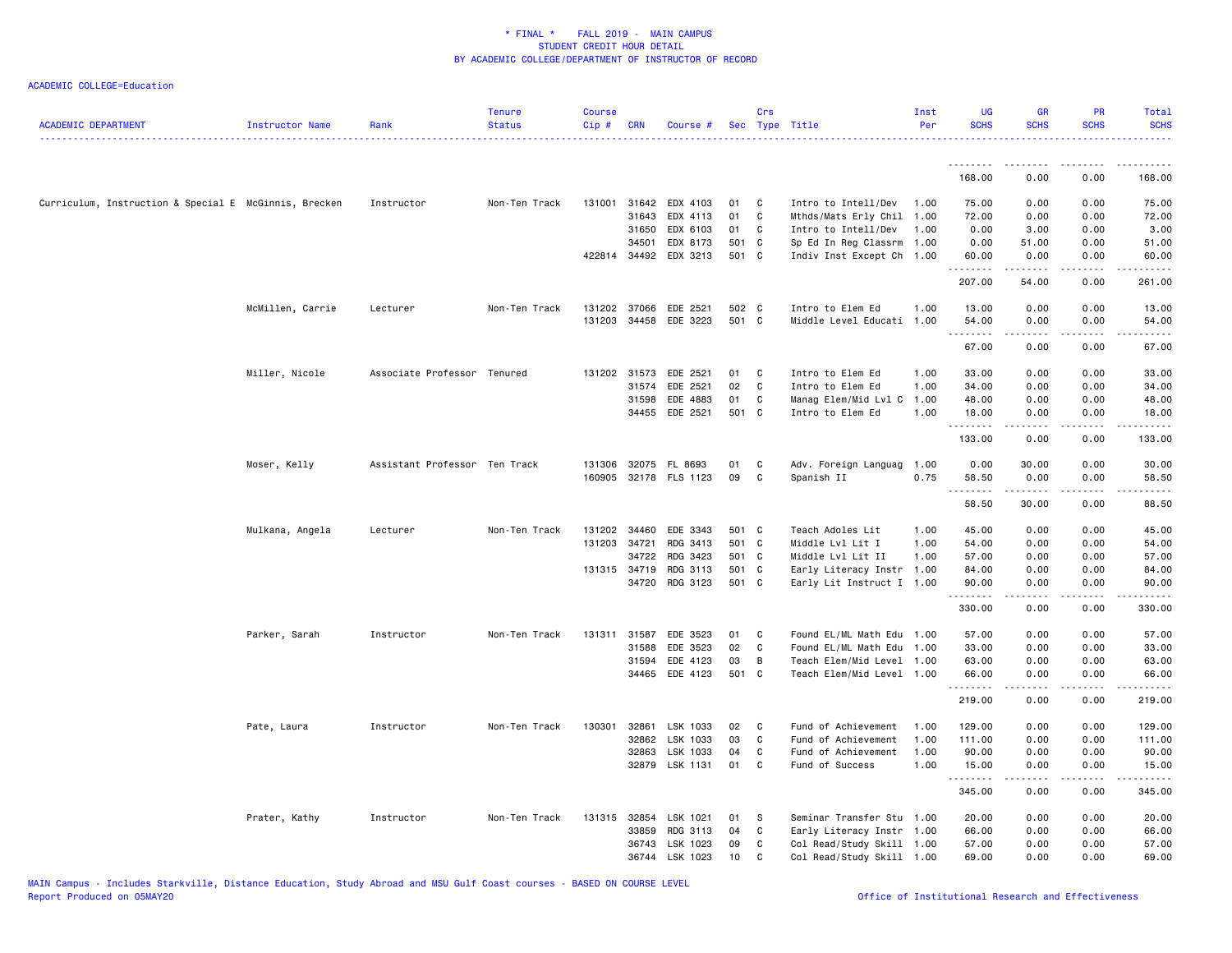| <b>ACADEMIC DEPARTMENT</b>                          | Instructor Name                | Rank                        | <b>Tenure</b><br><b>Status</b> | <b>Course</b><br>$Cip$ # | <b>CRN</b>     | Course #              |          | Crs          | Sec Type Title                           | Inst<br>Per  | <b>UG</b><br><b>SCHS</b> | <b>GR</b><br><b>SCHS</b>                                                                                                                                       | PR<br><b>SCHS</b> | Total<br><b>SCHS</b> |
|-----------------------------------------------------|--------------------------------|-----------------------------|--------------------------------|--------------------------|----------------|-----------------------|----------|--------------|------------------------------------------|--------------|--------------------------|----------------------------------------------------------------------------------------------------------------------------------------------------------------|-------------------|----------------------|
|                                                     |                                |                             |                                |                          |                |                       |          |              |                                          |              |                          |                                                                                                                                                                |                   |                      |
|                                                     |                                |                             |                                |                          |                |                       |          |              |                                          |              | 212.00                   | 0.00                                                                                                                                                           | 0.00              | 212.00               |
| Curriculum, Instruction & Special E Ratliff, Lindon |                                | Associate Professor Tenured |                                |                          | 130101 36962   | EDS 8103              | 502 C    |              | Adv Meth in Mid/Sec                      | 1.00         | 0.00                     | 18.00                                                                                                                                                          | 0.00              | 18.00                |
|                                                     |                                |                             |                                |                          | 131315 36963   | RDG 8653              | 502 C    |              | Teach Read Sec Sch                       | 1.00         | 0.00<br>----             | 27.00<br>.                                                                                                                                                     | 0.00<br>.         | 27.00                |
|                                                     |                                |                             |                                |                          |                |                       |          |              |                                          |              | 0.00                     | 45.00                                                                                                                                                          | 0.00              | 45.00                |
|                                                     | Robichaux-Davis, Reb Professor |                             | Tenured                        | 131311                   | 31592          | EDE 4123              | 01       | B            | Teach Elem/Mid Level 1.00                |              | 69.00                    | 0.00                                                                                                                                                           | 0.00              | 69.00                |
|                                                     |                                |                             |                                |                          | 31593          | EDE 4123              | 02       | B            | Teach Elem/Mid Level 1.00                |              | 69.00                    | 0.00                                                                                                                                                           | 0.00              | 69.00                |
|                                                     |                                |                             |                                | 521003                   | 32314          | FYE 1001              | F17 C    |              | First Year Experienc 0.50                |              | 5.50                     | 0.00                                                                                                                                                           | 0.00              | 5.50                 |
|                                                     |                                |                             |                                |                          | 32315          | FYE 1001              | F18 C    |              | First Year Experienc 0.50                |              | 4.00<br>.                | 0.00<br>.                                                                                                                                                      | 0.00<br>.         | 4.00<br>.            |
|                                                     |                                |                             |                                |                          |                |                       |          |              |                                          |              | 147.50                   | 0.00                                                                                                                                                           | 0.00              | 147.50               |
|                                                     | Sanders, Jennifer              | Lecturer                    | Non-Ten Track                  | 131202                   | 31583          | EDE 3343              | 02       | $\mathbf{C}$ | Teach Adoles Lit                         | 1.00         | 54.00                    | 0.00                                                                                                                                                           | 0.00              | 54.00                |
|                                                     |                                |                             |                                |                          | 131305 34723   | RDG 4133              | 501 C    |              | Integrat Literacy In 1.00                |              | 66.00<br>.               | 0.00<br>$\frac{1}{2} \left( \frac{1}{2} \right) \left( \frac{1}{2} \right) \left( \frac{1}{2} \right) \left( \frac{1}{2} \right) \left( \frac{1}{2} \right)$   | 0.00<br>.         | 66.00                |
|                                                     |                                |                             |                                |                          |                |                       |          |              |                                          |              | 120.00                   | 0.00                                                                                                                                                           | 0.00              | 120.00               |
|                                                     | Shea, Donna                    | Non-Faculty                 | Not Applicable                 | 131001                   | 31648          | EDX 4886              | 01       | - F          | Teach Internship in                      | 1.00         | 54.00                    | 0.00                                                                                                                                                           | 0.00              | 54.00                |
|                                                     |                                |                             |                                |                          | 31649          | EDX 4896              | 01       | - F          | Teach Internship in                      | 1.00         | 54.00                    | 0.00                                                                                                                                                           | 0.00              | 54.00                |
|                                                     |                                |                             |                                |                          | 34490          | <b>EDS 8886</b>       | 501 H    |              | Dimensions of Learni                     | 1.00         | 0.00                     | 138.00                                                                                                                                                         | 0.00              | 138.00               |
|                                                     |                                |                             |                                |                          | 34491          | EDS 8896              | 501 H    |              | Dimensions of Learni                     | 1.00         | 0.00                     | 36.00                                                                                                                                                          | 0.00              | 36.00                |
|                                                     |                                |                             |                                |                          | 34495          | EDX 4886              | 501 F    |              | Teach Internship in                      | 1.00         | 18.00                    | 0.00                                                                                                                                                           | 0.00              | 18.00                |
|                                                     |                                |                             |                                |                          | 34496          | EDX 4896              | 501 F    |              | Teach Internship in                      | 1.00         | 24.00                    | 0.00                                                                                                                                                           | 0.00              | 24.00                |
|                                                     |                                |                             |                                |                          | 34503          | EDX 8233              | 501 H    |              | Special Education In 1.00                |              | 0.00                     | 75.00                                                                                                                                                          | 0.00              | 75.00                |
|                                                     |                                |                             |                                |                          | 131202 31599   | EDE 4886              | 01       | E            | Elem.Mid Lvl Interns 1.00                |              | 96.00                    | 0.00                                                                                                                                                           | 0.00              | 96.00                |
|                                                     |                                |                             |                                |                          | 31600          | EDE 4896              | 01       | E            | Elem/Mid Levl Intern 1.00                |              | 96.00                    | 0.00                                                                                                                                                           | 0.00              | 96.00                |
|                                                     |                                |                             |                                |                          | 34470          | EDE 4886              | 501 E    |              | Elem.Mid Lvl Interns                     | 1.00         | 144.00                   | 0.00                                                                                                                                                           | 0.00              | 144.00               |
|                                                     |                                |                             |                                |                          | 34471          | EDE 4896              | 501 E    |              | Elem/Mid Levl Intern                     | 1.00         | 144.00                   | 0.00                                                                                                                                                           | 0.00              | 144.00               |
|                                                     |                                |                             |                                | 131203                   | 34472          | EDE 8133              | 501 H    |              | Mid Level Intership                      | 1.00         | 0.00                     | 6.00                                                                                                                                                           | 0.00              | 6.00                 |
|                                                     |                                |                             |                                |                          | 131205 31628   | EDS 4886              | 01 F     |              | Teach Intern in Sec                      | 1.00         | 36.00                    | 0.00                                                                                                                                                           | 0.00              | 36.00                |
|                                                     |                                |                             |                                |                          | 31629          | EDS 4896              | 01       | $-F$         | Teach Intern in Sec                      | 1.00         | 36.00                    | 0.00                                                                                                                                                           | 0.00              | 36.00                |
|                                                     |                                |                             |                                |                          | 34481          | EDS 4886              | 501 F    |              | Teach Intern in Sec                      | 1.00         | 30.00                    | 0.00                                                                                                                                                           | 0.00              | 30.00                |
|                                                     |                                |                             |                                |                          | 34482          | EDS 4896              | 501 F    |              | Teach Intern in Sec                      | 1.00         | 30.00                    | 0.00                                                                                                                                                           | 0.00              | 30.00                |
|                                                     |                                |                             |                                |                          | 131312 33343   | <b>MUE 4886</b>       | 01       | - F<br>$-F$  | Stu Teach Music Ed                       | 0.50         | 12.00                    | 0.00                                                                                                                                                           | 0.00              | 12.00                |
|                                                     |                                |                             |                                |                          | 33344<br>33390 | MUE 4896              | 01<br>01 | - F          | Stu Teach Music Ed                       | 0.50         | 12.00                    | 0.00                                                                                                                                                           | 0.00<br>0.00      | 12.00                |
|                                                     |                                |                             |                                | 131314                   | 33391          | PE 4886<br>PE 4896    | 01       | F            | Teach Intern in PE<br>Teach Intern in PE | 1.00<br>1.00 | 24.00<br>24.00           | 0.00<br>0.00                                                                                                                                                   | 0.00              | 24.00<br>24.00       |
|                                                     |                                |                             |                                |                          | 34704          | PE 4886               | 501 F    |              | Teach Intern in PE                       | 1.00         | 6.00                     | 0.00                                                                                                                                                           | 0.00              | 6.00                 |
|                                                     |                                |                             |                                |                          | 34705          | PE 4896               | 501 F    |              | Teach Intern in PE                       | 1.00         | 6.00                     | 0.00                                                                                                                                                           | 0.00              | 6.00                 |
|                                                     |                                |                             |                                |                          |                |                       |          |              |                                          |              | .<br>846.00              | $\frac{1}{2} \left( \frac{1}{2} \right) \left( \frac{1}{2} \right) \left( \frac{1}{2} \right) \left( \frac{1}{2} \right) \left( \frac{1}{2} \right)$<br>255.00 | .<br>0.00         | .<br>1101.00         |
|                                                     |                                |                             |                                |                          |                |                       |          |              |                                          |              |                          |                                                                                                                                                                |                   |                      |
|                                                     | Smith, Kimberly                | Instructor                  | Non-Ten Track                  | 131203                   | 33863          | RDG 3413              | 01       | C            | Middle Lvl Lit I                         | 1.00         | 33.00                    | 0.00                                                                                                                                                           | 0.00              | 33.00                |
|                                                     |                                |                             |                                |                          | 33864          | RDG 3413              | 02       | C            | Middle Lvl Lit I                         | 1.00         | 57.00                    | 0.00                                                                                                                                                           | 0.00              | 57.00                |
|                                                     |                                |                             |                                | 131311 34461             |                | EDE 3523              | 501 C    |              | Found EL/ML Math Edu 1.00                |              | 60.00                    | 0.00                                                                                                                                                           | 0.00              | 60.00                |
|                                                     |                                |                             |                                |                          | 131315 33861   | RDG 3123              | 02       | $\mathbf{C}$ | Early Lit Instruct I 1.00                |              | 60.00<br>.               | 0.00                                                                                                                                                           | 0.00              | 60.00                |
|                                                     |                                |                             |                                |                          |                |                       |          |              |                                          |              | 210.00                   | 0.00                                                                                                                                                           | 0.00              | 210.00               |
|                                                     | Stampley, Amy                  | Lecturer                    | Non-Ten Track                  |                          |                | 131001 34498 EDX 6173 | 502 C    |              | Intro Contingency Ma 1.00                |              | 0.00                     | 39.00                                                                                                                                                          | 0.00              | 39.00                |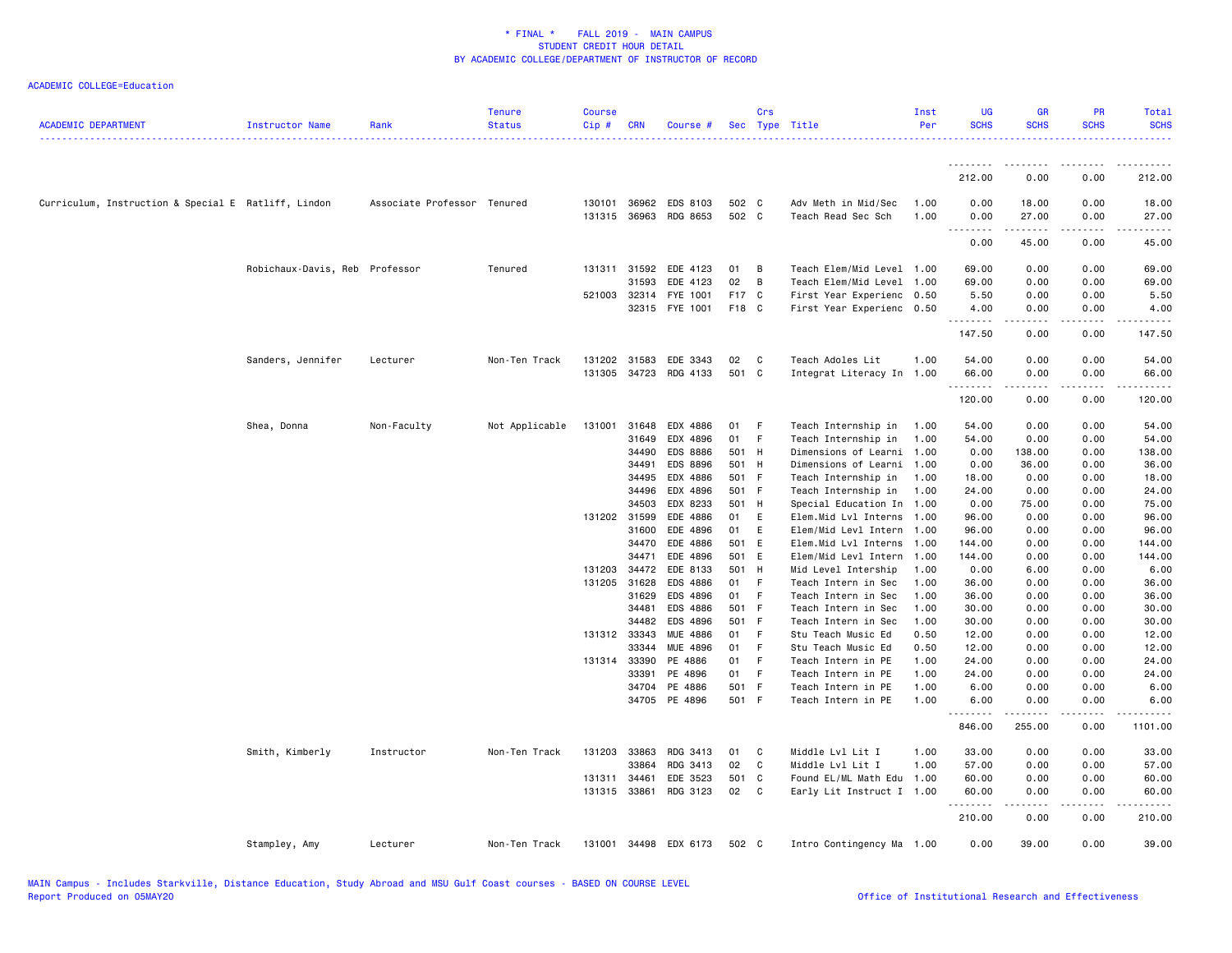| <b>ACADEMIC DEPARTMENT</b>                              | Instructor Name                 | Rank                        | <b>Tenure</b><br><b>Status</b> | <b>Course</b><br>Cip# | <b>CRN</b> | Course                |       | Crs            | Sec Type Title            | Inst<br>Per | <b>UG</b><br><b>SCHS</b> | <b>GR</b><br><b>SCHS</b> | <b>PR</b><br><b>SCHS</b> | Total<br><b>SCHS</b>                |
|---------------------------------------------------------|---------------------------------|-----------------------------|--------------------------------|-----------------------|------------|-----------------------|-------|----------------|---------------------------|-------------|--------------------------|--------------------------|--------------------------|-------------------------------------|
|                                                         |                                 |                             |                                |                       |            |                       |       |                |                           |             | ---------                | . <b>.</b>               |                          | .                                   |
|                                                         |                                 |                             |                                |                       |            |                       |       |                |                           |             | 0.00                     | 39.00                    | 0.00                     | 39.00                               |
| Curriculum, Instruction & Special E Vanderford, Deborah |                                 | Lecturer                    | Non-Ten Track                  |                       |            | 131099 32844 LSK 0103 | 04    | C.             | Intermediate Reading 1.00 |             | 36.00<br><u>.</u>        | 0.00<br>.                | 0.00<br>.                | 36.00<br>.                          |
|                                                         |                                 |                             |                                |                       |            |                       |       |                |                           |             | 36.00                    | 0.00                     | 0.00                     | 36.00                               |
|                                                         | Vollenweider, Jennif Instructor |                             | Non-Ten Track                  | 150612 34036          |            | TKI 1203              | 01    | C              | Industrial Communica 1.00 |             | 57.00                    | 0.00                     | 0.00                     | 57.00                               |
|                                                         |                                 |                             |                                |                       | 34937      | TKI 3363              | 01    | B              | Motion & Time Study       | 1.00        | 75.00                    | 0.00                     | 0.00                     | 75.00                               |
|                                                         |                                 |                             |                                |                       | 36448      | TKI 1203              | 02    | C              | Industrial Communica      | 1.00        | 60.00                    | 0.00                     | 0.00                     | 60.00                               |
|                                                         |                                 |                             |                                |                       | 36453      | TKI 3363              | 02    | B              | Motion & Time Study       | 1.00        | 78.00                    | 0.00                     | 0.00                     | 78.00                               |
|                                                         |                                 |                             |                                | 150613 35656          |            | TKI 3813              | 501 C |                | Writing for Industry 1.00 |             | 78.00                    | 0.00                     | 0.00                     | 78.00                               |
|                                                         |                                 |                             |                                |                       |            | 36776 TKI 3813        | 02    | C              | Writing for Industry 1.00 |             | 69.00<br>--------        | 0.00<br>.                | 0.00<br>بالمحام          | 69.00<br>.                          |
|                                                         |                                 |                             |                                |                       |            |                       |       |                |                           |             | 417.00                   | 0.00                     | 0.00                     | 417.00                              |
|                                                         | Walker, Ryan                    | Associate Professor Tenured |                                | 130101                | 34483      | EDS 8103              | 501 C |                | Adv Meth in Mid/Sec       | 1.00        | 0.00                     | 18.00                    | 0.00                     | 18.00                               |
|                                                         |                                 |                             |                                | 131205                | 34486      | EDS 8613              | 501 C |                | Mdle & Sec Sch Curr       | 1.00        | 0.00                     | 42.00                    | 0.00                     | 42.00                               |
|                                                         |                                 |                             |                                |                       |            |                       |       |                |                           |             |                          |                          |                          |                                     |
|                                                         |                                 |                             |                                |                       | 36669      | EDS 9000              | 02    | D              | Research / Diss           | 1.00        | 0.00                     | 3.00                     | 0.00                     | 3.00                                |
|                                                         |                                 |                             |                                |                       | 36760      | EDS 7000              | 01    | $\blacksquare$ | Directed Indiv Study      | 1.00        | 0.00                     | 3.00                     | 0.00                     | 3.00                                |
|                                                         |                                 |                             |                                |                       | 36772      | EDS 4000              | 01    | $\mathbf{I}$   | Directed Indiv Study 1.00 |             | 3.00                     | 0.00                     | 0.00                     | 3.00                                |
|                                                         |                                 |                             |                                |                       | 37126      | <b>EDS 7000</b>       | 02    | I              | Directed Indiv Study 1.00 |             | 0.00                     | 3.00                     | 0.00                     | 3.00                                |
|                                                         |                                 |                             |                                | 131316 31625          |            | EDS 4653              | 01    | C              | Method Teach Science 1.00 |             | 21.00<br>. <i>.</i>      | 0.00                     | 0.00                     | 21.00                               |
|                                                         |                                 |                             |                                |                       |            |                       |       |                |                           |             | 24.00                    | 69.00                    | 0.00                     | 93.00                               |
|                                                         | Wiley, Holly                    | Instructor                  | Non-Ten Track                  | 260908                |            | 35122 EP 4183         | 01    | C              | Exercise & Weight Co 1.00 |             | 180.00                   | 0.00                     | 0.00                     | 180.00                              |
|                                                         |                                 |                             |                                |                       | 35123      | EP 4183               | 02    | C              | Exercise & Weight Co 1.00 |             | 189.00                   | 0.00                     | 0.00                     | 189.00                              |
|                                                         |                                 |                             |                                |                       |            | 310501 32795 KI 2023  | 02    | C              | Found of Health Educ      | 1.00        | 144.00                   | 0.00                     | 0.00                     | 144.00                              |
|                                                         |                                 |                             |                                |                       |            | 33383 PE 3153         | 01    | <b>C</b>       | Methods of Elem PE        | 1.00        | 96.00                    | 0.00                     | 0.00                     | 96.00                               |
|                                                         |                                 |                             |                                |                       |            |                       |       |                |                           |             | .                        | -----                    | .                        | .                                   |
|                                                         |                                 |                             |                                |                       |            |                       |       |                |                           |             | 609.00                   | 0.00                     | 0.00                     | 609.00                              |
|                                                         | Yuan, Ruiping                   | Instructor                  | Non-Ten Track                  |                       |            | 131202 31576 EDE 3123 | 01    | C.             | Early Childhood Ed        | 1.00        | 75.00                    | 0.00                     | 0.00                     | 75.00                               |
|                                                         |                                 |                             |                                |                       | 34456      | EDE 3123              | 501 C |                | Early Childhood Ed        | 1.00        | 87.00                    | 0.00                     | 0.00                     | 87.00                               |
|                                                         |                                 |                             |                                | 131315 33856          |            | RDG 3113              | 01    | C              | Early Literacy Instr      | 1.00        | 72.00                    | 0.00                     | 0.00                     | 72.00                               |
|                                                         |                                 |                             |                                |                       | 33857      | RDG 3113              | 02    | C.             | Early Literacy Instr 1.00 |             | 57.00                    | 0.00                     | 0.00                     | 57.00                               |
|                                                         |                                 |                             |                                |                       |            |                       |       |                |                           |             | .<br>291.00              | $- - - - -$<br>0.00      | .<br>0.00                | .<br>291.00                         |
| =====================================                   |                                 |                             |                                |                       |            |                       |       |                |                           |             |                          | ========                 | eessesse                 | ==========                          |
|                                                         |                                 |                             |                                |                       |            |                       |       |                |                           |             | <b>EDEDEDED</b>          |                          |                          |                                     |
| Curriculum, Instruction & Special E                     |                                 |                             |                                |                       |            |                       |       |                |                           |             | 7371.00                  | 801.00                   | 0.00                     | 8172.00                             |
| -----------------------------------                     |                                 |                             |                                |                       |            |                       |       |                |                           |             |                          |                          |                          | -------- ------- -------- --------- |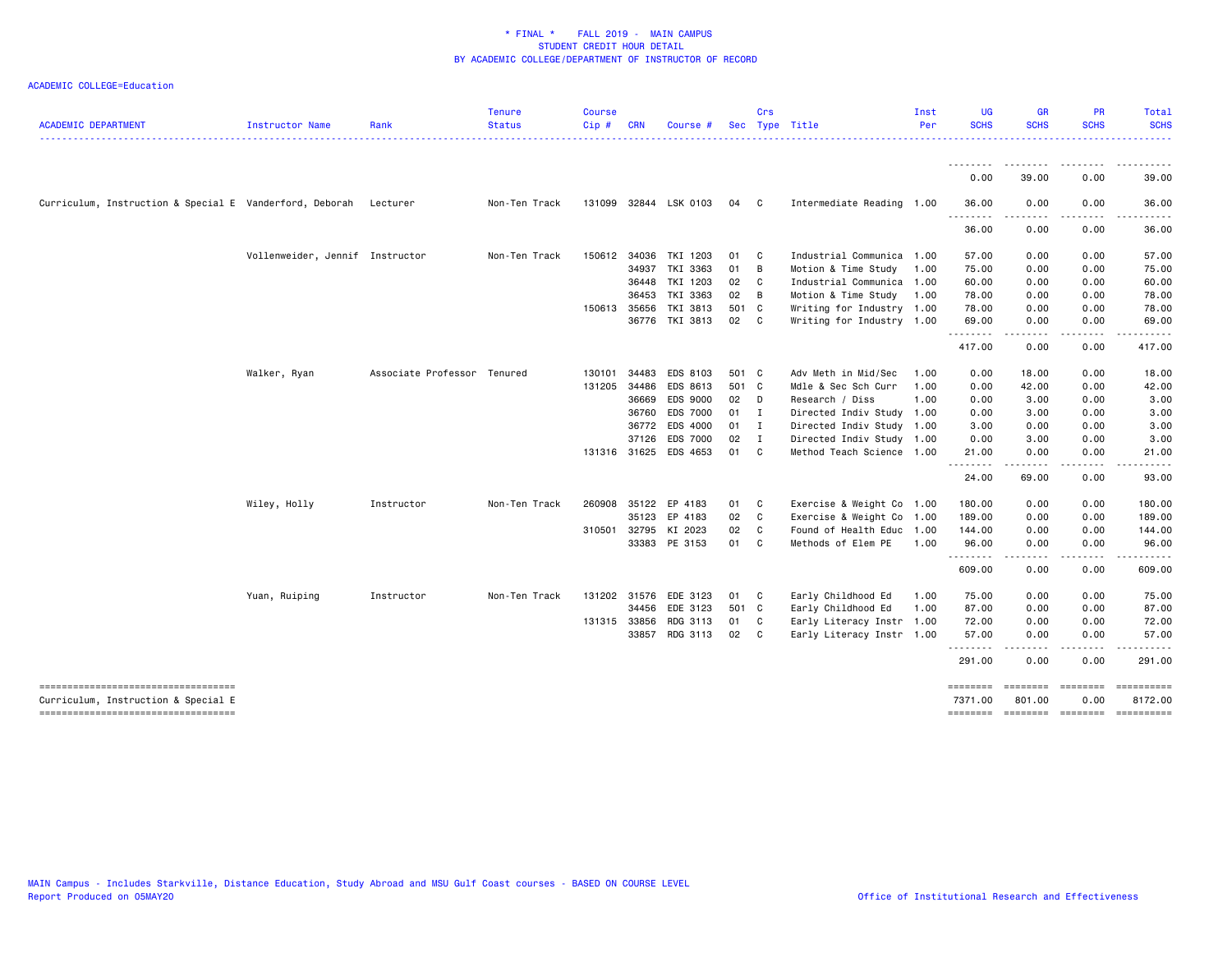| <b>ACADEMIC DEPARTMENT</b> | Instructor Name                  | Rank                              | <b>Tenure</b><br><b>Status</b> | <b>Course</b><br>Cip# | <b>CRN</b>   | Course #              |       | Crs          | Sec Type Title            | Inst<br>Per | <b>UG</b><br><b>SCHS</b>                                                                                                          | <b>GR</b><br><b>SCHS</b>                                                                                                                                     | <b>PR</b><br><b>SCHS</b> | Total<br><b>SCHS</b> |
|----------------------------|----------------------------------|-----------------------------------|--------------------------------|-----------------------|--------------|-----------------------|-------|--------------|---------------------------|-------------|-----------------------------------------------------------------------------------------------------------------------------------|--------------------------------------------------------------------------------------------------------------------------------------------------------------|--------------------------|----------------------|
| Educational Leadership     | Armstrong, Christoph Non-Faculty |                                   | Not Applicable                 | 131315 32846          |              | LSK 1001              | 01    | C            | Freshman Seminar          | 0.80        | $\frac{1}{2} \left( \frac{1}{2} \right) \left( \frac{1}{2} \right) \left( \frac{1}{2} \right) \left( \frac{1}{2} \right)$<br>8.00 | 0.00                                                                                                                                                         | 0.00                     | 8.00                 |
|                            |                                  |                                   |                                |                       | 32848        | LSK 1001              | 07    | C            | Freshman Seminar          | 0.80        | 5.60                                                                                                                              | 0.00                                                                                                                                                         | 0.00                     | 5.60                 |
|                            |                                  |                                   |                                |                       | 521003 36496 | FYE 1001              | F39 C |              | First Year Experienc 1.00 |             | 12.00                                                                                                                             | 0.00                                                                                                                                                         | 0.00                     | 12.00                |
|                            |                                  |                                   |                                |                       |              |                       |       |              |                           |             | .<br>25.60                                                                                                                        | $- - - - -$<br>0.00                                                                                                                                          | .<br>0.00                | .<br>25.60           |
|                            | Baham, Jeremy                    | Non-Faculty                       | Not Applicable                 | 130401                | 32552        | <b>HED 8583</b>       | 01    | C            | Admin Comp Budget/Su 1.00 |             | 0.00                                                                                                                              | 24.00                                                                                                                                                        | 0.00                     | 24.00                |
|                            |                                  |                                   |                                | 300000                | 34751        | TKT 4413              | 501 C |              | Veterans Benefits &       | 1.00        | 15.00                                                                                                                             | 0.00                                                                                                                                                         | 0.00                     | 15.00                |
|                            |                                  |                                   |                                |                       |              | 34757 TKT 6413        | 501 C |              | Veterans'Benefits &       | 1.00        | 0.00<br>.                                                                                                                         | 9.00<br>.                                                                                                                                                    | 0.00<br>.                | 9.00<br>.            |
|                            |                                  |                                   |                                |                       |              |                       |       |              |                           |             | 15.00                                                                                                                             | 33.00                                                                                                                                                        | 0.00                     | 48.00                |
|                            | Campbell, Annika                 | Non-Faculty                       | Not Applicable                 | 309999                | 34805        | ISE 4200              | 802 A |              | Intl Student Exchang 1.00 |             | 46.00                                                                                                                             | 0.00                                                                                                                                                         | 0.00                     | 46.00                |
|                            |                                  |                                   |                                |                       | 34806        | ISE 4200              | 808 A |              | Intl Student Exchang 1.00 |             | 129.00                                                                                                                            | 0.00                                                                                                                                                         | 0.00                     | 129.00               |
|                            |                                  |                                   |                                |                       |              | 34912 ISE 4200        | 801 A |              | Intl Student Exchang 1.00 |             | 15.00<br>.                                                                                                                        | 0.00                                                                                                                                                         | 0.00<br>د د د د          | 15.00                |
|                            |                                  |                                   |                                |                       |              |                       |       |              |                           |             | 190.00                                                                                                                            | 0.00                                                                                                                                                         | 0.00                     | 190.00               |
|                            | Coats, Linda                     | Professor                         | Tenured                        | 130401                | 36021        | EDA 9000              | 02    | D D          | Research / Diss           | 1.00        | 0.00                                                                                                                              | 1.00                                                                                                                                                         | 0.00                     | 1.00                 |
|                            |                                  |                                   |                                | 130407                | 34345        | CCL 8113              | 501 C |              | Comm Col Hist/Philos      | 1.00        | 0.00                                                                                                                              | 48.00                                                                                                                                                        | 0.00                     | 48.00                |
|                            |                                  |                                   |                                |                       | 34347        | CCL 8153              | 501 C |              | Human Resources Admi 1.00 |             | 0.00                                                                                                                              | 51.00                                                                                                                                                        | 0.00                     | 51.00                |
|                            |                                  |                                   |                                |                       | 34355        | CCL 9000              | 502 D |              | Diss./Dissertation R 1.00 |             | 0.00<br>.                                                                                                                         | 13.00<br>.                                                                                                                                                   | 0.00<br>.                | 13.00                |
|                            |                                  |                                   |                                |                       |              |                       |       |              |                           |             | 0.00                                                                                                                              | 113.00                                                                                                                                                       | 0.00                     | .<br>113.00          |
|                            | Cutts, Qiana                     | Assistant Professor Ten Track     |                                | 130901                | 31601        | EDF 3333              | 01    | $\mathbf{C}$ | Social Foundation Ed 1.00 |             | 105.00                                                                                                                            | 0.00                                                                                                                                                         | 0.00                     | 105.00               |
|                            |                                  |                                   |                                |                       | 31604        | EDF 3333              | 04    | C            | Social Foundation Ed 1.00 |             | 108.00                                                                                                                            | 0.00                                                                                                                                                         | 0.00                     | 108.00               |
|                            |                                  |                                   |                                |                       | 231302 31609 | EDF 3413              | 03    | C            | Writing For Thinking 1.00 |             | 90.00<br>.                                                                                                                        | 0.00<br>.                                                                                                                                                    | 0.00<br>.                | 90.00<br>------      |
|                            |                                  |                                   |                                |                       |              |                       |       |              |                           |             | 303.00                                                                                                                            | 0.00                                                                                                                                                         | 0.00                     | 303.00               |
|                            | Derby, Christy                   | Lecturer                          | Non-Ten Track                  | 130901                | 31602        | EDF 3333              | 02    | $\mathbf{C}$ | Social Foundation Ed 1.00 |             | 105.00                                                                                                                            | 0.00                                                                                                                                                         | 0.00                     | 105.00               |
|                            |                                  |                                   |                                |                       | 31603        | EDF 3333              | 03    | C            | Social Foundation Ed 1.00 |             | 105.00                                                                                                                            | 0.00                                                                                                                                                         | 0.00                     | 105.00               |
|                            |                                  |                                   |                                |                       | 31605        | EDF 3333              | 05    | C            | Social Foundation Ed 1.00 |             | 102.00                                                                                                                            | 0.00                                                                                                                                                         | 0.00                     | 102.00               |
|                            |                                  |                                   |                                |                       | 31606        | EDF 3333              | 06    | C            | Social Foundation Ed 1.00 |             | 90.00<br>.                                                                                                                        | 0.00<br>د د د د د                                                                                                                                            | 0.00<br>.                | 90.00                |
|                            |                                  |                                   |                                |                       |              |                       |       |              |                           |             | 402.00                                                                                                                            | 0.00                                                                                                                                                         | 0.00                     | 402.00               |
|                            | Farmer, Angela                   | Clinical Assist Pro Non-Ten Track |                                | 240101                | 32670        | HON 1081              | H01 S |              | Honors Forum I            | 1.00        | 25.00                                                                                                                             | 0.00                                                                                                                                                         | 0.00                     | 25.00                |
|                            |                                  |                                   |                                |                       | 34925        | HON 1081              | H02 S |              | Honors Forum I            | 1.00        | 25.00                                                                                                                             | 0.00                                                                                                                                                         | 0.00                     | 25.00                |
|                            |                                  |                                   |                                |                       |              | 36780 HON 2990        | D01 S |              | Special Topics in Ho      | 1.00        | 45.00                                                                                                                             | 0.00                                                                                                                                                         | 0.00                     | 45.00                |
|                            |                                  |                                   |                                |                       |              |                       |       |              |                           |             | .<br>95.00                                                                                                                        | 0.00                                                                                                                                                         | .<br>0.00                | 95.00                |
|                            | Fincher, Mark                    | Associate Professor Tenured       |                                |                       |              | 130407 34356 CCL 9000 | 503 D |              | Diss./Dissertation R 1.00 |             | 0.00                                                                                                                              | 4.00                                                                                                                                                         | 0.00                     | 4.00                 |
|                            |                                  |                                   |                                |                       |              |                       |       |              |                           |             | $\sim$ $\sim$ $\sim$<br>.<br>0.00                                                                                                 | $\frac{1}{2} \left( \frac{1}{2} \right) \left( \frac{1}{2} \right) \left( \frac{1}{2} \right) \left( \frac{1}{2} \right) \left( \frac{1}{2} \right)$<br>4.00 | .<br>0.00                | .<br>4.00            |
|                            | Harvey, William                  | Non-Faculty                       | Not Applicable                 |                       |              | 130401 32549 HED 8543 | 01 C  |              | Legal Issues in SA        | 1.00        | 0.00                                                                                                                              | 45.00                                                                                                                                                        | 0.00                     | 45.00                |
|                            |                                  |                                   |                                |                       |              |                       |       |              |                           |             | .<br>$\frac{1}{2} \left( \frac{1}{2} \right) = \frac{1}{2}$<br>0.00                                                               | 45.00                                                                                                                                                        | 0.00                     | 45.00                |
|                            | Hobley, Montelleo                | Non-Faculty                       | Not Applicable                 |                       |              | 521003 32328 FYE 1101 | F01 C |              | Freshman Success Str 1.00 |             | 20.00                                                                                                                             | 0.00                                                                                                                                                         | 0.00                     | 20.00                |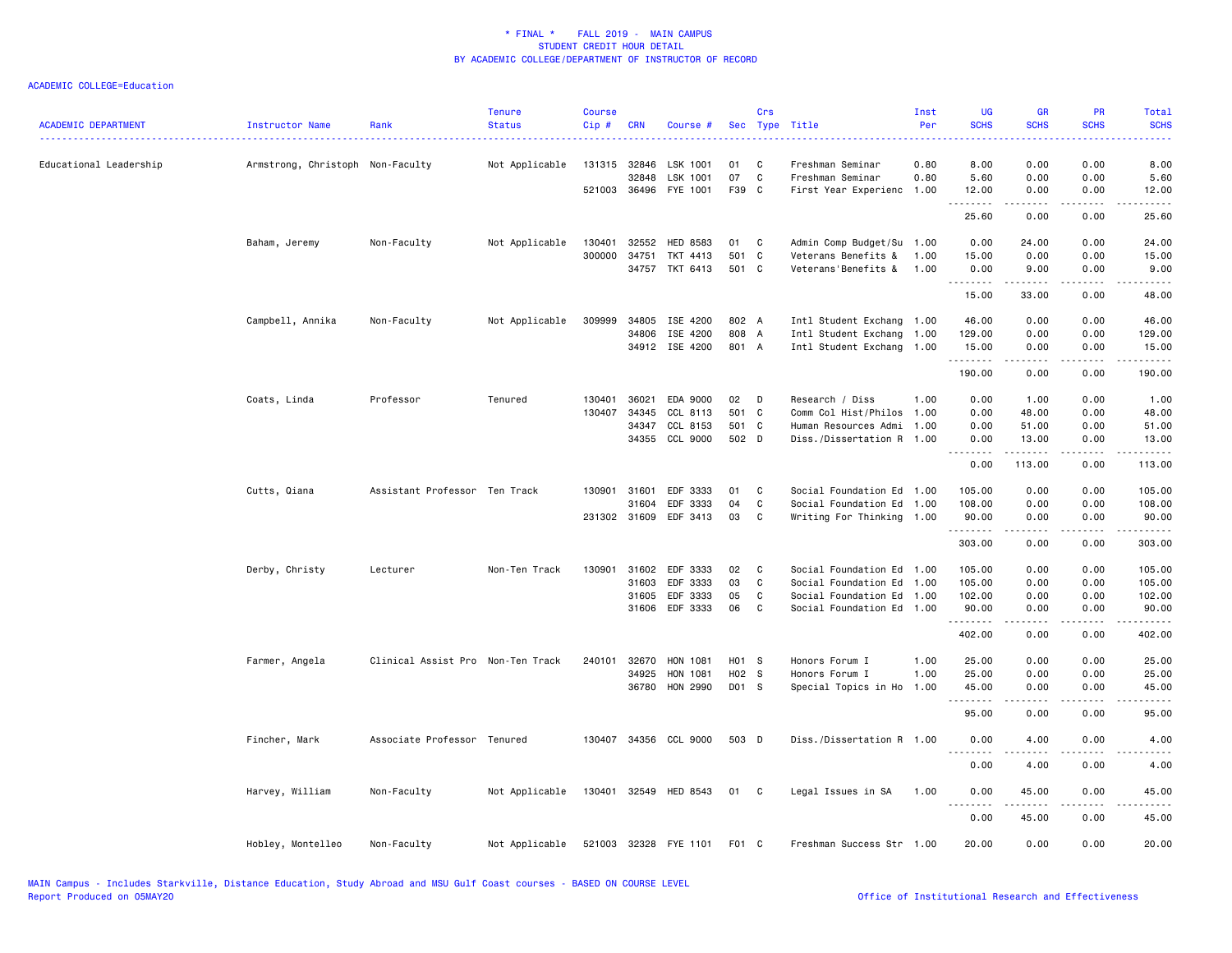| <b>ACADEMIC DEPARTMENT</b> | Instructor Name    | Rank                              | <b>Tenure</b><br><b>Status</b> | <b>Course</b><br>Cip# | <b>CRN</b>     | Course #                           |             | Crs               | Sec Type Title                                         | Inst<br>Per | <b>UG</b><br><b>SCHS</b> | <b>GR</b><br><b>SCHS</b> | <b>PR</b><br><b>SCHS</b> | <b>Total</b><br><b>SCHS</b> |
|----------------------------|--------------------|-----------------------------------|--------------------------------|-----------------------|----------------|------------------------------------|-------------|-------------------|--------------------------------------------------------|-------------|--------------------------|--------------------------|--------------------------|-----------------------------|
|                            |                    |                                   |                                |                       |                |                                    |             |                   |                                                        |             | .                        |                          |                          |                             |
|                            |                    |                                   |                                |                       |                |                                    |             |                   |                                                        |             | 20.00                    | 0.00                     | 0.00                     | 20.00                       |
| Educational Leadership     | King, Stephanie    | Associate Professor Tenured       |                                |                       | 130407 34349   | CCL 8173                           | 501 C       |                   | Comm College Teachin 1.00                              |             | 0.00                     | 75.00                    | 0.00                     | 75.00                       |
|                            |                    |                                   |                                |                       | 34351          | CCL 8313                           | 501 C       |                   | Comm Coll Instrl Ass 1.00                              |             | 0.00                     | 51.00                    | 0.00                     | 51.00                       |
|                            |                    |                                   |                                |                       |                | 34354 CCL 9000                     | 501 D       |                   | Diss./Dissertation R 1.00                              |             | 0.00<br>.                | 59.00<br>.               | 0.00<br>.                | 59.00<br>.                  |
|                            |                    |                                   |                                |                       |                |                                    |             |                   |                                                        |             | 0.00                     | 185.00                   | 0.00                     | 185.00                      |
|                            | Labat Jr., Myron   | Associate Professor Ten Track     |                                |                       | 130401 36886   | EDA 8353                           | 501 C       |                   | Apli Theory Educ Adm                                   | 1.00        | 0.00                     | 21.00                    | 0.00                     | 21.00                       |
|                            |                    |                                   |                                |                       |                | 36977 EDA 8273                     | 01          | C                 | Ed Admin And Supv                                      | 1.00        | 0.00<br>$- - - -$        | 18.00<br>د د د د د       | 0.00<br>.                | 18.00                       |
|                            |                    |                                   |                                |                       |                |                                    |             |                   |                                                        |             | 0.00                     | 39.00                    | 0.00                     | 39.00                       |
|                            | Long, Cheryl       | Research Assist Pro Non-Ten Track |                                |                       |                | 130101 31614 EDF 4243              | 01          | C <sub>1</sub>    | Plan for Diverse Lea 1.00                              |             | 60.00<br>.               | 0.00<br>$   -$           | 0.00<br>.                | 60.00<br>.                  |
|                            |                    |                                   |                                |                       |                |                                    |             |                   |                                                        |             | 60.00                    | 0.00                     | 0.00                     | 60.00                       |
|                            | McGregor, Shane    | Grad Teach Assist                 | Not Applicable                 | 131202                | 34469          | EDE 4883                           | 501 C       |                   | Manag Elem/Mid Lvl C 1.00                              |             | 75.00                    | 0.00                     | 0.00                     | 75.00                       |
|                            |                    |                                   |                                |                       |                | 131318 31597 EDE 4143              | 03          | B                 | Teach Elem/Mid Lvl S 1.00                              |             | 63.00                    | 0.00                     | 0.00                     | 63.00                       |
|                            |                    |                                   |                                |                       |                |                                    |             |                   |                                                        |             | .<br>138.00              | .<br>0.00                | 0.00                     | ------<br>138.00            |
|                            | McMullan, Leigh    | Clinical Assist Pro Non-Ten Track |                                | 130401                | 34478          | EDL 8513                           | 501 H       |                   | Leadership Intern I 1.00                               |             | 0.00                     | 33.00                    | 0.00                     | 33.00                       |
|                            |                    |                                   |                                |                       |                | 36692 EDL 8323                     | 01          | C                 | Diff Instruction Tea 1.00                              |             | 0.00                     | 42.00                    | 0.00                     | 42.00                       |
|                            |                    |                                   |                                |                       |                |                                    |             |                   |                                                        |             | .<br>0.00                | .<br>75.00               | .<br>0.00                | .<br>75.00                  |
|                            | Molina, Danielle   | Associate Professor Tenured       |                                | 130401                | 32548          | <b>HED 8523</b>                    | 01          | C                 | Student Dev Theory                                     | 1.00        | 0.00                     | 60.00                    | 0.00                     | 60.00                       |
|                            |                    |                                   |                                |                       | 32550          | <b>HED 8553</b>                    | 01          | C                 | Student Aff/High Ed                                    | 1.00        | 0.00                     | 60.00                    | 0.00                     | 60.00                       |
|                            |                    |                                   |                                |                       | 32553          | HED 8613                           | 01          | C                 | Acad Scholarship in                                    | 1.00        | 0.00                     | 21.00                    | 0.00                     | 21.00                       |
|                            |                    |                                   |                                |                       | 130406 36133   | <b>HED 9000</b>                    | 01          | D                 | Research / Diss                                        | 1.00        | 0.00                     | 13.00                    | 0.00                     | 13.00                       |
|                            |                    |                                   |                                |                       | 130407 36873   | <b>HED 7000</b>                    | 01          | $\mathbf I$       | Directed Indiv Study                                   | 1.00        | 0.00                     | 3.00                     | 0.00                     | 3.00                        |
|                            |                    |                                   |                                |                       | 37035<br>37155 | <b>HED 7000</b><br><b>HED 7000</b> | 02<br>03    | I<br>$\mathbf{I}$ | Directed Indiv Study 1.00<br>Directed Indiv Study 1.00 |             | 0.00<br>0.00             | 3.00<br>3.00             | 0.00<br>0.00             | 3.00<br>3.00                |
|                            |                    |                                   |                                |                       |                |                                    |             |                   |                                                        |             | .<br>0.00                | .<br>163.00              | .<br>0.00                | <u>.</u><br>163.00          |
|                            |                    |                                   |                                |                       |                |                                    |             |                   |                                                        |             |                          |                          |                          |                             |
|                            | Moyen, Eric        | Associate Professor Tenured       |                                |                       | 130401 35047   | <b>HED 8633</b>                    | 01          | C                 | His of Amer High Edu 1.00                              |             | 0.00                     | 48.00                    | 0.00                     | 48.00                       |
|                            |                    |                                   |                                |                       | 37385          | EDL 7000<br>130406 36876 HED 9000  | 501 I<br>02 | D                 | Directed Indiv Study 1.00<br>Research / Diss           | 1.00        | 0.00<br>0.00             | 1.00<br>6.00             | 0.00<br>0.00             | 1.00<br>6.00                |
|                            |                    |                                   |                                |                       |                |                                    |             |                   |                                                        |             | .<br>0.00                | .<br>55.00               | د د د د<br>0.00          | المتمام<br>55.00            |
|                            |                    |                                   |                                |                       |                |                                    |             |                   |                                                        |             |                          |                          |                          |                             |
|                            | Mullen, Jacqueline | Non-Faculty                       | Not Applicable                 |                       |                | 521003 32326 FYE 1001              | F32 C       |                   | First Year Experienc 1.00                              |             | 18.00<br>.               | 0.00                     | 0.00                     | 18.00                       |
|                            |                    |                                   |                                |                       |                |                                    |             |                   |                                                        |             | 18.00                    | 0.00                     | 0.00                     | 18.00                       |
|                            | Musser, Madhurima  | Lecturer                          | Non-Ten Track                  |                       |                | 130101 31615 EDF 4243              | 02          | C                 | Plan for Diverse Lea                                   | 1.00        | 54.00                    | 0.00                     | 0.00                     | 54.00                       |
|                            |                    |                                   |                                |                       | 131202 31612   | EDF 3423                           | 01          | C                 | Exploring Diversity                                    | 1.00        | 87.00                    | 0.00                     | 0.00                     | 87.00                       |
|                            |                    |                                   |                                |                       | 31613          | EDF 3423                           | 02          | C                 | Exploring Diversity                                    | 1.00        | 90.00                    | 0.00                     | 0.00                     | 90.00                       |
|                            |                    |                                   |                                |                       | 231302 31607   | EDF 3413                           | 01          | C                 | Writing For Thinking 1.00                              |             | 90.00                    | 0.00                     | 0.00                     | 90.00                       |
|                            |                    |                                   |                                |                       | 31608          | EDF 3413                           | 02          | $\mathbf{C}$      | Writing For Thinking 1.00                              |             | 90.00                    | 0.00                     | 0.00                     | 90.00                       |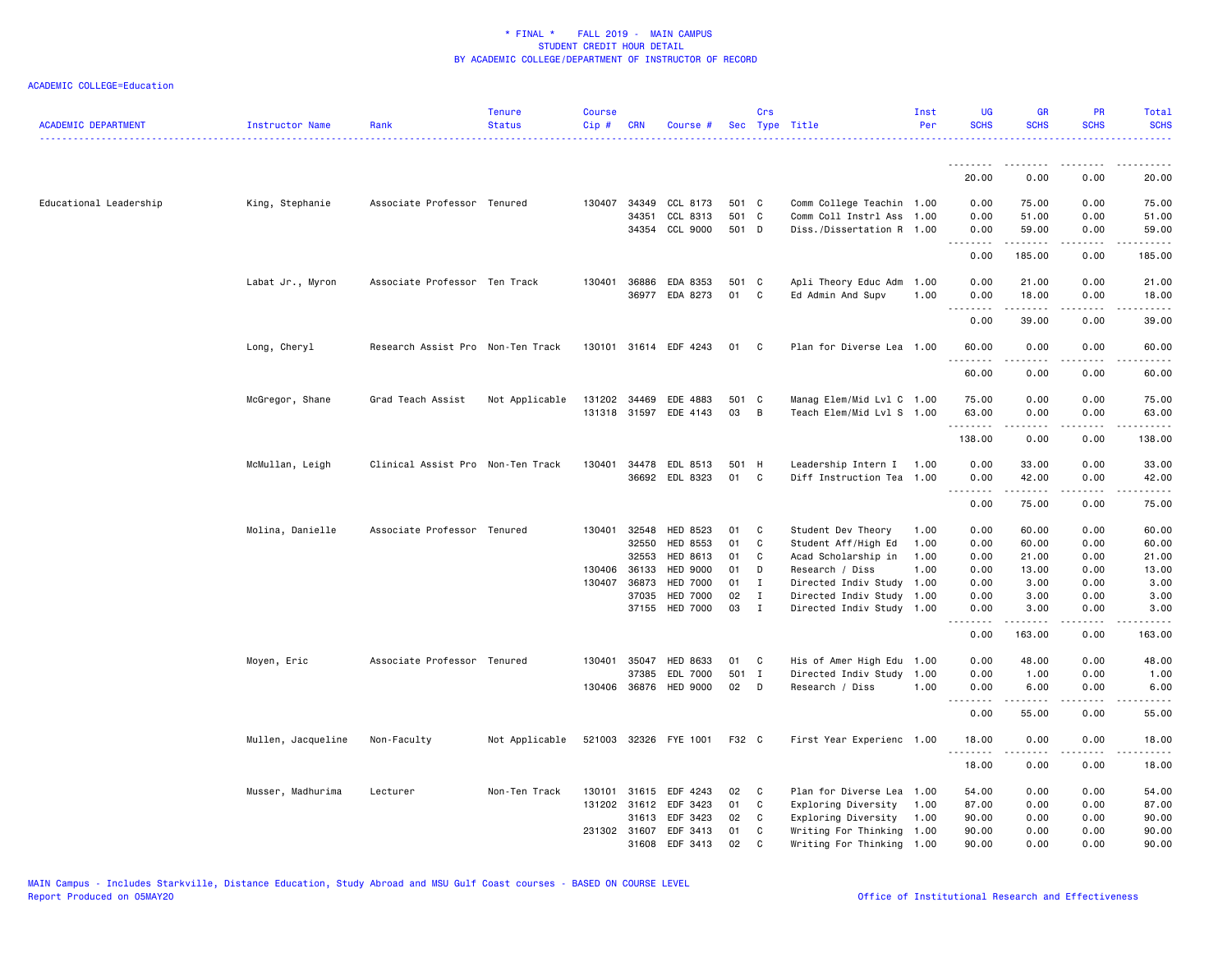| <b>ACADEMIC DEPARTMENT</b>                                                                         | Instructor Name   | Rank                              | <b>Tenure</b><br><b>Status</b> | <b>Course</b><br>Cip# | <b>CRN</b>   | Course #                   |                | Crs                            | Sec Type Title                                         | Inst<br>Per  | <b>UG</b><br><b>SCHS</b>         | <b>GR</b><br><b>SCHS</b> | <b>PR</b><br><b>SCHS</b> | Total<br><b>SCHS</b><br>.                                                                                                                                                                                                                                                                                                                                                                                                                                |
|----------------------------------------------------------------------------------------------------|-------------------|-----------------------------------|--------------------------------|-----------------------|--------------|----------------------------|----------------|--------------------------------|--------------------------------------------------------|--------------|----------------------------------|--------------------------|--------------------------|----------------------------------------------------------------------------------------------------------------------------------------------------------------------------------------------------------------------------------------------------------------------------------------------------------------------------------------------------------------------------------------------------------------------------------------------------------|
|                                                                                                    |                   |                                   |                                |                       |              |                            |                |                                |                                                        |              | 411.00                           | 0.00                     | 0.00                     | 411.00                                                                                                                                                                                                                                                                                                                                                                                                                                                   |
| Educational Leadership                                                                             | Oswalt, Katie     | Instructor                        | Non-Ten Track                  |                       |              | 131315 32859 LSK 1023      | 05             | $\mathbf{C}$                   | Col Read/Study Skill 1.00                              |              | 342.00                           | 0.00                     | 0.00                     | 342.00                                                                                                                                                                                                                                                                                                                                                                                                                                                   |
|                                                                                                    |                   |                                   |                                |                       |              |                            |                |                                |                                                        |              | .<br>342.00                      | 0.00                     | .<br>0.00                | <u>.</u><br>342.00                                                                                                                                                                                                                                                                                                                                                                                                                                       |
|                                                                                                    | Prince, Debra     | Associate Professor Tenured       |                                |                       | 130601 31618 | EDF 8363<br>34477 EDF 8363 | 01<br>501 C    | C C                            | Func & Met Res In Ed 1.00<br>Func & Met Res In Ed 1.00 |              | 0.00<br>0.00                     | 30.00<br>66.00           | 0.00<br>0.00             | 30.00<br>66.00                                                                                                                                                                                                                                                                                                                                                                                                                                           |
|                                                                                                    |                   |                                   |                                |                       |              |                            |                |                                |                                                        |              | .<br>0.00                        | ------<br>96.00          | .<br>0.00                | .<br>96.00                                                                                                                                                                                                                                                                                                                                                                                                                                               |
|                                                                                                    | Shaw, Stuart      | Grad Teach Assist                 | Not Applicable                 |                       |              | 131315 32848 LSK 1001      | 07 C           |                                | Freshman Seminar                                       | 0.20         | 1.40<br>.                        | 0.00<br>.                | 0.00<br>.                | 1.40<br>.                                                                                                                                                                                                                                                                                                                                                                                                                                                |
|                                                                                                    |                   |                                   |                                |                       |              |                            |                |                                |                                                        |              | 1.40                             | 0.00                     | 0.00                     | 1.40                                                                                                                                                                                                                                                                                                                                                                                                                                                     |
|                                                                                                    | Tharp, Paula      | Assistant Professor Ten Track     |                                |                       |              | 130401 34479 EDL 8523      | 501 C          |                                | Educ-Diverse Learner 1.00                              |              | 0.00                             | 72.00                    | 0.00                     | 72.00                                                                                                                                                                                                                                                                                                                                                                                                                                                    |
|                                                                                                    |                   |                                   |                                |                       |              |                            |                |                                |                                                        |              | <u>.</u><br>0.00                 | .<br>72.00               | .<br>0.00                | .<br>72.00                                                                                                                                                                                                                                                                                                                                                                                                                                               |
|                                                                                                    | Torres, Jacob     | Grad Teach Assist                 | Not Applicable                 |                       | 131101 31118 | COE 1323                   | 05             | C .                            | Career Planning                                        | 0.75         | 45.00                            | 0.00                     | 0.00                     | 45.00                                                                                                                                                                                                                                                                                                                                                                                                                                                    |
|                                                                                                    |                   |                                   |                                |                       |              | 31121 COE 1323             | 04             | $\mathbf{C}$                   | Career Planning                                        | 0.75         | 45.00<br>.                       | 0.00                     | 0.00                     | 45.00                                                                                                                                                                                                                                                                                                                                                                                                                                                    |
|                                                                                                    |                   |                                   |                                |                       |              |                            |                |                                |                                                        |              | 90.00                            | 0.00                     | 0.00                     | 90.00                                                                                                                                                                                                                                                                                                                                                                                                                                                    |
|                                                                                                    | Walker, Catherine | Non-Faculty                       | Not Applicable                 |                       |              | 521003 36842 FYE 1101      | F04 C          |                                | Freshman Success Str 1.00                              |              | 12.00<br>.                       | 0.00<br>.                | 0.00<br>.                | 12.00<br>$\frac{1}{2}$                                                                                                                                                                                                                                                                                                                                                                                                                                   |
|                                                                                                    |                   |                                   |                                |                       |              |                            |                |                                |                                                        |              | 12.00                            | 0.00                     | 0.00                     | 12.00                                                                                                                                                                                                                                                                                                                                                                                                                                                    |
|                                                                                                    | White, Carol      | Assistant Professor Ten Track     |                                | 130401                | 36447        | <b>HED 8673</b>            | 501 C          |                                | Plan & Inst Rese in                                    | 1.00         | 0.00                             | 27.00                    | 0.00                     | 27.00                                                                                                                                                                                                                                                                                                                                                                                                                                                    |
|                                                                                                    |                   |                                   |                                | 130407                | 34352        | CCL 8333<br>36624 CCL 8343 | 501 C<br>501 C |                                | Comm Col Admin<br>Community Dev Resour 1.00            | 1.00         | 0.00<br>0.00                     | 21.00<br>54.00           | 0.00<br>0.00             | 21.00<br>54.00                                                                                                                                                                                                                                                                                                                                                                                                                                           |
|                                                                                                    |                   |                                   |                                |                       |              |                            |                |                                |                                                        |              | $- - -$<br>$\frac{1}{2}$<br>0.00 | 102.00                   | .<br>0.00                | 102.00                                                                                                                                                                                                                                                                                                                                                                                                                                                   |
|                                                                                                    | Williams, Frankie | Visit Clinical Prof Non-Ten Track |                                |                       |              | 130401 35988 EDA 9000      | 01             | D                              | Research / Diss                                        | 1.00         | 0.00                             | 31.00                    | 0.00                     | 31.00                                                                                                                                                                                                                                                                                                                                                                                                                                                    |
|                                                                                                    |                   |                                   |                                |                       |              |                            |                |                                |                                                        |              | $ -$<br>0.00                     | 31.00                    | 0.00                     | 31.00                                                                                                                                                                                                                                                                                                                                                                                                                                                    |
|                                                                                                    | Xu, Jianzhong     | Professor                         | Tenured                        |                       | 130603 31619 | EDF 9373<br>31620 EDF 9453 | 02<br>01       | $\mathbf{C}$<br>C <sub>c</sub> | Ed Res Design<br>Intro Qual Research                   | 1.00<br>1.00 | 0.00<br>0.00                     | 9.00<br>15.00            | 0.00<br>0.00             | 9.00<br>15.00                                                                                                                                                                                                                                                                                                                                                                                                                                            |
|                                                                                                    |                   |                                   |                                |                       |              |                            |                |                                |                                                        |              | .<br>0.00                        | .<br>24.00               | .<br>0.00                | .<br>24.00                                                                                                                                                                                                                                                                                                                                                                                                                                               |
| ----------------------------------<br>Educational Leadership<br>---------------------------------- |                   |                                   |                                |                       |              |                            |                |                                |                                                        |              | ========<br>2123.00<br>========  | ========<br>1037.00      | $=$ ========<br>0.00     | $\begin{minipage}{0.03\linewidth} \hspace*{-0.2cm} \textbf{m} = \textbf{m} = \textbf{m} = \textbf{m} = \textbf{m} = \textbf{m} = \textbf{m} = \textbf{m} = \textbf{m} = \textbf{m} = \textbf{m} = \textbf{m} = \textbf{m} = \textbf{m} = \textbf{m} = \textbf{m} = \textbf{m} = \textbf{m} = \textbf{m} = \textbf{m} = \textbf{m} = \textbf{m} = \textbf{m} = \textbf{m} = \textbf{m} = \textbf{m} = \textbf{m} = \textbf{m} =$<br>3160.00<br>========== |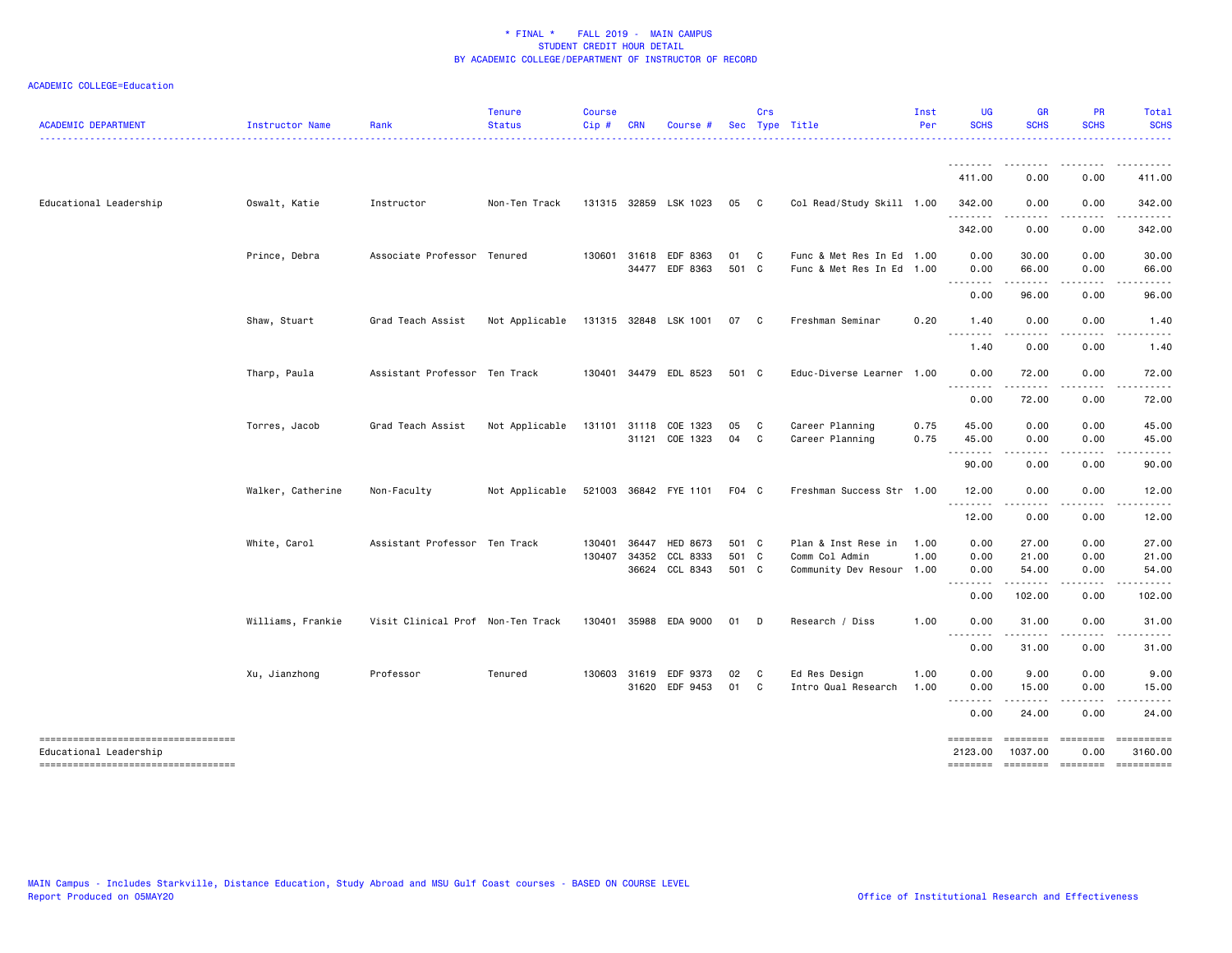| <b>ACADEMIC DEPARTMENT</b>                       | Instructor Name   | Rank                              | <b>Tenure</b><br><b>Status</b> | <b>Course</b><br>Cip# | <b>CRN</b>   | Course #              |       | Crs         | Sec Type Title            | Inst<br>Per | <b>UG</b><br><b>SCHS</b> | <b>GR</b><br><b>SCHS</b> | <b>PR</b><br><b>SCHS</b>     | Total<br><b>SCHS</b>                                                                                                      |
|--------------------------------------------------|-------------------|-----------------------------------|--------------------------------|-----------------------|--------------|-----------------------|-------|-------------|---------------------------|-------------|--------------------------|--------------------------|------------------------------|---------------------------------------------------------------------------------------------------------------------------|
|                                                  |                   |                                   |                                |                       |              |                       |       |             |                           |             |                          |                          |                              | $\frac{1}{2} \left( \frac{1}{2} \right) \left( \frac{1}{2} \right) \left( \frac{1}{2} \right) \left( \frac{1}{2} \right)$ |
| Instructional Systems & Workforce D Adams, James |                   | Professor                         | Tenured                        |                       | 131310 34752 | TKT 4493              | 501 C |             | Meth Tchn Career Pat 1.00 |             | 18.00                    | 0.00                     | 0.00                         | 18.00                                                                                                                     |
|                                                  |                   |                                   |                                |                       | 34758        | TKT 6493              | 501 C |             | Meth Tchn Career Pat      | 1.00        | 0.00                     | 45.00                    | 0.00                         | 45.00                                                                                                                     |
|                                                  |                   |                                   |                                |                       | 131319 36431 | <b>TKT 9000</b>       | 01    | D           | Research / Diss           | 1.00        | 0.00                     | 11.00                    | 0.00                         | 11.00                                                                                                                     |
|                                                  |                   |                                   |                                |                       | 131399 34749 | TKT 4263              | 501 C |             | Diverse Wrk & Ed Env      | 1.00        | 27.00                    | 0.00                     | 0.00                         | 27.00                                                                                                                     |
|                                                  |                   |                                   |                                |                       | 34755        | TKT 6263              | 501 C |             | Diverse Wrk & Ed Env      | 1.00        | 0.00                     | 45.00                    | 0.00                         | 45.00                                                                                                                     |
|                                                  |                   |                                   |                                |                       | 150612 34746 | TKI 3063              | 501 C |             | Ind Human Relations       | 1.00        | 72.00<br>.               | 0.00<br>.                | 0.00<br>المتمالين            | 72.00<br>.                                                                                                                |
|                                                  |                   |                                   |                                |                       |              |                       |       |             |                           |             | 117.00                   | 101.00                   | 0.00                         | 218.00                                                                                                                    |
|                                                  | Bailey, Melinda   | Non-Faculty                       | Not Applicable                 |                       |              | 240102 34616 IDS 4111 | 501 C |             | Professional Seminar 1.00 |             | 14.00<br>.               | 0.00                     | 0.00                         | 14.00                                                                                                                     |
|                                                  |                   |                                   |                                |                       |              |                       |       |             |                           |             | 14.00                    | 0.00                     | 0.00                         | 14.00                                                                                                                     |
|                                                  | Bennett, Jennifer | Instructor                        | Non-Ten Track                  | 150303                | 35657        | TKI 3104              | 501 B |             | Adv Ind Ele, Electro 1.00 |             | 28.00                    | 0.00                     | 0.00                         | 28.00                                                                                                                     |
|                                                  |                   |                                   |                                |                       | 150612 35103 | TKI 3343              | 501 C |             | CAD/CAM                   | 1.00        | 72.00                    | 0.00                     | 0.00                         | 72.00                                                                                                                     |
|                                                  |                   |                                   |                                |                       | 36444        | TKI 2113              | 01    | C           | Intro to PLC Program      | 1.00        | 75.00                    | 0.00                     | 0.00                         | 75.00                                                                                                                     |
|                                                  |                   |                                   |                                |                       | 150613 34934 | TKI 4373              | 01    | C           | Lean Six Sigma            | 1.00        | 72.00<br>.               | 0.00                     | 0.00                         | 72.00                                                                                                                     |
|                                                  |                   |                                   |                                |                       |              |                       |       |             |                           |             | 247.00                   | 0.00                     | 0.00                         | 247.00                                                                                                                    |
|                                                  | Beriswill, Joanne | Associate Professor Tenured       |                                | 110301                | 34748        | TKT 1273              | 502 C |             | Computer Application 1.00 |             | 90.00                    | 0.00                     | 0.00                         | 90.00                                                                                                                     |
|                                                  |                   |                                   |                                | 130501                | 34763        | TKT 8623              | 501 C |             | Instructional Design 1.00 |             | 0.00                     | 18.00                    | 0.00                         | 18.00                                                                                                                     |
|                                                  |                   |                                   |                                | 131309                | 34073        | TKT 3623              | 01    | C           | Dsgn Technology Trai 1.00 |             | 63.00                    | 0.00                     | 0.00                         | 63.00                                                                                                                     |
|                                                  |                   |                                   |                                | 131319                | 36432        | <b>TKT 9000</b>       | 02    | D           | Research / Diss           | 1.00        | 0.00                     | 10.00                    | 0.00                         | 10.00                                                                                                                     |
|                                                  |                   |                                   |                                |                       | 36705        | TKT 4000              | 01    | $\mathbf I$ | Directed Indiv Study 1.00 |             | 3.00                     | 0.00                     | 0.00                         | 3.00                                                                                                                      |
|                                                  |                   |                                   |                                |                       |              |                       |       |             |                           |             | .<br>156.00              | -----<br>28.00           | .<br>0.00                    | -----<br>184.00                                                                                                           |
|                                                  | Berryhill, Amy    | Non-Faculty                       | Not Applicable                 |                       |              | 090101 31002 CO 1013  | 01    | C           | Intro to Communicati 1.00 |             | 99.00                    | 0.00                     | 0.00                         | 99.00                                                                                                                     |
|                                                  |                   |                                   |                                |                       |              |                       |       |             |                           |             | .<br>99.00               | .<br>0.00                | .<br>0.00                    | .<br>99.00                                                                                                                |
|                                                  | Buchanan, Jody    | Instructor                        | Non-Ten Track                  |                       | 150612 34057 | TKI 4113              | 01    | B           | Indust Fluid Power        | 1.00        | 78.00                    | 0.00                     | 0.00                         | 78.00                                                                                                                     |
|                                                  |                   |                                   |                                |                       | 36451        | TKI 4113              | 02    | B           | Indust Fluid Power        | 1.00        | 78.00                    | 0.00                     | 0.00                         | 78.00                                                                                                                     |
|                                                  |                   |                                   |                                |                       | 150614 34043 | TKI 2323              | 01    | B           | Welding Tech              | 1.00        | 60.00                    | 0.00                     | 0.00                         | 60.00                                                                                                                     |
|                                                  |                   |                                   |                                |                       | 36777        | TKI 2323              | 02    | В           | Welding Tech              | 1.00        | 60.00                    | 0.00                     | 0.00                         | 60.00                                                                                                                     |
|                                                  |                   |                                   |                                |                       |              |                       |       |             |                           |             | 276.00                   | 0.00                     | 0.00                         | 276.00                                                                                                                    |
|                                                  | Dale, Jonathan    | Lecturer                          | Non-Ten Track                  |                       | 150612 34059 | TKI 4224              | 01    | C           | Quality Assurance         | 1.00        | 200.00                   | 0.00                     | 0.00                         | 200.00                                                                                                                    |
|                                                  |                   |                                   |                                |                       |              | 34936 TKI 3044        | 01    | C           | Industrial Safety         | 1.00        | 168.00<br>.              | 0.00                     | 0.00<br>.                    | 168.00<br>-----                                                                                                           |
|                                                  |                   |                                   |                                |                       |              |                       |       |             |                           |             | 368.00                   | -----<br>0.00            | 0.00                         | 368.00                                                                                                                    |
|                                                  | Francom, Gregory  | Clinical Assist Pro Non-Ten Track |                                | 110401                | 34030        | TKB 2123              | 01    | В           | Database Mgt              | 1.00        | 84.00                    | 0.00                     | 0.00                         | 84.00                                                                                                                     |
|                                                  |                   |                                   |                                |                       | 36746        | TKB 2123              | 02    | C           | Database Mgt              | 1.00        | 30.00                    | 0.00                     | 0.00                         | 30.00                                                                                                                     |
|                                                  |                   |                                   |                                | 110801                | 36764        | <b>TKB 4583</b>       | 502 B |             | Graphics and Web Des      | 1.00        | 27.00                    | 0.00                     | 0.00                         | 27.00                                                                                                                     |
|                                                  |                   |                                   |                                | 131303                | 36865        | <b>TKB 6583</b>       | 502 B |             | Graphics and Web Des      | 1.00        | 0.00                     | 9.00                     | 0.00                         | 9.00                                                                                                                      |
|                                                  |                   |                                   |                                |                       | 131309 36748 | TKT 3623              | 02    | C           | Dsgn Technology Trai 1.00 |             | 39.00<br>.               | 0.00                     | 0.00<br>$\sim$ $\sim$ $\sim$ | 39.00                                                                                                                     |
|                                                  |                   |                                   |                                |                       |              |                       |       |             |                           |             | 180.00                   | 9.00                     | 0.00                         | 189.00                                                                                                                    |
|                                                  | Fulgham, Julie    | Lecturer                          | Non-Ten Track                  |                       |              | 131303 34033 TKB 3133 | 01    | C           | Admin Management & P 1.00 |             | 93.00                    | 0.00                     | 0.00                         | 93.00                                                                                                                     |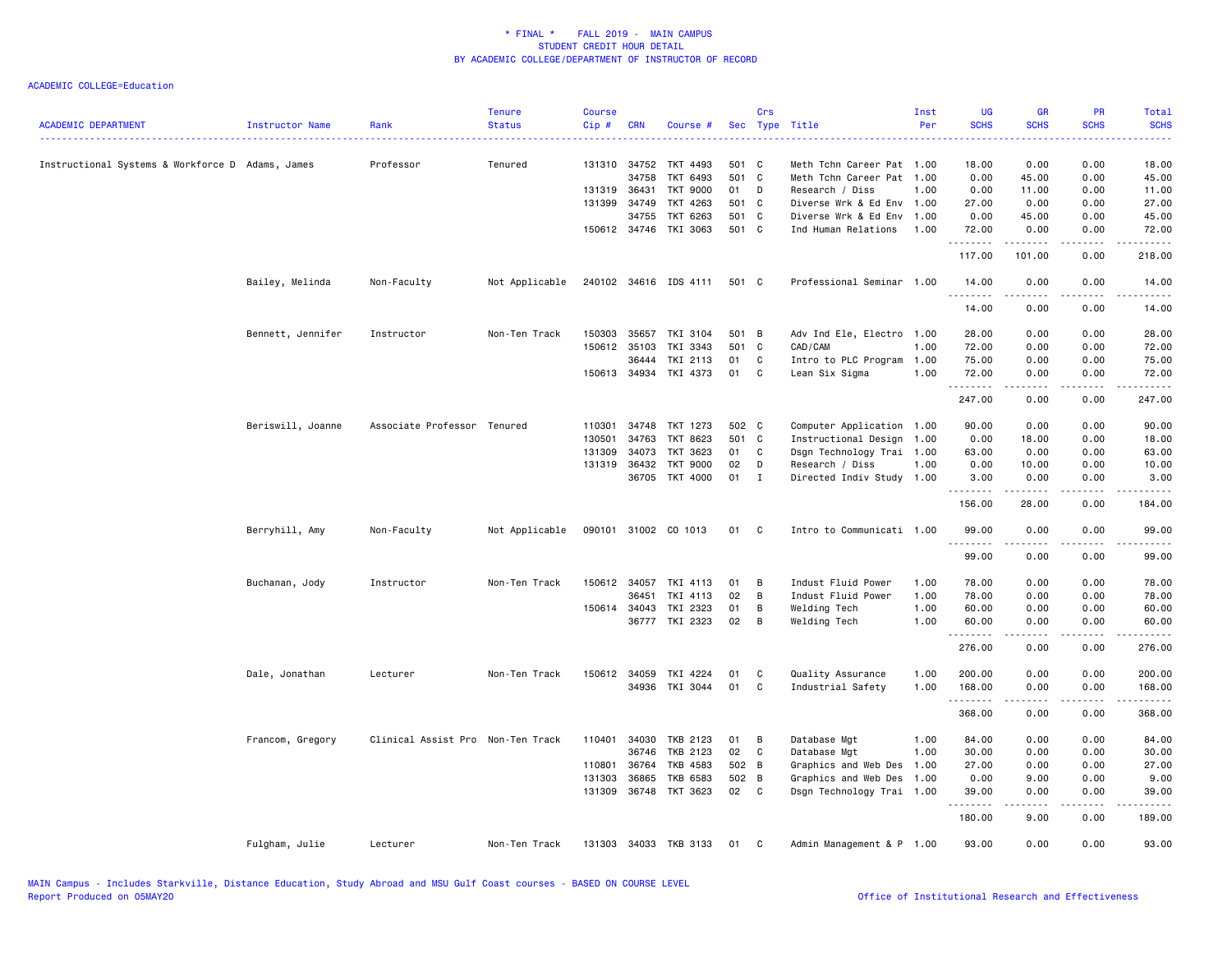| <b>ACADEMIC DEPARTMENT</b>                           | Instructor Name | Rank                        | <b>Tenure</b><br><b>Status</b> | <b>Course</b><br>Cip# | <b>CRN</b>   | Course #              |       | Crs          | Sec Type Title            | Inst<br>Per | <b>UG</b><br><b>SCHS</b> | <b>GR</b><br><b>SCHS</b> | PR<br><b>SCHS</b>     | Total<br><b>SCHS</b> |
|------------------------------------------------------|-----------------|-----------------------------|--------------------------------|-----------------------|--------------|-----------------------|-------|--------------|---------------------------|-------------|--------------------------|--------------------------|-----------------------|----------------------|
|                                                      |                 |                             |                                |                       |              |                       |       |              |                           |             | <u>.</u>                 | .                        | .                     | .                    |
|                                                      |                 |                             |                                |                       |              |                       |       |              |                           |             | 93.00                    | 0.00                     | 0.00                  | 93.00                |
| Instructional Systems & Workforce D Giordano, Mickey |                 | Instructor                  | Non-Ten Track                  |                       | 150303 34038 | TKI 1814              | 01    | B            | Basic Indust Elec &       | 1.00        | 96.00                    | 0.00                     | 0.00                  | 96.00                |
|                                                      |                 |                             |                                |                       | 34039        | TKI 1814              | 02    | B            | Basic Indust Elec &       | 1.00        | 80.00                    | 0.00                     | 0.00                  | 80.00                |
|                                                      |                 |                             |                                | 150405 34061          |              | TKI 4303              | 01    | B            | Industrial Robotics       | 1.00        | 69.00                    | 0.00                     | 0.00                  | 69.00                |
|                                                      |                 |                             |                                |                       | 150612 34055 | TKI 4103              | 01    | B            | Industrial Cntrl Sys 1.00 |             | 69.00                    | 0.00                     | 0.00                  | 69.00                |
|                                                      |                 |                             |                                |                       | 150613 34064 | TKI 4403              | 01    | B            | Automated Systems II 1.00 |             | 84.00                    | 0.00                     | 0.00                  | 84.00                |
|                                                      |                 |                             |                                |                       | 34938        | TKI 4801              | 01    | S            | Senior Seminar            | 1.00        | 18.00<br>.               | 0.00<br>.                | 0.00                  | 18.00<br>.           |
|                                                      |                 |                             |                                |                       |              |                       |       |              |                           |             | 416.00                   | 0.00                     | 0.00                  | 416.00               |
|                                                      | Hudson, Vonda   | Non-Faculty                 | Not Applicable                 |                       |              | 110301 34067 TKT 1273 | 03    | C            | Computer Application 1.00 |             | 99.00<br>.               | 0.00<br>.                | 0.00<br>$- - - -$     | 99.00<br>.           |
|                                                      |                 |                             |                                |                       |              |                       |       |              |                           |             | 99.00                    | 0.00                     | 0.00                  | 99.00                |
|                                                      | Irvin, Lemond   | Lecturer                    | Non-Ten Track                  | 090101                | 31004        | CO 1013               | 03    | C            | Intro to Communicati 1.00 |             | 102.00                   | 0.00                     | 0.00                  | 102.00               |
|                                                      |                 |                             |                                |                       |              | 31008 CO 1013         | 07    | $\mathtt{C}$ | Intro to Communicati 1.00 |             | 105.00                   | 0.00                     | 0.00                  | 105.00               |
|                                                      |                 |                             |                                |                       |              |                       |       |              |                           |             | .                        | .                        | .                     | $\omega$ is a set .  |
|                                                      |                 |                             |                                |                       |              |                       |       |              |                           |             | 207.00                   | 0.00                     | 0.00                  | 207.00               |
|                                                      | James, Clinton  | Lecturer                    | Non-Ten Track                  |                       |              | 150612 34745 TKI 3044 | 501 C |              | Industrial Safety         | 1.00        | 104.00                   | 0.00                     | 0.00                  | 104.00               |
|                                                      |                 |                             |                                | 150614                |              | 35102 TKI 2323        | 501 B |              | Welding Tech              | 1.00        | 54.00                    | 0.00                     | 0.00                  | 54.00                |
|                                                      |                 |                             |                                |                       |              |                       |       |              |                           |             | .<br>158.00              | 0.00                     | $\frac{1}{2}$<br>0.00 | 158.00               |
|                                                      | King, Thomas    | Non-Faculty                 | Not Applicable                 | 110301                |              | 34740 TKB 4283        | 501 B |              | Advanced Office Syst 1.00 |             | 54.00                    | 0.00                     | 0.00                  | 54.00                |
|                                                      |                 |                             |                                |                       | 37070        | TKT 1273              | 503 C |              | Computer Application 1.00 |             | 39.00                    | 0.00                     | 0.00                  | 39.00                |
|                                                      |                 |                             |                                |                       | 521003 32312 | FYE 1001              | F15 C |              | First Year Experienc 0.50 |             | 8.00                     | 0.00                     | 0.00                  | 8.00                 |
|                                                      |                 |                             |                                |                       |              | 32313 FYE 1001        | F16 C |              | First Year Experienc 0.50 |             | 5.00<br>.                | 0.00<br>.                | 0.00<br>$\frac{1}{2}$ | 5.00<br>.            |
|                                                      |                 |                             |                                |                       |              |                       |       |              |                           |             | 106.00                   | 0.00                     | 0.00                  | 106.00               |
|                                                      | Latham, Angela  | Instructor                  | Non-Ten Track                  | 131319                | 36341        | TKI 4000              | 01    | $\mathbf{I}$ | Directed Indiv Study      | 1.00        | 3.00                     | 0.00                     | 0.00                  | 3.00                 |
|                                                      |                 |                             |                                | 500799                | 34045        | TKI 2413              | 01    | C            | Hi & Appr Artcrafts       | 1.00        | 75.00                    | 0.00                     | 0.00                  | 75.00                |
|                                                      |                 |                             |                                |                       | 34046        | TKI 2413              | 02    | C            | Hi & Appr Artcrafts       | 1.00        | 60.00                    | 0.00                     | 0.00                  | 60.00                |
|                                                      |                 |                             |                                |                       | 34047        | TKI 2413              | 03    | C            | Hi & Appr Artcrafts       | 1.00        | 75.00                    | 0.00                     | 0.00                  | 75.00                |
|                                                      |                 |                             |                                |                       |              | 34049 TKI 2413        | H04 C |              | Honors Hi & Appr Art 1.00 |             | 69.00<br>.               | 0.00<br>.                | 0.00<br>.             | 69.00<br>.           |
|                                                      |                 |                             |                                |                       |              |                       |       |              |                           |             | 282.00                   | 0.00                     | 0.00                  | 282.00               |
|                                                      | Lee, Sang Joon  | Associate Professor Tenured |                                | 110801                | 34741        | TKB 4583              | 501 B |              | Graphics and Web Des 1.00 |             | 66.00                    | 0.00                     | 0.00                  | 66.00                |
|                                                      |                 |                             |                                | 130501                | 34762        | TKT 8543              | 501 C |              | Multimedia Design I       | 1.00        | 0.00                     | 24.00                    | 0.00                  | 24.00                |
|                                                      |                 |                             |                                |                       | 34764        | <b>TKT 8693</b>       | 501 C |              | Multiple Perptves on 1.00 |             | 0.00                     | 15.00                    | 0.00                  | 15.00                |
|                                                      |                 |                             |                                |                       | 131303 34743 | TKB 6583              | 501 B |              | Graphics and Web Des      | 1.00        | 0.00<br>.                | 3.00<br>.                | 0.00<br>.             | 3.00<br>$- - - -$    |
|                                                      |                 |                             |                                |                       |              |                       |       |              |                           |             | 66.00                    | 42.00                    | 0.00                  | 108.00               |
|                                                      | Okojie, Mabel   | Professor                   | Tenured                        |                       | 131309 34769 | TKT 9213              | 501 C |              | Found WF/Tech Ed Adu      | 1.00        | 0.00                     | 21.00                    | 0.00                  | 21.00                |
|                                                      |                 |                             |                                |                       |              | 131319 36434 TKT 9000 | 04    | D            | Research / Diss           | 1.00        | 0.00                     | 8.00                     | 0.00                  | 8.00                 |
|                                                      |                 |                             |                                |                       |              |                       |       |              |                           |             | <u>.</u><br>0.00         | .<br>29.00               | .<br>0.00             | .<br>29.00           |
|                                                      | Pate, Amy       | Lecturer                    | Non-Ten Track                  |                       |              | 131303 34032 TKB 2133 | 01    | B            | Sprdsht Design & Ana 1.00 |             | 93.00                    | 0.00                     | 0.00                  | 93.00                |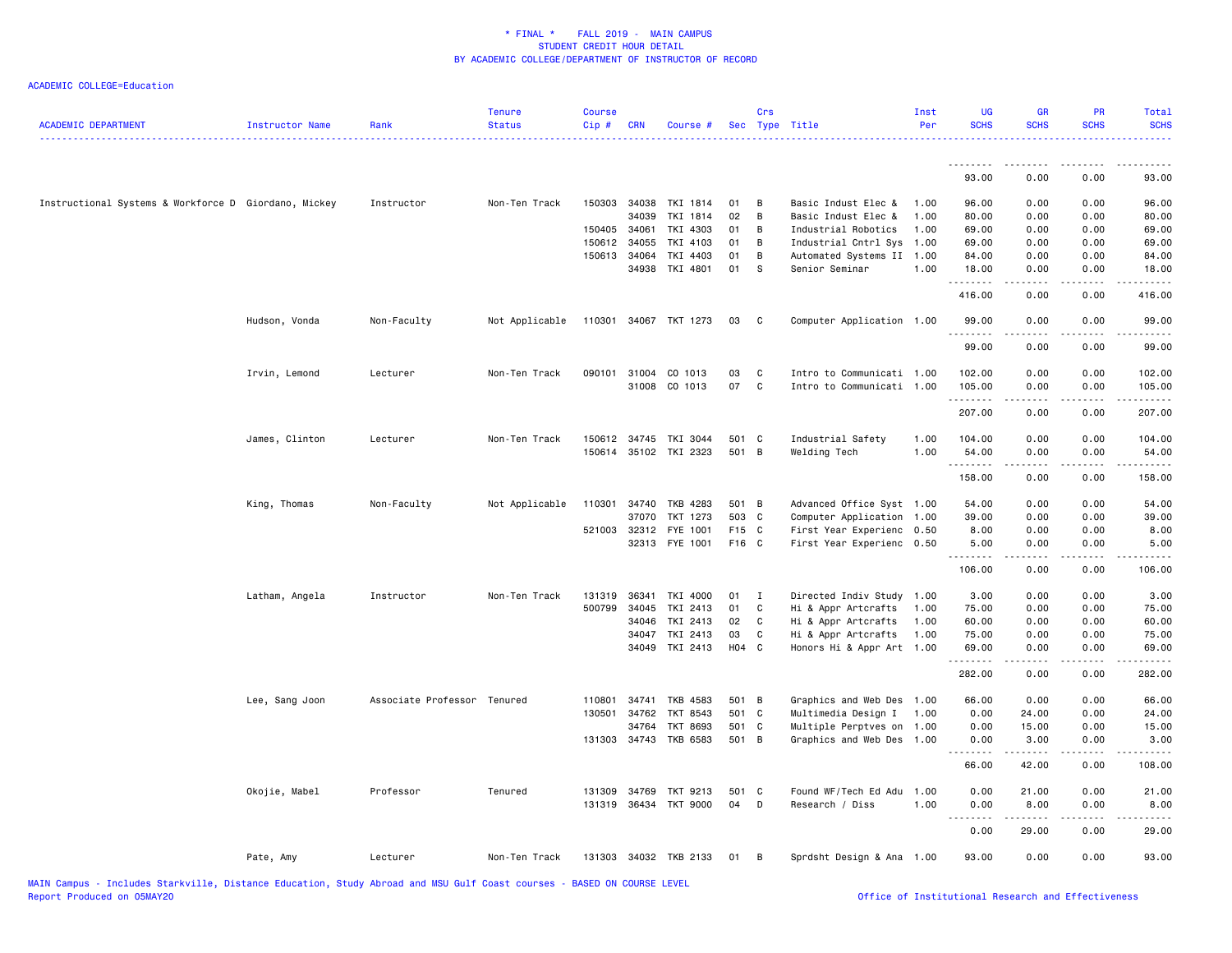| <b>ACADEMIC DEPARTMENT</b>                          | Instructor Name  | Rank                                             | <b>Tenure</b><br><b>Status</b> | <b>Course</b><br>Cip# | <b>CRN</b>            | Course #                                |             | Crs            | Sec Type Title                         | Inst<br>Per  | <b>UG</b><br><b>SCHS</b> | <b>GR</b><br><b>SCHS</b>                                                                                                                                             | <b>PR</b><br><b>SCHS</b>     | <b>Total</b><br><b>SCHS</b> |
|-----------------------------------------------------|------------------|--------------------------------------------------|--------------------------------|-----------------------|-----------------------|-----------------------------------------|-------------|----------------|----------------------------------------|--------------|--------------------------|----------------------------------------------------------------------------------------------------------------------------------------------------------------------|------------------------------|-----------------------------|
|                                                     |                  |                                                  |                                |                       |                       |                                         |             |                |                                        |              | <u>.</u>                 | - - - - -                                                                                                                                                            |                              |                             |
|                                                     |                  |                                                  |                                |                       |                       |                                         |             |                |                                        |              | 93.00                    | 0.00                                                                                                                                                                 | 0.00                         | 93.00                       |
| Instructional Systems & Workforce D Patole, Swapnil |                  | Assistant Professor Ten Track                    |                                |                       |                       | 150612 34041 TKI 2123<br>36775 TKI 2123 | 01<br>02    | B<br>B         | Intro to CNC Prog<br>Intro to CNC Prog | 1.00<br>1.00 | 60.00<br>63.00<br>.      | 0.00<br>0.00<br>$\frac{1}{2} \left( \frac{1}{2} \right) \left( \frac{1}{2} \right) \left( \frac{1}{2} \right) \left( \frac{1}{2} \right) \left( \frac{1}{2} \right)$ | 0.00<br>0.00<br>المالم عامات | 60.00<br>63.00<br>.         |
|                                                     |                  |                                                  |                                |                       |                       |                                         |             |                |                                        |              | 123.00                   | 0.00                                                                                                                                                                 | 0.00                         | 123.00                      |
|                                                     |                  | Scott-Bracey, Pamela Associate Professor Tenured |                                |                       | 131309 34076<br>34768 | TKT 4683<br>TKT 8863                    | 01<br>501 C | <b>S</b>       | Senior Seminar<br>Grant Writing Essent | 1.00<br>1.00 | 42.00<br>0.00<br>.       | 0.00<br>21.00<br>المستمين                                                                                                                                            | 0.00<br>0.00<br>.            | 42.00<br>21.00<br>.         |
|                                                     |                  |                                                  |                                |                       |                       |                                         |             |                |                                        |              | 42.00                    | 21.00                                                                                                                                                                | 0.00                         | 63.00                       |
|                                                     | Spencer, Rebecca | Non-Faculty                                      | Not Applicable                 |                       |                       | 330103 31434 DSS 0313                   | 01          | C              | Community Access                       | 1.00         | 18.00<br>.               | 0.00                                                                                                                                                                 | 0.00<br>$\frac{1}{2}$        | 18.00<br>.                  |
|                                                     |                  |                                                  |                                |                       |                       |                                         |             |                |                                        |              | 18.00                    | 0.00                                                                                                                                                                 | 0.00                         | 18.00                       |
|                                                     | Sun, Yan         | Assistant Professor Ten Track                    |                                | 130501                | 34074                 | TKT 4203                                | 01          | C              | Emerging Technologie 1.00              |              | 60.00                    | 0.00                                                                                                                                                                 | 0.00                         | 60.00                       |
|                                                     |                  |                                                  |                                |                       | 36747                 | TKT 4203                                | 02          | $\mathbf c$    | Emerging Technologie 1.00              |              | 30.00                    | 0.00                                                                                                                                                                 | 0.00                         | 30.00                       |
|                                                     |                  |                                                  |                                |                       |                       | 131319 37145 TKT 7000                   | 02          | $\mathbf{I}$   | Directed Indiv Study 1.00              |              | 0.00<br>.                | 3.00<br>.                                                                                                                                                            | 0.00<br>.                    | 3.00<br>.                   |
|                                                     |                  |                                                  |                                |                       |                       |                                         |             |                |                                        |              | 90.00                    | 3.00                                                                                                                                                                 | 0.00                         | 93.00                       |
|                                                     | Thomas, Lisa     | Lecturer                                         | Non-Ten Track                  | 110301                | 34066                 | TKT 1273                                | 02          | C              | Computer Application 1.00              |              | 96.00                    | 0.00                                                                                                                                                                 | 0.00                         | 96.00                       |
|                                                     |                  |                                                  |                                |                       | 34068                 | TKT 1273                                | 04          | C              | Computer Application 1.00              |              | 99.00                    | 0.00                                                                                                                                                                 | 0.00                         | 99.00                       |
|                                                     |                  |                                                  |                                |                       | 36749                 | TKT 1273                                | 06          | C              | Computer Application 1.00              |              | 90.00                    | 0.00                                                                                                                                                                 | 0.00                         | 90.00                       |
|                                                     |                  |                                                  |                                |                       | 131309 34075          | TKT 4343                                | 01          | $\mathbf C$    | Info Tech Project Mg 1.00              |              | 81.00<br>.               | 0.00<br>.                                                                                                                                                            | 0.00<br>.                    | 81.00<br>.                  |
|                                                     |                  |                                                  |                                |                       |                       |                                         |             |                |                                        |              | 366.00                   | 0.00                                                                                                                                                                 | 0.00                         | 366.00                      |
|                                                     | Wyatt, John      | Associate Professor Tenured                      |                                | 131319                | 37389                 | TKI 4000                                | 02          | $\mathbf{I}$   | Directed Indiv Study 1.00              |              | 4.00                     | 0.00                                                                                                                                                                 | 0.00                         | 4.00                        |
|                                                     |                  |                                                  |                                |                       | 150611 34053          | TKI 3683                                | 01          | B              | CNC Machining Proces                   | 1.00         | 48.00                    | 0.00                                                                                                                                                                 | 0.00                         | 48.00                       |
|                                                     |                  |                                                  |                                |                       | 36452                 | TKI 3683                                | 02          | B              | CNC Machining Proces                   | 1.00         | 39.00                    | 0.00                                                                                                                                                                 | 0.00                         | 39.00                       |
|                                                     |                  |                                                  |                                |                       | 150613 34935          | TKI 4463                                | 01          | C              | Mfg Tech & Proc II                     | 1.00         | 90.00<br>.               | 0.00<br>$   -$                                                                                                                                                       | 0.00<br>.                    | 90.00<br>.                  |
|                                                     |                  |                                                  |                                |                       |                       |                                         |             |                |                                        |              | 181.00                   | 0.00                                                                                                                                                                 | 0.00                         | 181.00                      |
|                                                     | Young, Tina      | Lecturer                                         | Non-Ten Track                  | 110301                | 34065                 | TKT 1273                                | 01          | C              | Computer Application 1.00              |              | 96.00                    | 0.00                                                                                                                                                                 | 0.00                         | 96.00                       |
|                                                     |                  |                                                  |                                |                       |                       | 34069 TKT 1273                          | 05          | C <sub>1</sub> | Computer Application 1.00              |              | 96.00                    | 0.00                                                                                                                                                                 | 0.00                         | 96.00                       |
|                                                     |                  |                                                  |                                |                       |                       |                                         |             |                |                                        |              | <u>.</u><br>192.00       | 0.00                                                                                                                                                                 | 0.00                         | .<br>192.00                 |
|                                                     | Yu, Chien        | Professor                                        | Tenured                        | 110301                | 34753                 | TKT 4713                                | 501 C       |                | Authoring for Instr                    | 1.00         | 42.00                    | 0.00                                                                                                                                                                 | 0.00                         | 42.00                       |
|                                                     |                  |                                                  |                                |                       | 34759                 | TKT 6713                                | 501 C       |                | Authoring for Instr                    | 1.00         | 0.00                     | 6.00                                                                                                                                                                 | 0.00                         | 6.00                        |
|                                                     |                  |                                                  |                                | 130501                | 34765                 | <b>TKT 8703</b>                         | 501 C       |                | Trends & Issues Inst                   | 1.00         | 0.00                     | 18.00                                                                                                                                                                | 0.00                         | 18.00                       |
|                                                     |                  |                                                  |                                |                       | 131319 36437          | <b>TKT 9000</b>                         | 07          | D              | Research / Diss                        | 1.00         | 0.00                     | 14.00                                                                                                                                                                | 0.00                         | 14.00                       |
|                                                     |                  |                                                  |                                |                       |                       | 36615 TKT 7000                          | 502 I       |                | Directed Indiv Study 1.00              |              | 0.00<br>.                | 3.00<br>.                                                                                                                                                            | 0.00<br>.                    | 3.00<br>.                   |
|                                                     |                  |                                                  |                                |                       |                       |                                         |             |                |                                        |              | 42.00                    | 41.00                                                                                                                                                                | 0.00                         | 83.00                       |
|                                                     | Yu, Wei-Chieh    | Assistant Professor Ten Track                    |                                | 111001                | 34035                 | TKB 4563                                | 01          | C              | Intro to Data Networ                   | 1.00         | 99.00                    | 0.00                                                                                                                                                                 | 0.00                         | 99.00                       |
|                                                     |                  |                                                  |                                | 131309                | 34071                 | TKT 3463                                | 01          | B              | Computer Repair/Main                   | 1.00         | 60.00                    | 0.00                                                                                                                                                                 | 0.00                         | 60.00                       |
|                                                     |                  |                                                  |                                |                       | 131319 36438          | TKT 9000                                | 08          | D              | Research / Diss                        | 1.00         | 0.00                     | 1.00                                                                                                                                                                 | 0.00                         | 1.00                        |
|                                                     |                  |                                                  |                                |                       | 36762                 | <b>TKT 7000</b>                         | 503         | $\mathbf I$    | Directed Indiv Study 1.00              |              | 0.00                     | 1.00                                                                                                                                                                 | 0.00                         | 1.00                        |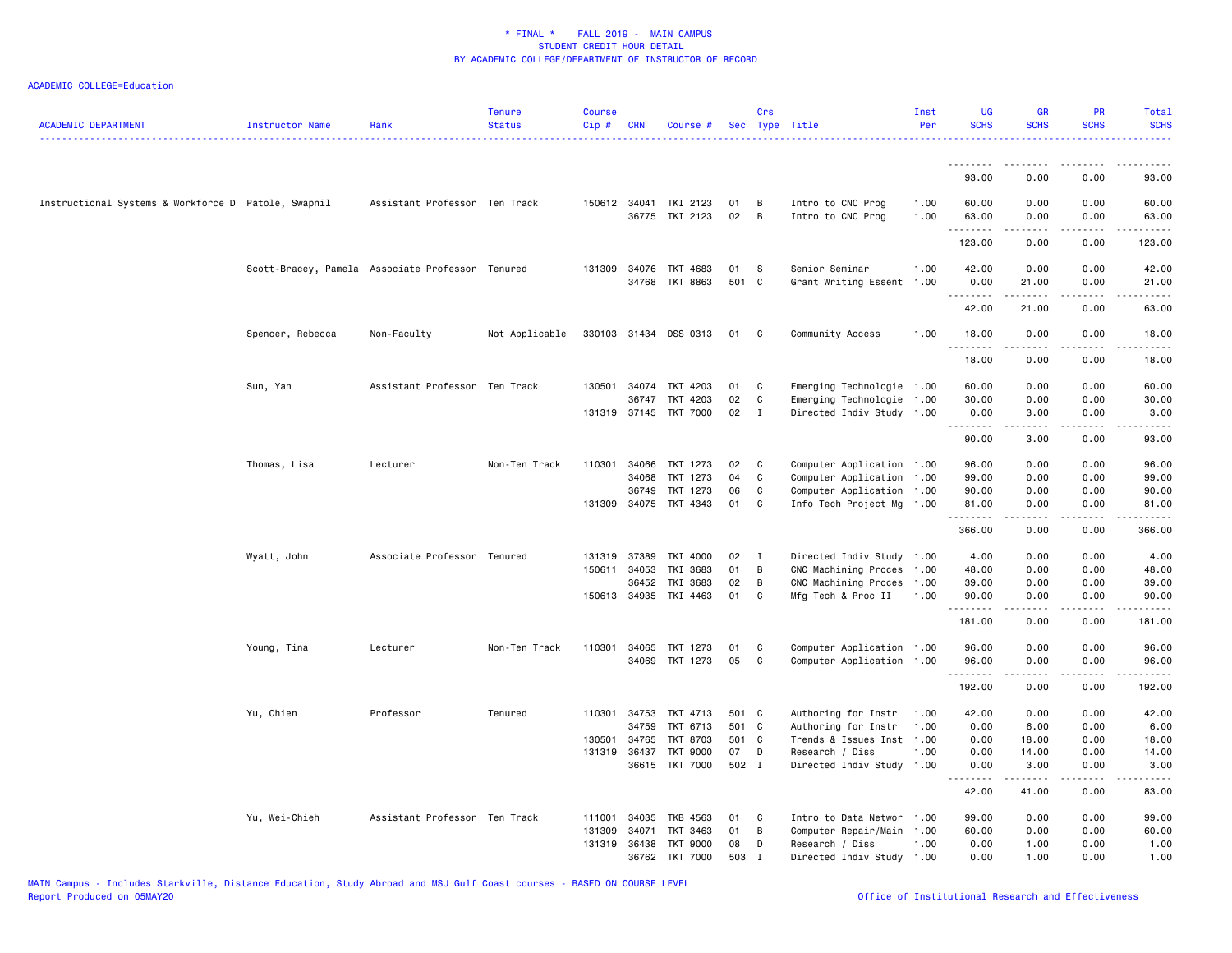# ACADEMIC COLLEGE=Education

| <b>ACADEMIC DEPARTMENT</b>            | Instructor Name | Rank | Tenure<br><b>Status</b> | Course<br><b>CRN</b><br>Cip# |  | Crs | Course # Sec Type Title | Inst<br>Per | <b>UG</b><br><b>SCHS</b> | GR<br><b>SCHS</b> | <b>PR</b><br><b>SCHS</b> | Total<br><b>SCHS</b> |
|---------------------------------------|-----------------|------|-------------------------|------------------------------|--|-----|-------------------------|-------------|--------------------------|-------------------|--------------------------|----------------------|
|                                       |                 |      |                         |                              |  |     |                         |             | --------<br>159.00       | --------<br>2.00  | .<br>0.00                | .<br>161.00          |
|                                       |                 |      |                         |                              |  |     |                         |             | ========                 | ========          | ========                 |                      |
| Instructional Systems & Workforce D   |                 |      |                         |                              |  |     |                         |             | 4190.00                  | 276.00            | 0.00                     | 4466.00              |
| _____________________________________ |                 |      |                         |                              |  |     |                         |             | =======                  | ========          | ========                 | ==========           |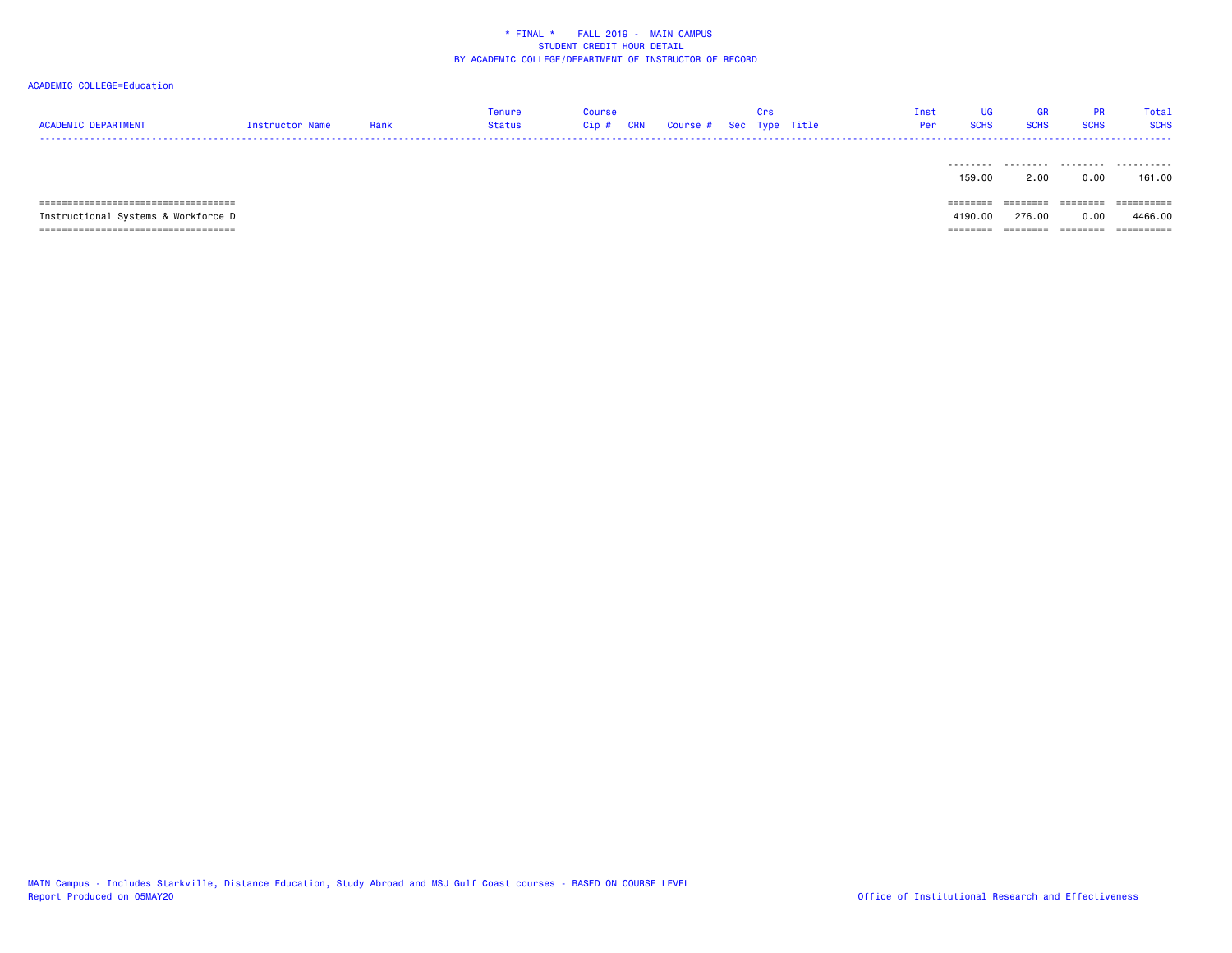| <b>ACADEMIC DEPARTMENT</b> | Instructor Name | Rank                                             | <b>Tenure</b><br><b>Status</b> | <b>Course</b><br>Cip# | <b>CRN</b>   | Course #             | Sec   | Crs          | Type Title                | Inst<br>Per | UG<br><b>SCHS</b>  | GR<br><b>SCHS</b> | <b>PR</b><br><b>SCHS</b> | Total<br><b>SCHS</b>                                                                                                              |
|----------------------------|-----------------|--------------------------------------------------|--------------------------------|-----------------------|--------------|----------------------|-------|--------------|---------------------------|-------------|--------------------|-------------------|--------------------------|-----------------------------------------------------------------------------------------------------------------------------------|
| Kinesiology                |                 | Agiovlasitis, Stamat Associate Professor Tenured |                                | 240101                | 37265        | <b>HON 4000</b>      | 09    | I            | Directed Individual       | 1.00        | 3.00               | 0.00              | 0.00                     | 3.00                                                                                                                              |
|                            |                 |                                                  |                                |                       | 37266        | <b>HON 4000</b>      | 10    | $\mathbf I$  | Directed Individual       | 1.00        | 3.00               | 0.00              | 0.00                     | 3.00                                                                                                                              |
|                            |                 |                                                  |                                |                       | 260908 31914 | EP 4133              | 01    | C            | Ex Prog Clinical Pop      | 1.00        | 228.00             | 0.00              | 0.00                     | 228.00                                                                                                                            |
|                            |                 |                                                  |                                | 310505                | 36534        | KI 9000              | 02    | D            | Research / Diss           | 1.00        | 0.00               | 6.00              | 0.00                     | 6.00                                                                                                                              |
|                            |                 |                                                  |                                |                       | 36786        | EP 4000              | 05    | $\mathbf I$  | Directed Indiv Study      | 1.00        | 3.00               | 0.00              | 0.00                     | 3.00                                                                                                                              |
|                            |                 |                                                  |                                |                       | 37013        | EP 4000              | 06    | $\mathbf{I}$ | Directed Indiv Study      | 1.00        | 3.00               | 0.00              | 0.00                     | 3.00                                                                                                                              |
|                            |                 |                                                  |                                |                       | 37017        | KI 7000              | 10    | $\mathbf{I}$ | Directed Indiv Study 1.00 |             | 0.00               | 3.00              | 0.00                     | 3.00                                                                                                                              |
|                            |                 |                                                  |                                |                       | 37345        | EP 4000              | 09    | $\mathbf{I}$ | Directed Indiv Study      | 1.00        | 3.00<br><u>.</u>   | 0.00              | 0.00                     | 3.00                                                                                                                              |
|                            |                 |                                                  |                                |                       |              |                      |       |              |                           |             | 243.00             | 9.00              | 0.00                     | 252.00                                                                                                                            |
|                            | Allred, Anthony | Lecturer                                         | Non-Ten Track                  | 310501                | 36550        | EP 4113              | 03    | B            | Fitness Prog & Testi 1.00 |             | 33.00              | 0.00              | 0.00                     | 33.00                                                                                                                             |
|                            |                 |                                                  |                                |                       | 36551        | EP 4113              | 04    | B            | Fitness Prog & Testi 1.00 |             | 33.00<br>.         | 0.00<br>.         | 0.00<br>.                | 33.00<br>.                                                                                                                        |
|                            |                 |                                                  |                                |                       |              |                      |       |              |                           |             | 66.00              | 0.00              | 0.00                     | 66.00                                                                                                                             |
|                            | Bello, Marissa  | Grad Teach Assist                                | Not Applicable                 | 260908                | 31896        | EP 3304              | 03    | B            | Exercise Physiology       | 0.40        | 19.20              | 0.00              | 0.00                     | 19.20                                                                                                                             |
|                            |                 |                                                  |                                |                       | 31898        | EP 3304              | 05    | B            | Exercise Physiology       | 0.40        | 19.20              | 0.00              | 0.00                     | 19.20                                                                                                                             |
|                            |                 |                                                  |                                | 310501                | 33359        | PE 1061              | 03    | L            | Fitness Walking/ Jog      | 0.40        | 4.40               | 0.00              | 0.00                     | 4.40                                                                                                                              |
|                            |                 |                                                  |                                |                       | 33370        | PE 1151              | 05    | L.           | Strength Training         | 0.40        | 4.40<br>.          | 0.00              | 0.00                     | 4.40<br>$\frac{1}{2} \left( \frac{1}{2} \right) \left( \frac{1}{2} \right) \left( \frac{1}{2} \right) \left( \frac{1}{2} \right)$ |
|                            |                 |                                                  |                                |                       |              |                      |       |              |                           |             | 47.20              | 0.00              | 0.00                     | 47.20                                                                                                                             |
|                            | Booker, Robert  | Grad Teach Assist                                | Not Applicable                 |                       | 260908 31903 | EP 3304              | 10    | в            | Exercise Physiology       | 0.40        | 17.60              | 0.00              | 0.00                     | 17.60                                                                                                                             |
|                            |                 |                                                  |                                |                       | 31904        | EP 3304              | 11    | B            | Exercise Physiology       | 0.40        | 20.80              | 0.00              | 0.00                     | 20.80                                                                                                                             |
|                            |                 |                                                  |                                |                       |              | 310501 31912 EP 4113 | 02    | B            | Fitness Prog & Testi 1.00 |             | 78.00              | 0.00              | 0.00                     | 78.00                                                                                                                             |
|                            |                 |                                                  |                                |                       |              |                      |       |              |                           |             | .<br>116.40        | .<br>0.00         | .<br>0.00                | 2.2.2.2.2.<br>116.40                                                                                                              |
|                            | Brown, Stanley  | Professor                                        | Tenured                        |                       |              | 310505 31888 EP 2013 | 01    | C            | Fundamentals of Kine 0.50 |             | 481.50<br><u>.</u> | 0.00<br>.         | 0.00<br>$\frac{1}{2}$    | 481.50<br>$- - - - - -$                                                                                                           |
|                            |                 |                                                  |                                |                       |              |                      |       |              |                           |             | 481.50             | 0.00              | 0.00                     | 481.50                                                                                                                            |
|                            | Chander, Harish | Assistant Professor Ten Track                    |                                | 260908                | 31910        | EP 3643              | 02    | C            | Applied Anat & Patho      | 1.00        | 144.00             | 0.00              | 0.00                     | 144.00                                                                                                                            |
|                            |                 |                                                  |                                |                       | 35130        | EP 8443              | 01    | C            | Neuro Mech in Exerci      | 1.00        | 0.00               | 15.00             | 0.00                     | 15.00                                                                                                                             |
|                            |                 |                                                  |                                |                       | 310505 36284 | EP 4000              | 03    | I            | Directed Indiv Study      | 1.00        | 1.00               | 0.00              | 0.00                     | 1.00                                                                                                                              |
|                            |                 |                                                  |                                |                       | 36773        | KI 9000              | 04    | D            | Research / Diss           | 1.00        | 0.00               | 12.00             | 0.00                     | 12.00                                                                                                                             |
|                            |                 |                                                  |                                |                       | 36800        | KI 7000              | 06    | I            | Directed Indiv Study      | 1.00        | 0.00               | 3.00              | 0.00                     | 3.00                                                                                                                              |
|                            |                 |                                                  |                                |                       | 36971        | KI 7000              | 07    | $\mathbf I$  | Directed Indiv Study 1.00 |             | 0.00               | 3.00              | 0.00                     | 3.00                                                                                                                              |
|                            |                 |                                                  |                                |                       |              | 37484 KI 7000        | 15    | $\mathbf{I}$ | Directed Indiv Study 1.00 |             | 0.00<br>.          | 3.00<br>-----     | 0.00<br>.                | 3.00<br>$- - - - -$                                                                                                               |
|                            |                 |                                                  |                                |                       |              |                      |       |              |                           |             | 145.00             | 36.00             | 0.00                     | 181.00                                                                                                                            |
|                            | Chen, Chih Chia | Assistant Professor Ten Track                    |                                |                       | 260908 31889 | EP 3183              | 01    | C            | Exercise Psychology       | 1.00        | 453.00             | 0.00              | 0.00                     | 453.00                                                                                                                            |
|                            |                 |                                                  |                                |                       | 31913        | EP 4123              | 01    | C            | Aging and Physical A      | 1.00        | 123.00             | 0.00              | 0.00                     | 123.00                                                                                                                            |
|                            |                 |                                                  |                                |                       | 35096        | EP 3183              | 501 C |              | Exercise Psychology       | 1.00        | 75.00              | 0.00              | 0.00                     | 75.00                                                                                                                             |
|                            |                 |                                                  |                                | 310501                | 35463        | PE 1201              | 01    | L            | Adapted Physical Act      | 1.00        | 21.00              | 0.00              | 0.00                     | 21.00                                                                                                                             |
|                            |                 |                                                  |                                | 310505 32791          |              | KI 1001              | F03 C |              | First Year Seminar        | 1.00        | 32.00              | 0.00              | 0.00                     | 32.00                                                                                                                             |
|                            |                 |                                                  |                                |                       | 36024        | KI 9000              | 01    | D            | Research / Diss           | 1.00        | 0.00               | 6.00              | 0.00                     | 6.00                                                                                                                              |
|                            |                 |                                                  |                                |                       |              | 36247 EP 4000        | 02    | $\mathbf{I}$ | Directed Indiv Study      | 1.00        | 2.00<br>.          | 0.00              | 0.00                     | 2.00<br>-----                                                                                                                     |
|                            |                 |                                                  |                                |                       |              |                      |       |              |                           |             | 706.00             | 6.00              | 0.00                     | 712.00                                                                                                                            |
|                            | Choi, Poram     | Lecturer                                         | Non-Ten Track                  |                       |              | 310504 31916 EP 4143 | 01    | C            | Aging and Disability 1.00 |             | 144.00             | 0.00              | 0.00                     | 144.00                                                                                                                            |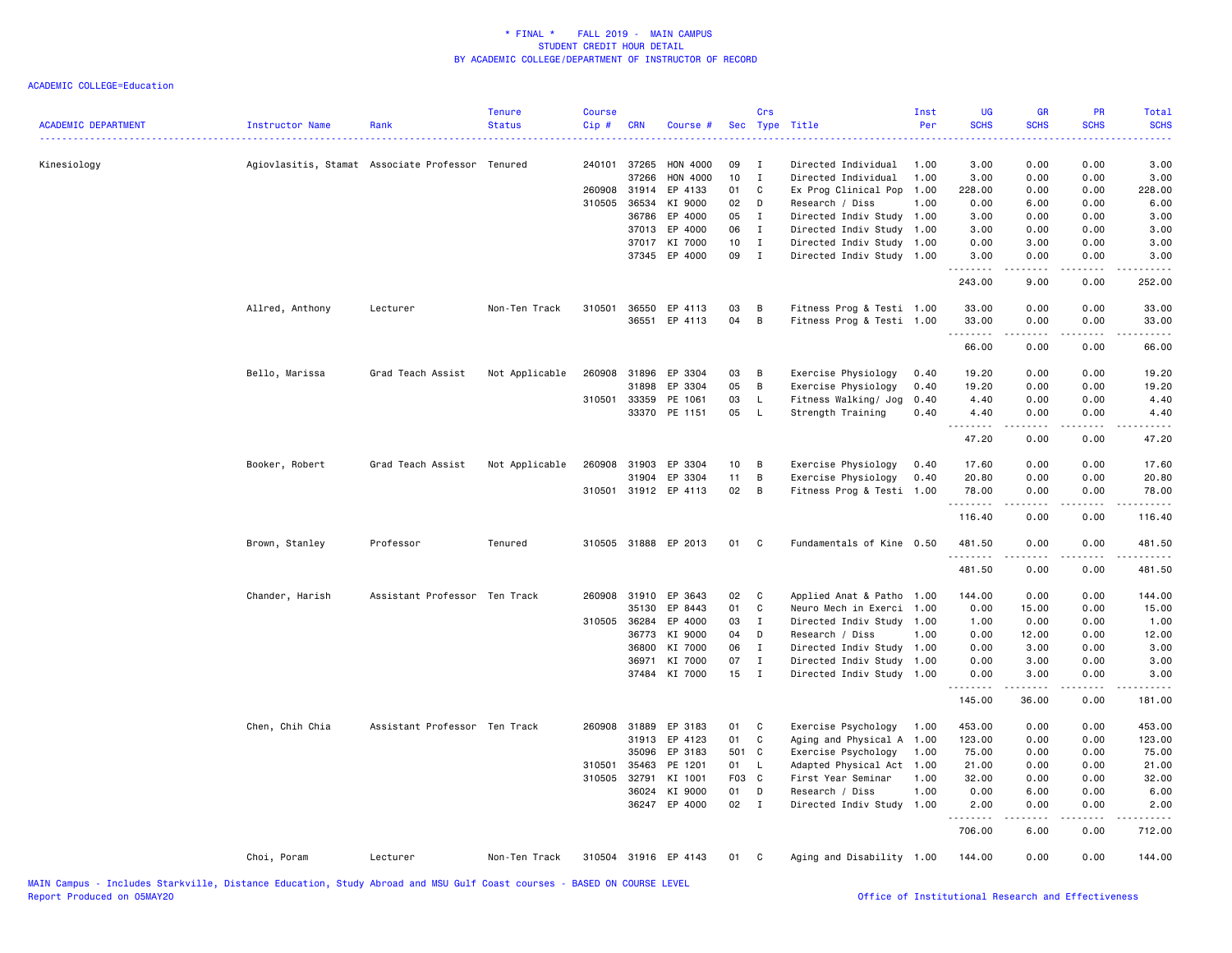| <b>ACADEMIC DEPARTMENT</b> | Instructor Name                | Rank                        | <b>Tenure</b><br><b>Status</b> | <b>Course</b><br>Cip # | <b>CRN</b>            | Course #              |          | Crs          | Sec Type Title                               | Inst<br>Per  | <b>UG</b><br><b>SCHS</b> | <b>GR</b><br><b>SCHS</b> | PR<br><b>SCHS</b> | Total<br><b>SCHS</b>            |
|----------------------------|--------------------------------|-----------------------------|--------------------------------|------------------------|-----------------------|-----------------------|----------|--------------|----------------------------------------------|--------------|--------------------------|--------------------------|-------------------|---------------------------------|
| Kinesiology                | Choi, Poram                    | Lecturer                    | Non-Ten Track                  |                        |                       | 310504 36235 EP 4143  | 03       | - C          | Aging and Disability 1.00                    |              | 195.00<br>.              | 0.00<br>-----            | 0.00<br>.         | 195.00<br>المتمامين             |
|                            |                                |                             |                                |                        |                       |                       |          |              |                                              |              | 339.00                   | 0.00                     | 0.00              | 339.00                          |
|                            | Crocker, Jonathan              | Non-Faculty                 | Not Applicable                 |                        |                       | 521003 32325 FYE 1001 | F31 C    |              | First Year Experienc 1.00                    |              | 48.00<br>.               | 0.00<br>.                | 0.00<br>.         | 48.00<br>.                      |
|                            |                                |                             |                                |                        |                       |                       |          |              |                                              |              | 48.00                    | 0.00                     | 0.00              | 48.00                           |
|                            | Fang, Qun                      | Lecturer                    | Non-Ten Track                  | 260908                 | 36549                 | EP 4123               | 02       | C            | Aging and Physical A 1.00                    |              | 36.00                    | 0.00                     | 0.00              | 36.00                           |
|                            |                                |                             |                                | 310501                 | 33357                 | PE 1061               | 01       | $\mathsf{L}$ | Fitness Walking/ Jog                         | 1.00         | 12.00                    | 0.00                     | 0.00              | 12.00                           |
|                            |                                |                             |                                |                        | 33358                 | PE 1061               | 02       | $\mathsf{L}$ | Fitness Walking/ Jog                         | 1.00         | 12.00                    | 0.00                     | 0.00              | 12.00                           |
|                            |                                |                             |                                |                        |                       | 33363 PE 1061         | 07 L     |              | Fitness Walking/ Jog 1.00                    |              | 12.00                    | 0.00<br>2.2.2.2.2        | 0.00<br>.         | 12.00<br>.                      |
|                            |                                |                             |                                |                        |                       |                       |          |              |                                              |              | 72.00                    | 0.00                     | 0.00              | 72.00                           |
|                            | Funderburk, Deborah Instructor |                             | Non-Ten Track                  | 310501                 |                       | 33377 PE 1253         | 01       | B            | Teaching Lifetime Ac                         | 1.00         | 48.00                    | 0.00                     | 0.00              | 48.00                           |
|                            |                                |                             |                                |                        | 33378                 | PE 1263               | 01       | B            | Methods of Teaching                          | 1.00         | 39.00                    | 0.00                     | 0.00              | 39.00                           |
|                            |                                |                             |                                | 500301                 | 33365                 | PE 1091               | 01       | $\mathsf{L}$ | Contemporary Dance                           | 1.00         | 33.00                    | 0.00                     | 0.00              | 33.00                           |
|                            |                                |                             |                                |                        |                       | 33379 PE 1323         | 01       | B            | Hist & Apprec of Dan 1.00                    |              | 249.00<br>.              | 0.00<br>.                | 0.00<br>.         | 249.00<br>.                     |
|                            |                                |                             |                                |                        |                       |                       |          |              |                                              |              | 369.00                   | 0.00                     | 0.00              | 369.00                          |
|                            | Ghosh, Supreete                | Grad Teach Assist           | Not Applicable                 | 310505                 | 32798                 | KI 2213               | 02       | C            | Emergency Health Car 0.40                    |              | 36.00                    | 0.00                     | 0.00              | 36.00                           |
|                            |                                |                             |                                |                        |                       | 36696 KI 2213         | 501 C    |              | Emergency Health Car 0.40                    |              | 12.00                    | 0.00                     | 0.00              | 12.00                           |
|                            |                                |                             |                                |                        |                       |                       |          |              |                                              |              | <u>.</u><br>48.00        | 22222<br>0.00            | .<br>0.00         | .<br>48.00                      |
|                            | Gourley, Kristy                | Grad Teach Assist           | Not Applicable                 | 260908                 | 31900                 | EP 3304               | 07       | В            | Exercise Physiology                          | 0.40         | 19.20                    | 0.00                     | 0.00              | 19.20                           |
|                            |                                |                             |                                |                        | 31901                 | EP 3304               | 08       | B            | Exercise Physiology                          | 0.40         | 19.20                    | 0.00                     | 0.00              | 19.20                           |
|                            |                                |                             |                                |                        | 31907                 | EP 3304               | 14       | В            | Exercise Physiology                          | 0.40         | 16.00                    | 0.00                     | 0.00              | 16.00                           |
|                            |                                |                             |                                |                        |                       | 360101 36326 PE 1000  | 02       | C            | Play, Fitness & Phys 0.40                    |              | 186.00<br>.              | 0.00<br>2.2.2.2.2        | 0.00<br>.         | 186.00<br>.                     |
|                            |                                |                             |                                |                        |                       |                       |          |              |                                              |              | 240.40                   | 0.00                     | 0.00              | 240.40                          |
|                            | Graddy, Sydney                 | Grad Teach Assist           | Not Applicable                 |                        | 260908 31899          | EP 3304               | 06       | B            | Exercise Physiology                          | 0.40         | 19.20                    | 0.00                     | 0.00              | 19.20                           |
|                            |                                |                             |                                |                        | 31905                 | EP 3304               | 12       | B            | Exercise Physiology                          | 0.40         | 19.20                    | 0.00                     | 0.00              | 19.20                           |
|                            |                                |                             |                                | 310501                 | 33360                 | PE 1061               | 04       | L            | Fitness Walking/ Jog                         | 0.40         | 4.80                     | 0.00                     | 0.00              | 4.80                            |
|                            |                                |                             |                                |                        | 37096                 | PE 1061               | 08       | <b>L</b>     | Fitness Walking/ Jog                         | 0.40         | 4.80<br>.                | 0.00<br>.                | 0.00<br>د د د د   | 4.80<br>$\omega$ is $\omega$ in |
|                            |                                |                             |                                |                        |                       |                       |          |              |                                              |              | 48.00                    | 0.00                     | 0.00              | 48.00                           |
|                            | Grant, Erin                    | Instructor                  | Non-Ten Track                  |                        | 260908 31917          | EP 4603               | 01       | C            | Physical Activity Ep 1.00                    |              | 174.00                   | 0.00                     | 0.00              | 174.00                          |
|                            |                                |                             |                                |                        | 35128                 | EP 4814               | 01       | H            | Exercise Science Int 0.50                    |              | 38.00                    | 0.00                     | 0.00              | 38.00                           |
|                            |                                |                             |                                |                        | 35129                 | EP 4814               | 02       | H            | Exercise Science Int 0.50                    |              | 38.00                    | 0.00                     | 0.00              | 38.00                           |
|                            |                                |                             |                                |                        | 310501 32794<br>32796 | KI 2023<br>KI 2023    | 01<br>03 | C<br>C       | Found of Health Educ<br>Found of Health Educ | 1.00<br>1.00 | 126.00<br>222.00         | 0.00<br>0.00             | 0.00<br>0.00      | 126.00<br>222.00                |
|                            |                                |                             |                                |                        | 310505 36131          | EP 4000               | 01       | $\mathbf{I}$ | Directed Indiv Study 1.00                    |              | 3.00                     | 0.00                     | 0.00              | 3.00                            |
|                            |                                |                             |                                |                        | 36323                 | KI 4000               | 01       | $\mathbf{I}$ | Directed Indiv Study 1.00                    |              | 2.00                     | 0.00                     | 0.00              | 2.00                            |
|                            |                                |                             |                                |                        | 37431                 | KI 4000               | 02       | $\mathbf{I}$ | Directed Indiv Study 1.00                    |              | 1.00                     | 0.00                     | 0.00              | 1.00                            |
|                            |                                |                             |                                |                        |                       |                       |          |              |                                              |              | .<br>604.00              | .<br>0.00                | .<br>0.00         | $- - - - - -$<br>604.00         |
|                            | Holmes, Megan                  | Associate Professor Tenured |                                | 260908                 | 31901                 | EP 3304               | 08       | в            | Exercise Physiology                          | 0.60         | 28.80                    | 0.00                     | 0.00              | 28.80                           |
|                            |                                |                             |                                |                        |                       | 31902 EP 3304         | 09       | B            | Exercise Physiology                          | 0.60         | 31.20                    | 0.00                     | 0.00              | 31.20                           |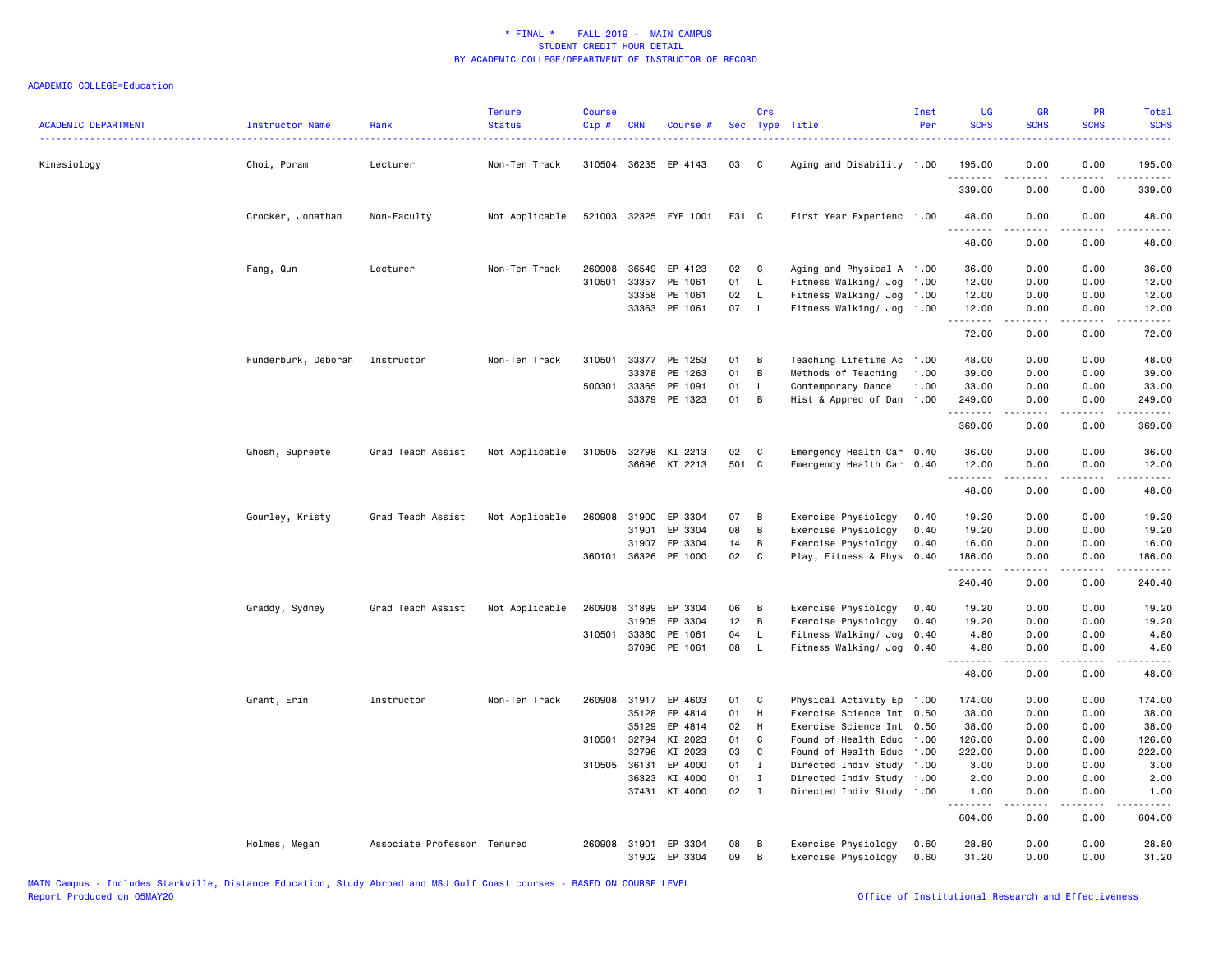| <b>ACADEMIC DEPARTMENT</b> | Instructor Name | Rank                        | <b>Tenure</b><br><b>Status</b> | <b>Course</b><br>Cip # | <b>CRN</b>   | Course #             | <b>Sec</b>      | Crs          | Type Title                | Inst<br>Per | <b>UG</b><br><b>SCHS</b> | <b>GR</b><br><b>SCHS</b> | PR<br><b>SCHS</b>            | Total<br><b>SCHS</b><br>$\frac{1}{2} \left( \frac{1}{2} \right) \left( \frac{1}{2} \right) \left( \frac{1}{2} \right) \left( \frac{1}{2} \right)$ |
|----------------------------|-----------------|-----------------------------|--------------------------------|------------------------|--------------|----------------------|-----------------|--------------|---------------------------|-------------|--------------------------|--------------------------|------------------------------|---------------------------------------------------------------------------------------------------------------------------------------------------|
| Kinesiology                | Holmes, Megan   | Associate Professor Tenured |                                | 260908                 | 31903        | EP 3304              | 10              | В            | Exercise Physiology       | 0.60        | 26.40                    | 0.00                     | 0.00                         | 26.40                                                                                                                                             |
|                            |                 |                             |                                |                        | 31904        | EP 3304              | 11              | В            | Exercise Physiology       | 0.60        | 31.20                    | 0.00                     | 0.00                         | 31.20                                                                                                                                             |
|                            |                 |                             |                                |                        | 31905        | EP 3304              | 12              | В            | Exercise Physiology       | 0.60        | 28.80                    | 0.00                     | 0.00                         | 28.80                                                                                                                                             |
|                            |                 |                             |                                |                        | 31906        | EP 3304              | 13              | В            | Exercise Physiology       | 0.60        | 28.80                    | 0.00                     | 0.00                         | 28.80                                                                                                                                             |
|                            |                 |                             |                                |                        | 31907        | EP 3304              | 14              | В            | Exercise Physiology       | 0.60        | 24.00                    | 0.00                     | 0.00                         | 24.00                                                                                                                                             |
|                            |                 |                             |                                |                        | 31918        | EP 4603              | 02              | C            | Physical Activity Ep      | 1.00        | 135.00                   | 0.00                     | 0.00                         | 135.00                                                                                                                                            |
|                            |                 |                             |                                | 310505                 | 36824        | EP 7000              | 01              | $\mathbf{I}$ | Directed Indiv Study      | 1.00        | 0.00<br>.                | 3.00<br>.                | 0.00<br>$\frac{1}{2}$        | 3.00<br>.                                                                                                                                         |
|                            |                 |                             |                                |                        |              |                      |                 |              |                           |             | 334.20                   | 3.00                     | 0.00                         | 337.20                                                                                                                                            |
|                            | Jackson, Stacy  | Non-Faculty                 | Not Applicable                 | 320104                 | 31432        | DSS 0113             | 01              | C            | Practical Money Skil 1.00 |             | 18.00                    | 0.00                     | 0.00                         | 18.00                                                                                                                                             |
|                            |                 |                             |                                |                        | 31433        | DSS 0113             | 02              | C            | Practical Money Skil      | 1.00        | 21.00                    | 0.00                     | 0.00                         | 21.00                                                                                                                                             |
|                            |                 |                             |                                |                        | 320105 31437 | DSS 0713             | 01              | C            | Career Exploration        | 0.50        | 10.50                    | 0.00                     | 0.00                         | 10.50                                                                                                                                             |
|                            |                 |                             |                                | 350101                 | 31436        | DSS 0613             | 02              | C            | Independent Living        | 1.00        | 21.00                    | 0.00                     | 0.00                         | 21.00                                                                                                                                             |
|                            |                 |                             |                                | 350103                 | 35397        | DSS 0810             | 01              | Ε            | Employment - On Camp      | 0.50        | 30.00                    | 0.00                     | 0.00                         | 30.00                                                                                                                                             |
|                            |                 |                             |                                |                        | 35398        | DSS 0810             | 02              | Ε            | Employment - On Camp      | 0.50        | 10.50                    | 0.00                     | 0.00                         | 10.50                                                                                                                                             |
|                            |                 |                             |                                |                        | 35399        | DSS 0910             | 01              | E            | Employment Off Campu 0.50 |             | 22.50                    | 0.00                     | 0.00                         | 22.50                                                                                                                                             |
|                            |                 |                             |                                | 521003                 | 36844        | FYE 1101             | F <sub>06</sub> | $\mathbf{C}$ | Freshman Success Str 1.00 |             | 20.00<br><u>.</u>        | 0.00                     | 0.00                         | 20.00<br>.                                                                                                                                        |
|                            |                 |                             |                                |                        |              |                      |                 |              |                           |             | 153.50                   | 0.00                     | 0.00                         | 153.50                                                                                                                                            |
|                            | Joe, Lee        | Instructor                  | Non-Ten Track                  | 260908                 | 31894        | EP 3304              | 01              | B            | Exercise Physiology       | 0.60        | 21.60                    | 0.00                     | 0.00                         | 21.60                                                                                                                                             |
|                            |                 |                             |                                |                        | 31895        | EP 3304              | 02              | В            | Exercise Physiology       | 0.60        | 28.80                    | 0.00                     | 0.00                         | 28.80                                                                                                                                             |
|                            |                 |                             |                                |                        | 31896        | EP 3304              | 03              | B            | Exercise Physiology       | 0.60        | 28.80                    | 0.00                     | 0.00                         | 28.80                                                                                                                                             |
|                            |                 |                             |                                |                        | 31897        | EP 3304              | 04              | В            | Exercise Physiology       | 0.60        | 31.20                    | 0.00                     | 0.00                         | 31.20                                                                                                                                             |
|                            |                 |                             |                                |                        | 31898        | EP 3304              | 05              | В            | Exercise Physiology       | 0.60        | 28.80                    | 0.00                     | 0.00                         | 28.80                                                                                                                                             |
|                            |                 |                             |                                |                        | 31899        | EP 3304              | 06              | B            | Exercise Physiology       | 0.60        | 28.80                    | 0.00                     | 0.00                         | 28.80                                                                                                                                             |
|                            |                 |                             |                                |                        | 31900        | EP 3304              | 07              | В            | Exercise Physiology       | 0.60        | 28.80                    | 0.00                     | 0.00                         | 28.80                                                                                                                                             |
|                            |                 |                             |                                |                        | 35128        | EP 4814              | 01              | H            | Exercise Science Int      | 0.50        | 38.00                    | 0.00                     | 0.00                         | 38.00                                                                                                                                             |
|                            |                 |                             |                                |                        | 35129        | EP 4814              | 02              | H            | Exercise Science Int      | 0.50        | 38.00                    | 0.00                     | 0.00                         | 38.00                                                                                                                                             |
|                            |                 |                             |                                | 310505                 | 31908        | EP 3613              | 02              | C            | Exercise Electrocard      | 1.00        | 177.00                   | 0.00                     | 0.00                         | 177.00                                                                                                                                            |
|                            |                 |                             |                                |                        | 35121        | EP 3613              | 01              | C            | Exercise Electrocard      | 1.00        | 177.00                   | 0.00                     | 0.00                         | 177.00                                                                                                                                            |
|                            |                 |                             |                                |                        | 36597        | EP 4000              | 04              | $\mathbf I$  | Directed Indiv Study      | 1.00        | 2.00                     | 0.00                     | 0.00                         | 2.00                                                                                                                                              |
|                            |                 |                             |                                |                        |              | 37171 EP 4000        | 07              | $\mathbf I$  | Directed Indiv Study 1.00 |             | 1.00<br>.                | 0.00<br>.                | 0.00<br>.                    | 1.00<br>.                                                                                                                                         |
|                            |                 |                             |                                |                        |              |                      |                 |              |                           |             | 629.80                   | 0.00                     | 0.00                         | 629.80                                                                                                                                            |
|                            | Johnson, Wesley | Lecturer                    | Non-Ten Track                  | 131304                 | 36697        | PE 4413              | 501 C           |              | Basic Driver Ed I         | 1.00        | 30.00                    | 0.00                     | 0.00                         | 30.00                                                                                                                                             |
|                            |                 |                             |                                |                        |              | 512201 36695 PE 3433 | 501 C           |              | Genl Safety Methods       | 1.00        | 78.00<br>.               | 0.00<br>.                | 0.00<br>.                    | 78.00<br>.                                                                                                                                        |
|                            |                 |                             |                                |                        |              |                      |                 |              |                           |             | 108.00                   | 0.00                     | 0.00                         | 108.00                                                                                                                                            |
|                            | Kim, Dae Eun    | Lecturer                    | Non-Ten Track                  | 310504                 | 33960        | SS 2103              | 01              | C            | Sport Careers and Pr      | 1.00        | 105.00                   | 0.00                     | 0.00                         | 105.00                                                                                                                                            |
|                            |                 |                             |                                |                        |              | 33961 SS 3103        | 01              | C            | Sport Sponsorship         | 1.00        | 90.00<br>.               | 0.00<br>.                | 0.00<br>$\sim$ $\sim$ $\sim$ | 90.00<br>.                                                                                                                                        |
|                            |                 |                             |                                |                        |              |                      |                 |              |                           |             | 195.00                   | 0.00                     | 0.00                         | 195.00                                                                                                                                            |
|                            | Knight, Adam    | Associate Professor Tenured |                                |                        | 131314 35124 | EP 4504              | 01              | B            | Mechanical Analysis       | 0.60        | 36.00                    | 0.00                     | 0.00                         | 36.00                                                                                                                                             |
|                            |                 |                             |                                |                        | 35125        | EP 4504              | 02              | В            | Mechanical Analysis       | 0.60        | 38.40                    | 0.00                     | 0.00                         | 38.40                                                                                                                                             |
|                            |                 |                             |                                |                        | 35126        | EP 4504              | 03              | В            | Mechanical Analysis       | 0.60        | 31.20                    | 0.00                     | 0.00                         | 31.20                                                                                                                                             |
|                            |                 |                             |                                |                        | 35127        | EP 4504              | 04              | В            | Mechanical Analysis       | 0.60        | 33.60                    | 0.00                     | 0.00                         | 33.60                                                                                                                                             |
|                            |                 |                             |                                | 260908                 | 31919        | EP 4703              | 01              | C            | Neural Contl Human M      | 1.00        | 198.00                   | 0.00                     | 0.00                         | 198.00                                                                                                                                            |
|                            |                 |                             |                                | 310505                 | 32789        | KI 1001              | F01 C           |              | First Year Seminar        | 1.00        | 40.00                    | 0.00                     | 0.00                         | 40.00                                                                                                                                             |
|                            |                 |                             |                                |                        | 36990        | KI 7000              | 08              | $\mathbf{I}$ | Directed Indiv Study 1.00 |             | 0.00                     | 6.00                     | 0.00                         | 6.00                                                                                                                                              |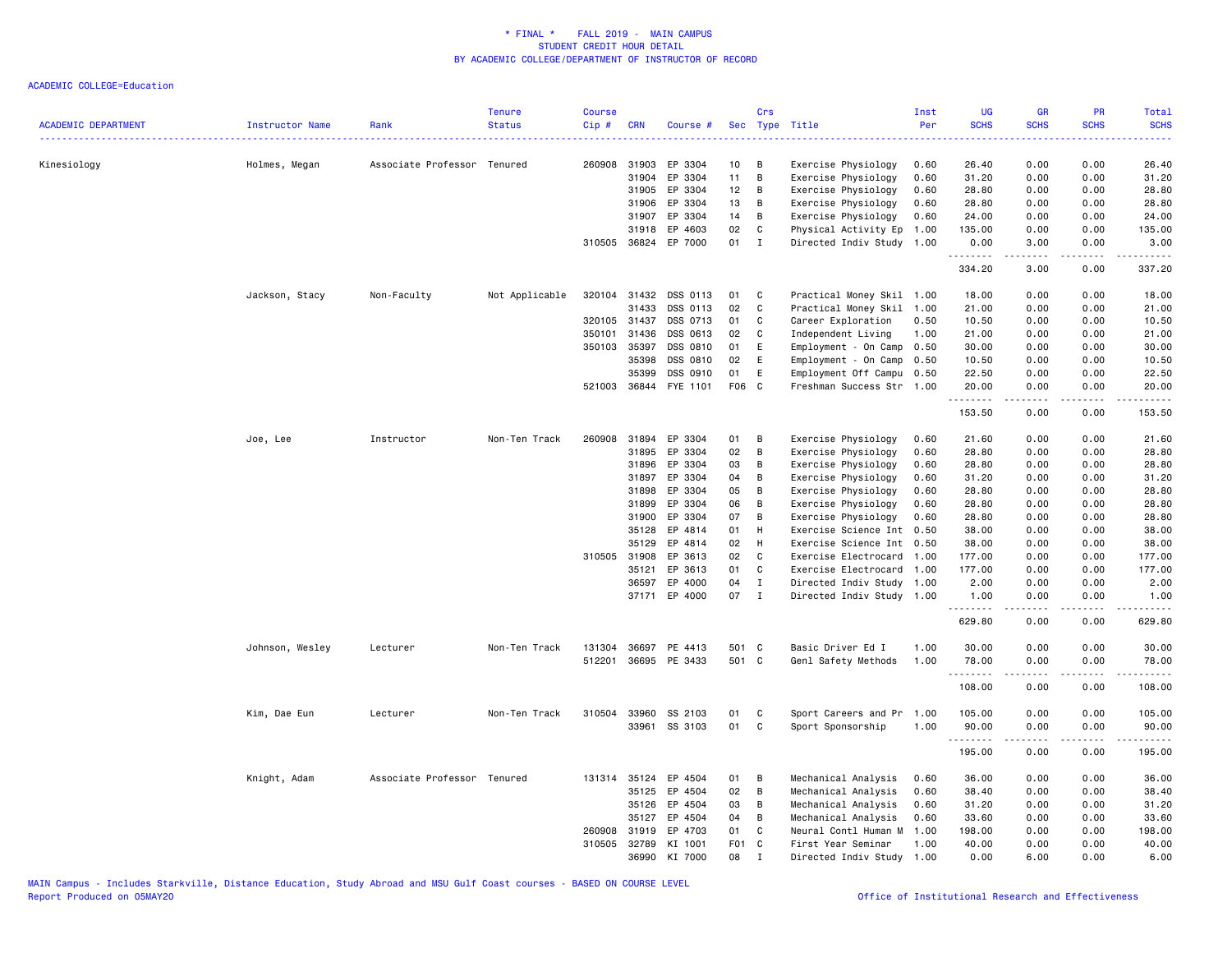| <b>ACADEMIC DEPARTMENT</b> | Instructor Name                        | Rank                          | <b>Tenure</b><br><b>Status</b> | <b>Course</b><br>Cip# | <b>CRN</b>   | Course #                              | Sec      | Crs               | Type Title                                       | Inst<br>Per  | <b>UG</b><br><b>SCHS</b> | <b>GR</b><br><b>SCHS</b>                                                                                                                                     | PR<br><b>SCHS</b> | Total<br><b>SCHS</b>                |
|----------------------------|----------------------------------------|-------------------------------|--------------------------------|-----------------------|--------------|---------------------------------------|----------|-------------------|--------------------------------------------------|--------------|--------------------------|--------------------------------------------------------------------------------------------------------------------------------------------------------------|-------------------|-------------------------------------|
| Kinesiology                | Knight, Adam                           | Associate Professor Tenured   |                                |                       | 310505 37100 | KI 7000                               | 12       | - 1               | Directed Indiv Study 1.00                        |              | 0.00                     | 3.00                                                                                                                                                         | 0.00              | 3.00                                |
|                            |                                        |                               |                                |                       | 37436        | EP 4000<br>37483 KI 9000              | 10<br>08 | $\mathbf{I}$<br>D | Directed Indiv Study<br>Research / Diss          | 1.00<br>1.00 | 3.00<br>0.00             | 0.00<br>3.00                                                                                                                                                 | 0.00<br>0.00      | 3.00<br>3.00                        |
|                            |                                        |                               |                                |                       |              |                                       |          |                   |                                                  |              | .<br>380.20              | .<br>12.00                                                                                                                                                   | .<br>0.00         | .<br>392.20                         |
|                            | Kodithuwakku Arachch Grad Teach Assist |                               | Not Applicable                 |                       | 35127        | 131314 35126 EP 4504<br>EP 4504       | 03<br>04 | B<br>B            | Mechanical Analysis<br>Mechanical Analysis       | 0.40<br>0.40 | 20.80<br>22.40           | 0.00<br>0.00                                                                                                                                                 | 0.00<br>0.00      | 20.80<br>22.40                      |
|                            |                                        |                               |                                |                       |              | 260908 31890 EP 3233                  | 01       | C                 | Anatomical Kinesiolo                             | 1.00         | 228.00<br>.              | 0.00<br>.                                                                                                                                                    | 0.00<br>د د د د   | 228.00<br>وعاعات عاملا              |
|                            |                                        |                               |                                |                       |              |                                       |          |                   |                                                  |              | 271.20                   | 0.00                                                                                                                                                         | 0.00              | 271.20                              |
|                            | Lamberth, John                         | Associate Professor Tenured   |                                |                       |              | 260908 31891 EP 3233<br>31909 EP 3643 | 02<br>01 | C<br>C            | Anatomical Kinesiolo<br>Applied Anat & Patho     | 1.00<br>1.00 | 240.00<br>144.00         | 0.00<br>0.00                                                                                                                                                 | 0.00<br>0.00      | 240.00<br>144.00                    |
|                            |                                        |                               |                                |                       |              |                                       |          |                   |                                                  |              | .<br>384.00              | المتمام والمنا<br>0.00                                                                                                                                       | .<br>0.00         | .<br>384.00                         |
|                            | Lee, Young Han                         | Assistant Professor Ten Track |                                | 310505                | 32803        | KI 8303                               | 01       | C                 | Research in Kinesiol 1.00                        |              | 0.00                     | 39.00                                                                                                                                                        | 0.00              | 39.00                               |
|                            |                                        |                               |                                |                       | 33973        | SS 8823                               | 01       | $\mathbf{C}$      | Sport Sponsorships                               | 1.00         | 0.00                     | 33.00                                                                                                                                                        | 0.00              | 33.00                               |
|                            |                                        |                               |                                |                       | 36324        | KI 7000                               | 05       | $\mathbf I$       | Directed Indiv Study                             | 1.00         | 0.00                     | 3.00                                                                                                                                                         | 0.00              | 3.00                                |
|                            |                                        |                               |                                |                       | 37223        | KI 9000                               | 07       | D                 | Research / Diss                                  | 1.00         | 0.00                     | 6.00                                                                                                                                                         | 0.00              | 6.00                                |
|                            |                                        |                               |                                |                       |              |                                       |          |                   |                                                  |              | <b></b><br>0.00          | .<br>81.00                                                                                                                                                   | .<br>0.00         | .<br>81.00                          |
|                            | Lim, Soyoun                            | Assistant Professor Ten Track |                                | 310504                | 33959        | SS 2003                               | 01       | C                 | Foundations Sport Mg                             | 1.00         | 219.00                   | 0.00                                                                                                                                                         | 0.00              | 219.00                              |
|                            |                                        |                               |                                |                       | 35143        | SS 4303                               | 01       | C                 | Globalization & Spor 1.00                        |              | 126.00                   | 0.00                                                                                                                                                         | 0.00              | 126.00                              |
|                            |                                        |                               |                                |                       |              | 310505 37186 SS 7000                  | 03       | $\mathbf{I}$      | Directed Indiv Study 1.00                        |              | 0.00<br><u>.</u>         | 3.00<br><u>.</u>                                                                                                                                             | 0.00<br>.         | 3.00<br>.                           |
|                            |                                        |                               |                                |                       |              |                                       |          |                   |                                                  |              | 345.00                   | 3.00                                                                                                                                                         | 0.00              | 348.00                              |
|                            | Markoski, Zlatko                       | Grad Teach Assist             | Not Applicable                 | 310501                | 33349        | PE 1021                               | 01 L     |                   | Volleyball                                       | 1.00         | 18.00                    | 0.00                                                                                                                                                         | 0.00              | 18.00                               |
|                            |                                        |                               |                                |                       | 33350        | PE 1021                               | 02       | L.                | Volleyball                                       | 1.00         | 17.00                    | 0.00                                                                                                                                                         | 0.00              | 17.00                               |
|                            |                                        |                               |                                |                       |              | 310504 35926 SS 3203                  | 01       | C                 | Sport Law                                        | 1.00         | 93.00                    | 0.00                                                                                                                                                         | 0.00              | 93.00                               |
|                            |                                        |                               |                                |                       |              |                                       |          |                   |                                                  |              | .<br>128.00              | $\frac{1}{2} \left( \frac{1}{2} \right) \left( \frac{1}{2} \right) \left( \frac{1}{2} \right) \left( \frac{1}{2} \right) \left( \frac{1}{2} \right)$<br>0.00 | .<br>0.00         | ------<br>128.00                    |
|                            | Na, Sangwon                            | Grad Teach Assist             | Not Applicable                 | 310501                | 36965        | PE 1051                               | 01       | - L               | Beginning Karate                                 | 0.40         | 5.60                     | 0.00                                                                                                                                                         | 0.00              | 5.60                                |
|                            |                                        |                               |                                |                       |              | 36966 PE 1051                         | 02       | $\mathsf{L}$      | Beginning Karate                                 | 0.40         | 4.40<br>.                | 0.00<br>.                                                                                                                                                    | 0.00<br>.         | 4.40<br>$\sim$ $\sim$ $\sim$ $\sim$ |
|                            |                                        |                               |                                |                       |              |                                       |          |                   |                                                  |              | 10.00                    | 0.00                                                                                                                                                         | 0.00              | 10.00                               |
|                            | Palmer, Elizabeth                      | Non-Faculty                   | Not Applicable                 |                       |              | 131314 33376 PE 1243                  | 02 C     |                   | Methods Games and Sp 1.00                        |              | 75.00<br>.               | 0.00<br>$- - - - -$                                                                                                                                          | 0.00<br>.         | 75.00<br>.                          |
|                            |                                        |                               |                                |                       |              |                                       |          |                   |                                                  |              | 75.00                    | 0.00                                                                                                                                                         | 0.00              | 75.00                               |
|                            | Pan, Zhujun                            | Assistant Professor Ten Track |                                | 260908                | 31920        | EP 4703                               | 02       | C                 | Neural Contl Human M                             | 1.00         | 87.00                    | 0.00                                                                                                                                                         | 0.00              | 87.00                               |
|                            |                                        |                               |                                |                       | 310505 35145 | KI 8313                               | 01       | C                 | Interpret Data Kines                             | 1.00         | 0.00                     | 15.00                                                                                                                                                        | 0.00              | 15.00                               |
|                            |                                        |                               |                                |                       |              | 36538 KI 9000                         | 03       | D                 | Research / Diss                                  | 1.00         | 0.00                     | 9.00                                                                                                                                                         | 0.00              | 9.00                                |
|                            |                                        |                               |                                |                       |              | 37112 KI 7000                         | 13       | $\mathbf{I}$      | Directed Indiv Study                             | 1.00         | 0.00<br><u>.</u>         | 3.00<br>$- - - - - -$                                                                                                                                        | 0.00<br>.         | 3.00<br>$- - - - - -$               |
|                            |                                        |                               |                                |                       |              |                                       |          |                   |                                                  |              | 87.00                    | 27.00                                                                                                                                                        | 0.00              | 114.00                              |
|                            | Price, Ffion                           | Lecturer                      | Non-Ten Track                  | 310505                |              | 31888 EP 2013<br>32801 KI 2603        | 01<br>01 | C<br>C            | Fundamentals of Kine 0.30<br>Medical Terminology | 0.40         | 288.90<br>387.60         | 0.00<br>0.00                                                                                                                                                 | 0.00<br>0.00      | 288.90<br>387.60                    |
|                            |                                        |                               |                                |                       |              |                                       |          |                   |                                                  |              |                          |                                                                                                                                                              |                   |                                     |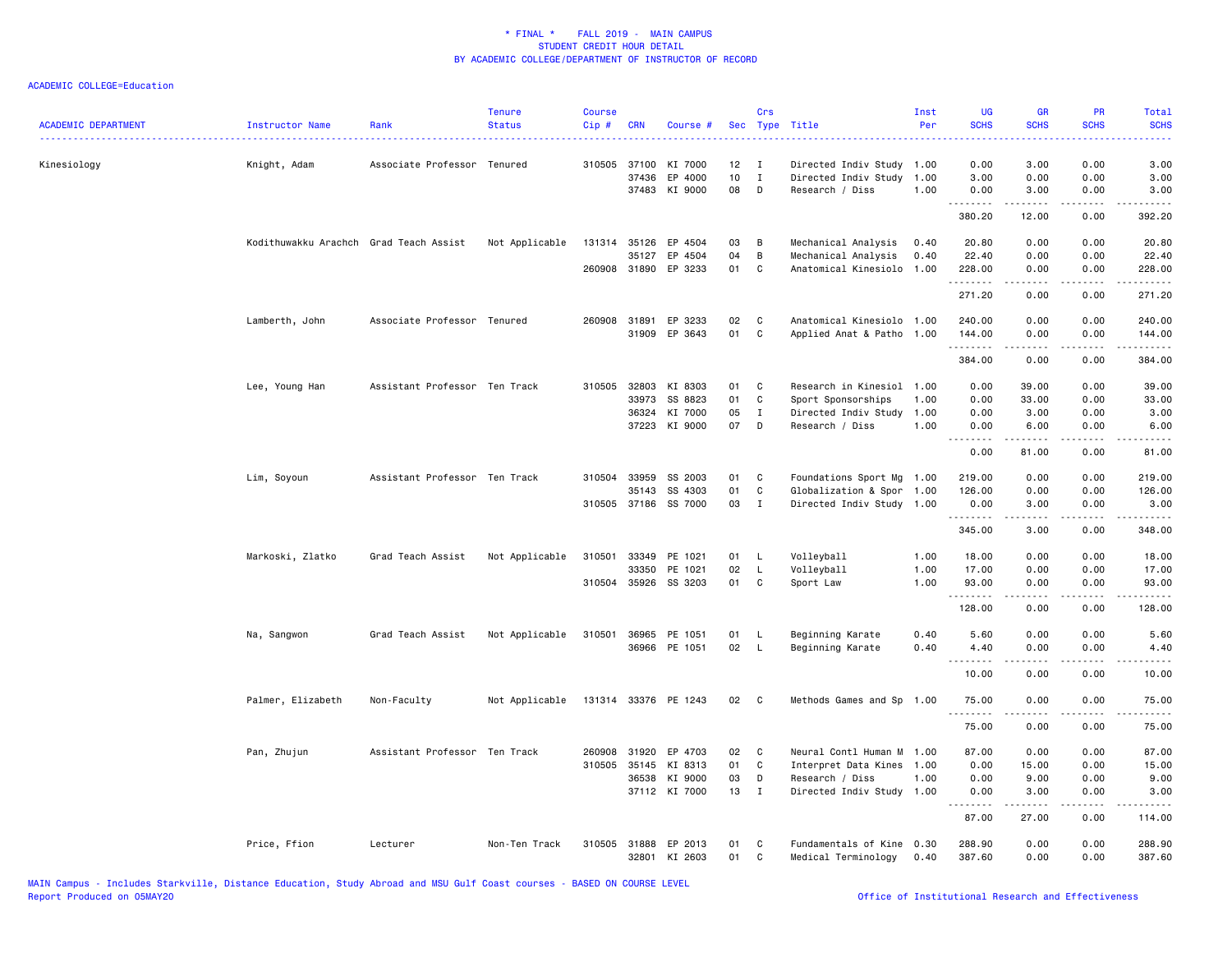| <b>ACADEMIC DEPARTMENT</b> | <b>Instructor Name</b> | Rank                        | <b>Tenure</b><br><b>Status</b> | <b>Course</b><br>Cip# | <b>CRN</b>     | Course #             |          | Crs                | Sec Type Title                        | Inst<br>Per  | UG<br><b>SCHS</b>  | <b>GR</b><br><b>SCHS</b> | PR<br><b>SCHS</b>     | Total<br><b>SCHS</b> |
|----------------------------|------------------------|-----------------------------|--------------------------------|-----------------------|----------------|----------------------|----------|--------------------|---------------------------------------|--------------|--------------------|--------------------------|-----------------------|----------------------|
|                            |                        |                             |                                |                       |                |                      |          |                    |                                       |              | .                  | .                        |                       |                      |
|                            |                        |                             |                                |                       |                |                      |          |                    |                                       |              | 676.50             | 0.00                     | 0.00                  | 676.50               |
| Kinesiology                | Rye, David             | Instructor                  | Non-Ten Track                  | 131314                | 33389          | PE 4873              | 01       | $\mathbf C$        | Prof Sem In Physica 1.00              |              | 12.00              | 0.00                     | 0.00                  | 12.00                |
|                            |                        |                             |                                |                       | 34703          | PE 4873              |          | 501 C              | Prof Sem In Physica                   | 1.00         | 3.00               | 0.00                     | 0.00                  | 3.00                 |
|                            |                        |                             |                                |                       | 37475          | PE 4000              | 02       | I                  | Directed Indiv Study 1.00             |              | 3.00               | 0.00                     | 0.00                  | 3.00                 |
|                            |                        |                             |                                |                       | 310504 33968   | SS 4203              | 01       | C                  | Funding of Sport                      | 1.00         | 90.00              | 0.00                     | 0.00                  | 90.00                |
|                            |                        |                             |                                |                       | 33969          | SS 4396              | 01       | E                  | Sports Studies Inter                  | 1.00         | 96.00              | 0.00                     | 0.00                  | 96.00                |
|                            |                        |                             |                                |                       | 310505 32805   | KI 8710              | 01       | E                  | Internship                            | 0.40         | 0.00               | 9.60                     | 0.00                  | 9.60                 |
|                            |                        |                             |                                |                       |                |                      |          |                    |                                       |              | 204.00             | 9.60                     | 0.00                  | 213.60               |
|                            | Ryuh, Yonjoong         | Lecturer                    | Non-Ten Track                  | 131314                | 37190          | PE 4000              | 01       | $\blacksquare$     | Directed Indiv Study 1.00             |              | 3.00               | 0.00                     | 0.00                  | 3.00                 |
|                            |                        |                             |                                | 310505                | 33386          | PE 4173              | 01       | $\mathbf c$        | Test & Measure                        | 1.00         | 30.00              | 0.00                     | 0.00                  | 30.00                |
|                            |                        |                             |                                |                       | 33388          | PE 4853              | 01       | C                  | Motor Lrng and Skill 1.00             |              | 102.00             | 0.00<br>.                | 0.00<br>$\frac{1}{2}$ | 102.00<br>.          |
|                            |                        |                             |                                |                       |                |                      |          |                    |                                       |              | 135.00             | 0.00                     | 0.00                  | 135.00               |
|                            | Shepherd, Brandon      | Grad Teach Assist           | Not Applicable                 | 260908                | 31897          | EP 3304              | 04       | B                  | Exercise Physiology                   | 0.40         | 20.80              | 0.00                     | 0.00                  | 20.80                |
|                            |                        |                             |                                |                       | 31902          | EP 3304              | 09       | B                  | Exercise Physiology                   | 0.40         | 20.80              | 0.00                     | 0.00                  | 20.80                |
|                            |                        |                             |                                |                       |                | 310501 31911 EP 4113 | 01       | B                  | Fitness Prog & Testi 1.00             |              | 87.00              | 0.00                     | 0.00                  | 87.00                |
|                            |                        |                             |                                |                       |                |                      |          |                    |                                       |              | .<br>128.60        | <u>.</u><br>0.00         | المتماما<br>0.00      | 128.60               |
|                            | Slater, Kelsey         | Grad Teach Assist           | Not Applicable                 | 310504                | 33964          | SS 3503              | 01       | C                  | Sport and Rec Leader 1.00             |              | 102.00             | 0.00                     | 0.00                  | 102.00               |
|                            |                        |                             |                                |                       | 33965          | SS 3603              | 01       | C                  | Program Planning-Spo 1.00             |              | 132.00             | 0.00                     | 0.00                  | 132.00               |
|                            |                        |                             |                                |                       |                |                      |          |                    |                                       |              | <u>.</u><br>234.00 | 0.00                     | 0.00                  | 234.00               |
|                            | Smith, JohnEric        | Associate Professor Tenured |                                | 131314                | 33372          | PE 1171              | 01       | L.                 | Strength & Condition                  | 0.60         | 7.20               | 0.00                     | 0.00                  | 7.20                 |
|                            |                        |                             |                                |                       | 35132          | PE 3313              | 01       | C                  | Sport Physiology                      | 1.00         | 27.00              | 0.00                     | 0.00                  | 27.00                |
|                            |                        |                             |                                | 260908                | 31922          | EP 8263              | 01       | C                  | Exercise Metabolism                   | 1.00         | 0.00               | 18.00                    | 0.00                  | 18.00                |
|                            |                        |                             |                                | 310501                | 33359          | PE 1061              | 03       | $\mathsf{L}$       | Fitness Walking/ Jog                  | 0.60         | 6.60               | 0.00                     | 0.00                  | 6.60                 |
|                            |                        |                             |                                |                       | 33360          | PE 1061              | 04       | L                  | Fitness Walking/ Jog                  | 0.60         | 7.20               | 0.00                     | 0.00                  | 7.20                 |
|                            |                        |                             |                                |                       | 33366          | PE 1151              | 01       | L                  | Strength Training                     | 0.60         | 6.60               | 0.00                     | 0.00                  | 6.60                 |
|                            |                        |                             |                                |                       | 33367          | PE 1151              | 02       | L                  | Strength Training                     | 0.60         | 7.20               | 0.00                     | 0.00                  | 7.20                 |
|                            |                        |                             |                                |                       | 33368          | PE 1151              | 03       | L                  | Strength Training                     | 0.60         | 7.20               | 0.00                     | 0.00                  | 7.20                 |
|                            |                        |                             |                                |                       | 33369          | PE 1151              | 04       | L                  | Strength Training                     | 0.60         | 6.60               | 0.00                     | 0.00                  | 6.60                 |
|                            |                        |                             |                                |                       | 33370<br>36965 | PE 1151<br>PE 1051   | 05<br>01 | $\mathsf{L}$<br>L. | Strength Training<br>Beginning Karate | 0.60<br>0.60 | 6.60<br>8.40       | 0.00<br>0.00             | 0.00<br>0.00          | 6.60<br>8.40         |
|                            |                        |                             |                                |                       | 36966          | PE 1051              | 02       | - L                | Beginning Karate                      | 0.60         | 6.60               | 0.00                     | 0.00                  | 6.60                 |
|                            |                        |                             |                                |                       | 37096          | PE 1061              | 08       | L                  | Fitness Walking/ Jog                  | 0.60         | 7.20               | 0.00                     | 0.00                  | 7.20                 |
|                            |                        |                             |                                |                       | 310505 32790   | KI 1001              | F02 C    |                    | First Year Seminar                    | 1.00         | 31.00              | 0.00                     | 0.00                  | 31.00                |
|                            |                        |                             |                                |                       | 32798          | KI 2213              | 02       | C                  | Emergency Health Car                  | 0.60         | 54.00              | 0.00                     | 0.00                  | 54.00                |
|                            |                        |                             |                                |                       | 32801          | KI 2603              | 01       | C                  | Medical Terminology                   | 0.60         | 581.40             | 0.00                     | 0.00                  | 581.40               |
|                            |                        |                             |                                |                       | 36696          | KI 2213              |          | 501 C              | Emergency Health Car                  | 0.60         | 18.00              | 0.00                     | 0.00                  | 18.00                |
|                            |                        |                             |                                |                       | 37012          | KI 7000              | 09       | $\mathbf{I}$       | Directed Indiv Study 1.00             |              | 0.00               | 3.00                     | 0.00                  | 3.00                 |
|                            |                        |                             |                                |                       | 37081          | KI 9000              | 06       | D                  | Research / Diss                       | 1.00         | 0.00               | 6.00                     | 0.00                  | 6.00                 |
|                            |                        |                             |                                |                       | 37507          | KI 4000              | 03       | I                  | Directed Indiv Study                  | 1.00         | 1.00               | 0.00                     | 0.00                  | 1.00                 |
|                            |                        |                             |                                |                       | 360101 36326   | PE 1000              | 02       | C.                 | Play, Fitness & Phys 0.60             |              | 279.00<br>.        | 0.00                     | 0.00<br>.             | 279.00               |
|                            |                        |                             |                                |                       |                |                      |          |                    |                                       |              | 1068.80            | 27.00                    | 0.00                  | 1095.80              |
|                            | Stewart, Ethan         | Grad Teach Assist           | Not Applicable                 |                       |                | 131314 35124 EP 4504 | 01       | B                  | Mechanical Analysis                   | 0.40         | 24.00              | 0.00                     | 0.00                  | 24.00                |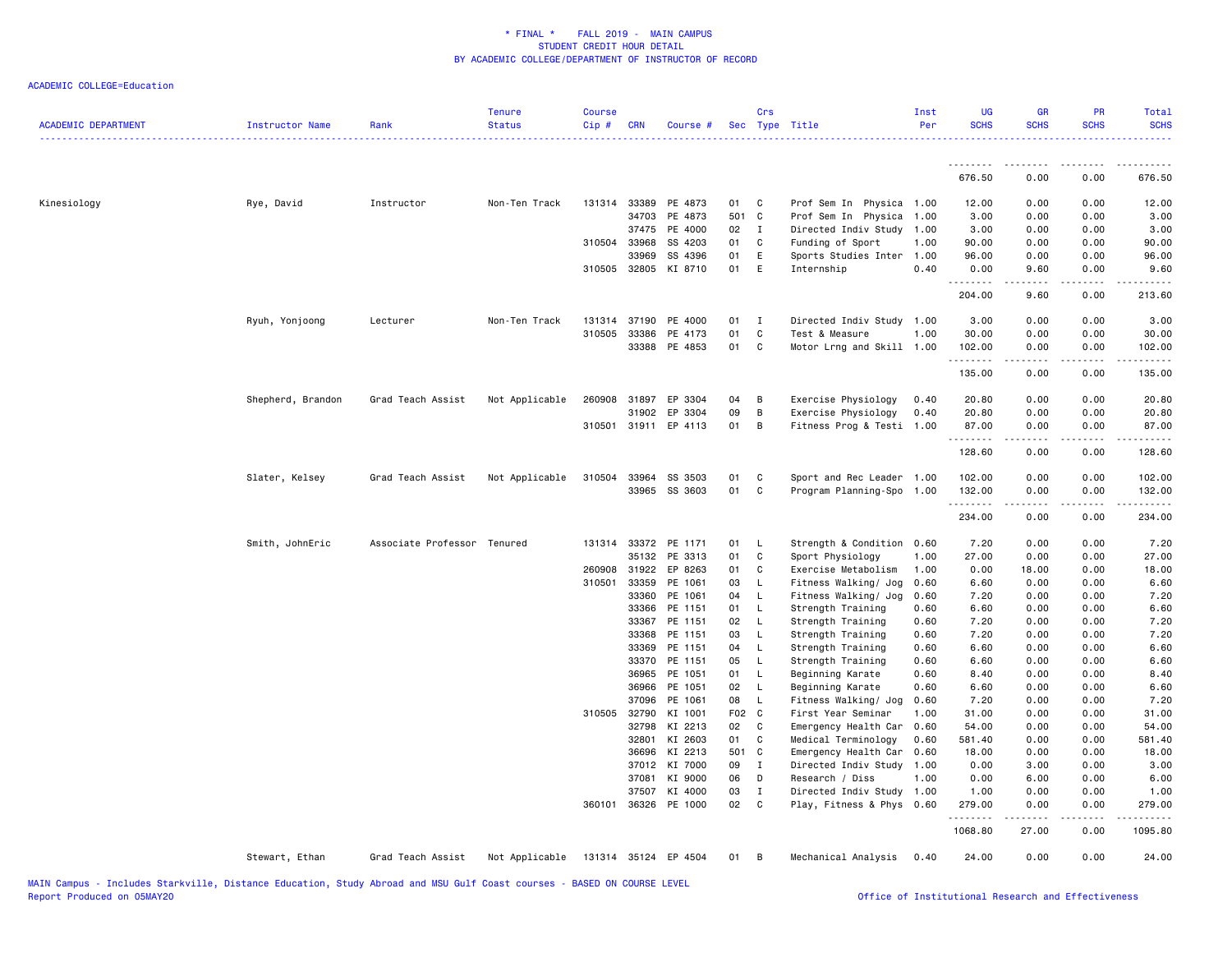| <b>ACADEMIC DEPARTMENT</b> | Instructor Name                                    | Rank                        | <b>Tenure</b><br><b>Status</b> | <b>Course</b><br>Cip# | <b>CRN</b>   | Course #                 |          | Crs          | Sec Type Title                              | Inst<br>Per  | <b>UG</b><br><b>SCHS</b> | <b>GR</b><br><b>SCHS</b>                                                                                                                                     | PR<br><b>SCHS</b>                   | Total<br><b>SCHS</b><br>.                                                                                                                                                                 |
|----------------------------|----------------------------------------------------|-----------------------------|--------------------------------|-----------------------|--------------|--------------------------|----------|--------------|---------------------------------------------|--------------|--------------------------|--------------------------------------------------------------------------------------------------------------------------------------------------------------|-------------------------------------|-------------------------------------------------------------------------------------------------------------------------------------------------------------------------------------------|
| Kinesiology                | Stewart, Ethan                                     | Grad Teach Assist           | Not Applicable                 | 131314<br>260908      | 35125        | EP 4504<br>31892 EP 3233 | 02<br>04 | B<br>C       | Mechanical Analysis<br>Anatomical Kinesiolo | 0.40<br>1.00 | 25.60<br>237.00          | 0.00<br>0.00                                                                                                                                                 | 0.00<br>0.00                        | 25.60<br>237.00                                                                                                                                                                           |
|                            |                                                    |                             |                                |                       |              |                          |          |              |                                             |              | .                        | .                                                                                                                                                            | .                                   | $- - - - - -$                                                                                                                                                                             |
|                            |                                                    |                             |                                |                       |              |                          |          |              |                                             |              | 286.60                   | 0.00                                                                                                                                                         | 0.00                                | 286.60                                                                                                                                                                                    |
|                            | Thompson, Sarah                                    | Grad Teach Assist           | Not Applicable                 | 131314                |              | 33372 PE 1171            | 01       | - L          | Strength & Condition                        | 0.40         | 4.80                     | 0.00                                                                                                                                                         | 0.00                                | 4.80                                                                                                                                                                                      |
|                            |                                                    |                             |                                | 260908                | 31906        | EP 3304                  | 13       | B            | Exercise Physiology                         | 0.40         | 19.20                    | 0.00                                                                                                                                                         | 0.00                                | 19.20                                                                                                                                                                                     |
|                            |                                                    |                             |                                | 310501                | 33366        | PE 1151                  | 01       | $\mathsf{L}$ | Strength Training                           | 0.40         | 4.40                     | 0.00                                                                                                                                                         | 0.00                                | 4.40                                                                                                                                                                                      |
|                            |                                                    |                             |                                |                       |              | 33367 PE 1151            | 02       | $\mathsf{L}$ | Strength Training                           | 0.40         | 4.80<br>.                | 0.00<br>$\frac{1}{2} \left( \frac{1}{2} \right) \left( \frac{1}{2} \right) \left( \frac{1}{2} \right) \left( \frac{1}{2} \right) \left( \frac{1}{2} \right)$ | 0.00<br>.                           | 4.80<br>.                                                                                                                                                                                 |
|                            |                                                    |                             |                                |                       |              |                          |          |              |                                             |              | 33.20                    | 0.00                                                                                                                                                         | 0.00                                | 33.20                                                                                                                                                                                     |
|                            | Twietmeyer, Greggory Assistant Professor Ten Track |                             |                                | 310504                | 33966        | SS 4003                  | 01       | C            | Philosophy of Sport                         | 1.00         | 117.00                   | 0.00                                                                                                                                                         | 0.00                                | 117.00                                                                                                                                                                                    |
|                            |                                                    |                             |                                |                       | 33967        | SS 4103                  | 01       | C            | Ethics in Sports Mgm                        | 1.00         | 117.00                   | 0.00                                                                                                                                                         | 0.00                                | 117.00                                                                                                                                                                                    |
|                            |                                                    |                             |                                |                       | 33971        | SS 6003                  | 01       | C            | Philosophy of Sport                         | 1.00         | 0.00                     | 21.00                                                                                                                                                        | 0.00                                | 21.00                                                                                                                                                                                     |
|                            |                                                    |                             |                                |                       | 310505 31888 | EP 2013                  | 01       | C            | Fundamentals of Kine                        | 0.20         | 192.60                   | 0.00                                                                                                                                                         | 0.00                                | 192.60                                                                                                                                                                                    |
|                            |                                                    |                             |                                |                       | 36928        | SS 4000                  | 02       | $\mathbf{I}$ | Directed Indiv Study                        | 1.00         | 3.00                     | 0.00                                                                                                                                                         | 0.00                                | 3.00                                                                                                                                                                                      |
|                            |                                                    |                             |                                |                       |              | 37130 SS 7000            | 02       | $\mathbf{I}$ | Directed Indiv Study 1.00                   |              | 0.00                     | 1.00                                                                                                                                                         | 0.00                                | 1.00                                                                                                                                                                                      |
|                            |                                                    |                             |                                |                       |              |                          |          |              |                                             |              | .<br>429.60              | .<br>22.00                                                                                                                                                   | .<br>0.00                           | .<br>451.60                                                                                                                                                                               |
|                            | Vickers, J.                                        | Associate Professor Tenured |                                | 131307                | 33385        | PE 4163                  | 01       | C            | Prin Meth of Sec Hth                        | 1.00         | 30.00                    | 0.00                                                                                                                                                         | 0.00                                | 30.00                                                                                                                                                                                     |
|                            |                                                    |                             |                                |                       | 131314 33387 | PE 4533                  | 01       | C            | Developing Coaching                         | 1.00         | 204.00                   | 0.00                                                                                                                                                         | 0.00                                | 204.00                                                                                                                                                                                    |
|                            |                                                    |                             |                                |                       |              | 33392 PE 6533            | 01       | C            | Developing Coaching                         | 1.00         | 0.00                     | 36.00                                                                                                                                                        | 0.00                                | 36.00                                                                                                                                                                                     |
|                            |                                                    |                             |                                |                       | 35875        | PE 7000                  | 01       | I            | Directed Indiv Study                        | 1.00         | 0.00                     | 3.00                                                                                                                                                         | 0.00                                | 3.00                                                                                                                                                                                      |
|                            |                                                    |                             |                                |                       | 36934        | PE 7000                  | 02       | $\mathbf{I}$ | Directed Indiv Study                        | 1.00         | 0.00                     | 3.00                                                                                                                                                         | 0.00                                | 3.00                                                                                                                                                                                      |
|                            |                                                    |                             |                                |                       | 310505 32805 | KI 8710                  | 01       | E            | Internship                                  | 0.60         | 0.00                     | 14.40                                                                                                                                                        | 0.00                                | 14.40                                                                                                                                                                                     |
|                            |                                                    |                             |                                |                       | 35827        | KI 7000                  | 01       | $\mathbf{I}$ | Directed Indiv Study                        | 1.00         | 0.00                     | 3.00                                                                                                                                                         | 0.00                                | 3.00                                                                                                                                                                                      |
|                            |                                                    |                             |                                |                       |              | 36822 KI 9000            | 05       | D            | Research / Diss                             | 1.00         | 0.00                     | 3.00                                                                                                                                                         | 0.00                                | 3.00                                                                                                                                                                                      |
|                            |                                                    |                             |                                |                       |              |                          |          |              |                                             |              | <u>.</u><br>234.00       | $- - - - - -$<br>62.40                                                                                                                                       | .<br>0.00                           | $\frac{1}{2} \left( \frac{1}{2} \right) \left( \frac{1}{2} \right) \left( \frac{1}{2} \right) \left( \frac{1}{2} \right) \left( \frac{1}{2} \right) \left( \frac{1}{2} \right)$<br>296.40 |
|                            | Watts, James                                       | Lecturer                    | Non-Ten Track                  |                       | 422814 31635 | EDX 3213                 | 03       | C            | Indiv Inst Except Ch 1.00                   |              | 105.00                   | 0.00                                                                                                                                                         | 0.00                                | 105.00                                                                                                                                                                                    |
|                            |                                                    |                             |                                |                       | 31641        | EDX 3223                 | 02       | C            | Intro to Emtnl/Behav 1.00                   |              | 60.00                    | 0.00                                                                                                                                                         | 0.00                                | 60.00                                                                                                                                                                                     |
|                            |                                                    |                             |                                |                       |              |                          |          |              |                                             |              | .<br>165.00              | 0.00                                                                                                                                                         | $\sim$ $\sim$ $\sim$ $\sim$<br>0.00 | .<br>165.00                                                                                                                                                                               |
|                            | Wax, Benjamin                                      | Associate Professor Tenured |                                |                       |              | 310505 32797 KI 2213     | 01       | C            | Emergency Health Car 1.00                   |              | 78.00                    | 0.00                                                                                                                                                         | 0.00                                | 78.00                                                                                                                                                                                     |
|                            |                                                    |                             |                                |                       |              |                          |          |              |                                             |              | <u>.</u><br>78.00        | .<br>0.00                                                                                                                                                    | .<br>0.00                           | .<br>78.00                                                                                                                                                                                |
|                            | Williamson, Peyton                                 | Grad Teach Assist           | Not Applicable                 |                       | 260908 31894 | EP 3304                  | 01       | В            | Exercise Physiology                         | 0.40         | 14.40                    | 0.00                                                                                                                                                         | 0.00                                | 14.40                                                                                                                                                                                     |
|                            |                                                    |                             |                                |                       | 31895        | EP 3304                  | 02       | B            | Exercise Physiology                         | 0.40         | 19.20                    | 0.00                                                                                                                                                         | 0.00                                | 19.20                                                                                                                                                                                     |
|                            |                                                    |                             |                                | 310501                | 33368        | PE 1151                  | 03       | <b>L</b>     | Strength Training                           | 0.40         | 4.80                     | 0.00                                                                                                                                                         | 0.00                                | 4.80                                                                                                                                                                                      |
|                            |                                                    |                             |                                |                       |              | 33369 PE 1151            | 04       | - L          | Strength Training                           | 0.40         | 4.40                     | 0.00                                                                                                                                                         | 0.00                                | 4.40                                                                                                                                                                                      |
|                            |                                                    |                             |                                |                       |              |                          |          |              |                                             |              | .<br>42.80               | .<br>0.00                                                                                                                                                    | .<br>0.00                           | .<br>42.80                                                                                                                                                                                |
|                            | Young, Glen                                        | Instructor                  | Non-Ten Track                  |                       |              | 131314 33375 PE 1243     | 01       | C            | Methods Games and Sp                        | 1.00         | 27.00                    | 0.00                                                                                                                                                         | 0.00                                | 27.00                                                                                                                                                                                     |
|                            |                                                    |                             |                                |                       | 33380        | PE 3033                  | 01       | C            | Basket/Football Offi 1.00                   |              | 132.00                   | 0.00                                                                                                                                                         | 0.00                                | 132.00                                                                                                                                                                                    |
|                            |                                                    |                             |                                |                       | 33384        | PE 3533                  | 01       | C            | Coaching Sports                             | 1.00         | 96.00                    | 0.00                                                                                                                                                         | 0.00                                | 96.00                                                                                                                                                                                     |
|                            |                                                    |                             |                                | 310501                | 32792        | KI 1803                  | 01       | C            | Health Trends & Topi 1.00                   |              | 87.00                    | 0.00                                                                                                                                                         | 0.00                                | 87.00                                                                                                                                                                                     |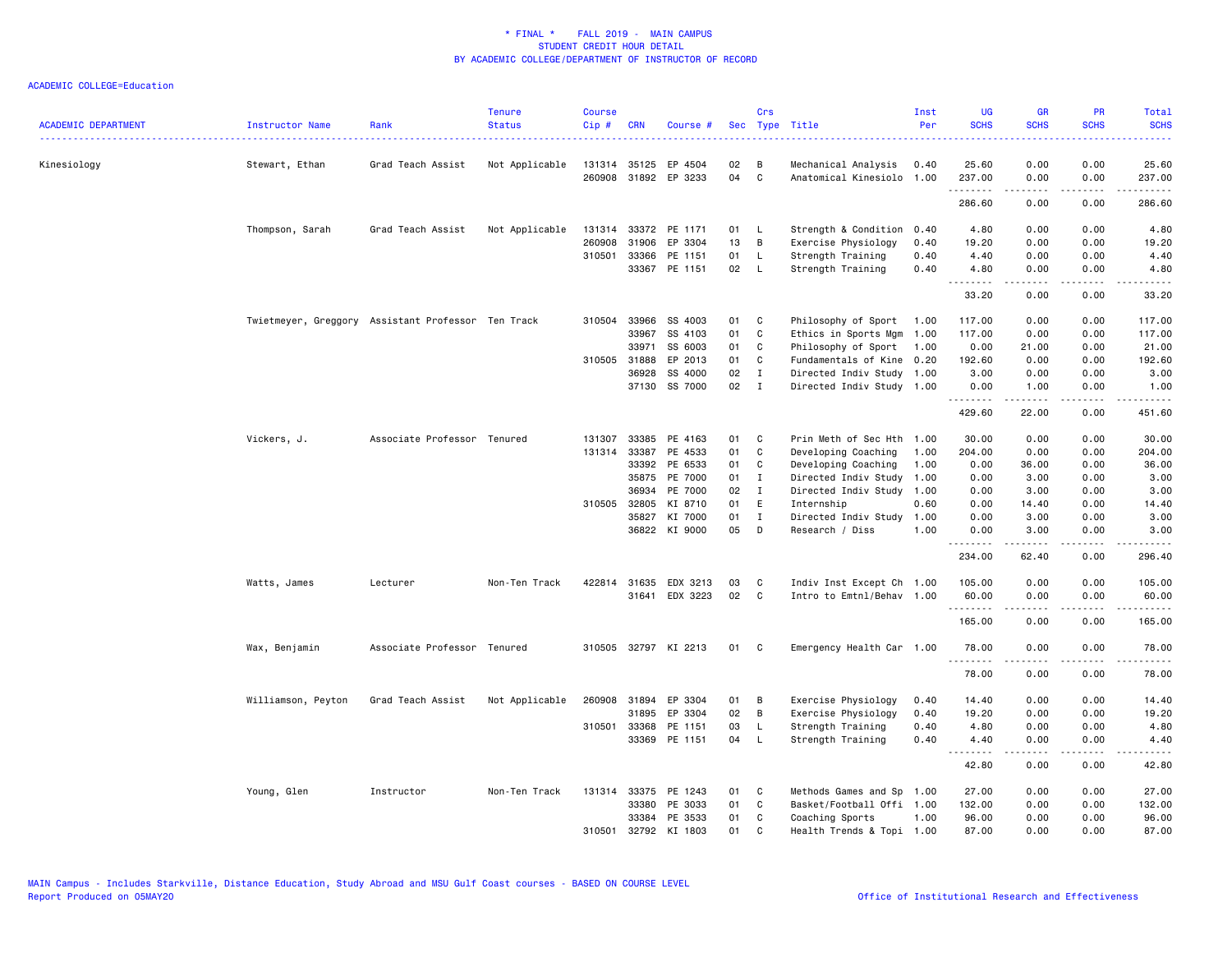| <b>ACADEMIC DEPARTMENT</b>            | Instructor Name    | Rank                          | Tenure<br><b>Status</b> | Course<br>Cip# | <b>CRN</b> | Course #      |              | Crs | Sec Type Title            | Inst<br>Per | <b>UG</b><br><b>SCHS</b> | <b>GR</b><br><b>SCHS</b> | <b>PR</b><br><b>SCHS</b> | Total<br><b>SCHS</b> |
|---------------------------------------|--------------------|-------------------------------|-------------------------|----------------|------------|---------------|--------------|-----|---------------------------|-------------|--------------------------|--------------------------|--------------------------|----------------------|
|                                       |                    |                               |                         |                |            |               |              |     |                           |             |                          |                          | .                        |                      |
|                                       |                    |                               |                         |                |            |               |              |     |                           |             | 342.00                   | 0.00                     | 0.00                     | 342.00               |
| Kinesiology                           | Zimmerman, Matthew | Assistant Professor Ten Track |                         | 310504         |            | 33970 SS 4803 | 01           | C.  | Seminar in Sports St 1.00 |             | 78.00                    | 0.00                     | 0.00                     | 78.00                |
|                                       |                    |                               |                         |                |            | 33972 SS 8123 | 01           | C.  | Sports Administratio 1.00 |             | 0.00                     | 63.00                    | 0.00                     | 63.00                |
|                                       |                    |                               |                         | 310505         | 36384      | SS 4000       | 01           |     | Directed Indiv Study 1.00 |             | 3.00                     | 0.00                     | 0.00                     | 3.00                 |
|                                       |                    |                               |                         |                | 36984      | SS 7000       | 01           | п   | Directed Indiv Study 1.00 |             | 0.00                     | 3.00                     | 0.00                     | 3.00                 |
|                                       |                    |                               |                         |                | 37065      | KI 7000       | $11 \quad I$ |     | Directed Indiv Study 1.00 |             | 0.00                     | 3.00                     | 0.00                     | 3.00                 |
|                                       |                    |                               |                         |                |            | 37136 KI 7000 | 14           |     | Directed Indiv Study 1.00 |             | 0.00                     | 3.00                     | 0.00                     | 3.00                 |
|                                       |                    |                               |                         |                |            |               |              |     |                           |             | --------                 | --------                 | .                        | .                    |
|                                       |                    |                               |                         |                |            |               |              |     |                           |             | 81.00                    | 72.00                    | 0.00                     | 153.00               |
| ====================================  |                    |                               |                         |                |            |               |              |     |                           |             |                          |                          |                          |                      |
| Kinesiology                           |                    |                               |                         |                |            |               |              |     |                           |             | 10813.50                 | 370.00                   | 0.00                     | 11183.50             |
| ===================================== |                    |                               |                         |                |            |               |              |     |                           |             |                          | ========                 | --------                 | ==========           |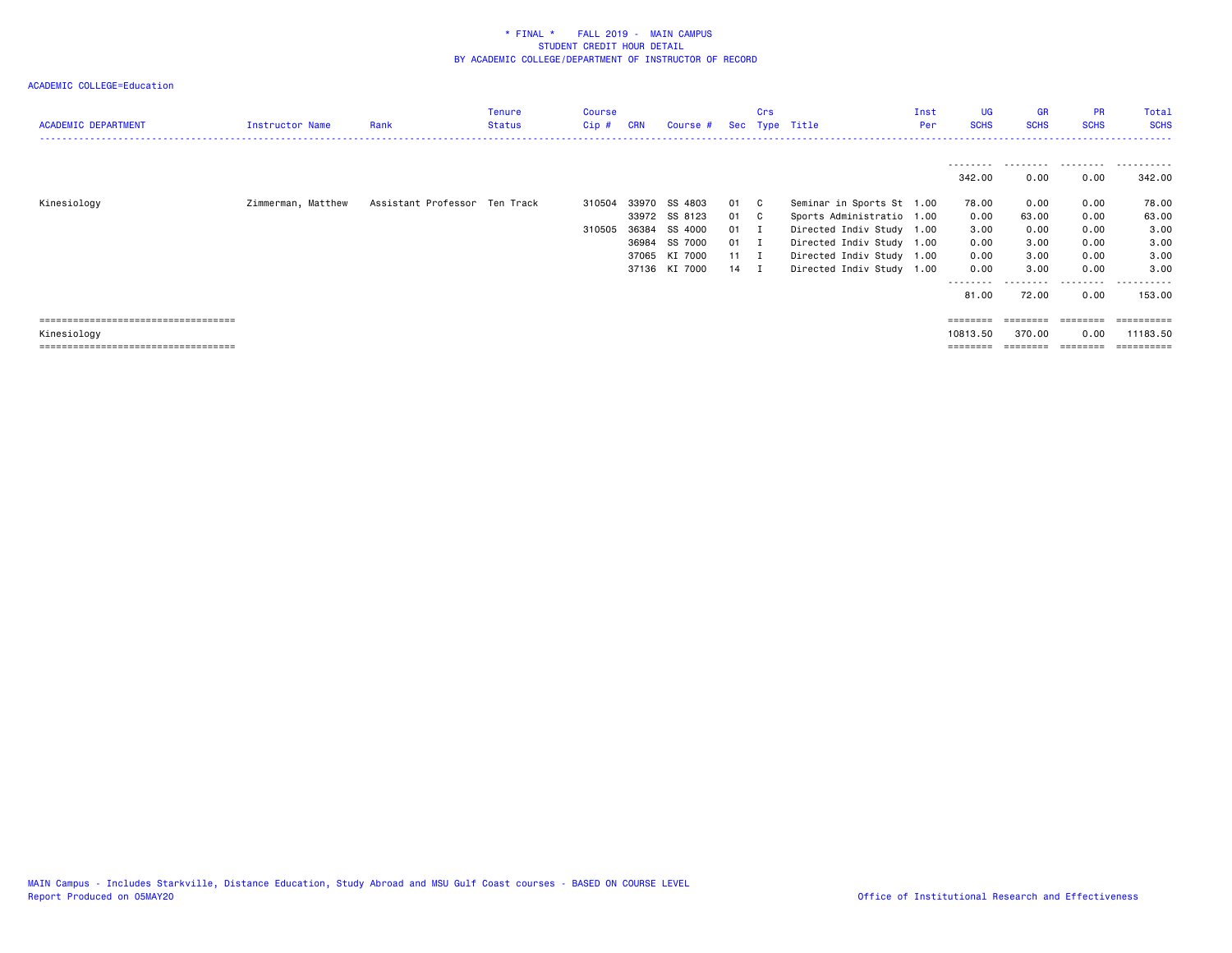| <b>ACADEMIC DEPARTMENT</b> | Instructor Name                | Rank                        | <b>Tenure</b><br><b>Status</b> | <b>Course</b><br>Cip# | <b>CRN</b>   | Course #              |       | Crs          | Sec Type Title            | Inst<br>Per | <b>UG</b><br><b>SCHS</b> | <b>GR</b><br><b>SCHS</b> | PR<br><b>SCHS</b>                   | Total<br><b>SCHS</b> |
|----------------------------|--------------------------------|-----------------------------|--------------------------------|-----------------------|--------------|-----------------------|-------|--------------|---------------------------|-------------|--------------------------|--------------------------|-------------------------------------|----------------------|
| Music                      | Aarhus, Craig                  | Associate Professor Tenured |                                | 500906                |              | 33234 MU 3412         | 01    | $\mathbf{C}$ | Conducting                | 0.50        | 27.00<br>.               | 0.00                     | 0.00<br>$\sim$ $\sim$ $\sim$ $\sim$ | 27.00<br>المتماما    |
|                            |                                |                             |                                |                       |              |                       |       |              |                           |             | 27.00                    | 0.00                     | 0.00                                | 27.00                |
|                            | Baker, Jason                   | Associate Professor Tenured |                                | 131312                |              | 33213 MU 2551         | 01    | E            | Percussion Ensemble       | 1.00        | 17.00                    | 0.00                     | 0.00                                | 17.00                |
|                            |                                |                             |                                | 500903                | 33275        | MUA 1610              | 01    | E            | Percussion - Non Maj      | 1.00        | 2.00                     | 0.00                     | 0.00                                | 2.00                 |
|                            |                                |                             |                                |                       | 33276        | MUA 1610              | 02    | E            | Percussion- Majors        | 1.00        | 6.00                     | 0.00                     | 0.00                                | 6.00                 |
|                            |                                |                             |                                |                       | 33310        | MUA 2610              | 02    | E            | Percussion Majors         | 1.00        | 7.00                     | 0.00                     | 0.00                                | 7.00                 |
|                            |                                |                             |                                |                       |              | 33333 MUA 3610        | 01    | E            | Percussion-Majors         | 1.00        | 16.00<br>.               | 0.00<br>.                | 0.00<br>.                           | 16.00<br>د د د د د   |
|                            |                                |                             |                                |                       |              |                       |       |              |                           |             | 48.00                    | 0.00                     | 0.00                                | 48.00                |
|                            | Banks, Jessica                 | Instructor                  | Non-Ten Track                  |                       | 131312 33338 | MUE 3222              | 01    | C            | Woodwind Methods          | 1.00        | 46.00                    | 0.00                     | 0.00                                | 46.00                |
|                            |                                |                             |                                |                       | 33343        | <b>MUE 4886</b>       | 01    | F            | Stu Teach Music Ed        | 0.50        | 12.00                    | 0.00                     | 0.00                                | 12.00                |
|                            |                                |                             |                                |                       | 33344        | MUE 4896              | 01    | -F           | Stu Teach Music Ed        | 0.50        | 12.00                    | 0.00                     | 0.00                                | 12.00                |
|                            |                                |                             |                                | 500903                | 33255        | MUA 1110              | 01    | Ε            | Flute -Non Majors         | 1.00        | 1.00                     | 0.00                     | 0.00                                | 1.00                 |
|                            |                                |                             |                                |                       | 33290        | MUA 2110              | 02    | E            | Flute Majors              | 1.00        | 6.00                     | 0.00                     | 0.00                                | 6.00                 |
|                            |                                |                             |                                |                       | 33323        | MUA 3110              | 01    | E            | Flute Major               | 1.00        | 4.00                     | 0.00                     | 0.00                                | 4.00                 |
|                            |                                |                             |                                | 500915                | 33202        | MU 2011               | 01    | E            | Woodwind Ensembles-F      | 1.00        | 12.00                    | 0.00                     | 0.00                                | 12.00                |
|                            |                                |                             |                                |                       | 33205        | MU 2011               | 04    | E            | Woodwind Ensembles        | 1.00        | 6.00<br>.                | 0.00<br>-----            | 0.00<br>.                           | 6.00<br>.            |
|                            |                                |                             |                                |                       |              |                       |       |              |                           |             | 99.00                    | 0.00                     | 0.00                                | 99.00                |
|                            | Cary, Jessica                  | Instructor                  | Non-Ten Track                  |                       |              | 500901 33190 MU 1113  | 01    | $\mathbf{C}$ | His & Apprec Of Musi 1.00 |             | 201.00                   | 0.00                     | 0.00                                | 201.00               |
|                            |                                |                             |                                |                       | 33192        | MU 1113               | 03    | $\mathtt{C}$ | His & Apprec Of Musi      | 1.00        | 201.00                   | 0.00                     | 0.00                                | 201.00               |
|                            |                                |                             |                                |                       | 33193        | MU 1113               | 04    | C            | His & Apprec Of Musi      | 1.00        | 201.00                   | 0.00                     | 0.00                                | 201.00               |
|                            |                                |                             |                                |                       | 500903 33261 | MUA 1250              | 01    | E            | Oboe - Non Majors         | 1.00        | 1.00                     | 0.00                     | 0.00                                | 1.00                 |
|                            |                                |                             |                                |                       | 33262        | MUA 1250              | 02    | Ε            | Oboe - Majors             | 1.00        | 4.00                     | 0.00                     | 0.00                                | 4.00                 |
|                            |                                |                             |                                |                       | 33295        | MUA 2250              | 01    | E            | Oboe Non Majors           | 1.00        | 1.00                     | 0.00                     | 0.00                                | 1.00                 |
|                            |                                |                             |                                |                       |              | 500915 35107 MU 2011  | 05    | E            | Woodwind Ensembles        | 1.00        | 3.00<br><u>.</u>         | 0.00<br>- - - - -        | 0.00<br>.                           | 3.00<br>.            |
|                            |                                |                             |                                |                       |              |                       |       |              |                           |             | 612.00                   | 0.00                     | 0.00                                | 612.00               |
|                            | Damm, Robert                   | Professor                   | Tenured                        | 050201                | 30004        | AAS 1103              | 01    | C            | African American Mus      | 1.00        | 42.00                    | 0.00                     | 0.00                                | 42.00                |
|                            |                                |                             |                                | 500901                | 33185        | MU 1001               | F01 C |              | First Year Seminar        | 1.00        | 13.00                    | 0.00                     | 0.00                                | 13.00                |
|                            |                                |                             |                                |                       | 33189        | MU 1103               | 01    | C.           | African-Amer Music        | 1.00        | 33.00                    | 0.00                     | 0.00                                | 33.00                |
|                            |                                |                             |                                | 500902                | 33206        | MU 2012               | 01    | $\mathtt{C}$ | World Music               | 1.00        | 32.00                    | 0.00                     | 0.00                                | 32.00                |
|                            |                                |                             |                                |                       | 500905 34965 | MU 2023               | 01    | C            | Music of Latin Ameri      | 1.00        | 21.00<br><b></b>         | 0.00<br>.                | 0.00<br>.                           | 21.00<br>.           |
|                            |                                |                             |                                |                       |              |                       |       |              |                           |             | 141.00                   | 0.00                     | 0.00                                | 141.00               |
|                            | Davis, Daniel                  | Non-Faculty                 | Not Applicable                 |                       |              | 500903 33253 MUA 1050 | 09    | E            | Voice-Majors              | 0.50        | 2.00                     | 0.00                     | 0.00                                | 2.00                 |
|                            |                                |                             |                                |                       |              | 37057 MUA 1050        | 03    | E            | Voice                     | 0.50        | 5.00                     | 0.00                     | 0.00                                | 5.00                 |
|                            |                                |                             |                                |                       |              |                       |       |              |                           |             | $\sim$ $\sim$ $\sim$     |                          |                                     |                      |
|                            |                                |                             |                                |                       |              |                       |       |              |                           |             | 7.00                     | 0.00                     | 0.00                                | 7.00                 |
|                            | Edwards-Henry, Jacqu Professor |                             | Tenured                        |                       | 500903 33236 | MUA 1010              | 01    | E            | Applied Piano-Majors      | 1.00        | 8.00                     | 0.00                     | 0.00                                | 8.00                 |
|                            |                                |                             |                                |                       | 33282        | MUA 2010              | 01    | E            | Applied Piano-Majors      | 1.00        | 2.00                     | 0.00                     | 0.00                                | 2.00                 |
|                            |                                |                             |                                | 500907                | 33230        | MU 3111               | 01    | L.           | Piano Class               | 1.00        | 12.00                    | 0.00                     | 0.00                                | 12.00                |
|                            |                                |                             |                                |                       | 33231        | MU 3111               | 02    | L.           | Piano Class               | 1.00        | 5.00                     | 0.00                     | 0.00                                | 5.00                 |
|                            |                                |                             |                                |                       | 33232        | MU 3111               | 03    | L.           | Piano Class               | 1.00        | 11.00                    | 0.00                     | 0.00                                | 11.00                |
|                            |                                |                             |                                |                       | 33233        | MU 3112               | 01    | $\mathsf{L}$ | Funct Skills Piano I 1.00 |             | 12.00                    | 0.00                     | 0.00                                | 12.00                |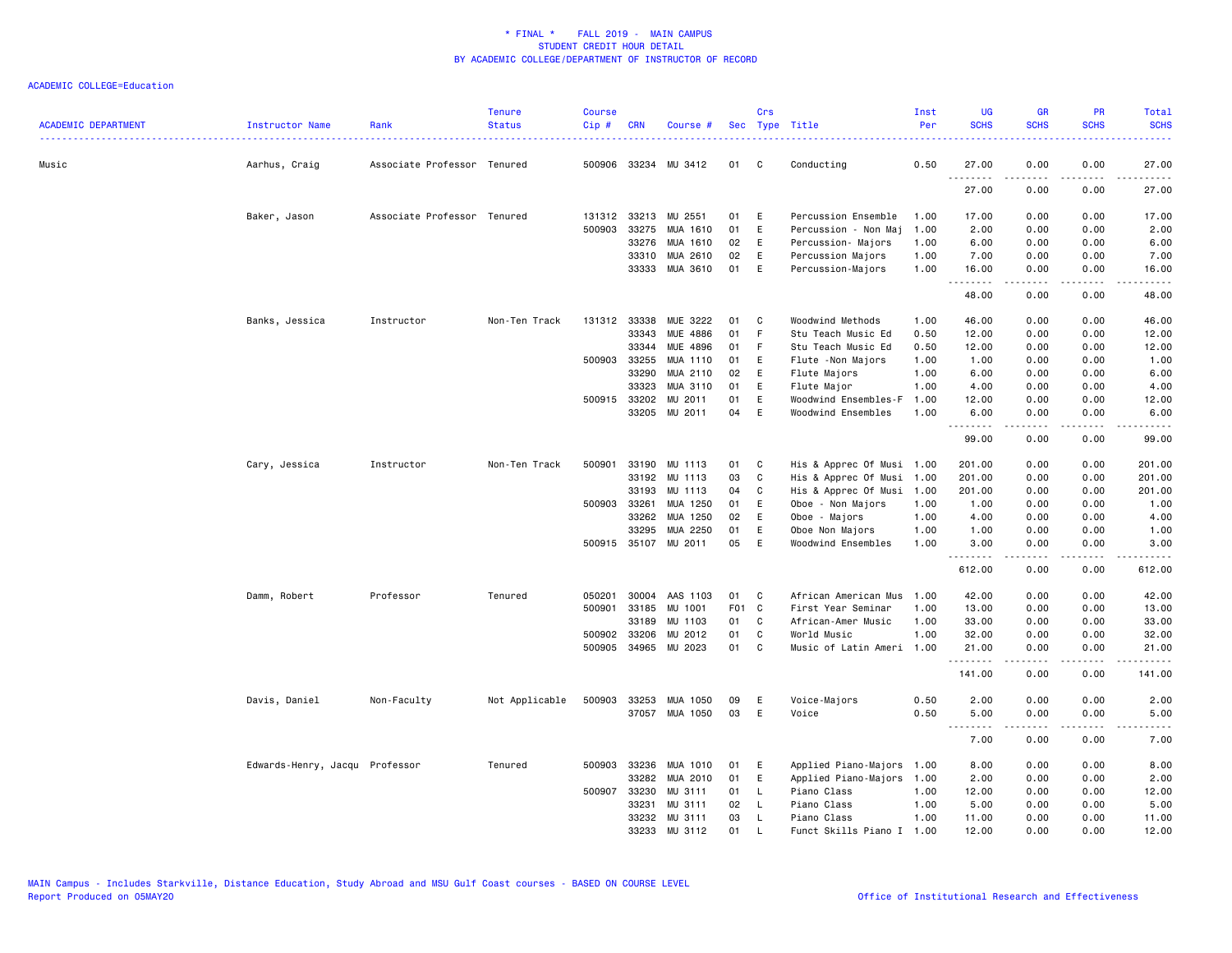| ACADEMIC DEPARTMENT | Instructor Name    | Rank                          | <b>Tenure</b><br><b>Status</b> | <b>Course</b><br>Cip# | <b>CRN</b>   | Course #      |       | Crs         | Sec Type Title       | Inst<br>Per | <b>UG</b><br><b>SCHS</b> | <b>GR</b><br><b>SCHS</b> | <b>PR</b><br><b>SCHS</b> | Total<br><b>SCHS</b> |
|---------------------|--------------------|-------------------------------|--------------------------------|-----------------------|--------------|---------------|-------|-------------|----------------------|-------------|--------------------------|--------------------------|--------------------------|----------------------|
|                     |                    |                               |                                |                       |              |               |       |             |                      |             | <u>.</u>                 | <u>.</u>                 |                          |                      |
|                     |                    |                               |                                |                       |              |               |       |             |                      |             | 50.00                    | 0.00                     | 0.00                     | 50.00                |
| Music               | Falcone, Sheri     | Instructor                    | Non-Ten Track                  | 500903                | 33257        | MUA 1150      | 01    | Ε           | Clarinet Non Majors  | 1.00        | 1.00                     | 0.00                     | 0.00                     | 1.00                 |
|                     |                    |                               |                                |                       | 33258        | MUA 1150      | 02    | E           | Clarinet- Majors     | 1.00        | 6.00                     | 0.00                     | 0.00                     | 6.00                 |
|                     |                    |                               |                                |                       | 33259        | MUA 1210      | 01    | Ε           | Saxophone - Non Majo | 1.00        | 1.00                     | 0.00                     | 0.00                     | 1.00                 |
|                     |                    |                               |                                |                       | 33260        | MUA 1210      | 02    | E           | Saxophone - Majors   | 1.00        | 8.00                     | 0.00                     | 0.00                     | 8.00                 |
|                     |                    |                               |                                |                       | 33292        | MUA 2150      | 02    | E           | Clarinet Majors      | 1.00        | 6.00                     | 0.00                     | 0.00                     | 6.00                 |
|                     |                    |                               |                                |                       | 33324        | MUA 3150      | 01    | E           | Clarinet Major       | 1.00        | 8.00                     | 0.00                     | 0.00                     | 8.00                 |
|                     |                    |                               |                                |                       | 33325        | MUA 3210      | 01    | E           | Saxophone - Major    | 1.00        | 9.00                     | 0.00                     | 0.00                     | 9.00                 |
|                     |                    |                               |                                |                       | 500915 33203 | MU 2011       | 02    | Ε           | Woodwind Ensembles   | 1.00        | 12.00                    | 0.00                     | 0.00                     | 12.00                |
|                     |                    |                               |                                |                       |              | 33204 MU 2011 | 03    | E           | Woodwind Ensembles   | 1.00        | 9.00<br>.                | 0.00                     | 0.00                     | 9.00                 |
|                     |                    |                               |                                |                       |              |               |       |             |                      |             | 60.00                    | 0.00                     | 0.00                     | 60.00                |
|                     | Fontaine, Jeanette | Assistant Professor Ten Track |                                |                       | 500903 33246 | MUA 1050      | 01    | E           | Voice - Non Majors   | 0.50        | 8.00                     | 0.00                     | 0.00                     | 8.00                 |
|                     |                    |                               |                                |                       | 33247        | MUA 1050      | 02    | E           | Voice - Non Major    | 0.50        | 7.00                     | 0.00                     | 0.00                     | 7.00                 |
|                     |                    |                               |                                |                       | 33248        | MUA 1050      | 04    | Ε           | Voice- Non Majors    | 0.50        | 11.50                    | 0.00                     | 0.00                     | 11.50                |
|                     |                    |                               |                                |                       | 33249        | MUA 1050      | 05    | E           | Voice -Majors        | 1.00        | 4.00                     | 0.00                     | 0.00                     | 4.00                 |
|                     |                    |                               |                                |                       | 33250        | MUA 1050      | 06    | E           | Voice -Majors        | 0.50        | 8.00                     | 0.00                     | 0.00                     | 8.00                 |
|                     |                    |                               |                                |                       | 33251        | MUA 1050      | 07    | E           | Voice - Majors       | 0.50        | 3.00                     | 0.00                     | 0.00                     | 3.00                 |
|                     |                    |                               |                                |                       | 33252        | MUA 1050      | 08    | $\mathsf E$ | Voice-Majors         | 0.50        | 3.00                     | 0.00                     | 0.00                     | 3.00                 |
|                     |                    |                               |                                |                       | 33253        | MUA 1050      | 09    | E           | Voice-Majors         | 0.50        | 2.00                     | 0.00                     | 0.00                     | 2.00                 |
|                     |                    |                               |                                |                       | 33254        | MUA 1050      | 10    | E           | Voice                | 0.50        | 5.00                     | 0.00                     | 0.00                     | 5.00                 |
|                     |                    |                               |                                |                       | 33284        | MUA 2050      | 05    | E           | Voice Majors         | 1.00        | 8.00                     | 0.00                     | 0.00                     | 8.00                 |
|                     |                    |                               |                                |                       | 33285        | MUA 2050      | 06    | Ε           | Voice-Majors         | 0.50        | 3.00                     | 0.00                     | 0.00                     | 3.00                 |
|                     |                    |                               |                                |                       | 33286        | MUA 2050      | 07    | Ε           | Voice - Majors       | 0.50        | 4.00                     | 0.00                     | 0.00                     | 4.00                 |
|                     |                    |                               |                                |                       | 33287        | MUA 2050      | 08    | Ε           | Voice-Majors         | 0.50        | 6.00                     | 0.00                     | 0.00                     | 6.00                 |
|                     |                    |                               |                                |                       | 33288        | MUA 2050      | 10    | $\mathsf E$ | Voice                | 0.50        | 1.00                     | 0.00                     | 0.00                     | 1.00                 |
|                     |                    |                               |                                |                       | 33319        | MUA 3050      | 05    | E           | Voice - Major        | 1.00        | 16.00                    | 0.00                     | 0.00                     | 16.00                |
|                     |                    |                               |                                |                       | 33320        | MUA 3050      | 06    | E           | Voice - Majors       | 0.50        | 4.00                     | 0.00                     | 0.00                     | 4.00                 |
|                     |                    |                               |                                |                       | 33321        | MUA 3050      | 07    | E           | Voice - Major        | 0.50        | 6.50                     | 0.00                     | 0.00                     | 6.50                 |
|                     |                    |                               |                                |                       | 37057        | MUA 1050      | 03    | E           | Voice                | 0.50        | 5.00                     | 0.00                     | 0.00                     | 5.00                 |
|                     |                    |                               |                                | 500908 33198          |              | MU 1241       | 01    | S           | Diction I            | 1.00        | 20.00                    | 0.00                     | 0.00                     | 20.00                |
|                     |                    |                               |                                |                       | 33219        | MU 2681       | 01    | C           | Opera Workshop       | 0.50        | 7.00                     | 0.00                     | 0.00                     | 7.00                 |
|                     |                    |                               |                                |                       |              |               |       |             |                      |             | 132.00                   | 0.00                     | 0.00                     | 132.00               |
|                     | Grant, Courtney    | Lecturer                      | Non-Ten Track                  |                       | 131312 34699 | MU 1123       | 501 C |             | American Music App.  | 1.00        | 30.00                    | 0.00                     | 0.00                     | 30.00                |
|                     |                    |                               |                                | 500901                | 33201        | MU 1321       | 03    | L           | Ear Training I       | 1.00        | 10.00                    | 0.00                     | 0.00                     | 10.00                |
|                     |                    |                               |                                | 500903                | 33228        | MU 2951       | 01    | Q           | Philharmonia         | 0.50        | 4.50                     | 0.00                     | 0.00                     | 4.50                 |
|                     |                    |                               |                                |                       | 33277        | MUA 1650      | 01    | E           | Strings- Non Majors  | 1.00        | 3.00                     | 0.00                     | 0.00                     | 3.00                 |
|                     |                    |                               |                                |                       | 33278        | MUA 1650      | 02    | $\mathsf E$ | Strings -Majors[Viol | 1.00        | 3.00<br><u>.</u>         | 0.00<br>.                | 0.00                     | 3.00                 |
|                     |                    |                               |                                |                       |              |               |       |             |                      |             | 50.50                    | 0.00                     | 0.00                     | 50.50                |
|                     | Haislip, Matthew   | Assistant Professor Ten Track |                                |                       | 131312 33223 | MU 2851       | 02    | E           | Brass Ensemble       | 1.00        | 4.00                     | 0.00                     | 0.00                     | 4.00                 |
|                     |                    |                               |                                |                       | 33224        | MU 2851       | 03    | E           | Brass Ensemble-Chamb | 1.00        | 6.00                     | 0.00                     | 0.00                     | 6.00                 |
|                     |                    |                               |                                |                       | 33226        | MU 2851       | 05    | E           | Brass Ensemble Horn  | 1.00        | 6.00                     | 0.00                     | 0.00                     | 6.00                 |
|                     |                    |                               |                                | 500901                | 33199        | MU 1321       | 01    | L           | Ear Training I       | 0.50        | 10.00                    | 0.00                     | 0.00                     | 10.00                |
|                     |                    |                               |                                |                       | 33200        | MU 1321       | 02    | L           | Ear Training I       | 0.50        | 9.50                     | 0.00                     | 0.00                     | 9.50                 |
|                     |                    |                               |                                |                       | 34698        | MU 1113       | 501 C |             | His & Apprec Of Musi | 1.00        | 66.00                    | 0.00                     | 0.00                     | 66.00                |
|                     |                    |                               |                                |                       | 500903 33268 | MUA 1410      | 02    | E           | Horn Majors          | 1.00        | 5.00                     | 0.00                     | 0.00                     | 5.00                 |
|                     |                    |                               |                                |                       | 33302        | MUA 2410      | 02    | E           | Horn Majors          | 1.00        | 4.00                     | 0.00                     | 0.00                     | 4.00                 |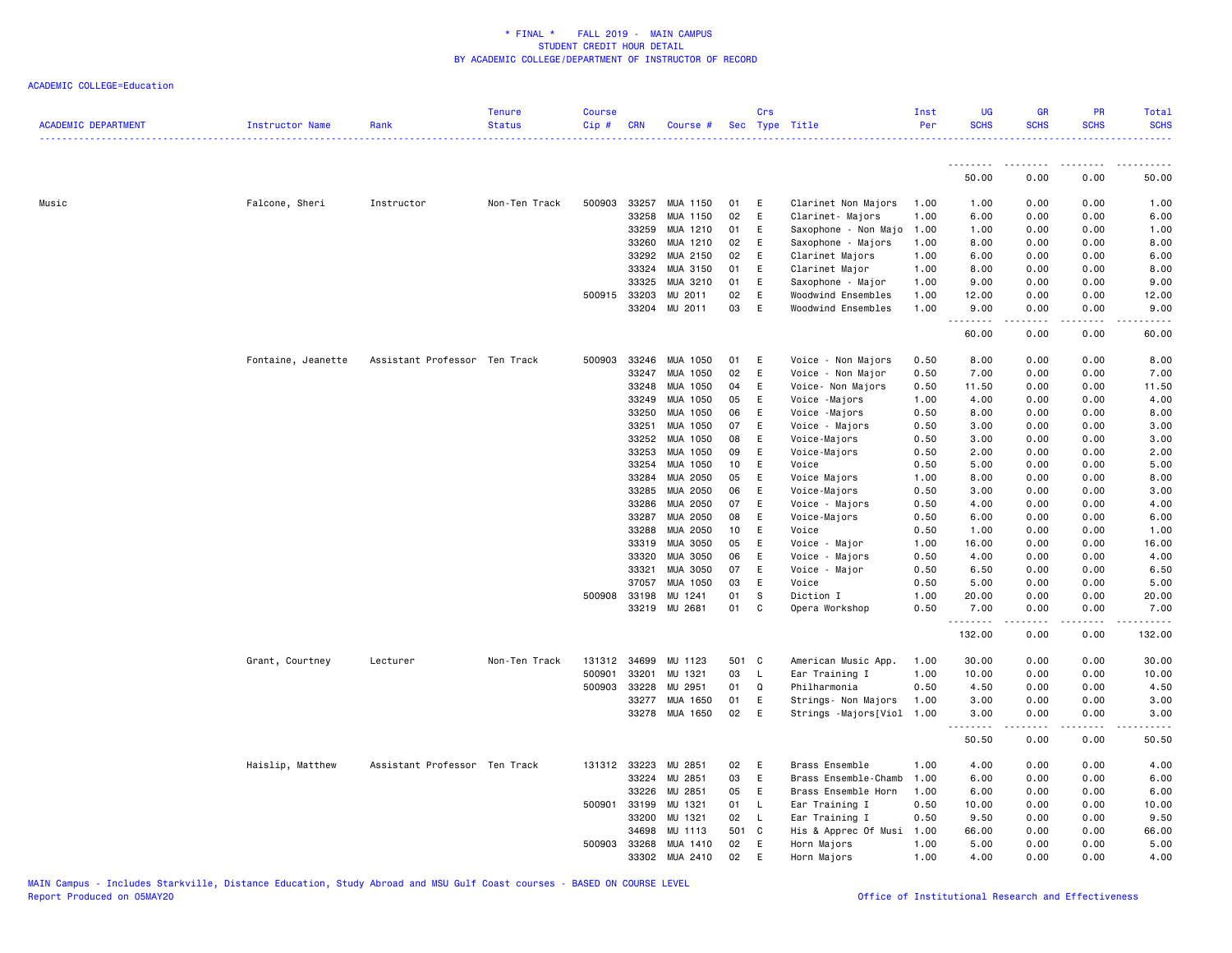| ACADEMIC DEPARTMENT | Instructor Name<br>. <u>.</u> | Rank                          | <b>Tenure</b><br><b>Status</b> | <b>Course</b><br>Cip# | <b>CRN</b>   | Course #              |       | Crs          | Sec Type Title        | Inst<br>Per | <b>UG</b><br><b>SCHS</b> | <b>GR</b><br><b>SCHS</b>                                                                                                                                     | <b>PR</b><br><b>SCHS</b> | <b>Total</b><br><b>SCHS</b> |
|---------------------|-------------------------------|-------------------------------|--------------------------------|-----------------------|--------------|-----------------------|-------|--------------|-----------------------|-------------|--------------------------|--------------------------------------------------------------------------------------------------------------------------------------------------------------|--------------------------|-----------------------------|
| Music               | Haislip, Matthew              | Assistant Professor Ten Track |                                |                       | 500903 33329 | MUA 3410              | 01    | E            | Horn-Majors           | 1.00        | 4.00                     | 0.00                                                                                                                                                         | 0.00                     | 4.00                        |
|                     |                               |                               |                                |                       |              |                       |       |              |                       |             | .<br>114.50              | 0.00                                                                                                                                                         | 0.00                     | 114.50                      |
|                     | Hause, Barry                  | Lecturer                      | Non-Ten Track                  |                       | 500902 34700 | MU 1133               | 501 C |              | The History of Rock   | 1.00        | 99.00                    | 0.00                                                                                                                                                         | 0.00                     | 99.00                       |
|                     |                               |                               |                                |                       | 35284        | MU 1143               | 501 C |              | The History of Jazz   | 1.00        | 21.00                    | 0.00                                                                                                                                                         | 0.00                     | 21.00                       |
|                     |                               |                               |                                | 500903                | 33211        | MU 2411               | 01    | Q            | Guitar Ensemble       | 1.00        | 4.00                     | 0.00                                                                                                                                                         | 0.00                     | 4.00                        |
|                     |                               |                               |                                |                       | 33279        | MUA 1710              | 01    | Q            | Guitar- Non Majors    | 1.00        | 19.00                    | 0.00                                                                                                                                                         | 0.00                     | 19.00                       |
|                     |                               |                               |                                |                       | 33280        | MUA 1710              | 02    | Q            | Guitar Majors         | 1.00        | 8.00                     | 0.00                                                                                                                                                         | 0.00                     | 8.00                        |
|                     |                               |                               |                                |                       | 33313        | MUA 2710              | 01    | Q            | Guitar Non Majors     | 1.00        | 6.00                     | 0.00                                                                                                                                                         | 0.00                     | 6.00                        |
|                     |                               |                               |                                |                       | 33314        | MUA 2710              | 02    | Q            | Guitar Majors         | 1.00        | 2.00                     | 0.00                                                                                                                                                         | 0.00                     | 2.00                        |
|                     |                               |                               |                                |                       | 33334        | MUA 3710              | 01    | Q            | Guitar                | 1.00        | 4.00                     | 0.00                                                                                                                                                         | 0.00                     | 4.00                        |
|                     |                               |                               |                                |                       | 500912 36881 | MUE 3233              | 01    | C            | Guitar Pedagogy       | 1.00        | 12.00<br>.               | 0.00<br>.                                                                                                                                                    | 0.00<br>.                | 12.00<br><u>.</u>           |
|                     |                               |                               |                                |                       |              |                       |       |              |                       |             | 175.00                   | 0.00                                                                                                                                                         | 0.00                     | 175.00                      |
|                     | Horan, Sara                   | Lecturer                      | Non-Ten Track                  | 500903                | 33246        | MUA 1050              | 01    | Ε            | Voice - Non Majors    | 0.50        | 8.00                     | 0.00                                                                                                                                                         | 0.00                     | 8.00                        |
|                     |                               |                               |                                |                       | 33252        | MUA 1050              | 08    | E            | Voice-Majors          | 0.50        | 3.00                     | 0.00                                                                                                                                                         | 0.00                     | 3.00                        |
|                     |                               |                               |                                |                       |              | 33287 MUA 2050        | 08    | E            | Voice-Majors          | 0.50        | 6.00                     | 0.00                                                                                                                                                         | 0.00                     | 6.00                        |
|                     |                               |                               |                                |                       |              |                       |       |              |                       |             | .<br>17.00               | $\frac{1}{2} \left( \frac{1}{2} \right) \left( \frac{1}{2} \right) \left( \frac{1}{2} \right) \left( \frac{1}{2} \right) \left( \frac{1}{2} \right)$<br>0.00 | .<br>0.00                | .<br>17.00                  |
|                     |                               |                               |                                |                       |              |                       |       |              |                       |             |                          |                                                                                                                                                              |                          |                             |
|                     | Human, Richard                | Associate Professor Tenured   |                                | 131312                | 33225        | MU 2851               | 04    | E            | Brass Ensemble - Trom | 1.00        | 17.00                    | 0.00                                                                                                                                                         | 0.00                     | 17.00                       |
|                     |                               |                               |                                | 500902                | 33197        | MU 1213               | 02    | $\mathbf c$  | Music Theory I        | 1.00        | 75.00                    | 0.00                                                                                                                                                         | 0.00                     | 75.00                       |
|                     |                               |                               |                                | 500903                | 33269        | MUA 1450              | 01    | E            | Trombone - Non Major  | 1.00        | 3.00                     | 0.00                                                                                                                                                         | 0.00                     | 3.00                        |
|                     |                               |                               |                                |                       | 33270        | MUA 1450              | 02    | E            | Trombone Majors       | 1.00        | 6.00                     | 0.00                                                                                                                                                         | 0.00                     | 6.00                        |
|                     |                               |                               |                                |                       | 33304        | MUA 2450              | 02    | E            | Trombone Majors       | 1.00        | 8.00                     | 0.00                                                                                                                                                         | 0.00                     | 8.00                        |
|                     |                               |                               |                                |                       | 33308        | MUA 2550              | 02    | E            | Tuba Majors           | 0.50        | 1.00                     | 0.00                                                                                                                                                         | 0.00                     | 1.00                        |
|                     |                               |                               |                                |                       | 33330        | MUA 3450              | 01    | E            | Trombone Majors       | 1.00        | 6.00<br>.                | 0.00                                                                                                                                                         | 0.00                     | 6.00                        |
|                     |                               |                               |                                |                       |              |                       |       |              |                       |             | 116.00                   | 0.00                                                                                                                                                         | 0.00                     | 116.00                      |
|                     | Infanger, Peter               | Lecturer                      | Non-Ten Track                  | 500903                | 33247        | MUA 1050              | 02    | E            | Voice - Non Major     | 0.50        | 7.00                     | 0.00                                                                                                                                                         | 0.00                     | 7.00                        |
|                     |                               |                               |                                |                       | 33254        | MUA 1050              | 10    | Ε            | Voice                 | 0.50        | 5.00                     | 0.00                                                                                                                                                         | 0.00                     | 5.00                        |
|                     |                               |                               |                                |                       | 33288        | MUA 2050              | 10    | E            | Voice                 | 0.50        | 1.00<br>.                | 0.00<br>.                                                                                                                                                    | 0.00<br>$\frac{1}{2}$    | 1.00<br>$\frac{1}{2}$       |
|                     |                               |                               |                                |                       |              |                       |       |              |                       |             | 13.00                    | 0.00                                                                                                                                                         | 0.00                     | 13.00                       |
|                     | Jackson, Terrell              | Non-Faculty                   | Not Applicable                 |                       |              | 500907 33242 MUA 1031 | 02    | E            | Piano for Non-Music   | 1.00        | 12.00                    | 0.00                                                                                                                                                         | 0.00                     | 12.00                       |
|                     |                               |                               |                                |                       |              |                       |       |              |                       |             | 12.00                    | 0.00                                                                                                                                                         | 0.00                     | 12.00                       |
|                     | Jenkins, Thomas               | Non-Faculty                   | Not Applicable                 | 500907                | 33239        | MUA 1020              | 02    | E            | Piano Lessons-Majors  | 1.00        | 6.00                     | 0.00                                                                                                                                                         | 0.00                     | 6.00                        |
|                     |                               |                               |                                |                       |              | 33244 MUA 1031        | 04    | E            | Piano for Non-Music   | 1.00        | 9.00                     | 0.00                                                                                                                                                         | 0.00                     | 9.00                        |
|                     |                               |                               |                                |                       |              |                       |       |              |                       |             | د د د د<br>15.00         | 0.00                                                                                                                                                         | .<br>0.00                | 15.00                       |
|                     | Kirkland, Anthony             | Associate Professor Tenured   |                                |                       | 131312 33222 | MU 2851               | 01    | E            | Brass Ensemble-Trump  | 1.00        | 8.00                     | 0.00                                                                                                                                                         | 0.00                     | 8.00                        |
|                     |                               |                               |                                | 500901                | 37272        | MU 4000               | 03    | $\mathbf{I}$ | Directed Indiv Study  | 1.00        | 2.00                     | 0.00                                                                                                                                                         | 0.00                     | 2.00                        |
|                     |                               |                               |                                |                       | 500903 33187 | MU 1010               | 01    | E            | Recital Hour          | 0.50        | 0.00                     | 0.00                                                                                                                                                         | 0.00                     | 0.00                        |
|                     |                               |                               |                                |                       | 33265        | MUA 1350              | 01    | E            | Trumpet - Non Majors  | 1.00        | 1.00                     | 0.00                                                                                                                                                         | 0.00                     | 1.00                        |
|                     |                               |                               |                                |                       | 33266        | MUA 1350              | 02    | E            | Trumpet - Majors      | 1.00        | 2.00                     | 0.00                                                                                                                                                         | 0.00                     | 2.00                        |
|                     |                               |                               |                                |                       | 33300        | MUA 2350              | 02    | Ε            | Trumpet Majors        | 1.00        | 8.00                     | 0.00                                                                                                                                                         | 0.00                     | 8.00                        |
|                     |                               |                               |                                |                       | 33328        | MUA 3350              | 01    | E            | Trumpet-Major         | 1.00        | 9.00                     | 0.00                                                                                                                                                         | 0.00                     | 9.00                        |
|                     |                               |                               |                                |                       |              |                       |       |              |                       |             |                          |                                                                                                                                                              |                          |                             |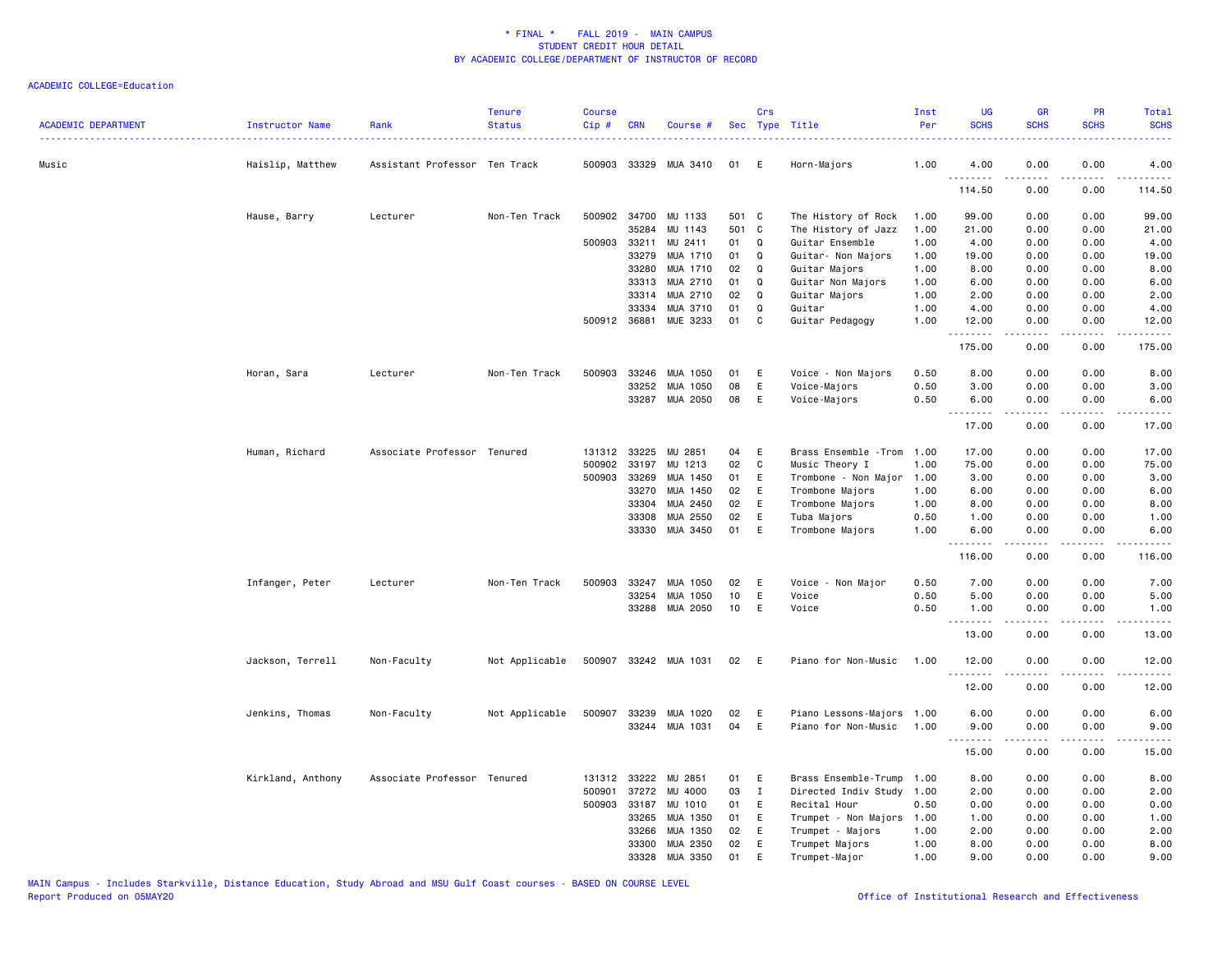| <b>ACADEMIC DEPARTMENT</b> | Instructor Name   | Rank                              | <b>Tenure</b><br><b>Status</b> | <b>Course</b><br>Cip# | <b>CRN</b>   | Course #              |    | Crs          | Sec Type Title            | Inst<br>Per | UG<br><b>SCHS</b> | <b>GR</b><br><b>SCHS</b>                                                                                                                                     | PR<br><b>SCHS</b> | <b>Total</b><br><b>SCHS</b>                                                                                                       |
|----------------------------|-------------------|-----------------------------------|--------------------------------|-----------------------|--------------|-----------------------|----|--------------|---------------------------|-------------|-------------------|--------------------------------------------------------------------------------------------------------------------------------------------------------------|-------------------|-----------------------------------------------------------------------------------------------------------------------------------|
| Music                      | Kirkland, Anthony | Associate Professor Tenured       |                                |                       |              | 500903 37067 MU 1010  | 02 | E            | Recital Hour              | 1.00        | 0.00<br>.         | 0.00                                                                                                                                                         | 0.00              | 0.00                                                                                                                              |
|                            |                   |                                   |                                |                       |              |                       |    |              |                           |             | 30.00             | 0.00                                                                                                                                                         | 0.00              | 30.00                                                                                                                             |
|                            | Kopetz, Catherine | Instructor                        | Non-Ten Track                  | 131312 33337          |              | MUE 2153              | 01 | C            | Foundations of Music 1.00 |             | 81.00             | 0.00                                                                                                                                                         | 0.00              | 81.00                                                                                                                             |
|                            |                   |                                   |                                |                       | 33342        | MUE 4873              | 01 | s            | Prof Sem Mus Ed           | 1.00        | 12.00             | 0.00                                                                                                                                                         | 0.00              | 12.00                                                                                                                             |
|                            |                   |                                   |                                |                       | 500907 33209 | MU 2111               | 03 | L            | Music Majors Piano I 1.00 |             | 9.00              | 0.00                                                                                                                                                         | 0.00              | 9.00                                                                                                                              |
|                            |                   |                                   |                                |                       | 33210        | MU 2111               | 04 | L            | Music Majors Piano I 1.00 |             | 11.00             | 0.00                                                                                                                                                         | 0.00              | 11.00                                                                                                                             |
|                            |                   |                                   |                                |                       | 33238        | MUA 1020              | 01 | E            | Piano Lessons-Majors 1.00 |             | 3.00              | 0.00                                                                                                                                                         | 0.00              | 3.00                                                                                                                              |
|                            |                   |                                   |                                |                       |              | 33243 MUA 1031        | 03 | E            | Piano for Non-Music       | 1.00        | 5.00<br>.         | 0.00                                                                                                                                                         | 0.00<br>.         | 5.00                                                                                                                              |
|                            |                   |                                   |                                |                       |              |                       |    |              |                           |             | 121.00            | 0.00                                                                                                                                                         | 0.00              | 121.00                                                                                                                            |
|                            | Lance, Elva       | Instructor                        | Non-Ten Track                  | 500903                |              | 33212 MU 2511         | 01 | E            | Marching Band             | 0.50        | 205.50            | 0.00                                                                                                                                                         | 0.00              | 205.50                                                                                                                            |
|                            |                   |                                   |                                | 500912                | 33341        | MUE 4152              | 01 | C            | Secondary Music Meth      | 0.50        | 22.00             | 0.00                                                                                                                                                         | 0.00              | 22.00                                                                                                                             |
|                            |                   |                                   |                                |                       |              | 500915 33214 MU 2571  | 01 | E            | Wind Ensemble             | 1.00        | 73.00<br>.        | 0.00                                                                                                                                                         | 0.00<br>.         | 73.00<br>.                                                                                                                        |
|                            |                   |                                   |                                |                       |              |                       |    |              |                           |             | 300.50            | 0.00                                                                                                                                                         | 0.00              | 300.50                                                                                                                            |
|                            | Lee, Christy      | Clinical Assist Pro Non-Ten Track |                                |                       |              | 500901 37156 MU 7000  | 01 | $\mathbf{I}$ | Directed Indiv Study 1.00 |             | 0.00              | 1.00                                                                                                                                                         | 0.00              | 1.00                                                                                                                              |
|                            |                   |                                   |                                |                       |              |                       |    |              |                           |             | .<br>0.00         | $\frac{1}{2} \left( \frac{1}{2} \right) \left( \frac{1}{2} \right) \left( \frac{1}{2} \right) \left( \frac{1}{2} \right) \left( \frac{1}{2} \right)$<br>1.00 | 0.00              | .<br>1.00                                                                                                                         |
|                            | Moore, Rebekah    | Lecturer                          | Non-Ten Track                  |                       |              | 500907 33245 MUA 1031 | 05 | E            | Piano for Non-Music       | 1.00        | 9.00              | 0.00                                                                                                                                                         | 0.00              | 9.00                                                                                                                              |
|                            |                   |                                   |                                |                       |              |                       |    |              |                           |             | .<br>9.00         | <u>.</u><br>0.00                                                                                                                                             | $- - - -$<br>0.00 | $\frac{1}{2} \left( \frac{1}{2} \right) \left( \frac{1}{2} \right) \left( \frac{1}{2} \right) \left( \frac{1}{2} \right)$<br>9.00 |
|                            | Packwood, Gary    | Associate Professor Tenured       |                                |                       | 131312 33215 | MU 2611               | 01 | E            | Concert Choir             | 1.00        | 59.00             | 0.00                                                                                                                                                         | 0.00              | 59.00                                                                                                                             |
|                            |                   |                                   |                                | 500901                | 36982        | MU 4000               | 02 | $\mathbf{I}$ | Directed Indiv Study      | 1.00        | 3.00              | 0.00                                                                                                                                                         | 0.00              | 3.00                                                                                                                              |
|                            |                   |                                   |                                | 500903                | 33221        | MU 2731               | 01 | E            | Chambers Singers          | 1.00        | 60.00             | 0.00                                                                                                                                                         | 0.00              | 60.00                                                                                                                             |
|                            |                   |                                   |                                |                       |              | 500906 33234 MU 3412  | 01 | C            | Conducting                | 0.50        | 27.00             | 0.00                                                                                                                                                         | 0.00              | 27.00                                                                                                                             |
|                            |                   |                                   |                                |                       |              |                       |    |              |                           |             | .                 |                                                                                                                                                              |                   |                                                                                                                                   |
|                            |                   |                                   |                                |                       |              |                       |    |              |                           |             | 149.00            | 0.00                                                                                                                                                         | 0.00              | 149.00                                                                                                                            |
|                            | Parrish, Regena   | Lecturer                          | Non-Ten Track                  |                       |              | 500901 36707 MU 1113  | 06 | C            | His & Apprec Of Musi 1.00 |             | 267.00            | 0.00                                                                                                                                                         | 0.00              | 267.00                                                                                                                            |
|                            |                   |                                   |                                |                       |              | 36708 MU 1113         | 05 | C.           | His & Apprec Of Musi 1.00 |             | 291.00<br>.       | 0.00<br><u>.</u>                                                                                                                                             | 0.00<br>.         | 291.00<br>.                                                                                                                       |
|                            |                   |                                   |                                |                       |              |                       |    |              |                           |             | 558.00            | 0.00                                                                                                                                                         | 0.00              | 558.00                                                                                                                            |
|                            | Patilla, Carol    | Lecturer                          | Non-Ten Track                  |                       |              | 500907 33241 MUA 1031 | 01 | E            | Piano for Non-Music       | 1.00        | 21.00             | 0.00                                                                                                                                                         | 0.00              | 21.00                                                                                                                             |
|                            |                   |                                   |                                |                       |              |                       |    |              |                           |             | .<br>21.00        | .<br>0.00                                                                                                                                                    | .<br>0.00         | .<br>21.00                                                                                                                        |
|                            | Ross, Ryan        | Associate Professor Tenured       |                                |                       |              | 500901 33191 MU 1113  | 02 | C            | His & Apprec Of Musi 1.00 |             | 198.00            | 0.00                                                                                                                                                         | 0.00              | 198.00                                                                                                                            |
|                            |                   |                                   |                                |                       |              | 500902 33229 MU 3013  | 01 | C            | Music History I           | 1.00        | 105.00            | 0.00                                                                                                                                                         | 0.00              | 105.00                                                                                                                            |
|                            |                   |                                   |                                |                       |              |                       |    |              |                           |             | .                 |                                                                                                                                                              |                   |                                                                                                                                   |
|                            |                   |                                   |                                |                       |              |                       |    |              |                           |             | 303.00            | 0.00                                                                                                                                                         | 0.00              | 303.00                                                                                                                            |
|                            | Rowan, Denise     | Non-Faculty                       | Not Applicable                 |                       |              | 500903 33264 MUA 1310 | 02 | E            | Bassoon - Majors          | 1.00        | 4.00              | 0.00                                                                                                                                                         | 0.00              | 4.00                                                                                                                              |
|                            |                   |                                   |                                |                       |              | 33297 MUA 2310        | 01 | E            | Bassoon Non Majors        | 1.00        | 1.00<br><b></b>   | 0.00                                                                                                                                                         | 0.00              | 1.00                                                                                                                              |
|                            |                   |                                   |                                |                       |              |                       |    |              |                           |             | 5.00              | 0.00                                                                                                                                                         | 0.00              | 5.00                                                                                                                              |
|                            | Rufty, Alisha     | Lecturer                          | Non-Ten Track                  |                       |              | 131312 33339 MUE 3231 | 01 | $\mathbf{C}$ | String Methods            | 1.00        | 20.00             | 0.00                                                                                                                                                         | 0.00              | 20.00                                                                                                                             |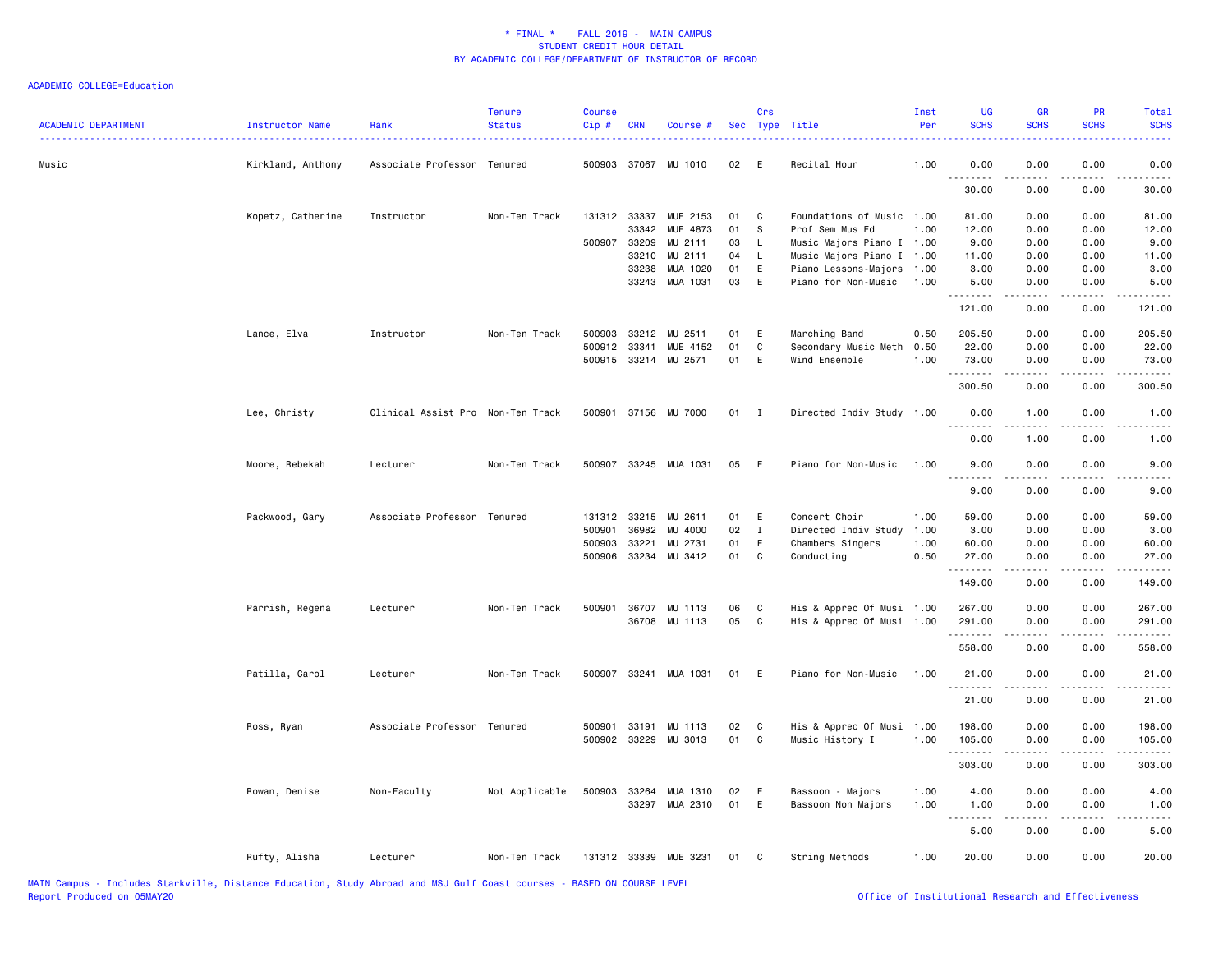ACADEMIC COLLEGE=Education

| <b>ACADEMIC DEPARTMENT</b> | Instructor Name    | Rank                              | <b>Tenure</b><br><b>Status</b> | <b>Course</b><br>Cip# | <b>CRN</b>   | Course #              |    | Crs          | Sec Type Title            | Inst<br>Per | UG<br><b>SCHS</b>  | <b>GR</b><br><b>SCHS</b> | PR<br><b>SCHS</b><br>.       | Total<br><b>SCHS</b><br>.                                                                                                                                    |
|----------------------------|--------------------|-----------------------------------|--------------------------------|-----------------------|--------------|-----------------------|----|--------------|---------------------------|-------------|--------------------|--------------------------|------------------------------|--------------------------------------------------------------------------------------------------------------------------------------------------------------|
| Music                      | Rufty, Alisha      | Lecturer                          | Non-Ten Track                  | 500903                | 33228        | MU 2951               | 01 | Q            | Philharmonia              | 0.50        | 4.50               | 0.00                     | 0.00                         | 4.50                                                                                                                                                         |
|                            |                    |                                   |                                |                       | 34960        | MUA 1650              | 03 | E            | Strings-Non Majors - 1.00 |             | 2.00               | 0.00                     | 0.00                         | 2.00                                                                                                                                                         |
|                            |                    |                                   |                                |                       | 34961        | MUA 1650              | 04 | E            | Strings-Non Majors-B      | 1.00        | 1.00<br><u>.</u>   | 0.00<br>.                | 0.00<br>.                    | 1.00<br>.                                                                                                                                                    |
|                            |                    |                                   |                                |                       |              |                       |    |              |                           |             | 27.50              | 0.00                     | 0.00                         | 27.50                                                                                                                                                        |
|                            | Sebba, Rosangela   | Professor                         | Tenured                        | 500901                | 33199        | MU 1321               | 01 | - L          | Ear Training I            | 0.50        | 10.00              | 0.00                     | 0.00                         | 10.00                                                                                                                                                        |
|                            |                    |                                   |                                |                       | 33200        | MU 1321               | 02 | L.           | Ear Training I            | 0.50        | 9.50               | 0.00                     | 0.00                         | 9.50                                                                                                                                                         |
|                            |                    |                                   |                                |                       | 500902 33196 | MU 1213               | 01 | $\mathbf c$  | Music Theory I            | 1.00        | 60.00              | 0.00                     | 0.00                         | 60.00                                                                                                                                                        |
|                            |                    |                                   |                                | 500903                | 33237        | MUA 1010              | 02 | E            | Piano - Majors            | 1.00        | 6.00               | 0.00                     | 0.00                         | 6.00                                                                                                                                                         |
|                            |                    |                                   |                                |                       | 33283        | MUA 2010              | 02 | E            | Piano Majors              | 1.00        | 4.00               | 0.00                     | 0.00                         | 4.00                                                                                                                                                         |
|                            |                    |                                   |                                |                       |              | 33318 MUA 3010        | 02 | E            | Piano Majors              | 1.00        | 2.00<br>.          | 0.00<br>.                | 0.00<br>.                    | 2.00<br>$\frac{1}{2} \left( \frac{1}{2} \right) \left( \frac{1}{2} \right) \left( \frac{1}{2} \right) \left( \frac{1}{2} \right) \left( \frac{1}{2} \right)$ |
|                            |                    |                                   |                                |                       |              |                       |    |              |                           |             | 91.50              | 0.00                     | 0.00                         | 91.50                                                                                                                                                        |
|                            | Sobaskie, James    | Associate Professor Tenured       |                                | 500901                | 33220        | MU 2721               | 01 | L.           | Ear Training III          | 1.00        | 32.00              | 0.00                     | 0.00                         | 32.00                                                                                                                                                        |
|                            |                    |                                   |                                | 500902                | 33218        | MU 2613               | 01 | C.           | Music Theory III          | 1.00        | 84.00              | 0.00                     | 0.00                         | 84.00                                                                                                                                                        |
|                            |                    |                                   |                                | 500904                | 33235        | MU 4313               | 01 | C            | Form And Analysis         | 1.00        | 78.00              | 0.00                     | 0.00                         | 78.00                                                                                                                                                        |
|                            |                    |                                   |                                |                       | 33281        | MUA 1810              | 01 | Q            | Music Composition         | 1.00        | 1.00               | 0.00                     | 0.00                         | 1.00                                                                                                                                                         |
|                            |                    |                                   |                                |                       |              | 33316 MUA 2810        | 01 | Q            | Music Composition         | 1.00        | 1.00               | 0.00                     | 0.00                         | 1.00                                                                                                                                                         |
|                            |                    |                                   |                                |                       |              |                       |    |              |                           |             | .<br>196.00        | .<br>0.00                | $\sim$ $\sim$ $\sim$<br>0.00 | .<br>196.00                                                                                                                                                  |
|                            | Stockton, Phillip  | Clinical Assist Pro Non-Ten Track |                                |                       | 131312 33216 | MU 2611               | 02 | E            | Concert Choir             | 1.00        | 37.00              | 0.00                     | 0.00                         | 37.00                                                                                                                                                        |
|                            |                    |                                   |                                |                       |              | 33217 MU 2611         | 03 | E            | Concert Choir             | 1.00        | 75.00              | 0.00                     | 0.00                         | 75.00                                                                                                                                                        |
|                            |                    |                                   |                                |                       |              | 500912 33341 MUE 4152 | 01 | C            | Secondary Music Meth      | 0.50        | 22.00              | 0.00                     | 0.00                         | 22.00                                                                                                                                                        |
|                            |                    |                                   |                                |                       |              |                       |    |              |                           |             | <u>.</u><br>134.00 | .<br>0.00                | .<br>0.00                    | .<br>134.00                                                                                                                                                  |
|                            | Taylor, Clifton    | Associate Professor Tenured       |                                | 131312                | 33227        | MU 2911               | 01 | E            | Jazz Ensemble             | 1.00        | 20.00              | 0.00                     | 0.00                         | 20.00                                                                                                                                                        |
|                            |                    |                                   |                                | 500901                | 36218        | MU 4000               | 01 | $\mathbf{I}$ | Directed Indiv Study      | 1.00        | 1.00               | 0.00                     | 0.00                         | 1.00                                                                                                                                                         |
|                            |                    |                                   |                                |                       |              | 500903 33212 MU 2511  | 01 | E            | Marching Band             | 0.50        | 205.50             | 0.00                     | 0.00                         | 205.50                                                                                                                                                       |
|                            |                    |                                   |                                |                       |              |                       |    |              |                           |             | <u>.</u><br>226.50 | .<br>0.00                | .<br>0.00                    | <u>.</u><br>226.50                                                                                                                                           |
|                            | Torbert, Garrett   | Instructor                        | Non-Ten Track                  | 500903                | 33187        | MU 1010               | 01 | E            | Recital Hour              | 0.50        | 0.00               | 0.00                     | 0.00                         | 0.00                                                                                                                                                         |
|                            |                    |                                   |                                |                       | 33250        | MUA 1050              | 06 | E            | Voice -Majors             | 0.50        | 8.00               | 0.00                     | 0.00                         | 8.00                                                                                                                                                         |
|                            |                    |                                   |                                |                       | 33285        | MUA 2050              | 06 | Ε            | Voice-Majors              | 0.50        | 3.00               | 0.00                     | 0.00                         | 3.00                                                                                                                                                         |
|                            |                    |                                   |                                |                       | 33320        | <b>MUA 3050</b>       | 06 | E            | Voice - Majors            | 0.50        | 4.00               | 0.00                     | 0.00                         | 4.00                                                                                                                                                         |
|                            |                    |                                   |                                |                       |              | 500912 33336 MUE 1141 | 01 | C.           | Voice Methods             | 1.00        | 19.00              | 0.00                     | 0.00                         | 19.00                                                                                                                                                        |
|                            |                    |                                   |                                |                       |              |                       |    |              |                           |             | <u>.</u><br>34.00  | 0.00                     | $\frac{1}{2}$<br>0.00        | .<br>34.00                                                                                                                                                   |
|                            | Tulyaganova, Roza  | Assistant Professor Ten Track     |                                | 500903                | 33251        | MUA 1050              | 07 | E            | Voice - Majors            | 0.50        | 3.00               | 0.00                     | 0.00                         | 3.00                                                                                                                                                         |
|                            |                    |                                   |                                |                       | 33286        | MUA 2050              | 07 | E            | Voice - Majors            | 0.50        | 4.00               | 0.00                     | 0.00                         | 4.00                                                                                                                                                         |
|                            |                    |                                   |                                |                       | 33321        | MUA 3050              | 07 | E            | Voice - Major             | 0.50        | 6.50               | 0.00                     | 0.00                         | 6.50                                                                                                                                                         |
|                            |                    |                                   |                                | 500908                | 33219        | MU 2681               | 01 | C            | Opera Workshop            | 0.50        | 7.00               | 0.00                     | 0.00                         | 7.00                                                                                                                                                         |
|                            |                    |                                   |                                |                       |              | 35165 MU 1141         | 01 | <b>S</b>     | Song Literature           | 1.00        | 17.00              | 0.00                     | 0.00                         | 17.00                                                                                                                                                        |
|                            |                    |                                   |                                |                       |              |                       |    |              |                           |             | .<br>37.50         | .<br>0.00                | .<br>0.00                    | .<br>37.50                                                                                                                                                   |
|                            | Wallace, Katherine | Non-Faculty                       | Not Applicable                 | 500907                |              | 33207 MU 2111         | 01 | - L          | Music Majors Piano I 1.00 |             | 11.00              | 0.00                     | 0.00                         | 11.00                                                                                                                                                        |
|                            |                    |                                   |                                |                       |              | 33208 MU 2111         | 02 | L.           | Music Majors Piano I 1.00 |             | 6.00               | 0.00                     | 0.00                         | 6.00                                                                                                                                                         |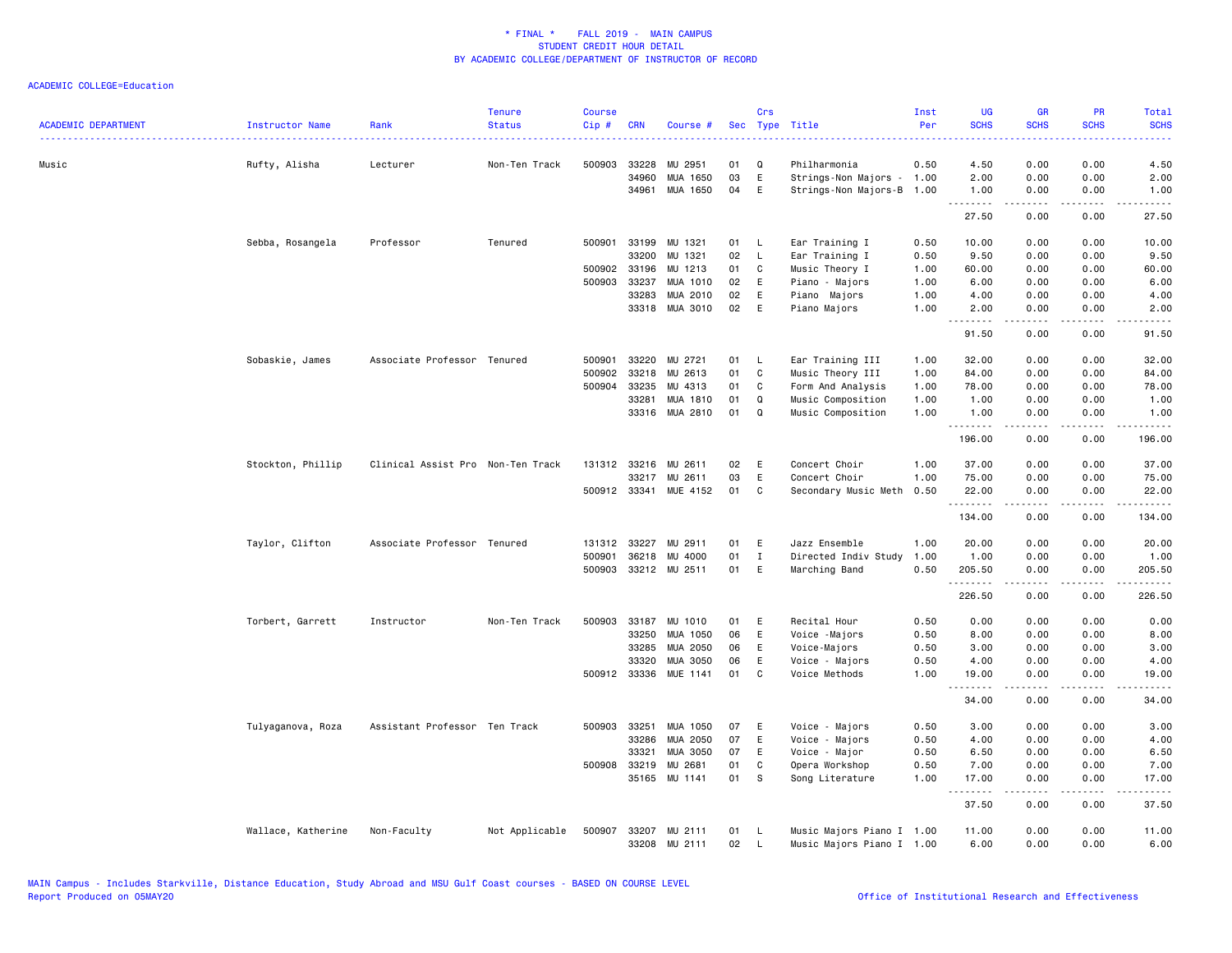### ACADEMIC COLLEGE=Education

| <b>ACADEMIC DEPARTMENT</b>             | Instructor Name               | Rank        | <b>Tenure</b><br><b>Status</b> | Course<br>Cip# | <b>CRN</b> | Course #              |      | Crs | Sec Type Title      | Inst<br>Per | <b>UG</b><br><b>SCHS</b> | <b>GR</b><br><b>SCHS</b> | <b>PR</b><br><b>SCHS</b> | Total<br><b>SCHS</b><br>. <b>.</b> . |
|----------------------------------------|-------------------------------|-------------|--------------------------------|----------------|------------|-----------------------|------|-----|---------------------|-------------|--------------------------|--------------------------|--------------------------|--------------------------------------|
|                                        |                               |             |                                |                |            |                       |      |     |                     |             | ---------                | .                        | .                        | .                                    |
|                                        |                               |             |                                |                |            |                       |      |     |                     |             | 17.00                    | 0.00                     | 0.00                     | 17.00                                |
| Music                                  | Westerfield, Lewis            | Non-Faculty | Not Applicable                 | 500902         | 33195      | MU 1133               | 02 C |     | The History of Rock | 1.00        | 720.00                   | 0.00                     | 0.00                     | 720.00                               |
|                                        |                               |             |                                |                |            | 500903 33308 MUA 2550 | 02   | - E | Tuba Majors         | 0.50        | 1.00<br>---------        | 0.00                     | 0.00<br>.                | 1.00<br>.                            |
|                                        |                               |             |                                |                |            |                       |      |     |                     |             | 721.00                   | 0.00                     | 0.00                     | 721.00                               |
|                                        | Withrow, Christopher Lecturer |             | Non-Ten Track                  | 500903         |            | 33248 MUA 1050        | 04   | - E | Voice- Non Majors   | 0.50        | 11.50                    | 0.00                     | 0.00                     | 11.50                                |
|                                        |                               |             |                                |                |            |                       |      |     |                     |             | .<br>11.50               | ---------<br>0.00        | .<br>0.00                | .<br>11.50                           |
| ====================================   |                               |             |                                |                |            |                       |      |     |                     |             |                          |                          |                          |                                      |
| Music                                  |                               |             |                                |                |            |                       |      |     |                     |             | 4682.00                  | 1.00                     | 0.00                     | 4683,00                              |
| ====================================== |                               |             |                                |                |            |                       |      |     |                     |             |                          |                          | ========                 | ==========                           |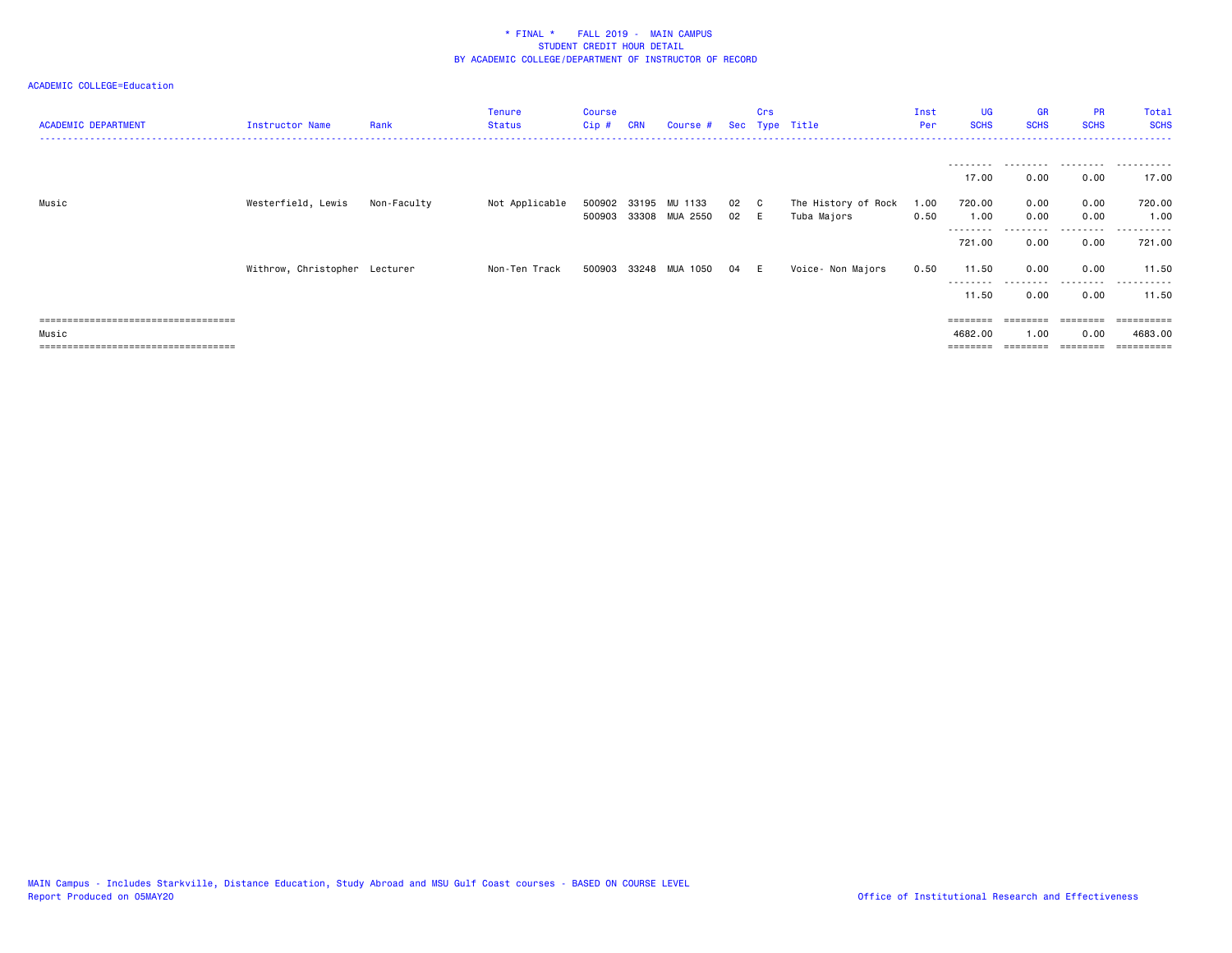| <b>ACADEMIC DEPARTMENT</b> | Instructor Name              | Rank                          | <b>Tenure</b><br><b>Status</b> | <b>Course</b><br>Cip# | <b>CRN</b>     | Course #              |                | Crs<br>Sec Type Title |                                              | Inst<br>Per  | <b>UG</b><br><b>SCHS</b> | GR<br><b>SCHS</b>    | PR<br><b>SCHS</b>           | Total<br><b>SCHS</b>   |
|----------------------------|------------------------------|-------------------------------|--------------------------------|-----------------------|----------------|-----------------------|----------------|-----------------------|----------------------------------------------|--------------|--------------------------|----------------------|-----------------------------|------------------------|
| Aerospace Engineering      | Alaziz, Radwa                | Grad Teach Assist             | Not Applicable                 |                       |                | 141101 31658 EM 2413  | 03             | C                     | Engineering Mech I                           | 1.00         | 243.00<br>.              | 0.00<br>.            | 0.00<br>.                   | 243.00<br>. <u>.</u> . |
|                            |                              |                               |                                |                       |                |                       |                |                       |                                              |              | 243.00                   | 0.00                 | 0.00                        | 243.00                 |
|                            | Belk, Davy                   | Professor                     | Tenured                        |                       |                | 140201 30415 ASE 1013 | 01             | B                     | Intro to Aerospace E                         | 1.00         | 408.00                   | 0.00                 | 0.00                        | 408.00                 |
|                            |                              |                               |                                |                       | 36252          | ASE 8000              | 01             | D                     | Research / Thesis                            | 1.00         | 0.00                     | 3.00                 | 0.00                        | 3.00                   |
|                            |                              |                               |                                |                       |                | 36256 ASE 9000        | 01             | D                     | Research/Diss                                | 1.00         | 0.00<br>1.1.1.1.1.1.1    | 9.00<br>.            | 0.00                        | 9.00<br>.              |
|                            |                              |                               |                                |                       |                |                       |                |                       |                                              |              | 408.00                   | 12.00                | 0.00                        | 420.00                 |
|                            | Bhatia, Manav                | Assistant Professor Ten Track |                                | 140201                | 34836          | ASE 4553              | 01             | C                     | Eng Design Optimizat 1.00                    |              | 3.00                     | 0.00                 | 0.00                        | 3.00                   |
|                            |                              |                               |                                |                       | 34837          | ASE 6553              | 01             | C                     | Eng Design Optimizat 1.00                    |              | 0.00                     | 6.00                 | 0.00                        | 6.00                   |
|                            |                              |                               |                                |                       | 34838          | EM 4143               | 01             | C                     | Eng Design Optimizat 1.00                    |              | 3.00                     | 0.00                 | 0.00                        | 3.00                   |
|                            |                              |                               |                                |                       | 34839          | EM 6143               | 01             | C                     | Eng Design Optimizat 1.00                    |              | 0.00                     | 6.00                 | 0.00                        | 6.00                   |
|                            |                              |                               |                                |                       | 34840          | IE 4743               | 01             | $\mathbb{C}$          | Eng Design Optimizat                         | 1.00         | 3.00                     | 0.00                 | 0.00                        | 3.00                   |
|                            |                              |                               |                                |                       | 35077          | IE 6743               | 501            | $\mathbf{C}$          | Eng Design Optimizat                         | 1.00         | 0.00                     | 12.00                | 0.00                        | 12.00                  |
|                            |                              |                               |                                |                       | 35082<br>35083 | ASE 6553<br>EM 6143   | 501 C<br>501 C |                       | Eng Design Optimizat<br>Eng Design Optimizat | 1.00<br>1.00 | 0.00<br>0.00             | 15.00<br>3.00        | 0.00<br>0.00                | 15.00<br>3.00          |
|                            |                              |                               |                                | 141901                | 37062          | ME 9000               | 21             | D                     | Research / Diss                              | 1.00         | 0.00                     | 9.00                 | 0.00                        | 9.00                   |
|                            |                              |                               |                                | 309999                | 36600          | <b>CME 8000</b>       | 01             | D                     | Research/Thesis                              | 1.00         | 0.00                     | 10.00                | 0.00                        | 10.00                  |
|                            |                              |                               |                                |                       | 36601          | <b>CME 9000</b>       | 02             | D                     | Research/Dis                                 | 1.00         | 0.00                     | 36.00                | 0.00                        | 36.00                  |
|                            |                              |                               |                                |                       | 37064          | <b>CME 7000</b>       | 01             | $\mathbf{I}$          | Directed Indiv Study                         | 1.00         | 0.00                     | 3.00                 | 0.00                        | 3.00                   |
|                            |                              |                               |                                |                       | 37104          | <b>CME 7000</b>       | 02             | $\mathbf{I}$          | Directed Indiv Study 1.00                    |              | 0.00                     | 3.00                 | 0.00                        | 3.00                   |
|                            |                              |                               |                                |                       |                |                       |                |                       |                                              |              | .<br>9.00                | .<br>103.00          | .<br>0.00                   | .<br>112.00            |
|                            | Cagle, Don                   | Lecturer                      | Non-Ten Track                  |                       |                | 141101 31662 EM 2413  | 07             | C                     | Engineering Mech I                           | 1.00         | 198.00                   | 0.00                 | 0.00                        | 198.00                 |
|                            |                              |                               |                                |                       |                |                       |                |                       |                                              |              | .                        | .                    | $\sim$ $\sim$ $\sim$ $\sim$ | <u>.</u>               |
|                            |                              |                               |                                |                       |                |                       |                |                       |                                              |              | 198.00                   | 0.00                 | 0.00                        | 198.00                 |
|                            | Cheng, Yang                  | Associate Professor Tenured   |                                |                       |                | 140201 30423 ASE 3813 | 01             | C                     | Intro Orbital Mechan                         | 1.00         | 126.00                   | 0.00                 | 0.00                        | 126.00                 |
|                            |                              |                               |                                |                       |                | 30429 ASE 4123        | 01             | C                     | Aerospace Controls                           | 1.00         | 138.00                   | 0.00                 | 0.00                        | 138.00                 |
|                            |                              |                               |                                |                       |                |                       |                |                       |                                              |              | .<br>264.00              | .<br>0.00            | .<br>0.00                   | 264.00                 |
|                            | Daghigh, Vahid               | Lecturer                      | Non-Ten Track                  | 141101                | 31664          | EM 2433               | 01             | C                     | Engineering Mech II                          | 1.00         | 153.00                   | 0.00                 | 0.00                        | 153.00                 |
|                            |                              |                               |                                |                       |                | 31666 EM 2433         | 03             | $\mathbb{C}$          | Engineering Mech II                          | 1.00         | 159.00                   | 0.00                 | 0.00                        | 159.00                 |
|                            |                              |                               |                                |                       |                | 31670 EM 3213         | 03             | C                     | Mech Of Materials                            | 1.00         | 195.00                   | 0.00                 | 0.00                        | 195.00                 |
|                            |                              |                               |                                |                       |                | 31672 EM 3213         | 05             | C.                    | Mech Of Materials                            | 1.00         | 174.00                   | 0.00                 | 0.00                        | 174.00                 |
|                            |                              |                               |                                |                       |                |                       |                |                       |                                              |              | .<br>681.00              | 0.00                 | $   -$<br>0.00              | .<br>681.00            |
|                            | Findley, Kristoffer Lecturer |                               | Non-Ten Track                  |                       |                | 141101 34789 EM 3313  | 601 C          |                       | Fluid Mechanics                              | 1.00         | 81.00                    | 0.00                 | 0.00                        | 81.00                  |
|                            |                              |                               |                                |                       |                |                       |                |                       |                                              |              | 81.00                    | 0.00                 | 0.00                        | 81.00                  |
|                            | Janus, Jonathan              | Associate Professor Tenured   |                                | 140201                |                | 30439 ASE 8413        | 01             | C                     | Comput Fluid Dyn I                           | 1.00         | 0.00                     | 12.00                | 0.00                        | 12.00                  |
|                            |                              |                               |                                |                       | 34328          | ASE 9000              | 502            | D                     | Research/Diss                                | 1.00         | 0.00                     | 3.00                 | 0.00                        | 3.00                   |
|                            |                              |                               |                                |                       | 34842          | ASE 8313              | 01             | C                     | Adv Comp Aerodyn I                           | 1.00         | 0.00                     | 21.00                | 0.00                        | 21.00                  |
|                            |                              |                               |                                |                       | 35085          | ASE 8313              | 501            | C                     | Adv Comp Aerodyn I                           | 1.00         | 0.00                     | 9.00                 | 0.00                        | 9.00                   |
|                            |                              |                               |                                |                       | 35099          | ASE 8413              | 501 C          |                       | Comput Fluid Dyn I                           | 1.00         | 0.00                     | 27.00                | 0.00                        | 27.00                  |
|                            |                              |                               |                                |                       |                |                       |                |                       |                                              |              | .<br>0.00                | $- - - - -$<br>72.00 | .<br>0.00                   | .<br>72.00             |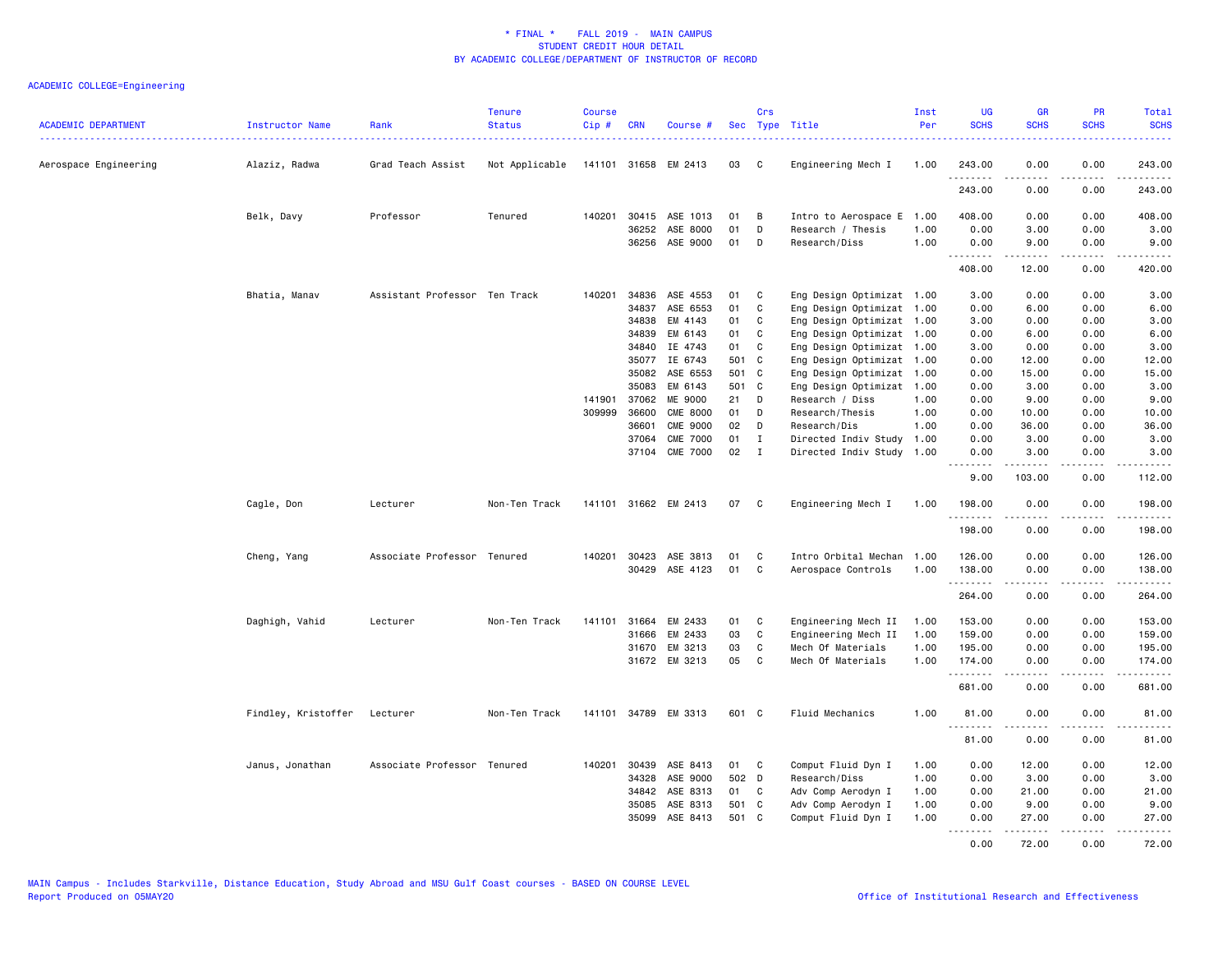| <b>ACADEMIC DEPARTMENT</b><br>------------------------------------- | Instructor Name<br>. <u>.</u> | Rank                              | <b>Tenure</b><br><b>Status</b> | <b>Course</b><br>Cip# | <b>CRN</b> | Course #             |       | Crs          | Sec Type Title            | Inst<br>Per | <b>UG</b><br><b>SCHS</b> | <b>GR</b><br><b>SCHS</b>                                                                                                                                                                | <b>PR</b><br><b>SCHS</b>                                                                                                          | Total<br><b>SCHS</b>                                                                                                                                           |
|---------------------------------------------------------------------|-------------------------------|-----------------------------------|--------------------------------|-----------------------|------------|----------------------|-------|--------------|---------------------------|-------------|--------------------------|-----------------------------------------------------------------------------------------------------------------------------------------------------------------------------------------|-----------------------------------------------------------------------------------------------------------------------------------|----------------------------------------------------------------------------------------------------------------------------------------------------------------|
| Aerospace Engineering                                               | Jayakody, Nimesh              | Grad Teach Assist                 | Not Applicable                 |                       |            | 141101 31660 EM 2413 | 05    | C            | Engineering Mech I        | 1.00        | 234.00<br>.              | 0.00                                                                                                                                                                                    | 0.00                                                                                                                              | 234.00                                                                                                                                                         |
|                                                                     |                               |                                   |                                |                       |            |                      |       |              |                           |             | 234.00                   | .<br>0.00                                                                                                                                                                               | 0.00                                                                                                                              | $- - - - -$<br>234.00                                                                                                                                          |
|                                                                     | Keshavan, Jishnu              | Assistant Professor Ten Track     |                                |                       |            | 141101 31677 EM 3413 | 01    | C.           | Vibrations                | 1.00        | 216.00<br>.              | 0.00                                                                                                                                                                                    | 0.00<br>$\frac{1}{2} \left( \frac{1}{2} \right) \left( \frac{1}{2} \right) \left( \frac{1}{2} \right) \left( \frac{1}{2} \right)$ | 216.00                                                                                                                                                         |
|                                                                     |                               |                                   |                                |                       |            |                      |       |              |                           |             | 216.00                   | 0.00                                                                                                                                                                                    | 0.00                                                                                                                              | 216.00                                                                                                                                                         |
|                                                                     | Kim, Jichul                   | Non-Faculty                       | Not Applicable                 | 140201                |            | 30432 ASE 4533       | 01    | B            | Spacecraft Design I       | 1.00        | 72.00<br>.               | 0.00<br>.                                                                                                                                                                               | 0.00<br>.                                                                                                                         | 72.00<br>.                                                                                                                                                     |
|                                                                     |                               |                                   |                                |                       |            |                      |       |              |                           |             | 72.00                    | 0.00                                                                                                                                                                                    | 0.00                                                                                                                              | 72.00                                                                                                                                                          |
|                                                                     | Lv, Yu                        | Assistant Professor Ten Track     |                                | 140201                | 30422      | ASE 3333             | 01    | C            | Aerothermodynamics        | 1.00        | 165.00                   | 0.00                                                                                                                                                                                    | 0.00                                                                                                                              | 165.00                                                                                                                                                         |
|                                                                     |                               |                                   |                                |                       | 36262      | ASE 9000             | 07    | D            | Research/Diss             | 1.00        | 0.00                     | 6.00                                                                                                                                                                                    | 0.00                                                                                                                              | 6.00                                                                                                                                                           |
|                                                                     |                               |                                   |                                |                       |            | 36383 ASE 3333       | 02    | C            | Aerothermodynamics        | 1.00        | 69.00<br>.               | 0.00<br><u>.</u>                                                                                                                                                                        | 0.00<br>.                                                                                                                         | 69.00<br>.                                                                                                                                                     |
|                                                                     |                               |                                   |                                |                       |            |                      |       |              |                           |             | 234.00                   | 6.00                                                                                                                                                                                    | 0.00                                                                                                                              | 240.00                                                                                                                                                         |
|                                                                     | Moore, Timothy                | Instructor                        | Non-Ten Track                  | 141101                | 31667      | EM 2433              | 04    | C            | Engineering Mech II       | 1.00        | 78.00                    | 0.00                                                                                                                                                                                    | 0.00                                                                                                                              | 78.00                                                                                                                                                          |
|                                                                     |                               |                                   |                                |                       | 31668      | EM 3213              | 01    | C            | Mech Of Materials         | 1.00        | 120.00                   | 0.00                                                                                                                                                                                    | 0.00                                                                                                                              | 120.00                                                                                                                                                         |
|                                                                     |                               |                                   |                                |                       |            | 31669 EM 3213        | 02    | C            | Mech Of Materials         | 1.00        | 123.00<br>.              | 0.00<br>$\frac{1}{2} \left( \frac{1}{2} \right) \left( \frac{1}{2} \right) \left( \frac{1}{2} \right) \left( \frac{1}{2} \right) \left( \frac{1}{2} \right)$                            | 0.00<br>د د د د                                                                                                                   | 123.00<br>$\frac{1}{2} \left( \frac{1}{2} \right) \left( \frac{1}{2} \right) \left( \frac{1}{2} \right) \left( \frac{1}{2} \right) \left( \frac{1}{2} \right)$ |
|                                                                     |                               |                                   |                                |                       |            |                      |       |              |                           |             | 321.00                   | 0.00                                                                                                                                                                                    | 0.00                                                                                                                              | 321.00                                                                                                                                                         |
|                                                                     | Sescu, Adrian                 | Associate Professor Tenured       |                                | 140201                |            | 30437 ASE 8343       | 01    | C            | Incomp Vis Lam Flow       | 1.00        | 0.00                     | 30.00                                                                                                                                                                                   | 0.00                                                                                                                              | 30.00                                                                                                                                                          |
|                                                                     |                               |                                   |                                |                       | 35098      | ASE 8343             | 501 C |              | Incomp Vis Lam Flow       | 1.00        | 0.00                     | 12.00                                                                                                                                                                                   | 0.00                                                                                                                              | 12.00                                                                                                                                                          |
|                                                                     |                               |                                   |                                |                       | 36264      | ASE 9000             | 09    | D            | Research/Diss             | 1.00        | 0.00                     | 19.00                                                                                                                                                                                   | 0.00                                                                                                                              | 19.00                                                                                                                                                          |
|                                                                     |                               |                                   |                                |                       | 36399      | ASE 8000             | 08    | D            | Research / Thesis         | 1.00        | 0.00                     | 9.00                                                                                                                                                                                    | 0.00                                                                                                                              | 9.00                                                                                                                                                           |
|                                                                     |                               |                                   |                                |                       | 36802      | ASE 7000             | 01    | I            | Directed Indiv Study      | 1.00        | 0.00<br>.                | 3.00<br>$\frac{1}{2} \left( \frac{1}{2} \right) \left( \frac{1}{2} \right) \left( \frac{1}{2} \right) \left( \frac{1}{2} \right) \left( \frac{1}{2} \right) \left( \frac{1}{2} \right)$ | 0.00<br>$\frac{1}{2} \left( \frac{1}{2} \right) \left( \frac{1}{2} \right) \left( \frac{1}{2} \right) \left( \frac{1}{2} \right)$ | 3.00                                                                                                                                                           |
|                                                                     |                               |                                   |                                |                       |            |                      |       |              |                           |             | 0.00                     | 73.00                                                                                                                                                                                   | 0.00                                                                                                                              | 73.00                                                                                                                                                          |
|                                                                     | Sescu, Carmen                 | Clinical Assist Pro Non-Ten Track |                                | 141101                | 31665      | EM 2433              | 02    | C            | Engineering Mech II       | 1.00        | 180.00                   | 0.00                                                                                                                                                                                    | 0.00                                                                                                                              | 180.00                                                                                                                                                         |
|                                                                     |                               |                                   |                                |                       | 31673      | EM 3313              | 01    | C            | Fluid Mechanics SI        | 1.00        | 144.00                   | 0.00                                                                                                                                                                                    | 0.00                                                                                                                              | 144.00                                                                                                                                                         |
|                                                                     |                               |                                   |                                |                       |            | 31676 EM 3313        | 04    | C            | Fluid Mechanics SI        | 1.00        | 189.00<br>.              | 0.00<br>$\frac{1}{2} \left( \frac{1}{2} \right) \left( \frac{1}{2} \right) \left( \frac{1}{2} \right) \left( \frac{1}{2} \right) \left( \frac{1}{2} \right)$                            | 0.00<br>.                                                                                                                         | 189.00<br>.                                                                                                                                                    |
|                                                                     |                               |                                   |                                |                       |            |                      |       |              |                           |             | 513.00                   | 0.00                                                                                                                                                                                    | 0.00                                                                                                                              | 513.00                                                                                                                                                         |
|                                                                     | Sullivan, Rani                | Professor                         | Tenured                        | 140201                | 30433      | ASE 4623             | 01    | C            | Aerospace Structural 1.00 |             | 132.00                   | 0.00                                                                                                                                                                                    | 0.00                                                                                                                              | 132.00                                                                                                                                                         |
|                                                                     |                               |                                   |                                |                       | 36394      | ASE 9000             | 10    | D            | Research/Diss             | 1.00        | 0.00                     | 25.00                                                                                                                                                                                   | 0.00                                                                                                                              | 25.00                                                                                                                                                          |
|                                                                     |                               |                                   |                                |                       | 36400      | ASE 8000             | 09    | D            | Research / Thesis         | 1.00        | 0.00                     | 9.00                                                                                                                                                                                    | 0.00                                                                                                                              | 9.00                                                                                                                                                           |
|                                                                     |                               |                                   |                                |                       | 37124      | ASE 7000             | 02    | $\mathbf{I}$ | Directed Indiv Study      | 1.00        | 0.00                     | 3.00                                                                                                                                                                                    | 0.00                                                                                                                              | 3.00                                                                                                                                                           |
|                                                                     |                               |                                   |                                |                       |            |                      |       |              |                           |             | 132.00                   | 37.00                                                                                                                                                                                   | 0.00                                                                                                                              | 169.00                                                                                                                                                         |
|                                                                     | Svenson, Sven                 | Lecturer                          | Non-Ten Track                  |                       |            | 141101 34788 EM 3213 | 601 C |              | Mech Of Materials         | 1.00        | 84.00                    | 0.00                                                                                                                                                                                    | 0.00                                                                                                                              | 84.00                                                                                                                                                          |
|                                                                     |                               |                                   |                                |                       |            |                      |       |              |                           |             | <u>.</u><br>84.00        | 0.00                                                                                                                                                                                    | 0.00                                                                                                                              | 84.00                                                                                                                                                          |
|                                                                     | Thompson, David               | Professor                         | Tenured                        | 140201                | 30430      | ASE 4343             | 01    | C            | Compressible Aerody       | 1.00        | 156.00                   | 0.00                                                                                                                                                                                    | 0.00                                                                                                                              | 156.00                                                                                                                                                         |
|                                                                     |                               |                                   |                                |                       | 34329      | ASE 9000             | 503   | D            | Research/Diss             | 1.00        | 0.00                     | 1.00                                                                                                                                                                                    | 0.00                                                                                                                              | 1.00                                                                                                                                                           |
|                                                                     |                               |                                   |                                |                       | 36395      | ASE 9000             | 11    | D            | Research/Diss             | 1.00        | 0.00                     | 47.00                                                                                                                                                                                   | 0.00                                                                                                                              | 47.00                                                                                                                                                          |
|                                                                     |                               |                                   |                                |                       | 36486      | ASE 8000             | 10    | D            | Research / Thesis         | 1.00        | 0.00                     | 4.00                                                                                                                                                                                    | 0.00                                                                                                                              | 4.00                                                                                                                                                           |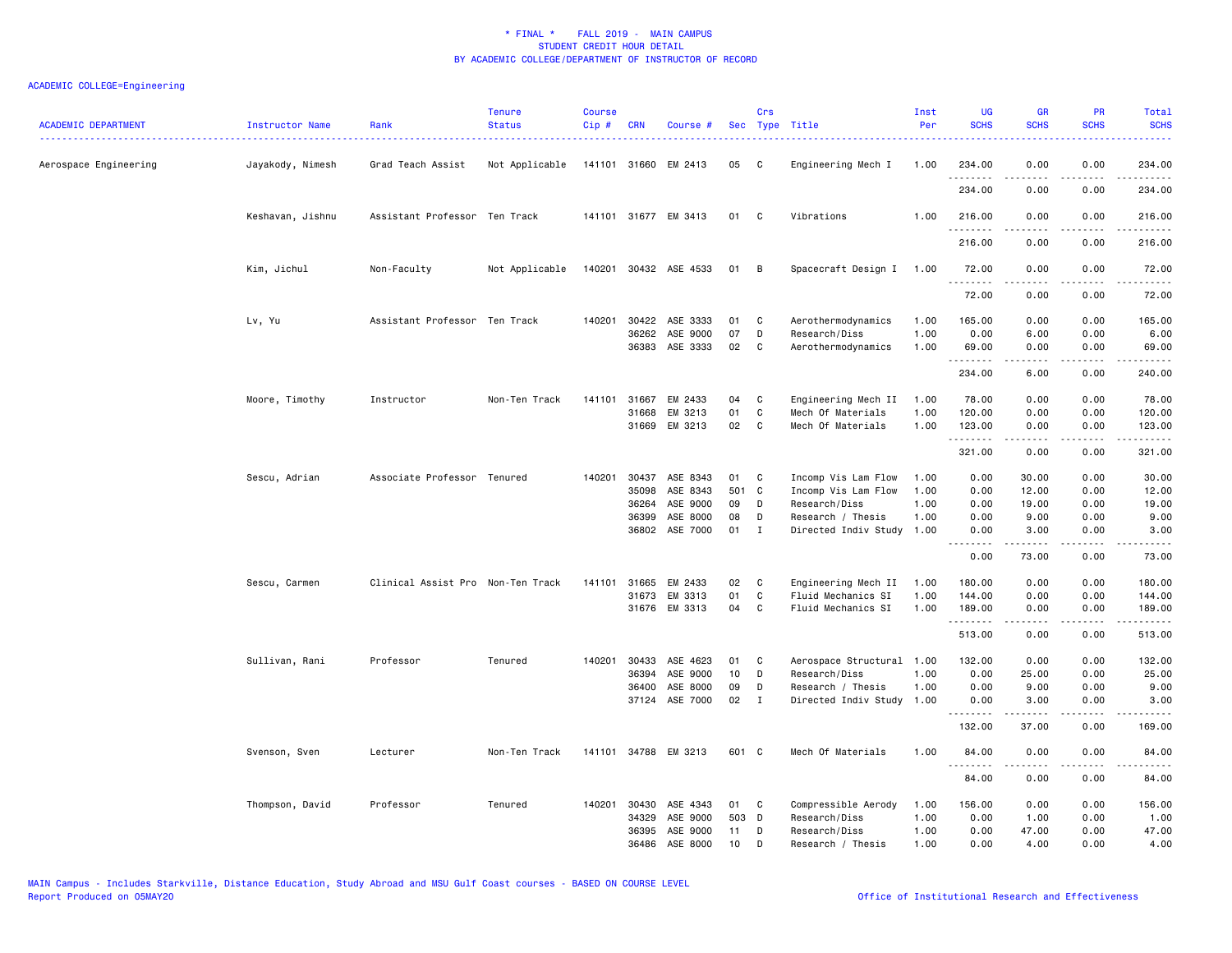| <b>ACADEMIC DEPARTMENT</b>                                   | Instructor Name  | Rank                              | <b>Tenure</b><br><b>Status</b> | <b>Course</b><br>Cip# | <b>CRN</b>   | Course #                 |             | Crs          | Sec Type Title                     | Inst<br>Per  | <b>UG</b><br><b>SCHS</b> | GR<br><b>SCHS</b>                                                                                                                                                                       | PR<br><b>SCHS</b>         | Total<br><b>SCHS</b>         |
|--------------------------------------------------------------|------------------|-----------------------------------|--------------------------------|-----------------------|--------------|--------------------------|-------------|--------------|------------------------------------|--------------|--------------------------|-----------------------------------------------------------------------------------------------------------------------------------------------------------------------------------------|---------------------------|------------------------------|
|                                                              |                  |                                   |                                |                       |              |                          |             |              |                                    |              |                          |                                                                                                                                                                                         |                           |                              |
|                                                              |                  |                                   |                                |                       |              |                          |             |              |                                    |              | 156.00                   | 52.00                                                                                                                                                                                   | 0.00                      | 208.00                       |
| Aerospace Engineering                                        | Tian, Zhenhua    | Assistant Professor Ten Track     |                                | 141101                | 34905        | EM 8203<br>35100 EM 8203 | 01<br>501 C | C            | Appl Elasticity<br>Appl Elasticity | 1.00<br>1.00 | 0.00<br>0.00             | 48.00<br>15.00                                                                                                                                                                          | 0.00<br>0.00              | 48.00<br>15.00               |
|                                                              |                  |                                   |                                |                       |              |                          |             |              |                                    |              | $ -$<br>$- - -$<br>0.00  | $- - - - -$<br>63.00                                                                                                                                                                    | .<br>0.00                 | 63.00                        |
|                                                              | Walker, Calvin   | Instructor                        | Non-Ten Track                  | 140201                | 30417        | ASE 1501                 | 01          | E            | Design Competition                 | 0.50         | 2.50                     | 0.00                                                                                                                                                                                    | 0.00                      | 2.50                         |
|                                                              |                  |                                   |                                |                       | 30419        | ASE 2113                 | 01          | C            | Intro Aircraft Space               | 1.00         | 354.00                   | 0.00                                                                                                                                                                                    | 0.00                      | 354.00                       |
|                                                              |                  |                                   |                                |                       | 30431        | ASE 4513                 | 01          | B            | Aircraft Design I                  | 1.00         | 63.00                    | 0.00                                                                                                                                                                                    | 0.00                      | 63.00                        |
|                                                              |                  |                                   |                                |                       | 30434        | ASE 4713                 | 01          | C            | Intro to Unmanned Ai 1.00          |              | 57.00                    | 0.00                                                                                                                                                                                    | 0.00                      | 57.00                        |
|                                                              |                  |                                   |                                |                       | 30436        | ASE 6713                 | 01          | C            | Intro to Unmanned Ai 1.00          |              | 0.00                     | 42.00                                                                                                                                                                                   | 0.00                      | 42.00                        |
|                                                              |                  |                                   |                                |                       | 35084        | ASE 6713                 | 501 C       |              | Intro to Unmanned Ai 1.00          |              | 0.00                     | 3.00                                                                                                                                                                                    | 0.00                      | 3.00                         |
|                                                              |                  |                                   |                                |                       |              |                          |             |              |                                    |              | .<br>476.50              | د د د د د<br>45.00                                                                                                                                                                      | .<br>0.00                 | والمستحدث والمنافذ<br>521.50 |
|                                                              |                  |                                   |                                |                       |              |                          |             |              |                                    |              |                          |                                                                                                                                                                                         |                           |                              |
|                                                              | Walters, Andrew  | Instructor                        | Non-Ten Track                  | 141101                | 31659        | EM 2413                  | 04          | $\mathbf{C}$ | Engineering Mech $I - 1.00$        |              | 264.00                   | 0.00                                                                                                                                                                                    | 0.00                      | 264.00                       |
|                                                              |                  |                                   |                                |                       | 31661        | EM 2413                  | 06          | C            | Engineering Mech I - 1.00          |              | 192.00                   | 0.00                                                                                                                                                                                    | 0.00                      | 192.00                       |
|                                                              |                  |                                   |                                |                       | 31663        | EM 2413                  | H01 C       |              | Engineering Mech I                 | 1.00         | 57.00<br>.               | 0.00<br>$\frac{1}{2} \left( \frac{1}{2} \right) \left( \frac{1}{2} \right) \left( \frac{1}{2} \right) \left( \frac{1}{2} \right) \left( \frac{1}{2} \right) \left( \frac{1}{2} \right)$ | 0.00<br>.                 | 57.00                        |
|                                                              |                  |                                   |                                |                       |              |                          |             |              |                                    |              | 513.00                   | 0.00                                                                                                                                                                                    | 0.00                      | 513.00                       |
|                                                              | Wang, Yeqing     | Assistant Professor Ten Track     |                                |                       | 140201 30421 | ASE 3233                 | 01          | C.           | Aero Structural Anal 1.00          |              | 222.00                   | 0.00                                                                                                                                                                                    | 0.00                      | 222.00                       |
|                                                              |                  |                                   |                                |                       |              | 37382 ASE 9000           | 15          | D            | Research/Diss                      | 1.00         | 0.00<br>.                | 8.00<br>$\frac{1}{2} \left( \frac{1}{2} \right) \left( \frac{1}{2} \right) \left( \frac{1}{2} \right) \left( \frac{1}{2} \right) \left( \frac{1}{2} \right)$                            | 0.00<br>.                 | 8.00                         |
|                                                              |                  |                                   |                                |                       |              |                          |             |              |                                    |              | 222.00                   | 8.00                                                                                                                                                                                    | 0.00                      | 230.00                       |
|                                                              | Weed, Richard    | Research Assoc Prof Non-Ten Track |                                |                       |              | 140201 36867 ASE 8000    | 12          | $\Box$       | Research / Thesis                  | 1.00         | 0.00                     | 9.00                                                                                                                                                                                    | 0.00                      | 9.00                         |
|                                                              |                  |                                   |                                |                       |              |                          |             |              |                                    |              | .<br>0.00                | -----<br>9.00                                                                                                                                                                           | .<br>0.00                 | 9.00                         |
|                                                              | Wolz, Robert     | Instructor                        | Non-Ten Track                  | 140201                | 30418        | ASE 1501                 | 02          | E            | Design Competition                 | 1.00         | 16.00                    | 0.00                                                                                                                                                                                    | 0.00                      | 16.00                        |
|                                                              |                  |                                   |                                |                       | 30424        | ASE 4113                 | 01          | L.           | Aerospace Eng Lab I                | 1.00         | 33.00                    | 0.00                                                                                                                                                                                    | 0.00                      | 33.00                        |
|                                                              |                  |                                   |                                |                       | 30425        | ASE 4113                 | 02          | L.           | Aerospace Eng Lab I                | 1.00         | 36.00                    | 0.00                                                                                                                                                                                    | 0.00                      | 36.00                        |
|                                                              |                  |                                   |                                |                       | 30426        | ASE 4113                 | 03          | L.           | Aerospace Eng Lab I                | 1.00         | 15.00                    | 0.00                                                                                                                                                                                    | 0.00                      | 15.00                        |
|                                                              |                  |                                   |                                |                       | 30427        | ASE 4113                 | 04          | L,           | Aerospace Eng Lab I                | 1.00         | 21.00                    | 0.00                                                                                                                                                                                    | 0.00                      | 21.00                        |
|                                                              |                  |                                   |                                |                       | 30428        | ASE 4113                 | 05          | L.           | Aerospace Eng Lab I                | 1.00         | 24.00                    | 0.00                                                                                                                                                                                    | 0.00                      | 24.00                        |
|                                                              |                  |                                   |                                |                       |              |                          |             |              |                                    |              | .<br>145.00              | 0.00                                                                                                                                                                                    | 0.00                      | 145.00                       |
|                                                              | Zangeneh, Sepehr | Lecturer                          | Non-Ten Track                  |                       | 141101 31674 | EM 3313                  | 02          | - C          | Fluid Mechanics                    | 1.00         | 150.00                   | 0.00                                                                                                                                                                                    | 0.00                      | 150.00                       |
|                                                              |                  |                                   |                                |                       | 31675        | EM 3313                  | 03          | C            | Fluid Mechanics                    | 1.00         | 126.00                   | 0.00                                                                                                                                                                                    | 0.00                      | 126.00                       |
|                                                              |                  |                                   |                                |                       |              |                          |             |              |                                    |              | .<br>276.00              | 0.00                                                                                                                                                                                    | 0.00                      | 276.00                       |
| =====================================                        |                  |                                   |                                |                       |              |                          |             |              |                                    |              | ========                 |                                                                                                                                                                                         |                           | ==========                   |
| Aerospace Engineering<br>----------------------------------- |                  |                                   |                                |                       |              |                          |             |              |                                    |              | 5478.50<br>========      | 480.00                                                                                                                                                                                  | 0.00<br>--------- ------- | 5958.50<br>==========        |
|                                                              |                  |                                   |                                |                       |              |                          |             |              |                                    |              |                          |                                                                                                                                                                                         |                           |                              |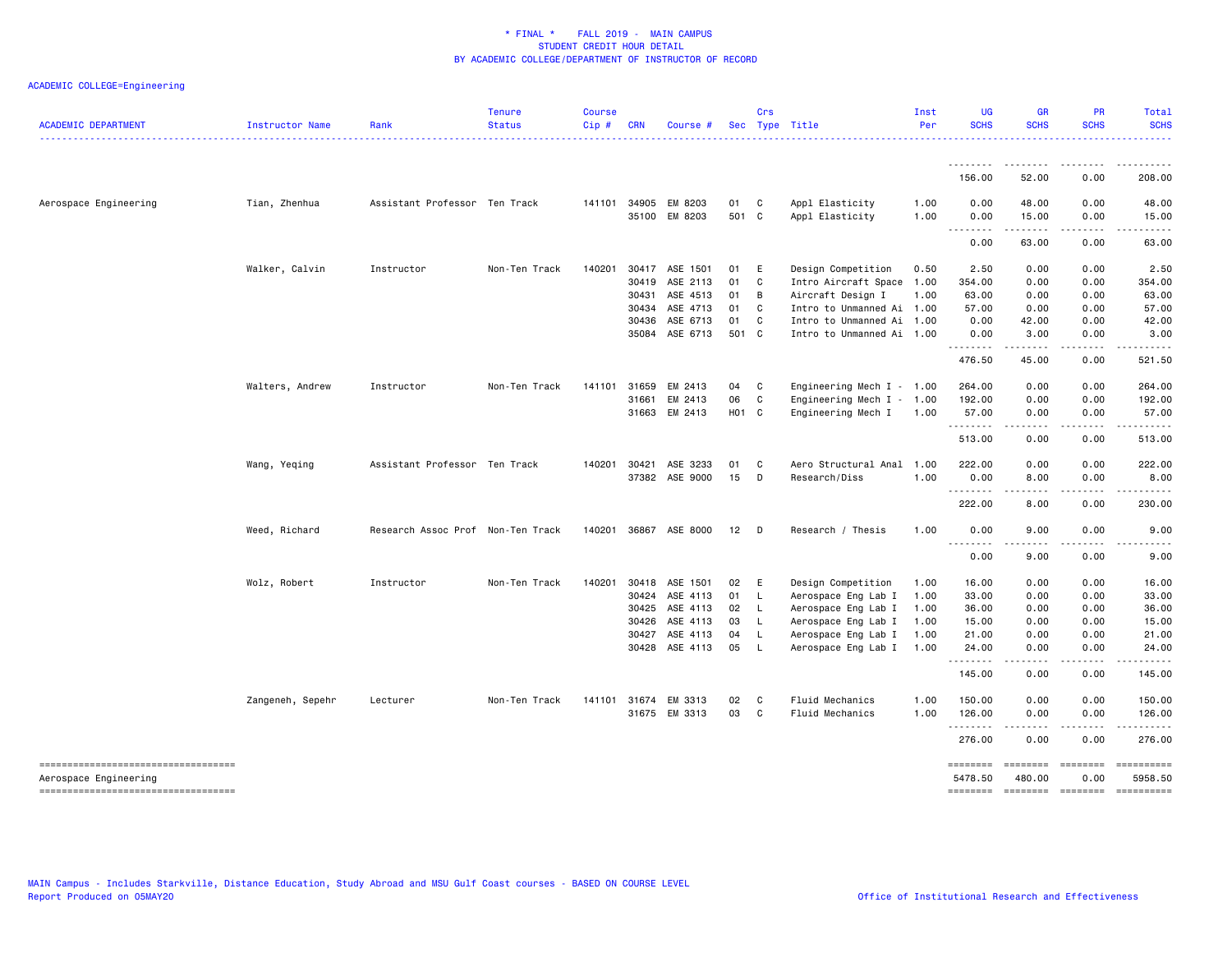|                                                             |                 |                             | <b>Tenure</b> | <b>Course</b> |              |                       |    | Crs            |                           | Inst | <b>UG</b>          | <b>GR</b>         | PR                                                                                                                                | Total                                |
|-------------------------------------------------------------|-----------------|-----------------------------|---------------|---------------|--------------|-----------------------|----|----------------|---------------------------|------|--------------------|-------------------|-----------------------------------------------------------------------------------------------------------------------------------|--------------------------------------|
| <b>ACADEMIC DEPARTMENT</b>                                  | Instructor Name | Rank                        | <b>Status</b> | Cip#          | <b>CRN</b>   | Course                |    |                | Sec Type Title            | Per  | <b>SCHS</b>        | <b>SCHS</b>       | <b>SCHS</b>                                                                                                                       | <b>SCHS</b>                          |
| Ag & Bio Engineering                                        | Elder, Steven   | Professor                   | Tenured       |               |              | 010000 37183 GA 4000  | 12 | I.             | Dis in Agriculture        | 1.00 | 1.00               | 0.00              | 0.00                                                                                                                              | 1.00                                 |
|                                                             |                 |                             |               | 140301        | 36289        | ABE 8000              | 03 | - D            | Research / Thesis         | 1.00 | 0.00               | 1.00              | 0.00                                                                                                                              | 1.00                                 |
|                                                             |                 |                             |               |               | 36308        | ABE 9000              | 10 | D              | Research / Diss           | 1.00 | 0.00               | 9.00              | 0.00                                                                                                                              | 9.00                                 |
|                                                             |                 |                             |               |               | 37058        | ABE 4000              | 11 | $\mathbf{I}$   | Directed Indiv Study      | 1.00 | 3.00               | 0.00              | 0.00                                                                                                                              | 3.00                                 |
|                                                             |                 |                             |               | 140501        | 30040        | ABE 4613              | 01 | C              | Biomechanics              | 1.00 | 228.00             | 0.00              | 0.00                                                                                                                              | 228.00                               |
|                                                             |                 |                             |               |               | 30055        | ABE 6613              | 01 | - C            | Biomechanics              | 1.00 | 0.00               | 3.00              | 0.00                                                                                                                              | 3.00                                 |
|                                                             |                 |                             |               |               |              | 30058 ABE 8621        | 01 | - C            | Methods of Biomed En      | 1.00 | 0.00<br>.          | 3.00              | 0.00<br>$\frac{1}{2}$                                                                                                             | 3.00<br>.                            |
|                                                             |                 |                             |               |               |              |                       |    |                |                           |      | 232.00             | 16.00             | 0.00                                                                                                                              | 248.00                               |
|                                                             | Parajuli, Prem  | Associate Professor Tenured |               | 140301        | 36651        | ABE 8000              | 13 | D              | Research / Thesis         | 1.00 | 0.00               | 1.00              | 0.00                                                                                                                              | 1.00                                 |
|                                                             |                 |                             |               |               | 36652        | ABE 9000              | 11 | D              | Research / Diss           | 1.00 | 0.00               | 9.00              | 0.00                                                                                                                              | 9.00                                 |
|                                                             |                 |                             |               |               |              | 150699 30013 ABE 1863 | 01 | C              | Eng Tech In Ag            | 1.00 | 144.00<br>.        | 0.00<br>$\cdots$  | 0.00<br>.                                                                                                                         | 144.00<br>.                          |
|                                                             |                 |                             |               |               |              |                       |    |                |                           |      | 144.00             | 10.00             | 0.00                                                                                                                              | 154.00                               |
|                                                             | Prabhu, Raj     | Associate Professor Tenured |               | 140301        | 36292        | ABE 8000              | 06 | - D            | Research / Thesis         | 1.00 | 0.00               | 1.00              | 0.00                                                                                                                              | 1.00                                 |
|                                                             |                 |                             |               |               | 36302        | ABE 9000              | 04 | D              | Research / Diss           | 1.00 | 0.00               | 23.00             | 0.00                                                                                                                              | 23.00                                |
|                                                             |                 |                             |               |               |              | 37409 ABE 4000        | 15 | I              | Directed Indiv Study      | 1.00 | 3.00<br>.          | 0.00<br>.         | 0.00<br>.                                                                                                                         | 3.00<br>.                            |
|                                                             |                 |                             |               |               |              |                       |    |                |                           |      | 3.00               | 24.00             | 0.00                                                                                                                              | 27.00                                |
|                                                             | To, Suminto     | Professor                   | Tenured       | 140301        | 36305        | ABE 9000              | 07 | D              | Research / Diss           | 1.00 | 0.00               | 10.00             | 0.00                                                                                                                              | 10.00                                |
|                                                             |                 |                             |               |               | 36937        | ABE 7000              | 02 | $\mathbf{I}$   | Directed Indiv Study      | 1.00 | 0.00               | 3.00              | 0.00                                                                                                                              | 3.00                                 |
|                                                             |                 |                             |               |               | 36940        | ABE 4000              | 09 | I              | Directed Indiv Study 1.00 |      | 3.00               | 0.00              | 0.00                                                                                                                              | 3.00                                 |
|                                                             |                 |                             |               |               | 36941        | ABE 4000              | 10 | I              | Directed Indiv Study 1.00 |      | 3.00               | 0.00              | 0.00                                                                                                                              | 3.00                                 |
|                                                             |                 |                             |               |               | 37032        | ABE 7000              | 04 | I              | Directed Indiv Study 1.00 |      | 0.00               | 4.00              | 0.00                                                                                                                              | 4.00                                 |
|                                                             |                 |                             |               |               | 37090        | ABE 7000              | 05 | I              | Directed Indiv Study 1.00 |      | 0.00               | 4.00              | 0.00                                                                                                                              | 4.00                                 |
|                                                             |                 |                             |               |               | 140501 30026 | ABE 3413              | 01 | C <sub>c</sub> | Bioinstrumentation I 0.95 |      | 285.00             | 0.00              | 0.00                                                                                                                              | 285.00                               |
|                                                             |                 |                             |               |               | 30027        | ABE 3413              | 02 | K              | Bioinstrumentation I 0.50 |      | 0.00               | 0.00              | 0.00                                                                                                                              | 0.00                                 |
|                                                             |                 |                             |               |               | 30028        | ABE 3413              | 03 | K              | Bioinstrumentation I 0.50 |      | 0.00<br>.          | 0.00              | 0.00<br>$\frac{1}{2} \left( \frac{1}{2} \right) \left( \frac{1}{2} \right) \left( \frac{1}{2} \right) \left( \frac{1}{2} \right)$ | 0.00                                 |
|                                                             |                 |                             |               |               |              |                       |    |                |                           |      | 291.00             | 21.00             | 0.00                                                                                                                              | 312.00                               |
| -----------------------------------<br>Ag & Bio Engineering |                 |                             |               |               |              |                       |    |                |                           |      | ========<br>670.00 | ========<br>71.00 | $= 222222222$<br>0.00                                                                                                             | ==========<br>741.00                 |
|                                                             |                 |                             |               |               |              |                       |    |                |                           |      |                    |                   |                                                                                                                                   | ======== ======== ======== ========= |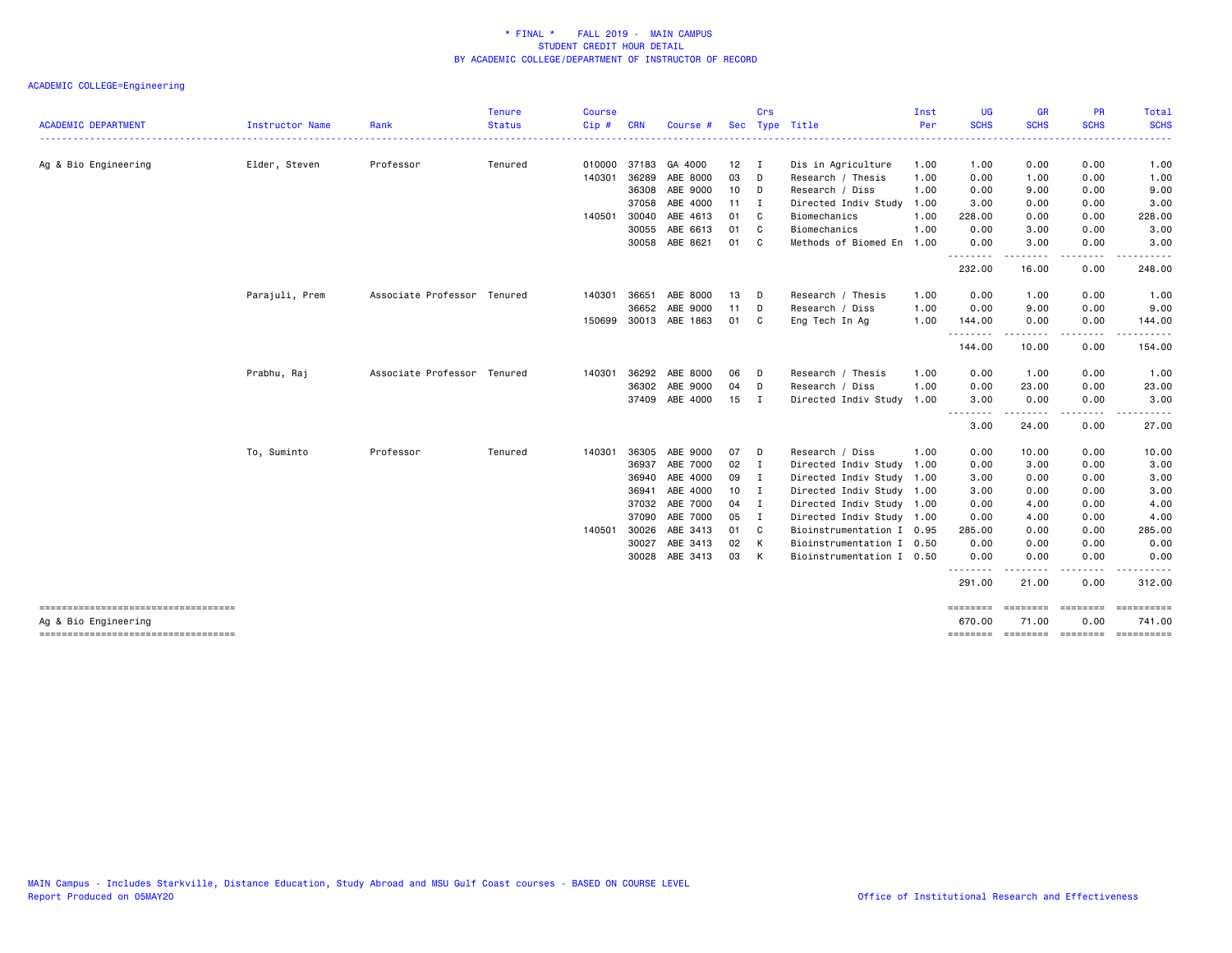|                                   |                  |                               | <b>Tenure</b> | <b>Course</b> |            |                                       |          | Crs                          |                                            | Inst         | UG                 | <b>GR</b>      | PR           | Total         |
|-----------------------------------|------------------|-------------------------------|---------------|---------------|------------|---------------------------------------|----------|------------------------------|--------------------------------------------|--------------|--------------------|----------------|--------------|---------------|
| <b>ACADEMIC DEPARTMENT</b>        | Instructor Name  | Rank                          | <b>Status</b> | Cip#          | <b>CRN</b> | Course #                              | Sec      |                              | Type Title                                 | Per          | <b>SCHS</b>        | <b>SCHS</b>    | <b>SCHS</b>  | <b>SCHS</b>   |
| Civil & Environmental Engineering | Ellithy, Ghada   | Lecturer                      | Non-Ten Track | 140801        | 34849      | CE 4483                               | 01       | C                            | Geosynthetics                              | 1.00         | 9.00               | 0.00           | 0.00         | 9.00          |
|                                   |                  |                               |               |               | 34850      | CE 6483                               | 01       | $\mathbf C$                  | Geosynthetics                              | 1.00         | 0.00               | 6.00           | 0.00         | 6.00          |
|                                   |                  |                               |               |               |            | 35116 CE 6483                         | 501 C    |                              | Geosynthetics                              | 1.00         | 0.00               | 42.00          | 0.00         | 42.00         |
|                                   |                  |                               |               |               |            |                                       |          |                              |                                            |              | .<br>9.00          | .<br>48.00     | .<br>0.00    | .<br>57.00    |
|                                   | Ermagun, Alireza | Assistant Professor Ten Track |               | 140801        | 34843      | CE 3113                               | 01       | C                            | Transportation Engr                        | 1.00         | 57.00              | 0.00           | 0.00         | 57.00         |
|                                   |                  |                               |               |               | 36283      | CE 4000                               | 01       | $\mathbf{I}$                 | Directed Indiv Study                       | 1.00         | 3.00               | 0.00           | 0.00         | 3.00          |
|                                   |                  |                               |               |               | 36310      | CE 4000                               | 02       | $\mathbf{I}$                 | Directed Indiv Study 1.00                  |              | 3.00               | 0.00           | 0.00         | 3.00          |
|                                   |                  |                               |               |               | 36458      | CE 9000                               | 04       | D                            | Research / Diss                            | 1.00         | 0.00               | 3.00           | 0.00         | 3.00          |
|                                   |                  |                               |               |               | 36756      | CE 4173                               | 01       | C                            | Travel Behavior Mode                       | 1.00         | 48.00              | 0.00           | 0.00         | 48.00         |
|                                   |                  |                               |               |               | 36758      | CE 6173                               | 501 C    |                              | Travel Behavior Mode                       | 1.00         | 0.00               | 15.00          | 0.00         | 15.00         |
|                                   |                  |                               |               |               | 36894      | CE 6133                               | 501 C    |                              | Geom. Design. Hwys                         | 0.50         | 0.00               | 3.00           | 0.00         | 3.00          |
|                                   |                  |                               |               |               |            | 37417 CE 4000<br>140804 30739 CE 4133 | 11<br>01 | $\mathbf{I}$<br>$\mathbf{C}$ | Directed Indiv Study<br>Geo Design Of Hwys | 1.00<br>0.50 | 3.00<br>27.00      | 0.00<br>0.00   | 0.00<br>0.00 | 3.00<br>27.00 |
|                                   |                  |                               |               |               |            |                                       |          |                              |                                            |              | .<br>141.00        | 21.00          | 0.00         | .<br>162.00   |
|                                   | Freyne, Seamus   | Associate Professor Tenured   |               | 140101        | 32334      | GE 1501                               | 02       | Ε                            | Engineering Design C                       | 1.00         | 20.00              | 0.00           | 0.00         | 20.00         |
|                                   |                  |                               |               | 140801        | 30747      | CE 4963                               | 01       | C                            | Steel Structures I                         | 1.00         | 132.00             | 0.00           | 0.00         | 132.00        |
|                                   |                  |                               |               |               | 34364      | CE 8000                               | 501 D    |                              | Research / Thesis                          | 1.00         | 0.00               | 4.00           | 0.00         | 4.00          |
|                                   |                  |                               |               |               | 34381      | CE 9000                               | 501 D    |                              | Research / Diss                            | 1.00         | 0.00               | 6.00           | 0.00         | 6.00          |
|                                   |                  |                               |               |               | 34859      | CE 4993                               | 01       | C                            | Prestr Concr Structu 1.00                  |              | 12.00              | 0.00           | 0.00         | 12.00         |
|                                   |                  |                               |               |               | 34860      | CE 6993                               | 01       | C                            | Prestr Concr Structu                       | 1.00         | 0.00               | 3.00           | 0.00         | 3.00          |
|                                   |                  |                               |               |               | 35111      | CE 6993                               | 501 C    |                              | Prestr Concr Structu                       | 1.00         | 0.00               | 21.00          | 0.00         | 21.00         |
|                                   |                  |                               |               |               | 35112      | CE 6963                               | 501 C    |                              | Steel Structures                           | 1.00         | 0.00               | 12.00          | 0.00         | 12.00         |
|                                   |                  |                               |               |               |            | 36459 CE 9000                         | 05 D     |                              | Research / Diss                            | 1.00         | 0.00               | 1.00<br>.      | 0.00<br>.    | 1.00<br>.     |
|                                   |                  |                               |               |               |            |                                       |          |                              |                                            |              | <u>.</u><br>164.00 | 47.00          | 0.00         | 211.00        |
|                                   | Gude, Veera      | Associate Professor Tenured   |               | 140801        | 30737      | CE 3823                               | 01       | C                            | Environmental Engr                         | 1.00         | 285.00             | 0.00           | 0.00         | 285.00        |
|                                   |                  |                               |               |               | 30744      | CE 4883                               | 01       | C                            | Engrd. Environmental                       | 1.00         | 114.00             | 0.00           | 0.00         | 114.00        |
|                                   |                  |                               |               |               | 30754      | CE 6883                               | 01       | C                            | Engrd. Environmental                       | 1.00         | 0.00               | 6.00           | 0.00         | 6.00          |
|                                   |                  |                               |               |               | 34382      | CE 9000                               | 502 D    |                              | Research / Diss                            | 1.00         | 0.00               | 10.00          | 0.00         | 10.00         |
|                                   |                  |                               |               |               | 36033      | CE 8000                               | 03       | D                            | Research / Thesis                          | 1.00         | 0.00               | 3.00           | 0.00         | 3.00          |
|                                   |                  |                               |               |               | 36460      | CE 9000<br>36514 CE 4000              | 06<br>04 | D<br>$\mathbf{I}$            | Research / Diss<br>Directed Indiv Study    | 1.00<br>1.00 | 0.00<br>3.00       | 9.00<br>0.00   | 0.00<br>0.00 | 9.00<br>3.00  |
|                                   |                  |                               |               |               |            |                                       |          |                              |                                            |              | .<br>402.00        | -----<br>28.00 | .<br>0.00    | .<br>430.00   |
|                                   | Gullett, Philip  | Associate Professor Tenured   |               | 140801        |            | 34383 CE 9000                         | 503 D    |                              | Research / Diss                            | 1.00         | 0.00               | 4.00           | 0.00         | 4.00          |
|                                   |                  |                               |               |               | 34857      | CE 4923                               | 01       | C                            | Structural Dynamics                        | 1.00         | 12.00              | 0.00           | 0.00         | 12.00         |
|                                   |                  |                               |               |               | 34858      | CE 6923                               | 01       | C.                           | Structural Dynamics                        | 1.00         | 0.00               | 6.00           | 0.00         | 6.00          |
|                                   |                  |                               |               |               | 35119      | CE 6923                               | 501 C    |                              | Structural Dynamics                        | 1.00         | 0.00               | 9.00           | 0.00         | 9.00          |
|                                   |                  |                               |               |               | 37069      | CE 7000                               | 502 I    |                              | Directed Indiv Study                       | 1.00         | 0.00               | 3.00           | 0.00         | 3.00          |
|                                   |                  |                               |               | 140803        |            | 30732 CE 3603                         | 01       | $\mathbf{C}$                 | Structural Mech                            | 1.00         | 228.00             | 0.00           | 0.00         | 228.00        |
|                                   |                  |                               |               |               |            |                                       |          |                              |                                            |              | .<br>240.00        | 22.00          | .<br>0.00    | .<br>262.00   |
|                                   | Howard, Isaac    | Professor                     | Tenured       | 140801        | 34358      | CE 6103                               | 501 C    |                              | Pavement Mat & Des                         | 1.00         | 0.00               | 9.00           | 0.00         | 9.00          |
|                                   |                  |                               |               |               | 34384      | CE 9000                               | 504 D    |                              | Research / Diss                            | 1.00         | 0.00               | 4.00           | 0.00         | 4.00          |
|                                   |                  |                               |               |               | 36034      | CE 8000                               | 04       | D                            | Research / Thesis                          | 1.00         | 0.00               | 9.00           | 0.00         | 9.00          |
|                                   |                  |                               |               |               | 36462      | CE 9000                               | 08       | D                            | Research / Diss                            | 1.00         | 0.00               | 9.00           | 0.00         | 9.00          |
|                                   |                  |                               |               |               | 36823      | CE 7000                               | 01       | $\mathbf{I}$                 | Directed Indiv Study                       | 1.00         | 0.00               | 3.00           | 0.00         | 3.00          |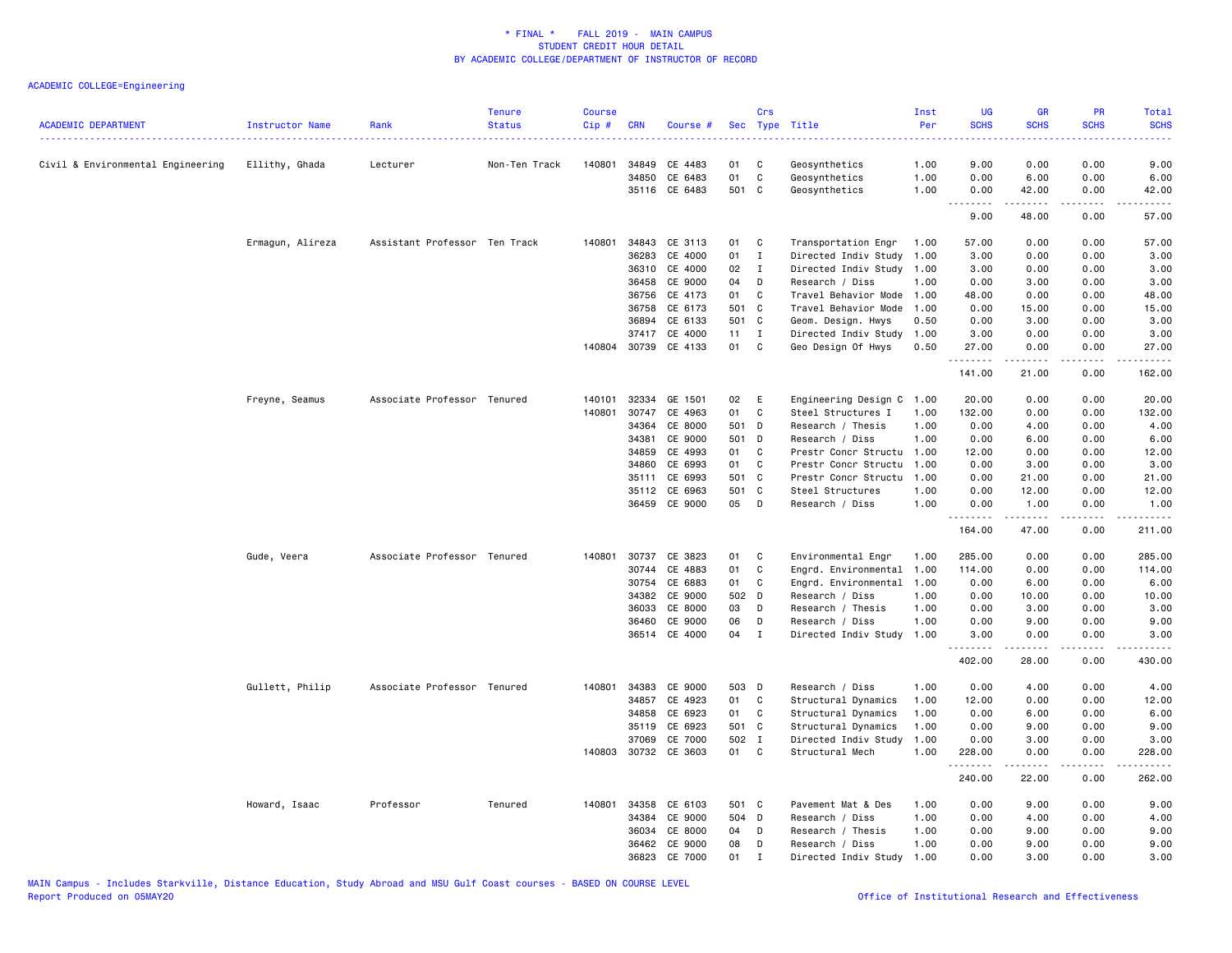| <b>ACADEMIC DEPARTMENT</b>        | Instructor Name                        | Rank                          | <b>Tenure</b><br><b>Status</b> | <b>Course</b><br>Cip# | <b>CRN</b>            | Course #                        |             | Crs                 | Sec Type Title                                  | Inst<br>Per  | <b>UG</b><br><b>SCHS</b> | <b>GR</b><br><b>SCHS</b> | <b>PR</b><br><b>SCHS</b> | Total<br><b>SCHS</b><br>2222 |
|-----------------------------------|----------------------------------------|-------------------------------|--------------------------------|-----------------------|-----------------------|---------------------------------|-------------|---------------------|-------------------------------------------------|--------------|--------------------------|--------------------------|--------------------------|------------------------------|
| Civil & Environmental Engineering | Howard, Isaac                          | Professor                     | Tenured                        | 140801                | 37121<br>140804 30738 | CE 7000<br>CE 4103              | 02<br>01    | $\blacksquare$<br>C | Directed Indiv Study 1.00<br>Pavement Mat & Des | 1.00         | 0.00<br>135.00           | 6.00<br>0.00             | 0.00<br>0.00             | 6.00<br>135.00               |
|                                   |                                        |                               |                                |                       |                       |                                 |             |                     |                                                 |              | .<br>135.00              | .<br>40.00               | $\frac{1}{2}$<br>0.00    | $- - - - -$<br>175.00        |
|                                   | Johnston, Gary                         | Lecturer                      | Non-Ten Track                  |                       |                       | 140101 36674 GE 8303            | 501 C       |                     | Intro Military Engin 0.90                       |              | 0.00                     | 43.20                    | 0.00                     | 43.20                        |
|                                   |                                        |                               |                                |                       |                       |                                 |             |                     |                                                 |              | .<br>0.00                | $- - - - -$<br>43.20     | .<br>0.00                | 43.20                        |
|                                   | King, Herbert                          | Instructor                    | Non-Ten Track                  | 140801<br>143801      | 30721                 | 30740 CE 4233<br>CE 2213        | 01<br>01    | C<br>C              | Control Surveys<br>Surveying                    | 1.00<br>1.00 | 54.00<br>285.00          | 0.00<br>0.00             | 0.00<br>0.00             | 54.00<br>285.00              |
|                                   |                                        |                               |                                |                       |                       |                                 |             |                     |                                                 |              | .<br>339.00              | 0.00                     | 0.00                     | 339.00                       |
|                                   | Magbanua, Benjamin                     | Associate Professor Tenured   |                                | 140801                | 30726<br>34855        | CE 2803<br>CE 4843              | 01<br>01    | C<br>C              | Environ Engr Issues<br>Environ Engineering      | 1.00<br>1.00 | 270.00<br>30.00          | 0.00<br>0.00             | 0.00<br>0.00             | 270.00<br>30.00              |
|                                   |                                        |                               |                                |                       | 34856<br>35117        | CE 6843<br>CE 6843              | 01<br>501 C | C                   | Environ Engineering<br>Environ Engineering      | 1.00<br>1.00 | 0.00<br>0.00<br>.        | 6.00<br>6.00             | 0.00<br>0.00             | 6.00<br>6.00                 |
|                                   |                                        |                               |                                |                       |                       |                                 |             |                     |                                                 |              | 300.00                   | 12.00                    | 0.00                     | 312.00                       |
|                                   | Nandimandalam, Harit Grad Teach Assist |                               | Not Applicable                 | 143801                | 30723                 | 30722 CE 2213<br>CE 2213        | 02<br>03    | K<br>К              | Surveying<br>Surveying                          | 1.00<br>1.00 | 0.00<br>0.00             | 0.00<br>0.00             | 0.00<br>0.00             | 0.00<br>0.00                 |
|                                   |                                        |                               |                                |                       | 30724                 | CE 2213<br>30725 CE 2213        | 04<br>05    | К<br>К              | Surveying<br>Surveying                          | 1.00<br>1.00 | 0.00<br>0.00<br>.        | 0.00<br>0.00             | 0.00<br>0.00             | 0.00<br>0.00                 |
|                                   |                                        |                               |                                |                       |                       |                                 |             |                     |                                                 |              | 0.00                     | 0.00                     | 0.00                     | 0.00                         |
|                                   | Ortega Achury, Sandr Non-Faculty       |                               | Not Applicable                 | 140805                | 30733<br>30734        | CE 3801<br>CE 3801              | 01<br>02    | - L<br>L            | Env./Wtr.Res.Engr.I<br>Env./Wtr.Res.Engr.I      | 1.00<br>1.00 | 26.00<br>22.00           | 0.00<br>0.00             | 0.00<br>0.00             | 26.00<br>22.00               |
|                                   |                                        |                               |                                |                       | 30735<br>30736        | CE 3801<br>CE 3801              | 03<br>04    | L<br>L.             | Env./Wtr.Res.Engr.I<br>Env./Wtr.Res.Engr.I      | 1.00<br>1.00 | 24.00<br>21.00           | 0.00<br>0.00             | 0.00<br>0.00             | 24.00<br>21.00               |
|                                   |                                        |                               |                                |                       |                       |                                 |             |                     |                                                 |              | .<br>93.00               | .<br>0.00                | $- - -$<br>0.00          | 93.00                        |
|                                   | Ramirez Avila, John                    | Assistant Professor Ten Track |                                | 140801                | 30751                 | CE 6523                         | 01          | C                   | Open Chan Hydraul                               | 1.00         | 0.00                     | 6.00                     | 0.00                     | 6.00                         |
|                                   |                                        |                               |                                |                       | 34371                 | CE 8000                         | 508 D       |                     | Research / Thesis                               | 1.00         | 0.00                     | 5.00                     | 0.00                     | 5.00                         |
|                                   |                                        |                               |                                |                       | 34388                 | CE 9000                         | 508 D       |                     | Research / Diss                                 | 1.00         | 0.00                     | 9.00                     | 0.00                     | 9.00                         |
|                                   |                                        |                               |                                |                       | 34853                 | CE 4583                         | 01          | C                   | Stream Reconnaissanc                            | 1.00         | 39.00                    | 0.00                     | 0.00                     | 39.00                        |
|                                   |                                        |                               |                                |                       | 34854                 | CE 6583                         | 01          | C                   | Stream Reconnaissanc                            | 1.00         | 0.00                     | 15.00                    | 0.00                     | 15.00                        |
|                                   |                                        |                               |                                |                       | 35115                 | CE 6583                         | 501 C       |                     | Stream Reconnaissanc                            | 1.00         | 0.00                     | 15.00                    | 0.00                     | 15.00                        |
|                                   |                                        |                               |                                |                       | 36037                 | CE 8000                         | 07          | D                   | Research / Thesis                               | 1.00         | 0.00                     | 5.00                     | 0.00                     | 5.00                         |
|                                   |                                        |                               |                                |                       | 36465                 | CE 9000                         | 11          | D                   | Research / Diss                                 | 1.00         | 0.00                     | 9.00                     | 0.00                     | 9.00                         |
|                                   |                                        |                               |                                |                       | 36617                 | CE 4000                         | 05          | I                   | Directed Indiv Study                            | 1.00         | 3.00                     | 0.00                     | 0.00                     | 3.00                         |
|                                   |                                        |                               |                                |                       | 36916                 | CE 7000                         | 501 I       |                     | Directed Indiv Study                            | 1.00         | 0.00                     | 3.00                     | 0.00                     | 3.00                         |
|                                   |                                        |                               |                                |                       | 37211                 | CE 4000                         | 07          | $\mathbf{I}$        | Directed Indiv Study                            | 1.00         | 3.00                     | 0.00                     | 0.00                     | 3.00                         |
|                                   |                                        |                               |                                |                       | 37277                 | CE 4000<br>140805 30741 CE 4523 | 08<br>01    | $\mathbf{I}$<br>C   | Directed Indiv Study<br>Open Chan Hydraul       | 1.00<br>1.00 | 3.00<br>138.00           | 0.00<br>0.00             | 0.00<br>0.00             | 3.00<br>138.00               |
|                                   |                                        |                               |                                |                       |                       |                                 |             |                     |                                                 |              | .<br>186.00              | -----<br>67.00           | .<br>0.00                | -----<br>253.00              |
|                                   | Savant, Gaurav                         | Lecturer                      | Non-Ten Track                  |                       |                       | 140805 34851 CE 4533            | 01          | C                   | Comp Water Res                                  | 1.00         | 15.00                    | 0.00                     | 0.00                     | 15.00                        |
|                                   |                                        |                               |                                |                       | 34852                 | CE 6533                         | 01          | C                   | Comp Water Res                                  | 1.00         | 0.00                     | 3.00                     | 0.00                     | 3.00                         |
|                                   |                                        |                               |                                |                       |                       | 35114 CE 6533                   | 501 C       |                     | Comp Water Res                                  | 1.00         | 0.00                     | 12.00                    | 0.00                     | 12.00                        |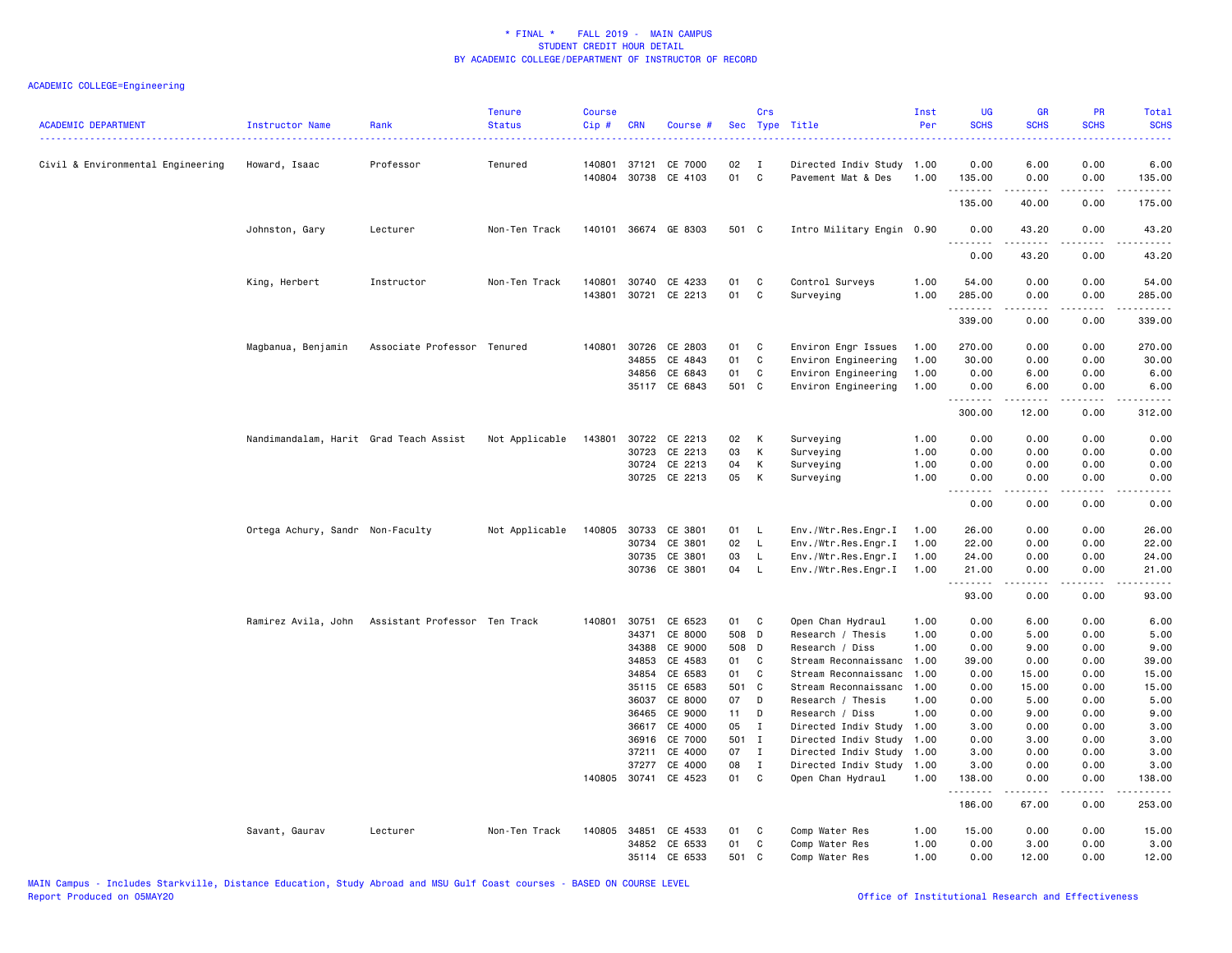|                                                                          |                     |                               | <b>Tenure</b> | <b>Course</b> |            |                      |       | Crs          |                      | Inst | <b>UG</b>                      | <b>GR</b>                    | <b>PR</b>                                                                                                                         | <b>Total</b>           |
|--------------------------------------------------------------------------|---------------------|-------------------------------|---------------|---------------|------------|----------------------|-------|--------------|----------------------|------|--------------------------------|------------------------------|-----------------------------------------------------------------------------------------------------------------------------------|------------------------|
| <b>ACADEMIC DEPARTMENT</b>                                               | Instructor Name     | Rank                          | <b>Status</b> | Cip#          | <b>CRN</b> | Course #             |       |              | Sec Type Title       | Per  | <b>SCHS</b>                    | <b>SCHS</b>                  | <b>SCHS</b>                                                                                                                       | <b>SCHS</b>            |
|                                                                          |                     |                               |               |               |            |                      |       |              |                      |      |                                |                              |                                                                                                                                   |                        |
|                                                                          |                     |                               |               |               |            |                      |       |              |                      |      | 15.00                          | 15.00                        | 0.00                                                                                                                              | 30.00                  |
| Civil & Environmental Engineering                                        | Truax, Dennis       | Professor                     | Tenured       | 140801        | 30720      | CE 1001              | 01    | - L          | Intro to Civil Eng   | 1.00 | 179.00                         | 0.00                         | 0.00                                                                                                                              | 179.00                 |
|                                                                          |                     |                               |               |               | 30745      | CE 4903              | 01    | <b>C</b>     | Civil Engr Comp      | 1.00 | 78.00                          | 0.00                         | 0.00                                                                                                                              | 78.00                  |
|                                                                          |                     |                               |               |               | 34389      | CE 9000              | 509 D |              | Research / Diss      | 1.00 | 0.00                           | 3.00                         | 0.00                                                                                                                              | 3.00                   |
|                                                                          |                     |                               |               |               | 36038      | CE 8000              | 08    | D            | Research / Thesis    | 1.00 | 0.00                           | 1.00                         | 0.00                                                                                                                              | 1.00                   |
|                                                                          |                     |                               |               |               |            | 36466 CE 9000        | 12    | D            | Research / Diss      | 1.00 | 0.00                           | 3.00                         | 0.00                                                                                                                              | 3.00                   |
|                                                                          |                     |                               |               |               |            |                      |       |              |                      |      | $\sim$ $\sim$ $\sim$<br>257.00 | 7.00                         | 0.00                                                                                                                              | 264.00                 |
|                                                                          | Vahedifard, Farshid | Associate Professor Tenured   |               | 140801        | 34390      | CE 9000              | 510 D |              | Research / Diss      | 1.00 | 0.00                           | 3.00                         | 0.00                                                                                                                              | 3.00                   |
|                                                                          |                     |                               |               |               | 36028      | CE 9000              | 01    | D            | Research / Diss      | 1.00 | 0.00                           | 25.00                        | 0.00                                                                                                                              | 25.00                  |
|                                                                          |                     |                               |               |               | 37264      | CE 7000              | 503 I |              | Directed Indiv Study | 1.00 | 0.00                           | 3.00                         | 0.00                                                                                                                              | 3.00                   |
|                                                                          |                     |                               |               | 140802 30727  |            | CE 3411              | 01    | - L          | Soil Mechanics Lab   | 1.00 | 27.00                          | 0.00                         | 0.00                                                                                                                              | 27.00                  |
|                                                                          |                     |                               |               |               | 30728      | CE 3411              | 02    | $\mathsf{L}$ | Soil Mechanics Lab   | 1.00 | 24.00                          | 0.00                         | 0.00                                                                                                                              | 24.00                  |
|                                                                          |                     |                               |               |               | 30729      | CE 3411              | 03    | - L          | Soil Mechanics Lab   | 1.00 | 23.00                          | 0.00                         | 0.00                                                                                                                              | 23.00                  |
|                                                                          |                     |                               |               |               | 30730      | CE 3411              | 04    | - L          | Soil Mechanics Lab   | 1.00 | 22.00                          | 0.00                         | 0.00                                                                                                                              | 22.00                  |
|                                                                          |                     |                               |               |               | 30731      | CE 3413              | 01    | C            | Soil Mechanics       | 1.00 | 318.00<br>.                    | 0.00                         | 0.00                                                                                                                              | 318.00<br>.            |
|                                                                          |                     |                               |               |               |            |                      |       |              |                      |      | 414.00                         | 31.00                        | 0.00                                                                                                                              | 445.00                 |
|                                                                          | Wang, Jun           | Assistant Professor Ten Track |               | 140801        | 30743      | CE 4703              | 01    | C            | Constr Eng Managemen | 1.00 | 231.00                         | 0.00                         | 0.00                                                                                                                              | 231.00                 |
|                                                                          |                     |                               |               |               | 30753      | CE 6703              | 01    | C            | Constr Eng Managemen | 1.00 | 0.00                           | 6.00                         | 0.00                                                                                                                              | 6.00                   |
|                                                                          |                     |                               |               |               | 35120      | CE 9000              | 512 D |              | Research / Diss      | 1.00 | 0.00                           | 9.00                         | 0.00                                                                                                                              | 9.00                   |
|                                                                          |                     |                               |               |               | 36029      | CE 9000              | 02    | $\Box$       | Research / Diss      | 1.00 | 0.00                           | 3.00                         | 0.00                                                                                                                              | 3.00                   |
|                                                                          |                     |                               |               |               |            | 36686 CE 6703        | 501 C |              | Constr Eng Managemen | 1.00 | 0.00                           | 6.00                         | 0.00                                                                                                                              | 6.00                   |
|                                                                          |                     |                               |               |               |            |                      |       |              |                      |      | .<br>231.00                    | 24.00                        | $\frac{1}{2} \left( \frac{1}{2} \right) \left( \frac{1}{2} \right) \left( \frac{1}{2} \right) \left( \frac{1}{2} \right)$<br>0.00 | .<br>255.00            |
|                                                                          | Zhang, Li           | Associate Professor Tenured   |               | 140801        | 34391      | CE 9000              | 511 D |              | Research / Diss      | 1.00 | 0.00                           | 1.00                         | 0.00                                                                                                                              | 1.00                   |
|                                                                          |                     |                               |               |               | 36030      | CE 9000              | 03    | D            | Research / Diss      | 1.00 | 0.00                           | 1.00                         | 0.00                                                                                                                              | 1.00                   |
|                                                                          |                     |                               |               |               | 36894      | CE 6133              | 501 C |              | Geom. Design. Hwys   | 0.50 | 0.00                           | 3.00                         | 0.00                                                                                                                              | 3.00                   |
|                                                                          |                     |                               |               |               |            | 140804 30739 CE 4133 | 01    | C            | Geo Design Of Hwys   | 0.50 | 27.00<br><u>.</u>              | 0.00                         | 0.00<br>----                                                                                                                      | 27.00<br>$\frac{1}{2}$ |
|                                                                          |                     |                               |               |               |            |                      |       |              |                      |      | 27.00                          | .<br>5.00                    | 0.00                                                                                                                              | 32.00                  |
| -----------------------------------<br>Civil & Environmental Engineering |                     |                               |               |               |            |                      |       |              |                      |      | ========<br>2953.00            | ========<br>410.20           | ========<br>0.00                                                                                                                  | 3363.20                |
| -----------------------------------                                      |                     |                               |               |               |            |                      |       |              |                      |      | <b>EEEEEEEE</b>                | ======== ======== ========== |                                                                                                                                   |                        |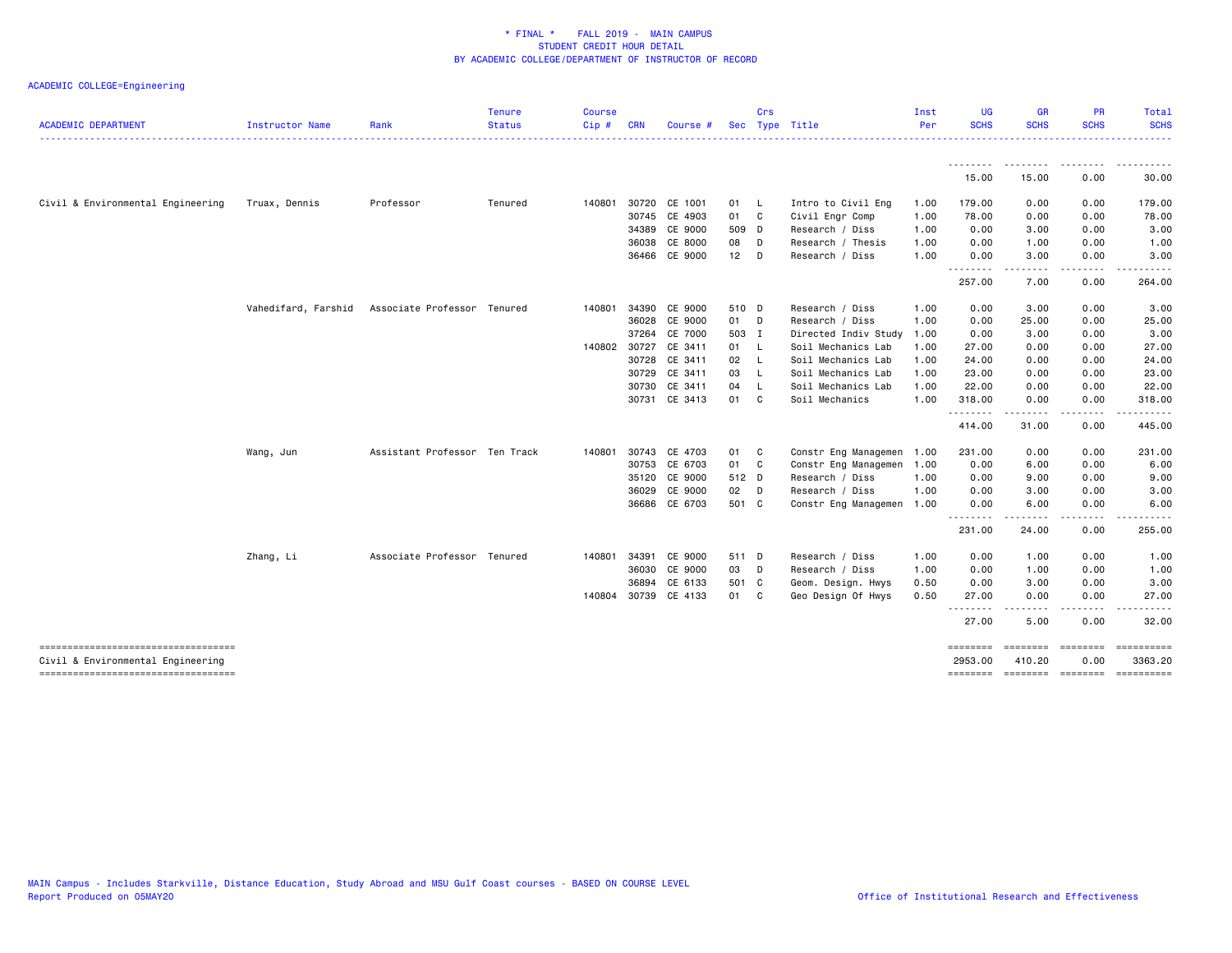| <b>ACADEMIC DEPARTMENT</b>     | Instructor Name                        | Rank                              | <b>Tenure</b><br><b>Status</b> | <b>Course</b><br>Cip# | <b>CRN</b>            | Course #             | Sec      | Crs               | Type Title                                   | Inst<br>Per  | <b>UG</b><br><b>SCHS</b> | <b>GR</b><br><b>SCHS</b> | PR<br><b>SCHS</b>            | Total<br><b>SCHS</b>                                                                                                                                 |
|--------------------------------|----------------------------------------|-----------------------------------|--------------------------------|-----------------------|-----------------------|----------------------|----------|-------------------|----------------------------------------------|--------------|--------------------------|--------------------------|------------------------------|------------------------------------------------------------------------------------------------------------------------------------------------------|
| Computer Science & Engineering | Banicescu, Ioana                       | Professor                         | Tenured                        |                       | 110101 31303          | CSE 8833             | 01       | C                 | Algorithms                                   | 1.00         | 0.00                     | 81.00                    | 0.00                         | 81.00                                                                                                                                                |
|                                |                                        |                                   |                                |                       | 34867                 | CSE 8163             | 01       | C                 | Par & Dist Sci Comp                          | 1.00         | 0.00                     | 18.00                    | 0.00                         | 18.00                                                                                                                                                |
|                                |                                        |                                   |                                |                       | 35913                 | CSE 9000             | 02       | D                 | Research/Diss                                | 1.00         | 0.00                     | 4.00                     | 0.00                         | 4.00                                                                                                                                                 |
|                                |                                        |                                   |                                | 309999                |                       | 36313 CME 9000       | 01       | D                 | Research/Dis                                 | 1.00         | 0.00<br>.                | 3.00                     | 0.00                         | 3.00<br>د د د د د                                                                                                                                    |
|                                |                                        |                                   |                                |                       |                       |                      |          |                   |                                              |              | 0.00                     | 106.00                   | 0.00                         | 106.00                                                                                                                                               |
|                                | Bethel, Cindy                          | Professor                         | Tenured                        | 110101                | 35898                 | CSE 8000             | 03       | D                 | Research / Thesis                            | 1.00         | 0.00                     | 43.00                    | 0.00                         | 43.00                                                                                                                                                |
|                                |                                        |                                   |                                |                       | 35914                 | CSE 9000             | 03       | D                 | Research/Diss                                | 1.00         | 0.00                     | 51.00                    | 0.00                         | 51.00                                                                                                                                                |
|                                |                                        |                                   |                                |                       | 36609                 | CSE 4990             | 02       | C                 | Special Topic in CS                          | 1.00         | 111.00                   | 0.00                     | 0.00                         | 111.00                                                                                                                                               |
|                                |                                        |                                   |                                |                       | 36610                 | CSE 6990             | 02       | C                 | Special Topic in CSE                         | 1.00         | 0.00                     | 18.00                    | 0.00                         | 18.00                                                                                                                                                |
|                                |                                        |                                   |                                | 140101                | 32335                 | GE 1501              | 03       | E                 | Engineering Design C 1.00                    |              | 4.00<br>.                | 0.00<br>.                | 0.00<br>.                    | 4.00<br>.                                                                                                                                            |
|                                |                                        |                                   |                                |                       |                       |                      |          |                   |                                              |              | 115.00                   | 112.00                   | 0.00                         | 227.00                                                                                                                                               |
|                                | Bhowmik, Tanmay                        | Assistant Professor Ten Track     |                                | 110101                | 31247                 | CSE 4233             | 01       | C                 | SW Arch & Design                             | 1.00         | 126.00                   | 0.00                     | 0.00                         | 126.00                                                                                                                                               |
|                                |                                        |                                   |                                |                       | 31268                 | CSE 6233             | 01       | C                 | SW Arch & Design                             | 1.00         | 0.00                     | 9.00                     | 0.00                         | 9.00                                                                                                                                                 |
|                                |                                        |                                   |                                |                       | 31300                 | CSE 8283             | 01       | C                 | Empirical Software E                         | 1.00         | 0.00                     | 42.00                    | 0.00                         | 42.00                                                                                                                                                |
|                                |                                        |                                   |                                |                       | 35899                 | CSE 8000             | 04       | D                 | Research / Thesis                            | 1.00         | 0.00                     | 9.00                     | 0.00                         | 9.00                                                                                                                                                 |
|                                |                                        |                                   |                                |                       | 35915                 | CSE 9000             | 04       | D                 | Research/Diss                                | 1.00         | 0.00                     | 9.00                     | 0.00                         | 9.00                                                                                                                                                 |
|                                |                                        |                                   |                                |                       | 35980                 | CSE 8283             | 501 C    |                   | Empirical Software E 1.00                    |              | 0.00<br>.                | 6.00                     | 0.00<br>$\sim$ $\sim$ $\sim$ | 6.00                                                                                                                                                 |
|                                |                                        |                                   |                                |                       |                       |                      |          |                   |                                              |              | 126.00                   | 75.00                    | 0.00                         | 201.00                                                                                                                                               |
|                                | Crumpton, Joseph                       | Clinical Assist Pro Non-Ten Track |                                | 110201                | 31210                 | CSE 1384             | 01       | C                 | Intermed Comp Prog                           | 1.00         | 152.00                   | 0.00                     | 0.00                         | 152.00                                                                                                                                               |
|                                |                                        |                                   |                                |                       | 31211                 | CSE 1384             | 02       | C                 | Intermed Comp Prog                           | 1.00         | 132.00                   | 0.00                     | 0.00                         | 132.00                                                                                                                                               |
|                                |                                        |                                   |                                |                       | 31212                 | CSE 1384             | 03       | К                 | Intermed Comp Prog                           | 1.00         | 0.00                     | 0.00                     | 0.00                         | 0.00                                                                                                                                                 |
|                                |                                        |                                   |                                |                       | 31213                 | CSE 1384             | 04       | К                 | Intermed Comp Prog                           | 1.00         | 0.00                     | 0.00                     | 0.00                         | 0.00                                                                                                                                                 |
|                                |                                        |                                   |                                |                       | 31214                 | CSE 1384             | 05       | К                 | Intermed Comp Prog                           | 1.00         | 0.00                     | 0.00                     | 0.00                         | 0.00                                                                                                                                                 |
|                                |                                        |                                   |                                |                       | 31215                 | CSE 1384             | 06       | K                 | Intermed Comp Prog                           | 1.00         | 0.00                     | 0.00                     | 0.00                         | 0.00                                                                                                                                                 |
|                                |                                        |                                   |                                |                       | 31216                 | CSE 1384             | 07       | K                 | Intermed Comp Prog                           | 1.00         | 0.00                     | 0.00                     | 0.00                         | 0.00                                                                                                                                                 |
|                                |                                        |                                   |                                |                       | 31218                 | CSE 1384             | H01 C    |                   | Honors Intermed Comp                         | 1.00         | 8.00                     | 0.00                     | 0.00                         | 8.00                                                                                                                                                 |
|                                |                                        |                                   |                                |                       | 31219                 | CSE 1384             | H02 C    |                   | Intermed Comp Prog-H                         | 1.00         | 8.00                     | 0.00                     | 0.00                         | 8.00                                                                                                                                                 |
|                                |                                        |                                   |                                |                       | 35888                 | CSE 1384             | 501 B    |                   | Intermed Comp Prog                           | 1.00         | 12.00                    | 0.00                     | 0.00                         | 12.00                                                                                                                                                |
|                                |                                        |                                   |                                |                       | 110701 31246<br>31267 | CSE 4223<br>CSE 6223 | 01<br>01 | C<br>$\mathbf{C}$ | Manage Software Proj<br>Manage Software Proj | 1.00<br>1.00 | 120.00<br>0.00           | 0.00<br>3.00             | 0.00<br>0.00                 | 120.00<br>3.00                                                                                                                                       |
|                                |                                        |                                   |                                |                       |                       |                      |          |                   |                                              |              | .                        |                          | .                            | $\frac{1}{2} \left( \frac{1}{2} \right) \left( \frac{1}{2} \right) \left( \frac{1}{2} \right) \left( \frac{1}{2} \right) \left( \frac{1}{2} \right)$ |
|                                |                                        |                                   |                                |                       |                       |                      |          |                   |                                              |              | 432.00                   | 3.00                     | 0.00                         | 435.00                                                                                                                                               |
|                                | Dhakal Ghimire, Amri Grad Teach Assist |                                   | Not Applicable                 | 110201                |                       | 31192 CSE 1284       | 03       | C                 | Intro Comp Prog                              | 1.00         | 224.00                   | 0.00                     | 0.00                         | 224.00                                                                                                                                               |
|                                |                                        |                                   |                                |                       | 31221                 | CSE 2383             | 02       | $\mathbf c$       | Data Struc & Anal of 1.00                    |              | 162.00                   | 0.00                     | 0.00                         | 162.00                                                                                                                                               |
|                                |                                        |                                   |                                |                       |                       | 31224 CSE 2383       | H02 C    |                   | HonorsData Struc & A 1.00                    |              | 18.00                    | 0.00                     | 0.00                         | 18.00                                                                                                                                                |
|                                |                                        |                                   |                                |                       |                       |                      |          |                   |                                              |              | 404.00                   | 0.00                     | 0.00                         | 404.00                                                                                                                                               |
|                                | Griffin, Walter                        | Non-Faculty                       | Not Applicable                 | 110701                | 31242                 | CSE 4214             | 01       | C                 | Intro to Software En 1.00                    |              | 232.00                   | 0.00                     | 0.00                         | 232.00                                                                                                                                               |
|                                |                                        |                                   |                                |                       | 31243                 | CSE 4214             | 02       | К                 | Intro to Software En 1.00                    |              | 0.00                     | 0.00                     | 0.00                         | 0.00                                                                                                                                                 |
|                                |                                        |                                   |                                |                       | 31244                 | CSE 4214             | 03       | K                 | Intro to Software En 1.00                    |              | 0.00                     | 0.00                     | 0.00                         | 0.00                                                                                                                                                 |
|                                |                                        |                                   |                                |                       | 31245                 | CSE 4214             | H01 C    |                   | Hon Intro to Softwar 1.00                    |              | 16.00                    | 0.00                     | 0.00                         | 16.00                                                                                                                                                |
|                                |                                        |                                   |                                |                       | 31264                 | CSE 6214             | 01       | C                 | Intro to Software E 1.00                     |              | 0.00                     | 8.00                     | 0.00                         | 8.00                                                                                                                                                 |
|                                |                                        |                                   |                                |                       | 31265                 | CSE 6214             | 02       | K                 | Software E 1.00<br>Intro to                  |              | 0.00                     | 0.00                     | 0.00                         | 0.00                                                                                                                                                 |
|                                |                                        |                                   |                                |                       | 34863                 | CSE 4214             | 04       | К                 | Intro to Software En 1.00                    |              | 0.00                     | 0.00                     | 0.00                         | 0.00                                                                                                                                                 |
|                                |                                        |                                   |                                |                       | 34864                 | CSE 6214             | 04       | K                 | Intro to Software E 1.00                     |              | 0.00                     | 0.00                     | 0.00                         | 0.00                                                                                                                                                 |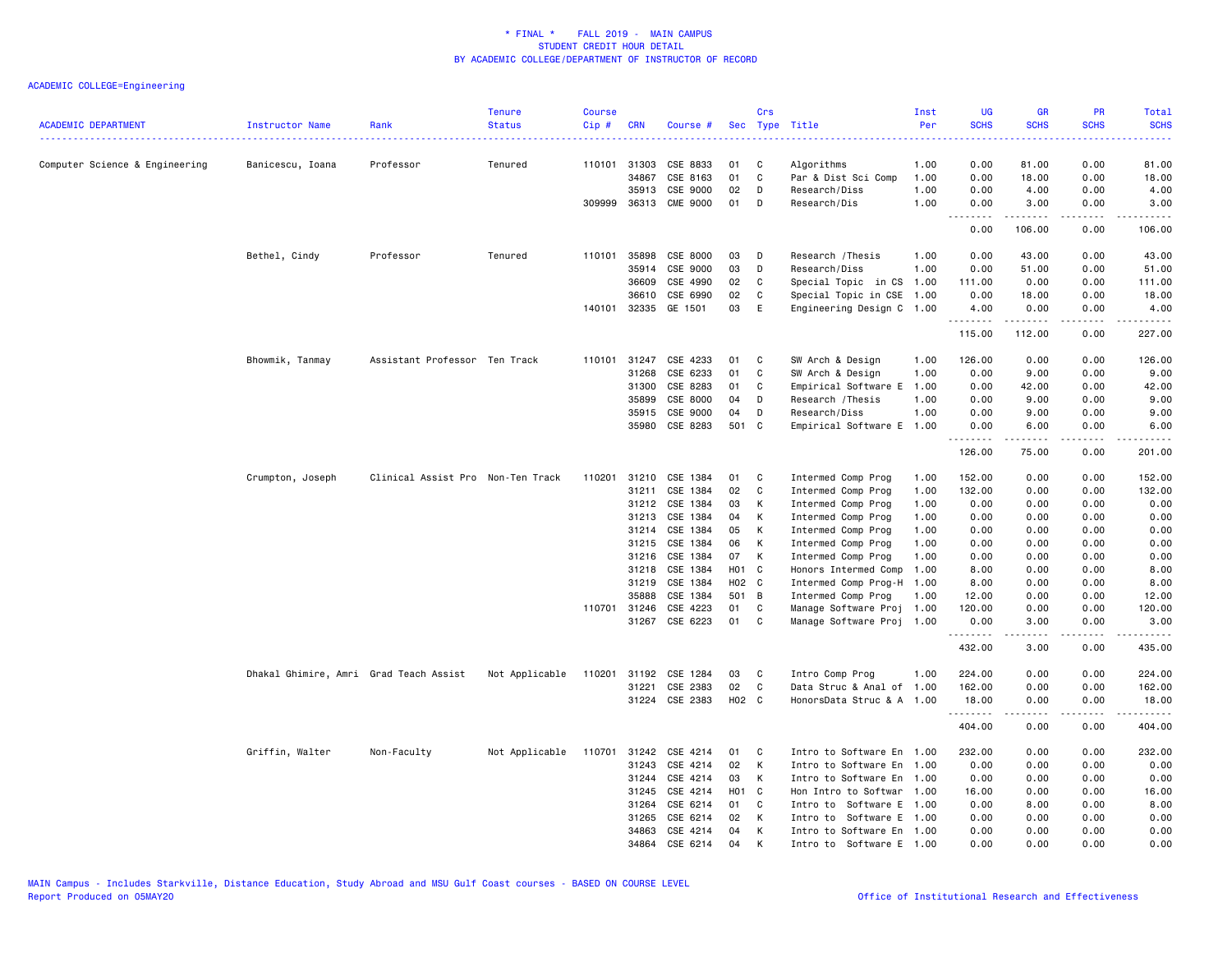| <b>ACADEMIC DEPARTMENT</b>     | Instructor Name   | Rank                          | <b>Tenure</b><br><b>Status</b> | <b>Course</b><br>$Cip \#$ | <b>CRN</b>     | Course #              |                | Crs          | Sec Type Title                                   | Inst<br>Per | UG<br><b>SCHS</b> | <b>GR</b><br><b>SCHS</b>                                                                                                                                      | <b>PR</b><br><b>SCHS</b> | Total<br><b>SCHS</b> |
|--------------------------------|-------------------|-------------------------------|--------------------------------|---------------------------|----------------|-----------------------|----------------|--------------|--------------------------------------------------|-------------|-------------------|---------------------------------------------------------------------------------------------------------------------------------------------------------------|--------------------------|----------------------|
|                                |                   |                               |                                |                           |                |                       |                |              |                                                  |             | .                 | <u>.</u>                                                                                                                                                      | .                        |                      |
|                                |                   |                               |                                |                           |                |                       |                |              |                                                  |             | 248.00            | 8.00                                                                                                                                                          | 0.00                     | 256.00               |
| Computer Science & Engineering | Hamilton, John    | Professor                     | Tenured                        | 110101 35916              |                | CSE 9000              | 05             | D            | Research/Diss                                    | 1.00        | 0.00              | 10.00                                                                                                                                                         | 0.00                     | 10.00                |
|                                |                   |                               |                                |                           | 36546          | CSE 7000              | 01             | $\mathbf I$  | Directed Indiv Study                             | 1.00        | 0.00              | 3.00                                                                                                                                                          | 0.00                     | 3.00                 |
|                                |                   |                               |                                |                           |                | 37154 CSE 7000        | 10             | $\mathbf{I}$ | Directed Indiv Study 1.00                        |             | 0.00<br>.         | 3.00<br>.                                                                                                                                                     | 0.00<br>.                | 3.00<br>.            |
|                                |                   |                               |                                |                           |                |                       |                |              |                                                  |             | 0.00              | 16.00                                                                                                                                                         | 0.00                     | 16.00                |
|                                | Hansen, Eric      | Associate Professor Tenured   |                                | 110101 31261              |                | CSE 4833              | 01             | C            | Intro to Algorithms                              | 1.00        | 156.00            | 0.00                                                                                                                                                          | 0.00                     | 156.00               |
|                                |                   |                               |                                |                           | 31275          | CSE 6633              | 01             | C            | Artificial Intell                                | 1.00        | 0.00              | 30.00                                                                                                                                                         | 0.00                     | 30.00                |
|                                |                   |                               |                                |                           | 31281          | CSE 6833              | 01             | C            | Intro to Algorithms                              | 1.00        | 0.00              | 15.00                                                                                                                                                         | 0.00                     | 15.00                |
|                                |                   |                               |                                |                           | 35902          | CSE 8000              | 07             | D            | Research / Thesis                                | 1.00        | 0.00              | 3.00                                                                                                                                                          | 0.00                     | 3.00                 |
|                                |                   |                               |                                |                           | 35917          | CSE 9000              | 06<br>01       | D<br>C       | Research/Diss                                    | 1.00        | 0.00              | 12.00                                                                                                                                                         | 0.00                     | 12.00                |
|                                |                   |                               |                                | 110102 31256              |                | CSE 4633              |                |              | Artificial Intell                                | 1.00        | 72.00<br>.        | 0.00                                                                                                                                                          | 0.00                     | 72.00<br>.           |
|                                |                   |                               |                                |                           |                |                       |                |              |                                                  |             | 228.00            | 60.00                                                                                                                                                         | 0.00                     | 288.00               |
|                                | Henderson, Lisa   | Instructor                    | Non-Ten Track                  | 110201 31186              |                | CSE 1233              | 01             | C            | Cmptr Prog-C                                     | 1.00        | 171.00            | 0.00                                                                                                                                                          | 0.00                     | 171.00               |
|                                |                   |                               |                                |                           | 31187          | CSE 1233              | 02             | C            | Cmptr Prog-C                                     | 1.00        | 174.00            | 0.00                                                                                                                                                          | 0.00                     | 174.00               |
|                                |                   |                               |                                |                           | 36671          | CSE 1233              | 501 C          |              | Cmptr Prog-C                                     | 1.00        | 21.00             | 0.00                                                                                                                                                          | 0.00                     | 21.00                |
|                                |                   |                               |                                |                           |                | 110701 31183 CSE 1002 | 01             | C.           | Intro CSE                                        | 1.00        | 116.00            | 0.00                                                                                                                                                          | 0.00                     | 116.00               |
|                                |                   |                               |                                |                           |                |                       |                |              |                                                  |             | .<br>482.00       | د د د د د<br>0.00                                                                                                                                             | .<br>0.00                | .<br>482.00          |
|                                | Iannucci, Stefano | Assistant Professor Ten Track |                                | 110101 31269              |                | CSE 6243              | 01             | C            | Info & Computer Secu                             | 1.00        | 0.00              | 9.00                                                                                                                                                          | 0.00                     | 9.00                 |
|                                |                   |                               |                                |                           | 35903          | CSE 8000              | 08             | D            | Research / Thesis                                | 1.00        | 0.00              | 3.00                                                                                                                                                          | 0.00                     | 3.00                 |
|                                |                   |                               |                                |                           | 35918          | CSE 9000              | 07             | D            | Research/Diss                                    | 1.00        | 0.00              | 9.00                                                                                                                                                          | 0.00                     | 9.00                 |
|                                |                   |                               |                                |                           | 36897          | CSE 4990              | 03             | C            | Special Topic in CS                              | 1.00        | 27.00             | 0.00                                                                                                                                                          | 0.00                     | 27.00                |
|                                |                   |                               |                                |                           | 36898          | CSE 6990              | 03             | C            | Special Topic in CSE                             | 1.00        | 0.00              | 6.00                                                                                                                                                          | 0.00                     | 6.00                 |
|                                |                   |                               |                                | 111003 31248              |                | CSE 4243              | 01             | C            | Info & Computer Secu 1.00                        |             | 72.00<br>.        | 0.00<br>$\sim$ 200 $\sim$ 200                                                                                                                                 | 0.00<br>د د د د          | 72.00<br>.           |
|                                |                   |                               |                                |                           |                |                       |                |              |                                                  |             | 99.00             | 27.00                                                                                                                                                         | 0.00                     | 126.00               |
|                                | Jankun-Kelly, T.  | Associate Professor Tenured   |                                | 110101 31253              |                | CSE 4413              | 01             | C            | Computer Graphics                                | 1.00        | 57.00             | 0.00                                                                                                                                                          | 0.00                     | 57.00                |
|                                |                   |                               |                                |                           | 31272          | CSE 6413              | 01             | C            | Computer Graphics                                | 1.00        | 0.00              | 18.00                                                                                                                                                         | 0.00                     | 18.00                |
|                                |                   |                               |                                |                           |                | 35919 CSE 9000        | 08             | D            | Research/Diss                                    | 1.00        | 0.00              | 1.00                                                                                                                                                          | 0.00<br>.                | 1.00                 |
|                                |                   |                               |                                |                           |                |                       |                |              |                                                  |             | .<br>57.00        | $\frac{1}{2} \left( \frac{1}{2} \right) \left( \frac{1}{2} \right) \left( \frac{1}{2} \right) \left( \frac{1}{2} \right) \left( \frac{1}{2} \right)$<br>19.00 | 0.00                     | .<br>76.00           |
|                                | Knight, Aubrey    | Instructor                    | Non-Ten Track                  | 110201 31220              |                | CSE 2383              | 01             | C            | Data Struc & Anal of 1.00                        |             | 162.00            | 0.00                                                                                                                                                          | 0.00                     | 162.00               |
|                                |                   |                               |                                |                           | 31222          | CSE 2383              | 03             | C            | Data Struc & Anal of 1.00                        |             | 171.00            | 0.00                                                                                                                                                          | 0.00                     | 171.00               |
|                                |                   |                               |                                |                           | 31223          | CSE 2383              | H01 C          |              | HonorsData Struc & A 1.00                        |             | 12.00             | 0.00                                                                                                                                                          | 0.00                     | 12.00                |
|                                |                   |                               |                                |                           | 31225          | CSE 2383              | H03 C          |              | Honor Data Struc & A 1.00                        |             | 18.00             | 0.00                                                                                                                                                          | 0.00                     | 18.00                |
|                                |                   |                               |                                |                           | 31226          | CSE 2813              | 01             | C.           | Discrete Structures                              | 1.00        | 204.00            | 0.00                                                                                                                                                          | 0.00                     | 204.00               |
|                                |                   |                               |                                |                           | 31227          | CSE 2813              | 02             | C            | Discrete Structures                              | 1.00        | 153.00            | 0.00                                                                                                                                                          | 0.00                     | 153.00               |
|                                |                   |                               |                                |                           | 31228          | CSE 2813              | H01 C          |              | Honors Discrete Stru                             | 1.00        | 6.00              | 0.00                                                                                                                                                          | 0.00                     | 6.00                 |
|                                |                   |                               |                                |                           | 35889<br>36672 | CSE 2383<br>CSE 2813  | 501 C<br>501 C |              | Data Struc & Anal of 1.00<br>Discrete Structures | 1.00        | 18.00<br>3.00     | 0.00<br>0.00                                                                                                                                                  | 0.00<br>0.00             | 18.00<br>3.00        |
|                                |                   |                               |                                |                           |                |                       |                |              |                                                  |             | .                 | .                                                                                                                                                             | .                        | <u>.</u>             |
|                                |                   |                               |                                |                           |                |                       |                |              |                                                  |             | 747.00            | 0.00                                                                                                                                                          | 0.00                     | 747.00               |
|                                | Lee, David        | Non-Faculty                   | Not Applicable                 |                           |                | 110101 31236 CSE 3981 | 01             | C            | Computer Ethics                                  | 1.00        | 33.00             | 0.00                                                                                                                                                          | 0.00                     | 33.00                |
|                                |                   |                               |                                |                           |                | 31237 CSE 3981        | 02             | C            | Computer Ethics                                  | 1.00        | 31.00             | 0.00                                                                                                                                                          | 0.00                     | 31.00                |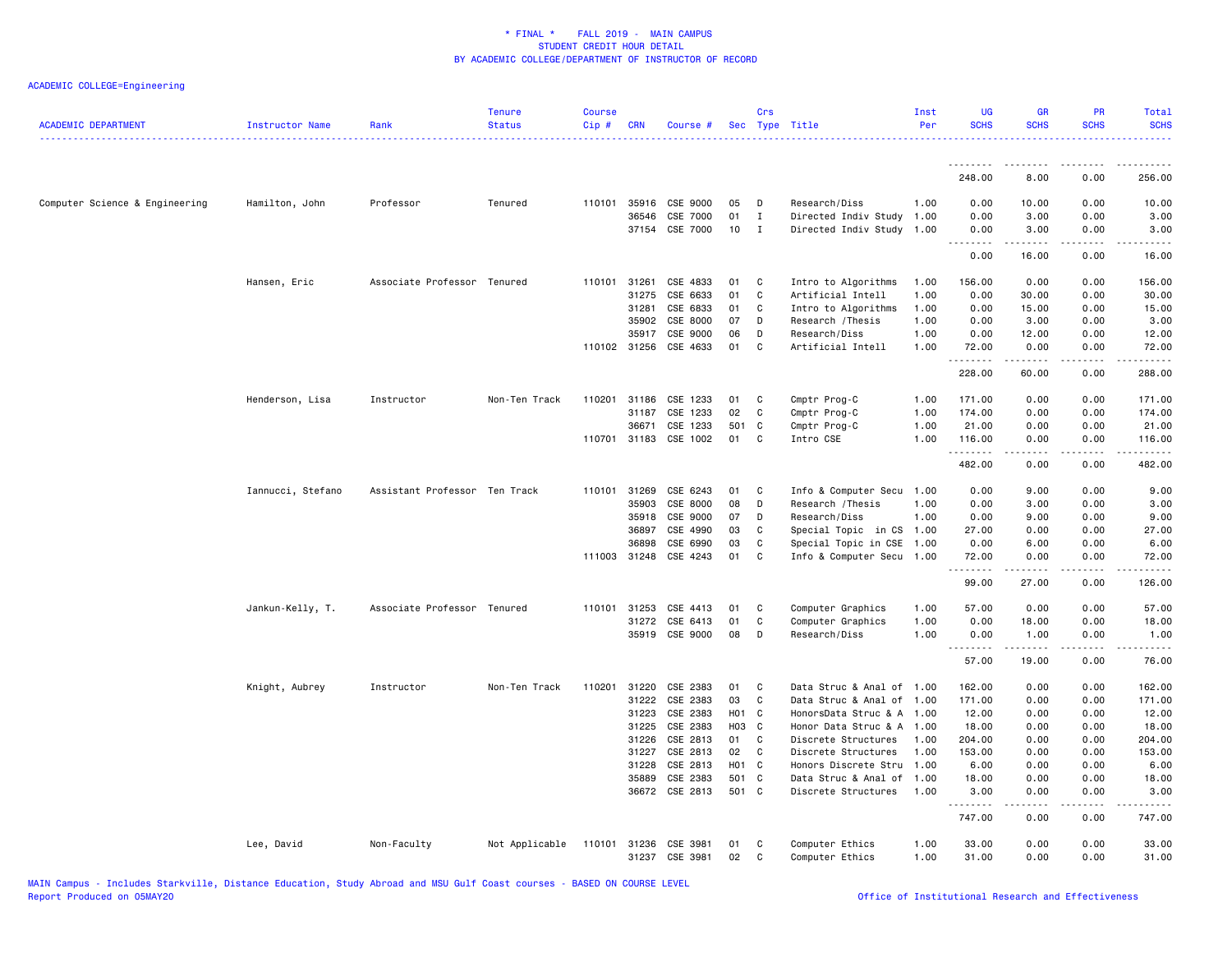| <b>ACADEMIC DEPARTMENT</b>     | Instructor Name<br>.            | Rank                              | <b>Tenure</b><br><b>Status</b> | <b>Course</b><br>Cip# | <b>CRN</b>   | Course #                   |               | Crs          | Sec Type Title                      | Inst<br>Per  | <b>UG</b><br><b>SCHS</b> | <b>GR</b><br><b>SCHS</b> | PR<br><b>SCHS</b>                   | Total<br><b>SCHS</b>  |
|--------------------------------|---------------------------------|-----------------------------------|--------------------------------|-----------------------|--------------|----------------------------|---------------|--------------|-------------------------------------|--------------|--------------------------|--------------------------|-------------------------------------|-----------------------|
| Computer Science & Engineering | Lee, David                      | Non-Faculty                       | Not Applicable                 |                       |              | 110101 36783 CSE 3981      | 03            | - C          | Computer Ethics                     | 1.00         | 17.00                    | 0.00                     | 0.00                                | 17.00                 |
|                                |                                 |                                   |                                |                       |              |                            |               |              |                                     |              | 81.00                    | 0.00                     | 0.00                                | 81.00                 |
|                                | Lee, Sarah                      | Clinical Assoc Prof Non-Ten Track |                                | 110101                | 31254        | CSE 4503                   | 01            | C            | Database Management                 | 1.00         | 147.00                   | 0.00                     | 0.00                                | 147.00                |
|                                |                                 |                                   |                                |                       | 31273        | CSE 6503                   | 01            | C            | Database Management                 | 1.00         | 0.00                     | 15.00                    | 0.00                                | 15.00                 |
|                                |                                 |                                   |                                |                       | 35396        | CSE 4000                   | 01            | I            | Directed Indiv Study                | 1.00         | 3.00                     | 0.00                     | 0.00                                | 3.00                  |
|                                |                                 |                                   |                                |                       | 35879        | CSE 4000                   | 02            | $\mathbf{I}$ | Directed Indiv Study                | 1.00         | 3.00                     | 0.00                     | 0.00                                | 3.00                  |
|                                |                                 |                                   |                                |                       | 36101        | CSE 4000                   | 04            | Ι.           | Directed Indiv Study                | 1.00         | 3.00                     | 0.00                     | 0.00                                | 3.00                  |
|                                |                                 |                                   |                                |                       | 36317        | CSE 4000                   | 05            | Ι.           | Directed Indiv Study                | 1.00         | 3.00                     | 0.00                     | 0.00                                | 3.00                  |
|                                |                                 |                                   |                                |                       | 36318        | CSE 4000                   | 06            | Ι.           | Directed Indiv Study                | 1.00         | 3.00                     | 0.00                     | 0.00                                | 3.00                  |
|                                |                                 |                                   |                                |                       | 36356        | CSE 4000                   | 07            | $\mathbf I$  | Directed Indiv Study                | 1.00         | 3.00                     | 0.00                     | 0.00                                | 3,00                  |
|                                |                                 |                                   |                                |                       | 36376        | CSE 4503                   | 501 C         |              | Database Management                 | 1.00         | 9.00                     | 0.00                     | 0.00                                | 9.00                  |
|                                |                                 |                                   |                                |                       | 36582        | CSE 9000                   | 14            | D            | Research/Diss                       | 1.00         | 0.00                     | 12.00                    | 0.00                                | 12.00                 |
|                                |                                 |                                   |                                |                       | 36852        | CSE 7000                   | 02            | $\mathbf{I}$ | Directed Indiv Study                | 1.00         | 0.00                     | 3.00                     | 0.00                                | 3.00                  |
|                                |                                 |                                   |                                |                       | 37505        | CSE 4000                   | 08            | Ι.           | Directed Indiv Study                | 1.00         | 3.00                     | 0.00                     | 0.00                                | 3.00                  |
|                                |                                 |                                   |                                |                       | 37520        | CSE 4000                   | 09            | I            | Directed Indiv Study                | 1.00         | 3.00                     | 0.00                     | 0.00                                | 3.00                  |
|                                |                                 |                                   |                                | 110201                | 31207        | CSE 1284                   | D01 B         |              | Intro Comp Prog                     | 1.00         | 32.00                    | 0.00                     | 0.00                                | 32.00                 |
|                                |                                 |                                   |                                | 119999<br>149999      | 31182        | CSE 1001<br>36529 ENE 9000 | F01 C<br>01 D |              | First Year Seminar<br>Research/Diss | 1.00<br>1.00 | 14.00<br>0.00            | 0.00<br>3.00             | 0.00<br>0.00                        | 14.00<br>3.00         |
|                                |                                 |                                   |                                |                       |              |                            |               |              |                                     |              |                          |                          | $\sim$ $\sim$ $\sim$                | الدامات ب             |
|                                |                                 |                                   |                                |                       |              |                            |               |              |                                     |              | 226.00                   | 33.00                    | 0.00                                | 259.00                |
|                                | Luke, Edward                    | Professor                         | Tenured                        |                       |              | 110101 36995 CSE 7000      | 501 I         |              | Directed Indiv Study 1.00           |              | 0.00                     | 3.00                     | 0.00                                | 3.00                  |
|                                |                                 |                                   |                                |                       |              |                            |               |              |                                     |              | <u>.</u><br>0.00         | .<br>3.00                | .<br>0.00                           | $\frac{1}{2}$<br>3.00 |
|                                | McDaniel, Christophe Instructor |                                   | Non-Ten Track                  | 110101                | 31230        | CSE 3213                   | 01            | L.           | Software Eng Sr Proj                | 1.00         | 96.00                    | 0.00                     | 0.00                                | 96.00                 |
|                                |                                 |                                   |                                | 110201                | 31190        | CSE 1284                   | 01            | C            | Intro Comp Prog                     | 1.00         | 236.00                   | 0.00                     | 0.00                                | 236.00                |
|                                |                                 |                                   |                                |                       | 31191        | CSE 1284                   | 02            | C            | Intro Comp Prog                     | 1.00         | 276.00                   | 0.00                     | 0.00                                | 276.00                |
|                                |                                 |                                   |                                |                       | 31193        | CSE 1284                   | 04            | C            | Intro Comp Prog                     | 1.00         | 236.00                   | 0.00                     | 0.00                                | 236.00                |
|                                |                                 |                                   |                                |                       | 31195        | CSE 1284                   | 06            | К            | Intro Comp Prog                     | 1.00         | 0.00                     | 0.00                     | 0.00                                | 0.00                  |
|                                |                                 |                                   |                                |                       | 31196        | CSE 1284                   | 07            | К            | Intro Comp Prog                     | 1.00         | 0.00                     | 0.00                     | 0.00                                | 0.00                  |
|                                |                                 |                                   |                                |                       | 31197        | CSE 1284                   | 08            | К            | Intro Comp Prog                     | 1.00         | 0.00                     | 0.00                     | 0.00                                | 0.00                  |
|                                |                                 |                                   |                                |                       | 31198        | CSE 1284                   | 09            | K            | Intro Comp Prog                     | 1.00         | 0.00                     | 0.00                     | 0.00                                | 0.00                  |
|                                |                                 |                                   |                                |                       | 31199        | CSE 1284                   | 10            | К            | Intro Comp Prog                     | 1.00         | 0.00                     | 0.00                     | 0.00                                | 0.00                  |
|                                |                                 |                                   |                                |                       | 31200        | CSE 1284                   | 11            | К            | Intro Comp Prog                     | 1.00         | 0.00                     | 0.00                     | 0.00                                | 0.00                  |
|                                |                                 |                                   |                                |                       | 31201        | CSE 1284                   | 12            | К            | Intro Comp Prog                     | 1.00         | 0.00                     | 0.00                     | 0.00                                | 0.00                  |
|                                |                                 |                                   |                                |                       | 31202        | CSE 1284                   | 13            | К            | Intro Comp Prog                     | 1.00         | 0.00                     | 0.00                     | 0.00                                | 0.00                  |
|                                |                                 |                                   |                                |                       | 31203        | CSE 1284                   | 14            | К            | Intro Comp Prog                     | 1.00         | 0.00                     | 0.00                     | 0.00                                | 0.00                  |
|                                |                                 |                                   |                                |                       |              | 31204 CSE 1284             | 15            | К            | Intro Comp Prog                     | 1.00         | 0.00<br>.                | 0.00<br>.                | 0.00<br>$\sim$ $\sim$ $\sim$ $\sim$ | 0.00<br>.             |
|                                |                                 |                                   |                                |                       |              |                            |               |              |                                     |              | 844.00                   | 0.00                     | 0.00                                | 844.00                |
|                                | McGrew, Robert                  | Lecturer                          | Non-Ten Track                  | 110101                | 31271        | CSE 6273                   | 01            | C            | Intro to Computer Fo 1.00           |              | 0.00                     | 12.00                    | 0.00                                | 12.00                 |
|                                |                                 |                                   |                                | 111003                | 31250        | CSE 4253                   | 01            | C            | Secure Software Engi 1.00           |              | 6.00                     | 0.00                     | 0.00                                | 6.00                  |
|                                |                                 |                                   |                                |                       | 31251        | CSE 4273                   | 01            | C            | Intro to Computer Fo 1.00           |              | 72.00                    | 0.00                     | 0.00                                | 72.00                 |
|                                |                                 |                                   |                                |                       |              | 31270 CSE 6253             | 01            | C            | Secure Software Engi 1.00           |              | 0.00                     | 3.00                     | 0.00                                | 3.00                  |
|                                |                                 |                                   |                                |                       |              |                            |               |              |                                     |              | 78.00                    | 15.00                    | 0.00                                | 93.00                 |
|                                | Neal, Kortni                    | Instructor                        | Non-Ten Track                  |                       | 110201 31208 | CSE 1284                   | H01 B         |              | Honors Intro Comp Pr 1.00           |              | 104.00                   | 0.00                     | 0.00                                | 104.00                |
|                                |                                 |                                   |                                |                       | 31209        | CSE 1284                   | H02 B         |              | Intro Comp Prog-Hono                | 1.00         | 104.00                   | 0.00                     | 0.00                                | 104.00                |
|                                |                                 |                                   |                                |                       | 36064        | CSE 1284                   | 501 B         |              | Intro Comp Prog                     | 1.00         | 8.00                     | 0.00                     | 0.00                                | 8.00                  |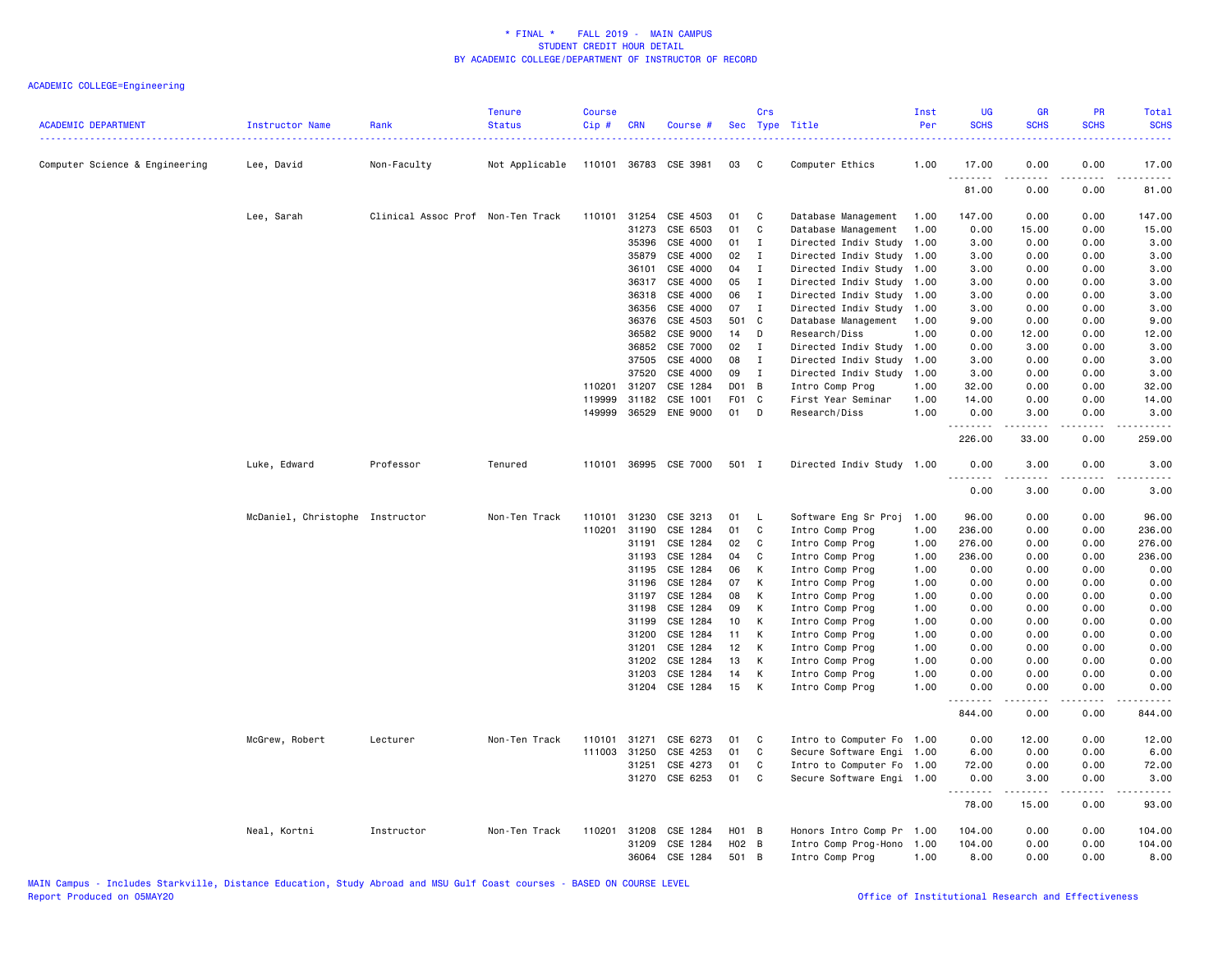| <b>ACADEMIC DEPARTMENT</b>     | Instructor Name | Rank                                             | <b>Tenure</b><br><b>Status</b> | <b>Course</b><br>Cip# | <b>CRN</b>     | Course #              |          | Crs                          | Sec Type Title                               | Inst<br>Per  | <b>UG</b><br><b>SCHS</b> | <b>GR</b><br><b>SCHS</b> | PR<br><b>SCHS</b> | Total<br><b>SCHS</b><br><u>.</u> |
|--------------------------------|-----------------|--------------------------------------------------|--------------------------------|-----------------------|----------------|-----------------------|----------|------------------------------|----------------------------------------------|--------------|--------------------------|--------------------------|-------------------|----------------------------------|
| Computer Science & Engineering | Neal, Kortni    | Instructor                                       | Non-Ten Track                  | 110701                | 31184          | CSE 1002              | 02       | C                            | Intro CSE                                    | 1.00         | 118.00                   | 0.00                     | 0.00              | 118.00                           |
|                                |                 |                                                  |                                |                       | 31231          | CSE 3324              | 01       | C                            | Dist Client/Server P 1.00                    |              | 220.00                   | 0.00                     | 0.00              | 220.00                           |
|                                |                 |                                                  |                                |                       | 31232          | CSE 3324              | 02       | К                            | Dist Client/Server P 1.00                    |              | 0.00                     | 0.00                     | 0.00              | 0.00                             |
|                                |                 |                                                  |                                |                       | 31233          | CSE 3324              | 03       | Κ                            | Dist Client/Server P 1.00                    |              | 0.00                     | 0.00                     | 0.00              | 0.00                             |
|                                |                 |                                                  |                                |                       | 31234          | CSE 3324              | 04       | К                            | Dist Client/Server P 1.00                    |              | 0.00                     | 0.00                     | 0.00              | 0.00                             |
|                                |                 |                                                  |                                |                       |                | 34862 CSE 3324        | 05       | C                            | Dist Client/Server P 1.00                    |              | 172.00<br>.              | 0.00<br>.                | 0.00<br>.         | 172.00<br><u>.</u>               |
|                                |                 |                                                  |                                |                       |                |                       |          |                              |                                              |              | 726.00                   | 0.00                     | 0.00              | 726.00                           |
|                                | Perkins, Andy   | Associate Professor Tenured                      |                                |                       | 110101 31235   | CSE 3813              | 01       | C                            | Intro to Formal Lang                         | 1.00         | 162.00                   | 0.00                     | 0.00              | 162.00                           |
|                                |                 |                                                  |                                |                       | 35907          | CSE 8000              | 12       | D                            | Research / Thesis                            | 1.00         | 0.00                     | 6.00                     | 0.00              | 6.00                             |
|                                |                 |                                                  |                                | 110201                | 31255          | CSE 4613              | 01       | C                            | Bio-computing                                | 1.00         | 39.00                    | 0.00                     | 0.00              | 39.00                            |
|                                |                 |                                                  |                                |                       |                | 31274 CSE 6613        | 01       | C                            | Bio-computing                                | 1.00         | 0.00<br><u>.</u>         | 39.00<br>$- - - - -$     | 0.00<br>.         | 39.00<br>.                       |
|                                |                 |                                                  |                                |                       |                |                       |          |                              |                                              |              | 201.00                   | 45.00                    | 0.00              | 246.00                           |
|                                | Popescu, George | Research Assist Pro Non-Ten Track                |                                |                       |                | 260202 37276 BCH 4000 | $12$ I   |                              | Directed Indiv Study 1.00                    |              | 4.00<br><u>.</u>         | 0.00<br>.                | 0.00<br>.         | 4.00<br>$\frac{1}{2}$            |
|                                |                 |                                                  |                                |                       |                |                       |          |                              |                                              |              | 4.00                     | 0.00                     | 0.00              | 4.00                             |
|                                | Rahimi, Shahram | Professor                                        | Tenured                        |                       | 110101 31282   | CSE 8011              | 01       | - S                          | Seminar                                      | 1.00         | 0.00                     | 1.00                     | 0.00              | 1.00                             |
|                                |                 |                                                  |                                |                       | 35908          | CSE 8000              | 13       | D                            | Research / Thesis                            | 1.00         | 0.00                     | 62.00                    | 0.00              | 62.00                            |
|                                |                 |                                                  |                                |                       | 35921          | CSE 9000              | 10       | D                            | Research/Diss                                | 1.00         | 0.00                     | 15.00                    | 0.00              | 15.00                            |
|                                |                 |                                                  |                                |                       | 36380          | CSE 4990              | 01       | C                            | Special Topic in CS                          | 1.00         | 63.00                    | 0.00                     | 0.00              | 63.00                            |
|                                |                 |                                                  |                                |                       | 36381          | CSE 6990              | 01       | C                            | Special Topic in CSE                         | 1.00         | 0.00                     | 66.00                    | 0.00              | 66.00                            |
|                                |                 |                                                  |                                |                       | 36998          | CSE 7000              | 04       | $\mathbf{I}$                 | Directed Indiv Study                         | 1.00         | 0.00                     | 3.00                     | 0.00              | 3.00                             |
|                                |                 |                                                  |                                |                       | 36999          | CSE 7000              | 05       | Ι                            | Directed Indiv Study 1.00                    |              | 0.00                     | 3.00                     | 0.00              | 3.00                             |
|                                |                 |                                                  |                                |                       | 37000          | CSE 7000              | 06       | $\mathbf{I}$                 | Directed Indiv Study 1.00                    |              | 0.00                     | 3.00                     | 0.00              | 3.00                             |
|                                |                 |                                                  |                                |                       | 37034          | CSE 7000<br>CSE 7000  | 07<br>08 | $\mathbf{I}$<br>$\mathbf{I}$ | Directed Indiv Study                         | 1.00         | 0.00                     | 3.00                     | 0.00              | 3.00                             |
|                                |                 |                                                  |                                |                       | 37054<br>37108 | CSE 7000              | 09       | $\mathbf{I}$                 | Directed Indiv Study<br>Directed Indiv Study | 1.00<br>1.00 | 0.00<br>0.00             | 3.00<br>3.00             | 0.00<br>0.00      | 3.00<br>3.00                     |
|                                |                 |                                                  |                                |                       | 37332          | CSE 7000              | 11       | $\mathbf{I}$                 | Directed Indiv Study                         | 1.00         | 0.00                     | 3.00                     | 0.00              | 3.00                             |
|                                |                 |                                                  |                                |                       | 37429          | CSE 8011              | 501 S    |                              | Seminar                                      | 1.00         | 0.00                     | 1.00                     | 0.00              | 1.00                             |
|                                |                 |                                                  |                                |                       |                |                       |          |                              |                                              |              | .                        | .                        | .                 | .                                |
|                                |                 |                                                  |                                |                       |                |                       |          |                              |                                              |              | 63.00                    | 166.00                   | 0.00              | 229.00                           |
|                                |                 | Ramkumar, Mahalingam Associate Professor Tenured |                                | 110101                | 31258          | CSE 4733              | 01       | C                            | Operating Systems I                          | 1.00         | 150.00                   | 0.00                     | 0.00              | 150.00                           |
|                                |                 |                                                  |                                |                       | 31277          | CSE 6733              | 01       | C                            | Operating Systems I                          | 1.00         | 0.00                     | 3.00                     | 0.00              | 3.00                             |
|                                |                 |                                                  |                                |                       | 35922          | CSE 9000              | 11       | D                            | Research/Diss                                | 1.00         | 0.00                     | 24.00                    | 0.00              | 24.00                            |
|                                |                 |                                                  |                                | 110901                |                | 31302 CSE 8743        | 01       | C                            | Advanced Network Sec                         | 1.00         | 0.00<br><u>.</u>         | 18.00                    | 0.00              | 18.00<br>.                       |
|                                |                 |                                                  |                                |                       |                |                       |          |                              |                                              |              | 150.00                   | 45.00                    | 0.00              | 195.00                           |
|                                | Ritter, Thomas  | Non-Faculty                                      | Not Applicable                 |                       |                | 110101 36787 CSE 4733 | 02       | C                            | Operating Systems I                          | 1.00         | 102.00                   | 0.00                     | 0.00              | 102.00                           |
|                                |                 |                                                  |                                |                       |                | 36788 CSE 6733        | 02       | C                            | Operating Systems I                          | 1.00         | 0.00                     | 6.00                     | 0.00              | 6.00                             |
|                                |                 |                                                  |                                |                       |                |                       |          |                              |                                              |              | <u>.</u><br>102.00       | .<br>6.00                | .<br>0.00         | .<br>108.00                      |
|                                | Swan, John      | Professor                                        | Tenured                        |                       | 110101 31257   | CSE 4713              | 01       | C                            | Prog Languages                               | 1.00         | 105.00                   | 0.00                     | 0.00              | 105.00                           |
|                                |                 |                                                  |                                |                       | 31276          | CSE 6713              | 01       | C                            | Prog Languages                               | 1.00         | 0.00                     | 27.00                    | 0.00              | 27.00                            |
|                                |                 |                                                  |                                |                       | 35910          | CSE 8000              | 15       | D                            | Research / Thesis                            | 1.00         | 0.00                     | 39.00                    | 0.00              | 39.00                            |
|                                |                 |                                                  |                                |                       | 35923          | CSE 9000              | 12       | D                            | Research/Diss                                | 1.00         | 0.00                     | 9.00                     | 0.00              | 9.00                             |
|                                |                 |                                                  |                                |                       | 36375          | CSE 4713              | 501 C    |                              | Prog Languages                               | 1.00         | 3.00                     | 0.00                     | 0.00              | 3.00                             |
|                                |                 |                                                  |                                |                       | 36933          | CSE 7000              | 03       | $\mathbf{I}$                 | Directed Indiv Study                         | 1.00         | 0.00                     | 3.00                     | 0.00              | 3.00                             |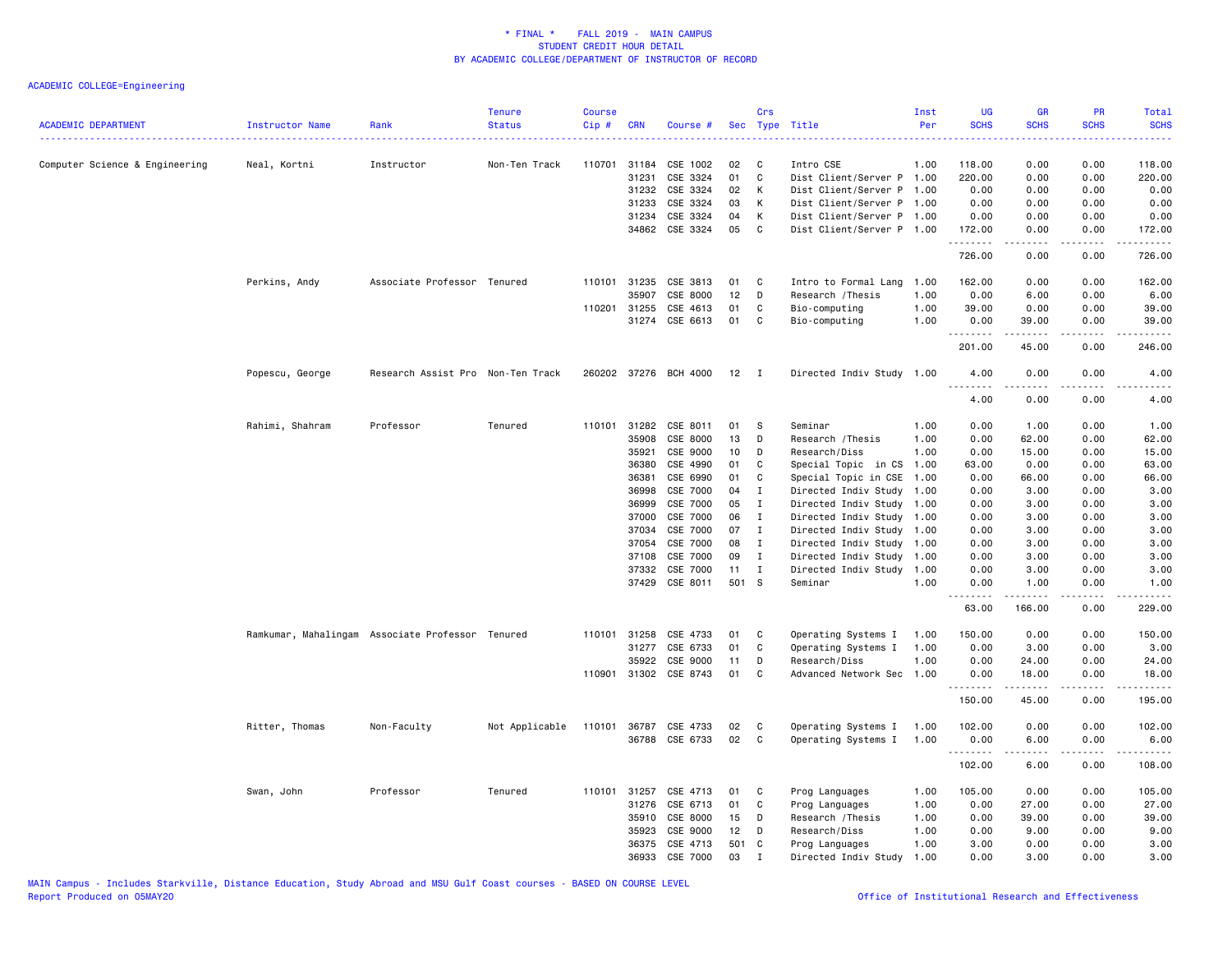| <b>ACADEMIC DEPARTMENT</b>            | Instructor Name | Rank                          | <b>Tenure</b><br><b>Status</b> | <b>Course</b><br>Cip# | <b>CRN</b> | Course #       |    | Crs | Sec Type Title      | Inst<br>Per | <b>UG</b><br><b>SCHS</b> | <b>GR</b><br><b>SCHS</b> | <b>PR</b><br><b>SCHS</b> | Total<br><b>SCHS</b> |
|---------------------------------------|-----------------|-------------------------------|--------------------------------|-----------------------|------------|----------------|----|-----|---------------------|-------------|--------------------------|--------------------------|--------------------------|----------------------|
|                                       |                 |                               |                                |                       |            |                |    |     |                     |             |                          |                          |                          | .                    |
|                                       |                 |                               |                                |                       |            |                |    |     |                     |             | 108.00                   | 78.00                    | .<br>0.00                | .<br>186.00          |
| Computer Science & Engineering        | Wang, Shaowei   | Assistant Professor Ten Track |                                | 110101                |            | 36892 CSE 4833 | 02 | - C | Intro to Algorithms | 1.00        | 69.00                    | 0.00                     | 0.00                     | 69.00                |
|                                       |                 |                               |                                |                       |            | 36893 CSE 6833 | 02 | C.  | Intro to Algorithms | 1.00        | 0.00<br>---------        | 6.00                     | 0.00<br>$- - - -$        | 6.00                 |
|                                       |                 |                               |                                |                       |            |                |    |     |                     |             | 69.00                    | 6.00                     | 0.00                     | 75.00                |
|                                       | Young, Maxwell  | Assistant Professor Ten Track |                                | 110101                | 31239      | CSE 4153       | 01 | - C | Data Comm Networks  | 1.00        | 108.00                   | 0.00                     | 0.00                     | 108.00               |
|                                       |                 |                               |                                |                       | 31262      | CSE 6153       | 01 | - C | Data Comm Networks  | 1.00        | 0.00                     | 3.00                     | 0.00                     | 3.00                 |
|                                       |                 |                               |                                |                       | 35911      | CSE 8000       | 16 | - D | Research /Thesis    | 1.00        | 0.00                     | 9.00                     | 0.00                     | 9.00                 |
|                                       |                 |                               |                                |                       | 35924      | CSE 9000       | 13 | D   | Research/Diss       | 1.00        | 0.00                     | 12.00                    | 0.00                     | 12.00                |
|                                       |                 |                               |                                |                       | 36750      | CSE 4153       | 02 | - C | Data Comm Networks  | 1.00        | 27.00                    | 0.00                     | 0.00                     | 27.00                |
|                                       |                 |                               |                                |                       | 36751      | CSE 6153       | 02 | - C | Data Comm Networks  | 1.00        | 0.00                     | 18.00                    | 0.00                     | 18.00                |
|                                       |                 |                               |                                | 141001                | 31547      | ECE 4833       | 01 | - C | Data Comm Networks  | 1.00        | 63.00                    | 0.00                     | 0.00                     | 63.00                |
|                                       |                 |                               |                                |                       | 31561      | ECE 6833       | 01 | - C | Data Comm Networks  | 1.00        | 0.00                     | 3.00                     | 0.00                     | 3.00                 |
|                                       |                 |                               |                                |                       | 36752      | ECE 4833       | 02 | - C | Data Comm Networks  | 1.00        | 18.00                    | 0.00                     | 0.00                     | 18.00                |
|                                       |                 |                               |                                |                       |            | 36753 ECE 6833 | 02 | - C | Data Comm Networks  | 1.00        | 0.00<br>--------         | 12.00<br>.               | 0.00<br>.                | 12.00                |
|                                       |                 |                               |                                |                       |            |                |    |     |                     |             | 216.00                   | 57.00                    | 0.00                     | 273.00               |
| ====================================  |                 |                               |                                |                       |            |                |    |     |                     |             | ========                 | ========                 | ========                 | ==========           |
| Computer Science & Engineering        |                 |                               |                                |                       |            |                |    |     |                     |             | 5806.00                  | 880,00                   | 0.00                     | 6686,00              |
| ===================================== |                 |                               |                                |                       |            |                |    |     |                     |             | ========                 | --------                 | eeeeeee                  | eessesses            |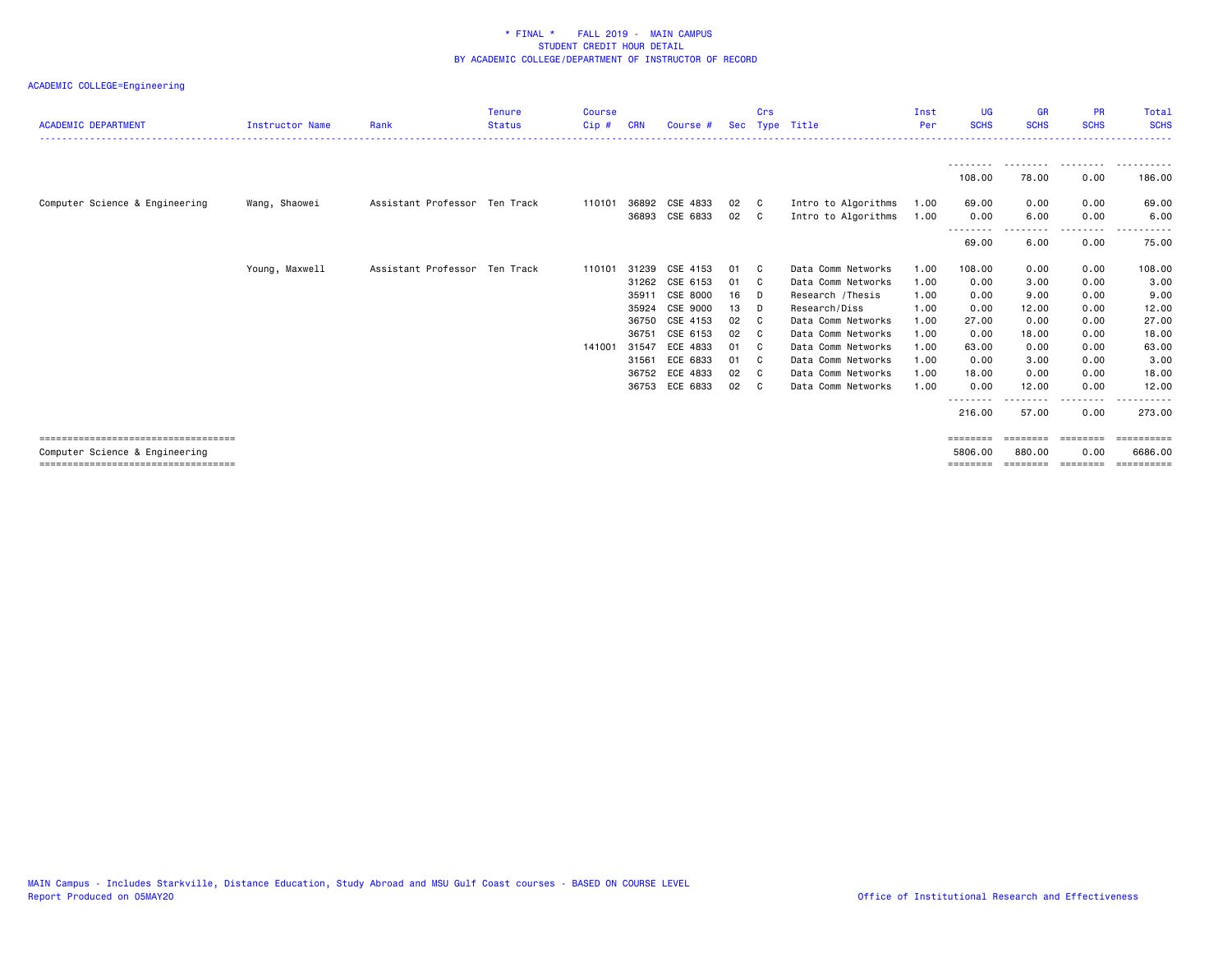| <b>ACADEMIC DEPARTMENT</b><br>------------------------------------ | Instructor Name   | Rank                              | <b>Tenure</b><br><b>Status</b> | <b>Course</b><br>Cip# | <b>CRN</b>     | Course #              |                | Crs<br>Sec Type Title |                                  | Inst<br>Per<br>. | <b>UG</b><br><b>SCHS</b><br>---- | <b>GR</b><br><b>SCHS</b>                                                                                                                                      | PR<br><b>SCHS</b>                   | Total<br><b>SCHS</b><br>.                                                                                                                                     |
|--------------------------------------------------------------------|-------------------|-----------------------------------|--------------------------------|-----------------------|----------------|-----------------------|----------------|-----------------------|----------------------------------|------------------|----------------------------------|---------------------------------------------------------------------------------------------------------------------------------------------------------------|-------------------------------------|---------------------------------------------------------------------------------------------------------------------------------------------------------------|
| Electrical & Computer Engineering                                  | Ball, John        | Associate Professor Tenured       |                                | 141001                | 34420          | ECE 8000              | 503 D          |                       | Research/Thesis                  | 1.00             | 0.00                             | 3.00                                                                                                                                                          | 0.00                                | 3.00                                                                                                                                                          |
|                                                                    |                   |                                   |                                |                       | 34439          | ECE 9000              | 503            | D                     | Research/Diss                    | 1.00             | 0.00                             | 9.00                                                                                                                                                          | 0.00                                | 9.00                                                                                                                                                          |
|                                                                    |                   |                                   |                                |                       | 34896          | ECE 4433              | 01             | C                     | Introduction to Rada             | 1.00             | 72.00                            | 0.00                                                                                                                                                          | 0.00                                | 72.00                                                                                                                                                         |
|                                                                    |                   |                                   |                                |                       | 34897          | ECE 6433              | 01             | C                     | Introduction to Rada             | 1.00             | 0.00                             | 39.00                                                                                                                                                         | 0.00                                | 39.00                                                                                                                                                         |
|                                                                    |                   |                                   |                                |                       | 35226          | ECE 4433              | 601 C          |                       | Introduction to Rada             | 1.00             | 18.00                            | 0.00                                                                                                                                                          | 0.00                                | 18.00                                                                                                                                                         |
|                                                                    |                   |                                   |                                |                       | 35506          | ECE 6433              | 501 C          |                       | Introduction to Rada             | 1.00             | 0.00                             | 21.00                                                                                                                                                         | 0.00                                | 21.00                                                                                                                                                         |
|                                                                    |                   |                                   |                                |                       | 35666          | ECE 9000              | 01             | D                     | Research/Diss                    | 1.00             | 0.00                             | 45.00                                                                                                                                                         | 0.00                                | 45.00                                                                                                                                                         |
|                                                                    |                   |                                   |                                |                       | 35685          | ECE 8000              | 01             | D                     | Research/Thesis                  | 1.00             | 0.00<br><u>.</u>                 | 21.00<br>$- - - -$                                                                                                                                            | 0.00<br>$\sim$ $\sim$ $\sim$ $\sim$ | 21.00<br>.                                                                                                                                                    |
|                                                                    |                   |                                   |                                |                       |                |                       |                |                       |                                  |                  | 90.00                            | 138.00                                                                                                                                                        | 0.00                                | 228.00                                                                                                                                                        |
|                                                                    | Choi, Seungdeog   | Associate Professor Tenured       |                                | 141001                | 31491          | ECE 3614              | 01             | C                     | Fundamentals of Ener             | 1.00             | 160.00                           | 0.00                                                                                                                                                          | 0.00                                | 160.00                                                                                                                                                        |
|                                                                    |                   |                                   |                                |                       | 31492          | ECE 3614              | 02             | K                     | Fundamentals of Ener             | 1.00             | 0.00                             | 0.00                                                                                                                                                          | 0.00                                | 0.00                                                                                                                                                          |
|                                                                    |                   |                                   |                                |                       | 31493          | ECE 3614              | 03             | К                     | Fundamentals of Ener             | 1.00             | 0.00                             | 0.00                                                                                                                                                          | 0.00                                | 0.00                                                                                                                                                          |
|                                                                    |                   |                                   |                                |                       | 31494          | ECE 3614              | 04             | Κ                     | Fundamentals of Ener             | 1.00             | 0.00                             | 0.00                                                                                                                                                          | 0.00                                | 0.00                                                                                                                                                          |
|                                                                    |                   |                                   |                                |                       | 31495          | ECE 3614              | 05             | К                     | Fundamentals of Ener             | 1.00             | 0.00                             | 0.00                                                                                                                                                          | 0.00                                | 0.00                                                                                                                                                          |
|                                                                    |                   |                                   |                                |                       | 31496          | ECE 3614              | 06             | К                     | Fundamentals of Ener             | 1.00             | 0.00                             | 0.00                                                                                                                                                          | 0.00                                | 0.00                                                                                                                                                          |
|                                                                    |                   |                                   |                                |                       | 31498          | ECE 3614              | 08             | К                     | Fundamentals of Ener             | 1.00             | 0.00                             | 0.00                                                                                                                                                          | 0.00                                | 0.00                                                                                                                                                          |
|                                                                    |                   |                                   |                                |                       | 31499          | ECE 3614              | 09             | К                     | Fundamentals of Ener             | 1.00             | 0.00                             | 0.00                                                                                                                                                          | 0.00                                | 0.00                                                                                                                                                          |
|                                                                    |                   |                                   |                                |                       | 35662<br>35665 | ECE 9000<br>ECE 8000  | 502 D<br>502 D |                       | Research/Diss<br>Research/Thesis | 1.00<br>1.00     | 0.00<br>0.00                     | 13.00<br>3.00                                                                                                                                                 | 0.00<br>0.00                        | 13.00<br>3.00                                                                                                                                                 |
|                                                                    |                   |                                   |                                |                       | 35667          | ECE 9000              | 02             | D                     | Research/Diss                    | 1.00             | 0.00                             | 24.00                                                                                                                                                         | 0.00                                | 24.00                                                                                                                                                         |
|                                                                    |                   |                                   |                                |                       |                |                       |                |                       |                                  |                  | .<br>160.00                      | $\frac{1}{2} \left( \frac{1}{2} \right) \left( \frac{1}{2} \right) \left( \frac{1}{2} \right) \left( \frac{1}{2} \right) \left( \frac{1}{2} \right)$<br>40.00 | $\sim$ $\sim$ $\sim$ $\sim$<br>0.00 | .<br>200.00                                                                                                                                                   |
|                                                                    | Dabbiru, Lalitha  | Research Assist Pro Non-Ten Track |                                | 141001                | 31485          | ECE 3434              | 01             | C                     | Adv Electronic Circu             | 1.00             | 168.00                           | 0.00                                                                                                                                                          | 0.00                                | 168.00                                                                                                                                                        |
|                                                                    |                   |                                   |                                |                       | 31486          | ECE 3434              | 02             | K                     | Adv Electronic Circu             | 1.00             | 0.00                             | 0.00                                                                                                                                                          | 0.00                                | 0.00                                                                                                                                                          |
|                                                                    |                   |                                   |                                |                       | 31487          | ECE 3434              | 03             | К                     | Adv Electronic Circu             | 1.00             | 0.00                             | 0.00                                                                                                                                                          | 0.00                                | 0.00                                                                                                                                                          |
|                                                                    |                   |                                   |                                |                       | 31488          | ECE 3434              | 04             | К                     | Adv Electronic Circu             | 1.00             | 0.00                             | 0.00                                                                                                                                                          | 0.00                                | 0.00                                                                                                                                                          |
|                                                                    |                   |                                   |                                |                       | 34883          | ECE 3434              | 06             | K                     | Adv Electronic Circu 1.00        |                  | 0.00                             | 0.00                                                                                                                                                          | 0.00                                | 0.00                                                                                                                                                          |
|                                                                    |                   |                                   |                                |                       |                |                       |                |                       |                                  |                  | .<br>168.00                      | .<br>0.00                                                                                                                                                     | .<br>0.00                           | .<br>168.00                                                                                                                                                   |
|                                                                    | Donohoe, John     | Professor                         | Tenured                        | 141001                | 31470          | ECE 3323              | 01             | C                     | Electromagnetics II              | 1.00             | 66.00                            | 0.00                                                                                                                                                          | 0.00                                | 66.00                                                                                                                                                         |
|                                                                    |                   |                                   |                                |                       | 34441          | ECE 9000              | 505            | D                     | Research/Diss                    | 1.00             | 0.00                             | 6.00                                                                                                                                                          | 0.00                                | 6.00                                                                                                                                                          |
|                                                                    |                   |                                   |                                |                       |                | 35668 ECE 9000        | 03             | D                     | Research/Diss                    | 1.00             | 0.00<br>.                        | 14.00<br>$\sim$ 200 $\sim$ 200                                                                                                                                | 0.00<br>.                           | 14.00<br>$\frac{1}{2} \left( \frac{1}{2} \right) \left( \frac{1}{2} \right) \left( \frac{1}{2} \right) \left( \frac{1}{2} \right) \left( \frac{1}{2} \right)$ |
|                                                                    |                   |                                   |                                |                       |                |                       |                |                       |                                  |                  | 66.00                            | 20.00                                                                                                                                                         | 0.00                                | 86.00                                                                                                                                                         |
|                                                                    | Du, Qian          | Professor                         | Tenured                        | 140901                | 31565          | ECE 8473              | 01             | $\mathbf{C}$          | Digital Image Proces             | 1.00             | 0.00                             | 36.00                                                                                                                                                         | 0.00                                | 36.00                                                                                                                                                         |
|                                                                    |                   |                                   |                                |                       | 35504          | ECE 8473              | 501 C          |                       | Digital Image Proces             | 1.00             | 0.00                             | 30.00                                                                                                                                                         | 0.00                                | 30.00                                                                                                                                                         |
|                                                                    |                   |                                   |                                | 141001                | 34423          | ECE 8000              | 506 D          |                       | Research/Thesis                  | 1.00             | 0.00                             | 1.00                                                                                                                                                          | 0.00                                | 1.00                                                                                                                                                          |
|                                                                    |                   |                                   |                                |                       | 34442          | ECE 9000              | 506 D          |                       | Research/Diss                    | 1.00             | 0.00                             | 6.00                                                                                                                                                          | 0.00                                | 6.00                                                                                                                                                          |
|                                                                    |                   |                                   |                                |                       | 35669          | ECE 9000              | 04             | D                     | Research/Diss                    | 1.00             | 0.00<br>----                     | 20.00<br>-----                                                                                                                                                | 0.00<br>$\frac{1}{2}$               | 20.00<br>$\frac{1}{2}$                                                                                                                                        |
|                                                                    |                   |                                   |                                |                       |                |                       |                |                       |                                  |                  | 0.00                             | 93.00                                                                                                                                                         | 0.00                                | 93.00                                                                                                                                                         |
|                                                                    | Follett, Randolph | Associate Professor Tenured       |                                | 140201                | 30417          | ASE 1501              | 01             | E                     | Design Competition               | 0.50             | 2.50                             | 0.00                                                                                                                                                          | 0.00                                | 2.50                                                                                                                                                          |
|                                                                    |                   |                                   |                                | 141001                | 35670          | ECE 9000              | 05             | D                     | Research/Diss                    | 1.00             | 0.00                             | 4.00                                                                                                                                                          | 0.00                                | 4.00                                                                                                                                                          |
|                                                                    |                   |                                   |                                |                       |                | 35689 ECE 8000        | 05             | D                     | Research/Thesis                  | 1.00             | 0.00<br>.                        | 1.00<br>-----                                                                                                                                                 | 0.00<br>.                           | 1.00<br>-----                                                                                                                                                 |
|                                                                    |                   |                                   |                                |                       |                |                       |                |                       |                                  |                  | 2.50                             | 5.00                                                                                                                                                          | 0.00                                | 7.50                                                                                                                                                          |
|                                                                    | Fowler, James     | Professor                         | Tenured                        |                       |                | 141001 35690 ECE 8000 | 06             | D                     | Research/Thesis                  | 1.00             | 0.00                             | 7.00                                                                                                                                                          | 0.00                                | 7.00                                                                                                                                                          |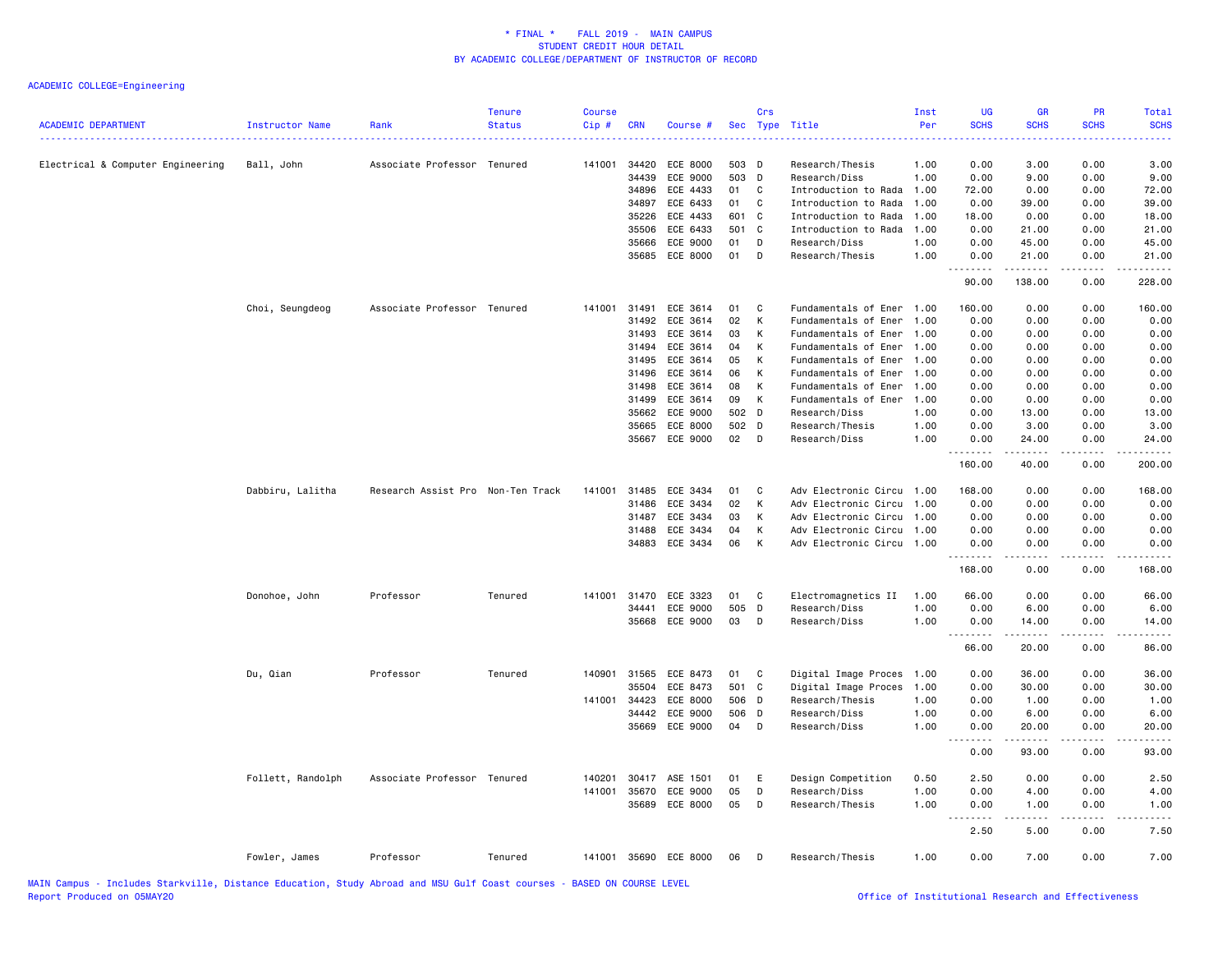| <b>ACADEMIC DEPARTMENT</b>        | Instructor Name | Rank                              | <b>Tenure</b><br><b>Status</b> | <b>Course</b><br>Cip# | <b>CRN</b>     | Course #              |          | Crs          | Sec Type Title<br><u>.</u>         | Inst<br>Per  | <b>UG</b><br><b>SCHS</b> | <b>GR</b><br><b>SCHS</b> | <b>PR</b><br><b>SCHS</b> | Total<br><b>SCHS</b> |
|-----------------------------------|-----------------|-----------------------------------|--------------------------------|-----------------------|----------------|-----------------------|----------|--------------|------------------------------------|--------------|--------------------------|--------------------------|--------------------------|----------------------|
|                                   |                 |                                   |                                |                       |                |                       |          |              |                                    |              | <u>.</u>                 | ------                   | .                        |                      |
|                                   |                 |                                   |                                |                       |                |                       |          |              |                                    |              | 0.00                     | 7.00                     | 0.00                     | 7.00                 |
| Electrical & Computer Engineering | Fu, Yong        | Professor                         | Tenured                        | 141001                | 31536          | ECE 4613              | 01       | C.           | Pwr Transmission Sys 1.00          |              | 87.00                    | 0.00                     | 0.00                     | 87.00                |
|                                   |                 |                                   |                                |                       | 31551          | ECE 6613              | 01       | C            | Pwr Transmission Sys 1.00          |              | 0.00                     | 18.00                    | 0.00                     | 18.00                |
|                                   |                 |                                   |                                |                       | 34417          | ECE 6613              | 501 C    |              | Pwr Transmission Sys 1.00          |              | 0.00                     | 9.00                     | 0.00                     | 9.00                 |
|                                   |                 |                                   |                                |                       | 34445          | ECE 9000              | 509 D    |              | Research/Diss                      | 1.00         | 0.00                     | 2.00                     | 0.00                     | 2.00                 |
|                                   |                 |                                   |                                |                       | 34786          | ECE 4613              | 601 C    |              | Pwr Transmission Sys 1.00          |              | 18.00                    | 0.00                     | 0.00                     | 18.00                |
|                                   |                 |                                   |                                |                       | 35232          | ECE 6613              | 601 C    |              | Pwr Transmission Sys 1.00          |              | 0.00                     | 3.00                     | 0.00                     | 3.00                 |
|                                   |                 |                                   |                                |                       | 35672          | ECE 9000              | 07       | D            | Research/Diss                      | 1.00         | 0.00                     | 28.00                    | 0.00                     | 28.00                |
|                                   |                 |                                   |                                |                       | 35691          | ECE 8000              | 07       | D            | Research/Thesis                    | 1.00         | 0.00<br>.                | 7.00                     | 0.00                     | 7.00                 |
|                                   |                 |                                   |                                |                       |                |                       |          |              |                                    |              | 105.00                   | 67.00                    | 0.00                     | 172.00               |
|                                   | Gholson, Norman | Lecturer                          | Non-Ten Track                  |                       |                | 141001 34774 ECE 3313 | 601 C    |              | Electromagnetics I                 | 1.00         | 30.00<br>.               | 0.00                     | 0.00                     | 30.00                |
|                                   |                 |                                   |                                |                       |                |                       |          |              |                                    |              | 30.00                    | 0.00                     | 0.00                     | 30.00                |
|                                   | Green, Ryan     | Assistant Professor Ten Track     |                                |                       |                | 141001 31469 ECE 3313 | 01       | $\mathbf{C}$ | Electromagnetics I                 | 1.00         | 144.00<br>.              | 0.00<br>$- - - - -$      | 0.00<br>.                | 144.00<br>.          |
|                                   |                 |                                   |                                |                       |                |                       |          |              |                                    |              | 144.00                   | 0.00                     | 0.00                     | 144.00               |
|                                   | Gurbuz, Ali     | Assistant Professor Ten Track     |                                | 141001                | 31563          | ECE 8433              | 01       | C            | Statistical Signal P 1.00          |              | 0.00                     | 60.00                    | 0.00                     | 60.00                |
|                                   |                 |                                   |                                |                       | 35673          | ECE 9000              | 08       | D            | Research/Diss                      | 1.00         | 0.00                     | 10.00                    | 0.00                     | 10.00                |
|                                   |                 |                                   |                                |                       | 35692          | ECE 8000              | 08       | D            | Research/Thesis                    | 1.00         | 0.00                     | 12.00                    | 0.00                     | 12.00                |
|                                   |                 |                                   |                                |                       | 36851          | ECE 8433              | 501 C    |              | Statistical Signal P 1.00          |              | 0.00                     | 12.00                    | 0.00                     | 12.00                |
|                                   |                 |                                   |                                |                       | 36957          | ECE 7000              | 03       | $\mathbf{I}$ | Directed Indiv Study 1.00          |              | 0.00<br>.                | 3.00<br>.                | 0.00<br>.                | 3.00<br>.            |
|                                   |                 |                                   |                                |                       |                |                       |          |              |                                    |              | 0.00                     | 97.00                    | 0.00                     | 97.00                |
|                                   | Iqbal, Umar     | Clinical Assist Pro Non-Ten Track |                                | 141001                | 34773          | ECE 3213              | 601 C    |              | Solid State Electron 1.00          |              | 27.00                    | 0.00                     | 0.00                     | 27.00                |
|                                   |                 |                                   |                                |                       | 34776          | ECE 3434              | 601 C    |              | Adv Electronic Circu 1.00          |              | 40.00                    | 0.00                     | 0.00                     | 40.00                |
|                                   |                 |                                   |                                |                       | 34777          | ECE 3434              | 602 K    |              | Adv Electronic Circu 1.00          |              | 0.00                     | 0.00                     | 0.00                     | 0.00                 |
|                                   |                 |                                   |                                |                       | 34779          | ECE 3443              | 601 C    |              | Signals and Systems                | 1.00         | 27.00<br>.               | 0.00<br>د د د د د        | 0.00<br>.                | 27.00<br>.           |
|                                   |                 |                                   |                                |                       |                |                       |          |              |                                    |              | 94.00                    | 0.00                     | 0.00                     | 94.00                |
|                                   | Jones, Bryan    | Associate Professor Tenured       |                                |                       | 141001 31516   | ECE 3724              | 01       | C            | Microprocessors                    | 0.99         | 253.44                   | 0.00                     | 0.00                     | 253.44               |
|                                   |                 |                                   |                                |                       | 31517          | ECE 3724              | 02       | C            | Microprocessors                    | 0.01         | 2.76                     | 0.00                     | 0.00                     | 2.76                 |
|                                   |                 |                                   |                                |                       | 31518          | ECE 3724              | 03       | К            | Microprocessors                    | 1.00         | 0.00                     | 0.00                     | 0.00                     | 0.00                 |
|                                   |                 |                                   |                                |                       | 31519          | ECE 3724              | 04       | К            | Microprocessors                    | 1.00         | 0.00                     | 0.00                     | 0.00                     | 0.00                 |
|                                   |                 |                                   |                                |                       | 31520          | ECE 3724              | 05       | К            | Microprocessors                    | 1.00         | 0.00                     | 0.00                     | 0.00                     | 0.00                 |
|                                   |                 |                                   |                                |                       | 31521          | ECE 3724              | 06       | К            | Microprocessors                    | 1.00         | 0.00                     | 0.00                     | 0.00                     | 0.00                 |
|                                   |                 |                                   |                                |                       | 31522<br>31523 | ECE 3724<br>ECE 3724  | 07<br>08 | К<br>к       | Microprocessors                    | 1.00         | 0.00<br>0.00             | 0.00                     | 0.00<br>0.00             | 0.00                 |
|                                   |                 |                                   |                                |                       | 31524          | ECE 3724              | 09       | К            | Microprocessors                    | 1.00         | 0.00                     | 0.00                     | 0.00                     | 0.00<br>0.00         |
|                                   |                 |                                   |                                |                       | 31525          | ECE 3724              | 10       | К            | Microprocessors<br>Microprocessors | 1.00<br>1.00 | 0.00                     | 0.00<br>0.00             | 0.00                     | 0.00                 |
|                                   |                 |                                   |                                |                       | 31527          | ECE 3724              | 12       | к            | Microprocessors                    | 1.00         | 0.00                     | 0.00                     | 0.00                     | 0.00                 |
|                                   |                 |                                   |                                |                       | 31529          | ECE 3724              | 14       | к            | Microprocessors                    | 1.00         | 0.00                     | 0.00                     | 0.00                     | 0.00                 |
|                                   |                 |                                   |                                |                       | 31532          | ECE 4512              | 01       | В            | EE Design I                        | 1.00         | 68.00                    | 0.00                     | 0.00                     | 68.00                |
|                                   |                 |                                   |                                |                       | 31534          | ECE 4532              | 01       | В            | CPE Design I                       | 1.00         | 44.00                    | 0.00                     | 0.00                     | 44.00                |
|                                   |                 |                                   |                                |                       | 34890          | ECE 3724              | 17       | К            | Microprocessors                    | 1.00         | 0.00                     | 0.00                     | 0.00                     | 0.00                 |
|                                   |                 |                                   |                                |                       | 34891          | ECE 3724              | 18       | К            | Microprocessors                    | 1.00         | 0.00                     | 0.00                     | 0.00                     | 0.00                 |
|                                   |                 |                                   |                                |                       | 34892          | ECE 3724              | 19       | K            | Microprocessors                    | 1.00         | 0.00                     | 0.00                     | 0.00                     | 0.00                 |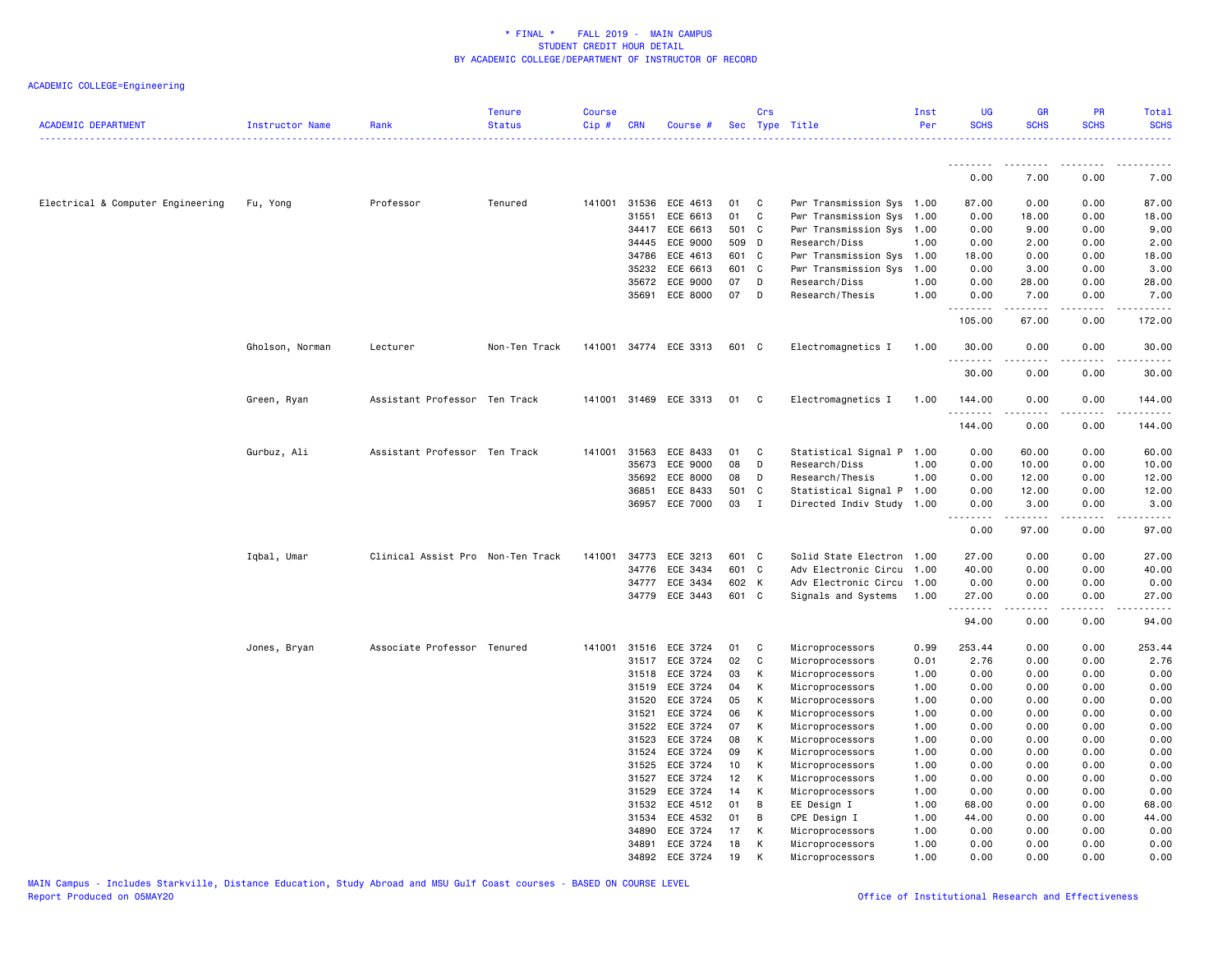| <b>ACADEMIC DEPARTMENT</b>        | Instructor Name     | Rank                                                   | <b>Tenure</b><br><b>Status</b> | <b>Course</b><br>Cip# | <b>CRN</b> | Course #                   |          | Crs<br>Sec Type Title |                                                        | Inst<br>Per | UG<br><b>SCHS</b>  | <b>GR</b><br><b>SCHS</b>                                                                                                                                     | PR<br><b>SCHS</b> | Total<br><b>SCHS</b>    |
|-----------------------------------|---------------------|--------------------------------------------------------|--------------------------------|-----------------------|------------|----------------------------|----------|-----------------------|--------------------------------------------------------|-------------|--------------------|--------------------------------------------------------------------------------------------------------------------------------------------------------------|-------------------|-------------------------|
|                                   |                     |                                                        |                                |                       |            |                            |          |                       |                                                        |             | <u>.</u><br>368.20 | 0.00                                                                                                                                                         | 0.00              | 368.20                  |
|                                   |                     |                                                        |                                |                       |            |                            |          |                       |                                                        |             |                    |                                                                                                                                                              |                   |                         |
| Electrical & Computer Engineering |                     | Karimi-Ghartemani, M Associate Professor Tenured       |                                |                       |            | 141001 31548 ECE 4913      | 01       | C.                    | Feedback Con Sys I                                     | 1.00        | 18.00              | 0.00                                                                                                                                                         | 0.00              | 18.00                   |
|                                   |                     |                                                        |                                |                       | 31562      | ECE 6913                   | 01       | C                     | Fdbk Con Sys I                                         | 1.00        | 0.00               | 18.00                                                                                                                                                        | 0.00              | 18.00                   |
|                                   |                     |                                                        |                                |                       | 31568      | ECE 8923                   | 01       | C                     | Non-Linear Con Sys                                     | 1.00        | 0.00               | 33.00                                                                                                                                                        | 0.00              | 33.00                   |
|                                   |                     |                                                        |                                |                       | 34436      | ECE 8923                   |          | 501 C                 | Non-Linear Con Sys                                     | 1.00        | 0.00               | 18.00                                                                                                                                                        | 0.00              | 18.00                   |
|                                   |                     |                                                        |                                |                       | 34447      | ECE 9000                   | 511 D    |                       | Research/Diss                                          | 1.00        | 0.00               | 1.00                                                                                                                                                         | 0.00              | 1.00                    |
|                                   |                     |                                                        |                                |                       | 35675      | ECE 9000                   | 10       | D                     | Research/Diss                                          | 1.00        | 0.00               | 66.00                                                                                                                                                        | 0.00              | 66.00                   |
|                                   |                     |                                                        |                                |                       | 36955      | ECE 7000                   | 01       | $\mathbf I$           | Directed Indiv Study                                   | 1.00        | 0.00<br>.          | 3.00<br>1.1.1.1.1                                                                                                                                            | 0.00<br>.         | 3.00<br>.               |
|                                   |                     |                                                        |                                |                       |            |                            |          |                       |                                                        |             | 18.00              | 139.00                                                                                                                                                       | 0.00              | 157.00                  |
|                                   | Koshka, Yaroslav    | Professor                                              | Tenured                        | 141001                | 31468      | ECE 3213                   | 01       | C                     | Solid State Electron                                   | 1.00        | 72.00              | 0.00                                                                                                                                                         | 0.00              | 72.00                   |
|                                   |                     |                                                        |                                |                       | 31533      | ECE 4522                   | 01       | B                     | EE Design II                                           | 1.00        | 40.00              | 0.00                                                                                                                                                         | 0.00              | 40.00                   |
|                                   |                     |                                                        |                                |                       | 31535      | ECE 4542                   | 01       | В                     | CPE Design II                                          | 1.00        | 14.00              | 0.00                                                                                                                                                         | 0.00              | 14.00                   |
|                                   |                     |                                                        |                                |                       | 34448      | ECE 9000                   |          | 512 D                 | Research/Diss                                          | 1.00        | 0.00               | 6.00                                                                                                                                                         | 0.00              | 6.00                    |
|                                   |                     |                                                        |                                |                       | 35695      | ECE 8000                   | 11       | D                     | Research/Thesis                                        | 1.00        | 0.00               | 1.00                                                                                                                                                         | 0.00              | 1.00                    |
|                                   |                     |                                                        |                                |                       | 35822      | ECE 6990                   | 01       | C                     | Special Topic in ECE                                   | 0.50        | 0.00               | 9.00                                                                                                                                                         | 0.00              | 9.00                    |
|                                   |                     |                                                        |                                |                       | 36959      | ECE 7000                   | 04       | Ι.                    | Directed Indiv Study                                   | 1.00        | 0.00               | 3.00                                                                                                                                                         | 0.00              | 3.00                    |
|                                   |                     |                                                        |                                | 400899                | 35815      | PH 6990                    | 01       | C                     | Special Topic In PH                                    | 0.25        | 0.00<br><u>.</u>   | 1.50<br>$\frac{1}{2} \left( \frac{1}{2} \right) \left( \frac{1}{2} \right) \left( \frac{1}{2} \right) \left( \frac{1}{2} \right) \left( \frac{1}{2} \right)$ | 0.00<br>.         | 1.50<br>.               |
|                                   |                     |                                                        |                                |                       |            |                            |          |                       |                                                        |             | 126.00             | 20.50                                                                                                                                                        | 0.00              | 146.50                  |
|                                   |                     | Kulandaivelu Govinda Research Assist Pro Non-Ten Track |                                | 141001                | 31473      | ECE 3424                   | 01       | C                     | Intm Electronic Circ                                   | 1.00        | 204.00             | 0.00                                                                                                                                                         | 0.00              | 204.00                  |
|                                   |                     |                                                        |                                |                       | 31475      | ECE 3424                   | 03       | K                     | Intm Electronic Circ                                   | 1.00        | 0.00               | 0.00                                                                                                                                                         | 0.00              | 0.00                    |
|                                   |                     |                                                        |                                |                       | 31478      | ECE 3424                   | 06       | K                     | Intm Electronic Circ 1.00                              |             | 0.00               | 0.00                                                                                                                                                         | 0.00              | 0.00                    |
|                                   |                     |                                                        |                                |                       | 31479      | ECE 3424                   | 07       | к                     | Intm Electronic Circ 1.00                              |             | 0.00               | 0.00                                                                                                                                                         | 0.00              | 0.00                    |
|                                   |                     |                                                        |                                |                       | 31480      | ECE 3424                   | 08       | K                     | Intm Electronic Circ 1.00                              |             | 0.00               | 0.00                                                                                                                                                         | 0.00              | 0.00                    |
|                                   |                     |                                                        |                                |                       | 31481      | ECE 3424                   | 09       | К                     | Intm Electronic Circ 1.00                              |             | 0.00               | 0.00                                                                                                                                                         | 0.00              | 0.00                    |
|                                   |                     |                                                        |                                |                       |            | 31484 ECE 3424             | 12       | К                     | Intm Electronic Circ 1.00                              |             | 0.00<br>.          | 0.00<br>$- - - - -$                                                                                                                                          | 0.00<br>.         | 0.00<br>.               |
|                                   |                     |                                                        |                                |                       |            |                            |          |                       |                                                        |             | 204.00             | 0.00                                                                                                                                                         | 0.00              | 204.00                  |
|                                   | Kurum, Mehmet       | Assistant Professor Ten Track                          |                                | 141001                | 34449      | ECE 9000                   |          | 513 D                 | Research/Diss                                          | 1.00        | 0.00               | 1.00                                                                                                                                                         | 0.00              | 1.00                    |
|                                   |                     |                                                        |                                |                       | 34894      | ECE 4313                   | 01       | C                     | Antennas                                               | 1.00        | 27.00              | 0.00                                                                                                                                                         | 0.00              | 27.00                   |
|                                   |                     |                                                        |                                |                       | 34895      | ECE 6313                   | 01       | C                     | Antennas                                               | 1.00        | 0.00               | 21.00                                                                                                                                                        | 0.00              | 21.00                   |
|                                   |                     |                                                        |                                |                       | 35677      | ECE 9000                   | 12       | D                     | Research/Diss                                          | 1.00        | 0.00               | 22.00                                                                                                                                                        | 0.00              | 22.00                   |
|                                   |                     |                                                        |                                |                       | 36956      | <b>ECE 7000</b>            | 02       | $\mathbf{I}$          | Directed Indiv Study                                   | 1.00        | 0.00<br>.          | 3.00<br>د د د د د                                                                                                                                            | 0.00<br>.         | 3.00<br>د د د د د       |
|                                   |                     |                                                        |                                |                       |            |                            |          |                       |                                                        |             | 27.00              | 47.00                                                                                                                                                        | 0.00              | 74.00                   |
|                                   | Litton, Christopher | Lecturer                                               | Non-Ten Track                  | 141001                | 34780      | ECE 3614                   |          | 601 C                 | Fundamentals of Ener                                   | 1.00        | 36.00              | 0.00                                                                                                                                                         | 0.00              | 36.00                   |
|                                   |                     |                                                        |                                |                       |            | 34781 ECE 3614             | 602 K    |                       | Fundamentals of Ener 1.00                              |             | 0.00<br><b></b>    | 0.00<br>.                                                                                                                                                    | 0.00<br>.         | 0.00<br>.               |
|                                   |                     |                                                        |                                |                       |            |                            |          |                       |                                                        |             | 36.00              | 0.00                                                                                                                                                         | 0.00              | 36.00                   |
|                                   | Liu, Chun-Hung      | Assistant Professor Ten Track                          |                                | 141001                | 31490      | ECE 3443                   | 01       | C                     | Signals and Systems                                    | 1.00        | 177.00             | 0.00                                                                                                                                                         | 0.00              | 177.00                  |
|                                   |                     |                                                        |                                |                       |            | 35678 ECE 9000             | 13       | D                     | Research/Diss                                          | 1.00        | 0.00               | 7.00                                                                                                                                                         | 0.00              | 7.00                    |
|                                   |                     |                                                        |                                |                       |            |                            |          |                       |                                                        |             | .<br>177.00        | .<br>7.00                                                                                                                                                    | .<br>0.00         | $- - - - - -$<br>184.00 |
|                                   | Luo, Chaomin        | Associate Professor Tenured                            |                                | 140901                | 31539      | ECE 4713<br>31553 ECE 6713 | 01<br>01 | C<br>C                | Computer Architectur 1.00<br>Computer Architectur 1.00 |             | 201.00<br>0.00     | 0.00<br>6.00                                                                                                                                                 | 0.00<br>0.00      | 201.00<br>6.00          |
|                                   |                     |                                                        |                                |                       |            |                            |          |                       |                                                        |             |                    |                                                                                                                                                              |                   |                         |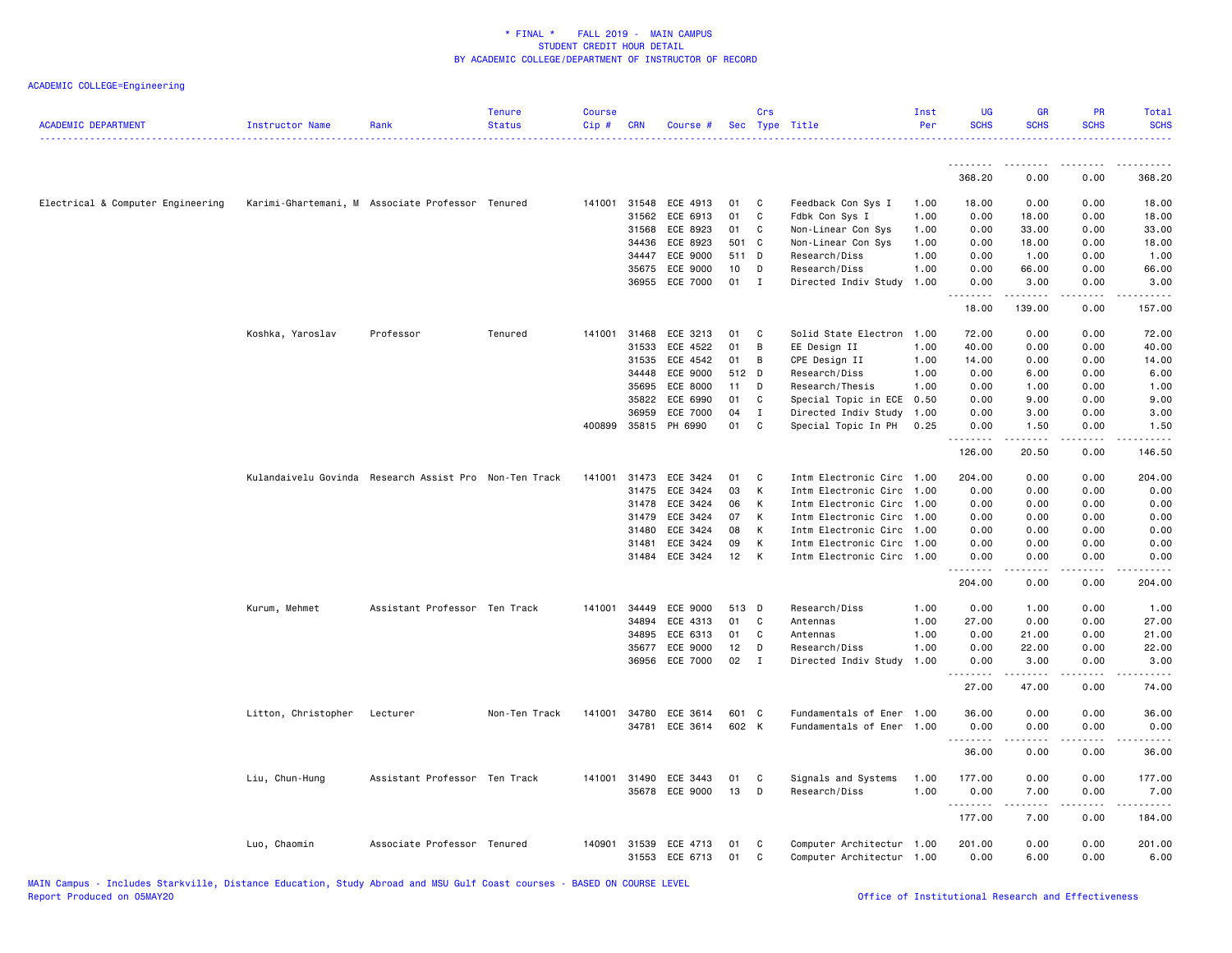| <b>ACADEMIC DEPARTMENT</b><br>------------------------------------ | Instructor Name | Rank                                               | <b>Tenure</b><br><b>Status</b> | <b>Course</b><br>Cip# | <b>CRN</b>   | Course #                   | Sec      | Crs          | Type Title<br><u>.</u>             | Inst<br>Per  | <b>UG</b><br><b>SCHS</b><br>---- | <b>GR</b><br><b>SCHS</b> | <b>PR</b><br><b>SCHS</b>            | <b>Total</b><br><b>SCHS</b> |
|--------------------------------------------------------------------|-----------------|----------------------------------------------------|--------------------------------|-----------------------|--------------|----------------------------|----------|--------------|------------------------------------|--------------|----------------------------------|--------------------------|-------------------------------------|-----------------------------|
| Electrical & Computer Engineering                                  | Luo, Chaomin    | Associate Professor Tenured                        |                                | 140901                | 34418        | ECE 6713                   | 501 C    |              | Computer Architectur 1.00          |              | 0.00                             | 15.00                    | 0.00                                | 15.00                       |
|                                                                    |                 |                                                    |                                |                       | 34787        | ECE 4713                   | 601      | C            | Computer Architectur               | 1.00         | 6.00                             | 0.00                     | 0.00                                | 6.00                        |
|                                                                    |                 |                                                    |                                |                       | 141001 35698 | ECE 8000                   | 14       | D            | Research/Thesis                    | 1.00         | 0.00                             | 17.00                    | 0.00                                | 17.00                       |
|                                                                    |                 |                                                    |                                |                       | 36960        | ECE 7000                   | 05       | $\mathbf{I}$ | Directed Indiv Study               | 1.00         | 0.00<br>.                        | 3.00                     | 0.00                                | 3.00                        |
|                                                                    |                 |                                                    |                                |                       |              |                            |          |              |                                    |              | 207.00                           | 41.00                    | 0.00                                | 248.00                      |
|                                                                    | Luo, Yu         | Assistant Professor Ten Track                      |                                | 141001                | 31516        | ECE 3724                   | 01       | C            | Microprocessors                    | 0.01         | 2.56                             | 0.00                     | 0.00                                | 2.56                        |
|                                                                    |                 |                                                    |                                |                       | 31517        | ECE 3724                   | 02       | $\mathbf C$  | Microprocessors                    | 0.99         | 273.24                           | 0.00                     | 0.00                                | 273.24                      |
|                                                                    |                 |                                                    |                                |                       | 35699        | ECE 8000                   | 15       | D            | Research/Thesis                    | 1.00         | 0.00<br>.                        | 4.00<br>.                | 0.00<br>$\sim$ $\sim$ $\sim$ $\sim$ | 4.00<br>-----               |
|                                                                    |                 |                                                    |                                |                       |              |                            |          |              |                                    |              | 275.80                           | 4.00                     | 0.00                                | 279.80                      |
|                                                                    | Marojevic, Vuk  | Associate Professor Ten Track                      |                                | 140901                | 31540        | ECE 4723                   | 01       | C            | Embedded Systems                   | 1.00         | 24.00                            | 0.00                     | 0.00                                | 24.00                       |
|                                                                    |                 |                                                    |                                |                       | 31554        | ECE 6723                   | 01       | C            | Embedded Systems                   | 1.00         | 0.00                             | 3.00                     | 0.00                                | 3.00                        |
|                                                                    |                 |                                                    |                                |                       | 34898        | ECE 4723                   | 03       | к            | Embedded Systems                   | 1.00         | 0.00                             | 0.00                     | 0.00                                | 0.00                        |
|                                                                    |                 |                                                    |                                |                       | 34899        | ECE 6723                   | 03       | К            | Embedded Systems                   | 1.00         | 0.00                             | 0.00                     | 0.00                                | 0.00                        |
|                                                                    |                 |                                                    |                                | 141001                | 35660        | ECE 9000                   | 517 D    |              | Research/Diss                      | 1.00         | 0.00                             | 1.00                     | 0.00                                | 1.00                        |
|                                                                    |                 |                                                    |                                |                       | 35681        | ECE 9000                   | 16       | D            | Research/Diss                      | 1.00         | 0.00<br>.                        | 13.00<br>.               | 0.00<br>.                           | 13.00<br>.                  |
|                                                                    |                 |                                                    |                                |                       |              |                            |          |              |                                    |              | 24.00                            | 17.00                    | 0.00                                | 41.00                       |
|                                                                    |                 | Mohammadi-Aragh, Mah Assistant Professor Ten Track |                                | 141001                | 34453        | ECE 9000                   | 519 D    |              | Research/Diss                      | 1.00         | 0.00                             | 3.00                     | 0.00                                | 3.00                        |
|                                                                    |                 |                                                    |                                |                       | 34868        | ECE 1013                   | 01       | C            | Introduction to ECE                | 1.00         | 315.00                           | 0.00                     | 0.00                                | 315.00                      |
|                                                                    |                 |                                                    |                                |                       | 34869        | ECE 1013                   | H01 C    |              | Introduction to ECE                | 1.00         | 69.00                            | 0.00                     | 0.00                                | 69.00                       |
|                                                                    |                 |                                                    |                                |                       | 34870        | ECE 1013                   | 02       | К            | Introduction to ECE                | 1.00         | 0.00                             | 0.00                     | 0.00                                | 0.00                        |
|                                                                    |                 |                                                    |                                |                       | 34871        | ECE 1013                   | 03       | К            | Introduction to ECE                | 1.00         | 0.00                             | 0.00                     | 0.00                                | 0.00                        |
|                                                                    |                 |                                                    |                                |                       | 34872        | ECE 1013                   | 04       | К            | Introduction to ECE                | 1.00         | 0.00                             | 0.00                     | 0.00                                | 0.00                        |
|                                                                    |                 |                                                    |                                |                       | 34873        | ECE 1013                   | 05       | К            | Introduction to ECE                | 1.00         | 0.00                             | 0.00                     | 0.00                                | 0.00                        |
|                                                                    |                 |                                                    |                                |                       | 34874        | ECE 1013                   | 06       | К            | Introduction to ECE                | 1.00         | 0.00                             | 0.00                     | 0.00                                | 0.00                        |
|                                                                    |                 |                                                    |                                |                       | 35222        | ECE 1013                   | 601 C    |              | Introduction to ECE                | 0.50         | 18.00                            | 0.00                     | 0.00                                | 18.00                       |
|                                                                    |                 |                                                    |                                |                       | 35223        | ECE 1013                   | 602 K    |              | Introduction to ECE                | 0.50         | 0.00                             | 0.00                     | 0.00                                | 0.00                        |
|                                                                    |                 |                                                    |                                |                       | 35682        | ECE 9000                   | 17       | D            | Research/Diss                      | 1.00         | 0.00                             | 10.00                    | 0.00                                | 10.00                       |
|                                                                    |                 |                                                    |                                |                       | 149999 36530 | <b>ENE 9000</b>            | 02       | D            | Research/Diss                      | 1.00         | 0.00<br>.                        | 6.00<br>$- - - -$        | 0.00<br>.                           | 6.00<br>.                   |
|                                                                    |                 |                                                    |                                |                       |              |                            |          |              |                                    |              | 402.00                           | 19.00                    | 0.00                                | 421.00                      |
|                                                                    | Moorhead, Jane  | Instructor                                         | Non-Ten Track                  | 141001                | 31471        | ECE 3413                   | 01       | C            | Intro to Electronic                | 0.25         | 73.50                            | 0.00                     | 0.00                                | 73.50                       |
|                                                                    |                 |                                                    |                                |                       | 31472        | ECE 3413                   | 02       | C            | Intro to Electronic                | 0.25         | 90.00                            | 0.00                     | 0.00                                | 90.00                       |
|                                                                    |                 |                                                    |                                |                       | 31500        | ECE 3714                   | 01       | C            | Digital Devices                    | 1.00         | 496.00                           | 0.00                     | 0.00                                | 496.00                      |
|                                                                    |                 |                                                    |                                |                       | 31501        | ECE 3714                   | 02       | C            | Digital Devices                    | 1.00         | 436.00                           | 0.00                     | 0.00                                | 436.00                      |
|                                                                    |                 |                                                    |                                |                       | 31502        | ECE 3714                   | 03       | К            | Digital Devices                    | 1.00         | 0.00                             | 0.00                     | 0.00                                | 0.00                        |
|                                                                    |                 |                                                    |                                |                       | 31503        | ECE 3714                   | 04       | К            | Digital Devices                    | 1.00         | 0.00                             | 0.00                     | 0.00                                | 0.00                        |
|                                                                    |                 |                                                    |                                |                       | 31504        | ECE 3714                   | 05       | К            | Digital Devices                    | 1.00         | 0.00                             | 0.00                     | 0.00                                | 0.00                        |
|                                                                    |                 |                                                    |                                |                       | 31505        | ECE 3714                   | 06       | К            | Digital Devices                    | 1.00         | 0.00                             | 0.00                     | 0.00                                | 0.00                        |
|                                                                    |                 |                                                    |                                |                       | 31506        | ECE 3714                   | 07       | К            | Digital Devices                    | 1.00         | 0.00                             | 0.00                     | 0.00                                | 0.00                        |
|                                                                    |                 |                                                    |                                |                       | 31507        | ECE 3714                   | 08       | К            | Digital Devices                    | 1.00         | 0.00                             | 0.00                     | 0.00                                | 0.00                        |
|                                                                    |                 |                                                    |                                |                       | 31508        | ECE 3714                   | 09       | К            | Digital Devices                    | 1.00         | 0.00                             | 0.00                     | 0.00                                | 0.00                        |
|                                                                    |                 |                                                    |                                |                       | 31509        | ECE 3714                   | 10       | К            | Digital Devices                    | 1.00         | 0.00                             | 0.00                     | 0.00                                | 0.00                        |
|                                                                    |                 |                                                    |                                |                       | 31510        | ECE 3714                   | 11       | К            | Digital Devices                    | 1.00         | 0.00                             | 0.00                     | 0.00                                | 0.00                        |
|                                                                    |                 |                                                    |                                |                       | 31511        | ECE 3714                   | 12<br>13 | К            | Digital Devices                    | 1.00         | 0.00                             | 0.00                     | 0.00                                | 0.00                        |
|                                                                    |                 |                                                    |                                |                       | 31512        | ECE 3714<br>31513 ECE 3714 | 14       | к<br>К       | Digital Devices<br>Digital Devices | 1.00<br>1.00 | 0.00<br>0.00                     | 0.00<br>0.00             | 0.00<br>0.00                        | 0.00<br>0.00                |
|                                                                    |                 |                                                    |                                |                       |              | 31514 ECE 3714             | 15       | K            | Digital Devices                    | 1.00         | 0.00                             | 0.00                     | 0.00                                | 0.00                        |
|                                                                    |                 |                                                    |                                |                       |              |                            |          |              |                                    |              |                                  |                          |                                     |                             |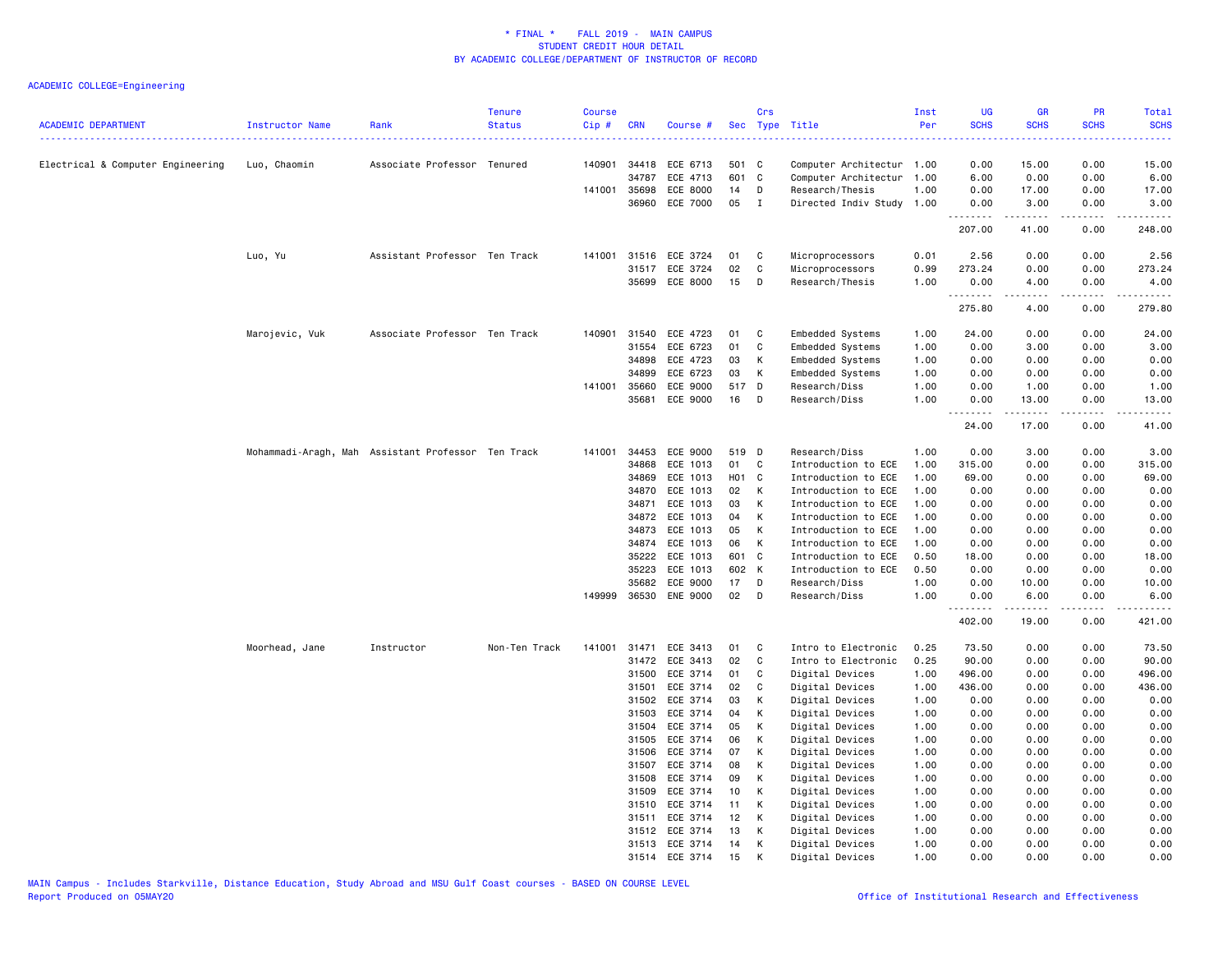| <b>ACADEMIC DEPARTMENT</b>                                                                                      | Instructor Name  | Rank                                                   | <b>Tenure</b><br><b>Status</b> | <b>Course</b><br>Cip# | <b>CRN</b>            | Course #                   |                | Crs               | Sec Type Title                           | Inst<br>Per<br>. | <b>UG</b><br><b>SCHS</b><br>$\frac{1}{2} \left( \frac{1}{2} \right) \left( \frac{1}{2} \right) \left( \frac{1}{2} \right) \left( \frac{1}{2} \right) \left( \frac{1}{2} \right)$ | GR<br><b>SCHS</b>                       | <b>PR</b><br><b>SCHS</b> | Total<br><b>SCHS</b><br>.           |
|-----------------------------------------------------------------------------------------------------------------|------------------|--------------------------------------------------------|--------------------------------|-----------------------|-----------------------|----------------------------|----------------|-------------------|------------------------------------------|------------------|----------------------------------------------------------------------------------------------------------------------------------------------------------------------------------|-----------------------------------------|--------------------------|-------------------------------------|
| Electrical & Computer Engineering                                                                               | Moorhead, Jane   | Instructor                                             | Non-Ten Track                  | 141001                | 31515                 | ECE 3714<br>34885 ECE 3714 | 16<br>18       | K<br>K            | Digital Devices<br>Digital Devices       | 1.00<br>1.00     | 0.00<br>0.00                                                                                                                                                                     | 0.00<br>0.00                            | 0.00<br>0.00             | 0.00<br>0.00                        |
|                                                                                                                 |                  |                                                        |                                |                       |                       |                            |                |                   |                                          |                  | --------<br>1095.50                                                                                                                                                              | $- - - - -$<br>0.00                     | .<br>0.00                | $- - - - - -$<br>1095.50            |
|                                                                                                                 | Moorhead, Robert | Professor                                              | Tenured                        | 141001                | 35683<br>35702        | ECE 9000<br>ECE 8000       | 18<br>18       | D<br>D            | Research/Diss<br>Research/Thesis         | 1.00<br>1.00     | 0.00<br>0.00                                                                                                                                                                     | 1.00<br>4.00                            | 0.00<br>0.00             | 1.00<br>4.00                        |
|                                                                                                                 |                  |                                                        |                                |                       |                       |                            |                |                   |                                          |                  | .<br>0.00                                                                                                                                                                        | 5.00                                    | 0.00                     | 5.00                                |
|                                                                                                                 | Park, Chanyeop   | Assistant Professor Ten Track                          |                                |                       | 141001 31471<br>36906 | ECE 3413<br>ECE 9000       | 01<br>21       | C<br>D            | Intro to Electronic<br>Research/Diss     | 0.75<br>1.00     | 220.50<br>0.00                                                                                                                                                                   | 0.00<br>33.00                           | 0.00<br>0.00             | 220.50<br>33.00                     |
|                                                                                                                 |                  |                                                        |                                |                       |                       |                            |                |                   |                                          |                  | .<br>220.50                                                                                                                                                                      | .<br>33.00                              | .<br>0.00                | .<br>253.50                         |
|                                                                                                                 | Sharp, Kristin   | Lecturer                                               | Non-Ten Track                  | 141001                |                       | 34775 ECE 3413             | 601 C          |                   | Intro to Electronic                      | 1.00             | 63.00                                                                                                                                                                            | 0.00                                    | 0.00                     | 63.00                               |
|                                                                                                                 |                  |                                                        |                                |                       |                       |                            |                |                   |                                          |                  | .<br>63.00                                                                                                                                                                       | 0.00                                    | 0.00                     | 63.00                               |
|                                                                                                                 |                  | Shivakumaraiah, Loke Clinical Assist Pro Non-Ten Track |                                | 141001                | 34783<br>34784        | ECE 3714<br>ECE 3714       | 601 C<br>602 K |                   | Digital Devices<br>Digital Devices       | 1.00<br>1.00     | 44.00<br>0.00                                                                                                                                                                    | 0.00<br>0.00                            | 0.00<br>0.00             | 44.00<br>0.00                       |
|                                                                                                                 |                  |                                                        |                                |                       | 35222                 | ECE 1013                   | 601 C          |                   | Introduction to ECE                      | 0.50             | 18.00                                                                                                                                                                            | 0.00                                    | 0.00                     | 18.00                               |
|                                                                                                                 |                  |                                                        |                                |                       | 35223<br>35228        | ECE 1013<br>ECE 4522       | 602 K<br>601 B |                   | Introduction to ECE<br>EE Design II      | 0.50<br>1.00     | 0.00<br>16.00                                                                                                                                                                    | 0.00<br>0.00                            | 0.00<br>0.00             | 0.00<br>16.00                       |
|                                                                                                                 |                  |                                                        |                                |                       |                       |                            |                |                   |                                          |                  | <u>.</u><br>78.00                                                                                                                                                                | .<br>0.00                               | .<br>0.00                | . <u>.</u><br>78.00                 |
|                                                                                                                 | Tang, Bo         | Assistant Professor Ten Track                          |                                | 140901                | 31543<br>31544        | ECE 4743<br>ECE 4743       | 01<br>02       | $\mathbf{C}$<br>K | Digital Sys Design<br>Digital Sys Design | 1.00<br>1.00     | 87.00<br>0.00                                                                                                                                                                    | 0.00<br>0.00                            | 0.00<br>0.00             | 87.00<br>0.00                       |
|                                                                                                                 |                  |                                                        |                                |                       | 31545                 | ECE 4743                   | 03             | К                 | Digital Sys Design                       | 1.00             | 0.00                                                                                                                                                                             | 0.00                                    | 0.00                     | 0.00                                |
|                                                                                                                 |                  |                                                        |                                |                       | 31557                 | ECE 6743                   | 01             | C                 | Digital Sys Design                       | 1.00             | 0.00                                                                                                                                                                             | 9.00                                    | 0.00                     | 9.00                                |
|                                                                                                                 |                  |                                                        |                                |                       | 31558                 | ECE 6743                   | 02             | K                 | Digital Sys Design                       | 1.00             | 0.00                                                                                                                                                                             | 0.00                                    | 0.00                     | 0.00                                |
|                                                                                                                 |                  |                                                        |                                |                       | 34900                 | ECE 4743                   | 04             | К                 | Digital Sys Design                       | 1.00             | 0.00                                                                                                                                                                             | 0.00                                    | 0.00                     | 0.00                                |
|                                                                                                                 |                  |                                                        |                                |                       | 34901                 | ECE 6743                   | 04             | K                 | Digital Sys Design                       | 1.00             | 0.00                                                                                                                                                                             | 0.00                                    | 0.00                     | 0.00                                |
|                                                                                                                 |                  |                                                        |                                | 141001 34451          | 35684                 | ECE 9000<br>ECE 9000       | 516 D<br>19    | D                 | Research/Diss<br>Research/Diss           | 1.00<br>1.00     | 0.00<br>0.00                                                                                                                                                                     | 7.00<br>30.00                           | 0.00<br>0.00             | 7.00<br>30.00                       |
|                                                                                                                 |                  |                                                        |                                |                       |                       |                            |                |                   |                                          |                  | $  -$<br>87.00                                                                                                                                                                   | 46.00                                   | 0.00                     | 133.00                              |
|                                                                                                                 | Zhao, Junbo      | Assistant Professor Ten Track                          |                                |                       | 141001 31472          | ECE 3413                   | 02             | $\mathbf{C}$      | Intro to Electronic                      | 0.75             | 270.00                                                                                                                                                                           | 0.00                                    | 0.00                     | 270.00                              |
|                                                                                                                 |                  |                                                        |                                |                       |                       | 36907 ECE 9000             | 22             | D                 | Research/Diss                            | 1.00             | 0.00<br>.                                                                                                                                                                        | 7.00<br>د د د د د                       | 0.00<br>.                | 7.00<br>.                           |
|                                                                                                                 |                  |                                                        |                                |                       |                       |                            |                |                   |                                          |                  | 270.00                                                                                                                                                                           | 7.00                                    | 0.00                     | 277.00                              |
| -----------------------------------<br>Electrical & Computer Engineering<br>----------------------------------- |                  |                                                        |                                |                       |                       |                            |                |                   |                                          |                  | ========<br>4538.50<br>========                                                                                                                                                  | ========<br>852.50<br>sessesse sessesse | $=$ ========<br>0.00     | ==========<br>5391.00<br>========== |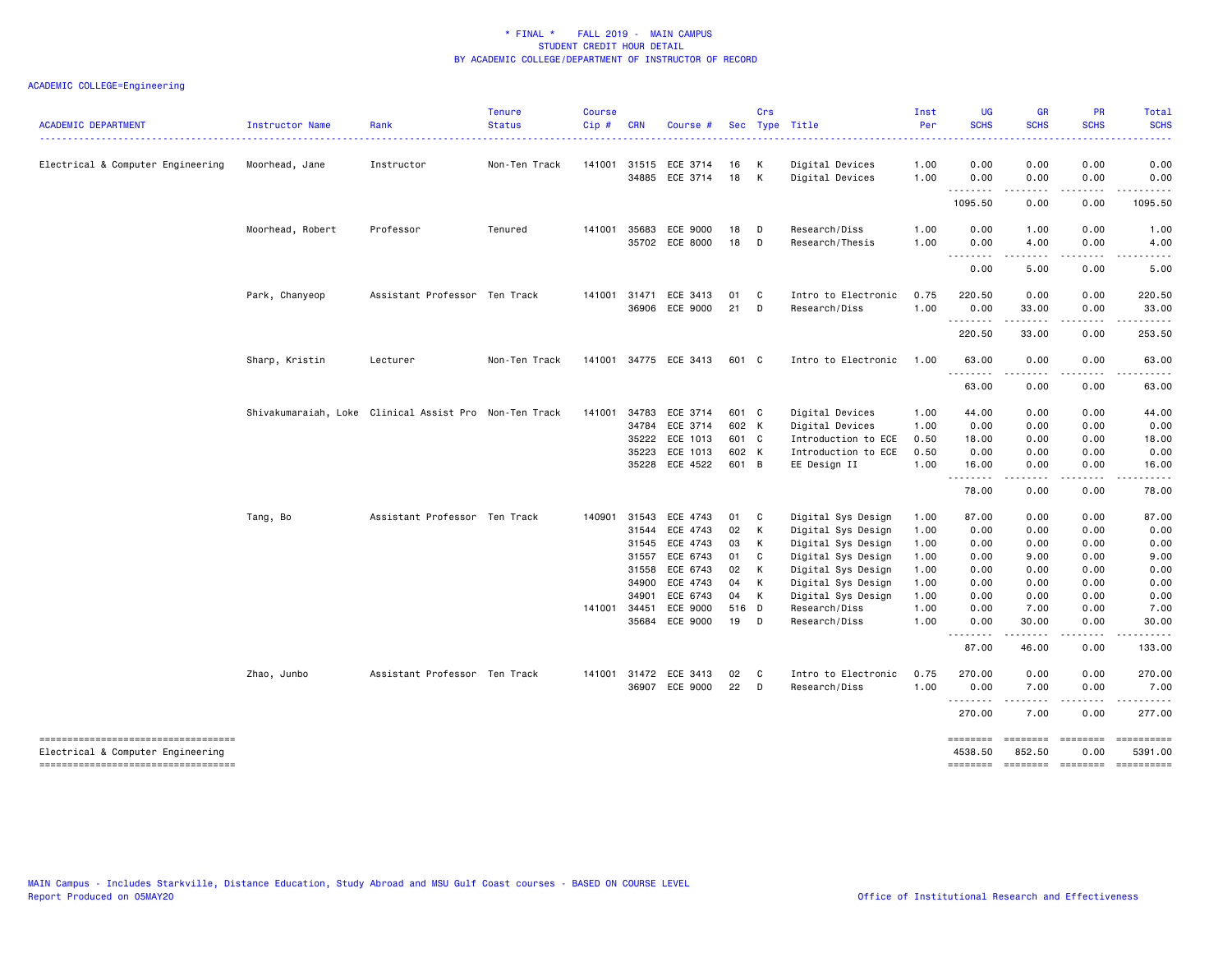| 0.00<br>7.00<br>Industrial & Systems Engineering<br>Bian, Linkan<br>Associate Professor Tenured<br>143501 34642 IE 9000<br>501 D<br>Research/DIss<br>1.00<br>0.00<br>7.00<br>35347 IE 9000<br>01 D<br>Research/DIss<br>1.00<br>0.00<br>9.00<br>0.00<br>9.00<br>$\sim$ $\sim$ $\sim$ $\sim$<br>0.00<br>16.00<br>0.00<br>16.00<br>Bostick, Lisa<br>Lecturer<br>Non-Ten Track<br>489999 31654 EG 1143<br>02<br>Graphic Com<br>1.00<br>177.00<br>0.00<br>0.00<br>177.00<br>$\mathbf{C}$<br>.<br>.<br>.<br><u>.</u><br>177.00<br>177.00<br>0.00<br>0.00<br>Bullington, Stanley<br>Professor<br>Tenured<br>142701<br>32768<br>IE 4915<br>01<br>C<br>Design Of Ind Sys<br>1.00<br>80.00<br>0.00<br>0.00<br>80.00<br>32769<br>IE 4915<br>02<br>К<br>Design Of Ind Sys<br>1.00<br>0.00<br>0.00<br>0.00<br>0.00<br>143501<br>32761<br>IE 4513<br>01<br>C<br>Engineering Admin<br>1.00<br>138.00<br>0.00<br>0.00<br>138.00<br>IE 6513<br>01<br>$\mathbf{C}$<br>0.00<br>21.00<br>0.00<br>21.00<br>32772<br>Engineering Admin<br>1.00<br>34623<br>501 C<br>IE 6513<br>Engineering Admin<br>1.00<br>0.00<br>36.00<br>0.00<br>36.00<br>IE 8000<br>502 D<br>34628<br>Research / Thesis<br>1.00<br>0.00<br>3.00<br>0.00<br>3.00<br>34643<br>IE 9000<br>502 D<br>Research/DIss<br>1.00<br>0.00<br>5.00<br>0.00<br>5.00<br>35348<br>IE 9000<br>02 D<br>Research/DIss<br>1.00<br>0.00<br>1.00<br>0.00<br>1.00<br>.<br>$\frac{1}{2} \left( \frac{1}{2} \right) \left( \frac{1}{2} \right) \left( \frac{1}{2} \right) \left( \frac{1}{2} \right) \left( \frac{1}{2} \right)$<br>.<br>.<br>218.00<br>0.00<br>284.00<br>66.00<br>Intro To IE<br>35.00<br>Burch, Reuben<br>Assistant Professor Ten Track<br>143501<br>32753<br>IE 1911<br>$\mathsf{L}$<br>1.00<br>0.00<br>0.00<br>35.00<br>01<br>32754<br>IE 1911<br>02<br>$\mathsf{L}$<br>Intro To IE<br>1.00<br>33.00<br>0.00<br>0.00<br>33.00<br>34644<br>IE 9000<br>503 D<br>Research/DIss<br>1.00<br>0.00<br>12.00<br>12.00<br>0.00<br>34906<br>IE 8143<br>01<br><b>C</b><br>Applied Ergo Methods<br>1.00<br>0.00<br>24.00<br>0.00<br>24.00<br>IE 8143<br>501 C<br>Applied Ergo Methods<br>45.00<br>35075<br>1.00<br>0.00<br>45.00<br>0.00<br>IE 8000<br>03<br>Research / Thesis<br>9.00<br>35338<br>D<br>1.00<br>0.00<br>9.00<br>0.00<br>IE 9000<br>03<br>Research/DIss<br>1.00<br>0.00<br>7.00<br>0.00<br>7.00<br>35349<br>D<br>IE 7000<br>05<br>0.00<br>37039<br>$\mathbf{I}$<br>Directed Indiv Study<br>1.00<br>3.00<br>0.00<br>3.00<br>10 <sub>1</sub><br>37246 IE 7000<br>$\mathbf{I}$<br>Directed Indiv Study 1.00<br>0.00<br>3.00<br>0.00<br>3.00<br>.<br>-----<br>.<br>.<br>68.00<br>103.00<br>0.00<br>171.00<br>140101<br>Green, Robert<br>Non-Faculty<br>Not Applicable<br>32336<br>GE 1911<br>01 L<br>Introduction to Engi 1.00<br>25.00<br>0.00<br>0.00<br>25.00<br>32337<br>GE 1911<br>D02 L<br>Introduction to Engi 1.00<br>0.00<br>1.00<br>0.00<br>1.00<br>32338<br>GE 2713<br>301501<br>01<br>C<br>Intro Engineer Pub P 1.00<br>21.00<br>0.00<br>0.00<br>21.00<br>H01 C<br>32339<br>GE 2713<br>Intro Engineer Pub P 1.00<br>21.00<br>0.00<br>21.00<br>0.00<br>451001<br>PS 2713<br>01<br>C<br>Intro Engineer Pub P 1.00<br>12.00<br>12.00<br>33608<br>0.00<br>0.00<br>H01 C<br>33609<br>PS 2713<br>Intro Engineer Pub P 1.00<br>12.00<br>0.00<br>0.00<br>12.00<br>521003 32030 EXL 1191<br>01 E<br>Leadership Internshi 1.00<br>1.00<br>0.00<br>0.00<br>1.00<br>.<br>.<br>.<br>93.00<br>0.00<br>0.00<br>93.00<br>Hill, Eric<br>0.00<br>0.00<br>26.00<br>Non-Faculty<br>Not Applicable<br>140101<br>32340<br>GE 3011<br>01<br>-S<br>Engr Entrepreneur Se<br>0.40<br>26.00<br>520701<br>33119 MGT 1011<br>01<br>C<br>Ideation<br>0.50<br>14.00<br>0.00<br>0.00<br>14.00<br>.<br>$\sim$ $\sim$ $\sim$<br>40.00<br>0.00<br>0.00<br>40.00<br>Jaradat, Raed<br>Assistant Professor Ten Track<br>142701 32767 IE 4773<br>01 C<br>Sys Simulation I<br>1.00<br>90.00<br>0.00<br>0.00<br>90.00<br>IE 6773<br>32778<br>01<br>C<br>Sys Simulation I<br>1.00<br>0.00<br>36.00<br>0.00<br>36.00<br>IE 8000<br>504 D<br>143501<br>34630<br>Research / Thesis<br>1.00<br>0.00<br>3.00<br>0.00<br>3.00<br>IE 9000<br>34645<br>504 D<br>Research/DIss<br>1.00<br>0.00<br>1.00<br>0.00<br>1.00<br>35339<br>IE 8000<br>04<br>D<br>Research / Thesis<br>1.00<br>0.00<br>9.00<br>0.00<br>9.00<br>35350<br>IE 9000<br>04<br>D<br>Research/DIss<br>1.00<br>0.00<br>27.00<br>0.00<br>27.00<br>502 I<br>0.00<br>3.00<br>0.00<br>36673<br>IE 7000<br>1.00<br>3.00 | <b>ACADEMIC DEPARTMENT</b> | <b>Instructor Name</b> | Rank | <b>Tenure</b><br><b>Status</b> | <b>Course</b><br>Cip# | <b>CRN</b> | Course # | Crs | Sec Type Title       | Inst<br>Per | UG<br><b>SCHS</b> | <b>GR</b><br><b>SCHS</b> | PR<br><b>SCHS</b> | <b>Total</b><br><b>SCHS</b> |
|-------------------------------------------------------------------------------------------------------------------------------------------------------------------------------------------------------------------------------------------------------------------------------------------------------------------------------------------------------------------------------------------------------------------------------------------------------------------------------------------------------------------------------------------------------------------------------------------------------------------------------------------------------------------------------------------------------------------------------------------------------------------------------------------------------------------------------------------------------------------------------------------------------------------------------------------------------------------------------------------------------------------------------------------------------------------------------------------------------------------------------------------------------------------------------------------------------------------------------------------------------------------------------------------------------------------------------------------------------------------------------------------------------------------------------------------------------------------------------------------------------------------------------------------------------------------------------------------------------------------------------------------------------------------------------------------------------------------------------------------------------------------------------------------------------------------------------------------------------------------------------------------------------------------------------------------------------------------------------------------------------------------------------------------------------------------------------------------------------------------------------------------------------------------------------------------------------------------------------------------------------------------------------------------------------------------------------------------------------------------------------------------------------------------------------------------------------------------------------------------------------------------------------------------------------------------------------------------------------------------------------------------------------------------------------------------------------------------------------------------------------------------------------------------------------------------------------------------------------------------------------------------------------------------------------------------------------------------------------------------------------------------------------------------------------------------------------------------------------------------------------------------------------------------------------------------------------------------------------------------------------------------------------------------------------------------------------------------------------------------------------------------------------------------------------------------------------------------------------------------------------------------------------------------------------------------------------------------------------------------------------------------------------------------------------------------------------------------------------------------------------------------------------------------------------------------------------------------------------------------------------------------------------------------------------------------------------------------------------------------------------------------------------------------------------------------------------------------------------------------------------------------------------------------------------------------------------------------------------------------------------------------------------------------------------------------------------------------------------------------------------------------------------------------------------------------------------------------------------------|----------------------------|------------------------|------|--------------------------------|-----------------------|------------|----------|-----|----------------------|-------------|-------------------|--------------------------|-------------------|-----------------------------|
|                                                                                                                                                                                                                                                                                                                                                                                                                                                                                                                                                                                                                                                                                                                                                                                                                                                                                                                                                                                                                                                                                                                                                                                                                                                                                                                                                                                                                                                                                                                                                                                                                                                                                                                                                                                                                                                                                                                                                                                                                                                                                                                                                                                                                                                                                                                                                                                                                                                                                                                                                                                                                                                                                                                                                                                                                                                                                                                                                                                                                                                                                                                                                                                                                                                                                                                                                                                                                                                                                                                                                                                                                                                                                                                                                                                                                                                                                                                                                                                                                                                                                                                                                                                                                                                                                                                                                                                                                                                                                     |                            |                        |      |                                |                       |            |          |     |                      |             |                   |                          |                   |                             |
|                                                                                                                                                                                                                                                                                                                                                                                                                                                                                                                                                                                                                                                                                                                                                                                                                                                                                                                                                                                                                                                                                                                                                                                                                                                                                                                                                                                                                                                                                                                                                                                                                                                                                                                                                                                                                                                                                                                                                                                                                                                                                                                                                                                                                                                                                                                                                                                                                                                                                                                                                                                                                                                                                                                                                                                                                                                                                                                                                                                                                                                                                                                                                                                                                                                                                                                                                                                                                                                                                                                                                                                                                                                                                                                                                                                                                                                                                                                                                                                                                                                                                                                                                                                                                                                                                                                                                                                                                                                                                     |                            |                        |      |                                |                       |            |          |     |                      |             |                   |                          |                   |                             |
|                                                                                                                                                                                                                                                                                                                                                                                                                                                                                                                                                                                                                                                                                                                                                                                                                                                                                                                                                                                                                                                                                                                                                                                                                                                                                                                                                                                                                                                                                                                                                                                                                                                                                                                                                                                                                                                                                                                                                                                                                                                                                                                                                                                                                                                                                                                                                                                                                                                                                                                                                                                                                                                                                                                                                                                                                                                                                                                                                                                                                                                                                                                                                                                                                                                                                                                                                                                                                                                                                                                                                                                                                                                                                                                                                                                                                                                                                                                                                                                                                                                                                                                                                                                                                                                                                                                                                                                                                                                                                     |                            |                        |      |                                |                       |            |          |     |                      |             |                   |                          |                   |                             |
|                                                                                                                                                                                                                                                                                                                                                                                                                                                                                                                                                                                                                                                                                                                                                                                                                                                                                                                                                                                                                                                                                                                                                                                                                                                                                                                                                                                                                                                                                                                                                                                                                                                                                                                                                                                                                                                                                                                                                                                                                                                                                                                                                                                                                                                                                                                                                                                                                                                                                                                                                                                                                                                                                                                                                                                                                                                                                                                                                                                                                                                                                                                                                                                                                                                                                                                                                                                                                                                                                                                                                                                                                                                                                                                                                                                                                                                                                                                                                                                                                                                                                                                                                                                                                                                                                                                                                                                                                                                                                     |                            |                        |      |                                |                       |            |          |     |                      |             |                   |                          |                   |                             |
|                                                                                                                                                                                                                                                                                                                                                                                                                                                                                                                                                                                                                                                                                                                                                                                                                                                                                                                                                                                                                                                                                                                                                                                                                                                                                                                                                                                                                                                                                                                                                                                                                                                                                                                                                                                                                                                                                                                                                                                                                                                                                                                                                                                                                                                                                                                                                                                                                                                                                                                                                                                                                                                                                                                                                                                                                                                                                                                                                                                                                                                                                                                                                                                                                                                                                                                                                                                                                                                                                                                                                                                                                                                                                                                                                                                                                                                                                                                                                                                                                                                                                                                                                                                                                                                                                                                                                                                                                                                                                     |                            |                        |      |                                |                       |            |          |     |                      |             |                   |                          |                   |                             |
|                                                                                                                                                                                                                                                                                                                                                                                                                                                                                                                                                                                                                                                                                                                                                                                                                                                                                                                                                                                                                                                                                                                                                                                                                                                                                                                                                                                                                                                                                                                                                                                                                                                                                                                                                                                                                                                                                                                                                                                                                                                                                                                                                                                                                                                                                                                                                                                                                                                                                                                                                                                                                                                                                                                                                                                                                                                                                                                                                                                                                                                                                                                                                                                                                                                                                                                                                                                                                                                                                                                                                                                                                                                                                                                                                                                                                                                                                                                                                                                                                                                                                                                                                                                                                                                                                                                                                                                                                                                                                     |                            |                        |      |                                |                       |            |          |     |                      |             |                   |                          |                   |                             |
|                                                                                                                                                                                                                                                                                                                                                                                                                                                                                                                                                                                                                                                                                                                                                                                                                                                                                                                                                                                                                                                                                                                                                                                                                                                                                                                                                                                                                                                                                                                                                                                                                                                                                                                                                                                                                                                                                                                                                                                                                                                                                                                                                                                                                                                                                                                                                                                                                                                                                                                                                                                                                                                                                                                                                                                                                                                                                                                                                                                                                                                                                                                                                                                                                                                                                                                                                                                                                                                                                                                                                                                                                                                                                                                                                                                                                                                                                                                                                                                                                                                                                                                                                                                                                                                                                                                                                                                                                                                                                     |                            |                        |      |                                |                       |            |          |     |                      |             |                   |                          |                   |                             |
|                                                                                                                                                                                                                                                                                                                                                                                                                                                                                                                                                                                                                                                                                                                                                                                                                                                                                                                                                                                                                                                                                                                                                                                                                                                                                                                                                                                                                                                                                                                                                                                                                                                                                                                                                                                                                                                                                                                                                                                                                                                                                                                                                                                                                                                                                                                                                                                                                                                                                                                                                                                                                                                                                                                                                                                                                                                                                                                                                                                                                                                                                                                                                                                                                                                                                                                                                                                                                                                                                                                                                                                                                                                                                                                                                                                                                                                                                                                                                                                                                                                                                                                                                                                                                                                                                                                                                                                                                                                                                     |                            |                        |      |                                |                       |            |          |     |                      |             |                   |                          |                   |                             |
|                                                                                                                                                                                                                                                                                                                                                                                                                                                                                                                                                                                                                                                                                                                                                                                                                                                                                                                                                                                                                                                                                                                                                                                                                                                                                                                                                                                                                                                                                                                                                                                                                                                                                                                                                                                                                                                                                                                                                                                                                                                                                                                                                                                                                                                                                                                                                                                                                                                                                                                                                                                                                                                                                                                                                                                                                                                                                                                                                                                                                                                                                                                                                                                                                                                                                                                                                                                                                                                                                                                                                                                                                                                                                                                                                                                                                                                                                                                                                                                                                                                                                                                                                                                                                                                                                                                                                                                                                                                                                     |                            |                        |      |                                |                       |            |          |     |                      |             |                   |                          |                   |                             |
|                                                                                                                                                                                                                                                                                                                                                                                                                                                                                                                                                                                                                                                                                                                                                                                                                                                                                                                                                                                                                                                                                                                                                                                                                                                                                                                                                                                                                                                                                                                                                                                                                                                                                                                                                                                                                                                                                                                                                                                                                                                                                                                                                                                                                                                                                                                                                                                                                                                                                                                                                                                                                                                                                                                                                                                                                                                                                                                                                                                                                                                                                                                                                                                                                                                                                                                                                                                                                                                                                                                                                                                                                                                                                                                                                                                                                                                                                                                                                                                                                                                                                                                                                                                                                                                                                                                                                                                                                                                                                     |                            |                        |      |                                |                       |            |          |     |                      |             |                   |                          |                   |                             |
|                                                                                                                                                                                                                                                                                                                                                                                                                                                                                                                                                                                                                                                                                                                                                                                                                                                                                                                                                                                                                                                                                                                                                                                                                                                                                                                                                                                                                                                                                                                                                                                                                                                                                                                                                                                                                                                                                                                                                                                                                                                                                                                                                                                                                                                                                                                                                                                                                                                                                                                                                                                                                                                                                                                                                                                                                                                                                                                                                                                                                                                                                                                                                                                                                                                                                                                                                                                                                                                                                                                                                                                                                                                                                                                                                                                                                                                                                                                                                                                                                                                                                                                                                                                                                                                                                                                                                                                                                                                                                     |                            |                        |      |                                |                       |            |          |     |                      |             |                   |                          |                   |                             |
|                                                                                                                                                                                                                                                                                                                                                                                                                                                                                                                                                                                                                                                                                                                                                                                                                                                                                                                                                                                                                                                                                                                                                                                                                                                                                                                                                                                                                                                                                                                                                                                                                                                                                                                                                                                                                                                                                                                                                                                                                                                                                                                                                                                                                                                                                                                                                                                                                                                                                                                                                                                                                                                                                                                                                                                                                                                                                                                                                                                                                                                                                                                                                                                                                                                                                                                                                                                                                                                                                                                                                                                                                                                                                                                                                                                                                                                                                                                                                                                                                                                                                                                                                                                                                                                                                                                                                                                                                                                                                     |                            |                        |      |                                |                       |            |          |     |                      |             |                   |                          |                   |                             |
|                                                                                                                                                                                                                                                                                                                                                                                                                                                                                                                                                                                                                                                                                                                                                                                                                                                                                                                                                                                                                                                                                                                                                                                                                                                                                                                                                                                                                                                                                                                                                                                                                                                                                                                                                                                                                                                                                                                                                                                                                                                                                                                                                                                                                                                                                                                                                                                                                                                                                                                                                                                                                                                                                                                                                                                                                                                                                                                                                                                                                                                                                                                                                                                                                                                                                                                                                                                                                                                                                                                                                                                                                                                                                                                                                                                                                                                                                                                                                                                                                                                                                                                                                                                                                                                                                                                                                                                                                                                                                     |                            |                        |      |                                |                       |            |          |     |                      |             |                   |                          |                   |                             |
|                                                                                                                                                                                                                                                                                                                                                                                                                                                                                                                                                                                                                                                                                                                                                                                                                                                                                                                                                                                                                                                                                                                                                                                                                                                                                                                                                                                                                                                                                                                                                                                                                                                                                                                                                                                                                                                                                                                                                                                                                                                                                                                                                                                                                                                                                                                                                                                                                                                                                                                                                                                                                                                                                                                                                                                                                                                                                                                                                                                                                                                                                                                                                                                                                                                                                                                                                                                                                                                                                                                                                                                                                                                                                                                                                                                                                                                                                                                                                                                                                                                                                                                                                                                                                                                                                                                                                                                                                                                                                     |                            |                        |      |                                |                       |            |          |     |                      |             |                   |                          |                   |                             |
|                                                                                                                                                                                                                                                                                                                                                                                                                                                                                                                                                                                                                                                                                                                                                                                                                                                                                                                                                                                                                                                                                                                                                                                                                                                                                                                                                                                                                                                                                                                                                                                                                                                                                                                                                                                                                                                                                                                                                                                                                                                                                                                                                                                                                                                                                                                                                                                                                                                                                                                                                                                                                                                                                                                                                                                                                                                                                                                                                                                                                                                                                                                                                                                                                                                                                                                                                                                                                                                                                                                                                                                                                                                                                                                                                                                                                                                                                                                                                                                                                                                                                                                                                                                                                                                                                                                                                                                                                                                                                     |                            |                        |      |                                |                       |            |          |     |                      |             |                   |                          |                   |                             |
|                                                                                                                                                                                                                                                                                                                                                                                                                                                                                                                                                                                                                                                                                                                                                                                                                                                                                                                                                                                                                                                                                                                                                                                                                                                                                                                                                                                                                                                                                                                                                                                                                                                                                                                                                                                                                                                                                                                                                                                                                                                                                                                                                                                                                                                                                                                                                                                                                                                                                                                                                                                                                                                                                                                                                                                                                                                                                                                                                                                                                                                                                                                                                                                                                                                                                                                                                                                                                                                                                                                                                                                                                                                                                                                                                                                                                                                                                                                                                                                                                                                                                                                                                                                                                                                                                                                                                                                                                                                                                     |                            |                        |      |                                |                       |            |          |     |                      |             |                   |                          |                   |                             |
|                                                                                                                                                                                                                                                                                                                                                                                                                                                                                                                                                                                                                                                                                                                                                                                                                                                                                                                                                                                                                                                                                                                                                                                                                                                                                                                                                                                                                                                                                                                                                                                                                                                                                                                                                                                                                                                                                                                                                                                                                                                                                                                                                                                                                                                                                                                                                                                                                                                                                                                                                                                                                                                                                                                                                                                                                                                                                                                                                                                                                                                                                                                                                                                                                                                                                                                                                                                                                                                                                                                                                                                                                                                                                                                                                                                                                                                                                                                                                                                                                                                                                                                                                                                                                                                                                                                                                                                                                                                                                     |                            |                        |      |                                |                       |            |          |     |                      |             |                   |                          |                   |                             |
|                                                                                                                                                                                                                                                                                                                                                                                                                                                                                                                                                                                                                                                                                                                                                                                                                                                                                                                                                                                                                                                                                                                                                                                                                                                                                                                                                                                                                                                                                                                                                                                                                                                                                                                                                                                                                                                                                                                                                                                                                                                                                                                                                                                                                                                                                                                                                                                                                                                                                                                                                                                                                                                                                                                                                                                                                                                                                                                                                                                                                                                                                                                                                                                                                                                                                                                                                                                                                                                                                                                                                                                                                                                                                                                                                                                                                                                                                                                                                                                                                                                                                                                                                                                                                                                                                                                                                                                                                                                                                     |                            |                        |      |                                |                       |            |          |     |                      |             |                   |                          |                   |                             |
|                                                                                                                                                                                                                                                                                                                                                                                                                                                                                                                                                                                                                                                                                                                                                                                                                                                                                                                                                                                                                                                                                                                                                                                                                                                                                                                                                                                                                                                                                                                                                                                                                                                                                                                                                                                                                                                                                                                                                                                                                                                                                                                                                                                                                                                                                                                                                                                                                                                                                                                                                                                                                                                                                                                                                                                                                                                                                                                                                                                                                                                                                                                                                                                                                                                                                                                                                                                                                                                                                                                                                                                                                                                                                                                                                                                                                                                                                                                                                                                                                                                                                                                                                                                                                                                                                                                                                                                                                                                                                     |                            |                        |      |                                |                       |            |          |     |                      |             |                   |                          |                   |                             |
|                                                                                                                                                                                                                                                                                                                                                                                                                                                                                                                                                                                                                                                                                                                                                                                                                                                                                                                                                                                                                                                                                                                                                                                                                                                                                                                                                                                                                                                                                                                                                                                                                                                                                                                                                                                                                                                                                                                                                                                                                                                                                                                                                                                                                                                                                                                                                                                                                                                                                                                                                                                                                                                                                                                                                                                                                                                                                                                                                                                                                                                                                                                                                                                                                                                                                                                                                                                                                                                                                                                                                                                                                                                                                                                                                                                                                                                                                                                                                                                                                                                                                                                                                                                                                                                                                                                                                                                                                                                                                     |                            |                        |      |                                |                       |            |          |     |                      |             |                   |                          |                   |                             |
|                                                                                                                                                                                                                                                                                                                                                                                                                                                                                                                                                                                                                                                                                                                                                                                                                                                                                                                                                                                                                                                                                                                                                                                                                                                                                                                                                                                                                                                                                                                                                                                                                                                                                                                                                                                                                                                                                                                                                                                                                                                                                                                                                                                                                                                                                                                                                                                                                                                                                                                                                                                                                                                                                                                                                                                                                                                                                                                                                                                                                                                                                                                                                                                                                                                                                                                                                                                                                                                                                                                                                                                                                                                                                                                                                                                                                                                                                                                                                                                                                                                                                                                                                                                                                                                                                                                                                                                                                                                                                     |                            |                        |      |                                |                       |            |          |     |                      |             |                   |                          |                   |                             |
|                                                                                                                                                                                                                                                                                                                                                                                                                                                                                                                                                                                                                                                                                                                                                                                                                                                                                                                                                                                                                                                                                                                                                                                                                                                                                                                                                                                                                                                                                                                                                                                                                                                                                                                                                                                                                                                                                                                                                                                                                                                                                                                                                                                                                                                                                                                                                                                                                                                                                                                                                                                                                                                                                                                                                                                                                                                                                                                                                                                                                                                                                                                                                                                                                                                                                                                                                                                                                                                                                                                                                                                                                                                                                                                                                                                                                                                                                                                                                                                                                                                                                                                                                                                                                                                                                                                                                                                                                                                                                     |                            |                        |      |                                |                       |            |          |     |                      |             |                   |                          |                   |                             |
|                                                                                                                                                                                                                                                                                                                                                                                                                                                                                                                                                                                                                                                                                                                                                                                                                                                                                                                                                                                                                                                                                                                                                                                                                                                                                                                                                                                                                                                                                                                                                                                                                                                                                                                                                                                                                                                                                                                                                                                                                                                                                                                                                                                                                                                                                                                                                                                                                                                                                                                                                                                                                                                                                                                                                                                                                                                                                                                                                                                                                                                                                                                                                                                                                                                                                                                                                                                                                                                                                                                                                                                                                                                                                                                                                                                                                                                                                                                                                                                                                                                                                                                                                                                                                                                                                                                                                                                                                                                                                     |                            |                        |      |                                |                       |            |          |     |                      |             |                   |                          |                   |                             |
|                                                                                                                                                                                                                                                                                                                                                                                                                                                                                                                                                                                                                                                                                                                                                                                                                                                                                                                                                                                                                                                                                                                                                                                                                                                                                                                                                                                                                                                                                                                                                                                                                                                                                                                                                                                                                                                                                                                                                                                                                                                                                                                                                                                                                                                                                                                                                                                                                                                                                                                                                                                                                                                                                                                                                                                                                                                                                                                                                                                                                                                                                                                                                                                                                                                                                                                                                                                                                                                                                                                                                                                                                                                                                                                                                                                                                                                                                                                                                                                                                                                                                                                                                                                                                                                                                                                                                                                                                                                                                     |                            |                        |      |                                |                       |            |          |     |                      |             |                   |                          |                   |                             |
|                                                                                                                                                                                                                                                                                                                                                                                                                                                                                                                                                                                                                                                                                                                                                                                                                                                                                                                                                                                                                                                                                                                                                                                                                                                                                                                                                                                                                                                                                                                                                                                                                                                                                                                                                                                                                                                                                                                                                                                                                                                                                                                                                                                                                                                                                                                                                                                                                                                                                                                                                                                                                                                                                                                                                                                                                                                                                                                                                                                                                                                                                                                                                                                                                                                                                                                                                                                                                                                                                                                                                                                                                                                                                                                                                                                                                                                                                                                                                                                                                                                                                                                                                                                                                                                                                                                                                                                                                                                                                     |                            |                        |      |                                |                       |            |          |     |                      |             |                   |                          |                   |                             |
|                                                                                                                                                                                                                                                                                                                                                                                                                                                                                                                                                                                                                                                                                                                                                                                                                                                                                                                                                                                                                                                                                                                                                                                                                                                                                                                                                                                                                                                                                                                                                                                                                                                                                                                                                                                                                                                                                                                                                                                                                                                                                                                                                                                                                                                                                                                                                                                                                                                                                                                                                                                                                                                                                                                                                                                                                                                                                                                                                                                                                                                                                                                                                                                                                                                                                                                                                                                                                                                                                                                                                                                                                                                                                                                                                                                                                                                                                                                                                                                                                                                                                                                                                                                                                                                                                                                                                                                                                                                                                     |                            |                        |      |                                |                       |            |          |     |                      |             |                   |                          |                   |                             |
|                                                                                                                                                                                                                                                                                                                                                                                                                                                                                                                                                                                                                                                                                                                                                                                                                                                                                                                                                                                                                                                                                                                                                                                                                                                                                                                                                                                                                                                                                                                                                                                                                                                                                                                                                                                                                                                                                                                                                                                                                                                                                                                                                                                                                                                                                                                                                                                                                                                                                                                                                                                                                                                                                                                                                                                                                                                                                                                                                                                                                                                                                                                                                                                                                                                                                                                                                                                                                                                                                                                                                                                                                                                                                                                                                                                                                                                                                                                                                                                                                                                                                                                                                                                                                                                                                                                                                                                                                                                                                     |                            |                        |      |                                |                       |            |          |     |                      |             |                   |                          |                   |                             |
|                                                                                                                                                                                                                                                                                                                                                                                                                                                                                                                                                                                                                                                                                                                                                                                                                                                                                                                                                                                                                                                                                                                                                                                                                                                                                                                                                                                                                                                                                                                                                                                                                                                                                                                                                                                                                                                                                                                                                                                                                                                                                                                                                                                                                                                                                                                                                                                                                                                                                                                                                                                                                                                                                                                                                                                                                                                                                                                                                                                                                                                                                                                                                                                                                                                                                                                                                                                                                                                                                                                                                                                                                                                                                                                                                                                                                                                                                                                                                                                                                                                                                                                                                                                                                                                                                                                                                                                                                                                                                     |                            |                        |      |                                |                       |            |          |     |                      |             |                   |                          |                   |                             |
|                                                                                                                                                                                                                                                                                                                                                                                                                                                                                                                                                                                                                                                                                                                                                                                                                                                                                                                                                                                                                                                                                                                                                                                                                                                                                                                                                                                                                                                                                                                                                                                                                                                                                                                                                                                                                                                                                                                                                                                                                                                                                                                                                                                                                                                                                                                                                                                                                                                                                                                                                                                                                                                                                                                                                                                                                                                                                                                                                                                                                                                                                                                                                                                                                                                                                                                                                                                                                                                                                                                                                                                                                                                                                                                                                                                                                                                                                                                                                                                                                                                                                                                                                                                                                                                                                                                                                                                                                                                                                     |                            |                        |      |                                |                       |            |          |     |                      |             |                   |                          |                   |                             |
|                                                                                                                                                                                                                                                                                                                                                                                                                                                                                                                                                                                                                                                                                                                                                                                                                                                                                                                                                                                                                                                                                                                                                                                                                                                                                                                                                                                                                                                                                                                                                                                                                                                                                                                                                                                                                                                                                                                                                                                                                                                                                                                                                                                                                                                                                                                                                                                                                                                                                                                                                                                                                                                                                                                                                                                                                                                                                                                                                                                                                                                                                                                                                                                                                                                                                                                                                                                                                                                                                                                                                                                                                                                                                                                                                                                                                                                                                                                                                                                                                                                                                                                                                                                                                                                                                                                                                                                                                                                                                     |                            |                        |      |                                |                       |            |          |     |                      |             |                   |                          |                   |                             |
|                                                                                                                                                                                                                                                                                                                                                                                                                                                                                                                                                                                                                                                                                                                                                                                                                                                                                                                                                                                                                                                                                                                                                                                                                                                                                                                                                                                                                                                                                                                                                                                                                                                                                                                                                                                                                                                                                                                                                                                                                                                                                                                                                                                                                                                                                                                                                                                                                                                                                                                                                                                                                                                                                                                                                                                                                                                                                                                                                                                                                                                                                                                                                                                                                                                                                                                                                                                                                                                                                                                                                                                                                                                                                                                                                                                                                                                                                                                                                                                                                                                                                                                                                                                                                                                                                                                                                                                                                                                                                     |                            |                        |      |                                |                       |            |          |     |                      |             |                   |                          |                   |                             |
|                                                                                                                                                                                                                                                                                                                                                                                                                                                                                                                                                                                                                                                                                                                                                                                                                                                                                                                                                                                                                                                                                                                                                                                                                                                                                                                                                                                                                                                                                                                                                                                                                                                                                                                                                                                                                                                                                                                                                                                                                                                                                                                                                                                                                                                                                                                                                                                                                                                                                                                                                                                                                                                                                                                                                                                                                                                                                                                                                                                                                                                                                                                                                                                                                                                                                                                                                                                                                                                                                                                                                                                                                                                                                                                                                                                                                                                                                                                                                                                                                                                                                                                                                                                                                                                                                                                                                                                                                                                                                     |                            |                        |      |                                |                       |            |          |     |                      |             |                   |                          |                   |                             |
|                                                                                                                                                                                                                                                                                                                                                                                                                                                                                                                                                                                                                                                                                                                                                                                                                                                                                                                                                                                                                                                                                                                                                                                                                                                                                                                                                                                                                                                                                                                                                                                                                                                                                                                                                                                                                                                                                                                                                                                                                                                                                                                                                                                                                                                                                                                                                                                                                                                                                                                                                                                                                                                                                                                                                                                                                                                                                                                                                                                                                                                                                                                                                                                                                                                                                                                                                                                                                                                                                                                                                                                                                                                                                                                                                                                                                                                                                                                                                                                                                                                                                                                                                                                                                                                                                                                                                                                                                                                                                     |                            |                        |      |                                |                       |            |          |     |                      |             |                   |                          |                   |                             |
|                                                                                                                                                                                                                                                                                                                                                                                                                                                                                                                                                                                                                                                                                                                                                                                                                                                                                                                                                                                                                                                                                                                                                                                                                                                                                                                                                                                                                                                                                                                                                                                                                                                                                                                                                                                                                                                                                                                                                                                                                                                                                                                                                                                                                                                                                                                                                                                                                                                                                                                                                                                                                                                                                                                                                                                                                                                                                                                                                                                                                                                                                                                                                                                                                                                                                                                                                                                                                                                                                                                                                                                                                                                                                                                                                                                                                                                                                                                                                                                                                                                                                                                                                                                                                                                                                                                                                                                                                                                                                     |                            |                        |      |                                |                       |            |          |     |                      |             |                   |                          |                   |                             |
|                                                                                                                                                                                                                                                                                                                                                                                                                                                                                                                                                                                                                                                                                                                                                                                                                                                                                                                                                                                                                                                                                                                                                                                                                                                                                                                                                                                                                                                                                                                                                                                                                                                                                                                                                                                                                                                                                                                                                                                                                                                                                                                                                                                                                                                                                                                                                                                                                                                                                                                                                                                                                                                                                                                                                                                                                                                                                                                                                                                                                                                                                                                                                                                                                                                                                                                                                                                                                                                                                                                                                                                                                                                                                                                                                                                                                                                                                                                                                                                                                                                                                                                                                                                                                                                                                                                                                                                                                                                                                     |                            |                        |      |                                |                       |            |          |     |                      |             |                   |                          |                   |                             |
|                                                                                                                                                                                                                                                                                                                                                                                                                                                                                                                                                                                                                                                                                                                                                                                                                                                                                                                                                                                                                                                                                                                                                                                                                                                                                                                                                                                                                                                                                                                                                                                                                                                                                                                                                                                                                                                                                                                                                                                                                                                                                                                                                                                                                                                                                                                                                                                                                                                                                                                                                                                                                                                                                                                                                                                                                                                                                                                                                                                                                                                                                                                                                                                                                                                                                                                                                                                                                                                                                                                                                                                                                                                                                                                                                                                                                                                                                                                                                                                                                                                                                                                                                                                                                                                                                                                                                                                                                                                                                     |                            |                        |      |                                |                       |            |          |     |                      |             |                   |                          |                   |                             |
|                                                                                                                                                                                                                                                                                                                                                                                                                                                                                                                                                                                                                                                                                                                                                                                                                                                                                                                                                                                                                                                                                                                                                                                                                                                                                                                                                                                                                                                                                                                                                                                                                                                                                                                                                                                                                                                                                                                                                                                                                                                                                                                                                                                                                                                                                                                                                                                                                                                                                                                                                                                                                                                                                                                                                                                                                                                                                                                                                                                                                                                                                                                                                                                                                                                                                                                                                                                                                                                                                                                                                                                                                                                                                                                                                                                                                                                                                                                                                                                                                                                                                                                                                                                                                                                                                                                                                                                                                                                                                     |                            |                        |      |                                |                       |            |          |     |                      |             |                   |                          |                   |                             |
|                                                                                                                                                                                                                                                                                                                                                                                                                                                                                                                                                                                                                                                                                                                                                                                                                                                                                                                                                                                                                                                                                                                                                                                                                                                                                                                                                                                                                                                                                                                                                                                                                                                                                                                                                                                                                                                                                                                                                                                                                                                                                                                                                                                                                                                                                                                                                                                                                                                                                                                                                                                                                                                                                                                                                                                                                                                                                                                                                                                                                                                                                                                                                                                                                                                                                                                                                                                                                                                                                                                                                                                                                                                                                                                                                                                                                                                                                                                                                                                                                                                                                                                                                                                                                                                                                                                                                                                                                                                                                     |                            |                        |      |                                |                       |            |          |     |                      |             |                   |                          |                   |                             |
|                                                                                                                                                                                                                                                                                                                                                                                                                                                                                                                                                                                                                                                                                                                                                                                                                                                                                                                                                                                                                                                                                                                                                                                                                                                                                                                                                                                                                                                                                                                                                                                                                                                                                                                                                                                                                                                                                                                                                                                                                                                                                                                                                                                                                                                                                                                                                                                                                                                                                                                                                                                                                                                                                                                                                                                                                                                                                                                                                                                                                                                                                                                                                                                                                                                                                                                                                                                                                                                                                                                                                                                                                                                                                                                                                                                                                                                                                                                                                                                                                                                                                                                                                                                                                                                                                                                                                                                                                                                                                     |                            |                        |      |                                |                       |            |          |     |                      |             |                   |                          |                   |                             |
|                                                                                                                                                                                                                                                                                                                                                                                                                                                                                                                                                                                                                                                                                                                                                                                                                                                                                                                                                                                                                                                                                                                                                                                                                                                                                                                                                                                                                                                                                                                                                                                                                                                                                                                                                                                                                                                                                                                                                                                                                                                                                                                                                                                                                                                                                                                                                                                                                                                                                                                                                                                                                                                                                                                                                                                                                                                                                                                                                                                                                                                                                                                                                                                                                                                                                                                                                                                                                                                                                                                                                                                                                                                                                                                                                                                                                                                                                                                                                                                                                                                                                                                                                                                                                                                                                                                                                                                                                                                                                     |                            |                        |      |                                |                       |            |          |     |                      |             |                   |                          |                   |                             |
|                                                                                                                                                                                                                                                                                                                                                                                                                                                                                                                                                                                                                                                                                                                                                                                                                                                                                                                                                                                                                                                                                                                                                                                                                                                                                                                                                                                                                                                                                                                                                                                                                                                                                                                                                                                                                                                                                                                                                                                                                                                                                                                                                                                                                                                                                                                                                                                                                                                                                                                                                                                                                                                                                                                                                                                                                                                                                                                                                                                                                                                                                                                                                                                                                                                                                                                                                                                                                                                                                                                                                                                                                                                                                                                                                                                                                                                                                                                                                                                                                                                                                                                                                                                                                                                                                                                                                                                                                                                                                     |                            |                        |      |                                |                       |            |          |     |                      |             |                   |                          |                   |                             |
|                                                                                                                                                                                                                                                                                                                                                                                                                                                                                                                                                                                                                                                                                                                                                                                                                                                                                                                                                                                                                                                                                                                                                                                                                                                                                                                                                                                                                                                                                                                                                                                                                                                                                                                                                                                                                                                                                                                                                                                                                                                                                                                                                                                                                                                                                                                                                                                                                                                                                                                                                                                                                                                                                                                                                                                                                                                                                                                                                                                                                                                                                                                                                                                                                                                                                                                                                                                                                                                                                                                                                                                                                                                                                                                                                                                                                                                                                                                                                                                                                                                                                                                                                                                                                                                                                                                                                                                                                                                                                     |                            |                        |      |                                |                       |            |          |     |                      |             |                   |                          |                   |                             |
|                                                                                                                                                                                                                                                                                                                                                                                                                                                                                                                                                                                                                                                                                                                                                                                                                                                                                                                                                                                                                                                                                                                                                                                                                                                                                                                                                                                                                                                                                                                                                                                                                                                                                                                                                                                                                                                                                                                                                                                                                                                                                                                                                                                                                                                                                                                                                                                                                                                                                                                                                                                                                                                                                                                                                                                                                                                                                                                                                                                                                                                                                                                                                                                                                                                                                                                                                                                                                                                                                                                                                                                                                                                                                                                                                                                                                                                                                                                                                                                                                                                                                                                                                                                                                                                                                                                                                                                                                                                                                     |                            |                        |      |                                |                       |            |          |     | Directed Indiv Study |             |                   |                          |                   |                             |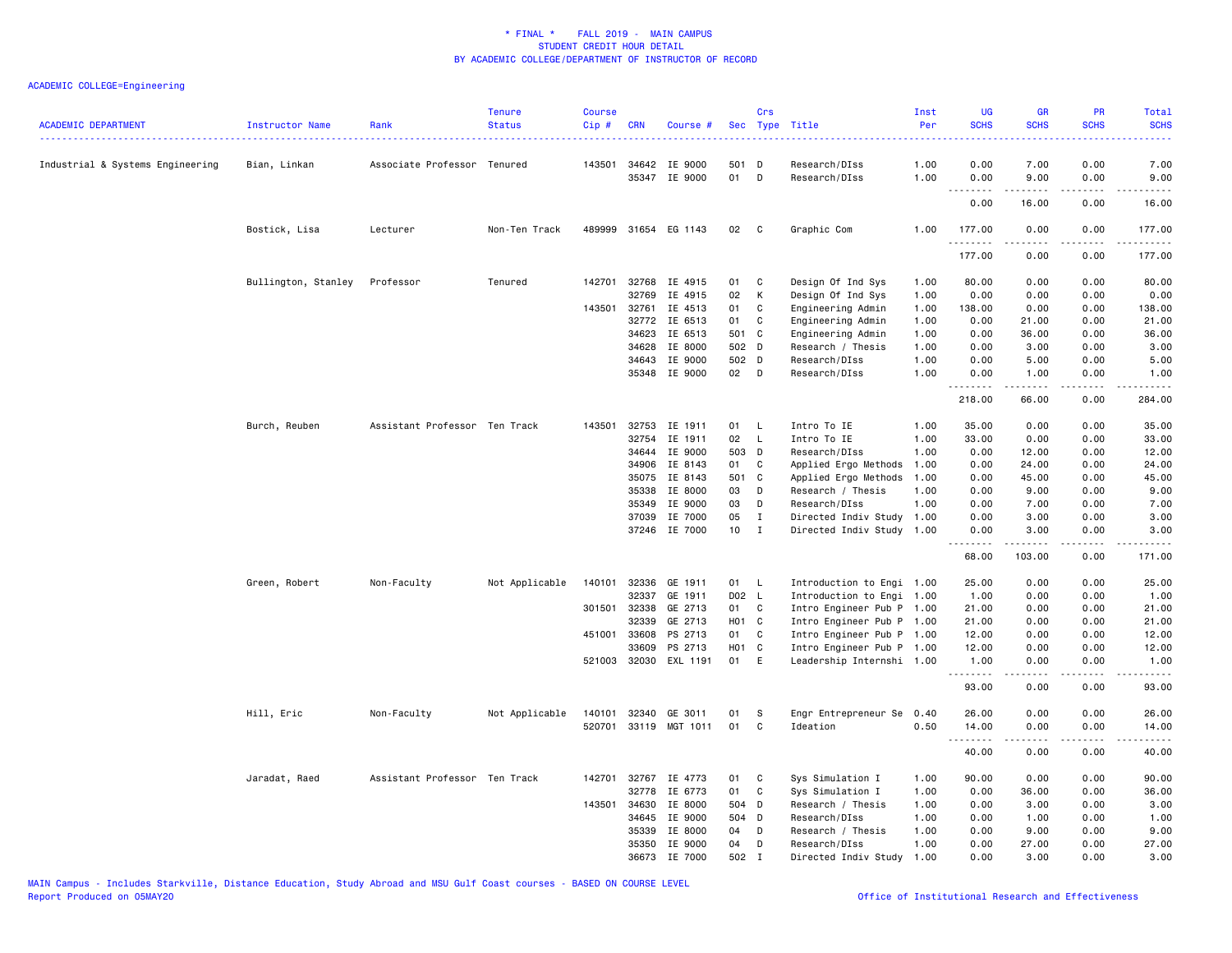| <b>ACADEMIC DEPARTMENT</b>       | Instructor Name | Rank                                               | <b>Tenure</b><br><b>Status</b> | <b>Course</b><br>$Cip \#$ | <b>CRN</b>   | Course #             | Sec          | Crs          | Type Title                | Inst<br>Per | <b>UG</b><br><b>SCHS</b> | <b>GR</b><br><b>SCHS</b>                                                                                                                                     | PR<br><b>SCHS</b>                   | Total<br><b>SCHS</b>                                                                                                              |
|----------------------------------|-----------------|----------------------------------------------------|--------------------------------|---------------------------|--------------|----------------------|--------------|--------------|---------------------------|-------------|--------------------------|--------------------------------------------------------------------------------------------------------------------------------------------------------------|-------------------------------------|-----------------------------------------------------------------------------------------------------------------------------------|
| Industrial & Systems Engineering | Jaradat, Raed   | Assistant Professor Ten Track                      |                                |                           |              | 143501 37105 IE 7000 | 06           | $\mathbf{I}$ | Directed Indiv Study 1.00 |             | 0.00                     | 3.00                                                                                                                                                         | 0.00                                | 3.00                                                                                                                              |
|                                  |                 |                                                    |                                |                           | 37106        | IE 7000              | 07           | $\mathbf{I}$ | Directed Indiv Study      | 1.00        | 0.00                     | 3.00                                                                                                                                                         | 0.00                                | 3.00                                                                                                                              |
|                                  |                 |                                                    |                                |                           | 37111        | IE 7000              | 08           | $\mathbf{I}$ | Directed Indiv Study 1.00 |             | 0.00                     | 3.00                                                                                                                                                         | 0.00                                | 3.00                                                                                                                              |
|                                  |                 |                                                    |                                |                           |              | 37367 IE 7000        | $12$ I       |              | Directed Indiv Study 1.00 |             | 0.00<br>.                | 3.00                                                                                                                                                         | 0.00                                | 3.00<br>$\frac{1}{2} \left( \frac{1}{2} \right) \left( \frac{1}{2} \right) \left( \frac{1}{2} \right) \left( \frac{1}{2} \right)$ |
|                                  |                 |                                                    |                                |                           |              |                      |              |              |                           |             | 90.00                    | 91.00                                                                                                                                                        | 0.00                                | 181.00                                                                                                                            |
|                                  | Johnson, Jenna  | Instructor                                         | Non-Ten Track                  |                           |              | 270301 34792 IE 4613 | 601 C        |              | Eng Statistics I          | 1.00        | 27.00<br>.               | 0.00<br>.                                                                                                                                                    | 0.00<br>$- - - -$                   | 27.00<br>.                                                                                                                        |
|                                  |                 |                                                    |                                |                           |              |                      |              |              |                           |             | 27.00                    | 0.00                                                                                                                                                         | 0.00                                | 27.00                                                                                                                             |
|                                  | Ma, Junfeng     | Assistant Professor Ten Track                      |                                | 143501                    |              | 32765 IE 4653        | 01           | C            | Ind Qual Control I        | 1.00        | 120.00                   | 0.00                                                                                                                                                         | 0.00                                | 120.00                                                                                                                            |
|                                  |                 |                                                    |                                |                           | 32776        | IE 6653              | 01           | C            | Ind Qual Control I        | 1.00        | 0.00                     | 15.00                                                                                                                                                        | 0.00                                | 15.00                                                                                                                             |
|                                  |                 |                                                    |                                |                           | 34626        | IE 6653              | 501 C        |              | Ind Qual Control I        | 1.00        | 0.00                     | 9.00                                                                                                                                                         | 0.00                                | 9.00                                                                                                                              |
|                                  |                 |                                                    |                                |                           | 34646        | IE 9000              | 505 D        |              | Research/DIss             | 1.00        | 0.00                     | 6.00                                                                                                                                                         | 0.00                                | 6.00                                                                                                                              |
|                                  |                 |                                                    |                                |                           | 35351        | IE 9000              | 05           | $\mathsf{D}$ | Research/DIss             | 1.00        | 0.00                     | 16.00                                                                                                                                                        | 0.00                                | 16.00                                                                                                                             |
|                                  |                 |                                                    |                                |                           |              | 37045 IE 4653        | 02           | C            | Ind Qual Control I        | 1.00        | 18.00                    | 0.00                                                                                                                                                         | 0.00                                | 18.00                                                                                                                             |
|                                  |                 |                                                    |                                |                           |              | 37388 IE 7000        | 14           | $\mathbf{I}$ | Directed Indiv Study      | 1.00        | 0.00<br>.                | 1.00                                                                                                                                                         | 0.00<br>$\sim$ $\sim$ $\sim$ $\sim$ | 1.00<br>.                                                                                                                         |
|                                  |                 |                                                    |                                |                           |              |                      |              |              |                           |             | 138.00                   | 47.00                                                                                                                                                        | 0.00                                | 185.00                                                                                                                            |
|                                  |                 | Marufuzzaman, Mohamm Assistant Professor Ten Track |                                | 143501                    |              | 34647 IE 9000        | 506 D        |              | Research/DIss             | 1.00        | 0.00                     | 8.00                                                                                                                                                         | 0.00                                | 8.00                                                                                                                              |
|                                  |                 |                                                    |                                |                           | 34908        | IE 8763              | 01           | C            | Stochastic Programmi      | 1.00        | 0.00                     | 39.00                                                                                                                                                        | 0.00                                | 39.00                                                                                                                             |
|                                  |                 |                                                    |                                |                           | 35072        | IE 8763              | 501 C        |              | Stochastic Programmi      | 1.00        | 0.00                     | 33.00                                                                                                                                                        | 0.00                                | 33.00                                                                                                                             |
|                                  |                 |                                                    |                                |                           | 35341        | IE 8000              | 06           | D            | Research / Thesis         | 1.00        | 0.00                     | 15.00                                                                                                                                                        | 0.00                                | 15.00                                                                                                                             |
|                                  |                 |                                                    |                                |                           | 35352        | IE 9000              | 06           | D            | Research/DIss             | 1.00        | 0.00                     | 24.00                                                                                                                                                        | 0.00                                | 24.00                                                                                                                             |
|                                  |                 |                                                    |                                |                           | 35890        | IE 7000              | 501 I        |              | Directed Indiv Study      | 1.00        | 0.00                     | 3.00                                                                                                                                                         | 0.00                                | 3.00                                                                                                                              |
|                                  |                 |                                                    |                                |                           | 36685        | IE 7000              | 02 I         |              | Directed Indiv Study      | 1.00        | 0.00                     | 3.00                                                                                                                                                         | 0.00                                | 3.00                                                                                                                              |
|                                  |                 |                                                    |                                |                           | 36858        | IE 7000              | 03           | $\mathbf{I}$ | Directed Indiv Study      | 1.00        | 0.00                     | 3.00                                                                                                                                                         | 0.00                                | 3.00                                                                                                                              |
|                                  |                 |                                                    |                                |                           | 37220        | IE 7000              | 09           | $\mathbf{I}$ | Directed Indiv Study 1.00 |             | 0.00                     | 3.00                                                                                                                                                         | 0.00                                | 3.00                                                                                                                              |
|                                  |                 |                                                    |                                |                           | 37304        | IE 7000              | $11 \quad I$ |              | Directed Indiv Study 1.00 |             | 0.00                     | 3.00                                                                                                                                                         | 0.00                                | 3.00                                                                                                                              |
|                                  |                 |                                                    |                                |                           | 37374        | IE 7000              | 13           | $\mathbf{I}$ | Directed Indiv Study 1.00 |             | 0.00                     | 3.00                                                                                                                                                         | 0.00                                | 3.00                                                                                                                              |
|                                  |                 |                                                    |                                |                           | 149999 36991 | IE 4000              | 01           | $\mathbf{I}$ | Directed Indiv Study 1.00 |             | 3.00                     | 0.00                                                                                                                                                         | 0.00                                | 3.00                                                                                                                              |
|                                  |                 |                                                    |                                |                           |              |                      |              |              |                           |             | 3.00                     | 137.00                                                                                                                                                       | 0.00                                | 140.00                                                                                                                            |
|                                  |                 | Morshedlou, Nazanin Assistant Professor Ten Track  |                                |                           |              | 270301 32763 IE 4613 | 01           | C            | Eng Statistics I          | 1.00        | 708.00                   | 0.00                                                                                                                                                         | 0.00                                | 708.00                                                                                                                            |
|                                  |                 |                                                    |                                |                           |              | 32774 IE 6613        | 01           | C            | Eng Statistics I          | 1.00        | 0.00<br><b></b>          | 9.00<br>$\frac{1}{2} \left( \frac{1}{2} \right) \left( \frac{1}{2} \right) \left( \frac{1}{2} \right) \left( \frac{1}{2} \right) \left( \frac{1}{2} \right)$ | 0.00<br>.                           | 9.00<br>.                                                                                                                         |
|                                  |                 |                                                    |                                |                           |              |                      |              |              |                           |             | 708.00                   | 9.00                                                                                                                                                         | 0.00                                | 717.00                                                                                                                            |
|                                  | Pirim, Harun    | Clinical Assist Pro Non-Ten Track                  |                                | 142701                    | 32766        | IE 4753              | 01           | C            | Systems Engr & Analy      | 1.00        | 156.00                   | 0.00                                                                                                                                                         | 0.00                                | 156.00                                                                                                                            |
|                                  |                 |                                                    |                                |                           | 143501 32759 | IE 3913              | 01           | C            | Engr Economy I            | 1.00        | 783.00                   | 0.00                                                                                                                                                         | 0.00                                | 783.00                                                                                                                            |
|                                  |                 |                                                    |                                |                           |              | 35076 IE 6753        | 501 C        |              | Systems Engr & Analy 1.00 |             | 0.00<br><u>.</u>         | 12.00<br>.                                                                                                                                                   | 0.00<br>.                           | 12.00                                                                                                                             |
|                                  |                 |                                                    |                                |                           |              |                      |              |              |                           |             | 939.00                   | 12.00                                                                                                                                                        | 0.00                                | 951.00                                                                                                                            |
|                                  | Potts, Mary     | Lecturer                                           | Non-Ten Track                  |                           |              | 489999 31655 EG 1143 | 03           | C            | Graphic Com               | 1.00        | 192.00                   | 0.00                                                                                                                                                         | 0.00                                | 192.00                                                                                                                            |
|                                  |                 |                                                    |                                |                           |              |                      |              |              |                           |             | . <b>.</b><br>192.00     | .<br>0.00                                                                                                                                                    | .<br>0.00                           | $- - - - - -$<br>192.00                                                                                                           |
|                                  | Reeves, Kari    | Professor                                          | Tenured                        |                           |              | 140101 34553 GE 8003 | 501 C        |              | MENG Capstone             | 0.50        | 0.00                     | 7.50                                                                                                                                                         | 0.00                                | 7.50                                                                                                                              |
|                                  |                 |                                                    |                                | 143501                    | 37031        | IE 7000              | 04           | $\mathbf{I}$ | Directed Indiv Study      | 1.00        | 0.00                     | 3.00                                                                                                                                                         | 0.00                                | 3.00                                                                                                                              |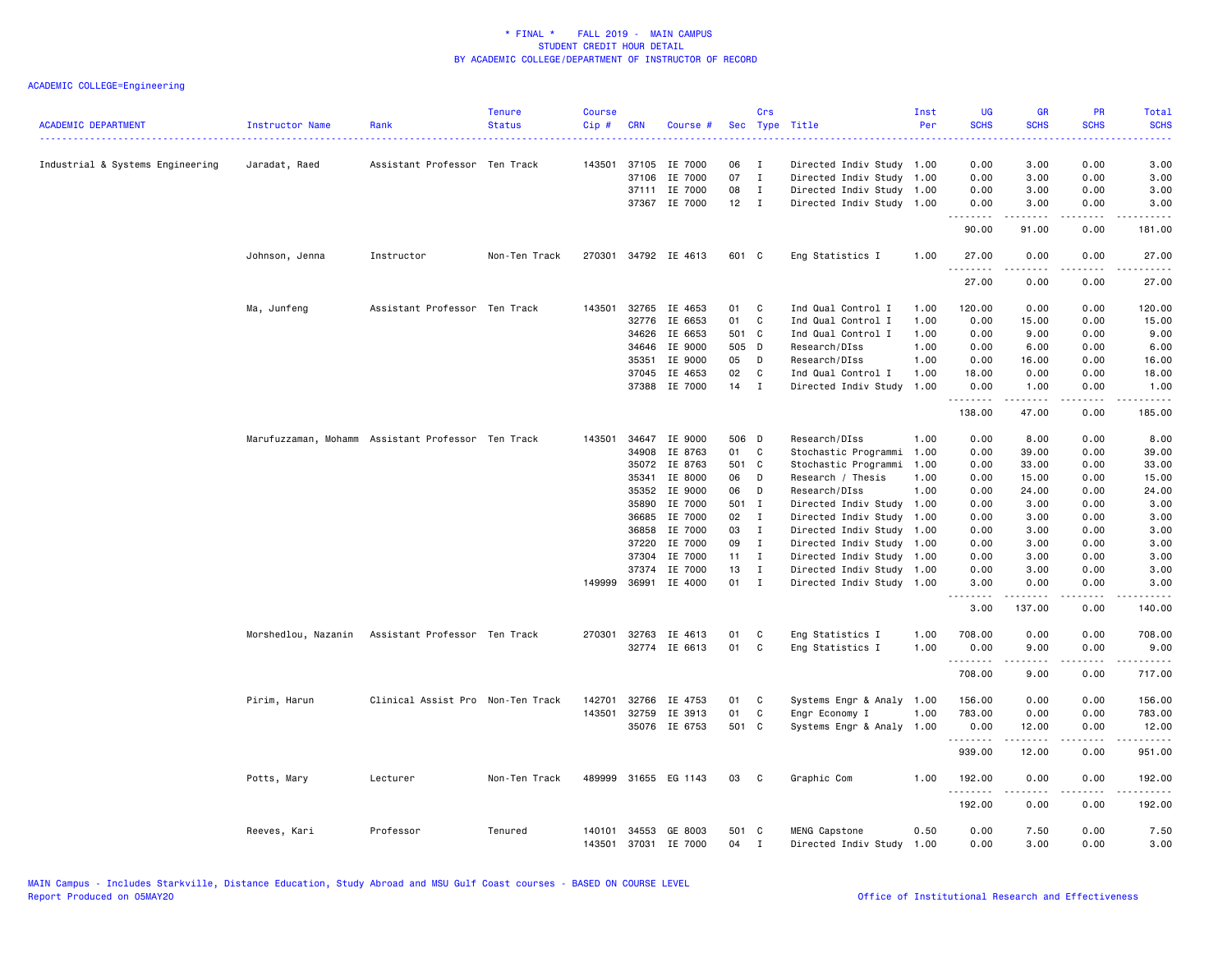| <b>ACADEMIC DEPARTMENT</b>            | Instructor Name                        | Rank                          | <b>Tenure</b><br><b>Status</b> | <b>Course</b><br>Cip# | <b>CRN</b> | Course #             |        | Crs            | Sec Type Title            | Inst<br>Per | <b>UG</b><br><b>SCHS</b> | <b>GR</b><br><b>SCHS</b> | <b>PR</b><br><b>SCHS</b> | Total<br><b>SCHS</b> |
|---------------------------------------|----------------------------------------|-------------------------------|--------------------------------|-----------------------|------------|----------------------|--------|----------------|---------------------------|-------------|--------------------------|--------------------------|--------------------------|----------------------|
|                                       |                                        |                               |                                |                       |            |                      |        |                |                           |             |                          |                          |                          | .                    |
|                                       |                                        |                               |                                |                       |            |                      |        |                |                           |             | 0.00                     | 10.50                    | 0.00                     | 10.50                |
| Industrial & Systems Engineering      | Smith, Brian                           | Assistant Professor Ten Track |                                | 140101                | 36915      | GE 1501              | 07     | E              | Engineering Design C 1.00 |             | 4.00                     | 0.00                     | 0.00                     | 4.00                 |
|                                       |                                        |                               |                                | 143501                |            | 32757 IE 3323        | 01     | C              | Mfg Processes             | 1.00        | 93.00                    | 0.00                     | 0.00                     | 93.00                |
|                                       |                                        |                               |                                |                       | 32758      | IE 3323              | 02     | $\mathsf{K}$   | Mfg Processes             | 1.00        | 0.00                     | 0.00                     | 0.00                     | 0.00                 |
|                                       |                                        |                               |                                |                       |            | 32762 IE 4573        | 01     | C.             | Process Imprvmnt Eng 1.00 |             | 48.00                    | 0.00                     | 0.00                     | 48.00                |
|                                       |                                        |                               |                                |                       | 32773      | IE 6573              | 01     | C              | Process Imprvmnt Eng      | 1.00        | 0.00                     | 24.00                    | 0.00                     | 24.00                |
|                                       |                                        |                               |                                |                       | 34624      | IE 6573              | 501 C  |                | Process Imprvmnt Eng      | 1.00        | 0.00                     | 45.00                    | 0.00                     | 45.00                |
|                                       |                                        |                               |                                |                       | 34635      | IE 8000              | 509 D  |                | Research / Thesis         | 1.00        | 0.00                     | 4.00                     | 0.00                     | 4.00                 |
|                                       |                                        |                               |                                |                       | 34650      | IE 9000              | 509 D  |                | Research/DIss             | 1.00        | 0.00                     | 22.00                    | 0.00                     | 22.00                |
|                                       |                                        |                               |                                |                       |            | 35354 IE 9000        | 08 D   |                | Research/DIss             | 1.00        | 0.00<br><u>.</u>         | 15.00<br>.               | 0.00<br>.                | 15.00<br>.           |
|                                       |                                        |                               |                                |                       |            |                      |        |                |                           |             | 145.00                   | 110.00                   | 0.00                     | 255.00               |
|                                       | Strawderman, Lesley                    | Professor                     | Tenured                        | 143501                |            | 32755 IE 3121        | 01 L   |                | Industrial Ergo Labo 1.00 |             | 51.00                    | 0.00                     | 0.00                     | 51.00                |
|                                       |                                        |                               |                                |                       | 32756      | IE 3123              | 01 C   |                | Industrial Ergonomic 1.00 |             | 159.00                   | 0.00                     | 0.00                     | 159.00               |
|                                       |                                        |                               |                                |                       | 34651      | IE 9000              | 510 D  |                | Research/DIss             | 1.00        | 0.00                     | 6.00                     | 0.00                     | 6.00                 |
|                                       |                                        |                               |                                |                       | 35078      | IE 3123              | 501 C  |                | Industrial Ergonomic      | 1.00        | 27.00                    | 0.00                     | 0.00                     | 27.00                |
|                                       |                                        |                               |                                |                       | 35344      | IE 8000              | 09     | $\mathsf{D}$   | Research / Thesis         | 1.00        | 0.00                     | 3.00                     | 0.00                     | 3.00                 |
|                                       |                                        |                               |                                |                       | 35355      | IE 9000              | 09     | D              | Research/DIss             | 1.00        | 0.00                     | 6.00                     | 0.00                     | 6.00                 |
|                                       |                                        |                               |                                |                       | 36312      | IE 7000              | $01$ I |                | Directed Indiv Study 1.00 |             | 0.00                     | 3.00                     | 0.00                     | 3.00                 |
|                                       |                                        |                               |                                | 149999                | 36531      | <b>ENE 9000</b>      | 03     | $\mathsf{D}$   | Research/Diss             | 1.00        | 0.00                     | 2.00                     | 0.00                     | 2.00                 |
|                                       |                                        |                               |                                | 521003                | 32310      | FYE 1001             | F13 C  |                | First Year Experienc 1.00 |             | 15.00                    | 0.00                     | 0.00                     | 15.00                |
|                                       |                                        |                               |                                |                       |            | 32311 FYE 1001       | F14 C  |                | First Year Experienc 1.00 |             | 10.00                    | 0.00                     | 0.00                     | 10.00                |
|                                       |                                        |                               |                                |                       |            |                      |        |                |                           |             | .<br>262.00              | .<br>20.00               | .<br>0.00                | .<br>282.00          |
|                                       | Thugudam, Lalith Kum Grad Teach Assist |                               | Not Applicable                 |                       |            | 489999 31653 EG 1143 | 01     | $\mathbf{C}$   | Graphic Com               | 1.00        | 180.00                   | 0.00                     | 0.00                     | 180.00               |
|                                       |                                        |                               |                                |                       |            |                      |        |                |                           |             | .<br>180.00              | .<br>0.00                | .<br>0.00                | 180.00               |
|                                       | Tian, Wenmeng                          | Assistant Professor Ten Track |                                | 143501                | 32760      | IE 4333              | 01 C   |                | Prod Control Sys I        | 1.00        | 153.00                   | 0.00                     | 0.00                     | 153.00               |
|                                       |                                        |                               |                                |                       | 32771      | IE 6333              | 01     | C <sub>1</sub> | Prod Control Sys I        | 1.00        | 0.00                     | 9.00                     | 0.00                     | 9.00                 |
|                                       |                                        |                               |                                |                       | 34622      | IE 6333              | 501 C  |                | Prod Control Sys I        | 1.00        | 0.00                     | 33.00                    | 0.00                     | 33.00                |
|                                       |                                        |                               |                                |                       | 34652      | IE 9000              | 511 D  |                | Research/DIss             | 1.00        | 0.00                     | 1.00                     | 0.00                     | 1.00                 |
|                                       |                                        |                               |                                |                       | 35356      | IE 9000              | 10 D   |                | Research/DIss             | 1.00        | 0.00                     | 10.00                    | 0.00                     | 10.00                |
|                                       |                                        |                               |                                |                       | 35507      | IE 8990              | 501 C  |                | Special Topic In IE       | 1.00        | 0.00                     | 42.00                    | 0.00                     | 42.00                |
|                                       |                                        |                               |                                |                       |            | 35508 IE 8990        | 01 C   |                | Special Topic In IE       | 1.00        | 0.00                     | 48.00                    | 0.00                     | 48.00                |
|                                       |                                        |                               |                                |                       |            |                      |        |                |                           |             | <u>.</u><br>153.00       | $- - - - -$<br>143.00    | .<br>0.00                | .<br>296.00          |
|                                       | Wang, Haifeng                          | Assistant Professor Ten Track |                                |                       |            | 143501 32770 IE 4934 | 01     | B              | Info Systems for IE       | 1.00        | 48.00                    | 0.00                     | 0.00                     | 48.00                |
|                                       |                                        |                               |                                |                       |            |                      |        |                |                           |             | .<br>48.00               | 0.00                     | 0.00                     | 48.00                |
| ===================================== |                                        |                               |                                |                       |            |                      |        |                |                           |             | ========                 |                          |                          | ==========           |
| Industrial & Systems Engineering      |                                        |                               |                                |                       |            |                      |        |                |                           |             | 3481.00                  | 764.50                   | 0.00                     | 4245.50              |
| -----------------------------------   |                                        |                               |                                |                       |            |                      |        |                |                           |             | ========                 |                          | ========= ========       | -2222222222          |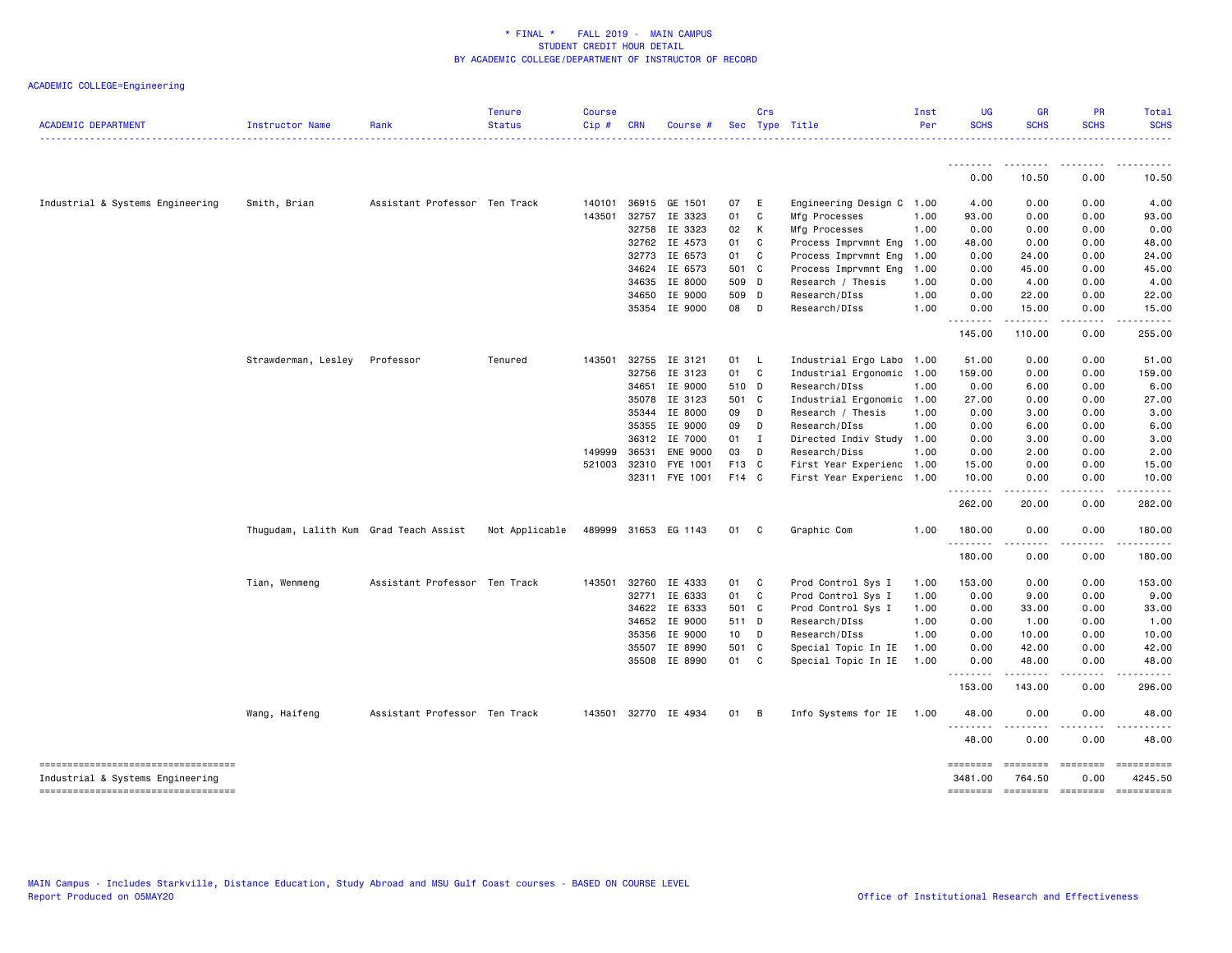| <b>ACADEMIC DEPARTMENT</b> | Instructor Name                                    | Rank                              | <b>Tenure</b><br><b>Status</b> | <b>Course</b><br>Cip# | <b>CRN</b> | Course #                        |                | Crs          | Sec Type Title            | Inst<br>Per | <b>UG</b><br><b>SCHS</b> | <b>GR</b><br><b>SCHS</b>                                                                                                                                                                                                                                                                                                                     | PR<br><b>SCHS</b> | Total<br><b>SCHS</b><br>$\frac{1}{2} \left( \frac{1}{2} \right) \left( \frac{1}{2} \right) \left( \frac{1}{2} \right) \left( \frac{1}{2} \right)$                                       |
|----------------------------|----------------------------------------------------|-----------------------------------|--------------------------------|-----------------------|------------|---------------------------------|----------------|--------------|---------------------------|-------------|--------------------------|----------------------------------------------------------------------------------------------------------------------------------------------------------------------------------------------------------------------------------------------------------------------------------------------------------------------------------------------|-------------------|-----------------------------------------------------------------------------------------------------------------------------------------------------------------------------------------|
| Mechanical Engineering     | Askari, Omid                                       | Assistant Professor Ten Track     |                                | 141901                | 33099      | ME 4543                         | 01             | C            | Combustion Engines        | 1.00        | 48.00                    | 0.00                                                                                                                                                                                                                                                                                                                                         | 0.00              | 48.00                                                                                                                                                                                   |
|                            |                                                    |                                   |                                |                       | 33108      | ME 6543                         | 01             | $\mathbb{C}$ | Combustion Engines        | 1.00        | 0.00                     | 6.00                                                                                                                                                                                                                                                                                                                                         | 0.00              | 6.00                                                                                                                                                                                    |
|                            |                                                    |                                   |                                |                       | 35858      | ME 9000                         | 01             | D            | Research / Diss           | 1.00        | 0.00                     | 18.00<br>.                                                                                                                                                                                                                                                                                                                                   | 0.00              | 18.00                                                                                                                                                                                   |
|                            |                                                    |                                   |                                |                       |            |                                 |                |              |                           |             | .<br>48.00               | 24.00                                                                                                                                                                                                                                                                                                                                        | .<br>0.00         | .<br>72.00                                                                                                                                                                              |
|                            | Bammann, Douglas                                   | Professor                         | Tenured                        | 141901                | 33070      | ME 3113                         | 02             | C            | Engineering Analysis      | 1.00        | 153.00                   | 0.00                                                                                                                                                                                                                                                                                                                                         | 0.00              | 153.00                                                                                                                                                                                  |
|                            |                                                    |                                   |                                |                       |            | 33112 ME 8011                   | 01             | s.           | Graduate Seminar          | 1.00        | 0.00                     | 17.00                                                                                                                                                                                                                                                                                                                                        | 0.00              | 17.00                                                                                                                                                                                   |
|                            |                                                    |                                   |                                |                       |            | 34680 ME 8011                   | 501 S          |              | Graduate Seminar          | 1.00        | 0.00                     | 9.00<br><u>.</u>                                                                                                                                                                                                                                                                                                                             | 0.00<br>.         | 9.00<br>$\frac{1}{2} \left( \frac{1}{2} \right) \left( \frac{1}{2} \right) \left( \frac{1}{2} \right) \left( \frac{1}{2} \right) \left( \frac{1}{2} \right) \left( \frac{1}{2} \right)$ |
|                            |                                                    |                                   |                                |                       |            |                                 |                |              |                           |             | 153.00                   | 26.00                                                                                                                                                                                                                                                                                                                                        | 0.00              | 179.00                                                                                                                                                                                  |
|                            | Barrett, Christopher Assistant Professor Ten Track |                                   |                                | 141901                |            | 33075 ME 3423                   | 01 C           |              | Mech Of Machinery         | 1.00        | 246.00                   | 0.00                                                                                                                                                                                                                                                                                                                                         | 0.00              | 246.00                                                                                                                                                                                  |
|                            |                                                    |                                   |                                |                       | 34685      | ME 9000                         | 503 D          |              | Research / Diss           | 1.00        | 0.00                     | 2.00                                                                                                                                                                                                                                                                                                                                         | 0.00              | 2.00                                                                                                                                                                                    |
|                            |                                                    |                                   |                                |                       | 35843      | ME 8000                         | 03             | D            | Research / Thesis         | 1.00        | 0.00                     | 6.00                                                                                                                                                                                                                                                                                                                                         | 0.00              | 6.00                                                                                                                                                                                    |
|                            |                                                    |                                   |                                |                       | 35860      | <b>ME 9000</b>                  | 03             | D            | Research / Diss           | 1.00        | 0.00                     | 9.00                                                                                                                                                                                                                                                                                                                                         | 0.00              | 9.00                                                                                                                                                                                    |
|                            |                                                    |                                   |                                |                       | 37137      | ME 7000                         | 07             | $\mathbf{I}$ | Directed Indiv Study      | 1.00        | 0.00<br>.                | 3.00<br>$\frac{1}{2} \left( \begin{array}{ccc} 1 & 0 & 0 & 0 \\ 0 & 0 & 0 & 0 \\ 0 & 0 & 0 & 0 \\ 0 & 0 & 0 & 0 \\ 0 & 0 & 0 & 0 \\ 0 & 0 & 0 & 0 \\ 0 & 0 & 0 & 0 \\ 0 & 0 & 0 & 0 \\ 0 & 0 & 0 & 0 \\ 0 & 0 & 0 & 0 \\ 0 & 0 & 0 & 0 & 0 \\ 0 & 0 & 0 & 0 & 0 \\ 0 & 0 & 0 & 0 & 0 \\ 0 & 0 & 0 & 0 & 0 \\ 0 & 0 & 0 & 0 & 0 \\ 0 & 0 & 0$ | 0.00<br>.         | 3.00<br>.                                                                                                                                                                               |
|                            |                                                    |                                   |                                |                       |            |                                 |                |              |                           |             | 246.00                   | 20.00                                                                                                                                                                                                                                                                                                                                        | 0.00              | 266.00                                                                                                                                                                                  |
|                            | Bhushan, Shanti                                    | Assistant Professor Ten Track     |                                | 141901                | 34911      | ME 8823                         | 01             | C            | Viscous Flow II           | 1.00        | 0.00                     | 21.00                                                                                                                                                                                                                                                                                                                                        | 0.00              | 21.00                                                                                                                                                                                   |
|                            |                                                    |                                   |                                |                       | 35844      | ME 8000                         | 04             | D            | Research / Thesis         | 1.00        | 0.00                     | 4.00                                                                                                                                                                                                                                                                                                                                         | 0.00              | 4.00                                                                                                                                                                                    |
|                            |                                                    |                                   |                                |                       | 35861      | ME 9000                         | 04             | D            | Research / Diss           | 1.00        | 0.00                     | 14.00                                                                                                                                                                                                                                                                                                                                        | 0.00              | 14.00                                                                                                                                                                                   |
|                            |                                                    |                                   |                                |                       | 36712      | ME 8000                         | 508 D          |              | Research / Thesis         | 1.00        | 0.00                     | 3.00                                                                                                                                                                                                                                                                                                                                         | 0.00              | 3.00                                                                                                                                                                                    |
|                            |                                                    |                                   |                                |                       |            | 37059 ME 7000                   | 04 I           |              | Directed Indiv Study      | 1.00        | 0.00<br>.                | 1.00<br>$\frac{1}{2} \left( \frac{1}{2} \right) \left( \frac{1}{2} \right) \left( \frac{1}{2} \right) \left( \frac{1}{2} \right) \left( \frac{1}{2} \right)$                                                                                                                                                                                 | 0.00<br>.         | 1.00<br>المستمات                                                                                                                                                                        |
|                            |                                                    |                                   |                                |                       |            |                                 |                |              |                           |             | 0.00                     | 43.00                                                                                                                                                                                                                                                                                                                                        | 0.00              | 43.00                                                                                                                                                                                   |
|                            | Brauer, Shane                                      | Clinical Assist Pro Non-Ten Track |                                | 141901                | 34794      | ME 2133                         | 601 B          |              | Modeling and Manuf        | 1.00        | 69.00                    | 0.00                                                                                                                                                                                                                                                                                                                                         | 0.00              | 69.00                                                                                                                                                                                   |
|                            |                                                    |                                   |                                |                       | 34797      | ME 3313                         | 601 C          |              | Heat Transfer             | 1.00        | 39.00                    | 0.00                                                                                                                                                                                                                                                                                                                                         | 0.00              | 39.00                                                                                                                                                                                   |
|                            |                                                    |                                   |                                |                       | 34802      | ME 4403                         | 601 C          |              | Machine Design            | 1.00        | 42.00                    | 0.00                                                                                                                                                                                                                                                                                                                                         | 0.00              | 42.00                                                                                                                                                                                   |
|                            |                                                    |                                   |                                |                       | 37157      | ME 4000<br>350103 36664 CP 3403 | 603 I<br>601 E |              | Directed Indiv Study      | 1.00        | 3.00                     | 0.00                                                                                                                                                                                                                                                                                                                                         | 0.00              | 3.00                                                                                                                                                                                    |
|                            |                                                    |                                   |                                |                       |            |                                 |                |              | Fourth Work Sem           | 1.00        | 3.00<br><u>.</u>         | 0.00<br>.                                                                                                                                                                                                                                                                                                                                    | 0.00<br>.         | 3.00<br><u>.</u>                                                                                                                                                                        |
|                            |                                                    |                                   |                                |                       |            |                                 |                |              |                           |             | 156.00                   | 0.00                                                                                                                                                                                                                                                                                                                                         | 0.00              | 156.00                                                                                                                                                                                  |
|                            | Cho, HeeJin                                        | Associate Professor Tenured       |                                | 141901                |            | 33113 ME 8213                   | 01             | C            | Engineering Anal I        | 1.00        | 0.00                     | 21.00                                                                                                                                                                                                                                                                                                                                        | 0.00              | 21.00                                                                                                                                                                                   |
|                            |                                                    |                                   |                                |                       | 34673      | ME 8000                         | 501 D          |              | Research / Thesis         | 1.00        | 0.00                     | 1.00                                                                                                                                                                                                                                                                                                                                         | 0.00              | 1.00                                                                                                                                                                                    |
|                            |                                                    |                                   |                                |                       | 34681      | ME 8213                         | 501 C          |              | Engineering Anal I        | 1.00        | 0.00                     | 21.00                                                                                                                                                                                                                                                                                                                                        | 0.00              | 21.00                                                                                                                                                                                   |
|                            |                                                    |                                   |                                |                       | 34683      | <b>ME 9000</b>                  | 501 D          |              | Research / Diss           | 1.00        | 0.00                     | 3.00                                                                                                                                                                                                                                                                                                                                         | 0.00              | 3.00                                                                                                                                                                                    |
|                            |                                                    |                                   |                                |                       | 35846      | ME 8000                         | 06             | D            | Research / Thesis         | 1.00        | 0.00                     | 6.00                                                                                                                                                                                                                                                                                                                                         | 0.00              | 6.00                                                                                                                                                                                    |
|                            |                                                    |                                   |                                |                       | 35863      | ME 9000                         | 06             | D            | Research / Diss           | 1.00        | 0.00<br>.                | 11.00<br>$\frac{1}{2}$                                                                                                                                                                                                                                                                                                                       | 0.00<br>.         | 11.00<br>.                                                                                                                                                                              |
|                            |                                                    |                                   |                                |                       |            |                                 |                |              |                           |             | 0.00                     | 63.00                                                                                                                                                                                                                                                                                                                                        | 0.00              | 63.00                                                                                                                                                                                   |
|                            | Doude, Haley                                       | Research Assist Pro Non-Ten Track |                                | 141901                | 35847      | ME 8000                         | 07             | D            | Research / Thesis         | 1.00        | 0.00                     | 3.00                                                                                                                                                                                                                                                                                                                                         | 0.00              | 3.00                                                                                                                                                                                    |
|                            |                                                    |                                   |                                |                       |            | 35864 ME 9000                   | 07             | D            | Research / Diss           | 1.00        | 0.00<br><b></b>          | 15.00<br>.                                                                                                                                                                                                                                                                                                                                   | 0.00<br>.         | 15.00<br>.                                                                                                                                                                              |
|                            |                                                    |                                   |                                |                       |            |                                 |                |              |                           |             | 0.00                     | 18.00                                                                                                                                                                                                                                                                                                                                        | 0.00              | 18.00                                                                                                                                                                                   |
|                            | El Kadiri, Haitham                                 | Associate Professor Tenured       |                                | 141901                | 33073      | ME 3403                         | 01             | C            | Materials for ME Des      | 1.00        | 141.00                   | 0.00                                                                                                                                                                                                                                                                                                                                         | 0.00              | 141.00                                                                                                                                                                                  |
|                            |                                                    |                                   |                                |                       | 35865      | ME 9000                         | 08             | D            | Research / Diss           | 1.00        | 0.00                     | 14.00                                                                                                                                                                                                                                                                                                                                        | 0.00              | 14.00                                                                                                                                                                                   |
|                            |                                                    |                                   |                                |                       | 36987      | ME 7000                         | 01             | $\mathbf{I}$ | Directed Indiv Study 1.00 |             | 0.00                     | 3.00                                                                                                                                                                                                                                                                                                                                         | 0.00              | 3.00                                                                                                                                                                                    |
|                            |                                                    |                                   |                                |                       | 36988      | ME 7000                         | 02             | $\mathbf I$  | Directed Indiv Study 1.00 |             | 0.00                     | 3.00                                                                                                                                                                                                                                                                                                                                         | 0.00              | 3.00                                                                                                                                                                                    |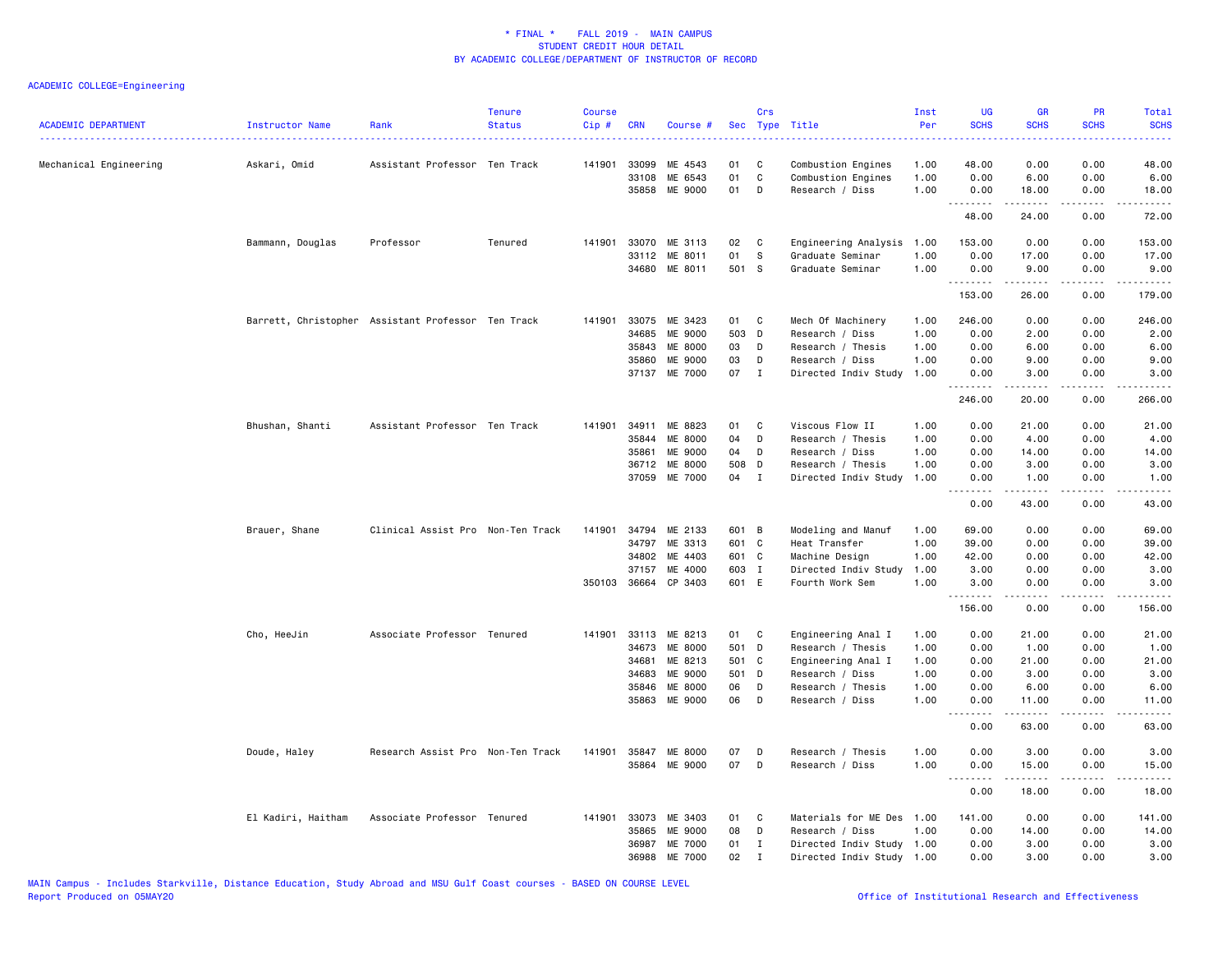| <b>ACADEMIC DEPARTMENT</b> | Instructor Name    | Rank                              | <b>Tenure</b><br><b>Status</b> | <b>Course</b><br>$Cip \#$ | <b>CRN</b>   | Course #             | Sec             | Crs          | Type Title                | Inst<br>Per | <b>UG</b><br><b>SCHS</b> | <b>GR</b><br><b>SCHS</b>                                                                                                                                     | PR<br><b>SCHS</b> | Total<br><b>SCHS</b> |
|----------------------------|--------------------|-----------------------------------|--------------------------------|---------------------------|--------------|----------------------|-----------------|--------------|---------------------------|-------------|--------------------------|--------------------------------------------------------------------------------------------------------------------------------------------------------------|-------------------|----------------------|
| Mechanical Engineering     | El Kadiri, Haitham | Associate Professor Tenured       |                                |                           |              | 141901 37009 ME 7000 | 03              | - I          | Directed Indiv Study 1.00 |             | 0.00                     | 3.00                                                                                                                                                         | 0.00              | 3.00                 |
|                            |                    |                                   |                                |                           |              |                      |                 |              |                           |             | 141.00                   | 23.00                                                                                                                                                        | 0.00              | 164.00               |
|                            | Green, Morgan      | Instructor                        | Non-Ten Track                  | 141901                    | 33064        | ME 1111              | 01              | C            | Introduction To ME        | 1.00        | 234.00                   | 0.00                                                                                                                                                         | 0.00              | 234.00               |
|                            |                    |                                   |                                |                           | 33086        | ME 4301              | 01              | $\mathsf{L}$ | Thermo-Fluids Labora      | 1.00        | 23.00                    | 0.00                                                                                                                                                         | 0.00              | 23.00                |
|                            |                    |                                   |                                |                           | 33087        | ME 4301              | 02              | <b>L</b>     | Thermo-Fluids Labora      | 1.00        | 24.00                    | 0.00                                                                                                                                                         | 0.00              | 24.00                |
|                            |                    |                                   |                                |                           | 33088        | ME 4301              | 03              | $\mathsf{L}$ | Thermo-Fluids Labora      | 1.00        | 24.00                    | 0.00                                                                                                                                                         | 0.00              | 24.00                |
|                            |                    |                                   |                                |                           | 33089        | ME 4301              | 04              | $\mathsf{L}$ | Thermo-Fluids Labora      | 1.00        | 17.00                    | 0.00                                                                                                                                                         | 0.00              | 17.00                |
|                            |                    |                                   |                                |                           | 33092        | ME 4401              | 01              | $\mathsf{L}$ | Solid Mechanics Lab       | 1.00        | 22.00                    | 0.00                                                                                                                                                         | 0.00              | 22.00                |
|                            |                    |                                   |                                |                           | 33093        | ME 4401              | 02              | - L          | Solid Mechanics Lab       | 1.00        | 23.00                    | 0.00                                                                                                                                                         | 0.00              | 23.00                |
|                            |                    |                                   |                                |                           | 33094        | ME 4401              | 03              | L            | Solid Mechanics Lab       | 1.00        | 21.00                    | 0.00                                                                                                                                                         | 0.00              | 21.00                |
|                            |                    |                                   |                                |                           | 33095        | ME 4401              | 04              | $\mathsf{L}$ | Solid Mechanics Lab       | 1.00        | 10.00<br>.               | 0.00<br>.                                                                                                                                                    | 0.00<br>.         | 10.00<br>.           |
|                            |                    |                                   |                                |                           |              |                      |                 |              |                           |             | 398.00                   | 0.00                                                                                                                                                         | 0.00              | 398.00               |
|                            | Hammi, Youssef     | Associate Professor Ten Track     |                                | 140201                    | 36754        | ASE 9000             | 12              | D            | Research/Diss             | 1.00        | 0.00                     | 6.00                                                                                                                                                         | 0.00              | 6.00                 |
|                            |                    |                                   |                                | 141901                    | 33114        | ME 8243              | 01              | C            | Finite Element In Me      | 1.00        | 0.00                     | 48.00                                                                                                                                                        | 0.00              | 48.00                |
|                            |                    |                                   |                                |                           | 34674        | ME 8000              | 502 D           |              | Research / Thesis         | 1.00        | 0.00                     | 3.00                                                                                                                                                         | 0.00              | 3.00                 |
|                            |                    |                                   |                                |                           | 34682        | ME 8243              | 501 C           |              | Finite Element In Me      | 1.00        | 0.00                     | 18.00                                                                                                                                                        | 0.00              | 18.00                |
|                            |                    |                                   |                                |                           | 34684        | ME 9000              | 502 D           |              | Research / Diss           | 1.00        | 0.00                     | 5.00                                                                                                                                                         | 0.00              | 5.00                 |
|                            |                    |                                   |                                |                           | 37001        | ME 8000              | 19              | D            | Research / Thesis         | 1.00        | 0.00<br>.                | 3.00<br>.                                                                                                                                                    | 0.00<br>.         | 3.00<br>.            |
|                            |                    |                                   |                                |                           |              |                      |                 |              |                           |             | 0.00                     | 83.00                                                                                                                                                        | 0.00              | 83.00                |
|                            | Hodge, B. Keith    | Lecturer                          | Non-Ten Track                  | 141901                    | 33090        | ME 4333              | 01              | C            | Energy Sys Design         | 1.00        | 195.00                   | 0.00                                                                                                                                                         | 0.00              | 195.00               |
|                            |                    |                                   |                                |                           |              | 33105 ME 6333        | 01              | C            | Energy Sys Design         | 1.00        | 0.00<br>.                | 9.00                                                                                                                                                         | 0.00              | 9.00                 |
|                            |                    |                                   |                                |                           |              |                      |                 |              |                           |             | 195.00                   | 9.00                                                                                                                                                         | 0.00              | 204.00               |
|                            | Jones, Elborn      | Lecturer                          | Non-Ten Track                  |                           |              | 141901 33096 ME 4403 | 01              | C            | Machine Design            | 1.00        | 168.00                   | 0.00                                                                                                                                                         | 0.00              | 168.00               |
|                            |                    |                                   |                                |                           |              |                      |                 |              |                           |             | .<br>168.00              | 0.00                                                                                                                                                         | ----<br>0.00      | .<br>168.00          |
|                            | Knizley, Alta      | Clinical Assist Pro Non-Ten Track |                                | 141901                    | 34909        | ME 4343              | 01              | C            | Intermed Heat Trans       | 1.00        | 33.00                    | 0.00                                                                                                                                                         | 0.00              | 33.00                |
|                            |                    |                                   |                                |                           | 34910        | ME 6343              | 01              | C            | Intermed Heat Trans       | 1.00        | 0.00                     | 27.00                                                                                                                                                        | 0.00              | 27.00                |
|                            |                    |                                   |                                |                           | 35866        | ME 9000              | 09              | D            | Research / Diss           | 1.00        | 0.00                     | 2.00                                                                                                                                                         | 0.00              | 2.00                 |
|                            |                    |                                   |                                |                           | 36687        | ME 4333              | 02              | C            | Energy Sys Design         | 1.00        | 120.00                   | 0.00                                                                                                                                                         | 0.00              | 120.00               |
|                            |                    |                                   |                                |                           | 37273        | ME 4000              | 606 I           |              | Directed Indiv Study      | 1.00        | 3.00                     | 0.00                                                                                                                                                         | 0.00              | 3.00                 |
|                            |                    |                                   |                                |                           | 37274        | ME 4000              | 607 I           |              | Directed Indiv Study      | 1.00        | 3.00                     | 0.00                                                                                                                                                         | 0.00              | 3.00                 |
|                            |                    |                                   |                                |                           | 37275        | ME 7000              | 09              | I            | Directed Indiv Study      | 1.00        | 0.00                     | 3.00                                                                                                                                                         | 0.00              | 3.00                 |
|                            |                    |                                   |                                |                           | 37280        | ME 4000              | 609 I           |              | Directed Indiv Study 1.00 |             | 3.00<br>.                | 0.00<br>$\frac{1}{2} \left( \frac{1}{2} \right) \left( \frac{1}{2} \right) \left( \frac{1}{2} \right) \left( \frac{1}{2} \right) \left( \frac{1}{2} \right)$ | 0.00<br>.         | 3.00<br>.            |
|                            |                    |                                   |                                |                           |              |                      |                 |              |                           |             | 162.00                   | 32.00                                                                                                                                                        | 0.00              | 194.00               |
|                            | Kooienga, John     | Lecturer                          | Non-Ten Track                  |                           |              | 141901 34795 ME 3103 | 601 B           |              | Exp Meas and Techniq 1.00 |             | 36.00                    | 0.00                                                                                                                                                         | 0.00              | 36.00                |
|                            |                    |                                   |                                |                           |              |                      |                 |              |                           |             | .<br>36.00               | <u>.</u><br>0.00                                                                                                                                             | .<br>0.00         | .<br>36.00           |
|                            | Li, Like           | Assistant Professor Ten Track     |                                |                           | 141901 33115 | ME 8313              | 01              | C            | Cond Heat Transfer        | 1.00        | 0.00                     | 27.00                                                                                                                                                        | 0.00              | 27.00                |
|                            |                    |                                   |                                |                           |              | 35867 ME 9000        | 10 <sup>1</sup> | D            | Research / Diss           | 1.00        | 0.00<br>.                | 3.00<br>.                                                                                                                                                    | 0.00<br>.         | 3.00<br>.            |
|                            |                    |                                   |                                |                           |              |                      |                 |              |                           |             | 0.00                     | 30.00                                                                                                                                                        | 0.00              | 30.00                |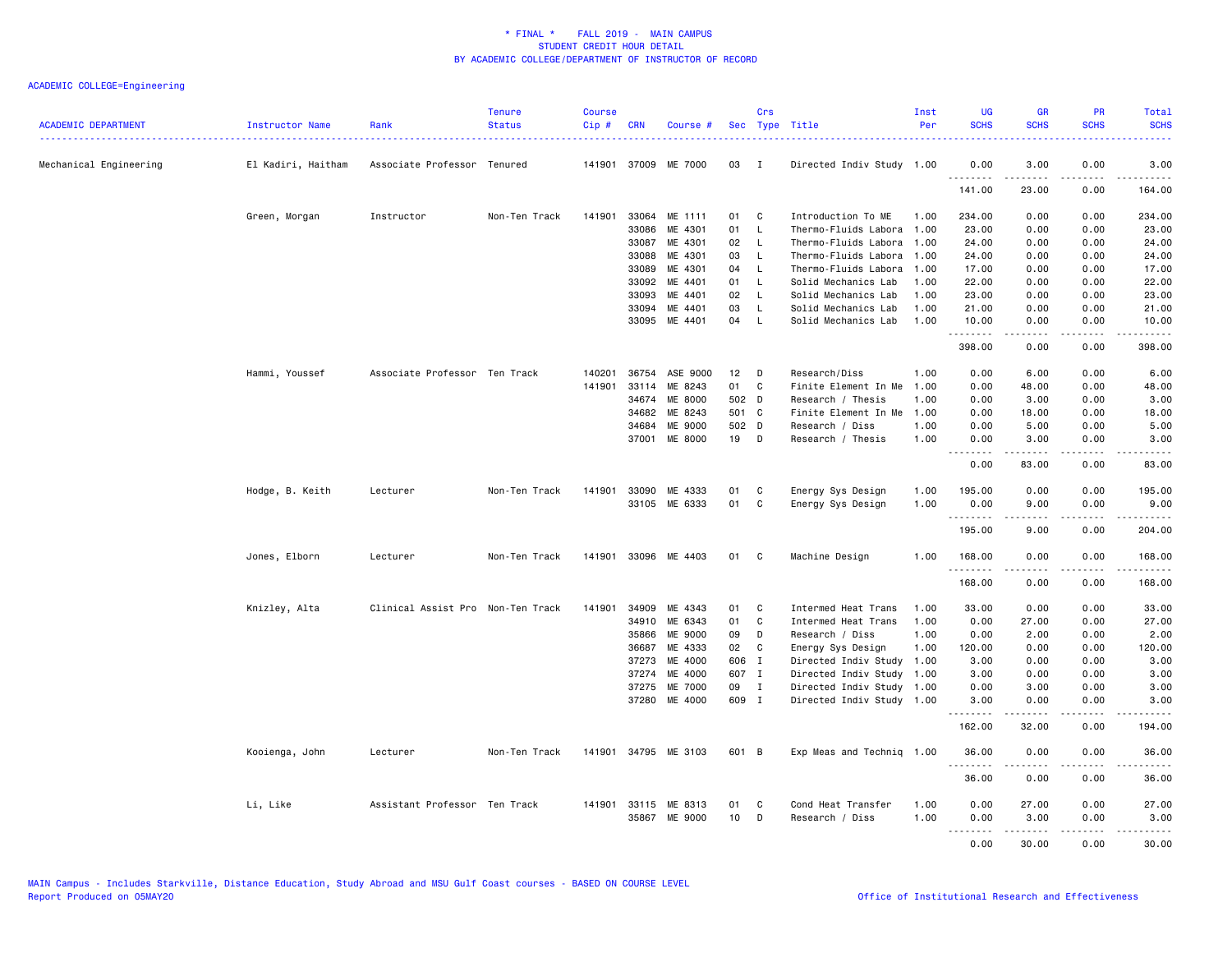|                            |                 |                                    | <b>Tenure</b>  | <b>Course</b> |            |                                |                | Crs          |                                                 | Inst<br>Per | UG<br><b>SCHS</b> | <b>GR</b><br><b>SCHS</b>                                                                                                                                     | PR<br><b>SCHS</b>                   | Total<br><b>SCHS</b>                                                                                                                                                                      |
|----------------------------|-----------------|------------------------------------|----------------|---------------|------------|--------------------------------|----------------|--------------|-------------------------------------------------|-------------|-------------------|--------------------------------------------------------------------------------------------------------------------------------------------------------------|-------------------------------------|-------------------------------------------------------------------------------------------------------------------------------------------------------------------------------------------|
| <b>ACADEMIC DEPARTMENT</b> | Instructor Name | Rank                               | <b>Status</b>  | Cip#          | <b>CRN</b> | Course #                       | Sec            |              | Type Title                                      |             |                   |                                                                                                                                                              |                                     |                                                                                                                                                                                           |
| Mechanical Engineering     | Liu, Yucheng    | Professor                          | Tenured        | 140101        | 32340      | GE 3011                        | 01             | <b>S</b>     | Engr Entrepreneur Se 0.60                       |             | 39.00             | 0.00                                                                                                                                                         | 0.00                                | 39.00                                                                                                                                                                                     |
|                            |                 |                                    |                | 141901        | 33101      | ME 4643                        | 01             | $\mathbf c$  | Intro Vibration/Cont                            | 1.00        | 168.00            | 0.00                                                                                                                                                         | 0.00                                | 168.00                                                                                                                                                                                    |
|                            |                 |                                    |                |               |            | 33110 ME 6643                  | 01 C           |              | Intro Vibration/Cont                            | 1.00        | 0.00              | 6.00                                                                                                                                                         | 0.00                                | 6.00                                                                                                                                                                                      |
|                            |                 |                                    |                |               | 34676      | ME 8000                        | 504 D          |              | Research / Thesis                               | 1.00        | 0.00              | 1.00                                                                                                                                                         | 0.00                                | 1.00                                                                                                                                                                                      |
|                            |                 |                                    |                |               | 34686      | ME 9000                        | 504 D          |              | Research / Diss                                 | 1.00        | 0.00              | 1.00                                                                                                                                                         | 0.00                                | 1.00                                                                                                                                                                                      |
|                            |                 |                                    |                |               | 35851      | ME 8000                        | 11             | D            | Research / Thesis                               | 1.00        | 0.00              | 3.00                                                                                                                                                         | 0.00                                | 3.00                                                                                                                                                                                      |
|                            |                 |                                    |                |               | 35868      | ME 9000                        | 11             | D            | Research / Diss                                 | 1.00        | 0.00              | 31.00                                                                                                                                                        | 0.00                                | 31.00                                                                                                                                                                                     |
|                            |                 |                                    |                |               | 37083      | ME 7000                        | 05             | $\mathbf{I}$ | Directed Indiv Study                            | 1.00        | 0.00              | 3.00                                                                                                                                                         | 0.00                                | 3.00                                                                                                                                                                                      |
|                            |                 |                                    |                |               |            | 37107 ME 7000                  | 06             | $\mathbf{I}$ | Directed Indiv Study 1.00                       |             | 0.00              | 3.00                                                                                                                                                         | 0.00                                | 3.00                                                                                                                                                                                      |
|                            |                 |                                    |                |               |            |                                |                |              |                                                 |             | .<br>207.00       | $- - - - -$<br>48.00                                                                                                                                         | .<br>0.00                           | .<br>255.00                                                                                                                                                                               |
|                            | Mago, Pedro     | Professor                          | Tenured        |               |            | 141901 37172 ME 7000           | 08             | $\mathbf{I}$ | Directed Indiv Study 1.00                       |             | 0.00              | 3.00                                                                                                                                                         | 0.00                                | 3.00                                                                                                                                                                                      |
|                            |                 |                                    |                |               |            |                                |                |              |                                                 |             | 0.00              | 3.00                                                                                                                                                         | 0.00                                | 3.00                                                                                                                                                                                      |
|                            | Patel, Mukti    | Grad Service Assist Not Applicable |                |               |            | 131101 31117 COE 1323          | 02 C           |              | Career Planning                                 | 0.75        | 42.75<br>.        | 0.00<br>$\frac{1}{2} \left( \frac{1}{2} \right) \left( \frac{1}{2} \right) \left( \frac{1}{2} \right) \left( \frac{1}{2} \right) \left( \frac{1}{2} \right)$ | 0.00<br>.                           | 42.75<br>.                                                                                                                                                                                |
|                            |                 |                                    |                |               |            |                                |                |              |                                                 |             | 42.75             | 0.00                                                                                                                                                         | 0.00                                | 42.75                                                                                                                                                                                     |
|                            | Priddy, Matthew | Assistant Professor Ten Track      |                | 140201        |            | 36263 ASE 9000                 | 08             | D            | Research/Diss                                   | 1.00        | 0.00              | 39.00                                                                                                                                                        | 0.00                                | 39.00                                                                                                                                                                                     |
|                            |                 |                                    |                | 141901        | 33104      | ME 6133                        | 01             | C            | Mechanical Metallurg                            | 1.00        | 0.00              | 18.00                                                                                                                                                        | 0.00                                | 18.00                                                                                                                                                                                     |
|                            |                 |                                    |                |               | 34671      | ME 6133                        | 501 C          |              | Mechanical Metallurg                            | 1.00        | 0.00              | 24.00                                                                                                                                                        | 0.00                                | 24.00                                                                                                                                                                                     |
|                            |                 |                                    |                |               | 34678      | <b>ME 8000</b>                 | 506 D          |              | Research / Thesis                               | 1.00        | 0.00              | 3.00                                                                                                                                                         | 0.00                                | 3.00                                                                                                                                                                                      |
|                            |                 |                                    |                |               | 35854      | ME 8000                        | 14             | D            | Research / Thesis                               | 1.00        | 0.00              | 15.00                                                                                                                                                        | 0.00                                | 15.00                                                                                                                                                                                     |
|                            |                 |                                    |                |               | 35871      | ME 9000                        | 14             | $\mathsf{D}$ | Research / Diss                                 | 1.00        | 0.00              | 15.00                                                                                                                                                        | 0.00                                | 15.00                                                                                                                                                                                     |
|                            |                 |                                    |                |               |            | ME 7000                        |                |              |                                                 |             |                   |                                                                                                                                                              | 0.00                                |                                                                                                                                                                                           |
|                            |                 |                                    |                |               | 37097      |                                | 502 I          |              | Directed Indiv Study                            | 1.00        | 0.00              | 3.00                                                                                                                                                         |                                     | 3.00                                                                                                                                                                                      |
|                            |                 |                                    |                |               | 37169      | ME 4000                        | 605 I          |              | Directed Indiv Study                            | 1.00        | 3.00              | 0.00                                                                                                                                                         | 0.00                                | 3.00                                                                                                                                                                                      |
|                            |                 |                                    |                |               | 37435      | ME 4000                        | 611 I          |              | Directed Indiv Study                            | 1.00        | 3.00              | 0.00                                                                                                                                                         | 0.00                                | 3.00                                                                                                                                                                                      |
|                            |                 |                                    |                | 142001        |            | 33085 ME 4133                  | 01 C           |              | Mechanical Metallurg 1.00                       |             | 57.00<br>.        | 0.00<br>.                                                                                                                                                    | 0.00<br>.                           | 57.00<br>.                                                                                                                                                                                |
|                            |                 |                                    |                |               |            |                                |                |              |                                                 |             | 63.00             | 117.00                                                                                                                                                       | 0.00                                | 180.00                                                                                                                                                                                    |
|                            | Rhee, Hongjoo   | Associate Professor Ten Track      |                | 141901        | 33074      | ME 3403                        | 02             | C            | Materials for ME Des                            | 1.00        | 138.00            | 0.00                                                                                                                                                         | 0.00                                | 138.00                                                                                                                                                                                    |
|                            |                 |                                    |                |               | 35855      | ME 8000                        | 15             | D            | Research / Thesis                               | 1.00        | 0.00              | 3.00                                                                                                                                                         | 0.00                                | 3.00                                                                                                                                                                                      |
|                            |                 |                                    |                |               |            | 35872 ME 9000                  | 15             | D            | Research / Diss                                 | 1.00        | 0.00<br>.         | 16.00                                                                                                                                                        | 0.00<br>$\sim$ $\sim$ $\sim$ $\sim$ | 16.00<br>د د د د د                                                                                                                                                                        |
|                            |                 |                                    |                |               |            |                                |                |              |                                                 |             | 138.00            | 19.00                                                                                                                                                        | 0.00                                | 157.00                                                                                                                                                                                    |
|                            | Roy, Shrabanti  | Grad Teach Assist                  | Not Applicable |               |            | 141901 33078 ME 3513           | 02 C           |              | Thermodynamics I                                | 1.00        | 192.00            | 0.00                                                                                                                                                         | 0.00                                | 192.00<br><u>.</u>                                                                                                                                                                        |
|                            |                 |                                    |                |               |            |                                |                |              |                                                 |             | 192.00            | 0.00                                                                                                                                                         | 0.00                                | 192.00                                                                                                                                                                                    |
|                            | Shah, Aditya    | Grad Teach Assist                  | Not Applicable |               |            | 141101 31657 EM 2413           | 02             | $\mathbf{C}$ | Engineering Mech I                              | 1.00        | 201.00<br>.       | 0.00                                                                                                                                                         | 0.00                                | 201.00<br>$\frac{1}{2} \left( \frac{1}{2} \right) \left( \frac{1}{2} \right) \left( \frac{1}{2} \right) \left( \frac{1}{2} \right) \left( \frac{1}{2} \right) \left( \frac{1}{2} \right)$ |
|                            |                 |                                    |                |               |            |                                |                |              |                                                 |             | 201.00            | 0.00                                                                                                                                                         | 0.00                                | 201.00                                                                                                                                                                                    |
|                            | Singh, Prashant | Assistant Professor Ten Track      |                | 141901        | 33077      | ME 3513                        | 01             | C            | Thermodynamics I                                | 1.00        | 207.00            | 0.00                                                                                                                                                         | 0.00                                | 207.00                                                                                                                                                                                    |
|                            |                 |                                    |                |               |            | 37004 ME 9000                  | 20             | D            | Research / Diss                                 | 1.00        | 0.00<br>.         | 6.00<br>.                                                                                                                                                    | 0.00<br>$\omega$ is a $\omega$      | 6.00<br>.                                                                                                                                                                                 |
|                            |                 |                                    |                |               |            |                                |                |              |                                                 |             | 207.00            | 6.00                                                                                                                                                         | 0.00                                | 213.00                                                                                                                                                                                    |
|                            | Smith, Joshua   | Clinical Assist Pro Non-Ten Track  |                | 141901        |            | 34793 ME 1111<br>34796 ME 3113 | 601 C<br>601 C |              | Introduction To ME<br>Engineering Analysis 1.00 | 1.00        | 22.00<br>57.00    | 0.00<br>0.00                                                                                                                                                 | 0.00<br>0.00                        | 22.00<br>57.00                                                                                                                                                                            |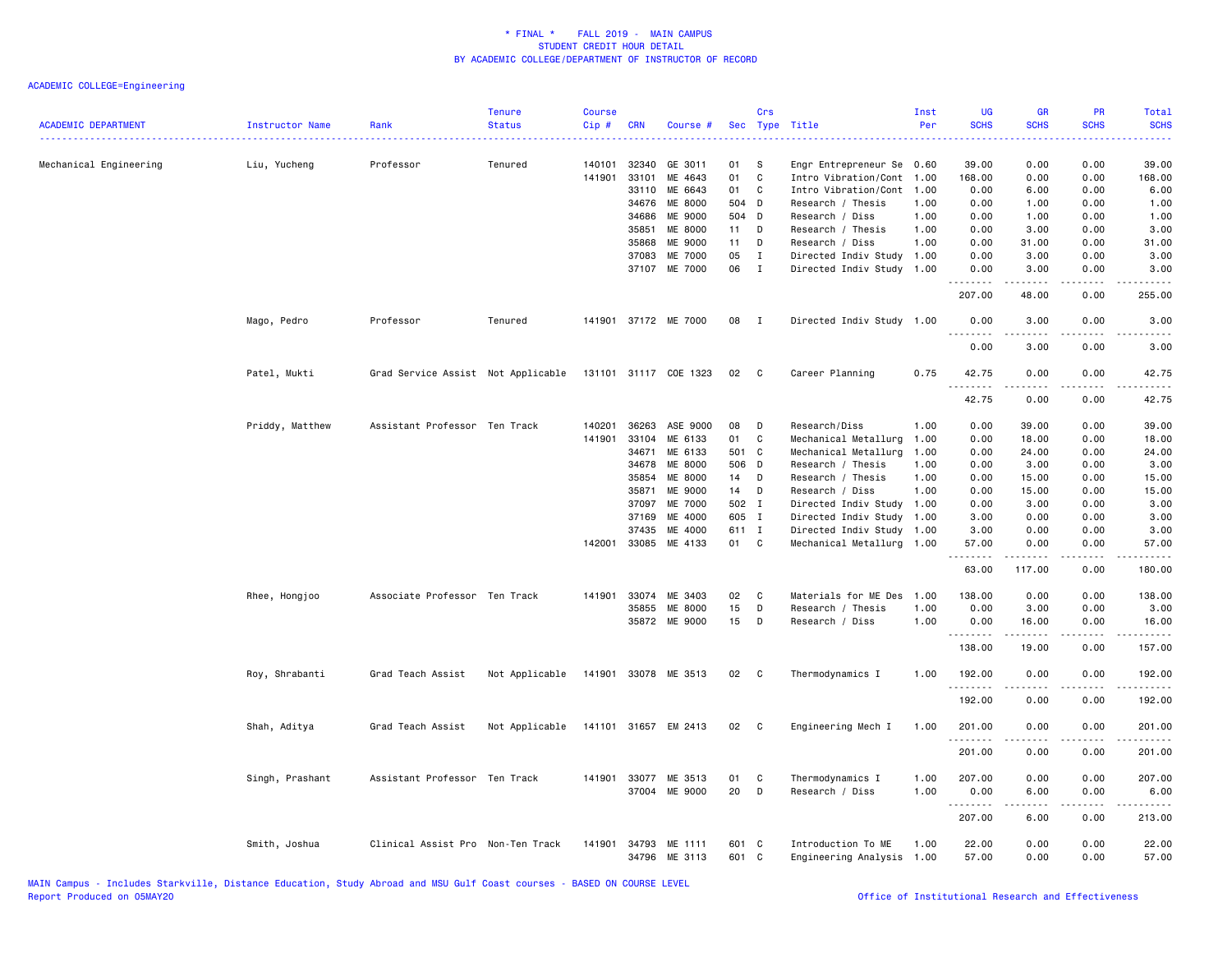| <b>ACADEMIC DEPARTMENT</b>                                       | Instructor Name                                    | Rank                              | <b>Tenure</b><br><b>Status</b> | <b>Course</b><br>Cip# | <b>CRN</b>     | Course #             |                | Crs            | Sec Type Title                                         | Inst<br>Per | <b>UG</b><br><b>SCHS</b> | <b>GR</b><br><b>SCHS</b>                                                                                   | <b>PR</b><br><b>SCHS</b> | Total<br><b>SCHS</b>  |
|------------------------------------------------------------------|----------------------------------------------------|-----------------------------------|--------------------------------|-----------------------|----------------|----------------------|----------------|----------------|--------------------------------------------------------|-------------|--------------------------|------------------------------------------------------------------------------------------------------------|--------------------------|-----------------------|
| Mechanical Engineering                                           | Smith, Joshua                                      | Clinical Assist Pro Non-Ten Track |                                |                       | 141901 34798   | ME 3513              | 601 C          |                | Thermodynamics I                                       | 1.00        | 75.00                    | 0.00                                                                                                       | 0.00                     | 75.00                 |
|                                                                  |                                                    |                                   |                                |                       | 36428          | ME 4000              | 01 I           |                | Directed Indiv Study                                   | 1.00        | 3.00                     | 0.00                                                                                                       | 0.00                     | 3.00                  |
|                                                                  |                                                    |                                   |                                |                       | 142701 34799   | ME 3613              | 601 C          |                | System Dynamics                                        | 1.00        | 27.00<br>.               | 0.00<br>-----                                                                                              | 0.00<br>.                | 27.00                 |
|                                                                  |                                                    |                                   |                                |                       |                |                      |                |                |                                                        |             | 184.00                   | 0.00                                                                                                       | 0.00                     | 184.00                |
|                                                                  | Spayde, Dustin                                     | Instructor                        | Non-Ten Track                  | 141901                | 33067          | ME 3103              | 01             | B              | Exp Meas and Techniq 1.00                              |             | 144.00                   | 0.00                                                                                                       | 0.00                     | 144.00                |
|                                                                  |                                                    |                                   |                                |                       | 33068          | ME 3103              | 02             | B              | Exp Meas and Techniq                                   | 1.00        | 138.00                   | 0.00                                                                                                       | 0.00                     | 138.00                |
|                                                                  |                                                    |                                   |                                |                       |                | 33097 ME 4403        | 02             | $\overline{c}$ | Machine Design                                         | 1.00        | 135.00<br>.              | 0.00<br>المتمام المتحدة                                                                                    | 0.00<br>.                | 135.00<br>.           |
|                                                                  |                                                    |                                   |                                |                       |                |                      |                |                |                                                        |             | 417.00                   | 0.00                                                                                                       | 0.00                     | 417.00                |
|                                                                  | Spayde, Emily                                      | Clinical Assist Pro Non-Ten Track |                                | 141901                | 33065          | ME 2133              | 01             | - в            | Modeling and Manuf                                     | 1.00        | 144.00                   | 0.00                                                                                                       | 0.00                     | 144.00                |
|                                                                  |                                                    |                                   |                                |                       | 33091          | ME 4373              | 01             | C              | Air Conditioning                                       | 1.00        | 90.00                    | 0.00                                                                                                       | 0.00                     | 90.00                 |
|                                                                  |                                                    |                                   |                                |                       | 33106          | ME 6373              | 01             | C              | Air Conditioning                                       | 1.00        | 0.00                     | 6.00                                                                                                       | 0.00                     | 6.00                  |
|                                                                  |                                                    |                                   |                                |                       | 35710          | ME 6373              | 501 C          |                | Air Conditioning                                       | 1.00        | 0.00<br>.                | 12.00                                                                                                      | 0.00                     | 12.00                 |
|                                                                  |                                                    |                                   |                                |                       |                |                      |                |                |                                                        |             | 234.00                   | 18.00                                                                                                      | 0.00                     | 252.00                |
|                                                                  | Stone, Tonya                                       | Associate Professor Tenured       |                                | 141901                | 33083          | ME 4111              | 01             | $\mathbf{C}$   | Professional Develop 1.00                              |             | 76.00                    | 0.00                                                                                                       | 0.00                     | 76.00                 |
|                                                                  |                                                    |                                   |                                |                       | 33084          | ME 4123              | 01             | C              | Failure of Eng. Mat'                                   | 1.00        | 63.00                    | 0.00                                                                                                       | 0.00                     | 63.00                 |
|                                                                  |                                                    |                                   |                                |                       | 33103          | ME 6123              | 01             | $\mathbf{C}$   | Failure of Eng. Mat'                                   | 1.00        | 0.00                     | 33.00                                                                                                      | 0.00                     | 33.00                 |
|                                                                  |                                                    |                                   |                                |                       | 34670          | ME 6123              | 501 C          |                | Failure of Eng. Mat'                                   | 1.00        | 0.00                     | 30.00                                                                                                      | 0.00                     | 30.00                 |
|                                                                  |                                                    |                                   |                                |                       | 34800          | ME 4123              | 601 C          |                | Failure of Eng. Mat'                                   | 1.00        | 21.00                    | 0.00                                                                                                       | 0.00                     | 21.00                 |
|                                                                  |                                                    |                                   |                                |                       | 35873          | ME 9000              | 16 D           |                | Research / Diss                                        | 1.00        | 0.00<br>.                | 16.00<br>$\begin{array}{cccccccccc} \bullet & \bullet & \bullet & \bullet & \bullet & \bullet \end{array}$ | 0.00<br>.                | 16.00<br>.            |
|                                                                  |                                                    |                                   |                                |                       |                |                      |                |                |                                                        |             | 160.00                   | 79.00                                                                                                      | 0.00                     | 239.00                |
|                                                                  | Whittington, Wilburn Assistant Professor Ten Track |                                   |                                | 141901                | 33098          | ME 4443              | 01             | $\mathbf{C}$   | Mech Systems Design                                    | 1.00        | 165.00                   | 0.00                                                                                                       | 0.00                     | 165.00                |
|                                                                  |                                                    |                                   |                                |                       | 33107          | ME 6443              | 01             | C              | Mech Systems Design                                    | 1.00        | 0.00                     | 18.00                                                                                                      | 0.00                     | 18.00                 |
|                                                                  |                                                    |                                   |                                |                       | 35857          | ME 8000              | 17 D           |                | Research / Thesis                                      | 1.00        | 0.00                     | 3.00                                                                                                       | 0.00                     | 3.00                  |
|                                                                  |                                                    |                                   |                                |                       | 35874          | <b>ME 9000</b>       | 17             | D              | Research / Diss                                        | 1.00        | 0.00                     | 3.00                                                                                                       | 0.00                     | 3.00                  |
|                                                                  |                                                    |                                   |                                |                       | 36795          | <b>ME 7000</b>       | 501 I          |                | Directed Indiv Study                                   | 1.00        | 0.00                     | 3.00                                                                                                       | 0.00                     | 3.00                  |
|                                                                  |                                                    |                                   |                                |                       | 37278<br>37348 | ME 4000<br>ME 4000   | 608 I<br>610 I |                | Directed Indiv Study 1.00<br>Directed Indiv Study 1.00 |             | 3.00<br>3.00             | 0.00<br>0.00                                                                                               | 0.00<br>0.00             | 3.00<br>3.00          |
|                                                                  |                                                    |                                   |                                |                       |                |                      |                |                |                                                        |             | .                        | .                                                                                                          | .                        | .                     |
|                                                                  |                                                    |                                   |                                |                       |                |                      |                |                |                                                        |             | 171.00                   | 27.00                                                                                                      | 0.00                     | 198.00                |
|                                                                  | Wilson, Mary                                       | Lecturer                          | Non-Ten Track                  | 141901                | 33066          | ME 2133              | 02             | B              | Modeling and Manuf                                     | 1.00        | 144.00                   | 0.00                                                                                                       | 0.00                     | 144.00                |
|                                                                  |                                                    |                                   |                                |                       | 33069          | ME 3113              | 01             | C              | Engineering Analysis                                   | 1.00        | 150.00                   | 0.00                                                                                                       | 0.00                     | 150.00                |
|                                                                  |                                                    |                                   |                                |                       |                | 33080 ME 3523        | 01             | C              | Thermodynamics II                                      | 1.00        | 231.00<br>.              | 0.00<br>.                                                                                                  | 0.00<br>.                | 231.00<br>.           |
|                                                                  |                                                    |                                   |                                |                       |                |                      |                |                |                                                        |             | 525.00                   | 0.00                                                                                                       | 0.00                     | 525.00                |
|                                                                  | Zhang, Jian                                        | Visiting Assist Pro Non-Ten Track |                                | 141901                | 33071          | ME 3313              | 01             | C              | Heat Transfer                                          | 1.00        | 219.00                   | 0.00                                                                                                       | 0.00                     | 219.00                |
|                                                                  |                                                    |                                   |                                |                       | 33079          | ME 3513              | 03             | C              | Thermodynamics I                                       | 1.00        | 159.00                   | 0.00                                                                                                       | 0.00                     | 159.00                |
|                                                                  |                                                    |                                   |                                |                       |                | 142701 33082 ME 3613 | 01 C           |                | System Dynamics                                        | 1.00        | 234.00<br>.              | 0.00<br>.                                                                                                  | 0.00<br>-----            | 234.00<br>.           |
|                                                                  |                                                    |                                   |                                |                       |                |                      |                |                |                                                        |             | 612.00                   | 0.00                                                                                                       | 0.00                     | 612.00                |
| ----------------------------------                               |                                                    |                                   |                                |                       |                |                      |                |                |                                                        |             | ========                 | ========                                                                                                   | ========                 | ==========            |
| Mechanical Engineering<br>====================================== |                                                    |                                   |                                |                       |                |                      |                |                |                                                        |             | 5056.75<br>========      | 688.00<br>--------- --------                                                                               | 0.00                     | 5744.75<br>========== |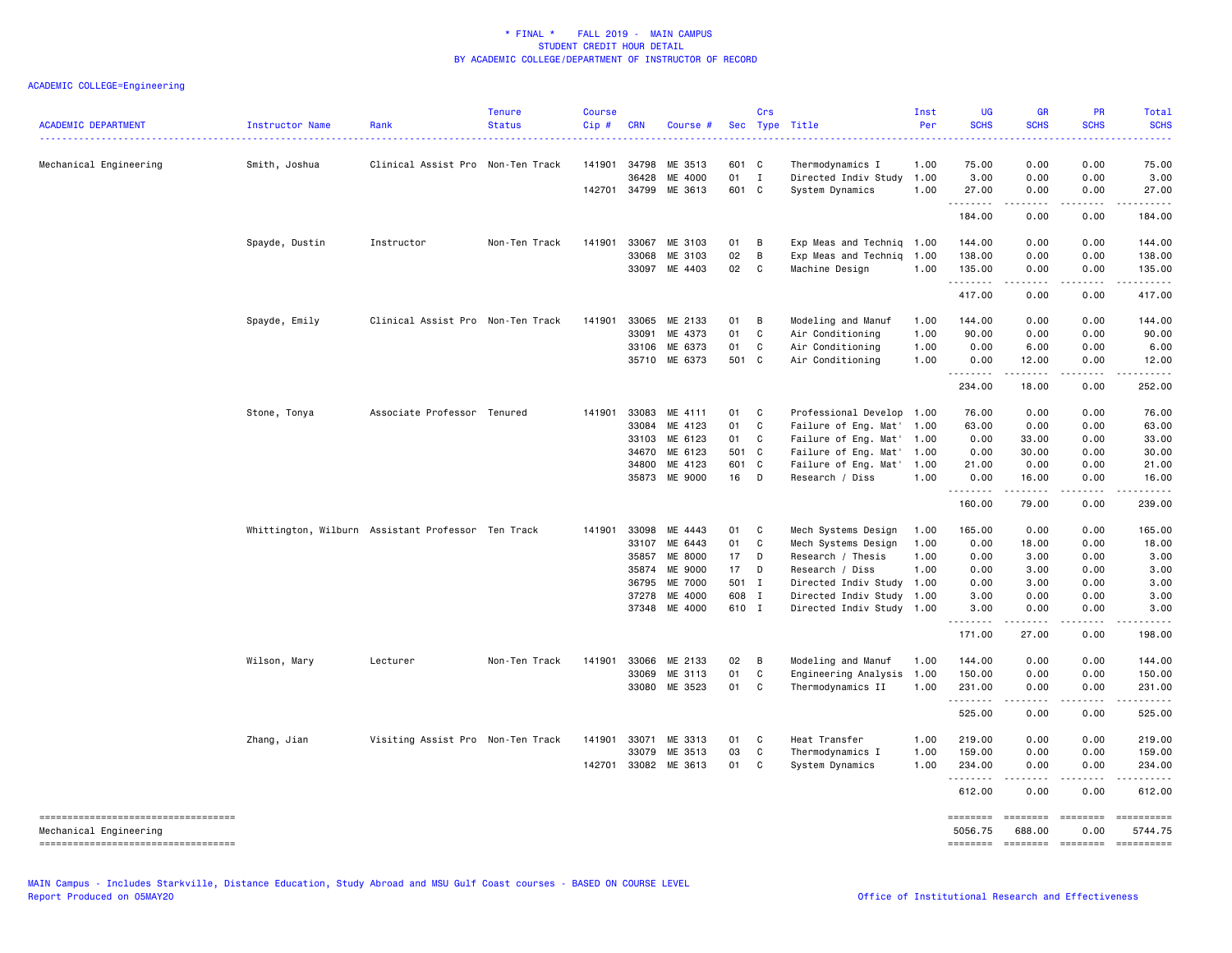| <b>ACADEMIC DEPARTMENT</b><br>------------------------------------ | Instructor Name<br>. <u>.</u> . | Rank                              | <b>Tenure</b><br><b>Status</b> | <b>Course</b><br>Cip# | <b>CRN</b>   | Course #              |          | Crs | Sec Type Title            | Inst<br>Per | <b>UG</b><br><b>SCHS</b> | <b>GR</b><br><b>SCHS</b> | <b>PR</b><br><b>SCHS</b> | Total<br><b>SCHS</b>                                                                                                                                         |
|--------------------------------------------------------------------|---------------------------------|-----------------------------------|--------------------------------|-----------------------|--------------|-----------------------|----------|-----|---------------------------|-------------|--------------------------|--------------------------|--------------------------|--------------------------------------------------------------------------------------------------------------------------------------------------------------|
| School of Chemical Engineering                                     | Amirlatifi, Amin                | Assistant Professor Ten Track     |                                |                       | 140701 36107 | CHE 8000              | 01       | D   | Research / Thesis         | 1.00        | 0.00                     | 6.00                     | 0.00                     | 6.00                                                                                                                                                         |
|                                                                    |                                 |                                   |                                |                       | 36113        | CHE 9000              | 01       | D   | Research/Diss             | 1.00        | 0.00                     | 5.00                     | 0.00                     | 5.00                                                                                                                                                         |
|                                                                    |                                 |                                   |                                |                       | 142501 33850 | PTE 3912              | 01       | L.  | PTE Lab 2                 | 1.00        | 54.00                    | 0.00                     | 0.00                     | 54.00                                                                                                                                                        |
|                                                                    |                                 |                                   |                                |                       | 33851        | PTE 3953              | 01       | C   | Petr Reservoir Rock       | 1.00        | 90.00<br>.               | 0.00<br>------           | 0.00<br>.                | 90.00<br>.                                                                                                                                                   |
|                                                                    |                                 |                                   |                                |                       |              |                       |          |     |                           |             | 144.00                   | 11.00                    | 0.00                     | 155.00                                                                                                                                                       |
|                                                                    | Bricka, Ray                     | Associate Professor Tenured       |                                |                       | 140701 30969 | CHE 3413              | 01       | C   | Eng Materials             | 1.00        | 66.00                    | 0.00                     | 0.00                     | 66.00                                                                                                                                                        |
|                                                                    |                                 |                                   |                                |                       | 30970        | CHE 3413              | 02       | C   | Eng Materials             | 1.00        | 138.00                   | 0.00                     | 0.00                     | 138.00                                                                                                                                                       |
|                                                                    |                                 |                                   |                                |                       | 30971        | CHE 3413              | 03       | C   | Eng Materials             | 1.00        | 117.00                   | 0.00                     | 0.00                     | 117.00                                                                                                                                                       |
|                                                                    |                                 |                                   |                                |                       | 36945        | CHE 9000              | 06       | D   | Research/Diss             | 1.00        | 0.00                     | 1.00                     | 0.00                     | 1.00                                                                                                                                                         |
|                                                                    |                                 |                                   |                                |                       |              | 240101 32704 HON 4093 | H11 E    |     | Honors Thesis             | 1.00        | 3.00<br>.                | 0.00<br>.                | 0.00<br>د د د د          | 3.00<br>$\frac{1}{2} \left( \frac{1}{2} \right) \left( \frac{1}{2} \right) \left( \frac{1}{2} \right) \left( \frac{1}{2} \right) \left( \frac{1}{2} \right)$ |
|                                                                    |                                 |                                   |                                |                       |              |                       |          |     |                           |             | 324.00                   | 1.00                     | 0.00                     | 325.00                                                                                                                                                       |
|                                                                    | Cole, David                     | Instructor                        | Non-Ten Track                  |                       | 142501 33852 | PTE 3963              | 01       | C   | Drilling                  | 1.00        | 27.00                    | 0.00                     | 0.00                     | 27.00                                                                                                                                                        |
|                                                                    |                                 |                                   |                                |                       |              | 33853 PTE 3973        | 01       | C   | Petroleum Production 1.00 |             | 27.00                    | 0.00                     | 0.00                     | 27.00                                                                                                                                                        |
|                                                                    |                                 |                                   |                                |                       |              |                       |          |     |                           |             | .                        | .                        | .                        | .                                                                                                                                                            |
|                                                                    |                                 |                                   |                                |                       |              |                       |          |     |                           |             | 54.00                    | 0.00                     | 0.00                     | 54.00                                                                                                                                                        |
|                                                                    | Elmore, Billy                   | Associate Professor Tenured       |                                | 140701                | 30964        | CHE 2203              | D02 B    |     | Intr to Engr w/ CHE       | 1.00        | 24.00                    | 0.00                     | 0.00                     | 24.00                                                                                                                                                        |
|                                                                    |                                 |                                   |                                |                       | 30968        | CHE 3232              | 01       | L   | Chem Eng Lab II           | 0.15        | 29.70                    | 0.00                     | 0.00                     | 29.70                                                                                                                                                        |
|                                                                    |                                 |                                   |                                |                       | 30986        | CHE 8011              | 01       | -S  | Chem En Seminar           | 1.00        | 0.00                     | 21.00                    | 0.00                     | 21.00                                                                                                                                                        |
|                                                                    |                                 |                                   |                                |                       |              |                       |          |     |                           |             | .<br>53.70               | المتمالين<br>21.00       | .<br>0.00                | .<br>74.70                                                                                                                                                   |
|                                                                    | Elmore, Katherine               | Grad Teach Assist                 | Not Applicable                 |                       |              | 140701 30968 CHE 3232 | 01 L     |     | Chem Eng Lab II           | 0.35        | 69.30                    | 0.00                     | 0.00                     | 69.30                                                                                                                                                        |
|                                                                    |                                 |                                   |                                |                       |              |                       |          |     |                           |             | .<br>69.30               | .<br>0.00                | 0.00                     | 69.30                                                                                                                                                        |
|                                                                    |                                 |                                   |                                |                       |              |                       |          |     |                           |             |                          |                          |                          |                                                                                                                                                              |
|                                                                    | French, William                 | Professor                         | Tenured                        |                       | 140701 30961 | CHE 1101              | 01       | C   | Intro to Chem & Petr      | 1.00        | 79.00                    | 0.00                     | 0.00                     | 79.00                                                                                                                                                        |
|                                                                    |                                 |                                   |                                |                       | 30985        | CHE 6673              | 01<br>01 | C   | CHE Indust. Microbio      | 1.00        | 0.00                     | 3.00                     | 0.00                     | 3.00                                                                                                                                                         |
|                                                                    |                                 |                                   |                                |                       | 261201 30978 | CHE 4673              |          | C   | CHE Indust. Microbio      | 1.00        | 192.00                   | 0.00                     | 0.00<br>د د د د          | 192.00                                                                                                                                                       |
|                                                                    |                                 |                                   |                                |                       |              |                       |          |     |                           |             | 271.00                   | 3.00                     | 0.00                     | 274.00                                                                                                                                                       |
|                                                                    | Heshmati, Mohammad              | Clinical Assist Pro Non-Ten Track |                                |                       | 142501 33849 | PTE 1101              | 01       | C   | Intro to Petroleum E      | 1.00        | 28.00                    | 0.00                     | 0.00                     | 28.00                                                                                                                                                        |
|                                                                    |                                 |                                   |                                |                       |              | 33855 PTE 4953        | 01       | C   | Formation Eval            | 1.00        | 54.00                    | 0.00                     | 0.00                     | 54.00                                                                                                                                                        |
|                                                                    |                                 |                                   |                                |                       |              |                       |          |     |                           |             | .<br>82.00               | .<br>0.00                | د د د د<br>0.00          | .<br>82.00                                                                                                                                                   |
|                                                                    | Hill, Priscilla                 | Associate Professor Tenured       |                                | 140701                | 30966        | CHE 3123              | 01       | C   | Chem En Thermo II         | 1.00        | 108.00                   | 0.00                     | 0.00                     | 108.00                                                                                                                                                       |
|                                                                    |                                 |                                   |                                |                       | 30974        | CHE 4134              | 01       | C   | Process Design            | 0.50        | 210.00                   | 0.00                     | 0.00                     | 210.00                                                                                                                                                       |
|                                                                    |                                 |                                   |                                |                       | 30975        | CHE 4134              | 02       | К   | Process Design            | 1.00        | 0.00                     | 0.00                     | 0.00                     | 0.00                                                                                                                                                         |
|                                                                    |                                 |                                   |                                |                       | 30976        | CHE 4134              | 03       | К   | Process Design            | 1.00        | 0.00                     | 0.00                     | 0.00                     | 0.00                                                                                                                                                         |
|                                                                    |                                 |                                   |                                |                       | 30981        | CHE 6134              | 01       | C   | Process Design            | 0.50        | 0.00                     | 2.00                     | 0.00                     | 2.00                                                                                                                                                         |
|                                                                    |                                 |                                   |                                |                       | 30983        | CHE 6134              | 03       | К   | Prodess Design            | 1.00        | 0.00<br>.                | 0.00<br>.                | 0.00<br>.                | 0.00<br>$- - - - -$                                                                                                                                          |
|                                                                    |                                 |                                   |                                |                       |              |                       |          |     |                           |             | 318.00                   | 2.00                     | 0.00                     | 320.00                                                                                                                                                       |
|                                                                    | Jessop, Julie                   | Professor                         | Tenured                        | 140701                |              | 30962 CHE 2114        | 01       | C   | Mass & Energy Balanc 1.00 |             | 280.00                   | 0.00                     | 0.00                     | 280.00                                                                                                                                                       |
|                                                                    |                                 |                                   |                                |                       |              | 34913 CHE 2114        | 02       | B   | Mass & Energy Balanc 1.00 |             | 172.00                   | 0.00                     | 0.00                     | 172.00                                                                                                                                                       |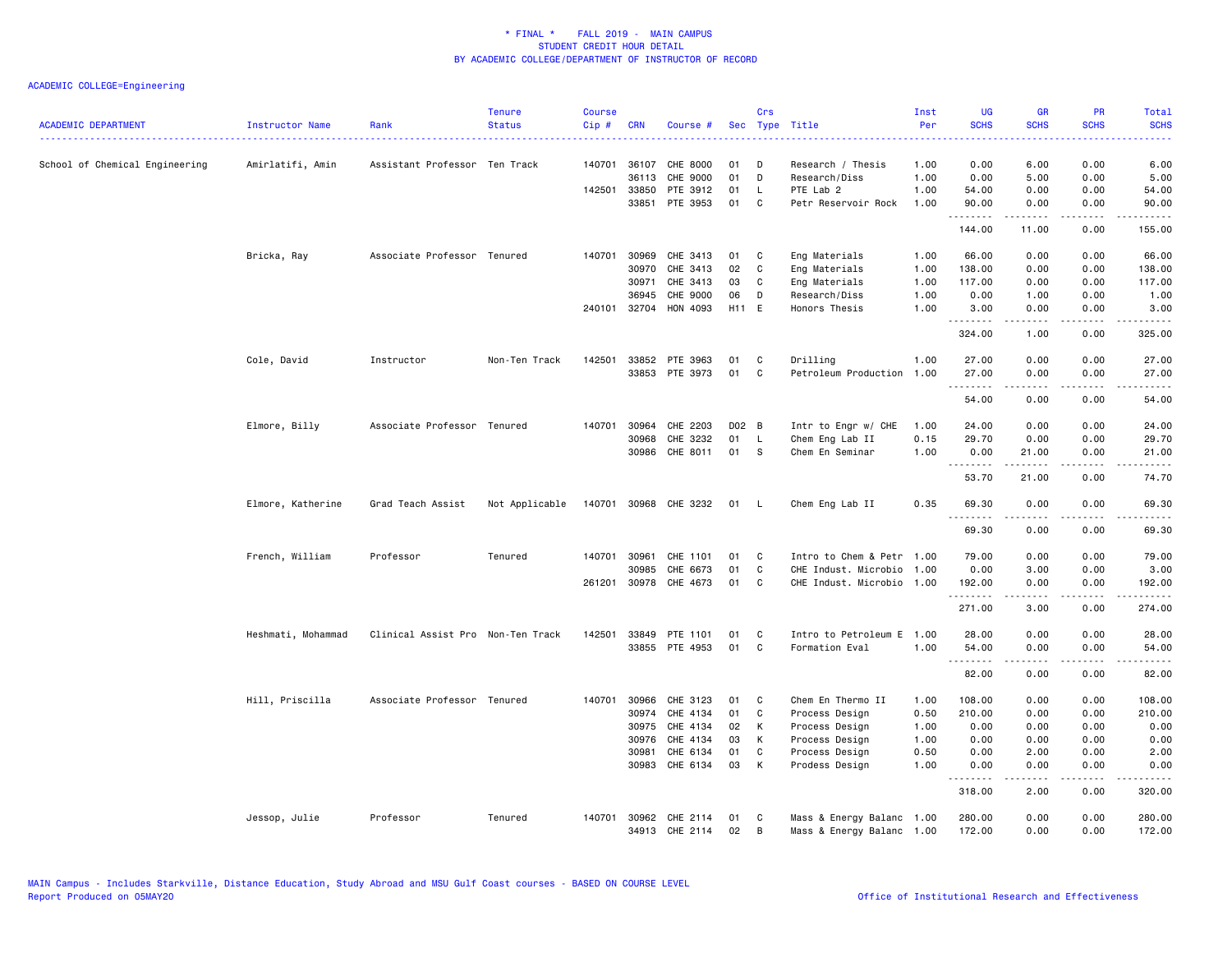| <b>ACADEMIC DEPARTMENT</b>            | Instructor Name   | Rank                                               | <b>Tenure</b><br><b>Status</b> | <b>Course</b><br>Cip# | <b>CRN</b>   | Course #                   |          | Crs          | Sec Type Title                     | Inst<br>Per  | <b>UG</b><br><b>SCHS</b> | <b>GR</b><br><b>SCHS</b> | <b>PR</b><br><b>SCHS</b> | Total<br><b>SCHS</b>               |
|---------------------------------------|-------------------|----------------------------------------------------|--------------------------------|-----------------------|--------------|----------------------------|----------|--------------|------------------------------------|--------------|--------------------------|--------------------------|--------------------------|------------------------------------|
|                                       |                   |                                                    |                                |                       |              |                            |          |              |                                    |              |                          |                          |                          |                                    |
|                                       |                   |                                                    |                                |                       |              |                            |          |              |                                    |              | 452.00                   | 0.00                     | 0.00                     | 452.00                             |
| School of Chemical Engineering        | Kundu, Santanu    | Associate Professor Tenured                        |                                |                       | 140701 30967 | CHE 3203                   | 01       | $\mathbf{C}$ | Fluid Flow Op                      | 1.00         | 348.00                   | 0.00                     | 0.00                     | 348.00                             |
|                                       |                   |                                                    |                                |                       | 36108        | CHE 8000<br>36114 CHE 9000 | 02<br>02 | D<br>D       | Research / Thesis<br>Research/Diss | 1.00<br>1.00 | 0.00<br>0.00             | 4.00<br>50.00            | 0.00<br>0.00             | 4.00<br>50.00                      |
|                                       |                   |                                                    |                                |                       |              |                            |          |              |                                    |              | .                        | .                        | .                        | .                                  |
|                                       |                   |                                                    |                                |                       |              |                            |          |              |                                    |              | 348.00                   | 54.00                    | 0.00                     | 402.00                             |
|                                       | Meng, Dong        | Assistant Professor Ten Track                      |                                |                       | 140701 35435 | CHE 8223                   | 01       | C.           | Adv Process Comp                   | 1.00         | 0.00                     | 33.00                    | 0.00                     | 33.00                              |
|                                       |                   |                                                    |                                |                       |              | 36115 CHE 9000             | 03       | D            | Research/Diss                      | 1.00         | 0.00                     | 15.00                    | 0.00                     | 15.00                              |
|                                       |                   |                                                    |                                |                       |              |                            |          |              |                                    |              | .<br>0.00                | .<br>48.00               | .<br>0.00                | .<br>48.00                         |
|                                       |                   | Mirabolghasemi, Mary Assistant Professor Ten Track |                                | 140701                | 36110        | CHE 8000                   | 04       | D            | Research / Thesis                  | 1.00         | 0.00                     | 5.00                     | 0.00                     | 5.00                               |
|                                       |                   |                                                    |                                | 142501                | 33854        | PTE 4913                   | 01       | $\mathbf{C}$ | Petr Reservoir Eng 2 1.00          |              | 30.00                    | 0.00                     | 0.00                     | 30.00                              |
|                                       |                   |                                                    |                                |                       |              |                            |          |              |                                    |              | .<br>30.00               | .<br>5.00                | $\frac{1}{2}$<br>0.00    | $\cdots$<br>35.00                  |
|                                       | Pearson, Larry    | Clinical Assist Pro Non-Ten Track                  |                                |                       | 140701 30968 | CHE 3232                   | 01       | - L          | Chem Eng Lab II                    | 0.50         | 99.00                    | 0.00                     | 0.00                     | 99.00                              |
|                                       |                   |                                                    |                                |                       | 30974        | CHE 4134                   | 01       | $\mathbf{C}$ | Process Design                     | 0.50         | 210.00                   | 0.00                     | 0.00                     | 210.00                             |
|                                       |                   |                                                    |                                |                       | 30977        | CHE 4513                   | 01       | C.           | Pulp & Paper Mfg Pro               | 1.00         | 198.00                   | 0.00                     | 0.00                     | 198.00                             |
|                                       |                   |                                                    |                                |                       | 30981        | CHE 6134                   | 01       | C            | Process Design                     | 0.50         | 0.00<br>.                | 2.00                     | 0.00                     | 2.00                               |
|                                       |                   |                                                    |                                |                       |              |                            |          |              |                                    |              | 507.00                   | 2.00                     | 0.00                     | 509.00                             |
|                                       | Rai, Neeraj       | Associate Professor Tenured                        |                                |                       | 140701 36116 | CHE 9000                   | 04       | D            | Research/Diss                      | 1.00         | 0.00                     | 39.00                    | 0.00                     | 39.00                              |
|                                       |                   |                                                    |                                |                       | 36216        | CHE 4990                   | 01       | C            | Special Topic in CHE 1.00          |              | 9.00                     | 0.00                     | 0.00                     | 9.00                               |
|                                       |                   |                                                    |                                |                       |              | 36217 CHE 6990             | 01       | C            | Special Topic In CHE 1.00          |              | 0.00<br><u>.</u>         | 27.00                    | 0.00                     | 27.00                              |
|                                       |                   |                                                    |                                |                       |              |                            |          |              |                                    |              | 9.00                     | 66.00                    | 0.00                     | 75.00                              |
|                                       | Toghiani, Hossein | Professor                                          | Tenured                        |                       | 140701 30972 | CHE 4113                   | 01       | $\mathbf{C}$ | Chem Reactor Design                | 1.00         | 318.00                   | 0.00                     | 0.00                     | 318.00                             |
|                                       |                   |                                                    |                                |                       |              | 30979 CHE 6113             | 01       | $\mathbf{C}$ | Chem Reactor Design                | 1.00         | 0.00                     | 3.00                     | 0.00                     | 3.00                               |
|                                       |                   |                                                    |                                |                       |              |                            |          |              |                                    |              | <u>.</u><br>318.00       | .<br>3.00                | .<br>0.00                | .<br>321.00                        |
|                                       | Xiang, Yizhi      | Assistant Professor Ten Track                      |                                |                       | 140701 30965 | CHE 3113                   | 01       | C            | Chem En Thermo I                   | 1.00         | 99.00                    | 0.00                     | 0.00                     | 99.00                              |
|                                       |                   |                                                    |                                |                       |              | 36117 CHE 9000             | 05       | D            | Research/Diss                      | 1.00         | 0.00                     | 12.00                    | 0.00                     | 12.00                              |
|                                       |                   |                                                    |                                |                       |              |                            |          |              |                                    |              | .<br>99.00               | .<br>12.00               | $- - - - -$<br>0.00      | .<br>111.00                        |
| -----------------------------------   |                   |                                                    |                                |                       |              |                            |          |              |                                    |              | ========                 | ========                 | <b>EBBBBBBB</b>          |                                    |
| School of Chemical Engineering        |                   |                                                    |                                |                       |              |                            |          |              |                                    |              | 3079.00                  | 228.00                   | 0.00                     | 3307.00                            |
| ------------------------------------- |                   |                                                    |                                |                       |              |                            |          |              |                                    |              |                          |                          |                          | -------- ------- ------- --------- |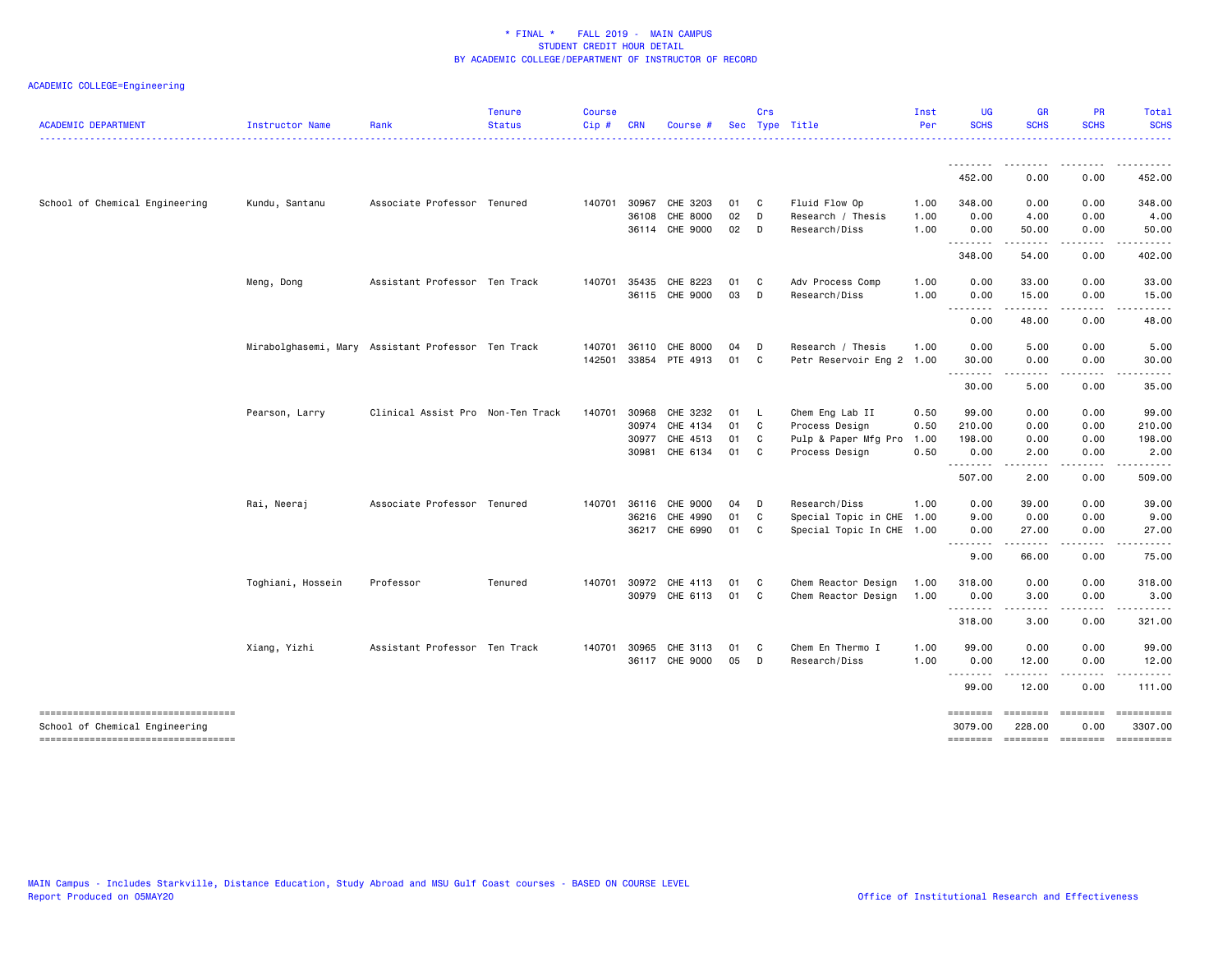| <b>ACADEMIC DEPARTMENT</b> | Instructor Name    | Rank                          | <b>Tenure</b><br><b>Status</b> | <b>Course</b><br>Cip # | CRN          | Course #             |       | Crs          | Sec Type Title       | Inst<br>Per | <b>UG</b><br><b>SCHS</b><br>----  | <b>GR</b><br><b>SCHS</b>                                                                                                                                     | PR<br><b>SCHS</b> | Total<br><b>SCHS</b> |
|----------------------------|--------------------|-------------------------------|--------------------------------|------------------------|--------------|----------------------|-------|--------------|----------------------|-------------|-----------------------------------|--------------------------------------------------------------------------------------------------------------------------------------------------------------|-------------------|----------------------|
| Forestry                   | Alexander, Heather | Associate Professor Tenured   |                                | 030501                 | 32269        | F0 6123              | 01    | C            | Forest Ecology       | 1.00        | 0.00                              | 18.00                                                                                                                                                        | 0.00              | 18.00                |
|                            |                    |                               |                                |                        | 32270        | F0 6123              | 02    | К            | Forest Ecology       | 1.00        | 0.00                              | 0.00                                                                                                                                                         | 0.00              | 0.00                 |
|                            |                    |                               |                                |                        | 32271        | F0 6123              | 03    | K            | Forest Ecology       | 1.00        | 0.00                              | 0.00                                                                                                                                                         | 0.00              | 0.00                 |
|                            |                    |                               |                                |                        | 35733        | F0 9000              | 01    | D            | Research / Diss      | 1.00        | 0.00                              | 3.00                                                                                                                                                         | 0.00              | 3.00                 |
|                            |                    |                               |                                |                        | 35739        | F0 8000              | 01    | D            | Research / Thesis    | 1.00        | 0.00                              | 2.00                                                                                                                                                         | 0.00              | 2.00                 |
|                            |                    |                               |                                |                        | 36766        | F0 8000              | 504 D |              | Research / Thesis    | 1.00        | 0.00                              | 2.00                                                                                                                                                         | 0.00              | 2.00                 |
|                            |                    |                               |                                |                        | 37343        | F0 7000              | 07    | $\mathbf I$  | Directed Indiv Study | 1.00        | 0.00                              | 2.00                                                                                                                                                         | 0.00              | 2.00                 |
|                            |                    |                               |                                |                        | 030502 32257 | F0 4123              | 01    | C            | Forest Ecology       | 1.00        | 168.00                            | 0.00                                                                                                                                                         | 0.00              | 168.00               |
|                            |                    |                               |                                |                        | 32258        | F0 4123              | 02    | К            | Forest Ecology       | 1.00        | 0.00                              | 0.00                                                                                                                                                         | 0.00              | 0.00                 |
|                            |                    |                               |                                |                        |              | 32259 F0 4123        | 03    | К            | Forest Ecology       | 1.00        | 0.00<br>.                         | 0.00<br>$\frac{1}{2} \left( \frac{1}{2} \right) \left( \frac{1}{2} \right) \left( \frac{1}{2} \right) \left( \frac{1}{2} \right) \left( \frac{1}{2} \right)$ | 0.00<br>.         | 0.00<br>.            |
|                            |                    |                               |                                |                        |              |                      |       |              |                      |             | 168.00                            | 27.00                                                                                                                                                        | 0.00              | 195.00               |
|                            | Evans, David       | Lecturer                      | Non-Ten Track                  | 030601                 | 34099        | <b>WFA 4223</b>      | 01    | C            | Wildlife Plant ID    | 0.33        | 44.55                             | 0.00                                                                                                                                                         | 0.00              | 44.55                |
|                            |                    |                               |                                |                        | 34100        | <b>WFA 4223</b>      | 02    | К            | Wildlife Plant ID    | 0.33        | 0.00                              | 0.00                                                                                                                                                         | 0.00              | 0.00                 |
|                            |                    |                               |                                |                        | 34101        | WFA 4223             | 03    | К            | Wildlife Plant ID    | 0.33        | 0.00                              | 0.00                                                                                                                                                         | 0.00              | 0.00                 |
|                            |                    |                               |                                |                        |              | 34102 WFA 4223       | 04    | К            | Wildlife Plant ID    | 0.33        | 0.00<br>1.1.1.1.1.1.1             | 0.00<br>.                                                                                                                                                    | 0.00<br>.         | 0.00<br>.            |
|                            |                    |                               |                                |                        |              |                      |       |              |                      |             | 44.55                             | 0.00                                                                                                                                                         | 0.00              | 44.55                |
|                            | Grado, Stephen     | Professor                     | Tenured                        | 030104                 | 33345        | NREC 3113 01         |       | C            | Forest Recreation Ma | 1.00        | 15.00                             | 0.00                                                                                                                                                         | 0.00              | 15.00                |
|                            |                    |                               |                                | 030501                 | 32250        | F0 1101              | 01    | C            | Forest Res Survey    | 1.00        | 55.00                             | 0.00                                                                                                                                                         | 0.00              | 55.00                |
|                            |                    |                               |                                |                        | 32256        | F0 3113              | 01    | C            | For Recreation Mgt   | 1.00        | 138.00                            | 0.00                                                                                                                                                         | 0.00              | 138.00               |
|                            |                    |                               |                                |                        | 34544        | F0 8000              | 502 D |              | Research / Thesis    | 1.00        | 0.00                              | 2.00                                                                                                                                                         | 0.00              | 2.00                 |
|                            |                    |                               |                                |                        | 35734        | F0 9000              | 02    | D            | Research / Diss      | 1.00        | 0.00                              | 13.00                                                                                                                                                        | 0.00              | 13.00                |
|                            |                    |                               |                                |                        | 36684        | F0 7000              | 01    | $\mathbf{I}$ | Directed Indiv Study | 1.00        | 0.00                              | 3.00                                                                                                                                                         | 0.00              | 3.00                 |
|                            |                    |                               |                                |                        |              | 36900 F0 7000        | 02    | $\mathbf{I}$ | Directed Indiv Study | 1.00        | 0.00                              | 3.00                                                                                                                                                         | 0.00              | 3.00                 |
|                            |                    |                               |                                |                        |              |                      |       |              |                      |             | .<br>208.00                       | .<br>21.00                                                                                                                                                   | .<br>0.00         | .<br>229.00          |
|                            | Grala, Robert      | Professor                     | Tenured                        |                        |              | 030501 35735 FO 9000 | 03    | D            | Research / Diss      | 1.00        | 0.00                              | 2.00                                                                                                                                                         | 0.00              | 2.00                 |
|                            |                    |                               |                                |                        |              |                      |       |              |                      |             | $\sim$ $\sim$ $\sim$<br>.<br>0.00 | 2.00                                                                                                                                                         | 0.00              | 2.00                 |
|                            | Granger, Joshua    | Assistant Professor Ten Track |                                | 030501                 | 32251        | F0 2113              | 01    | C            | Dendrology           | 1.00        | 126.00                            | 0.00                                                                                                                                                         | 0.00              | 126.00               |
|                            |                    |                               |                                |                        | 32252        | F0 2113              | 02    | К            | Dendrology           | 1.00        | 0.00                              | 0.00                                                                                                                                                         | 0.00              | 0.00                 |
|                            |                    |                               |                                |                        | 32253        | FO 2113              | 03    | К            | Dendrology           | 1.00        | 0.00                              | 0.00                                                                                                                                                         | 0.00              | 0.00                 |
|                            |                    |                               |                                |                        |              | 35743 F0 8000        | 05    | D            | Research / Thesis    | 1.00        | 0.00                              | 5.00                                                                                                                                                         | 0.00              | 5.00                 |
|                            |                    |                               |                                |                        |              |                      |       |              |                      |             | <u>.</u><br>126.00                | .<br>5.00                                                                                                                                                    | .<br>0.00         | .<br>131.00          |
|                            | Grebner, Donald    | Professor                     | Tenured                        | 030501                 | 32264        | F0 4323              | 01    | C            | Forest Resource Mgt  | 1.00        | 174.00                            | 0.00                                                                                                                                                         | 0.00              | 174.00               |
|                            |                    |                               |                                |                        | 32265        | F0 4323              | 02    | K            | Forest Resource Mgt  | 1.00        | 0.00                              | 0.00                                                                                                                                                         | 0.00              | 0.00                 |
|                            |                    |                               |                                |                        | 32266        | F0 4323              | 03    | К            | Forest Resource Mgt  | 1.00        | 0.00                              | 0.00                                                                                                                                                         | 0.00              | 0.00                 |
|                            |                    |                               |                                |                        | 34541        | F0 6323              | 501 B |              | Forest Resource Mgt  | 1.00        | 0.00                              | 21.00                                                                                                                                                        | 0.00              | 21.00                |
|                            |                    |                               |                                |                        | 35415        | F0 4990              | 01    | В            | Special Topic In FO  | 0.25        | 3.00                              | 0.00                                                                                                                                                         | 0.00              | 3.00                 |
|                            |                    |                               |                                |                        | 35416        | F0 6990              | 01    | В            | Special Topic In FO  | 0.25        | 0.00                              | 3.75                                                                                                                                                         | 0.00              | 3.75                 |
|                            |                    |                               |                                |                        | 35744        | F0 8000              | 06    | D            | Research / Thesis    | 1.00        | 0.00                              | 10.00                                                                                                                                                        | 0.00              | 10.00                |
|                            |                    |                               |                                |                        | 37089        | F0 7000              | 03    | I            | Directed Indiv Study | 1.00        | 0.00                              | 3.00                                                                                                                                                         | 0.00              | 3.00                 |
|                            |                    |                               |                                |                        |              | 030511 36683 FO 8443 | 501 C |              | Int'L For Res & Trad | 1.00        | 0.00<br><u>.</u>                  | 12.00<br>.                                                                                                                                                   | 0.00<br>.         | 12.00<br>. <b>.</b>  |
|                            |                    |                               |                                |                        |              |                      |       |              |                      |             | 177.00                            | 49.75                                                                                                                                                        | 0.00              | 226.75               |
|                            | Munn, Ian          | Professor                     | Tenured                        |                        |              | 030501 32249 F0 1001 | F02 C |              | First Year Seminar   | 1.00        | 25.00                             | 0.00                                                                                                                                                         | 0.00              | 25.00                |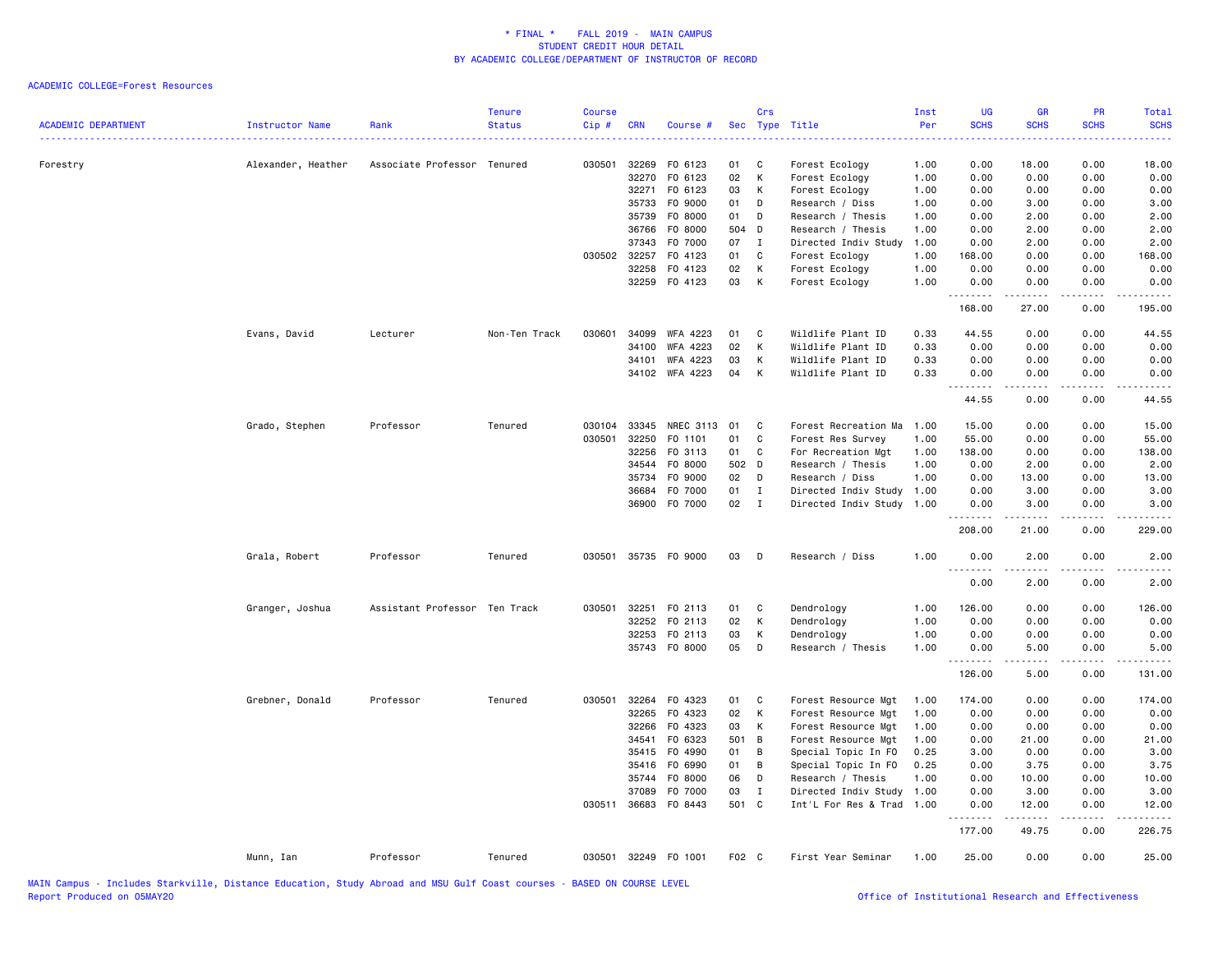|                                      |                   |                                   | <b>Tenure</b> | <b>Course</b> |              |                      |        | Crs          |                           | Inst | <b>UG</b>               | <b>GR</b>                      | <b>PR</b>    | Total                                                                                                                                                         |
|--------------------------------------|-------------------|-----------------------------------|---------------|---------------|--------------|----------------------|--------|--------------|---------------------------|------|-------------------------|--------------------------------|--------------|---------------------------------------------------------------------------------------------------------------------------------------------------------------|
| <b>ACADEMIC DEPARTMENT</b>           | Instructor Name   | Rank                              | <b>Status</b> | Cip#          | <b>CRN</b>   | Course               |        |              | Sec Type Title            | Per  | <b>SCHS</b>             | <b>SCHS</b>                    | <b>SCHS</b>  | <b>SCHS</b><br>.                                                                                                                                              |
| Forestry                             | Munn, Ian         | Professor                         | Tenured       |               | 030506 32255 | F0 3003              | 01 F   |              | Internship in Forest 1.00 |      | 51.00                   | 0.00                           | 0.00         | 51.00                                                                                                                                                         |
|                                      |                   |                                   |               |               |              | 34540 FO 4423        | 501 B  |              | Professional Practic 1.00 |      | 6.00                    | 0.00                           | 0.00         | 6.00                                                                                                                                                          |
|                                      |                   |                                   |               |               |              |                      |        |              |                           |      | <u>.</u>                |                                |              |                                                                                                                                                               |
|                                      |                   |                                   |               |               |              |                      |        |              |                           |      | 82.00                   | 0.00                           | 0.00         | 82.00                                                                                                                                                         |
|                                      | Poudel, Krishna   | Assistant Professor Non-Ten Track |               |               |              | 030501 35746 F0 8000 | 08     | $\Box$       | Research / Thesis         | 1.00 | 0.00<br>.               | 5.00<br>$\cdots \cdots \cdots$ | 0.00         | 5.00                                                                                                                                                          |
|                                      |                   |                                   |               |               |              |                      |        |              |                           |      | 0.00                    | 5.00                           | 0.00         | 5.00                                                                                                                                                          |
|                                      | Renninger, Heidi  | Assistant Professor Ten Track     |               |               | 030501 35736 | F0 9000              | 04 D   |              | Research / Diss           | 1.00 | 0.00                    | 3.00                           | 0.00         | 3.00                                                                                                                                                          |
|                                      |                   |                                   |               |               | 35747        | F0 8000              | 09     | D            | Research / Thesis         | 1.00 | 0.00                    | 27.00                          | 0.00         | 27.00                                                                                                                                                         |
|                                      |                   |                                   |               |               |              | 030502 35655 F0 8323 | 01 C   |              | Forest Ecophysiology      | 1.00 | 0.00<br>. <b>.</b>      | 24.00<br>$- - - - -$           | 0.00<br>.    | 24.00<br>$\frac{1}{2} \left( \frac{1}{2} \right) \left( \frac{1}{2} \right) \left( \frac{1}{2} \right) \left( \frac{1}{2} \right) \left( \frac{1}{2} \right)$ |
|                                      |                   |                                   |               |               |              |                      |        |              |                           |      | 0.00                    | 54.00                          | 0.00         | 54.00                                                                                                                                                         |
|                                      | Rousseau, Randall | Extension Professor Non-Ten Track |               |               |              | 030501 34543 F0 8000 | 501 D  |              | Research / Thesis         | 1.00 | 0.00                    | 3.00                           | 0.00         | 3.00                                                                                                                                                          |
|                                      |                   |                                   |               |               |              |                      |        |              |                           |      | $  -$<br>.<br>0.00      | 3.00                           | 0.00         | 3.00                                                                                                                                                          |
|                                      | Siegert, Courtney | Associate Professor Tenured       |               |               | 030501 35415 | F0 4990              | 01     | B            | Special Topic In FO       | 0.75 | 9.00                    | 0.00                           | 0.00         | 9.00                                                                                                                                                          |
|                                      |                   |                                   |               |               | 35416        | F0 6990              | 01 B   |              | Special Topic In FO       | 0.75 | 0.00                    | 11.25                          | 0.00         | 11.25                                                                                                                                                         |
|                                      |                   |                                   |               |               |              | 35738 FO 9000        | 06     | - D          | Research / Diss           | 1.00 | 0.00                    | 10.00                          | 0.00         | 10.00                                                                                                                                                         |
|                                      |                   |                                   |               |               | 35750        | F0 8000              | $12$ D |              | Research / Thesis         | 1.00 | 0.00                    | 4.00                           | 0.00         | 4.00                                                                                                                                                          |
|                                      |                   |                                   |               |               |              | 36818 FO 8000        | 505 D  |              | Research / Thesis         | 1.00 | 0.00<br>$- - -$<br>---- | 1.00<br>-----                  | 0.00<br>.    | 1.00<br>. <b>.</b> .                                                                                                                                          |
|                                      |                   |                                   |               |               |              |                      |        |              |                           |      | 9.00                    | 26.25                          | 0.00         | 35.25                                                                                                                                                         |
|                                      | Sun, Changyou     | Professor                         | Tenured       |               |              | 030501 35751 F0 8000 | 13 D   |              | Research / Thesis         | 1.00 | 0.00                    | 16.00                          | 0.00         | 16.00                                                                                                                                                         |
|                                      |                   |                                   |               |               |              |                      |        |              |                           |      | $- - -$<br>.<br>0.00    | .<br>16.00                     | .<br>0.00    | . <u>.</u><br>16.00                                                                                                                                           |
|                                      | Yang, Jia         | Assistant Professor Ten Track     |               | 030501        | 32273        | F0 6313              | 01     | $\mathbf{C}$ | Spatial Tech Nat Res 1.00 |      | 0.00                    | 9.00                           | 0.00         | 9.00                                                                                                                                                          |
|                                      |                   |                                   |               |               | 32274        | F0 6313              | 02     | K            | Spatial Tech Nat Res 1.00 |      | 0.00                    | 0.00                           | 0.00         | 0.00                                                                                                                                                          |
|                                      |                   |                                   |               |               | 35753        | F0 8000              | 15 D   |              | Research / Thesis         | 1.00 | 0.00                    | 3.00                           | 0.00         | 3.00                                                                                                                                                          |
|                                      |                   |                                   |               |               | 36660        | F0 6313              | 04     | K            | Spatial Tech Nat Res 1.00 |      | 0.00                    | 0.00                           | 0.00         | 0.00                                                                                                                                                          |
|                                      |                   |                                   |               | 450702 32261  |              | F0 4313              | 01     | C            | Spatial Tech Nat Res 1.00 |      | 189.00                  | 0.00                           | 0.00         | 189.00                                                                                                                                                        |
|                                      |                   |                                   |               |               | 32262        | F0 4313              | 02     | K            | Spatial Tech Nat Res 1.00 |      | 0.00                    | 0.00                           | 0.00         | 0.00                                                                                                                                                          |
|                                      |                   |                                   |               |               | 32263        | F0 4313              | 03     | K            | Spatial Tech Nat Res 1.00 |      | 0.00                    | 0.00                           | 0.00         | 0.00                                                                                                                                                          |
|                                      |                   |                                   |               |               |              | 36659 FO 4313        | 04     | $\mathsf{K}$ | Spatial Tech Nat Res 1.00 |      | 0.00<br>--------        | 0.00<br>.                      | 0.00<br>.    | 0.00                                                                                                                                                          |
|                                      |                   |                                   |               |               |              |                      |        |              |                           |      | 189.00                  | 12.00                          | 0.00         | 201.00                                                                                                                                                        |
| ==================================== |                   |                                   |               |               |              |                      |        |              |                           |      | ========                | <b>EEEEEEE</b>                 | $=$          |                                                                                                                                                               |
| Forestry                             |                   |                                   |               |               |              |                      |        |              |                           |      | 1003.55                 | 221.00                         | 0.00         | 1224.55                                                                                                                                                       |
| -----------------------------------  |                   |                                   |               |               |              |                      |        |              |                           |      | ========                | <b>EDEDEDED</b>                | $=$ ======== |                                                                                                                                                               |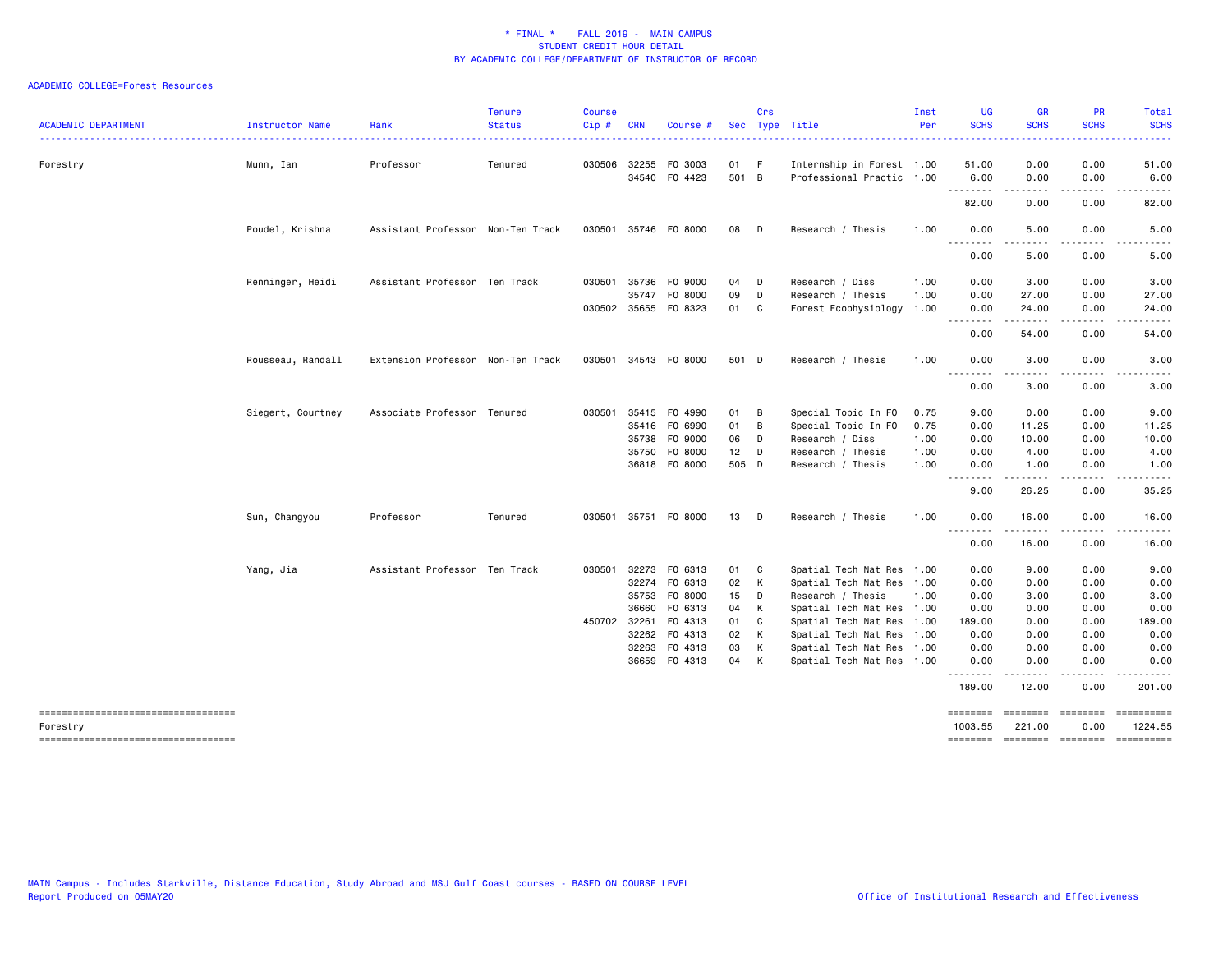| <b>ACADEMIC DEPARTMENT</b> | Instructor Name    | Rank                                               | <b>Tenure</b><br><b>Status</b> | <b>Course</b><br>Cip# | <b>CRN</b>     | Course #              |          | Crs          | Sec Type Title                            | Inst<br>Per  | <b>UG</b><br><b>SCHS</b> | <b>GR</b><br><b>SCHS</b>                                                                                                                                      | PR<br><b>SCHS</b> | <b>Total</b><br><b>SCHS</b> |
|----------------------------|--------------------|----------------------------------------------------|--------------------------------|-----------------------|----------------|-----------------------|----------|--------------|-------------------------------------------|--------------|--------------------------|---------------------------------------------------------------------------------------------------------------------------------------------------------------|-------------------|-----------------------------|
| Sustainable Bioproducts    |                    | Filgueira Amorim Fra Assistant Professor Ten Track |                                | 030101<br>030501      | 33893<br>36970 | SBP 1103<br>SBP 8000  | 01<br>05 | C<br>D       | Intro Sustainable Bi<br>Research / Thesis | 0.49<br>1.00 | 45.57<br>0.00            | 0.00<br>6.00                                                                                                                                                  | 0.00<br>0.00      | 45.57<br>6.00               |
|                            |                    |                                                    |                                |                       |                |                       |          |              |                                           |              | .<br>45.57               | .<br>6.00                                                                                                                                                     | .<br>0.00         | .<br>51.57                  |
|                            | Hassan, El Barbary | Associate Professor Tenured                        |                                |                       |                | 030501 36728 SBP 9000 | 03       | D            | Research / Diss                           | 1.00         | 0.00                     | 26.00                                                                                                                                                         | 0.00              | 26.00                       |
|                            |                    |                                                    |                                |                       |                |                       |          |              |                                           |              | .<br>0.00                | 26.00                                                                                                                                                         | 0.00              | 26.00                       |
|                            | Kim, Yun Sang      | Assistant Professor Ten Track                      |                                | 030101                | 33895          | SBP 4113              | 01       | В            | Adhesives and Bioco                       | 0.66         | 3.96                     | 0.00                                                                                                                                                          | 0.00              | 3.96                        |
|                            |                    |                                                    |                                | 030501                | 36723          | SBP 8000              | 01       | D            | Research / Thesis                         | 1.00         | 0.00                     | 13.00                                                                                                                                                         | 0.00              | 13.00                       |
|                            |                    |                                                    |                                |                       | 36729          | SBP 9000              | 04       | D            | Research / Diss                           | 1.00         | 0.00<br>.                | 13.00<br>$- - - - -$                                                                                                                                          | 0.00<br>.         | 13.00<br>.                  |
|                            |                    |                                                    |                                |                       |                |                       |          |              |                                           |              | 3.96                     | 26.00                                                                                                                                                         | 0.00              | 29.96                       |
|                            | Lim, Hyungsuk      | Assistant Professor Ten Track                      |                                | 030101                | 33894          | SBP 2123              | 01       | C            | Mat & Proc of Struct 1.00                 |              | 6.00                     | 0.00                                                                                                                                                          | 0.00              | 6.00                        |
|                            |                    |                                                    |                                |                       | 33895          | SBP 4113              | 01       | В            | Adhesives and Bioco                       | 0.34         | 2.04                     | 0.00                                                                                                                                                          | 0.00              | 2.04                        |
|                            |                    |                                                    |                                |                       | 37098          | SBP 7000              | 01       | $\mathbf{I}$ | Directed Indiv Study                      | 1.00         | 0.00                     | 3.00                                                                                                                                                          | 0.00              | 3.00                        |
|                            |                    |                                                    |                                | 030501                | 36724          | SBP 8000              | 02       | D            | Research / Thesis                         | 1.00         | 0.00                     | 13.00                                                                                                                                                         | 0.00              | 13.00                       |
|                            |                    |                                                    |                                |                       | 36730          | SBP 9000              | 05       | D            | Research / Diss                           | 1.00         | 0.00<br>.                | 6.00<br>$\omega$ is $\omega$ in $\omega$                                                                                                                      | 0.00<br>.         | 6.00<br>.                   |
|                            |                    |                                                    |                                |                       |                |                       |          |              |                                           |              | 8.04                     | 22.00                                                                                                                                                         | 0.00              | 30.04                       |
|                            | Nicholas, Darrel   | Professor                                          | Tenured                        |                       |                | 030501 36280 SBP 9000 | 01       | D            | Research / Diss                           | 1.00         | 0.00<br>$- - -$<br>.     | 10.00                                                                                                                                                         | 0.00<br>.         | 10.00<br>.                  |
|                            |                    |                                                    |                                |                       |                |                       |          |              |                                           |              | 0.00                     | 10.00                                                                                                                                                         | 0.00              | 10.00                       |
|                            | Owens, Frank       | Assistant Professor Ten Track                      |                                | 030501                |                | 36731 SBP 9000        | 06       | D            | Research / Diss                           | 1.00         | 0.00<br>$  -$            | 10.00                                                                                                                                                         | 0.00              | 10.00                       |
|                            |                    |                                                    |                                |                       |                |                       |          |              |                                           |              | 0.00                     | 10.00                                                                                                                                                         | 0.00              | 10.00                       |
|                            | Seale, Roy         | Professor                                          | Tenured                        |                       | 030501 36725   | SBP 8000              | 03       | D            | Research / Thesis                         | 1.00         | 0.00                     | 26.00                                                                                                                                                         | 0.00              | 26.00                       |
|                            |                    |                                                    |                                |                       |                | 36732 SBP 9000        | 07       | D            | Research / Diss                           | 1.00         | 0.00                     | 13.00                                                                                                                                                         | 0.00              | 13.00                       |
|                            |                    |                                                    |                                |                       |                |                       |          |              |                                           |              | .<br>0.00                | $\frac{1}{2} \left( \frac{1}{2} \right) \left( \frac{1}{2} \right) \left( \frac{1}{2} \right) \left( \frac{1}{2} \right) \left( \frac{1}{2} \right)$<br>39.00 | .<br>0.00         | .<br>39.00                  |
|                            | Shmulsky, Rubin    | Professor                                          | Tenured                        | 030501                |                | 36733 SBP 9000        | 08       | D            | Research / Diss                           | 1.00         | 0.00                     | 13.00<br>$\frac{1}{2} \left( \frac{1}{2} \right) \left( \frac{1}{2} \right) \left( \frac{1}{2} \right) \left( \frac{1}{2} \right) \left( \frac{1}{2} \right)$ | 0.00<br>.         | 13.00<br>.                  |
|                            |                    |                                                    |                                |                       |                |                       |          |              |                                           |              | 0.00                     | 13.00                                                                                                                                                         | 0.00              | 13.00                       |
|                            | Stokes, Carrlet    | Assistant Professor Ten Track                      |                                |                       | 030101 33893   | SBP 1103              | 01       | C            | Intro Sustainable Bi 0.51                 |              | 47.43                    | 0.00                                                                                                                                                          | 0.00              | 47.43                       |
|                            |                    |                                                    |                                |                       | 33900          | SBP 4333              | 01       | C            | Bioprod Environ Biot                      | 1.00         | 15.00                    | 0.00                                                                                                                                                          | 0.00              | 15.00                       |
|                            |                    |                                                    |                                |                       | 33907          | SBP 6333              | 01       | C            | Bioprod Environ Biot 1.00                 |              | 0.00                     | 12.00                                                                                                                                                         | 0.00              | 12.00                       |
|                            |                    |                                                    |                                |                       | 37132          | SBP 7000              | 02       | $\mathbf{I}$ | Directed Indiv Study 1.00                 |              | 0.00                     | 3.00                                                                                                                                                          | 0.00              | 3.00                        |
|                            |                    |                                                    |                                | 030501                | 36726          | SBP 8000              | 04       | D            | Research / Thesis                         | 1.00         | 0.00                     | 9.00                                                                                                                                                          | 0.00              | 9.00                        |
|                            |                    |                                                    |                                |                       | 36734          | SBP 9000              | 09       | D            | Research / Diss                           | 1.00         | 0.00                     | 22.00                                                                                                                                                         | 0.00              | 22.00                       |
|                            |                    |                                                    |                                |                       | 030509 37082   | SBP 8111              | 01       | S            | Research Seminar I                        | 1.00         | 0.00                     | 3.00                                                                                                                                                          | 0.00              | 3.00                        |
|                            |                    |                                                    |                                |                       |                |                       |          |              |                                           |              | .<br>62.43               | .<br>49.00                                                                                                                                                    | د د د د<br>0.00   | .<br>111.43                 |
|                            | Street, Jason      | Assistant Professor Ten Track                      |                                | 030101                | 33898          | SBP 4153              | 01       | C            | Biol Conversion Biom                      | 1.00         | 12.00                    | 0.00                                                                                                                                                          | 0.00              | 12.00                       |
|                            |                    |                                                    |                                |                       | 33901          | SBP 4443              | 01       | C            | Capstone Sustain Bio 1.00                 |              | 6.00                     | 0.00                                                                                                                                                          | 0.00              | 6.00                        |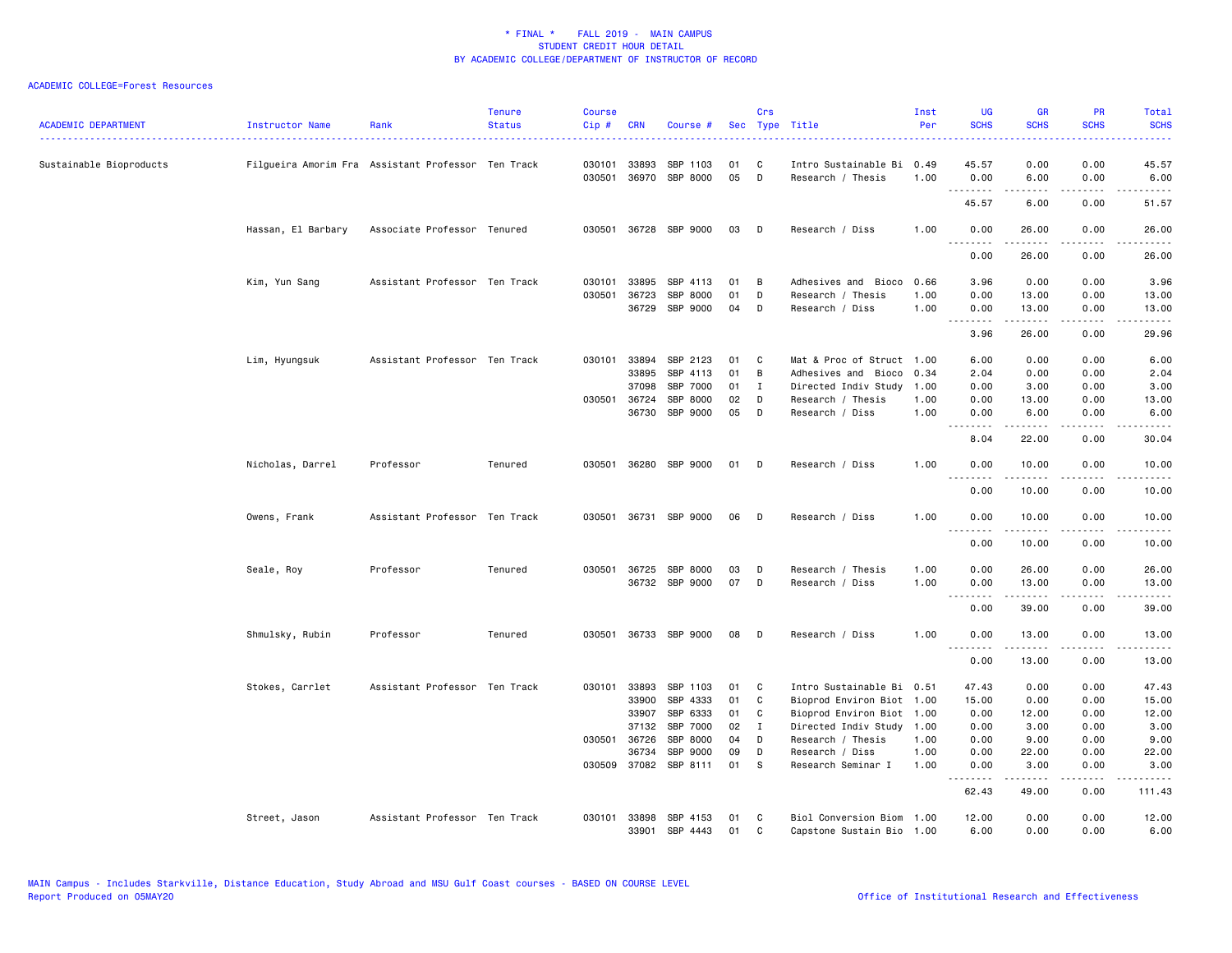# ACADEMIC COLLEGE=Forest Resources

| <b>ACADEMIC DEPARTMENT</b>            | Instructor Name | Rank      | <b>Tenure</b><br><b>Status</b> | <b>Course</b><br>$Cip$ # | <b>CRN</b> | Course # |    | Crs | Sec Type Title            | Inst<br>Per | <b>UG</b><br><b>SCHS</b> | <b>GR</b><br><b>SCHS</b> | <b>PR</b><br><b>SCHS</b> | Total<br><b>SCHS</b> |
|---------------------------------------|-----------------|-----------|--------------------------------|--------------------------|------------|----------|----|-----|---------------------------|-------------|--------------------------|--------------------------|--------------------------|----------------------|
|                                       |                 | Professor | Tenured                        |                          | 33899      | SBP 4263 |    |     |                           |             | 18.00<br>6.00            | 0.00<br>0.00             | 0.00<br>0.00             | 18.00<br>6.00        |
| Sustainable Bioproducts               | Zhang, Jilei    |           |                                | 030101                   |            |          | 01 | B   | Furniture Design and 1.00 |             | ---------                |                          |                          |                      |
|                                       |                 |           |                                |                          |            |          |    |     |                           |             | 6.0                      | 0.00                     | 0.00                     | 6.00                 |
| ===================================== |                 |           |                                |                          |            |          |    |     |                           |             |                          | --------                 | ========                 | ==========           |
| Sustainable Bioproducts               |                 |           |                                |                          |            |          |    |     |                           |             | 144.00                   | 201.00                   | 0.00                     | 345.00               |
| ===================================== |                 |           |                                |                          |            |          |    |     |                           |             | ________<br>========     | ========                 |                          | ==========           |

MAIN Campus - Includes Starkville, Distance Education, Study Abroad and MSU Gulf Coast courses - BASED ON COURSE LEVEL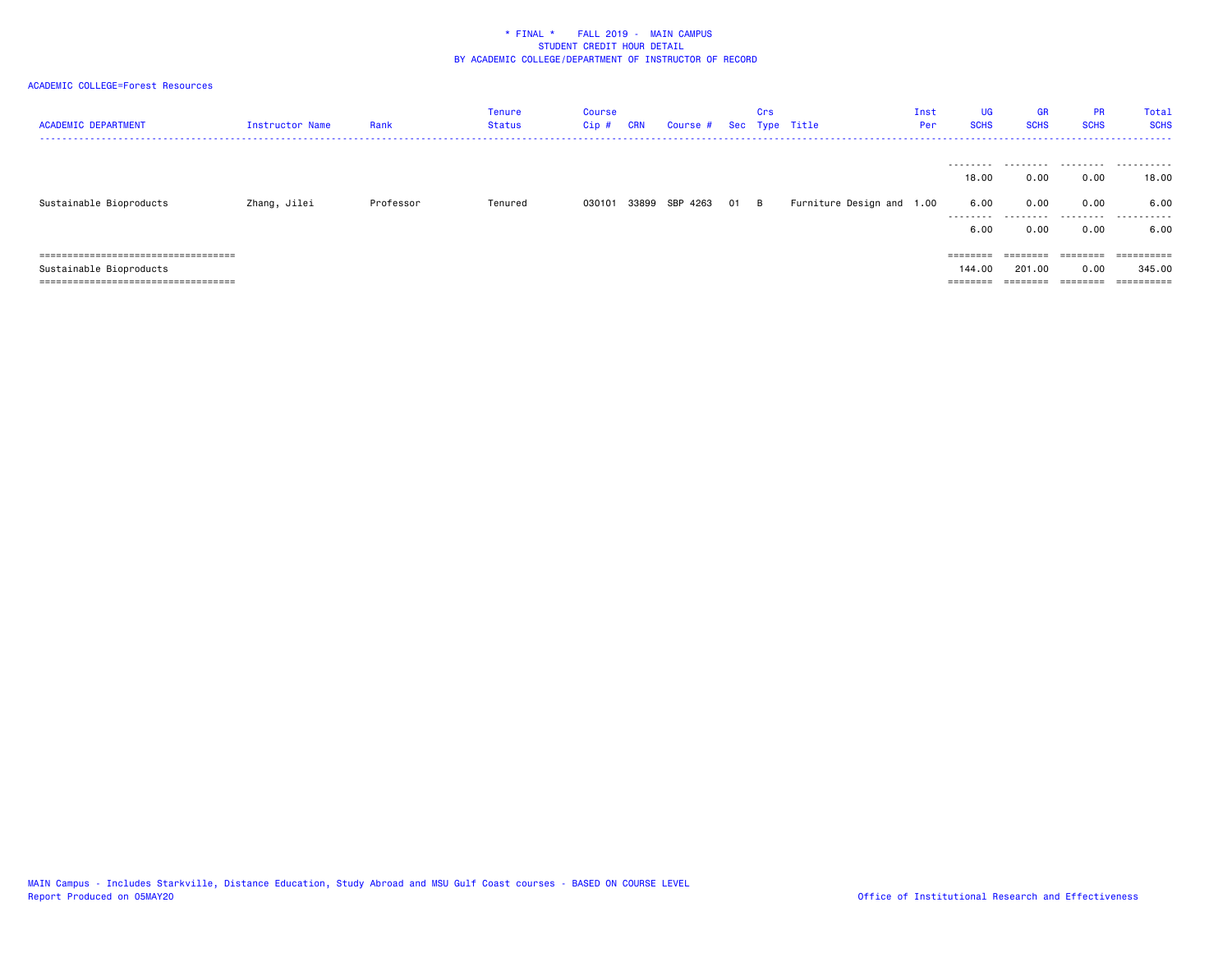| <b>ACADEMIC DEPARTMENT</b>        | Instructor Name    | Rank                              | <b>Tenure</b><br><b>Status</b> | <b>Course</b><br>Cip # | <b>CRN</b>     | Course #              |          | Crs          | Sec Type Title                    | Inst<br>Per  | <b>UG</b><br><b>SCHS</b> | <b>GR</b><br><b>SCHS</b> | <b>PR</b><br><b>SCHS</b>     | Total<br><b>SCHS</b>                                                                                                              |
|-----------------------------------|--------------------|-----------------------------------|--------------------------------|------------------------|----------------|-----------------------|----------|--------------|-----------------------------------|--------------|--------------------------|--------------------------|------------------------------|-----------------------------------------------------------------------------------------------------------------------------------|
| Wildlife, Fisheries & Aquaculture | Allen, Peter       | Associate Professor Tenured       |                                |                        | 030601 36135   | WFA 9000              | 02       | D            | Research / Diss                   | 1.00         | 0.00                     | 2.00                     | 0.00                         | 2.00                                                                                                                              |
|                                   |                    |                                   |                                |                        |                | 36165 WFA 8000        | 02       | D            | Research / Thesis                 | 1.00         | 0.00                     | 10.00                    | 0.00                         | 10.00                                                                                                                             |
|                                   |                    |                                   |                                |                        |                |                       |          |              |                                   |              | .<br>0.00                | .<br>12.00               | .<br>0.00                    | .<br>12.00                                                                                                                        |
|                                   | Ayers, Christopher | Instructor                        | Non-Ten Track                  | 030201                 | 34079          | WFA 1102              | 01       | C            | Wildl & Fish Profess              | 1.00         | 248.00                   | 0.00                     | 0.00                         | 248.00                                                                                                                            |
|                                   |                    |                                   |                                |                        | 34093          | WFA 4153              | 01       | C            | Prin Wild Con & Man               | 1.00         | 231.00                   | 0.00                     | 0.00                         | 231.00                                                                                                                            |
|                                   |                    |                                   |                                |                        | 34094          | WFA 4153              | 02       | К            | Prin Wild Con & Man               | 1.00         | 0.00                     | 0.00                     | 0.00                         | 0.00                                                                                                                              |
|                                   |                    |                                   |                                |                        | 34095          | WFA 4153              | 03       | К            | Prin Wild Con & Man               | 1.00         | 0.00                     | 0.00                     | 0.00                         | 0.00                                                                                                                              |
|                                   |                    |                                   |                                |                        | 34109          | WFA 4433              | 01       | C            | Mammalogy                         | 1.00         | 147.00                   | 0.00                     | 0.00                         | 147.00                                                                                                                            |
|                                   |                    |                                   |                                |                        | 34110          | WFA 4433              | 02       | К            | Mammalogy                         | 1.00         | 0.00                     | 0.00                     | 0.00                         | 0.00                                                                                                                              |
|                                   |                    |                                   |                                |                        |                | 34111 WFA 4433        | 03       | К            | Mammalogy                         | 1.00         | 0.00                     | 0.00                     | 0.00                         | 0.00                                                                                                                              |
|                                   |                    |                                   |                                |                        |                | 34112 WFA 4433        | 04       | К            | Mammalogy                         | 1.00         | 0.00<br>.                | 0.00                     | 0.00                         | 0.00                                                                                                                              |
|                                   |                    |                                   |                                |                        |                |                       |          |              |                                   |              | 626.00                   | 0.00                     | 0.00                         | 626.00                                                                                                                            |
|                                   | Baker, Beth        | Extension Assist Pr Non-Ten Track |                                | 030601                 |                | 36136 WFA 9000        | 03       | D            | Research / Diss                   | 1.00         | 0.00                     | 6.00                     | 0.00                         | 6.00                                                                                                                              |
|                                   |                    |                                   |                                |                        |                | 37252 WFA 4000        | 02       | $\mathbf{I}$ | Directed Indiv Study              | 1.00         | 3.00<br>.                | 0.00<br>.                | 0.00<br>.                    | 3.00<br>$\frac{1}{2} \left( \frac{1}{2} \right) \left( \frac{1}{2} \right) \left( \frac{1}{2} \right) \left( \frac{1}{2} \right)$ |
|                                   |                    |                                   |                                |                        |                |                       |          |              |                                   |              | 3.00                     | 6.00                     | 0.00                         | 9.00                                                                                                                              |
|                                   | Burger, Leslie     | Extension Assist Pr Non-Ten Track |                                | 030201                 | 34080          | <b>WFA 3000</b>       | 01       | E            | Internship                        | 1.00         | 33.00                    | 0.00                     | 0.00                         | 33.00                                                                                                                             |
|                                   |                    |                                   |                                | 030601                 | 36167          | <b>WFA 8000</b>       | 04       | D            | Research / Thesis                 | 1.00         | 0.00                     | 2.00                     | 0.00                         | 2.00                                                                                                                              |
|                                   |                    |                                   |                                |                        |                | 37368 WFA 4000        | 03       | $\mathbf{I}$ | Directed Indiv Study              | 1.00         | 2.00<br><u>.</u>         | 0.00<br>-----            | 0.00<br>.                    | 2.00<br>.                                                                                                                         |
|                                   |                    |                                   |                                |                        |                |                       |          |              |                                   |              | 35.00                    | 2.00                     | 0.00                         | 37.00                                                                                                                             |
|                                   | Colvin, Michael    | Assistant Professor Ten Track     |                                |                        | 030301 34105   | WFA 4313              | 01       | C            | Fisheries Manage                  | 1.00         | 42.00                    | 0.00                     | 0.00                         | 42.00                                                                                                                             |
|                                   |                    |                                   |                                |                        | 34128          | WFA 6313              | 01       | C            | Fisheries Manage                  | 1.00         | 0.00                     | 6.00                     | 0.00                         | 6.00                                                                                                                              |
|                                   |                    |                                   |                                |                        | 030601 36138   | <b>WFA 9000</b>       | 05       | D            | Research / Diss                   | 1.00         | 0.00                     | 9.00                     | 0.00                         | 9.00                                                                                                                              |
|                                   |                    |                                   |                                |                        | 36168          | WFA 8000              | 05       | D            | Research / Thesis                 | 1.00         | 0.00<br>.                | 3.00<br>.                | 0.00<br>$\sim$ $\sim$ $\sim$ | 3.00                                                                                                                              |
|                                   |                    |                                   |                                |                        |                |                       |          |              |                                   |              | 42.00                    | 18.00                    | 0.00                         | 60.00                                                                                                                             |
|                                   | Correa, Sandra     | Assistant Professor Ten Track     |                                |                        | 030201 34083   | WFA 3133              | 01       | C            | Ap Aq Ter Ecol                    | 1.00         | 222.00                   | 0.00                     | 0.00                         | 222.00                                                                                                                            |
|                                   |                    |                                   |                                |                        | 34084          | <b>WFA 3133</b>       | 02       | К            | Ap Aq Ter Ecol                    | 1.00         | 0.00                     | 0.00                     | 0.00                         | 0.00                                                                                                                              |
|                                   |                    |                                   |                                |                        | 34085          | <b>WFA 3133</b>       | 03       | К            | Ap Aq Ter Ecol                    | 1.00         | 0.00                     | 0.00                     | 0.00                         | 0.00                                                                                                                              |
|                                   |                    |                                   |                                |                        | 34086          | <b>WFA 3133</b>       | 04       | К            | Ap Aq Ter Ecol                    | 1.00         | 0.00                     | 0.00                     | 0.00                         | 0.00                                                                                                                              |
|                                   |                    |                                   |                                |                        | 34087          | WFA 3133              | 05       | К            | Ap Aq Ter Ecol                    | 1.00         | 0.00                     | 0.00                     | 0.00                         | 0.00                                                                                                                              |
|                                   |                    |                                   |                                |                        | 34088          | WFA 3133              | H01      | C            | Honors Ap Aq Ter Eco              | 1.00         | 12.00                    | 0.00                     | 0.00                         | 12.00                                                                                                                             |
|                                   |                    |                                   |                                |                        | 35064<br>35065 | WFA 3133              | 06<br>07 | К            | Ap Aq Ter Ecol                    | 1.00         | 0.00                     | 0.00                     | 0.00                         | 0.00                                                                                                                              |
|                                   |                    |                                   |                                | 030601                 | 36139          | WFA 3133<br>WFA 9000  | 06       | К<br>D       | Ap Aq Ter Ecol<br>Research / Diss | 1.00<br>1.00 | 0.00<br>0.00             | 0.00<br>7.00             | 0.00<br>0.00                 | 0.00<br>7.00                                                                                                                      |
|                                   |                    |                                   |                                |                        | 36169          | WFA 8000              | 06       | D            | Research / Thesis                 | 1.00         | 0.00                     | 3.00                     | 0.00                         | 3.00                                                                                                                              |
|                                   |                    |                                   |                                |                        |                |                       |          |              |                                   |              | .                        | .                        | د د د د                      | .                                                                                                                                 |
|                                   |                    |                                   |                                |                        |                |                       |          |              |                                   |              | 234.00                   | 10.00                    | 0.00                         | 244.00                                                                                                                            |
|                                   | Davis, John        | Associate Professor Tenured       |                                |                        | 030601 34108   | WFA 4394              | 01       | B            | Waterfowl Ecol & Mgt 1.00         |              | 44.00                    | 0.00                     | 0.00                         | 44.00                                                                                                                             |
|                                   |                    |                                   |                                |                        | 34131          | WFA 6394              | 01       | B            | Waterfowl Ecol & Mgt 1.00         |              | 0.00                     | 16.00                    | 0.00                         | 16.00                                                                                                                             |
|                                   |                    |                                   |                                |                        | 36170          | <b>WFA 8000</b>       | 07       | D            | Research / Thesis                 | 1.00         | 0.00                     | 7.00                     | 0.00                         | 7.00                                                                                                                              |
|                                   |                    |                                   |                                |                        |                | 521003 32314 FYE 1001 | F17 C    |              | First Year Experienc 0.50         |              | 5.50                     | 0.00                     | 0.00                         | 5.50                                                                                                                              |
|                                   |                    |                                   |                                |                        |                | 32315 FYE 1001        | F18      | - C          | First Year Experienc 0.50         |              | 4.00                     | 0.00                     | 0.00                         | 4.00                                                                                                                              |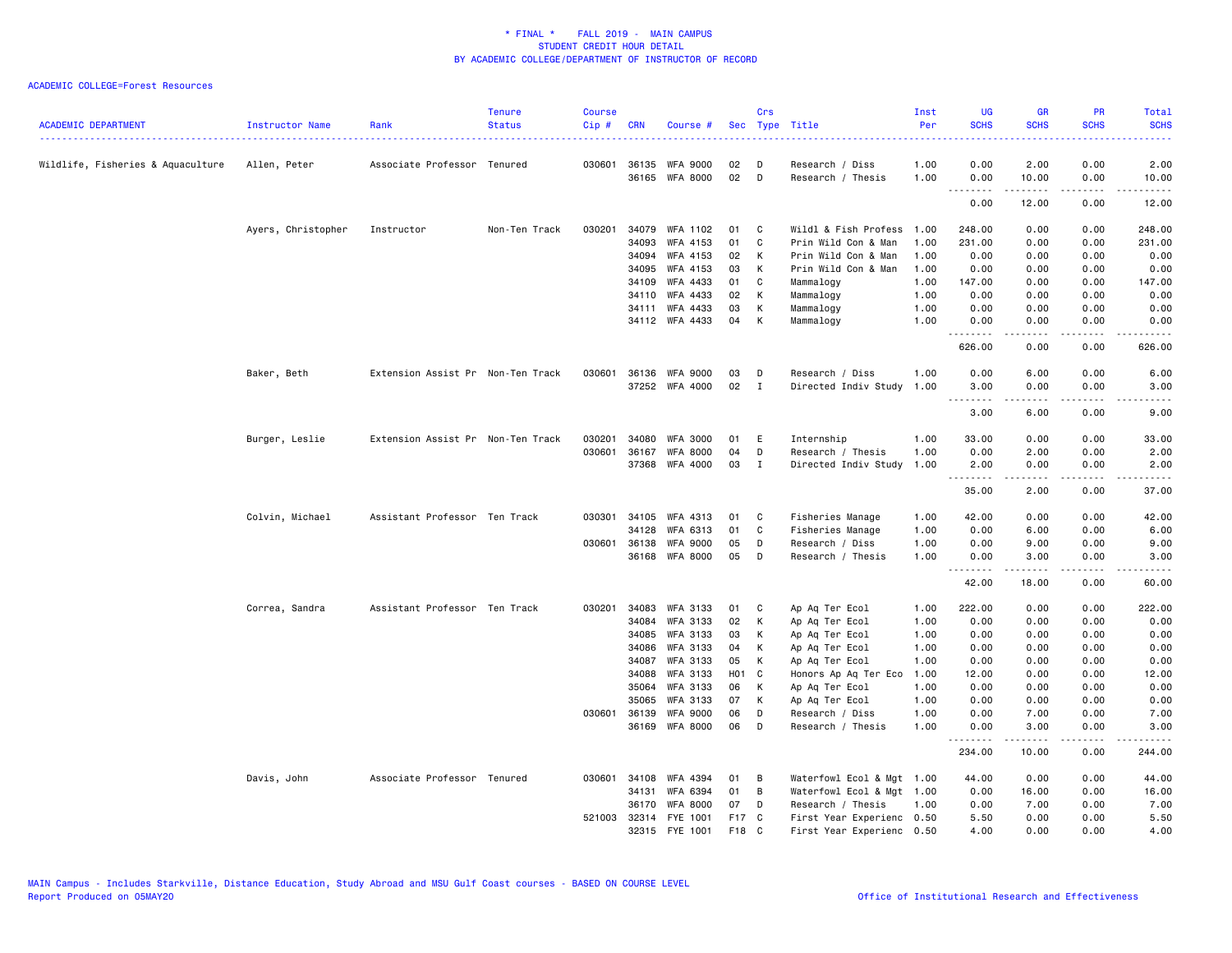| <b>ACADEMIC DEPARTMENT</b>        | Instructor Name     | Rank                              | <b>Tenure</b><br><b>Status</b> | <b>Course</b><br>Cip# | <b>CRN</b> | Course #              |       | Crs | Sec Type Title            | Inst<br>Per | <b>UG</b><br><b>SCHS</b> | <b>GR</b><br><b>SCHS</b> | <b>PR</b><br><b>SCHS</b> | Total<br><b>SCHS</b>            |
|-----------------------------------|---------------------|-----------------------------------|--------------------------------|-----------------------|------------|-----------------------|-------|-----|---------------------------|-------------|--------------------------|--------------------------|--------------------------|---------------------------------|
|                                   |                     |                                   |                                |                       |            |                       |       |     |                           |             | --------                 |                          |                          |                                 |
|                                   |                     |                                   |                                |                       |            |                       |       |     |                           |             | 53.50                    | 23.00                    | 0.00                     | 76.50                           |
| Wildlife, Fisheries & Aquaculture | Demarais, Stephen   | Professor                         | Tenured                        |                       |            | 030601 36171 WFA 8000 | 08    | D   | Research / Thesis         | 1.00        | 0.00<br><u>.</u>         | 21.00<br>.               | 0.00<br>.                | 21.00<br>.                      |
|                                   |                     |                                   |                                |                       |            |                       |       |     |                           |             | 0.00                     | 21.00                    | 0.00                     | 21.00                           |
|                                   | Evans, Kristine     | Assistant Professor Ten Track     |                                | 030601                | 36143      | WFA 9000              | 10    | D   | Research / Diss           | 1.00        | 0.00                     | 9.00                     | 0.00                     | 9.00                            |
|                                   |                     |                                   |                                |                       | 36173      | <b>WFA 8000</b>       | 10    | D   | Research / Thesis         | 1.00        | 0.00                     | 19.00                    | 0.00                     | 19.00                           |
|                                   |                     |                                   |                                | 260709                | 34118      | WFA 4613              | 01    | C   | Landscape Ecology         | 1.00        | 6.00                     | 0.00                     | 0.00                     | 6.00                            |
|                                   |                     |                                   |                                |                       |            | 34134 WFA 6613        | 01    | C   | Landscape Ecology         | 1.00        | 0.00<br>.                | 21.00<br>-----           | 0.00<br>$\frac{1}{2}$    | 21.00<br>$\frac{1}{2}$          |
|                                   |                     |                                   |                                |                       |            |                       |       |     |                           |             | 6.00                     | 49.00                    | 0.00                     | 55.00                           |
|                                   | Godwin, Kris        | Non-Employee                      | Not Applicable                 |                       |            | 261301 34104 WFA 4283 | 01 C  |     | HWC Techniques            | 1.00        | 45.00<br>.               | 0.00<br>.                | 0.00<br>.                | 45.00<br>.                      |
|                                   |                     |                                   |                                |                       |            |                       |       |     |                           |             | 45.00                    | 0.00                     | 0.00                     | 45.00                           |
|                                   | Hunt, Kevin         | Professor                         | Tenured                        | 030201                | 34106      | WFA 4353              | 01    | C   | FW Policy & Law Enf       | 0.65        | 111.15                   | 0.00                     | 0.00                     | 111.15                          |
|                                   |                     |                                   |                                |                       | 34129      | WFA 6353              | 01    | C   | FW Policy & Law Enf       | 0.65        | 0.00                     | 1.95                     | 0.00                     | 1.95                            |
|                                   |                     |                                   |                                | 030601                |            | 36144 WFA 9000        | 11    | D   | Research / Diss           | 1.00        | 0.00                     | 26.00                    | 0.00                     | 26.00                           |
|                                   |                     |                                   |                                |                       |            |                       |       |     |                           |             | --------<br>111.15       | .                        | $  -$                    | $\frac{1}{2}$                   |
|                                   |                     |                                   |                                |                       |            |                       |       |     |                           |             |                          | 27.95                    | 0.00                     | 139.10                          |
|                                   | Iglay, Raymond      | Assistant Professor Ten Track     |                                |                       |            | 261301 34103 WFA 4273 | 01 C  |     | Ecology & Manage HWC 1.00 |             | 54.00<br><u>.</u>        | 0.00<br>.                | 0.00<br>.                | 54.00<br>.                      |
|                                   |                     |                                   |                                |                       |            |                       |       |     |                           |             | 54.00                    | 0.00                     | 0.00                     | 54.00                           |
|                                   | Jackson, Donald     | Lecturer                          | Non-Ten Track                  | 260709                | 35052      | WFA 4233              | 01    | C   | Limnology                 | 1.00        | 51.00                    | 0.00                     | 0.00                     | 51.00                           |
|                                   |                     |                                   |                                |                       | 35053      | WFA 6233              | 01    | C   | Limnology                 | 1.00        | 0.00                     | 3.00                     | 0.00                     | 3.00                            |
|                                   |                     |                                   |                                |                       | 35054      | WFA 4233              | 02    | K   | Limnology                 | 1.00        | 0.00                     | 0.00                     | 0.00                     | 0.00                            |
|                                   |                     |                                   |                                |                       | 35055      | WFA 6233              | 02    | К   | Limnology                 | 1.00        | 0.00<br>.                | 0.00<br>.                | 0.00<br>.                | 0.00<br>$\omega$ is $\omega$ in |
|                                   |                     |                                   |                                |                       |            |                       |       |     |                           |             | 51.00                    | 3.00                     | 0.00                     | 54.00                           |
|                                   | Jones, Jeanne       | Lecturer                          | Non-Ten Track                  | 030601                | 34099      | WFA 4223              | 01    | C   | Wildlife Plant ID         | 0.67        | 90.45                    | 0.00                     | 0.00                     | 90.45                           |
|                                   |                     |                                   |                                |                       | 34100      | WFA 4223              | 02    | К   | Wildlife Plant ID         | 0.67        | 0.00                     | 0.00                     | 0.00                     | 0.00                            |
|                                   |                     |                                   |                                |                       | 34101      | WFA 4223              | 03    | К   | Wildlife Plant ID         | 0.67        | 0.00                     | 0.00                     | 0.00                     | 0.00                            |
|                                   |                     |                                   |                                |                       |            | 34102 WFA 4223        | 04    | К   | Wildlife Plant ID         | 0.67        | 0.00                     | 0.00<br>.                | 0.00<br>$- - - -$        | 0.00<br>$\frac{1}{2}$           |
|                                   |                     |                                   |                                |                       |            |                       |       |     |                           |             | 90.45                    | 0.00                     | 0.00                     | 90.45                           |
|                                   | Jones, Phillip      | Non-Faculty                       | Not Applicable                 | 030501                | 32281      | FO 8111               | 01    | S   | Graduate Seminar          | 1.00        | 0.00                     | 6.00                     | 0.00                     | 6.00                            |
|                                   |                     |                                   |                                |                       |            | 34546 FO 8111         | 501 S |     | Graduate Seminar          | 1.00        | 0.00                     | 5.00                     | 0.00                     | 5.00                            |
|                                   |                     |                                   |                                |                       |            |                       |       |     |                           |             | .                        |                          |                          | -----                           |
|                                   |                     |                                   |                                |                       |            |                       |       |     |                           |             | 0.00                     | 11.00                    | 0.00                     | 11.00                           |
|                                   | Jones, Walter       | Extension Professor Non-Ten Track |                                | 030201                | 34106      | WFA 4353              | 01    | C   | FW Policy & Law Enf       | 0.35        | 59.85                    | 0.00                     | 0.00                     | 59.85                           |
|                                   |                     |                                   |                                |                       |            | 34129 WFA 6353        | 01    | C   | FW Policy & Law Enf       | 0.35        | 0.00                     | 1.05                     | 0.00                     | 1.05                            |
|                                   |                     |                                   |                                |                       |            |                       |       |     |                           |             | .                        | .                        | د د د د                  | $\omega$ is $\omega$ in .       |
|                                   |                     |                                   |                                |                       |            |                       |       |     |                           |             | 59.85                    | 1.05                     | 0.00                     | 60.90                           |
|                                   | Karunakaran, Ganesh | Research Assist Pro Non-Ten Track |                                | 030601                |            | 36147 WFA 9000        | 14    | D   | Research / Diss           | 1.00        | 0.00                     | 9.00                     | 0.00                     | 9.00                            |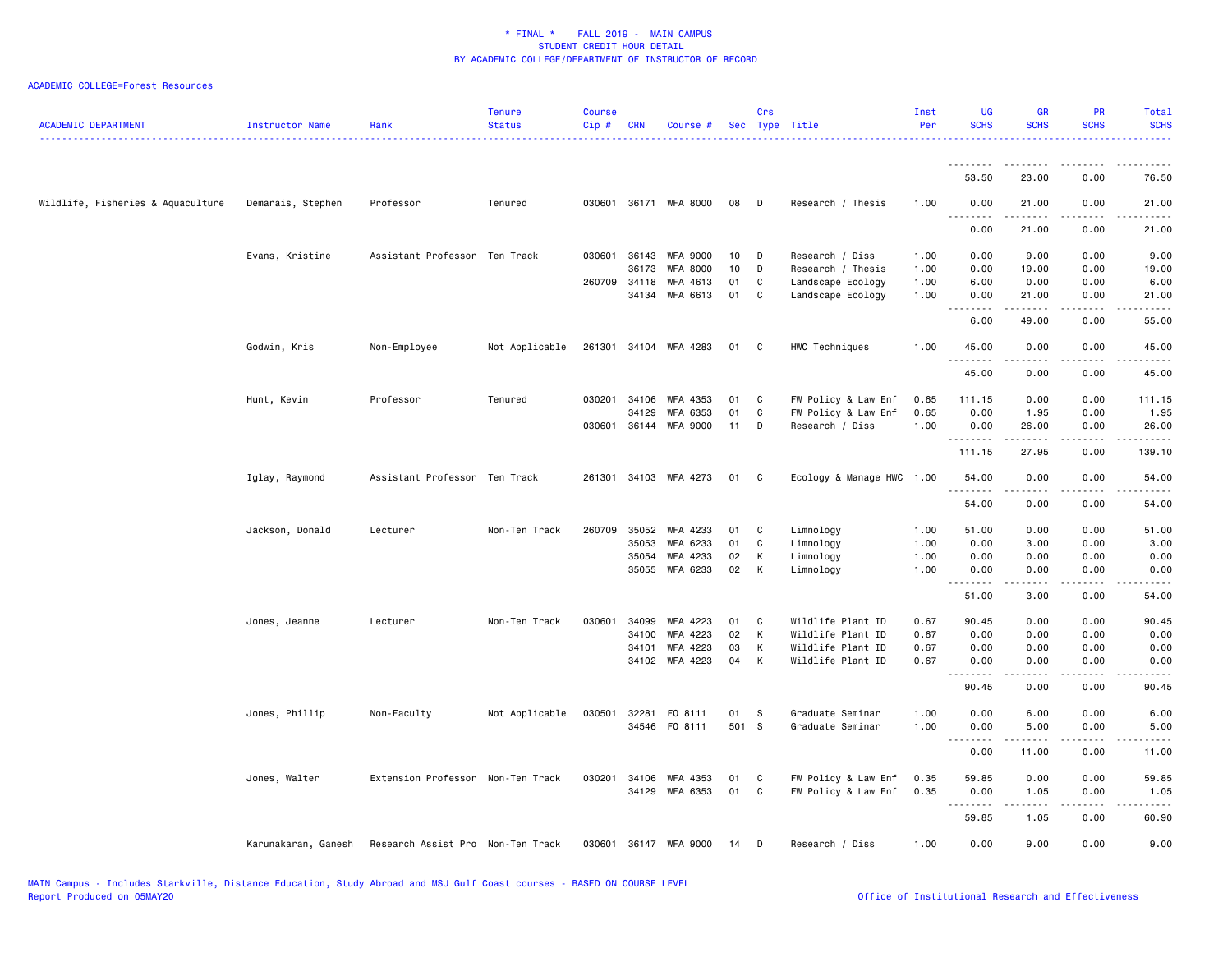| <b>ACADEMIC DEPARTMENT</b>        | Instructor Name  | Rank                              | <b>Tenure</b><br><b>Status</b> | <b>Course</b><br>Cip# | <b>CRN</b>     | Course #                                |             | Crs              | Sec Type Title                               | Inst<br>Per  | UG<br><b>SCHS</b>  | <b>GR</b><br><b>SCHS</b>                                                                                                                                      | PR<br><b>SCHS</b> | Total<br><b>SCHS</b>        |
|-----------------------------------|------------------|-----------------------------------|--------------------------------|-----------------------|----------------|-----------------------------------------|-------------|------------------|----------------------------------------------|--------------|--------------------|---------------------------------------------------------------------------------------------------------------------------------------------------------------|-------------------|-----------------------------|
|                                   |                  |                                   |                                |                       |                |                                         |             |                  |                                              |              | 0.00               | 9.00                                                                                                                                                          | 0.00              | 9.00                        |
|                                   |                  |                                   |                                |                       |                |                                         |             |                  |                                              |              |                    |                                                                                                                                                               |                   |                             |
| Wildlife, Fisheries & Aquaculture | Kouba, Andrew    | Professor                         | Tenured                        | 260202                |                | 030601 36178 WFA 8000<br>30442 BCH 1011 | 15<br>F02 C | D                | Research / Thesis<br>First Year Seminar      | 1.00<br>0.50 | 0.00<br>23.00<br>. | 5.00<br>0.00<br>.                                                                                                                                             | 0.00<br>0.00<br>. | 5.00<br>23.00<br>.          |
|                                   |                  |                                   |                                |                       |                |                                         |             |                  |                                              |              | 23.00              | 5.00                                                                                                                                                          | 0.00              | 28.00                       |
|                                   | McConnell, Mark  | Assistant Professor Ten Track     |                                | 030601                | 34135          | WFA 8134                                | 01          | B                | Res Meth Wild & Fish                         | 1.00         | 0.00               | 64.00                                                                                                                                                         | 0.00              | 64.00                       |
|                                   |                  |                                   |                                |                       | 36150          | <b>WFA 9000</b>                         | 17          | D                | Research / Diss                              | 1.00         | 0.00               | 8.00                                                                                                                                                          | 0.00              | 8.00                        |
|                                   |                  |                                   |                                |                       |                | 36179 WFA 8000                          | 16          | D                | Research / Thesis                            | 1.00         | 0.00<br>.          | 12.00<br>$\frac{1}{2} \left( \frac{1}{2} \right) \left( \frac{1}{2} \right) \left( \frac{1}{2} \right) \left( \frac{1}{2} \right) \left( \frac{1}{2} \right)$ | 0.00<br>.         | 12.00<br>.                  |
|                                   |                  |                                   |                                |                       |                |                                         |             |                  |                                              |              | 0.00               | 84.00                                                                                                                                                         | 0.00              | 84.00                       |
|                                   | Miranda, Leandro | Non-Employee                      | Not Applicable                 | 030601                | 36151          | <b>WFA 9000</b>                         | 18          | D                | Research / Diss                              | 1.00         | 0.00               | 17.00                                                                                                                                                         | 0.00              | 17.00                       |
|                                   |                  |                                   |                                |                       | 36180          | WFA 8000                                | 17          | D                | Research / Thesis                            | 1.00         | 0.00               | 12.00                                                                                                                                                         | 0.00              | 12.00                       |
|                                   |                  |                                   |                                |                       | 37005          | WFA 7000                                | 14          | $\bf{I}$         | Directed Indiv Study                         | 1.00         | 0.00               | 3.00                                                                                                                                                          | 0.00              | 3.00                        |
|                                   |                  |                                   |                                |                       | 37006          | <b>WFA 7000</b>                         | 15          | $\mathbf{I}$     | Directed Indiv Study                         | 1.00         | 0.00<br><u>.</u>   | 3.00                                                                                                                                                          | 0.00              | 3.00<br>$\frac{1}{2}$       |
|                                   |                  |                                   |                                |                       |                |                                         |             |                  |                                              |              | 0.00               | 35.00                                                                                                                                                         | 0.00              | 35.00                       |
|                                   | Morin, Dana      | Assistant Professor Ten Track     |                                | 030601                | 35049          | WFA 4243                                | 01          | C                | Wildlife Tech                                | 1.00         | 90.00              | 0.00                                                                                                                                                          | 0.00              | 90.00                       |
|                                   |                  |                                   |                                |                       | 35050          | WFA 4243                                | 02          | К                | Wildlife Tech                                | 1.00         | 0.00               | 0.00                                                                                                                                                          | 0.00              | 0.00                        |
|                                   |                  |                                   |                                |                       | 36152          | <b>WFA 9000</b>                         | 19          | D                | Research / Diss                              | 1.00         | 0.00               | 9.00                                                                                                                                                          | 0.00              | 9.00                        |
|                                   |                  |                                   |                                |                       | 36181          | <b>WFA 8000</b>                         | 18          | D                | Research / Thesis                            | 1.00         | 0.00               | 7.00                                                                                                                                                          | 0.00              | 7.00                        |
|                                   |                  |                                   |                                |                       | 36520<br>36691 | WFA 4243<br><b>WFA 7000</b>             | 03<br>02    | К<br>$\mathbf I$ | Wildlife Tech                                | 1.00<br>1.00 | 0.00<br>0.00       | 0.00<br>2.00                                                                                                                                                  | 0.00<br>0.00      | 0.00<br>2.00                |
|                                   |                  |                                   |                                |                       | 36889          | <b>WFA 7000</b>                         | 11          | $\mathbf{I}$     | Directed Indiv Study<br>Directed Indiv Study | 1.00         | 0.00               | 4.00                                                                                                                                                          | 0.00              | 4.00                        |
|                                   |                  |                                   |                                |                       |                |                                         |             |                  |                                              |              | .                  |                                                                                                                                                               | .                 | $\sim$ $\sim$ $\sim$ $\sim$ |
|                                   |                  |                                   |                                |                       |                |                                         |             |                  |                                              |              | 90.00              | 22.00                                                                                                                                                         | 0.00              | 112.00                      |
|                                   | Neal, Jason      | Research Professor                | Non-Ten Track                  |                       |                | 030601 36153 WFA 9000                   | 20          | D                | Research / Diss                              | 1.00         | 0.00               | 1.00<br>.                                                                                                                                                     | 0.00              | 1.00<br>.                   |
|                                   |                  |                                   |                                |                       |                |                                         |             |                  |                                              |              | 0.00               | 1.00                                                                                                                                                          | 0.00              | 1.00                        |
|                                   | Rush, Scott      | Associate Professor Tenured       |                                |                       | 030101 35056   | WFA 4423                                | 01          | C                | Herpetology                                  | 1.00         | 45.00              | 0.00                                                                                                                                                          | 0.00              | 45.00                       |
|                                   |                  |                                   |                                |                       | 35057          | WFA 4423                                | 02          | к                | Herpetology                                  | 1.00         | 0.00               | 0.00                                                                                                                                                          | 0.00              | 0.00                        |
|                                   |                  |                                   |                                | 030601                | 36155          | WFA 9000                                | 22          | D                | Research / Diss                              | 1.00         | 0.00               | 23.00                                                                                                                                                         | 0.00              | 23.00                       |
|                                   |                  |                                   |                                |                       | 36184          | <b>WFA 8000</b>                         | 21          | D                | Research / Thesis                            | 1.00         | 0.00               | 8.00                                                                                                                                                          | 0.00              | 8.00                        |
|                                   |                  |                                   |                                |                       |                | 37243 WFA 4000                          | 01          | $\mathbf I$      | Directed Indiv Study                         | 1.00         | 3.00<br>.          | 0.00<br>د د د د د                                                                                                                                             | 0.00<br>.         | 3.00<br>د د د د د           |
|                                   |                  |                                   |                                |                       |                |                                         |             |                  |                                              |              | 48.00              | 31.00                                                                                                                                                         | 0.00              | 79.00                       |
|                                   | Sparks, Eric     | Extension Assist Pr Non-Ten Track |                                | 030601                | 36185          | WFA 8000                                | 22          | D                | Research / Thesis                            | 1.00         | 0.00               | 12.00                                                                                                                                                         | 0.00              | 12.00                       |
|                                   |                  |                                   |                                |                       | 36798          | <b>WFA 7000</b>                         | 05          | $\mathbf I$      | Directed Indiv Study                         | 1.00         | 0.00               | 3.00                                                                                                                                                          | 0.00              | 3.00                        |
|                                   |                  |                                   |                                |                       | 36799          | <b>WFA 7000</b>                         | 06          | $\mathbf{I}$     | Directed Indiv Study                         | 1.00         | 0.00               | 3.00                                                                                                                                                          | 0.00              | 3.00                        |
|                                   |                  |                                   |                                |                       |                | 36855 WFA 7000                          | 08          | $\mathbf{I}$     | Directed Indiv Study 1.00                    |              | 0.00<br>.          | 3.00<br>.                                                                                                                                                     | 0.00<br>.         | 3.00<br>.                   |
|                                   |                  |                                   |                                |                       |                |                                         |             |                  |                                              |              | 0.00               | 21.00                                                                                                                                                         | 0.00              | 21.00                       |
|                                   | Street, Garrett  | Assistant Professor Ten Track     |                                | 030201                | 34090          | WFA 4123                                | 01          | C                | Wildl & Fish Biometr 1.00                    |              | 150.00             | 0.00                                                                                                                                                          | 0.00              | 150.00                      |
|                                   |                  |                                   |                                |                       | 34091          | WFA 4123                                | 02          | K                | Wildl & Fish Biometr 1.00                    |              | 0.00               | 0.00                                                                                                                                                          | 0.00              | 0.00                        |
|                                   |                  |                                   |                                |                       | 34092          | WFA 4123                                | 03          | к                | Wildl & Fish Biometr 1.00                    |              | 0.00               | 0.00                                                                                                                                                          | 0.00              | 0.00                        |
|                                   |                  |                                   |                                | 030601                | 36158          | <b>WFA 9000</b>                         | 25          | D                | Research / Diss                              | 1.00         | 0.00               | 3.00                                                                                                                                                          | 0.00              | 3.00                        |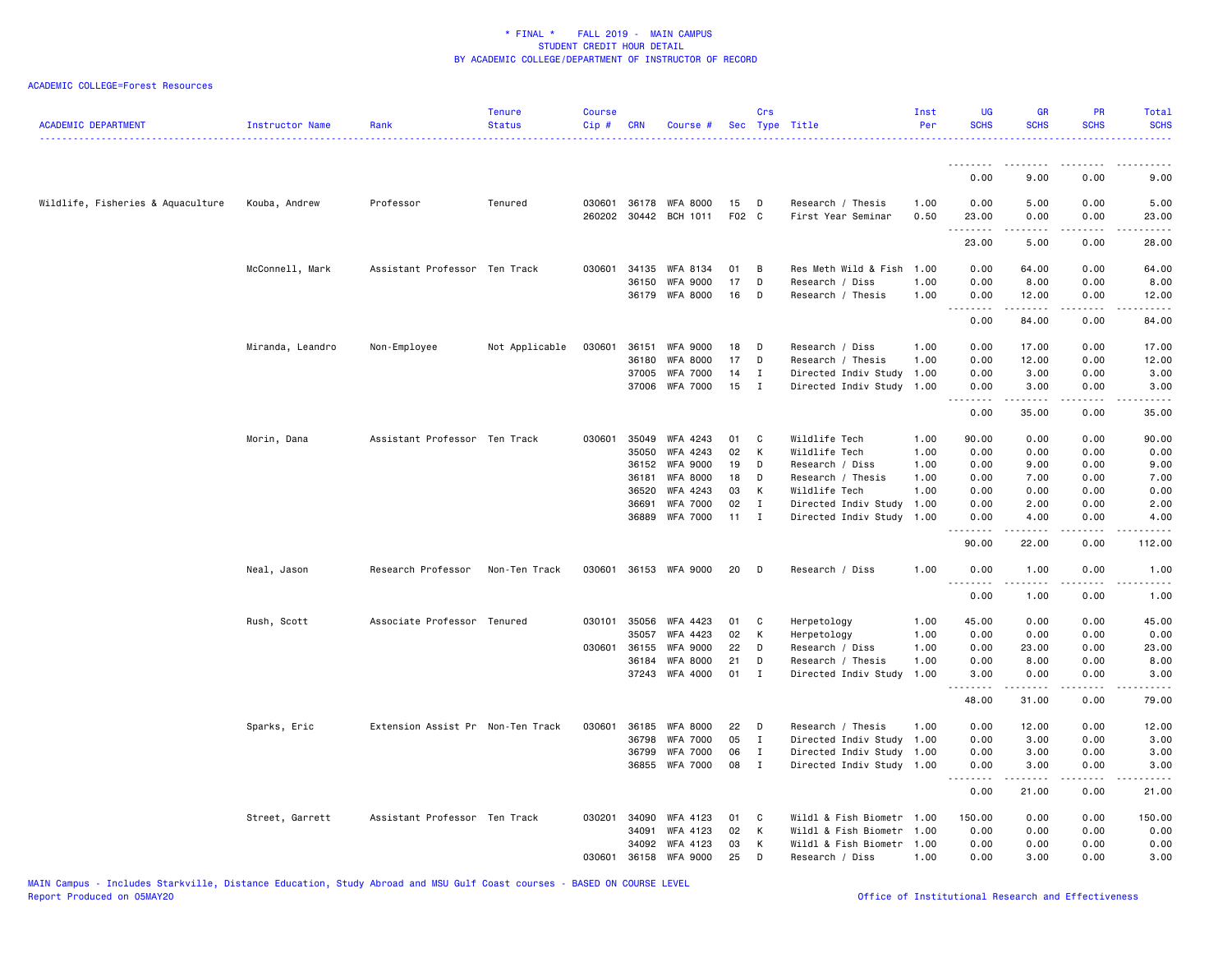| <b>ACADEMIC DEPARTMENT</b>                                                | Instructor Name     | Rank                              | <b>Tenure</b><br><b>Status</b> | <b>Course</b><br>Cip# | <b>CRN</b> | <b>Course</b>   | Sec | Crs            | Type Title           | Inst<br>Per | <b>UG</b><br><b>SCHS</b>                                                                               | <b>GR</b><br><b>SCHS</b> | <b>PR</b><br><b>SCHS</b>                                                                                                          | <b>Total</b><br><b>SCHS</b>                                                                                                                                                                                                                                                                                                                                                                                                                                                                       |
|---------------------------------------------------------------------------|---------------------|-----------------------------------|--------------------------------|-----------------------|------------|-----------------|-----|----------------|----------------------|-------------|--------------------------------------------------------------------------------------------------------|--------------------------|-----------------------------------------------------------------------------------------------------------------------------------|---------------------------------------------------------------------------------------------------------------------------------------------------------------------------------------------------------------------------------------------------------------------------------------------------------------------------------------------------------------------------------------------------------------------------------------------------------------------------------------------------|
|                                                                           |                     |                                   |                                |                       |            |                 |     |                |                      | .           |                                                                                                        |                          |                                                                                                                                   |                                                                                                                                                                                                                                                                                                                                                                                                                                                                                                   |
| Wildlife, Fisheries & Aquaculture                                         | Street, Garrett     | Assistant Professor Ten Track     |                                | 030601                | 36186      | <b>WFA 8000</b> | 23  | D              | Research / Thesis    | 1.00        | 0.00                                                                                                   | 10.00                    | 0.00                                                                                                                              | 10.00                                                                                                                                                                                                                                                                                                                                                                                                                                                                                             |
|                                                                           |                     |                                   |                                |                       | 36857      | WFA 7000        | 09  | $\blacksquare$ | Directed Indiv Study | 1.00        | 0.00                                                                                                   | 3.00                     | 0.00                                                                                                                              | 3.00                                                                                                                                                                                                                                                                                                                                                                                                                                                                                              |
|                                                                           |                     |                                   |                                | 261301                | 35062      | WFA 8663        | 01  | C              | Movement Ecology     | 1.00        | 0.00                                                                                                   | 21.00                    | 0.00                                                                                                                              | 21.00                                                                                                                                                                                                                                                                                                                                                                                                                                                                                             |
|                                                                           |                     |                                   |                                |                       |            | 35063 WFA 8663  | 02  | K              | Movement Ecology     | 1.00        | 0.00                                                                                                   | 0.00                     | 0.00<br>$\frac{1}{2} \left( \frac{1}{2} \right) \left( \frac{1}{2} \right) \left( \frac{1}{2} \right) \left( \frac{1}{2} \right)$ | 0.00<br>$\cdots$                                                                                                                                                                                                                                                                                                                                                                                                                                                                                  |
|                                                                           |                     |                                   |                                |                       |            |                 |     |                |                      |             | 150.00                                                                                                 | 37.00                    | 0.00                                                                                                                              | 187.00                                                                                                                                                                                                                                                                                                                                                                                                                                                                                            |
|                                                                           | Strickland, Bronson | Extension Professor Non-Ten Track |                                | 030601                | 36159      | WFA 9000        | 26  | D              | Research / Diss      | 1.00        | 0.00                                                                                                   | 7.00                     | 0.00                                                                                                                              | 7.00                                                                                                                                                                                                                                                                                                                                                                                                                                                                                              |
|                                                                           |                     |                                   |                                |                       |            | 36187 WFA 8000  | 24  | D              | Research / Thesis    | 1.00        | 0.00                                                                                                   | 19.00                    | 0.00                                                                                                                              | 19.00                                                                                                                                                                                                                                                                                                                                                                                                                                                                                             |
|                                                                           |                     |                                   |                                |                       |            |                 |     |                |                      |             | .<br>0.00                                                                                              | 26.00                    | 0.00                                                                                                                              | 26.00                                                                                                                                                                                                                                                                                                                                                                                                                                                                                             |
|                                                                           | Vilella, Francisco  | Non-Employee                      | Not Applicable                 | 030601                | 36160      | WFA 9000        | 27  | D              | Research / Diss      | 1.00        | 0.00                                                                                                   | 7.00                     | 0.00                                                                                                                              | 7.00                                                                                                                                                                                                                                                                                                                                                                                                                                                                                              |
|                                                                           |                     |                                   |                                |                       | 36188      | WFA 8000        | 25  | D              | Research / Thesis    | 1.00        | 0.00                                                                                                   | 6.00                     | 0.00                                                                                                                              | 6.00                                                                                                                                                                                                                                                                                                                                                                                                                                                                                              |
|                                                                           |                     |                                   |                                | 039999                | 35060      | WFA 4623        | 01  | C              | Conservation Biology | 1.00        | 63.00                                                                                                  | 0.00                     | 0.00<br>----                                                                                                                      | 63.00<br>$\frac{1}{2} \left( \frac{1}{2} \right) \left( \frac{1}{2} \right) \left( \frac{1}{2} \right) \left( \frac{1}{2} \right) \left( \frac{1}{2} \right)$                                                                                                                                                                                                                                                                                                                                     |
|                                                                           |                     |                                   |                                |                       |            |                 |     |                |                      |             | 63.00                                                                                                  | 13.00                    | 0.00                                                                                                                              | 76.00                                                                                                                                                                                                                                                                                                                                                                                                                                                                                             |
|                                                                           | Wang, Guiming       | Professor                         | Tenured                        | 030601                | 36161      | <b>WFA 9000</b> | 28  | D              | Research / Diss      | 1.00        | 0.00                                                                                                   | 15.00                    | 0.00                                                                                                                              | 15.00                                                                                                                                                                                                                                                                                                                                                                                                                                                                                             |
|                                                                           |                     |                                   |                                |                       |            | 36189 WFA 8000  | 26  | D              | Research / Thesis    | 1.00        | 0.00<br>- - - - - - - -                                                                                | 14.00<br>. <b>.</b>      | 0.00<br>. <u>. .</u>                                                                                                              | 14.00                                                                                                                                                                                                                                                                                                                                                                                                                                                                                             |
|                                                                           |                     |                                   |                                |                       |            |                 |     |                |                      |             | 0.00                                                                                                   | 29.00                    | 0.00                                                                                                                              | 29.00                                                                                                                                                                                                                                                                                                                                                                                                                                                                                             |
|                                                                           | Wise, David         | Research Professor                | Non-Ten Track                  | 030601                |            | 36162 WFA 9000  | 29  | D              | Research / Diss      | 1.00        | 0.00                                                                                                   | 12.00                    | 0.00                                                                                                                              | 12.00                                                                                                                                                                                                                                                                                                                                                                                                                                                                                             |
|                                                                           |                     |                                   |                                |                       |            |                 |     |                |                      |             | $\frac{1}{2} \left( \frac{1}{2} \right) \left( \frac{1}{2} \right) \left( \frac{1}{2} \right)$<br>0.00 | 12.00                    | 0.00                                                                                                                              | 12.00                                                                                                                                                                                                                                                                                                                                                                                                                                                                                             |
| ====================================<br>Wildlife, Fisheries & Aquaculture |                     |                                   |                                |                       |            |                 |     |                |                      |             | ========<br>1784.95                                                                                    | ========<br>509.00       | ========<br>0.00                                                                                                                  | $\begin{array}{cccccccccc} \multicolumn{3}{c}{} & \multicolumn{3}{c}{} & \multicolumn{3}{c}{} & \multicolumn{3}{c}{} & \multicolumn{3}{c}{} & \multicolumn{3}{c}{} & \multicolumn{3}{c}{} & \multicolumn{3}{c}{} & \multicolumn{3}{c}{} & \multicolumn{3}{c}{} & \multicolumn{3}{c}{} & \multicolumn{3}{c}{} & \multicolumn{3}{c}{} & \multicolumn{3}{c}{} & \multicolumn{3}{c}{} & \multicolumn{3}{c}{} & \multicolumn{3}{c}{} & \multicolumn{3}{c}{} & \multicolumn{3}{c}{} & \mult$<br>2293.95 |
|                                                                           |                     |                                   |                                |                       |            |                 |     |                |                      |             | ========                                                                                               | $=$ = = = = = = =        |                                                                                                                                   | ==========                                                                                                                                                                                                                                                                                                                                                                                                                                                                                        |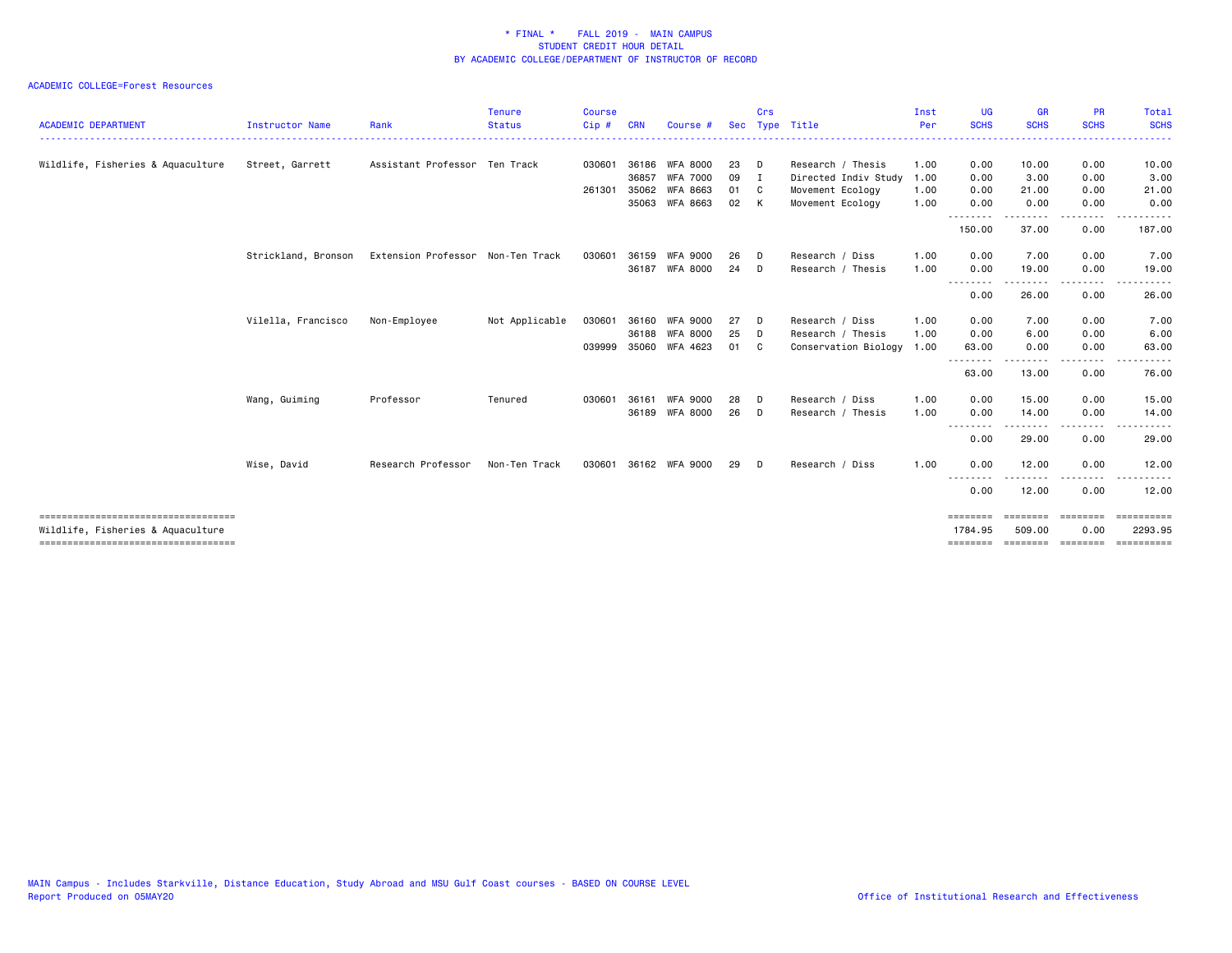| <b>ACADEMIC DEPARTMENT</b> | Instructor Name<br>. | Rank                              | <b>Tenure</b><br><b>Status</b> | <b>Course</b><br>Cip# | <b>CRN</b>   | Course #              |    | Crs          | Sec Type Title            | Inst<br>Per | UG<br><b>SCHS</b>       | GR<br><b>SCHS</b> | PR<br><b>SCHS</b>                   | Total<br><b>SCHS</b>                                                                                                                |
|----------------------------|----------------------|-----------------------------------|--------------------------------|-----------------------|--------------|-----------------------|----|--------------|---------------------------|-------------|-------------------------|-------------------|-------------------------------------|-------------------------------------------------------------------------------------------------------------------------------------|
| Veterinary Medicine        | Archer, Todd         | Associate Professor Tenured       |                                | 512401                | 31358        | CVM 5380              | 01 | Ε            | Small Anim Int Med        | 1.00        | 0.00                    | 0.00              | 214.00                              | 214.00                                                                                                                              |
|                            |                      |                                   |                                |                       | 31390        | CVM 5702              | 01 | E            | Clin Hematology & Im      | 1.00        | 0.00                    | 0.00              | 26.00                               | 26.00                                                                                                                               |
|                            |                      |                                   |                                |                       | 512501 31411 | CVM 8081              | 03 | C            | Clin Sci Journal Rev      | 1.00        | 0.00                    | 8.00              | 0.00                                | 8.00                                                                                                                                |
|                            |                      |                                   |                                |                       |              | 35930 CVM 8000        | 01 | D            | Research / Thesis         | 1.00        | 0.00                    | 1.00              | 0.00<br>.                           | 1.00<br>.                                                                                                                           |
|                            |                      |                                   |                                |                       |              |                       |    |              |                           |             | 0.00                    | 9.00              | 240.00                              | 249.00                                                                                                                              |
|                            | Baughman, Brittany   | Clinical Assoc Prof Non-Ten Track |                                |                       |              | 512401 31345 CVM 5214 | 01 | E            | Lab Services              | 1.00        | 0.00                    | 0.00              | 160.00                              | 160.00                                                                                                                              |
|                            |                      |                                   |                                |                       | 31374        | <b>CVM 5560</b>       | 02 | E            | Adv Clin Rot 1            | 1.00        | 0.00                    | 0.00              | 16.00                               | 16.00                                                                                                                               |
|                            |                      |                                   |                                |                       |              | 512505 36720 CVM 8033 | 01 | C            | Poultry Histopatholo      | 1.00        | 0.00<br>.               | 6.00<br>.         | 0.00<br>.                           | 6.00                                                                                                                                |
|                            |                      |                                   |                                |                       |              |                       |    |              |                           |             | 0.00                    | 6.00              | 176.00                              | 182.00                                                                                                                              |
|                            | Beasley, Michaela    | Clinical Assoc Prof Non-Ten Track |                                | 512401                | 31330        | CVM 5013              | 01 | В            | Veterinary Neuroscie 1.00 |             | 0.00                    | 0.00              | 288.00                              | 288.00                                                                                                                              |
|                            |                      |                                   |                                |                       |              | 31357 CVM 5364        | 01 | H            | VSC Clinical Rotatio 0.50 |             | 0.00                    | 0.00              | 70.00                               | 70.00                                                                                                                               |
|                            |                      |                                   |                                |                       |              |                       |    |              |                           |             | <u>--------</u><br>0.00 | 0.00              | .<br>358.00                         | ------<br>358.00                                                                                                                    |
|                            | Brashier, Michael    | Associate Professor Tenured       |                                |                       |              | 512401 31333 CVM 5036 | 01 | $\mathbf{C}$ | Veterinary Physiolog 0.20 |             | 0.00                    | 0.00              | 115.20                              | 115.20                                                                                                                              |
|                            |                      |                                   |                                |                       |              |                       |    |              |                           |             | $\frac{1}{2}$<br>0.00   | .<br>0.00         | .<br>115.20                         | $- - - - - -$<br>115.20                                                                                                             |
|                            | Brinkman, Erin       | Clinical Assoc Prof Non-Ten Track |                                | 512401                |              | 31346 CVM 5224        | 01 | E            | Radiology                 | 1.00        | 0.00                    | 0.00              | 160.00                              | 160.00                                                                                                                              |
|                            |                      |                                   |                                | 512501                |              | 31410 CVM 8081        | 02 | C            | Clin Sci Journal Rev      | 1.00        | 0.00                    | 3.00              | 0.00                                | 3.00                                                                                                                                |
|                            |                      |                                   |                                |                       |              |                       |    |              |                           |             | .<br>0.00               | .<br>3.00         | .<br>160.00                         | .<br>163.00                                                                                                                         |
|                            | Bulla, Camillo       | Associate Professor Tenured       |                                | 512401                | 31337        | CVM 5123              | 01 | C            | Veterinary Clinical       | 1.00        | 0.00                    | 0.00              | 291.00                              | 291.00                                                                                                                              |
|                            |                      |                                   |                                |                       | 37259        | CVM 4000              | 05 | I            | Directed Indiv Study 1.00 |             | 3.00                    | 0.00              | 0.00                                | 3.00                                                                                                                                |
|                            |                      |                                   |                                |                       | 37334        | CVM 4000              | 06 | Ι.           | Directed Indiv Study 1.00 |             | 3.00                    | 0.00              | 0.00                                | 3.00                                                                                                                                |
|                            |                      |                                   |                                |                       |              | 37358 CVM 4000        | 07 | $\mathbf I$  | Directed Indiv Study 1.00 |             | 3.00                    | 0.00              | 0.00                                | 3.00                                                                                                                                |
|                            |                      |                                   |                                |                       |              |                       |    |              |                           |             | <u>.</u><br>9.00        | .<br>0.00         | <b></b><br>291.00                   | .<br>300.00                                                                                                                         |
|                            | Butler, James        | Associate Professor Tenured       |                                | 512401                | 31361        | CVM 5452              | 01 | H            | Small Animal Rehab        | 1.00        | 0.00                    | 0.00              | 22.00                               | 22.00                                                                                                                               |
|                            |                      |                                   |                                |                       | 31381        | CVM 5570              | 04 | E            | Adv Clin Rot 2            | 1.00        | 0.00                    | 0.00              | 2.00                                | 2.00                                                                                                                                |
|                            |                      |                                   |                                |                       | 31407        | <b>CVM 8061</b>       | 01 | s            | Small Anim Surg Lit       | 1.00        | 0.00                    | 2.00              | 0.00                                | 2.00                                                                                                                                |
|                            |                      |                                   |                                |                       | 512501 31350 | CVM 5256              | 01 | E            | Small Animal Surgery 1.00 |             | 0.00<br>.               | 0.00<br>.         | 192.00<br>.                         | 192.00<br>$\begin{array}{cccccccccccccc} \bullet & \bullet & \bullet & \bullet & \bullet & \bullet & \bullet & \bullet \end{array}$ |
|                            |                      |                                   |                                |                       |              |                       |    |              |                           |             | 0.00                    | 2.00              | 216.00                              | 218.00                                                                                                                              |
|                            | Carr, Russell        | Associate Professor Tenured       |                                | 512501                | 35932        | <b>CVM 8000</b>       | 03 | D            | Research / Thesis         | 1.00        | 0.00                    | 1.00              | 0.00                                | 1.00                                                                                                                                |
|                            |                      |                                   |                                |                       | 35949        | <b>CVM 9000</b>       | 02 | D            | Research / Diss           | 1.00        | 0.00                    | 3.00              | 0.00                                | 3.00                                                                                                                                |
|                            |                      |                                   |                                |                       |              | 37423 CVM 7000        | 18 | I            | Directed Indiv Study      | 1.00        | 0.00<br>----            | 1.00              | 0.00<br>$\sim$ $\sim$ $\sim$ $\sim$ | 1.00                                                                                                                                |
|                            |                      |                                   |                                |                       |              |                       |    |              |                           |             | 0.00                    | 5.00              | 0.00                                | 5.00                                                                                                                                |
|                            | Chambers, Janice     | Professor                         | Tenured                        |                       | 512501 31327 | CVM 4513              | 01 | $\mathbf{C}$ | Environ Toxicology        | 1.00        | 3.00                    | 0.00              | 0.00                                | 3.00                                                                                                                                |
|                            |                      |                                   |                                |                       | 31401        | CVM 6513              | 01 | C            | Environ Toxicology        | 1.00        | 0.00                    | 21.00             | 0.00                                | 21.00                                                                                                                               |
|                            |                      |                                   |                                |                       | 35933        | <b>CVM 8000</b>       | 04 | D            | Research / Thesis         | 1.00        | 0.00                    | 12.00             | 0.00                                | 12.00                                                                                                                               |
|                            |                      |                                   |                                |                       | 35950        | <b>CVM 9000</b>       | 03 | D            | Research / Diss           | 1.00        | 0.00                    | 18.00             | 0.00                                | 18.00                                                                                                                               |
|                            |                      |                                   |                                |                       | 37140        | <b>CVM 7000</b>       | 12 | $\mathbf{I}$ | Directed Indiv Study      | 1.00        | 0.00                    | 3.00              | 0.00                                | 3.00                                                                                                                                |
|                            |                      |                                   |                                |                       | 37141        | <b>CVM 7000</b>       | 13 | Ι.           | Directed Indiv Study      | 1.00        | 0.00                    | 3.00              | 0.00                                | 3.00                                                                                                                                |
|                            |                      |                                   |                                |                       |              | 37142 CVM 7000        | 14 | $\mathbf{I}$ | Directed Indiv Study 1.00 |             | 0.00                    | 3.00              | 0.00                                | 3.00                                                                                                                                |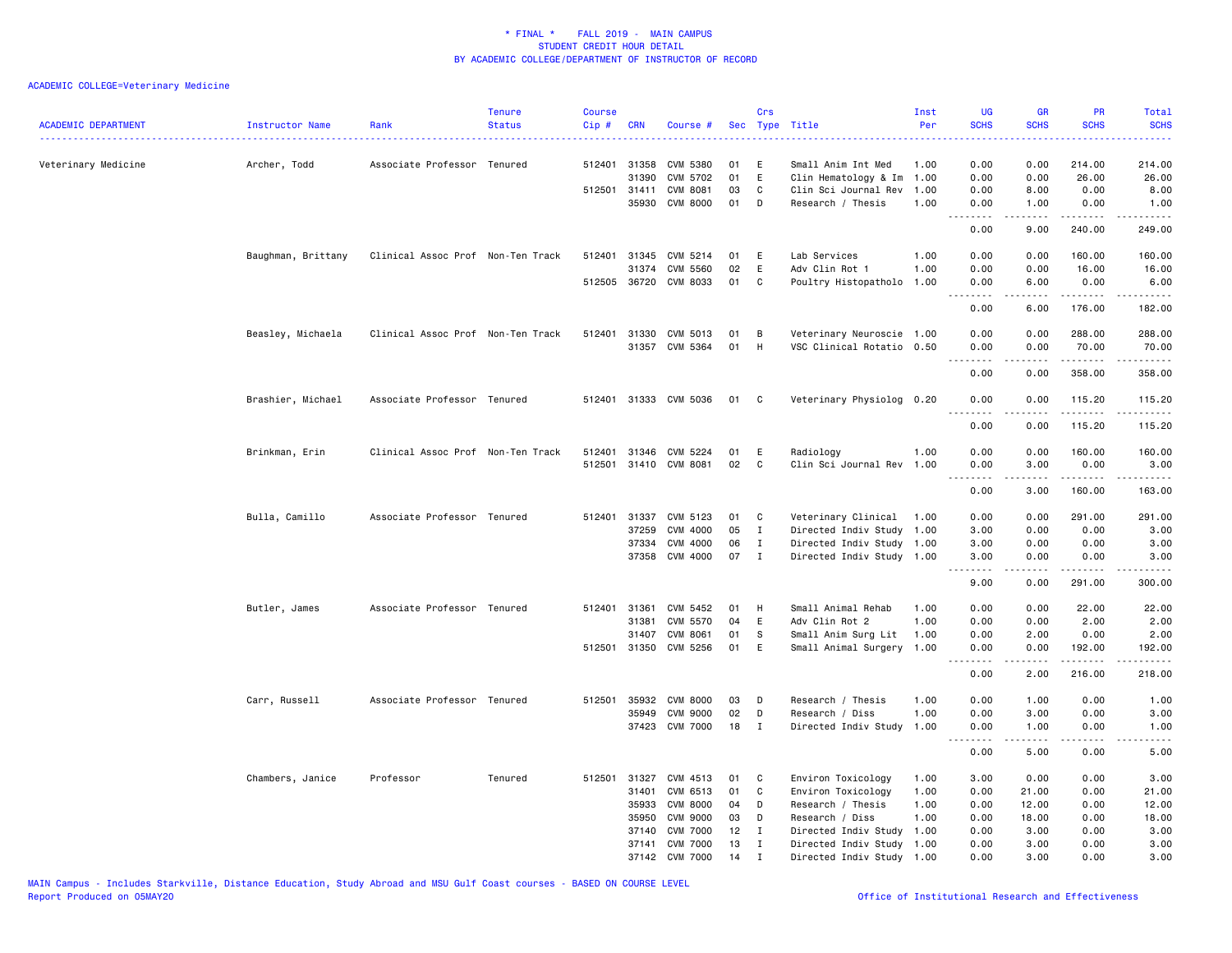| <b>ACADEMIC DEPARTMENT</b> | Instructor Name     | Rank                                               | <b>Tenure</b><br><b>Status</b> | <b>Course</b><br>$Cip \#$ | CRN          | Course #                   |          | Crs          | Sec Type Title                            | Inst<br>Per  | <b>UG</b><br><b>SCHS</b> | <b>GR</b><br><b>SCHS</b>                                                                                                                                      | PR<br><b>SCHS</b>                                                                                                                 | Total<br><b>SCHS</b>                                                                                                               |
|----------------------------|---------------------|----------------------------------------------------|--------------------------------|---------------------------|--------------|----------------------------|----------|--------------|-------------------------------------------|--------------|--------------------------|---------------------------------------------------------------------------------------------------------------------------------------------------------------|-----------------------------------------------------------------------------------------------------------------------------------|------------------------------------------------------------------------------------------------------------------------------------|
| Veterinary Medicine        | Chambers, Janice    | Professor                                          | Tenured                        |                           |              | 512501 37242 CVM 7000      | 17       | $\mathbf{I}$ | Directed Indiv Study 1.00                 |              | 0.00<br>.                | 3.00                                                                                                                                                          | 0.00                                                                                                                              | 3.00                                                                                                                               |
|                            |                     |                                                    |                                |                           |              |                            |          |              |                                           |              | 3.00                     | $\frac{1}{2} \left( \frac{1}{2} \right) \left( \frac{1}{2} \right) \left( \frac{1}{2} \right) \left( \frac{1}{2} \right) \left( \frac{1}{2} \right)$<br>63.00 | $\frac{1}{2} \left( \frac{1}{2} \right) \left( \frac{1}{2} \right) \left( \frac{1}{2} \right) \left( \frac{1}{2} \right)$<br>0.00 | $\frac{1}{2} \left( \frac{1}{2} \right) \left( \frac{1}{2} \right) \left( \frac{1}{2} \right) \left( \frac{1}{2} \right)$<br>66.00 |
|                            | Christiansen, David | Clinical Assist Pro Non-Ten Track                  |                                | 512401                    | 31387        | CVM 5580                   | 06       | E            | Adv Clin Rot 3                            | 1.00         | 0.00                     | 0.00                                                                                                                                                          | 4.00                                                                                                                              | 4.00                                                                                                                               |
|                            |                     |                                                    |                                |                           |              | 512501 31354 CVM 5282      | 01       | E            | Lg Animal/Ambulatory                      | 1.00         | 0.00<br>.                | 0.00<br>2.2.2.2.2                                                                                                                                             | 58.00<br>.                                                                                                                        | 58.00<br>.                                                                                                                         |
|                            |                     |                                                    |                                |                           |              |                            |          |              |                                           |              | 0.00                     | 0.00                                                                                                                                                          | 62.00                                                                                                                             | 62.00                                                                                                                              |
|                            | Cooper, Dana        | Non-Faculty                                        | Not Applicable                 | 510808                    | 31311        | CVM 3201                   | 01       | L,           | Dental Principles fo                      | 0.50         | 15.50                    | 0.00                                                                                                                                                          | 0.00                                                                                                                              | 15.50                                                                                                                              |
|                            |                     |                                                    |                                |                           | 31314        | CVM 4003                   | 01       | E            | Internship Experienc                      | 1.00         | 15.00                    | 0.00                                                                                                                                                          | 0.00                                                                                                                              | 15.00                                                                                                                              |
|                            |                     |                                                    |                                |                           | 31315        | CVM 4101                   | 01       | H            | Vet Tech Academic Ex                      | 0.50         | 3.00                     | 0.00                                                                                                                                                          | 0.00                                                                                                                              | 3.00                                                                                                                               |
|                            |                     |                                                    |                                |                           | 31316        | CVM 4103                   | 01       | H            | Large Animal Exp I                        | 0.50         | 25.50                    | 0.00                                                                                                                                                          | 0.00                                                                                                                              | 25.50                                                                                                                              |
|                            |                     |                                                    |                                |                           | 31320        | CVM 4201                   | 01       | H            | Clinical Experience                       | 0.50         | 3.00                     | 0.00                                                                                                                                                          | 0.00                                                                                                                              | 3.00                                                                                                                               |
|                            |                     |                                                    |                                |                           | 31321        | CVM 4206                   | 01       | H            | Small Animal Clinica                      | 0.50         | 54.00                    | 0.00                                                                                                                                                          | 0.00                                                                                                                              | 54.00                                                                                                                              |
|                            |                     |                                                    |                                |                           | 31322        | CVM 4213                   | 01       | H            | Sm Anim Surg & Anes                       | 0.50         | 24.00                    | 0.00                                                                                                                                                          | 0.00                                                                                                                              | 24.00                                                                                                                              |
|                            |                     |                                                    |                                |                           | 31323        | CVM 4223                   | 01       | H            | Small Animal Clinica                      | 0.50         | 16.50                    | 0.00                                                                                                                                                          | 0.00                                                                                                                              | 16.50                                                                                                                              |
|                            |                     |                                                    |                                |                           | 31324        | CVM 4333                   | 01       | H            | Emergency/ICU Clinic                      | 0.50         | 27.00                    | 0.00                                                                                                                                                          | 0.00                                                                                                                              | 27.00                                                                                                                              |
|                            |                     |                                                    |                                |                           | 31325        | CVM 4501                   | 01       | H            | Diagnostic Lab Exp                        | 0.50         | 3.50                     | 0.00                                                                                                                                                          | 0.00                                                                                                                              | 3.50                                                                                                                               |
|                            |                     |                                                    |                                |                           | 31326        | CVM 4511                   | 01       | H            | Biomed Research Exp                       | 0.50         | 2.00                     | 0.00                                                                                                                                                          | 0.00                                                                                                                              | 2.00                                                                                                                               |
|                            |                     |                                                    |                                |                           | 31328        | CVM 4601                   | 01       | H            | Anl Emerg & Refer Ct                      | 0.50         | 9.00                     | 0.00                                                                                                                                                          | 0.00                                                                                                                              | 9.00                                                                                                                               |
|                            |                     |                                                    |                                |                           |              | 512501 31317 CVM 4113      | 01       | H            | Large Animal Clin El 0.50                 |              | 4.50<br>.                | 0.00<br>-----                                                                                                                                                 | 0.00<br>.                                                                                                                         | 4.50<br>-----                                                                                                                      |
|                            |                     |                                                    |                                |                           |              |                            |          |              |                                           |              | 202.50                   | 0.00                                                                                                                                                          | 0.00                                                                                                                              | 202.50                                                                                                                             |
|                            |                     | Correa Natalini, Cla Associate Professor Ten Track |                                | 512401                    | 31360        | CVM 5430                   | 01       | E            | Adv Rot in Anesth                         | 1.00         | 0.00                     | 0.00                                                                                                                                                          | 4.00                                                                                                                              | 4.00                                                                                                                               |
|                            |                     |                                                    |                                | 512501                    | 35934        | <b>CVM 8000</b>            | 05       | D            | Research / Thesis                         | 1.00         | 0.00                     | 2.00                                                                                                                                                          | 0.00                                                                                                                              | 2.00                                                                                                                               |
|                            |                     |                                                    |                                |                           | 35951        | <b>CVM 9000</b>            | 04       | D            | Research / Diss                           | 1.00         | 0.00                     | 9.00                                                                                                                                                          | 0.00                                                                                                                              | 9.00                                                                                                                               |
|                            |                     |                                                    |                                |                           | 36286        | <b>CVM 7000</b>            | 01       | Ι.           | Directed Indiv Study                      | 1.00         | 0.00                     | 2.00                                                                                                                                                          | 0.00                                                                                                                              | 2.00                                                                                                                               |
|                            |                     |                                                    |                                |                           | 36353        | <b>CVM 7000</b>            | 02       | Ι.           | Directed Indiv Study                      | 1.00         | 0.00                     | 2.00                                                                                                                                                          | 0.00                                                                                                                              | 2.00                                                                                                                               |
|                            |                     |                                                    |                                |                           | 37221        | <b>CVM 7000</b>            | 16       | $\mathbf{I}$ | Directed Indiv Study 1.00                 |              | 0.00                     | 1.00                                                                                                                                                          | 0.00                                                                                                                              | 1.00                                                                                                                               |
|                            |                     |                                                    |                                |                           |              |                            |          |              |                                           |              | <u>.</u><br>0.00         | .<br>16.00                                                                                                                                                    | .<br>4.00                                                                                                                         | .<br>20.00                                                                                                                         |
|                            | Eubanks, Diana      | Clinical Professor                                 | Non-Ten Track                  | 512401                    | 31333        | CVM 5036                   | 01       | C            | Veterinary Physiolog                      | 0.20         | 0.00                     | 0.00                                                                                                                                                          | 115.20                                                                                                                            | 115.20                                                                                                                             |
|                            |                     |                                                    |                                |                           | 31348        | CVM 5246                   | 01       | E            | Community Veterinary                      | 1.00         | 0.00                     | 0.00                                                                                                                                                          | 204.00                                                                                                                            | 204.00                                                                                                                             |
|                            |                     |                                                    |                                |                           |              | 31379 CVM 5570             | 02       | E            | Adv Clin Rot 2                            | 1.00         | 0.00                     | 0.00                                                                                                                                                          | 8.00                                                                                                                              | 8.00<br>$-$ - - - - $-$                                                                                                            |
|                            |                     |                                                    |                                |                           |              |                            |          |              |                                           |              | د د د د<br>0.00          | 0.00                                                                                                                                                          | 327.20                                                                                                                            | 327.20                                                                                                                             |
|                            | Fleming, Sherrill   | Non-Employee                                       | Not Applicable                 |                           |              | 512401 31333 CVM 5036      | 01       | C            | Veterinary Physiolog 0.20                 |              | 0.00                     | 0.00                                                                                                                                                          | 115.20                                                                                                                            | 115.20                                                                                                                             |
|                            |                     |                                                    |                                |                           |              | 31353 CVM 5276             | 01       | C            | Food Animal Practice 0.50                 |              | 0.00                     | 0.00                                                                                                                                                          | 105.00                                                                                                                            | 105.00                                                                                                                             |
|                            |                     |                                                    |                                |                           |              |                            |          |              |                                           |              | .<br>0.00                | -----<br>0.00                                                                                                                                                 | $- - - - - - -$<br>220.20                                                                                                         | .<br>220.20                                                                                                                        |
|                            |                     |                                                    |                                |                           |              |                            |          |              |                                           |              |                          |                                                                                                                                                               |                                                                                                                                   |                                                                                                                                    |
|                            | Fontenot, Robin     | Clinical Assist Pro Non-Ten Track                  |                                | 512401                    | 31393        | CVM 5862                   | 01       | E            | Equine Lameness                           | 0.50         | 0.00                     | 0.00                                                                                                                                                          | 8.00                                                                                                                              | 8.00                                                                                                                               |
|                            |                     |                                                    |                                |                           | 512501 31412 | CVM 8081<br>35935 CVM 8000 | 04<br>06 | C<br>D       | Clin Sci Journal Rev<br>Research / Thesis | 1.00<br>1.00 | 0.00<br>0.00             | 2.00<br>1.00                                                                                                                                                  | 0.00<br>0.00                                                                                                                      | 2.00<br>1.00                                                                                                                       |
|                            |                     |                                                    |                                |                           |              |                            |          |              |                                           |              | .                        | $\frac{1}{2} \left( \frac{1}{2} \right) \left( \frac{1}{2} \right) \left( \frac{1}{2} \right) \left( \frac{1}{2} \right) \left( \frac{1}{2} \right)$          | .                                                                                                                                 | .                                                                                                                                  |
|                            |                     |                                                    |                                |                           |              |                            |          |              |                                           |              | 0.00                     | 3.00                                                                                                                                                          | 8.00                                                                                                                              | 11.00                                                                                                                              |
|                            | Gardner, Allison    | Clinical Assoc Prof Non-Ten Track                  |                                | 240101                    | 36864        | <b>HON 4000</b>            | 07       | I            | Directed Individual                       | 1.00         | 3.00                     | 0.00                                                                                                                                                          | 0.00                                                                                                                              | 3.00                                                                                                                               |
|                            |                     |                                                    |                                |                           | 36870        | HON 4000                   | 08       | Ι.           | Directed Individual                       | 1.00         | 3.00                     | 0.00                                                                                                                                                          | 0.00                                                                                                                              | 3.00                                                                                                                               |
|                            |                     |                                                    |                                |                           | 510808 31308 | CVM 3112                   | 01       | <b>B</b>     | An Hand, Husb, Nutri 1.00                 |              | 64.00                    | 0.00                                                                                                                                                          | 0.00                                                                                                                              | 64.00                                                                                                                              |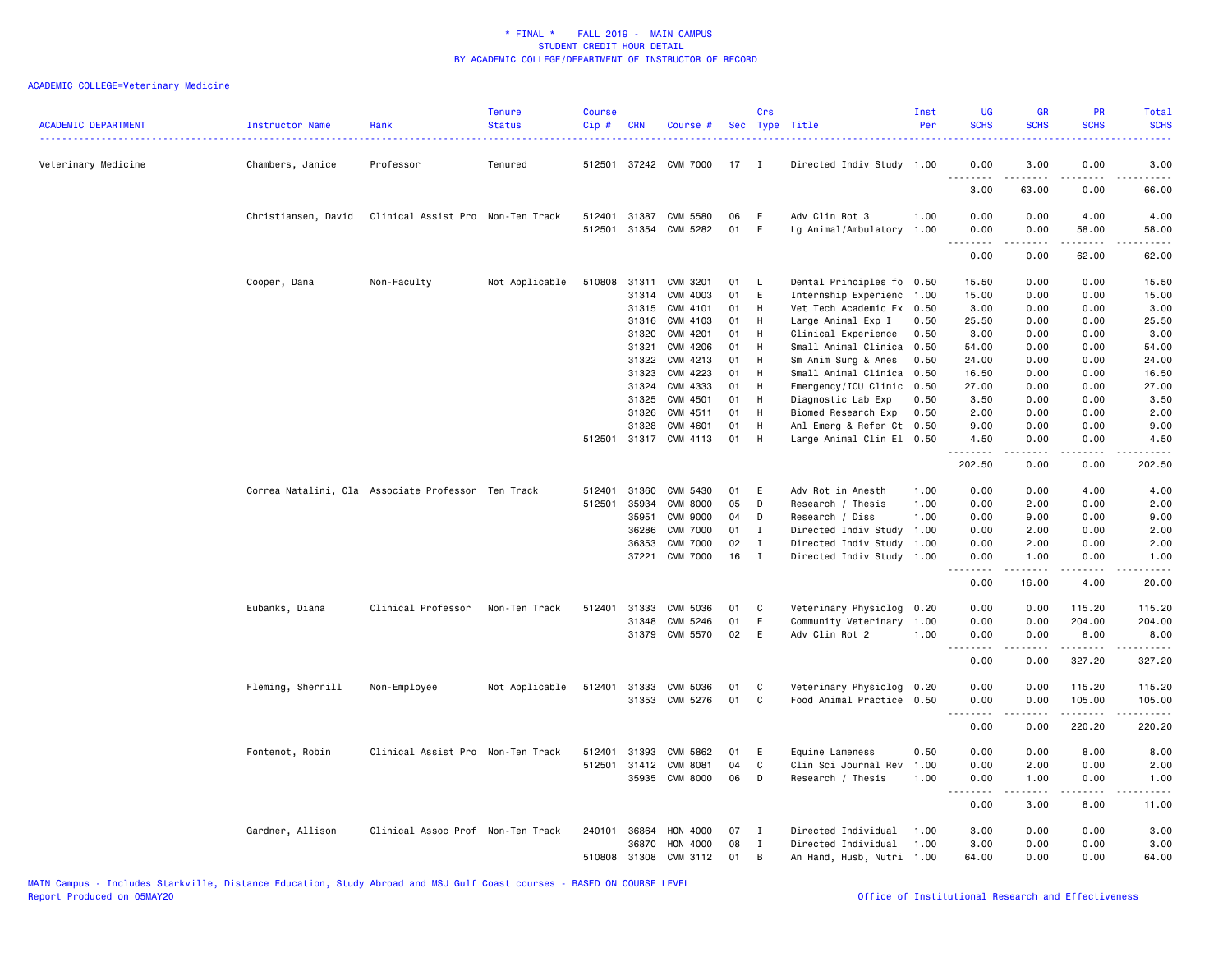| <b>ACADEMIC DEPARTMENT</b> | Instructor Name  | Rank                              | <b>Tenure</b><br><b>Status</b> | <b>Course</b><br>Cip# | <b>CRN</b>     | Course #                   |              | Crs                            | Sec Type Title                                         | Inst<br>Per | UG<br><b>SCHS</b> | <b>GR</b><br><b>SCHS</b> | PR<br><b>SCHS</b> | Total<br><b>SCHS</b>                                                                                                                                           |
|----------------------------|------------------|-----------------------------------|--------------------------------|-----------------------|----------------|----------------------------|--------------|--------------------------------|--------------------------------------------------------|-------------|-------------------|--------------------------|-------------------|----------------------------------------------------------------------------------------------------------------------------------------------------------------|
| Veterinary Medicine        | Gardner, Allison | Clinical Assoc Prof Non-Ten Track | . <u>.</u> .                   |                       |                | 510808 31316 CVM 4103      | 01           | - H                            | Large Animal Exp I                                     | 0.50        | 25.50             | 0.00                     | 0.00              | 25.50                                                                                                                                                          |
|                            |                  |                                   |                                |                       | 31321          | CVM 4206                   | 01           | H                              | Small Animal Clinica                                   | 0.50        | 54.00             | 0.00                     | 0.00              | 54.00                                                                                                                                                          |
|                            |                  |                                   |                                |                       | 31324          | CVM 4333                   | 01 H         |                                | Emergency/ICU Clinic                                   | 0.50        | 27.00             | 0.00                     | 0.00              | 27.00                                                                                                                                                          |
|                            |                  |                                   |                                |                       | 31325          | CVM 4501                   | 01 H         |                                | Diagnostic Lab Exp                                     | 0.50        | 3.50              | 0.00                     | 0.00              | 3.50                                                                                                                                                           |
|                            |                  |                                   |                                |                       | 31326          | CVM 4511                   | 01           | H                              | Biomed Research Exp                                    | 0.50        | 2.00              | 0.00                     | 0.00              | 2.00                                                                                                                                                           |
|                            |                  |                                   |                                |                       |                | 512401 37493 CVM 4000      | 08           | $\mathbf{I}$                   | Directed Indiv Study 1.00                              |             | 2.00<br>.         | 0.00<br>.                | 0.00<br><u>.</u>  | 2.00<br>.                                                                                                                                                      |
|                            |                  |                                   |                                |                       |                |                            |              |                                |                                                        |             | 184.00            | 0.00                     | 0.00              | 184.00                                                                                                                                                         |
|                            | Gaunt, Patricia  | Professor                         | Tenured                        |                       |                | 512401 31339 CVM 5152      | 01           | $\overline{\phantom{a}}$ C     | Veterinary Toxicolog 1.00                              |             | 0.00<br>.         | 0.00                     | 194.00<br>.       | 194.00<br>$\frac{1}{2} \left( \frac{1}{2} \right) \left( \frac{1}{2} \right) \left( \frac{1}{2} \right) \left( \frac{1}{2} \right) \left( \frac{1}{2} \right)$ |
|                            |                  |                                   |                                |                       |                |                            |              |                                |                                                        |             | 0.00              | 0.00                     | 194.00            | 194.00                                                                                                                                                         |
|                            | Grace, Sharon    | Clinical Professor                | Non-Ten Track                  | 512401                | 31329          | CVM 5011                   | 01           | - S                            | Professional Develop 1.00                              |             | 0.00              | 0.00                     | 96.00             | 96.00                                                                                                                                                          |
|                            |                  |                                   |                                |                       | 31342          | CVM 5186                   | 01           | B                              | Small Anim Med & Sur 1.00                              |             | 0.00              | 0.00                     | 582.00            | 582.00                                                                                                                                                         |
|                            |                  |                                   |                                |                       | 31391          | CVM 5814                   | 01           | C                              | The Feline Patient                                     | 1.00        | 0.00              | 0.00                     | 228.00            | 228.00                                                                                                                                                         |
|                            |                  |                                   |                                |                       | 36121          | <b>CVM 5000</b>            | 01           | $\mathbf{I}$                   | Directed Indiv Study 1.00                              |             | 0.00              | 0.00                     | 4.00              | 4.00                                                                                                                                                           |
|                            |                  |                                   |                                |                       | 36122          | CVM 5000                   | 02           | $\blacksquare$                 | Directed Indiv Study                                   | 1.00        | 0.00              | 0.00                     | 2.00              | 2.00                                                                                                                                                           |
|                            |                  |                                   |                                |                       | 36123          | CVM 5000<br>36124 CVM 5000 | 03<br>04     | $\mathbf I$<br>$\mathbf{I}$    | Directed Indiv Study 1.00                              |             | 0.00<br>0.00      | 0.00<br>0.00             | 2.00<br>2.00      | 2.00<br>2.00                                                                                                                                                   |
|                            |                  |                                   |                                |                       | 36125          | CVM 5000                   | 05           | $\mathbf{I}$                   | Directed Indiv Study 1.00<br>Directed Indiv Study 1.00 |             | 0.00              | 0.00                     | 4.00              | 4.00                                                                                                                                                           |
|                            |                  |                                   |                                |                       | 36126          | CVM 5000                   | 06           | $\mathbf{I}$                   | Directed Indiv Study 1.00                              |             | 0.00              | 0.00                     | 4.00              | 4.00                                                                                                                                                           |
|                            |                  |                                   |                                |                       | 36127          | CVM 5000                   | 07           | $\mathbf{I}$                   | Directed Indiv Study 1.00                              |             | 0.00              | 0.00                     | 4.00              | 4.00                                                                                                                                                           |
|                            |                  |                                   |                                |                       | 36193          | CVM 5000                   | 08           | $\mathbf{I}$                   | Directed Indiv Study 1.00                              |             | 0.00              | 0.00                     | 4.00              | 4.00                                                                                                                                                           |
|                            |                  |                                   |                                |                       | 36194          | <b>CVM 5000</b>            | 09           | $\blacksquare$                 | Directed Indiv Study 1.00                              |             | 0.00              | 0.00                     | 4.00              | 4.00                                                                                                                                                           |
|                            |                  |                                   |                                |                       | 36195          | <b>CVM 5000</b>            | 10           | $\mathbf{I}$                   | Directed Indiv Study 1.00                              |             | 0.00              | 0.00                     | 4.00              | 4.00                                                                                                                                                           |
|                            |                  |                                   |                                |                       | 36196          | <b>CVM 5000</b>            | $11 \quad I$ |                                | Directed Indiv Study 1.00                              |             | 0.00              | 0.00                     | 4.00              | 4.00                                                                                                                                                           |
|                            |                  |                                   |                                |                       | 36197          | CVM 5000                   | $12$ I       |                                | Directed Indiv Study 1.00                              |             | 0.00              | 0.00                     | 4.00              | 4.00                                                                                                                                                           |
|                            |                  |                                   |                                |                       | 36198          | CVM 5000                   | 13           | I                              | Directed Indiv Study 1.00                              |             | 0.00              | 0.00                     | 4.00              | 4.00                                                                                                                                                           |
|                            |                  |                                   |                                |                       | 36199          | CVM 5000                   | 14           | $\mathbf{I}$                   | Directed Indiv Study 1.00                              |             | 0.00              | 0.00                     | 4.00              | 4.00                                                                                                                                                           |
|                            |                  |                                   |                                |                       | 36200          | CVM 5000                   | 15           | $\mathbf{I}$                   | Directed Indiv Study 1.00                              |             | 0.00              | 0.00                     | 4.00              | 4.00                                                                                                                                                           |
|                            |                  |                                   |                                |                       | 36201          | CVM 5000                   | 16           | $\mathbf{I}$                   | Directed Indiv Study 1.00                              |             | 0.00              | 0.00                     | 4.00              | 4.00                                                                                                                                                           |
|                            |                  |                                   |                                |                       | 36202          | <b>CVM 5000</b>            | 17           | $\mathbf{I}$                   | Directed Indiv Study 1.00                              |             | 0.00              | 0.00                     | 4.00              | 4.00                                                                                                                                                           |
|                            |                  |                                   |                                |                       | 36203          | CVM 5000                   | 18           | $\mathbf{I}$                   | Directed Indiv Study 1.00                              |             | 0.00              | 0.00                     | 4.00              | 4.00                                                                                                                                                           |
|                            |                  |                                   |                                |                       | 36204          | CVM 5000                   | 19           | $\blacksquare$                 | Directed Indiv Study 1.00                              |             | 0.00              | 0.00                     | 4.00              | 4.00                                                                                                                                                           |
|                            |                  |                                   |                                |                       | 36205          | <b>CVM 5000</b>            | 20           | $\mathbf I$                    | Directed Indiv Study 1.00                              |             | 0.00              | 0.00                     | 4.00              | 4.00                                                                                                                                                           |
|                            |                  |                                   |                                |                       | 36206          | CVM 5000                   | 21           | $\mathbf{I}$                   | Directed Indiv Study 1.00                              |             | 0.00              | 0.00                     | 4.00              | 4.00                                                                                                                                                           |
|                            |                  |                                   |                                |                       | 36207<br>36208 | CVM 5000<br>CVM 5000       | 22<br>23     | $\mathbf{I}$<br>$\blacksquare$ | Directed Indiv Study 1.00<br>Directed Indiv Study 1.00 |             | 0.00<br>0.00      | 0.00<br>0.00             | 4.00<br>4.00      | 4.00<br>4.00                                                                                                                                                   |
|                            |                  |                                   |                                |                       | 36209          | <b>CVM 5000</b>            | 24           | $\mathbf{I}$                   | Directed Indiv Study 1.00                              |             | 0.00              | 0.00                     | 4.00              | 4.00                                                                                                                                                           |
|                            |                  |                                   |                                |                       |                | 36210 CVM 5000             | 25           | $\mathbf{I}$                   | Directed Indiv Study 1.00                              |             | 0.00              | 0.00                     | 4.00              | 4.00                                                                                                                                                           |
|                            |                  |                                   |                                |                       | 36211          | <b>CVM 5000</b>            | 26           | $\mathbf{I}$                   | Directed Indiv Study 1.00                              |             | 0.00              | 0.00                     | 4.00              | 4.00                                                                                                                                                           |
|                            |                  |                                   |                                |                       |                | 36212 CVM 5000             | 27           | I                              | Directed Indiv Study 1.00                              |             | 0.00              | 0.00                     | 4.00              | 4.00                                                                                                                                                           |
|                            |                  |                                   |                                |                       |                | 36213 CVM 5000             | 28           | $\mathbf{I}$                   | Directed Indiv Study 1.00                              |             | 0.00              | 0.00                     | 4.00              | 4.00                                                                                                                                                           |
|                            |                  |                                   |                                |                       |                | 36214 CVM 5000             | 29           | $\mathbf{I}$                   | Directed Indiv Study 1.00                              |             | 0.00              | 0.00                     | 4.00              | 4.00                                                                                                                                                           |
|                            |                  |                                   |                                |                       | 36215          | CVM 5000                   | 30           | $\blacksquare$                 | Directed Indiv Study 1.00                              |             | 0.00              | 0.00                     | 4.00              | 4.00                                                                                                                                                           |
|                            |                  |                                   |                                |                       | 36238          | <b>CVM 5000</b>            | 31           | $\mathbf{I}$                   | Directed Indiv Study 1.00                              |             | 0.00              | 0.00                     | 4.00              | 4.00                                                                                                                                                           |
|                            |                  |                                   |                                |                       | 36385          | <b>CVM 5000</b>            | 32           | $\mathbf{I}$                   | Directed Indiv Study 1.00                              |             | 0.00              | 0.00                     | 4.00              | 4.00                                                                                                                                                           |
|                            |                  |                                   |                                |                       | 36386          | <b>CVM 5000</b>            | 33           | $\mathbf{I}$                   | Directed Indiv Study 1.00                              |             | 0.00              | 0.00                     | 4.00              | 4.00                                                                                                                                                           |
|                            |                  |                                   |                                |                       | 36387          | CVM 5000                   | 34           | I                              | Directed Indiv Study 1.00                              |             | 0.00              | 0.00                     | 4.00              | 4.00                                                                                                                                                           |
|                            |                  |                                   |                                |                       | 36498          | CVM 5000                   | 35           | $\mathbf{I}$                   | Directed Indiv Study 1.00                              |             | 0.00              | 0.00                     | 4.00              | 4.00                                                                                                                                                           |
|                            |                  |                                   |                                |                       | 36519          | <b>CVM 5000</b>            | 36           | $\mathbf{I}$                   | Directed Indiv Study 1.00                              |             | 0.00              | 0.00                     | 2.00              | 2.00                                                                                                                                                           |
|                            |                  |                                   |                                |                       | 36603          | CVM 5000                   | 37           | $\mathbf{I}$                   | Directed Indiv Study 1.00                              |             | 0.00              | 0.00                     | 2.00              | 2.00                                                                                                                                                           |
|                            |                  |                                   |                                |                       |                | 36616 CVM 5000             | 38           | $\mathbf I$                    | Directed Indiv Study 1.00                              |             | 0.00              | 0.00                     | 4.00              | 4.00                                                                                                                                                           |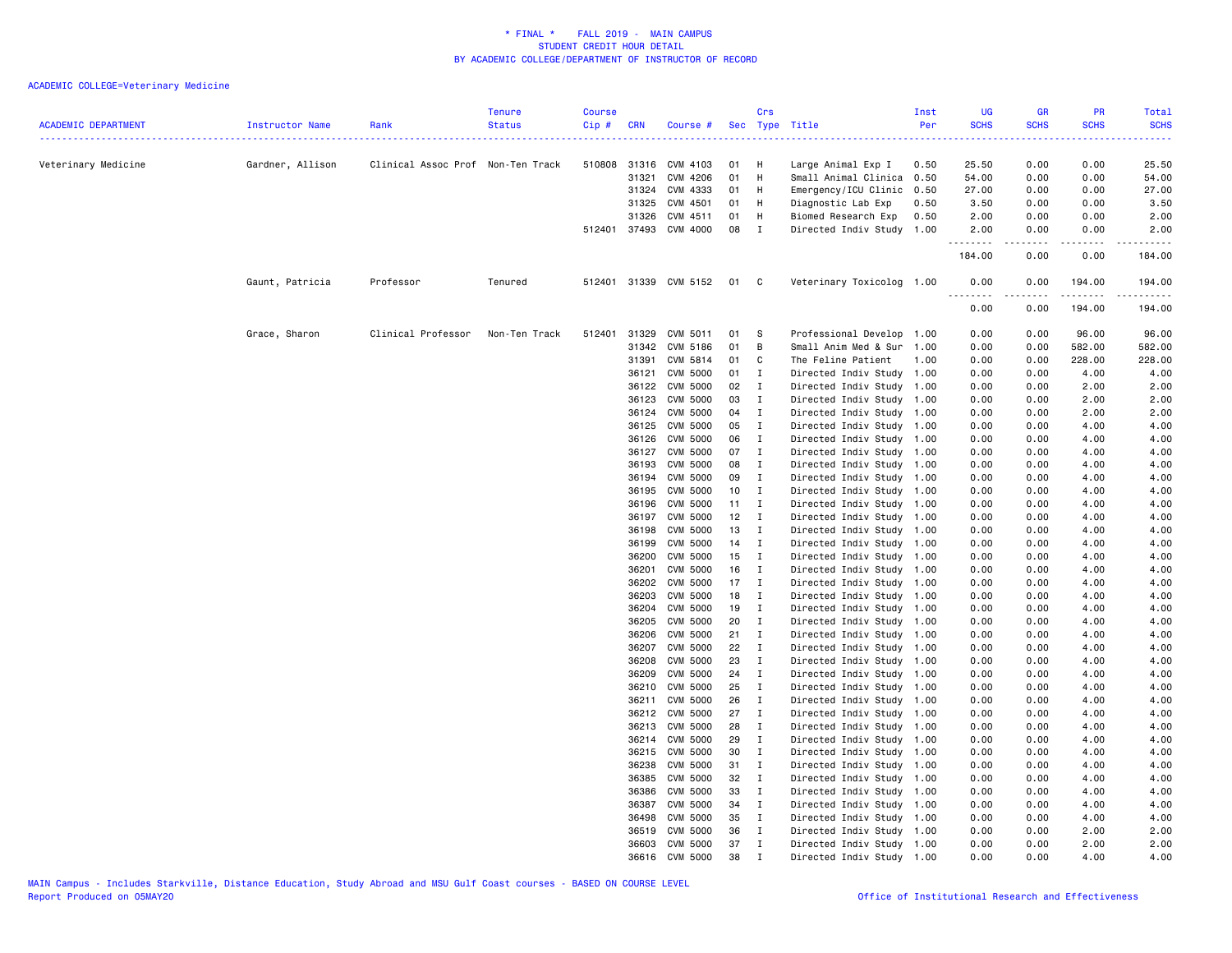| <b>ACADEMIC DEPARTMENT</b> | Instructor Name  | Rank                              | <b>Tenure</b><br><b>Status</b> | <b>Course</b><br>Cip # | <b>CRN</b>     | Course #              |          | Crs                          | Sec Type Title                                         | Inst<br>Per | <b>UG</b><br><b>SCHS</b> | <b>GR</b><br><b>SCHS</b> | <b>PR</b><br><b>SCHS</b> | <b>Total</b><br><b>SCHS</b> |
|----------------------------|------------------|-----------------------------------|--------------------------------|------------------------|----------------|-----------------------|----------|------------------------------|--------------------------------------------------------|-------------|--------------------------|--------------------------|--------------------------|-----------------------------|
| Veterinary Medicine        | Grace, Sharon    | Clinical Professor                | Non-Ten Track                  | 512401                 | 36650          | CVM 5000              | 39       | $\mathbf{I}$                 | Directed Indiv Study 1.00                              |             | 0.00                     | 0.00                     | 4.00                     | 4.00                        |
|                            |                  |                                   |                                |                        | 36657          | CVM 5000              | 40       | $\mathbf{I}$                 | Directed Indiv Study 1.00                              |             | 0.00                     | 0.00                     | 2.00                     | 2.00                        |
|                            |                  |                                   |                                |                        | 36661          | CVM 5000              | 41       | $\mathbf{I}$                 | Directed Indiv Study                                   | 1.00        | 0.00                     | 0.00                     | 4.00                     | 4.00                        |
|                            |                  |                                   |                                |                        | 36681          | CVM 5000              | 42       | $\mathbf{I}$                 | Directed Indiv Study 1.00                              |             | 0.00                     | 0.00                     | 4.00                     | 4.00                        |
|                            |                  |                                   |                                |                        | 36741          | CVM 5000              | 43       | $\mathbf{I}$                 | Directed Indiv Study 1.00                              |             | 0.00                     | 0.00                     | 3.00                     | 3.00                        |
|                            |                  |                                   |                                |                        | 36767          | <b>CVM 5000</b>       | 44       | $\mathbf{I}$                 | Directed Indiv Study 1.00                              |             | 0.00                     | 0.00                     | 2.00                     | 2.00                        |
|                            |                  |                                   |                                |                        | 36781          | <b>CVM 5000</b>       | 45       | $\mathbf{I}$                 | Directed Indiv Study 1.00                              |             | 0.00                     | 0.00                     | 4.00                     | 4.00                        |
|                            |                  |                                   |                                |                        | 36782          | <b>CVM 5000</b>       | 46       | $\mathbf{I}$                 | Directed Indiv Study 1.00                              |             | 0.00                     | 0.00                     | 2.00                     | 2.00                        |
|                            |                  |                                   |                                |                        | 36794          | <b>CVM 5000</b>       | 47       | $\mathbf{I}$                 | Directed Indiv Study 1.00                              |             | 0.00                     | 0.00                     | 4.00                     | 4.00                        |
|                            |                  |                                   |                                |                        | 36801          | <b>CVM 5000</b>       | 48       | $\mathbf{I}$                 | Directed Indiv Study                                   | 1.00        | 0.00                     | 0.00                     | 2.00                     | 2.00                        |
|                            |                  |                                   |                                |                        | 36819          | CVM 5000              | 49       | $\mathbf{I}$                 | Directed Indiv Study                                   | 1.00        | 0.00                     | 0.00                     | 2.00                     | 2.00                        |
|                            |                  |                                   |                                |                        | 36871          | <b>CVM 5000</b>       | 50       | $\mathbf{I}$                 | Directed Indiv Study 1.00                              |             | 0.00                     | 0.00                     | 4.00                     | 4.00                        |
|                            |                  |                                   |                                |                        | 36880          | CVM 5000              | 51       | $\mathbf{I}$                 | Directed Indiv Study 1.00                              |             | 0.00                     | 0.00                     | 2.00                     | 2.00                        |
|                            |                  |                                   |                                |                        | 36887          | CVM 5000              | 52       | $\mathbf{I}$                 | Directed Indiv Study 1.00                              |             | 0.00                     | 0.00                     | 2.00                     | 2.00                        |
|                            |                  |                                   |                                |                        | 36924          | CVM 5000              | 53       | $\mathbf{I}$                 | Directed Indiv Study 1.00                              |             | 0.00                     | 0.00                     | 2.00                     | 2.00                        |
|                            |                  |                                   |                                |                        | 36938          | CVM 5000              | 54       | $\mathbf{I}$                 | Directed Indiv Study 1.00                              |             | 0.00                     | 0.00                     | 2.00                     | 2.00                        |
|                            |                  |                                   |                                |                        | 36948          | CVM 5000              | 55       | $\mathbf{I}$                 | Directed Indiv Study 1.00                              |             | 0.00                     | 0.00                     | 4.00                     | 4.00                        |
|                            |                  |                                   |                                |                        | 36958          | CVM 5000              | 56       | $\mathbf{I}$                 | Directed Indiv Study                                   | 1.00        | 0.00                     | 0.00                     | 4.00                     | 4.00                        |
|                            |                  |                                   |                                |                        | 37021          | <b>CVM 5000</b>       | 57       | $\mathbf{I}$                 | Directed Indiv Study                                   | 1.00        | 0.00                     | 0.00                     | 2.00                     | 2.00                        |
|                            |                  |                                   |                                |                        | 37113          | <b>CVM 5000</b>       | 58       | $\mathbf{I}$                 | Directed Indiv Study 1.00                              |             | 0.00                     | 0.00                     | 2.00                     | 2.00                        |
|                            |                  |                                   |                                |                        | 37206          | <b>CVM 5000</b>       | 59       | $\mathbf{I}$                 | Directed Indiv Study 1.00                              |             | 0.00                     | 0.00                     | 2.00                     | 2.00                        |
|                            |                  |                                   |                                |                        | 37207          | CVM 5000              | 60       | $\mathbf{I}$                 | Directed Indiv Study 1.00                              |             | 0.00                     | 0.00                     | 4.00                     | 4.00                        |
|                            |                  |                                   |                                |                        | 37208          | CVM 5000              | 61       | $\mathbf{I}$                 | Directed Indiv Study 1.00                              |             | 0.00                     | 0.00                     | 2.00                     | 2.00                        |
|                            |                  |                                   |                                |                        | 37350          | <b>CVM 5000</b>       | 62       | $\mathbf{I}$                 | Directed Indiv Study 1.00                              |             | 0.00                     | 0.00                     | 4.00                     | 4.00                        |
|                            |                  |                                   |                                |                        | 37356          | CVM 5000<br>CVM 5000  | 63<br>64 | $\mathbf{I}$                 | Directed Indiv Study 1.00                              |             | 0.00                     | 0.00                     | 2.00                     | 2.00                        |
|                            |                  |                                   |                                |                        | 37424<br>37425 | <b>CVM 5000</b>       | 65       | $\mathbf{I}$<br>$\mathbf{I}$ | Directed Indiv Study 1.00<br>Directed Indiv Study 1.00 |             | 0.00<br>0.00             | 0.00<br>0.00             | 2.00<br>2.00             | 2.00<br>2.00                |
|                            |                  |                                   |                                |                        | 37437          | <b>CVM 5000</b>       | 66       | $\mathbf{I}$                 | Directed Indiv Study 1.00                              |             | 0.00                     | 0.00                     | 3.00                     | 3.00                        |
|                            |                  |                                   |                                |                        | 37449          | CVM 5000              | 68       | $\blacksquare$               | Directed Indiv Study                                   | 1.00        | 0.00                     | 0.00                     | 4.00                     | 4.00                        |
|                            |                  |                                   |                                |                        | 37467          | <b>CVM 5000</b>       | 69       | $\mathbf{I}$                 | Directed Indiv Study                                   | 1.00        | 0.00                     | 0.00                     | 4.00                     | 4.00                        |
|                            |                  |                                   |                                |                        | 37485          | CVM 5000              | 70       | $\mathbf{I}$                 | Directed Indiv Study 1.00                              |             | 0.00                     | 0.00                     | 4.00                     | 4.00                        |
|                            |                  |                                   |                                |                        | 37486          | <b>CVM 5000</b>       | 71       | $\mathbf{I}$                 | Directed Indiv Study 1.00                              |             | 0.00                     | 0.00                     | 2.00                     | 2.00                        |
|                            |                  |                                   |                                |                        | 37487          | <b>CVM 5000</b>       | 72       | $\mathbf{I}$                 | Directed Indiv Study 1.00                              |             | 0.00                     | 0.00                     | 4.00                     | 4.00                        |
|                            |                  |                                   |                                |                        | 37488          | <b>CVM 5000</b>       | 73       | $\mathbf{I}$                 | Directed Indiv Study 1.00                              |             | 0.00                     | 0.00                     | 4.00                     | 4.00                        |
|                            |                  |                                   |                                |                        | 37489          | <b>CVM 5000</b>       | 74       | $\mathbf{I}$                 | Directed Indiv Study                                   | 1.00        | 0.00                     | 0.00                     | 2.00                     | 2.00                        |
|                            |                  |                                   |                                |                        | 37490          | CVM 5000              | 75       | $\blacksquare$               | Directed Indiv Study                                   | 1.00        | 0.00                     | 0.00                     | 4.00                     | 4.00                        |
|                            |                  |                                   |                                |                        | 37491          | <b>CVM 5000</b>       | 76       | $\mathbf{I}$                 | Directed Indiv Study                                   | 1.00        | 0.00                     | 0.00                     | 2.00                     | 2.00                        |
|                            |                  |                                   |                                |                        | 37492          | CVM 5000              | 77       | $\blacksquare$               | Directed Indiv Study                                   | 1.00        | 0.00                     | 0.00                     | 2.00                     | 2.00                        |
|                            |                  |                                   |                                |                        | 37497          | <b>CVM 5000</b>       | 78       | $\mathbf{I}$                 | Directed Indiv Study 1.00                              |             | 0.00                     | 0.00                     | 2.00                     | 2.00                        |
|                            |                  |                                   |                                |                        | 37498          | CVM 5000              | 79       | $\mathbf{I}$                 | Directed Indiv Study                                   | 1.00        | 0.00                     | 0.00                     | 4.00                     | 4.00                        |
|                            |                  |                                   |                                |                        | 37499          | CVM 5000              | 80       | $\mathbf{I}$                 | Directed Indiv Study 1.00                              |             | 0.00                     | 0.00                     | 4.00                     | 4.00                        |
|                            |                  |                                   |                                |                        | 37502          | <b>CVM 5000</b>       | 81       | $\mathbf{I}$                 | Directed Indiv Study 1.00                              |             | 0.00                     | 0.00                     | 2.00                     | 2.00                        |
|                            |                  |                                   |                                |                        | 37503          | CVM 5000              | 82       | $\mathbf{I}$                 | Directed Indiv Study 1.00                              |             | 0.00                     | 0.00                     | 3.00                     | 3.00                        |
|                            |                  |                                   |                                |                        | 37522          | <b>CVM 5000</b>       | 83       | $\mathbf{I}$                 | Directed Indiv Study 1.00                              |             | 0.00                     | 0.00                     | 2.00                     | 2.00                        |
|                            |                  |                                   |                                |                        |                | 37527 CVM 5000        | 84       | $\mathbf{I}$                 | Directed Indiv Study 1.00                              |             | 0.00<br>.                | 0.00                     | 4.00                     | 4.00                        |
|                            |                  |                                   |                                |                        |                |                       |          |                              |                                                        |             | 0.00                     | 0.00                     | 1179.00                  | 1179.00                     |
|                            | Griffin, Matthew | Research Assoc Prof Non-Ten Track |                                |                        |                | 512501 36675 CVM 9000 | 22       | $\mathsf{D}$                 | Research / Diss                                        | 1.00        | 0.00                     | 4.00                     | 0.00                     | 4.00                        |
|                            |                  |                                   |                                |                        |                | 37037 CVM 7000        | 08       | $\mathbf{I}$                 | Directed Indiv Study                                   | 1.00        | 0.00                     | 1.00                     | 0.00                     | 1.00                        |
|                            |                  |                                   |                                |                        |                |                       |          |                              |                                                        |             | <u>.</u>                 | .                        | 22222                    | .<br>$\frac{1}{2}$          |
|                            |                  |                                   |                                |                        |                |                       |          |                              |                                                        |             | 0.00                     | 5.00                     | 0.00                     | 5.00                        |
|                            | Gunter, Miriam   | Clinical Assist Pro Non-Ten Track |                                |                        |                | 512401 31375 CVM 5560 | 03       | E.                           | Adv Clin Rot 1                                         | 1.00        | 0.00                     | 0.00                     | 2.00                     | 2.00                        |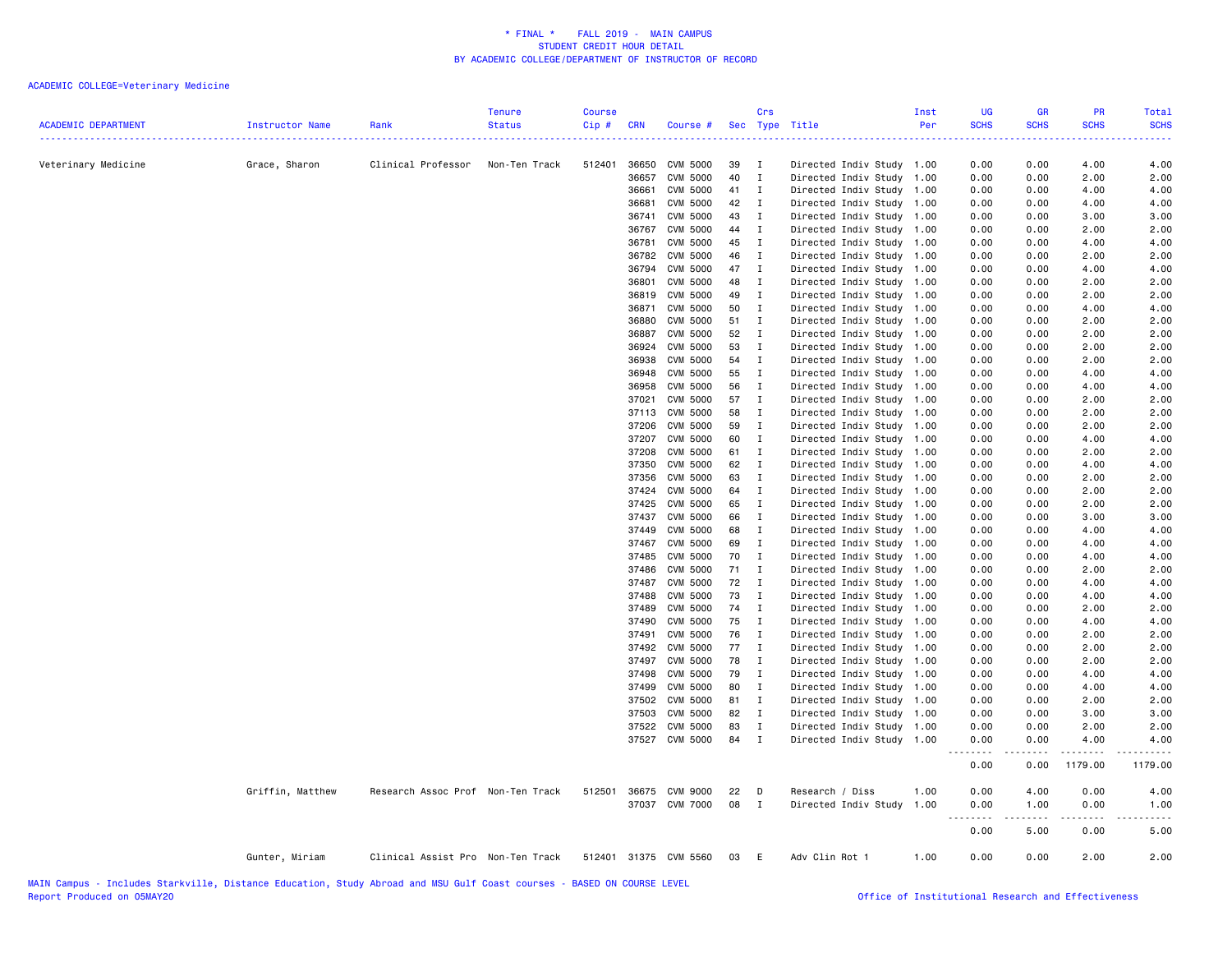| <b>ACADEMIC DEPARTMENT</b> | Instructor Name    | Rank                              | <b>Tenure</b><br><b>Status</b> | <b>Course</b><br>Cip# | <b>CRN</b>     | Course #                                |          | Crs          | Sec Type Title                                                                                        | Inst<br>Per  | <b>UG</b><br><b>SCHS</b> | <b>GR</b><br><b>SCHS</b>                                                                                                                                     | <b>PR</b><br><b>SCHS</b> | Total<br><b>SCHS</b>                                                                                                                                         |
|----------------------------|--------------------|-----------------------------------|--------------------------------|-----------------------|----------------|-----------------------------------------|----------|--------------|-------------------------------------------------------------------------------------------------------|--------------|--------------------------|--------------------------------------------------------------------------------------------------------------------------------------------------------------|--------------------------|--------------------------------------------------------------------------------------------------------------------------------------------------------------|
|                            |                    |                                   |                                |                       |                |                                         |          |              |                                                                                                       |              | <u>.</u><br>0.00         | -----<br>0.00                                                                                                                                                | 2.00                     | 2.00                                                                                                                                                         |
| Veterinary Medicine        | Hanson, Larry      | Professor                         | Tenured                        |                       |                | 512501 31406 CVM 8031<br>35952 CVM 9000 | 01<br>05 | C<br>D       | Curntop Mol Mech Dz<br>Research / Diss                                                                | 1.00<br>1.00 | 0.00<br>0.00             | 4.00<br>5.00                                                                                                                                                 | 0.00<br>0.00             | 4.00<br>5.00                                                                                                                                                 |
|                            |                    |                                   |                                |                       |                |                                         |          |              |                                                                                                       |              | .<br>0.00                | .<br>9.00                                                                                                                                                    | .<br>0.00                | $\frac{1}{2} \left( \frac{1}{2} \right) \left( \frac{1}{2} \right) \left( \frac{1}{2} \right) \left( \frac{1}{2} \right) \left( \frac{1}{2} \right)$<br>9.00 |
|                            | Hardwick, Gretchen | Clinical Assist Pro Non-Ten Track |                                |                       |                | 512401 31353 CVM 5276                   | 01       | C            | Food Animal Practice 0.50                                                                             |              | 0.00                     | 0.00                                                                                                                                                         | 105.00                   | 105.00                                                                                                                                                       |
|                            |                    |                                   |                                |                       |                |                                         |          |              |                                                                                                       |              | 0.00                     | 0.00                                                                                                                                                         | 105.00                   | 105.00                                                                                                                                                       |
|                            | Hinz, Simone       | Clinical Assist Pro Non-Ten Track |                                |                       |                | 512401 31347 CVM 5234                   | 01       | E            | Anesthesiolgy                                                                                         | 0.50         | 0.00<br>$- - - -$        | 0.00<br>.                                                                                                                                                    | 78.00<br>.               | 78.00<br>.                                                                                                                                                   |
|                            |                    |                                   |                                |                       |                |                                         |          |              |                                                                                                       |              | 0.00                     | 0.00                                                                                                                                                         | 78.00                    | 78.00                                                                                                                                                        |
|                            | Howell, George     | Associate Professor Tenured       |                                | 240101                | 32695          | HON 4093                                |          | H02 E        | Honors Thesis                                                                                         | 1.00         | 3.00                     | 0.00                                                                                                                                                         | 0.00                     | 3.00                                                                                                                                                         |
|                            |                    |                                   |                                | 512401                | 36890          | CVM 4000                                | 01       | Ι.           | Directed Indiv Study                                                                                  | 1.00         | 1.00                     | 0.00                                                                                                                                                         | 0.00                     | 1.00                                                                                                                                                         |
|                            |                    |                                   |                                | 512501                | 35953          | CVM 9000                                | 06       | D            | Research / Diss                                                                                       | 1.00         | 0.00<br><u>.</u>         | 9.00<br>$\frac{1}{2} \left( \frac{1}{2} \right) \left( \frac{1}{2} \right) \left( \frac{1}{2} \right) \left( \frac{1}{2} \right) \left( \frac{1}{2} \right)$ | 0.00<br>.                | 9.00<br>.                                                                                                                                                    |
|                            |                    |                                   |                                |                       |                |                                         |          |              |                                                                                                       |              | 4.00                     | 9.00                                                                                                                                                         | 0.00                     | 13.00                                                                                                                                                        |
|                            | Huston, Carla      | Professor                         | Tenured                        | 512401                | 31319          | CVM 4180                                | 01       | C            | Emerg Prep Anim Heal 1.00                                                                             |              | 84.00                    | 0.00                                                                                                                                                         | 0.00                     | 84.00                                                                                                                                                        |
|                            |                    |                                   |                                |                       | 31341          | CVM 5182                                | 01       | $\mathtt{C}$ | Vet Disaster Managem                                                                                  | 1.00         | 0.00                     | 0.00                                                                                                                                                         | 28.00                    | 28.00                                                                                                                                                        |
|                            |                    |                                   |                                |                       |                | 512501 36233 CVM 8513                   | 01       | C            | Appl Vet Epidemiolog                                                                                  | 1.00         | 0.00<br>.                | 33.00<br>-----                                                                                                                                               | 0.00<br>د د د د د        | 33,00<br>.                                                                                                                                                   |
|                            |                    |                                   |                                |                       |                |                                         |          |              |                                                                                                       |              | 84.00                    | 33.00                                                                                                                                                        | 28.00                    | 145.00                                                                                                                                                       |
|                            | Ivy, Caroline      | Clinical Assoc Prof Non-Ten Track |                                | 512401                | 31357          | CVM 5364                                | 01       | H            | VSC Clinical Rotatio                                                                                  | 0.50         | 0.00                     | 0.00                                                                                                                                                         | 70.00                    | 70.00                                                                                                                                                        |
|                            |                    |                                   |                                | 512501                | 35936          | <b>CVM 8000</b>                         | 07       | D            | Research / Thesis                                                                                     | 1.00         | 0.00                     | 1.00                                                                                                                                                         | 0.00                     | 1.00                                                                                                                                                         |
|                            |                    |                                   |                                |                       | 36901          | <b>CVM 7000</b>                         | 03       | Ι.           | Directed Indiv Study                                                                                  | 1.00         | 0.00<br>.                | 2.00<br>.                                                                                                                                                    | 0.00<br>.                | 2.00<br>.                                                                                                                                                    |
|                            |                    |                                   |                                |                       |                |                                         |          |              |                                                                                                       |              | 0.00                     | 3.00                                                                                                                                                         | 70.00                    | 73.00                                                                                                                                                        |
|                            | Jack, Sherman      | Professor                         | Tenured                        | 512401                |                | 31335 CVM 5073                          | 01       | в            | Veterinary Histology 1.00                                                                             |              | 0.00<br>$\frac{1}{2}$    | 0.00                                                                                                                                                         | 288.00<br>.              | 288.00<br>$- - - - -$                                                                                                                                        |
|                            |                    |                                   |                                |                       |                |                                         |          |              |                                                                                                       |              | 0.00                     | 0.00                                                                                                                                                         | 288.00                   | 288.00                                                                                                                                                       |
|                            | Jackson, Elizabeth | Clinical Instructor Non-Ten Track |                                | 510808                | 31306          | CVM 3022                                | 01       | B            | Sm Anim Tech Skls &                                                                                   | 1.00         | 64.00                    | 0.00                                                                                                                                                         | 0.00                     | 64.00                                                                                                                                                        |
|                            |                    |                                   |                                |                       | 31307          | CVM 3111                                | 01       | B            | Parasitology:Vet Tec                                                                                  | 1.00         | 32.00                    | 0.00                                                                                                                                                         | 0.00                     | 32.00                                                                                                                                                        |
|                            |                    |                                   |                                |                       | 31311          | CVM 3201                                | 01       | L            | Dental Principles fo                                                                                  | 0.50         | 15.50                    | 0.00                                                                                                                                                         | 0.00                     | 15.50                                                                                                                                                        |
|                            |                    |                                   |                                |                       | 31313          | CVM 3243                                | 01       | C            | Basis Pac Proc & <gt< td=""><td>1.00</td><td>96.00</td><td>0.00</td><td>0.00</td><td>96.00</td></gt<> | 1.00         | 96.00                    | 0.00                                                                                                                                                         | 0.00                     | 96.00                                                                                                                                                        |
|                            |                    |                                   |                                |                       | 31315          | CVM 4101                                | 01       | H            | Vet Tech Academic Ex                                                                                  | 0.50         | 3.00                     | 0.00                                                                                                                                                         | 0.00                     | 3.00                                                                                                                                                         |
|                            |                    |                                   |                                |                       | 31320          | CVM 4201                                | 01       | Н            | Clinical Experience                                                                                   | 0.50         | 3.00                     | 0.00                                                                                                                                                         | 0.00                     | 3.00                                                                                                                                                         |
|                            |                    |                                   |                                |                       | 31322<br>31323 | CVM 4213<br>CVM 4223                    | 01<br>01 | H<br>H       | Sm Anim Surg & Anes<br>Small Animal Clinica                                                           | 0.50<br>0.50 | 24.00<br>16.50           | 0.00<br>0.00                                                                                                                                                 | 0.00<br>0.00             | 24.00<br>16.50                                                                                                                                               |
|                            |                    |                                   |                                |                       | 31328          | CVM 4601                                | 01       | H            | Anl Emerg & Refer Ct                                                                                  | 0.50         | 9.00                     | 0.00                                                                                                                                                         | 0.00                     | 9.00                                                                                                                                                         |
|                            |                    |                                   |                                |                       | 512501 31305   | CVM 3014                                | 01       | B            | App Anat & Phys Vet                                                                                   | 0.50         | 64.00                    | 0.00                                                                                                                                                         | 0.00                     | 64.00                                                                                                                                                        |
|                            |                    |                                   |                                |                       | 31317          | CVM 4113                                | 01       | H            | Large Animal Clin El 0.50                                                                             |              | 4.50                     | 0.00                                                                                                                                                         | 0.00                     | 4.50                                                                                                                                                         |
|                            |                    |                                   |                                |                       |                |                                         |          |              |                                                                                                       |              | .<br>331.50              | .<br>0.00                                                                                                                                                    | $  -$<br>0.00            | .<br>331.50                                                                                                                                                  |
|                            | Kaplan, Barbara    | Associate Professor Tenured       |                                | 240101                | 32698          | HON 4093                                | H05 E    |              | Honors Thesis                                                                                         | 1.00         | 3.00                     | 0.00                                                                                                                                                         | 0.00                     | 3.00                                                                                                                                                         |
|                            |                    |                                   |                                | 512501                |                | 35954 CVM 9000                          | 07       | D            | Research / Diss                                                                                       | 1.00         | 0.00                     | 22.00                                                                                                                                                        | 0.00                     | 22.00                                                                                                                                                        |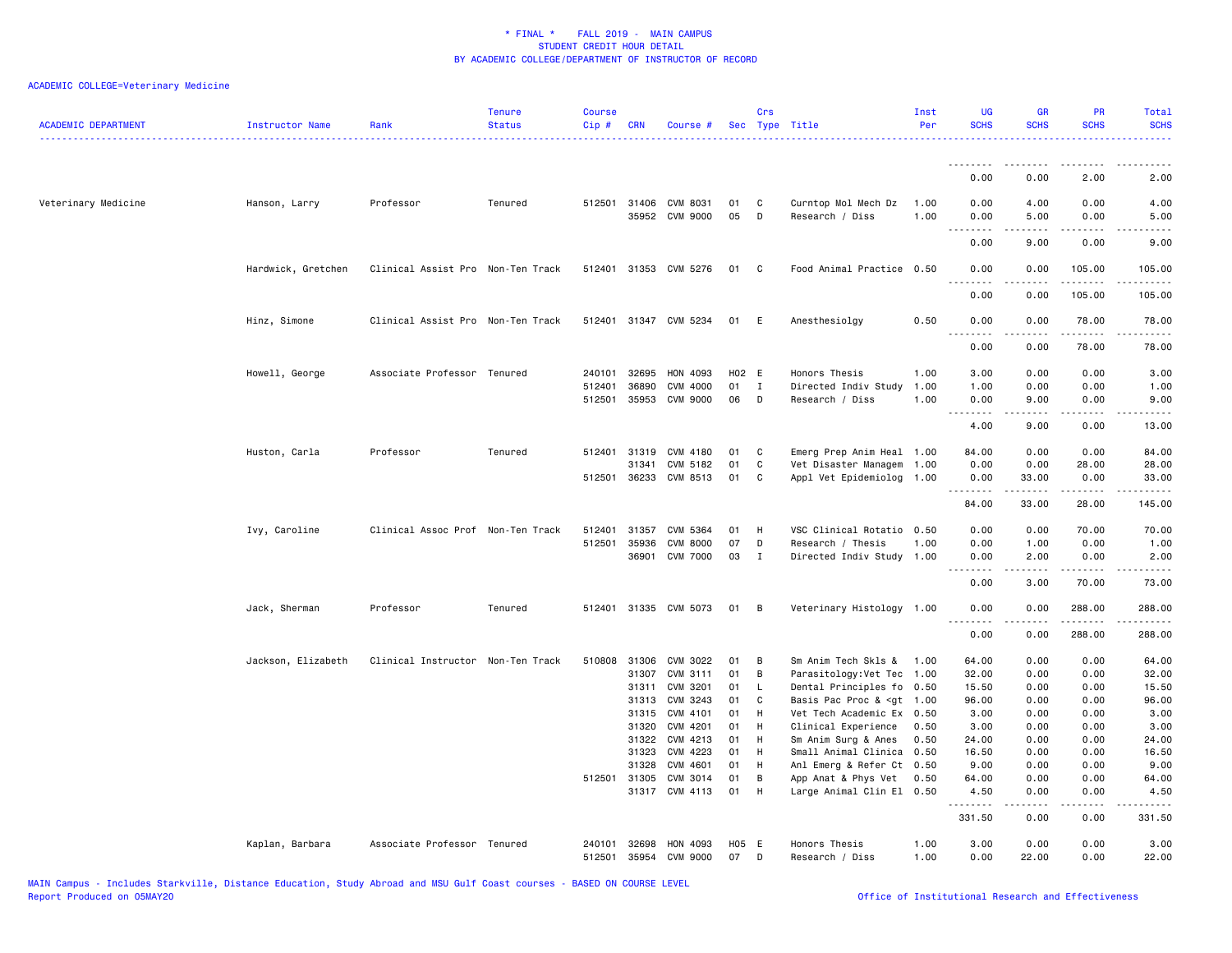| ACADEMIC DEPARTMENT | Instructor Name   | Rank                              | <b>Tenure</b><br><b>Status</b> | <b>Course</b><br>$Cip \#$ | CRN          | Course #                         |          | Crs          | Sec Type Title               | Inst<br>Per  | <b>UG</b><br><b>SCHS</b> | <b>GR</b><br><b>SCHS</b>                                                                                                                                      | PR<br><b>SCHS</b>     | Total<br><b>SCHS</b>          |
|---------------------|-------------------|-----------------------------------|--------------------------------|---------------------------|--------------|----------------------------------|----------|--------------|------------------------------|--------------|--------------------------|---------------------------------------------------------------------------------------------------------------------------------------------------------------|-----------------------|-------------------------------|
|                     |                   |                                   |                                |                           |              |                                  |          |              |                              |              | .                        |                                                                                                                                                               |                       |                               |
|                     |                   |                                   |                                |                           |              |                                  |          |              |                              |              | 3.00                     | 22.00                                                                                                                                                         | 0.00                  | 25.00                         |
| Veterinary Medicine | Karsi, Attila     | Associate Professor Ten Track     |                                |                           |              | 512501 35955 CVM 9000            | 08       | D            | Research / Diss              | 1.00         | 0.00<br>.                | 4.00<br>.                                                                                                                                                     | 0.00<br>$\frac{1}{2}$ | 4.00<br>$- - - -$             |
|                     |                   |                                   |                                |                           |              |                                  |          |              |                              |              | 0.00                     | 4.00                                                                                                                                                          | 0.00                  | 4.00                          |
|                     | Khaitsa, Margaret | Professor                         | Tenured                        |                           |              | 512401 31336 CVM 5111            | 01       | $\mathbf{C}$ | Prof Develop III             | 1.00         | 0.00<br>.                | 0.00<br><u>.</u>                                                                                                                                              | 97.00<br>.            | 97.00<br>.                    |
|                     |                   |                                   |                                |                           |              |                                  |          |              |                              |              | 0.00                     | 0.00                                                                                                                                                          | 97.00                 | 97.00                         |
|                     | King, Elmer       | Clinical Assoc Prof Non-Ten Track |                                | 512401                    |              | 31392 CVM 5840                   | 01       | H            | Vet Student Research         | 0.33         | 0.00<br><u>.</u>         | 0.00<br>.                                                                                                                                                     | 1.65<br>.             | 1.65<br>$\frac{1}{2}$         |
|                     |                   |                                   |                                |                           |              |                                  |          |              |                              |              | 0.00                     | 0.00                                                                                                                                                          | 1.65                  | 1.65                          |
|                     | Kohler, Amanda    | Clinical Instructor Non-Ten Track |                                | 510808                    | 31309        | CVM 3132                         | 01       | B            | Clinical Path Lab Te 1.00    |              | 34.00                    | 0.00                                                                                                                                                          | 0.00                  | 34.00                         |
|                     |                   |                                   |                                |                           | 31310        | CVM 3132                         | 02       | B            | Clinical Path Lab Te 1.00    |              | 30.00                    | 0.00                                                                                                                                                          | 0.00                  | 30.00                         |
|                     |                   |                                   |                                |                           |              | 31312 CVM 3202                   | 01       | B            | Diagnostic Imaging f 1.00    |              | 64.00<br>--------        | 0.00<br>-----                                                                                                                                                 | 0.00<br>.             | 64.00<br>.                    |
|                     |                   |                                   |                                |                           |              |                                  |          |              |                              |              | 128.00                   | 0.00                                                                                                                                                          | 0.00                  | 128.00                        |
|                     | Langston, Vernon  | Professor                         | Tenured                        |                           |              | 512401 31333 CVM 5036            | 01       | C            | Veterinary Physiolog         | 0.20         | 0.00                     | 0.00                                                                                                                                                          | 115.20                | 115.20                        |
|                     |                   |                                   |                                |                           |              | 31372 CVM 5553                   | 01       | C            | Pharmacology II              | 1.00         | 0.00                     | 0.00                                                                                                                                                          | 291.00                | 291.00                        |
|                     |                   |                                   |                                |                           |              |                                  |          |              |                              |              | .<br>0.00                | 0.00                                                                                                                                                          | .<br>406.20           | .<br>406.20                   |
|                     | Lathan, Patricia  | Associate Professor Tenured       |                                |                           | 512401 31304 | CVM 1001                         | F01 C    |              | First Year Seminar           | 0.50         | 12.00                    | 0.00                                                                                                                                                          | 0.00                  | 12.00                         |
|                     |                   |                                   |                                |                           | 31388        | CVM 5602                         | 01       | $\mathtt{C}$ | Comp Endocrinology I 1.00    |              | 0.00                     | 0.00                                                                                                                                                          | 68.00                 | 68.00                         |
|                     |                   |                                   |                                |                           |              | 31402 CVM 6602                   | 01       | C            | Comp Endocrinology I 1.00    |              | 0.00                     | 2.00                                                                                                                                                          | 0.00                  | 2.00                          |
|                     |                   |                                   |                                |                           |              |                                  |          |              |                              |              | 12.00                    | 2.00                                                                                                                                                          | 68.00                 | 82.00                         |
|                     | Lawrence, Mark    | Professor                         | Tenured                        |                           | 512501 35938 | <b>CVM 8000</b>                  | 09       | D            | Research / Thesis            | 1.00         | 0.00                     | 6.00                                                                                                                                                          | 0.00                  | 6.00                          |
|                     |                   |                                   |                                |                           |              | 35956 CVM 9000                   | 09       | D            | Research / Diss              | 1.00         | 0.00                     | 13.00                                                                                                                                                         | 0.00                  | 13,00                         |
|                     |                   |                                   |                                |                           |              |                                  |          |              |                              |              | .<br>0.00                | $\frac{1}{2} \left( \frac{1}{2} \right) \left( \frac{1}{2} \right) \left( \frac{1}{2} \right) \left( \frac{1}{2} \right) \left( \frac{1}{2} \right)$<br>19.00 | د د د د<br>0.00       | $\sim$ $\sim$ $\sim$<br>19.00 |
|                     | Lee, Alison       | Assistant Professor Ten Track     |                                | 512205                    | 31419        | <b>CVM 8201</b>                  | 01       | C            | Medical Physics I            | 1.00         | 0.00                     | 1.00                                                                                                                                                          | 0.00                  | 1.00                          |
|                     |                   |                                   |                                | 512401                    | 31304        | CVM 1001                         | F01 C    |              | First Year Seminar           | 0.50         | 12.00                    | 0.00                                                                                                                                                          | 0.00                  | 12.00                         |
|                     |                   |                                   |                                |                           | 512501 36997 | <b>CVM 7000</b>                  | 06       | I            | Directed Indiv Study         | 1.00         | 0.00                     | 2.00                                                                                                                                                          | 0.00                  | 2.00                          |
|                     |                   |                                   |                                |                           |              | 37122 CVM 7000                   | 09       | $\mathbf{I}$ | Directed Indiv Study 1.00    |              | 0.00<br>.                | 2.00<br>$- - - - -$                                                                                                                                           | 0.00<br>.             | 2.00<br>.                     |
|                     |                   |                                   |                                |                           |              |                                  |          |              |                              |              | 12.00                    | 5.00                                                                                                                                                          | 0.00                  | 17.00                         |
|                     | Linford, Robert   | Professor                         | Tenured                        |                           | 512401 31333 | CVM 5036                         | 01       | C            | Veterinary Physiolog 0.20    |              | 0.00                     | 0.00                                                                                                                                                          | 115.20                | 115.20                        |
|                     |                   |                                   |                                |                           | 31334        | CVM 5046                         | 01       | B            | Veterinary Anatomy I 1.00    |              | 0.00                     | 0.00                                                                                                                                                          | 576.00                | 576.00                        |
|                     |                   |                                   |                                |                           | 31340        | CVM 5153                         | 01       | B            | Equine Med & Surgery 1.00    |              | 0.00                     | 0.00                                                                                                                                                          | 291.00                | 291.00                        |
|                     |                   |                                   |                                |                           | 512502 31428 | CVM 8824                         | 01       | B            | Advanced Veterinary          | 1.00         | 0.00<br><b></b>          | 16.00<br>.                                                                                                                                                    | 0.00<br>.             | 16.00<br>.                    |
|                     |                   |                                   |                                |                           |              |                                  |          |              |                              |              | 0.00                     | 16.00                                                                                                                                                         | 982.20                | 998.20                        |
|                     | Mackin, Andrew    | Professor                         | Tenured                        | 512501                    |              | 31404 CVM 8011<br>35940 CVM 8000 | 01<br>11 | -S<br>D      | Seminar<br>Research / Thesis | 1.00<br>1.00 | 0.00<br>0.00             | 12.00<br>2.00                                                                                                                                                 | 0.00<br>0.00          | 12.00<br>2.00                 |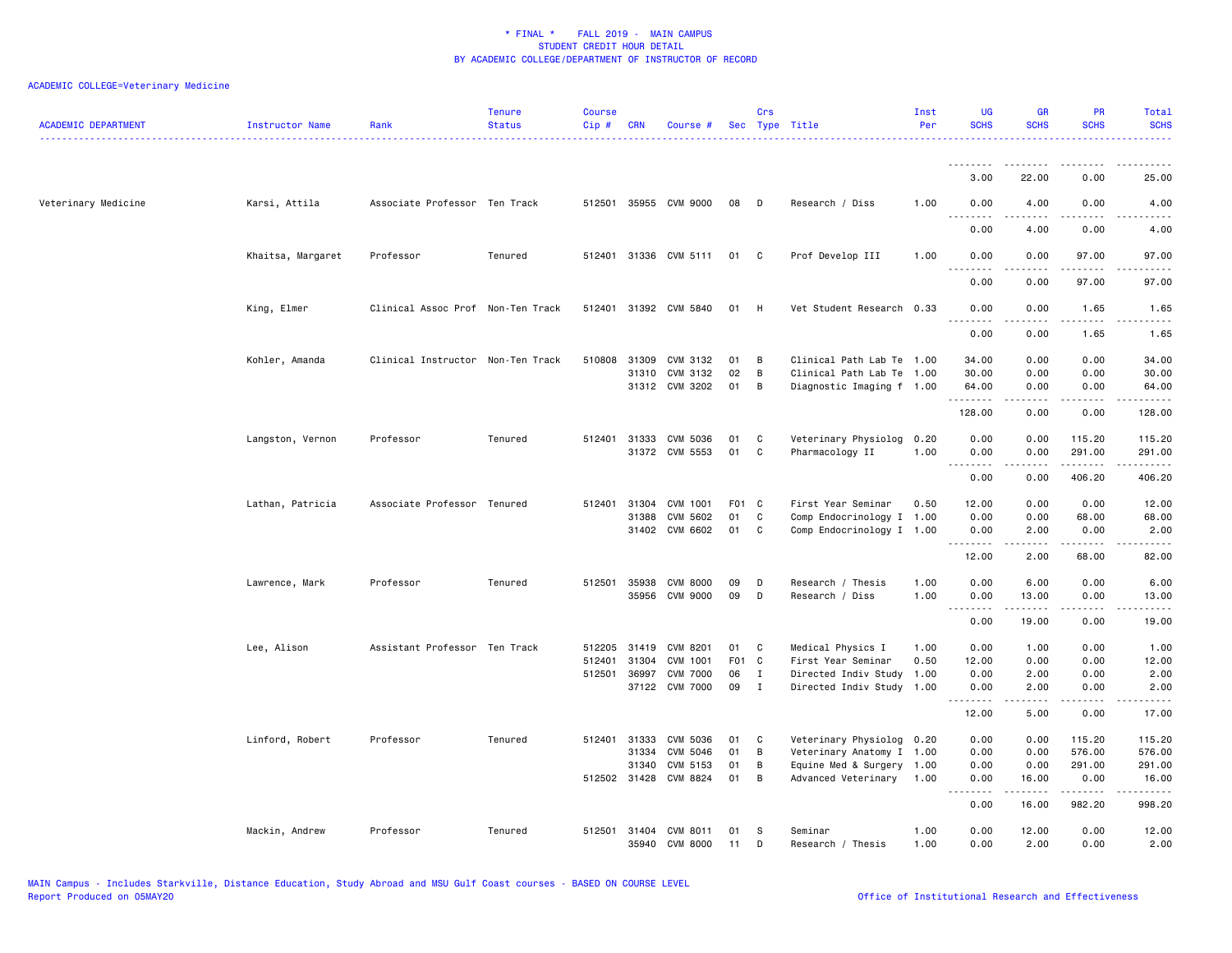| <b>ACADEMIC DEPARTMENT</b> | Instructor Name  | Rank                                             | <b>Tenure</b><br><b>Status</b> | <b>Course</b><br>Cip # | <b>CRN</b>   | Course #              |      | Crs            | Sec Type Title            | Inst<br>Per | <b>UG</b><br><b>SCHS</b> | <b>GR</b><br><b>SCHS</b> | PR<br><b>SCHS</b>            | Total<br><b>SCHS</b>      |
|----------------------------|------------------|--------------------------------------------------|--------------------------------|------------------------|--------------|-----------------------|------|----------------|---------------------------|-------------|--------------------------|--------------------------|------------------------------|---------------------------|
|                            |                  |                                                  |                                |                        |              |                       |      |                |                           |             | <u>.</u><br>0.00         | 14.00                    | 0.00                         | 14.00                     |
|                            |                  |                                                  |                                |                        |              |                       |      |                |                           |             |                          |                          |                              |                           |
| Veterinary Medicine        | Magee, Danny     | Clinical Professor                               | Non-Ten Track                  |                        |              | 512501 31417 CVM 8113 | 01 C |                | Adv Dis Of Poultry        | 1.00        | 0.00<br><u>.</u>         | 6.00<br>.                | 0.00<br>.                    | 6.00<br>-----             |
|                            |                  |                                                  |                                |                        |              |                       |      |                |                           |             | 0.00                     | 6.00                     | 0.00                         | 6.00                      |
|                            | Meyer, Robert    | Professor                                        | Tenured                        |                        |              | 512401 31344 CVM 5213 | 01   | B              | Intro Vet Anesthesio      | 1.00        | 0.00                     | 0.00                     | 291.00                       | 291.00                    |
|                            |                  |                                                  |                                |                        | 31347        | CVM 5234              | 01   | E              | Anesthesiolgy             | 0.50        | 0.00                     | 0.00                     | 78.00                        | 78.00                     |
|                            |                  |                                                  |                                |                        |              | 512501 31413 CVM 8081 | 05   | C              | Clin Sci Journal Rev 1.00 |             | 0.00<br><u>.</u>         | 5.00                     | 0.00<br>.                    | 5.00<br>.                 |
|                            |                  |                                                  |                                |                        |              |                       |      |                |                           |             | 0.00                     | 5.00                     | 369,00                       | 374.00                    |
|                            | Mochal, Cathleen | Clinical Assoc Prof Non-Ten Track                |                                |                        |              | 512401 31351 CVM 5266 | 01   | C              | Equine Med & Surg         | 1.00        | 0.00                     | 0.00                     | 198.00                       | 198.00                    |
|                            |                  |                                                  |                                |                        |              | 31393 CVM 5862        | 01   | E              | Equine Lameness           | 0.50        | 0.00                     | 0.00                     | 8.00                         | 8.00                      |
|                            |                  |                                                  |                                |                        |              |                       |      |                |                           |             | <u>.</u><br>0.00         | .<br>0.00                | .<br>206.00                  | .<br>206.00               |
|                            | Nabors, Ben      | Clinical Assist Pro Non-Ten Track                |                                | 512501                 |              | 31305 CVM 3014        | 01   | B              | App Anat & Phys Vet       | 0.50        | 64.00                    | 0.00                     | 0.00                         | 64.00                     |
|                            |                  |                                                  |                                |                        |              |                       |      |                |                           |             | 64.00                    | 0.00                     | .<br>0.00                    | 64.00                     |
|                            |                  | Nanduri, Bindumadhav Associate Professor Tenured |                                |                        |              | 512501 35959 CVM 9000 | 12   | D D            | Research / Diss           | 1.00        | 0.00                     | 21.00                    | 0.00                         | 21.00                     |
|                            |                  |                                                  |                                |                        |              |                       |      |                |                           |             | .<br>0.00                | <u>.</u><br>21.00        | .<br>0.00                    | .<br>21.00                |
|                            | Peacock, Trent   | Non-Faculty                                      | Not Applicable                 |                        |              | 512401 36344 CVM 6990 | 01   | $\overline{B}$ | Special Topic In CVM 1.00 |             | 0.00<br><u>.</u>         | 5.00<br>.                | 0.00<br>$\frac{1}{2}$        | 5.00                      |
|                            |                  |                                                  |                                |                        |              |                       |      |                |                           |             | 0.00                     | 5.00                     | 0.00                         | 5.00                      |
|                            |                  | Petrie-Hanson, Lora Associate Professor Tenured  |                                |                        |              | 030601 31318 CVM 4134 | 01   | В              | Aqua Anim Health Mgt 1.00 |             | 12.00                    | 0.00                     | 0.00                         | 12.00                     |
|                            |                  |                                                  |                                |                        | 31399        | CVM 6134              | 01   | В              | Aqua Anim Health Mgt 1.00 |             | 0.00                     | 8.00                     | 0.00                         | 8.00                      |
|                            |                  |                                                  |                                | 512401                 | 36975        | CVM 4000              | 02   | I              | Directed Indiv Study 1.00 |             | 3.00                     | 0.00                     | 0.00                         | 3.00                      |
|                            |                  |                                                  |                                |                        | 36993        | CVM 4000              | 04   | $\mathbf{I}$   | Directed Indiv Study 1.00 |             | 3.00                     | 0.00                     | 0.00                         | 3.00                      |
|                            |                  |                                                  |                                |                        | 512501 31418 | CVM 8190              | 01   | E              | Aquatic Diagn             | 1.00        | 0.00                     | 4.00                     | 0.00                         | 4.00                      |
|                            |                  |                                                  |                                |                        | 35960        | <b>CVM 9000</b>       | 13   | D              | Research / Diss           | 1.00        | 0.00                     | 1.00                     | 0.00                         | 1.00                      |
|                            |                  |                                                  |                                |                        |              | 37078 CVM 8000        | 19   | D              | Research / Thesis         | 1.00        | 0.00                     | 2.00<br>.                | 0.00<br>$\sim$ $\sim$ $\sim$ | 2.00                      |
|                            |                  |                                                  |                                |                        |              |                       |      |                |                           |             | 18.00                    | 15.00                    | 0.00                         | 33.00                     |
|                            | Pharr, Gregory   | Associate Professor Tenured                      |                                |                        |              | 512501 31420 CVM 8301 | 01 C |                | Adv. Top Comp Immuno 1.00 |             | 0.00<br>.                | 3.00<br>.                | 0.00<br>.                    | 3.00<br>$\omega$ is a set |
|                            |                  |                                                  |                                |                        |              |                       |      |                |                           |             | 0.00                     | 3.00                     | 0.00                         | 3.00                      |
|                            | Pinchuk, Lesya   | Associate Professor Tenured                      |                                | 512401                 | 31332        | CVM 5033              | 01   | C              | Immunology                | 1.00        | 0.00                     | 0.00                     | 285.00                       | 285.00                    |
|                            |                  |                                                  |                                | 512501                 |              | 31397 CVM 6033        | 01   | C              | Immunology                | 1.00        | 0.00                     | 3.00<br>.                | 0.00                         | 3.00<br>.                 |
|                            |                  |                                                  |                                |                        |              |                       |      |                |                           |             | 0.00                     | 3.00                     | 285.00                       | 288.00                    |
|                            | Pruett, Stephen  | Professor                                        | Tenured                        | 512401                 | 31395        | CVM 6021              | 01   | C              | Essent Res Prac & Pr 1.00 |             | 0.00                     | 8.00                     | 0.00                         | 8.00                      |
|                            |                  |                                                  |                                | 512501                 | 35941        | <b>CVM 8000</b>       | 12   | D              | Research / Thesis         | 1.00        | 0.00<br>.                | 5.00<br>-----            | 0.00<br>.                    | 5.00<br>د د د د د         |
|                            |                  |                                                  |                                |                        |              |                       |      |                |                           |             | 0.00                     | 13.00                    | 0.00                         | 13.00                     |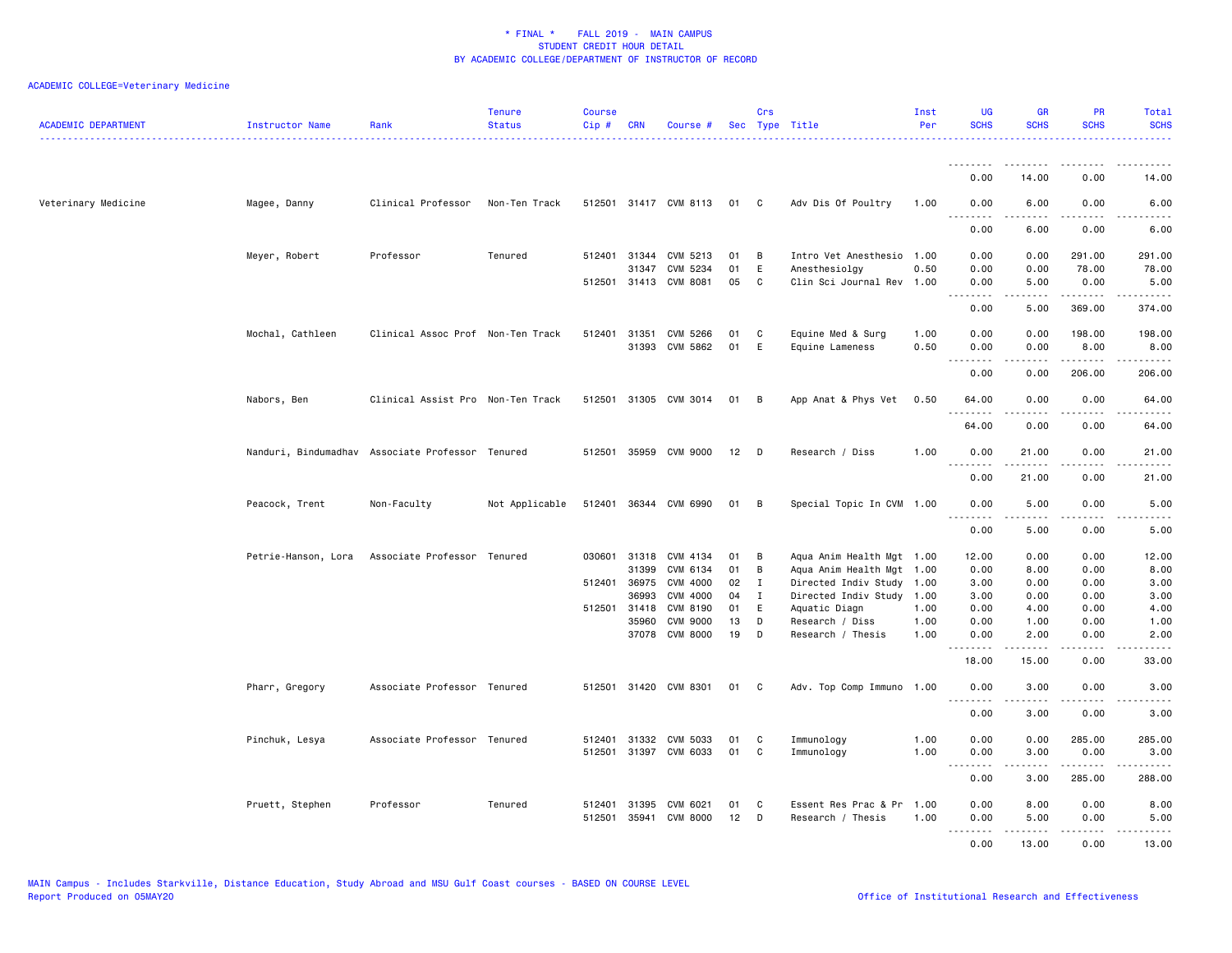| <b>ACADEMIC DEPARTMENT</b> | Instructor Name    | Rank                                             | <b>Tenure</b><br><b>Status</b> | <b>Course</b><br>Cip# | <b>CRN</b>                                | Course #                                                                   |                                  | Crs                        | Sec Type Title                                                                                                             | Inst<br>Per                                  | <b>UG</b><br><b>SCHS</b>                                          | <b>GR</b><br><b>SCHS</b>                                  | PR<br><b>SCHS</b>                                                  | Total<br><b>SCHS</b>                                               |
|----------------------------|--------------------|--------------------------------------------------|--------------------------------|-----------------------|-------------------------------------------|----------------------------------------------------------------------------|----------------------------------|----------------------------|----------------------------------------------------------------------------------------------------------------------------|----------------------------------------------|-------------------------------------------------------------------|-----------------------------------------------------------|--------------------------------------------------------------------|--------------------------------------------------------------------|
| Veterinary Medicine        | Ross, Matthew      | Professor                                        | Tenured                        |                       | 512501 31421                              | CVM 8543                                                                   | 01                               | C                          | Mechanisms Toxic Act 1.00                                                                                                  |                                              | 0.00                                                              | 9.00                                                      | 0.00                                                               | 9.00                                                               |
|                            |                    |                                                  |                                |                       |                                           |                                                                            |                                  |                            |                                                                                                                            |                                              | د د د د<br>0.00                                                   | 9.00                                                      | $\sim$ $\sim$ $\sim$ $\sim$<br>0.00                                | ----<br>9.00                                                       |
|                            | Seo, Keun Seok     | Associate Professor Tenured                      |                                |                       | 512401 31331                              | CVM 5023<br>36979 CVM 4000                                                 | 01<br>03                         | C<br>$\mathbf{I}$          | Infectious Agents I<br>Directed Indiv Study                                                                                | 1.00<br>1.00                                 | 0.00<br>3.00                                                      | 0.00<br>0.00                                              | 288.00<br>0.00                                                     | 288.00<br>3.00                                                     |
|                            |                    |                                                  |                                |                       |                                           |                                                                            |                                  |                            |                                                                                                                            |                                              | .<br>3.00                                                         | .<br>0.00                                                 | .<br>288.00                                                        | . <b>.</b><br>291.00                                               |
|                            | Smith, David       | Professor                                        | Tenured                        | 010903<br>512501      | 31352                                     | CVM 5273<br>35963 CVM 9000                                                 | 01<br>16                         | В<br>D                     | Population Medicine<br>Research / Diss                                                                                     | 0.50<br>1.00                                 | 0.00<br>0.00                                                      | 0.00<br>1.00                                              | 57.00<br>0.00                                                      | 57.00<br>1.00                                                      |
|                            |                    |                                                  |                                |                       |                                           |                                                                            |                                  |                            |                                                                                                                            |                                              | $\sim$ $\sim$ $\sim$ $\sim$<br>0.00                               | .<br>1.00                                                 | د د د د د<br>57.00                                                 | $\omega$ is a $\omega$<br>58.00                                    |
|                            | Smith, Jack        | Associate Professor Tenured                      |                                | 512401                | 31338<br>31355<br>31365<br>31368<br>31369 | CVM 5143<br>CVM 5292<br>CVM 5510<br>CVM 5520<br>CVM 5530<br>31373 CVM 5560 | 01<br>01<br>01<br>01<br>01<br>01 | C<br>E<br>E<br>E<br>E<br>E | Theriogenology<br>Flowood/MVRDL Extern<br>Vm An Externship 1<br>Vm An Externship 2<br>Vm An Externship 3<br>Adv Clin Rot 1 | 1.00<br>1.00<br>1.00<br>1.00<br>1.00<br>1.00 | 0.00<br>0.00<br>0.00<br>0.00<br>0.00<br>0.00<br>المتمالين<br>0.00 | 0.00<br>0.00<br>0.00<br>0.00<br>0.00<br>0.00<br>.<br>0.00 | 291.00<br>60.00<br>143.00<br>33.00<br>6.00<br>13.00<br>.<br>546.00 | 291.00<br>60.00<br>143.00<br>33.00<br>6.00<br>13.00<br>.<br>546.00 |
|                            | Stokes, John       | Non-Faculty                                      | Not Applicable                 |                       |                                           | 261201 35881 CVM 8991                                                      | 01                               | - C                        | Princ Polychromatic                                                                                                        | 1.00                                         | 0.00                                                              | 5.00                                                      | 0.00                                                               | 5.00                                                               |
|                            |                    |                                                  |                                |                       |                                           |                                                                            |                                  |                            |                                                                                                                            |                                              | 0.00                                                              | 5.00                                                      | 0.00                                                               | 5.00                                                               |
|                            | Swanson, Elizabeth | Assistant Professor Ten Track                    |                                |                       |                                           | 512501 36098 CVM 9000                                                      | 21                               | D                          | Research / Diss                                                                                                            | 1.00                                         | 0.00<br>.                                                         | 9.00<br>.                                                 | 0.00                                                               | 9.00                                                               |
|                            |                    |                                                  |                                |                       |                                           |                                                                            |                                  |                            |                                                                                                                            |                                              | 0.00                                                              | 9.00                                                      | 0.00                                                               | 9.00                                                               |
|                            |                    | Swiderski, Cyprianna Associate Professor Tenured |                                |                       |                                           | 512501 35964 CVM 9000                                                      | 17                               | - D                        | Research / Diss                                                                                                            | 1.00                                         | 0.00<br>.                                                         | 12.00<br>.                                                | 0.00<br>.                                                          | 12.00<br>.                                                         |
|                            |                    |                                                  |                                |                       |                                           |                                                                            |                                  |                            |                                                                                                                            |                                              | 0.00                                                              | 12.00                                                     | 0.00                                                               | 12.00                                                              |
|                            | Thomason, John     | Associate Professor Tenured                      |                                | 512401<br>512501      | 31356<br>31392<br>35946<br>512508 31408   | CVM 5310<br>CVM 5840<br><b>CVM 8000</b><br>CVM 8071                        | 01<br>01<br>17<br>01             | Ε<br>H<br>D<br>C           | SM Critical Care Med<br>Vet Student Research<br>Research / Thesis<br>Small Animal In Med                                   | 1.00<br>0.34<br>1.00<br>1.00                 | 0.00<br>0.00<br>0.00<br>0.00<br>.<br>0.00                         | 0.00<br>0.00<br>3.00<br>8.00<br>.<br>11.00                | 140.00<br>1.70<br>0.00<br>0.00<br>.<br>141.70                      | 140.00<br>1.70<br>3.00<br>8.00<br>.<br>152.70                      |
|                            |                    | Varela-Stokes, Andre Associate Professor Tenured |                                |                       | 260505 31431                              | CVM 8971                                                                   | 01                               | C                          | Parasit Journal Club                                                                                                       | 1.00                                         | 0.00                                                              | 2.00                                                      | 0.00                                                               | 2.00                                                               |
|                            |                    |                                                  |                                |                       |                                           | 512401 31392 CVM 5840                                                      | 01                               | H                          | Vet Student Research 0.33                                                                                                  |                                              | 0.00<br>د د د<br>0.00                                             | 0.00<br>2.00                                              | 1.65<br>$\sim$ $\sim$ $\sim$ $\sim$                                | 1.65                                                               |
|                            | Wan, Xiufeng       | Non-Employee                                     | Not Applicable                 |                       |                                           | 512501 35965 CVM 9000                                                      | 18                               | D                          | Research / Diss                                                                                                            | 1.00                                         | 0.00                                                              | 17.00                                                     | 1.65<br>0.00                                                       | 3.65<br>17.00                                                      |
|                            |                    |                                                  |                                |                       |                                           |                                                                            |                                  |                            |                                                                                                                            |                                              | <u>.</u><br>0.00                                                  | .<br>17.00                                                | .<br>0.00                                                          | .<br>17.00                                                         |
|                            | Williams, Matthew  | Clinical Assist Pro Non-Ten Track                |                                |                       |                                           | 512501 37011 CVM 7000                                                      | 07                               | $\mathbf I$                | Directed Indiv Study 1.00                                                                                                  |                                              | 0.00                                                              | 1.00                                                      | 0.00                                                               | 1.00                                                               |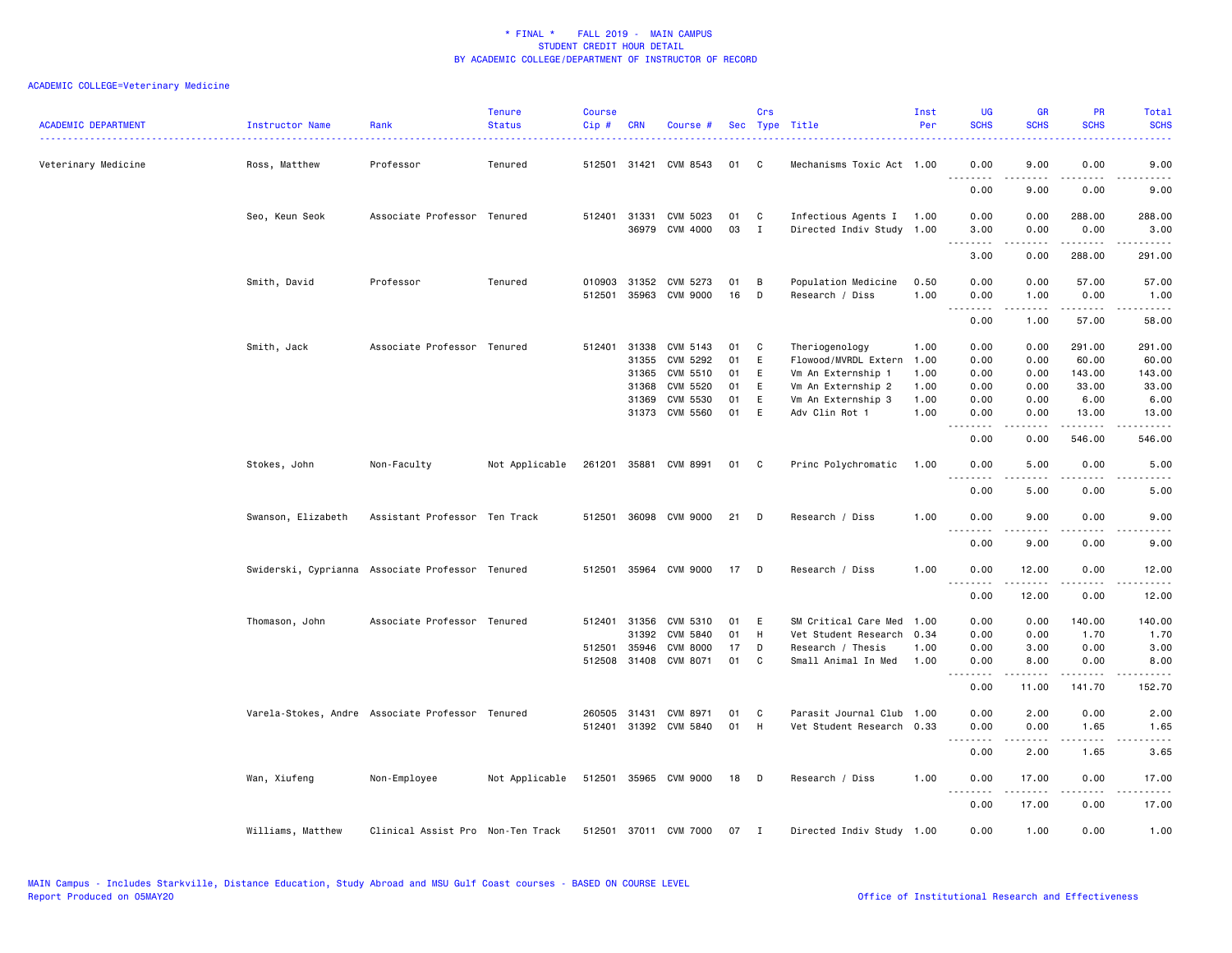| <b>ACADEMIC DEPARTMENT</b>            | Instructor Name    | Rank                              | <b>Tenure</b><br><b>Status</b> | <b>Course</b><br>Cip# | <b>CRN</b> | Course #       |      | Crs         | Sec Type Title       | Inst<br>Per | <b>UG</b><br><b>SCHS</b> | <b>GR</b><br><b>SCHS</b> | <b>PR</b><br><b>SCHS</b> | Total<br><b>SCHS</b> |
|---------------------------------------|--------------------|-----------------------------------|--------------------------------|-----------------------|------------|----------------|------|-------------|----------------------|-------------|--------------------------|--------------------------|--------------------------|----------------------|
|                                       |                    |                                   |                                |                       |            |                |      |             |                      |             | ---------                | .                        | .                        | .                    |
|                                       |                    |                                   |                                |                       |            |                |      |             |                      |             | 0.00                     | 1.00                     | 0.00                     | 1.00                 |
| Veterinary Medicine                   | Woodruff, Kimberly | Clinical Assist Pro Non-Ten Track |                                | 010903                | 31352      | CVM 5273       | 01   | - в         | Population Medicine  | 0.50        | 0.00                     | 0.00                     | 57.00                    | 57.00                |
|                                       |                    |                                   |                                | 512401                | 31389      | CVM 5640       | 01   | -н          | Shelter Medicine     | 1.00        | 0.00                     | 0.00                     | 66.00                    | 66.00                |
|                                       |                    |                                   |                                | 512501                | 35947      | CVM 8000       | 18   | D           | Research / Thesis    | 1.00        | 0.00                     | 3.00                     | 0.00                     | 3.00                 |
|                                       |                    |                                   |                                |                       |            |                |      |             |                      |             |                          |                          | .                        | ------               |
|                                       |                    |                                   |                                |                       |            |                |      |             |                      |             | 0.00                     | 3.00                     | 123.00                   | 126.00               |
|                                       | Woolums, Amelia    | Professor                         | Tenured                        | 512501                |            | 31415 CVM 8091 | 01 S |             | Top Prod Animal Med  | 1.00        | 0.00                     | 3.00                     | 0.00                     | 3.00                 |
|                                       |                    |                                   |                                |                       | 35967      | CVM 9000       | 20   | $\Box$      | Research / Diss      | 1.00        | 0.00                     | 13.00                    | 0.00                     | 13.00                |
|                                       |                    |                                   |                                |                       |            | 37170 CVM 7000 | 15   | $\mathbf I$ | Directed Indiv Study | 1.00        | 0.00                     | 1.00                     | 0.00                     | 1.00                 |
|                                       |                    |                                   |                                |                       |            |                |      |             |                      |             | --------<br>0.00         | 17.00                    | ---------<br>0.00        | .<br>17.00           |
| ====================================  |                    |                                   |                                |                       |            |                |      |             |                      |             | ========                 | ========                 | ========                 | ==========           |
| Veterinary Medicine                   |                    |                                   |                                |                       |            |                |      |             |                      |             | 1058.00                  | 406.00                   | 7694.00                  | 9158.00              |
| ===================================== |                    |                                   |                                |                       |            |                |      |             |                      |             | ========                 |                          | ========                 | ==========           |